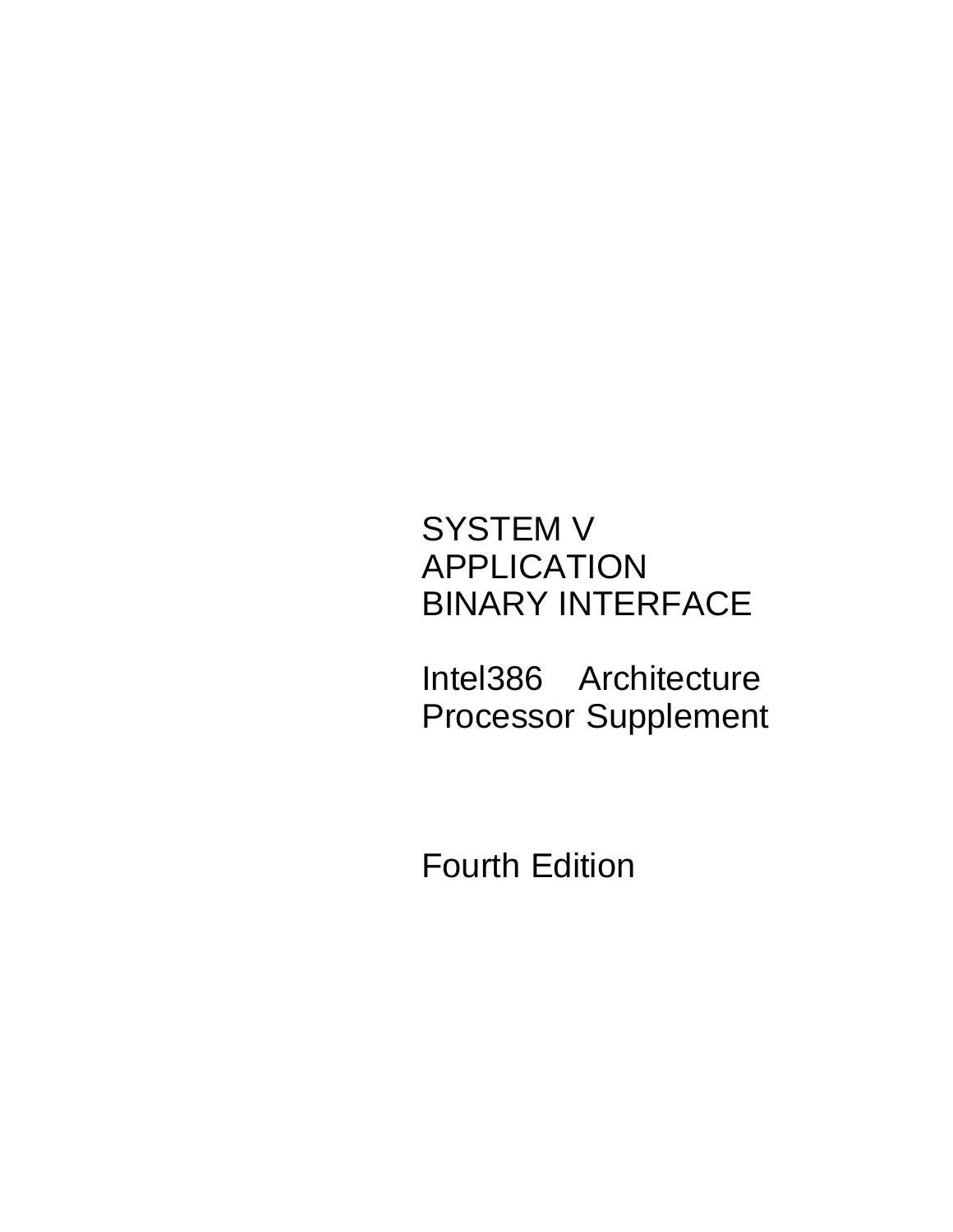#### **Copyright 1990**−**1996 The Santa Cruz Operation, Inc. All rights reserved.**

#### **Copyright 1990**−**1992 AT&T. All rights reserved.**

No part of this publication may be reproduced, transmitted, stored in a retrieval system, nor translated into any human or computer language, in any form or by any means, electronic, mechanical, magnetic, optical, chemical, manual, or otherwise, without the prior written permission of the copyright owner, The Santa Cruz Operation, Inc., 400 Encinal Street, Santa Cruz, California, 95060, USA. Copyright infringement is a serious matter under the United States and foreign Copyright Laws.

Information in this document is subject to change without notice and does not represent a commitment on the part of The Santa Cruz Operation, Inc.

SCO® UnixWare® is commercial computer software and, together with any related documentation, is subject to the restrictions on US Government use as set forth below. If this procurement is for a DOD agency, the following DFAR Restricted Rights Legend applies:

RESTRICTED RIGHTS LEGEND: Use, duplication, or disclosure by the Government is subject to restrictions as set forth in subparagraph (c)(1)(ii) of Rights in Technical Data and Computer Software Clause at DFARS 252.227-7013. Contractor/Manufacturer is The Santa Cruz Operation, Inc., 400 Encinal Street, Santa Cruz, CA 95060.

If this procurement is for a civilian government agency, this FAR Restricted Rights Legend applies:

RESTRICTED RIGHTS LEGEND: This computer software is submitted with restricted rights under Government Contract No. \_\_\_\_\_\_\_\_\_ (and Subcontract No. \_\_\_\_\_\_\_\_, if appropriate). It may not be used, reproduced, or disclosed by the Government except as provided in paragraph (g)(3)(i) of FAR Clause 52.227-14 alt III or as otherwise expressly stated in the contract. Contractor/Manufacturer is The Santa Cruz Operation, Inc., 400 Encinal Street, Santa Cruz, CA 95060.

If any copyrighted software accompanies this publication, it is licensed to the End User only for use in strict accordance with the End User License Agreement, which should be read carefully before commencing use of the software.

#### **ACKNOWLEDGEMENTS**

"We acknowledge the contributions of the 88OPEN Consortium Ltd., portions of whose *System V ABI Implementation Guide for the M88000 Processor* and the *System V ABI M88000 Processor Networking Supplement* have been incorporated in this section of the ABI with permission."

#### **TRADEMARKS**

SCO, the SCO logo, The Santa Cruz Operation, and UnixWare are trademarks or registered trademarks of The Santa Cruz Operation, Inc. in the USA and other countries. Intel386, Intel486, and Pentium are trademarks of Intel Corporation. UNIX is a registered trademark in the USA and other countries, licensed exclusively through X/Open Company Limited. Motif is a trademark of the Open Software Foundation, Inc. NeWS is a registered trademark of Sun Microsystems, Inc. X11 and X Window System are trademarks of Massachusetts Institute of Technology. All other brand and product names are or may be trademarks of, and are used to identify products or services of, their respective owners.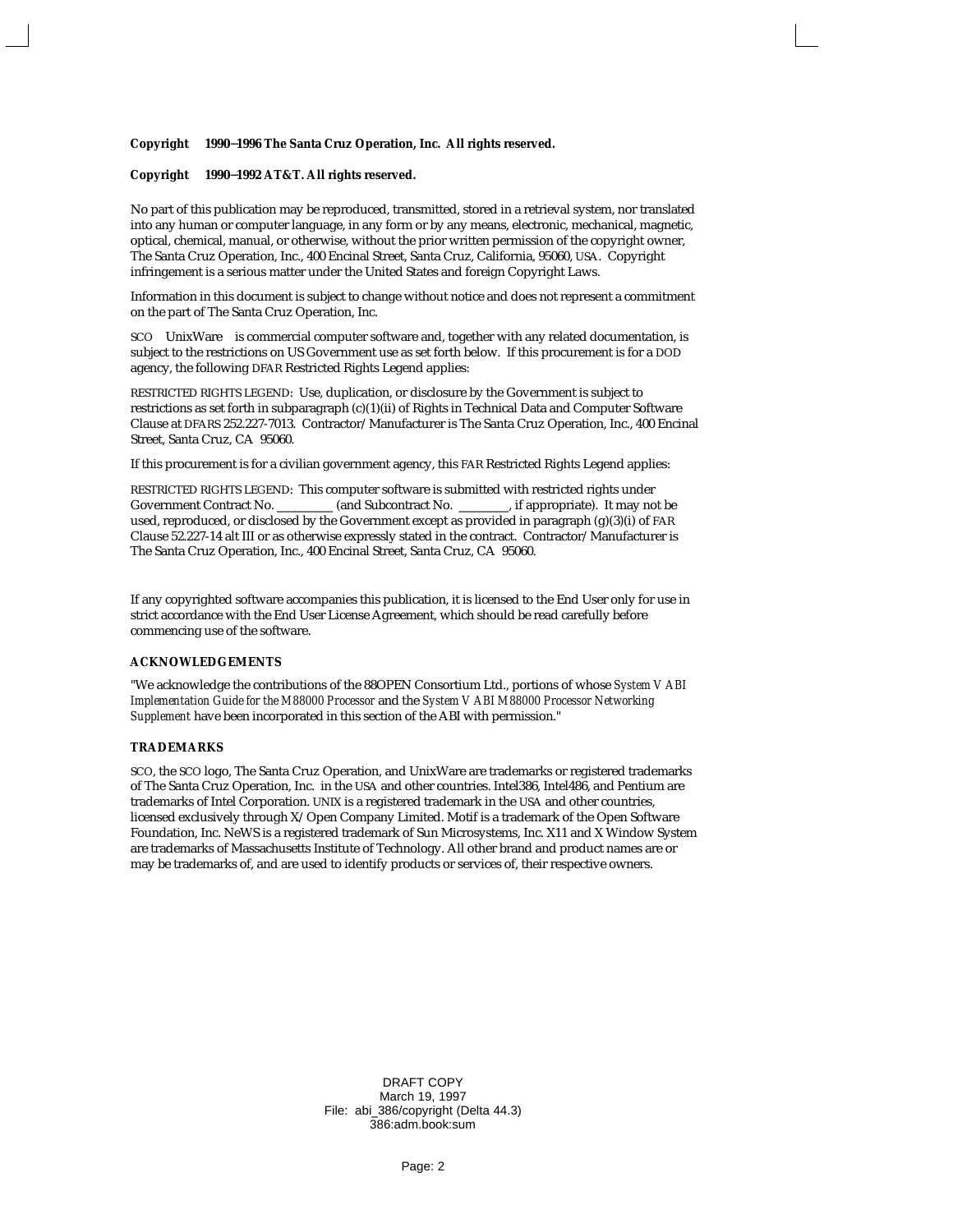# **Contents**

# **Table of Contents**

Table of Contents INTRODUCTION SOFTWARE INSTALLATION LOW-LEVEL SYSTEM INFORMATION OBJECT FILES PROGRAM LOADING AND DYNAMIC LINKING LIBRARIES DEVELOPMENT ENVIRONMENT EXECUTION ENVIRONMENT Index

# **1 INTRODUCTION**

| The Intel386 Architecture and the System V ABI      | 1-1     |
|-----------------------------------------------------|---------|
| How to Use the Intel386 Architecture ABI Supplement | $1 - 2$ |

# **2 SOFTWARE INSTALLATION**

Software Distribution Formats 2-1

# **3 LOW-LEVEL SYSTEM INFORMATION**

Machine Interface 3-1 Function Calling Sequence 3-9 Operating System Interface 3-20 Coding Examples 3-34

**Table of Contents i**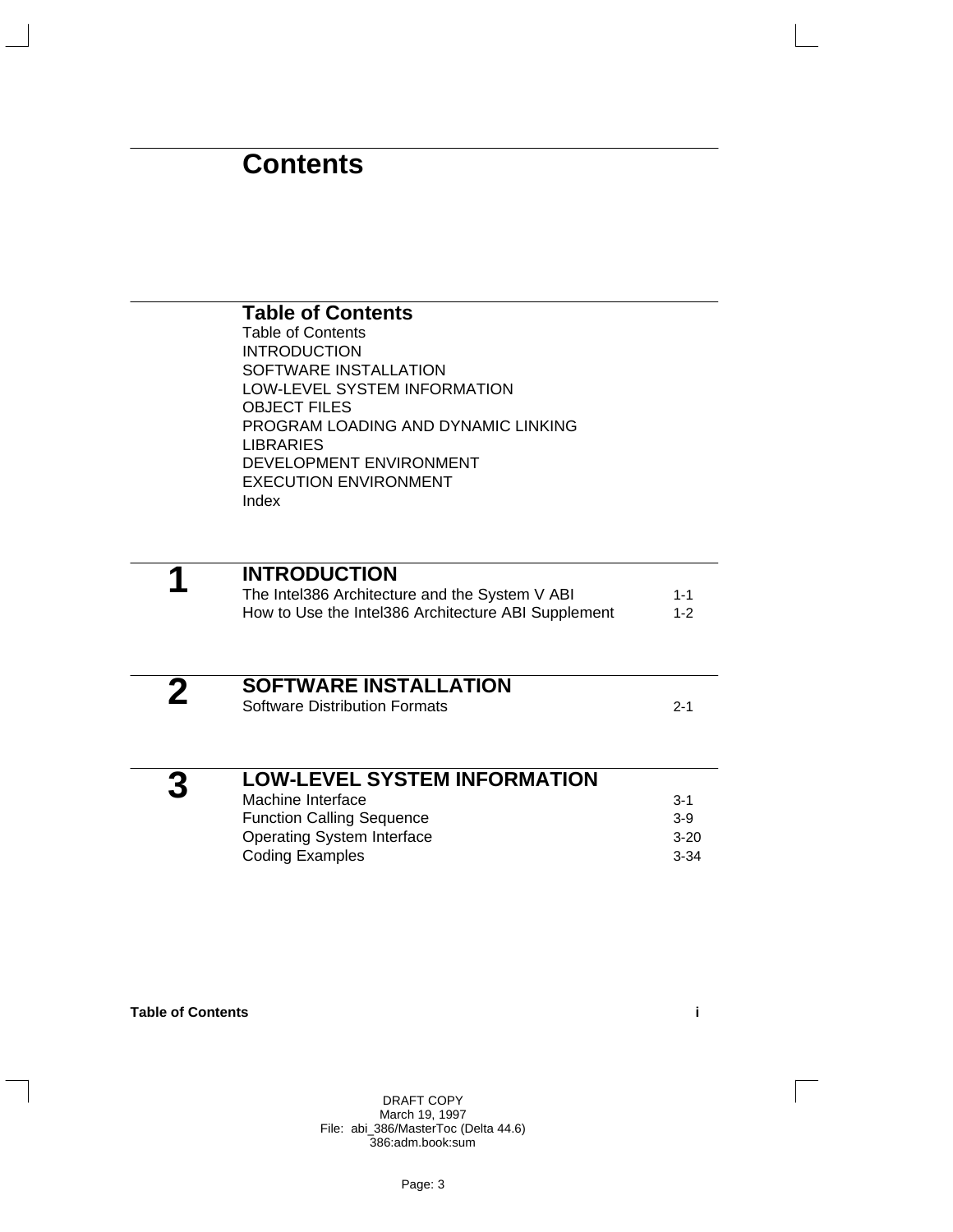|   | <b>OBJECT FILES</b>                                  |         |
|---|------------------------------------------------------|---------|
|   | <b>ELF Header</b>                                    | $4 - 1$ |
|   | <b>Sections</b>                                      | $4 - 2$ |
|   | Symbol Table                                         | $4 - 3$ |
|   | Relocation                                           | $4 - 4$ |
| 5 | <b>PROGRAM LOADING AND DYNAMIC</b><br><b>LINKING</b> |         |
|   |                                                      |         |
|   | Program Loading                                      | $5 - 1$ |
|   | Dynamic Linking                                      | $5-5$   |
| 6 | <b>LIBRARIES</b>                                     |         |
|   | <b>Shared Library Names</b>                          | $6 - 1$ |
|   | C Library                                            | $6 - 2$ |
|   | <b>System Data Interfaces</b>                        | $6-5$   |
|   | <b>DEVELOPMENT ENVIRONMENT</b>                       |         |
|   | <b>Development Commands</b>                          | $7 - 1$ |
|   | Software Packaging Tools                             | $7 - 2$ |
| 8 | <b>EXECUTION ENVIRONMENT</b>                         |         |
|   | <b>Application Environment</b>                       | $8 - 1$ |
|   | <b>Index</b>                                         |         |
|   | Index                                                | $IN-1$  |

**ii Table of Contents**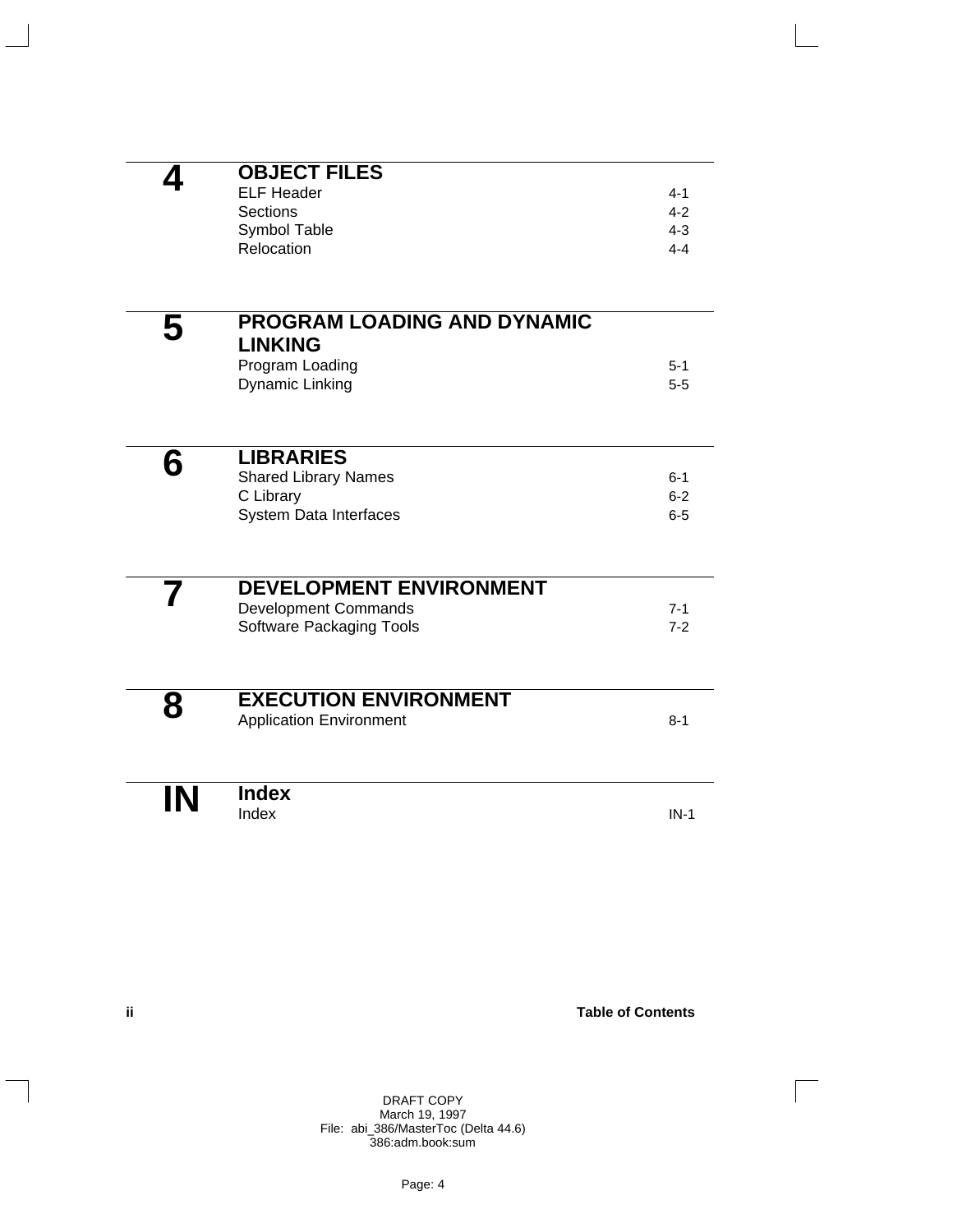# **Figures and Tables**

| Figure 3-1: Scalar Types                   |                                                                  | $3-2$    |
|--------------------------------------------|------------------------------------------------------------------|----------|
| Figure 3-2: Structure Smaller Than a Word  |                                                                  | $3 - 4$  |
| Figure 3-3: No Padding                     |                                                                  | $3 - 4$  |
| Figure 3-4: Internal Padding               |                                                                  | $3 - 4$  |
| Figure 3-5: Internal and Tail Padding      |                                                                  | $3-5$    |
| Figure 3-6: union Allocation               |                                                                  | $3-5$    |
| Figure 3-7: Bit-Field Ranges               |                                                                  | $3-6$    |
| Figure 3-8: Bit Numbering                  |                                                                  | $3 - 7$  |
| Figure 3-9: Right-to-Left Allocation       |                                                                  | $3 - 7$  |
| Figure 3-10: Boundary Alignment            |                                                                  | $3 - 7$  |
| Figure 3-11: Storage Unit Sharing          |                                                                  | $3 - 8$  |
| Figure 3-12: union Allocation              |                                                                  | $3 - 8$  |
| Figure 3-13: Unnamed Bit-Fields            |                                                                  | $3 - 8$  |
| Figure 3-14: Processor Registers           |                                                                  | $3-9$    |
| Figure 3-15: Standard Stack Frame          |                                                                  | $3 - 10$ |
| <b>Figure 3-16: Function Prologue</b>      |                                                                  | $3 - 13$ |
| Figure 3-17: Function Epilogue             |                                                                  | $3 - 14$ |
|                                            | Figure 3-18: Stack Contents for Functions Returning struct/union | $3 - 15$ |
|                                            | Figure 3-19: Function Prologue (Returning struct/union)          | $3 - 16$ |
| Figure 3-20: Function Epilogue             |                                                                  | $3 - 16$ |
|                                            | Figure 3-21: Integral and Pointer Arguments                      | $3 - 17$ |
| Figure 3-22: Floating-Point Arguments      |                                                                  | $3 - 18$ |
|                                            | Figure 3-23: Structure and Union Arguments                       | $3 - 18$ |
| Figure 3-24: Virtual Address Configuration |                                                                  | $3 - 20$ |
|                                            | Figure 3-25: Conventional Segment Arrangements                   | $3-22$   |
| Figure 3-26: _exit System Trap             |                                                                  | $3 - 24$ |
|                                            | Figure 3-27: Hardware Exceptions and Signals                     | $3 - 25$ |
| Figure 3-28: Declaration for main          |                                                                  | $3 - 26$ |
| Figure 3-29: EFLAGS Register Fields        |                                                                  | $3-27$   |
| Figure 3-30: Floating-Point Control Word   |                                                                  | $3-27$   |
| <b>Figure 3-31: Initial Process Stack</b>  |                                                                  | $3-28$   |
| Figure 3-32: Auxiliary Vector              |                                                                  | $3 - 30$ |
|                                            | Figure 3-33: Auxiliary Vector Types, a_type                      | $3 - 30$ |
| Figure 3-34: AT FPHW values                |                                                                  | $3 - 32$ |
| Figure 3-35: Example Process Stack         |                                                                  | $3 - 33$ |

**Table of Contents iii**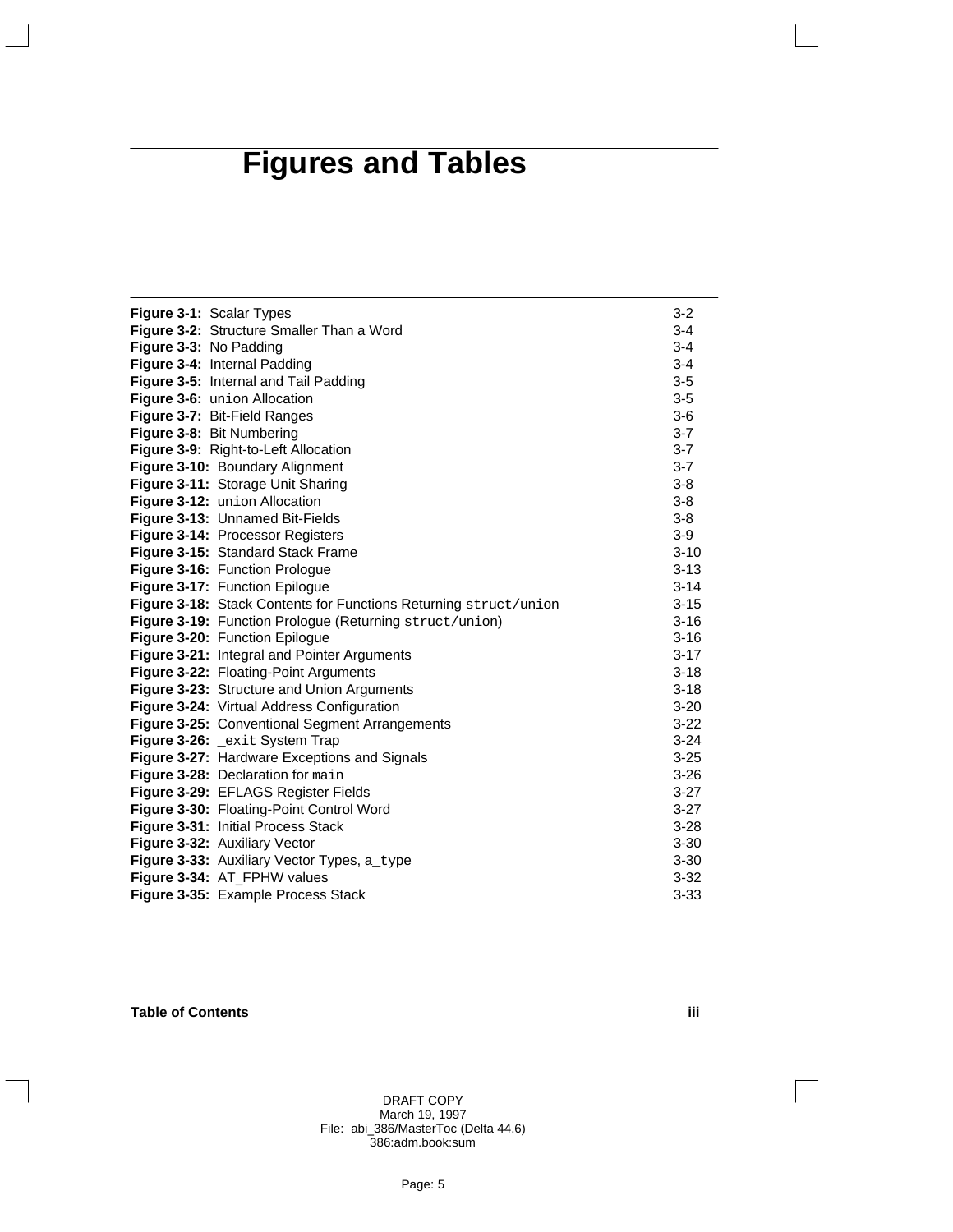| <b>Figure 3-36:</b> Calculating Global Offset Table Address                                                                                                                                                                                                           | $3 - 36$ |
|-----------------------------------------------------------------------------------------------------------------------------------------------------------------------------------------------------------------------------------------------------------------------|----------|
| Figure 3-37: Position-Independent Function Prologue                                                                                                                                                                                                                   | $3 - 37$ |
| <b>Figure 3-38:</b> Absolute Data Access                                                                                                                                                                                                                              | $3 - 37$ |
| Figure 3-39: Position-Independent Data Access                                                                                                                                                                                                                         | $3 - 38$ |
| Figure 3-40: Position-Independent Static Data Access                                                                                                                                                                                                                  | $3 - 39$ |
| Figure 3-41: Absolute Direct Function Call                                                                                                                                                                                                                            | $3-39$   |
| <b>Figure 3-42:</b> Position-Independent Direct Function Call                                                                                                                                                                                                         | $3-40$   |
| Figure 3-43: Absolute Indirect Function Call                                                                                                                                                                                                                          | $3-40$   |
| Figure 3-44: Position-Independent Indirect Function Call                                                                                                                                                                                                              | $3 - 40$ |
| Figure 3-45: Branch Instruction, All Models                                                                                                                                                                                                                           | $3 - 41$ |
| <b>Figure 3-46:</b> Absolute switch Code                                                                                                                                                                                                                              | $3 - 41$ |
| <b>Figure 3-47: Position-Independent switch Code</b>                                                                                                                                                                                                                  | $3-42$   |
| Figure 3-48: C Stack Frame                                                                                                                                                                                                                                            | $3 - 43$ |
| Figure 3-49: Dynamic Stack Allocation                                                                                                                                                                                                                                 | $3 - 45$ |
| Figure 4-1: Intel386 Identification, e_ident                                                                                                                                                                                                                          | $4 - 1$  |
| Figure 4-2: Special Sections                                                                                                                                                                                                                                          | $4 - 2$  |
| <b>Figure 4-3: Relocatable Fields</b>                                                                                                                                                                                                                                 | $4 - 4$  |
| <b>Figure 4-4: Relocation Types</b>                                                                                                                                                                                                                                   | $4 - 5$  |
| <b>Figure 5-1: Executable File</b>                                                                                                                                                                                                                                    | $5 - 1$  |
| Figure 5-2: Program Header Segments                                                                                                                                                                                                                                   | $5 - 2$  |
| <b>Figure 5-3: Process Image Segments</b>                                                                                                                                                                                                                             | $5-3$    |
| Figure 5-4: Example Shared Object Segment Addresses                                                                                                                                                                                                                   | $5 - 4$  |
| <b>Figure 5-5: Global Offset Table</b>                                                                                                                                                                                                                                | $5-6$    |
| <b>Figure 5-6:</b> Absolute Procedure Linkage Table                                                                                                                                                                                                                   | $5 - 8$  |
| <b>Figure 5-7:</b> Position-Independent Procedure Linkage Table                                                                                                                                                                                                       | $5 - 8$  |
| Figure 6-1: Shared Library Names                                                                                                                                                                                                                                      | $6 - 1$  |
| Figure 6-2: Libc Additional Required Entry Points                                                                                                                                                                                                                     | $6 - 2$  |
| <b>Figure 6-3:</b> Libc, Support Routines                                                                                                                                                                                                                             | $6-3$    |
| Figure 6-4: Libc, Global External Data Symbols                                                                                                                                                                                                                        | $6 - 4$  |
| <b>Figure 6-5:</b> $\langle$ aio.h>*                                                                                                                                                                                                                                  | $6-6$    |
| <b>Figure 6-6:</b> $\leq$ assert.h>                                                                                                                                                                                                                                   | $6-6$    |
| <b>Figure 6-7:</b> $\lt$ ctype.h>                                                                                                                                                                                                                                     | $6 - 7$  |
| Figure 6-8: <dirent.h></dirent.h>                                                                                                                                                                                                                                     | $6 - 8$  |
| Figure 6-9: $\alpha$ lfcn.h>*                                                                                                                                                                                                                                         | $6 - 8$  |
| Figure 6-10: <elf.h>*, Part 1 of 6</elf.h>                                                                                                                                                                                                                            | $6-9$    |
| Figure 6-11: <elf.h>*, Part 2 of 6</elf.h>                                                                                                                                                                                                                            | $6 - 10$ |
| Figure 6-12: <elf.h>*, Part 3 of 6</elf.h>                                                                                                                                                                                                                            | $6 - 11$ |
| Figure 6-13: <elf.h>*, Part 4 of 6</elf.h>                                                                                                                                                                                                                            | $6 - 12$ |
| Figure 6-14: <elf.h>*, Part 5 of 6</elf.h>                                                                                                                                                                                                                            | $6 - 13$ |
| Figure 6-15: <elf.h>*, Part 6 of 6</elf.h>                                                                                                                                                                                                                            | $6 - 14$ |
| <b>Figure 6-16:</b> $\leq$ $\leq$ $\leq$ $\leq$ $\leq$ $\leq$ $\leq$ $\leq$ $\leq$ $\leq$ $\leq$ $\leq$ $\leq$ $\leq$ $\leq$ $\leq$ $\leq$ $\leq$ $\leq$ $\leq$ $\leq$ $\leq$ $\leq$ $\leq$ $\leq$ $\leq$ $\leq$ $\leq$ $\leq$ $\leq$ $\leq$ $\leq$ $\leq$ $\leq$ $\$ | $6 - 15$ |
| Figure 6-17: <errno.h>, Part 2 of 3</errno.h>                                                                                                                                                                                                                         | $6 - 16$ |
| Figure 6-18: <errno.h>, Part 3 of 3</errno.h>                                                                                                                                                                                                                         | $6 - 17$ |
| <b>Figure 6-19:</b> $\le$ f cnt 1. h>, Part 1 of 2                                                                                                                                                                                                                    | $6 - 18$ |
| Figure 6-20: <fcnt1.h>, Part 2 of 2</fcnt1.h>                                                                                                                                                                                                                         | $6 - 19$ |

**iv Table of Contents**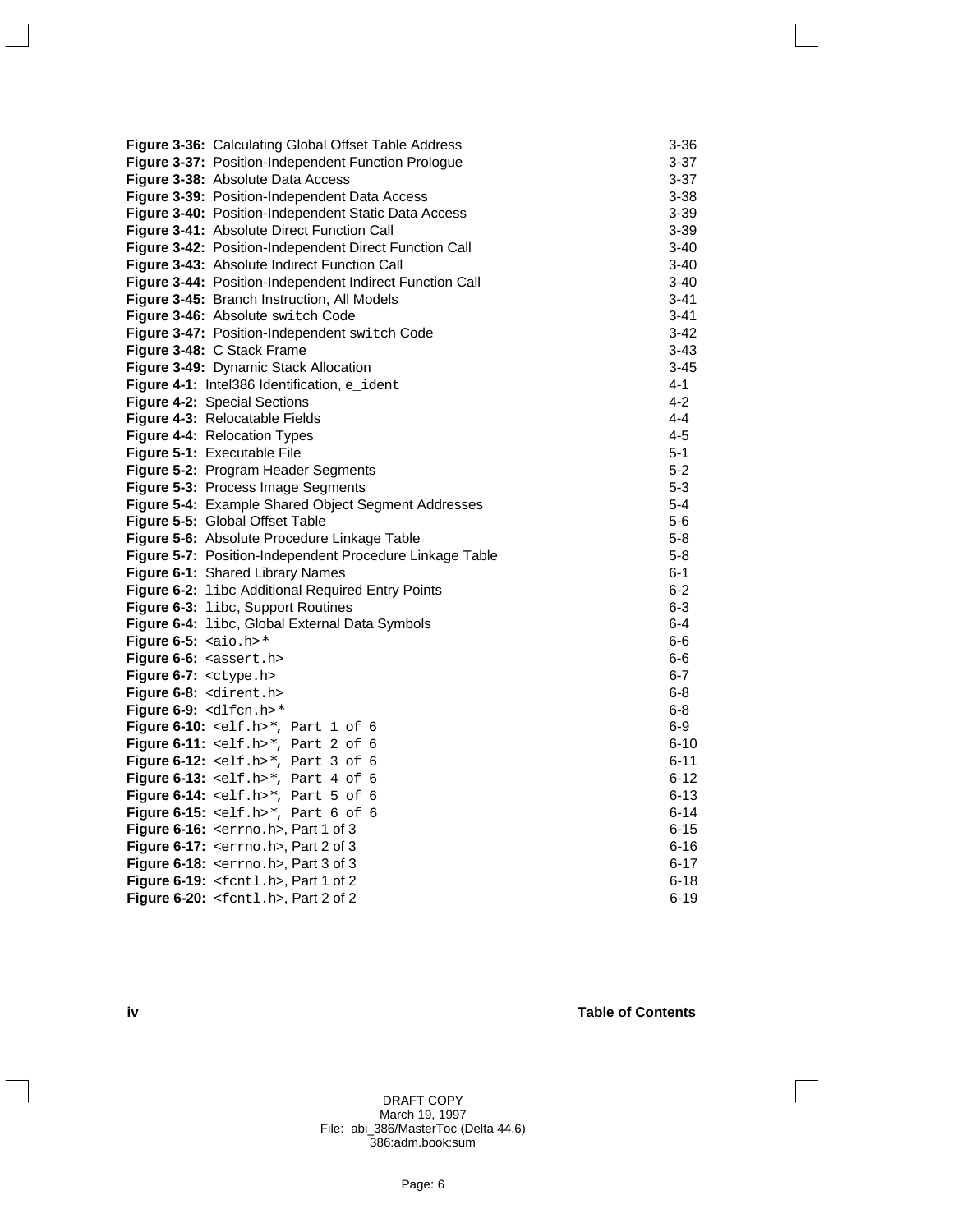|                                          | <b>Figure 6-21:</b> $\leq$ float. h>, Single-Precision                                                                                                                                                                                                                                                                                                                                                                                        | $6 - 20$ |
|------------------------------------------|-----------------------------------------------------------------------------------------------------------------------------------------------------------------------------------------------------------------------------------------------------------------------------------------------------------------------------------------------------------------------------------------------------------------------------------------------|----------|
|                                          | Figure 6-22: <float.h>, Double-Precision</float.h>                                                                                                                                                                                                                                                                                                                                                                                            | $6 - 20$ |
|                                          | <b>Figure 6-23:</b> <float.h>, Extended-Precision</float.h>                                                                                                                                                                                                                                                                                                                                                                                   | $6 - 21$ |
|                                          | Figure 6-24: <fmtmsg.h>, Part 1 of 2</fmtmsg.h>                                                                                                                                                                                                                                                                                                                                                                                               | $6 - 21$ |
|                                          | Figure 6-25: <fmtmsg.h>, Part 2 of 2</fmtmsg.h>                                                                                                                                                                                                                                                                                                                                                                                               | $6 - 22$ |
|                                          | <b>Figure 6-26:</b> $\langle$ fnmatch.h>*                                                                                                                                                                                                                                                                                                                                                                                                     | $6 - 22$ |
| Figure 6-27: $<$ ftw.h>                  |                                                                                                                                                                                                                                                                                                                                                                                                                                               | $6 - 23$ |
| Figure 6-28: $\langle$ glob.h>*          |                                                                                                                                                                                                                                                                                                                                                                                                                                               | $6 - 24$ |
| Figure 6-29: $\langle$ qrp.h>            |                                                                                                                                                                                                                                                                                                                                                                                                                                               | $6 - 25$ |
| Figure 6-30: $\langle$ iconv.h>*         |                                                                                                                                                                                                                                                                                                                                                                                                                                               | $6 - 25$ |
|                                          | Figure 6-31: <sys ipc.h=""></sys>                                                                                                                                                                                                                                                                                                                                                                                                             | $6 - 26$ |
|                                          | <b>Figure 6-32:</b> $\langle$ langinfo.h>, Part 1 of 2                                                                                                                                                                                                                                                                                                                                                                                        | $6 - 27$ |
|                                          | <b>Figure 6-33:</b> $\langle$ langinfo.h>, Part 2 of 2                                                                                                                                                                                                                                                                                                                                                                                        | $6 - 28$ |
|                                          | <b>Figure 6-34:</b> $\langle$ limits.h>, Part 1 of 2                                                                                                                                                                                                                                                                                                                                                                                          | $6 - 29$ |
|                                          | Figure 6-35: <limits.h>, Part 2 of 2</limits.h>                                                                                                                                                                                                                                                                                                                                                                                               | $6 - 30$ |
| <b>Figure 6-36:</b> $\langle$ -locale.h> |                                                                                                                                                                                                                                                                                                                                                                                                                                               | $6 - 31$ |
|                                          | <b>Figure 6-37:</b> $\langle$ lwpsynch.h>*                                                                                                                                                                                                                                                                                                                                                                                                    | $6 - 32$ |
|                                          | <b>Figure 6-38:</b> $\langle \text{machlock.h}\rangle^*$                                                                                                                                                                                                                                                                                                                                                                                      | $6 - 32$ |
| Figure 6-39: <math.h></math.h>           |                                                                                                                                                                                                                                                                                                                                                                                                                                               | $6 - 32$ |
|                                          | <b>Figure 6-40:</b> $\langle$ sys/mman.h>                                                                                                                                                                                                                                                                                                                                                                                                     | 6-33     |
|                                          | Figure 6-41: $\langle$ sys/mod.h>*                                                                                                                                                                                                                                                                                                                                                                                                            | $6 - 34$ |
|                                          | <b>Figure 6-42:</b> $\langle$ sys/mount.h>                                                                                                                                                                                                                                                                                                                                                                                                    | $6 - 35$ |
|                                          | <b>Figure 6-43:</b> $\langle \text{sys/msq.h} \rangle$                                                                                                                                                                                                                                                                                                                                                                                        | 6-36     |
|                                          | <b>Figure 6-44:</b> $\leq$ netconfig.h>, Part 1 of 2                                                                                                                                                                                                                                                                                                                                                                                          | $6 - 37$ |
|                                          | <b>Figure 6-45:</b> $\leq$ netconfig.h>, Part 2 of 2                                                                                                                                                                                                                                                                                                                                                                                          | $6 - 38$ |
|                                          | <b>Figure 6-46:</b> $\langle \text{netdir.h}\rangle$ , Part 1 of 2                                                                                                                                                                                                                                                                                                                                                                            | 6-39     |
|                                          | <b>Figure 6-47:</b> $\langle \text{netdir.h}\rangle$ , Part 2 of 2                                                                                                                                                                                                                                                                                                                                                                            | $6 - 40$ |
|                                          | <b>Figure 6-48:</b> $\langle$ nl_types.h>                                                                                                                                                                                                                                                                                                                                                                                                     | $6 - 40$ |
|                                          | <b>Figure 6-49:</b> $\langle$ sys/param.h>                                                                                                                                                                                                                                                                                                                                                                                                    | 6-41     |
| Figure 6-50: $<$ poll.h>                 |                                                                                                                                                                                                                                                                                                                                                                                                                                               | 6-42     |
|                                          | Figure 6-51: <sys priocntl.h="">*</sys>                                                                                                                                                                                                                                                                                                                                                                                                       | 6-43     |
|                                          | <b>Figure 6-52:</b> $<$ sys/procset.h>                                                                                                                                                                                                                                                                                                                                                                                                        | 6-44     |
| Figure 6-53: $<$ pwd.h>                  |                                                                                                                                                                                                                                                                                                                                                                                                                                               | $6 - 45$ |
|                                          | Figure 6-54: <regex.h>*, Part 1 of 2</regex.h>                                                                                                                                                                                                                                                                                                                                                                                                | 6-46     |
|                                          | Figure 6-55: <regex.h>*, Part 2 of 2</regex.h>                                                                                                                                                                                                                                                                                                                                                                                                | $6 - 47$ |
|                                          | <b>Figure 6-56:</b> $<$ sys/resource.h>                                                                                                                                                                                                                                                                                                                                                                                                       | 6-48     |
|                                          | <b>Figure 6-57:</b> $\langle$ rpc.h>, Part 1 of 16                                                                                                                                                                                                                                                                                                                                                                                            | $6 - 49$ |
|                                          | <b>Figure 6-58:</b> $\langle$ $\rangle$ $\langle$ $\rangle$ $\langle$ $\rangle$ $\langle$ $\rangle$ $\langle$ $\rangle$ $\langle$ $\rangle$ $\langle$ $\rangle$ $\langle$ $\rangle$ $\langle$ $\rangle$ $\langle$ $\rangle$ $\langle$ $\rangle$ $\langle$ $\rangle$ $\langle$ $\rangle$ $\langle$ $\rangle$ $\langle$ $\rangle$ $\langle$ $\rangle$ $\langle$ $\rangle$ $\langle$ $\rangle$ $\langle$ $\rangle$ $\langle$ $\rangle$ $\langle$ | $6 - 50$ |
|                                          | <b>Figure 6-59:</b> $\langle$ xpc.h>, Part 3 of 16                                                                                                                                                                                                                                                                                                                                                                                            | $6 - 51$ |
|                                          | Figure 6-60: <rpc.h>, Part 4 of 16</rpc.h>                                                                                                                                                                                                                                                                                                                                                                                                    | 6-52     |
|                                          | Figure 6-61: <rpc.h>, Part 5 of 16</rpc.h>                                                                                                                                                                                                                                                                                                                                                                                                    | $6 - 53$ |
|                                          | <b>Figure 6-62:</b> $\langle$ rpc.h>, Part 6 of 16                                                                                                                                                                                                                                                                                                                                                                                            | $6 - 54$ |
|                                          | Figure 6-63: <rpc.h>, Part 7 of 16</rpc.h>                                                                                                                                                                                                                                                                                                                                                                                                    | 6-55     |
|                                          | <b>Figure 6-64:</b> $\langle$ rpc.h>, Part 8 of 16                                                                                                                                                                                                                                                                                                                                                                                            | 6-56     |
|                                          | Figure 6-65: <rpc.h>, Part 9 of 16</rpc.h>                                                                                                                                                                                                                                                                                                                                                                                                    | $6 - 57$ |

**Table of Contents v**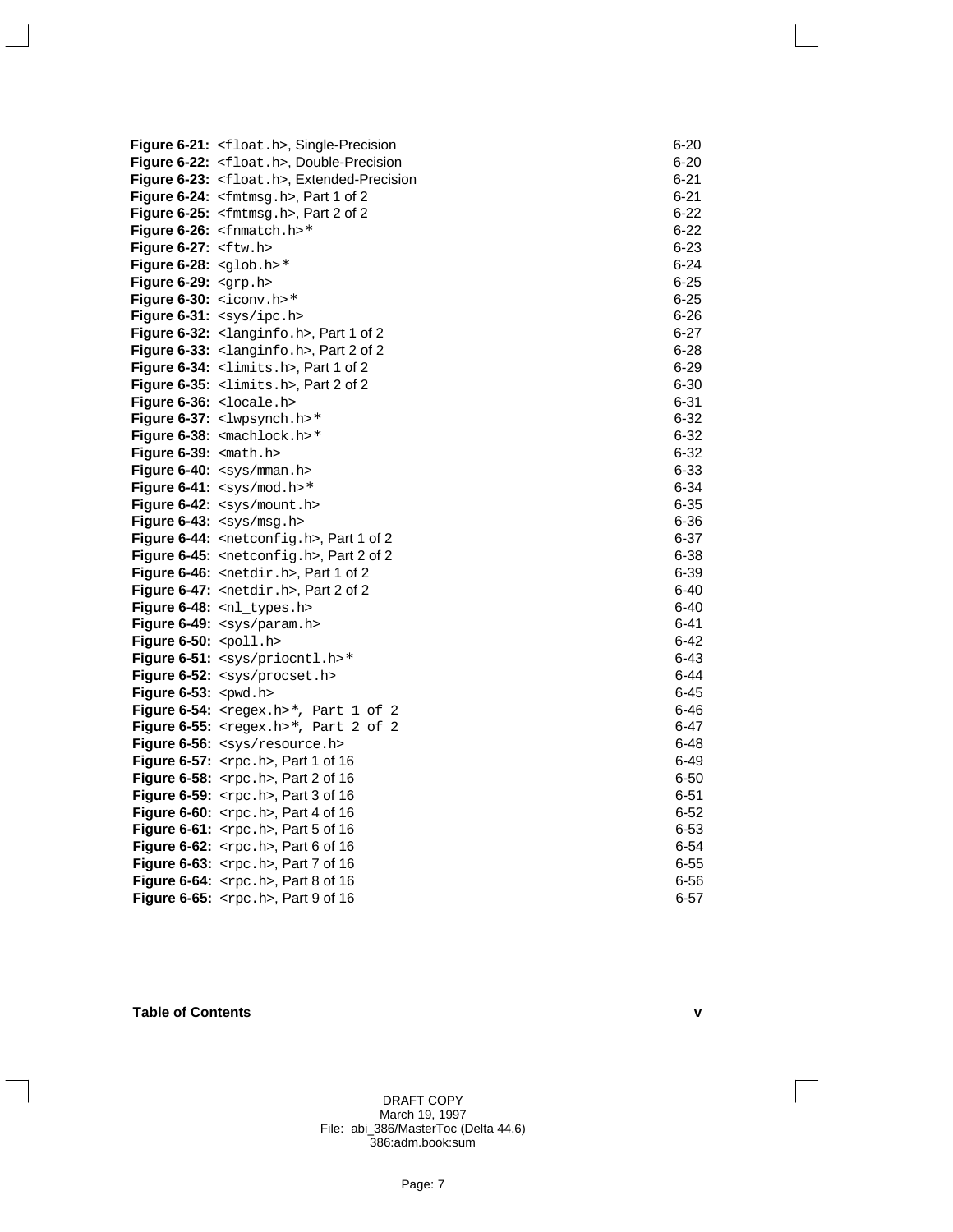|                                                | <b>Figure 6-66:</b> $\langle$ - $\langle$ - $\rangle$ - $\langle$ - $\rangle$ - $\langle$ - $\rangle$ - $\langle$ - $\rangle$ - $\langle$ - $\rangle$ - $\langle$ - $\rangle$ - $\langle$ - $\rangle$ - $\langle$ - $\rangle$ - $\langle$ - $\rangle$ - $\langle$ - $\rangle$ - $\langle$ - $\rangle$ - $\langle$ - $\rangle$ - $\langle$ - $\rangle$ - $\langle$ - $\rangle$ - $\langle$ | 6-58                 |
|------------------------------------------------|-------------------------------------------------------------------------------------------------------------------------------------------------------------------------------------------------------------------------------------------------------------------------------------------------------------------------------------------------------------------------------------------|----------------------|
|                                                | Figure 6-67: <rpc.h>, Part 11 of 16</rpc.h>                                                                                                                                                                                                                                                                                                                                               | $6 - 59$             |
|                                                | <b>Figure 6-68:</b> $\langle$ rpc.h>, Part 12 of 16                                                                                                                                                                                                                                                                                                                                       | $6 - 60$             |
|                                                | <b>Figure 6-69:</b> $\langle$ rpc.h>, Part 13 of 16                                                                                                                                                                                                                                                                                                                                       | 6-60                 |
|                                                | Figure 6-70: <rpc.h>, Part 14 of 16</rpc.h>                                                                                                                                                                                                                                                                                                                                               | $6 - 61$             |
|                                                | <b>Figure 6-71:</b> $\langle$ rpc.h>, Part 15 of 16                                                                                                                                                                                                                                                                                                                                       | $6 - 62$             |
|                                                | Figure 6-72: <rpc.h>, Part 16 of 16</rpc.h>                                                                                                                                                                                                                                                                                                                                               | 6-63                 |
|                                                | <b>Figure 6-73:</b> <rtpriocntl.h>*</rtpriocntl.h>                                                                                                                                                                                                                                                                                                                                        | 6-63                 |
| Figure 6-74: $<$ search.h>                     |                                                                                                                                                                                                                                                                                                                                                                                           | $6 - 64$             |
|                                                | <b>Figure 6-75:</b> $\langle$ sys/sem.h>                                                                                                                                                                                                                                                                                                                                                  | $6 - 65$             |
| <b>Figure 6-76:</b> $\leq$ set $\text{imp.h>}$ |                                                                                                                                                                                                                                                                                                                                                                                           | 6-66                 |
|                                                | Figure 6-77: $<$ sys/shm.h>                                                                                                                                                                                                                                                                                                                                                               | 6-66                 |
|                                                | <b>Figure 6-78:</b> $\langle$ signal.h>, Part 1 of 3                                                                                                                                                                                                                                                                                                                                      | 6-67                 |
|                                                | <b>Figure 6-79:</b> $\langle$ signal.h>, Part 2 of 3                                                                                                                                                                                                                                                                                                                                      | $6 - 68$             |
|                                                | <b>Figure 6-80:</b> $\langle$ signal.h>, Part 3 of 3                                                                                                                                                                                                                                                                                                                                      | $6 - 69$             |
|                                                | <b>Figure 6-81:</b> $<$ sys/siginfo.h>, Part 1 of 5                                                                                                                                                                                                                                                                                                                                       | 6-69                 |
|                                                | <b>Figure 6-82:</b> $\langle \text{sys/sight}$ .h>, Part 2 of 5                                                                                                                                                                                                                                                                                                                           | 6-70                 |
|                                                | <b>Figure 6-83:</b> $\langle \text{sys/signf0.h}\rangle$ , Part 3 of 5                                                                                                                                                                                                                                                                                                                    | $6 - 71$             |
|                                                | Figure 6-84: <sys siginfo.h="">, Part 4 of 5</sys>                                                                                                                                                                                                                                                                                                                                        | $6 - 72$             |
|                                                | Figure 6-85: <sys siginfo.h="">*, Part 5 of 5</sys>                                                                                                                                                                                                                                                                                                                                       | $6 - 72$             |
|                                                | <b>Figure 6-86:</b> $\langle \text{sys/stat.h}\rangle$ , Part 1 of 2                                                                                                                                                                                                                                                                                                                      | $6 - 73$             |
|                                                | Figure 6-87: <sys stat.h="">, Part 2 of 2</sys>                                                                                                                                                                                                                                                                                                                                           | $6 - 74$             |
|                                                | <b>Figure 6-88:</b> $\langle$ sys/statvfs.h>                                                                                                                                                                                                                                                                                                                                              | $6 - 75$             |
| Figure 6-89: $\lt$ stdarg.h>                   |                                                                                                                                                                                                                                                                                                                                                                                           | $6 - 76$             |
|                                                | Figure $6-90$ : $\lt$ stddef.h>                                                                                                                                                                                                                                                                                                                                                           | $6 - 76$             |
|                                                | <b>Figure 6-91:</b> $\lt$ stdio.h>, Part 1 of 2                                                                                                                                                                                                                                                                                                                                           | $6 - 77$             |
|                                                | <b>Figure 6-92:</b> $\lt$ stdio.h>, Part 2 of 2                                                                                                                                                                                                                                                                                                                                           | $6 - 78$             |
|                                                | <b>Figure 6-93:</b> $\lt$ stdlib.h>                                                                                                                                                                                                                                                                                                                                                       | $6 - 79$             |
|                                                | <b>Figure 6-94:</b> $\lt$ stropts.h>, Part 1 of 6                                                                                                                                                                                                                                                                                                                                         | $6 - 80$             |
|                                                | <b>Figure 6-95:</b> $\langle$ stropts.h>, Part 2 of 6                                                                                                                                                                                                                                                                                                                                     | $6 - 81$             |
|                                                | Figure 6-96: <stropts.h>, Part 3 of 6</stropts.h>                                                                                                                                                                                                                                                                                                                                         | $6 - 82$             |
|                                                | <b>Figure 6-97:</b> $\lt$ stropts.h>, Part 4 of 6                                                                                                                                                                                                                                                                                                                                         | $6 - 83$<br>$6 - 84$ |
|                                                | <b>Figure 6-98:</b> $\langle \text{stropts.h}\rangle$ , Part 5 of 6<br>Figure 6-99: <stropts.h>, Part 6 of 6</stropts.h>                                                                                                                                                                                                                                                                  | $6 - 85$             |
|                                                | Figure 6-100: <synch.h>*, Part 1 of 3</synch.h>                                                                                                                                                                                                                                                                                                                                           | 6-86                 |
|                                                | Figure 6-101: <synch.h>*, Part 2 of 3</synch.h>                                                                                                                                                                                                                                                                                                                                           | $6 - 87$             |
|                                                | Figure 6-102: <synch.h>*, Part 3 of 3</synch.h>                                                                                                                                                                                                                                                                                                                                           | 6-88                 |
|                                                | Figure 6-103: <sys sysi86.h=""></sys>                                                                                                                                                                                                                                                                                                                                                     | 6-88                 |
|                                                | <b>Figure 6-104:</b> $\leq$ $\leq$ $\leq$ $\leq$ $\leq$ $\leq$ $\leq$ $\leq$ $\leq$ $\leq$ $\leq$ $\leq$ $\leq$ $\leq$ $\leq$ $\leq$ $\leq$ $\leq$ $\leq$ $\leq$ $\leq$ $\leq$ $\leq$ $\leq$ $\leq$ $\leq$ $\leq$ $\leq$ $\leq$ $\leq$ $\leq$ $\leq$ $\leq$ $\leq$                                                                                                                        | 6-89                 |
|                                                | <b>Figure 6-105:</b> $\leq$ $\leq$ $\leq$ $\leq$ $\leq$ $\leq$ $\leq$ $\leq$ $\leq$ $\leq$ $\leq$ $\leq$ $\leq$ $\leq$ $\leq$ $\leq$ $\leq$ $\leq$ $\leq$ $\leq$ $\leq$ $\leq$ $\leq$ $\leq$ $\leq$ $\leq$ $\leq$ $\leq$ $\leq$ $\leq$ $\leq$ $\leq$ $\leq$ $\leq$                                                                                                                        | 6-90                 |
|                                                | Figure 6-106: <termios.h>, Part 3 of 10</termios.h>                                                                                                                                                                                                                                                                                                                                       | 6-91                 |
|                                                | <b>Figure 6-107:</b> $\leq$ $\leq$ $\leq$ $\leq$ $\leq$ $\leq$ $\leq$ $\leq$ $\leq$ $\leq$ $\leq$ $\leq$ $\leq$ $\leq$ $\leq$ $\leq$ $\leq$ $\leq$ $\leq$ $\leq$ $\leq$ $\leq$ $\leq$ $\leq$ $\leq$ $\leq$ $\leq$ $\leq$ $\leq$ $\leq$ $\leq$ $\leq$ $\leq$ $\leq$                                                                                                                        | $6 - 92$             |
|                                                | <b>Figure 6-108:</b> $\leq$ termios.h>, Part 5 of 10                                                                                                                                                                                                                                                                                                                                      | $6 - 93$             |
|                                                | Figure 6-109: <termios.h>, Part 6 of 10</termios.h>                                                                                                                                                                                                                                                                                                                                       | 6-94                 |
|                                                | Figure 6-110: <termios.h>, Part 7 of 10</termios.h>                                                                                                                                                                                                                                                                                                                                       | 6-95                 |
|                                                |                                                                                                                                                                                                                                                                                                                                                                                           |                      |

**vi Table of Contents**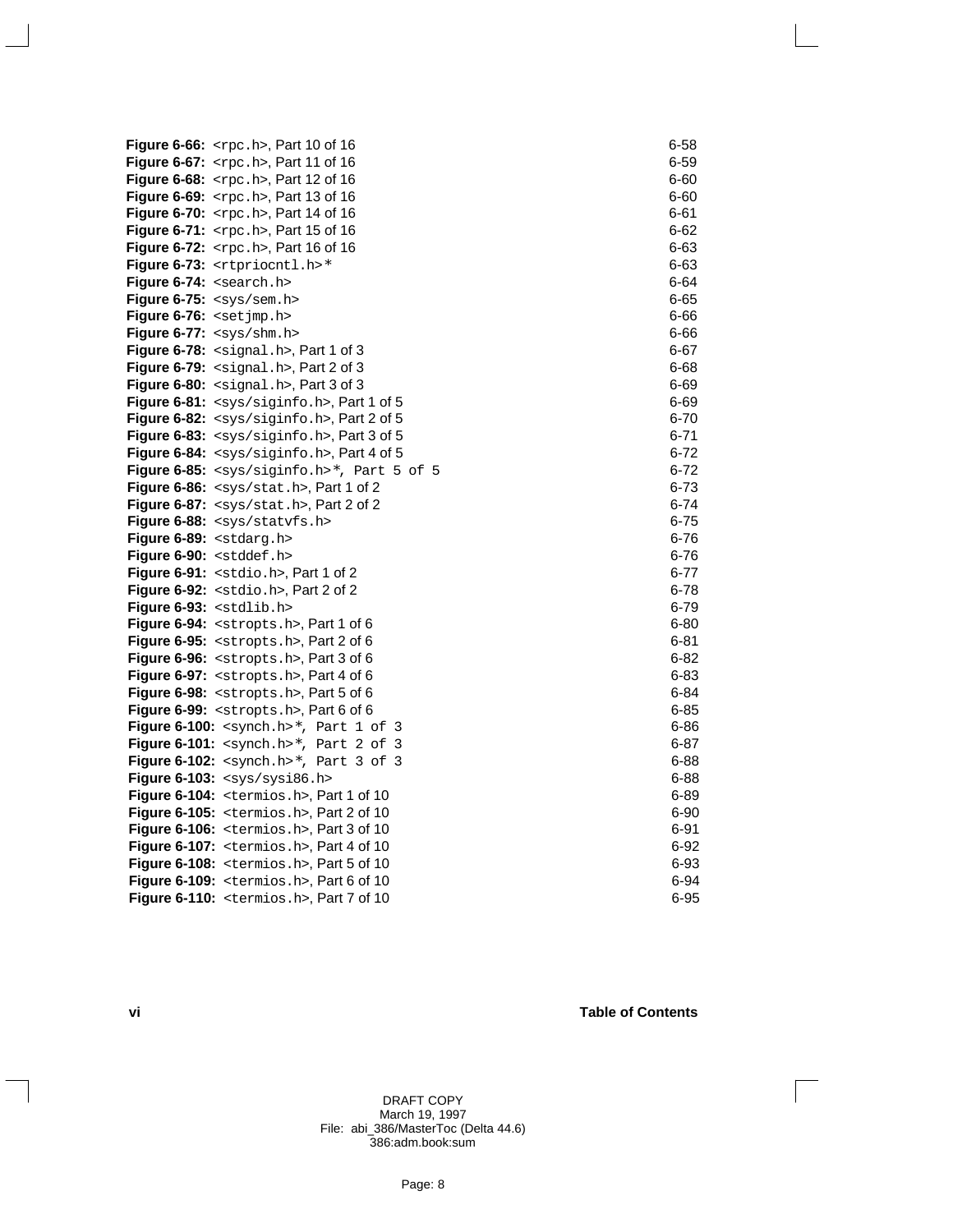|                                     | <b>Figure 6-111:</b> $\leq$ $\leq$ $\leq$ $\leq$ $\leq$ $\leq$ $\leq$ $\leq$ $\leq$ $\leq$ $\leq$ $\leq$ $\leq$ $\leq$ $\leq$ $\leq$ $\leq$ $\leq$ $\leq$ $\leq$ $\leq$ $\leq$ $\leq$ $\leq$ $\leq$ $\leq$ $\leq$ $\leq$ $\leq$ $\leq$ $\leq$ $\leq$ $\leq$ $\leq$ | 6-96      |
|-------------------------------------|--------------------------------------------------------------------------------------------------------------------------------------------------------------------------------------------------------------------------------------------------------------------|-----------|
|                                     | Figure 6-112: <termios.h>, Part 9 of 10</termios.h>                                                                                                                                                                                                                | 6-97      |
|                                     | <b>Figure 6-113:</b> $\leq$ $\leq$ $\leq$ $\leq$ $\leq$ $\leq$ $\leq$ $\leq$ $\leq$ $\leq$ $\leq$ $\leq$ $\leq$ $\leq$ $\leq$ $\leq$ $\leq$ $\leq$ $\leq$ $\leq$ $\leq$ $\leq$ $\leq$ $\leq$ $\leq$ $\leq$ $\leq$ $\leq$ $\leq$ $\leq$ $\leq$ $\leq$ $\leq$ $\leq$ | 6-98      |
|                                     | Figure 6-114: <thread.h>*, Part 1 of 2</thread.h>                                                                                                                                                                                                                  | 6-99      |
|                                     | Figure 6-115: <thread.h>*, Part 2 of 2</thread.h>                                                                                                                                                                                                                  | $6 - 100$ |
|                                     | Figure 6-116: $<$ sys/ticlts.h>                                                                                                                                                                                                                                    | $6 - 100$ |
|                                     | Figure 6-117: <sys ticots.h=""></sys>                                                                                                                                                                                                                              | $6 - 101$ |
|                                     | <b>Figure 6-118:</b> <sys ticotsord.h=""></sys>                                                                                                                                                                                                                    | $6 - 101$ |
| Figure 6-119: $\times$ time.h>*     |                                                                                                                                                                                                                                                                    | $6 - 102$ |
|                                     | Figure 6-120: <sys time.h=""></sys>                                                                                                                                                                                                                                | $6 - 103$ |
|                                     | <b>Figure 6-121:</b> $<$ sys/times.h>                                                                                                                                                                                                                              | 6-104     |
|                                     | Figure 6-122: <tiuser.h>, Error Return Values</tiuser.h>                                                                                                                                                                                                           | $6 - 105$ |
|                                     | Figure 6-123: <tiuser.h>, Event Bitmasks</tiuser.h>                                                                                                                                                                                                                | $6 - 106$ |
|                                     | <b>Figure 6-124:</b> $\lt$ tiuser.h>, Flags                                                                                                                                                                                                                        | $6 - 106$ |
|                                     | Figure 6-125: <tiuser.h>, Service Types</tiuser.h>                                                                                                                                                                                                                 | $6 - 107$ |
|                                     | Figure 6-126: <tiuser.h>, Values for flags field in t info structure</tiuser.h>                                                                                                                                                                                    | $6 - 107$ |
|                                     | Figure 6-127: <tiuser.h>, Transport Interface Data Structures, 1 of 2</tiuser.h>                                                                                                                                                                                   | $6 - 108$ |
|                                     | Figure 6-128: <tiuser.h>, Transport Interface Data Structures, 2 of 2</tiuser.h>                                                                                                                                                                                   | $6 - 109$ |
|                                     | Figure 6-129: <tiuser.h>, Structure Types</tiuser.h>                                                                                                                                                                                                               | $6 - 110$ |
|                                     | <b>Figure 6-130:</b> <tiuser.h>, Fields of Structures</tiuser.h>                                                                                                                                                                                                   | $6 - 110$ |
|                                     | Figure 6-131: <tiuser.h>, Transport Interface States</tiuser.h>                                                                                                                                                                                                    | $6 - 111$ |
|                                     | Figure 6-132: <tiuser.h>, User-level Events</tiuser.h>                                                                                                                                                                                                             | $6 - 112$ |
|                                     | <b>Figure 6-133:</b> $\lt$ tspriocntl.h>*                                                                                                                                                                                                                          | $6 - 113$ |
|                                     | Figure 6-134: <sys types.h=""></sys>                                                                                                                                                                                                                               | $6 - 114$ |
|                                     | <b>Figure 6-135:</b> $\leq$ $\leq$ $\leq$ $\leq$ $\leq$ $\leq$ $\leq$ $\leq$ $\leq$ $\leq$ $\leq$ $\leq$ $\leq$ $\leq$ $\leq$ $\leq$ $\leq$ $\leq$ $\leq$ $\leq$ $\leq$ $\leq$ $\leq$ $\leq$ $\leq$ $\leq$ $\leq$ $\leq$ $\leq$ $\leq$ $\leq$ $\leq$ $\leq$ $\leq$ | $6 - 115$ |
|                                     | <b>Figure 6-136:</b> $\leq$ $\leq$ $\leq$ $\leq$ $\leq$ $\leq$ $\leq$ $\leq$ $\leq$ $\leq$ $\leq$ $\leq$ $\leq$ $\leq$ $\leq$ $\leq$ $\leq$ $\leq$ $\leq$ $\leq$ $\leq$ $\leq$ $\leq$ $\leq$ $\leq$ $\leq$ $\leq$ $\leq$ $\leq$ $\leq$ $\leq$ $\leq$ $\leq$ $\leq$ | $6 - 116$ |
|                                     | Figure 6-137: <sys uio.h=""></sys>                                                                                                                                                                                                                                 | $6 - 117$ |
| Figure 6-138: <ulimit.h></ulimit.h> |                                                                                                                                                                                                                                                                    | $6 - 117$ |
|                                     | <b>Figure 6-139:</b> $\langle$ unistd.h>, Part 1 of 2                                                                                                                                                                                                              | $6 - 117$ |
|                                     | Figure 6-140: <unistd.h>, Part 2 of 2</unistd.h>                                                                                                                                                                                                                   | $6 - 119$ |
| Figure 6-141: <utime.h></utime.h>   |                                                                                                                                                                                                                                                                    | $6 - 119$ |
|                                     | Figure 6-142: <sys utsname.h=""></sys>                                                                                                                                                                                                                             | $6 - 120$ |
| Figure 6-143: <wait.h></wait.h>     |                                                                                                                                                                                                                                                                    | $6 - 121$ |
| Figure 6-144: <wchar.h></wchar.h>   |                                                                                                                                                                                                                                                                    | $6 - 122$ |
|                                     | Figure 6-145: <wctype.h>*, Part 1 of 3</wctype.h>                                                                                                                                                                                                                  | $6 - 123$ |
|                                     | Figure 6-146: <wctype.h>*, Part 2 of 3</wctype.h>                                                                                                                                                                                                                  | $6 - 124$ |
|                                     | Figure 6-147: <wctype.h>*, Part 3 of 3</wctype.h>                                                                                                                                                                                                                  | $6 - 125$ |
|                                     | Figure 6-148: <wordexp.h>*</wordexp.h>                                                                                                                                                                                                                             | $6 - 126$ |
|                                     | Figure 6-149: <x11 atom.h="">, Part 1 of 3</x11>                                                                                                                                                                                                                   | $6 - 128$ |
|                                     | <b>Figure 6-150:</b> $\times$ X11/Atom.h>, Part 2 of 3                                                                                                                                                                                                             | $6 - 129$ |
|                                     | Figure 6-151: <x11 atom.h="">, Part 3 of 3</x11>                                                                                                                                                                                                                   | 6-130     |
|                                     | Figure 6-152: <x11 composite.h=""></x11>                                                                                                                                                                                                                           | $6 - 131$ |
|                                     | Figure 6-153: $\langle x11/Constraint.h \rangle$                                                                                                                                                                                                                   | $6 - 131$ |
|                                     | Figure 6-154: $\langle \text{X11/Core.h}\rangle$                                                                                                                                                                                                                   | 6-131     |
|                                     | Figure 6-155: <x11 cursorfont.h="">, Part 1 of 3</x11>                                                                                                                                                                                                             | 6-132     |

**Table of Contents vii**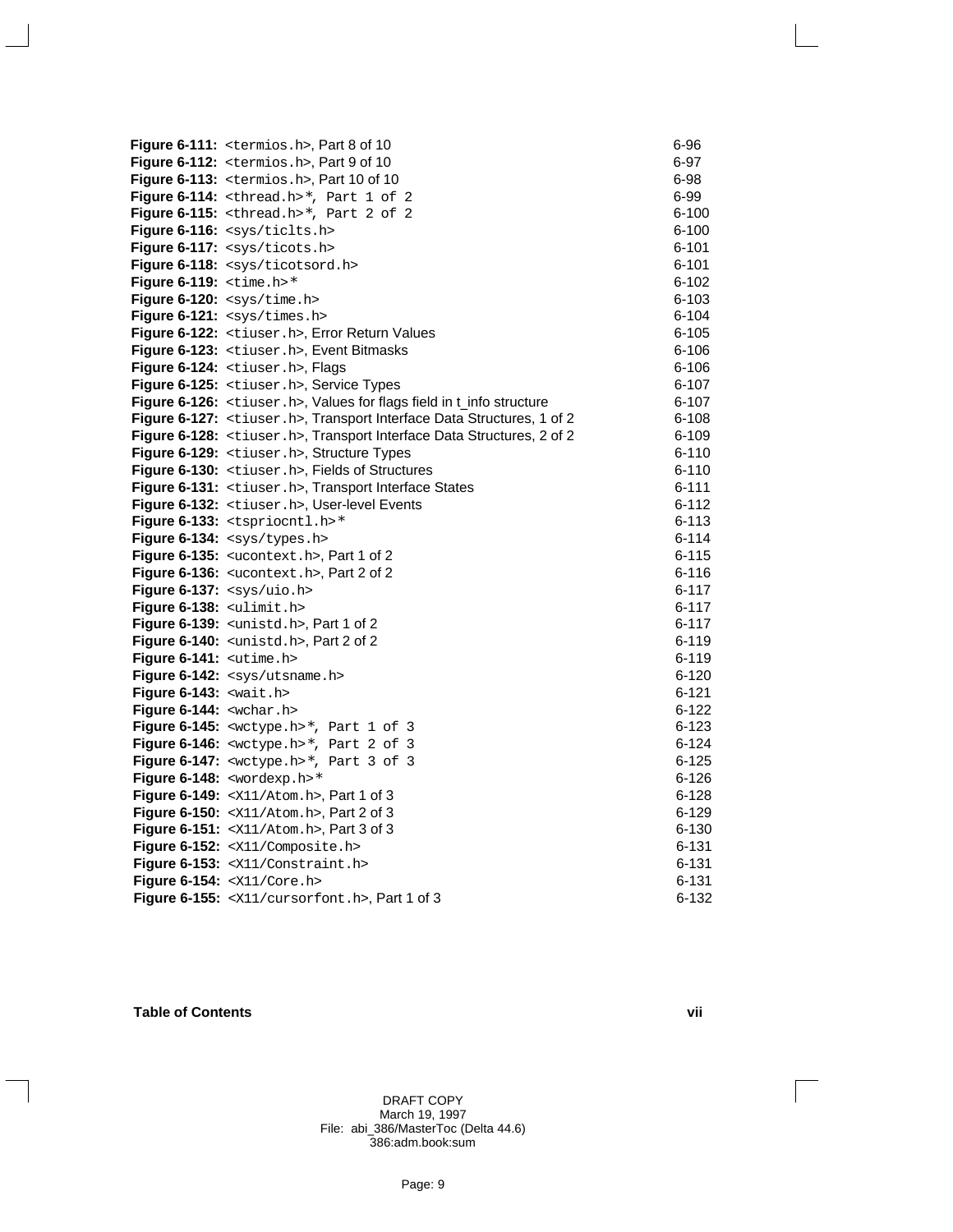| Figure 6-156: <x11 cursorfont.h="">, Part 2 of 3</x11>                                                                                | 6-133              |
|---------------------------------------------------------------------------------------------------------------------------------------|--------------------|
| <b>Figure 6-157:</b> $\times$ X11/cursorfont.h>, Part 3 of 3                                                                          | 6-134              |
| <b>Figure 6-158:</b> $\langle x11/Tntrinsic.h\rangle$ , Part 1 of 6                                                                   | 6-135              |
| <b>Figure 6-159:</b> $\langle x11/Tntrinsic.h \rangle$ , Part 2 of 6                                                                  | 6-136              |
| <b>Figure 6-160:</b> $\langle x11/Tntrinsic.h \rangle$ , Part 3 of 6                                                                  | 6-137              |
| <b>Figure 6-161:</b> $\langle x11/Tntrinsic.h\rangle$ , Part 4 of 6                                                                   | 6-138              |
| Figure 6-162: <x11 intrinsic.h="">, Part 5 of 6</x11>                                                                                 | 6-139              |
| <b>Figure 6-163:</b> $\langle \text{X11/Inttrinsic.h}\rangle$ , Part 6 of 6                                                           | 6-140              |
| Figure 6-164: $\langle x11/0b \rangle$ ject.h>                                                                                        | $6 - 140$          |
| <b>Figure 6-165:</b> $\langle \times 11/\text{RectObj}}$ .h>                                                                          | 6-140              |
| <b>Figure 6-166:</b> $\langle \text{X11/extensors/shape.h}\rangle^*$                                                                  | 6-141              |
| Figure 6-167: $\langle \frac{X11}{Shel1} \cdot h \rangle$                                                                             | $6 - 141$          |
| Figure 6-168: $\langle x11/v \rangle$ endor.h>                                                                                        | $6 - 141$          |
| <b>Figure 6-169:</b> $\langle x11/X,h \rangle$ , Part 1 of 12                                                                         | $6 - 142$          |
| <b>Figure 6-170:</b> $\langle x11/X,h \rangle$ , Part 2 of 12                                                                         | $6 - 143$          |
| Figure 6-171: <x11 x.h="">, Part 3 of 12</x11>                                                                                        | 6-144              |
| <b>Figure 6-172:</b> $\langle x11/X,h \rangle$ , Part 4 of 12                                                                         | 6-145              |
| <b>Figure 6-173:</b> $\langle x11/X,h \rangle$ , Part 5 of 12                                                                         | 6-146              |
| <b>Figure 6-174:</b> $\langle x11/X,h \rangle$ , Part 6 of 12                                                                         | 6-147              |
| <b>Figure 6-175:</b> $\langle x11/X,h \rangle$ , Part 7 of 12                                                                         | 6-148              |
| Figure 6-176: <x11 x.h="">, Part 8 of 12</x11>                                                                                        | $6 - 149$          |
| <b>Figure 6-177:</b> $\langle x11/X,h \rangle$ , Part 9 of 12                                                                         | 6-150              |
| <b>Figure 6-178:</b> $\langle x11/X,h \rangle$ , Part 10 of 12                                                                        | 6-151              |
| <b>Figure 6-179:</b> $\langle x11/X,h \rangle$ , Part 11 of 12                                                                        | 6-152              |
| <b>Figure 6-180:</b> $\langle x11/X,h \rangle$ , Part 12 of 12                                                                        | 6-153              |
| Figure 6-181: <x11 xcms.h="">, Part 1 of 5</x11>                                                                                      | 6-154              |
| <b>Figure 6-182:</b> $\langle x11/xcms.h\rangle$ , Part 2 of 5                                                                        | 6-155              |
| <b>Figure 6-183:</b> $\langle x11/xcms.h\rangle$ , Part 3 of 5                                                                        | 6-156              |
| <b>Figure 6-184:</b> $\langle x11/x \rangle$ cms. h $\langle x \rangle$ , Part 4 of 5                                                 | 6-157              |
| <b>Figure 6-185:</b> $\langle x11/xcms.h\rangle$ , Part 5 of 5                                                                        | 6-158              |
| Figure 6-186: <x11 xlib.h="">, Part 1 of 27</x11>                                                                                     | 6-159              |
| <b>Figure 6-187:</b> $\langle x11/x11b.h \rangle$ , Part 2 of 27                                                                      | 6-159              |
| <b>Figure 6-188:</b> $\langle x11/x11b.h\rangle$ , Part 3 of 27                                                                       | 6-160              |
| <b>Figure 6-189:</b> $\langle x11/x11b.h \rangle$ , Part 4 of 27                                                                      | 6-161              |
| <b>Figure 6-190:</b> $\langle x11/x1ib.h \rangle$ , Part 5 of 27                                                                      | 6-162              |
| <b>Figure 6-191:</b> $\langle x11/x11b.h \rangle$ , Part 6 of 27                                                                      | 6-163              |
| <b>Figure 6-192:</b> $\langle x11/x11b.h \rangle$ , Part 7 of 27                                                                      | 6-164<br>$6 - 165$ |
| <b>Figure 6-193:</b> $\langle x11/x11b.h \rangle$ , Part 8 of 27                                                                      | 6-166              |
| Figure 6-194: <x11 xlib.h="">, Part 9 of 27</x11>                                                                                     | 6-167              |
| <b>Figure 6-195:</b> $\langle x11/x11b.h \rangle$ , Part 10 of 27<br><b>Figure 6-196:</b> $\langle x11/x11b.h\rangle$ , Part 11 of 27 | 6-168              |
| <b>Figure 6-197:</b> $\langle x11/x11b,h\rangle$ , Part 12 of 27                                                                      | 6-169              |
| <b>Figure 6-198:</b> $\langle x11/x11b.h\rangle$ , Part 13 of 27                                                                      | 6-170              |
| <b>Figure 6-199:</b> $\langle x11/x11b.h\rangle$ , Part 14 of 27                                                                      | $6 - 171$          |
| <b>Figure 6-200:</b> $\langle x11/x11b,h\rangle$ , Part 15 of 27                                                                      | $6 - 172$          |
|                                                                                                                                       |                    |

**viii Table of Contents**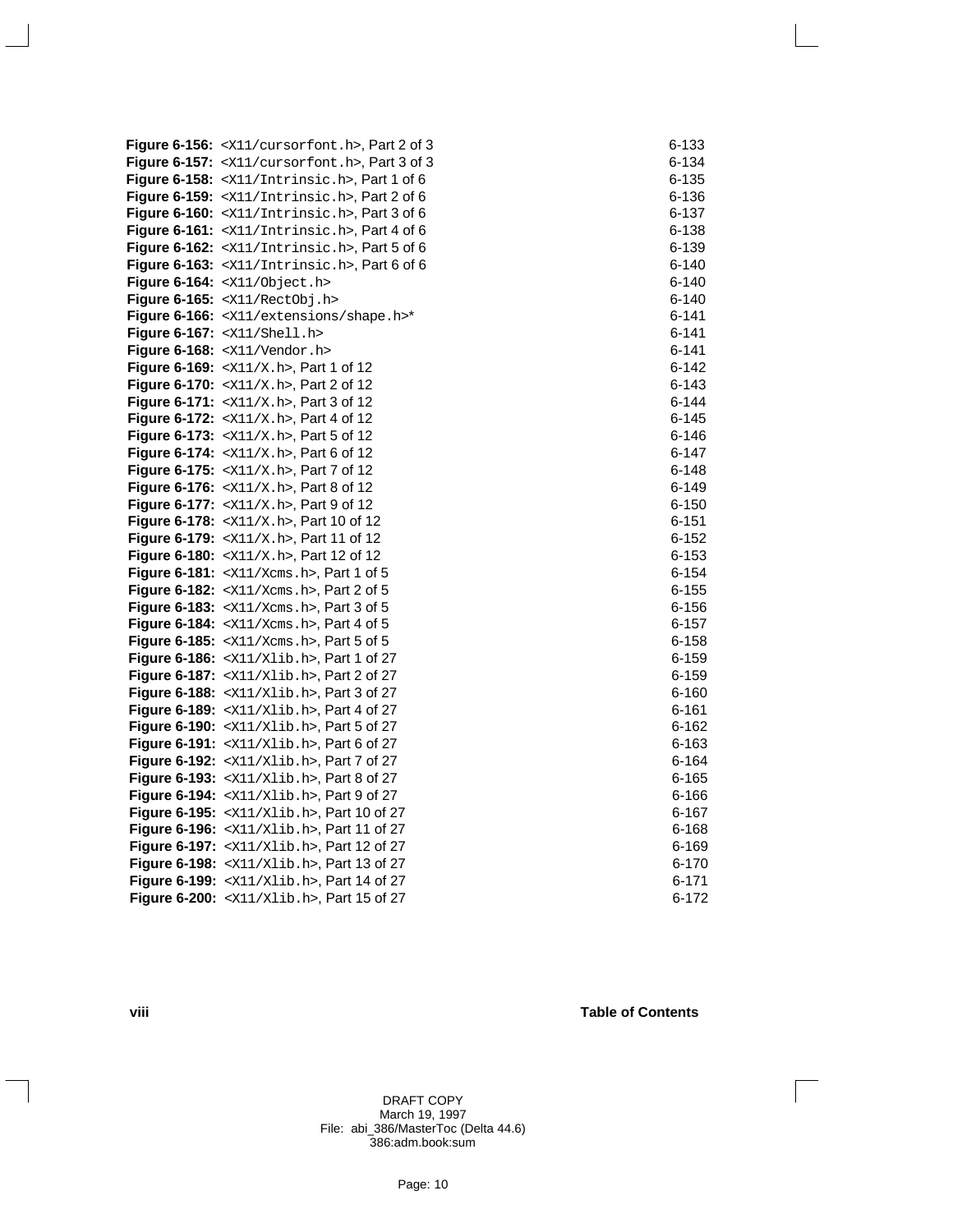**Figure 6-201:**  $\langle x11/x11b.h\rangle$ , Part 16 of 27 6-173<br> **Figure 6-202:**  $\langle x11/x11b.h\rangle$ , Part 17 of 27 6-174 **Figure 6-202:** <x11/xlib.h>, Part 17 of 27 **Figure 6-203:**  $\langle 0.71 \rangle$  < X11/X1ib.h>, Part 18 of 27 6-175 **Figure 6-204:**  $\langle 0.211 / 0.11 \rangle$ , Part 19 of 27 6-176 **Figure 6-205:**  $\langle 0.77 \rangle$  <  $\langle 0.77 \rangle$  =  $\langle 0.77 \rangle$  =  $\langle 0.77 \rangle$  =  $\langle 0.77 \rangle$  =  $\langle 0.77 \rangle$  =  $\langle 0.77 \rangle$  =  $\langle 0.77 \rangle$  =  $\langle 0.77 \rangle$  =  $\langle 0.77 \rangle$  =  $\langle 0.77 \rangle$  =  $\langle 0.77 \rangle$  =  $\langle 0.77 \rangle$  =  $\langle 0.77 \rangle$  =  $\langle 0.77 \rangle$ **Figure 6-206:**  $\langle 0.71 \rangle$  <  $\langle 1.781 \rangle$  x  $\langle 1.1 \rangle$  . h  $\langle 1.781 \rangle$  =  $\langle 0.71 \rangle$  =  $\langle 0.71 \rangle$  =  $\langle 0.71 \rangle$  =  $\langle 0.71 \rangle$  =  $\langle 0.71 \rangle$  =  $\langle 0.71 \rangle$  =  $\langle 0.71 \rangle$  =  $\langle 0.71 \rangle$  =  $\langle 0.71 \rangle$  =  $\langle 0.71 \rangle$  =  $\langle 0.7$ **Figure 6-207:** <x11/x1ib.h>, Part 22 of 27 6-179 **Figure 6-208:** <x11/xlib.h>, Part 23 of 27 6-180 **Figure 6-209:**  $\langle 0.811/10.1 \rangle$ , Part 24 of 27 6-181 **Figure 6-210:**  $\langle 0.711/0.11 \rangle$ , Part 25 of 27 6-182 **Figure 6-211:**  $\times$ X11/X1ib.h>, Part 26 of 27 6-183 **Figure 6-212:**  $\times$ X11/X1ib.h>, Part 27 of 27 6-184 **Figure 6-213:**  $\times$ X11/X resource .h>, Part 1 of 2 6-185 **Figure 6-214:**  $\times$ X11/X resource .h>, Part 2 of 2 6-186 **Figure 6-215:**  $\times$ X11/Xutil.h>, Part 1 of 5 6-187 **Figure 6-216:**  $\times$ X11/Xutil.h>, Part 2 of 5 6-188 **Figure 6-217:** < $x11/xu$ til.h>, Part 3 of 5 6-189 **Figure 6-218:**  $\langle 0.11 / Xutil. h \rangle$ , Part 4 of 5 6-190 **Figure 6-219:**  $\times$ X11/Xutil.h>, Part 5 of 5 6191 **Figure 6-220:**  $\langle \text{Xm/Arrows.h}\rangle^*$  6-193 **Figure 6-221:**  $\langle \text{Xm/ArrowsG.h} \rangle^*$  6-193 **Figure 6-222:**  $\times$ Xm/BulletinB.h>\* 6-193 **Figure 6-223:**  $\langle \text{Xm/CascadeB.h}\rangle^*$  6-193 **Figure 6-224:**  $\langle \text{Xm}/\text{CascadeBG.h}\rangle^*$  6-194 **Figure 6-225:** < Xm/Command.h>\* 6-194<br> **Figure 6-226:** < Xm/CutPaste.h>\* 6-195 Figure 6-226: < Xm/CutPaste.h>\* **Figure 6-227:**  $\langle \text{Xm/Dialogs.h} \rangle^*$  6-195 **Figure 6-228:**  $\langle \text{Xm/Display.h}\rangle^*$  6-196 **Figure 6-229:** < $Xm/DragC.h$ >\*, Part 1 of 4 6-197 **Figure 6-230:** < $Xm/DragC.h$ >\*, Part 2 of 4 6-198 **Figure 6-231:**  $\langle Xm/DragC.h \rangle^*$ , Part 3 of 4 6-199 **Figure 6-232:**  $\langle \text{Xm}/\text{DiagC} \cdot \text{h} \rangle^*$ , Part 4 of 4 6-200 **Figure 6-233:**  $\langle \text{Xm}/\text{DragIcon.h}\rangle^*$  6-201 **Figure 6-234:**  $\langle \text{Xm}/\text{DiagOvers.h} \rangle^*$  6-201 **Figure 6-235:**  $\langle \text{Xm}/\text{DrawingA.h.}\rangle^*$  6-202 **Figure 6-236:**  $\langle \text{Xm}/\text{DrawnB.h}\rangle^*$  6-202 **Figure 6-237:**  $\langle$  xm/DropSMgr.h>\*, Part 1 of 2 6-203 6-203 6-203 6-204 6-204 6-204 6-204 6-204 for a state of 2 **Figure 6-238:** < Xm/DropSMgr.h>\*, Part 2 of 2 **Figure 6-239:**  $\langle \text{Xm}/\text{DropTrans.h}\rangle^*$  6-205 **Figure 6-240:**  $\times$ Xm/FileSB.h>\* 6-205 **Figure 6-241:**  $\langle \text{Xm}/\text{Form.h} \rangle^*$  6-205 **Figure 6-242:**  $\langle$ Xm/Frame.h>\* 6-206 **Figure 6-243:** < $xm/Label.h>*$ <br> **Figure 6-244:** < $xm/Label G.h>*$ <br> **Figure 6-244:** < $xm/Label G.h>*$ **Figure 6-244:** <*Xm/LabelG.h>\** **Figure 6-245:**  $\langle \text{Xm/List.h}\rangle^*$  6-207

**Table of Contents ix**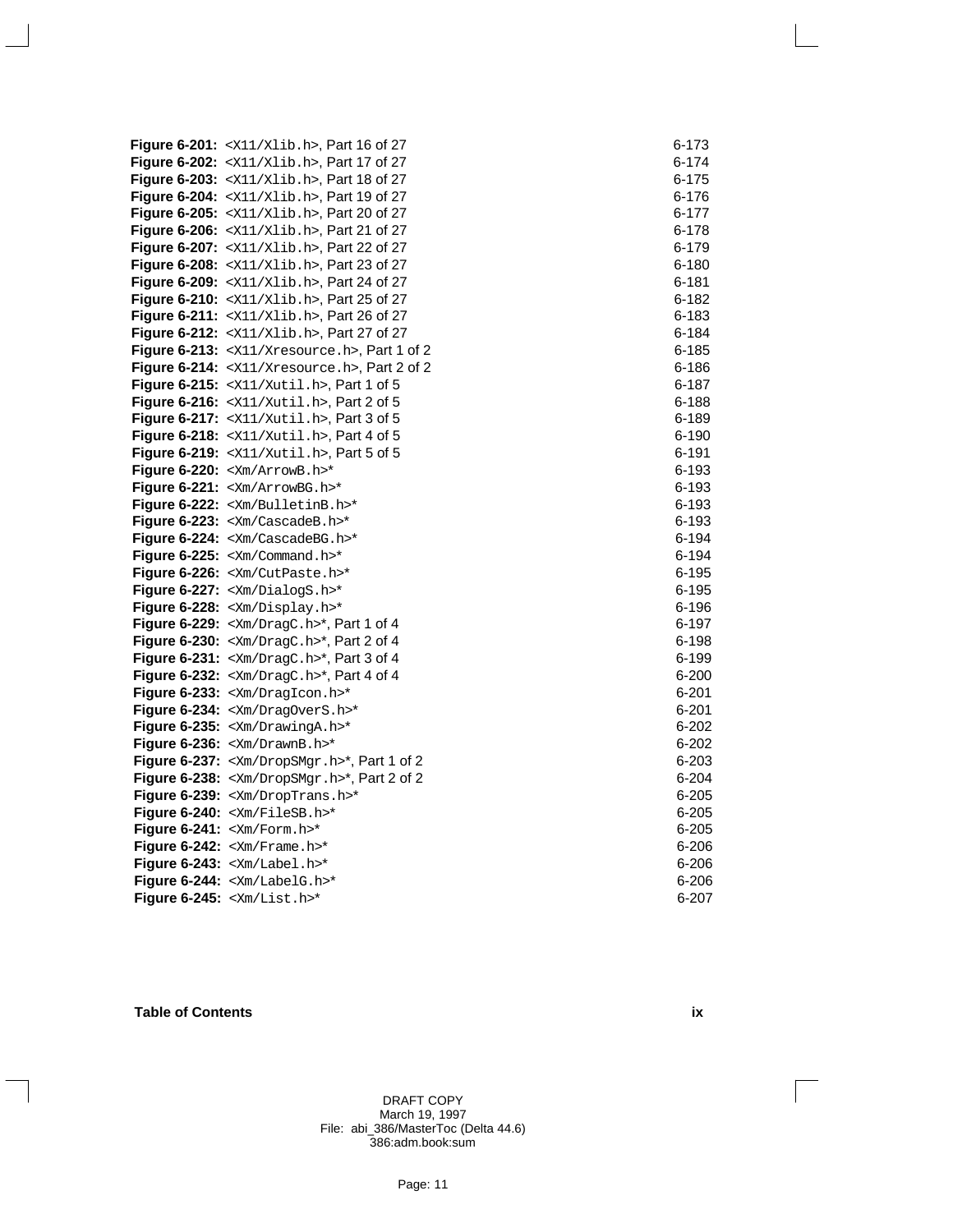| <b>Figure 6-246:</b> $\langle x_m/MainW.h\rangle^*$                                                                       | 6-207                  |
|---------------------------------------------------------------------------------------------------------------------------|------------------------|
| <b>Figure 6-247:</b> $\langle x_m/M$ enuShell.h>*                                                                         | 6-207                  |
| <b>Figure 6-248:</b> $\langle$ Xm/MessageB.h>*                                                                            | 6-208                  |
| Figure 6-249: <mrm mrmpublic.h="">*, Part 1 of 3</mrm>                                                                    | 6-209                  |
| Figure 6-250: <mrm mrmpublic.h="">*, Part 2 of 3</mrm>                                                                    | 6-210                  |
| <b>Figure 6-251:</b> $\langle Mrm/m/MrmPubic.h \rangle^*$ , Part 3 of 3                                                   | 6-211                  |
| <b>Figure 6-252:</b> $\langle x_m/MwmU\text{til}.h\rangle^*$ , Part 1 of 3                                                | 6-212                  |
| <b>Figure 6-253:</b> $\langle$ Xm/MwmUtil.h>*, Part 2 of 3                                                                | 6-213                  |
| <b>Figure 6-254:</b> $\langle x_m/MwmU\text{til}.h\rangle^*$ , Part 3 of 3                                                | $6 - 214$              |
| <b>Figure 6-255:</b> $\langle x_m/PanedW.h\rangle^*$                                                                      | 6-214                  |
| <b>Figure 6-256:</b> $\langle x_m/PushB.h\rangle^*$                                                                       | $6 - 215$              |
| Figure 6-257: $\langle x_m/PushBG.h\rangle^*$                                                                             | $6 - 215$              |
| <b>Figure 6-258:</b> $\langle$ Xm/RepType.h>*                                                                             | 6-215                  |
| <b>Figure 6-259:</b> $\langle$ Xm/RowColumn.h>*                                                                           | $6 - 216$              |
| <b>Figure 6-260:</b> $\langle x_m / \text{Scale.h} \rangle^*$                                                             | $6 - 216$              |
| Figure 6-261: $\langle x_m / \text{Screen.h.}\rangle^*$                                                                   | $6 - 216$              |
| <b>Figure 6-262:</b> $\langle x_m / \text{ScrollBar.h}\rangle^*$                                                          | 6-216                  |
| <b>Figure 6-263:</b> $\langle x_m / \text{ScrolledW.h} \rangle^*$                                                         | 6-217                  |
| <b>Figure 6-264:</b> $\langle$ Xm/SelectioB.h>*                                                                           | $6 - 217$              |
| <b>Figure 6-265:</b> $\langle x_m / \text{SeparatoG.h}\rangle^*$                                                          | $6 - 217$              |
| <b>Figure 6-266:</b> $\langle x_m / \text{Separator.h}\rangle^*$                                                          | 6-217                  |
| <b>Figure 6-267:</b> $\langle$ Xm/Text.h> <sup>*</sup>                                                                    | 6-218                  |
| Figure 6-268: $\langle x_{\text{m}}/T \rangle$ ext $F.h$ .                                                                | 6-218                  |
| Figure 6-269: $\langle x_m/T \rangle$ $\langle x_m/T \rangle$ $\langle n \rangle$ $\langle n \rangle$ $\langle n \rangle$ | 6-218                  |
| <b>Figure 6-270:</b> $\langle$ Xm/ToggleBG.h>*                                                                            | 6-218                  |
| <b>Figure 6-271:</b> $\langle x_m/v \rangle$ endors.h>*                                                                   | 6-219                  |
| <b>Figure 6-272:</b> $\langle x_m/v \rangle$ irtKeys.h>*, Part 1 of 2                                                     | 6-219                  |
| <b>Figure 6-273:</b> $\langle x_m/v \rangle$ irtKeys.h>*, Part 2 of 2                                                     | $6 - 220$              |
| <b>Figure 6-274:</b> $\langle x_m / x_m \rangle$ .h>*, Part 1 of 14                                                       | 6-221                  |
| <b>Figure 6-275:</b> $\langle x_m / x_m \rangle$ .h>*, Part 2 of 14                                                       | $6 - 222$              |
| Figure 6-276: < Xm/Xm. h>*, Part 3 of 14                                                                                  | 6-223                  |
| <b>Figure 6-277:</b> $\langle x_m / x_m \rangle$ .h>*, Part 4 of 14                                                       | $6 - 224$<br>$6 - 225$ |
| <b>Figure 6-278:</b> $\langle x_m / x_m \rangle$ .h>*, Part 5 of 15<br>Figure 6-279: < Xm/Xm. h>*, Part 6 of 14           | 6-226                  |
| Figure 6-280: < Xm/Xm. h>*, Part 7 of 14                                                                                  | $6 - 227$              |
| <b>Figure 6-281:</b> $\langle x_m / x_m \rangle$ . Part 8 of 14                                                           | $6 - 228$              |
| Figure 6-282: < Xm/Xm.h>*, Part 9 of 14                                                                                   | 6-229                  |
| Figure 6-283: < Xm/Xm. h>*, Part 10 of 14                                                                                 | 6-230                  |
| Figure 6-284: < Xm/Xm.h>*, Part 11 of 14                                                                                  | 6-231                  |
| <b>Figure 6-285:</b> $\langle x_m / x_m \rangle$ .h>*, Part 12 of 14                                                      | 6-232                  |
| <b>Figure 6-286:</b> $\langle x_m / x_m \rangle$ .h>*, Part 13 of 14                                                      | 6-233                  |
| Figure 6-287: < Xm/Xm. h>*, Part 14 of 14                                                                                 | 6-234                  |
| <b>Figure 6-288:</b> $\langle$ Xm/XmStrDefs.h>*, Part 1 of 34                                                             | $6 - 235$              |
| <b>Figure 6-289:</b> $\langle$ Xm/XmStrDefs.h>*, Part 2 of 34                                                             | 6-236                  |
| <b>Figure 6-290:</b> <xm xmstrdefs.h="">*, Part 3 of 34</xm>                                                              | 6-237                  |

**x Table of Contents**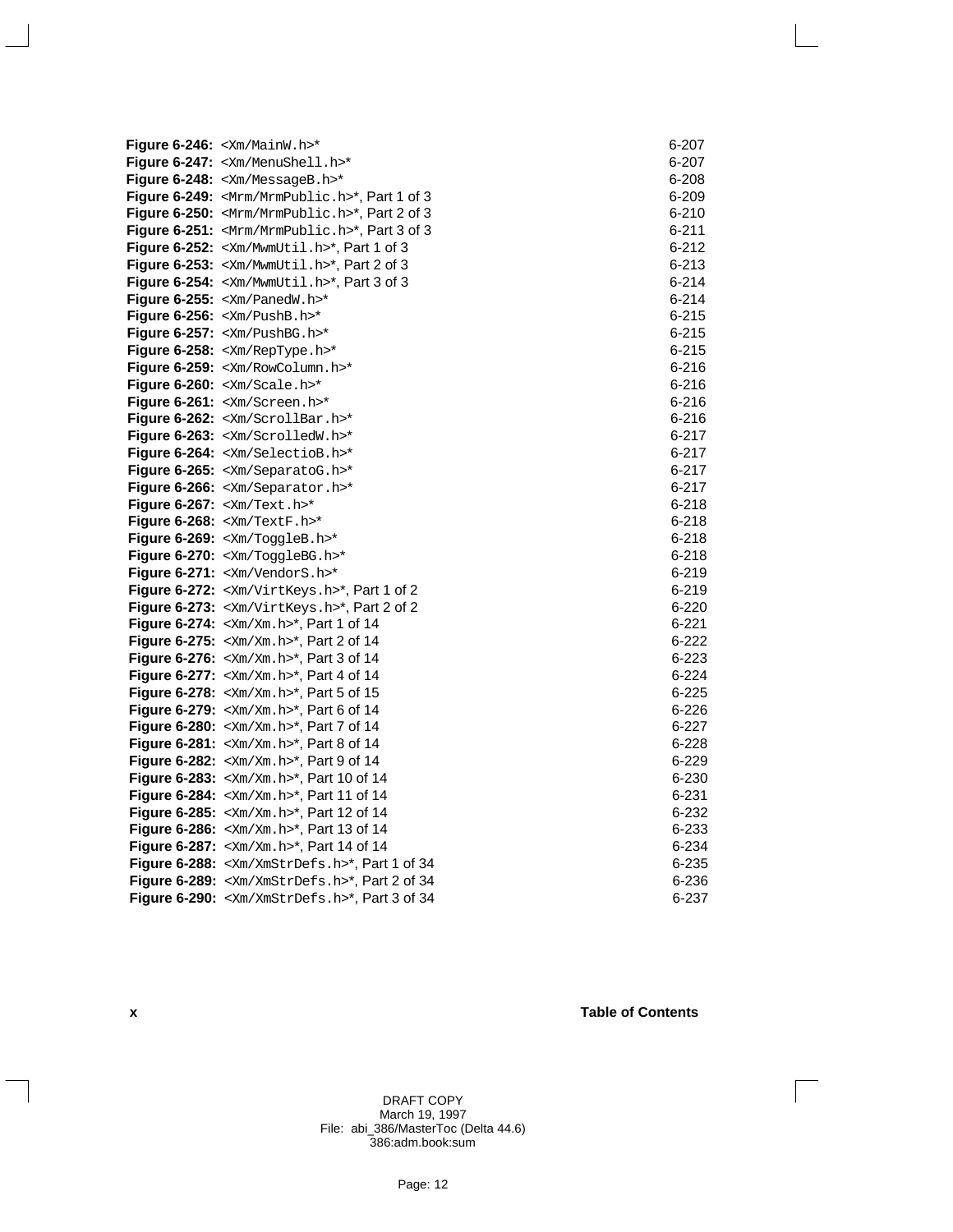| <b>Figure 6-291:</b> $\langle x_m / x_m \rangle$ str $D \in \mathbb{S}$ .h>*, Part 4 of 34  | 6-238     |
|---------------------------------------------------------------------------------------------|-----------|
| <b>Figure 6-292:</b> <xm xmstrdefs.h="">*, Part 5 of 34</xm>                                | 6-239     |
| <b>Figure 6-293:</b> $\langle$ Xm/XmStrDefs.h>*, Part 6 of 34                               | $6 - 240$ |
| Figure 6-294: < Xm/XmStrDefs.h>*, Part 7 of 34                                              | $6 - 241$ |
| <b>Figure 6-295:</b> $\langle$ Xm/XmStrDefs.h>*, Part 8 of 34                               | $6 - 242$ |
| <b>Figure 6-296:</b> $\langle$ Xm/XmStrDefs.h>*, Part 9 of 34                               | $6 - 243$ |
| <b>Figure 6-297:</b> $\langle$ Xm/XmStrDefs.h>*, Part 10 of 34                              | $6 - 244$ |
| <b>Figure 6-298:</b> $\langle$ Xm/XmStrDefs.h> <sup>*</sup> , Part 11 of 34                 | $6 - 245$ |
| Figure 6-299: < Xm/XmStrDefs.h>*, Part 12 of 34                                             | $6 - 246$ |
| <b>Figure 6-300:</b> $\langle$ Xm/XmStrDefs.h>*, Part 13 of 34                              | $6 - 247$ |
| <b>Figure 6-301:</b> $\langle$ Xm/XmStrDefs.h>*, Part 14 of 34                              | $6 - 248$ |
| <b>Figure 6-302:</b> $\langle$ Xm/XmStrDefs.h>*, Part 15 of 34                              | 6-249     |
| Figure 6-303: < Xm/XmStrDefs.h>*, Part 16 of 34                                             | $6 - 250$ |
| <b>Figure 6-304:</b> $\langle$ Xm/XmStrDefs.h>*, Part 17 of 34                              | $6 - 251$ |
| <b>Figure 6-305:</b> $\langle$ Xm/XmStrDefs.h>*, Part 18 of 34                              | $6 - 252$ |
| <b>Figure 6-306:</b> $\langle$ Xm/XmStrDefs.h>*, Part 19 of 34                              | $6 - 253$ |
| Figure 6-307: < Xm/XmStrDefs.h>*, Part 20 of 34                                             | $6 - 254$ |
| Figure 6-308: <xm xmstrdefs.h="">*, Part 21 of 34</xm>                                      | $6 - 255$ |
| <b>Figure 6-309:</b> $\langle$ Xm/XmStrDefs.h>*, Part 22 of 34                              | 6-256     |
| <b>Figure 6-310:</b> $\langle x_m / x_m \rangle$ str $D \in \mathbb{S}$ .h>*, Part 23 of 34 | $6 - 257$ |
| <b>Figure 6-311:</b> $\langle$ Xm/XmStrDefs.h>*, Part 24 of 34                              | $6 - 258$ |
| <b>Figure 6-312:</b> $\langle$ Xm/XmStrDefs.h>*, Part 25 of 34                              | 6-259     |
| Figure 6-313: $\langle x_m/x_m \rangle$ str $Defs.h$ , Part 26 of 34                        | 6-260     |
| <b>Figure 6-314:</b> $\langle$ Xm/XmStrDefs.h>*, Part 27 of 34                              | $6 - 261$ |
| <b>Figure 6-315:</b> $\langle$ Xm/XmStrDefs.h>*, Part 28 of 34                              | 6-262     |
| Figure 6-316: <xm xmstrdefs.h="">*, Part 29 of 34</xm>                                      | 6-263     |
| Figure 6-317: < Xm/XmStrDefs.h>*, Part 30 of 34                                             | 6-264     |
| <b>Figure 6-318:</b> $\langle$ Xm/XmStrDefs.h>*, Part 31 of 34                              | $6 - 265$ |
| <b>Figure 6-319:</b> $\langle$ Xm/XmStrDefs.h>*, Part 32 of 34                              | 6-266     |
| <b>Figure 6-320:</b> $\langle$ Xm/XmStrDefs.h>*, Part 33 of 34                              | 6-267     |
| <b>Figure 6-321:</b> $\langle$ Xm/XmStrDefs.h>*, Part 34 of 34                              | 6-268     |
| <b>Figure 6-322:</b> $\langle$ netinet/in.h>                                                | 6-270     |
| <b>Figure 6-323:</b> $\langle$ netinet/ip.h>                                                | $6 - 271$ |
| Figure 6-324: < netinet/tcp.h>                                                              | $6 - 271$ |

**Table of Contents** xi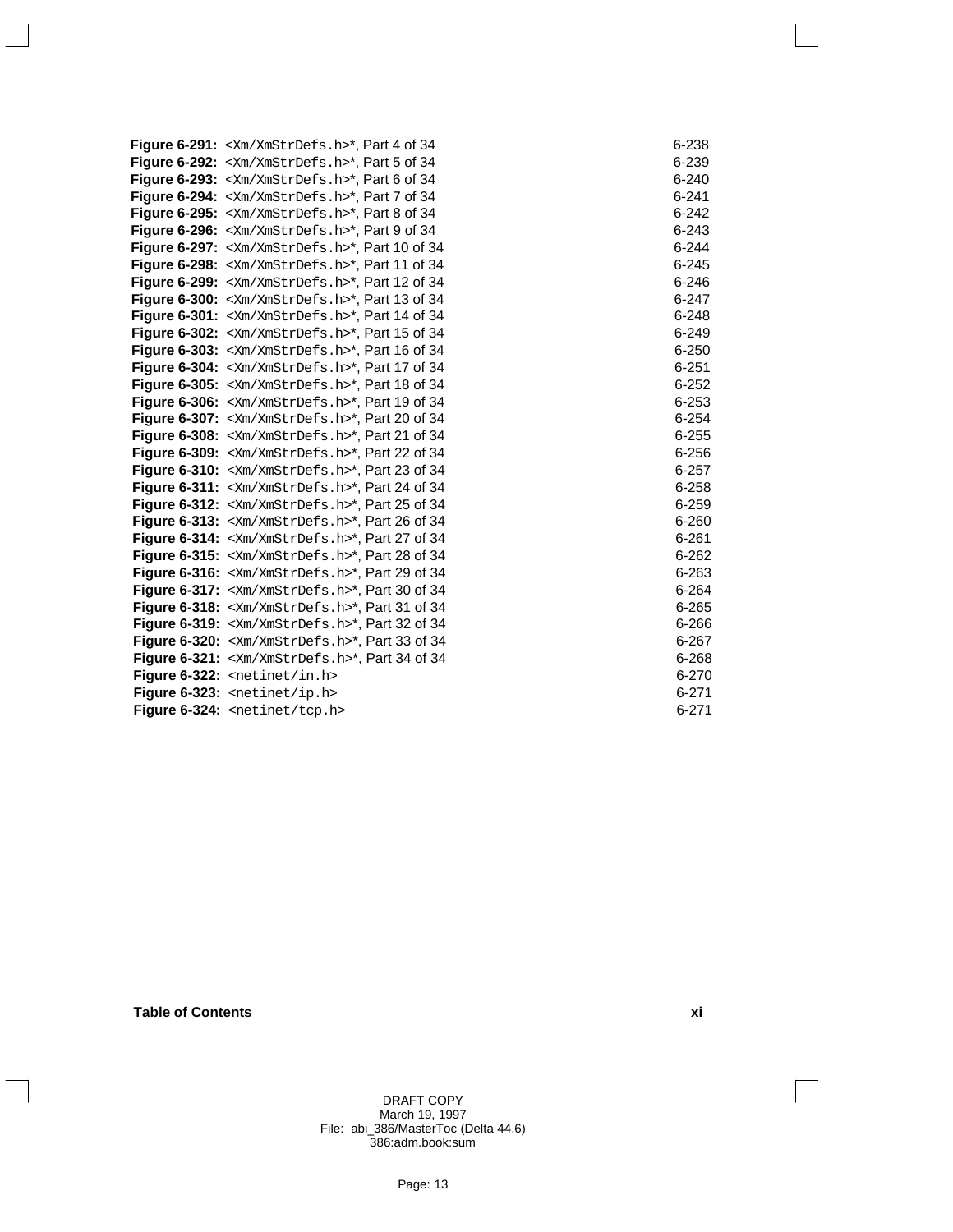# **1 INTRODUCTION**

| The Intel386 Architecture and the System V<br><b>ABI</b> | $1 - 1$ |
|----------------------------------------------------------|---------|
|                                                          |         |
|                                                          |         |
| How to Use the Intel386 Architecture ABI                 |         |
| <b>Supplement</b>                                        | $1 - 2$ |

**Table of Contents i**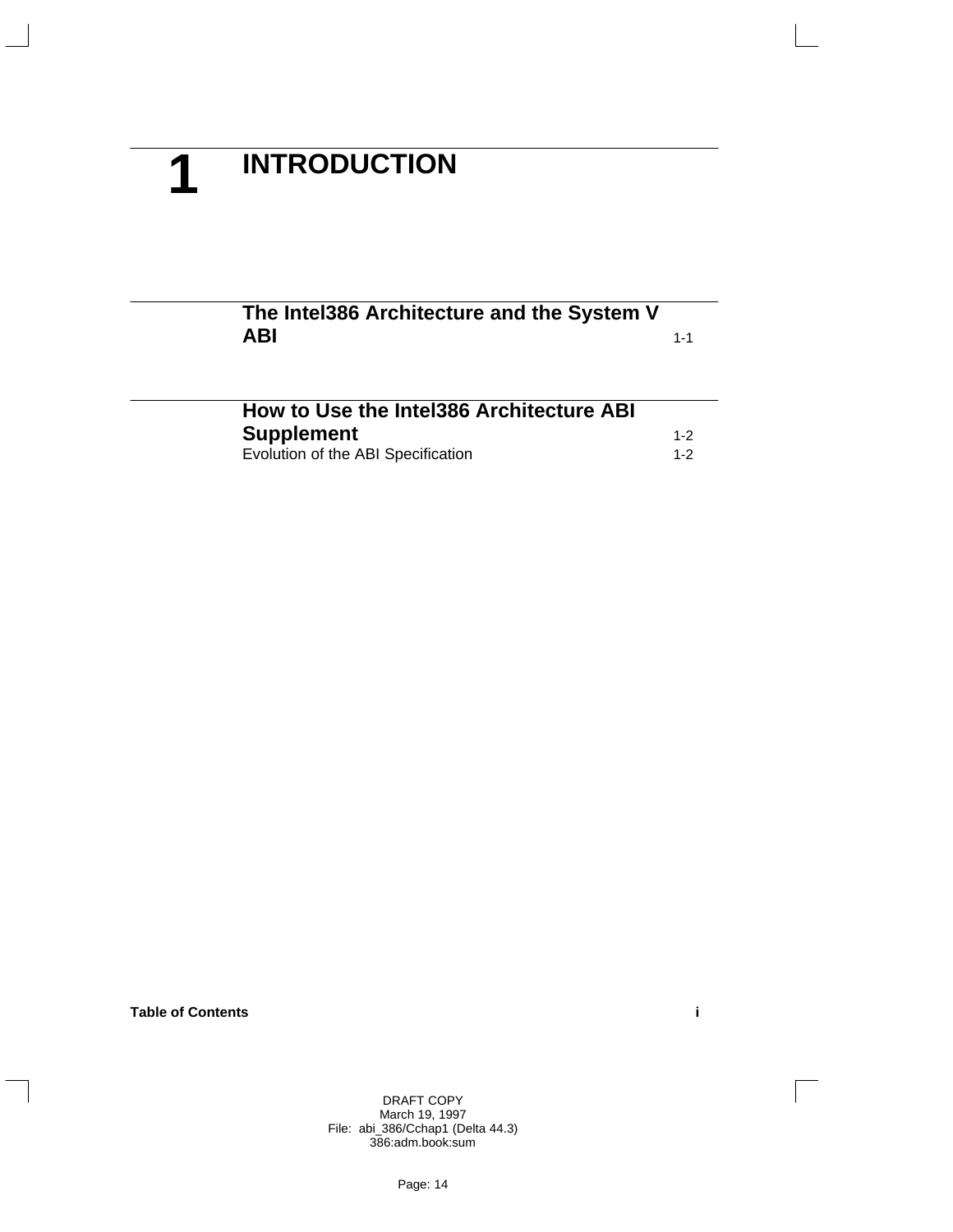# **The Intel386 Architecture and the System V ABI**

The *System V Application Binary Interface*, or ABI, defines a system interface for compiled application programs. Its purpose is to establish a standard binary interface for application programs on systems that implement the interfaces defined in the *System V Interface Definition, Edition 4*. This includes systems that M have implemented UnixWare® 2.0.

This document is a supplement to the generic *System V ABI*, and it contains information specific to System V implementations built on the Intel386 processor architecture. Together, these two specifications, the generic *System V ABI* and the *Intel386 Architecture System V ABI Supplement* (hereafter referred to as the *Intel386 ABI*), constitute a complete *System V Application Binary Interface* specification for systems that implement the processor architecture of the Intel386 microprocessors.

Note that, because the Intel486 and Pentium processor are compatible members of M the Intel386 architecture, this *Intel386 ABI* also applies to any system built with the M Intel486 or the Pentium processor chips.

**The Intel386 Architecture and the System V ABI 1-1**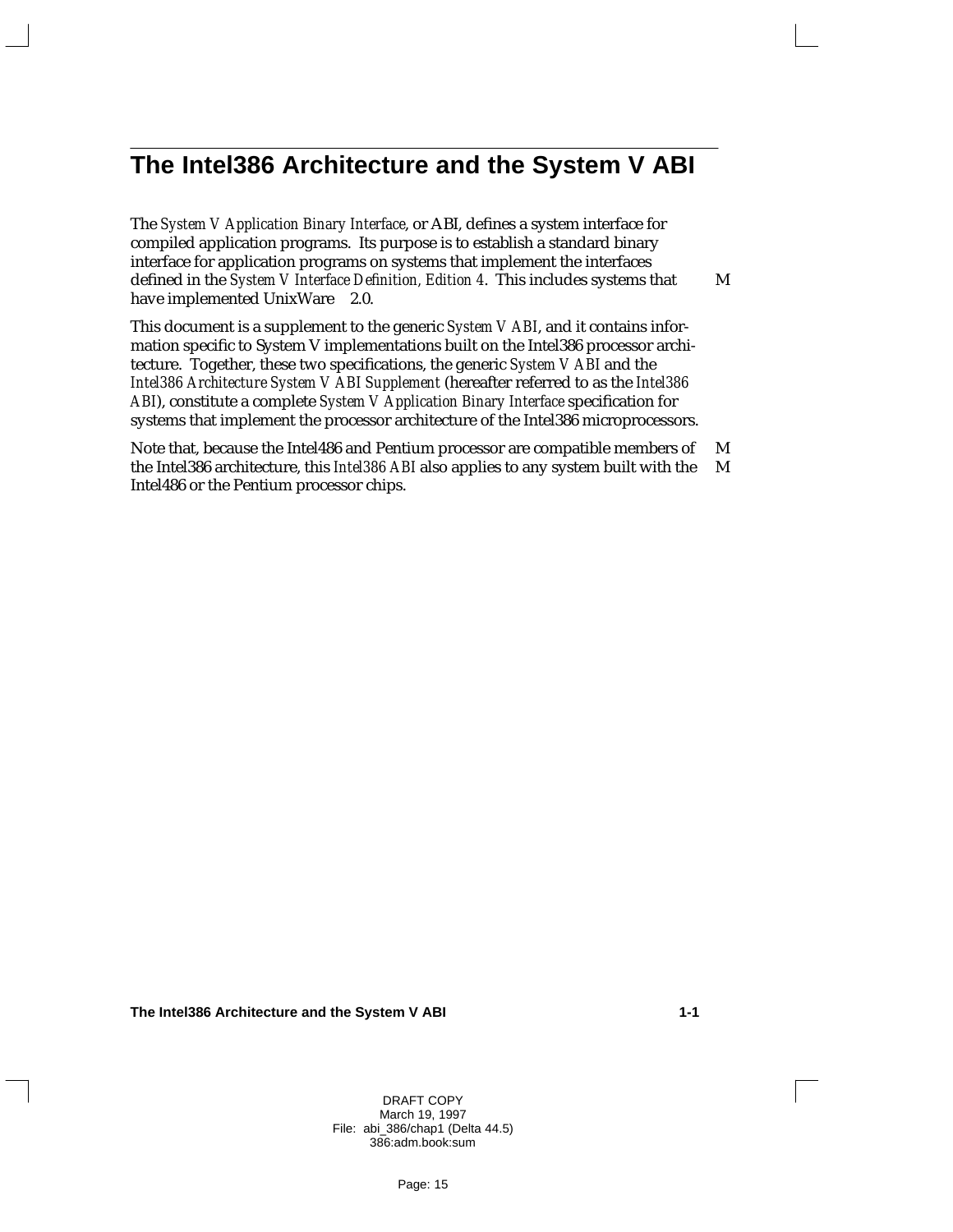# **How to Use the Intel386 Architecture ABI Supplement**

This document is a supplement to the generic *System V ABI* and contains information referenced in the generic specification that may differ when System V is implemented on different processors. Therefore, the generic ABI is the prime reference document, and this supplement is provided to fill gaps in that specification.

As with the *System V ABI*, this specification references other publicly-available reference documents, especially the Intel *80386 Programmer's Reference Manual*. All the information referenced by this supplement should be considered part of this specification, and just as binding as the requirements and data explicitly included here.

# **Evolution of the ABI Specification**

The *System V Application Binary Interface* will evolve over time to address new technology and market requirements, and will be reissued at intervals of approximately three years. Each new edition of the specification is likely to contain extensions and additions that will increase the potential capabilities of applications that are written to conform to the ABI.

As with the *System V Interface Definition*, the ABI will implement **Level 1** and **Level 2** support for its constituent parts. **Level 1** support indicates that a portion of the specification will continue to be supported indefinitely, while **Level 2** support means that a portion of the specification may be withdrawn or altered after the next edition of the ABI is made available. That is, a portion of the specification moved to **Level 2** support in an edition of the ABI specification will remain in effect at least until the following edition of the specification is published.

These **Level 1** and **Level 2** classifications and qualifications apply to this Supplement, as well as to the generic specification. All components of the ABI and of this supplement have **Level 1** support unless they are explicitly labelled as **Level 2**.

The following documents may be of interest to the reader of this specification:

■ *i486 MICROPROCESSOR Programmer's Reference Manual* (Intel Literature order number 240486)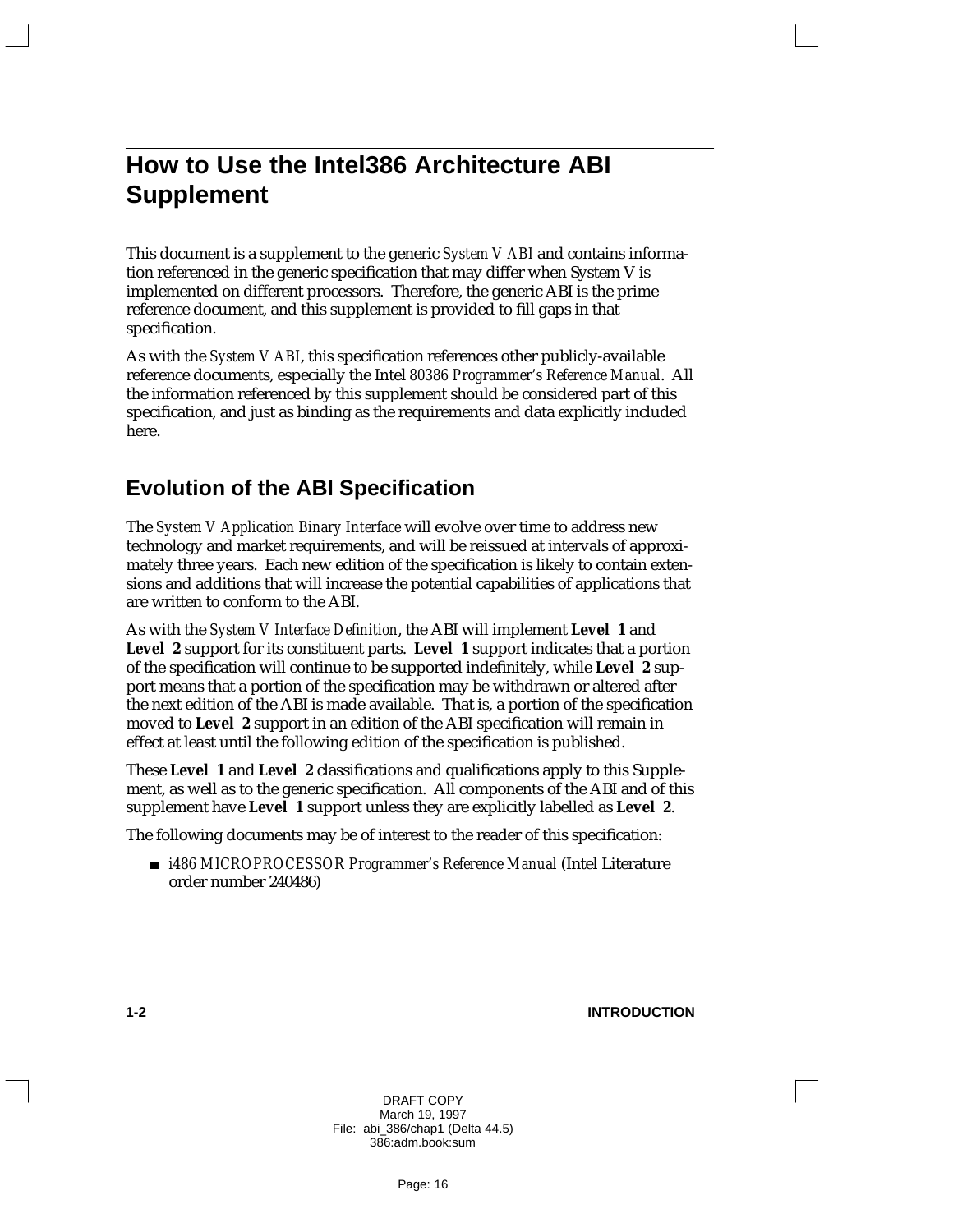- *80386 Programmer's Reference Manual* (Intel Literature order number 230985)
- *80387 Programmer's Reference Manual* (Intel Literature order number 231917)
- *UnixWare<sup>®</sup> 2.0 Command Reference* (a-l)
- *UnixWare<sup>®</sup> 2.0 Command Reference* (m-z)
- *UnixWare<sup>®</sup> 2.0 Operating System API Reference: System Calls*
- *UnixWare 2.0 Operating System API Reference: Library Functions*
- *UnixWare 2.0 System Administration: Volumes I and II*
- *System V Interface Definition, Edition 4*

**NOTE**

Diffmarkings have been retained in the text of this book to indicate in which revisions of System V certain modifications were made to the *ABI*.

A "G" character in the right hand margin indicates a change in the *ABI* made in UNIX System V Release 4.2.

A "M" character in the right hand margin indicates a change in the *ABI* made M in UnixWare<sup>®</sup> 2.0.

**How to Use the Intel386 Architecture ABI Supplement 1-3**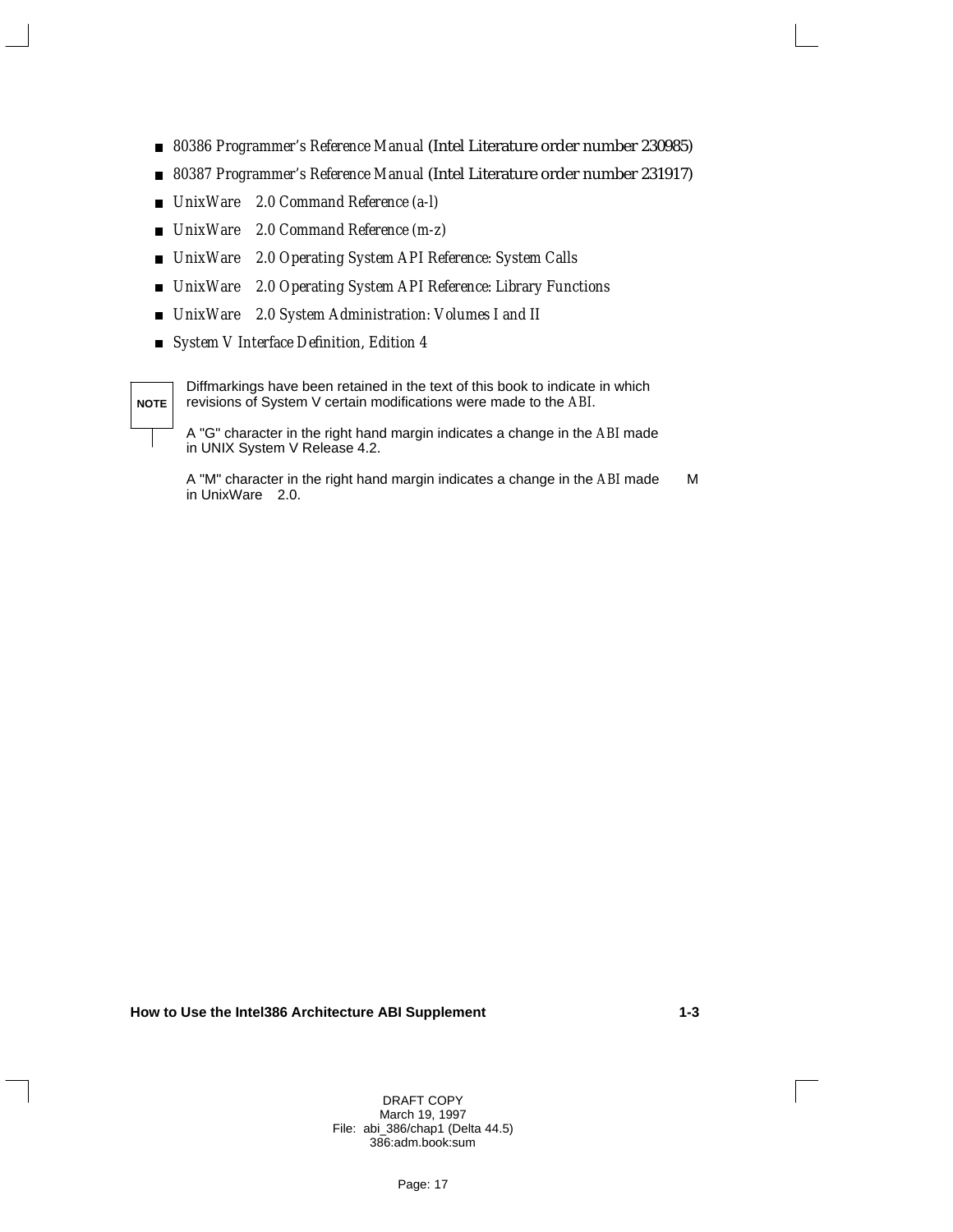# **2 SOFTWARE INSTALLATION**

| <b>Software Distribution Formats</b> | $2 - 1$ |
|--------------------------------------|---------|
| <b>Physical Distribution Media</b>   | $2 - 1$ |
| <b>File System Formats</b>           | $2 - 1$ |
| s5 File System                       | $2 - 1$ |
| UFS File System                      | $2 - 3$ |

**Table of Contents i**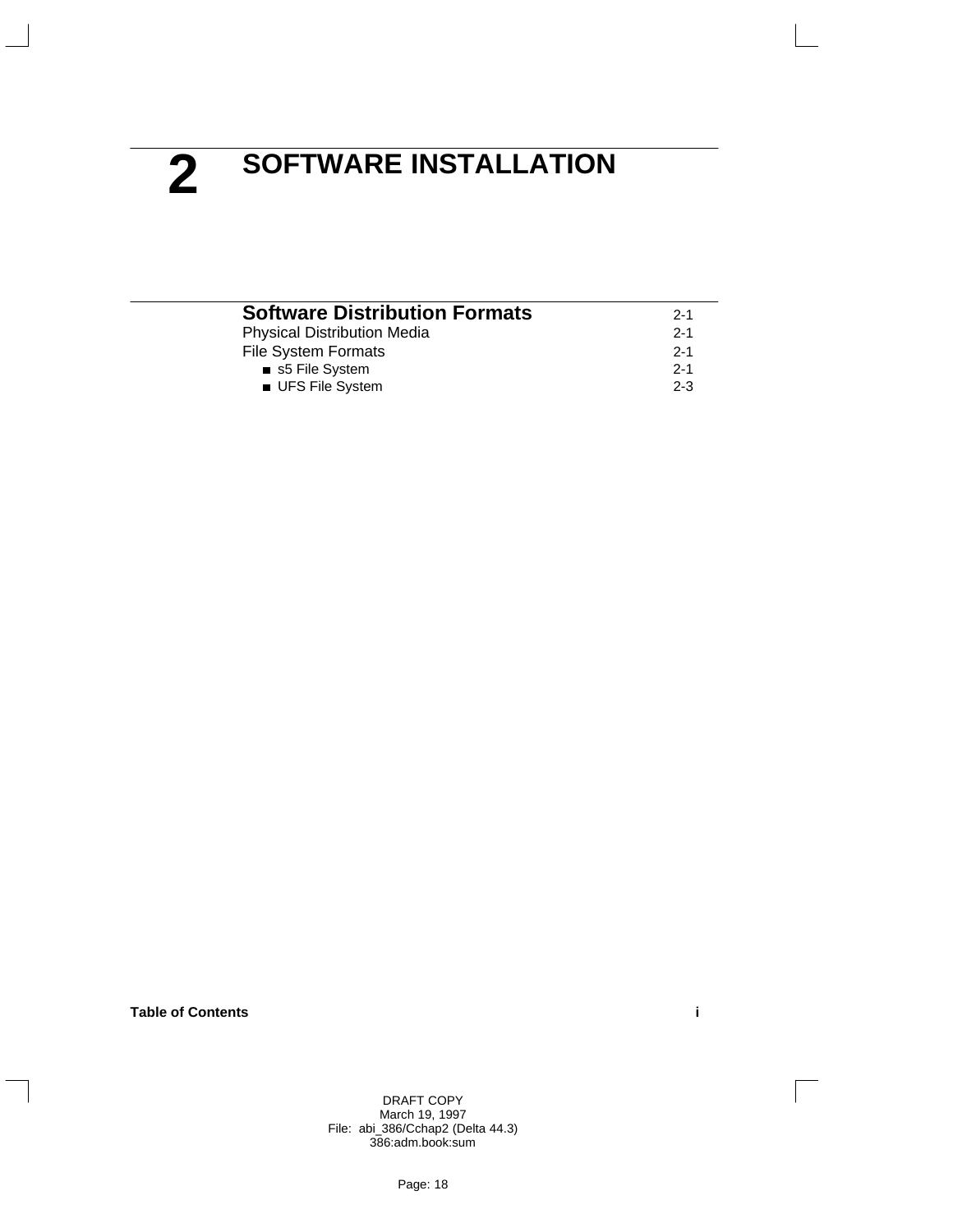# **Software Distribution Formats**

# **Physical Distribution Media**

Approved media for physical distribution of ABI-conforming software are listed below. Inclusion of a particular medium on this list does not require an ABIconforming system to accept that medium. For example, a conforming system may install all software through its network connection and accept none of the listed media.

- 1.44MB 3 1/2" floppy disk: quad-density, double-sided, 80 tracks/side, 18 sectors/track, 512 bytes/sector.
- 1.2MB 5 1/4" floppy disk: quad-density, double-sided, 80 tracks/side, 15 sectors/track, 512 bytes/sector.
- 360KB 5 1/4" floppy disk: double-density, double-sided, 40 tracks/side, 9 sectors/track, 512 bytes/sector.
- 60 MB quarter-inch cartridge tape in QIC-24 format. G
- CD-ROM optical disks. G
- 150 MB quarter-inch tape.

**CAUTION** The use of 360KB 5 1/4" floppy disk, and 60 MB quarter inch cartridge tape G as media for application distribution is moved to Level 2 as of January 1, 1993.

# **File System Formats**

Every file system storage volume must conform to a supported format. Two formats are supported: s5 and ufs.

### **s5 File System**

The first physical block on the medium should be empty, and the second contains the device's *superblock*. The third contains an inode list, and remaining blocks on the device contain data. The *superblock* has the following format:

**Software Distribution Formats 2-1**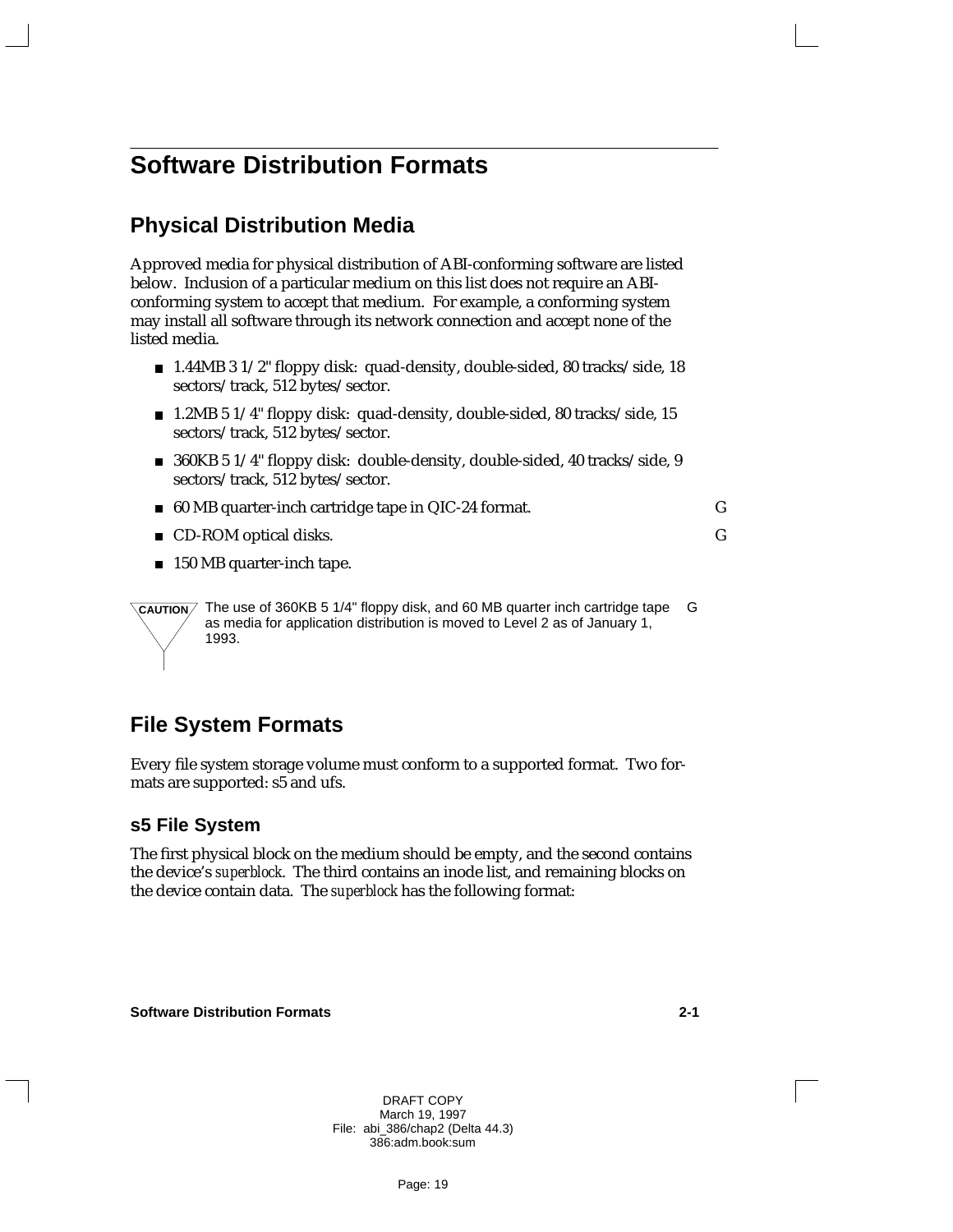```
# de fine NICFREE 50
# define NICINOD 100
struct filsys {
       u_short s_isize;
      daddr_t s_fsize;<br>short
                s_nfree;
       daddr_t s_free[NICFREE];
      short short s n in ode;
      ushort_t s_inode[NICINOD];
       char \t\t s_flock;char s_ilock;<br>char s fmod;
                      s_fmod;
        char \t\t s\_ronly;time_t s_time;
        short s\_dinfo[4];
       daddr_t s_tfree;
       ushort_t s_tinode;
       char s f n a m e [6] ;
       char s_f = s_f s f = s_f ill[12];
        long \t s_fill[12];long s_state;
       long s_magic;
       long s_type;
} ;
# d e f i n e F s M A G I C 0 x f d 1 8 7 e 2 0
\text{Hdefine} \text{Felfn} 1
# define Fs2b 2<br># define Fs4b 3
# define Fs4b
#define FsOKAY 0x7c269d38
#define FsACTIVE 0x5e72d81a<br>#define FsBAD 0
                0xcb096f43
#define FsBADBLK 0xbadbc14b
```
*s*\_*type* indicates the file system type. Currently, three types of file systems are supported: the original 512-byte logical block, the 1024-byte logical block, and the 2048-byte logical block. *s*\_*magic* is used to distinguish the original 512-byte oriented file systems from the newer file systems. If this field is not equal to the magic number, f smagic, the type is assumed to be f s 1b, otherwise the *s\_type* field is used.

*s*\_*state* indicates the state of the file system. A cleanly unmounted, undamaged file system is indicated by the FSOKAY state. After a file system has been mounted for update, the state changes to FSACTIVE.

#### **2-2 SOFTWARE INSTALLATION**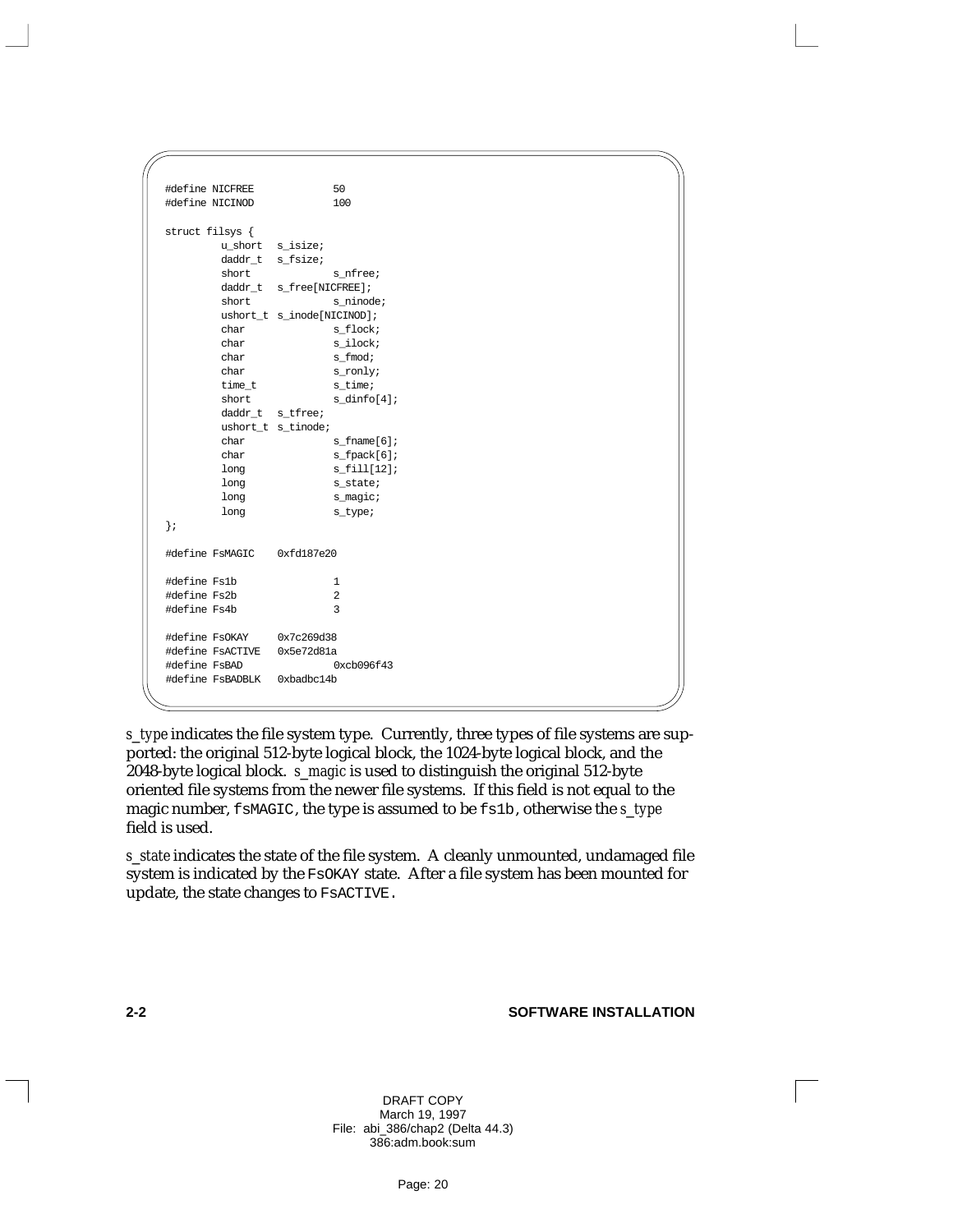*s*\_*isize* is the address of the first data block after the i-list; the i-list starts just after the super-block, namely in block 2; thus the i-list is *s*\_*isize*–2 blocks long.

*s*\_*fsize* is the first block not potentially available for allocation to a file.

The free list for each volume is maintained as follows. The *s*\_*free* array contains up to 49 numbers of free blocks. *s*\_*free*[0] is the block number of the head of a chain of blocks constituting the free list. The first long in each free-chain block is the number (up to 50) of free-block numbers listed in the next 50 longs of this chain member. The first of these 50 blocks is the link to the next member of the chain.

*s*\_*tfree* is the total free blocks available in the file system.

*s*\_*ninode* is the number of free i-numbers in the *s*\_*inode* array.

*s*\_*tinode* is the total free i-nodes available in the file system.

*s*\_*flock* and *s*\_*ilock* are flags maintained in the core copy of the file system. *s*\_*fmod* is a flag that indicates that the super-block has changed and should be copied to the disk during the next periodic update of file system information.

*s*\_*ronly* is a read-only flag to indicate write-protection.

*s*\_*time* is the last time the super-block of the file system was changed, and is the number of seconds that have elapsed since 00:00 Jan. 1, 1970 (GMT).

*s*\_*fname* is the name of the file system and *s*\_*fpack* is the name of the pack.

I-numbers begin at 1, and the storage for i-nodes begins in block 2. I-node 1 is reserved for future use. I-node 2 is reserved for the root directory of the file system, but no other i-number has a built-in meaning. Each i-node represents one file.

## **UFS File System**

In the UFS file system, the first physical block on the device should be empty, and the second contains the *superblock* for the file system. Remaining blocks contain data.

The ufs *superblock* contains an *fs* data structure. This structure, and other relevant data objects are defined below.

**Software Distribution Formats 2-3**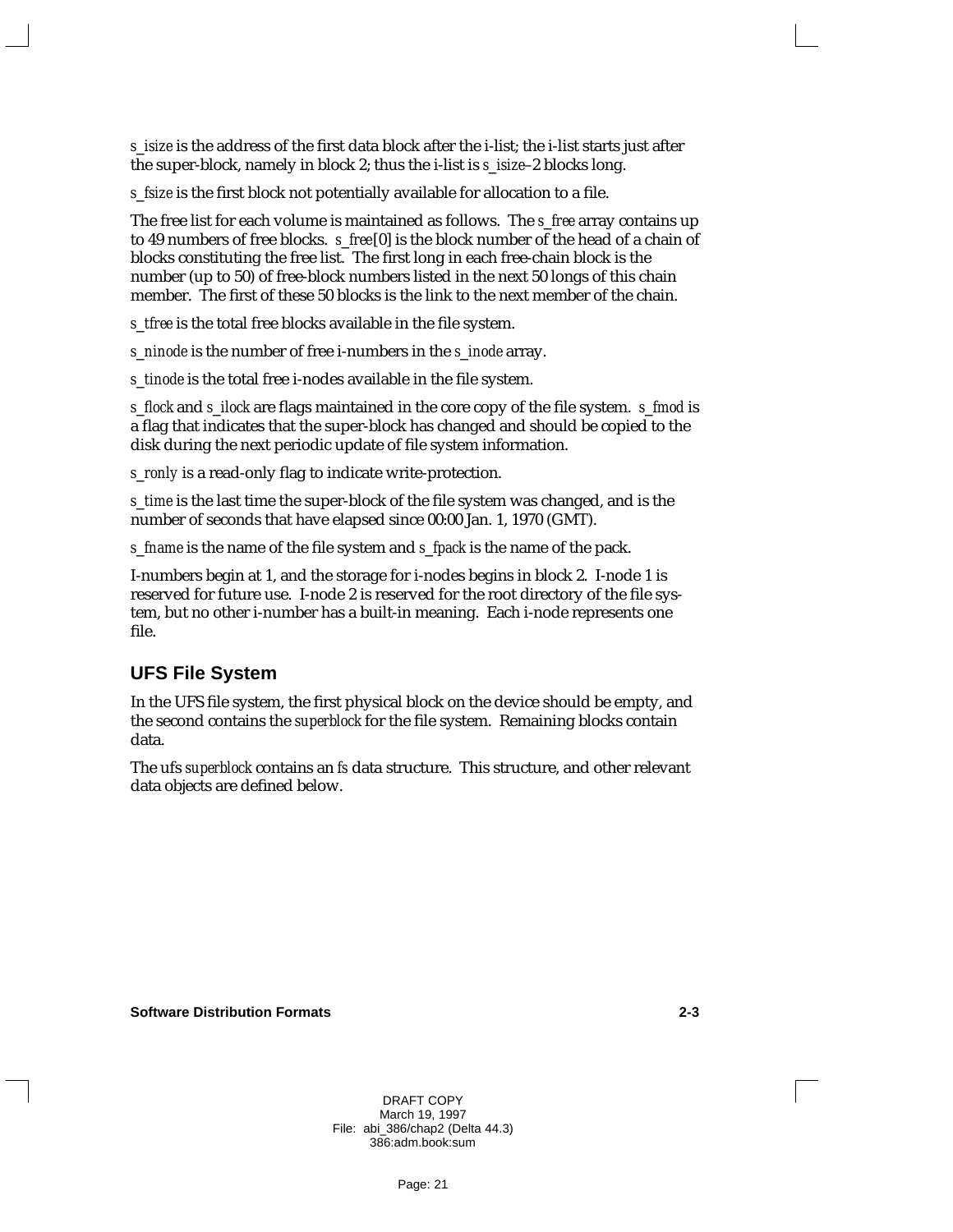| struct csum { |           |                 |  |
|---------------|-----------|-----------------|--|
|               | long      | cs_ndir;        |  |
|               | long      | cs_nbfree;      |  |
|               | long      | cs_nifree;      |  |
|               | long      | cs_nffree;      |  |
| $\}$ ;        |           |                 |  |
|               |           |                 |  |
| struct fs {   |           |                 |  |
|               | struct fs | *fs_link;       |  |
|               | struct fs | *fs_rlink;      |  |
|               | daddr_t   | fs_sblkno;      |  |
|               | daddr_t   | fs_cblkno;      |  |
|               | daddr_t   | fs_iblkno;      |  |
|               | daddr_t   | fs_dblkno;      |  |
|               | long      | fs_cgoffset;    |  |
|               | long      | fs comask;      |  |
|               | time_t    | fs_time;        |  |
|               | long      | fs_size;        |  |
|               | long      | fs_dsize;       |  |
|               | long      | $fs\_ncg$ ;     |  |
|               | long      | fs_bsize;       |  |
|               | long      | fs_fsize;       |  |
|               | long      | fs_frag;        |  |
|               | long      | fs_minfree;     |  |
|               | long      | fs_rotdelay;    |  |
|               | long      | fs_rps;         |  |
|               | long      | fs bmask;       |  |
|               | long      | fs_fmask;       |  |
|               | long      | fs_bshift;      |  |
|               | long      | fs_fshift;      |  |
|               | long      | fs_maxcontig;   |  |
|               | long      | fs_maxbpg;      |  |
|               | long      | fs_fragshift;   |  |
|               | long      | fs_fsbtodb;     |  |
|               | long      | fs_sbsize;      |  |
|               | long      | fs_csmask;      |  |
|               | long      | fs_csshift;     |  |
|               | long      | fs_nindir;      |  |
|               | long      | fs_inopb;       |  |
|               | long      | fs_nspf;        |  |
|               | long      | fs_optim;       |  |
|               | long      | fs state;       |  |
|               | long      | fs_sparecon[2]; |  |
|               | long      | $fs_id[2]$ ;    |  |
|               | daddr_t   | fs_csaddr;      |  |
|               | long      | fs_cssize;      |  |
|               | long      | fs_cgsize;      |  |
|               | long      | fs_ntrak;       |  |
|               | long      | fs_nsect;       |  |
|               | long      | $fs\_spec$      |  |
|               |           |                 |  |

(continued on next page )

### **2-4 SOFTWARE INSTALLATION**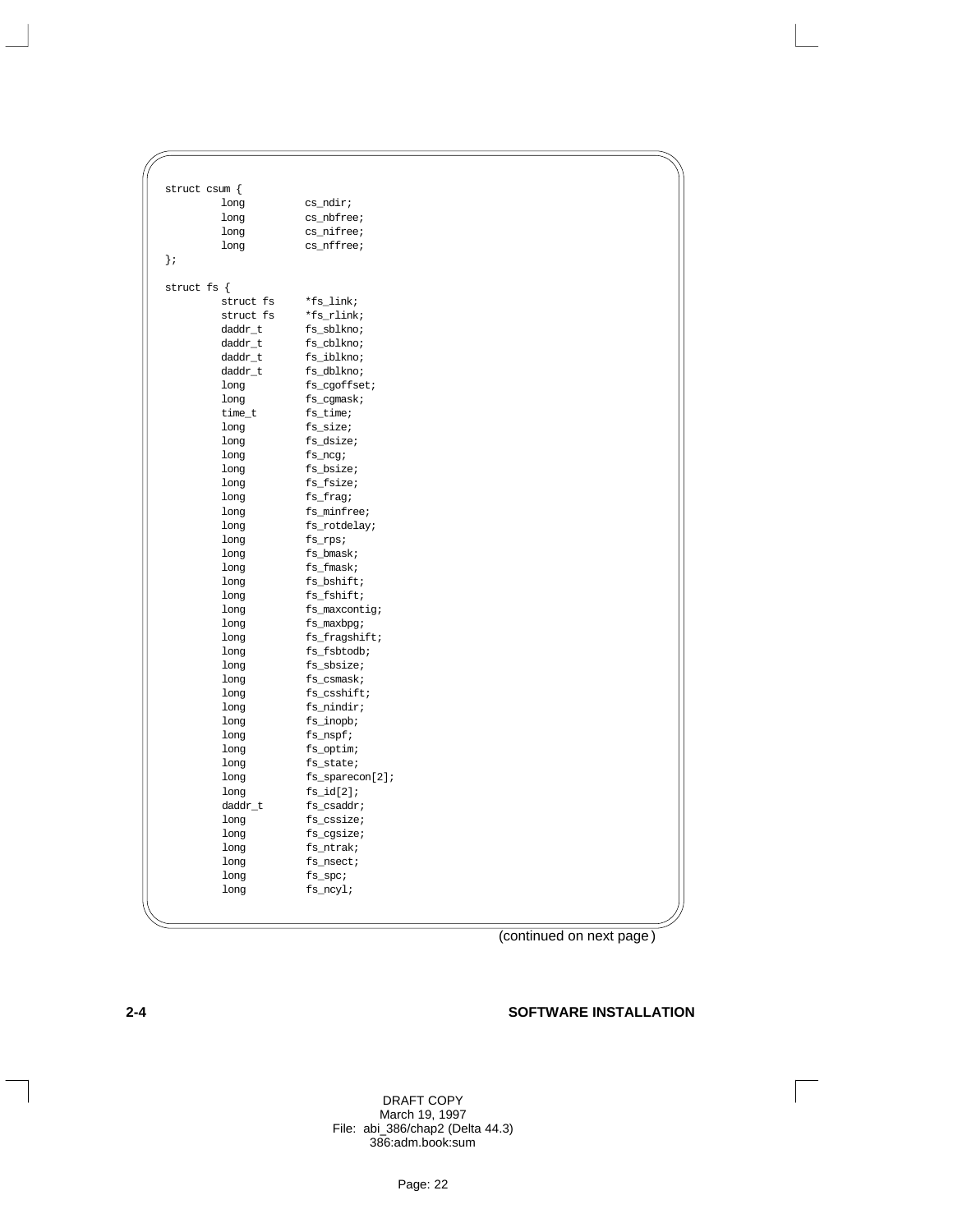```
long fs_cpg;<br>long fs_ipg;
                             fs_ipg;
            long fs_fpg;
           struct csum fs\_cstotal;
           char fs_fmod;<br>char fs_clean
                             fs_clean;
           {\tt char~~fs\_ronly?}char fs_flags;<br>char fs fsmnt[
                             fs\_f smnt [ MAXMNTLEN ] ilong fs_cgrotor;
           struct c sum *fs c s p [ M A X C S B U F S ] ;
           long fs_cpc;<br>short fs_postl
           short fs_postbl[MAXCPG][NRPOS];<br>lonq fs_magic;
                             fs magic;
            \verb|u_char| = \verb|fsg_rotbl[1]|;} ;
struct cg \{struct cg \qquad \text{*} cglink;
           struct cg * cg_rlink;<br>time t cq time;
                             cg_time;
           long cg_cgx;<br>short cg_ncyl
                             cg_ncyl;
            \texttt{short} \qquad \qquad \texttt{cgniblk} \, \texttt{;}log\_ndblk;struct csum cg_cs;
           long cg_rotor;
            long cg_frotor;
            long cg\_irotor;
           l ong dia g _ fr s um [MAXFRAG];<br>l ong dia g _ c g_btot[MAXCPG];
                             cg_btot[MAXCPG];
            short cg_b[MAXCPG][NRPOS];<br>char cq_iused[MAXIPG/NBBY
                             cq iused [MAXIPG/NBBY];
            long cg_magic;<br>u_char cg_free[1
                             cg\_free[1];
} ;
\# \text{define FS MAGIC} 0x011954
#define BBSIZE 8192<br>#define SBSIZE 8192
#define SBSIZE<br>#define BBIOCK
                            ((daddr_t)(0))\#define \ SBLOCK \qquad ((daddr_t)(BBLOCK + BBSIZE / DEV_BSIZE)) \#define \ UFSROOTINO \qquad ((ino t) 2)# define UFSROOTINO
# define LOSTFOUNDINO (UFSROOTINO + 1)
# de fine NRPOS 8<br># de fine MAXTPG 2048
# define MAXIPG
# de fine MINBSIZE 4096<br># de fine MAXCPG 32
# define MAXCPG
#define MAXMNTLEN 512<br>#define MAXCSBUFS 32
# define MAX CSBUFS
#define FS_OPTTIME 0
```
(continued on next page )

**Software Distribution Formats 2-5**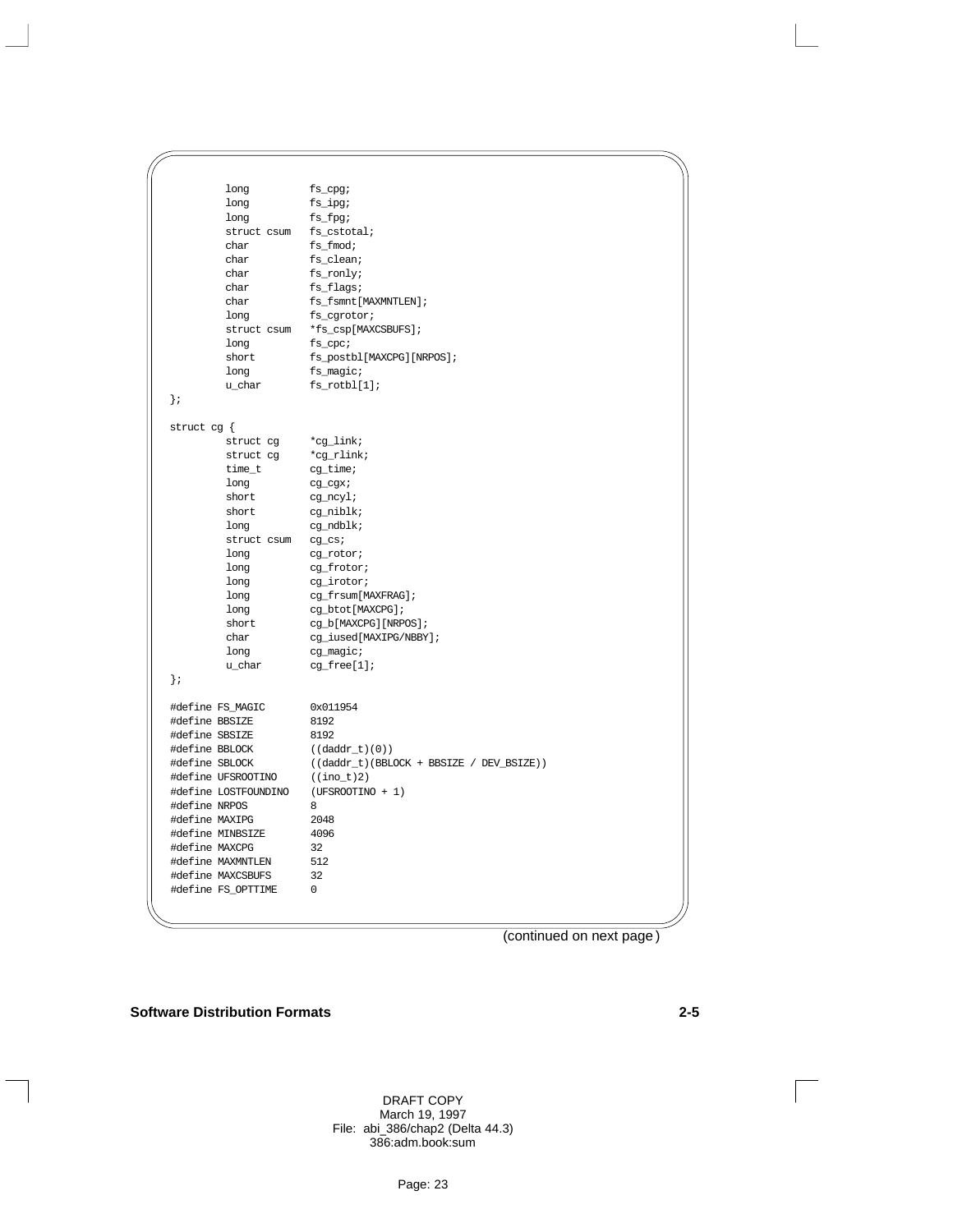#define FS\_OPTSPACE 1<br>#define MAXBPC (2 # define CG\_MAGIC

 $(SBSIZE - sizeof (struct fs))$ <br> $0x090255$ 



**CAUTION** The distribution of software in filesystem format is Level 2 as of January 1, G 1993.

**2-6 SOFTWARE INSTALLATION**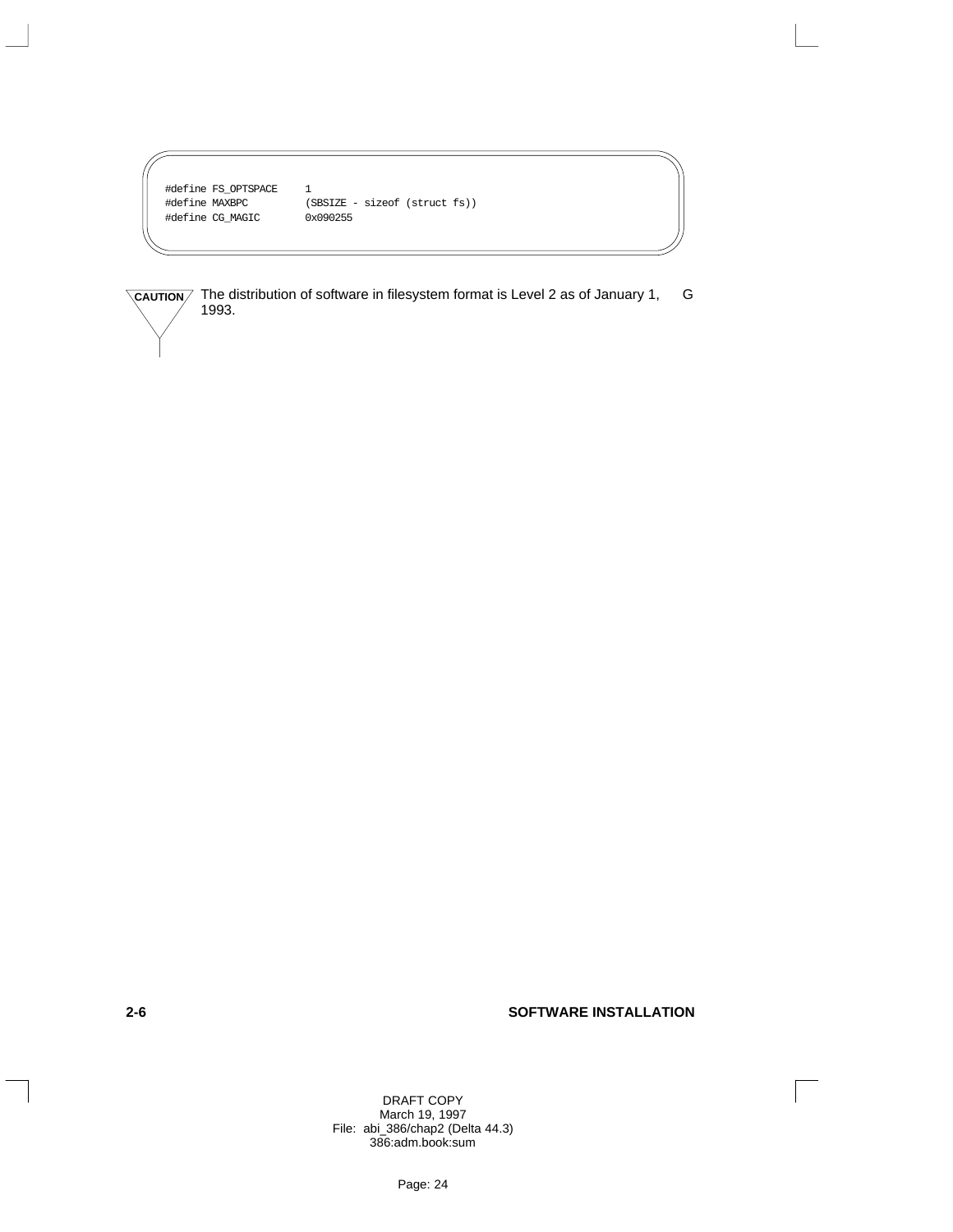# **3 LOW-LEVEL SYSTEM INFORMATION**

| <b>Machine Interface</b>      | $3-1$ |
|-------------------------------|-------|
| <b>Processor Architecture</b> | $3-1$ |
| Data Representation           | $3-1$ |
| Fundamental Types             | $3-2$ |
| Aggregates and Unions         | $3-3$ |
| <b>Bit-Fields</b>             | $3-6$ |

| <b>Function Calling Sequence</b>         | $3-9$    |
|------------------------------------------|----------|
| Registers and the Stack Frame            | $3-9$    |
| Functions Returning Scalars or No Value  | $3 - 12$ |
| Functions Returning Structures or Unions | $3 - 14$ |
| Integral and Pointer Arguments           | $3 - 17$ |
| <b>Floating-Point Arguments</b>          | $3 - 17$ |
| <b>Structure and Union Arguments</b>     | $3 - 18$ |

| <b>Operating System Interface</b> | $3-20$   |
|-----------------------------------|----------|
| <b>Virtual Address Space</b>      | $3 - 20$ |
| ■ Page Size                       | $3 - 20$ |
| ■ Virtual Address Assignments     | $3 - 20$ |
| ■ Managing the Process Stack      | $3-22$   |
| Coding Guidelines                 | $3 - 23$ |
| <b>Processor Execution Modes</b>  | $3 - 24$ |
| <b>Exception Interface</b>        | $3 - 24$ |
| Hardware Exception Types          | $3 - 24$ |
| ■ Software Trap Types             | $3 - 25$ |
| Process Initialization            | $3 - 26$ |
| ■ Special Registers               | $3 - 26$ |
| Process Stack and Registers       | $3 - 28$ |

**Table of Contents i**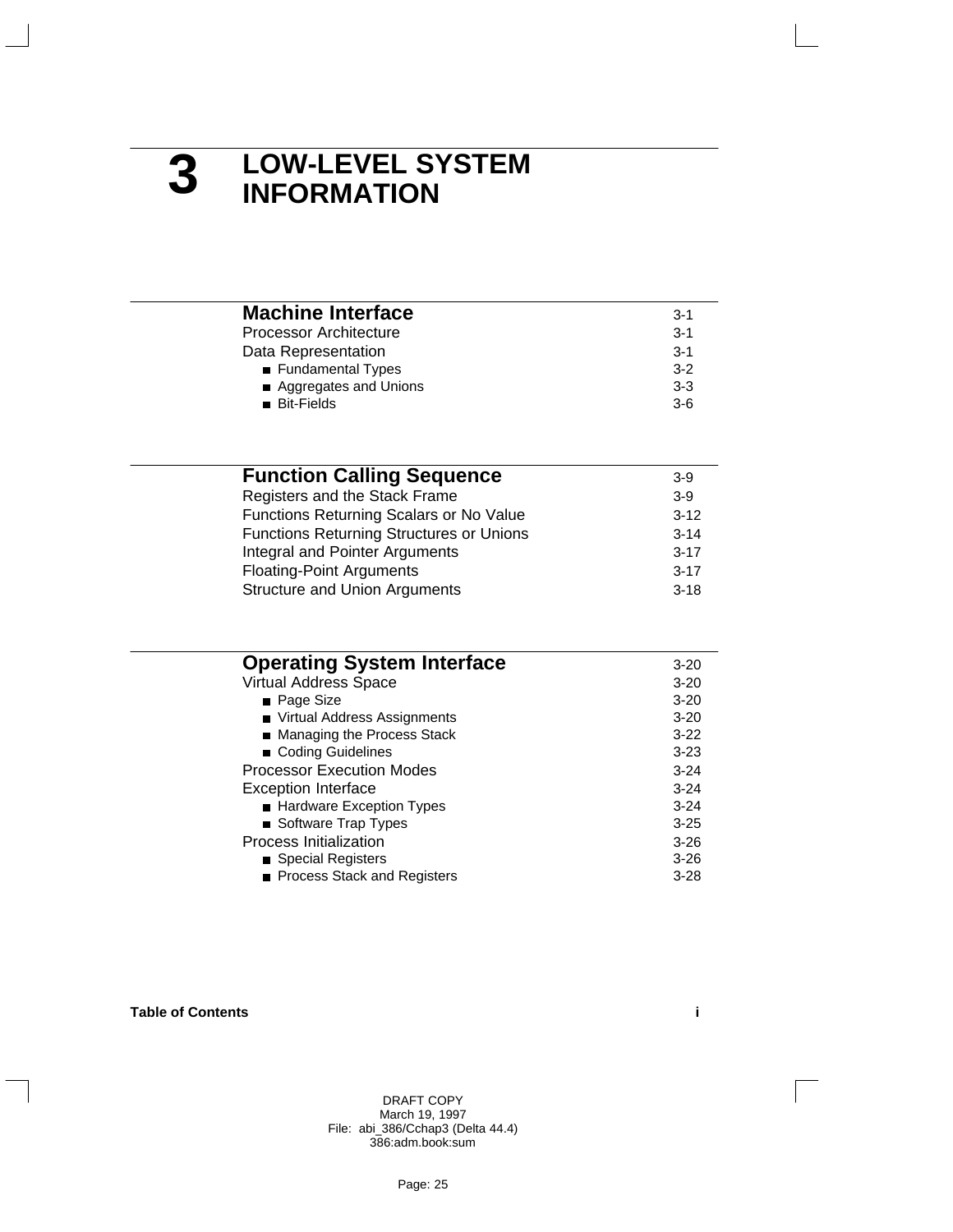| <b>Coding Examples</b>                    | $3 - 34$ |
|-------------------------------------------|----------|
| <b>Code Model Overview</b>                | $3 - 35$ |
| Position-Independent Function Prologue    | $3 - 36$ |
| Data Objects                              | $3 - 37$ |
| <b>Function Calls</b>                     | $3 - 39$ |
| <b>Branching</b>                          | $3 - 41$ |
| C Stack Frame                             | $3-43$   |
| Variable Argument List                    | $3 - 44$ |
| <b>Allocating Stack Space Dynamically</b> | $3 - 44$ |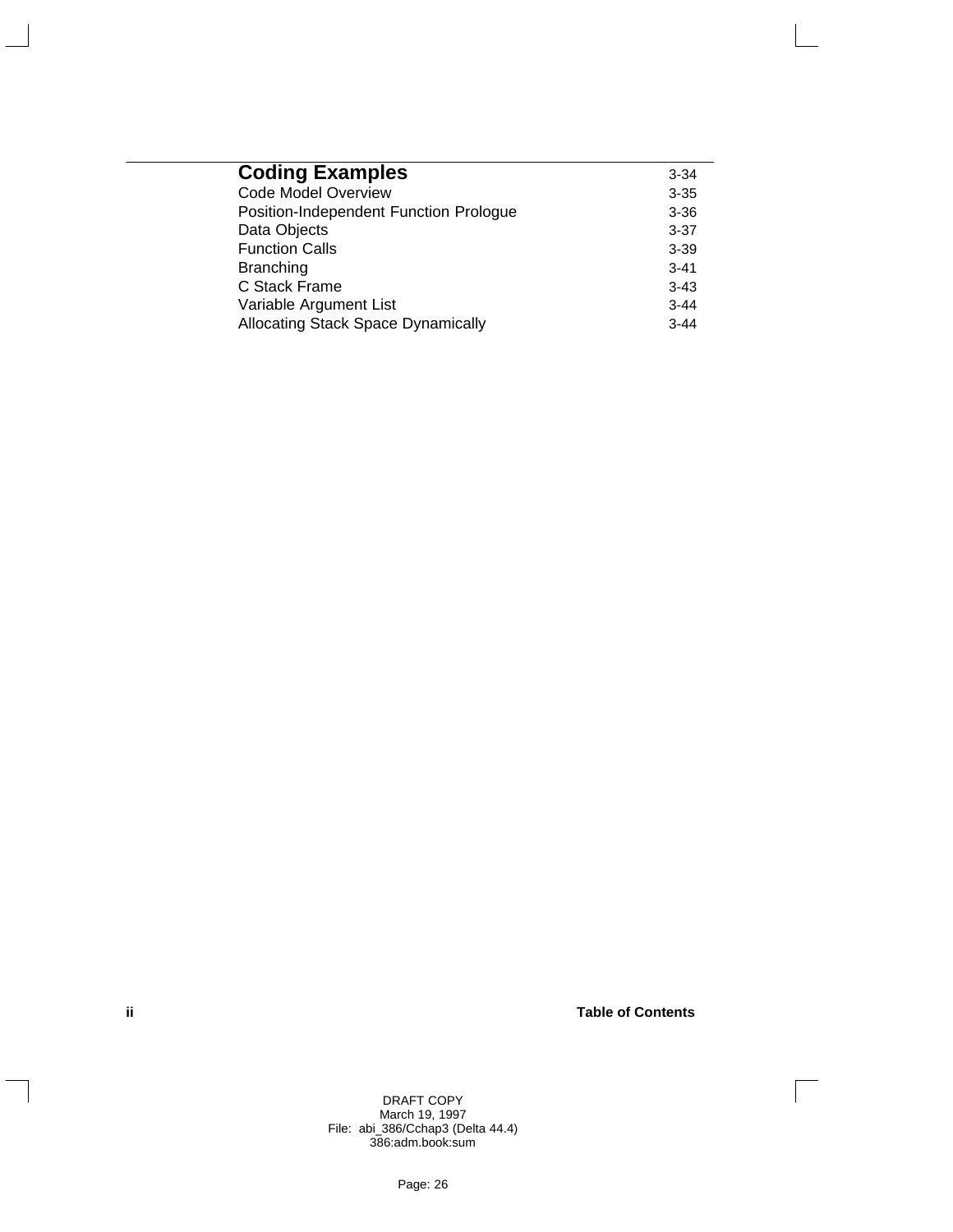# **Machine Interface**

# **Processor Architecture**

The Intel *80386 Programmer's Reference Manual* (Intel Literature order number 230985) and the Intel *80387 Programmer's Reference Manual* (Intel Literature order number 231917) together define the processor architecture. The architecture of the combined Intel386/Intel 387 processors is hereafter referred to as the Intel386 architecture. Programs intended to execute directly on the processor use the instruction set, instruction encodings, and instruction semantics of the architecture. Three points deserve explicit mention.

- A program may assume all documented instructions exist.
- A program may assume all documented instructions work.
- A program may use only the instructions defined by the architecture.

In other words, *from a program's perspective*, the execution environment provides a complete and working implementation of the Intel386 architecture.

This does not imply that the underlying implementation provides all instructions in hardware, only that the instructions perform the specified operations and produce the specified results. The ABI neither places performance constraints on systems nor specifies what instructions must be implemented in hardware. A software emulation of the architecture could conform to the ABI.

Some processors might support the Intel386 architecture as a subset, providing additional instructions or capabilities. Programs that use those capabilities explicitly do not conform to the Intel386 ABI. Executing those programs on machines without the additional capabilities gives undefined behavior.

# **Data Representation**

Within this specification, the term *halfword* refers to a 16-bit object, the term *word* refers to a 32-bit object, and the term *doubleword* refers to a 64-bit object.

**Machine Interface 3-1**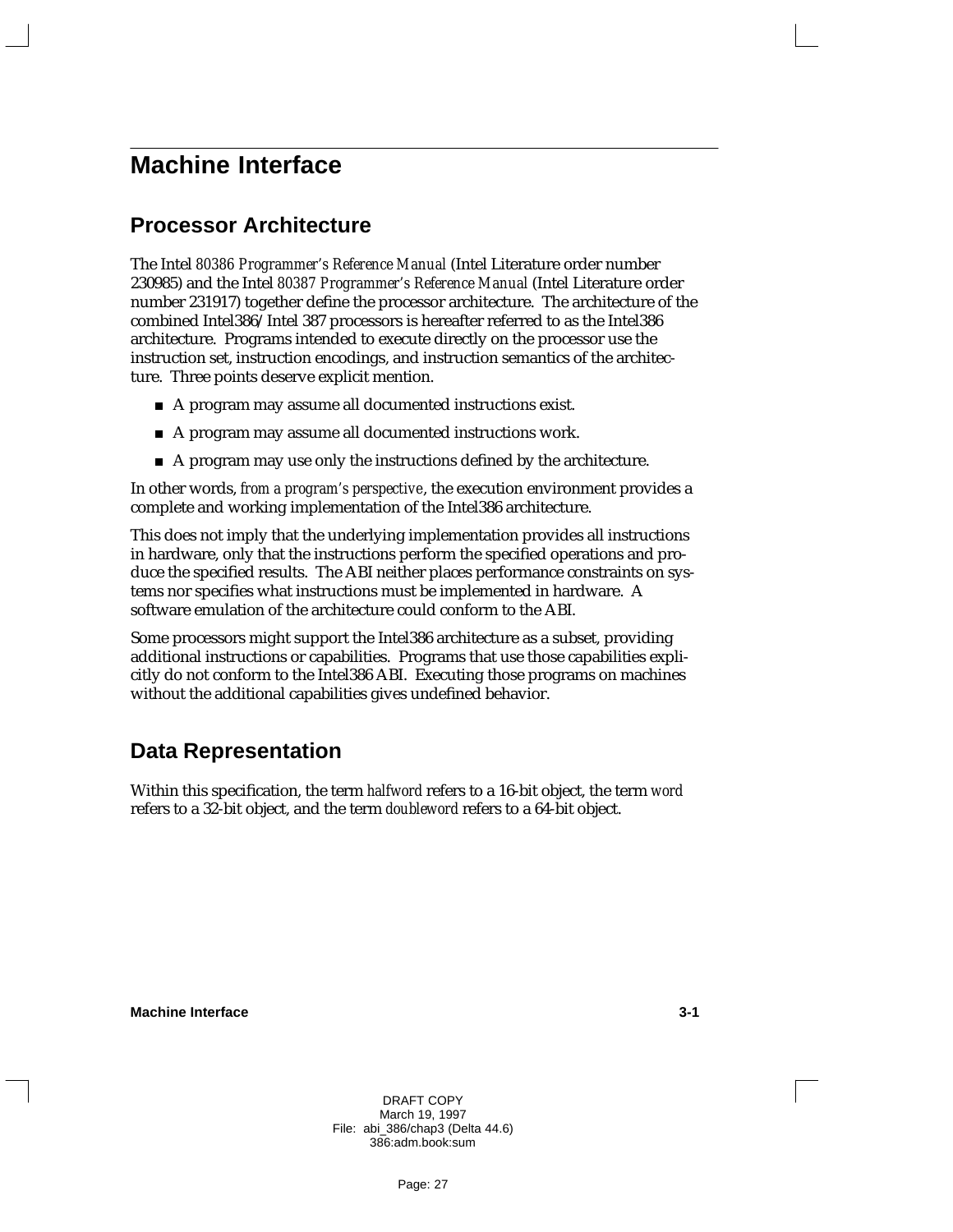## **Fundamental Types**

Figure 3-1 shows the correspondence between ANSI C's scalar types and the processor's.

#### **Figure 3-1: Scalar Types**

|                |                                                  |                         | Alignment               | Intel386                  |  |
|----------------|--------------------------------------------------|-------------------------|-------------------------|---------------------------|--|
| <b>Type</b>    | C                                                | sizeof                  | (bytes)                 | Architecture              |  |
|                | char<br>signed char                              | 1                       | 1                       | signed byte               |  |
|                | unsigned char                                    | $\mathbf{1}$            | $\mathbf{1}$            | unsigned byte             |  |
|                | short<br>signed short                            | $\boldsymbol{2}$        | $\boldsymbol{2}$        | signed halfword           |  |
|                | unsigned short                                   | $\overline{2}$          | $\boldsymbol{2}$        | unsigned halfword         |  |
| Integral       | int<br>signed int<br>long<br>signed long<br>enum | $\overline{\mathbf{4}}$ | $\overline{4}$          | signed word               |  |
|                | unsigned int<br>unsigned long                    | 4                       | 4                       | unsigned word             |  |
| Pointer        | any-type $*$<br>any-type $(*)()$                 | 4                       | $\overline{4}$          | unsigned word             |  |
|                | float                                            | 4                       | $\overline{4}$          | single-precision (IEEE)   |  |
| Floating-point | double                                           | 8                       | $\overline{4}$          | double-precision (IEEE)   |  |
|                | long double                                      | 12                      | $\overline{\mathbf{4}}$ | extended-precision (IEEE) |  |



The Intel386 architecture does not require doubleword alignment for doubleprecision values. Nevertheless, for data structure compatibility with other Intel architectures, compilers may provide a method to align double-precision values on doubleword boundaries.

**3-2 LOW-LEVEL SYSTEM INFORMATION**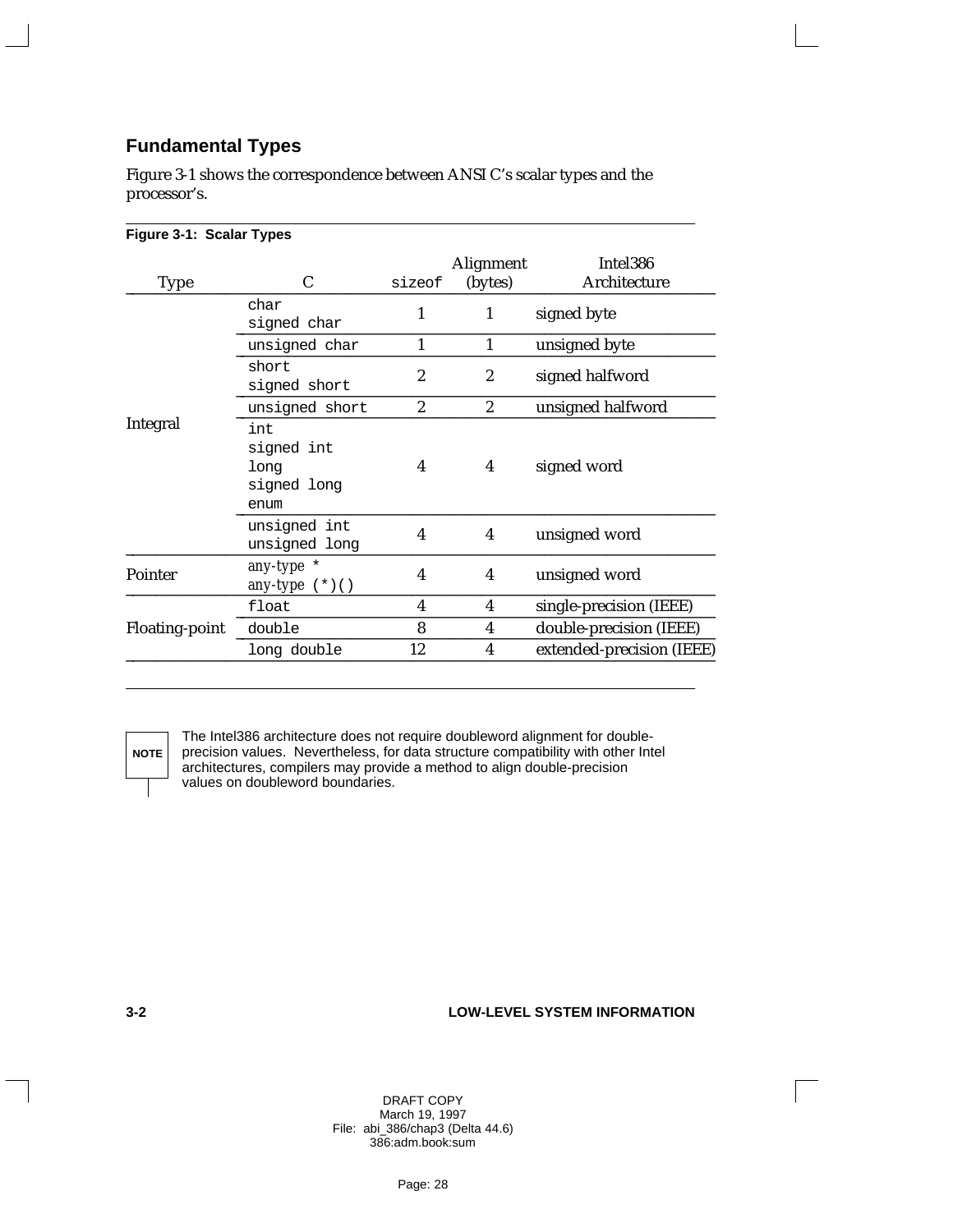

**CAUTION** A compiler that provides the doubleword alignment mentioned above can generate code (data structures and function calling sequences) that do not conform to the Intel386 ABI. Programs built with the doubleword alignment facility can thus violate conformance to the Intel386 ABI. See ''Aggregates and Unions'' below and ''Function Calling Sequence'' later in this chapter for more information.

A null pointer (for all types) has the value zero.

The Intel386 architecture does not require all data access to be properly aligned. For example, double-precision values occupy 1 doubleword (8-bytes), and their natural alignment is a word boundary, meaning their addresses are multiples of 4. Compilers should allocate independent data objects with the proper alignment; examples include global arrays of double-precision variables, FORTRAN COMMON blocks, and unconstrained stack objects. However, some language facilities (such as FORTRAN EQUIVALENCE statements) may create objects with only byte alignment. Consequently, arbitrary data accesses, such as pointers dereference or reference arguments, might or might not be properly aligned. Accessing misaligned data will be slower than accessing properly aligned data, but otherwise there is no difference.

## **Aggregates and Unions**

Aggregates (structures and arrays) and unions assume the alignment of their most strictly aligned component. The size of any object, including aggregates and unions, is always a multiple of the object's alignment. An array uses the same alignment as its elements. Structure and union objects can require padding to meet size and alignment constraints. The contents of any padding is undefined. G

- An entire structure or union object is aligned on the same boundary as its most strictly aligned member.
- Each member is assigned to the lowest available offset with the appropriate alignment. This may require *internal padding*, depending on the previous member.
- A structure's size is increased, if necessary, to make it a multiple of the alignment. This may require *tail padding*, depending on the last member.

**Machine Interface 3-3**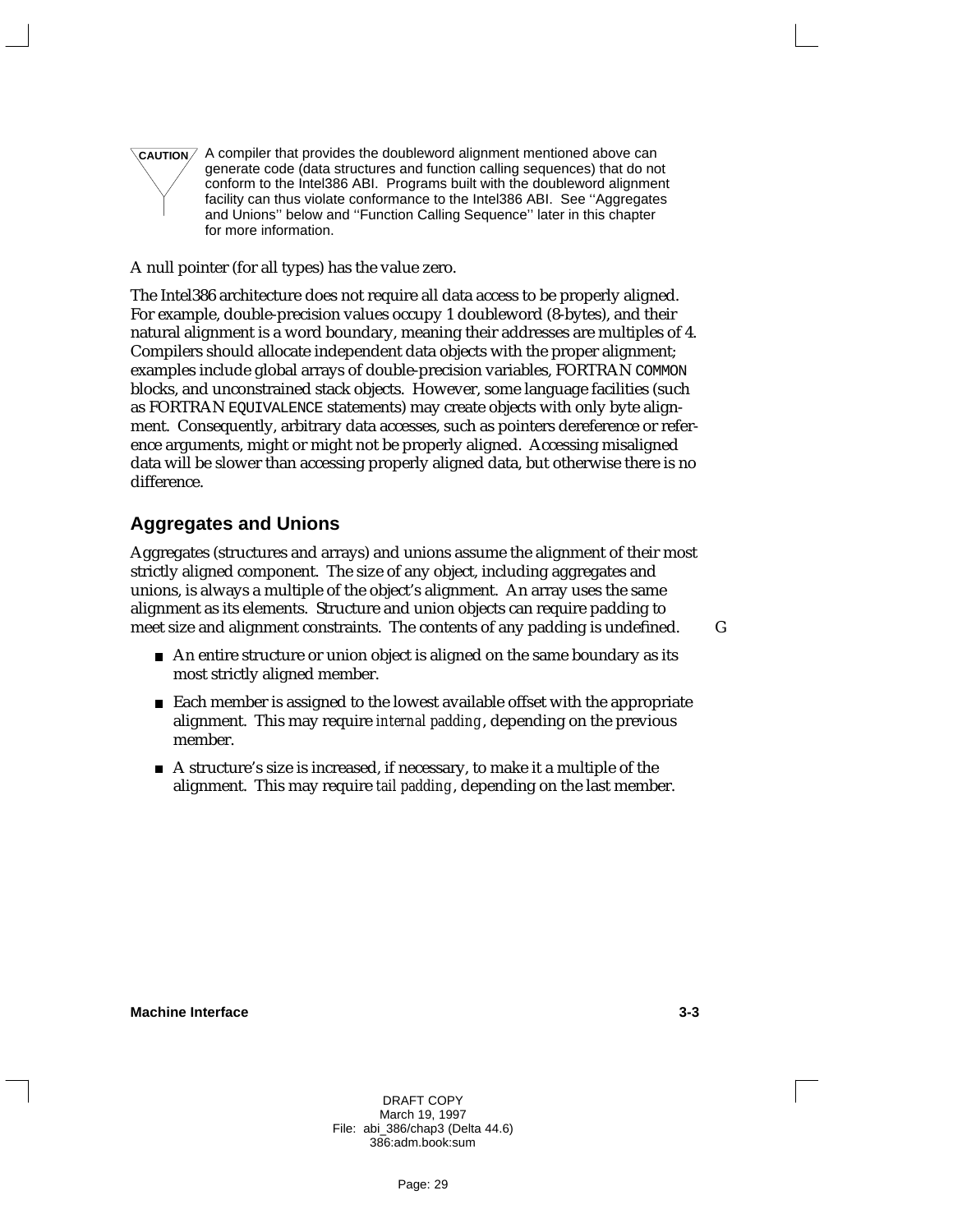| NOTE |
|------|
|      |

ABI conformant code may not read or modify anything marked reserved or M padding.

In the following examples, members' byte offsets appear in the upper right corners.

**Figure 3-2: Structure Smaller Than a Word**

| struct {         | Byte aligned, size of is 1 |
|------------------|----------------------------|
| char<br>$\sim$ : |                            |

#### **Figure 3-3: No Padding**



#### **Figure 3-4: Internal Padding**

| $struct \{$      |          | Halfword aligned, size of is 4 |     |  |
|------------------|----------|--------------------------------|-----|--|
| char<br>short s; | $\sim$ : |                                | pad |  |
|                  |          |                                |     |  |

#### **3-4 LOW-LEVEL SYSTEM INFORMATION**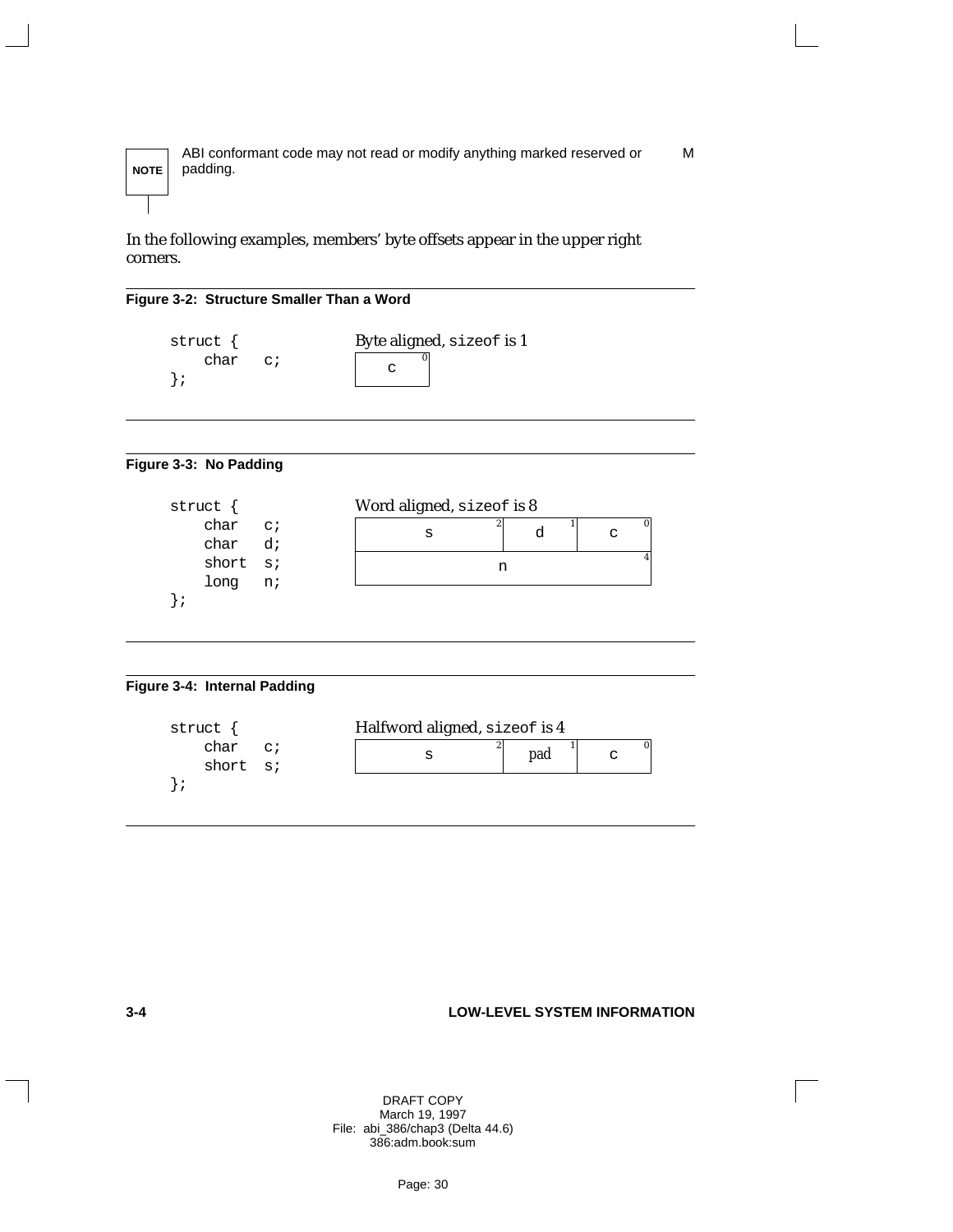#### **Figure 3-5: Internal and Tail Padding**



The Intel386 architecture does not require doubleword alignment for doubleprecision values. Nevertheless, for data structure compatibility with other Intel architectures, compilers may provide a method to align double-precision values on doubleword boundaries.

**NOTE**

**CAUTION** A compiler that provides the doubleword alignment mentioned above would arrange the preceding structure differently. Programs built with the doubleword alignment facility would not conform to the Intel386 ABI, and they would not be data-compatible with conforming Intel386 programs.

#### **Figure 3-6:** union **Allocation**



**Machine Interface 3-5**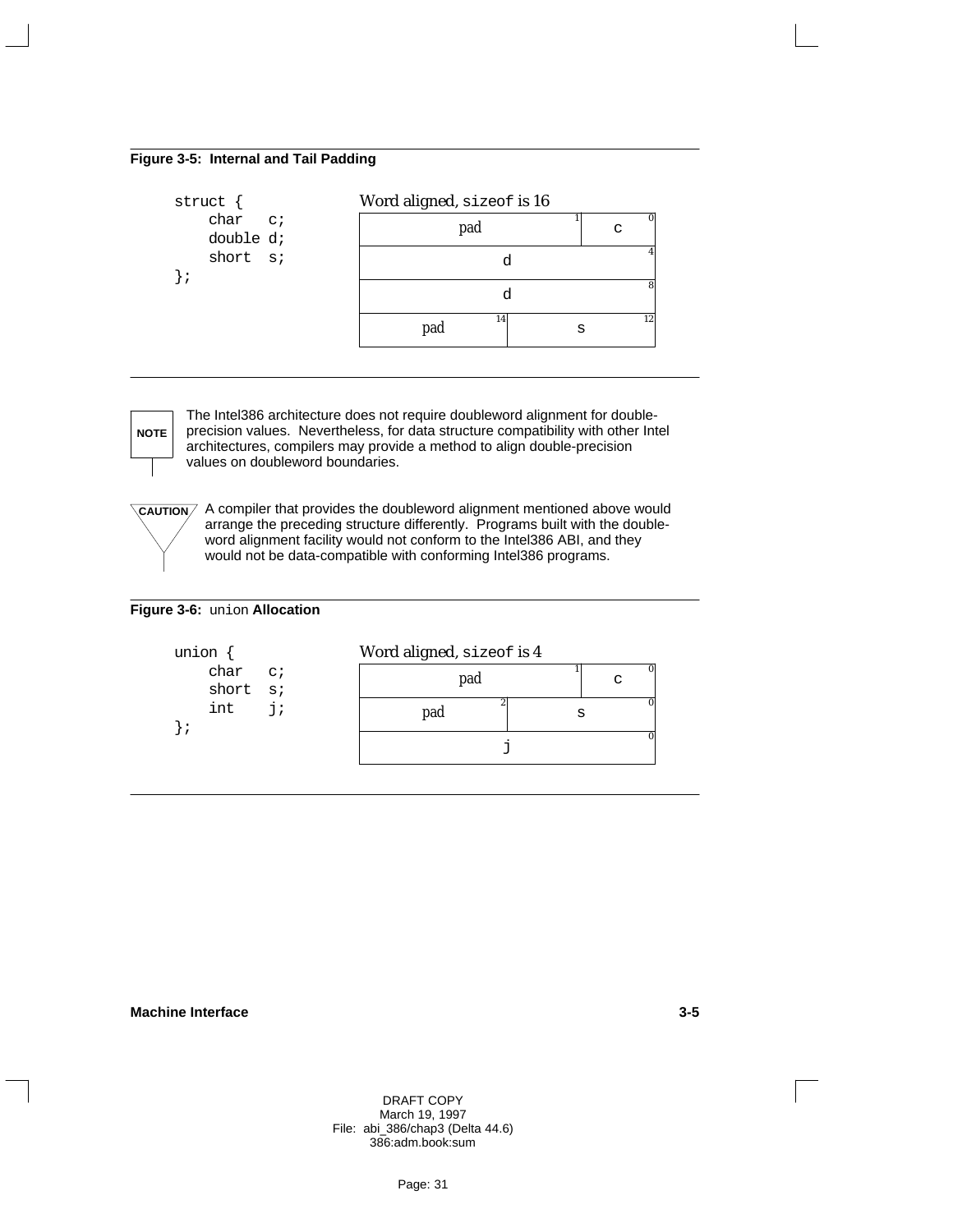## **Bit-Fields**

| Bit-field Type | Width w | Range                     |
|----------------|---------|---------------------------|
| signed char    |         | $-2^{w-1}$ to $2^{w-1}-1$ |
| char           | 1 to 8  | 0 to $2^{w} - 1$          |
| unsigned char  |         | 0 to $2^{w} - 1$          |
| signed short   |         | $-2^{w-1}$ to $2^{w-1}-1$ |
| short          | 1 to 16 | 0 to $2^{w}-1$            |
| unsigned short |         | 0 to $2^{w}-1$            |
| signed int     |         | $-2^{w-1}$ to $2^{w-1}-1$ |
| int            | 1 to 32 | 0 to $2^{w} - 1$          |
| enum           |         | 0 to $2^{w} - 1$          |
| unsigned int   |         | 0 to $2^w - 1$            |
| signed long    |         | $-2^{w-1}$ to $2^{w-1}-1$ |
| long           | 1 to 32 | 0 to $2^{w} - 1$          |
| unsigned long  |         | 0 to $2^{w} - 1$          |

C struct and union definitions may have *bit-fields*, which define integral objects with a specified number of bits.

**Figure 3-7: Bit-Field Ranges**

"Plain" bit-fields (that is, those neither signed nor unsigned) always have nonnegative values. Although they may have type char, short, int, or long (which can have negative values), these bit-fields have the same range as a bit-field of the same size with the corresponding unsigned type. Bit-fields obey the same size and alignment rules as other structure and union members, with the following additions:

- Bit-fields are allocated from right to left (least to most significant).
- A bit-field must entirely reside in a storage unit appropriate for its declared type. Thus a bit-field never crosses its unit boundary.
- $\blacksquare$  Bit-fields may share a storage unit with other struct/union members, including members that are not bit-fields. Of course, struct members occupy different parts of the storage unit.
- Unnamed bit-fields' types do not affect the alignment of a structure or union, although individual bit-fields' member offsets obey the alignment constraints.

#### **3-6 LOW-LEVEL SYSTEM INFORMATION**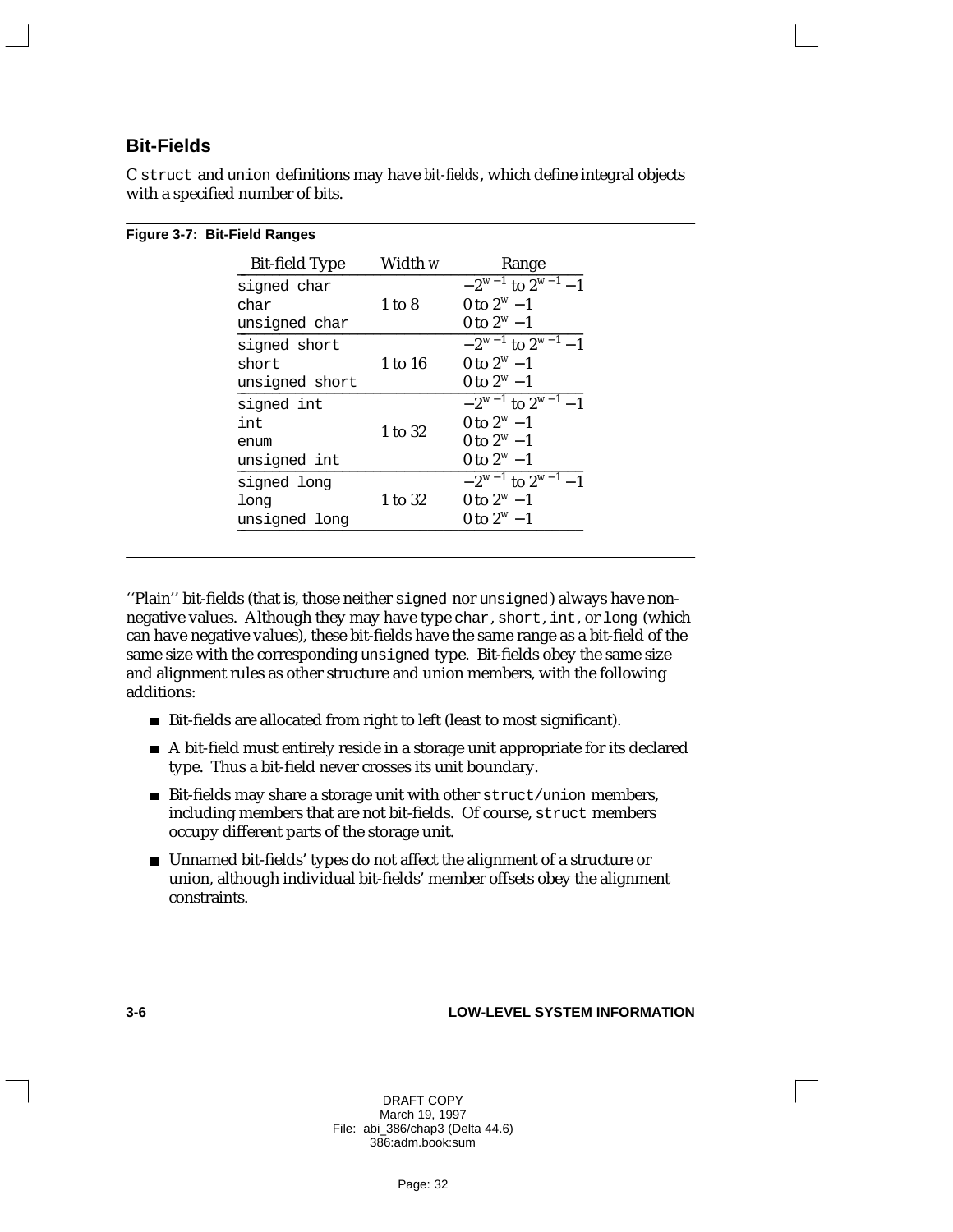The following examples show struct and union members' byte offsets in the upper right corners; bit numbers appear in the lower corners.



| $struct \{$   |               |     | Word aligned, size of is 12 |       |     |  |
|---------------|---------------|-----|-----------------------------|-------|-----|--|
| short $s:9$ ; |               | C   | pad                         |       | S   |  |
| $int$ $j:9;$  |               |     | 23                          | 18 17 | 918 |  |
| $char$ $ci$   |               | pad | u                           | pad   |     |  |
| short $t:9$ ; |               | 15  |                             | 0 15  | 918 |  |
| short $u:9;$  |               |     | pad                         |       |     |  |
| char          | $d\mathbf{i}$ |     |                             |       |     |  |
|               |               |     |                             |       |     |  |

**Machine Interface 3-7**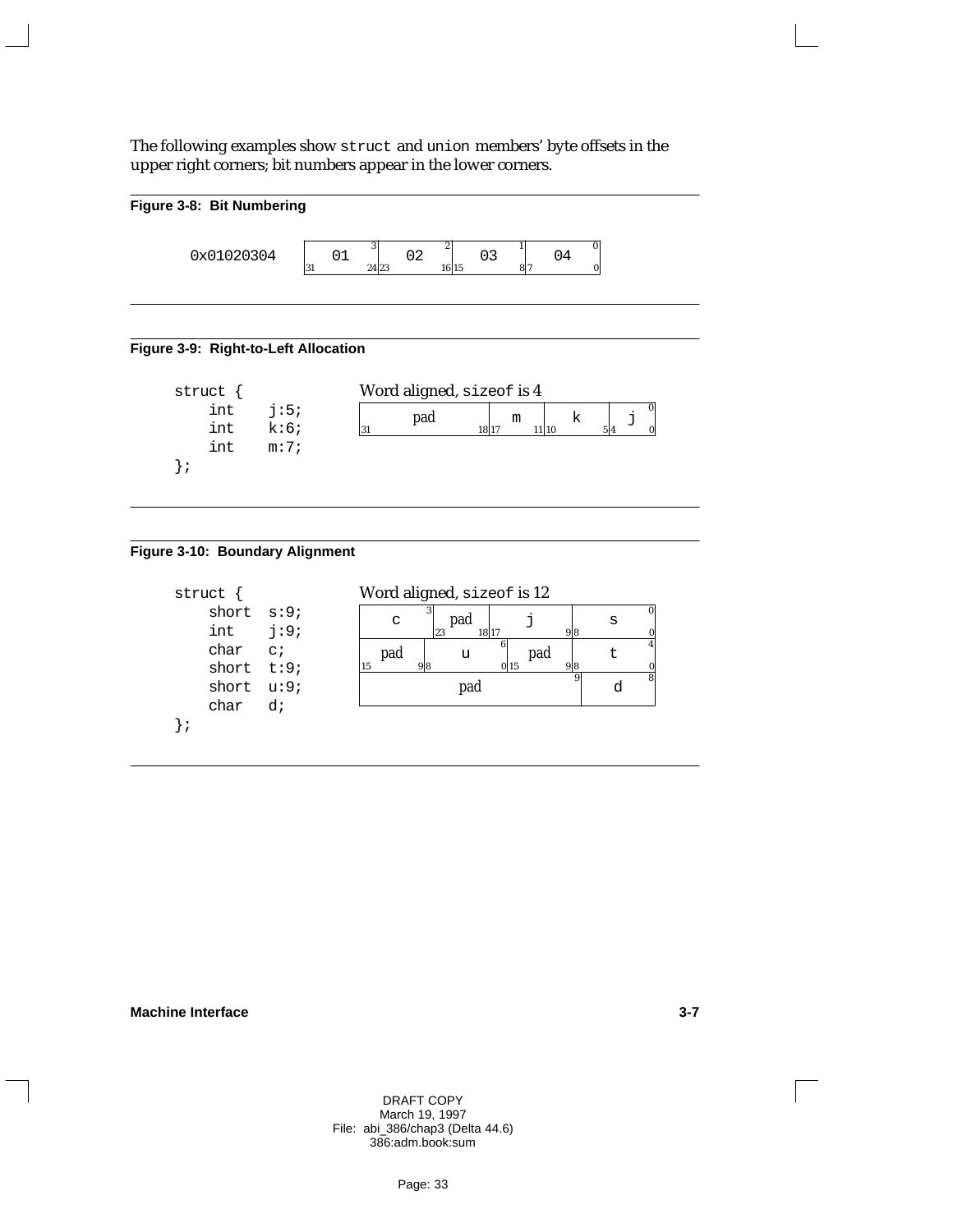

#### **Figure 3-12: union Allocation**

| union $\{$          |                  | Halfword aligned, size of is 2 |  |  |
|---------------------|------------------|--------------------------------|--|--|
| char<br>short $s:8$ | $\overline{C}$ : | pad                            |  |  |
|                     |                  | pad                            |  |  |

#### **Figure 3-13: Unnamed Bit-Fields**

| struct {    | Byte aligned, sizeof is 9 |                   |               |  |  |  |  |
|-------------|---------------------------|-------------------|---------------|--|--|--|--|
| char        | C                         | :0                | $\bf{0}$<br>с |  |  |  |  |
| int         | :0;                       |                   |               |  |  |  |  |
| char        | d;                        | pad<br>: 9<br>pad | 5             |  |  |  |  |
| short $:9;$ |                           | 15<br>918         | 8             |  |  |  |  |
| char        | e                         |                   | e             |  |  |  |  |
| char        | :0;                       |                   |               |  |  |  |  |
|             |                           |                   |               |  |  |  |  |
|             |                           |                   |               |  |  |  |  |

As the examples show, int bit-fields (including signed and unsigned) pack more densely than smaller base types. One can use char and short bit-fields to force particular alignments, but int is generally more efficient.

**3-8 LOW-LEVEL SYSTEM INFORMATION**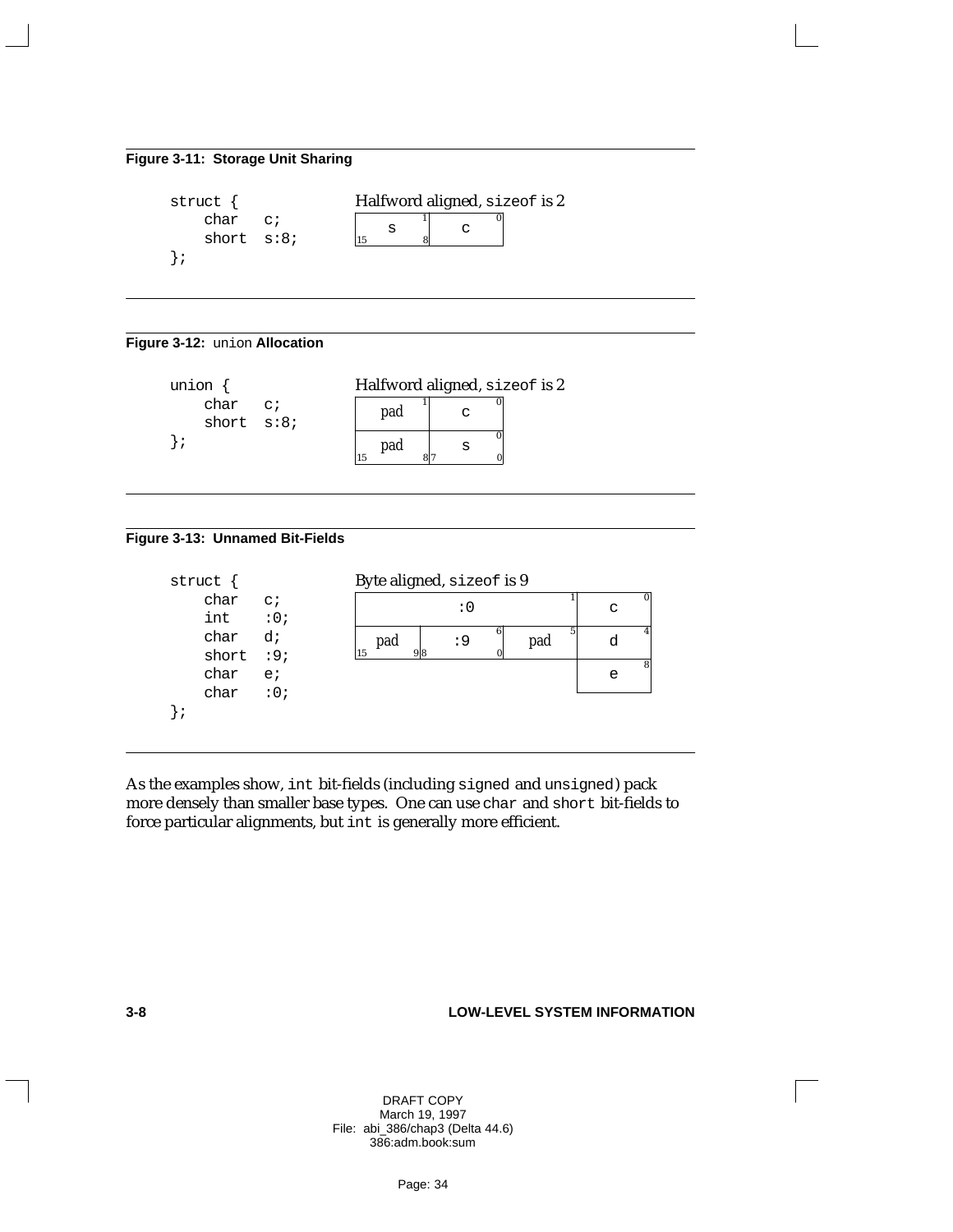# **Function Calling Sequence**

This section discusses the standard function calling sequence, including stack frame layout, register usage, parameter passing, and so on. The system libraries described in Chapter 6 require this calling sequence.



The standard calling sequence *requirements* apply only to global functions. Local functions that are not reachable from other compilation units may use different conventions. Nonetheless, it is recommended that all functions use the standard calling sequence when possible.



C programs follow the conventions given here. For specific information on the implementation of C, see "Coding Examples" in this chapter.

# **Registers and the Stack Frame**

The Intel386 architecture provides a number of registers. All the integer registers and all the floating-point registers are global to all procedures in a running program.

Brief register descriptions appear in Figure 3-14 more complete information appears later.

**Function Calling Sequence 3-9**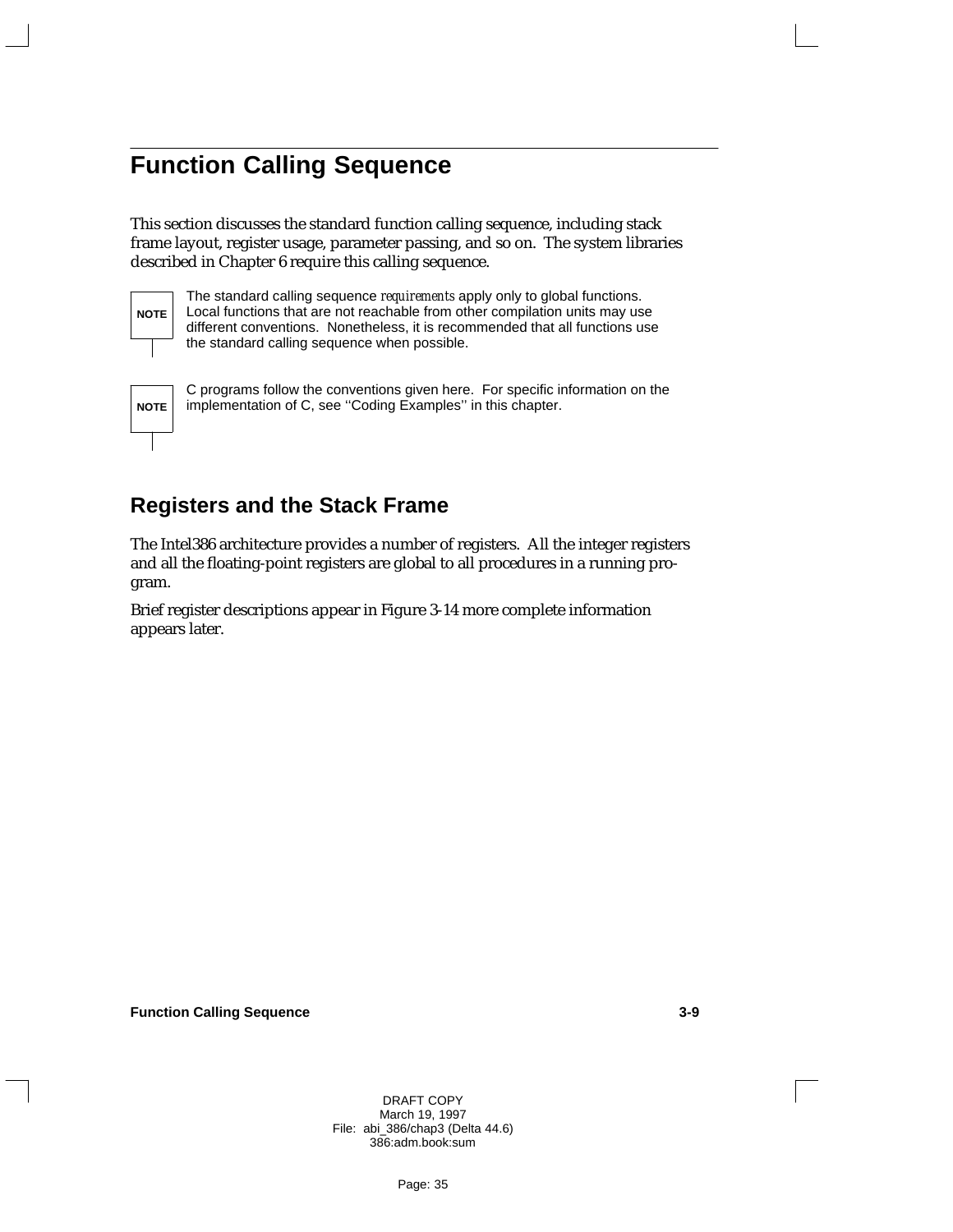| <b>Type</b>    | Name              | Usage                                        |  |  |
|----------------|-------------------|----------------------------------------------|--|--|
|                | %eax              | Return value                                 |  |  |
|                | %edx              | Dividend register (divide operations)        |  |  |
|                | %ecx              | Count register (shift and string operations) |  |  |
|                | %ebx              | Local register variable                      |  |  |
| General        | %ebp              | Stack frame pointer (optional)               |  |  |
|                | %esi              | Local register variable                      |  |  |
|                | %edi              | Local register variable                      |  |  |
|                | %esp              | Stack pointer                                |  |  |
| Floating-point | %st(0)            | floating-point stack top, return value       |  |  |
|                | $\texttt{Sst}(1)$ | floating-point next to stack top             |  |  |
|                |                   |                                              |  |  |
|                | %st(7)            | floating-point stack bottom                  |  |  |

In addition to registers, each function has a frame on the run-time stack. This stack grows downward from high addresses. Figure 3-15 shows the stack frame organization.

| Figure 3-15: Standard Stack Frame |  |  |
|-----------------------------------|--|--|
|                                   |  |  |

| <b>Position</b>            | Contents                  | Frame           |                       |
|----------------------------|---------------------------|-----------------|-----------------------|
| $4n+8$ ( $8ebp$ )          | argument word n           |                 | <b>High addresses</b> |
|                            |                           | <b>Previous</b> |                       |
| $8$ ( $8$ ebp)             | argument word 0           |                 |                       |
| $4$ ( $8$ ebp)             | return address            |                 |                       |
| $0$ ( $\text{ebb}$ )       | previous % ebp (optional) |                 |                       |
| $-4$ ( $\varepsilon$ ebp ) | unspecified               | <b>Current</b>  |                       |
|                            |                           |                 |                       |
| $0$ ( $\text{esp}$ )       | variable size             |                 | Low addresses         |
|                            |                           |                 |                       |

Several key points about the stack frame deserve mention.

■ The stack is word aligned. Although the architecture does not require any G<br>alignment of the stack. software convention and the operating system G alignment of the stack, software convention and the operating system requires that the stack be aligned on a word boundary.

#### **3-10 LOW-LEVEL SYSTEM INFORMATION**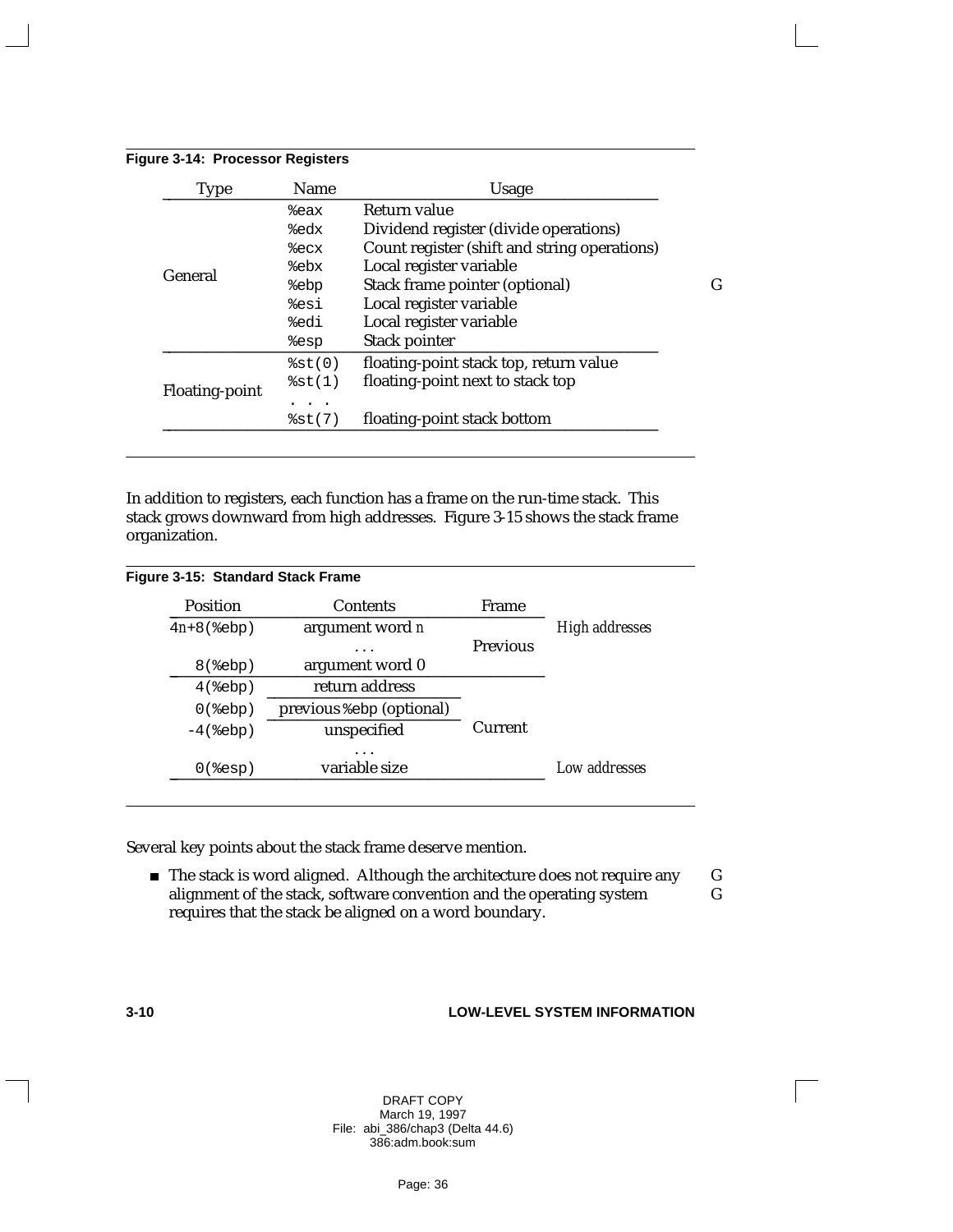- Argument words are pushed onto the stack in reverse order (that is, the rightmost argument in C call syntax has the highest address), preserving the stack's word alignment. All incoming arguments appear on the stack, residing in the stack frame of the caller.
- An argument's size is increased, if necessary, to make it a multiple of words. This may require tail padding, depending on the size of the argument.
- Other areas depend on the compiler and the code being compiled. The standard calling sequence does not define a maximum stack frame size, nor does it restrict how a language system uses the ''unspecified'' area of the standard stack frame.

All registers on the Intel386 are global and thus visible to both a calling and a called function. Registers % ebp, % ebx, % edi, % esi, and % esp "belong" to the calling function. In other words, a called function must preserve these registers' values for its caller. Remaining registers ''belong'' to the called function. If a calling function wants to preserve such a register value across a function call, it must save the value in its local stack frame.

Some registers have assigned roles in the standard calling sequence:

| %esp        | The stack pointer holds the limit of the current stack frame, which<br>is the address of the stack's bottom-most, valid word. At all<br>times, the stack pointer should point to a word-aligned area.                                                                                                                                                                                                                                  |   |
|-------------|----------------------------------------------------------------------------------------------------------------------------------------------------------------------------------------------------------------------------------------------------------------------------------------------------------------------------------------------------------------------------------------------------------------------------------------|---|
| %ebp        | The frame pointer optionally holds a base address for the current<br>stack frame. Consequently, a function has registers pointing to<br>both ends of its frame. Incoming arguments reside in the previ-<br>ous frame, referenced as positive offsets from % ebp, while local<br>variables reside in the current frame, referenced as negative<br>offsets from % ebp. A function must preserve this register's value<br>for its caller. | G |
| %eax        | Integral and pointer return values appear in \$eax. A function that<br>returns a struct or union value places the address of the result<br>in % eax. Otherwise this is a scratch register.                                                                                                                                                                                                                                             |   |
| %ebx        | As described below, this register serves as the global offset table<br>base register for position-independent code. For absolute code,<br>& ebx serves as a local register and has no specified role in the<br>function calling sequence. In either case, a function must<br>preserve the register value for the caller.                                                                                                               |   |
| %esiand%edi | These local registers have no specified role in the function calling<br>sequence. A function must preserve their values for the caller.                                                                                                                                                                                                                                                                                                |   |

### **Function Calling Sequence 3-11**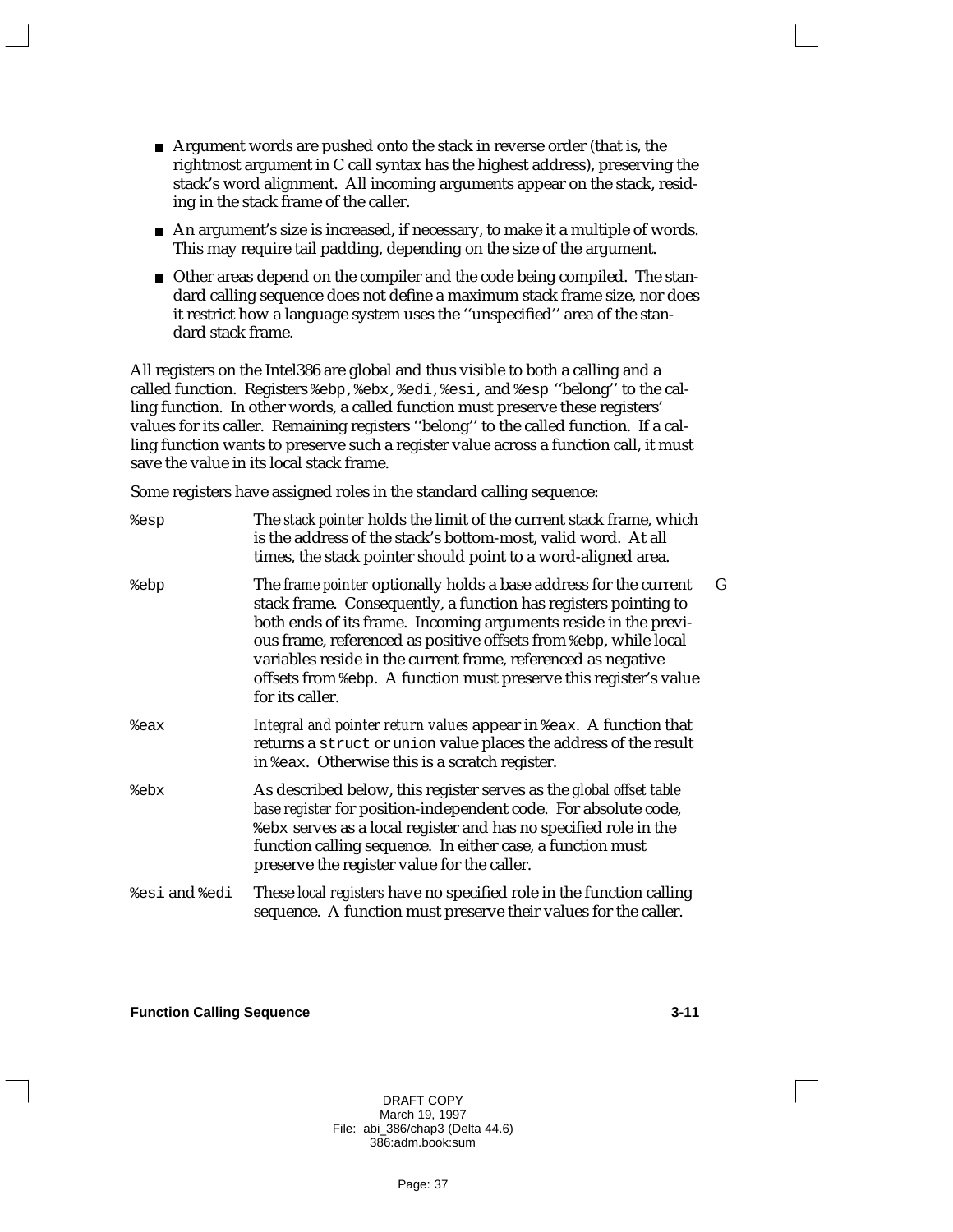| ecx and &edx                            | Scratch registers have no specified role in the standard calling<br>sequence. Functions do not have to preserve their values for the<br>caller.                                                                                                                                                                                                                        |        |
|-----------------------------------------|------------------------------------------------------------------------------------------------------------------------------------------------------------------------------------------------------------------------------------------------------------------------------------------------------------------------------------------------------------------------|--------|
| %st(0)                                  | Floating-point return values appear on the top of the floating-<br>point register stack; there is no difference in the representation<br>of single- or double-precision values in floating-point registers.<br>If the function does not return a floating-point value, then this<br>register must be empty. This register must be empty before<br>entry to a function. | G      |
| $\text{Sst}(1)$ through $\text{Sst}(7)$ | Floating-point scratch registers have no specified role in the stan-<br>dard calling sequence. These registers must be empty before<br>entry and upon exit from a function.                                                                                                                                                                                            |        |
| <b>EFLAGS</b>                           | The <i>flags register</i> contains the system flags, such as the direction<br>flag and the carry flag. The direction flag must be set to the<br>"forward" (that is, zero) direction before entry and upon exit<br>from a function. Other user flags have no specified role in the<br>standard calling sequence and are not preserved.                                  |        |
| <b>Floating-Point Control Word</b>      | The Intel387 control word contains the floating-point flags, such<br>as the rounding mode and exception masking.                                                                                                                                                                                                                                                       | $\ast$ |

Signals can interrupt processes [see signal(BA\_OS)]. Functions called during signal handling have no unusual restrictions on their use of registers. Moreover, if a signal handling function returns, the process resumes its original execution path with registers restored to their original values. Thus, programs and compilers may freely use all registers without the danger of signal handlers changing their values.

## **Functions Returning Scalars or No Value**

A function that returns an integral or pointer value places its result in register %eax.

A floating-point return value appears on the top of the Intel387 register stack. The caller then must remove the value from the Intel387 stack, even if it doesn't use the value. Failure of either side to meet its obligations leads to undefined program behavior. The standard calling sequence does not include any method to detect such failures nor to detect return value type mismatches. Therefore the user must declare all functions properly. There is no difference in the representation of

### **3-12 LOW-LEVEL SYSTEM INFORMATION**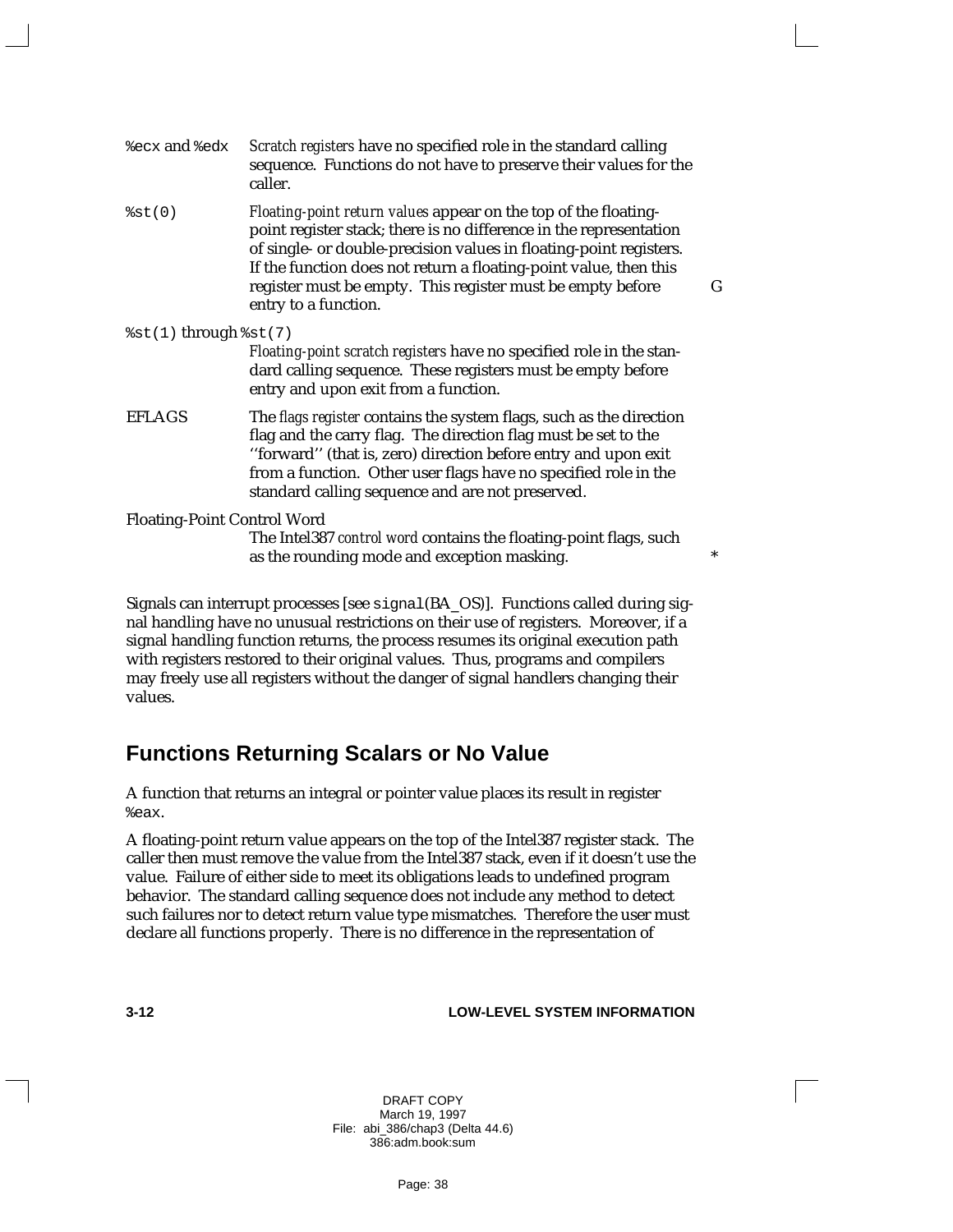single-, double- or extended-precision values in floating-point registers.

Functions that return no value (also called procedures or void functions) put no particular value in any register.

A call instruction pushes the address of the next instruction (the return address) onto the stack. The ret instruction pops the address off the stack and effectively continues execution at the next instruction after the call instruction. A function that returns a scalar or no value must preserve the caller's registers as described earlier. Additionally, the called function must remove the return address from the stack, leaving the stack pointer (% esp) with the value it had before the call instruction was executed.

To illustrate, the following function prologue allocates 80 bytes of local stack space and saves the local registers % ebx, % esi, and % edi.

**Figure 3-16: Function Prologue**

```
prologue:
     pushl % ebp / save frame pointer
     movl % esp, % ebp / set new frame pointer
     subl $80, % esp / allocate stack space
     pushl % edi / save local register
     pushl % esi / save local register
     pushl % ebx / save local register
```
An epilogue for the example that restores the state for the caller. This example returns the value in % edi by moving it to % eax.

**Function Calling Sequence 3-13**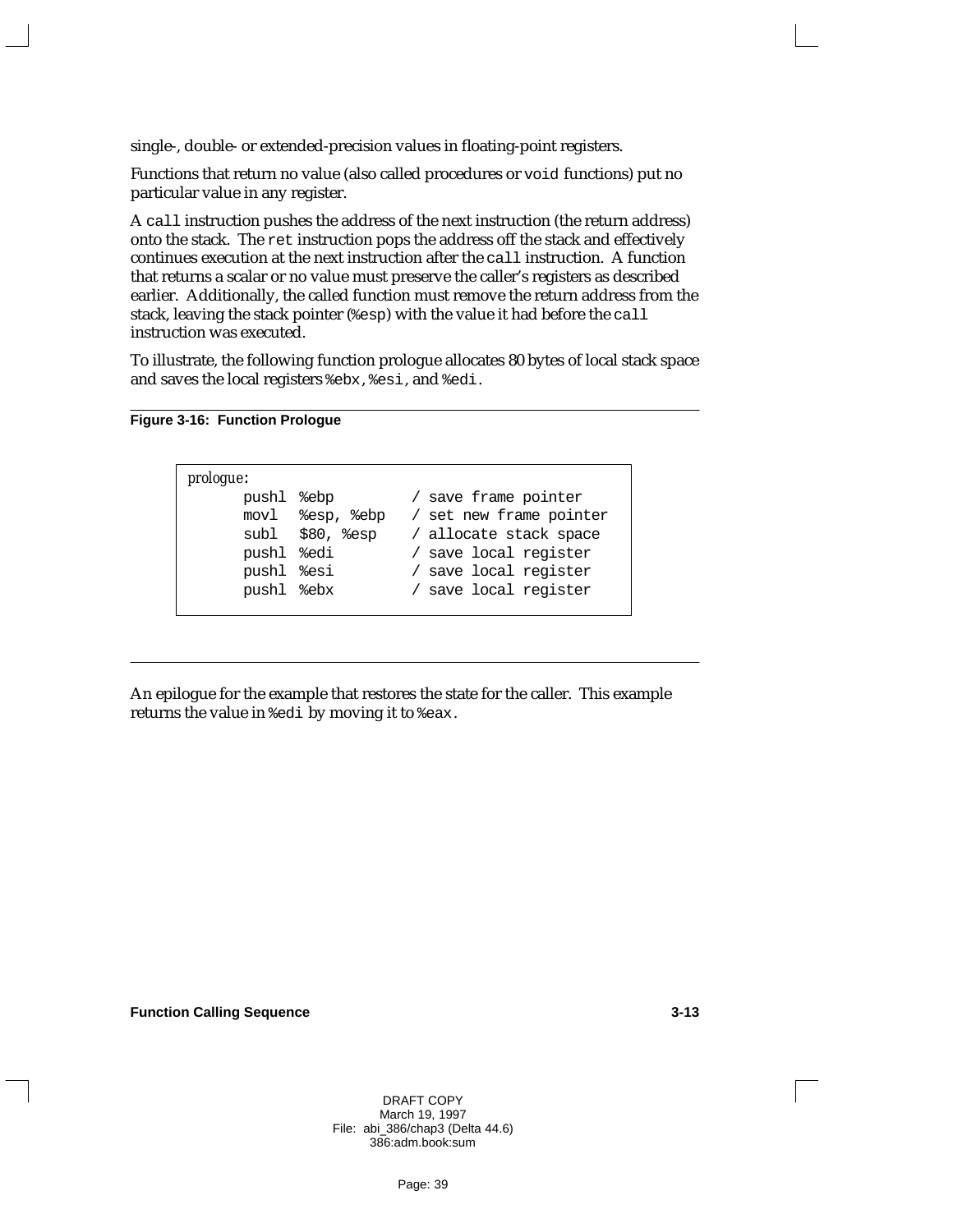**Figure 3-17: Function Epilogue**

| epilogue: |      |                          |
|-----------|------|--------------------------|
| popl      | %ebx | / restore local register |
| popl      | %esi | / restore local register |
| popl      | %edi | / restore local register |
| leave     |      | / restore frame pointer  |
| ret.      |      | / pop return address     |
|           |      |                          |



Although some functions can be optimized to eliminate the save and restore of the frame pointer, the general case uses the standard prologue and epilogue.

Sections below describe where arguments appear on the stack. The examples are written as if the function prologue described above had been used.

Position-independent code uses the  $\frac{1}{2}$  ebx register to hold the address of the global offset table. If a function needs the global offset table's address, either directly or indirectly, it is responsible for computing the value. See "Coding Examples" later in this chapter and ''Dynamic Linking'' in Chapter 5 for more information.

## **Functions Returning Structures or Unions**

If a function returns a structure or union, then the caller provides space for the return value and places its address on the stack as argument word zero. In effect, this address becomes a ''hidden'' first argument. Having the caller supply the return object's space allows re-entrancy.



Structures and unions in this context have fixed sizes. The ABI does not specify how to handle variable sized objects.

**3-14 LOW-LEVEL SYSTEM INFORMATION**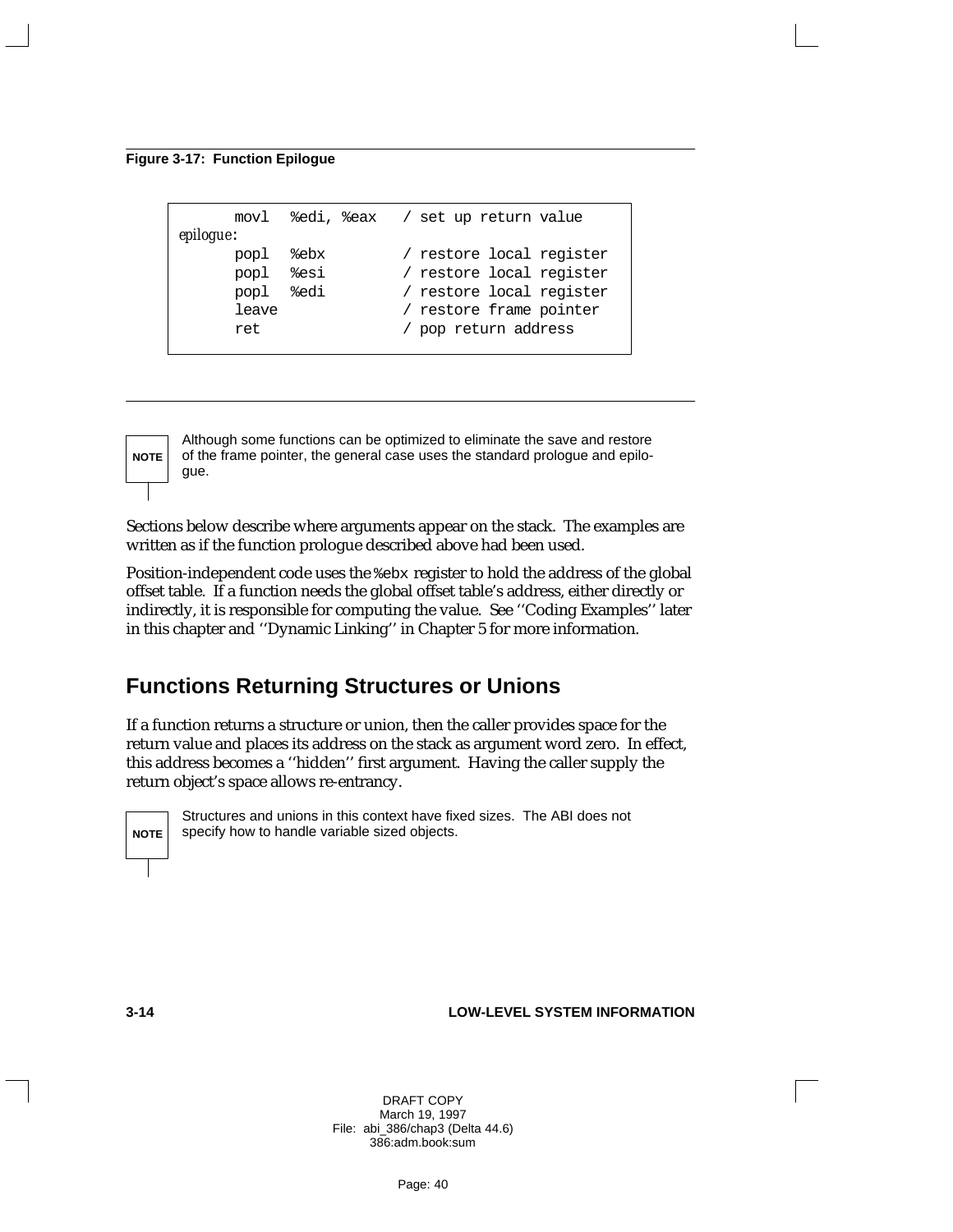A function that returns a structure or union also sets  $\frac{1}{2}$  and  $\frac{1}{2}$  to the value of the original address of the caller's area before it returns. Thus when the caller receives control again, the address of the returned object resides in register  $\epsilon$ eax and can be used to access the object. Both the calling and the called functions must cooperate to pass the return value successfully:

- The calling function must supply space for the return value and pass its address in the stack frame;
- The called function must use the address from the frame and copy the return value to the object so supplied;
- The called function must remove this address from the stack before returning.

Failure of either side to meet its obligations leads to undefined program behavior. The standard function calling sequence does not include any method to detect such failures nor to detect structure and union type mismatches. Therefore the user must declare all functions properly.

Figure 3-18 illustrates the stack contents when the function receives control (after the call instruction) and when the calling function again receives control (after the ret instruction).

Figure 3-18: Stack Contents for Functions Returning struct/union

| <b>Position</b>       | After call      | After ret.      | Position          |
|-----------------------|-----------------|-----------------|-------------------|
| $4n+4$ (%esp)         | argument word n | argument word n | $4n-4$ ( $8$ esp) |
|                       |                 |                 |                   |
| $8$ ( $s$ esp)        | argument word 1 | argument word 1 | $0$ ( $s$ esp)    |
| $4$ ( $s$ esp)        | value address   | undefined       |                   |
| $0$ ( $\text{Resp}$ ) | return address  |                 |                   |

To illustrate, the following function prologue allocates 80 bytes of local stack space and saves the local registers % ebx, % esi, and % edi. Additionally, it removes the ''hidden'' argument from the stack and saves it in the highest word of the local stack frame.

**Function Calling Sequence 3-15**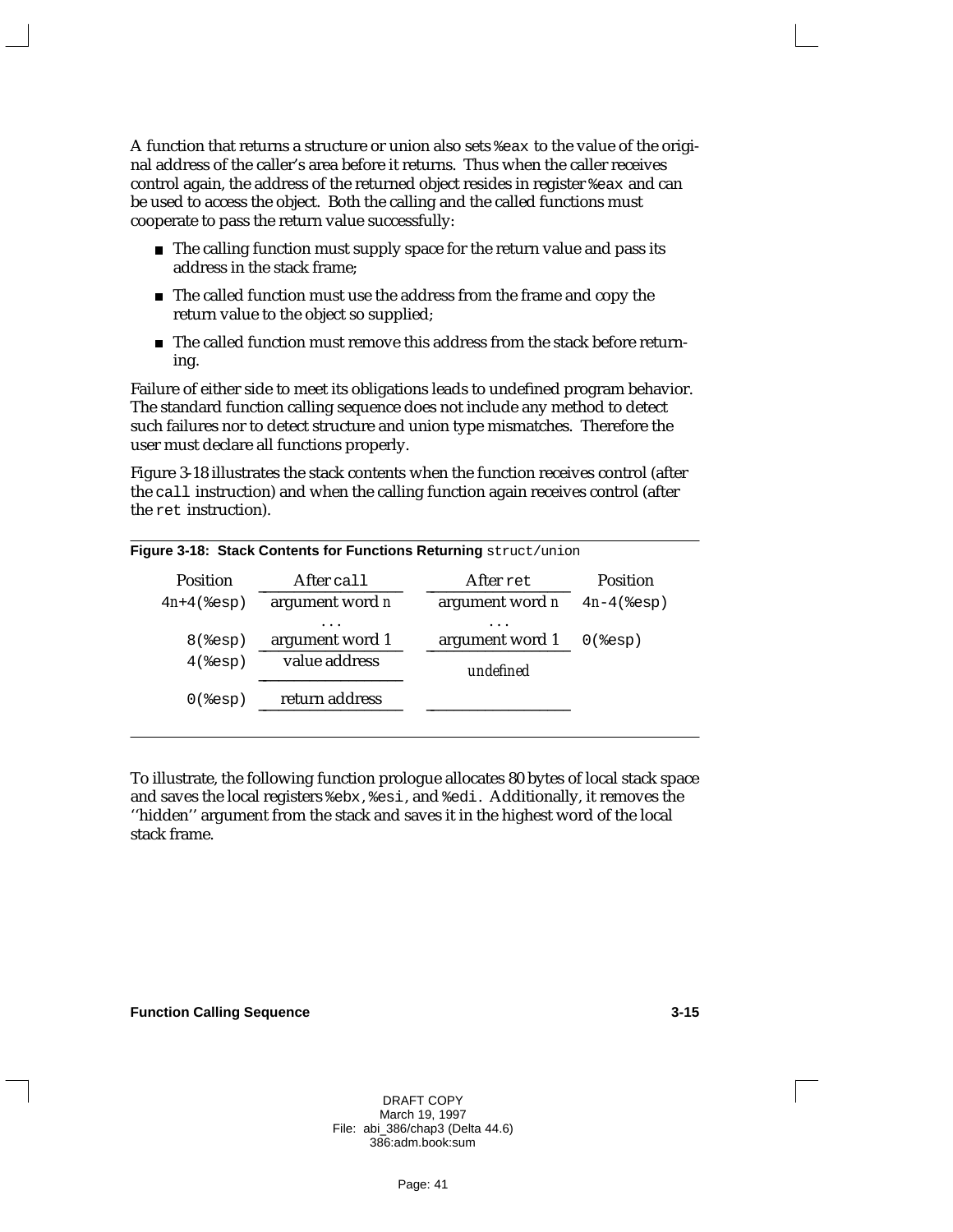**Figure 3-19: Function Prologue (Returning struct/union)** 

*prologue*: popl % eax / pop return address xchgl % eax, 0 (% esp) / swap return address  $/$  and return value address pushl % ebp / save frame pointer movl % esp, % ebp / set new frame pointer subl \$80, % esp / allocate local space pushl % edi / save local register pushl % esi / save local register pushl % ebx / save local register movl % eax, -4 (% ebp) / save return value address

An epilogue for the example that restores the state for the caller.

## **Figure 3-20: Function Epilogue**

| epilogue: |                                                    |                          |
|-----------|----------------------------------------------------|--------------------------|
|           | $mov1 - 4$ ( $\varepsilon$ ebp), $\varepsilon$ eax | / set up return value    |
| popl      | %ebx                                               | restore local register   |
| popl      | %esi                                               | / restore local register |
| popl      | %edi                                               | / restore local register |
| leave     |                                                    | / restore frame pointer  |
| ret       |                                                    | pop return address       |
|           |                                                    |                          |

### **3-16 LOW-LEVEL SYSTEM INFORMATION**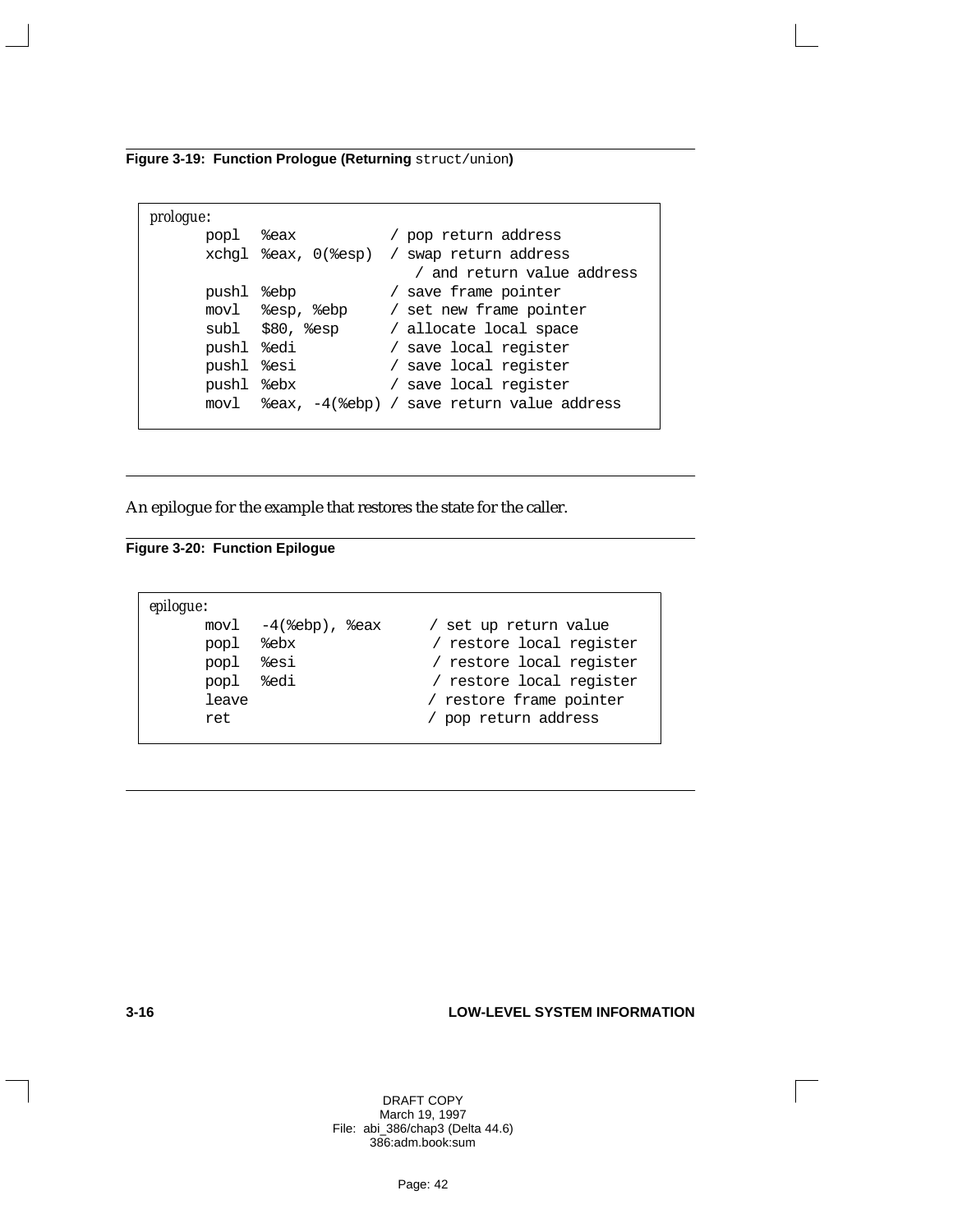| NOTE |  |
|------|--|
|      |  |

Although some functions can be optimized to eliminate the save and restore of the frame pointer, the general case uses the standard prologue and epilogue.

Sections below describe where arguments appear on the stack. The examples are written as if the function prologue described above had been used.

Position-independent code uses the  $\epsilon$  ebx register to hold the address of the global offset table. If a function needs the global offset table's address, either directly or indirectly, it is responsible for computing the value. See ''Coding Examples'' later in this chapter and ''Dynamic Linking'' in Chapter 5 for more information.

## **Integral and Pointer Arguments**

As mentioned, a function receives all its arguments through the stack; the last argument is pushed first. In the standard calling sequence, the first argument is at offset  $8$  ( $\text{kebp}$ ), the second argument is at offset  $12$  ( $\text{kebp}$ ), and so on. Functions pass all integer-valued arguments as words, expanding or padding signed or unsigned bytes and halfwords as needed.

### **Figure 3-21: Integral and Pointer Arguments**

| Call           | Argument     | <b>Stack address</b>   |
|----------------|--------------|------------------------|
|                |              | $8$ ( $8$ ebp)         |
| q(1, 2, 3,     |              | $12$ $\epsilon$ bp $)$ |
| $(void * )0);$ |              | $16$ ( $8$ ebp)        |
|                | $(void * )0$ | $20$ ( $8$ ebp)        |

## **Floating-Point Arguments**

The stack also holds floating-point arguments: single-precision values use one word, double-precision use two, and extended-precision use three. See ''Coding Examples'' for information about floating-point arguments and variable argument lists. The example below uses only double-precision arguments. Single- and extended-precision arguments behave as specified above.

**Function Calling Sequence 3-17**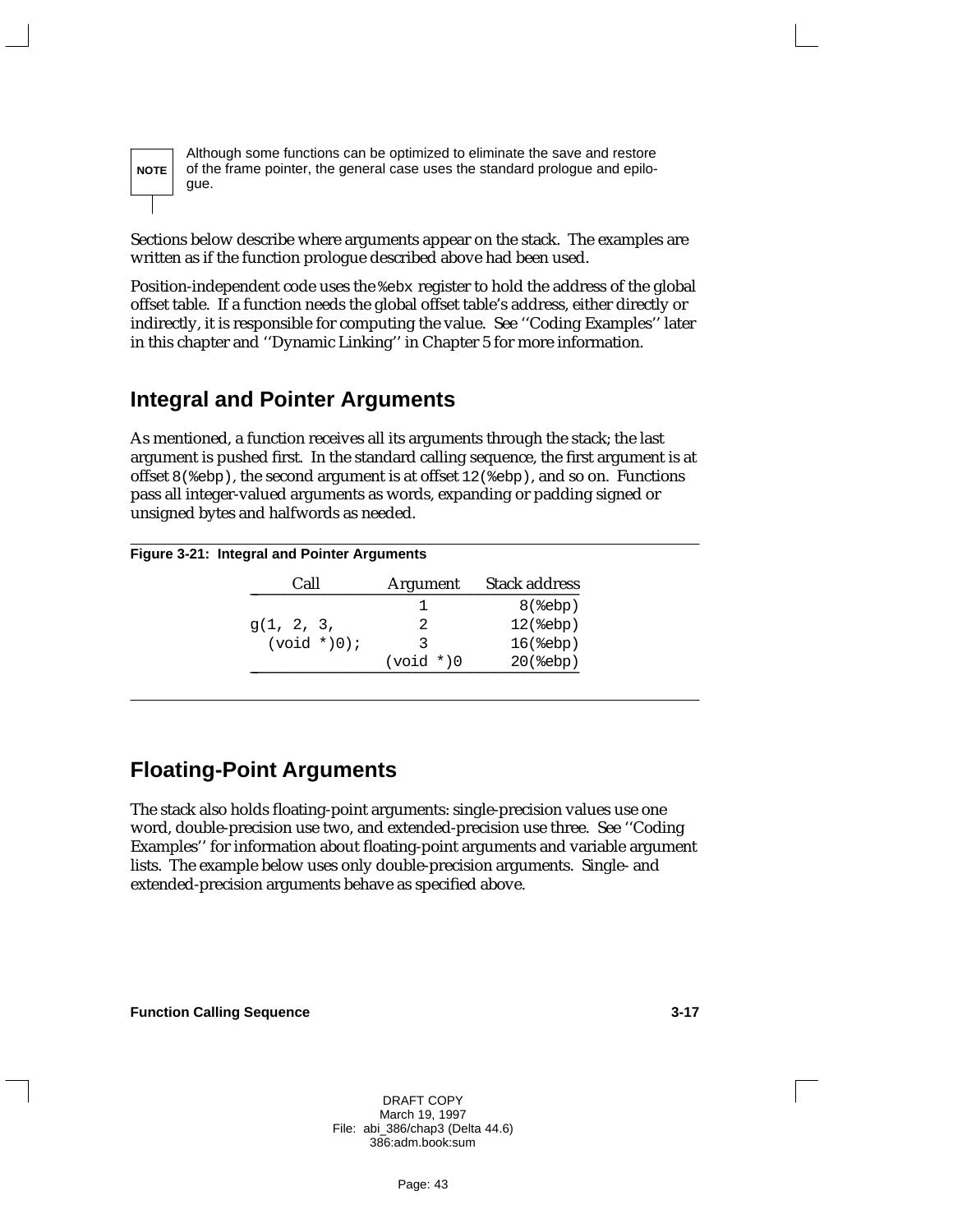**Figure 3-22: Floating-Point Arguments**

| Call        | <b>Argument</b>  | Stack address   |
|-------------|------------------|-----------------|
|             | word 0, 1.414    | $8$ ( $8$ ebp)  |
| h(1.414, 1, | word 1, 1.414    | $12$ ( $%$ ebp) |
| 2.998e10;   |                  | $16$ ( $8$ ebp) |
|             | word 0, 2.998e10 | $20$ ( $8$ ebp) |
|             | word 1, 2.998e10 | $24$ ( $8$ ebp) |



The Intel386 architecture does not require doubleword alignment for doubleprecision values. Nevertheless, for data structure compatibility with other Intel architectures, compilers may provide a method to align double-precision values on doubleword boundaries.



**CAUTION** A compiler that provides the doubleword alignment mentioned above would have to maintain doubleword alignment for the stack. Moreover, the arguments in the preceding example would appear in different positions. Programs built with the doubleword alignment facility would not conform to the Intel386 ABI, and their function calling sequence would not be compatible with conforming Intel386 programs.

## **Structure and Union Arguments**

As described in the data representation section, structures and unions can have byte, halfword, or word alignment, depending on the constituents. An argument's size is increased, if necessary, to make it a multiple of words. This may require tail padding, depending on the size of the argument. To ensure that data in the stack is properly aligned, the stack pointer should always point to a word boundary. Structure and union arguments are pushed onto the stack in the same manner as integral arguments, described above. This provides call-by-value semantics, letting the called function modify its arguments without affecting the calling function's object.

**3-18 LOW-LEVEL SYSTEM INFORMATION**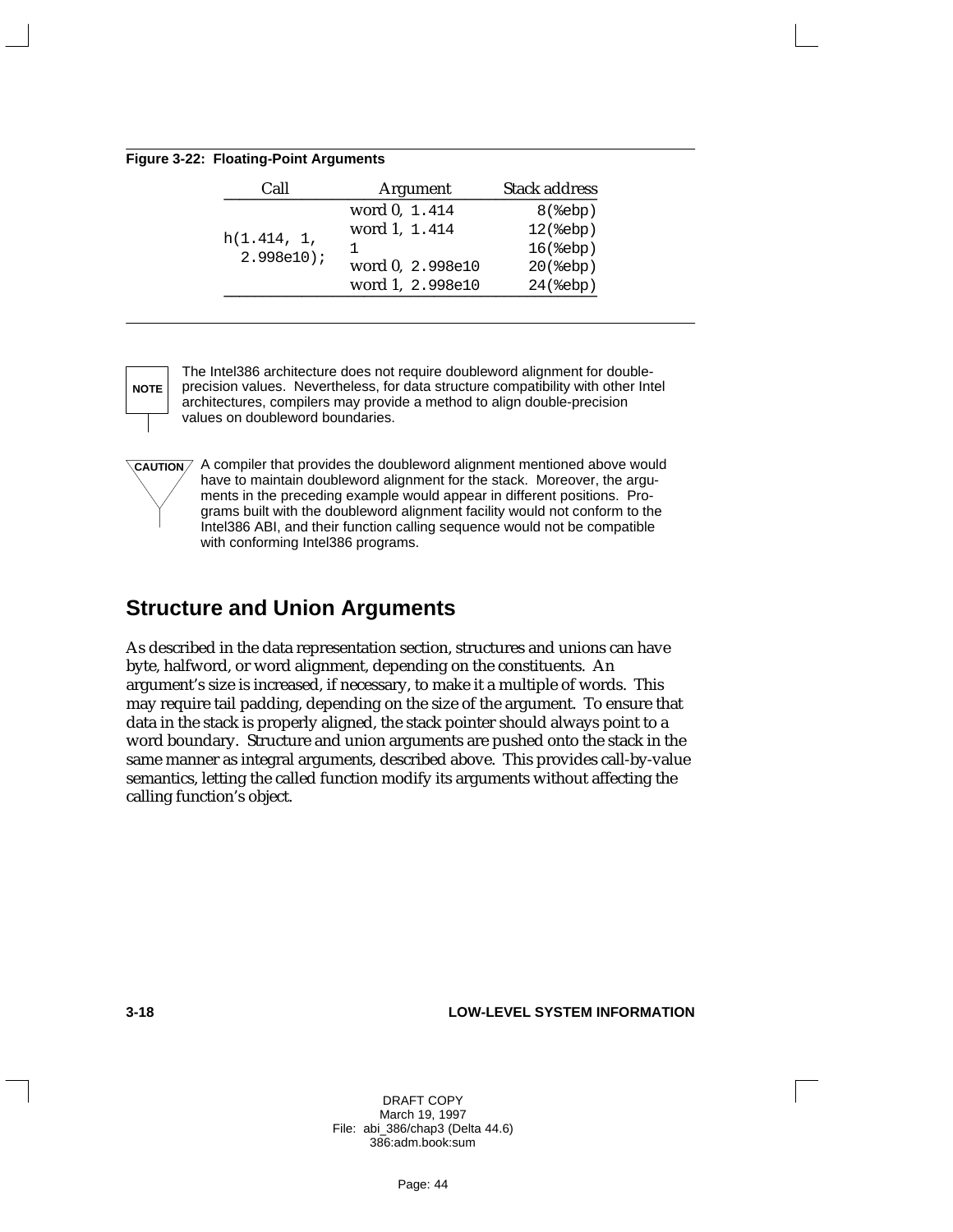**Figure 3-23: Structure and Union Arguments**

| Call        | Argument               | Callee          |
|-------------|------------------------|-----------------|
|             |                        | 8(%ebp)         |
|             | word 0, s<br>word 1, s | $12$ (%ebp)     |
| $i(1, s)$ ; |                        | $16$ ( $8$ ebp) |
|             |                        |                 |

**Function Calling Sequence 3-19**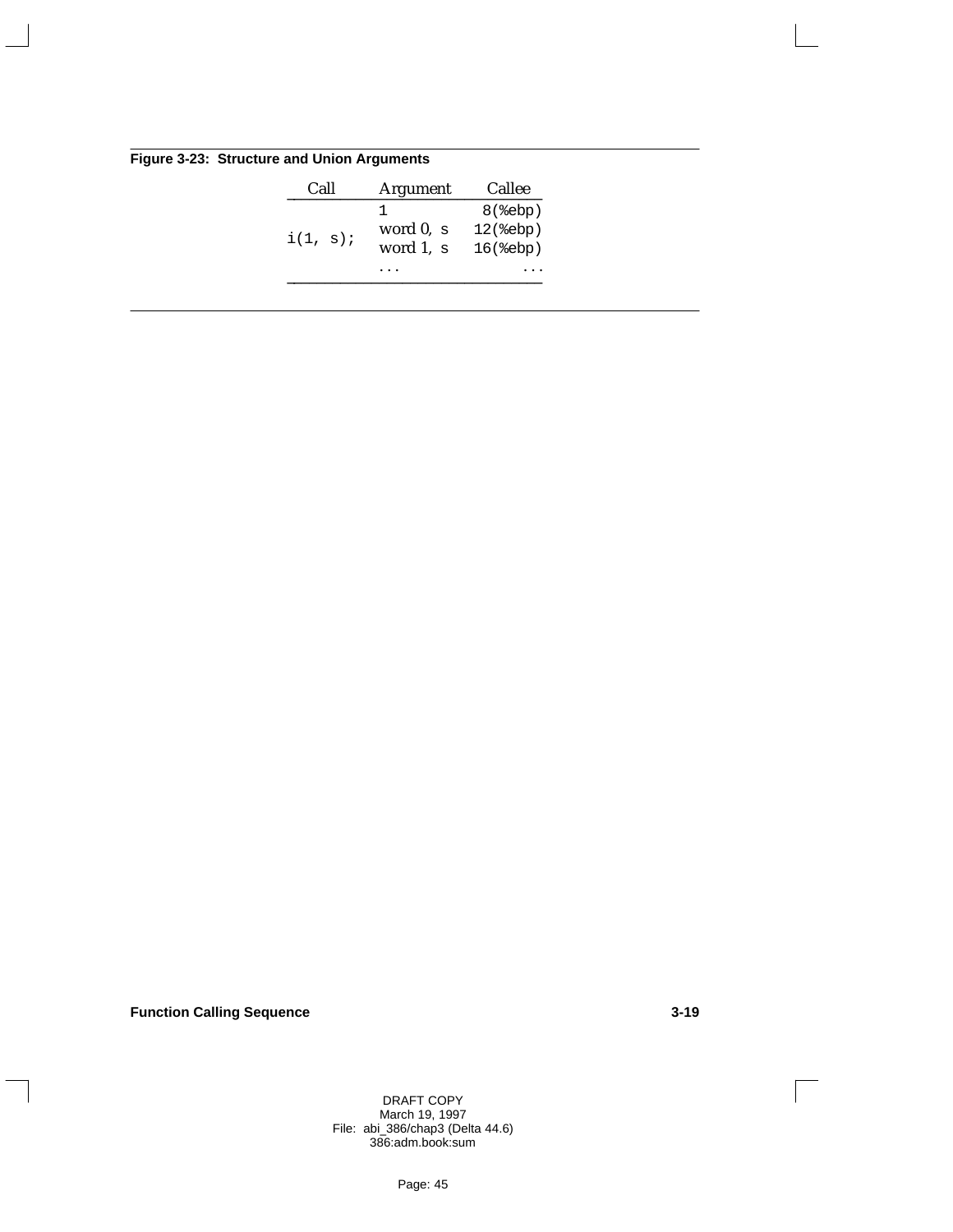# **Operating System Interface**

# **Virtual Address Space**

Processes execute in a 32-bit virtual address space. Memory management translates virtual addresses to physical addresses, hiding physical addressing and letting a process run anywhere in the system's real memory. Processes typically begin with three logical segments, commonly called text, data, and stack. As Chapter 5 describes, dynamic linking creates more segments during execution, and a process can create additional segments for itself with system services.

## **Page Size**

Memory is organized by pages, which are the system's smallest units of memory allocation. Page size can vary from one system to another, depending on the processor, memory management unit and system configuration. Processes may call sysconf (BA OS) to determine the system's current page size.

## **Virtual Address Assignments**

Conceptually, processes have the full 32-bit address space available. In practice, however, several factors limit the size of a process.

- The system reserves a configuration-dependent amount of virtual space.
- The system reserves a configuration dependent amount of space per pro- G cess.

A process whose size exceeds the system's available, combined physical memory and secondary storage cannot run. Although some physical memory must be present to run any process, the system can execute processes that are bigger than physical memory, paging them to and from secondary storage. Nonetheless, both physical memory and secondary storage are shared resources. System load, which can vary from one program execution to the next, affects the available amounts.

**3-20 LOW-LEVEL SYSTEM INFORMATION**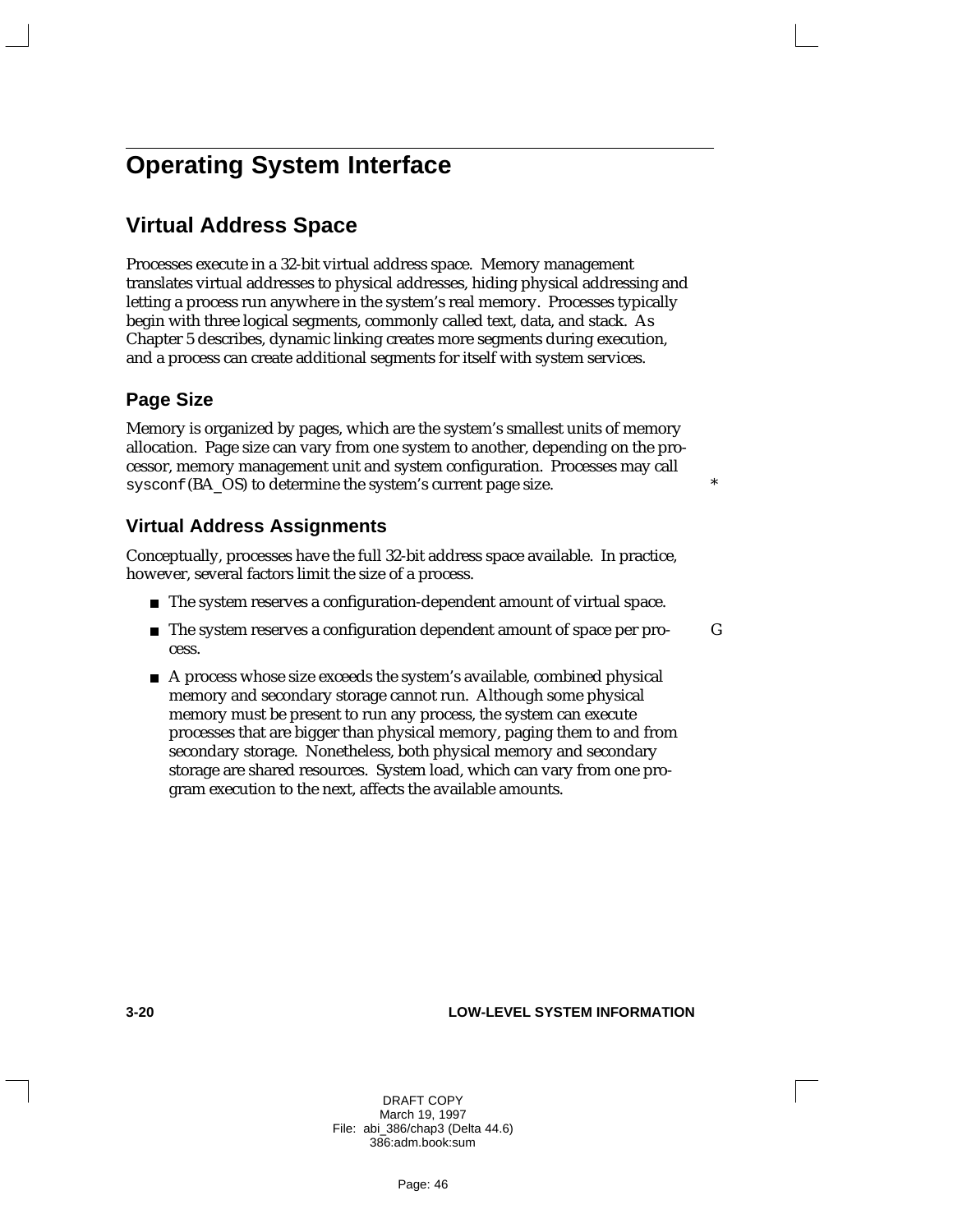

**CAUTION** Programs that dereference null pointers are erroneous. although an imple- G<br>mentation is not obliged to detect such erroneous behavior. Such pro- G mentation is not obliged to detect such erroneous behavior. Such programs may or may not fail on a particular system. To enhance portability, programmers are strongly cautioned not to rely on this behavior.

### Process segments

Processes' loadable segments and stack may begin at 0. The exact addresses depend on the executable file format [see further information below and in Chapters 4 and 5]. Processes can control the amount of virtual memory allotted for stack space, as described below.

### Dynamic segments

A process's dynamic segments reside below the reserved area.

Reserved A reserved area resides at the top of virtual space.

As the figure shows, the system reserves the high end of virtual address space, with a process's dynamic segments below that. Although the exact boundary between the reserved area and a process depends on the system's configuration, the reserved area shall not consume more than 1 GB of the address space. Thus the user virtual address range has a minimum upper bound of  $0 \times 00000000$ . Individual systems may reserve less space, increasing processes' virtual memory range.

**Operating System Interface 3-21**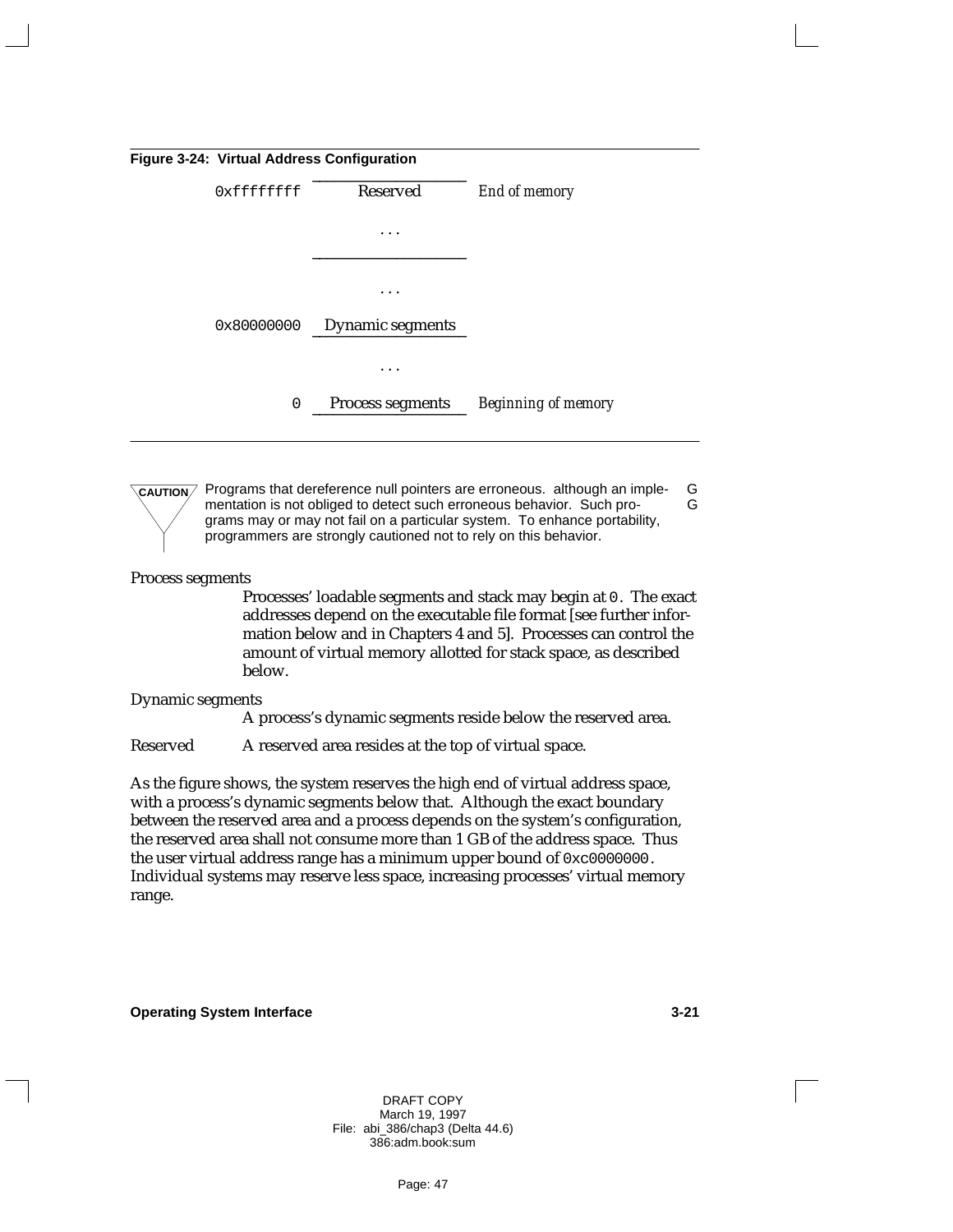Although applications may control their memory assignments, the typical arrangement appears below.





The process's text segment resides at 0x8048000. The data segment follows immediately, and dynamic segments occupy the higher range. When applications let the system choose addresses for dynamic segments (including shared object segments), it chooses high addresses. This leaves the ''middle'' of the address spectrum available for dynamic memory allocation with facilities such as malloc(BA\_OS). Processes should *not* depend on finding their dynamic segments at particular virtual addresses. Facilities exist to let the system choose dynamic segment virtual addresses. The stack resides immediately below the text segment, growing toward lower addresses. This arrangement provides a little over 128 MB for the stack and about 2 GB for text and data.

## **Managing the Process Stack**

Section ''Process Initialization'' in this chapter describes the initial stack contents. Stack addresses can change from one system to the next—even from one process execution to the next on the same system. Processes, therefore, should *not* depend on finding their stack at a particular virtual address.

### **3-22 LOW-LEVEL SYSTEM INFORMATION**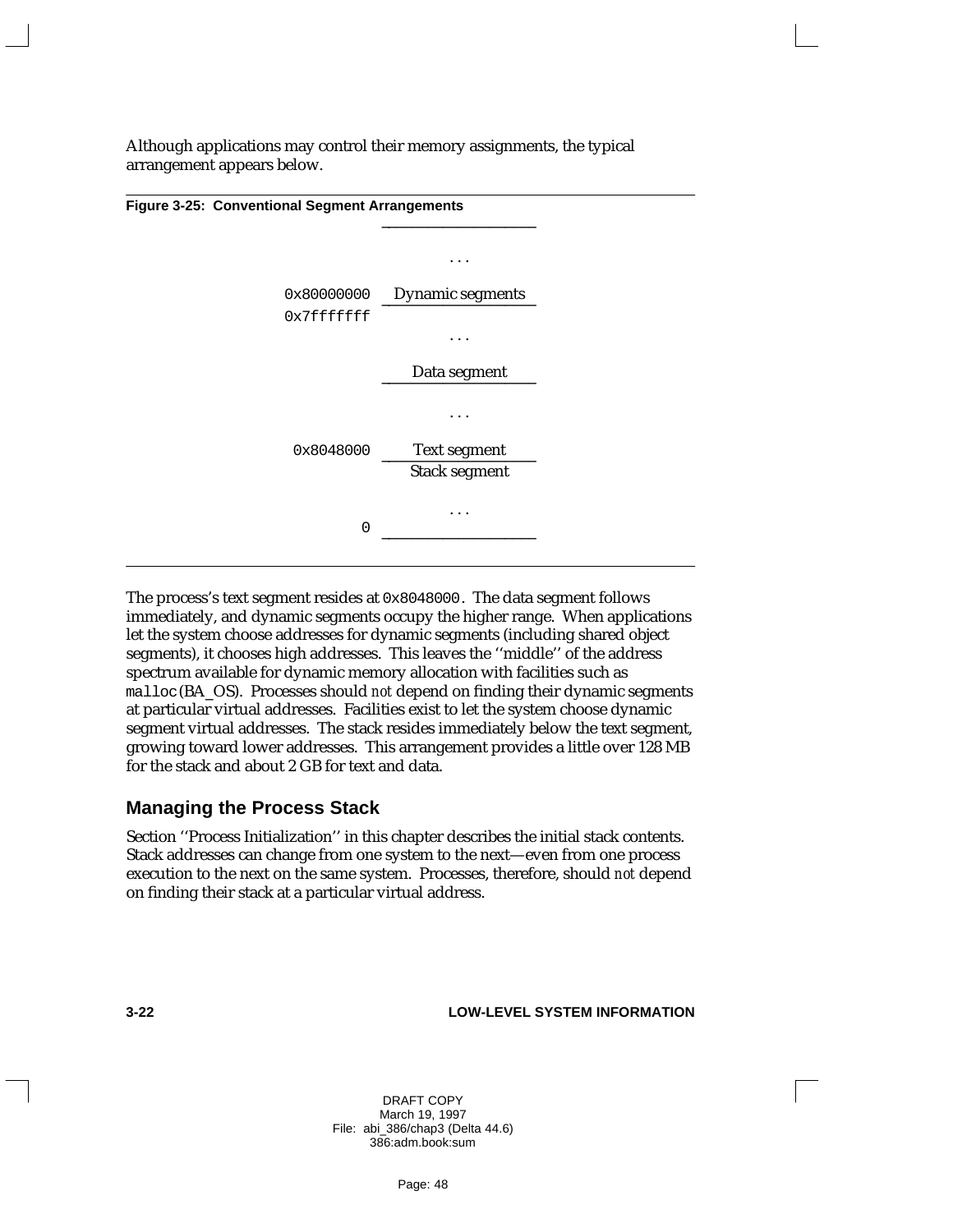A tunable configuration parameter controls the system maximum stack size. A process also can use  $setrlimit(BA$  OS), to set its own maximum stack size, up to the system limit. On the Intel386, the stack segment has read and write permissions.

## **Coding Guidelines**

Operating system facilities, such as  $map$  (KE OS), allow a process to establish address mappings in two ways. First, the program can let the system choose an address. Second, the program can force the system to use an address the program supplies. This second alternative can cause application portability problems, because the requested address might not always be available. Differences in virtual address space can be particularly troublesome between different architectures, but the same problems can arise within a single architecture.

Processes' address spaces typically have three segment areas that can change size from one execution to the next: the stack [through set rlimit  $(BA$  OS]], the data segment [through malloc( $BA$  OS)], and the dynamic segment area [through  $mmap$  (KE OS)]. Changes in one area may affect the virtual addresses available for another. Consequently, an address that is available in one process execution might not be available in the next. A program that used  $mmap$  (KE OS) to request a mapping at a specific address thus could appear to work in some environments and fail in others. For this reason, programs that wish to establish a mapping in their address space should let the system choose the address.

Despite these warnings about requesting specific addresses, the facility is both useful and can be used in a controlled manner. For example, a multiprocess application might map several files into the address space of each process and build relative pointers among the files' data. This could be done by having each process ask for a certain amount of memory at an address chosen by the system. After each process receives its own, private address from the system, it would map the desired files into memory, at specific addresses within the original area. This collection of mappings could be at different addresses in each process but their *relative* positions would be fixed. Without the ability to ask for specific addresses, the application could not build shared data structures, because the relative positions for files in each process would be unpredictable.

**Operating System Interface 3-23**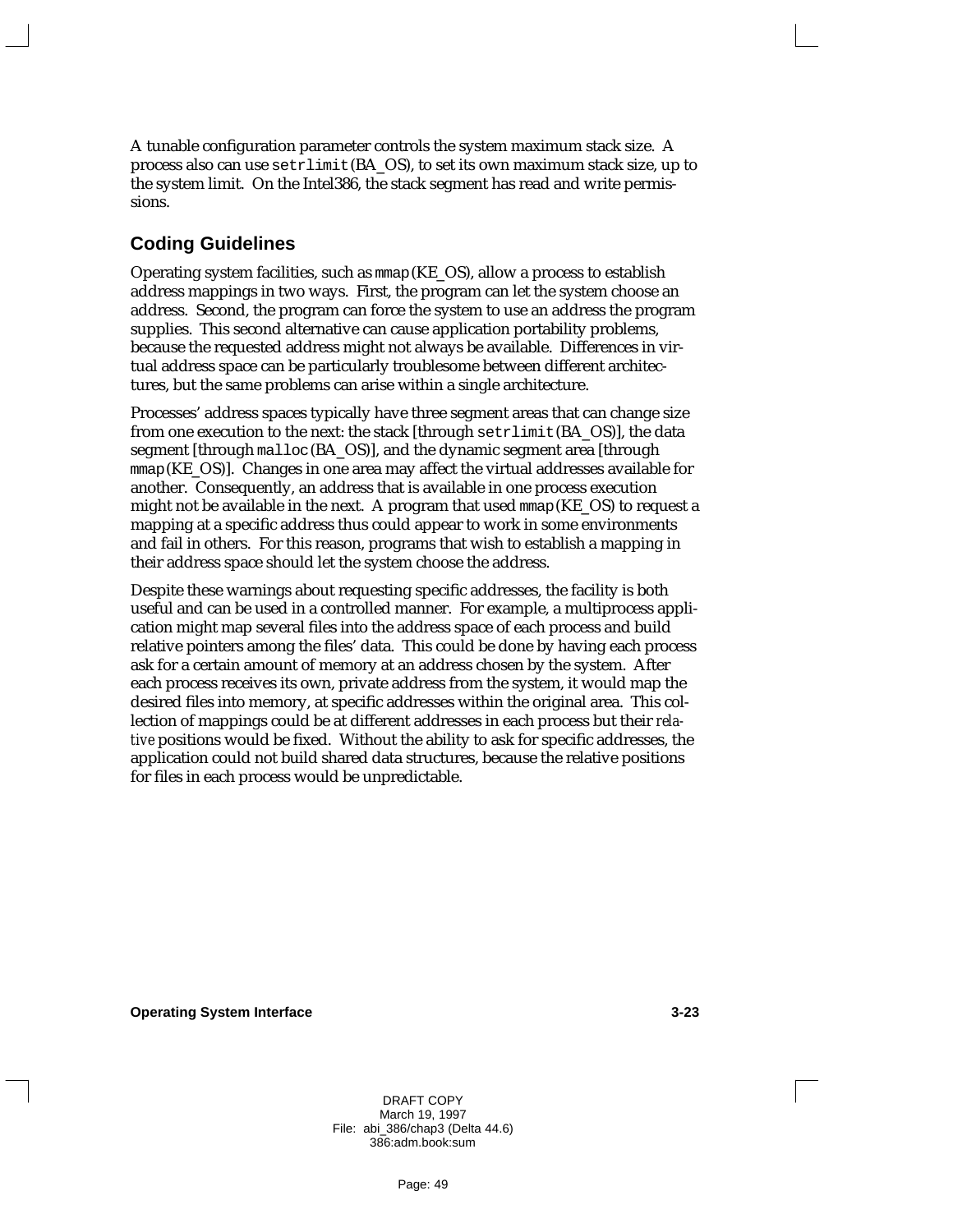## **Processor Execution Modes**

Four execution modes exist in the Intel386 architecture: ring 3 (or user mode) and three privileged rings. User processes run in user mode ring (the least privileged). The operating system kernel runs in a privileged mode ring, although the ABI does not specify which one. A program executes the lcall instruction through a system call gate to change execution modes, and thus the  $lca11$  instruction provides the low-level interface to system calls. For the Intel386, one low-level interface is defined:  $\rule{1em}{0.15mm}$   $\leq$   $E = E$ .

To ensure a process has a way to terminate itself, the system treats  $\text{\_exit}$  as a special case. The ABI does not specify the implementation of other system services. Instead, programs should use the system libraries that Chapter 6 describes. Programs with other embedded lcall instructions do not conform to the ABI.

**Figure 3-26:** \_exit System Trap

```
.globl_exit
exit:
     mov1 $1, %eaxlcall $7, $0
```
## **Exception Interface**

As the Intel386 architecture manuals describe, the processor changes mode to handle *exceptions*, which may be synchronous, floating-point/coprocessor, or asynchronous. Synchronous and floating-point/coprocessor exceptions, being caused by instruction execution, can be explicitly generated by a process. This section, therefore, specifies those exception types with defined behavior. The Intel386 architecture classifies exceptions as *faults*, *traps*, and *aborts*. See the Intel *80386 Programmer's Reference Manual* for more information about their differences.

## **Hardware Exception Types**

The operating system defines the following correspondence between hardware exceptions and the signals specified by  $signal(BAOS)$ .

### **3-24 LOW-LEVEL SYSTEM INFORMATION**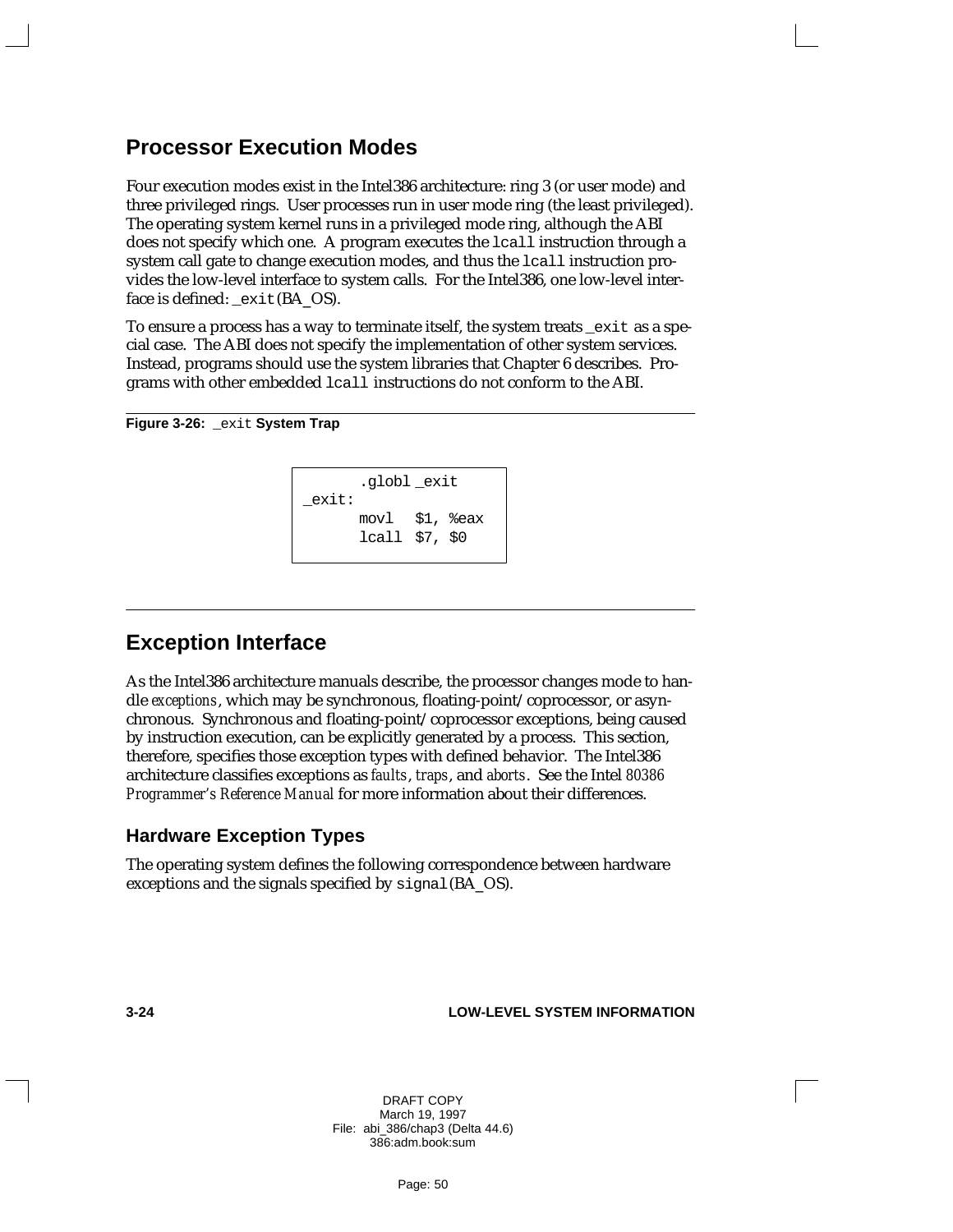| <b>Number</b> | <b>Exception Name</b>          | Signal         |
|---------------|--------------------------------|----------------|
| 0             | divide error fault             | <b>SIGFPE</b>  |
|               | single step trap/fault         | SIGTRAP        |
| 2             | nonmaskable interrupt          | none           |
| 3             | breakpoint trap                | SIGTRAP        |
| 4             | overflow trap                  | <b>SIGSEGV</b> |
| 5             | bounds check fault             | <b>SIGSEGV</b> |
| 6             | invalid opcode fault           | SIGILL         |
| 7             | no coprocessor fault           | <b>SIGFPE</b>  |
| 8             | double fault abort             | none           |
| 9             | coprocessor overrun abort      | <b>SIGSEGV</b> |
| 10            | invalid TSS fault              | none           |
| 11            | segment not present fault      | none           |
| 12            | stack exception fault          | <b>SIGSEGV</b> |
| 13            | general protection fault/abort | <b>SIGSEGV</b> |
| 14            | page fault                     | <b>SIGSEGV</b> |
| 15            | (reserved)                     |                |
| 16            | coprocessor error fault        | SIGFPE         |
| other         | (unspecified)                  | SIGILL         |

### **Figure 3-27: Hardware Exceptions and Signals**

Floating-point instructions exist in the architecture, but they may be implemented either in hardware (via the Intel387 chip) or in software (via the Intel387 emulator). In the case of ''no coprocessor'' exception, if the Intel387 emulator is configured into the kernel, the process receives no signal. Instead, the system intercepts the exception, emulates the instruction, and returns control to the process. A process receives SIGFPE for the "no coprocessor" exception only when the indicated floating-point instruction is illegal (invalid operands, and so on).

## **Software Trap Types**

Because the int instruction generates traps, some hardware exceptions can be generated by software. However, the int instruction generates only traps and not faults; so it is not possible to match the exact hardware generated faults in software.

**Operating System Interface 3-25**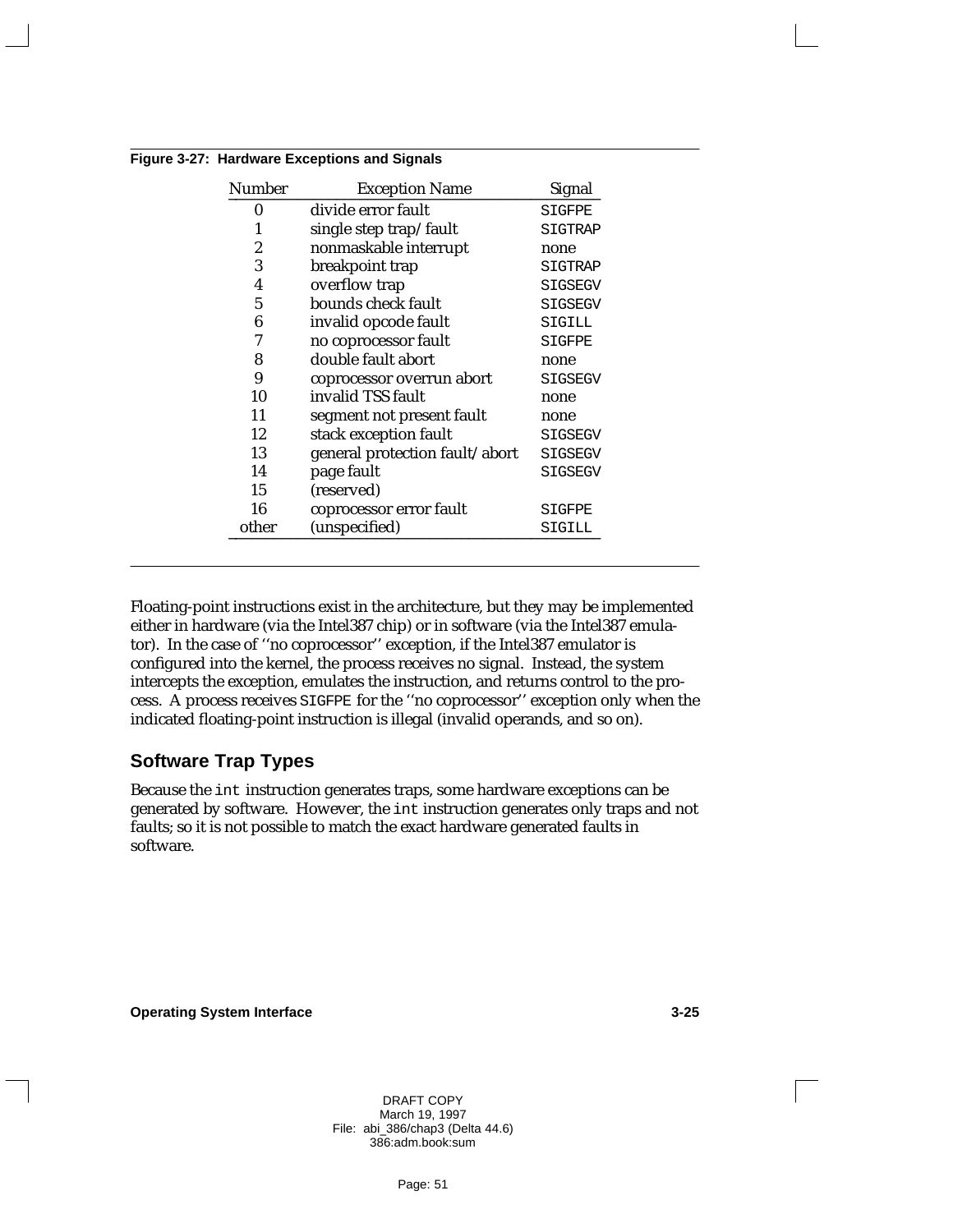# **Process Initialization**

This section describes the machine state that  $exec(BA\ OS)$  creates for "infant" processes, including argument passing, register usage, stack frame layout, and so on. Programming language systems use this initial program state to establish a standard environment for their application programs. As an example, a C program begins executing at a function named main, conventionally declared in the following way.

### **Figure 3-28: Declaration for main**

```
extern int main(int argc, char *argv[], char *envp[]);
```
Briefly, arge is a non-negative argument count; argy is an array of argument strings, with  $\arg y$  [ $\arg c$  ] = =0; and  $\exp$  is an array of environment strings, also terminated by a null pointer.

Although this section does not describe C program initialization, it gives the information necessary to implement the call to main or to the entry point for a program in any other language.

## **Special Registers**

As the Intel386 architecture defines, several state registers control and monitor the processor: the Machine Status Word register (MSW, also known as register  $\varepsilon$ cr0), EFLAGS register, the floating-point status register, and the floating-point control register. Application programs cannot access the full EFLAGS register directly; because they run in the processor's *user mode*, and the instructions to write some of the bits of the EFLAGS register are privileged. Nonetheless, a program has access to many of the flags in the EFLAGS register. Flags identified with an ''\*'' below are not modifiable by a user mode process, they either have unspecified values or do not affect user program behavior. At process initialization, the EFLAGS register contains the following values.

**3-26 LOW-LEVEL SYSTEM INFORMATION**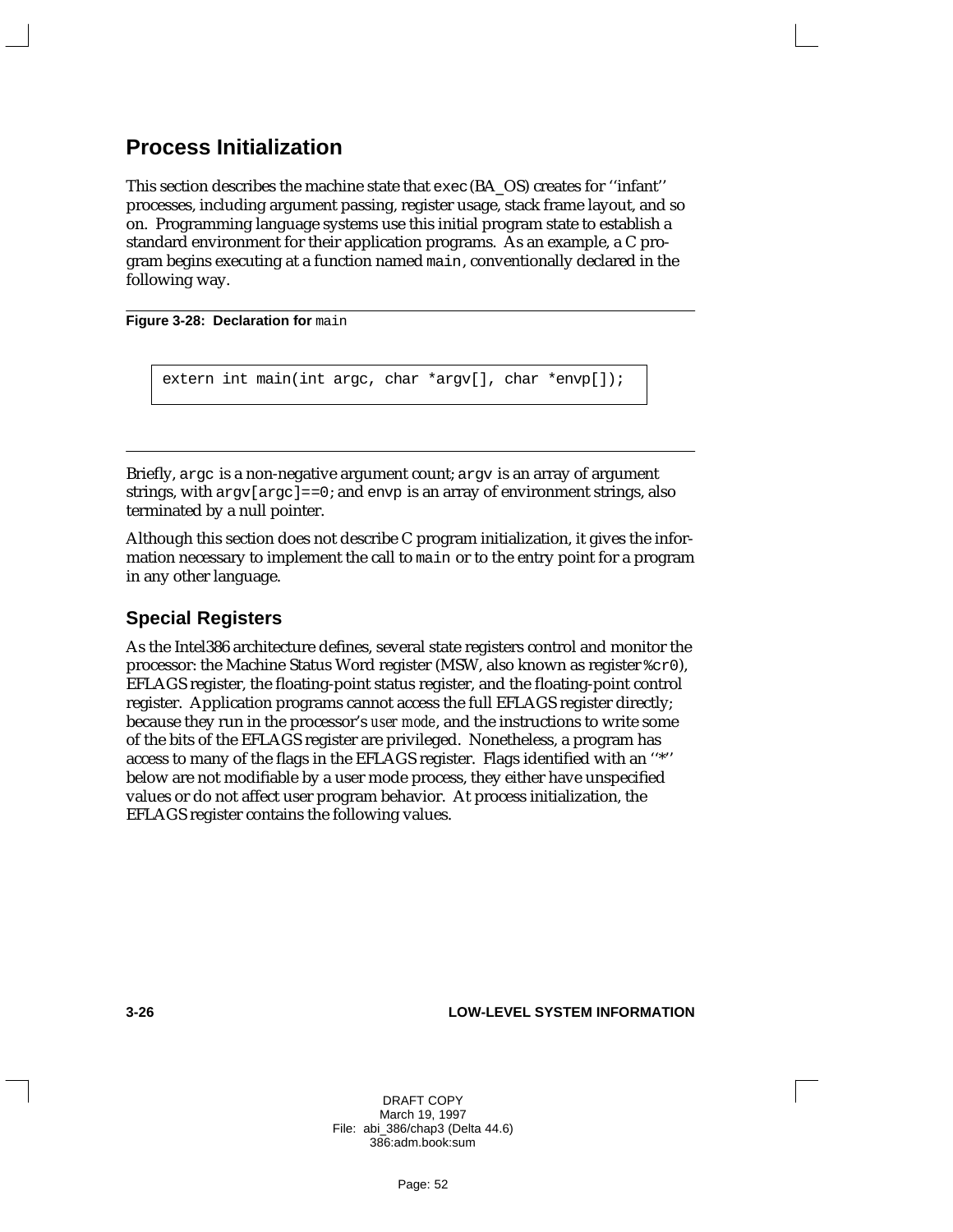### **Figure 3-29: EFLAGS Register Fields**

| Flag     | Value       | <b>Note</b>                |
|----------|-------------|----------------------------|
| CF       | unspecified | Carry flag                 |
| РF       | unspecified | Parity flag                |
| ΑF       | unspecified | Auxiliary carry flag       |
| ZF       | unspecified | Zero flag                  |
| SF       | unspecified | Sign flag                  |
| TF       | unspecified | Trap flag                  |
| $IF^*$   | unspecified | Interrupt enable           |
| DF       |             | Direction flag low to high |
| OF       | unspecified | Overflow flag              |
| $IOPI.*$ | unspecified | I/O privilege level        |
| $NT^*$   | unspecified | Nested task                |
| $RF^*$   | unspecified | Resume flag                |
| VM*      | unspecified | Virtual 8086 mode          |

The Intel386 architecture defines floating-point instructions, and those instructions work whether the processor has a hardware floating-point unit or not. (A system may provide hardware or software floating-point facilities.) Consequently, the contents of the MSW register is not specified, letting the system set it according to the hardware configuration. In any case, however, the processor presents a working floating-point implementation, including the Intel387 status and control word registers with the following values at process initialization.

## **Figure 3-30: Floating-Point Control Word**

| Field     | Value | <b>Note</b>                         |   |
|-----------|-------|-------------------------------------|---|
| IC.       |       | Affine infinity (for compatibility) |   |
| <b>RC</b> | 00    | Round to nearest or even            |   |
| PC        | 11    | 53-bit (double precision)           |   |
| <b>PM</b> | 1     | Precision masked                    |   |
| UM        |       | Underflow masked                    |   |
| 0M        |       | Overflow                            | G |
| ZM        |       | Zero divide                         | G |
| DM        |       | Denormalized operand masked         |   |
| ΙM        |       | Invalid operation                   |   |

**Operating System Interface 3-27**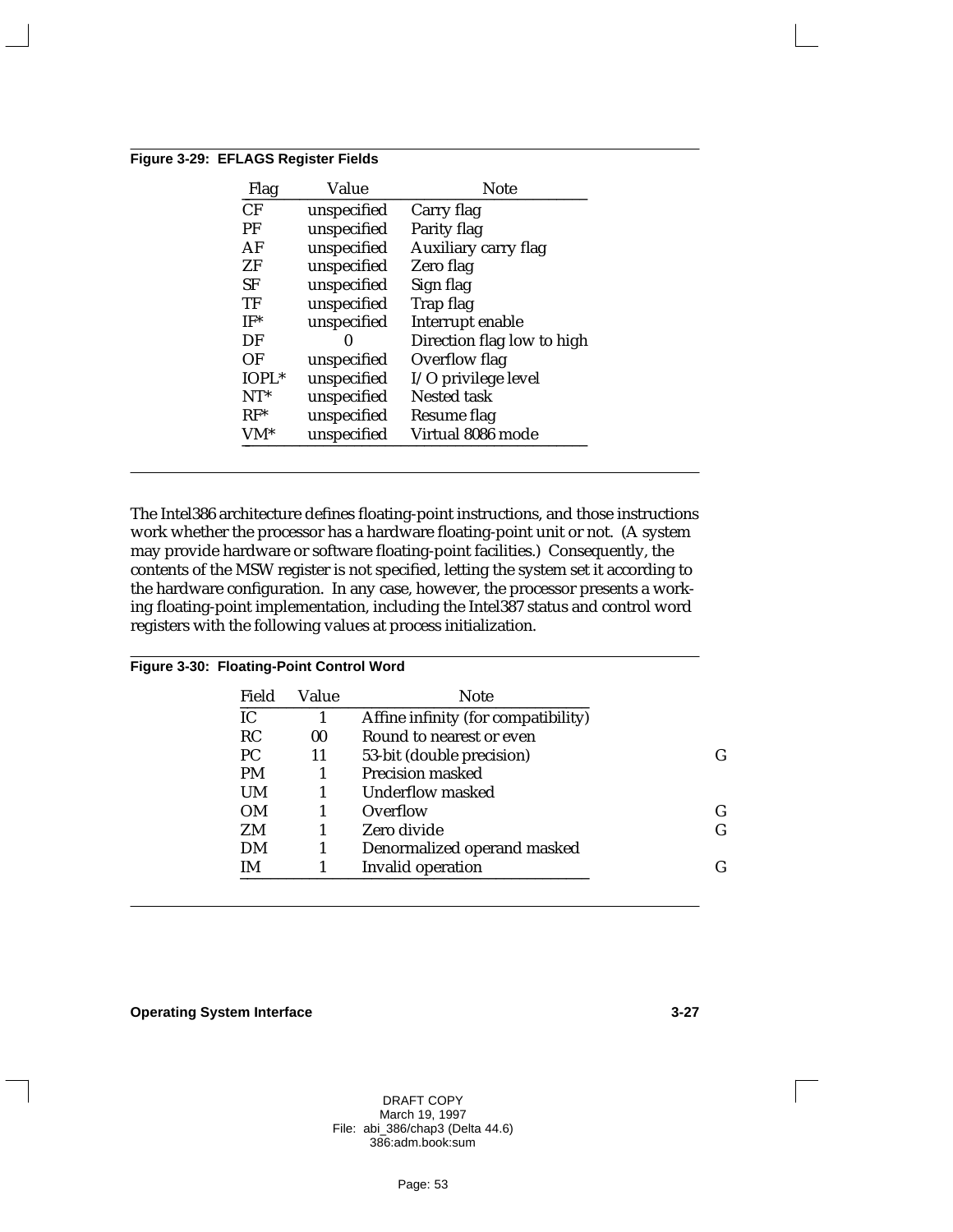| <b>CAUTION</b> |
|----------------|
|                |
|                |
|                |

The initial floating-point state should be changed with care. In particular, G<br>many floating-point routines may produce undefined behavior if the preci-G many floating-point routines may produce undefined behavior if the precision control is set to less than 53 bits. The \_fpstart routine (see Chapter 6) G<br>changes the precision control to 64 bits and sets all exceptions to be G changes the precision control to 64 bits and sets all exceptions to be asked. This is the default state required for conformance to the ANSI C standard and to the IEEE 754 Floating-point standard.

## **Process Stack and Registers**

When a process receives control, its stack holds the arguments and environment from  $exec(BA$  OS).

**Figure 3-31: Initial Process Stack**



**3-28 LOW-LEVEL SYSTEM INFORMATION**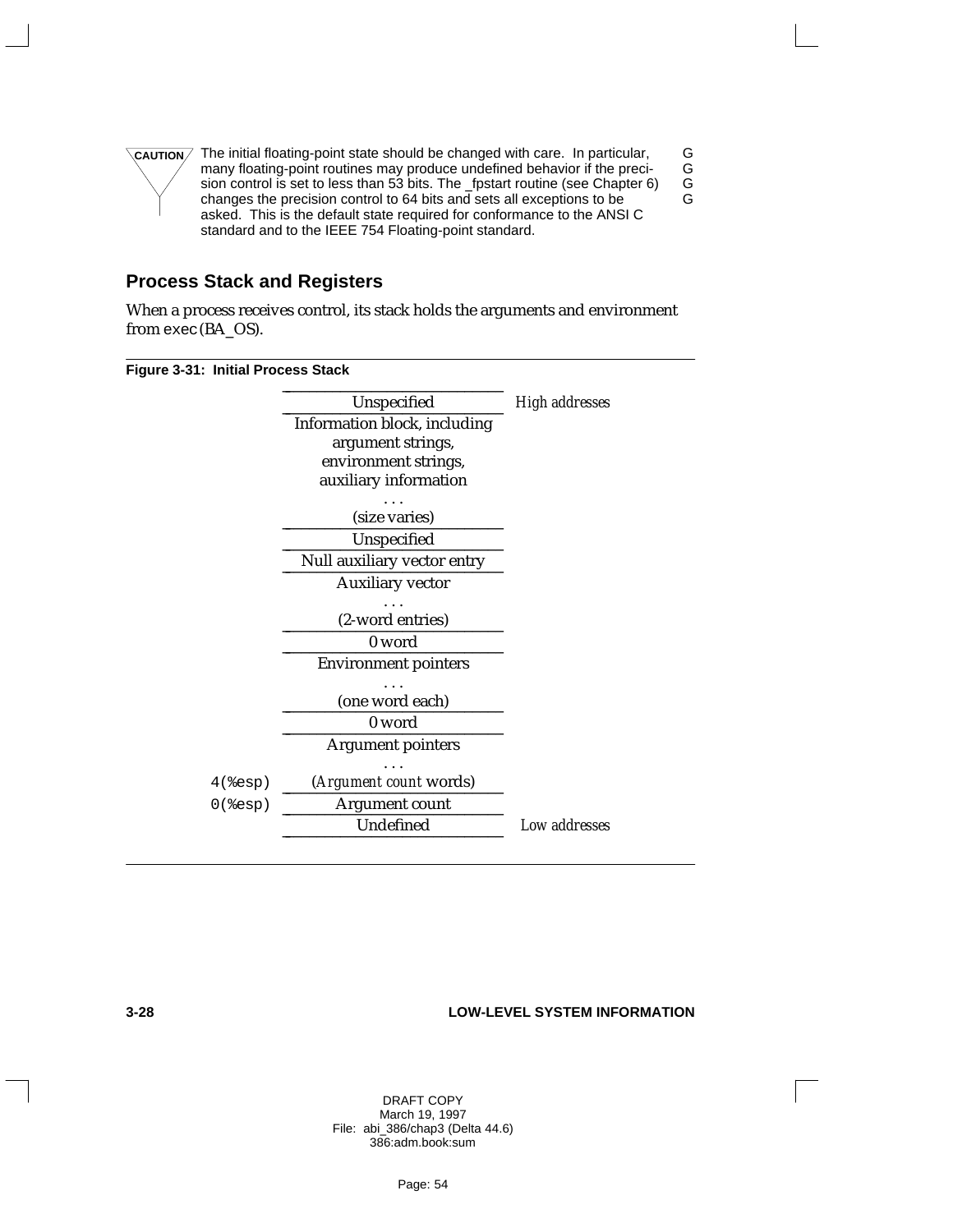Argument strings, environment strings, and the auxiliary information appear in no specific order within the information block; the system makes no guarantees about their arrangement. The system also may leave an unspecified amount of memory between the null auxiliary vector entry and the beginning of the information block.

General and floating-point register values are unspecified at process entry, with the exceptions appearing below. Consequently, a program that requires registers to have specific values must set them explicitly during process initialization. It should *not* rely on the operating system to set all registers to 0.

| %ebp                          | The content of this register is unspecified at process initialization<br>time, but the user code should mark the deepest stack frame by<br>setting the frame pointer to zero. No other frame's % ebp should<br>have a zero value.                        |
|-------------------------------|----------------------------------------------------------------------------------------------------------------------------------------------------------------------------------------------------------------------------------------------------------|
| %esp                          | Performing its usual job, the stack pointer holds the address of the<br>bottom of the stack, which is guaranteed to be word aligned.                                                                                                                     |
| %edx                          | In a conforming program, this register contains a function pointer<br>that the application should register with a texit (BA OS). This<br>function is used for shared object termination code [see "Dynamic<br>Linking" in Chapter 5 of the System V ABI. |
| $scs$ , $sds$ , $ses$ , $sss$ |                                                                                                                                                                                                                                                          |
|                               | The segment registers are initialized so that the user process can<br>address the code, data, and stack segments using a 32-bit virtual<br>address. A program that alters their values does not conform to                                               |

the ABI and has undefined behavior. Every process has a stack, but the system defines *no* fixed stack address. Furthermore, a program's stack address can change from one system to another—even from one process invocation to another. Thus the process initialization code must use the stack address in % esp. Data in the stack segment at addresses below the

Whereas the argument and environment vectors transmit information from one application program to another, the auxiliary vector conveys information from the operating system to the program. This vector is an array of the following structures, interpreted according to the a\_type member.

**Operating System Interface 3-29** 

stack pointer contain undefined values.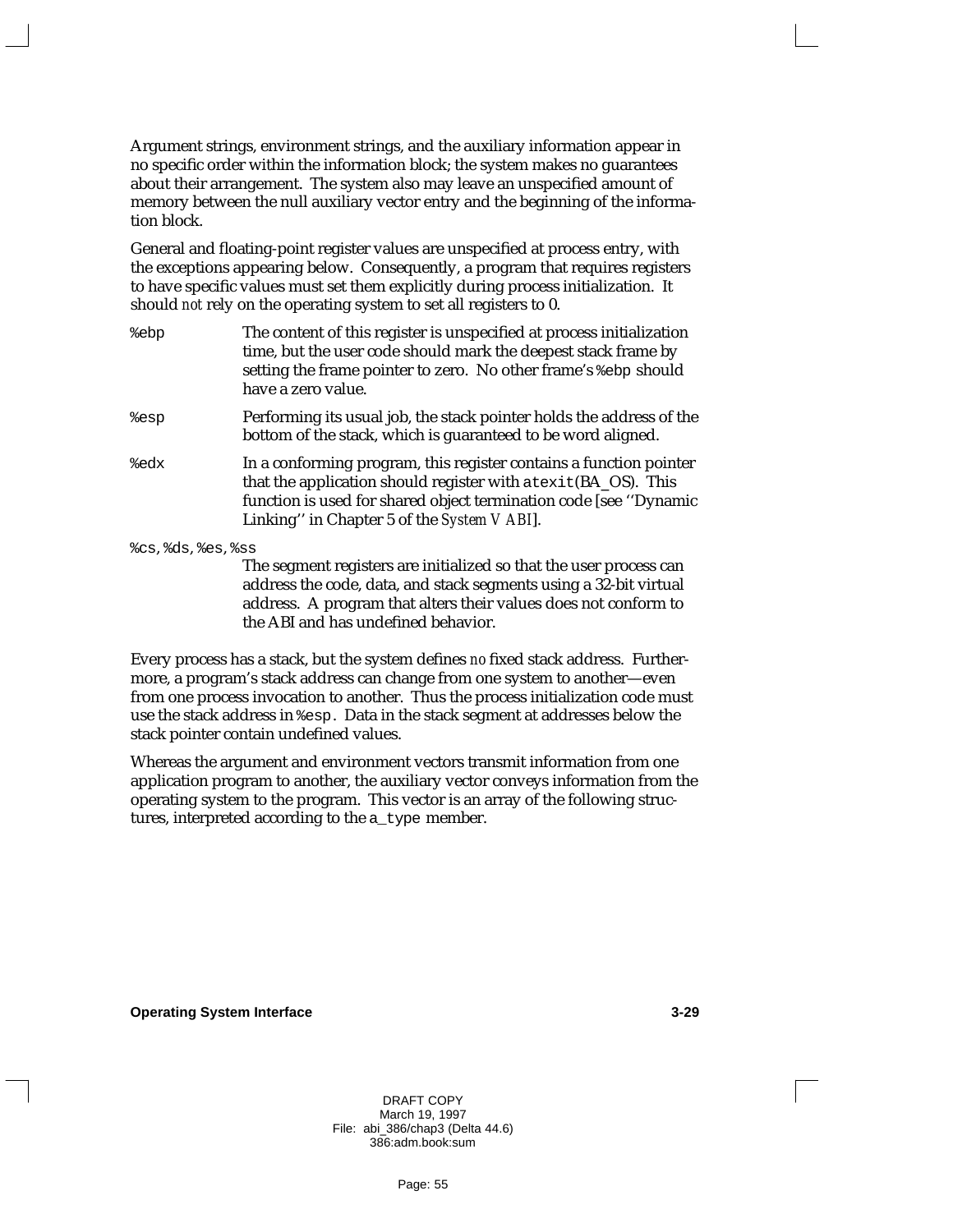**Figure 3-32: Auxiliary Vector**

```
typedef struct
{
      int a_type;
      union \{long a_val;
            void *a_ptr;
            void (*a_fcm)( ;
      } a_uni
\} auxv_t;
```
**Figure 3-33: Auxiliary Vector Types, a\_type** 

| Name           | Value | a un    |   |
|----------------|-------|---------|---|
| AT NULL        | 0     | ignored |   |
| AT IGNORE      | 1     | ignored |   |
| AT EXECFD      | 2     | a_val   |   |
| AT PHDR        | 3     | a_ptr   |   |
| AT PHENT       | 4     | a val   |   |
| AT PHNUM       | 5     | a_val   |   |
| AT PAGESZ      | 6     | a_val   |   |
| AT BASE        | 7     | a ptr   |   |
| AT FLAGS       | 8     | a_val   |   |
| AT ENTRY       | 9     | a_ptr   |   |
| AT LIBPATH     | 10    | a_val   | M |
| AT FPHW        | 11    | a_val   | M |
| AT INTP DEVICE | 12    | a_val   | M |
| AT INTP INODE  | 13    | a_val   | M |

AT\_NULL The auxiliary vector has no fixed length; instead its last entry's a\_type member has this value.

## **3-30 LOW-LEVEL SYSTEM INFORMATION**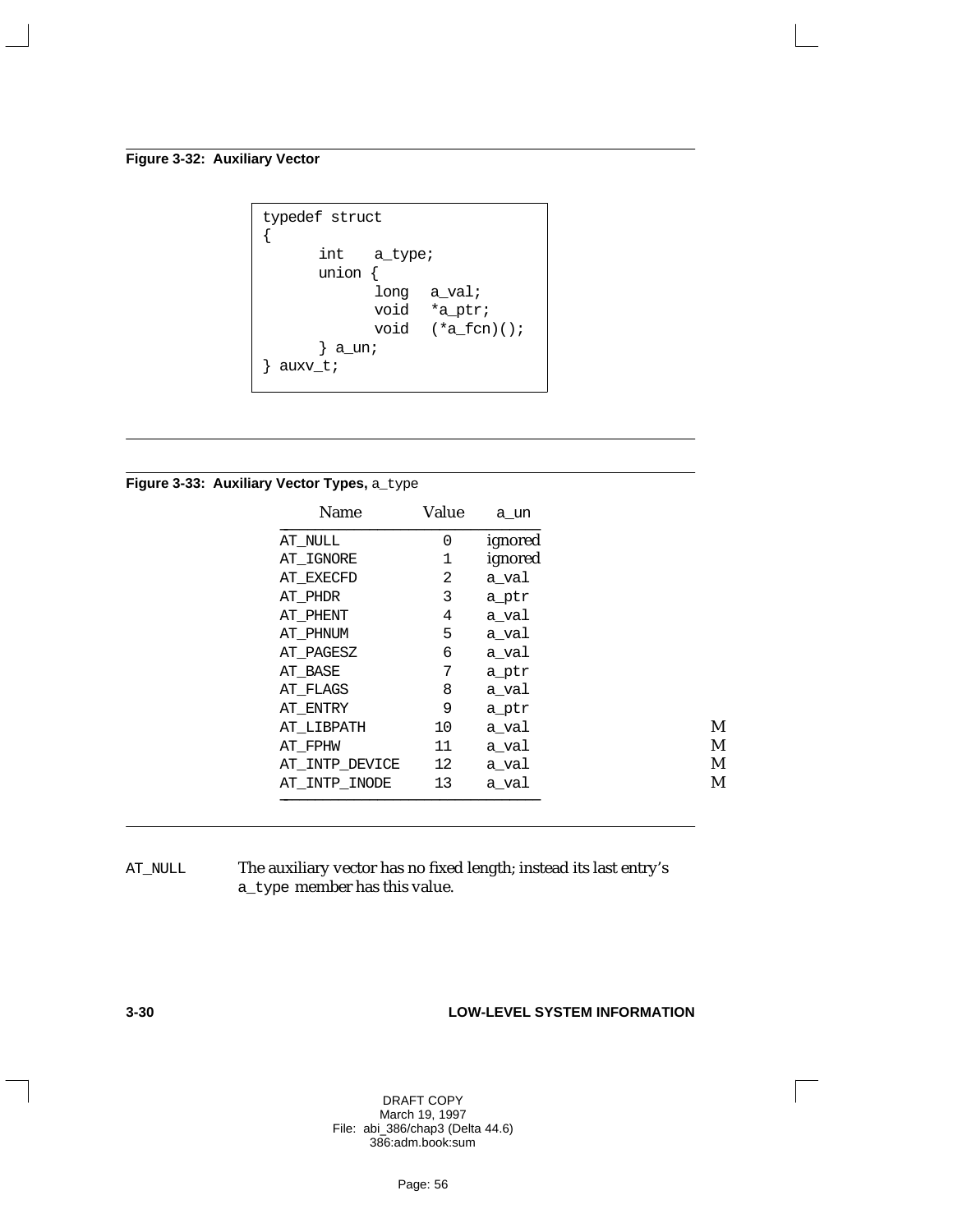| AT_IGNORE  | This type indicates the entry has no meaning. The corresponding<br>value of a_un is undefined.                                                                                                                                                                                                                                                                                                                                                                                                                                               |
|------------|----------------------------------------------------------------------------------------------------------------------------------------------------------------------------------------------------------------------------------------------------------------------------------------------------------------------------------------------------------------------------------------------------------------------------------------------------------------------------------------------------------------------------------------------|
| AT EXECFD  | As Chapter 5 describes, exec (BA_OS) may pass control to an<br>interpreter program. When this happens, the system places either<br>an entry of type AT_EXECFD or one of type AT_PHDR in the auxili-<br>ary vector. The entry for type AT_EXECFD uses the a_val member<br>to contain a file descriptor open to read the application program's<br>object file.                                                                                                                                                                                 |
| AT_PHDR    | Under some conditions, the system creates the memory image of<br>the application program before passing control to the interpreter<br>program. When this happens, the a_ptr member of the AT_PHDR<br>entry tells the interpreter where to find the program header table<br>in the memory image. If the AT_PHDR entry is present, entries of<br>types AT_PHENT, AT_PHNUM, and AT_ENTRY must also be present.<br>See Chapter 5 in both the System V ABI and the processor supple-<br>ment for more information about the program header table. |
| AT PHENT   | The a_val member of this entry holds the size, in bytes, of one<br>entry in the program header table to which the AT_PHDR entry<br>points.                                                                                                                                                                                                                                                                                                                                                                                                   |
| AT_PHNUM   | The a_val member of this entry holds the number of entries in<br>the program header table to which the AT_PHDR entry points.                                                                                                                                                                                                                                                                                                                                                                                                                 |
| AT_PAGESZ  | If present, this entry's a_val member gives the system page size,<br>in bytes. The same information also is available through<br>systemE(BA OS).                                                                                                                                                                                                                                                                                                                                                                                             |
| AT BASE    | The a_ptr member of this entry holds the base address at which<br>the interpreter program was loaded into memory. See "Program<br>Header" in the System V ABI for more information about the base<br>address.                                                                                                                                                                                                                                                                                                                                |
| AT_FLAGS   | If present, the a_val member of this entry holds one-bit flags.<br>Bits with undefined semantics are set to zero.                                                                                                                                                                                                                                                                                                                                                                                                                            |
| AT_ENTRY   | The a_ptr member of this entry holds the entry point of the<br>application program to which the interpreter program should<br>transfer control.                                                                                                                                                                                                                                                                                                                                                                                              |
| AT_LIBPATH | The a_val member of this entry is non-zero if the dynamic linker<br>should examine LD LIBRARY PATH when searching for shared<br>objects of the process based on the security considerations in the<br>Shared Object Dependency section in Chapter 5 of the gABI.                                                                                                                                                                                                                                                                             |

**Operating System Interface 3-31**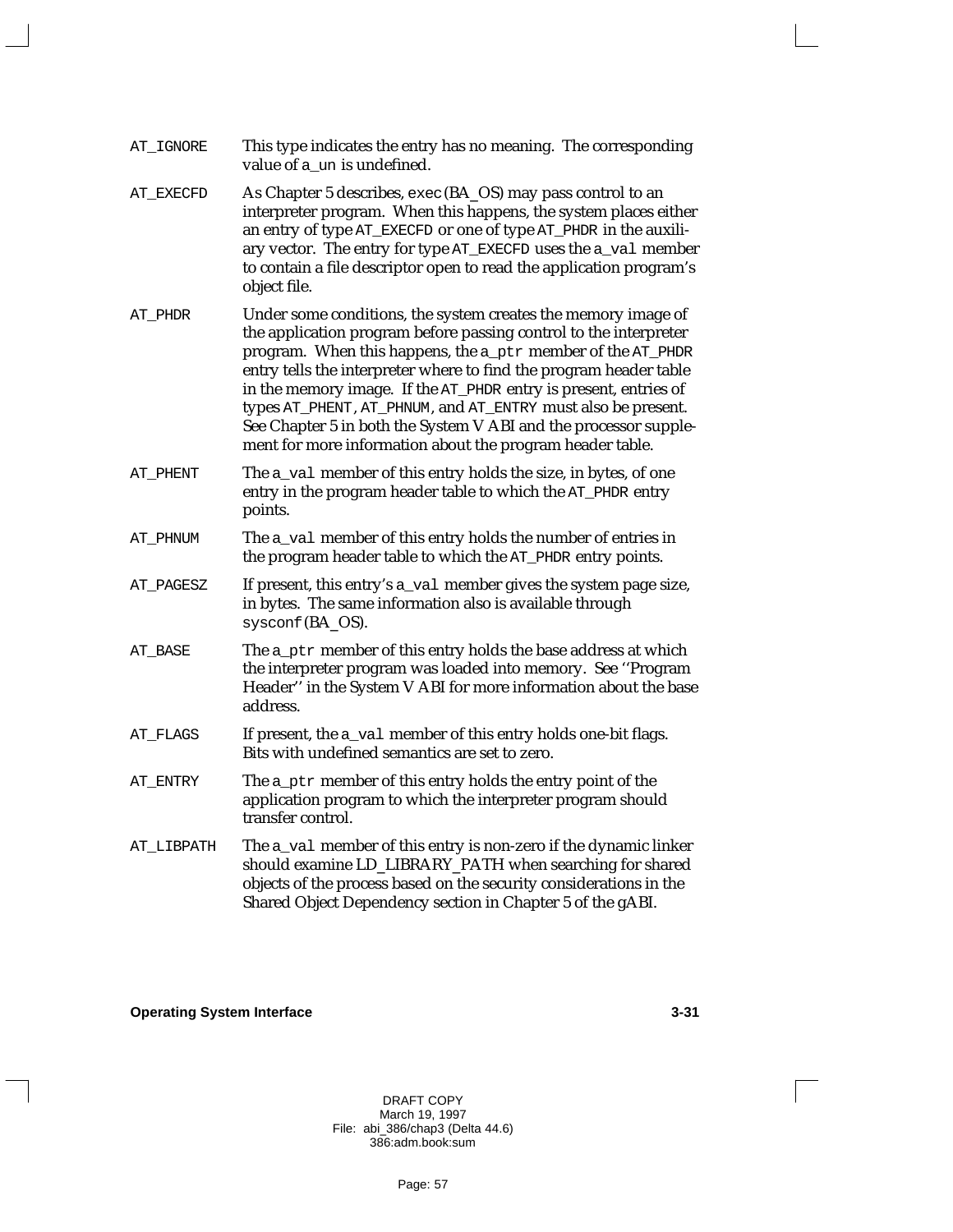### AT\_FPHW The a\_val member of this entry will be set to

|              | Figure 3-34: AT FPHW values                                                                                                                            |
|--------------|--------------------------------------------------------------------------------------------------------------------------------------------------------|
| Value        | <b>Meaning</b>                                                                                                                                         |
| 0            |                                                                                                                                                        |
|              |                                                                                                                                                        |
| 2            |                                                                                                                                                        |
| $\mathbf{3}$ | if no floating point support exists<br>if floating point software emulation exists<br>if it has a 80287 chip<br>if it has a 80387 chip or a 80487 chip |

#### AT\_INTP\_DEVICE

The a\_val member of this entry holds the device number of the file from which the dynamic linker is loaded.

#### AT\_INTP\_INODE

The a\_val member of this entry holds the inode of the file from which the dynamic linker is loaded.

Other auxiliary vector types are reserved. No flags are currently defined for AT\_FLAGS, on the Intel386 architecture.

To illustrate, suppose an example process receives two arguments.

- $\blacksquare$  echo
- $\blacksquare$  abi

It also inherits two environment strings (this example is not intended to show a fully configured execution environment).

- $HOME = / home/dir$
- $\blacksquare$  PATH=/usr/bin:

Its one non-null auxiliary vector entry holds a file descriptor.

 $\blacksquare$  {AT\_EXECFD, 13}

The resulting stack resides below 0x8048000, growing toward lower addresses.

**3-32 LOW-LEVEL SYSTEM INFORMATION**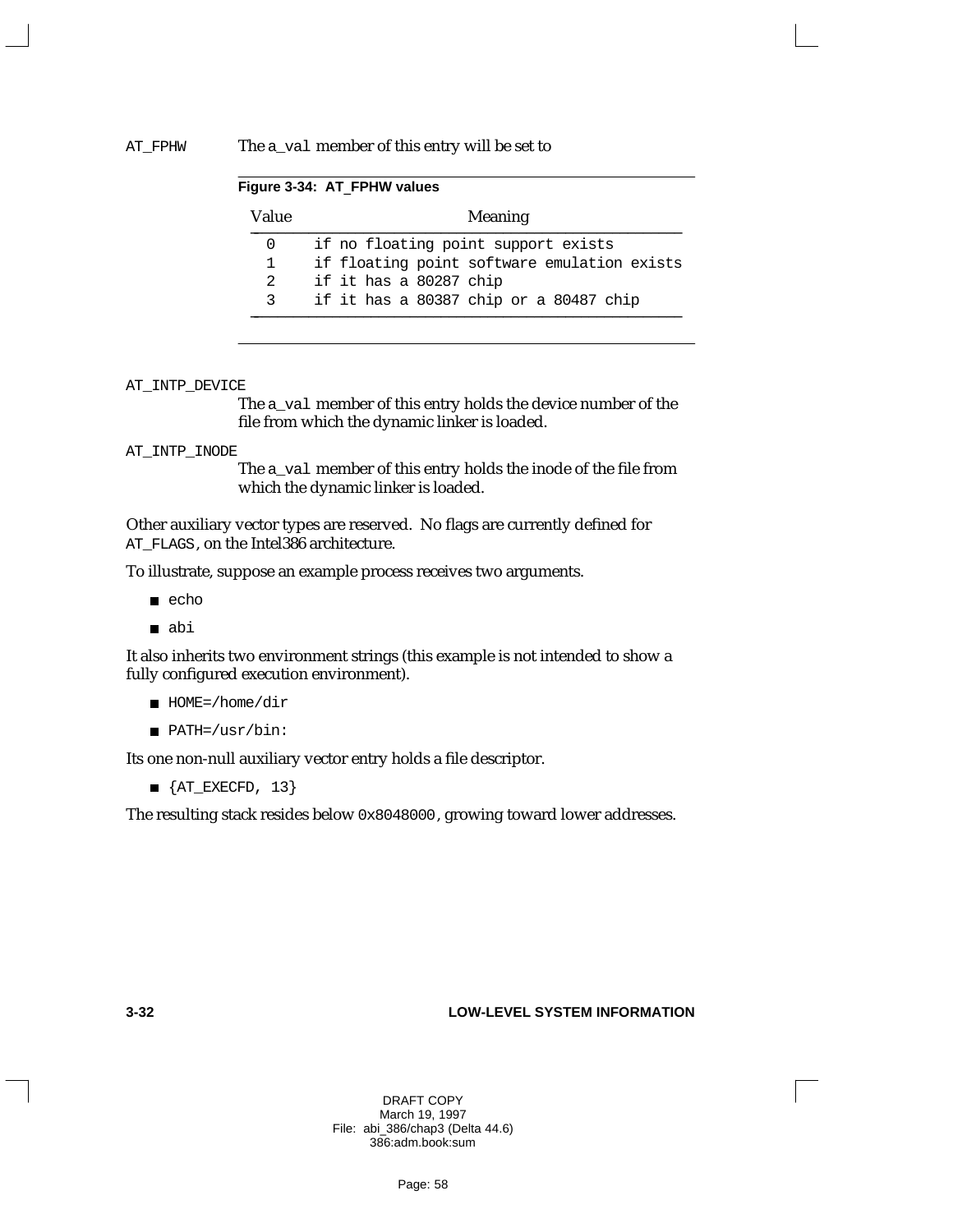



**Operating System Interface 3-33**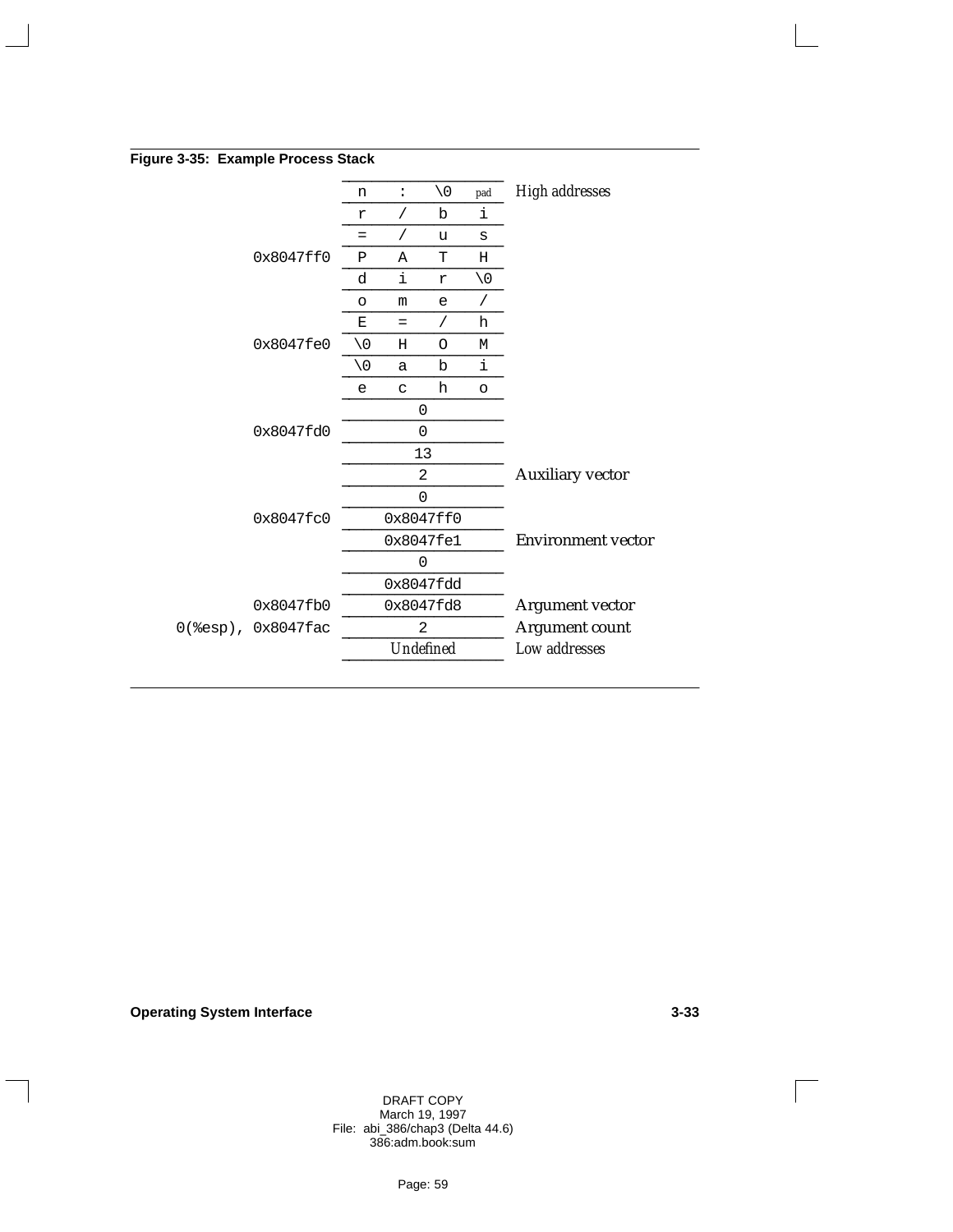# **Coding Examples**

This section discusses example code sequences for fundamental operations such as calling functions, accessing static objects, and transferring control from one part of a program to another. Previous sections discuss how a program may use the machine or the operating system, and they specify what a program may and may not assume about the execution environment. Unlike previous material, the information here illustrates how operations *may* be done, not how they *must* be done.

As before, examples use the ANSI C language. Other programming languages may use the same conventions displayed below, but failure to do so does *not* prevent a program from conforming to the ABI. Two main object code models are available.

- *Absolute code*. Instructions can hold absolute addresses under this model. To execute properly, the program must be loaded at a specific virtual address, making the program's absolute addresses coincide with the process's virtual addresses.
- *Position-independent code*. Instructions under this model hold relative addresses, *not* absolute addresses. Consequently, the code is not tied to a specific load address, allowing it to execute properly at various positions in virtual memory.

Following sections describe the differences between these models. Code sequences for the models (when different) appear together, allowing easier comparison.



Examples below show code fragments with various simplifications. They are intended to explain addressing modes, not to show optimal code sequences nor to reproduce compiler output.



When other sections of this document show assembly language code sequences, they typically show only the absolute versions. Information in this section explains how position-independent code would alter the examples.

**3-34 LOW-LEVEL SYSTEM INFORMATION**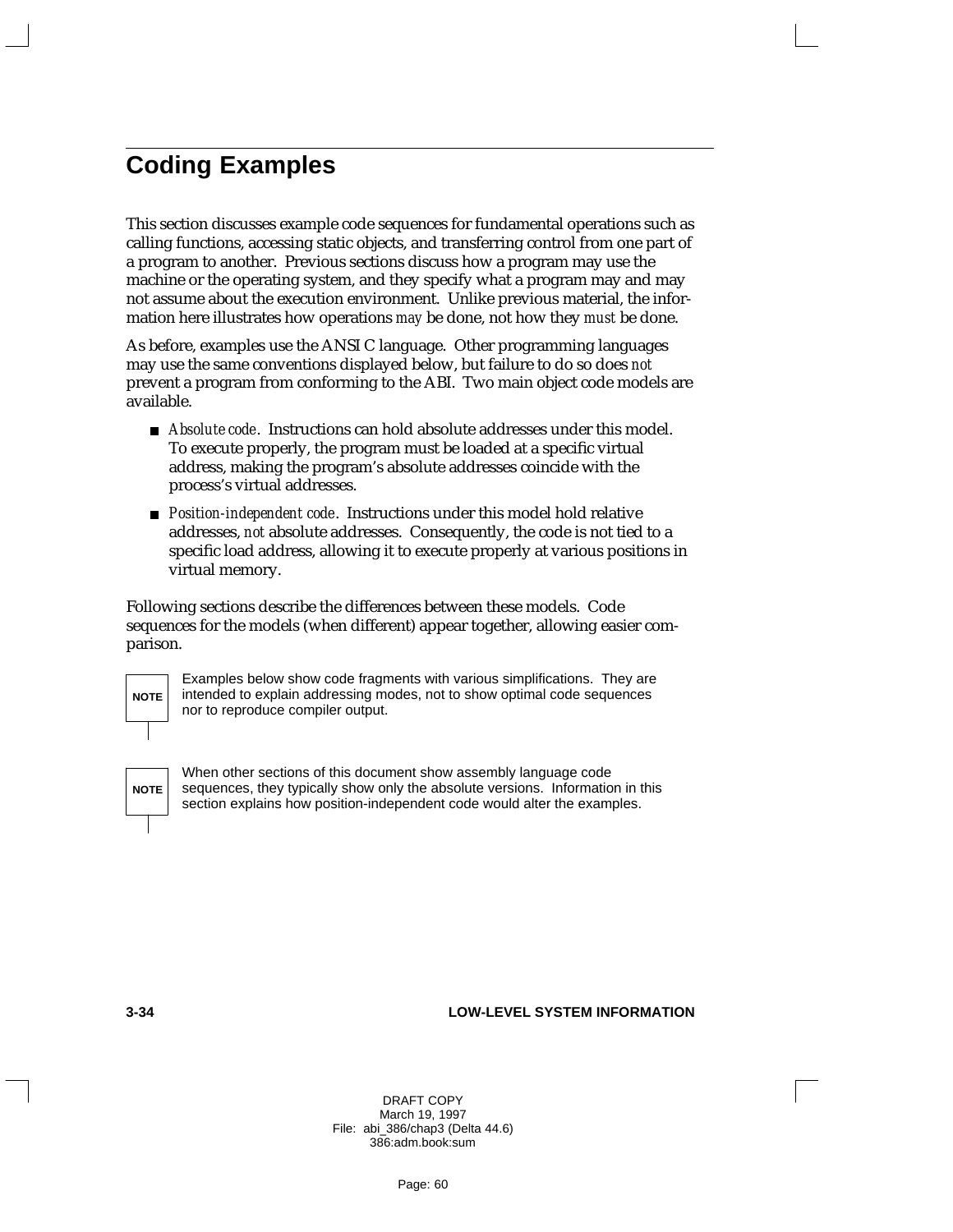# **Code Model Overview**

When the system creates a process image, the executable file portion of the process has fixed addresses, and the system chooses shared object library virtual addresses to avoid conflicts with other segments in the process. To maximize text sharing, shared objects conventionally use position-independent code, in which instructions contain no absolute addresses. Shared object text segments can be loaded at various virtual addresses without having to change the segment images. Thus multiple processes can share a single shared object text segment, even though the segment resides at a different virtual address in each process.

Position-independent code relies on two techniques.

- Control transfer instructions hold offsets relative to the extended instruction pointer (EIP). An EIP-relative branch or function call computes its destination address in terms of the current instruction pointer, *not* relative to any absolute address.
- When the program requires an absolute address, it computes the desired value. Instead of embedding absolute addresses in the instructions, the compiler generates code to calculate an absolute address during execution.

Because the Intel386 architecture provides EIP-relative call and branch instructions, compilers can satisfy the first condition easily.

A *global offset table* provides information for address calculation. Positionindependent object files (executable and shared object files) have this table in their data segment. When the system creates the memory image for an object file, the table entries are relocated to reflect the absolute virtual addresses as assigned for an individual process. Because data segments are private for each process, the table entries can change—unlike text segments, which multiple processes share.

Assembly language examples below show the explicit notation needed for position-independent code.

*name*@GOT(%ebx)

This expression denotes an  $\epsilon$  ebx-relative reference to the global offset table entry for the symbol *name*. The  $\epsilon$  ebx register contains the absolute address of the global offset table, as explained below.

*name*@GOTOFF(%ebx)

This expression denotes an  $\epsilon$  ebx-relative reference to the symbol name. Again,  $\epsilon$ ebx holds the global offset table address. Note this expression references *name*, not the global offset table entry for *name*.

**Coding Examples 3-35**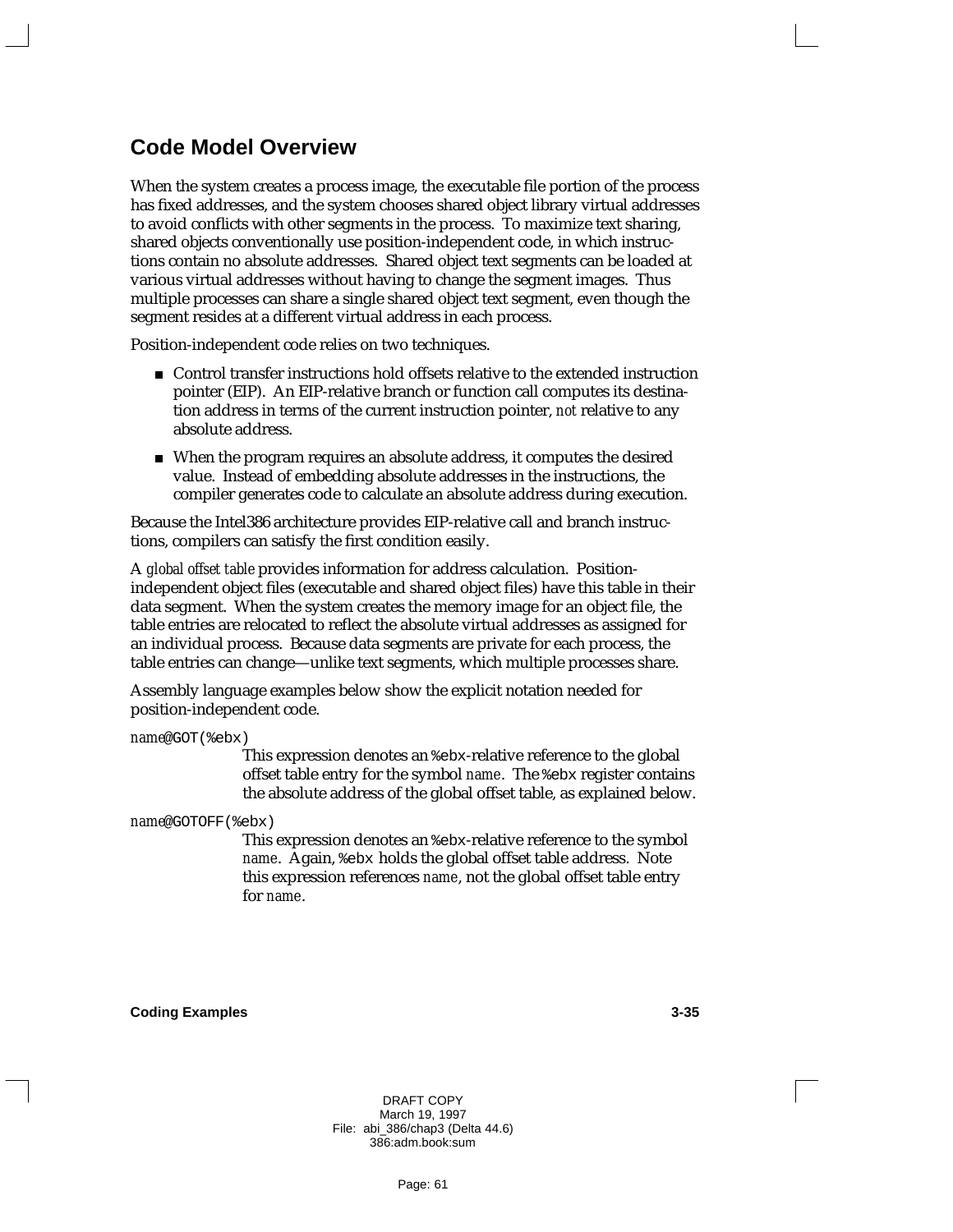| name@PLT | This expression denotes an EIP-relative reference to the procedure |
|----------|--------------------------------------------------------------------|
|          | linkage table entry for the symbol name.                           |

GLOBAL OFFSET TABLE

The symbol \_GLOBAL\_OFFSET\_TABLE\_ is used to access the global offset table. When an instruction uses the symbol, it sees the offset between the current instruction and the global offset table as the symbol value.

## **Position-Independent Function Prologue**

This section describes the function prologue for position-independent code. A function's prologue allocates the local stack space, saves any registers it must preserve, and sets register % ebx to the global offset table's address. Because % ebx is private for each function and preserved across function calls, a function calculates its value once at the entry.

**Figure 3-36: Calculating Global Offset Table Address**

Line Code \_ \_\_\_\_\_\_\_\_\_\_\_\_\_\_\_\_\_\_\_\_\_\_\_\_\_\_\_\_\_\_\_\_\_\_\_\_\_\_\_\_\_\_\_\_\_\_\_\_\_\_\_\_\_\_\_\_\_  $1$  call .L1  $2$  .L1: popl  $\text{kebx}$  $3$  add  $\frac{1}{2}$   $\frac{1}{2}$   $\frac{1}{2}$   $\frac{1}{2}$   $\frac{1}{2}$   $\frac{1}{2}$   $\frac{1}{2}$   $\frac{1}{2}$   $\frac{1}{2}$   $\frac{1}{2}$   $\frac{1}{2}$   $\frac{1}{2}$   $\frac{1}{2}$   $\frac{1}{2}$   $\frac{1}{2}$   $\frac{1}{2}$   $\frac{1}{2}$   $\frac{1}{2}$   $\frac{1}{2}$   $\frac{1}{2}$   $\frac{1}{2}$   $\frac$ L L Г I I I I

These three lines accomplish the following.

- 1. The call instruction pushes the *absolute* address of the next instruction onto the stack.
- 2. Consequently, the pop1 instruction pops the absolute address of  $.L1$  into register % e bx.
- 3. The last instruction computes the desired absolute value into  $\epsilon$  ebx. This works because \_GLOBAL\_OFFSET\_TABLE\_ in the expression gives the distance from the addl instruction to the global offset table;  $[-1, 1]$  gives the distance from . L1 to the add1 instruction. Adding their sum to the absolute address of .L1, already in  $\epsilon$ ebx, gives the absolute address of the global offset table.

### **3-36 LOW-LEVEL SYSTEM INFORMATION**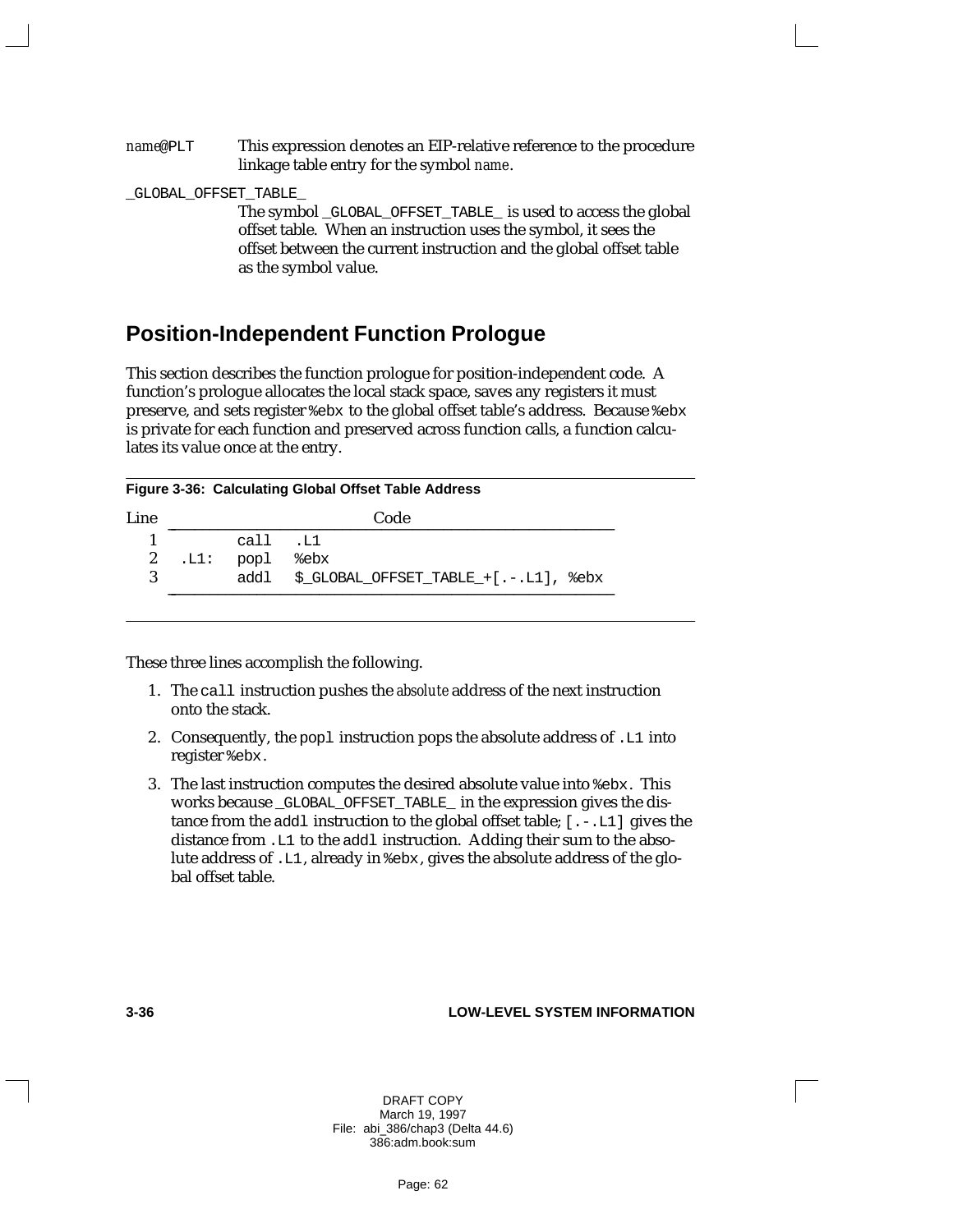This computation can be added to the standard function prologue, giving the standard prologue for position-independent code. To illustrate, the following function prologue allocates 80 bytes of local stack space and saves the local registers  $e^{i\theta}$ . % esi, and % edi.

**Figure 3-37: Position-Independent Function Prologue**

| prologue: |            |                                        |
|-----------|------------|----------------------------------------|
|           | pushl %ebp |                                        |
|           |            | movl %esp, %ebp                        |
|           |            | subl \$80, %esp                        |
|           | pushl %edi |                                        |
|           | pushl %esi |                                        |
|           | pushl %ebx |                                        |
|           | call .L1   |                                        |
| .L1:      | popl %ebx  |                                        |
|           | addl       | $$ GLOBAL OFFSET TABLE + [.-L1], %ebx$ |

Position-independent and absolute code use the same function epilogue.

# **Data Objects**

This discussion excludes stack-resident objects, because programs always compute their virtual addresses relative to the stack and frame pointers. Instead, this section describes objects with static storage duration.

In the Intel386 architecture, all memory reference instructions can address any location within the 32-bit address space. Symbolic references in absolute code put the symbols' values—or absolute virtual addresses—into instructions.

**Coding Examples 3-37**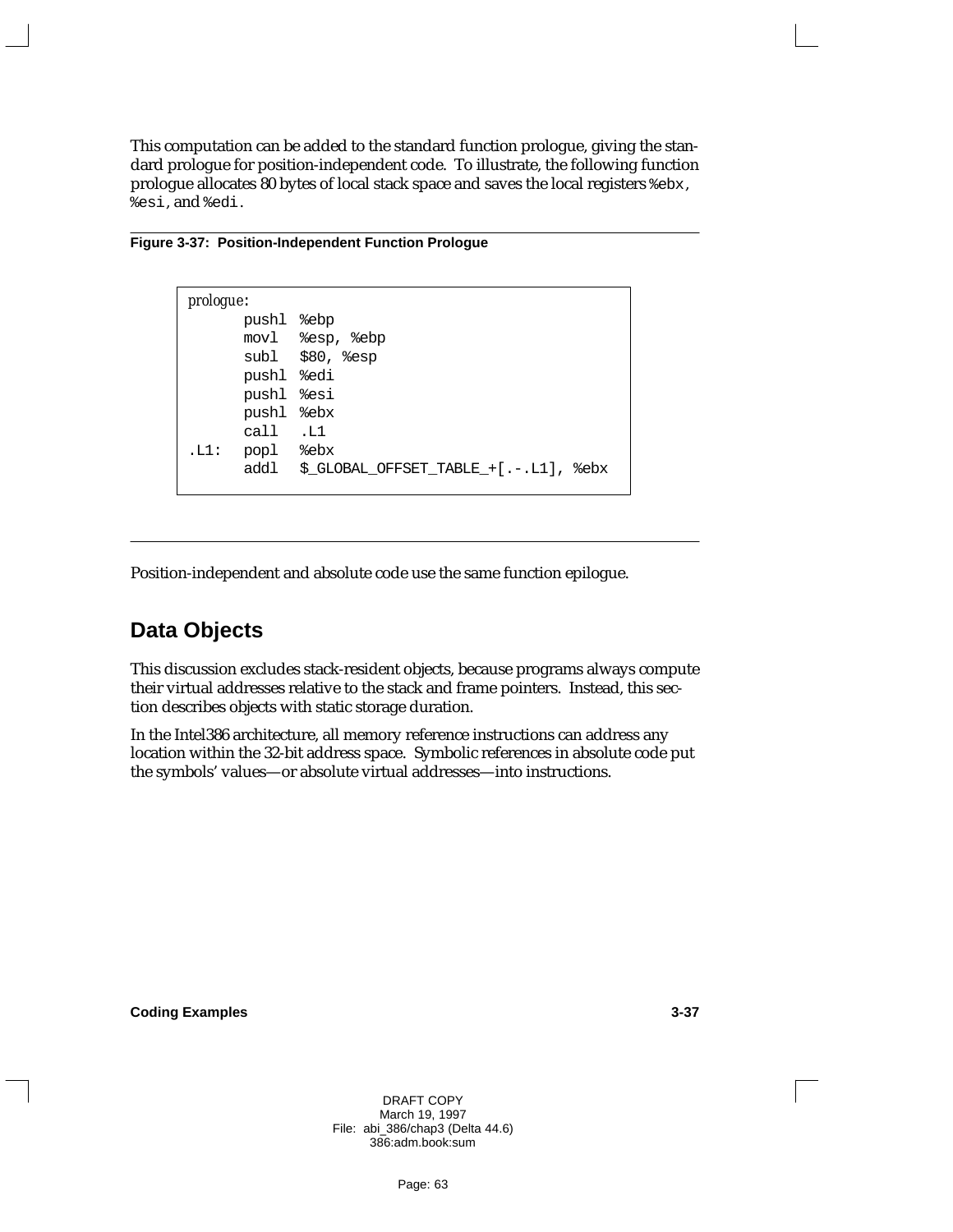

|                                                        |                      | <b>Assembly</b>                       |
|--------------------------------------------------------|----------------------|---------------------------------------|
| extern int src;<br>extern int dst;<br>extern int *ptr; |                      | .globl src, dst, ptr                  |
| $ptr = \&dst:$                                         | movl                 | \$dst, ptr                            |
| *ptr = $src$ ;                                         | movl<br>movl<br>movl | ptr, %eax<br>src, %edx<br>edx, (seax) |

Position-independent instructions cannot contain absolute addresses. Instead, instructions that reference symbols hold the symbols' offsets into the global offset table. Combining the offset with the global offset table address in % ebx gives the absolute address of the table entry holding the desired address.

**Figure 3-39: Position-Independent Data Access**

|                  |      | <b>Assembly</b>      |
|------------------|------|----------------------|
| extern int src;  |      | .globl src, dst, ptr |
| extern int dst;  |      |                      |
| extern int *ptr; |      |                      |
| $ptr = \&dst$    | movl | ptr@GOT(%ebx), %eax  |
|                  | movl | dst@GOT(%ebx), %edx  |
|                  | movl | $edx.$ ( $seax$ )    |
| *ptr = $srci$    | movl | ptr@GOT(%ebx), %eax  |
|                  | movl | (%eax), %eax         |
|                  | movl | src@GOT(%ebx), %edx  |
|                  | movl | (%edx), %edx         |
|                  | movl | edx, (%eax)          |

Finally, position-independent references to static data may be optimized. Because % ebx holds a known address, the global offset table, a program may use it as a base register. External references should use the global offset table entry, because dynamic linking may bind the entry to a definition outside the current object file's scope.

### **3-38 LOW-LEVEL SYSTEM INFORMATION**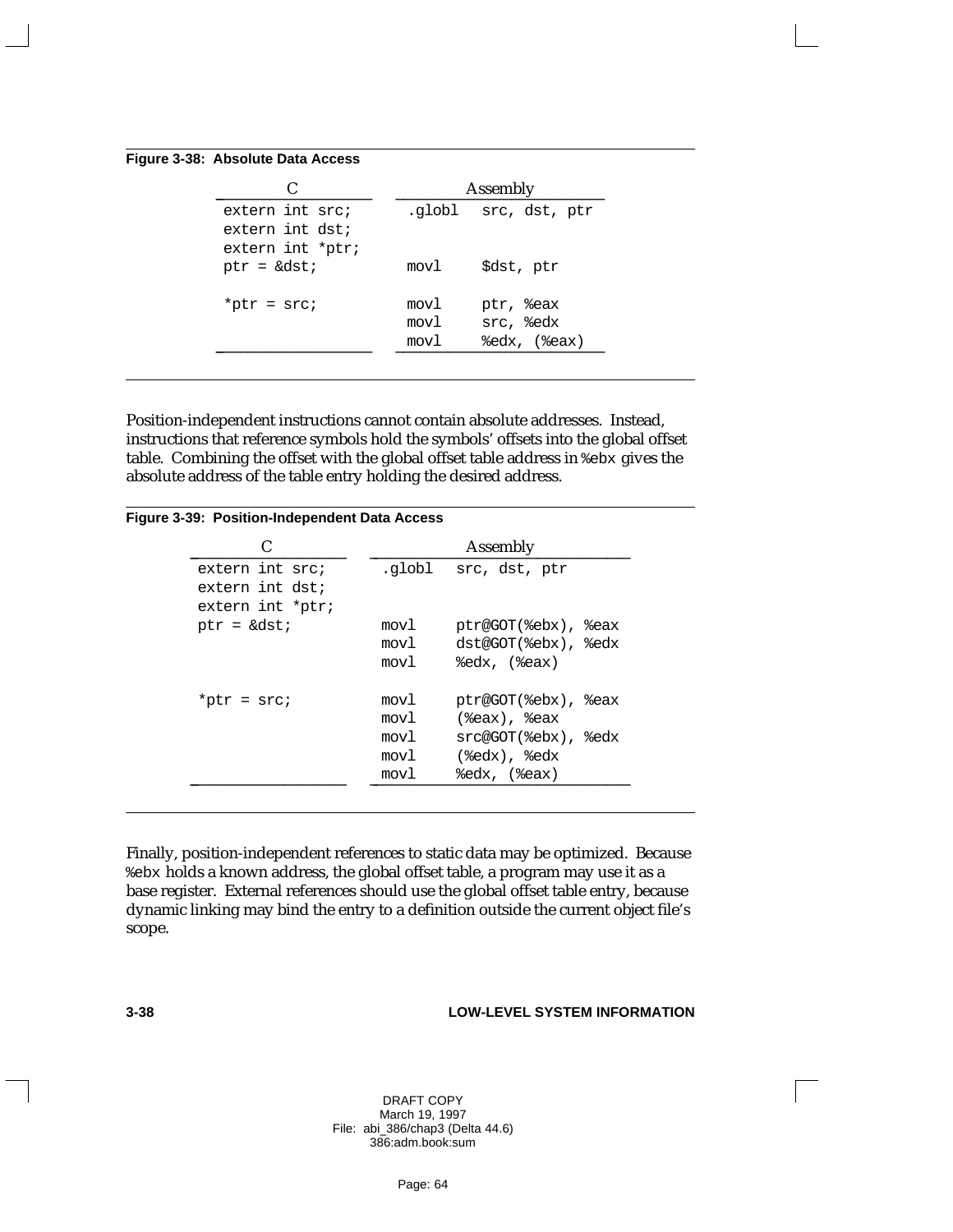#### **Figure 3-40: Position-Independent Static Data Access**

|                                                        |                      | Assembly                                                              |  |  |  |
|--------------------------------------------------------|----------------------|-----------------------------------------------------------------------|--|--|--|
| static int src;<br>static int dst;<br>static int *ptr; |                      |                                                                       |  |  |  |
| $ptr = \&dst$                                          | leal<br>leal<br>mov1 | ptr@GOTOFF(%ebx), %eax<br>dst@GOTOFF(%ebx), %edx<br>%edx, (%eax)      |  |  |  |
| *ptr = $srci$                                          | movl<br>movl<br>movl | ptr@GOTOFF(%ebx), %eax<br>src@GOTOFF(%ebx), %edx<br>$edx,$ ( $seax$ ) |  |  |  |

## **Function Calls**

Programs use the call instruction to make direct function calls. A call instruction's destination is an EIP-relative value that can reach any address in the 32-bit virtual space. Even when the code for a function resides in a shared object, the caller uses the same assembly language instruction sequence, although in that case control passes from the original call, through an indirection sequence, to the desired destination. See ''Procedure Linkage Table'' in Chapter 5 for more information on the indirection sequence.

## **Figure 3-41: Absolute Direct Function Call**

\_ \_\_\_\_\_\_\_\_\_\_\_\_\_\_\_\_\_\_\_\_\_\_\_\_\_\_\_ \_ f u n c t i o n ( ) ; c \_\_\_\_\_\_\_\_\_\_\_\_\_\_\_\_\_\_\_\_\_ a l l f u n c t i o n 

Assembly .globl function

L I L

Dynamic linking may redirect a function call outside the current object file's scope; so position-independent calls should use the procedure linkage table explicitly.

I I I I I Г

**Coding Examples 3-39**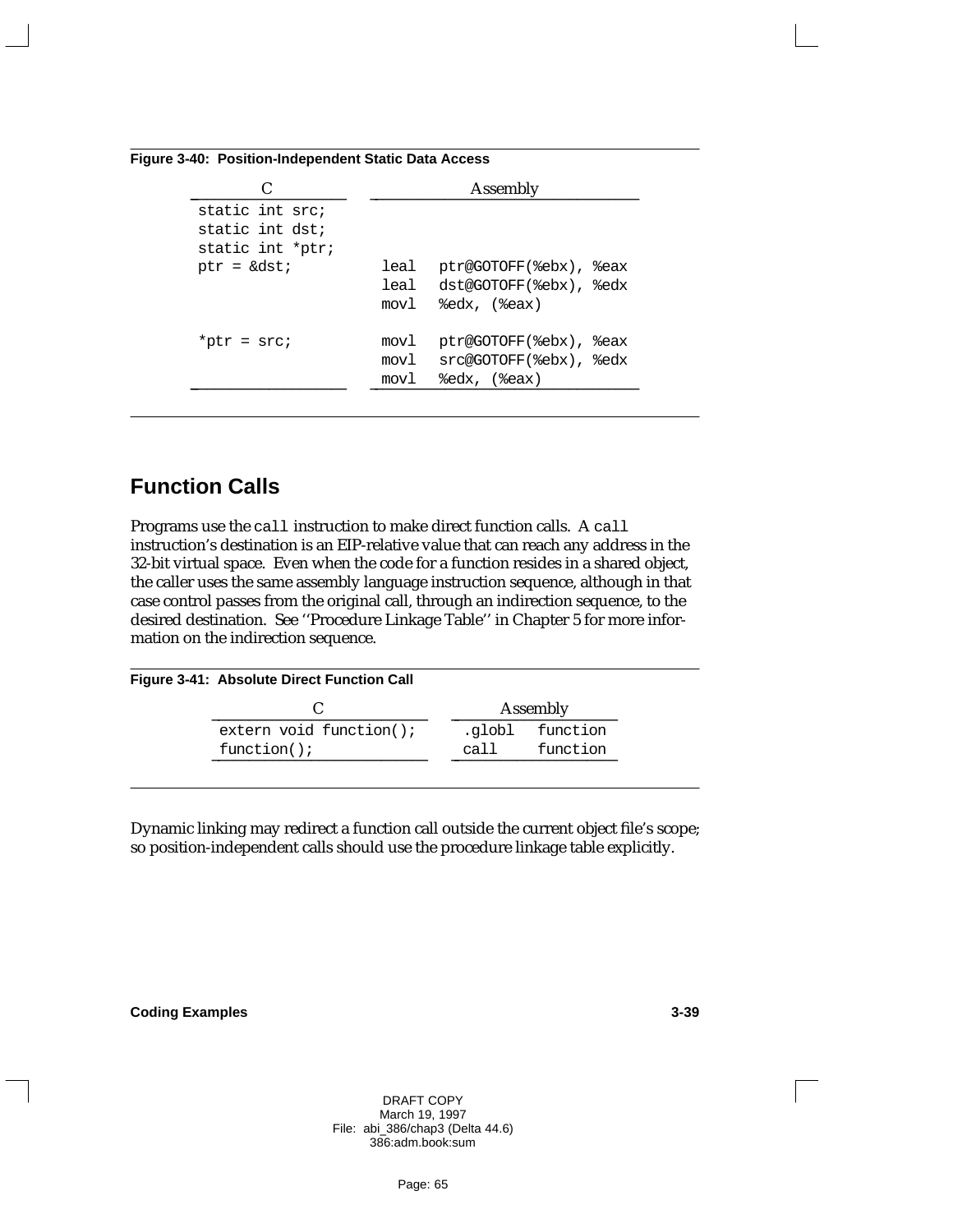#### **Figure 3-42: Position-Independent Direct Function Call**

|                        | <b>Assembly</b> |              |
|------------------------|-----------------|--------------|
| extern void function() | .qlobl          | function     |
| $ $ function();        | call            | function@PLT |

Indirect function calls use the indirect call instruction.

### **Figure 3-43: Absolute Indirect Function Call**

C Assembly extern void  $(*ptr)($  ;  $|$  .globl ptr, name;  $extern void name()$ ; movl \$name, ptr  $\vert$  (\*ptr)();  $\vert$  call \*ptr  $\vert$ I I I I Г Į I I I I I I L I I I I I Г Ļ I I I I I I

For position-independent code, the global offset table supplies absolute addresses for all required symbols, whether the symbols name objects or functions.

### **Figure 3-44: Position-Independent Indirect Function Call**



**3-40 LOW-LEVEL SYSTEM INFORMATION**

Į I L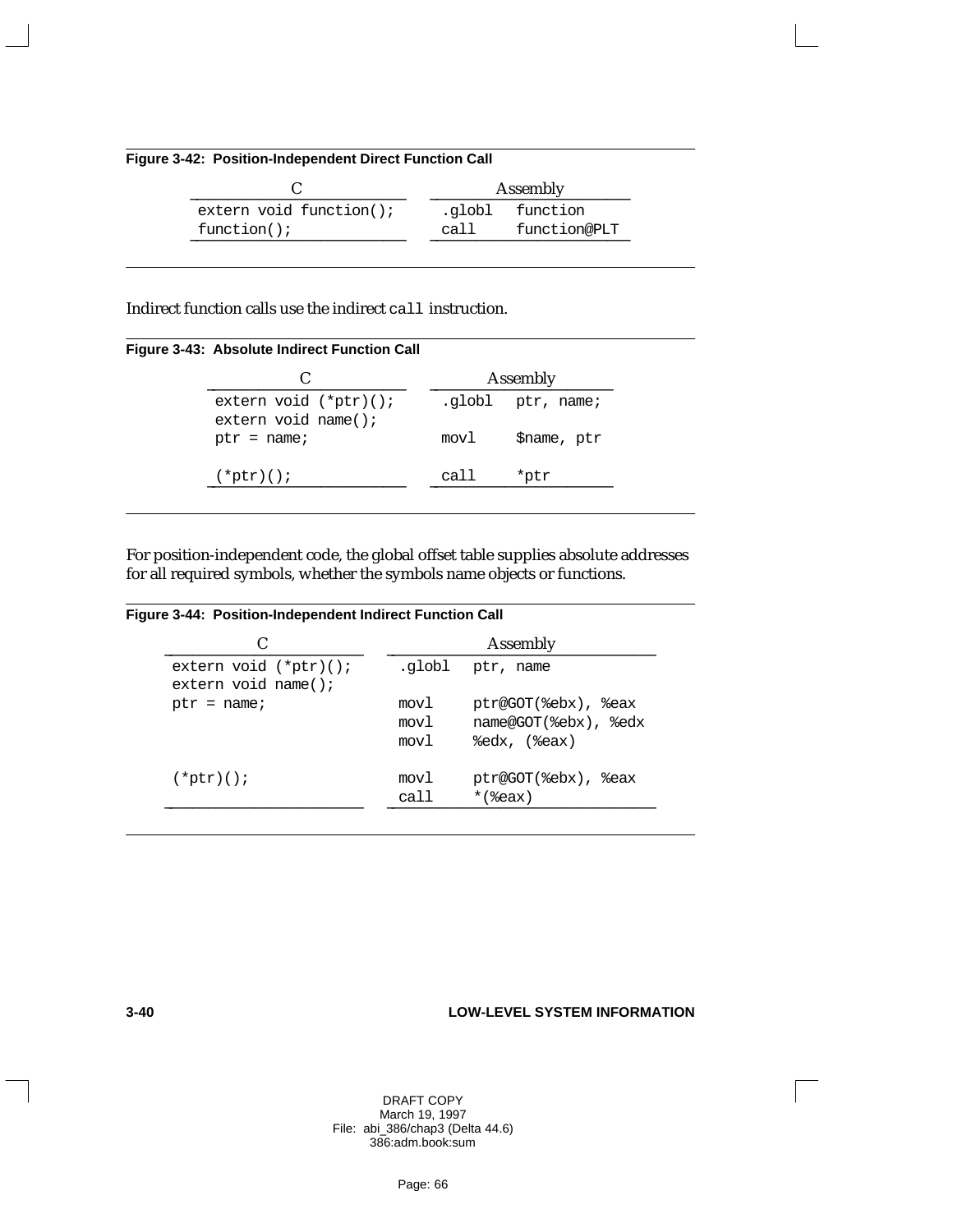# **Branching**

Programs use branch instructions to control their execution flow. As defined by the Intel386 architecture, branch instructions hold an EIP-relative value with a signed 32-bit range, allowing a jump to any location within the virtual address space.

**Figure 3-45: Branch Instruction, All Models**



C switch statements provide multiway selection. When the case labels of a switch statement satisfy grouping constraints, the compiler implements the selection with an address table. The following examples use several simplifying conventions to hide irrelevant details:

- The selection expression resides in register  $\epsilon = x$ ;
- case label constants begin at zero;
- case labels, default, and the address table use assembly names . Lcasei, . Ldef, and . Ltab, respectively.

Address table entries for absolute code contain virtual addresses; the selection code extracts an entry's value and jumps to that address. Position-independent table entries hold offsets; the selection code computes a destination's absolute address.

**Coding Examples** 3-41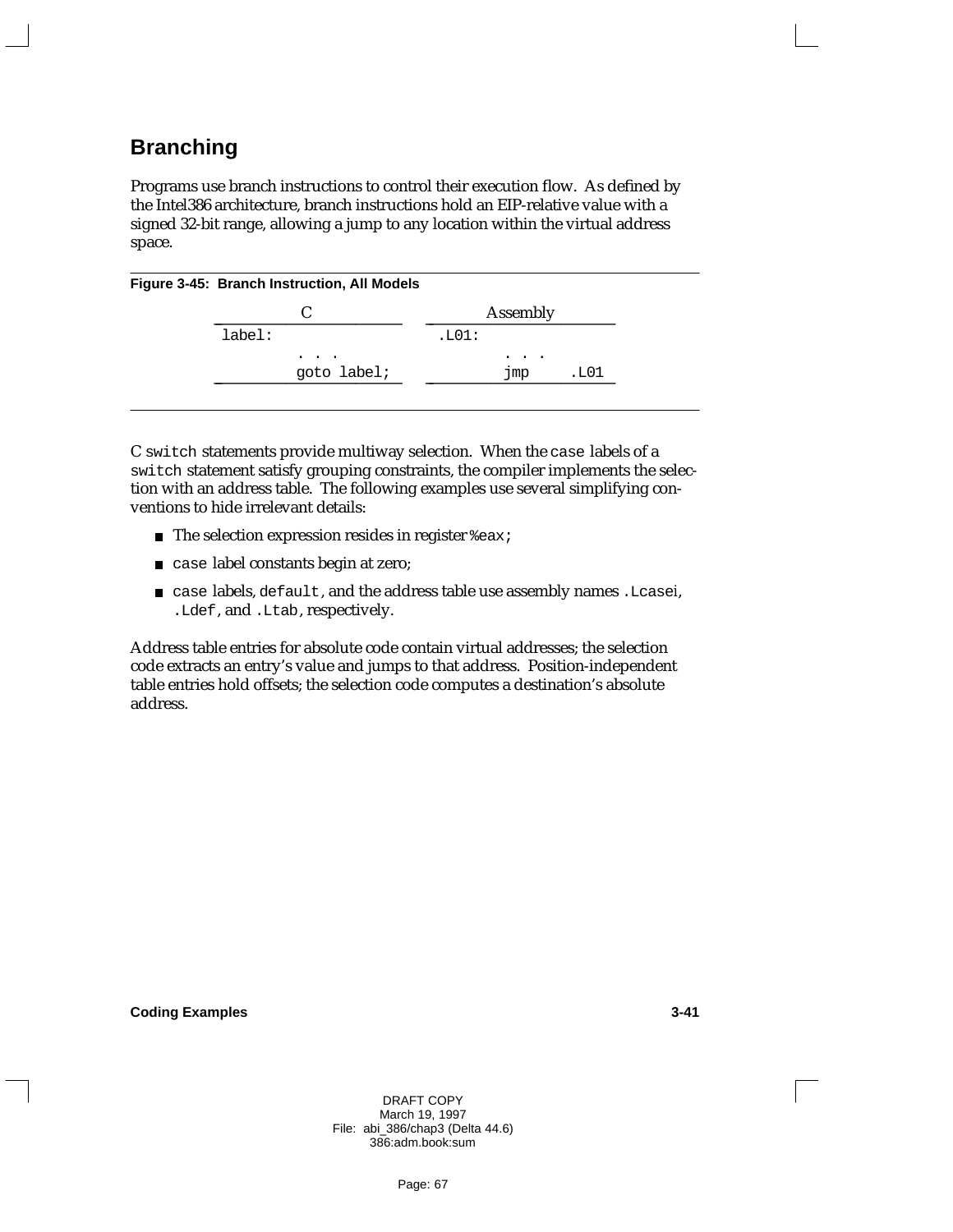

| C                                                 | <b>Assembly</b> |                                                       |                                                                                                           |  |  |
|---------------------------------------------------|-----------------|-------------------------------------------------------|-----------------------------------------------------------------------------------------------------------|--|--|
| switch $(j)$<br>case 0:<br>case $2:$<br>case $3:$ | .Ltab:          | cmpl<br>ja<br>jmp<br>.long<br>.long<br>.long<br>.long | $$3,$ $%$ eax<br>.Ldef<br>$*.$ Ltab $($ , $\frac{1}{2}$ eax, 4)<br>.Lcase0<br>.Ldef<br>Lcase2.<br>Lcase3. |  |  |
| default:                                          |                 |                                                       |                                                                                                           |  |  |



**3-42 LOW-LEVEL SYSTEM INFORMATION**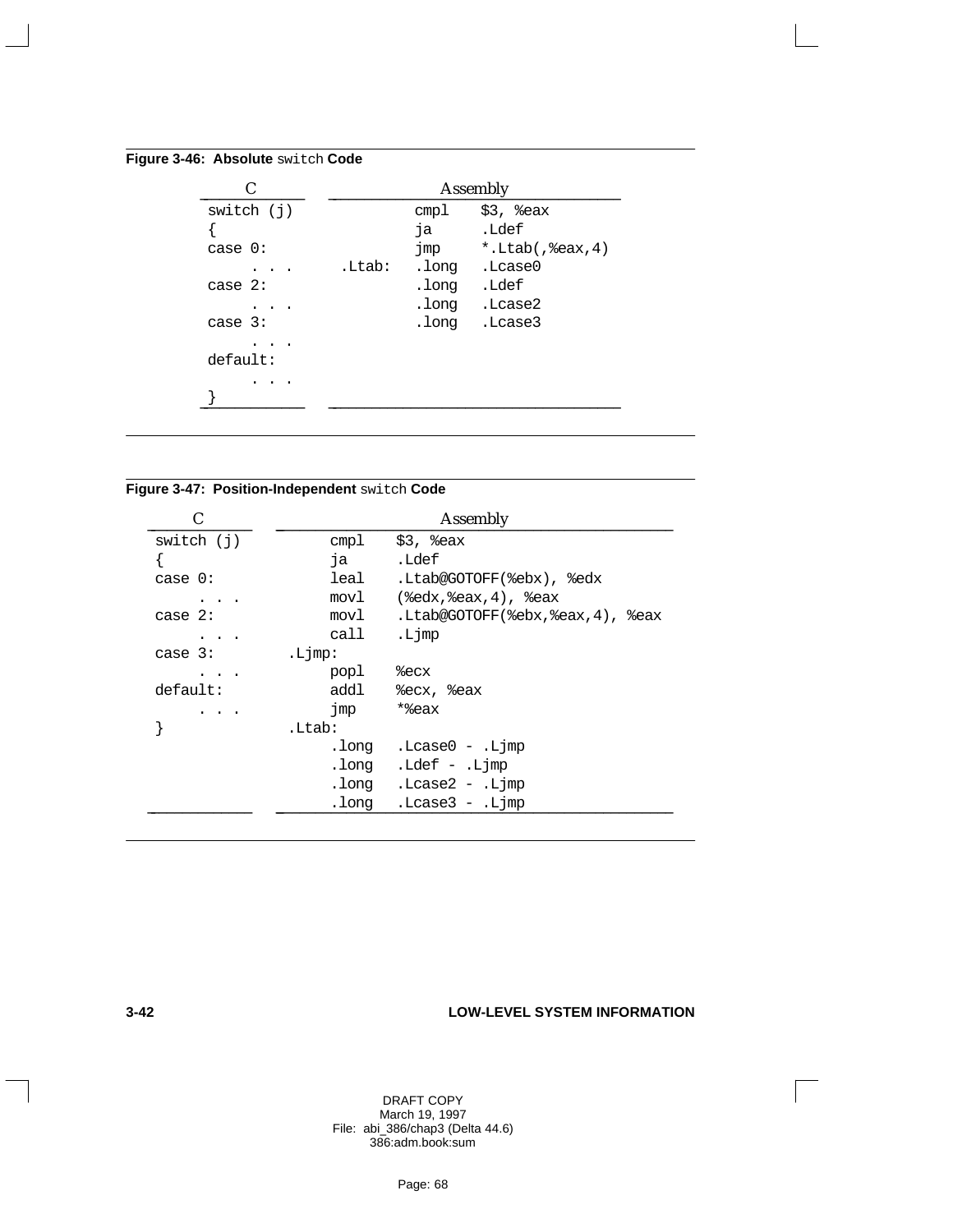## **C Stack Frame**

**Figure 3-48: C Stack Frame**

Figure 3-48 shows the C stack frame organization. It conforms to the standard stack frame with designated roles for unspecified areas in the standard frame. M This represents one possible organization of the C stack frame. Usage of  $\epsilon$  ebp as a M frame pointer, the exact positions of the callee saved registers, and space for local M storage is implementation specific.

| Base | Offset | Contents               |                       |
|------|--------|------------------------|-----------------------|
| %ebp | $4n+8$ | argument word <i>n</i> | <b>High addresses</b> |
|      |        |                        |                       |
|      | 8      | argument word 0        |                       |
|      | 4      | return address         |                       |
| %ebp | 0      | caller's & ebp         |                       |
| %ebp | $-4$   | x words local space:   |                       |
|      |        | automatic variables,   |                       |
|      |        | temporaries,           |                       |
| %ebp | $-4x$  | etc.                   |                       |
| %esp | 12     |                        |                       |
| %esp | 8      | caller's %edi          |                       |
|      | 4      | caller's %esi          |                       |
| ്esp | 0      | caller's &ebx          | Low addresses         |

A C stack frame doesn't normally change size during execution. The exception is dynamically allocated stack memory, discussed below. By convention, a function allocates automatic (local) variables in the middle of its frame and references them as negative offsets from % ebp. Its incoming arguments reside in the previous frame, referenced as positive offsets from % ebp. If necessary, a function saves the values of % edi, % esi, and % ebx in the positions shown and restores their values before returning to the caller. The positions may be different from the diagram above, depending on which of these three registers the function saves and restores.

**Coding Examples 3-43**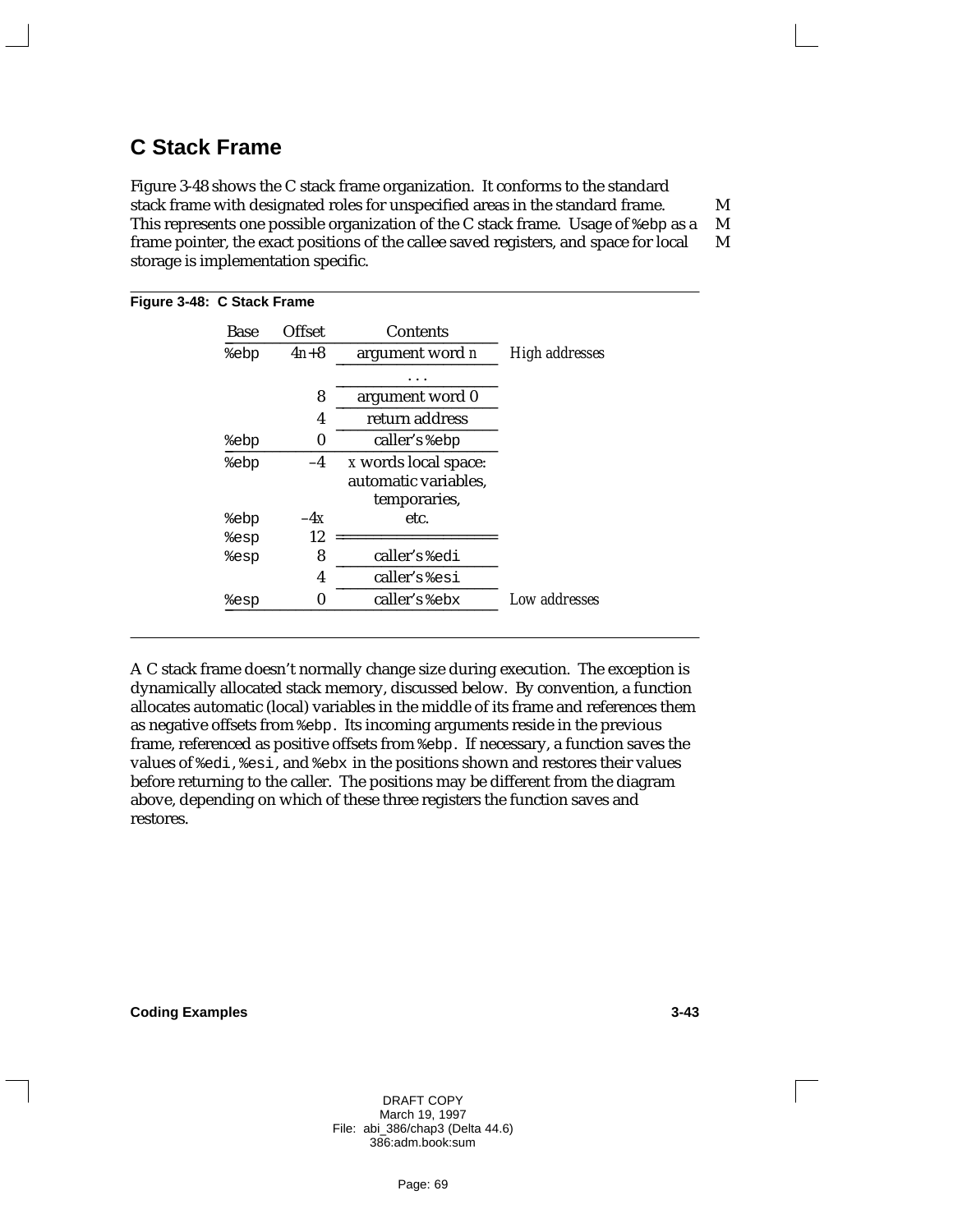# **Variable Argument List**

Previous sections describe the rules for passing arguments. Unfortunately, some otherwise portable C programs depend on the argument passing scheme, implicitly assuming that 1) all arguments reside on the stack, and 2) arguments appear in increasing order on the stack. Programs that make these assumptions never have been portable, but they have worked on many machines, including the Intel386. Nonetheless, portable C programs should use the facilities defined in the header files <stdarg.h> or <varargs.h> to deal with variable argument lists.

# **Allocating Stack Space Dynamically**

Unlike some other languages, C does not need dynamic stack allocation *within* a stack frame. Frames are allocated dynamically on the program stack, depending on program execution, but individual stack frames can have static sizes. Nonetheless, the architecture supports dynamic allocation for those languages that require it, and the standard calling sequence and stack frame support it as well. Thus languages that need dynamic stack frame sizes can call C functions, and vice versa.

Figure 3-48 shows the layout of the C stack frame. The double line divides the area referenced from  $\epsilon$ eb from the area referenced from  $\epsilon$ esp. Dynamic space is allocated below the line, as a downward growing heap whose size changes as required. Typical C functions have no space in the heap. All areas above the heap in the current frame have a known size to the compiler. Dynamic stack allocation thus takes the following steps.

- 1 . Stack frames are word aligned; dynamic allocation should preserve this property. Thus the program rounds (up) the desired byte count to a multiple of 4.
- 2. The program decreases the stack pointer by the rounded byte count, increasing its frame size. At this point, the ''new'' space resides just below the register save area at the bottom of the stack.
- 3 . The program copies the register save area (three or fewer words) to the bottom of the stack, effectively moving the new space up into the frame.

**3-44 LOW-LEVEL SYSTEM INFORMATION**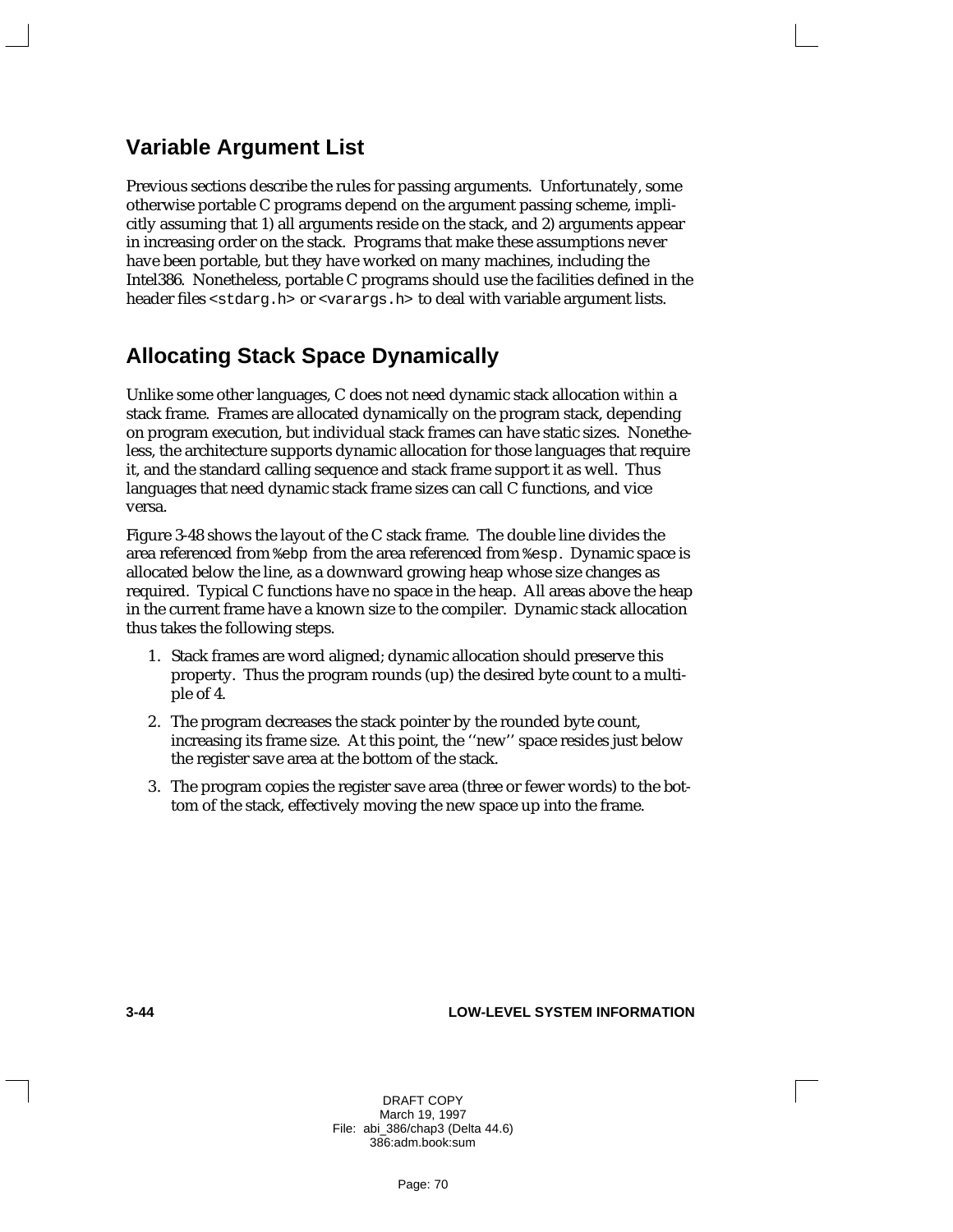The register save area is reserved and should not be used for purposes out-<br>G side of this document.

Even in the presence of signals, dynamic allocation is ''safe.'' If a signal interrupts allocation, one of three things can happen.

- The signal handler can return. The process then resumes the dynamic allocation from the point of interruption.
- $\blacksquare$  The signal handler can execute a non-local goto, or long jmp [see set jmp (BA\_LIB)]. This resets the process to a new context in a previous stack frame, automatically discarding the dynamic allocation.
- The process can terminate.

**NOTE**

Regardless of when the signal arrives during dynamic allocation, the result is a consistent (though possibly dead) process.

To illustrate, assume a program wants to allocate 50 bytes, and it has saved three registers in the bottom of the frame. The first step is rounding 50 to 52, making it a multiple of 4. Figure 3-49 shows how the stack frame changes.



New space starts at 12 ( $\S$ esp). As described, every dynamic allocation in *this* function will return a new area starting at  $12$  ( $\text{resp}$ ), leaving previous heap objects untouched (other functions could have different heap addresses).

#### **Coding Examples 3-45**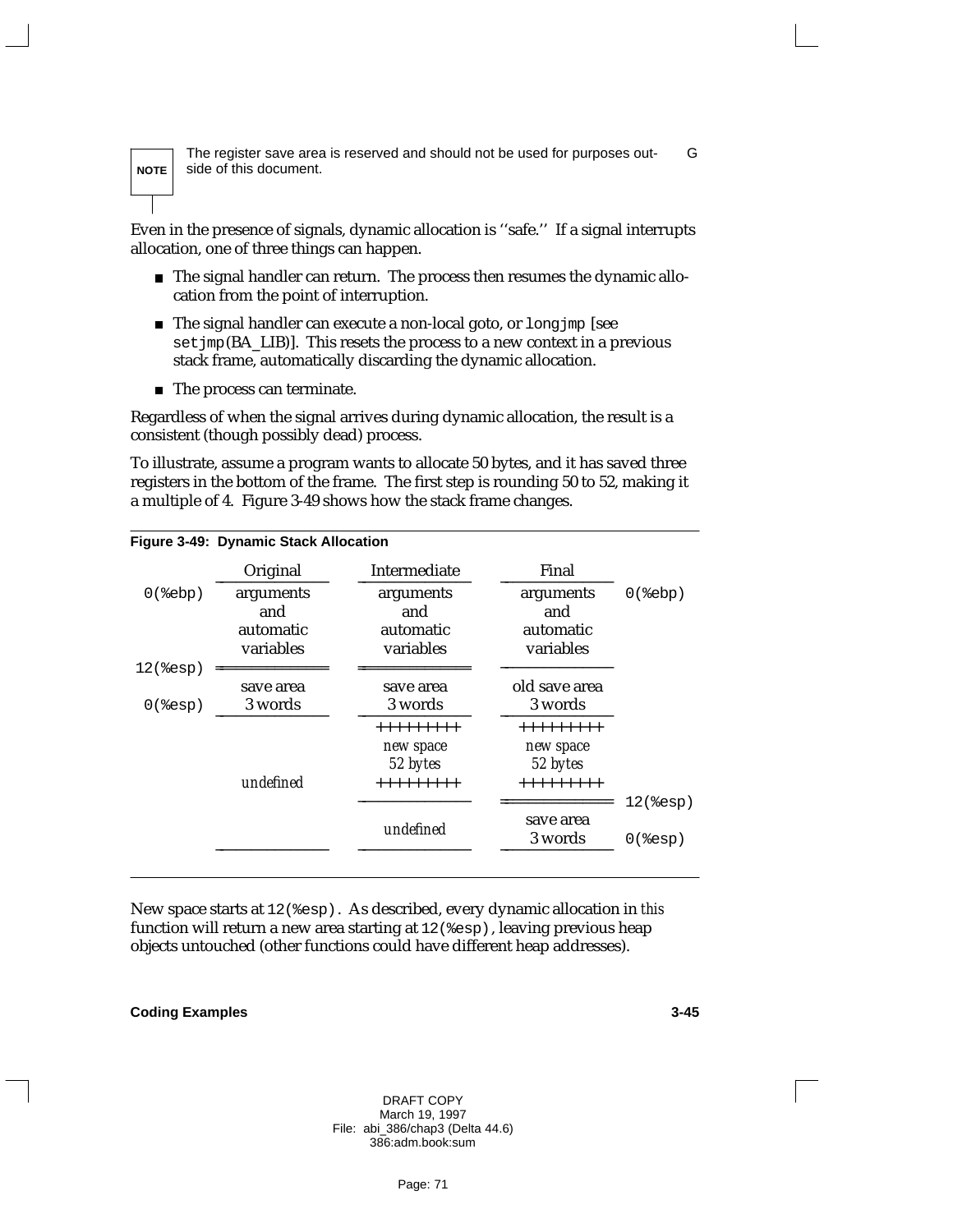Consequently, the compiler should compute the absolute address for each area, avoiding relative references. Otherwise, future allocations in the same frame would destroy the heap's integrity.

Existing stack objects reside at fixed offsets from the frame pointer (% ebp). Dynamic allocation preserves those offsets, because the frame pointer does not change and the objects relative to it do not move. Objects relative to the stack pointer (% esp) move, but their % esp-relative positions do not change. Accordingly, compilers arrange not to publicize the absolute address of any object in the bottom half of the stack frame (in a way that violates the scope rules).  $s$ esprelative references stay valid after dynamic allocation, but absolute addresses do not.

No special code is needed to free dynamically allocated stack memory. The function return resets the stack pointer and removes the entire stack frame, including the heap, from the stack. Naturally, a program should not reference heap objects after they have gone out of scope.

**3-46 LOW-LEVEL SYSTEM INFORMATION**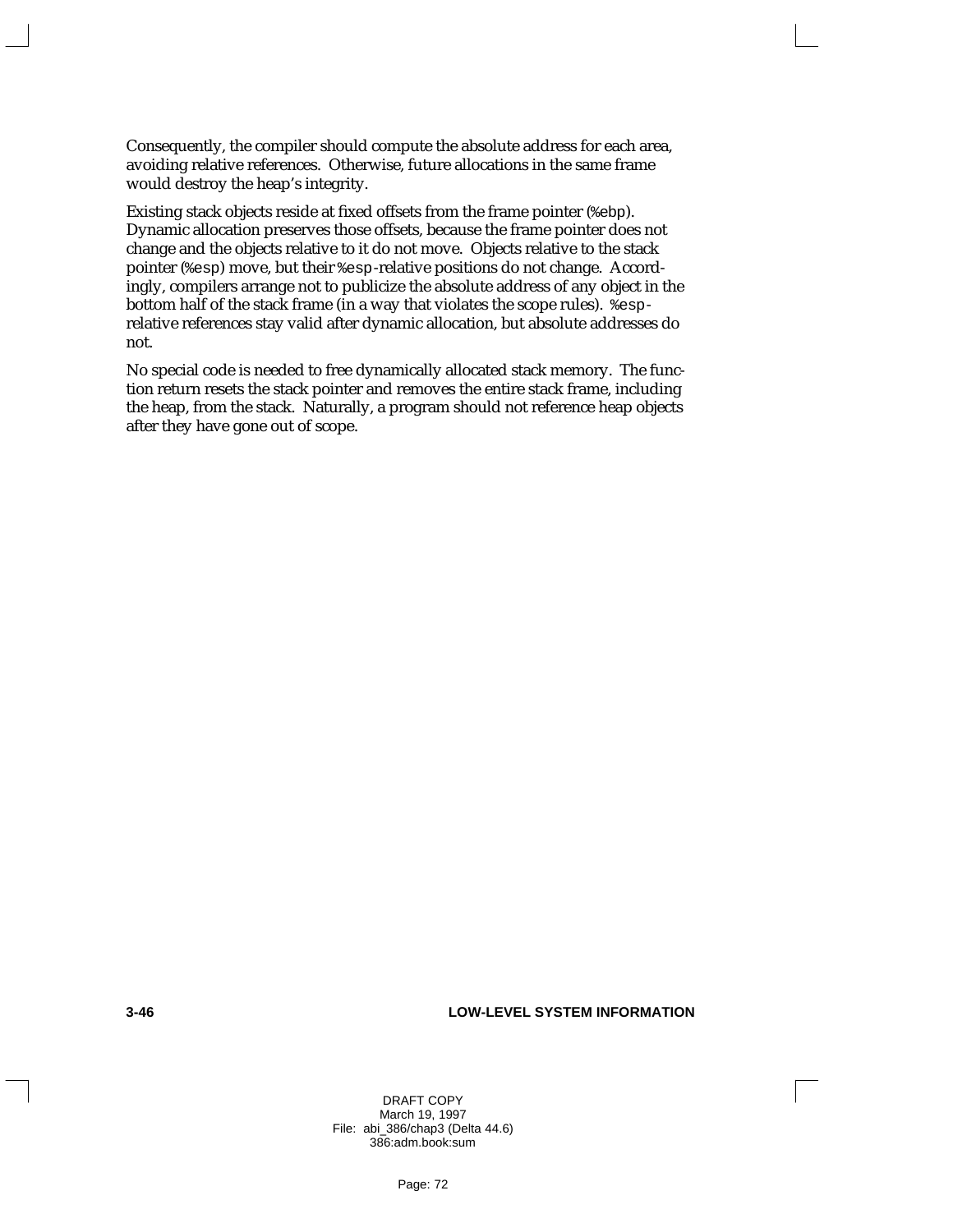# **4 OBJECT FILES**

| <b>ELF Header</b>       | $4 - 1$ |
|-------------------------|---------|
| Machine Information     | $4 - 1$ |
|                         |         |
| <b>Sections</b>         | $4 - 2$ |
| <b>Special Sections</b> | $4 - 2$ |
|                         |         |
| <b>Symbol Table</b>     | $4 - 3$ |
| <b>Symbol Values</b>    | $4 - 3$ |
|                         |         |
| <b>Relocation</b>       | $4 - 4$ |
| <b>Relocation Types</b> | $4 - 4$ |

**Table of Contents i**

÷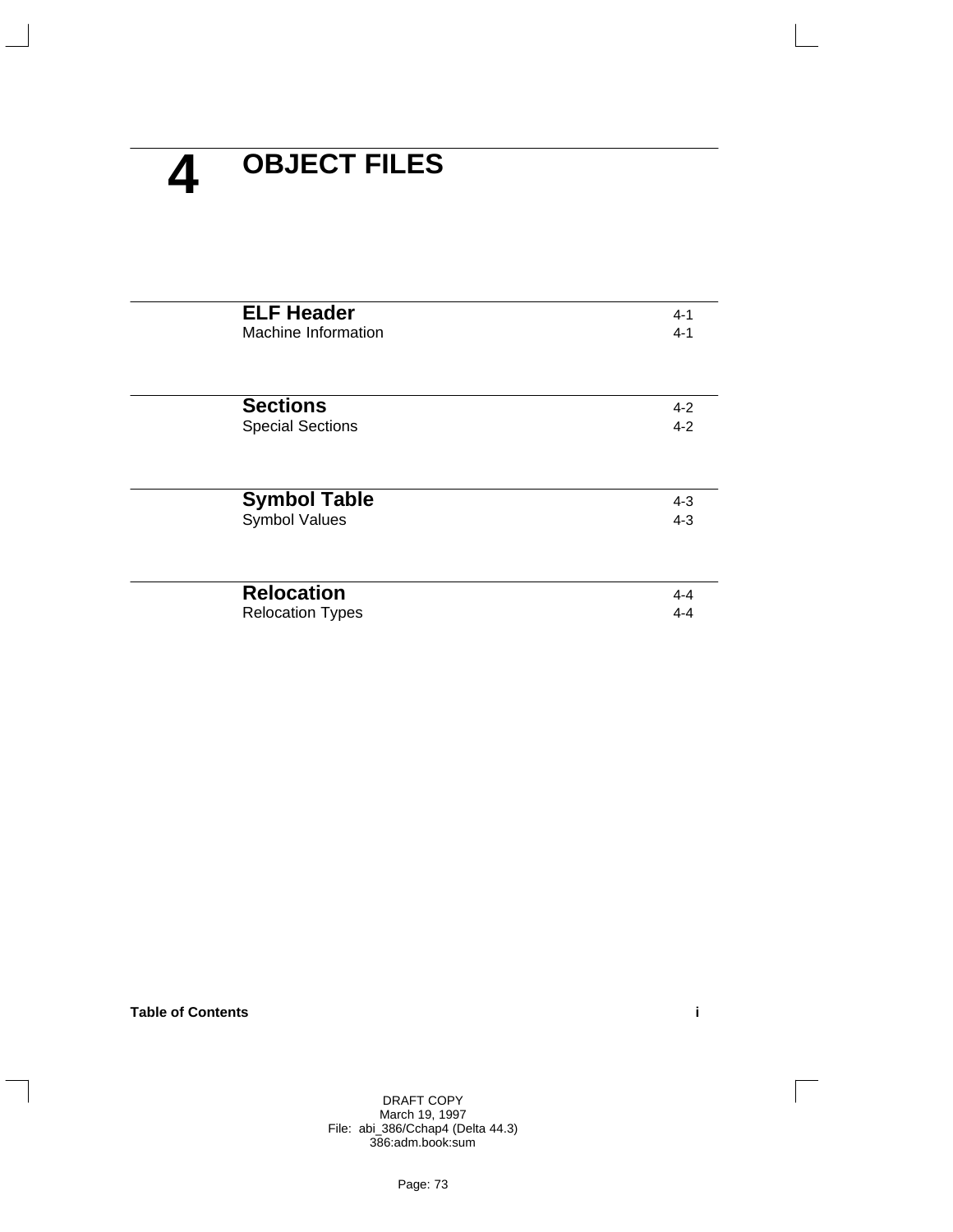# **ELF Header**

## **Machine Information**

For file identification in e\_ident, the Intel386 architecture requires the following values.

|  |  | Figure 4-1: Intel386 Identification, e_ident |  |  |
|--|--|----------------------------------------------|--|--|
|--|--|----------------------------------------------|--|--|

| Position          | Value       |
|-------------------|-------------|
| e_ident[EI_CLASS] | ELFCLASS32  |
| e_ident[EI_DATA]  | ELFDATA2LSB |

Processor identification resides in the ELF header's e\_machine member and must have the value EM\_386.

The ELF header's e\_flags member holds bit flags associated with the file. The Intel386 architecture defines no flags; so this member contains zero.

**ELF Header 4-1**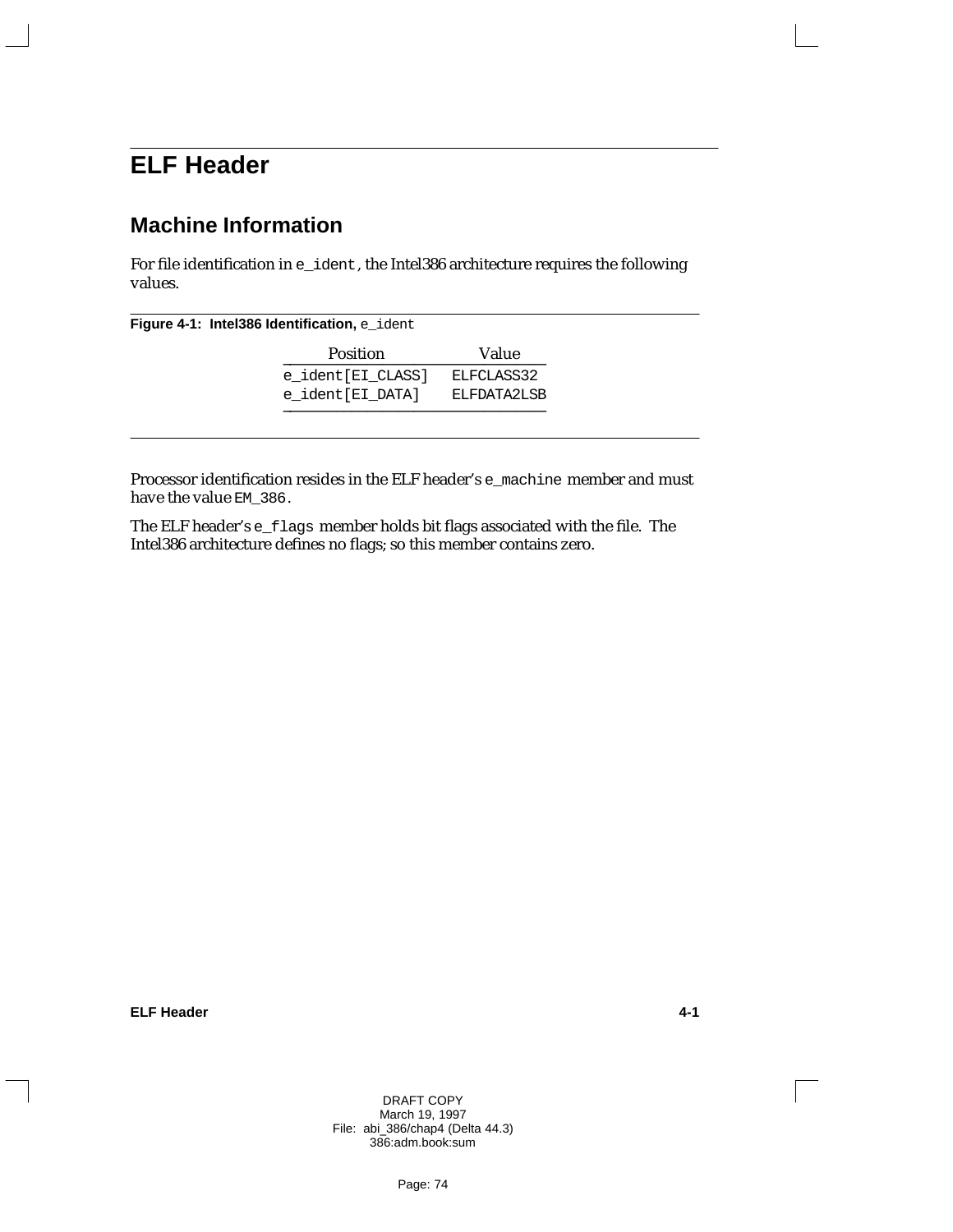# **Sections**

# **Special Sections**

Various sections hold program and control information. Sections in the list below are used by the system and have the indicated types and attributes.

#### **Figure 4-2: Special Sections**

Name Type Attributes  $\log$  | SHT\_PROGBITS | SHF\_ALLOC + SHF\_WRITE  ${\rm c}$  p l t  $\parallel$  SHT \_ PROGBITS  $\parallel$  SHF \_ ALLOC + SHF \_ EXECINSTR I Г I I Г

| .got   | This section holds the global offset table. See "Coding Examples"<br>in Chapter 3 and "Global Offset Table" in Chapter 5 for more<br>information. |
|--------|---------------------------------------------------------------------------------------------------------------------------------------------------|
| $-1$ + | This section holds the procedure linkage table. See "Dressdure                                                                                    |

. p1t This section holds the procedure linkage table. See "Procedure". Linkage Table'' in Chapter 5 for more information.

**4-2 OBJECT FILES**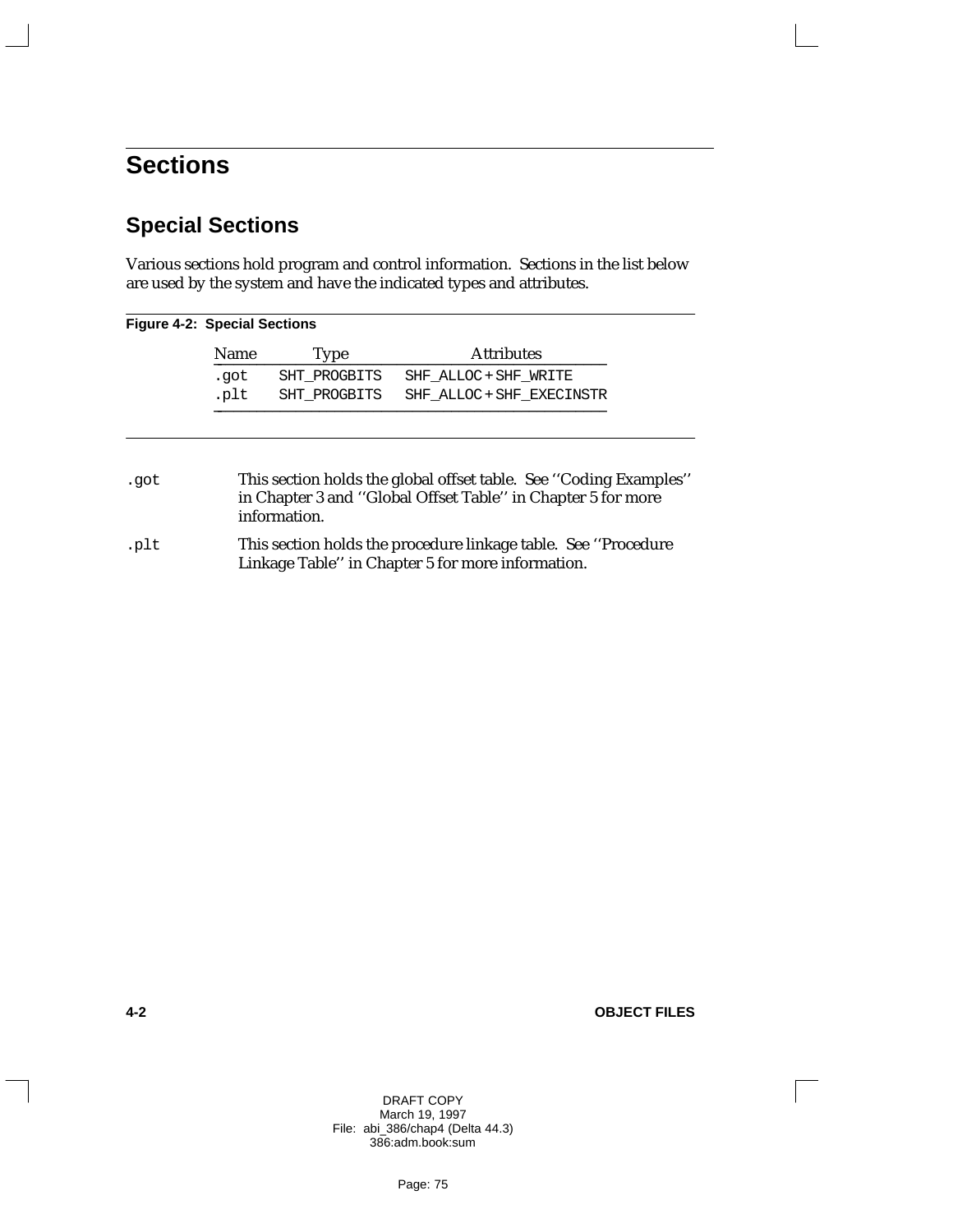# **Symbol Table**

## **Symbol Values**

If an executable file contains a reference to a function defined in one of its associated shared objects, the symbol table section for that file will contain an entry for that symbol. The st\_shndx member of that symbol table entry contains SHN\_UNDEF. This signals to the dynamic linker that the symbol definition for that function is not contained in the executable file itself. If that symbol has been allocated a procedure linkage table entry in the executable file, and the st\_value member for that symbol table entry is non-zero, the value will contain the virtual address of the first instruction of that procedure linkage table entry. Otherwise, the st\_value member contains zero. This procedure linkage table entry address is used by the dynamic linker in resolving references to the address of the function. See ''Function Addresses'' in Chapter 5 for details.

**Symbol Table 4-3**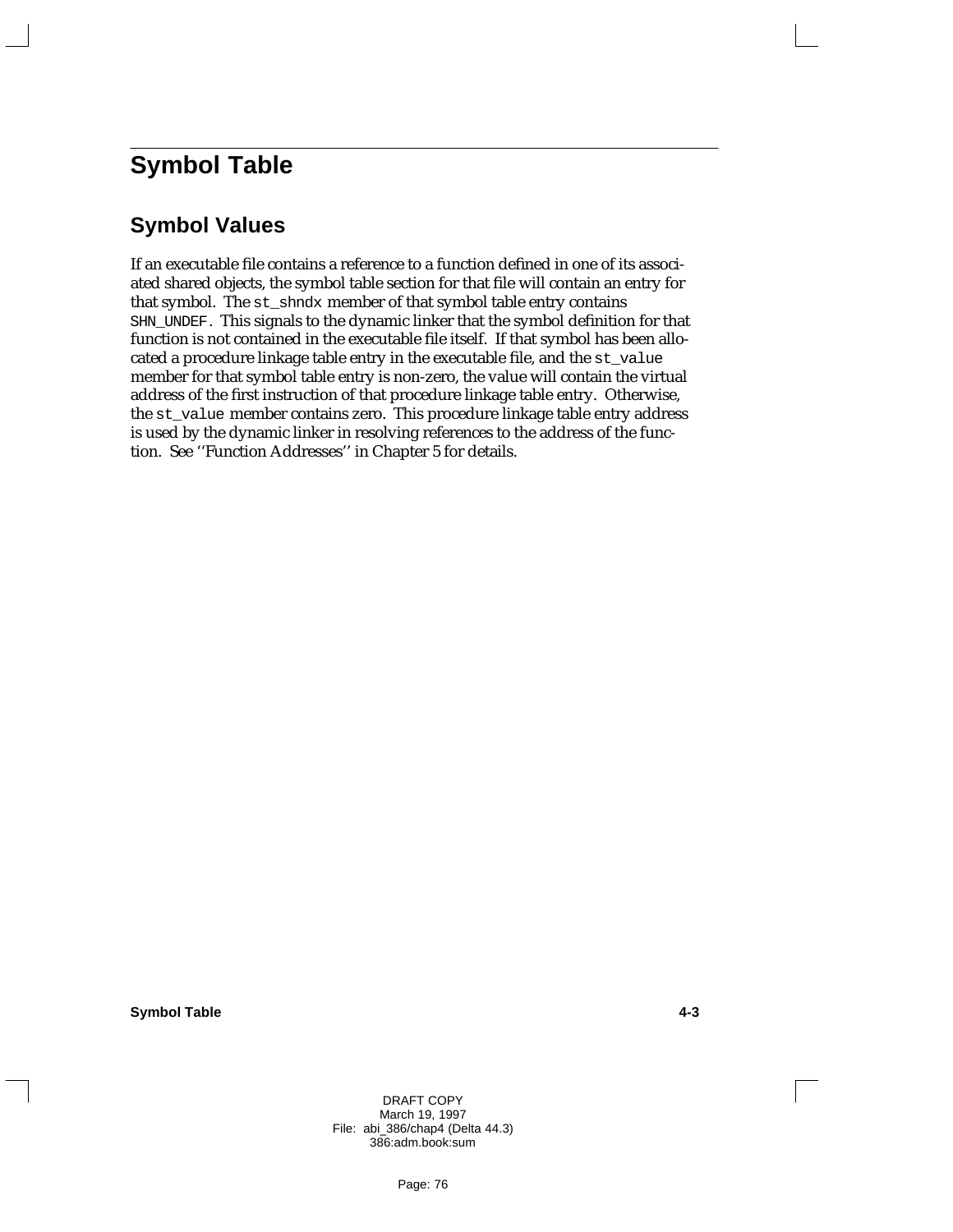# **Relocation**

## **Relocation Types**

Relocation entries describe how to alter the following instruction and data fields (bit numbers appear in the lower box corners).

**Figure 4-3: Relocatable Fields**

*word32*  $31$  0

*word32* This specifies a 32-bit field occupying 4 bytes with arbitrary byte alignment. These values use the same byte order as other word values in the Intel386 architecture.

| $0 \times 01020304$ | v     | $\overline{\phantom{a}}$<br>$\cdot$ $\sim$ | $\ddot{\phantom{1}}$<br>ັບ - |                |
|---------------------|-------|--------------------------------------------|------------------------------|----------------|
|                     | I J 1 |                                            |                              | $\overline{0}$ |

Calculations below assume the actions are transforming a relocatable file into either an executable or a shared object file. Conceptually, the link editor merges one or more relocatable files to form the output. It first decides how to combine and locate the input files, then updates the symbol values, and finally performs the relocation. Relocations applied to executable or shared object files are similar and accomplish the same result. Descriptions below use the following notation.

A This means the addend used to compute the value of the relocatable field.

- B This means the base address at which a shared object has been loaded into memory during execution. Generally, a shared object file is built with a 0 base virtual address, but the execution address will be different. See ''Program Header'' in the System V ABI for more information about the base address.
- G This means the offset into the global offset table at which the address of the relocation entry's symbol will reside during execution. See ''Coding Examples'' in Chapter 3 and ''Global Offset Table'' in Chapter 5 for more information.

#### **4-4 OBJECT FILES**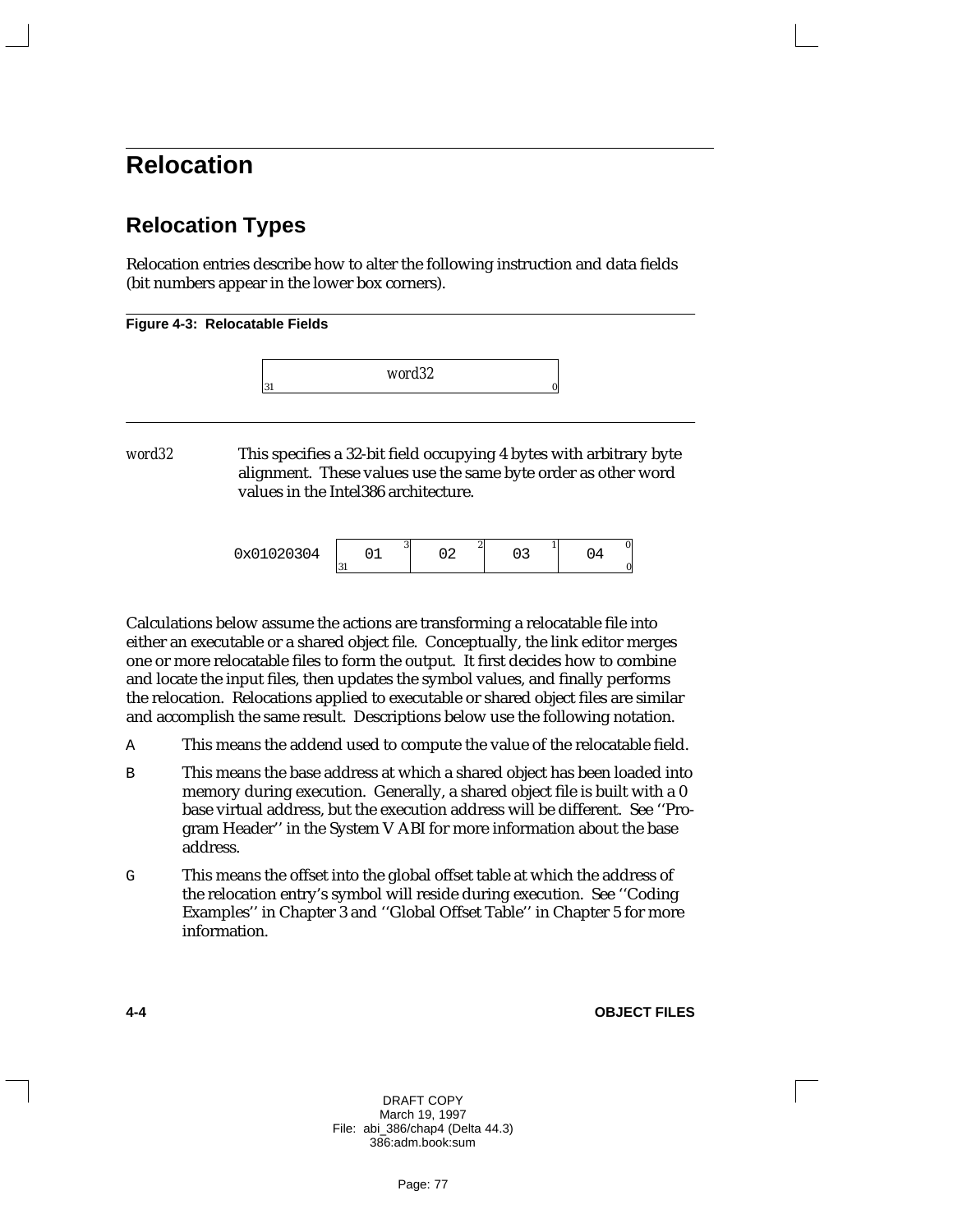- GOT This means the address of the global offset table. See "Coding Examples" in Chapter 3 and ''Global Offset Table'' in Chapter 5 for more information.
- L This means the place (section offset or address) of the procedure linkage table entry for a symbol. A procedure linkage table entry redirects a function call to the proper destination. The link editor builds the initial procedure linkage table, and the dynamic linker modifies the entries during execution. See ''Procedure Linkage Table'' in Chapter 5 for more information.
- P This means the place (section offset or address) of the storage unit being relocated (computed using  $r\_offset$ ).
- S This means the value of the symbol whose index resides in the relocation entry.

A relocation entry's  $r_{\text{o}}$  of f set value designates the offset or virtual address of the first byte of the affected storage unit. The relocation type specifies which bits to change and how to calculate their values. The Intel386 architecture uses only E1f32\_Re1 relocation entries, the field to be relocated holds the addend. In all cases, the addend and the computed result use the same byte order.

#### **Figure 4-4: Relocation Types**

| Name           | Value | Field  | Calculation   |
|----------------|-------|--------|---------------|
| R 386 NONE     | 0     | none   | none          |
| R 386 32       | 1     | word32 | $S + A$       |
| R 386 PC32     | 2     | word32 | $S + A - P$   |
| R 386 GOT32    | 3     | word32 | $G + A - P$   |
| R 386 PLT32    | 4     | word32 | $I_1 + A - P$ |
| R 386 COPY     | 5     | none   | none          |
| R 386 GLOB DAT | 6     | word32 | S             |
| R 386 JMP SLOT | 7     | word32 | S             |
| R 386 RELATIVE | 8     | word32 | $B + A$       |
| R 386 GOTOFF   | 9     | word32 | $S + A - GOT$ |
| R_386_GOTPC    | 10    | word32 | $GOT + A - P$ |

Some relocation types have semantics beyond simple calculation.

R\_386\_GOT32 This relocation type computes the distance from the base of the global offset table to the symbol's global offset table entry. It additionally instructs the link editor to build a global offset table.

**Relocation 4-5**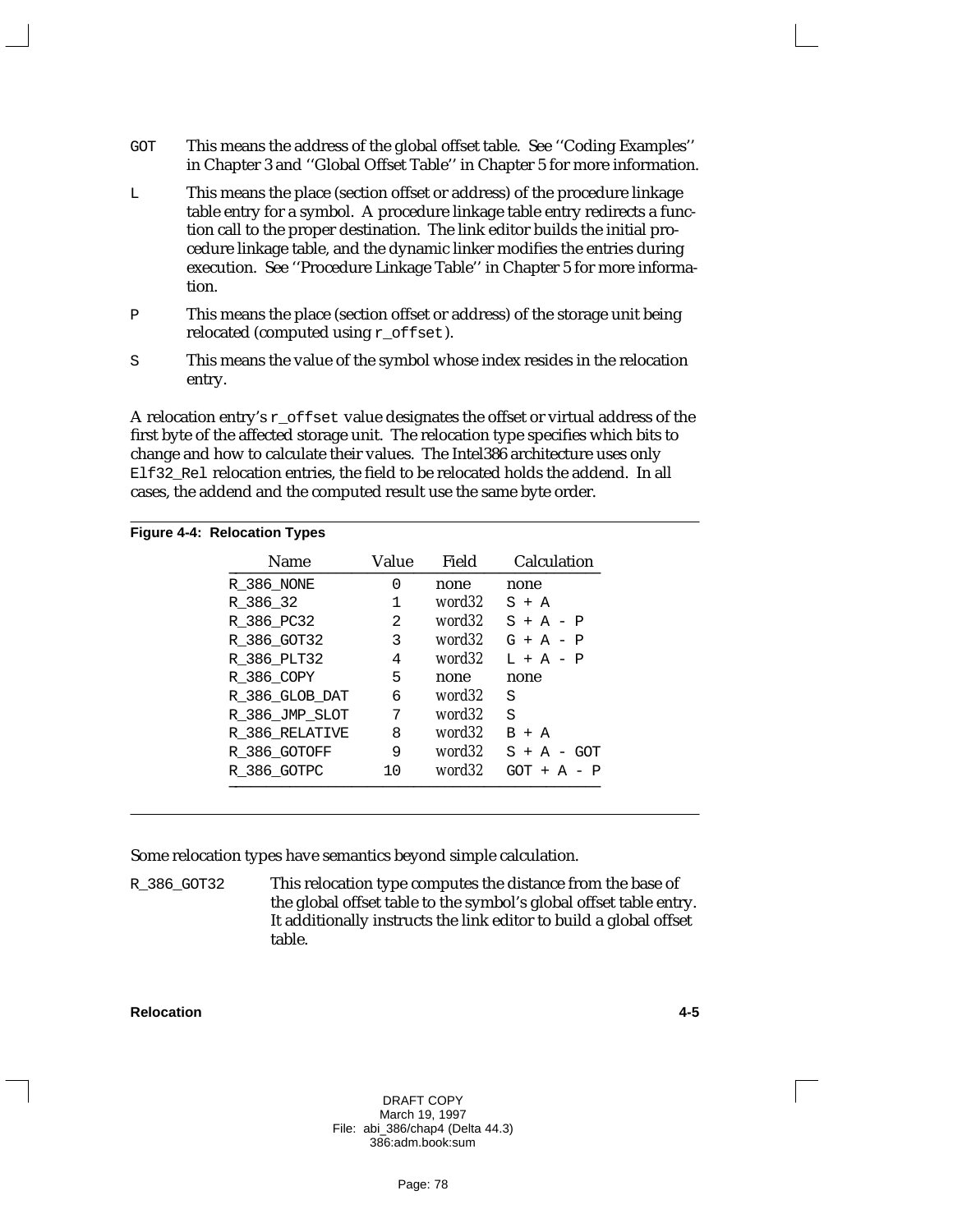| R_386_PLT32    | This relocation type computes the address of the symbol's<br>procedure linkage table entry and additionally instructs the<br>link editor to build a procedure linkage table.                                                                                                                                                                                                                                                                  |
|----------------|-----------------------------------------------------------------------------------------------------------------------------------------------------------------------------------------------------------------------------------------------------------------------------------------------------------------------------------------------------------------------------------------------------------------------------------------------|
| R 386 COPY     | The link editor creates this relocation type for dynamic link-<br>ing. Its offset member refers to a location in a writable seg-<br>ment. The symbol table index specifies a symbol that should<br>exist both in the current object file and in a shared object.<br>During execution, the dynamic linker copies data associated<br>with the shared object's symbol to the location specified by<br>the offset.                                |
| R_386_GLOB_DAT | This relocation type is used to set a global offset table entry to<br>the address of the specified symbol. The special relocation<br>type allows one to determine the correspondence between<br>symbols and global offset table entries.                                                                                                                                                                                                      |
| R_386_JMP_SLOT | The link editor creates this relocation type for dynamic link-<br>ing. Its offset member gives the location of a procedure link-<br>age table entry. The dynamic linker modifies the procedure<br>linkage table entry to transfer control to the designated<br>symbol's address [see "Procedure Linkage Table" in Chapter<br>5].                                                                                                              |
| R_386_RELATIVE | The link editor creates this relocation type for dynamic link-<br>ing. Its offset member gives a location within a shared object<br>that contains a value representing a relative address. The<br>dynamic linker computes the corresponding virtual address<br>by adding the virtual address at which the shared object was<br>loaded to the relative address. Relocation entries for this type<br>must specify 0 for the symbol table index. |
| R_386_GOTOFF   | This relocation type computes the difference between a<br>symbol's value and the address of the global offset table. It<br>additionally instructs the link editor to build the global offset<br>table.                                                                                                                                                                                                                                        |
| R_386_GOTPC    | This relocation type resembles R_386_PC32, except it uses the<br>address of the global offset table in its calculation. The sym-<br>bol referenced in this relocation normally is<br>_GLOBAL_OFFSET_TABLE_, which additionally instructs the<br>link editor to build the global offset table.                                                                                                                                                 |

**4-6 OBJECT FILES**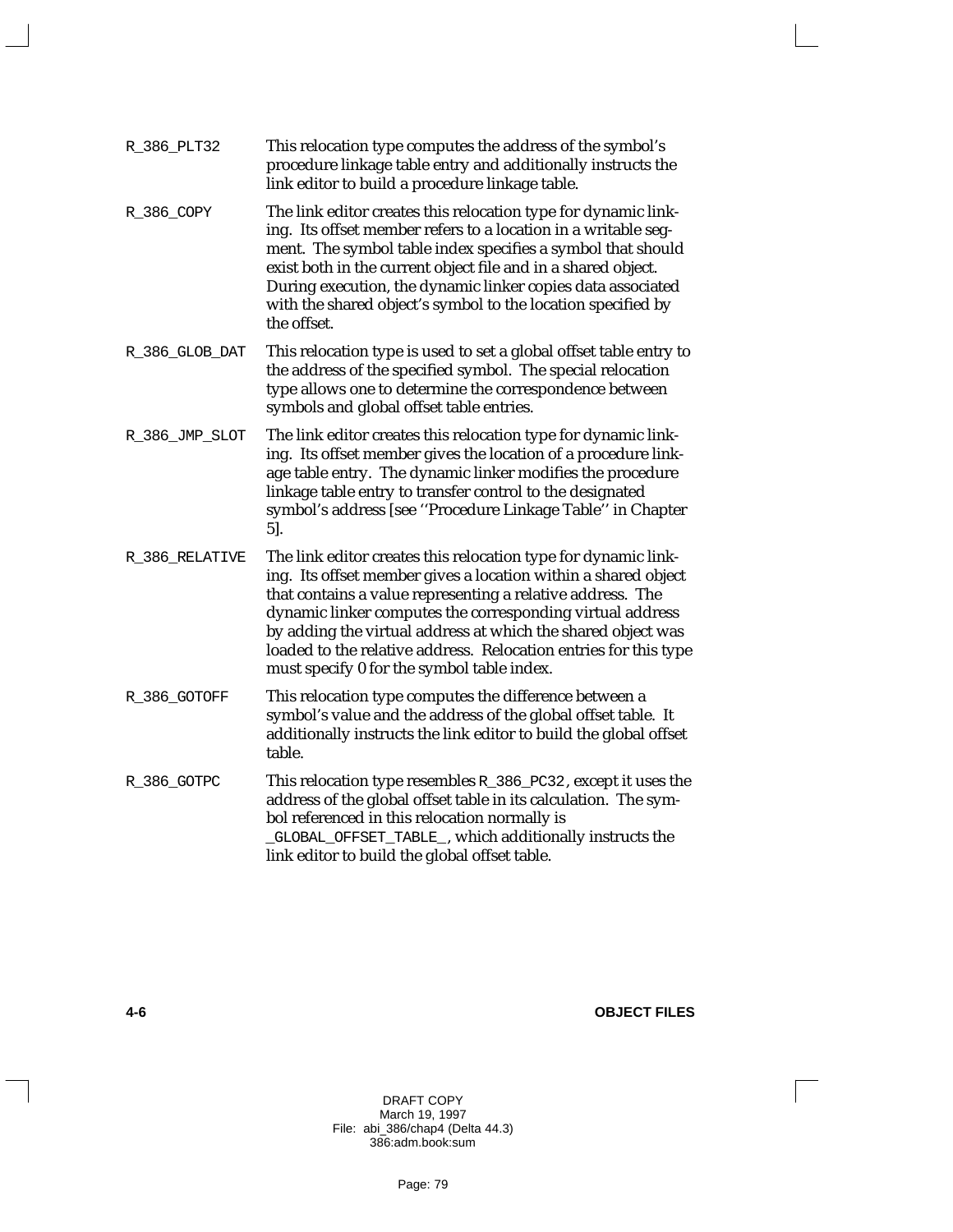# **5 PROGRAM LOADING AND DYNAMIC LINKING**

| <b>Program Loading</b>     | $5 - 1$  |
|----------------------------|----------|
| <b>Dynamic Linking</b>     | $5 - 5$  |
| <b>Dynamic Section</b>     | $5 - 5$  |
| <b>Global Offset Table</b> | $5-5$    |
| <b>Function Addresses</b>  | $5-6$    |
| Procedure Linkage Table    | $5 - 7$  |
| Program Interpreter        | $5 - 10$ |

**Table of Contents i**

 $\overline{a}$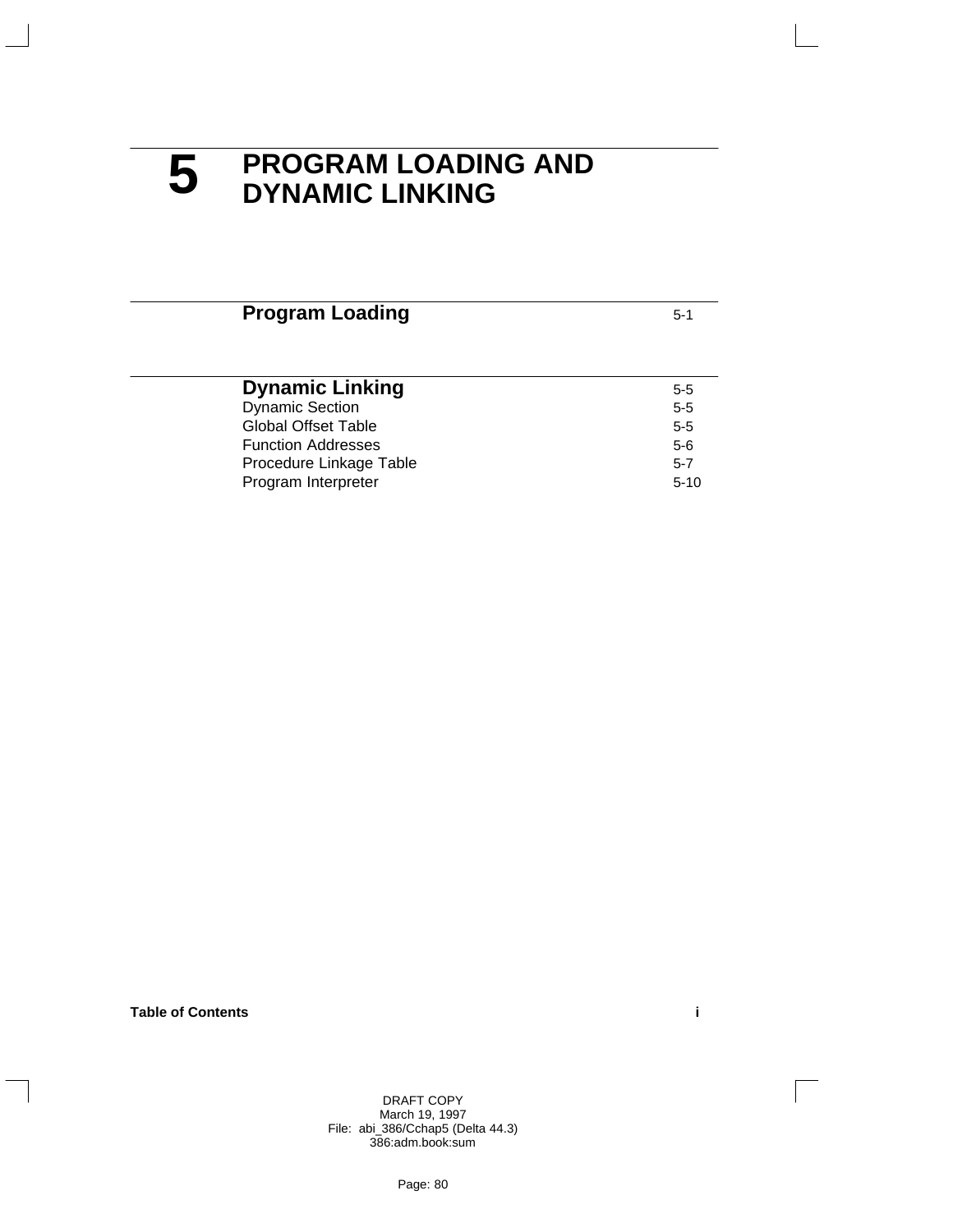# **Program Loading**

As the system creates or augments a process image, it logically copies a file's segment to a virtual memory segment. When—and if—the system physically reads the file depends on the program's execution behavior, system load, and so on. A process does not require a physical page unless it references the logical page during execution, and processes commonly leave many pages unreferenced. Therefore delaying physical reads frequently obviates them, improving system performance. To obtain this efficiency in practice, executable and shared object files must have segment images whose file offsets and virtual addresses are congruent, modulo the page size.

Virtual addresses and file offsets for the Intel386 architecture segments are congruent modulo 4 KB ( $0x1000$ ) or larger powers of 2. Because 4 KB is the maximum page size, the files will be suitable for paging regardless of physical page size.

| <b>File Offset</b> | File                 | <b>Virtual Address</b> |
|--------------------|----------------------|------------------------|
| $\Omega$           | <b>ELF</b> header    |                        |
|                    | Program header table |                        |
|                    | Other information    |                        |
| 0x100              | <b>Text segment</b>  | 0x8048100              |
|                    |                      |                        |
|                    | 0x2be00 bytes        | 0x8073eff              |
| 0x2bf00            | Data segment         | 0x8074f00              |
|                    | .                    |                        |
|                    | 0x4e00 bytes         | 0x8079cff              |
| 0x30d00            | Other information    |                        |
|                    | $\cdots$             |                        |
|                    |                      |                        |

**Figure 5-1: Executable File**

**Program Loading 5-1**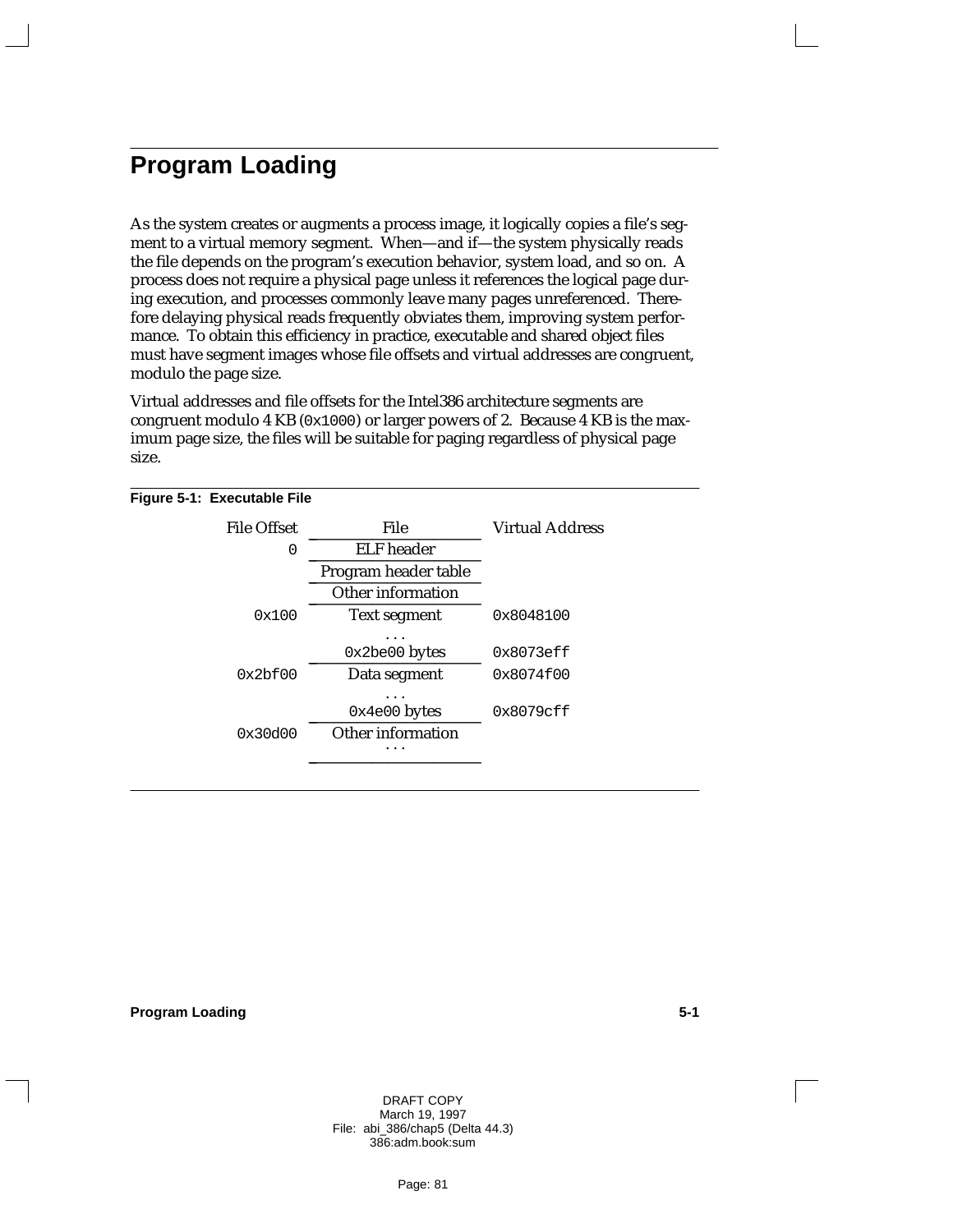#### **Figure 5-2: Program Header Segments**

| Member   | Text          | Data                 |
|----------|---------------|----------------------|
| p type   | PT_LOAD       | PT LOAD              |
| p offset | 0x100         | 0x2bf00              |
| p_vaddr  | 0x8048100     | 0x8074f00            |
| p_paddr  | unspecified   | unspecified          |
| p filesz | 0x2be00       | 0x4e00               |
| p memsz  | 0x2be00       | 0x5e24               |
| p flags  | $PF R + PF X$ | $PF R + PF W + PF X$ |
| p align  | 0x1000        | 0x1000               |

Although the example's file offsets and virtual addresses are congruent modulo 4 KB for both text and data, up to four file pages hold impure text or data (depending on page size and file system block size).

- The first text page contains the ELF header, the program header table, and other information.
- The last text page holds a copy of the beginning of data.
- The first data page has a copy of the end of text.
- The last data page may contain file information not relevant to the running process.

Logically, the system enforces the memory permissions as if each segment were complete and separate; segments' addresses are adjusted to ensure each logical page in the address space has a single set of permissions. In the example above, the region of the file holding the end of text and the beginning of data will be mapped twice: at one virtual address for text and at a different virtual address for data.

The end of the data segment requires special handling for uninitialized data, which the system defines to begin with zero values. Thus if a file's last data page includes information not in the logical memory page, the extraneous data must be set to zero, not the unknown contents of the executable file. ''Impurities'' in the other three pages are not logically part of the process image; whether the system expunges them is unspecified. The memory image for this program follows, assuming  $4$  KB (0 $\times$ 1000) pages.

#### **5-2 PROGRAM LOADING AND DYNAMIC LINKING**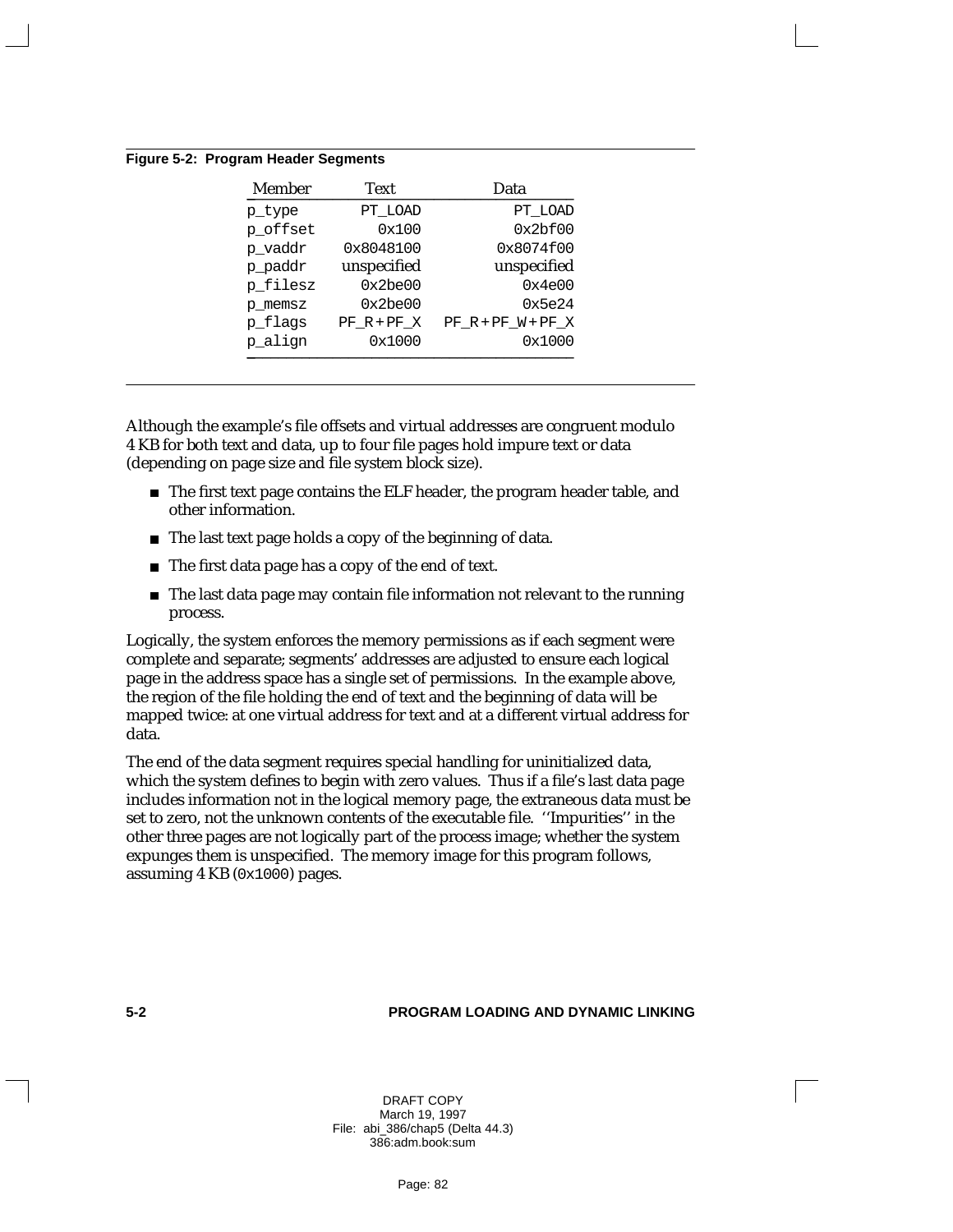

One aspect of segment loading differs between executable files and shared objects. Executable file segments typically contain absolute code (see ''Coding Examples'' in Chapter 3). To let the process execute correctly, the segments must reside at the virtual addresses used to build the executable file. Thus the system uses the p\_vaddr values unchanged as virtual addresses.

On the other hand, shared object segments typically contain position-independent code. This lets a segment's virtual address change from one process to another, without invalidating execution behavior. Though the system chooses virtual addresses for individual processes, it maintains the segments' *relative positions*. Because position-independent code uses relative addressing between segments, the difference between virtual addresses in memory must match the difference between virtual addresses in the file. The following table shows possible shared object virtual address assignments for several processes, illustrating constant relative positioning. The table also illustrates the base address computations.

**Program Loading 5-3**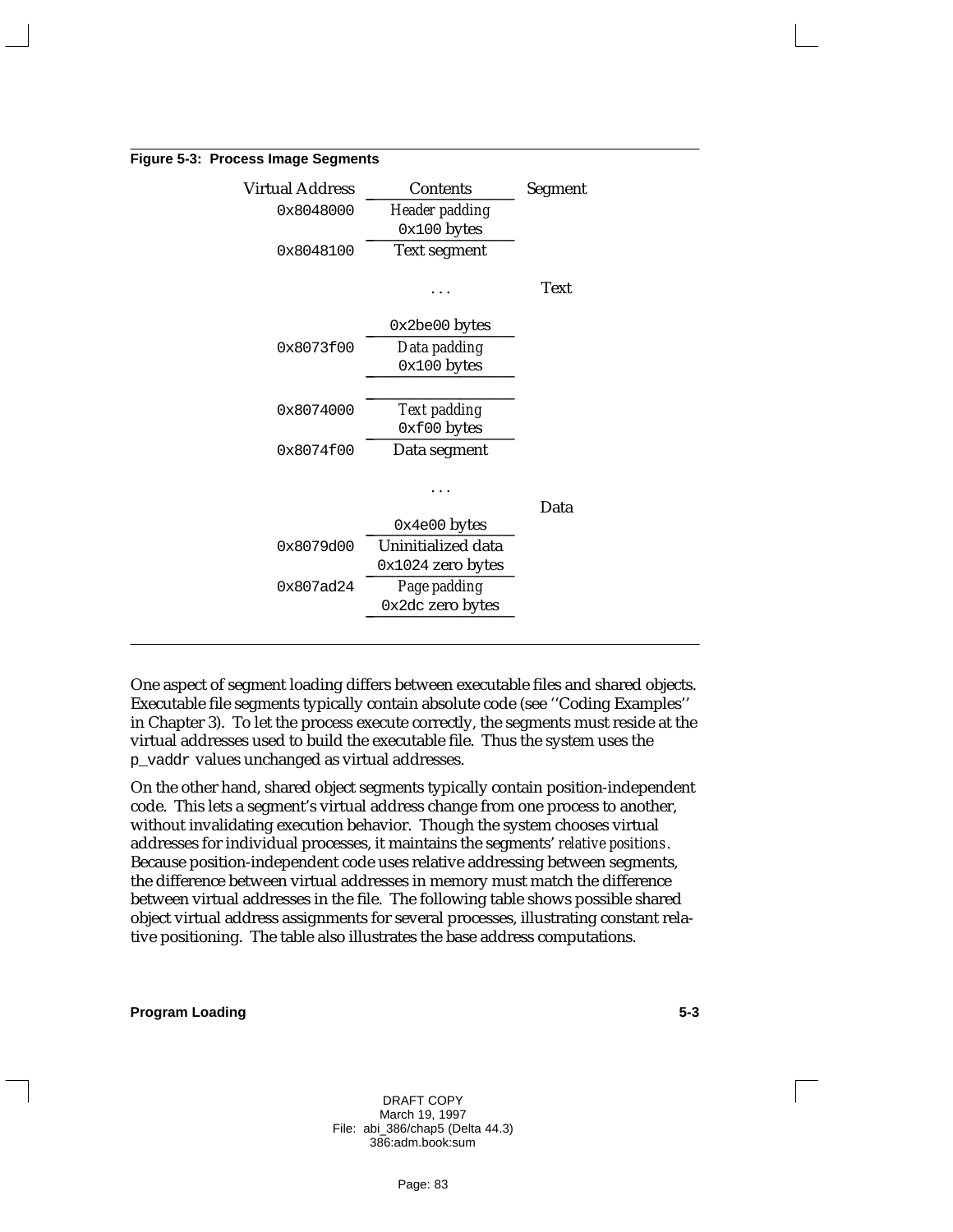| Figure 5-4: Example Shared Object Segment Addresses |  |  |  |  |  |
|-----------------------------------------------------|--|--|--|--|--|
|-----------------------------------------------------|--|--|--|--|--|

| Source    | Text       | Data       | <b>Base Address</b> |
|-----------|------------|------------|---------------------|
| File      | 0x200      | 0x2a400    | 0x0                 |
| Process 1 | 0x80000200 | 0x8002a400 | 0x80000000          |
| Process 2 | 0x80081200 | 0x800ab400 | 0x80081000          |
| Process 3 | 0x900c0200 | 0x900ea400 | 0x900c0000          |
| Process 4 | 0x900c6200 | 0x900f0400 | 0x900c6000          |

### **5-4 PROGRAM LOADING AND DYNAMIC LINKING**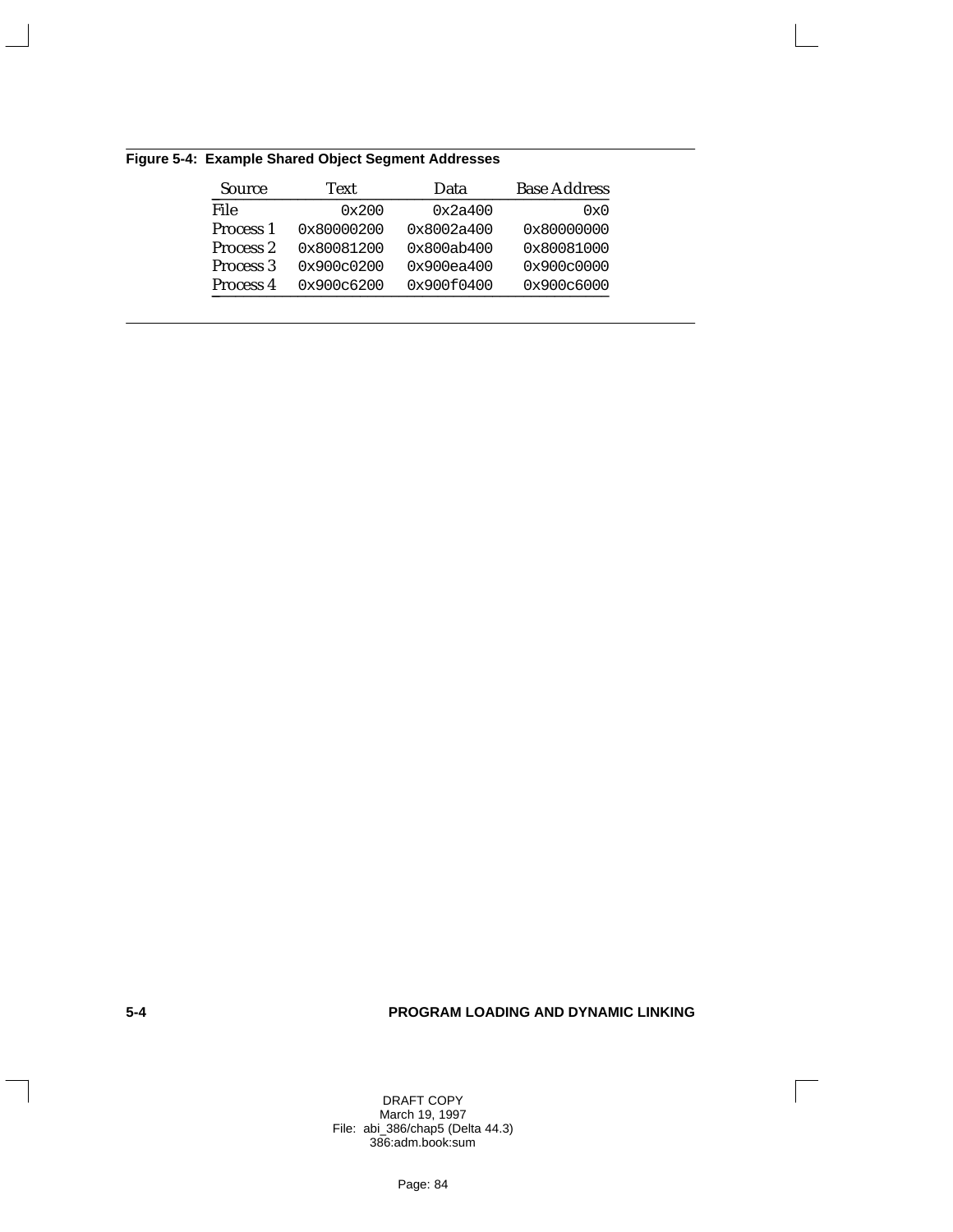# **Dynamic Linking**

## **Dynamic Section**

Dynamic section entries give information to the dynamic linker. Some of this information is processor-specific, including the interpretation of some entries in the dynamic structure.

 $DT$   $PLT$  GO T On the Intel386 architecture, this entry's  $d$   $ptr$  member gives the address of the first entry in the global offset table. As mentioned below, the first three global offset table entries are reserved, and two are used to hold procedure linkage table information.

## **Global Offset Table**

Position-independent code cannot, in general, contain absolute virtual addresses. Global offset tables hold absolute addresses in private data, thus making the addresses available without compromising the position-independence and sharability of a program's text. A program references its global offset table using position-independent addressing and extracts absolute values, thus redirecting position-independent references to absolute locations.

Initially, the global offset table holds information as required by its relocation entries [see ''Relocation'' in Chapter 4]. After the system creates memory segments for a loadable object file, the dynamic linker processes the relocation entries, some of which will be type R\_386\_GLOB\_DAT referring to the global offset table. The dynamic linker determines the associated symbol values, calculates their absolute addresses, and sets the appropriate memory table entries to the proper values. Although the absolute addresses are unknown when the link editor builds an object file, the dynamic linker knows the addresses of all memory segments and can thus calculate the absolute addresses of the symbols contained therein.

If a program requires direct access to the absolute address of a symbol, that symbol will have a global offset table entry. Because the executable file and shared objects have separate global offset tables, a symbol's address may appear in several tables. The dynamic linker processes all the global offset table relocations before giving control to any code in the process image, thus ensuring the absolute addresses are available during execution.

**Dynamic Linking 5-5**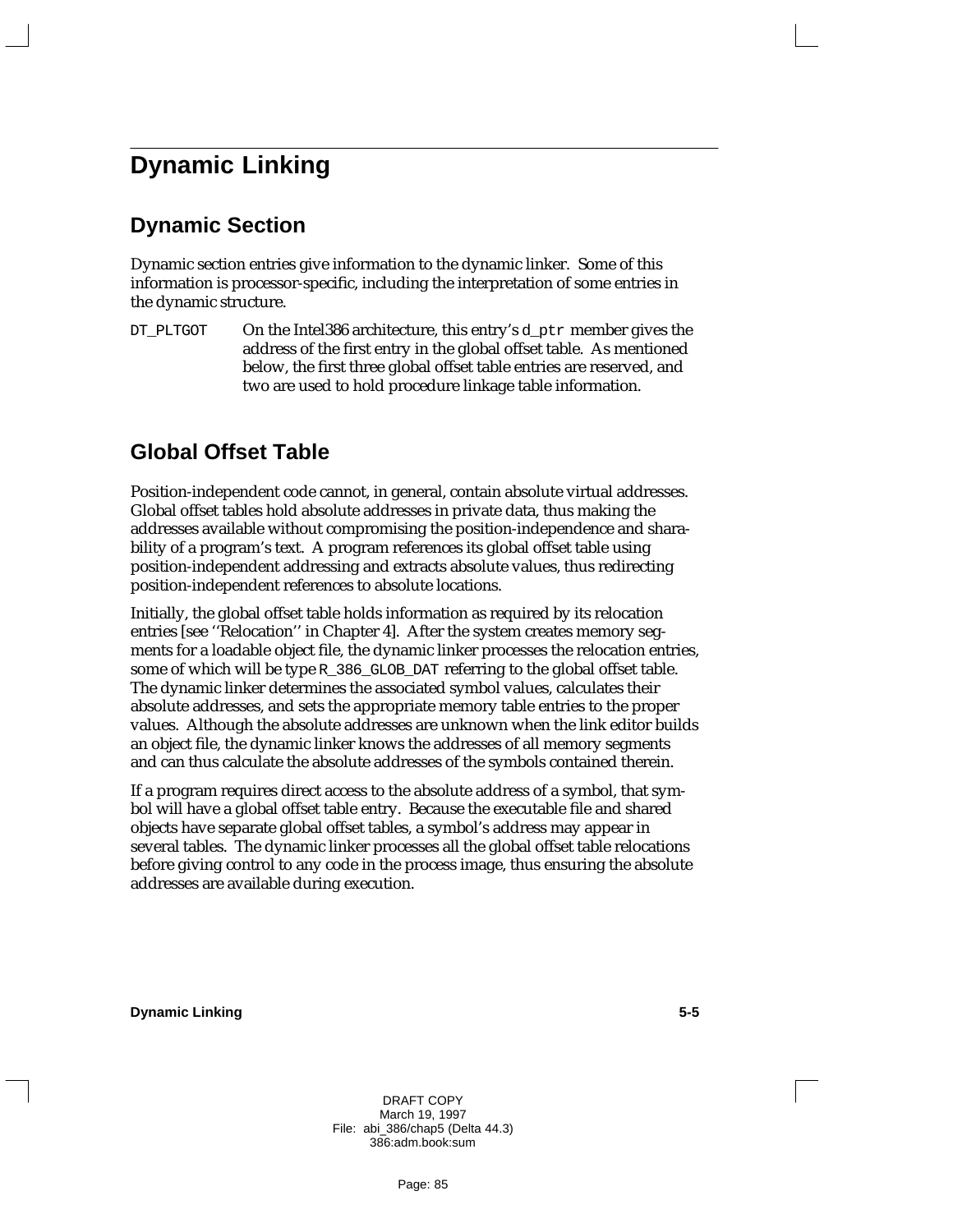The table's entry zero is reserved to hold the address of the dynamic structure, referenced with the symbol \_DYNAMIC. This allows a program, such as the dynamic linker, to find its own dynamic structure without having yet processed its relocation entries. This is especially important for the dynamic linker, because it must initialize itself without relying on other programs to relocate its memory image. On the Intel386 architecture, entries one and two in the global offset table also are reserved. ''Procedure Linkage Table'' below describes them.

The system may choose different memory segment addresses for the same shared object in different programs; it may even choose different library addresses for different executions of the same program. Nonetheless, memory segments do not change addresses once the process image is established. As long as a process exists, its memory segments reside at fixed virtual addresses.

A global offset table's format and interpretation are processor-specific. For the Intel386 architecture, the symbol \_GLOBAL\_OFFSET\_TABLE\_ may be used to access the table.

#### **Figure 5-5: Global Offset Table**

extern Elf32 Addr  $\quad$  GLOBAL OFFSET TABLE  $[]$ ;

The symbol \_GLOBAL\_OFFSET\_TABLE\_ may reside in the middle of the .got section, allowing both negative and non-negative ''subscripts'' into the array of addresses.

## **Function Addresses**

References to the address of a function from an executable file and the shared objects associated with it might not resolve to the same value. References from within shared objects will normally be resolved by the dynamic linker to the virtual address of the function itself. References from within the executable file to a function defined in a shared object will normally be resolved by the link editor to the address of the procedure linkage table entry for that function within the executable file.

To allow comparisons of function addresses to work as expected, if an executable file references a function defined in a shared object, the link editor will place the address of the procedure linkage table entry for that function in its associated symbol table entry. [See ''Symbol Values'' in Chapter 4]. The dynamic linker

#### **5-6 PROGRAM LOADING AND DYNAMIC LINKING**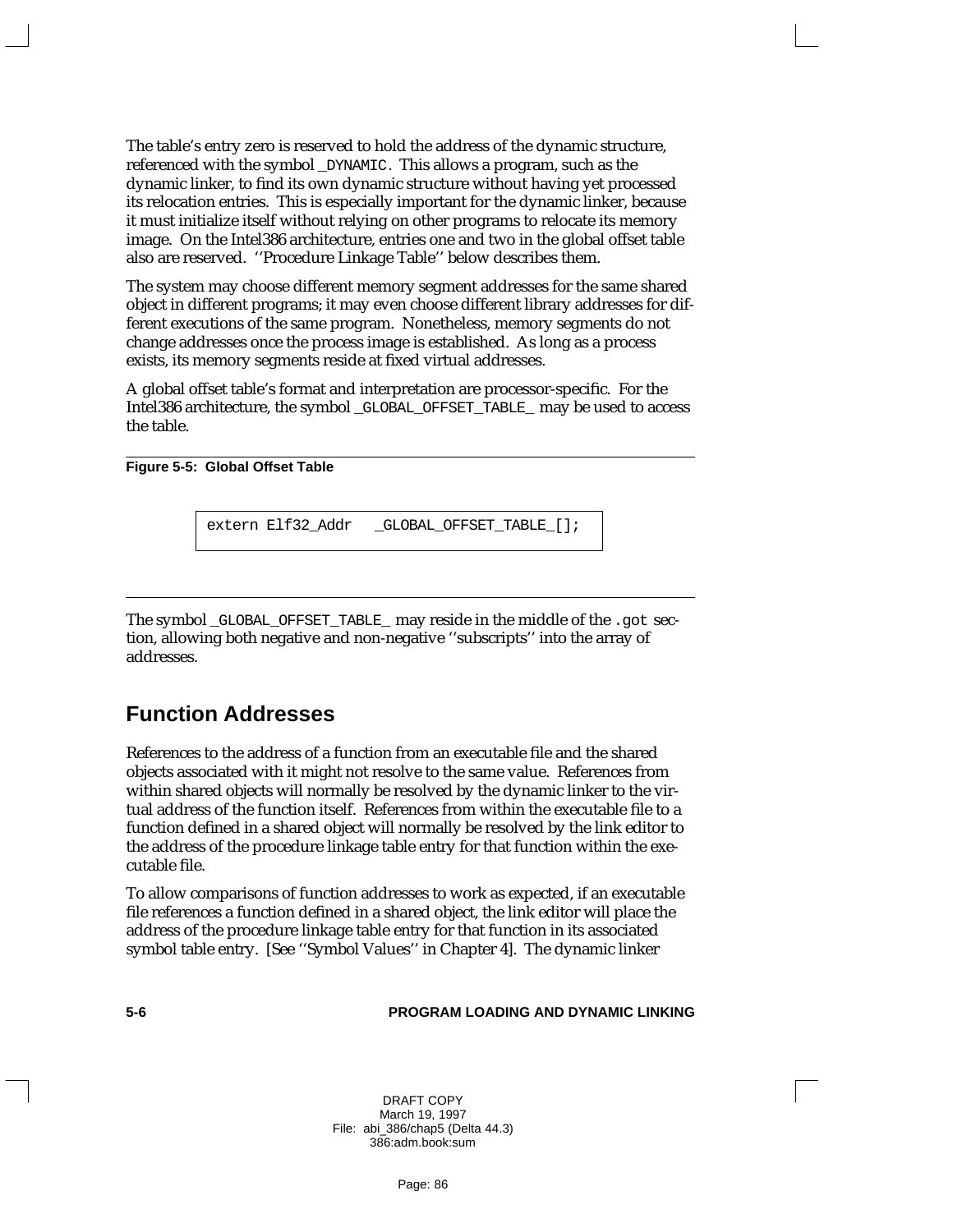treats such symbol table entries specially. If the dynamic linker is searching for a symbol, and encounters a symbol table entry for that symbol in the executable file, it normally follows the rules below.

- 1. If the st\_shndx member of the symbol table entry is not SHN\_UNDEF, the dynamic linker has found a definition for the symbol and uses its st\_value member as the symbol's address.
- 2. If the st\_shndx member is SHN\_UNDEF and the symbol is of type STT\_FUNC and the st\_value member is not zero, the dynamic linker recognizes this entry as special and uses the st\_value member as the symbol's address.
- 3 . Otherwise, the dynamic linker considers the symbol to be undefined within the executable file and continues processing.

Some relocations are associated with procedure linkage table entries. These entries are used for direct function calls rather than for references to function addresses. These relocations are not treated in the special way described above because the dynamic linker must not redirect procedure linkage table entries to point to themselves.

## **Procedure Linkage Table**

Much as the global offset table redirects position-independent address calculations to absolute locations, the procedure linkage table redirects position-independent function calls to absolute locations. The link editor cannot resolve execution transfers (such as function calls) from one executable or shared object to another. Consequently, the link editor arranges to have the program transfer control to entries in the procedure linkage table. On the Intel386 architecture, procedure linkage tables reside in shared text, but they use addresses in the private global offset table. The dynamic linker determines the destinations' absolute addresses and modifies the global offset table's memory image accordingly. The dynamic linker thus can redirect the entries without compromising the positionindependence and sharability of the program's text. Executable files and shared object files have separate procedure linkage tables.

**Dynamic Linking 5-7**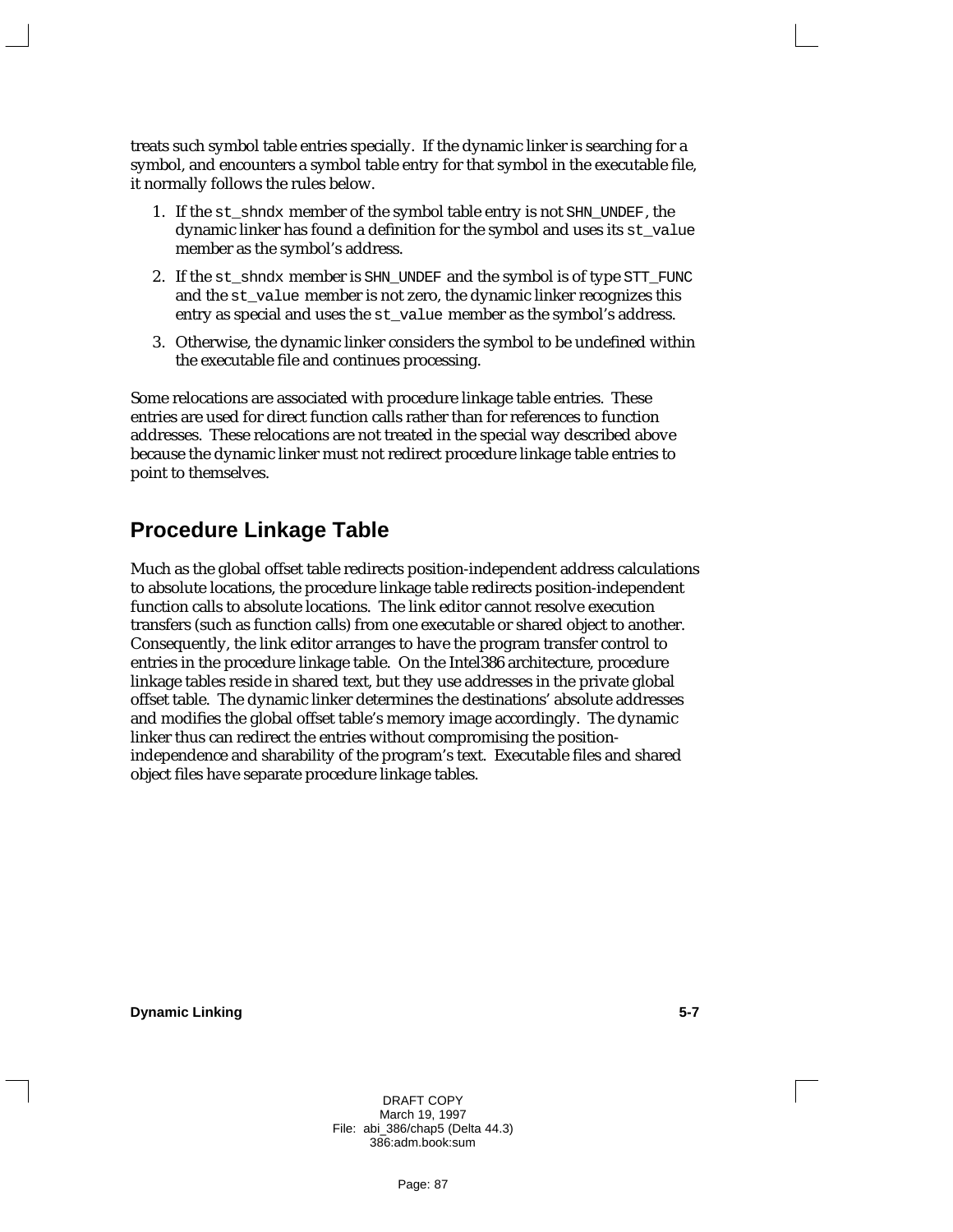#### **Figure 5-6: Absolute Procedure Linkage Table**



#### **Figure 5-7: Position-Independent Procedure Linkage Table**

| .PLTO: pushl 4(%ebx)<br>*8(%ebx)<br>jmp |
|-----------------------------------------|
| nop; nop                                |
| nop; nop                                |
| .PLT1: jmp<br>*name1@GOT(%ebx)          |
| pushl \$offset                          |
| .PLT0@PC<br>jmp                         |
| $*$ name2@GOT( $*$ ebx)<br>.PLT2: jmp   |
| pushl \$offset                          |
| .PLT0@PC<br>imp                         |
|                                         |

### **5-8 PROGRAM LOADING AND DYNAMIC LINKING**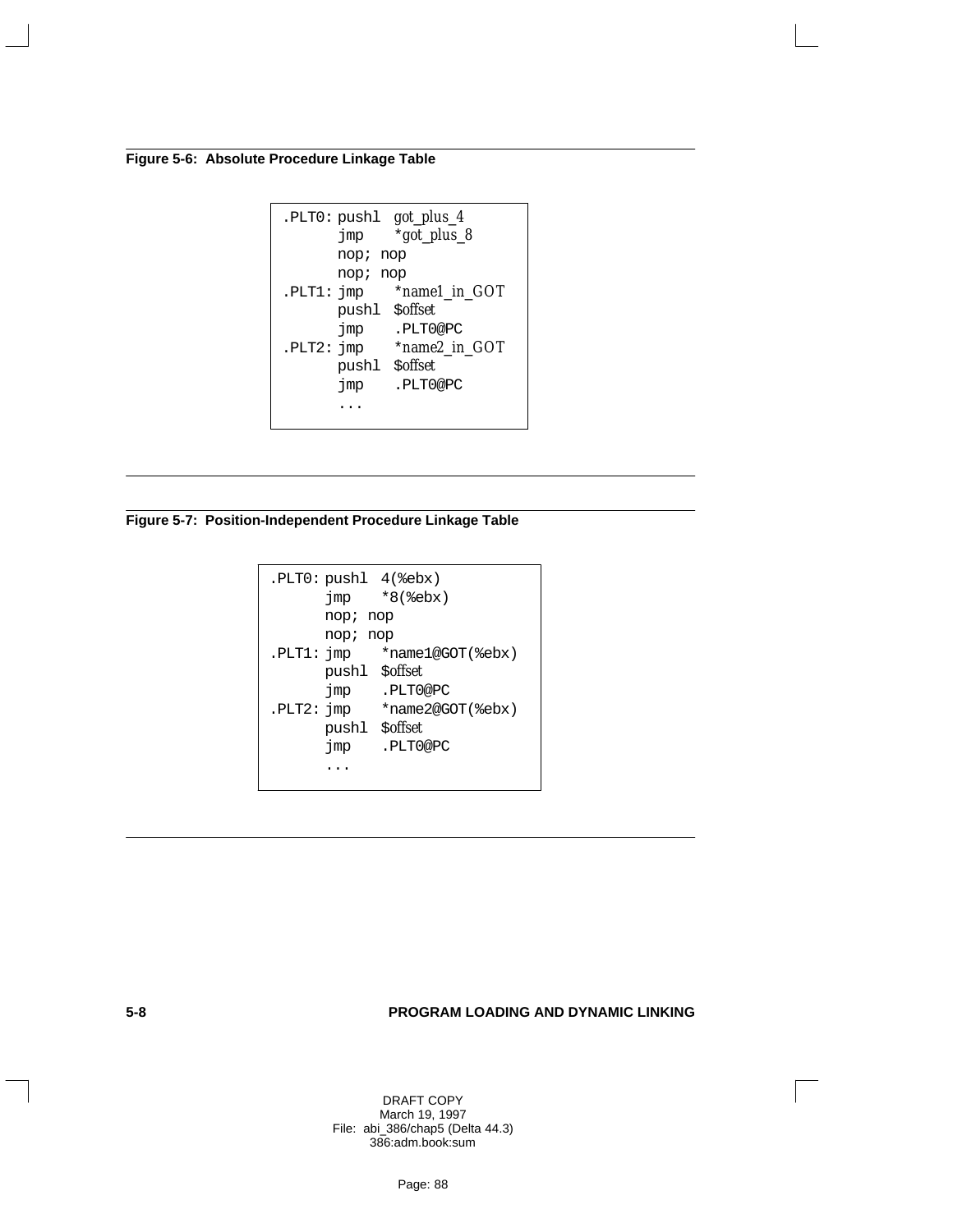

As the figures show, the procedure linkage table instructions use different operand addressing modes for absolute code and for position-independent code. Nonetheless, their interfaces to the dynamic linker are the same.

Following the steps below, the dynamic linker and the program ''cooperate'' to resolve symbolic references through the procedure linkage table and the global offset table.

- 1 . When first creating the memory image of the program, the dynamic linker sets the second and the third entries in the global offset table to special values. Steps below explain more about these values.
- 2 . If the procedure linkage table is position-independent, the address of the global offset table must reside in  $\epsilon$ ebx. Each shared object file in the process image has its own procedure linkage table, and control transfers to a procedure linkage table entry only from within the same object file. Consequently, the calling function is responsible for setting the global offset table base register before calling the procedure linkage table entry.
- 3. For illustration, assume the program calls name1, which transfers control to the label . PLT1.
- 4 . The first instruction jumps to the address in the global offset table entry for name 1. Initially, the global offset table holds the address of the following push1 instruction, not the real address of name1.
- 5 . Consequently, the program pushes a relocation offset (*offset*) on the stack. The relocation offset is a 32-bit, non-negative byte offset into the relocation table. The designated relocation entry will have type R\_386\_JMP\_SLOT, and its offset will specify the global offset table entry used in the previous jmp instruction. The relocation entry also contains a symbol table index, thus telling the dynamic linker what symbol is being referenced, namel in this case.
- 6. After pushing the relocation offset, the program then jumps to . PLT0, the first entry in the procedure linkage table. The push1 instruction places the value of the second global offset table entry (*got*\_*plus*\_*4* or 4 ( % e b x )) on the stack, thus giving the dynamic linker one word of identifying information. The program then jumps to the address in the third global offset table entry (*got*\_*plus*\_*8* or 8 ( % e b x )), which transfers control to the dynamic linker.
- 7 . When the dynamic linker receives control, it unwinds the stack, looks at the designated relocation entry, finds the symbol's value, stores the ''real'' address for name1 in its global offset table entry, and transfers control to the desired destination.

**Dynamic Linking 5-9**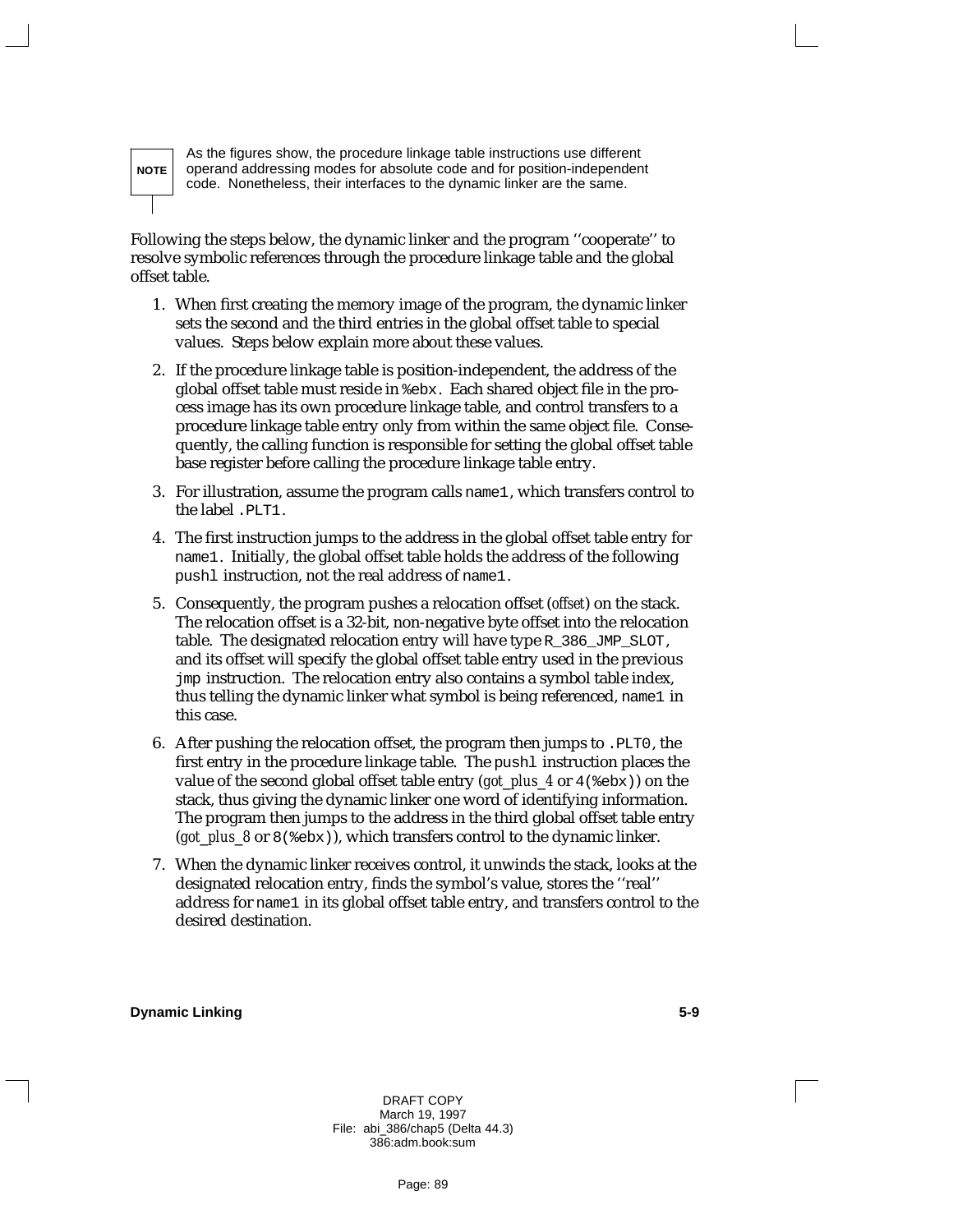8 . Subsequent executions of the procedure linkage table entry will transfer directly to name1, without calling the dynamic linker a second time. That is, the jmp instruction at . PLT1 will transfer to name1, instead of "falling through" to the push1 instruction.

The LD\_BIND\_NOW environment variable can change dynamic linking behavior. If its value is non-null, the dynamic linker evaluates procedure linkage table entries before transferring control to the program. That is, the dynamic linker processes relocation entries of type R\_386\_JMP\_SLOT during process initialization. Otherwise, the dynamic linker evaluates procedure linkage table entries lazily, delaying symbol resolution and relocation until the first execution of a table entry.



Lazy binding generally improves overall application performance, because unused symbols do not incur the dynamic linking overhead. Nevertheless, two situations make lazy binding undesirable for some applications. First, the initial reference to a shared object function takes longer than subsequent calls, because the dynamic linker intercepts the call to resolve the symbol. Some applications cannot tolerate this unpredictability. Second, if an error occurs and the dynamic linker cannot resolve the symbol, the dynamic linker will terminate the program. Under lazy binding, this might occur at arbitrary times. Once again, some applications cannot tolerate this unpredictability. By turning off lazy binding, the dynamic linker forces the failure to occur during process initialization, before the application receives control.

## **Program Interpreter** G

| There is one valid program interpreter for programs conforming to the Intel386 |  |
|--------------------------------------------------------------------------------|--|
| ABI:                                                                           |  |

 $\sqrt{\text{usr}}/\text{lib}/\text{l}$ ib $\text{c.s.1}$  G

**5-10 PROGRAM LOADING AND DYNAMIC LINKING**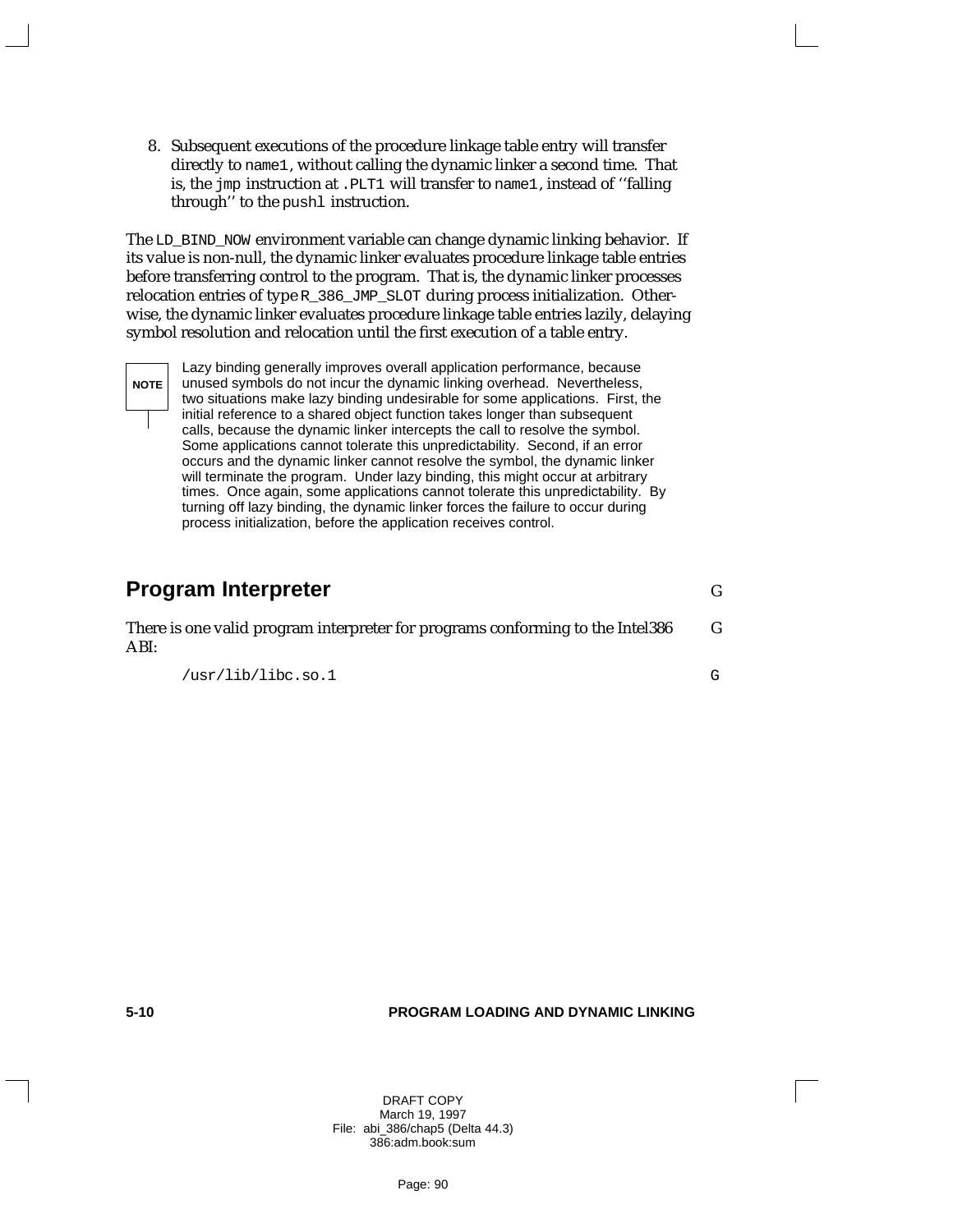# **6 LIBRARIES**

| <b>Shared Library Names</b>    | $6 - 1$   |
|--------------------------------|-----------|
| <b>C</b> Library               | $6 - 2$   |
| <b>Additional Entry Points</b> | $6 - 2$   |
| <b>Support Routines</b>        | $6 - 3$   |
| Global Data Symbols            | $6 - 4$   |
| Application Constraints        | $6 - 4$   |
| <b>System Data Interfaces</b>  | $6 - 5$   |
| Data Definitions               | $6 - 5$   |
| ■ Reentrancy Considerations    | $6 - 5$   |
| X Window Data Definitions      | $6 - 127$ |
| Motif 1.2 Data Definitions     | $6 - 192$ |
| <b>TCP/IP Data Definitions</b> | 6-269     |

**Table of Contents i**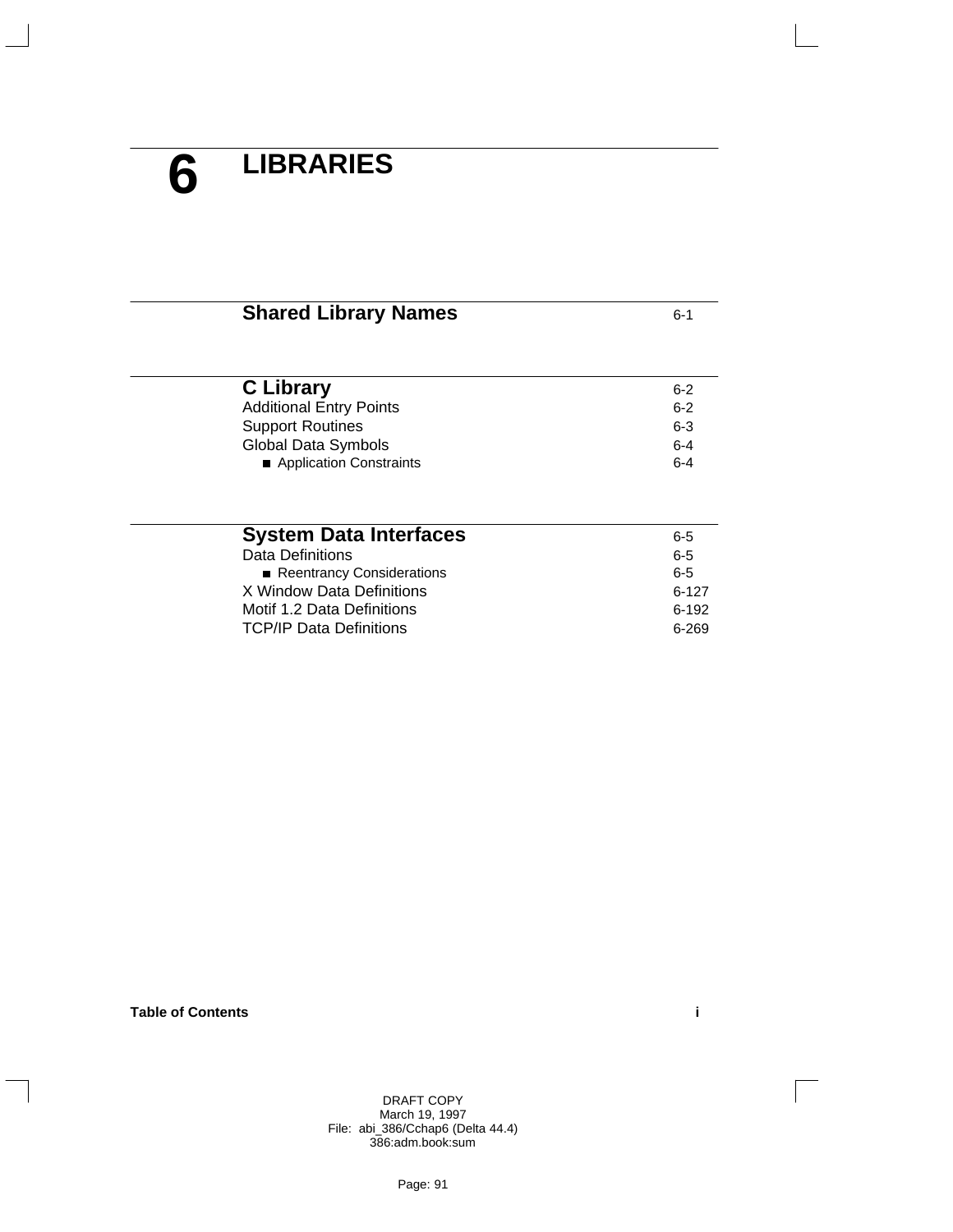# **Shared Library Names** M

| Figure 6-1: Shared Library Names |                               |   |
|----------------------------------|-------------------------------|---|
|                                  | <b>Library Reference Name</b> | M |
|                                  | libc.so.1                     | M |
|                                  | libthread.so.1                | M |
|                                  | libdl.so.1                    | M |
|                                  | libnsl.so.1                   | M |
|                                  | libX11.so.5.0                 | M |
|                                  | libXt.so.5.0                  | М |
|                                  | libXext.so.5.0                | M |
|                                  | libXm.so.1.2                  | M |
|                                  | libMrm.so.1.2                 | M |

**Shared Library Names** 6-1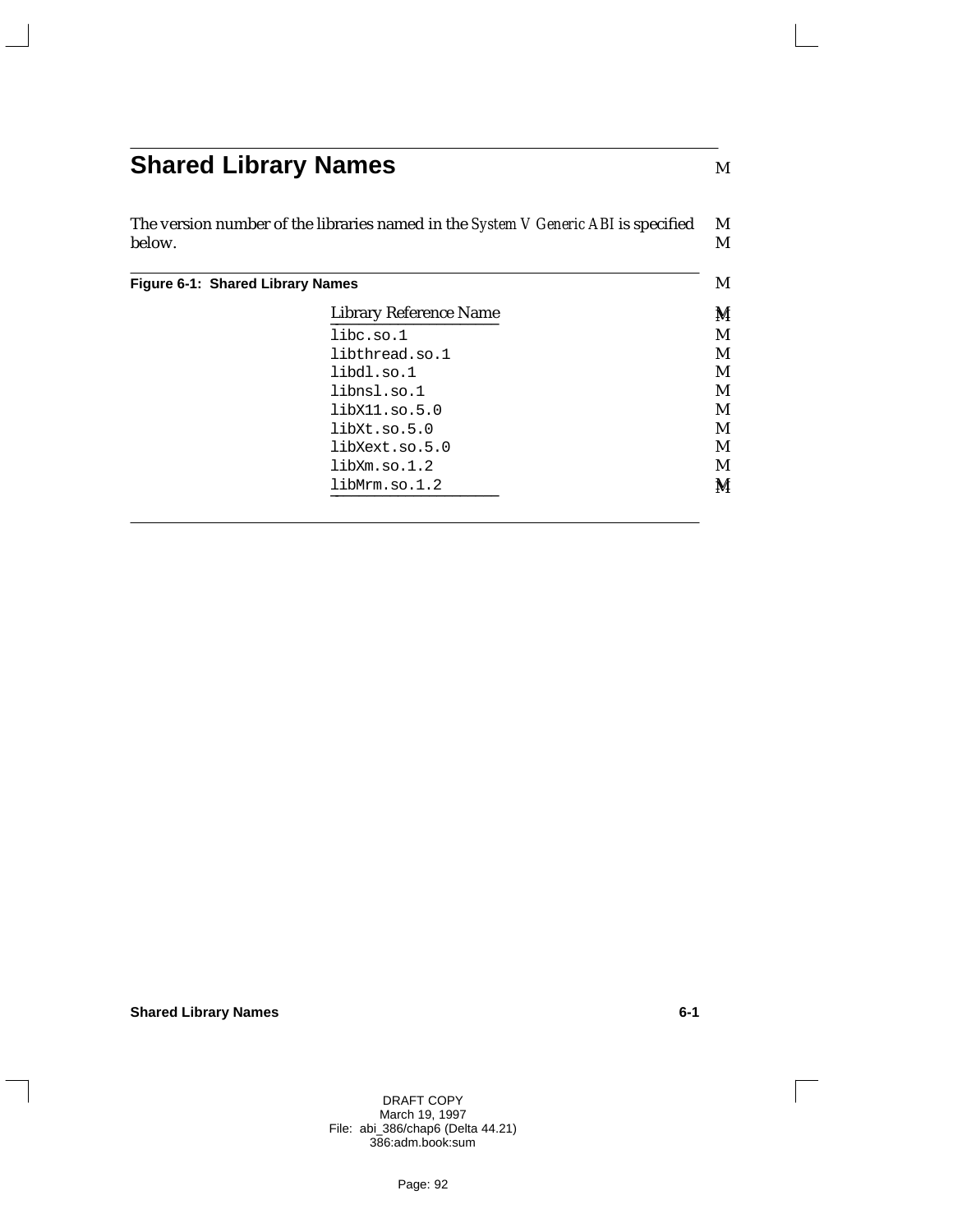## **C Library** M

## **Additional Entry Points**

The following routines are included in the **libc** library to provide entry points for M the required source-level interface listed in the *System V ABI*. A description and syntax symmary for each function follows the table.

**Figure 6-2: Libc Additional Required Entry Points** \_fxstat \_lxstat \_xmknod \_xstat nuname \_nuname int  $f x \text{stat(int, int, struct stat *)}$ The semantics of this function are identical to those of the f stat(BA OS) function described in the *System V Interface Definition, Edition 4*. Its only difference is that it requires an extra first argument whose value must be 2. int  $_l x \cdot t$  int, char \*, struct stat \*); The semantics of this function are identical to those of the lstat(BA\_OS) function described in the *System V Interface Definition, Edition 4*. Its only difference is that it requires an extra first argument whose value must be 2. int nuname (struct ut sname  $*$ ); The semantics and syntax of this function are identical to those of the uname(BA\_OS) function described in the *System V Interface Definition, Edition 4.* The symbol \_nuname is also available with the same semantics. int  $x$ m k n o d ( int, char \*, m o de t, dev t ) ; The semantics of this function are identical to those of the mknod(BA\_OS) function described in the *System V Interface Definition, Edition 4*. Its only difference is that it requires an extra first argument whose value must be 2. int  $x$  stat (int, char \*, struct stat \*); The semantics of this function are identical to those of the

**6-2 LIBRARIES**

DRAFT COPY March 19, 1997 File: abi\_386/chap6 (Delta 44.21) 386:adm.book:sum

stat(BA\_OS) function described in the *System V Interface*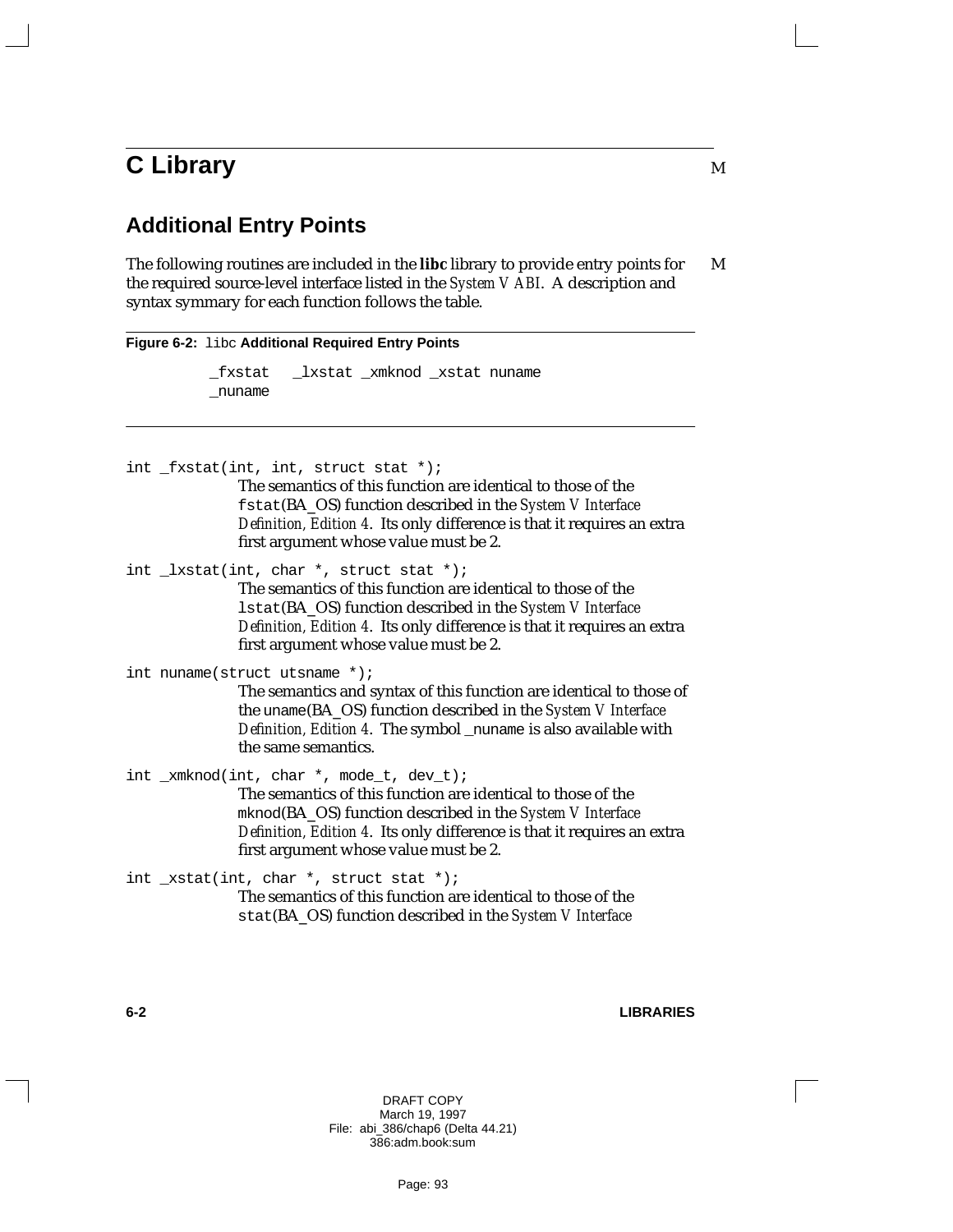*Definition, Edition 4*. Its only difference is that it requires an extra first argument whose value must be 2.

## **Support Routines**

Besides operating system services, **libc** contains the following processor-specific M support routines.

**Figure 6-3: Libc, Support Routines** 

 $_f$  fpstart  $_f$  restart sbrk  $_s$  sbrk

 $char * shrk(int$  incr);

This function adds *incr* bytes to the *break value* and changes the allocated space accordingly. *Incr* can be negative, in which case the amount of allocated space is decreased. The break value is the address of the first allocation beyond the end of the data segment. The amount of allocated space increases as the break value increases. Newly allocated space is set to zero. If, however, the same memory space is reallocated to the same process, its contents are undefined. Upon successful completion, sbrk returns the old break value. Otherwise, it returns -1 and sets errno to indicate the error. The symbol sbrk is also available with the same semantics.

void  $f$  f p start ( void ) ;

This function calls  $_f$  fpstart ( ), to initialize the floating-point environment.

void \_fpstart(void);

This function initializes the floating-point execution environment. It sets fp hw to the appropriate value. It sets the rounding mode to ''nearest.'' It also resets the Intel387 control word to the default state.

**C Library 6-3**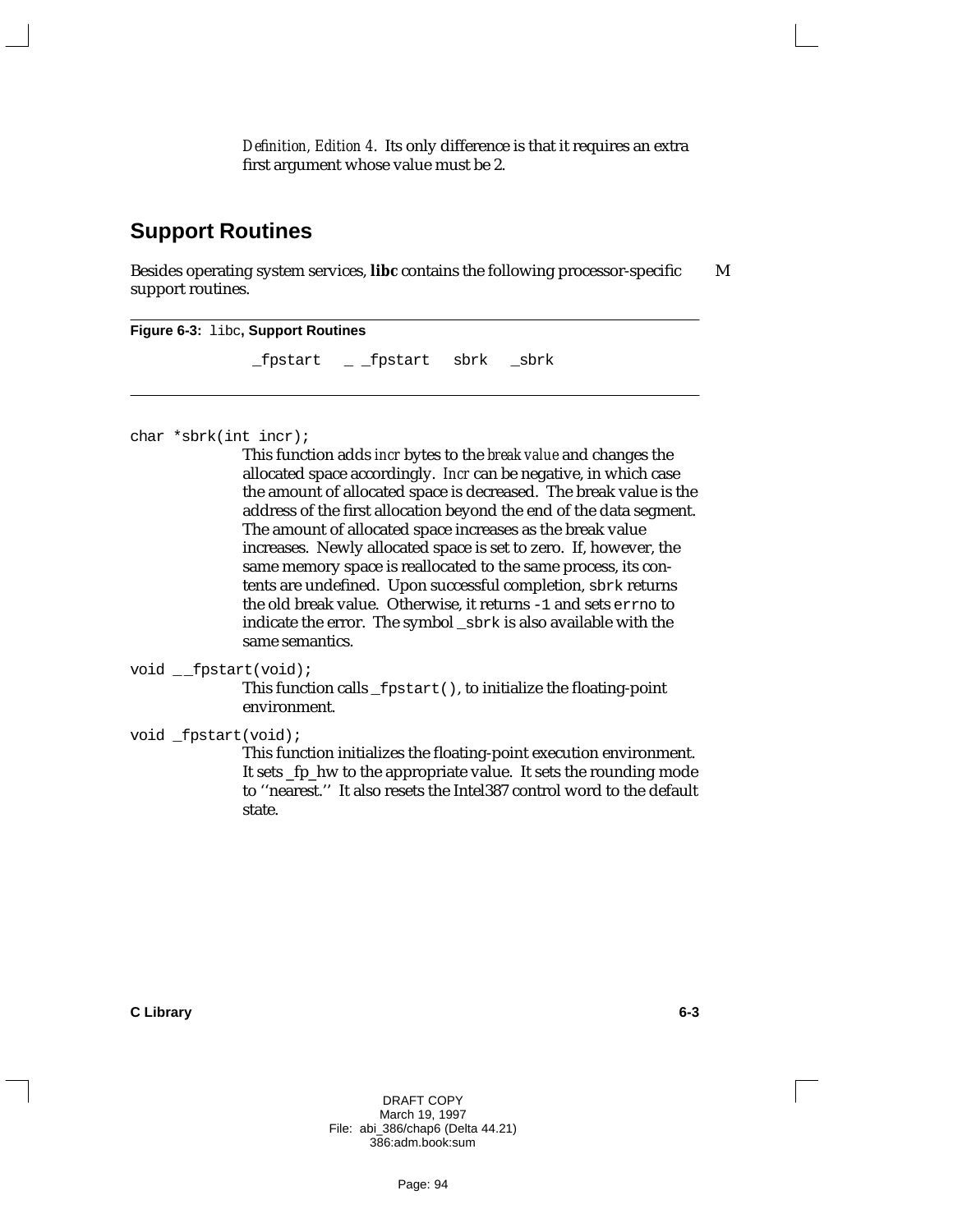## **Global Data Symbols**

The libc library requires that some globel external data objects be defined for the M routines to work properly. In addition to the corresponding data symbols listed in the *System V ABI*, the following symbols must be provided in the system library on all ABI-conforming systems implemented with the Intel386 architecture. Declarations for the data objects listed below can be found in the Data Definitions section of this chapter or immediately following the table.

| Figure 6-4: Libc, Global External Data Symbols |  |  |  |
|------------------------------------------------|--|--|--|
|                                                |  |  |  |

\_\_flt\_rounds \_fp\_hw \_\_huge\_val

extern int \_fp\_hw;

This variable describes the floating-point hardware available. If the value is zero, no floating-point support is present. If the value is 1, the floating-point support is provided by an Intel387 software emulator. If the value is 2, an 80287 chip is available. If the value is 3, an Intel387 chip is available. System software sets the value appropriately, before transferring control to main.

### **Application Constraints**

As described above, libe provides symbols for applications. In a few cases, how-  $M$ ever, an application is obliged to provide symbols for the library. In addition to the application-provided symbols listed in this section of the *System V ABI*, conforming applications on the Intel386 architecture are also required to provide the following symbols.

| extern _end; |                                                                                                                                                                                                                                                                                                                                        |
|--------------|----------------------------------------------------------------------------------------------------------------------------------------------------------------------------------------------------------------------------------------------------------------------------------------------------------------------------------------|
|              | This symbol refers neither to a routine nor to a location with<br>interesting contents. Instead, its address must correspond to the<br>beginning of a program's dynamic allocation area, called the<br>heap. Typically, the heap begins immediately after the data seg-<br>ment of the program's executable file.                      |
|              | extern const int lib version;<br>This variable's value specifies the compilation and execution<br>mode for the program. If the value is zero, the program wants to<br>preserve the semantics of older (pre-ANSI) C, where conflicts<br>exist with ANSI. Otherwise, the value is non-zero, and the pro-<br>gram wants ANSI C semantics. |

**6-4 LIBRARIES**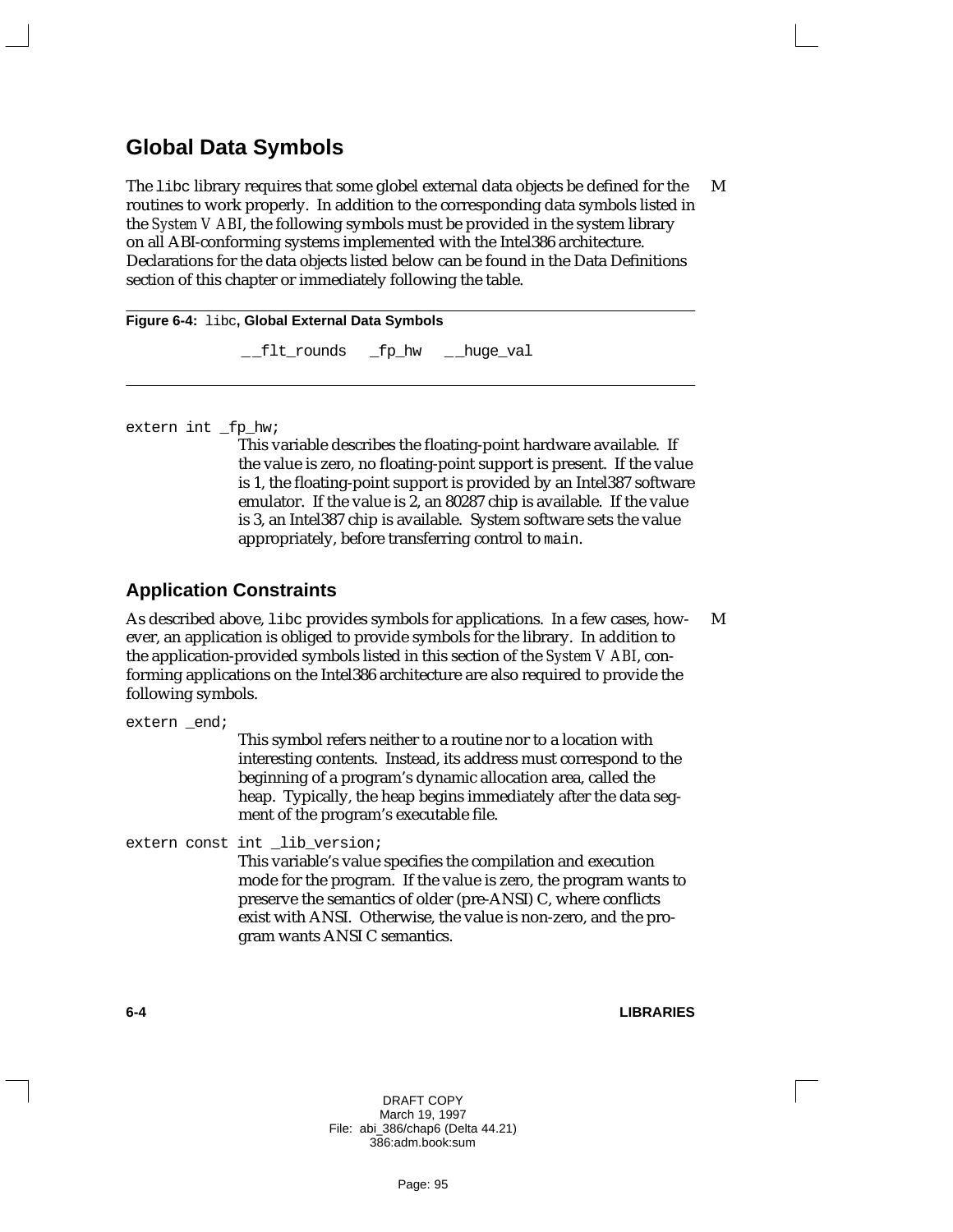# **System Data Interfaces**

## **Data Definitions**

This section contains standard data definitions that describe system data. These files are referred to by their names in angle brackets: <*name.h*> and <sys/*name.h*>. Included in these data definitions are macro definitions and data definitions.

The data objects described in this section are part of the interface between an ABIconforming application and the underlying ABI-conforming system where it will run. While an ABI-conforming system must provide these interfaces, it is not required to contain the actual data definitions referenced here. Programmers should observe that the sources of the structures defined in these data definitions are defined in SVID.

ANSI C serves as the ABI reference programming language, and data definitions are specificed in ANSI C format. The C language is used here as a convenient notation. Using a C language description of these data objects does *not* preclude their use by other programming languages. M

### **Reentrancy Considerations** M

New conventions have been added to accomodate the new requirements of reen- M trancy. Some historic binary code sequences are inherently non-reentrant. Unless M great care is taken, multi-threaded applications cannot safely use such sequences. M The most portable (i.e. those guaranteed to work in all cases) are those that are M marked as reentrant in this chapter. For the ABI, this sometimes requires that two M definitions exist for these interfaces, one that is reentrant and one that is not. M These are indicated by comments that define which of the alternate definitions is M reentrant. These alternatives are not selected at run-time, but are intended to be M bound at application build time.

All information presented in the figures marked with \* are new to the Fourth M Edition of the psABI.

**System Data Interfaces 6-5**

**NOTE**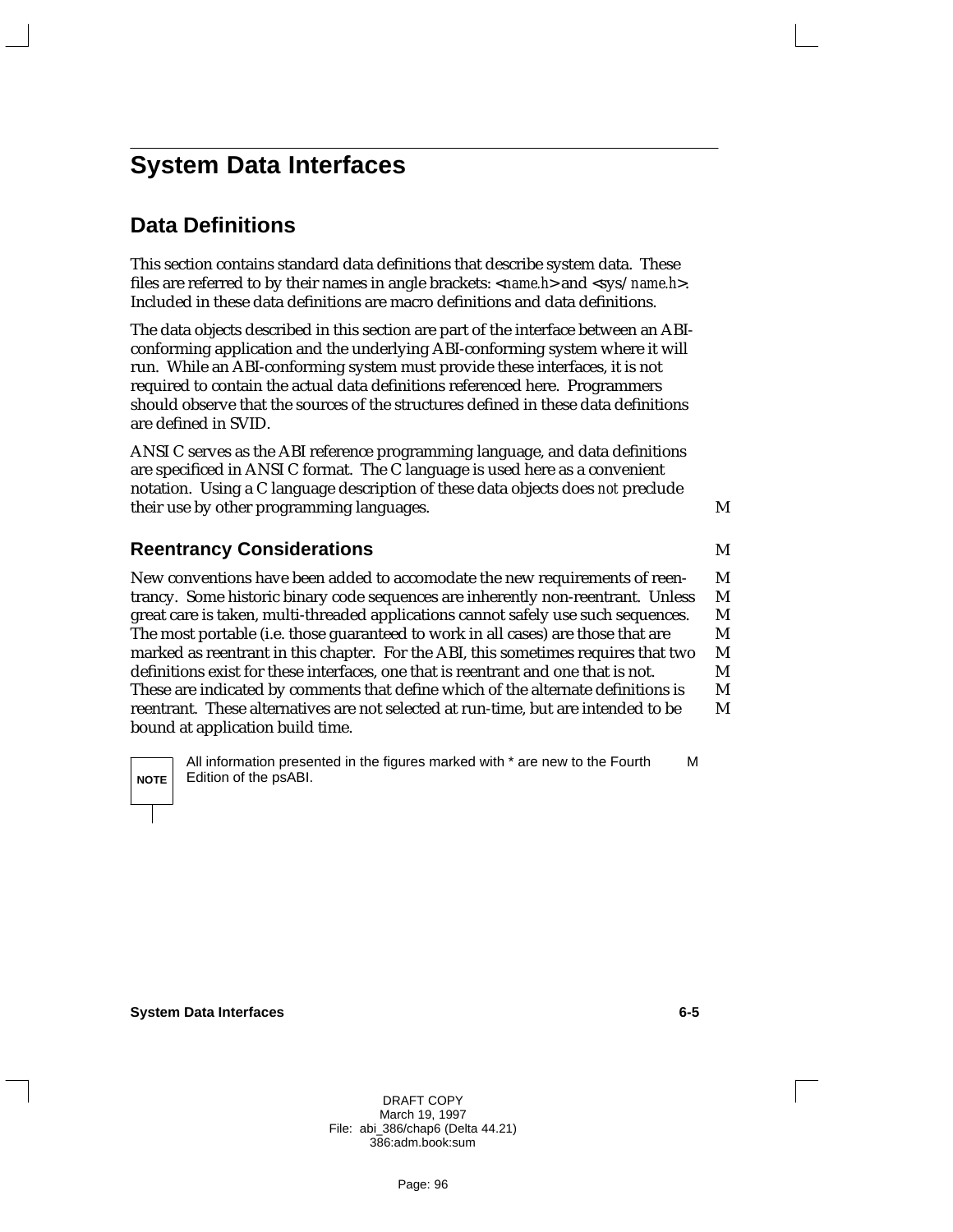**Figure 6-5:** <aio.h>\*

| struct aiocb {                |                 |
|-------------------------------|-----------------|
| int                           | aio_fildes;     |
| volatile void* aio buf;       |                 |
| size t                        | aio_nbytes;     |
| off t                         | aio offset;     |
| int.                          | aio regprio;    |
| struct sigevent aio sigevent; |                 |
| int                           | aio lio opcode; |
| ssize_t                       | $\ddot{ }$      |
| int.                          | $\ddot{i}$      |
| int                           | $\ddot{i}$      |
| void                          | $\ddot{ }$      |
| int                           | $\ddot{i}$      |
| }<br>$\cdot$                  |                 |
|                               |                 |
| #define AIO CANCELED (0)      |                 |
| #define AIO_ALLDONE (1)       |                 |
| #define AIO_NOTCANCELED (2)   |                 |
|                               |                 |
| #define LIO NOWAIT            | (0)             |
| #define LIO WAIT              | (1)             |
| #define LIO NOP               | (0)             |
| #define LIO READ              | (1)             |
| #define LIO WRITE             | (2)             |

**Figure 6-6:** <assert.h>

| extern void assert(const char $*$ , const char $*$ , int); |  |  |  |  |                                                                         |  |
|------------------------------------------------------------|--|--|--|--|-------------------------------------------------------------------------|--|
|                                                            |  |  |  |  | #define assert(EX) (void)((EX)  (__assert(#EX, __FILE__, __LINE__), 0)) |  |

**6-6 LIBRARIES**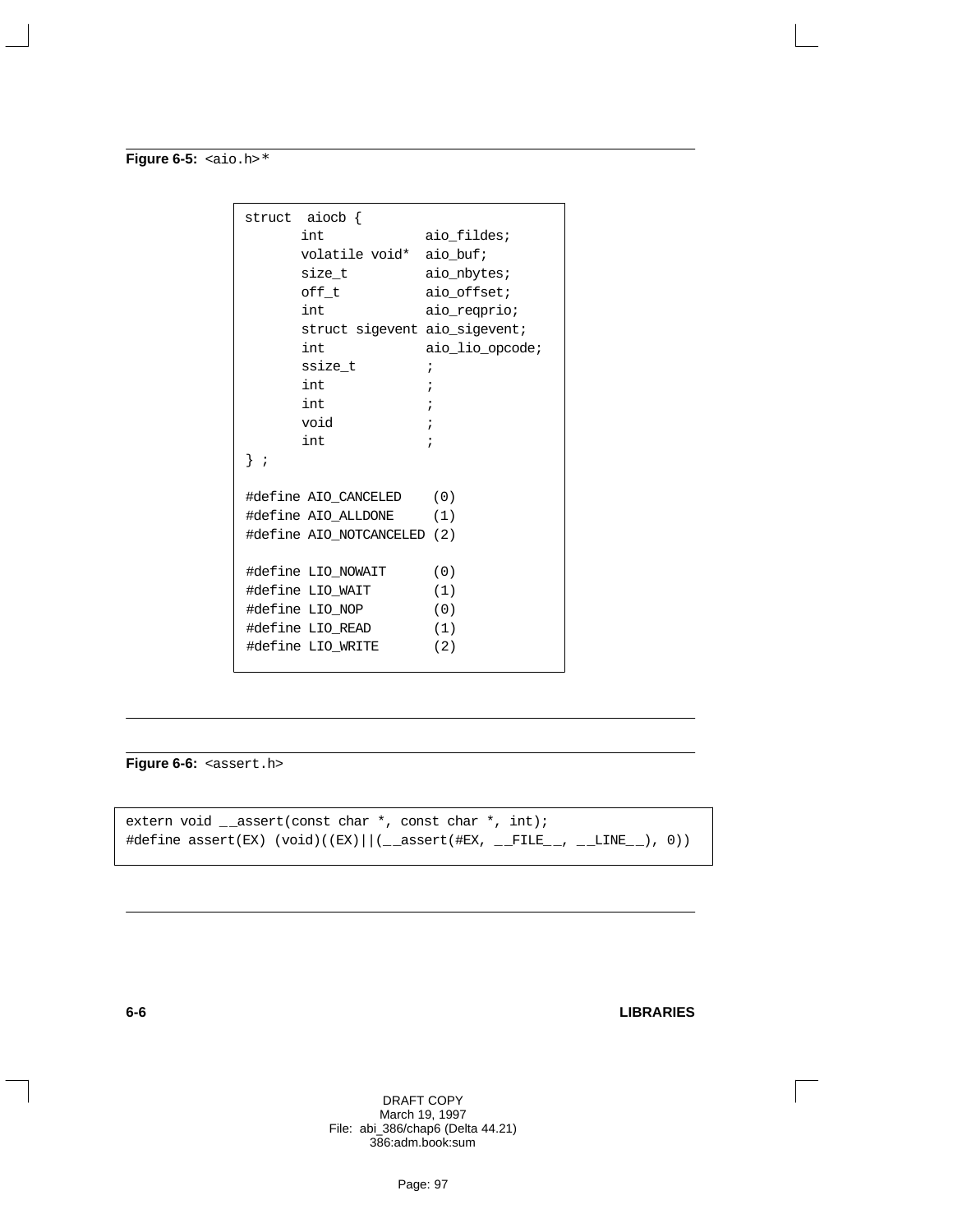#### **Figure 6-7:** <ctype.h>

```
#define U 01
#define _L 02
#define _N 04
\# \text{define } \_S 010
#define P 020
#define C 040
\# \text{define } \_ \text{B} 0100
\# \text{define } \_ X \qquad 0200extern unsigned char \qquad \qquad -ctype[ ];
\#\text{define } is \text{alpha}(c) \quad ((\_\text{ctype}+1) [c] \& (\_\text{U}|\_\text{L}))#define isupper(c) ((\underline{-ctype+1})[c]\&\underline{U})\#define is lower(c) ((\_ctype+1) [c] & L)#define isdigit(c) ((__ctype+1)[c]&_N)
#define isxdigit(c) ((\underline{\hspace{0.5cm}}ctype+1) [c] & x)\# \text{define } is \text{alnum}(c) \quad ((\_ctype + 1) [c] \& (\_U \mid L \mid N))\# \text{define } is space(c) \quad ((\_\text{ctype} + 1) [c] \& S)\#define \; is punct(c) \; ((\_ctype + 1) [c] & p)\#\text{define } isprint(c) \quad ((\_\text{ctype}+1) [c] \& (\_\text{P}|\_\text{U}|\_\text{L}|\_\text{B}))\#define \ is graph(c) \ ((\_ctype + 1) [c] & (\_P) [L] _M))#define iscntrl(c) ((\underline{\hspace{1cm}}ctype+1) [c]_{\&c})\# \text{define } is \text{ascii}(c) \quad (\text{!} ((c) \& 0 \cdot 177))\#define \_tsuper(c) (( \_ctype+258) [c])\#define\_tolower(c) ((\_ctype+258)[c])#define toascii(c) ((c) \&0177)
```


**CAUTION** The data definitions in ctype.h are moved to Level 2 as of January 1, 1993. In order to correctly function in an internationalized environment, applica- M tions are encouraged to use the functions in libc instead.

**System Data Interfaces** 6-7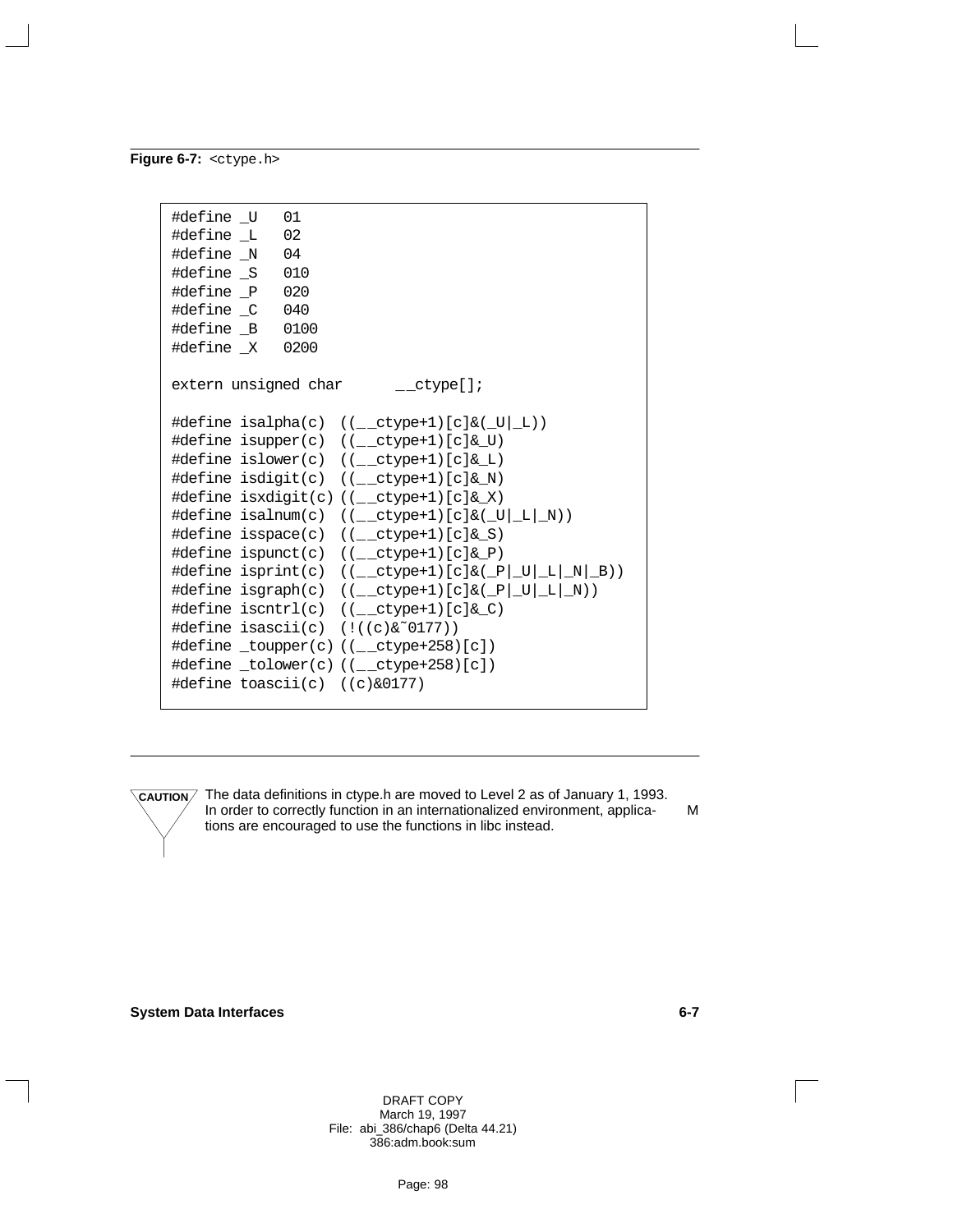**Figure 6-8:** <dirent.h>

```
typedef struct \{int dd_fd;
             int dd_loc;
             int dd_size;
             \label{eq:char} \text{char} \qquad \qquad \text{*d} \text{d\_buf}\,;\} DIR;
struct dirent {
             \begin{tabular}{ll} \quad \quad & \text{d\_ino:} \\ \text{off\_t} & \quad \quad & \text{d\_off:} \end{tabular}d_{off} ;
            \begin{array}{ll} \text{unsigned short} & \text{d\_reclen:} \\ \text{char} & \text{d\_name[1]:} \end{array}d_name[1];
} ;
```
**Figure 6-9:** <dlfcn.h>\*

| #define RTLD LAZY   |   |
|---------------------|---|
| #define RTLD NOW    | 2 |
| #define RTLD GLOBAL | 4 |

**6-8 LIBRARIES**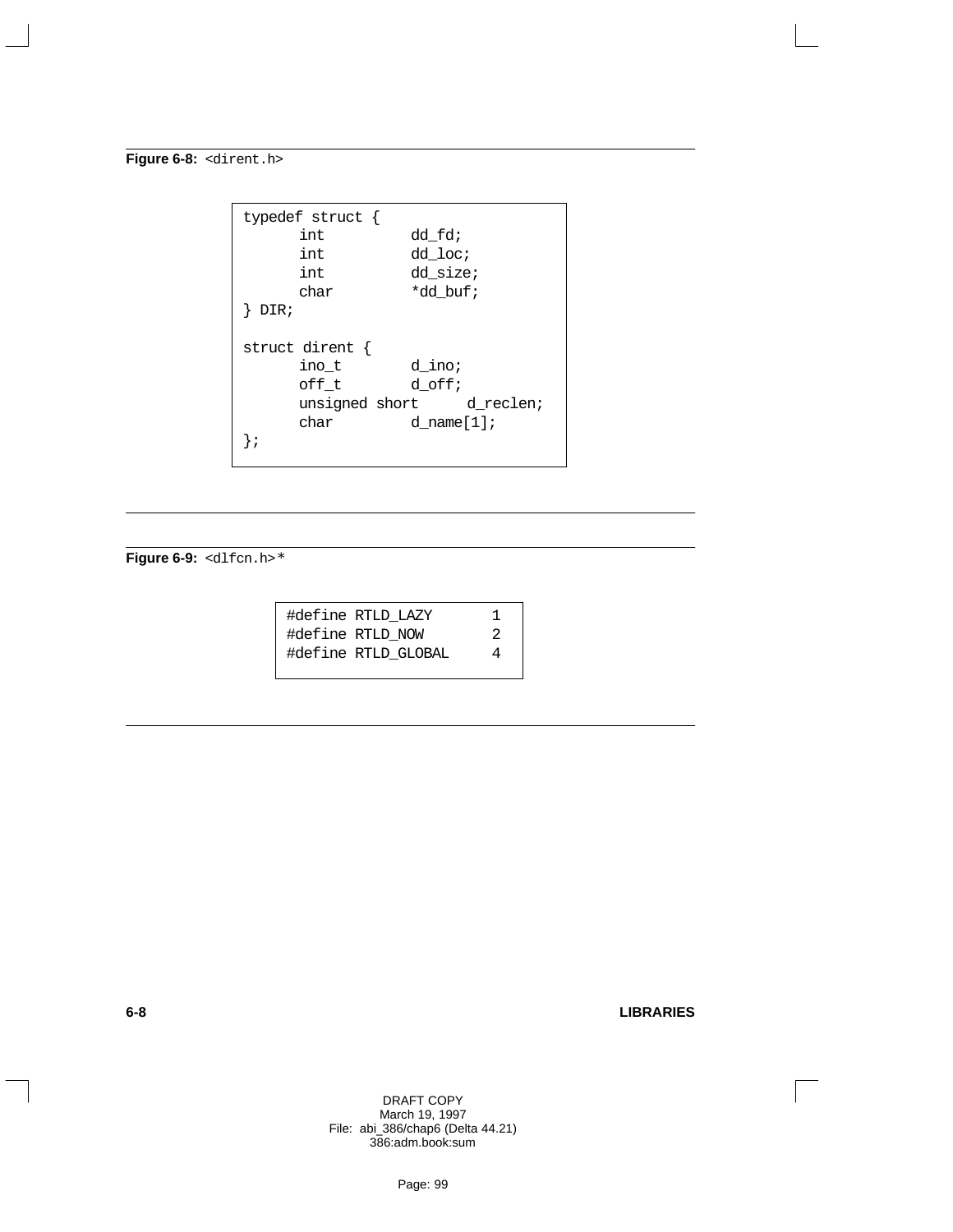**Figure 6-10:** <elf.h>\*, Part 1 of 6

| #define ELF32 FSZ ADDR            | 4                           |
|-----------------------------------|-----------------------------|
| #define ELF32_FSZ_HALF            | 2                           |
| #define ELF32_FSZ_OFF             | 4                           |
| #define ELF32_FSZ_SWORD 4         |                             |
| #define ELF32_FSZ_WORD            | $\overline{4}$              |
|                                   |                             |
| #define EI NIDENT 16              |                             |
|                                   |                             |
| typedef struct {                  |                             |
| unsigned chare_ident[EI_NIDENT];  |                             |
| $E1f32$ Half e type;              |                             |
| Elf32 Half e machine;             |                             |
| Elf32_Word e_version;             |                             |
| Elf32_Addr e_entry;               |                             |
| Elf32_Off<br>e_phoff;             |                             |
| Elf32_Off e_shoff;                |                             |
| Elf32_Word e_flags;               |                             |
| Elf32 Half e ehsize;              |                             |
| Elf32 Half                        | e_phentsize;                |
| Elf32 Half<br>e phnum;            |                             |
| Elf32_Half e_shentsize;           |                             |
| Elf32 Half e shnum;               |                             |
| Elf32 Half e shstrndx;            |                             |
| $\}$ Elf32 Ehdr;                  |                             |
|                                   |                             |
| #define ELFMAG0                   | 0x7f                        |
| #define ELFMAG1                   | $E^{\prime}$<br>$T_{\rm H}$ |
| #define ELFMAG2                   | $'$ F'                      |
| #define ELFMAG3<br>#define ELFMAG | $"$ \177ELF"                |
| #define SELFMAG                   | 4                           |
|                                   |                             |

**System Data Interfaces** 6-9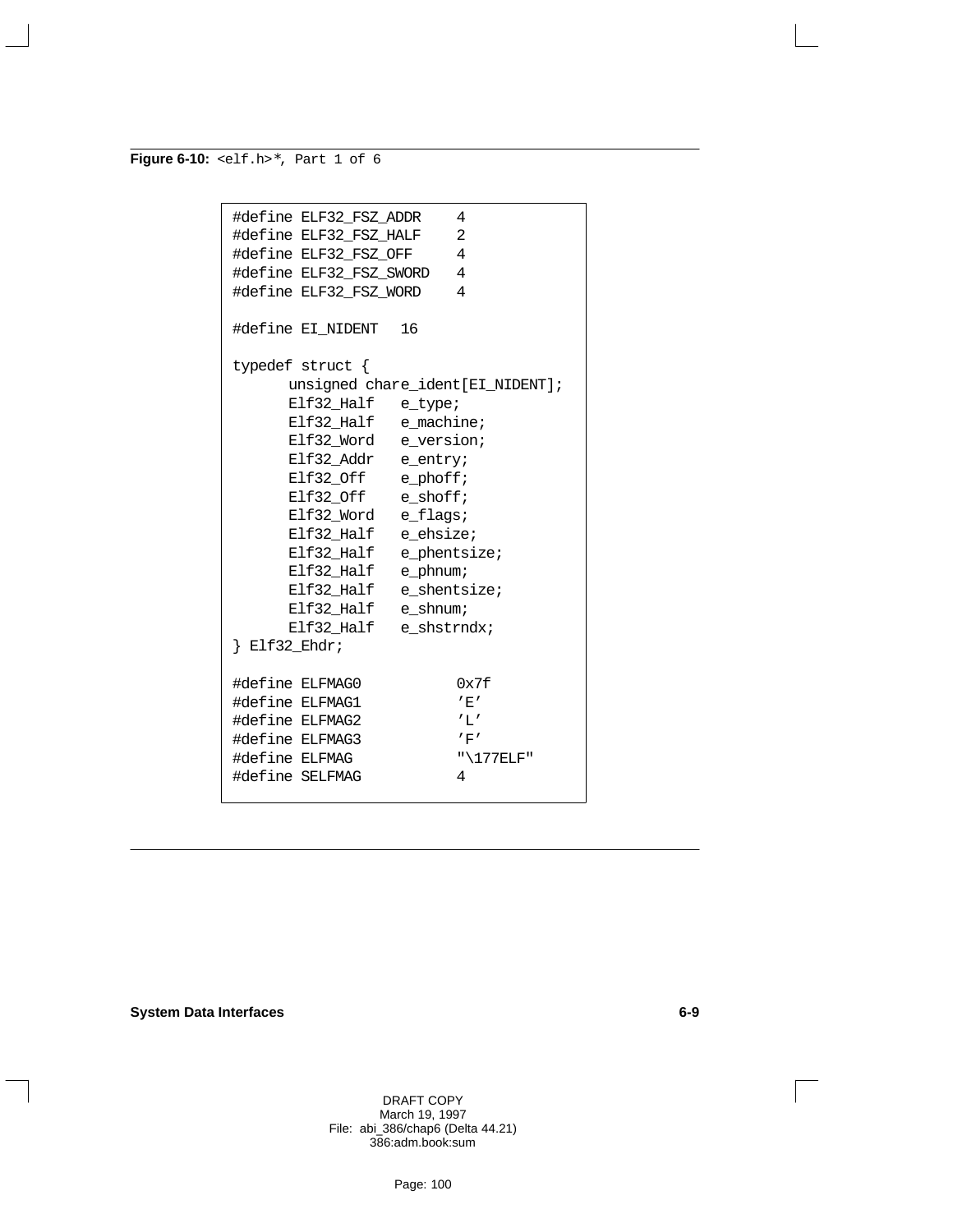**Figure 6-11:** <elf.h>\*, Part 2 of 6

|                | #define EI MAG0      | 0                   |
|----------------|----------------------|---------------------|
|                | #define EI MAG1      | $\mathbf{1}$        |
|                | #define EI MAG2      | 2                   |
|                | #define EI MAG3      | 3                   |
|                | #define EI CLASS     | $\overline{4}$      |
|                | #define EI DATA      | 5                   |
|                | #define EI VERSION   | 6                   |
| #define EI_PAD |                      | 7                   |
|                |                      |                     |
|                | #define ELFCLASSNONE | 0                   |
|                | #define ELFCLASS32   | $\mathbf{1}$        |
|                | #define ELFCLASS64   | $\overline{2}$      |
|                | #define ELFCLASSNUM  | 3                   |
|                | #define ELFDATANONE  | $\Omega$            |
|                | #define ELFDATA2LSB  | $\mathbf 1$         |
|                | #define ELFDATA2MSB  | 2                   |
|                | #define ELFDATANUM   | 3                   |
|                |                      |                     |
|                | #define ET_NONE      | 0                   |
| #define ET_REL | #define ET_EXEC      | 1<br>$\overline{2}$ |
|                |                      | 3                   |
| #define ET_DYN | #define ET_CORE      | $\overline{4}$      |
| #define ET_NUM |                      | 5                   |
|                |                      |                     |
| #define        | ET_LOPROC            | 0xff00              |
| #define        | ET_HIPROC            | 0xffff              |
|                |                      |                     |
|                | #define EM_NONE      | 0                   |
| #define EM_M32 |                      | 1                   |
|                | #define EM SPARC     | $\overline{2}$      |
| #define EM_386 |                      | 3                   |
| #define EM 68K |                      | $\overline{4}$      |
| #define EM_88K |                      | 5                   |
| #define EM 486 |                      | б                   |
| #define EM 860 |                      | 7                   |
| #define EM NUM |                      | 8                   |
|                |                      |                     |

**6-10 LIBRARIES**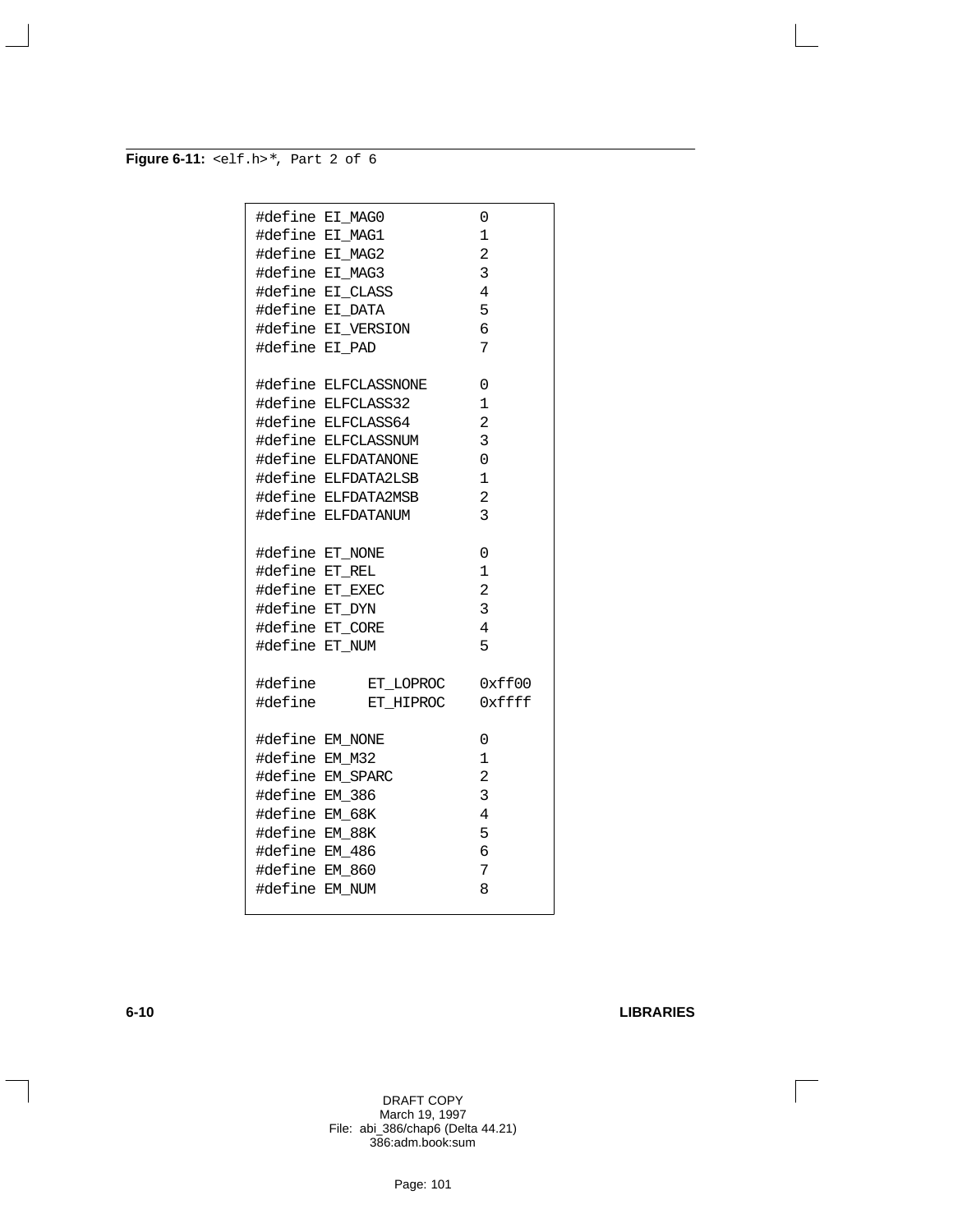**Figure 6-12:** <elf.h>\*, Part 3 of 6

```
#define EV_NONE 0
#define EV_CURRENT 1
#define EV_NUM 2
typedef struct {
     Elf32_Word p_type;
     Elf32_Off p_offset;
     Elf32_Addr p_vaddr;
     Elf32_Addr p_paddr;
     Elf32_Word p_filesz;
     Elf32_Word p_memsz;
     Elf32_Word p_flags;
     Elf32_Word p_align;
\} Elf32_Phdr;
#define PT_NULL 0
#define PT_LOAD 1
#define PT_DYNAMIC 2
#define PT_INTERP 3
#define PT_NOTE 4
#define PT SHLIB 5
#define PT_PHDR 6
# de fine PT_NUM 7
#define PT_LOPROC 0x70000000
# d e f i n e P T _ H I P R O C 0 x 7 f f f f f f f
\# \text{define PF_R} 0x4
#define PF_W 0x2
#define PF_X 0x1
#define PF_MASKPROC 0xf0000000
```
**System Data Interfaces** 6-11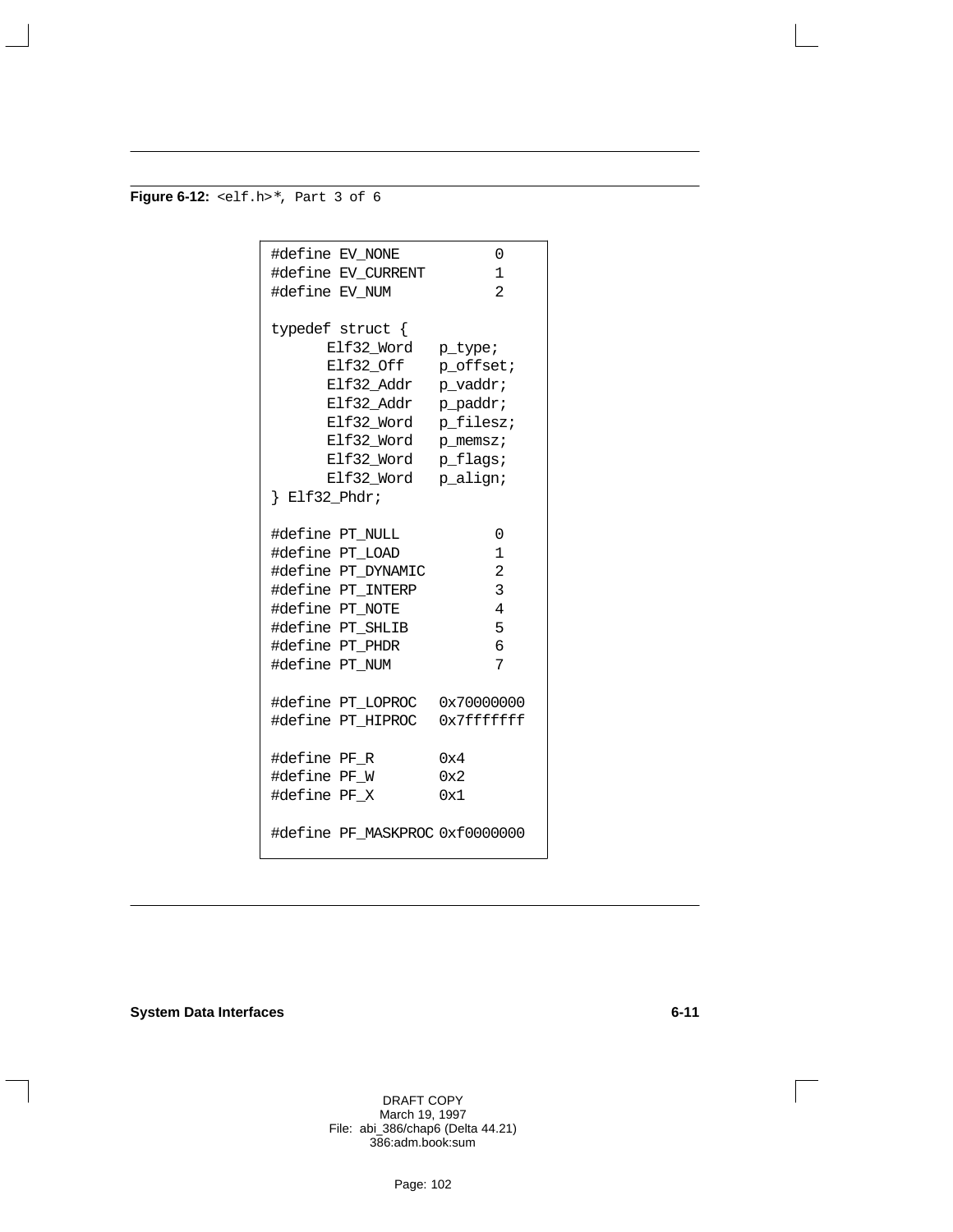**Figure 6-13:** <elf.h>\*, Part 4 of 6

| typedef struct {      |                       |
|-----------------------|-----------------------|
| Elf32 Word            | sh name;              |
| Elf32 Word            | sh_type;              |
| Elf32 Word            | sh flags;             |
| Elf32 Addr            | sh addr;              |
| Elf32 Off             | sh offset;            |
| Elf32 Word            | sh size;              |
| Elf32 Word            | sh link;              |
| Elf32 Word            | sh info;              |
| Elf32 Word            | sh_addralign;         |
| Elf32 Word            | sh entsize;           |
| Elf32_Shdr;<br>ł      |                       |
|                       |                       |
| #define SHT_NULL      | 0                     |
| #define SHT_PROGBITS  | $\mathbf{1}$          |
| #define SHT_SYMTAB    | $\overline{2}$        |
| #define SHT_STRTAB    | 3                     |
| #define SHT_RELA      | 4                     |
| #define SHT_HASH      | 5                     |
| #define SHT_DYNAMIC   | 6                     |
| #define SHT_NOTE      | 7                     |
| #define SHT_NOBITS    | 8                     |
| #define SHT_REL       | 9                     |
| #define SHT_SHLIB     | 10                    |
| #define SHT_DYNSYM    | 11                    |
| #define<br>SHT NUM    | 12                    |
|                       |                       |
| #define               | SHT_LOUSER 0x80000000 |
| #define               | SHT HIUSER Oxffffffff |
| #define               | SHT LOPROC 0x70000000 |
| #define               | SHT_HIPROC 0x7fffffff |
| #define SHF_MASKPROC  | 0xf0000000            |
| #define SHF_WRITE     | 0x1                   |
| #define SHF_ALLOC     | 0x2                   |
| #define SHF EXECINSTR | 0x4                   |
|                       |                       |

**6-12 LIBRARIES**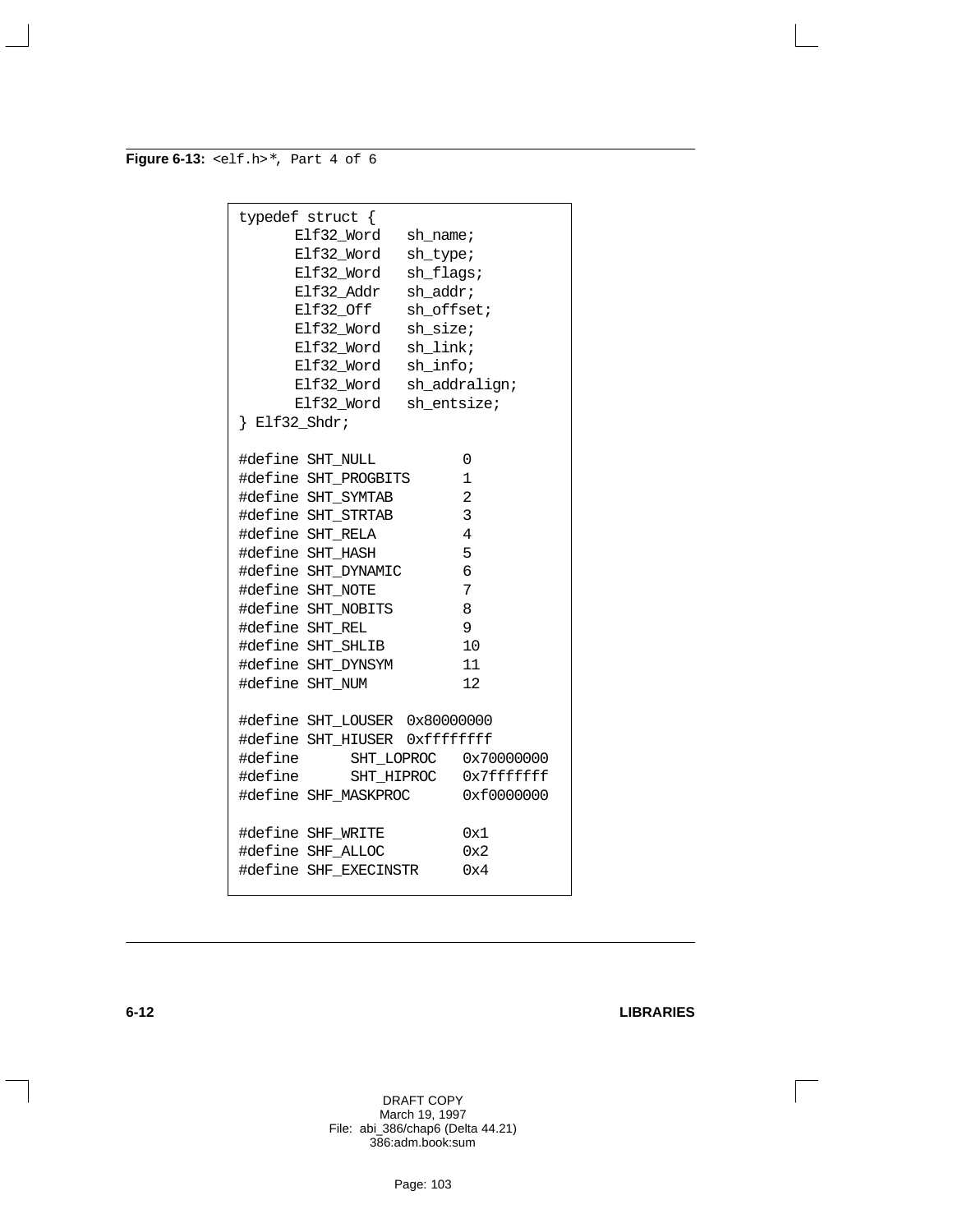**Figure 6-14:** <elf.h>\*, Part 5 of 6

```
#define SHN UNDEF 0
# d e f i n e S H N _ L O R E S E R V E 0 x f f 0 0
#define SHN ABS 0xfff1
#define SHN_COMMON 0xfff2
# d e f i n e S H N _ H I R E S E R V E 0 x f f f f
#define SHN_LOPROC 0xff00
#define SHN_HIPROC 0xff1f
typedef struct {
      Elf32_Word st_name;
      Elf32\_Addr st_value;
      Elf32 Word st size;
      unsigned char st_info;
      unsigned char st_other;
      Elf32_Half st_shndx;
\} Elf32_Sym;
#define STN_UNDEF 0
\# \text{define } ELF32\_ST\_BIND(\text{info}) ((info) >> 4)
\# \text{define } ELF32_T_TTYPE(\text{info}) ((info) & 0xf)
#define ELF32_ST_INFO(bind,type) (((bind)<<4)+((type)&0xf))
#define STB_LOCAL 0
#define STB GLOBAL 1
#define STB_WEAK 2
#define STB_NUM 3
#define STB_LOPROC 13
#define STB_HIPROC 15
```
**System Data Interfaces** 6-13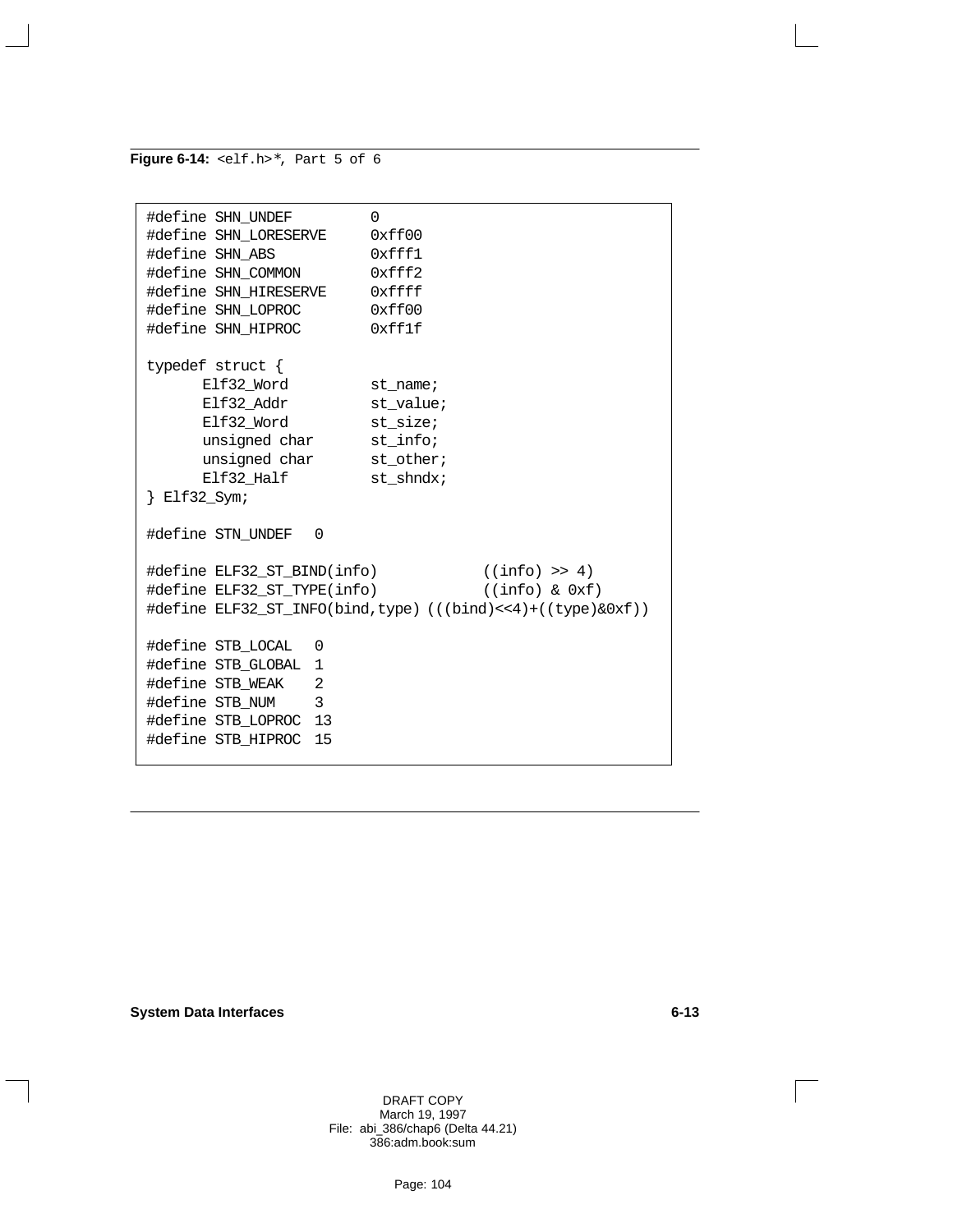**Figure 6-15:** <elf.h>\*, Part 6 of 6

```
#define STT NOTYPE 0
#define STT_OBJECT 1
#define STT_FUNC 2
#define STT_SECTION 3
#define STT_FILE 4
#define STT_NUM 5
#define STT_LOPROC 13
#define STT_HIPROC 15
typedef struct {
       Elf32_Addr r_offset;
       Elf32_Word r_info;
} Elf32_Rel;
typedef struct {
       Elf32_Addr r_offset;
       Elf32_Word r_info;Elf32_Sword r_addend;
} Elf32_Rela;
\# \text{define ELF32_R_SYM}(info) ((info) >>8)
#define ELF32_R_TYPE(info)((unsigned char)(info))
\#\text{define} \ \text{ELF32\_R\_INFO(sym, type)} \quad ((\text{sym}) < 8) + (\text{unsigned char}) (\text{type}))
```
**6-14 LIBRARIES**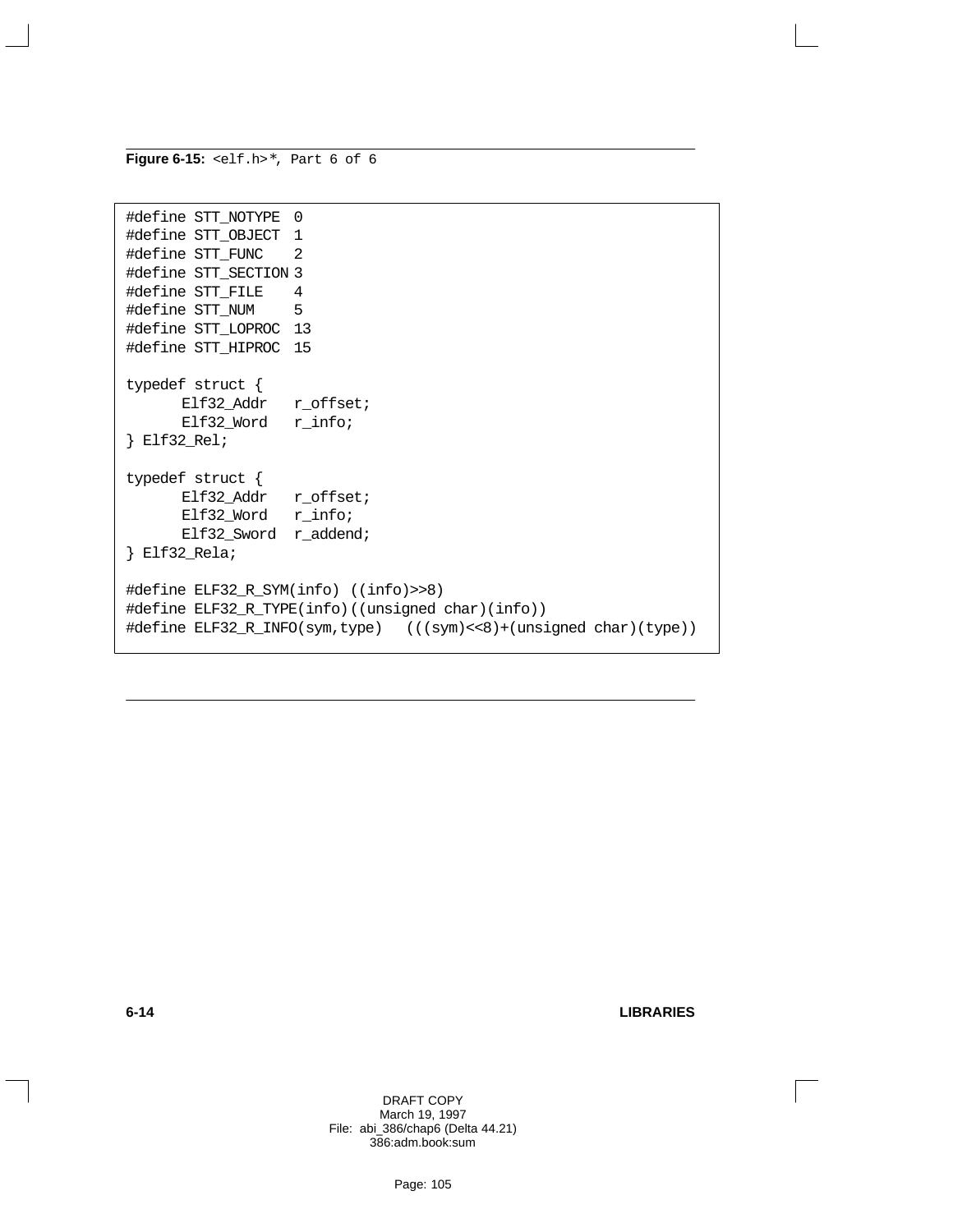**Figure 6-16:** <errno.h>, Part 1 of 3

| #define        | <b>EPERM</b>    | 1   |
|----------------|-----------------|-----|
| #define ENOENT |                 | 2   |
| #define ESRCH  |                 | 3   |
| #define        | <b>EINTR</b>    | 4   |
| #define        | EIO             | 5   |
| #define ENXIO  |                 | 6   |
| #define        | E2BIG           | 7   |
| #define        | <b>ENOEXEC</b>  | 8   |
| #define EBADF  |                 | 9   |
| #define        | <b>ECHILD</b>   | 10  |
| #define        | <b>EAGAIN</b>   | 11  |
| #define        | <b>ENOMEM</b>   | 12  |
| #define        | <b>EACCES</b>   | 13  |
| #define        | <b>EFAULT</b>   | 14  |
| #define        | <b>ENOTBLK</b>  | 15  |
| #define        | <b>EBUSY</b>    | 16  |
| #define        | <b>EEXIST</b>   | 17  |
| #define        | <b>EXDEV</b>    | 18  |
| #define        | <b>ENODEV</b>   | 19  |
| #define        | <b>ENOTDIR</b>  | 20  |
| #define        | <b>EISDIR</b>   | 21  |
| #define        | <b>EINVAL</b>   | 22  |
| #define        | <b>ENFILE</b>   | 23  |
| #define        | <b>EMFILE</b>   | 2.4 |
| #define        | <b>ENOTTY</b>   | 25  |
|                | #define ETXTBSY | 26  |
| #define        | <b>EFBIG</b>    | 27  |
|                |                 |     |

**System Data Interfaces** 6-15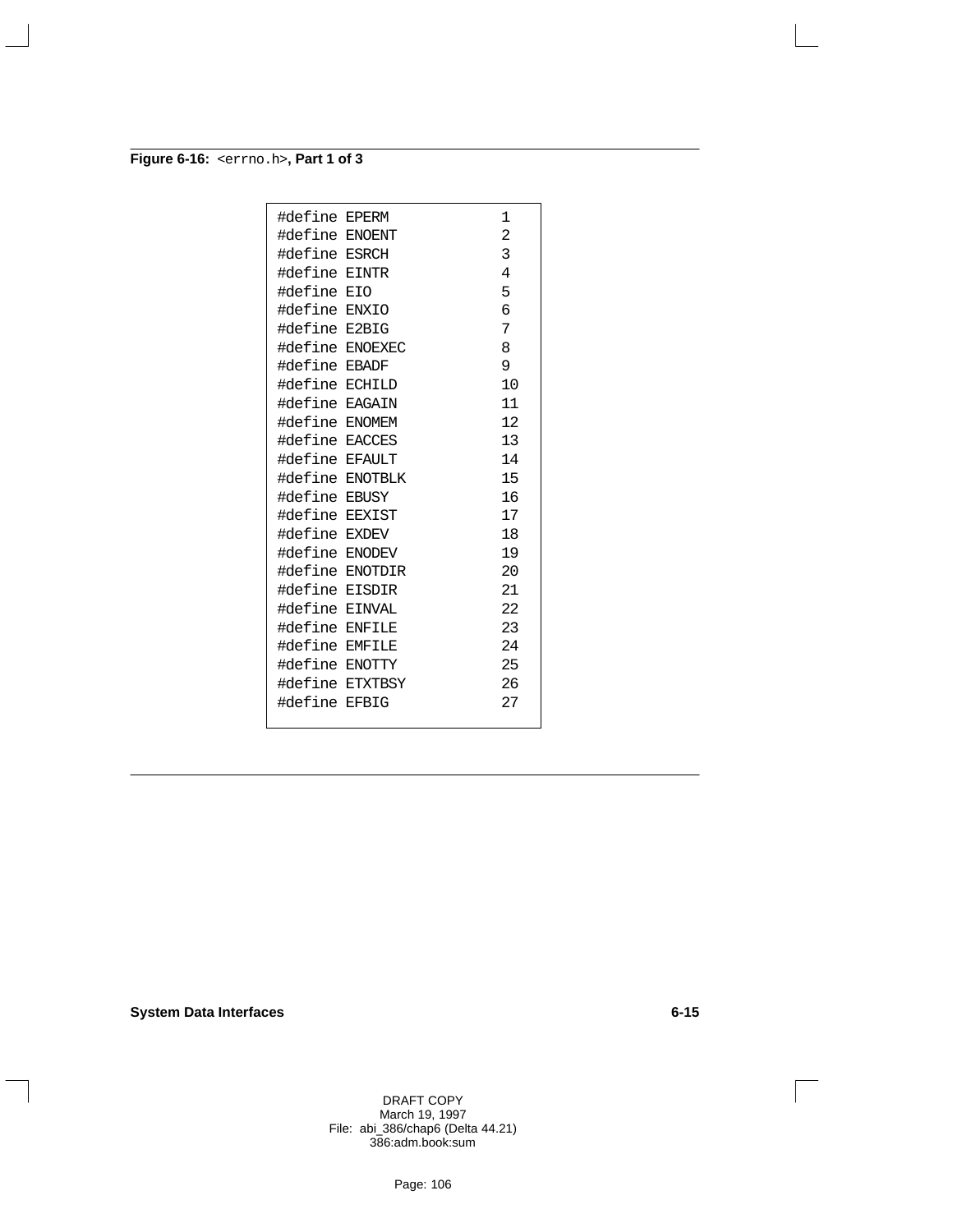**Figure 6-17:** <errno.h>, Part 2 of 3

| #define ENOSPC |                 | 28 |
|----------------|-----------------|----|
| #define ESPIPE |                 | 29 |
| #define EROFS  |                 | 30 |
| #define        | <b>EMLINK</b>   | 31 |
| #define EPIPE  |                 | 32 |
| #define EDOM   |                 | 33 |
| #define        | <b>ERANGE</b>   | 34 |
| #define        | <b>ENOMSG</b>   | 35 |
| #define EIDRM  |                 | 36 |
| #define        | <b>ECHRNG</b>   | 37 |
| #define        | EL2NSYNC        | 38 |
| #define EL3HLT |                 | 39 |
| #define        | EL3RST          | 40 |
| #define        | <b>ELNRNG</b>   | 41 |
|                | #define EUNATCH | 42 |
| #define        | <b>ENOCSI</b>   | 43 |
| #define        | EL2HLT          | 44 |
| #define        | <b>EDEADLK</b>  | 45 |
| #define        | <b>ENOLCK</b>   | 46 |
| #define        | <b>ENOSTR</b>   | 60 |
|                | #define ENODATA | 61 |
| #define        | <b>ETIME</b>    | 62 |
| #define        | <b>ENOSR</b>    | 63 |
| #define        | <b>ENONET</b>   | 64 |
| #define ENOPKG |                 | 65 |
| #define        | <b>EREMOTE</b>  | 66 |
|                | #define ENOLINK | 67 |
|                |                 |    |

**6-16 LIBRARIES**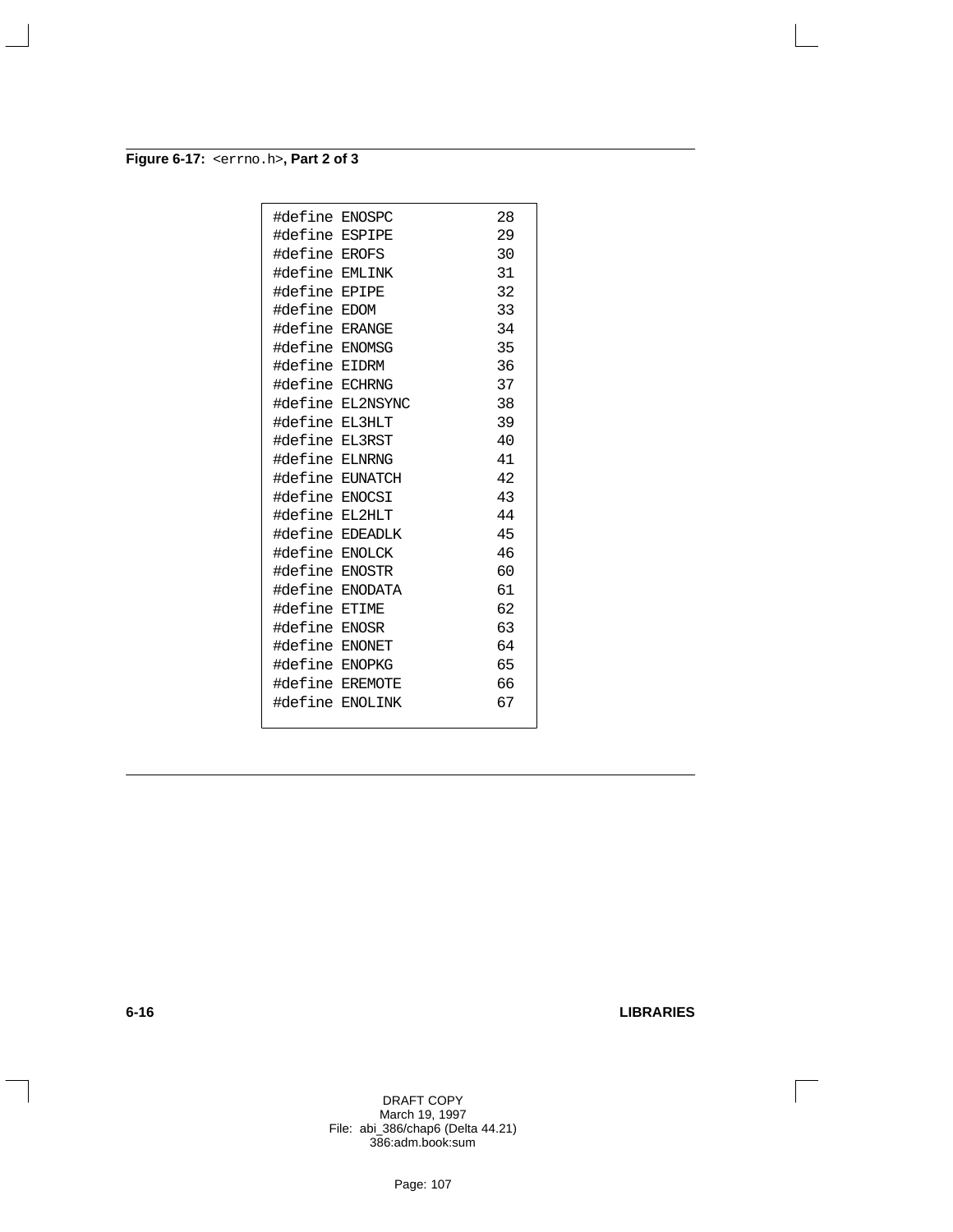**Figure 6-18:** <errno.h>, Part 3 of 3

| #define EADV        |                                                           | 68  |     |  |  |  |
|---------------------|-----------------------------------------------------------|-----|-----|--|--|--|
|                     | #define ESRMNT                                            | 69  |     |  |  |  |
| #define ECOMM       |                                                           | 70  |     |  |  |  |
|                     | #define EPROTO                                            | 71  |     |  |  |  |
|                     | #define EMULTIHOP                                         | 74  |     |  |  |  |
|                     | #define EBADMSG                                           | 77  |     |  |  |  |
|                     | #define ENAMETOOLONG                                      | 78  |     |  |  |  |
|                     | #define EOVERFLOW                                         | 79  |     |  |  |  |
|                     | #define ENOTUNIO                                          | 80  |     |  |  |  |
| #define EBADFD      |                                                           | 81  |     |  |  |  |
|                     | #define EREMCHG                                           | 82  |     |  |  |  |
|                     | #define ENOSYS                                            | 89  |     |  |  |  |
|                     | #define ELOOP                                             | 90  |     |  |  |  |
|                     | #define ERESTART                                          | 91  |     |  |  |  |
|                     | #define ESTRPIPE                                          | 92  |     |  |  |  |
|                     | #define ENOTEMPTY                                         | 93  |     |  |  |  |
| #define EUSERS      |                                                           | 94  |     |  |  |  |
|                     | #define ECONNABORTED 130                                  |     |     |  |  |  |
|                     | #define CONNRESET                                         | 131 |     |  |  |  |
|                     | #define ECONNREFUSED                                      |     | 146 |  |  |  |
|                     | #define EINPROGRESS                                       | 150 |     |  |  |  |
| #define ESTALE      |                                                           | 151 |     |  |  |  |
|                     | #define ECANCELED                                         | 158 |     |  |  |  |
|                     |                                                           |     |     |  |  |  |
|                     | /* Non-reentrant */                                       |     |     |  |  |  |
|                     | extern int errno;                                         |     |     |  |  |  |
|                     |                                                           |     |     |  |  |  |
| $/*$ Reentrant $*/$ |                                                           |     |     |  |  |  |
|                     | $\#define \text{ error } (* \text{ thr} \text{ error}())$ |     |     |  |  |  |
|                     |                                                           |     |     |  |  |  |

**System Data Interfaces** 6-17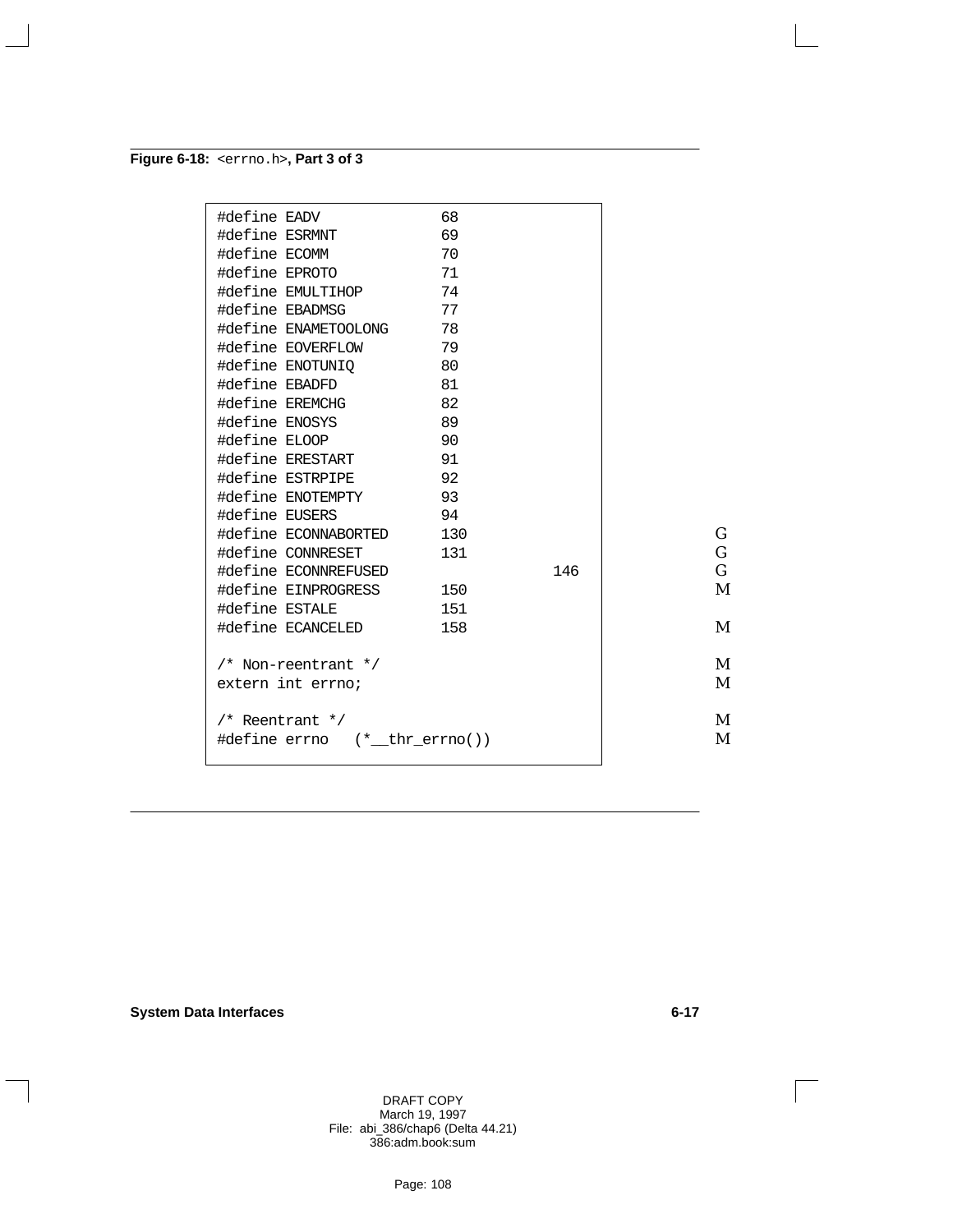# **Figure 6-19:** <fcnt1.h>, Part 1 of 2

|                | #define O RDONLY   | U             |
|----------------|--------------------|---------------|
|                | #define O WRONLY   | $\mathbf{1}$  |
| #define O RDWR |                    | $2^{\circ}$   |
|                | #define O NDELAY   | 0x04          |
|                | #define O APPEND   | 0x08          |
| #define O SYNC |                    | 0x10          |
|                | #define O NONBLOCK | $0 \times 80$ |
|                | #define O CREAT    | 0x100         |
|                | #define O TRUNC    | 0x200         |
| #define O EXCL |                    | 0x400         |
|                | #define O NOCTTY   | 0x800         |
|                |                    |               |
|                | #define F DUPFD    | U             |
|                | #define F GETFD    | 1             |
|                | #define F SETFD    | 2             |
|                | #define F GETFL    | 3             |
|                | #define F SETFL    | 4             |
|                | #define F GETLK    | 14            |
|                | #define F SETLK    | 6             |
|                | #define F SETLKW   | 7             |
|                |                    |               |

**6-18 LIBRARIES**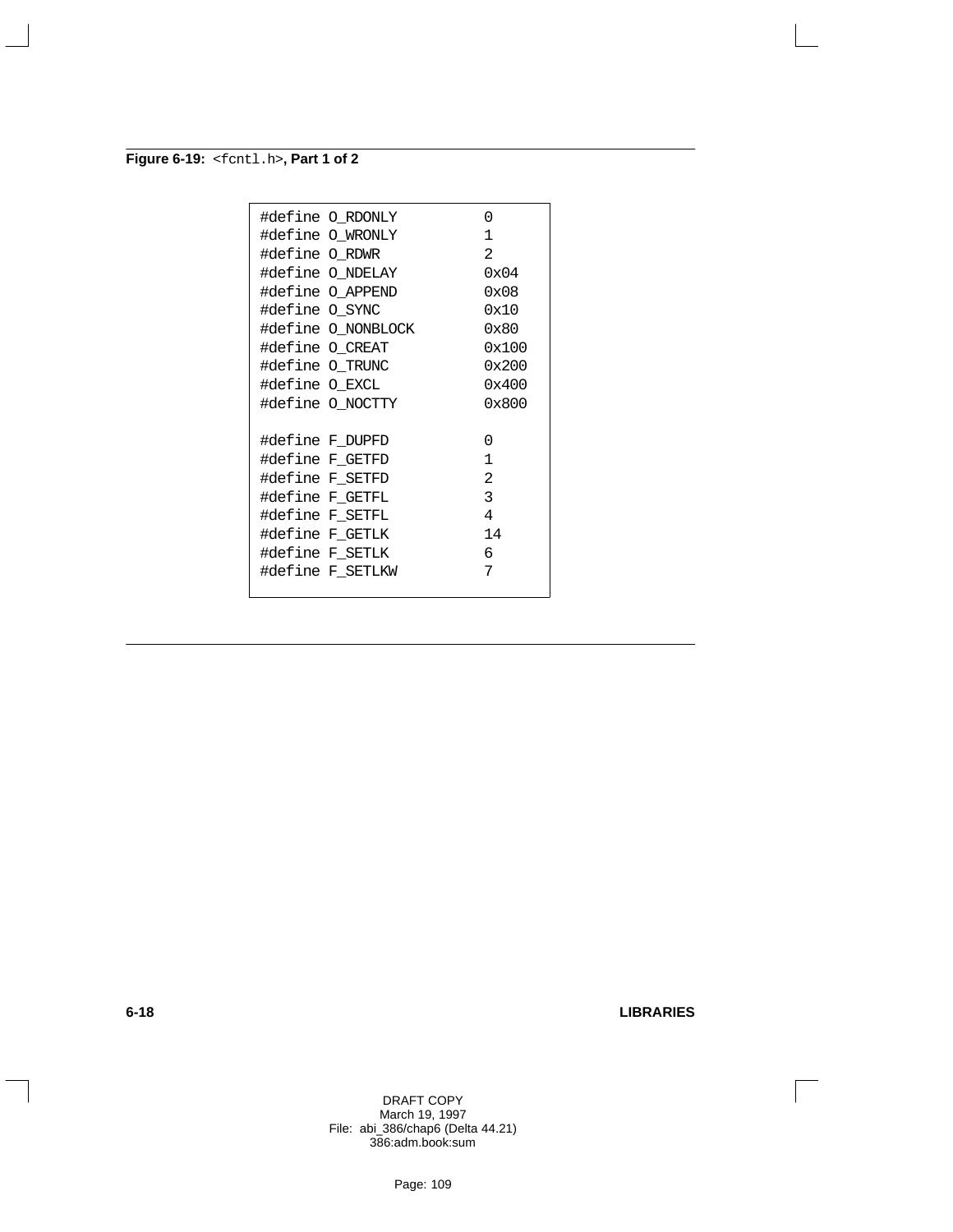**Figure 6-20:** <fcnt1.h>, Part 2 of 2

```
typedef struct flock {
     short l_type;
     short \space 1\_whence;off_t 1_stat;off_t 1 len;long l_sysid;
     pid_t l_pid;
     long pad[4];
} flock_t;
#define F_RDLCK 01
#define F_WRLCK 02
#define F_UNLCK 03
#define O_ACCMODE 3
#define FD_CLOEXEC 1
```
**System Data Interfaces** 6-19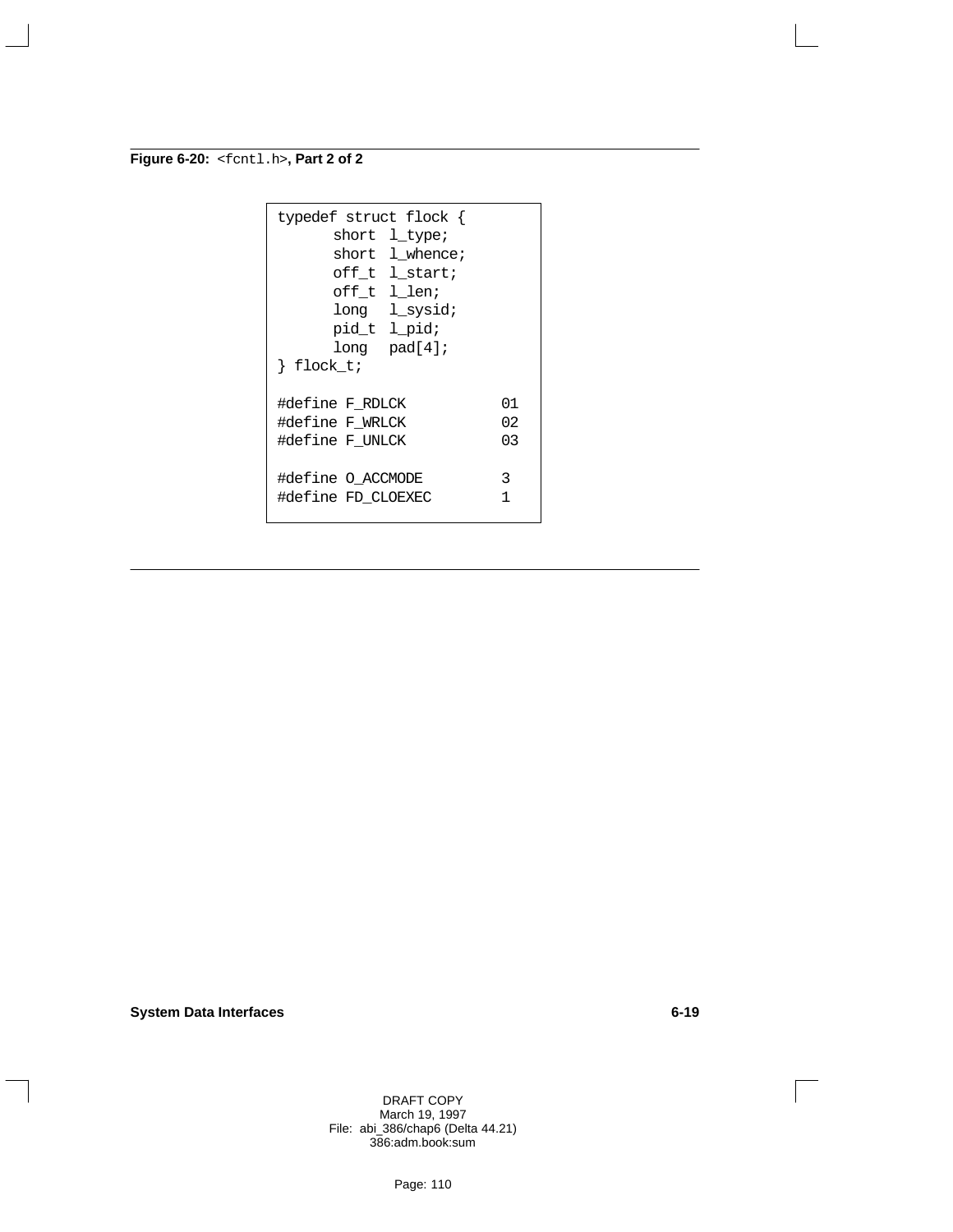**Figure 6-21:** <float.h>, Single-Precision

| extern int             | flt rounds;     |
|------------------------|-----------------|
| #define FLT ROUNDS     | flt rounds      |
|                        |                 |
| #define FLT RADIX      | 2               |
| #define FLT MANT DIG   | 24              |
| #define FLT EPSILON    | 1.19209290E-07F |
| #define FLT DIG        | 6               |
| #define FLT MIN EXP    | $(-125)$        |
| #define FLT_MIN        | 1.17549435E-38F |
| #define FLT MIN 10 EXP | $(-37)$         |
| #define FLT MAX EXP    | $(+128)$        |
| #define FLT MAX        | 3.40282347E+38F |
| #define FLT MAX 10 EXP | $(+38)$         |
|                        |                 |

### **Figure 6-22:** <float.h>, Double-Precision

| #define DBL_MANT_DIG   | 53                      |
|------------------------|-------------------------|
| #define DBL_EPSILON    | 2.2204460492503131E-16  |
| #define DBL DIG        | 15                      |
| #define DBL MIN EXP    | $(-1021)$               |
| #define DBL MIN        | 2.2250738585072014E-308 |
| #define DBL_MIN_10 EXP | $(-307)$                |
| #define DBL MAX EXP    | $(+1024)$               |
| #define DBL MAX        | 1.7976931348623157E+308 |
| #define DBL MAX 10 EXP | $(+308)$                |
|                        |                         |

**6-20 LIBRARIES**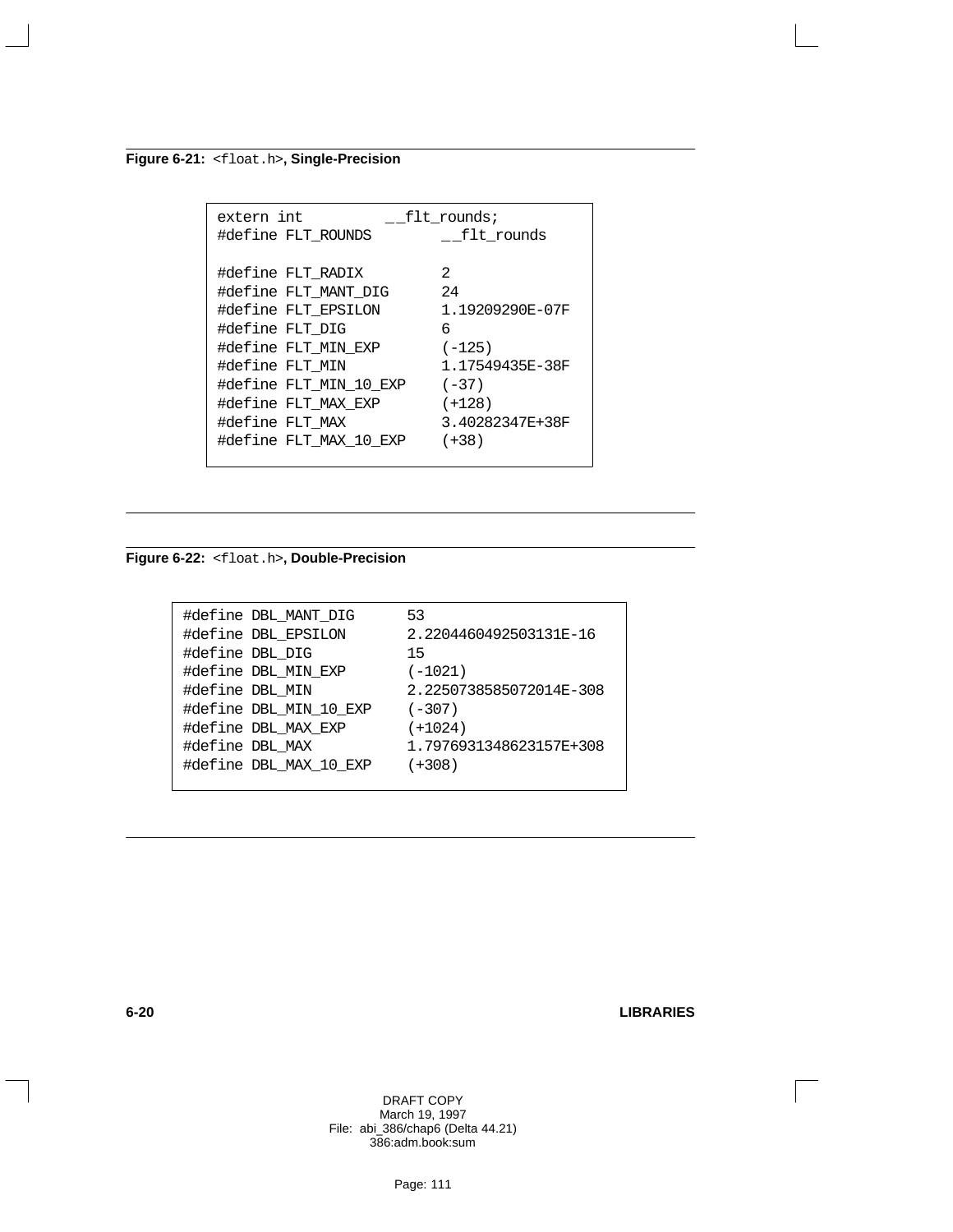Figure 6-23: <float.h>, Extended-Precision

| #define LDBL MANT DIG   | 64                         | G |
|-------------------------|----------------------------|---|
| #define LDBL EPSILON    | 1.084202172485504434e-19   | G |
| #define LDBL DIG        | 18                         | G |
| #define LDBL MIN EXP    | $-16381$                   | G |
| #define LDBL MIN        | 3.362103143112093506e-4932 | G |
| #define LDBL MIN 10 EXP | $-4931$                    | G |
| #define LDBL_MAX_EXP    | 16384                      | G |
| #define LDBL MAX        | 1.189731495347231765e+4932 | G |
| #define LDBL MAX 10 EXP | 4932                       | G |
|                         |                            |   |

**Figure 6-24:** <fmtmsg.h>, Part 1 of 2

| #define MM NULL    | Ωт.                   |
|--------------------|-----------------------|
| #define MM HARD    | 0x00000001L           |
| #define MM SOFT    | $0 \times 00000002$   |
| #define MM FIRM    | 0x00000004L           |
| #define MM RECOVER | 0x00000100L           |
| #define MM NRECOV  | 0x00000200L           |
| #define MM APPL    | $0 \times 00000008$   |
| #define MM UTIL    | $0 \times 00000010$ L |
| #define MM OPSYS   | 0x00000020L           |
| #define MM PRINT   | 0x00000040L           |
| #define MM CONSOLE | 0x00000080L           |
|                    |                       |

**System Data Interfaces** 6-21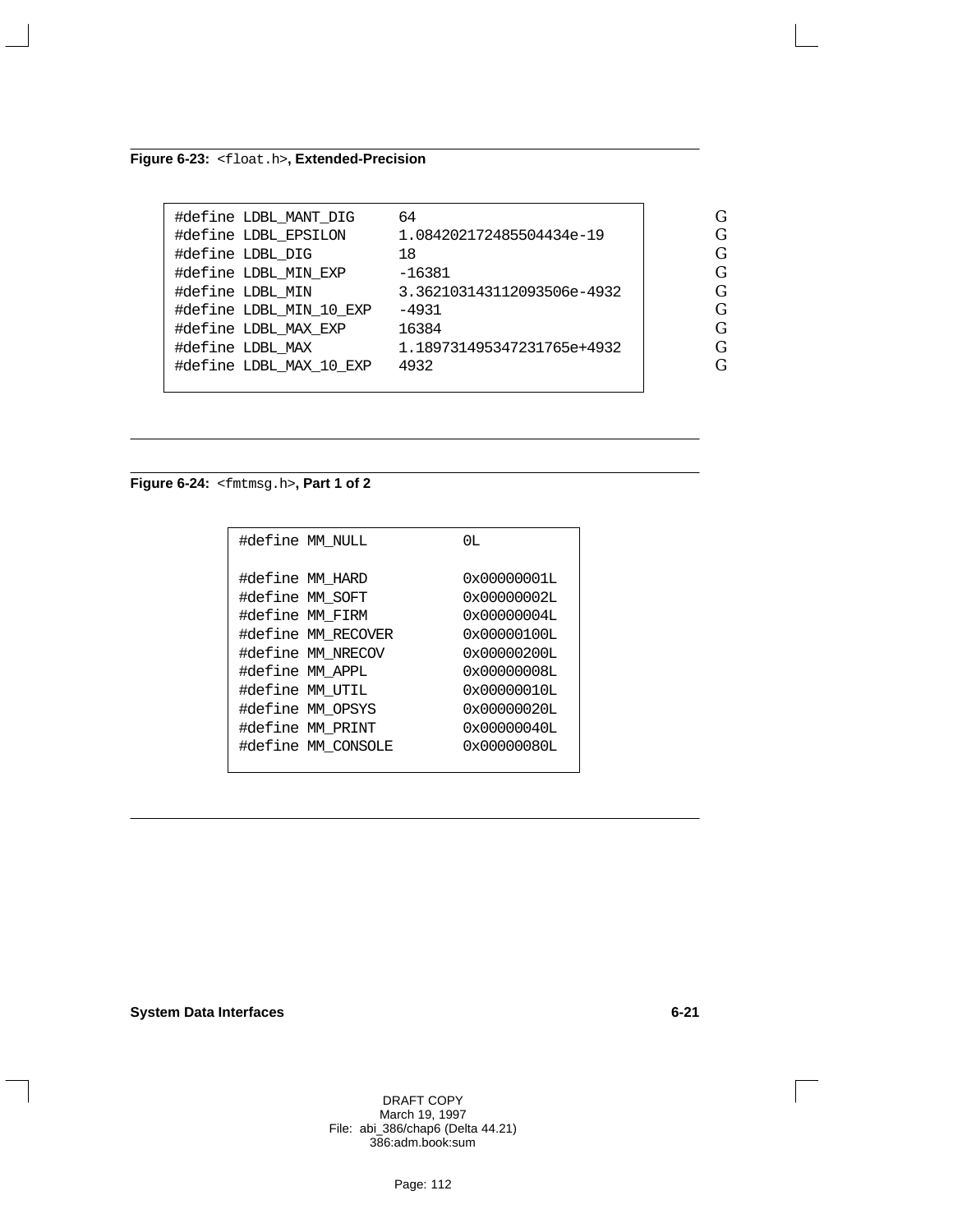**Figure 6-25:** <fmtmsg.h>, Part 2 of 2

|               | #define MM NOSEV   | Ω                 |
|---------------|--------------------|-------------------|
|               | #define MM HALT    | 1                 |
|               | #define MM ERROR   | 2                 |
|               | #define MM WARNING | 3                 |
|               | #define MM INFO    | 4                 |
|               |                    |                   |
|               | #define MM NULLLBL | $((char *) NULL)$ |
|               | #define MM NULLSEV | MM NOSEV          |
|               | #define MM NULLMC  | MM NULL           |
|               | #define MM NULLTXT | $((char *) NULL)$ |
|               | #define MM NULLACT | $((char *) NULL)$ |
|               | #define MM NULLTAG | $((char *) NULL)$ |
|               |                    |                   |
|               | #define MM NOTOK   | $-1$              |
| #define MM OK |                    | 0x00              |
|               | #define MM NOMSG   | 0x01              |
|               | #define MM NOCON   | $0 \times 04$     |
|               |                    |                   |

**Figure 6-26:** <fnmatch.h>\*

|  | #define FNM PATHNAME | $0 \times 001$ |
|--|----------------------|----------------|
|  | #define FNM PERIOD   | $0 \times 002$ |
|  | #define FNM NOESCAPE | $0 \times 004$ |
|  | #define FNM BADRANGE | 0x008          |
|  | #define FNM EXTENDED | 0x020          |
|  |                      |                |
|  | #define FNM NOSYS    | $(-1)$         |
|  | #define FNM NOMATCH  | $(-2)$         |
|  |                      |                |
|  |                      |                |

**6-22 LIBRARIES**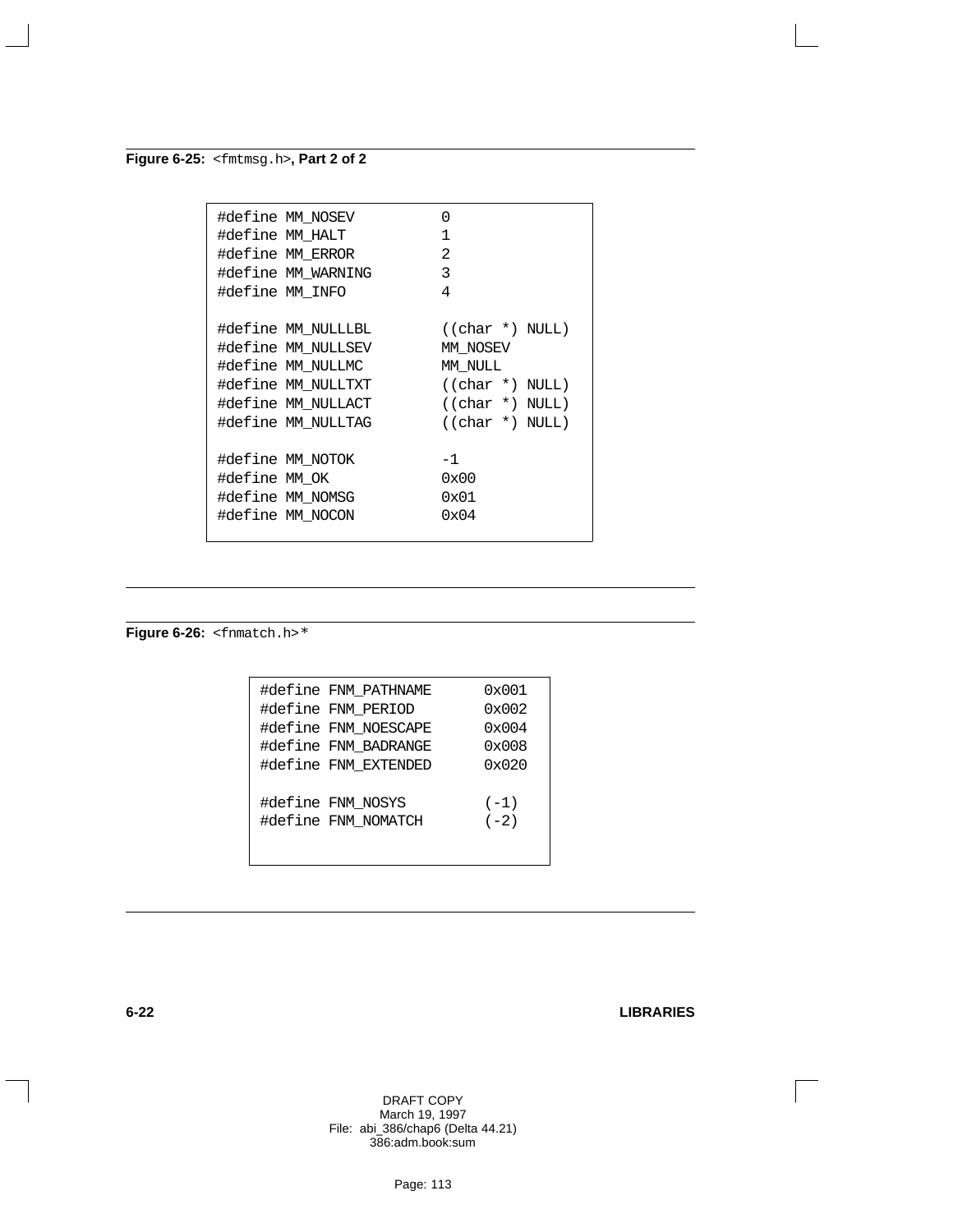**Figure 6-27:** <ftw.h>

| #define FTW F      | 0              |
|--------------------|----------------|
| #define FTW D      | 1              |
| #define FTW_DNR    | $\overline{2}$ |
| #define FTW NS     | 3              |
| #define FTW SL     | 4              |
| #define FTW DP     | 6              |
| #define FTW_SLN    | 7              |
|                    |                |
| #define FTW PHYS   | 01             |
| #define FTW MOUNT  | 02             |
| #define FTW_CHDIR  | 04             |
| #define FTW_DEPTH  | 010            |
|                    |                |
| ₹<br>struct FTW    |                |
| int<br>quit;       |                |
| int<br>base;       |                |
| int<br>level;      |                |
| ; {                |                |
|                    |                |
| #define FTW SKD    | 1              |
| #define FTW FOLLOW | $\mathcal{D}$  |
| #define FTW_PRUNE  | 4              |
|                    |                |

**System Data Interfaces** 6-23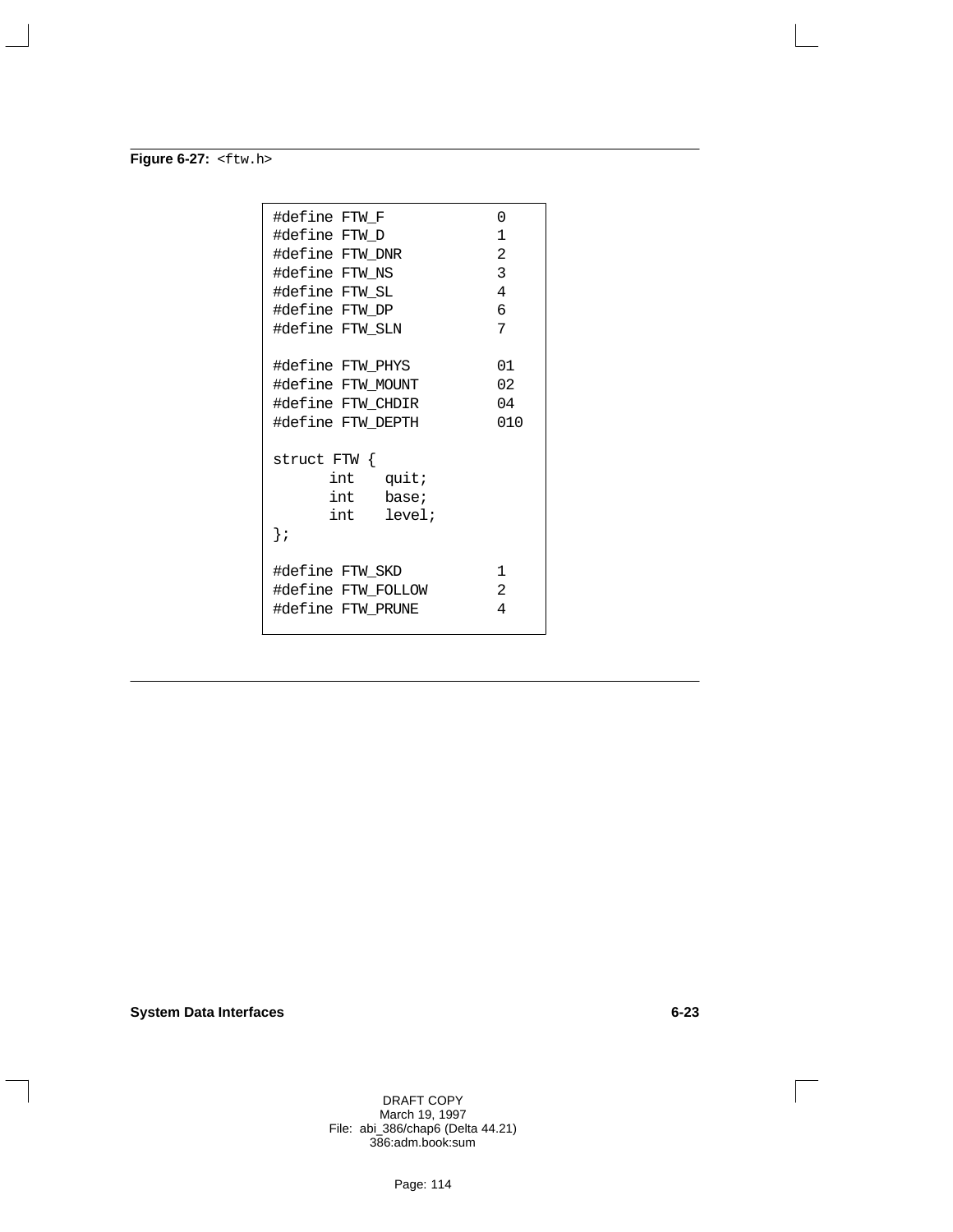**Figure 6-28:** <glob.h>\*

|                     | #define GLOB APPEND                                                                        |             | $0 \times 0001$                      |
|---------------------|--------------------------------------------------------------------------------------------|-------------|--------------------------------------|
|                     | #define GLOB DOOFFS                                                                        |             | 0x0002                               |
|                     | #define GLOB ERR                                                                           |             | 0x0004                               |
|                     | #define GLOB MARK                                                                          |             | $0 \times 0008$                      |
|                     | #define GLOB NOCHECK                                                                       |             | 0x0010                               |
|                     | #define GLOB_NOSORT                                                                        |             | 0x0020                               |
|                     | #define GLOB NOESCAPE                                                                      |             | 0x0040                               |
|                     | #define GLOB OKAYDOT                                                                       |             | 0x0200                               |
|                     | #define GLOB BADRANGE                                                                      |             | 0x0400                               |
|                     | #define GLOB EXTENDED                                                                      |             | 0x1000                               |
|                     | #define GLOB NOSYS<br>#define GLOB ABORTED<br>#define GLOB NOSPACE<br>#define GLOB NOMATCH |             | $(-1)$<br>$(-2)$<br>$(-3)$<br>$(-4)$ |
| typedef struct<br>{ |                                                                                            |             |                                      |
|                     | void                                                                                       | $\star$ ;   |                                      |
|                     | char                                                                                       | **gl_pathv; |                                      |
|                     | size_t                                                                                     | gl_pathc;   |                                      |
|                     | size t                                                                                     | gl offs;    |                                      |
| qlob t;             |                                                                                            |             |                                      |
|                     |                                                                                            |             |                                      |

**6-24 LIBRARIES**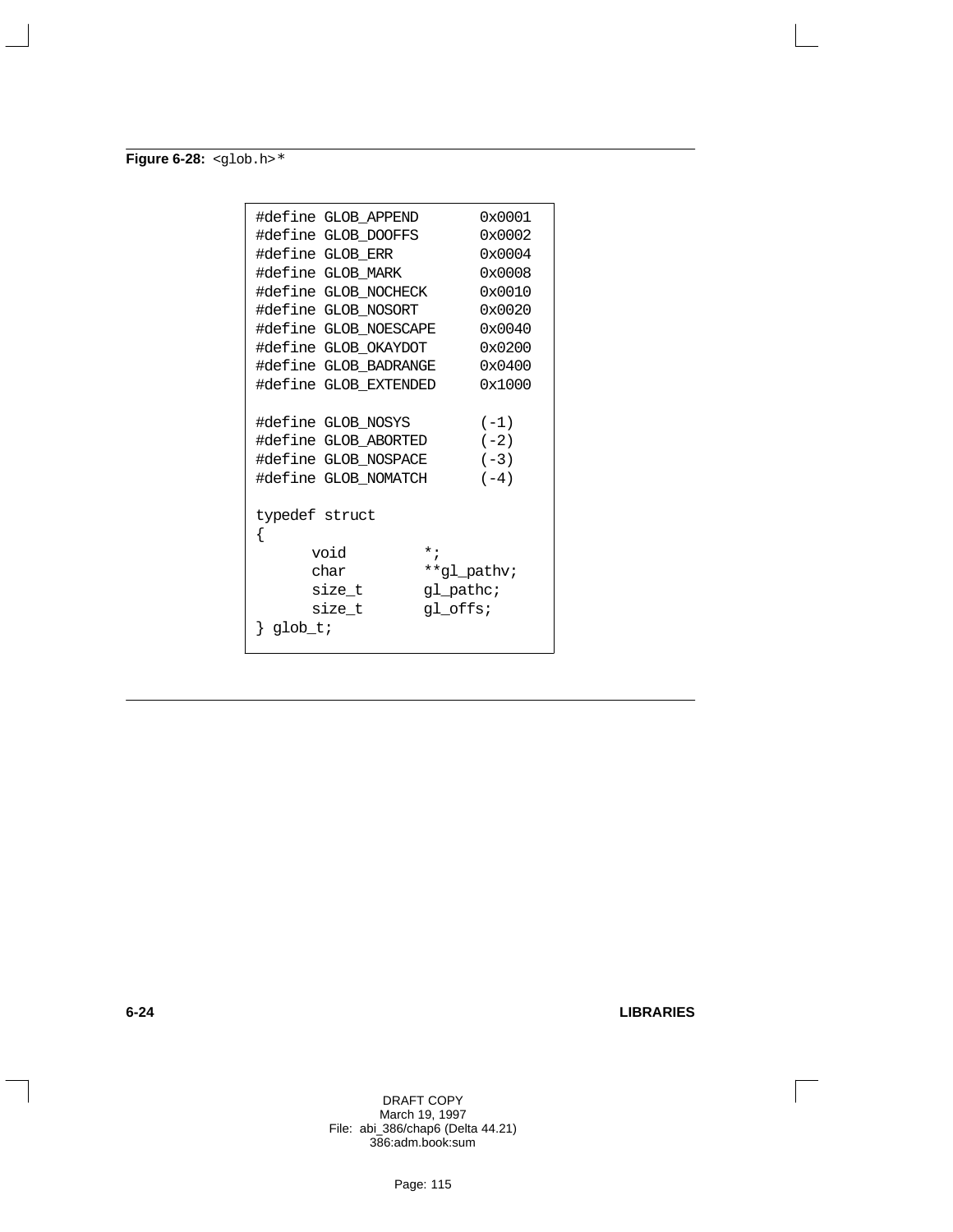**Figure 6-29:** <grp.h>

struct group {  $char$  \* gr\_name ;  $char$  \* gr\_passwd; gid\_t gr\_gid;  $char$  \*\* gr\_mem; } ;

**Figure 6-30:** <iconv.h>\*

typedef void \*iconv\_t;

**System Data Interfaces** 6-25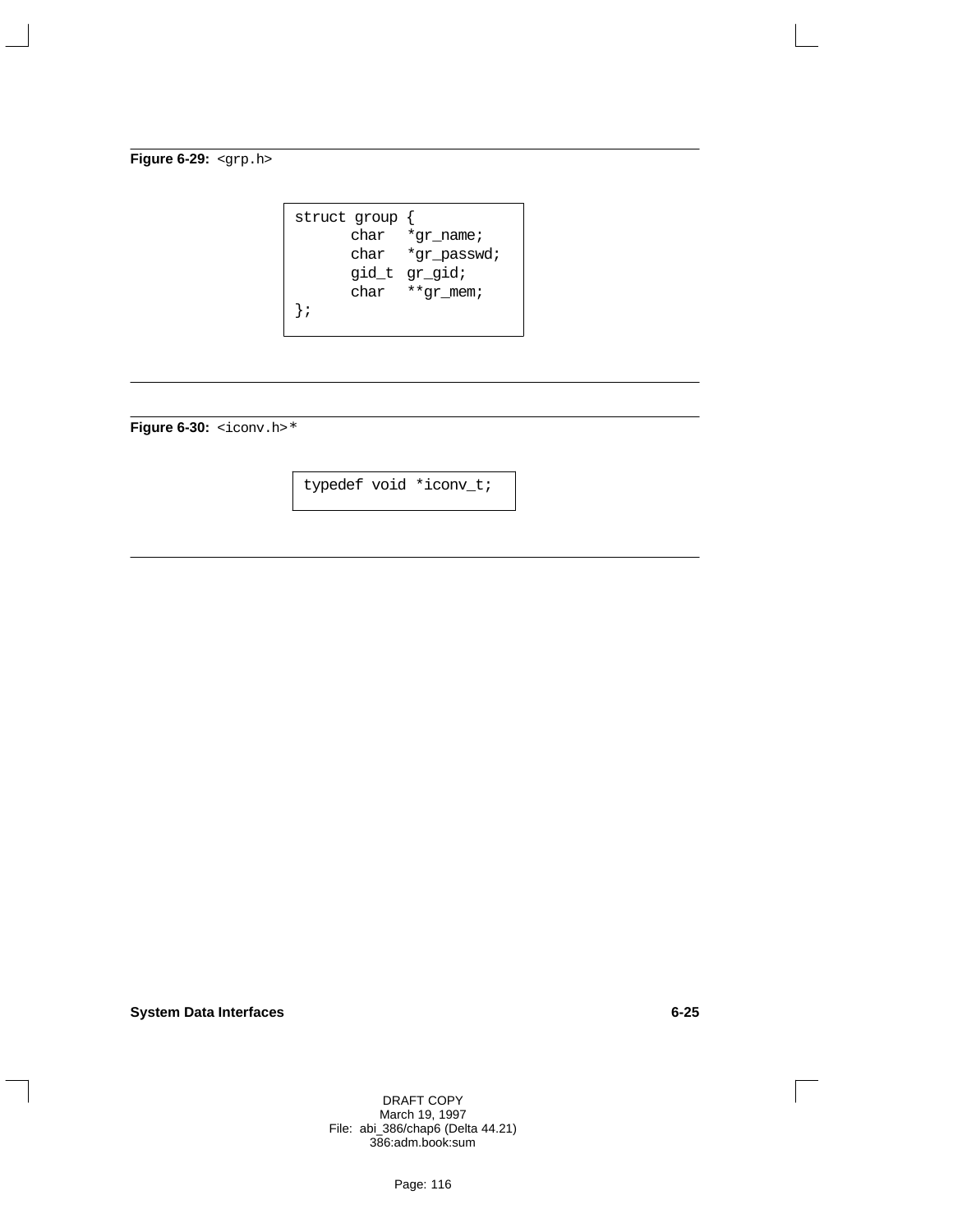**Figure 6-31:** <sys/ipc.h>

| struct ipc perm {            |            |
|------------------------------|------------|
| uid t                        | uid;       |
| gid t                        | gid;       |
| uid t                        | cuid;      |
| gid_t                        | cgid;      |
| mode t                       | mode:      |
| ulong                        | seq;       |
| key t                        | key;       |
| long                         | $pad[4]$ ; |
| $\vert$ ;                    |            |
|                              |            |
| #define IPC_CREAT            | 0001000    |
| #define IPC_EXCL             | 0002000    |
| #define IPC_NOWAIT           | 0004000    |
| #define IPC PRIVATE (key t)0 |            |
|                              |            |
| #define IPC RMID             | 1 O        |
| #define IPC SET              | 11         |
| #define IPC STAT             | 12         |
|                              |            |

**6-26 LIBRARIES**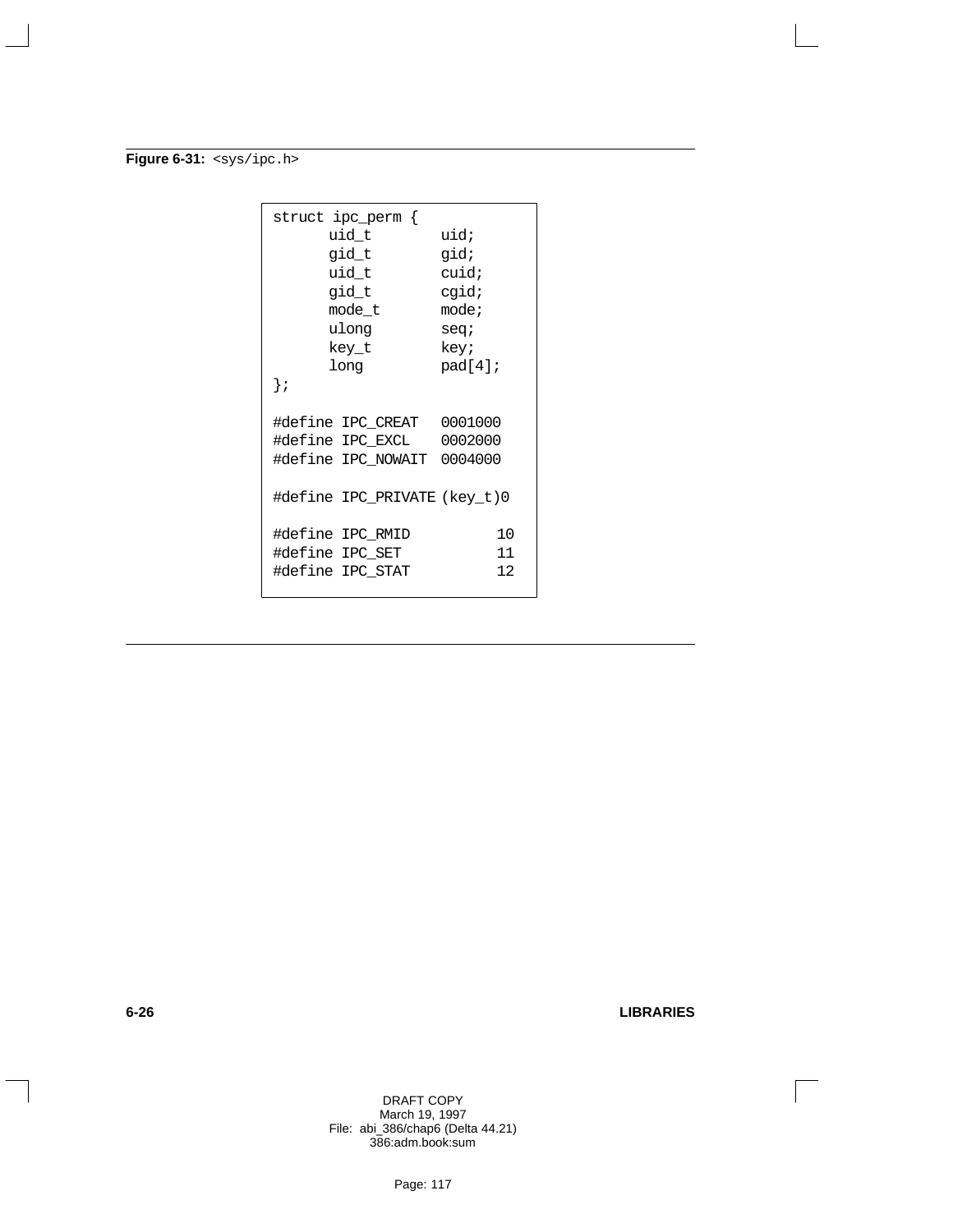# **Figure 6-32:** <1anginfo.h>, Part 1 of 2

| #define DAY_1  |                 | 1  |
|----------------|-----------------|----|
| #define DAY_2  |                 | 2  |
| #define DAY 3  |                 | 3  |
| #define DAY 4  |                 | 4  |
| #define DAY_5  |                 | 5  |
| #define DAY_6  |                 | 6  |
| #define DAY 7  |                 | 7  |
|                |                 |    |
|                | #define ABDAY 1 | 8  |
|                | #define ABDAY_2 | 9  |
|                | #define ABDAY 3 | 10 |
|                | #define ABDAY 4 | 11 |
|                | #define ABDAY_5 | 12 |
|                | #define ABDAY 6 | 13 |
|                | #define ABDAY_7 | 14 |
|                |                 |    |
| #define MON 1  |                 | 15 |
| #define MON_2  |                 | 16 |
| #define MON 3  |                 | 17 |
| #define MON 4  |                 | 18 |
| #define MON 5  |                 | 19 |
| #define MON 6  |                 | 20 |
| #define MON 7  |                 | 21 |
| #define MON 8  |                 | 22 |
| #define MON 9  |                 | 23 |
| #define MON 10 |                 | 24 |
| #define MON_11 |                 | 25 |
| #define MON 12 |                 | 26 |
|                |                 |    |

**System Data Interfaces** 6-27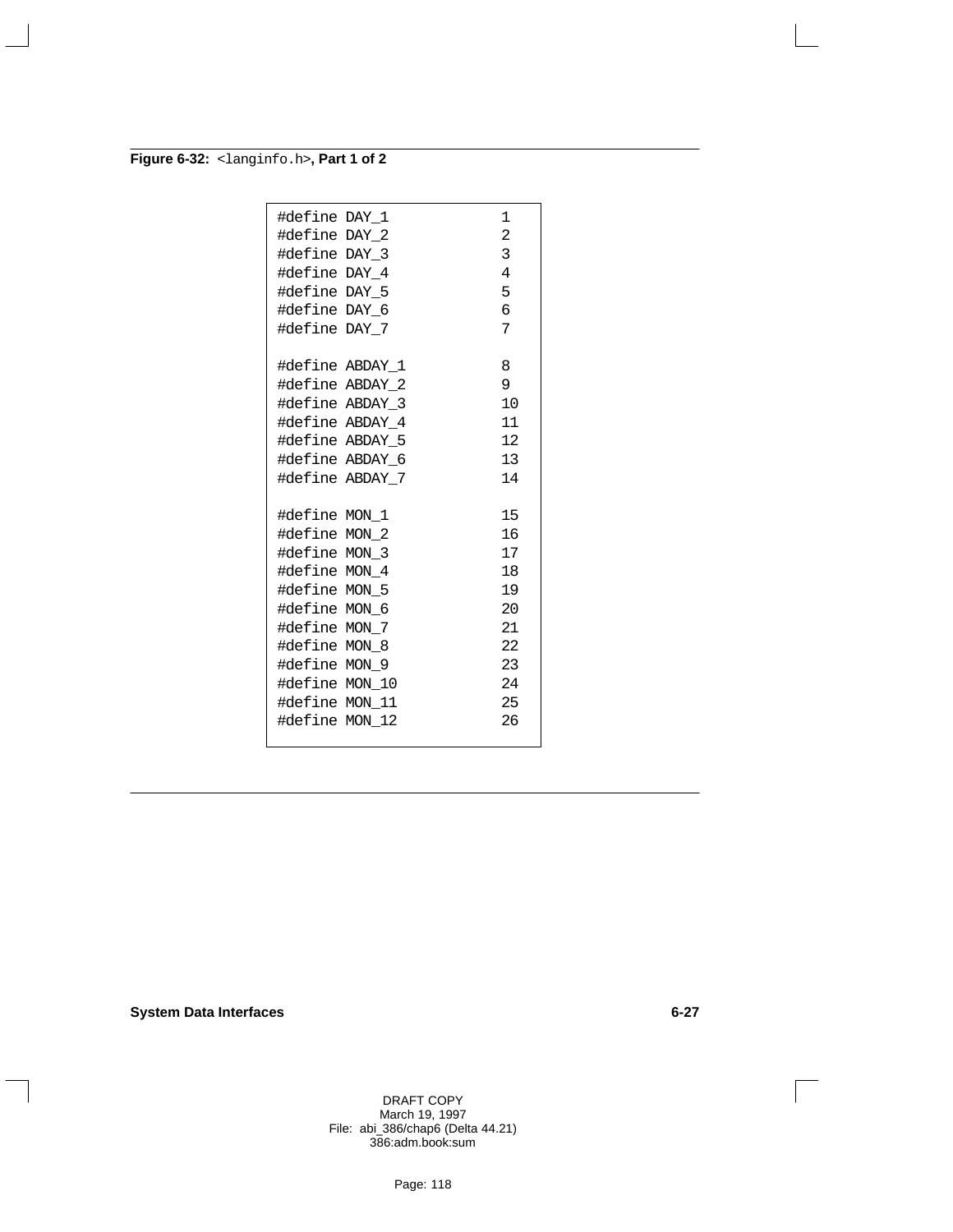# **Figure 6-33:** <langinfo.h>, Part 2 of 2

|               | #define ABMON 1        | 27 |
|---------------|------------------------|----|
|               | #define ABMON_2        | 28 |
|               | #define ABMON 3        | 29 |
|               | #define ABMON 4        | 30 |
|               | #define ABMON 5        | 31 |
|               | #define ABMON 6        | 32 |
|               | #define ABMON 7        | 33 |
|               | #define ABMON 8        | 34 |
|               | #define ABMON 9        | 35 |
|               | #define ABMON 10       | 36 |
|               | #define ABMON 11       | 37 |
|               | #define ABMON 12       | 38 |
|               |                        |    |
|               | #define RADIXCHAR      | 39 |
|               | #define THOUSEP        | 40 |
|               | #define YESSTR         | 41 |
| #define NOSTR |                        | 42 |
|               | #define CRNCYSTR       | 43 |
|               |                        |    |
|               | #define D T FMT        | 44 |
| #define D FMT |                        | 45 |
| #define T FMT |                        | 46 |
|               | #define AM STR         | 47 |
|               | #define PM STR         | 48 |
|               | #define CODESET        | 49 |
|               | #define T FMT AMPM     | 50 |
| #define ERA   |                        | 51 |
|               | #define ERA D_FMT      | 52 |
|               | #define ERA D T FMT 53 |    |
|               | #define ERA T FMT      | 54 |
|               | #define ALT DIGITS     | 55 |
|               | #define YESEXPR        | 56 |
|               | #define NOEXPR         | 57 |
|               |                        |    |

**6-28 LIBRARIES**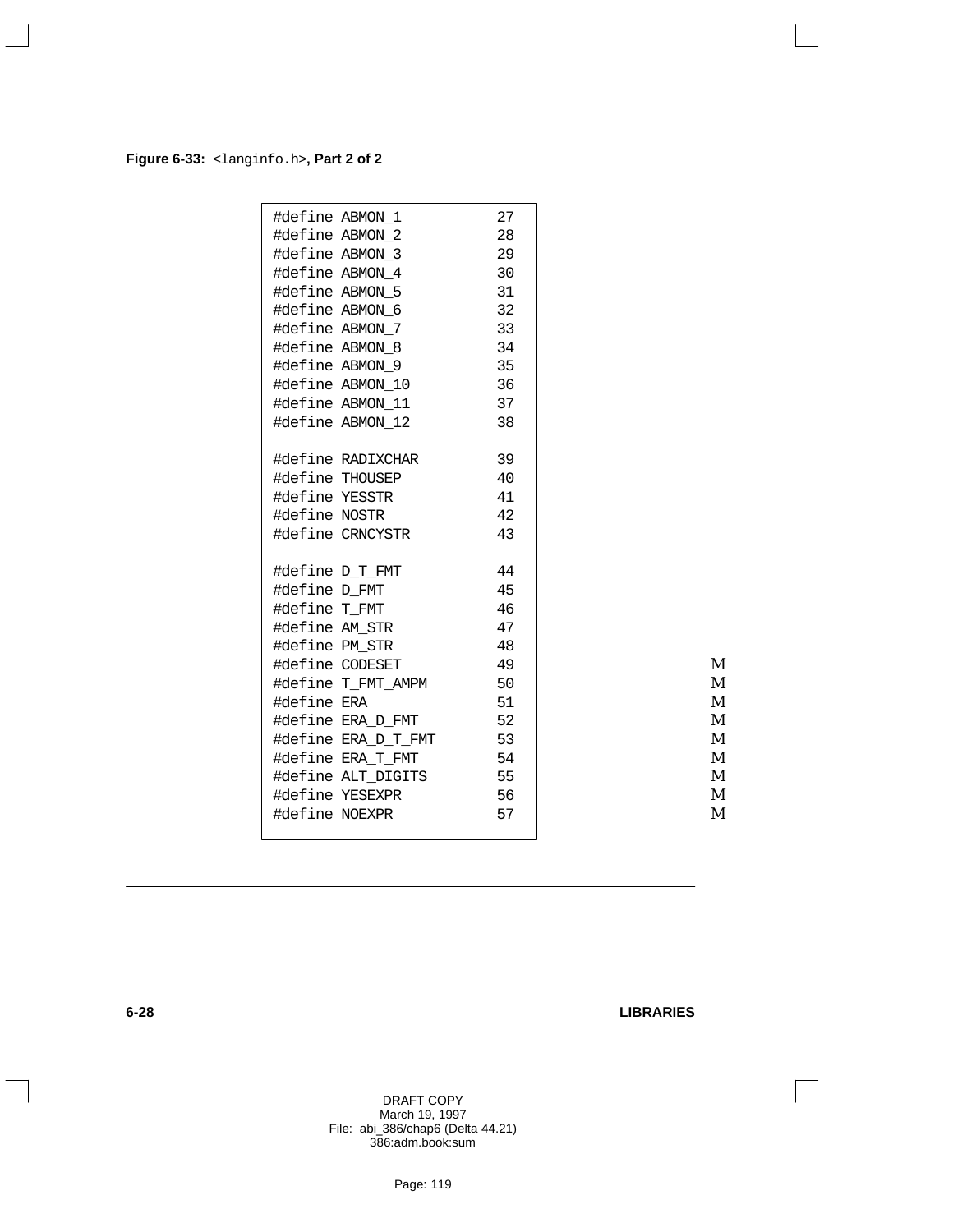# **Figure 6-34:** < l i m i t s . h >**, Part 1 of 2**

| #define CHAR_BIT<br>#define SCHAR_MIN | 8<br>$(-128)$                              |
|---------------------------------------|--------------------------------------------|
| #define SCHAR MAX                     | 127                                        |
| #define UCHAR MAX                     | 255                                        |
| #define MB LEN MAX                    | 5                                          |
| #define CHAR MIN                      | SCHAR MIN                                  |
| #define CHAR MAX                      | SCHAR MAX                                  |
| #define SHRT MIN                      | $(-32768)$                                 |
| #define SHRT MAX                      | 32767                                      |
| #define USHRT MAX                     | 65535                                      |
| #define INT_MIN                       | $(-2147483647 - 1)$                        |
| #define INT_MAX                       | 2147483647                                 |
| #define UINT MAX                      | 4294967295                                 |
| #define LONG MIN                      | (-2147483647-1)                            |
| #define LONG_MAX                      | 2147483647                                 |
| #define ULONG MAX                     | 4294967295                                 |
|                                       |                                            |
| #define ARG MAX                       | $\star$                                    |
| #define LINK MAX                      | $\star$                                    |
| #define MAX CANON                     | $\star$                                    |
| #define MAX INPUT                     | $\star$                                    |
| #define NGROUPS MAX                   | $\star$                                    |
| #define PATH MAX                      | $\star$                                    |
| #define PIPE BUF                      | $^\star$                                   |
| #define TMP MAX                       | $^\star$                                   |
| #define PASS_MAX                      | $^\star$                                   |
| #define CHILD MAX                     | $\star$                                    |
| /* starred values vary and should be  | retrieved using sysconf() or pathconf() */ |

**System Data Interfaces** 6-29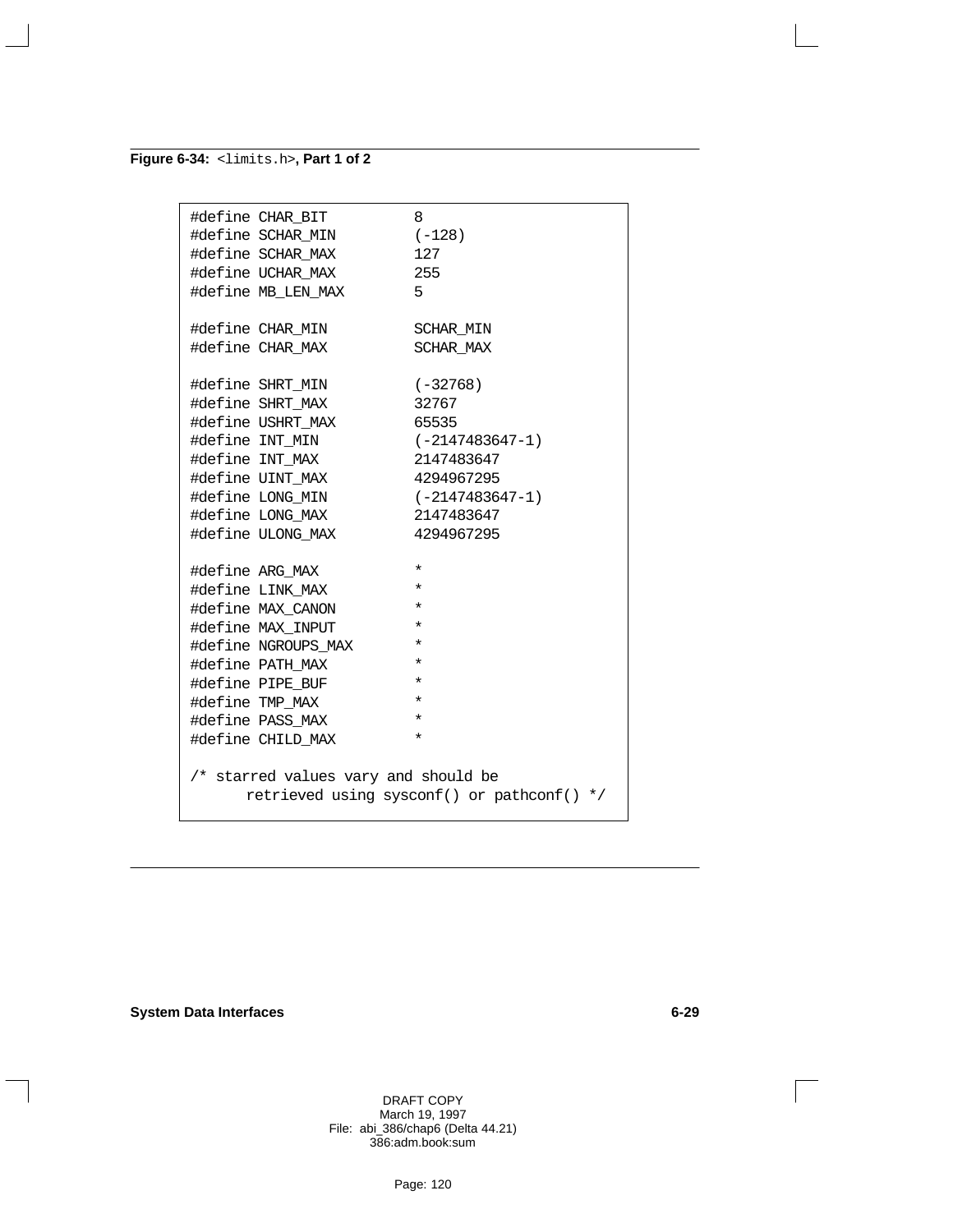**Figure 6-35:** <br/>  $\langle$  <<br/>limits.h>, Part 2 of 2

| #define NL ARGMAX  | 9                       |
|--------------------|-------------------------|
| #define NL LANGMAX | 14                      |
|                    | 32767                   |
| #define NL MSGMAX  |                         |
| #define NL NMAX    | $\mathbf{1}$            |
| #define NL SETMAX  | 255                     |
| #define NL TEXTMAX | 255                     |
| #define NZERO      | 20                      |
|                    |                         |
| #define WORD BIT   | 32                      |
| #define LONG BIT   | 32                      |
|                    |                         |
| #define DBL DIG    | 15                      |
| #define DBL MAX    | 1.7976931348623157E+308 |
| #define DBL MIN    | 2.2250738585072014E-308 |
| #define FLT DIG    | 6                       |
| #define FLT MAX    | 3.40282347E+38F         |
| #define FLT MIN    | 1.17549435E-38F         |
|                    |                         |
| #define FCHR MAX   | 1048576                 |
|                    |                         |

**6-30 LIBRARIES**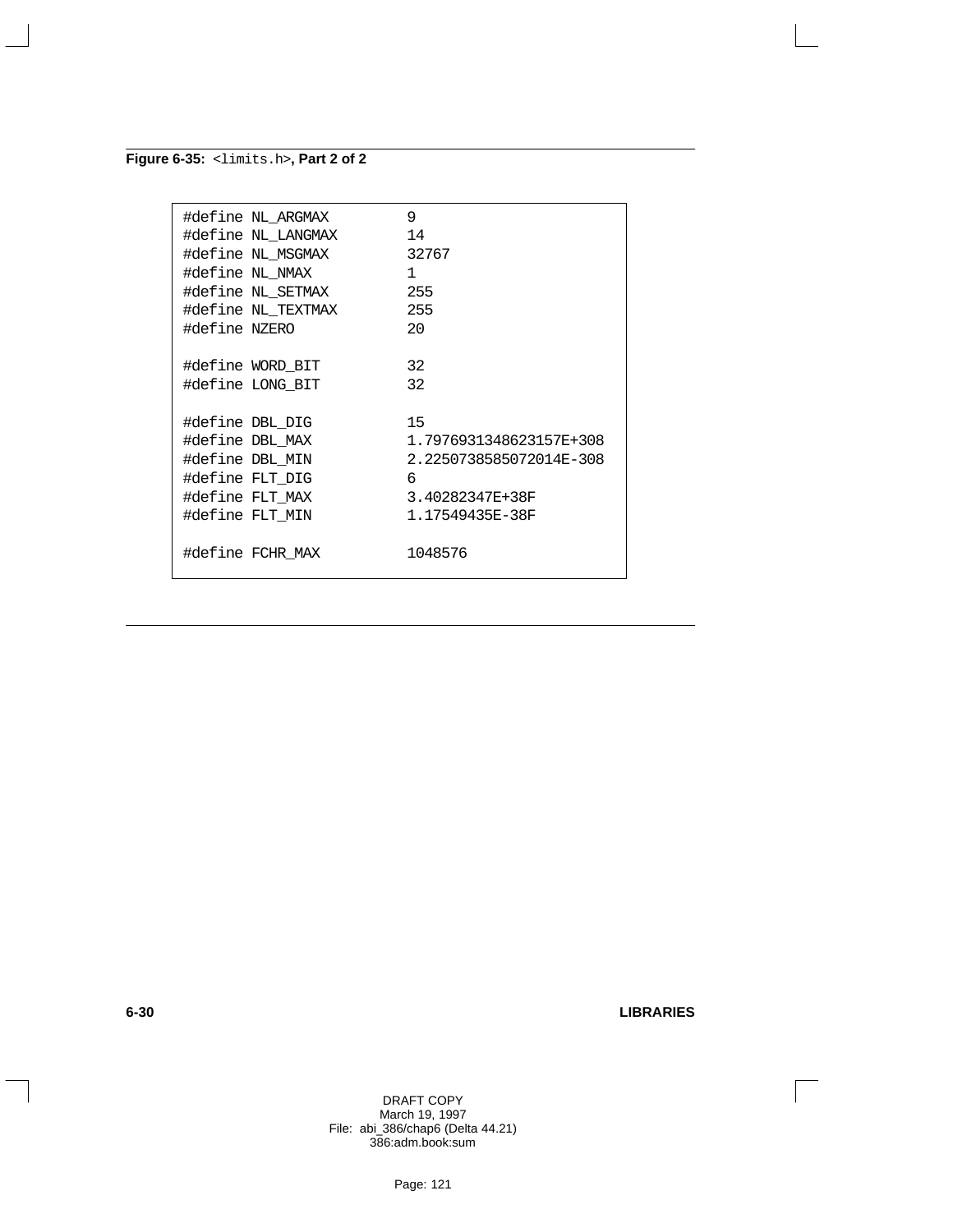**Figure 6-36:** <br/> < locale.h>

| struct lconv        | ₹                   |
|---------------------|---------------------|
| char                | *decimal_point;     |
| char                | *thousands sep;     |
| char                | *grouping;          |
| char                | *int_curr_symbol;   |
| char                | *currency_symbol;   |
| char                | *mon decimal point; |
| char                | *mon_thousands_sep; |
| char                | *mon grouping;      |
| char                | *positive_sign;     |
| char                | *negative_sign;     |
| char                | int_frac_digits;    |
| char                | frac_digits;        |
| char                | p_cs_precedes;      |
| char                | p_sep_by_space;     |
| char                | n_cs_precedes;      |
| char                | n_sep_by_space;     |
| char                | p sign posn;        |
| char                | n_sign_posn;        |
| } ;                 |                     |
|                     |                     |
| #define LC CTYPE    | 0                   |
| #define LC NUMERIC  | $\mathbf{1}$        |
| #define LC_TIME     | $\overline{2}$      |
| #define LC COLLATE  | 3                   |
| #define LC_MONETARY | 4                   |
| #define LC MESSAGES | 5                   |
| #define LC ALL      | 6                   |

**System Data Interfaces** 6-31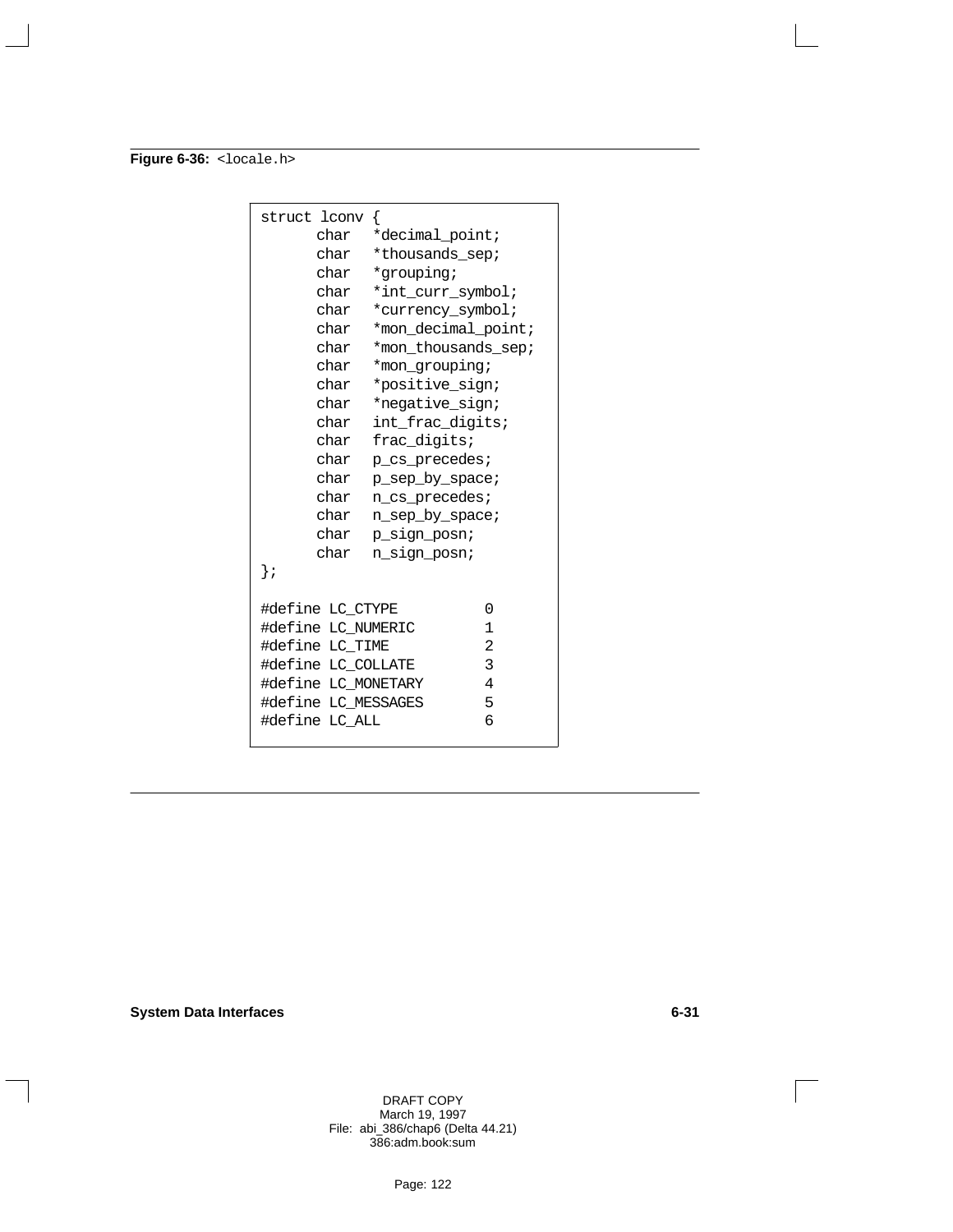**Figure 6-37:** <lwpsynch.h>\*

```
typedef volatile struct {
      char wanted;
      \_simplelock\_t \qquad \textit{lock};} lwp_mutex_t;
typedef volatile struct {
      char wanted;
} lwp_cond_t;
```
**Figure 6-38:** <machlock.h>\*

typedef volatile unsigned char \_simplelock\_t;

**Figure 6-39: <math.h>** 

e x t e r n c o n s t d o u b l e \_ \_ h u g e \_ v a l ; G #define HUGE\_VAL \_\_huge\_val

**6-32 LIBRARIES**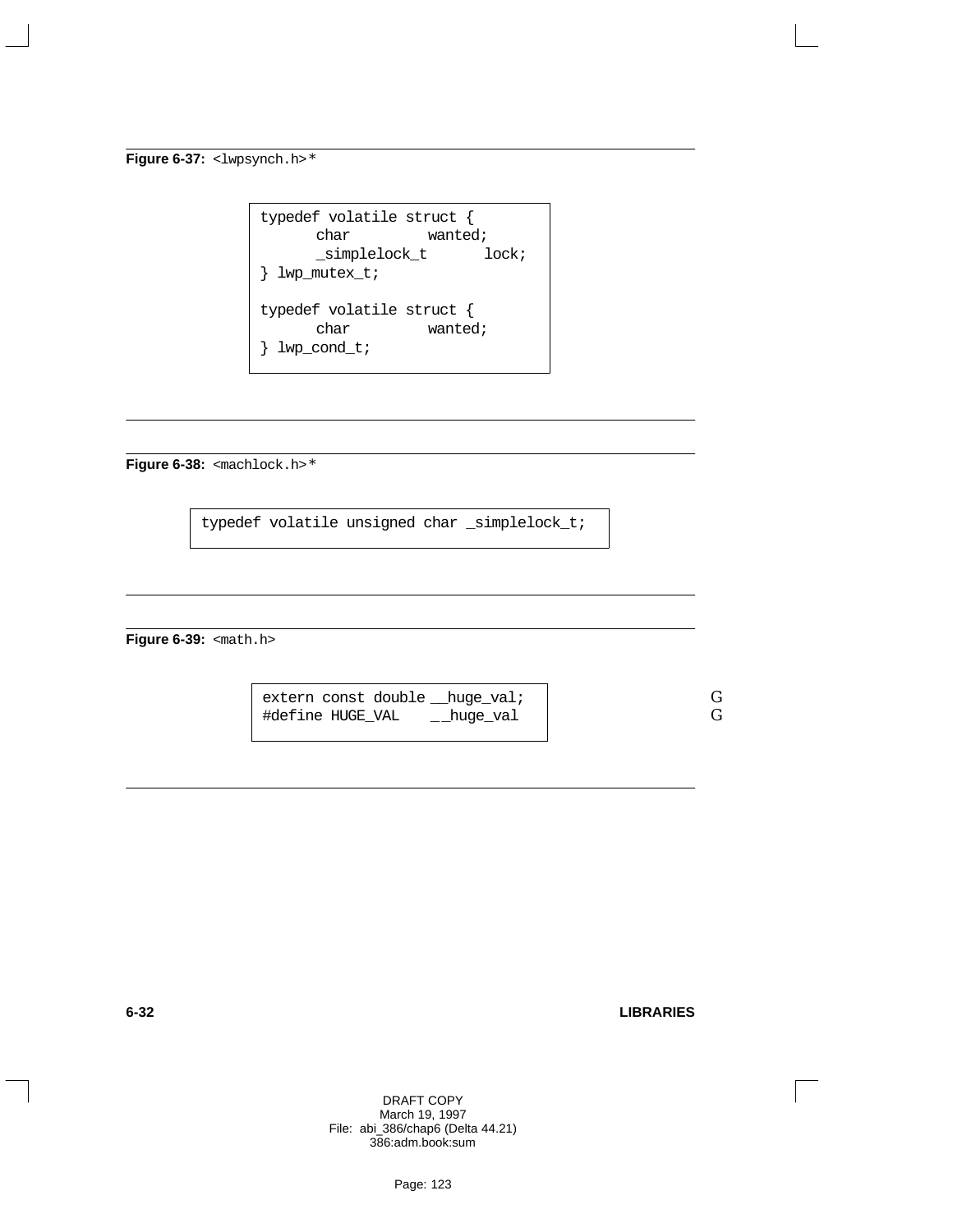**Figure 6-40:** <sys/mman.h>

```
#define PROT READ 0x1
#define PROT_WRITE 0x2
#define PROT_EXEC 0x4
#define PROT_NONE 0x0
#define MAP_SHARED 1
#define MAP_PRIVATE 2
#define MAP_FIXED 0x10
#define MS_SYNC 0x0
#define MS_ASYNC 0x1
#define MS_INVALIDATE 0x2
#define PROC_TEXT (PROT_EXEC | PROT_READ) G#define PROC_DATA (PROT_READ | PROT_WRITE | PROT_EXEC) | G
\# \text{define SHARED} 0x10 G\# \text{define } PRIVATE 0 \times 20 G
#define MC_SYNC 1<br>#define MC_LOCK 2 G
#define MC_LOCK 2<br>#define MC_UNLOCK 3
#define MC_UNLOCK 3<br>#define MC LOCKAS 5
#define MC LOCKAS 5
# d e f i n e M C _ U N L O C K A S 6 G
#define MCL_CURRENT 0x1 <br>#define MCL FUTURE 0x2 G
#define MCL_FUTURE 0x2
```
**System Data Interfaces** 6-33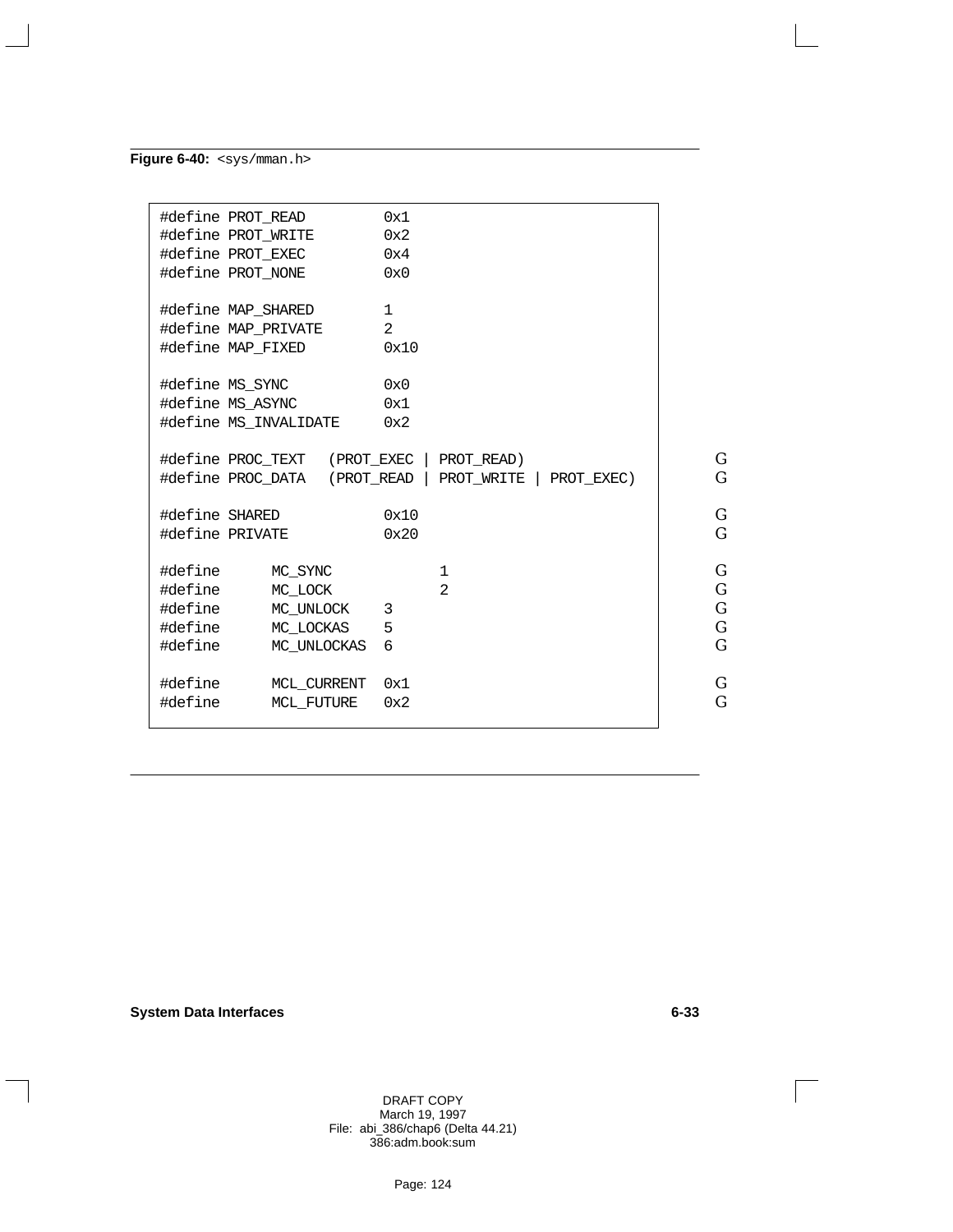**Figure 6-41:** <sys/mod.h>\*

```
#define VOID void
#define MAXPATHLEN 1024
#define MODMAXLINKINFOLEN 32
struct modspecific_stat {
    char ms \text{linkinfo} [MODMAXLINKINFOLEN];
     int mss_type;
    int mss_p0[2];
     int msp1[2];} ;
#define MODMAXLINK 4
struct modstatus {
    int ms_id;
    VOID *ms_base;
    unsigned int ms_size:int \qquad ms\_revichar \quad ms\_path[MAXPATHLEN];
     time_t ms_unload_delay;
     int ms_refcnt;
    int ms_depcnt;
     struct modspecific_stat ms_msinfo[MODMAXLINK];
} ;
```
**6-34 LIBRARIES**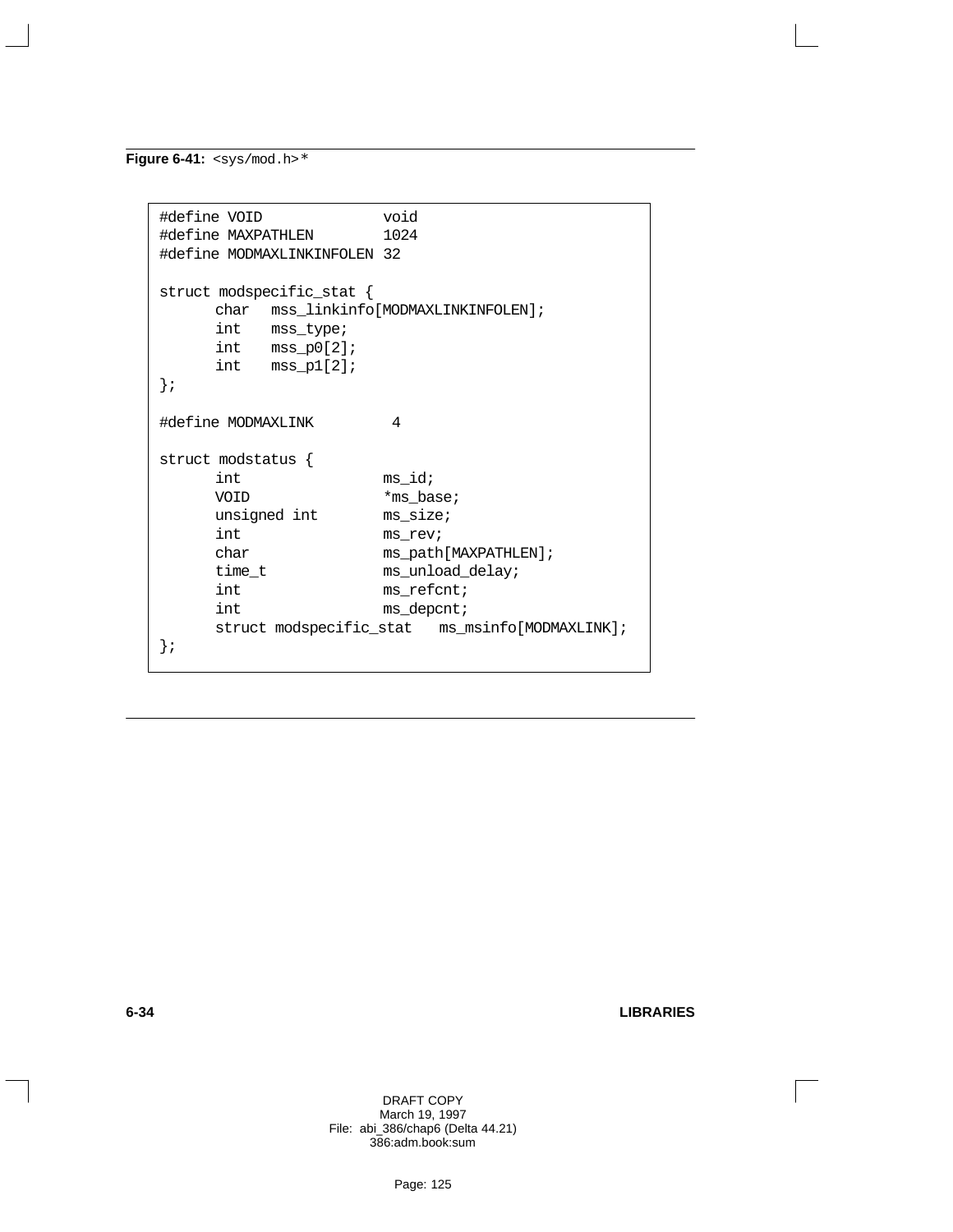**Figure 6-42:** <sys/mount.h>

|                | #define MS RDONLY  | 0x01 |
|----------------|--------------------|------|
| #define MS FSS |                    | 0x02 |
|                | #define MS DATA    | 0x04 |
|                | #define MS HADBAD  | 0x08 |
|                |                    |      |
|                | #define MS NOSUID  | 0x10 |
|                | #define MS REMOUNT | 0x20 |
|                | #define MS_NOTRUNC | 0x40 |
|                |                    |      |

**System Data Interfaces** 6-35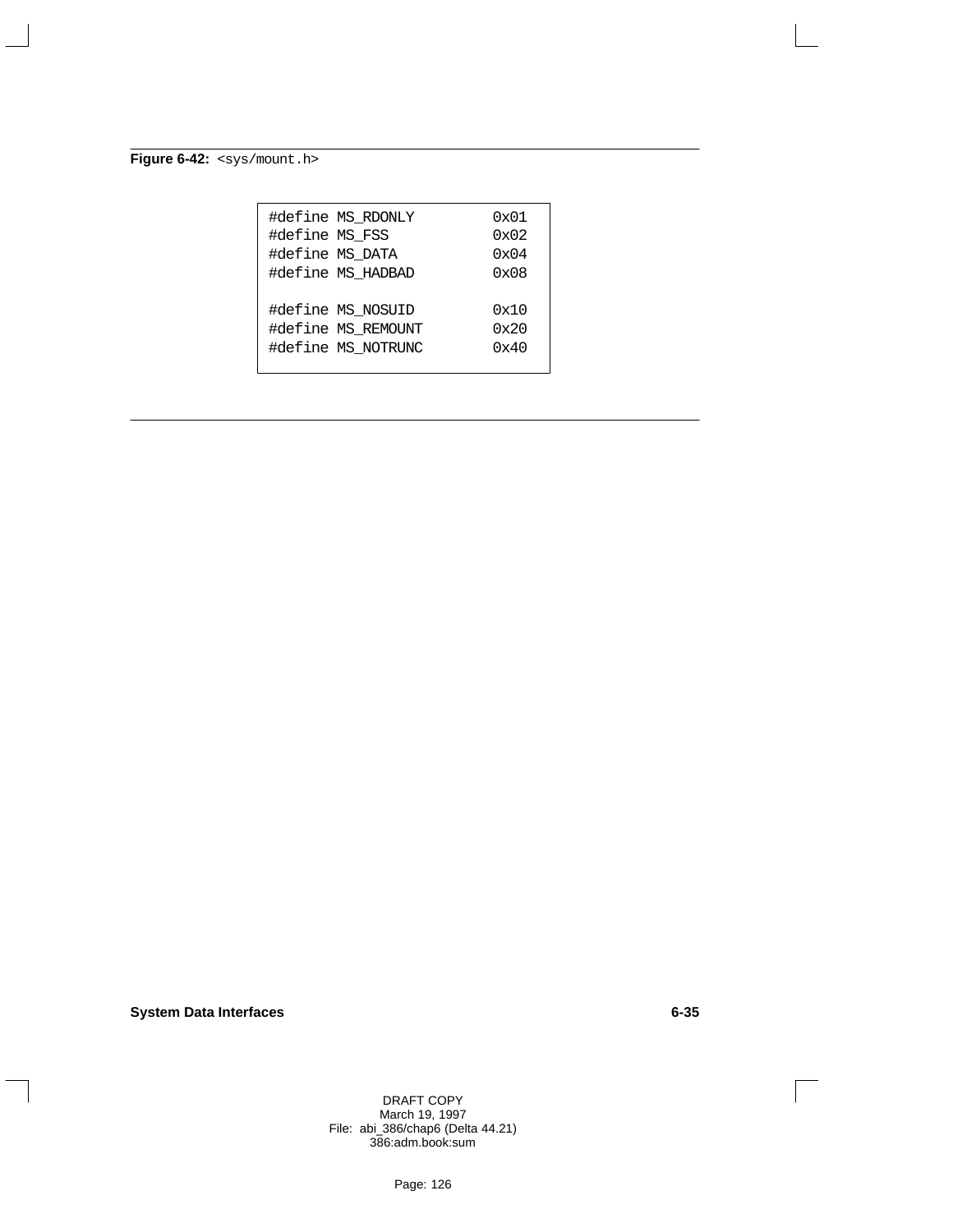**Figure 6-43:** <sys/msg.h>

| #define MSG NOERROR                                                                                                                                                                   | 010000                                                                                                                                                                                                                  |
|---------------------------------------------------------------------------------------------------------------------------------------------------------------------------------------|-------------------------------------------------------------------------------------------------------------------------------------------------------------------------------------------------------------------------|
| struct msqid ds {<br>struct ipc perm<br>struct msg<br>struct msq<br>ulong<br>ulong<br>ulong<br>pid t<br>pid_t<br>time_t<br>long<br>time_t<br>long<br>time t<br>long<br>long<br>$\}$ ; | msg_perm;<br>*msq first;<br>*msq last;<br>msq cbytes;<br>msg_qnum;<br>msq qbytes;<br>msg_lspid;<br>msg 1rpid;<br>msg_stime;<br>$msg\_pad1;$<br>msg_rtime;<br>msg_pad2;<br>msg_ctime;<br>$msg$ pad3;<br>$msg\_pad4[4]$ ; |
| struct msg {<br>struct msq<br>long<br>ushort<br>short<br>} ;                                                                                                                          | *msq next;<br>msq type;<br>msq ts;<br>msq spot;                                                                                                                                                                         |

**6-36 LIBRARIES**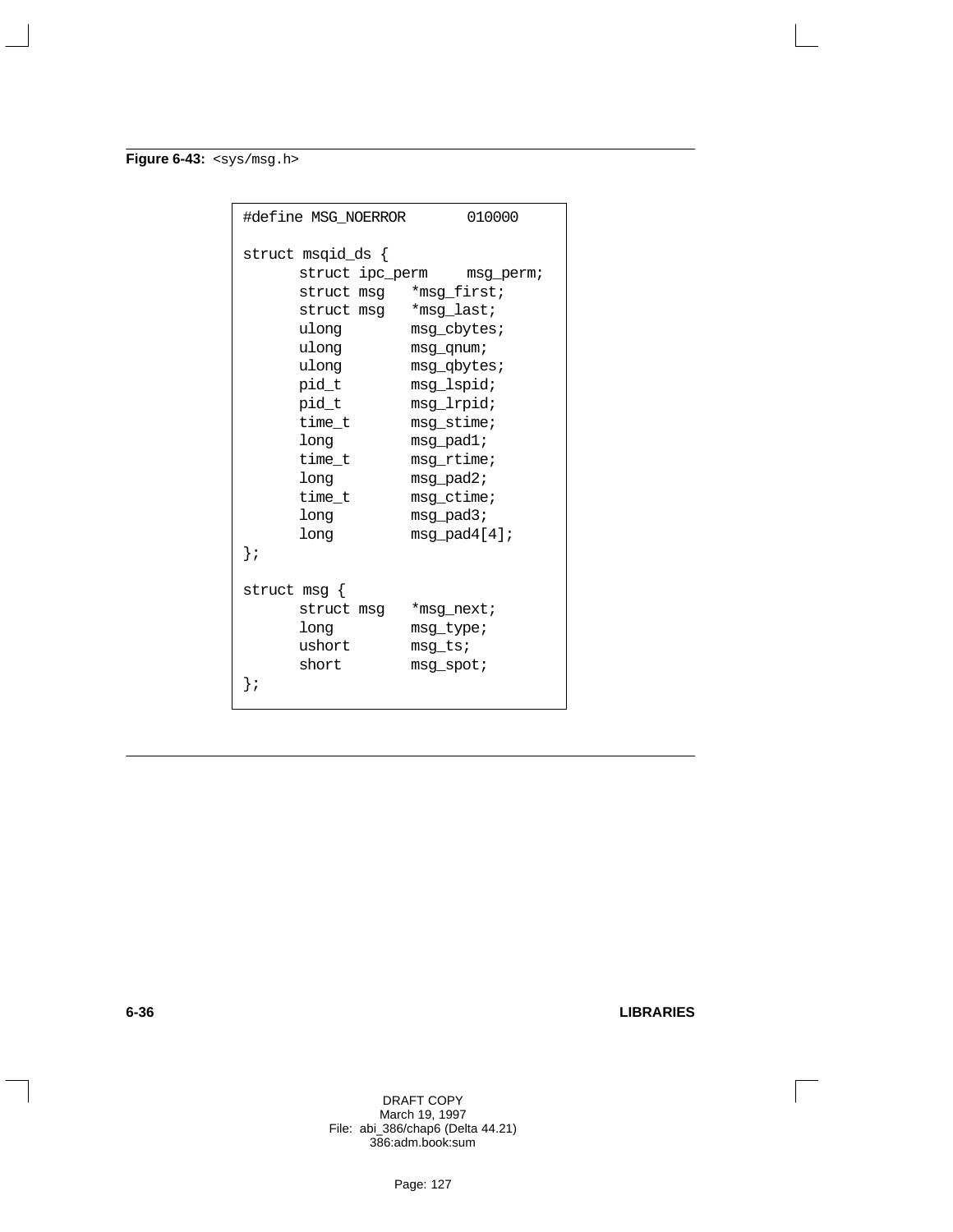# Figure 6-44: < net config.h>, Part 1 of 2

| struct netconfig {      |                |
|-------------------------|----------------|
| char                    | *nc netid;     |
| unsigned long           | nc semantics;  |
| unsigned long           | nc_flag;       |
| char                    | *nc protofmly; |
| char                    | *nc proto;     |
| char                    | *nc_device;    |
| unsigned long           | nc nlookups;   |
| char                    | **nc lookups;  |
| unsigned long           | nc_unused[8];  |
| } ;                     |                |
|                         |                |
| #define NC TPI CLTS     | 1              |
| #define NC TPI COTS     | 2              |
| #define NC TPI COTS ORD | 3              |
| #define NC TPI RAW      | 4              |
|                         |                |
| #define NC NOFLAG       | 00             |
| #define NC VISIBLE      | 01             |
|                         |                |

**System Data Interfaces** 6-37

DRAFT COPY March 19, 1997 File: abi\_386/chap6 (Delta 44.21) 386:adm.book:sum

G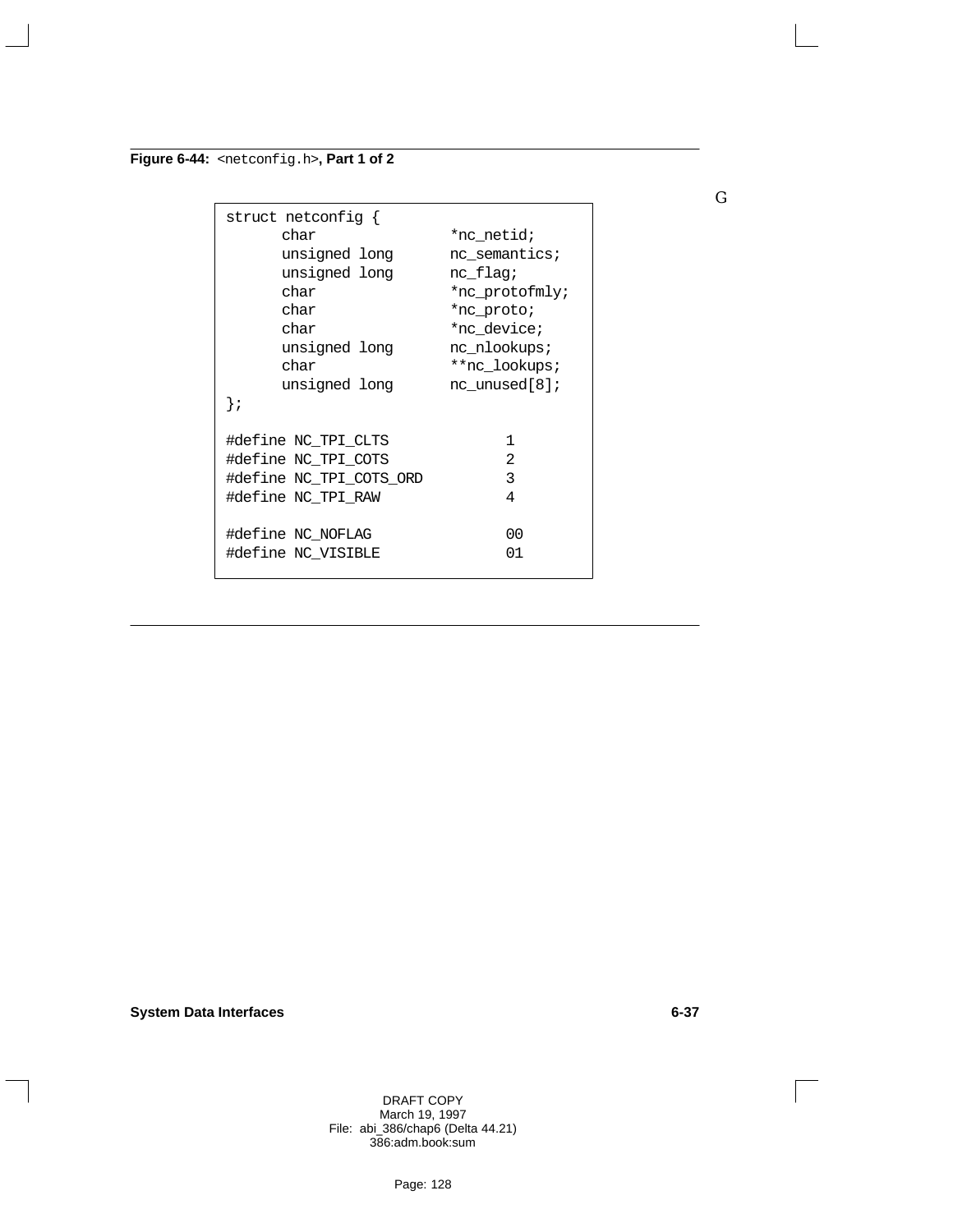**Figure 6-45:** <netconfig.h>, Part 2 of 2

|                | #define NC_NOPROTOFMLY | $^{\rm II}$ $ ^{\rm II}$ |   |
|----------------|------------------------|--------------------------|---|
|                | #define NC_LOOPBACK    | "loopback"               |   |
|                | #define NC_INET        | "inet"                   |   |
|                | #define NC_IMPLINK     | "implink"                |   |
|                | #define NC PUP         | "pup"                    |   |
|                | #define NC_CHAOS       | "chaos"                  |   |
| #define NC NS  |                        | "ns"                     |   |
| #define NC_NBS |                        | "nbs"                    |   |
|                | #define NC ECMA        | "ecma"                   |   |
|                | #define NC_DATAKIT     | "datakit"                |   |
|                | #define NC CCITT       | "ccitt"                  |   |
| #define NC_SNA |                        | "sna"                    |   |
|                | #define NC_DECNET      | "decnet"                 |   |
| #define NC_DLI |                        | "dli"                    |   |
| #define NC LAT |                        | "lat"                    |   |
|                | #define NC_HYLINK      | "hylink"                 |   |
|                | #define NC_APPLETALK   | "appletalk"              |   |
| #define NC NIT |                        | "nit"                    |   |
|                | #define NC_IEEE802     | "ieee802"                |   |
| #define NC OSI |                        | "osi"                    |   |
| #define NC_X25 |                        | "x25"                    |   |
|                | #define NC_OSINET      | "osinet"                 |   |
|                | #define NC_GOSIP       | "gosip"                  |   |
|                | #define NC NETWARE     | "netware"                | M |
|                |                        |                          |   |
|                | #define NC NOPROTO     | $^{\rm II}$ $ ^{\rm II}$ |   |
| #define NC_TCP |                        | "tcp"                    |   |
| #define NC_UDP |                        | "udp"                    |   |
|                | #define NC_ICMP        | "icmp"                   |   |
| #define NC_IPX |                        | "ipx"                    | M |
| #define NC_SPX |                        | "spx"                    | M |
|                |                        |                          |   |

**6-38 LIBRARIES**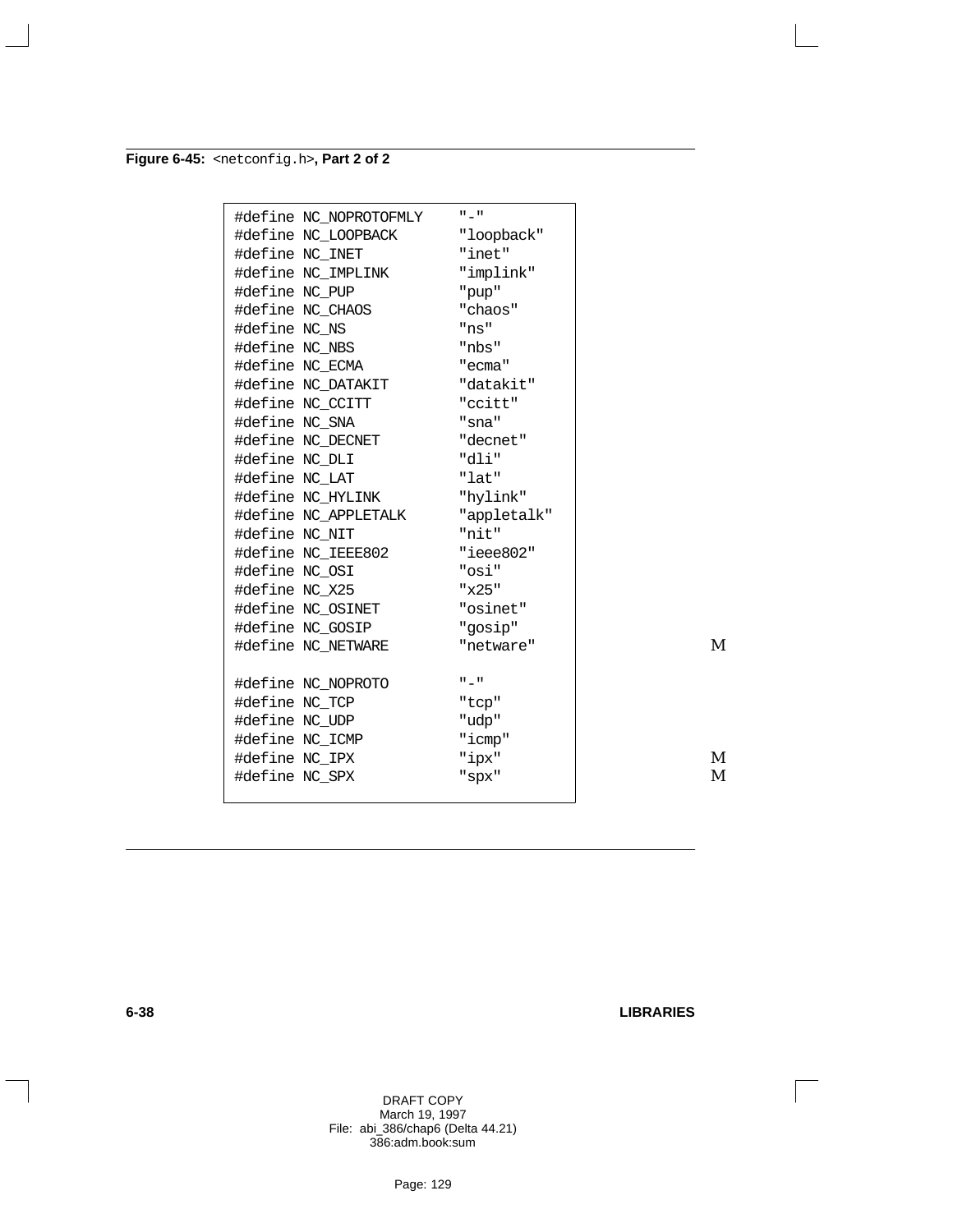**Figure 6-46:** < netdir . h>, Part 1 of 2

| struct nd_addrlist {<br>int                                                                                                                                                                                                                                              | n cnt;                                                                                         |             |
|--------------------------------------------------------------------------------------------------------------------------------------------------------------------------------------------------------------------------------------------------------------------------|------------------------------------------------------------------------------------------------|-------------|
| struct netbuf<br>$\}$ ;                                                                                                                                                                                                                                                  | *n_addrs;                                                                                      |             |
| struct nd_hostservlist {<br>int<br>struct nd_hostserv *h_hostservs;                                                                                                                                                                                                      | h cnt;                                                                                         |             |
| $\}$ ;                                                                                                                                                                                                                                                                   |                                                                                                |             |
| struct nd hostserv {<br>char<br>*h host;<br>char<br>*h serv;<br>$\}$ ;                                                                                                                                                                                                   |                                                                                                |             |
| #define ND HOSTSERV<br>#define ND HOSTSERVLIST<br>#define ND ADDR<br>#define ND_ADDRLIST                                                                                                                                                                                 | 0<br>$\mathbf 1$<br>$\overline{2}$<br>3                                                        |             |
| #define ND_BADARG<br>#define ND_NOMEM<br>#define ND OK<br>#define ND_NOHOST<br>#define ND NOSERV<br>#define ND_NOSYM<br>#define ND_OPEN<br>#define ND_ACCESS<br>#define ND UKNWN<br>#define ND NOCTRL<br>#define ND FAILCTRL<br>#define ND SYSTEM<br>#define ND NOERRMEM | $-2$<br>$-1$<br>0<br>1<br>$\overline{2}$<br>3<br>$\overline{4}$<br>5<br>6<br>7<br>8<br>9<br>10 | M           |
| #define ND NOLIB<br>#define ND_XTIERROR<br>#define ND_BADSTATE                                                                                                                                                                                                           | 11<br>12<br>13                                                                                 | M<br>M<br>M |
|                                                                                                                                                                                                                                                                          |                                                                                                |             |

**System Data Interfaces** 6-39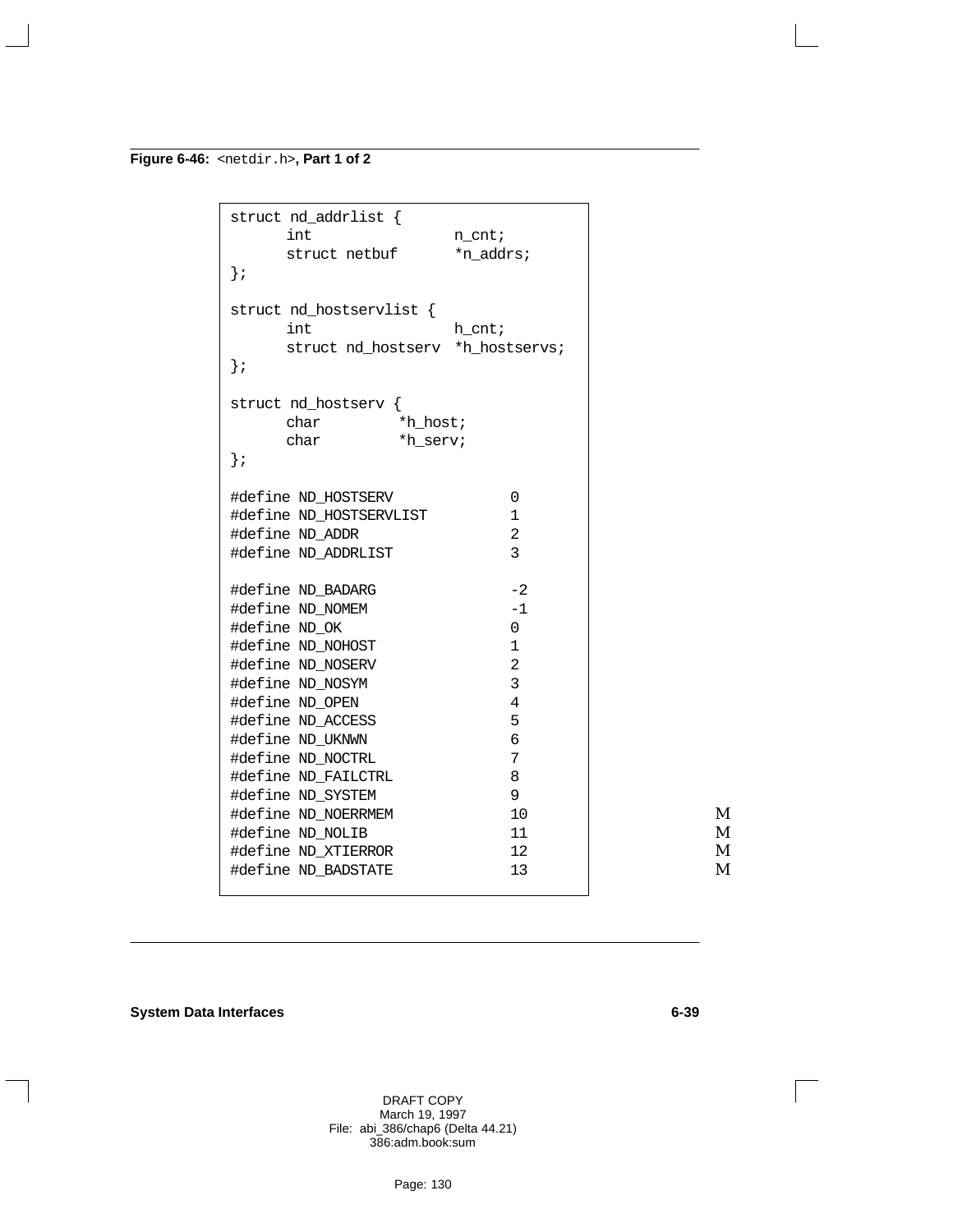**Figure 6-47:** <metdir.h>, Part 2 of 2

| #define ND SET BROADCAST      |               |
|-------------------------------|---------------|
| #define ND SET RESERVEDPORT   |               |
| #define ND CHECK RESERVEDPORT | ς             |
| #define ND MERGEADDR          |               |
| #define ND CLEAR BROADCAST    | 5             |
| #define ND SET REUSEADDR      | 6             |
| #define ND CLEAR REUSEADDR    |               |
|                               |               |
| #define HOST SELF             | $" \11"$      |
| #define HOST ANY              | $" \12"$      |
| #define HOST BROADCAST        | $"$ \ \ 3 $"$ |
|                               |               |

**Figure 6-48:** <nl\_types.h>

#define NL\_SETD 1 typedef int nl\_item; typedef void  $*nl_c$ atd;

**6-40 LIBRARIES**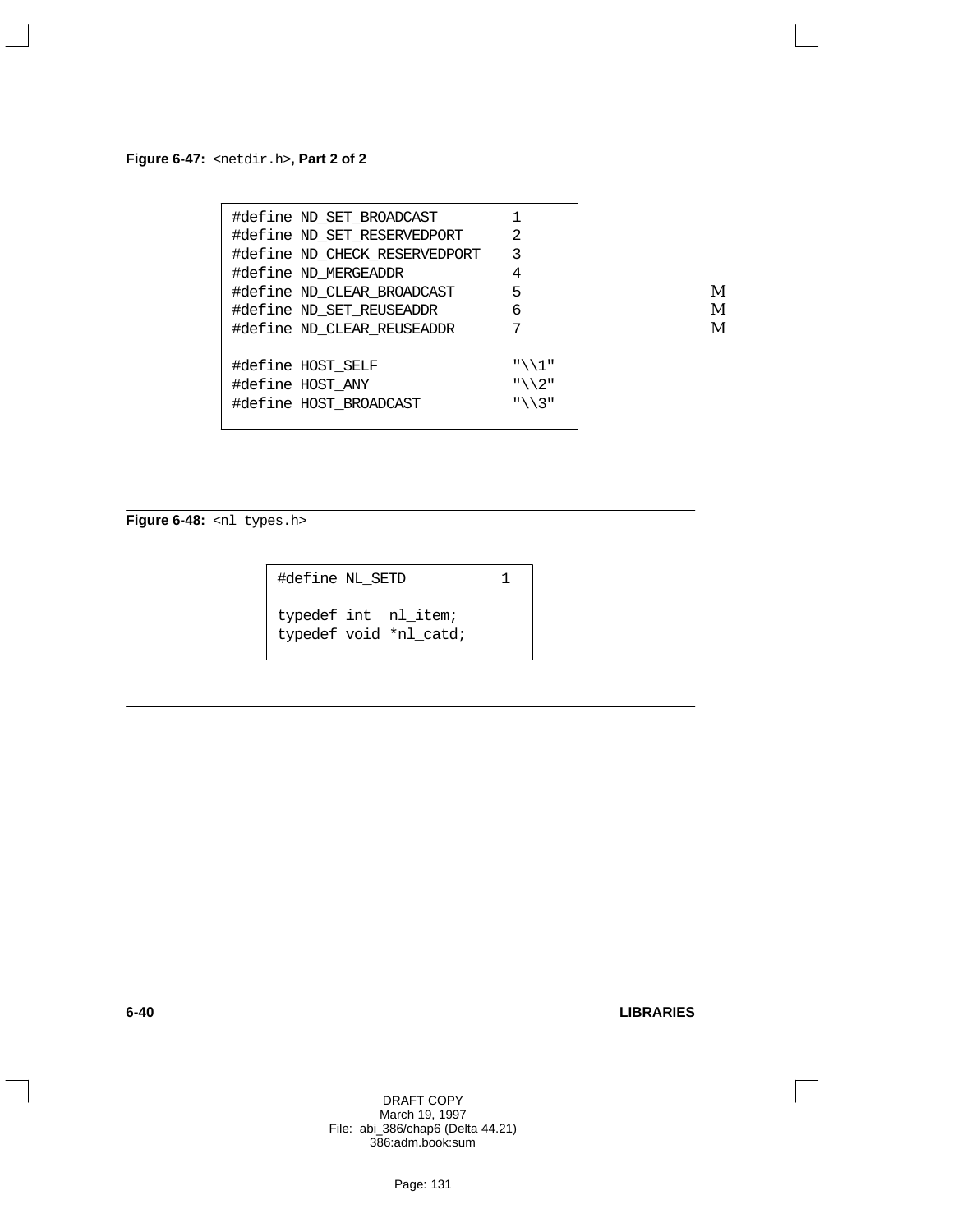**Figure 6-49:** <sys/param.h>

| #define HZ    | #define CANBSIZ                         | 256<br>100 |
|---------------|-----------------------------------------|------------|
| #define TICK  |                                         | 10000000   |
|               | #define NGROUPS UMIN<br>#define NBPSCTR | U<br>512   |
|               | #define MAXPATHLEN                      | 1024       |
|               | #define MAXSYMLINKS                     | 20         |
|               | #define MAXNAMELEN                      | 256        |
| #define NADDR |                                         | 13         |
|               | #define PIPE MAX                        | 5120       |
| #define NBBY  |                                         | 8          |
|               | #define MAXFRAG                         | 8          |

**System Data Interfaces** 6-41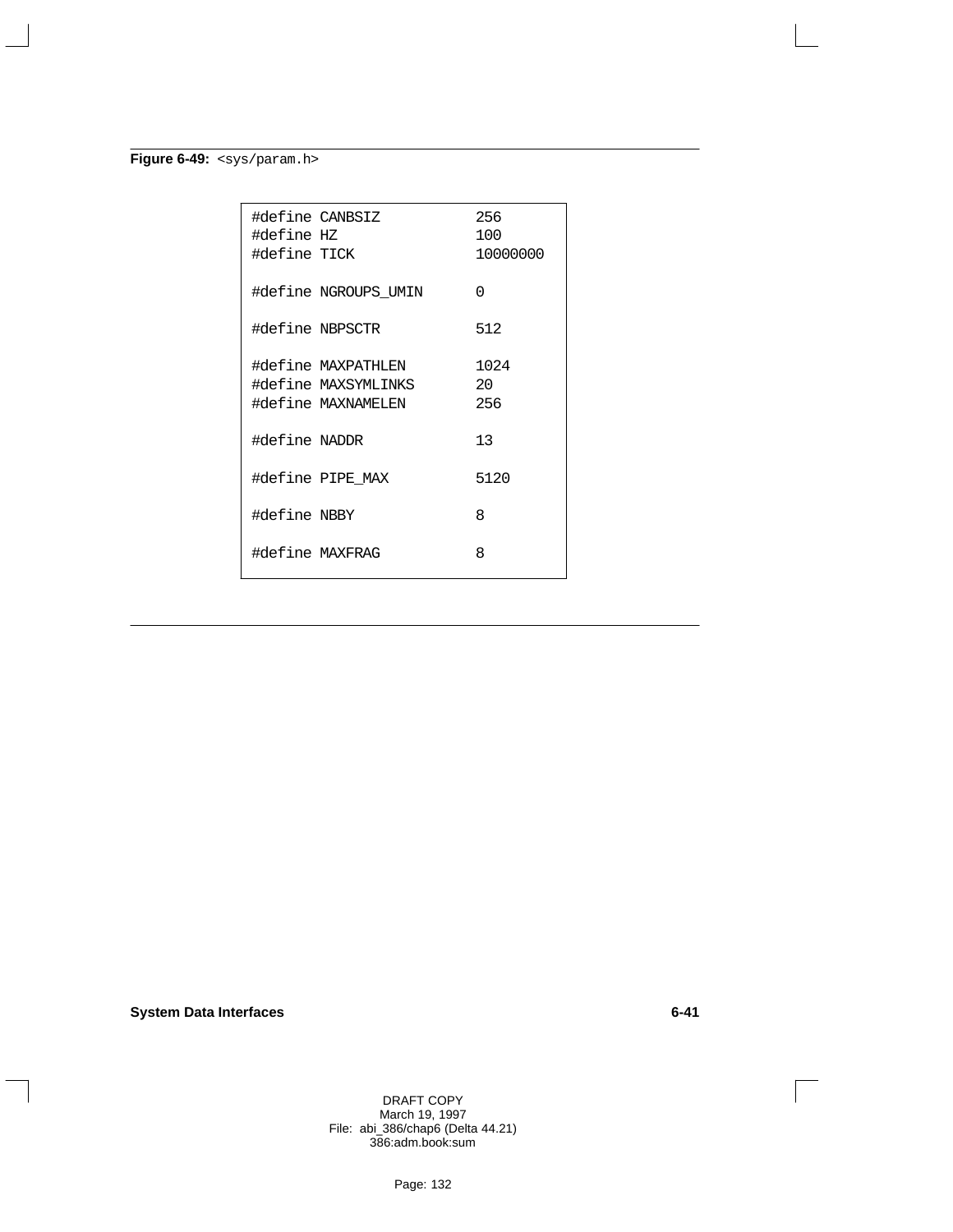**Figure 6-50:** <poll.h>

```
struct pollfd \{int fd;
     short events;
    short revents;
} ;
#define POLLIN 0x0001
#define POLLPRI 0x0002
#define POLLOUT 0x0004
#define POLLRDNORM 0x0040
#define POLLWRNORM POLLOUT
#define POLLRDBAND 0x0080
#define POLLWRBAND 0x0100
#define POLLNORM POLLRDNORM
#define POLLERR 0x0008
#define POLLHUP 0x0010
#define POLLNVAL 0x0020
```
**6-42 LIBRARIES**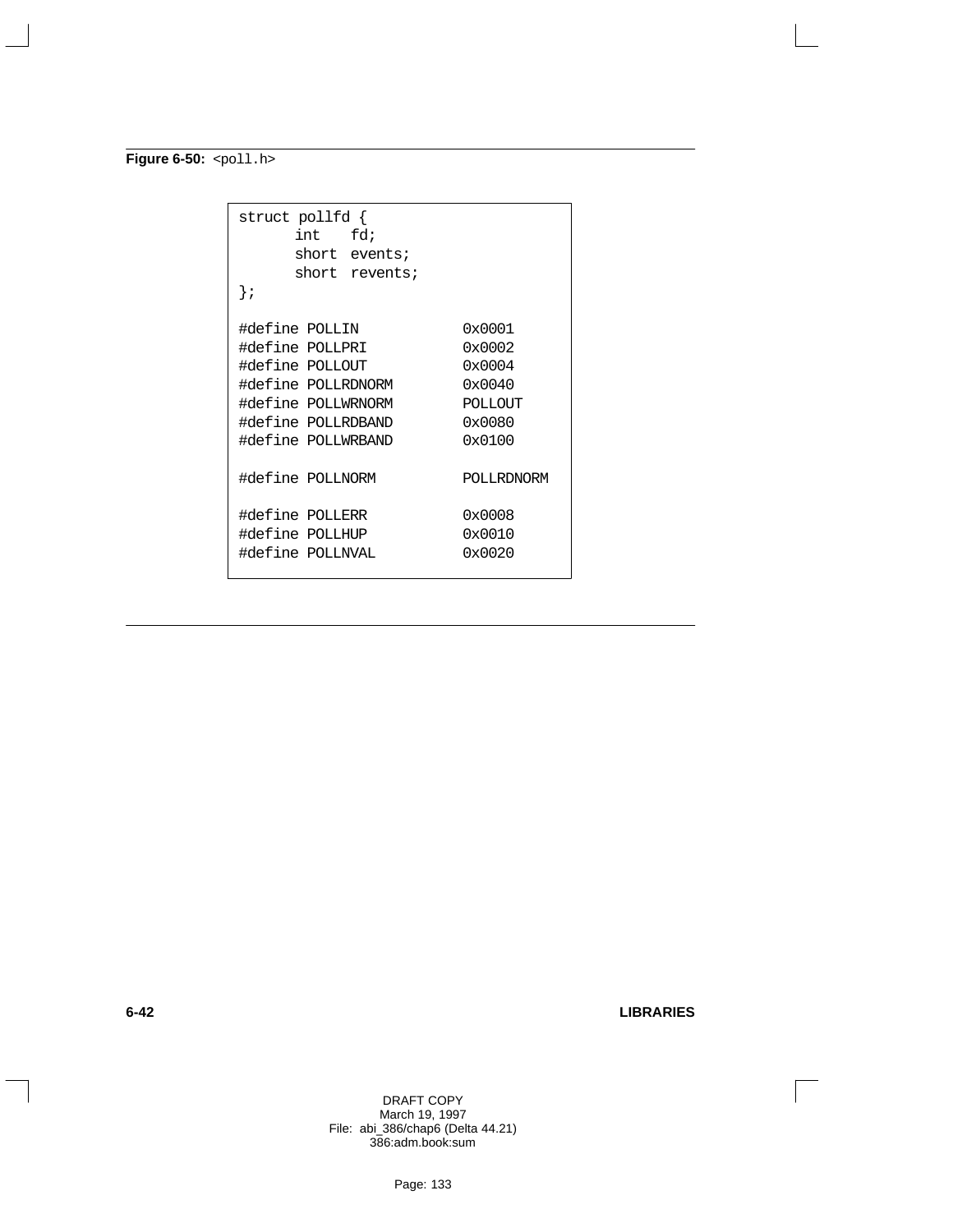**Figure 6-51:** <sys/priocntl.h>\*

```
#define PC_GETCID 0
#define PC_GETCLINFO 1
#define PC_SETPARMS 2
#define PC_GETPARMS 3
#define PC_CLNULL -1
#define PC_CLNMSZ 16
#define PC_CLINFOSZ (32 / sizeof(long))
# define PC_CLPARMSZ (32 / size of (long))
typedef struct pcinfo {
      id_t pc_cid;
      char pc\_clname[PC\_CLIMSZ];
      long pc\_clinfo[PC\_CLINFOSZ];
\} pcinfo_t;
typedef struct pcparms {
      id_t pc_cid;
      long pc_clparms[PC_CLPARMSZ];
} p c p a r m s _ t ;
```
**System Data Interfaces** 6-43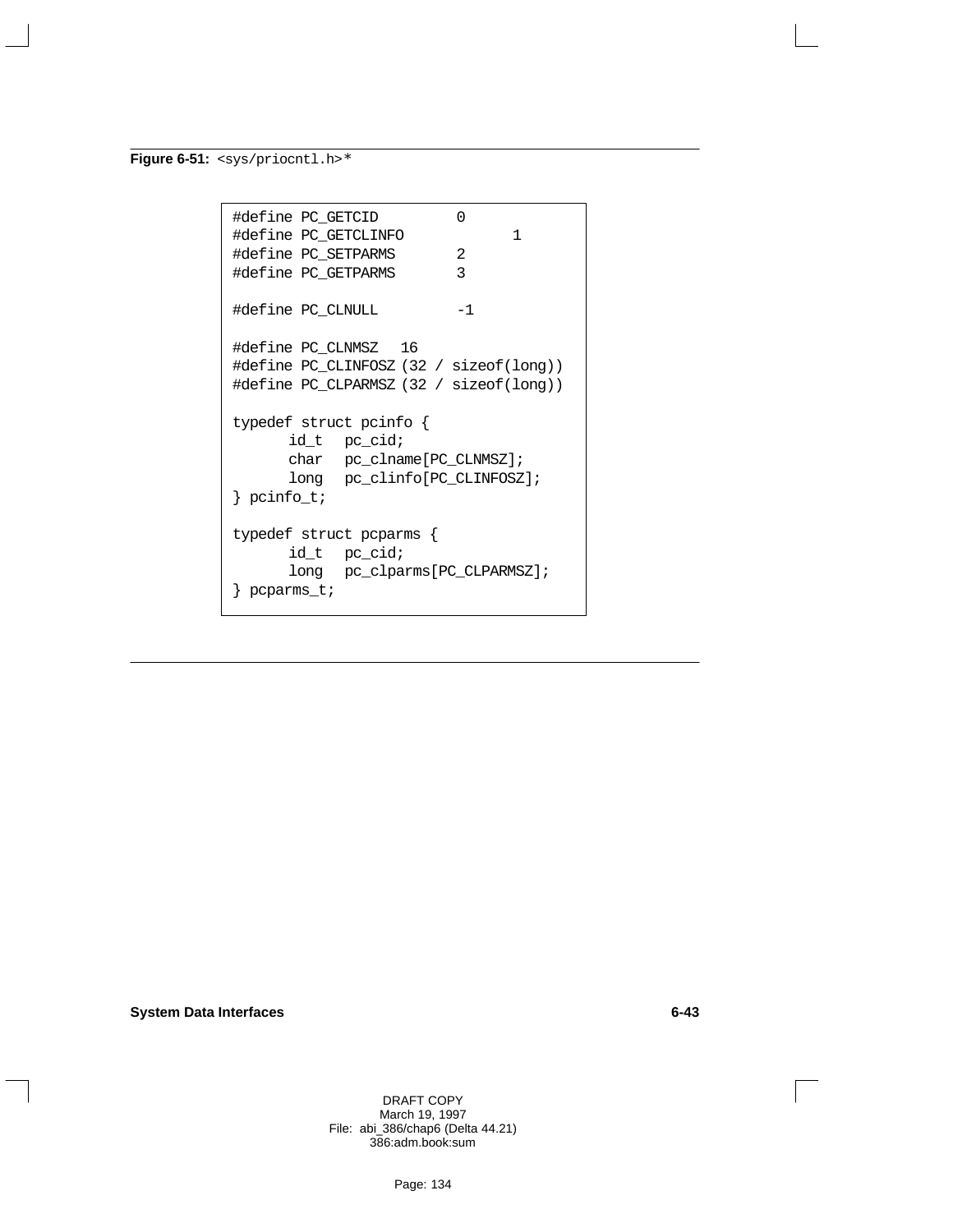**Figure 6-52:** <sys/procset.h>

```
#define P_INITPID 1
#define P_INITUID 0
#define P_INITPGID 0
typedef enum idtype {
      P_PID,
      P_PPID,
      P_PGID,
      P_SID,
      P_CID,
      P_UID,
      P_GID,
      \mathcal{P}\_\mathrm{ALL}} idtype_t;
typedef enum idop {
      POP_DIFF,
      \text{POP\_AND} ,
      POP_OR,
      POP_XOR
} idop_t;
typedef struct procset {
      idop_t p_op;
      idtype_t p_lidtype;
      id_t p_lid;
      idtype_t p_ridtype;
      id_t p_rid;
} procset_t;
```
**6-44 LIBRARIES**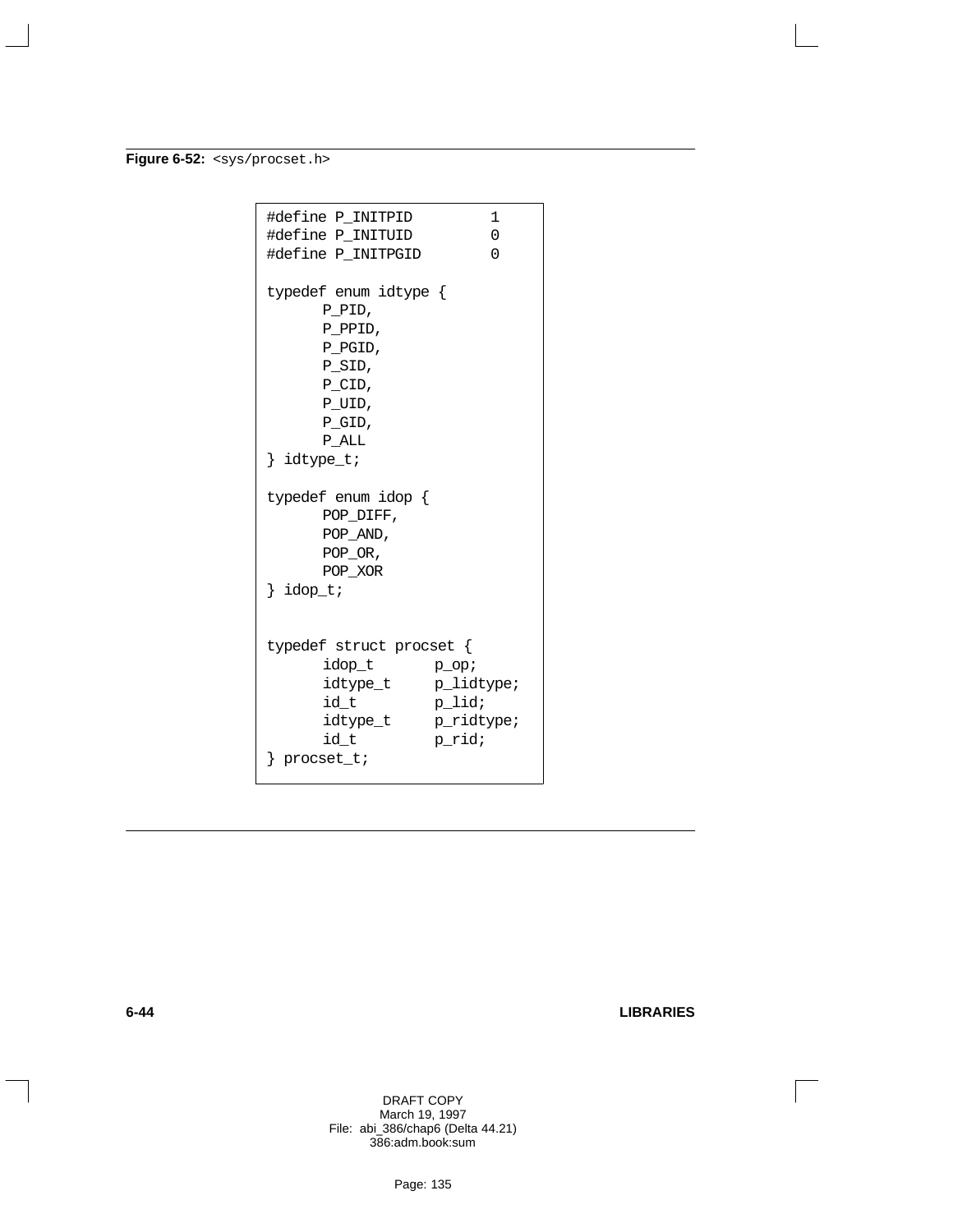**Figure 6-53:** <pwd.h>

| struct passwd { |              |
|-----------------|--------------|
| char            | *pw name;    |
| char            | *pw passwd;  |
| uid t           | pw uid;      |
| gid t           | pw gid;      |
| char            | *pw_age;     |
| char            | *pw comment; |
| char            | *pw gecos;   |
| char            | *pw dir;     |
| char            | *pw shell;   |
|                 |              |
|                 |              |

**System Data Interfaces** 6-45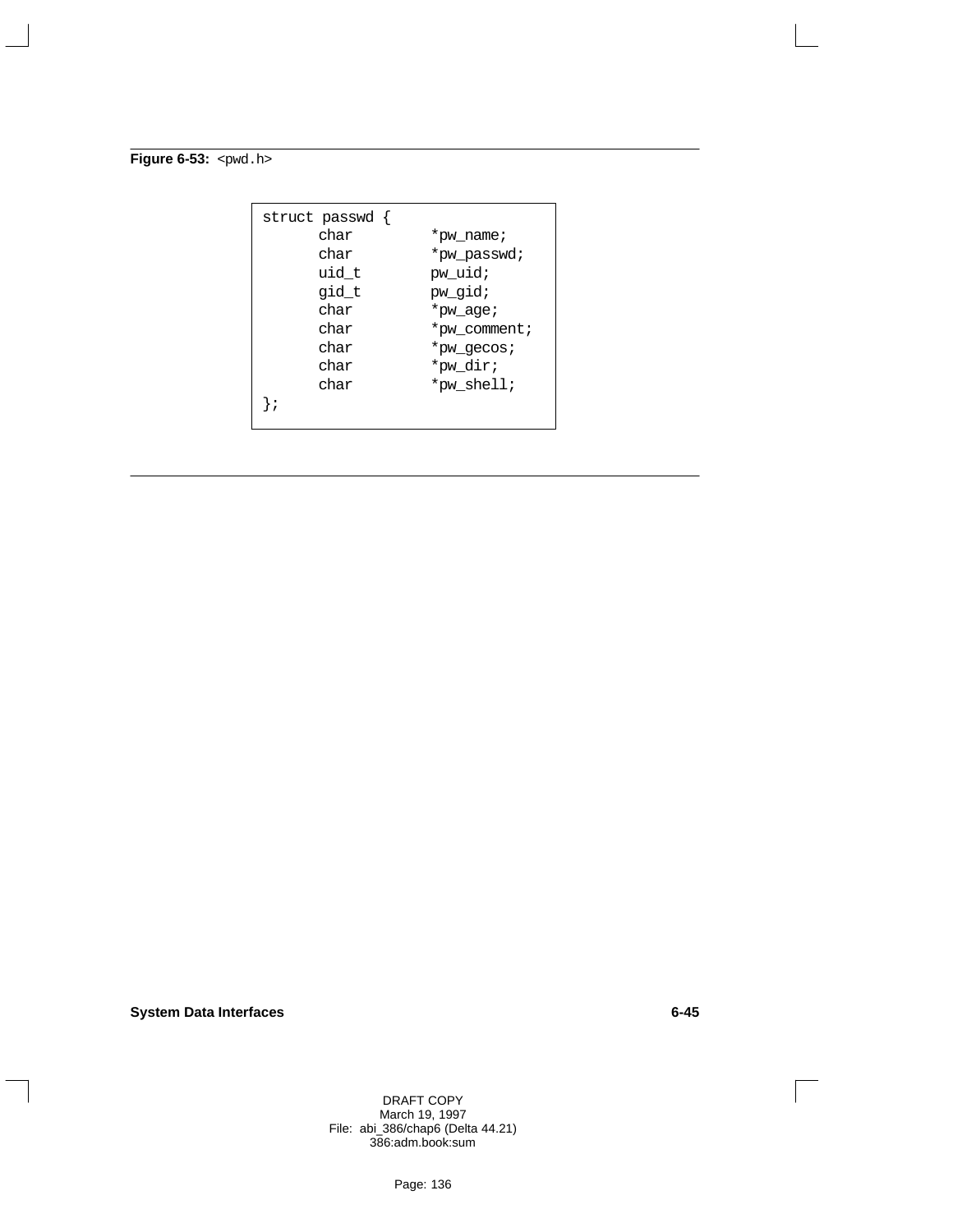**Figure 6-54:** <regex.h>\*, Part 1 of 2

```
\# \text{define } \text{REG NOTBOL} 0 \times 000001#define REG_NOTEOL 0x000002
#define REG_NONEMPTY 0x000004
# d e f i n e R E G _ O R 0 x 0 0 0 0 0 1
#define REG_PLUS 0x000002
#define REG QUEST 0x000004
#define REG_BRACES 0x000008
# d e f i n e R E G _ P A R E N S 0 x 0 0 0 0 1 0
#define REG_ANCHORS 0x000020
#define REG_NOBACKREF 0x000040
# d e f i n e R E G _ N O A U T O Q U O T E 0 x 0 0 0 0 8 0
#define REG_EXTENDED (REG_OR | REG_PLUS | REG_QUEST |
            REG_BRACES | REG_PARENS | REG_ANCHORS |
             REG_NOBACKREF | REG_NOAUTOQUOTE)
#define REG ICASE 0x000100
#define REG_NOSUB 0x000200
#define REG_NEWLINE 0x000400
#define REG_ONESUB 0x000800
#define REG_BADRANGE 0x004000
#define REG_ANGLES 0x040000
\# \text{define } \text{REG } \text{ESCNL} 0 \times 0800000#define REG_OLDBRE (REG_BADRANGE | REG_ANGLES | REG_ESCNL)
```
**6-46 LIBRARIES**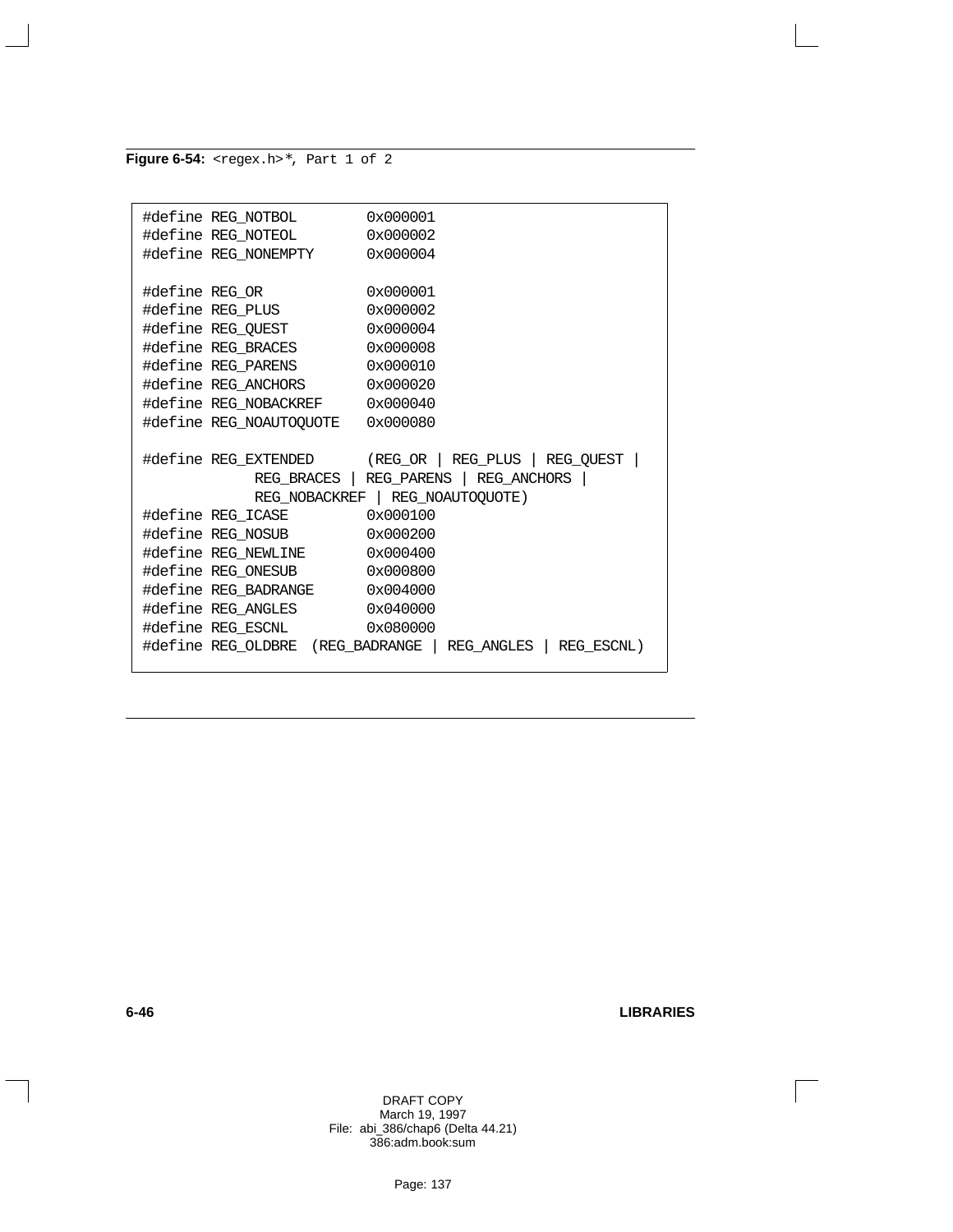**Figure 6-55:** <regex.h>\*, Part 2 of 2

```
\# \text{define } \text{REG} \text{ ENOSYS} (-1)
#define REG_NOMATCH 1
#define REG_BADPAT 2
#define REG_ECOLLATE 3
#define REG_ECTYPE 4
#define REG_EESCAPE 7
#define REG_ESUBREG 8
#define REG_EBRACK 9
#define REG_NOPAT 12
#define REG_EPAREN 13
#define REG_EBRACE 14
#define REG BADBR 15
#define REG_ERANGE 16
#define REG_ESPACE 17
#define REG_BADRPT 18
typedef struct
{
     size_t re_nsub;
     unsigned long re_flags;
     void *(4);} regex_t;
typedef ssize_t regoff_t;
typedef struct
{
     regoff_t rm_so;
     regoff_t rm_eo;
\} regmatch_t;
```
**System Data Interfaces** 6-47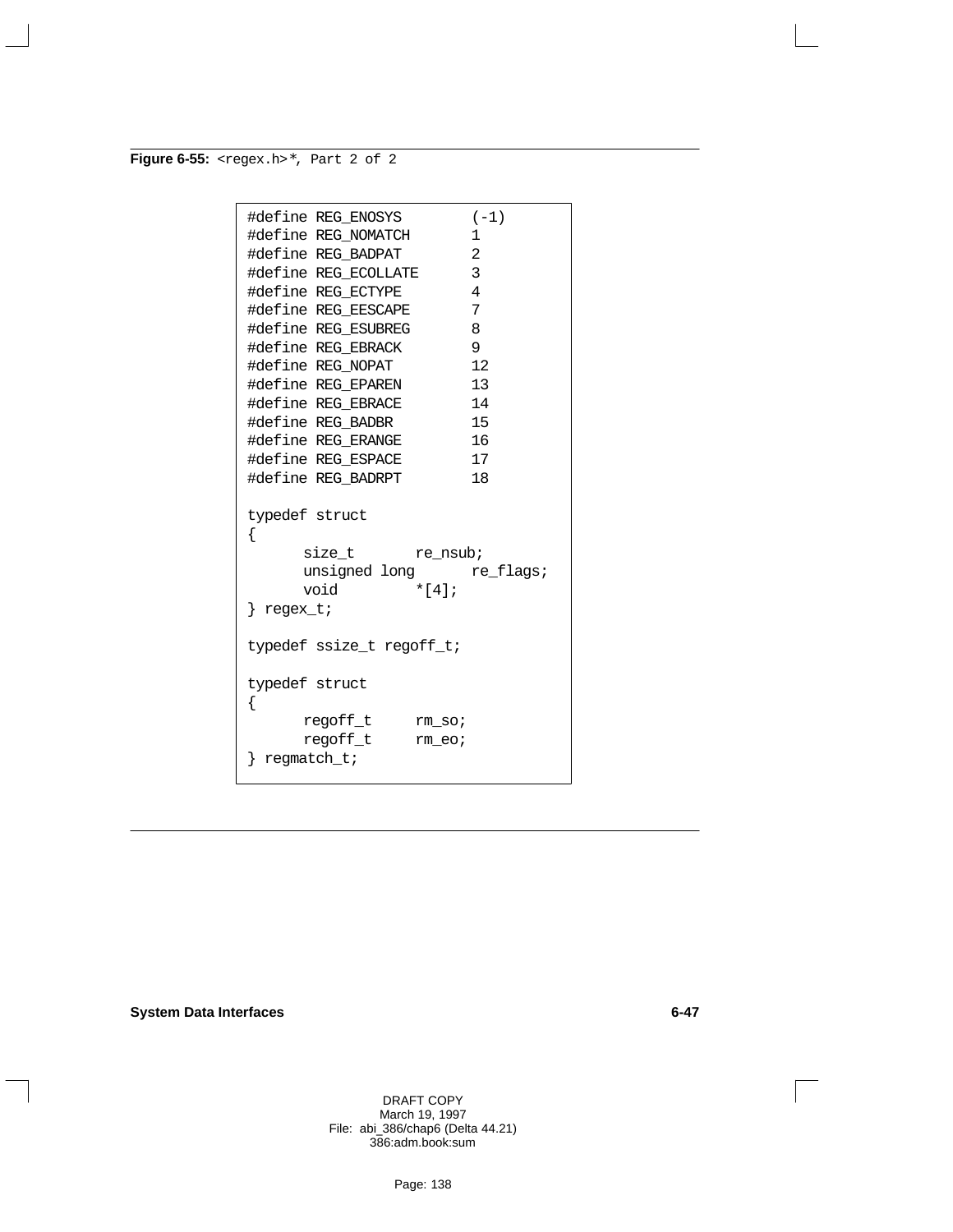**Figure 6-56:** <sys/resource.h>

```
#define RLIMIT_CPU 0
#define RLIMIT_FSIZE 1
#define RLIMIT_DATA 2
#define RLIMIT_STACK 3
#define RLIMIT_CORE 4
#define RLIMIT_NOFILE 5
#define RLIMIT_VMEM 6
#define RLIM_NLIMITS 7
# d e f i n e R L I M I T _ A S R L I M I T _ V M E M
# de fine RLIM_INFINITY
typedef unsigned long rlim_t;struct rlimit {
     rlim_t rlim_c u r;
      rlim_t rlim_max;
} ;
```
**6-48 LIBRARIES**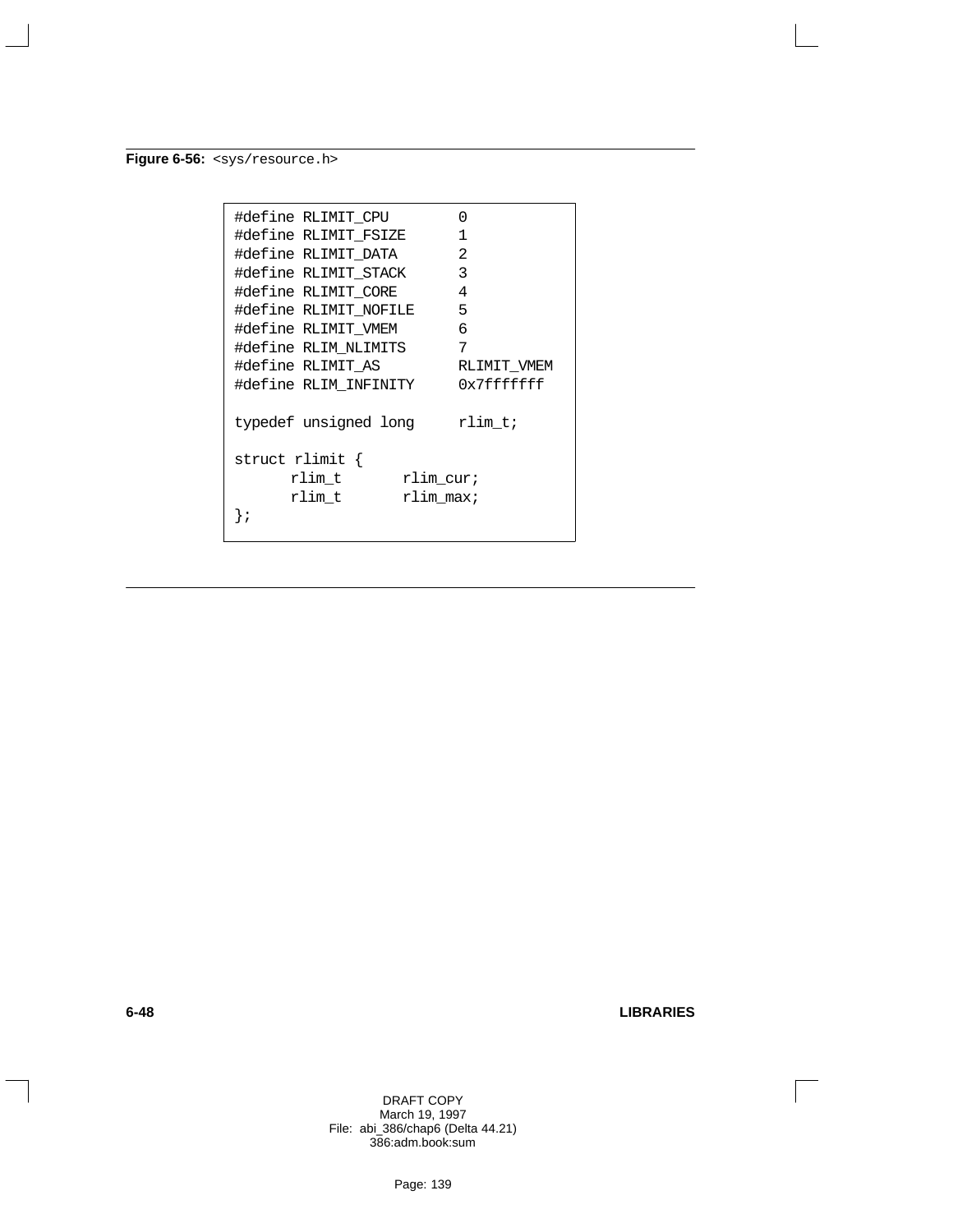**Figure 6-57:** <rpc.h>, Part 1 of 16

```
#define bool_t int
#define enum_t int
enum xdr_op {
      XDR ENCODE = 0,
      XDR_DECODE=1,
      XDR_FREE=2
} ;
typedefbool_t (*xdrproc_t)( ;
typedef struct {
      enum xdr_op x_op;struct xdr_ops {
            bool_t ( *x_getlong)( ) ;
            bool_t (*x_putlong)();
            bool_t (*x_getbytes)();
            bool_t (*x_putbytes)();
            u_{\text{int}} (*x_getpostn)();
            bool_t (*x_setpostn)();
            long *(x_1 \in \mathbb{R}) ( );
            void (*x_destroy)();
      } *x_{\text{ops}};
      caddr_t x_public;
      caddr_t x_private;
      caddr_t x_base;
      int x_handy;
} XDR;
```
**System Data Interfaces** 6-49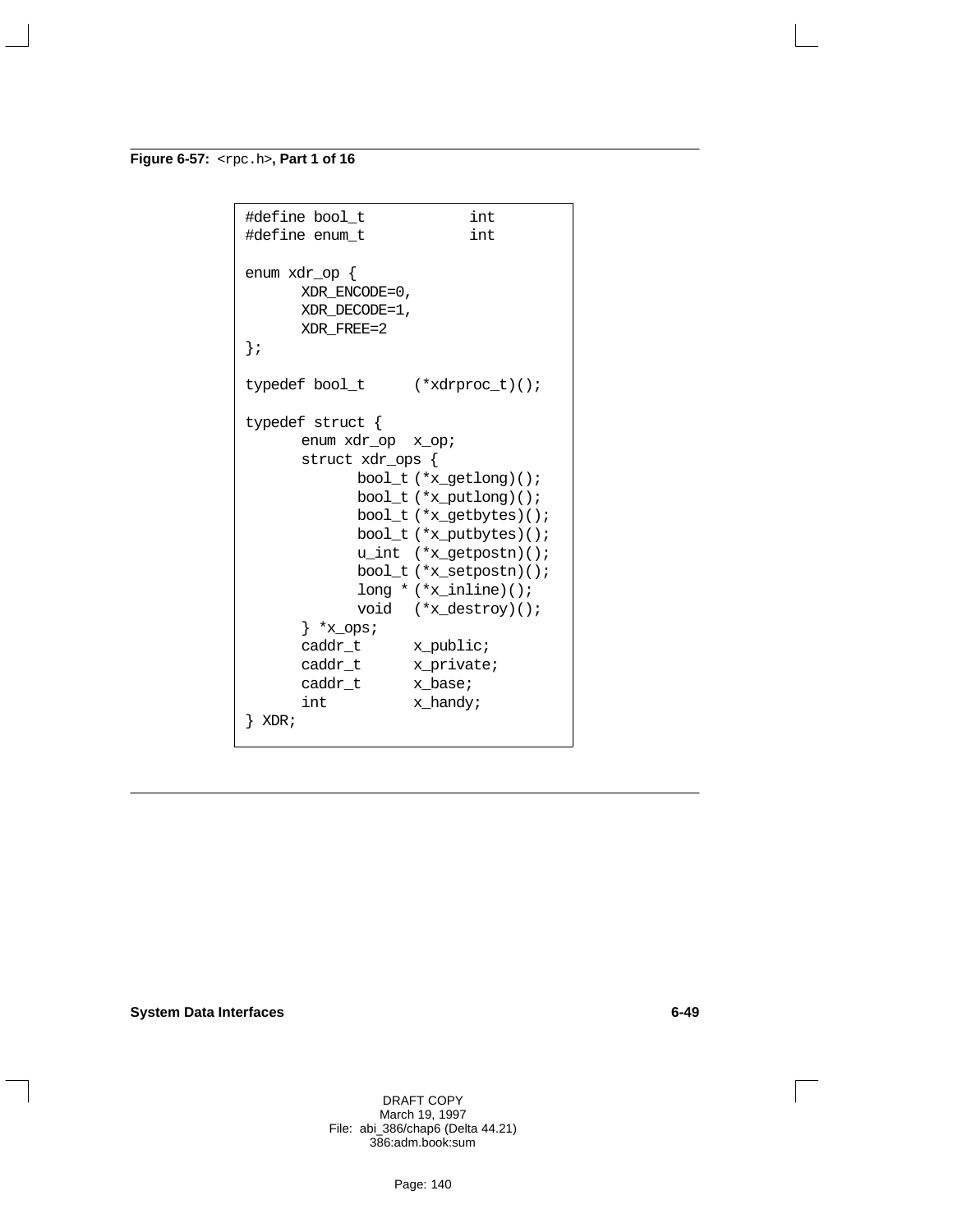**Figure 6-58:** <rpc.h>, Part 2 of 16

```
\# \text{define } x \text{dr\_getpos}(x \text{drs})(* (xdrs) -> x_ops -> x_getpost) (xdrs)\# \text{define } xdr\_setpos(xdrs, pos)(* (xdrs) -> x_ops -> x_setpostn) (xdrs, pos)# define xdr\_inline(xdrs, len)(* (xdrs) -> x_ops -> x_ inline) (xdrs, len)# define x dr_destroy(x drs)<br>(*(x drs) -> x ops-> x destroy)(x drs) M
      (* (xdrs) -> x_ops -> x_destroy) (xdrs)#define NULL_xdrproc_t ((xdrproc_t)0)
struct xdr_discrim {
      int value;
      xdrproc_t proc;
} ;
```
**6-50 LIBRARIES**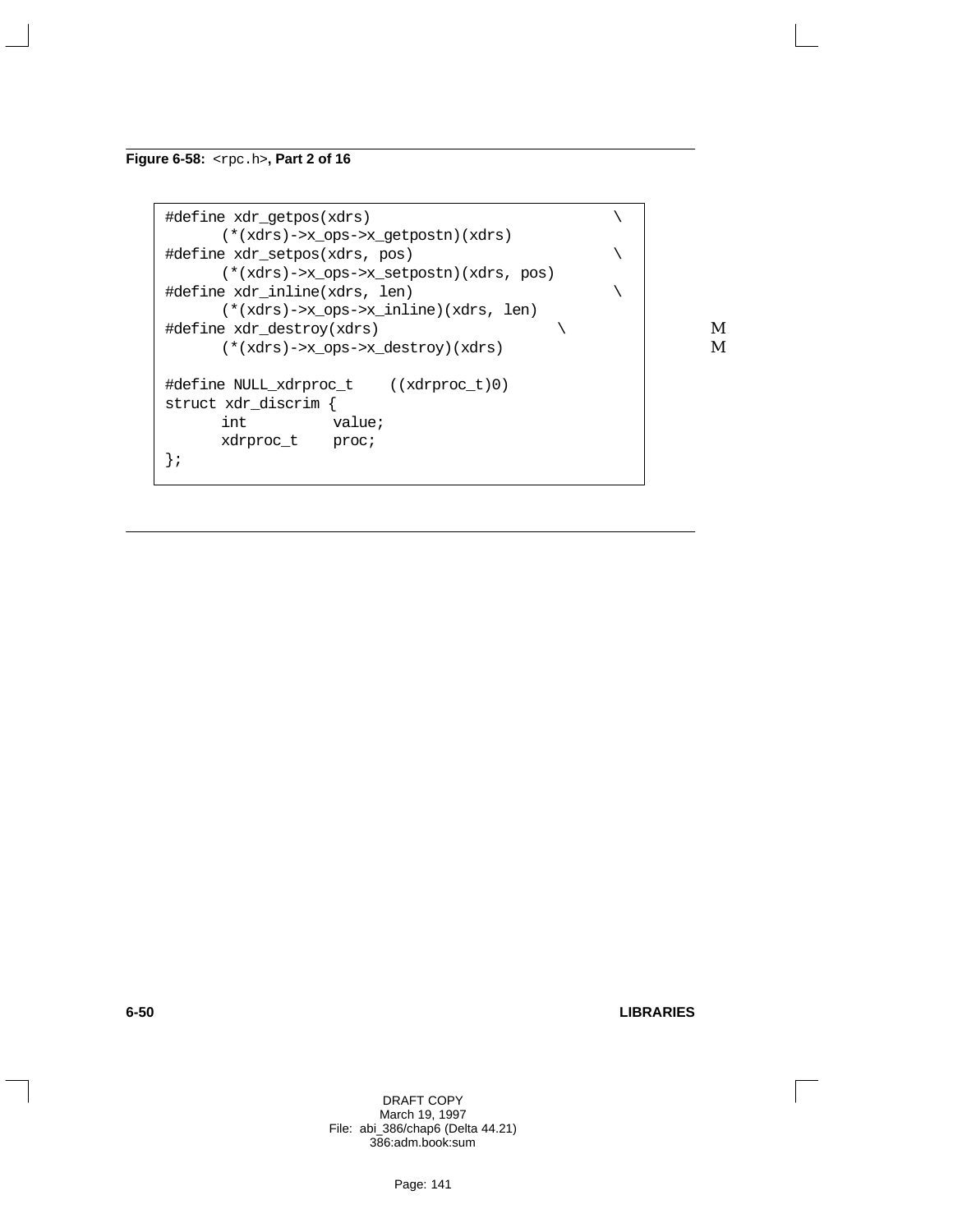**Figure 6-59:** <rpc.h>, Part 3 of 16

| #define MAX AUTH BYTES  | 400        |
|-------------------------|------------|
| #define MAXNETNAMELEN   | 255        |
| #define HEXKEYBYTES     | 48         |
|                         |            |
| enum $auth\_stat$ {     |            |
| AUTH OK=0,              |            |
| AUTH BADCRED=1,         |            |
| AUTH REJECTEDCRED=2,    |            |
| AUTH BADVERF=3,         |            |
| AUTH REJECTEDVERF=4,    |            |
| AUTH TOOWEAK=5,         |            |
| AUTH INVALIDRESP=6,     |            |
| <b>AUTH FAILED=7</b>    |            |
| $\}$ ;                  |            |
|                         |            |
| typedef u_long u_int32  |            |
|                         |            |
| union des_block {       |            |
| struct $\{$             |            |
| u int32                 | high;      |
| u int32                 | $1$ ow;    |
| $\}$ key;               |            |
| char $c[8]$             |            |
| $\}$ ;                  |            |
| typedef union des block | des block; |
|                         |            |

**System Data Interfaces** 6-51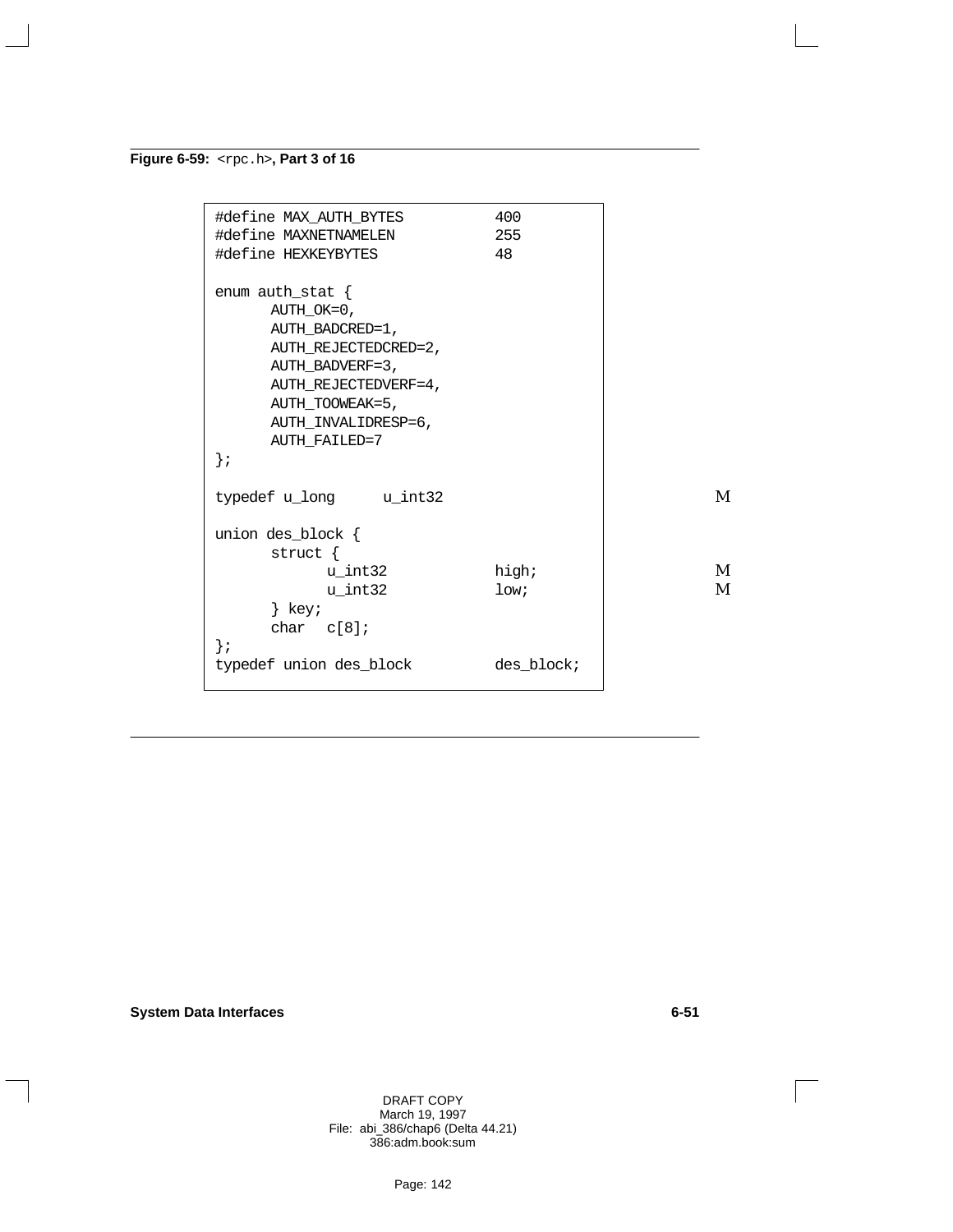**Figure 6-60:** <rpc.h>, Part 4 of 16

```
struct opaque_auth {
     enum_t oa_flavor;
     caddr_t oa_base;
     u_int oa_length;
} ;
typedef struct {
     struct opaque_auth ah_cred;
     struct opaque_auth ah_verf;
     union des_block ah_kkey;
     struct auth_ops {
           void (*ah nextverf)();
           int (*ah\_marshal)( ;
           int (*ah_value)();
           int (*ah_refresh) ( ) ;
           void (*ah\_destroy)();
     } *ah_ops;
     caddr_t ah_private;
} AUTH;
#define auth_destroy(auth) \qquad \backslash(( * ((auth) - \alpha h\_ops - \alpha h\_destroy)) (auth))#define AUTH_NONE 0
#define AUTH_NULL 0
#define AUTH_SYS 1
#define AUTH_UNIX AUTH_SYS
#define AUTH_SHORT 2
#define AUTH_DES 3
#define AUTH_ESV 200004 M
```
**6-52 LIBRARIES**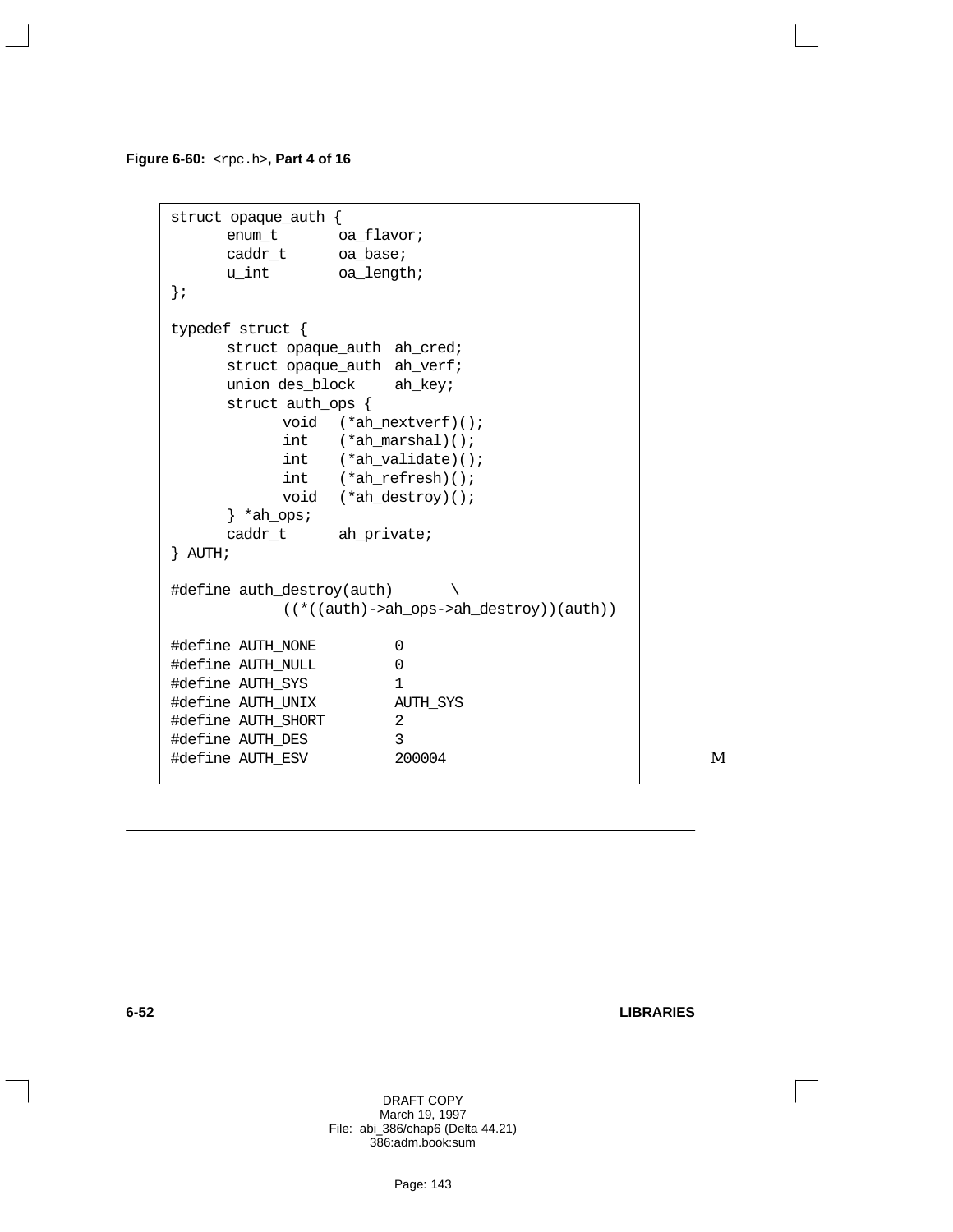**Figure 6-61:** <rpc.h>, Part 5 of 16

enum clnt\_stat  $\{$ RPC\_SUCCESS=0, RPC\_CANTENCODEARGS=1, RPC\_CANTDECODERES=2, RPC\_CANTSEND=3, RPC\_CANTRECV=4, RPC\_TIMEDOUT=5,  $RPC\_INTR = 18$ , RPC\_UDERROR=23, RPC\_VERSMISMATCH=6, RPC\_AUTHERROR=7, RPC PROGUNAVAIL=8, RPC\_PROGVERSMISMATCH=9, RPC\_PROCUNAVAIL=10,  $\tt RPC\_CANTDECODEARGS=11$  , RPC\_SYSTEMERROR=12, RPC\_UNKNOWNHOST=13, RPC\_UNKNOWNPROTO=17, RPC\_UNKNOWNADDR=19, RPC\_NOBROADCAST=21, RPC\_RPCBFAILURE=14, RPC\_PROGNOTREGISTERED=15, RPC\_N2AXLATEFAILURE=22, RPC\_TLIERROR=20, RPC\_FAILED=16 } ; #define RPC\_PMAPFAILURE RPC\_RPCBFAILURE

**System Data Interfaces** 6-53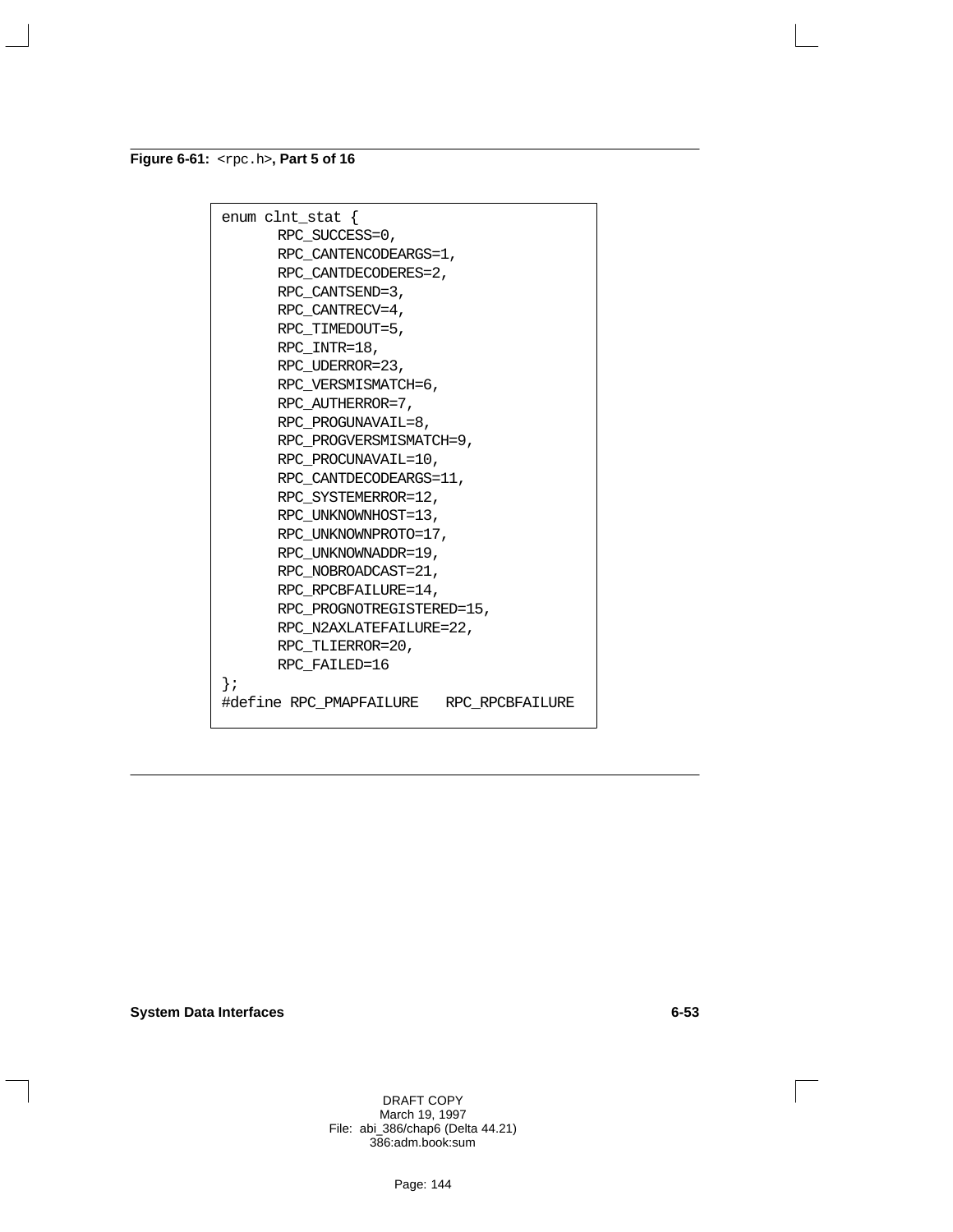**Figure 6-62:** <rpc.h>, Part 6 of 16

struct rpc\_err { enum clnt\_stat re\_status; union  $\{$ struct { int errno; int t\_errno;  $}$  RE\_err; enum auth\_stat RE\_why; struct { u\_long low; u\_long high;  $}$  RE\_vers; struct {  $long$   $sl$  ;  $long$   $s2;$  $\} RE_l$  b;  $}$  ru; } ; typedef struct {  $A \text{UTH} \quad * \text{cl}\_ \text{auth};$ struct clnt\_ops { enum clnt\_stat  $(*cl\_call)($  ; void  $(*cl\_abort)()$ ; void  $(*cl\_geterr)()$ ;  $bool_t$   $(*cl_freeres)()$ ; void  $(*cl\_destroy)()$ ;  $bool_t$   $(*cl\_control)()$ ;  $}$  \* cl\_ops; caddr\_t cl\_private;  $\begin{array}{ccc} {\tt char} & \hspace{1.5cm} & \star_{\tt cl\_netid} \end{array}$  $\verb|char" = \verb|char" * cl_tp;$  $\}$  CLIENT;

**6-54 LIBRARIES**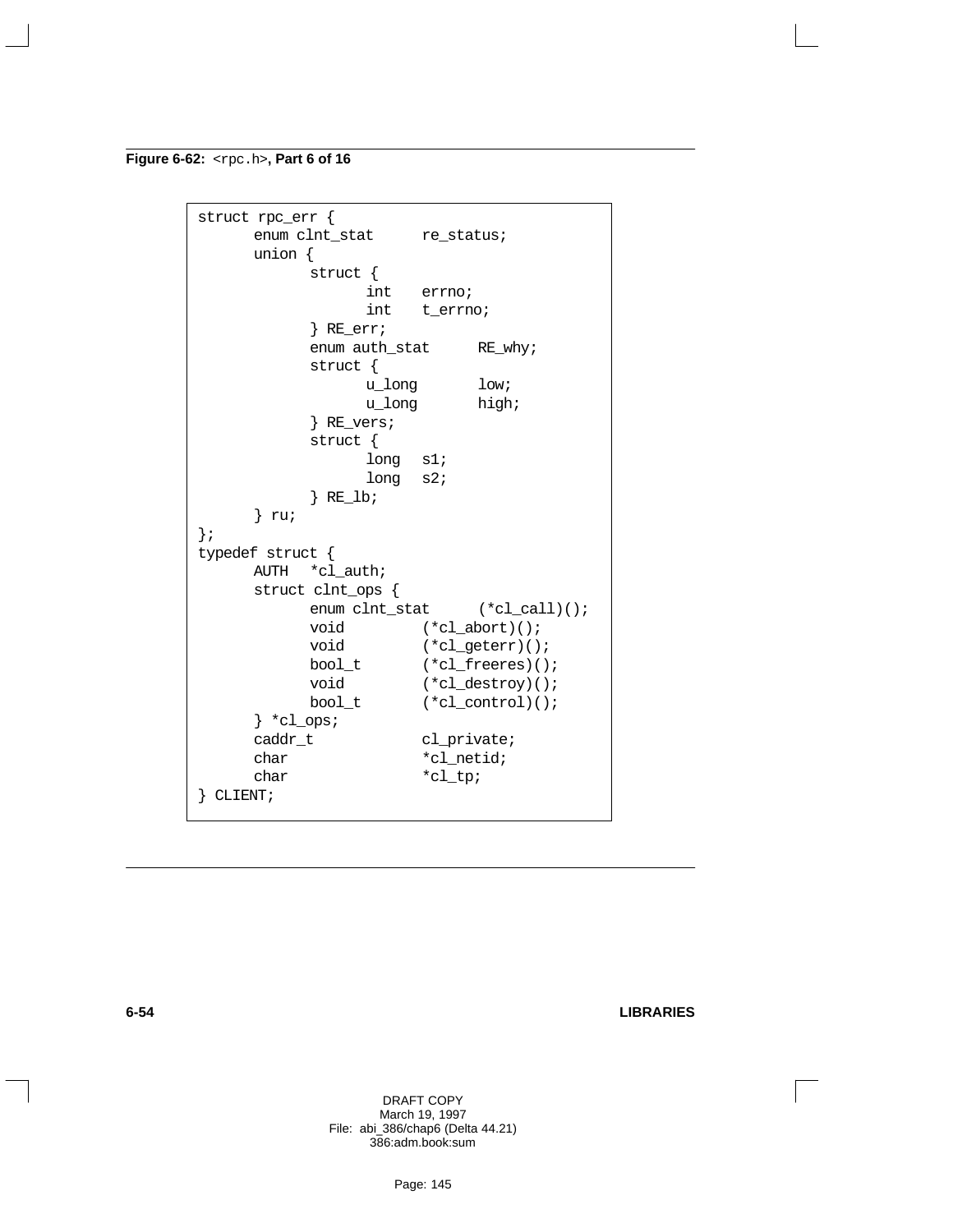#### **Figure 6-63:** <rpc.h>, Part 7 of 16

```
#define FEEDBACK REXMIT1 1
#define FEEDBACK_OK 2
#define clnt_call(rh, proc, xargs, argsp, xres, resp, secs)\
     ((*(rh)-\geq cl\_ops \to cl\_call)(rh, proc, xargs, args, xres, resp, sec s)# define clnt_abort (rh)(( * (rh) - > cl\_ops - > cl\_abort) (rh) )#define clnt_geterr(rh, errp)
      (( * (rh) - > cl\_ops - > cl\_geterr) (rh, errp))#define clnt_freeres(rh, xres, resp)
     ((*(rh)-\geq cl\_ops \geq cl\_freeres)(rh, xres, resp))#define clnt_control(cl, rq, in) \setminus((*(cl) - cl\_ops - > cl\_control) (cl, rq, in))# define clnt_destroy(rh)
     (( * (rh) - > cl\_ops - > cl\_destroy) (rh) )#define CLSET_TIMEOUT 1
#define CLGET_TIMEOUT 2
#define CLGET_SERVER_ADDR 3
#define CLGET_FD 6
#define CLGET_SVC_ADDR 7
#define CLSET FD CLOSE 8
#define CLSET_FD_NCLOSE 9
#define CLSET_RETRY_TIMEOUT 4
#define CLGET_RETRY_TIMEOUT 5
```
**System Data Interfaces** 6-55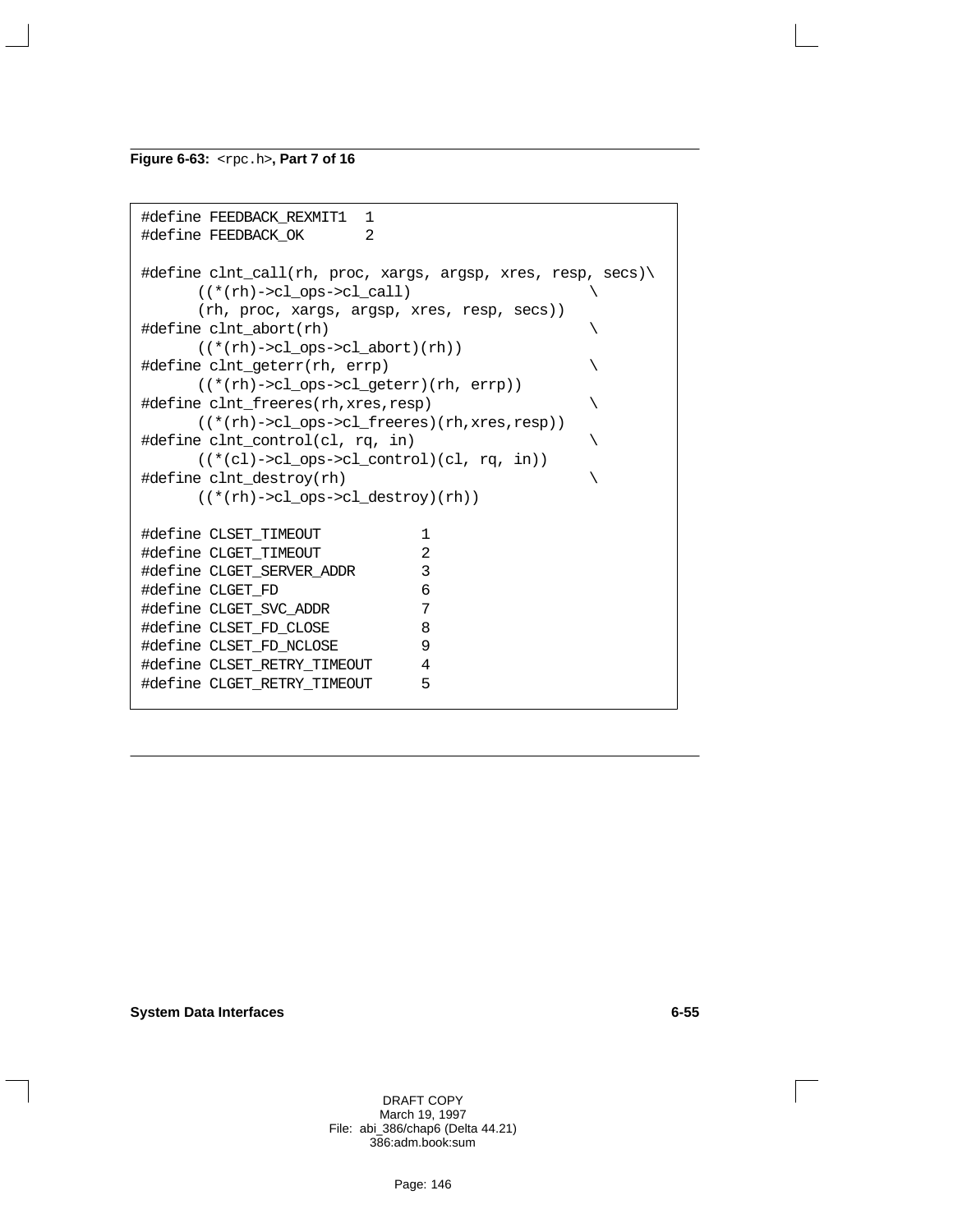## **Figure 6-64:** <rpc.h>, Part 8 of 16

|        | typedef struct { |                 |                | М |
|--------|------------------|-----------------|----------------|---|
|        | enum             | clnt stat       | $cf$ stat;     | М |
|        |                  | struct rpc err  | cf error;      | М |
|        | rpc createerr t; |                 |                | М |
|        |                  |                 |                |   |
| extern |                  | rpc createerr t | rpc createerr; | М |
|        |                  |                 |                |   |

**6-56 LIBRARIES**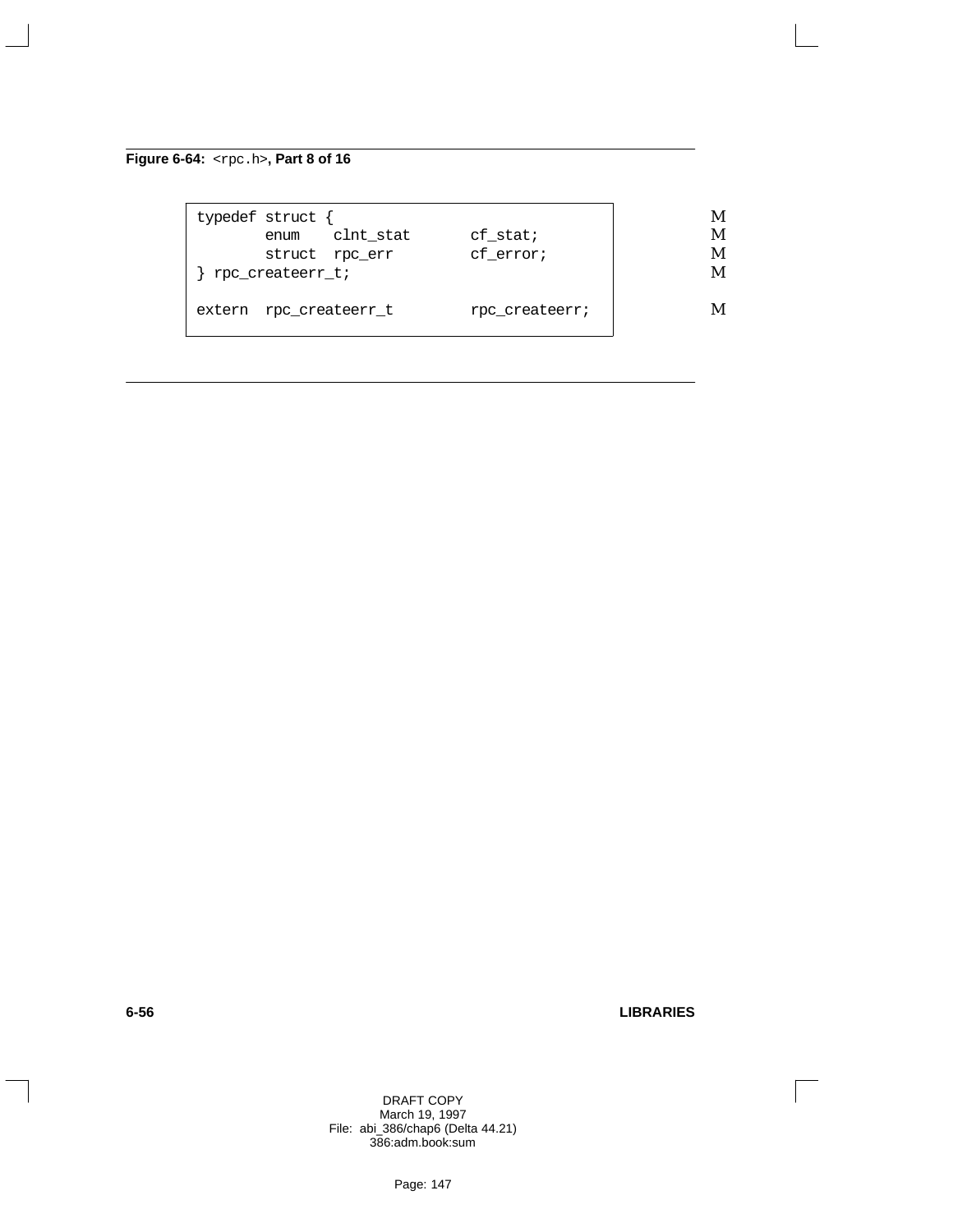**Figure 6-65:** <rpc.h>, Part 9 of 16

```
enum msg_type {
       \textsc{CALL=0} ,
       REPLY = 1} ;
enum reply_stat {
       MSG_ACCEPTED=0,
       MSG_DENIED=1
} ;
enum accept_stat {
       SUCCESS=0,
       PROG_UNAVAIL=1,
       PROG_MISMATCH=2,
       PROC_UNAVAIL=3,
       GARBAGE_ARGS=4,
       SYSTEM_ERR=5
} ;
enum reject_stat {
       RPC_MISMATCH=0,
       AUTH_ERROR=1
} ;
```
**System Data Interfaces** 6-57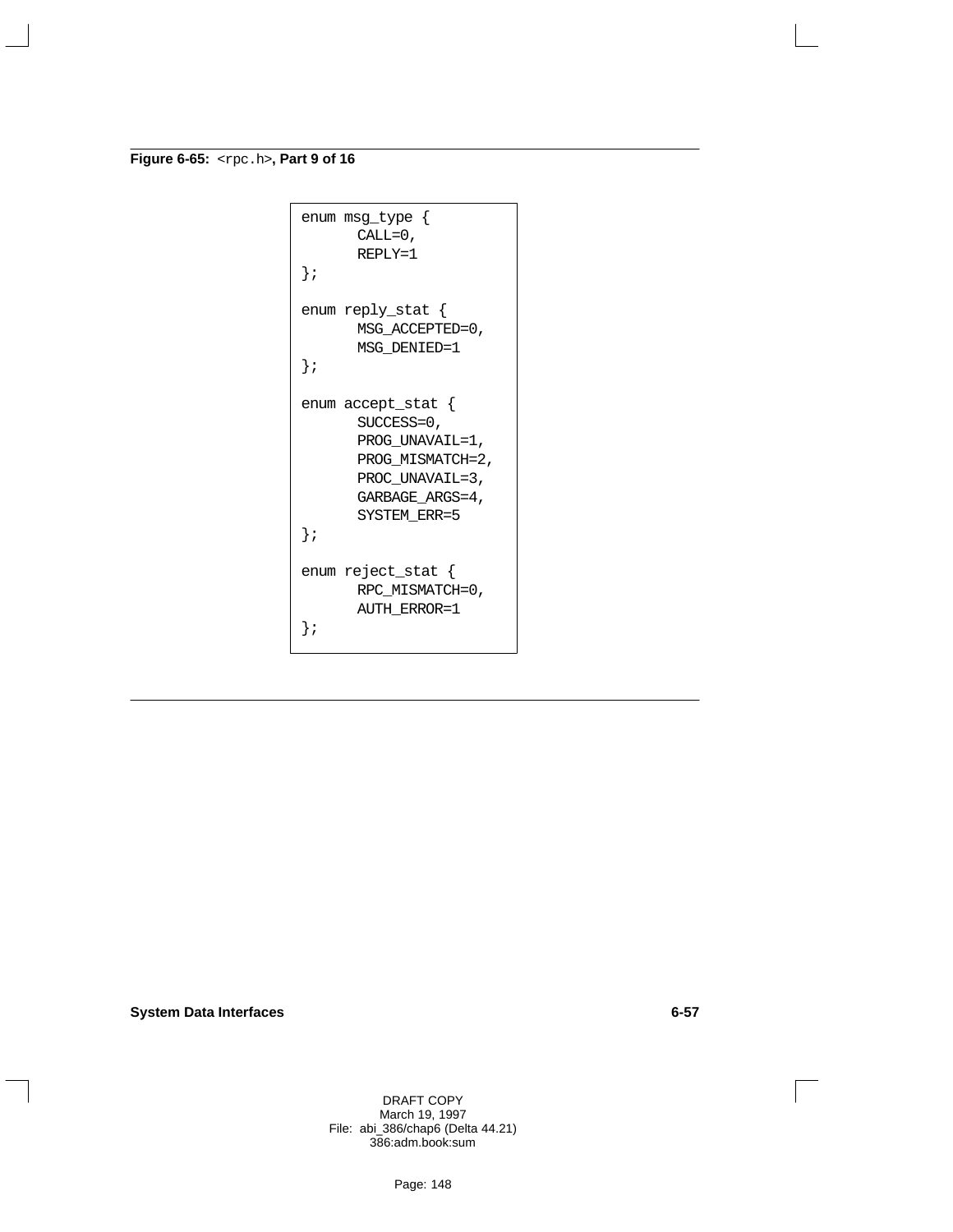

**6-58 LIBRARIES**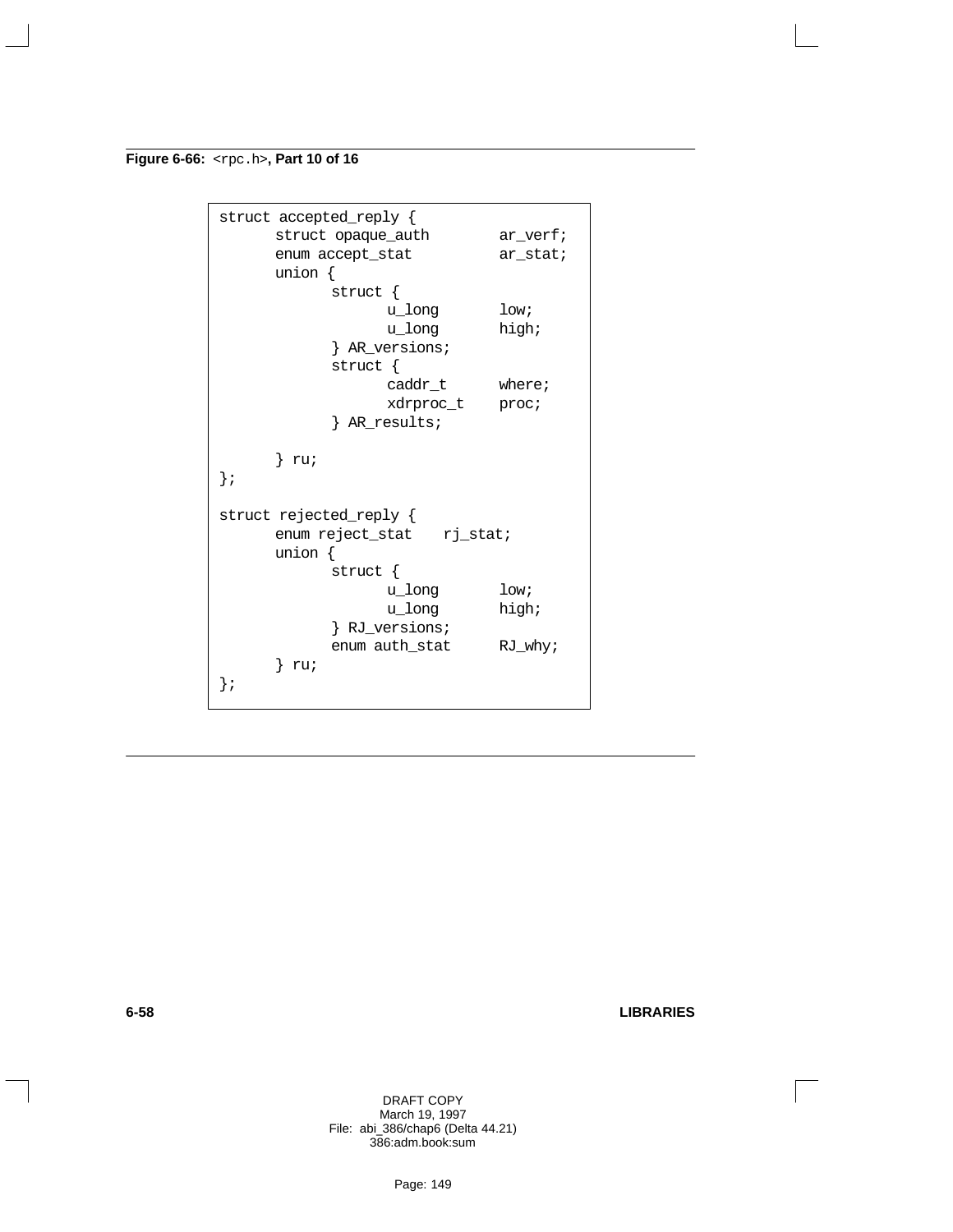**Figure 6-67:** <rpc.h>, Part 11 of 16

```
struct reply_body {
     enum reply_stat rp_stat;
     union \{struct accepted_reply RP_ar;
           struct rejected_reply RP_dr;
     } ru;
} ;
struct call_body {
     u_long cb_rpcvers;
     u_long cb_prog;
     u_long cb_vers;
     u_long cb_proc;
     struct opaque_auth cb_cred;
     struct opaque_auth cb_verf;
} ;
struct rpc_msg {
     u_long rm_xid;
     enum msg_type rm_direction;
     union \{struct call_body RM_cmb;
           struct reply_body RM_rmb;
     } ru;
} ;
```
**System Data Interfaces** 6-59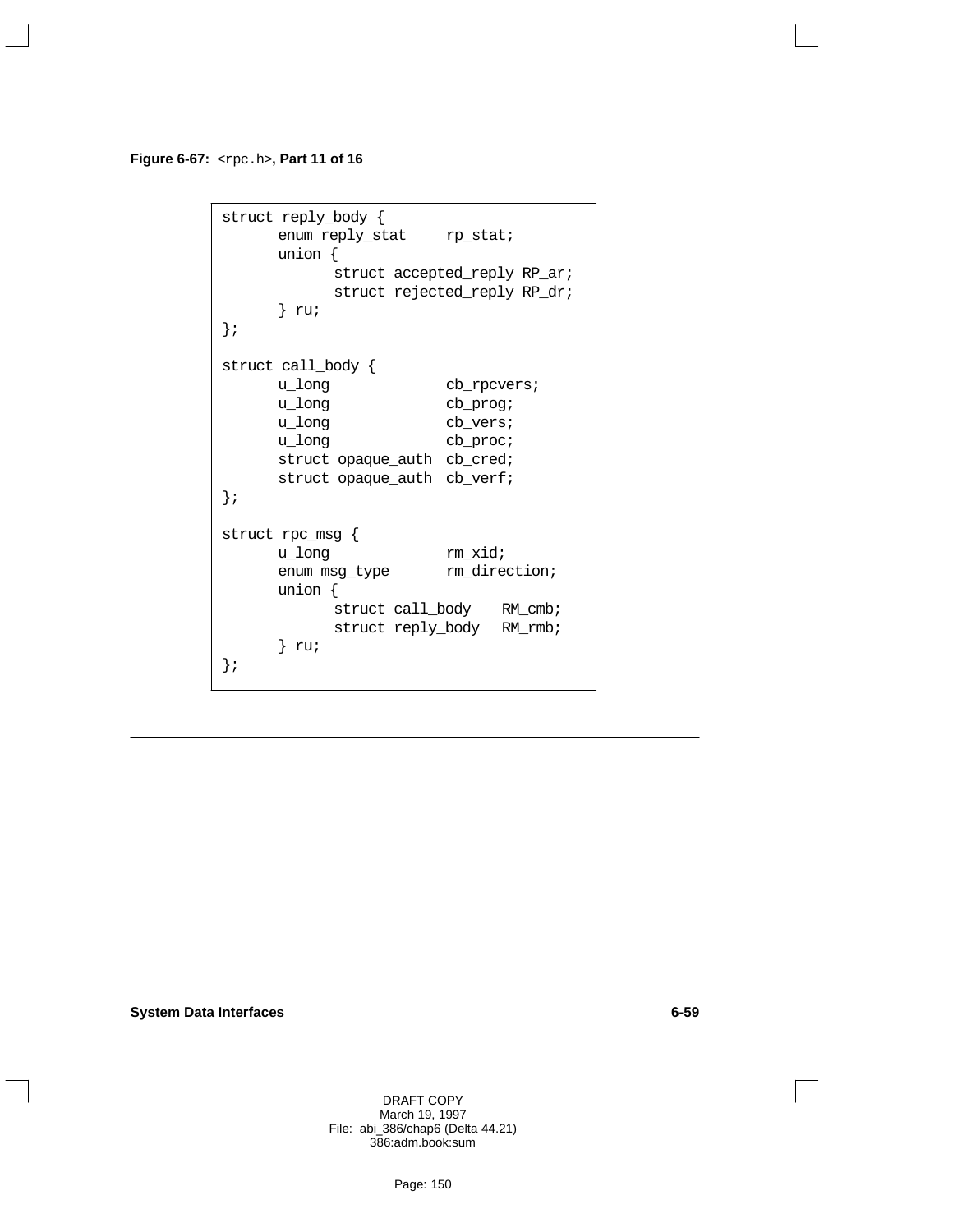# **Figure 6-68:** <rpc.h>, Part 12 of 16

| struct authsys parms { |                |  |
|------------------------|----------------|--|
| u long                 | aup $time:$    |  |
| char                   | *aup machname; |  |
| uid t                  | aup uid;       |  |
| gid t                  | aup gid;       |  |
| u int                  | aup len;       |  |
| gid t                  | *aup gids;     |  |
| ; ا                    |                |  |
|                        |                |  |

## **Figure 6-69:** <rpc.h>, Part 13 of 16

| enum authdes namekind $\{$<br>ADN FULLNAME,<br>ADN NICKNAME<br>} ;                                                                     |                           |  |
|----------------------------------------------------------------------------------------------------------------------------------------|---------------------------|--|
|                                                                                                                                        |                           |  |
| struct authdes fullname {<br>char<br>des block<br>u long                                                                               | *name;<br>key;<br>window; |  |
| struct authdes cred {<br>enum authdes namekind<br>adc namekind;<br>adc fullname;<br>struct authdes fullname<br>adc nickname;<br>u long |                           |  |

**6-60 LIBRARIES**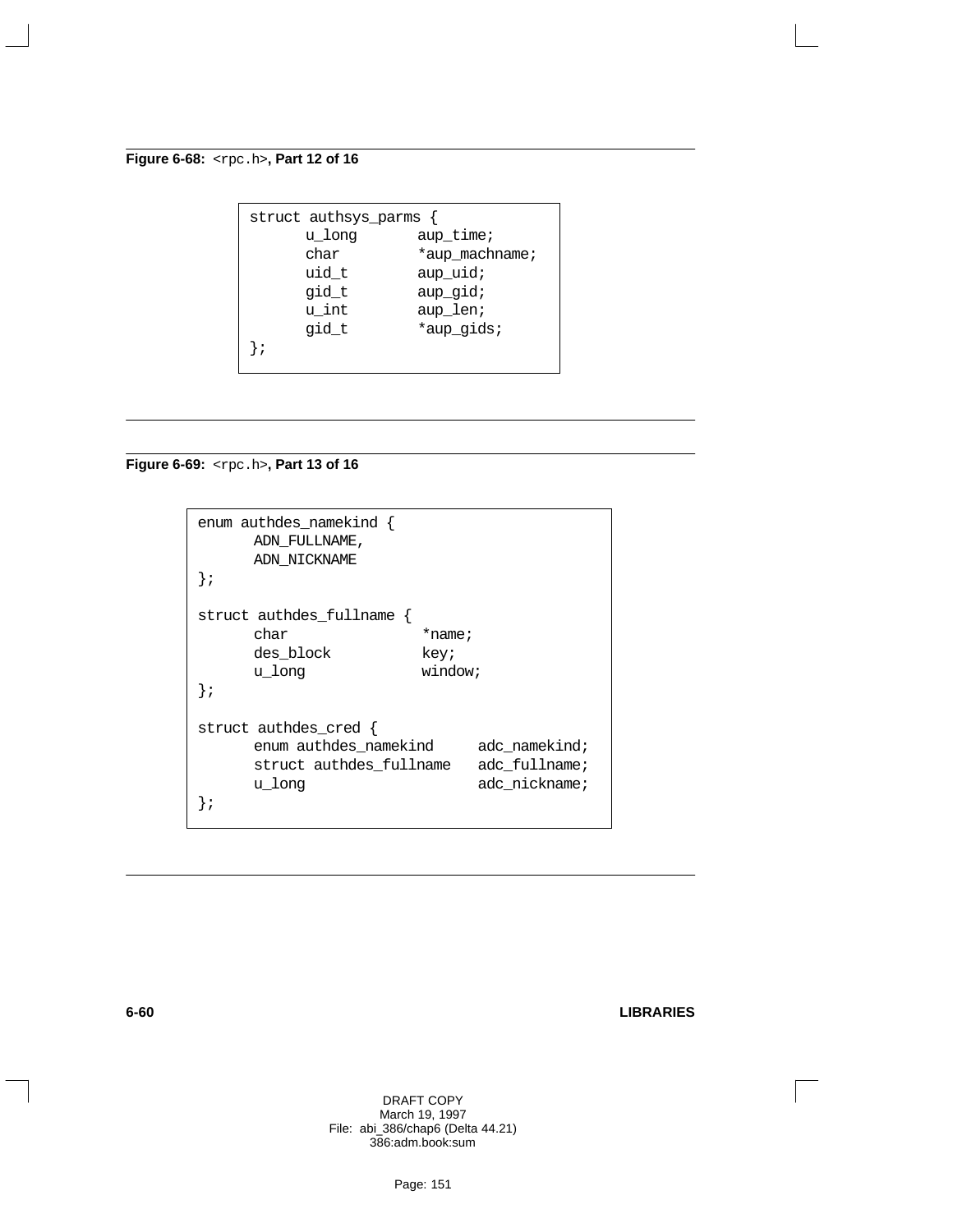**Figure 6-70:** <rpc.h>, Part 14 of 16

```
enum xprt_stat {
      XPRT_DIED,
      XPRT_MOREREQS,
      {\tt XPRT\_IDLE}} ;
typedef struct {
      int \quad x p_f d;
      u_short xp_port;
      struct xp_ops {
            \texttt{bool\_t} \qquad (\texttt{*xp\_recv})() \texttt{;}enum xprt_stat (*xp\_stat)();
            bool_t (*xp_getargs)();
            \texttt{bool\_t} \qquad \qquad (\texttt{*xp\_reply}) \text{()};bool\_t (*xp_freeargs)();
            void (*xp\_destroy)();
      } * xp\_ops ;
      int xp\_addrlen;
      char * xp_tchar \times x retid;
      struct netbuf xp_ltaddr;
      struct netbuf xp_rtaddr;
      char xp\_raddr[16];
      struct opaque_auth xp_verf;
      c \cdot \text{addr}\_t \qquad \qquad \text{xp}\_1;
      caddr_t xp_p2;caddr_t xp_p3;\text{int} \text{xp\_type:} M
\} SV CXPRT ;
```
**System Data Interfaces** 6-61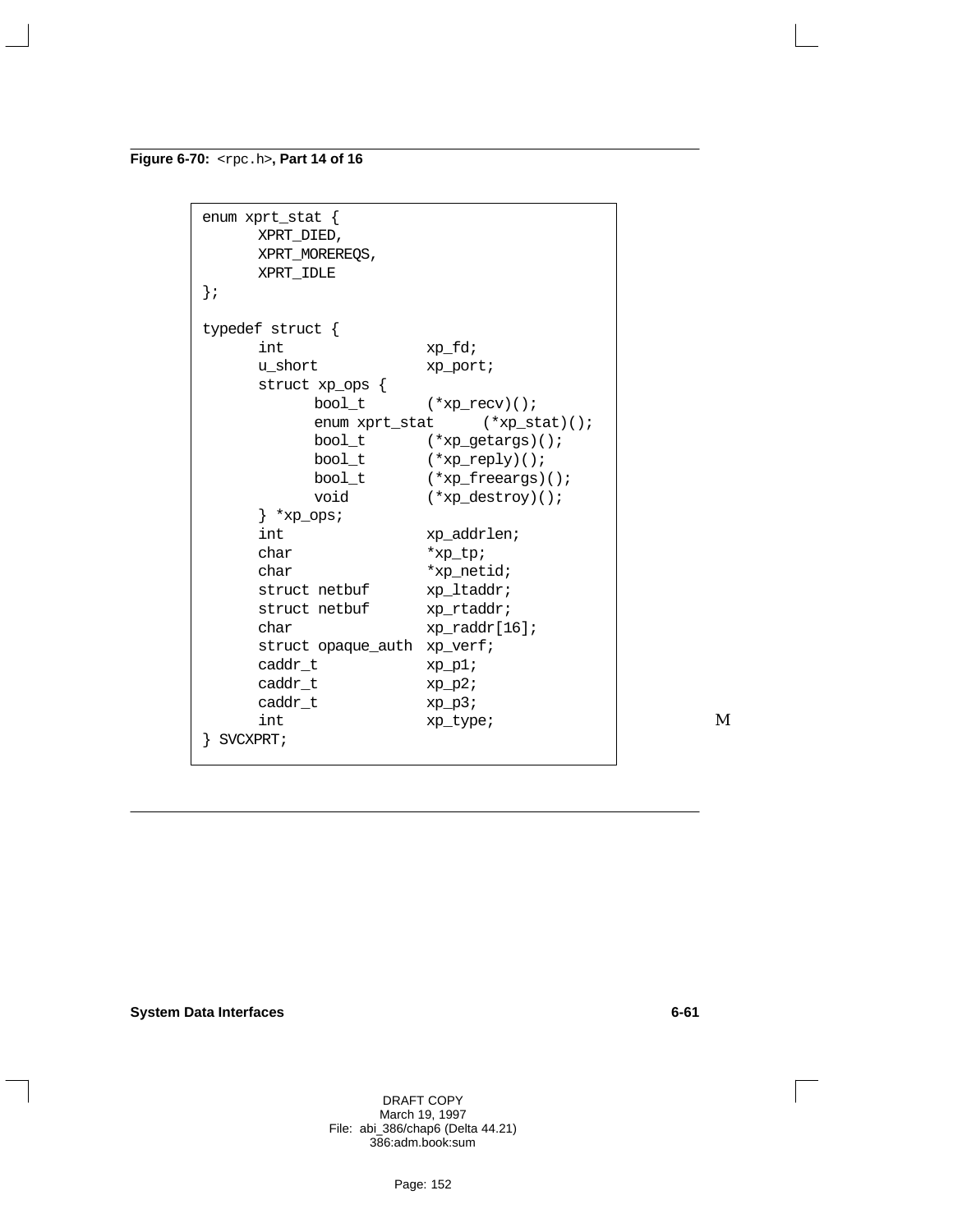**Figure 6-71:** <rpc.h>, Part 15 of 16

```
#define svc_getrpccaller(x) (x \rightarrow x p_{\text{r}} + x p_{\text{r}})# define svc_getargs (x prt, x args, args p)
      (* (xprt) - > xp\_ops - > xp_getargs) ( (xprt) , (xargs) , (args) )#define svc_freeargs(xprt, xargs, argsp) \setminus(* (xprt) - > xp_ops - > xp_freeargs) ((xprt), (xargs), (args))# define svc_destroy (x prt)
      (* (xprt) - > xp_ops - > xp_destroy) (xprt)struct svc_req {
      u_long rq_prog;
      u_long rq_vers;
      u long years of the range of the contract of the contract of the contract of the contract of the contract of the contract of the contract of the contract of the contract of the contract of the contract of the contract of t
      struct opaque_auth rq_cred;
      caddr_t rq_clntcred;
      SVCXPRT * rq_xprt;
} ;
#define FD_SETSIZE 1024 M
\# \text{define NBBY } 8 Mt y pe de f long f d_mask ; M a s k i s y pe de f long i d_mask ; M a s M a s M a s M a s M a s M a s M a s M 
#define NFDBITS (sizeof(fd mask) * NBBY) M
#define howmany(x, y) ((x)+(y)-1))/(y) M
t y pe de f struct f d_set { M
       fd\_mask fd\_bits[howmany(FD\_SETSIZE, NFDBITS)]; M{}} fd_set ; M
extern fd_set svc_fdset;
```
**6-62 LIBRARIES**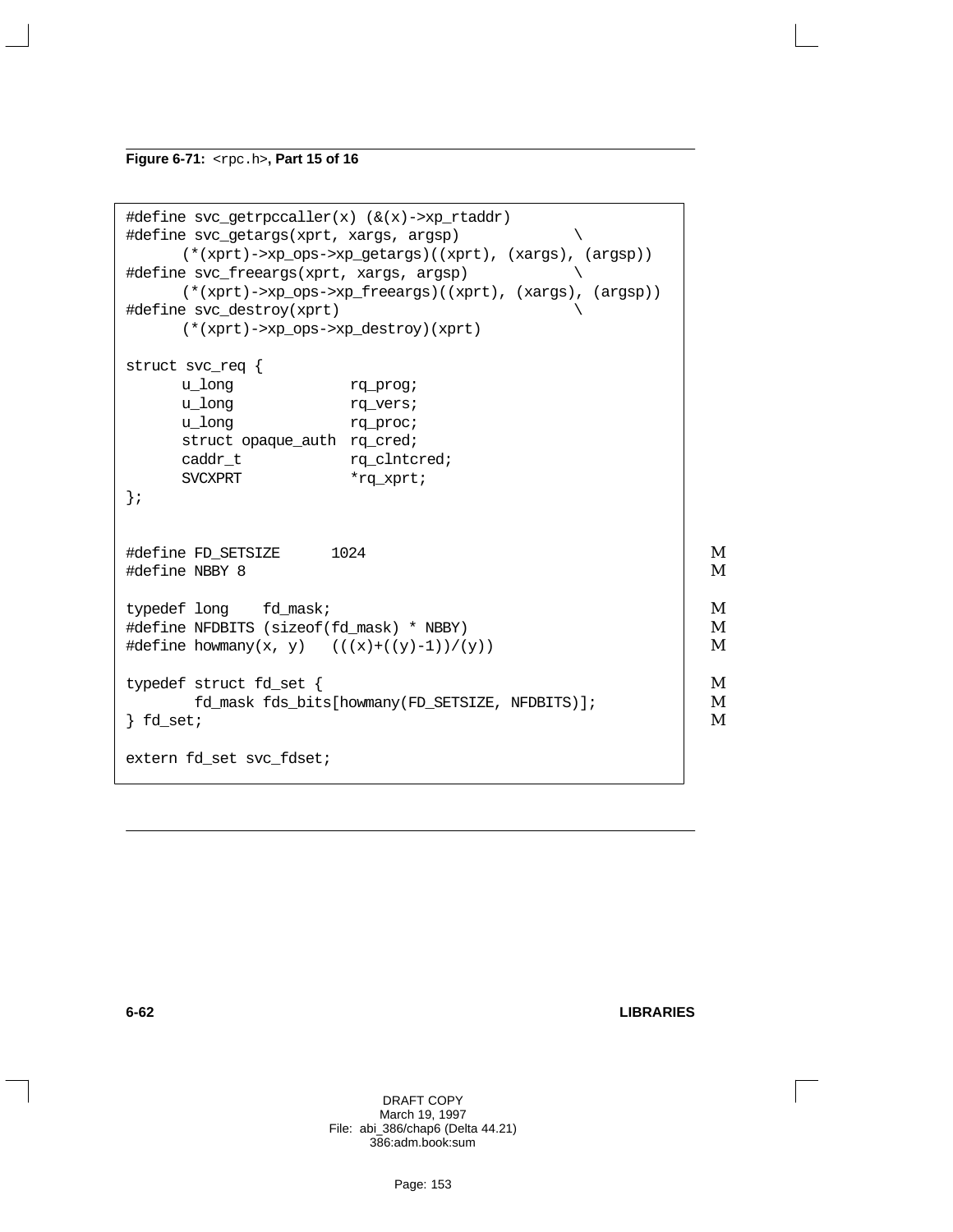**Figure 6-72:** <rpc.h>, Part 16 of 16

```
struct rpcb {
      u_long r_prog;
      u _ l o n g r _ v e r s ;
      char \t* r_{\text{netid}};char \rightarrow \texttt{\#r\_addr};
      char \t* r_owner;} ;
typedef struct rpcb RPCB;
struct rpcblist {
      RPCB rpcb_map;
      struct rpcblist * rpcb_next;
} ;
```
**Figure 6-73:** <rtpriocntl.h>\*

```
typedef struct rtparms {
      short rt_pri;
      ulong rt_tqsecs;
      long rt_tqnsecs;
} rtparms_t;
typedef struct rtinfo {
      short rt_maxpri;
} rtinfo_t;
#define RT_NOCHANGE -1
#define RT_TQINF -2
#define RT_TQDEF -3
```
**System Data Interfaces** 6-63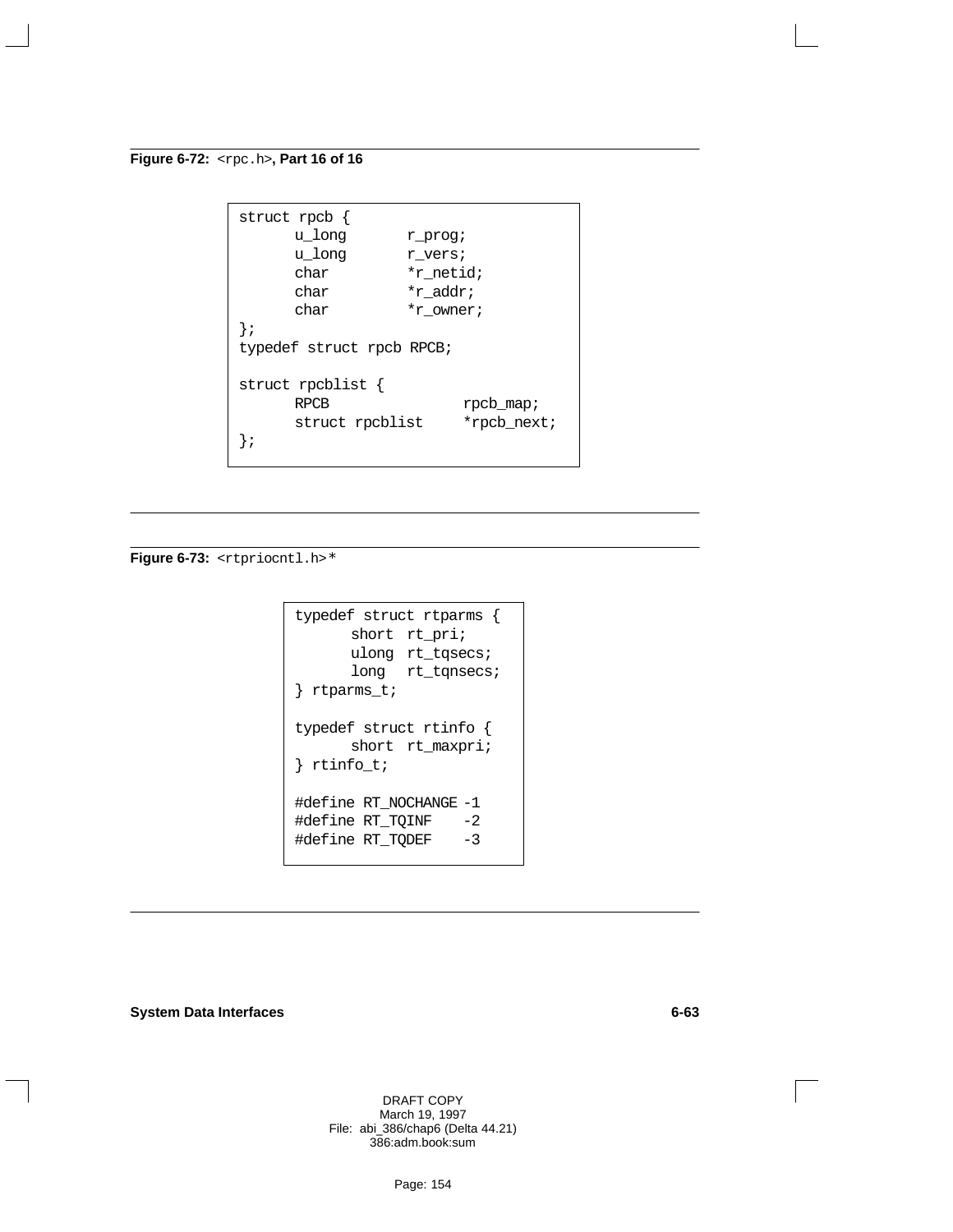**Figure 6-74:** <search.h>

```
typedef enum\{ FIND, ENTER \} ACTION;
typedef struct entry { char *key; void *data; } ENTRY;
typedef enum { preorder, postorder, endorder, leaf } VISIT;
```
**6-64 LIBRARIES**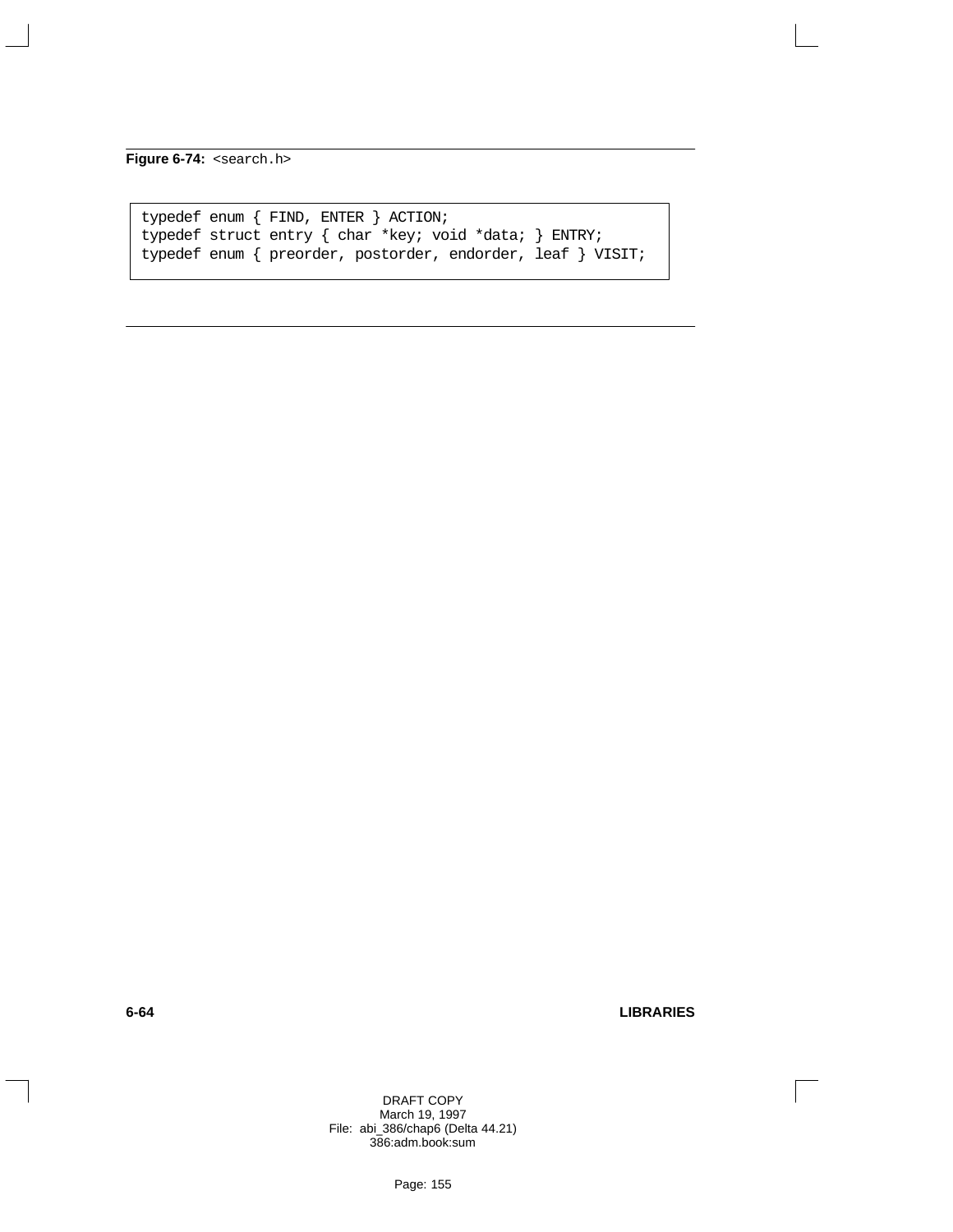**Figure 6-75:** <sys/sem.h>

| #define SEM_UNDO  | 010000           |
|-------------------|------------------|
| #define GETNCNT   | 3                |
| #define GETPID    | 4                |
| #define GETVAL    | 5                |
| #define GETALL    | 6                |
| #define GETZCNT   | 7                |
| #define SETVAL    | 8                |
| #define SETALL    | 9                |
|                   |                  |
| struct semid_ds { |                  |
| struct ipc perm   | sem perm;        |
| struct sem        | *sem base;       |
| ushort            | sem nsems;       |
| time_t            | sem_otime;       |
| long              | sem_pad1;        |
| time_t            | sem_ctime;       |
| long              | $sem\_pad2$ ;    |
| long              | $sem\_pad3[4]$ ; |
| ; {               |                  |
|                   |                  |
| struct sem {      |                  |
| ushort            | semval:          |
| pid_t             | sempid;          |
| ushort            | $semicnt$ ;      |
| ushort            | semzcnt          |
| } ;               |                  |
|                   |                  |
| struct sembuf {   |                  |
| ushort            | sem num;         |
| short             | sem op;          |
| short             | sem flg;         |
|                   |                  |
|                   |                  |

**System Data Interfaces** 6-65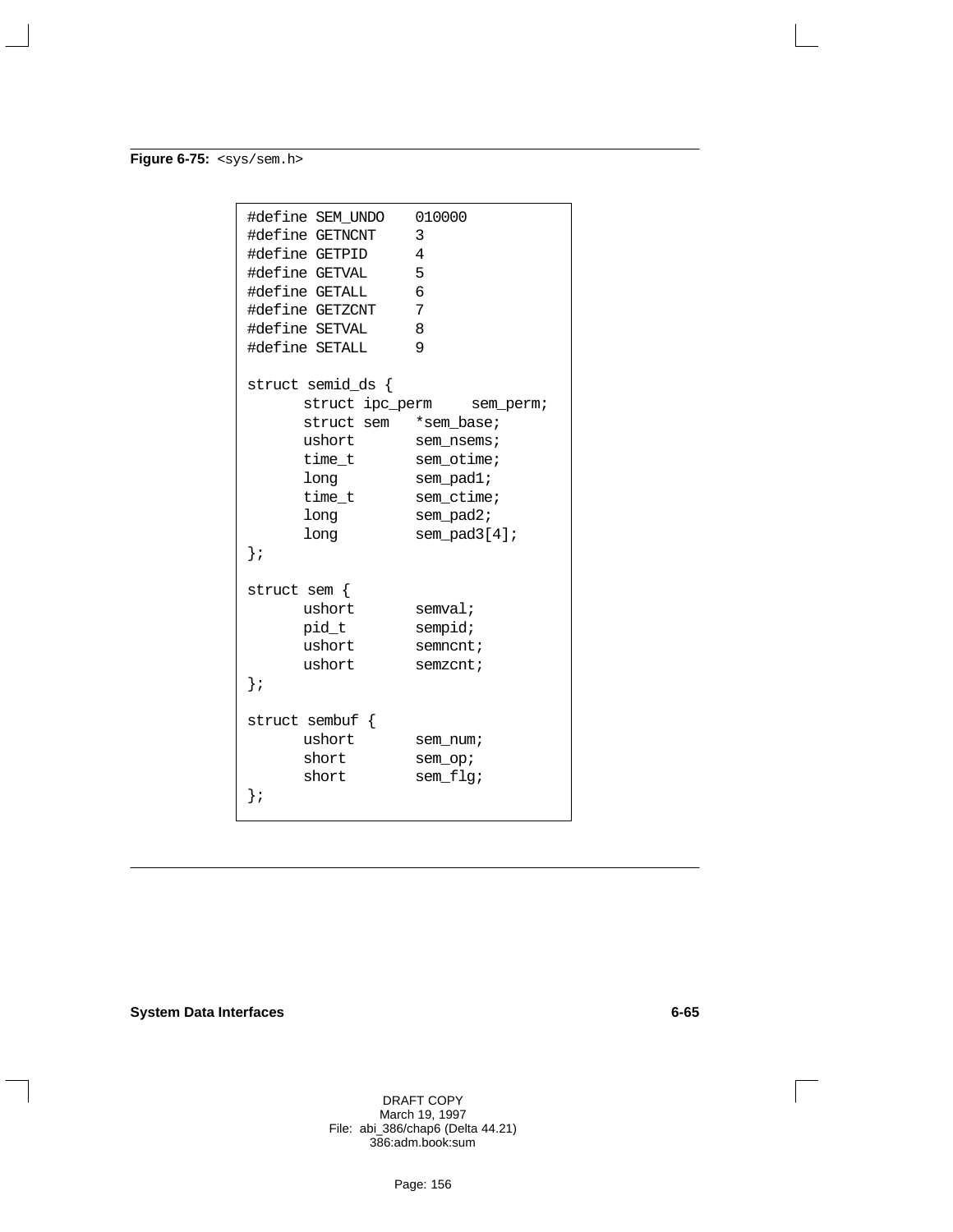**Figure 6-76:** <set jmp.h>

```
#define _SIGJBLEN 128
#define _JBLEN 10
type def int jmp\_buf [_JBLEN];
typedef int sigjmp_buf[_SIGJBLEN];
```
**Figure 6-77:** <sys/shm.h>

| #define SHMLBA     | $(1)$ < (2)               |
|--------------------|---------------------------|
| #define SHM RDONLY | 010000                    |
| #define SHM RND    | 020000                    |
| struct shmid_ds {  |                           |
|                    | struct ipc_perm shm_perm; |
| int                | $shm$ segsz;              |
|                    | struct anon map *shm amp; |
| ushort             | shm_lkcnt;                |
| pid_t              | shm lpid;                 |
| pid t              | $shm$ cpid;               |
| ulong              | shm nattch;               |
| ulong              | shm cnattch;              |
| time t             | shm atime;                |
| long               | shm padl;                 |
| time t             | shm dtime;                |
| long               | shm_pad2;                 |
| time t             | shm ctime;                |
| long               | $shm$ pad3;               |
| long               | $shm\_pad4[4]$ ;          |
| ł;                 |                           |

**6-66 LIBRARIES**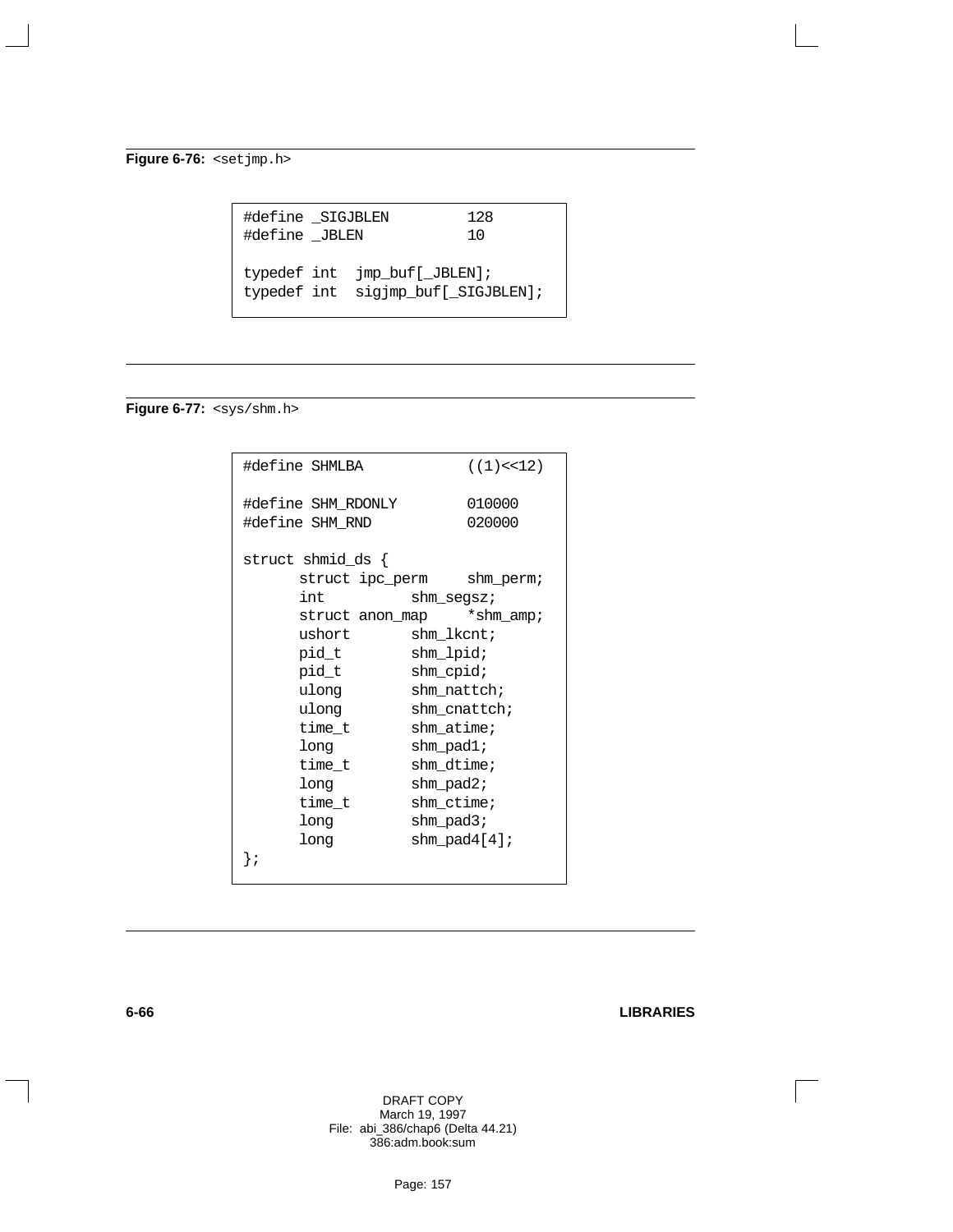**Figure 6-78:**  $\langle$  signal .h>, Part 1 of 3

| #define SIGHUP |                   | 1  |
|----------------|-------------------|----|
| #define        | SIGINT            | 2  |
|                | #define SIGQUIT   | 3  |
| #define SIGILL |                   | 4  |
|                | #define SIGTRAP   | 5  |
| #define SIGIOT |                   | б  |
|                | #define SIGABRT   | 6  |
| #define SIGEMT |                   | 7  |
| #define SIGFPE |                   | 8  |
|                | #define SIGKILL   | 9  |
| #define SIGBUS |                   | 10 |
|                | #define SIGSEGV   | 11 |
| #define SIGSYS |                   | 12 |
|                | #define SIGPIPE   | 13 |
|                | #define SIGALRM   | 14 |
|                | #define SIGTERM   | 15 |
|                | #define SIGUSR1   | 16 |
|                | #define SIGUSR2   | 17 |
| #define SIGCLD |                   | 18 |
|                | #define SIGCHLD   | 18 |
| #define SIGPWR |                   | 19 |
|                | #define SIGWINCH  | 20 |
| #define SIGURG |                   | 21 |
|                | #define SIGPOLL   | 22 |
| #define        | SIGIO             | 22 |
| #define        | SIGSTOP           | 23 |
|                | #define SIGTSTP   | 24 |
|                | #define SIGCONT   | 25 |
| #define        | SIGTTIN           | 26 |
| #define        | SIGTTOU           | 27 |
|                | #define SIGVTALRM | 28 |
|                | #define SIGPROF   | 29 |
|                |                   |    |

**System Data Interfaces** 6-67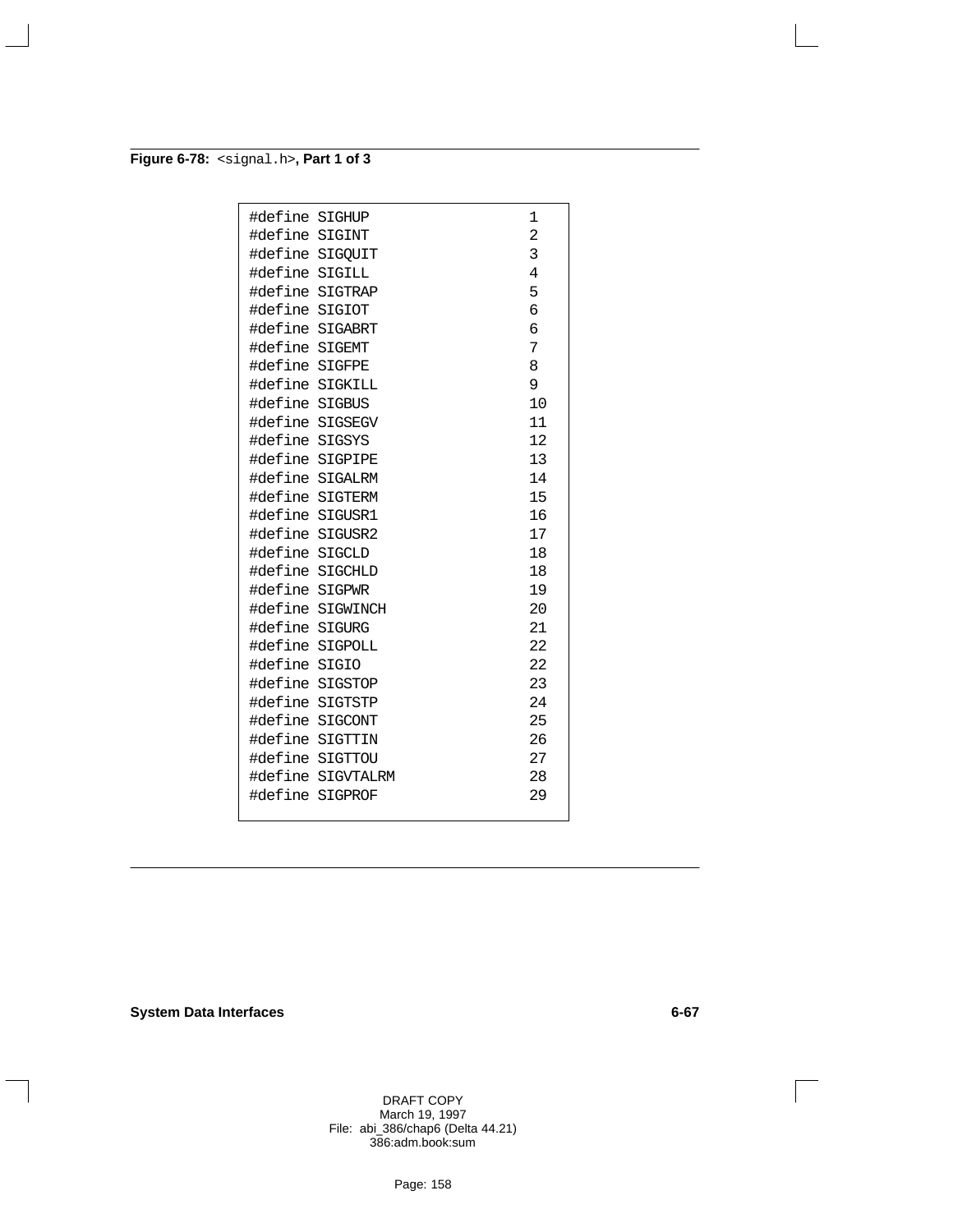**Figure 6-79:**  $\langle$  signal .h>, Part 2 of 3

| #define SIGXCPU      | 30                          |   |
|----------------------|-----------------------------|---|
| #define SIGXFSZ      | 31                          |   |
| #define SIG_DFL      | $(void(*)())0$              |   |
| #define SIG_ERR      | $(void(*)()) - 1$           |   |
| #define SIG IGN      | $(void(*)())1$              |   |
| #define SIG_HOLD     | $(void(*)())2$              |   |
|                      |                             |   |
| #define SIG_BLOCK    | $\mathbf 1$                 |   |
| #define SIG_UNBLOCK  | $\overline{2}$              |   |
| #define SIG SETMASK  | 3                           |   |
| typedef struct {     |                             | M |
| unsigned int         | $sa$ _sigbits[4];           | M |
| sigset_t;            |                             | M |
|                      |                             |   |
| struct sigaction {   |                             |   |
| int<br>void          | sa flags;                   |   |
|                      | $(*sa \; handler)()$ ;      |   |
| sigset_t<br>int      | sa mask;<br>sa resv $[2]$ ; |   |
| $\}$ ;               |                             |   |
|                      |                             |   |
| #define SA NOCLDSTOP | 0x00020000                  |   |
| #define SA_ONSTACK   | 0x00000001                  |   |
| #define SA RESETHAND | 0x00000002                  |   |
| #define SA RESTART   | 0x00000004                  |   |
| #define SA_SIGINFO   | 0x00000008                  |   |
| #define SA_NODEFER   | 0x00000010                  |   |
| #define SA NOCLDWAIT | 0x00010000                  |   |
|                      |                             |   |

**6-68 LIBRARIES**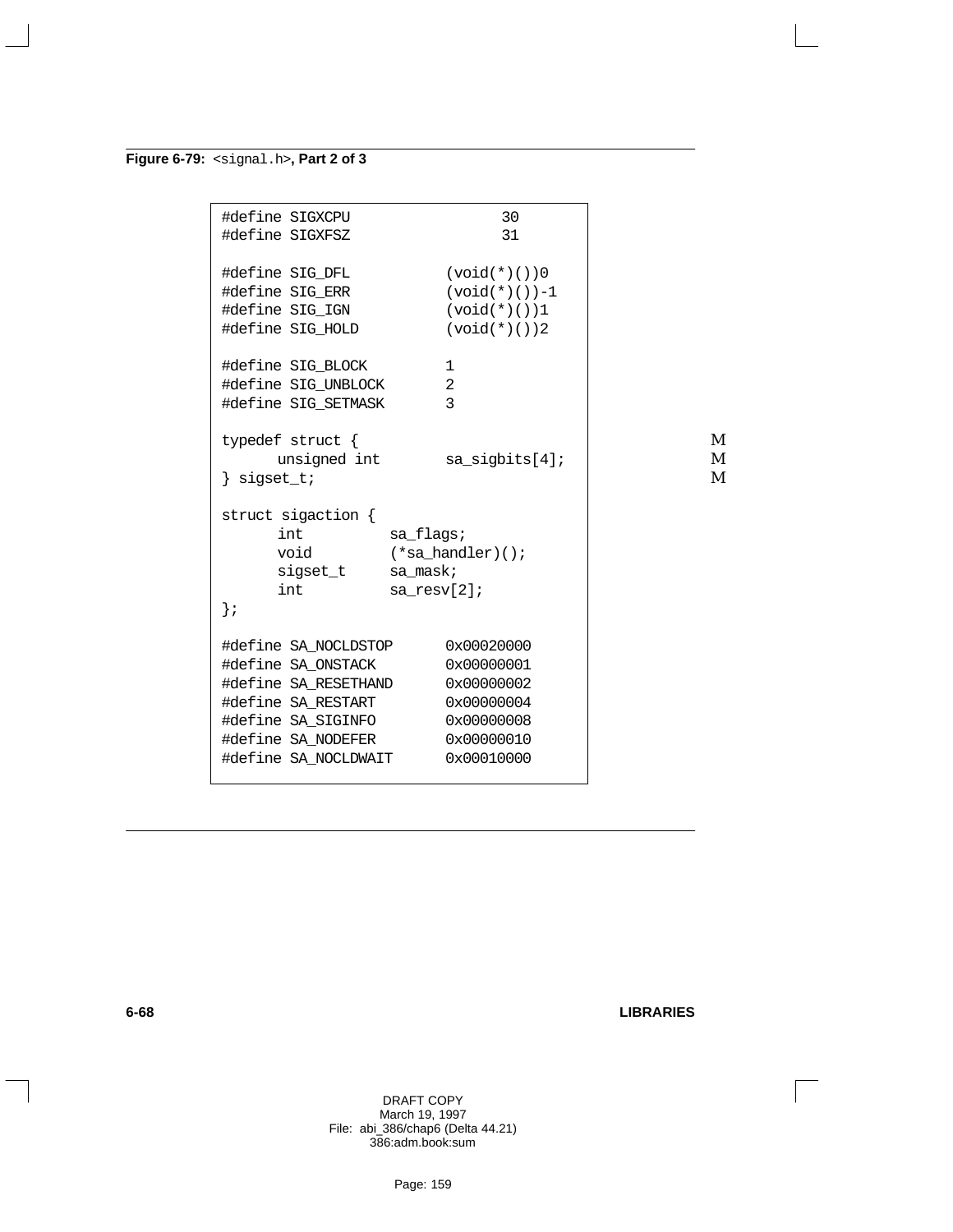**Figure 6-80:**  $\langle$  signal .h>, Part 3 of 3

```
# d e f i n e S S _ O N S T A C K 0 x 0 0 0 0 0 0 0 1
# d e f i n e S S _ D I S A B L E 0 x 0 0 0 0 0 0 0 2
struct sigaltstack {
       char *ss\_sp;
       int ss_size;
       int ss_flags;
} ;
typedef struct sigaltstack stack_t;
```
**Figure 6-81:** <sys/siginfo.h>, Part 1 of 5

|  | #define ILL ILLOPC | 1              |  |
|--|--------------------|----------------|--|
|  | #define ILL ILLOPN | 2              |  |
|  | #define ILL ILLADR | 3              |  |
|  | #define ILL ILLTRP | 4              |  |
|  | #define ILL PRVOPC | 5              |  |
|  | #define ILL PRVREG | б              |  |
|  | #define ILL COPROC | 7              |  |
|  | #define ILL BADSTK | 8              |  |
|  |                    |                |  |
|  | #define FPE INTDIV | 1              |  |
|  | #define FPE INTOVF | $\mathfrak{D}$ |  |
|  | #define FPE FLTDIV | 3              |  |
|  | #define FPE FLTOVF | 4              |  |
|  | #define FPE FLTUND | 5              |  |
|  | #define FPE FLTRES | 6              |  |
|  | #define FPE FLTINV | 7              |  |
|  | #define FPE FLTSUB | 8              |  |
|  |                    |                |  |

**System Data Interfaces** 6-69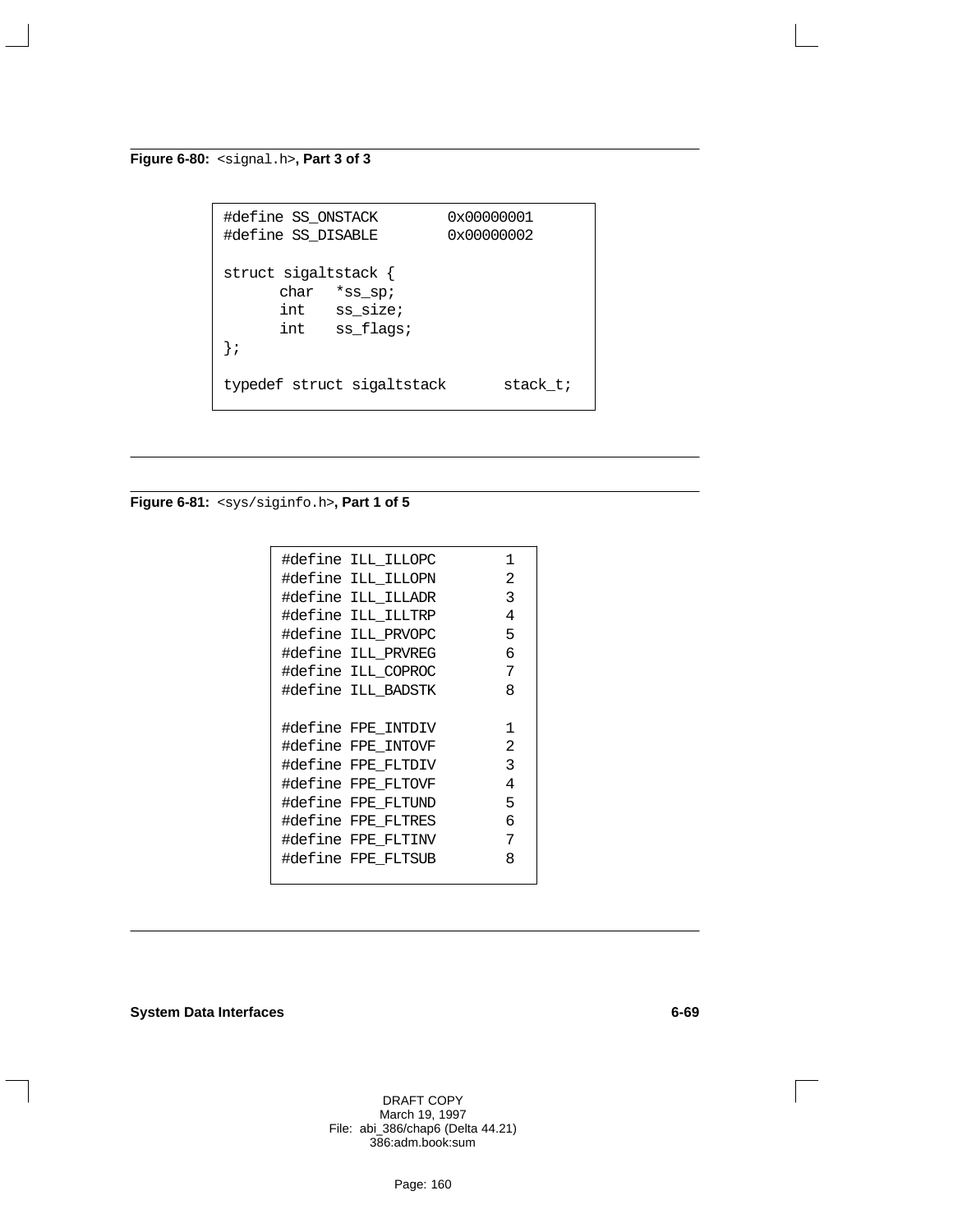**Figure 6-82:**  $\langle \text{sys/sighto.h}\rangle$ , Part 2 of 5

| #define SEGV MAPERR   | 1                                |
|-----------------------|----------------------------------|
| #define SEGV ACCERR   | $\mathfrak{D}$                   |
|                       |                                  |
| #define BUS ADRALN    | 1                                |
| #define BUS ADRERR    | 2                                |
| #define BUS OBJERR    | 3                                |
|                       |                                  |
| #define TRAP BRKPT    | $\mathbf{1}$                     |
| #define TRAP TRACE    | $\overline{2}$                   |
|                       |                                  |
| #define CLD EXITED    | $\mathbf{1}$                     |
| #define CLD KILLED    | $\overline{2}$                   |
| #define CLD DUMPED    | 3                                |
| #define CLD TRAPPED   | $\overline{4}$                   |
| #define CLD STOPPED   | 5                                |
| #define CLD CONTINUED | 6                                |
|                       |                                  |
| #define POLL IN       | $\mathbf{1}$                     |
| #define POLL OUT      | 2                                |
| #define POLL MSG      | 3                                |
| #define POLL ERR      | $\overline{4}$                   |
| #define POLL PRI      | 5                                |
| #define POLL HUP      | 6                                |
|                       |                                  |
| #define SI MAXSZ      | 128                              |
| #define SI_PAD        | $((SI MAXSZ / sizeof(int)) - 3)$ |
|                       |                                  |

**6-70 LIBRARIES**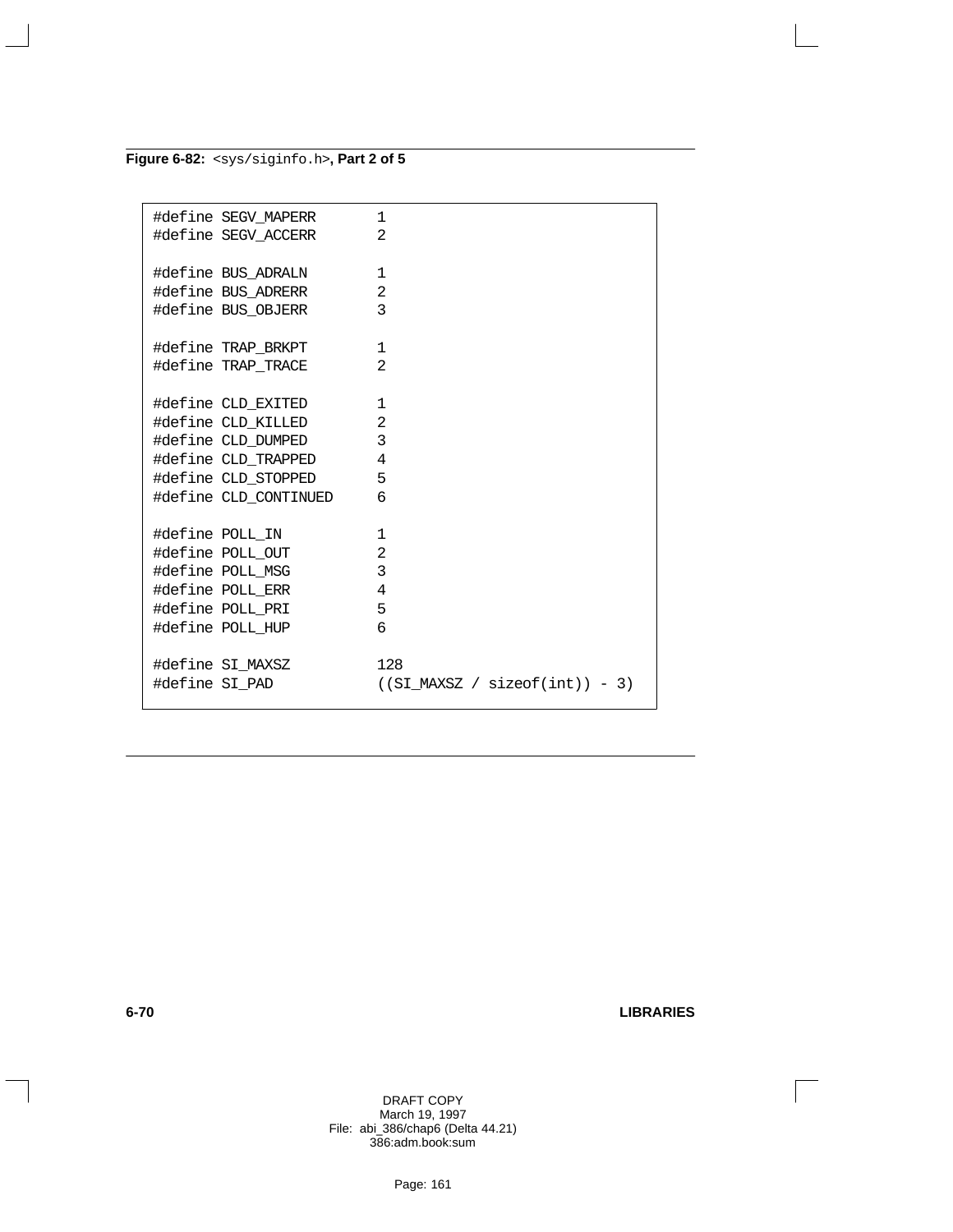**Figure 6-83:** <sys/siginfo.h>, Part 3 of 5

```
typedef struct siginfo {
      int si_signo;
      int sicode;
      int si_errno;
      union \{int pad[SI_PAD];struct {
                   pid_t _pid;
                   union \{struct {
                                 uid_t \_{uid};} _kill;
                          struct {
                                 clock_t _utime;
                                 int _status;
                                 c l o c k _ t _ s t i m e ;
                          } _cld;
                    } _pdata;
             } \frac{1}{2} proc;
             struct {
                   caddr_t \_addr;
             \} _fault;
             struct \{int _fd;
                   long _band;
             } _file;
      \} \Delta data;
\} siginfo_t;
```
**System Data Interfaces** 6-71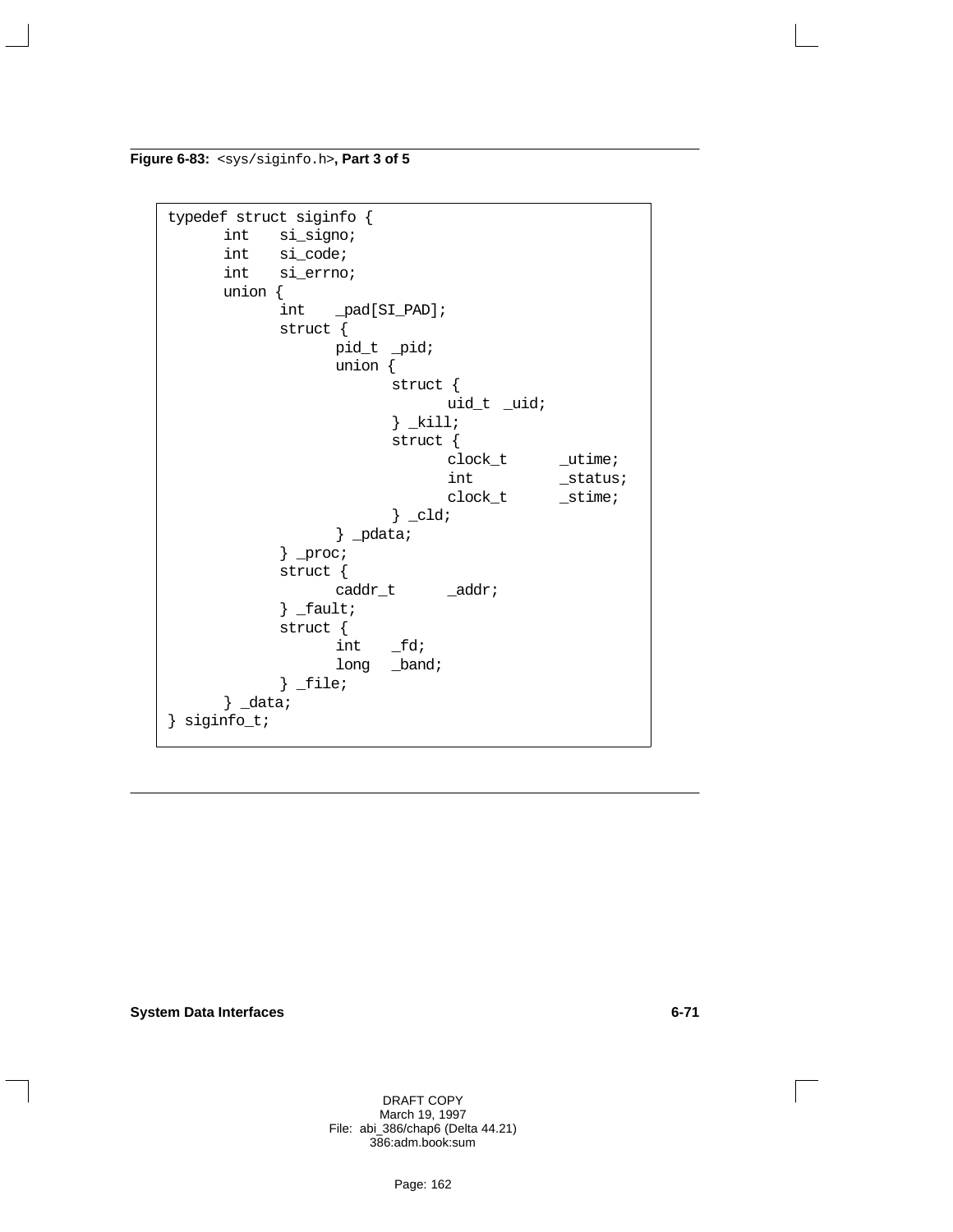**Figure 6-84:**  $\langle \text{sys/sight}$ .h>, Part 4 of 5

```
# d e f i n e s i _ p i d _ d a t a . _ p r o c . _ p i d
#define si_status ______________data._proc._pdata._cld._status
# d e f i n e s i _ s t i m e _ d a t a . _ p r o c . _ p d a t a . _ c l d . _ s t i m e
#define si_utime ______________data._proc._pdata._cld._utime
# d e f i n e s i _ u i d _ d a t a . _ p r o c . _ p d a t a . _ k i l l . _ u i d
                                  _data._fault._addr
#define si_fd _______________________data._file._fd
# d e f i n e s i _ b a n d _ d a t a . _ f i l e . _ b a n d
```
**Figure 6-85:** <sys/siginfo.h>\*, Part 5 of 5

```
union sigval \{int sival int;
      void *sival_ptr;
} ;
union notifyinfo {
       int nisigno;
       void (*nifunc) (union sigval);
} ;
struct sigevent {
       int sigev_notify;
      union notifyinfo sigev notifyinfo;
      union sigval sigev_value;
} ;
#define SIGEV_NONE 1
#define SIGEV_SIGNAL 2
#define SIGEV_CALLBACK 3
```
**6-72 LIBRARIES**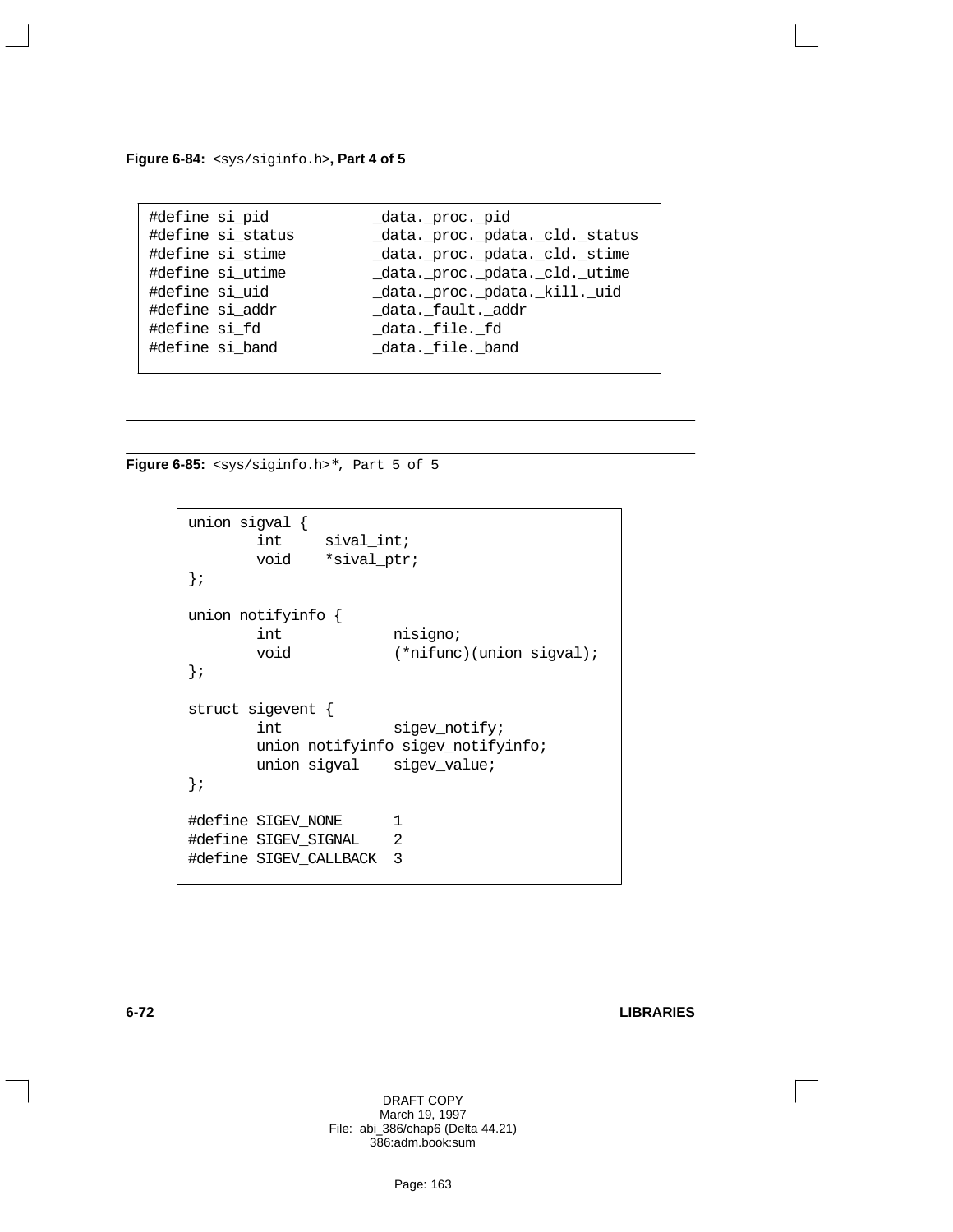**Figure 6-86:** <sys/stat.h>, Part 1 of 2

| #define ST FSTYPSZ                  | 16                      |  |  |  |
|-------------------------------------|-------------------------|--|--|--|
| struct stat $\{$                    |                         |  |  |  |
| dev t                               | st dev;                 |  |  |  |
| long                                | $st\_pad1[3]$ ;         |  |  |  |
| ino_t                               | st_ino;                 |  |  |  |
| mode t st mode;                     |                         |  |  |  |
| nlink_t st_nlink;                   |                         |  |  |  |
| uid_t st_uid;                       |                         |  |  |  |
| gid_t                               | st_gid;                 |  |  |  |
| dev t st rdev;                      |                         |  |  |  |
| long                                | $st\_pad2[2]$ ;         |  |  |  |
| off t                               | st_size;                |  |  |  |
| long                                | st pad3;                |  |  |  |
| timestruc_t st_atim;                |                         |  |  |  |
| timestruc_t st_mtim;                |                         |  |  |  |
| timestruc_t st_ctim;                |                         |  |  |  |
| long                                | st blksize;             |  |  |  |
| long                                | st blocks;              |  |  |  |
| char                                | st fstype[ ST FSTYPSZ]; |  |  |  |
| long                                | st $pad4[8]$ ;          |  |  |  |
| $\}$ ;                              |                         |  |  |  |
| #define st_atime     st_atim.tv_sec |                         |  |  |  |
| #define st_mtime st_mtim.tv_sec     |                         |  |  |  |
| #define st_ctime st_ctim.tv_sec     |                         |  |  |  |

**System Data Interfaces** 6-73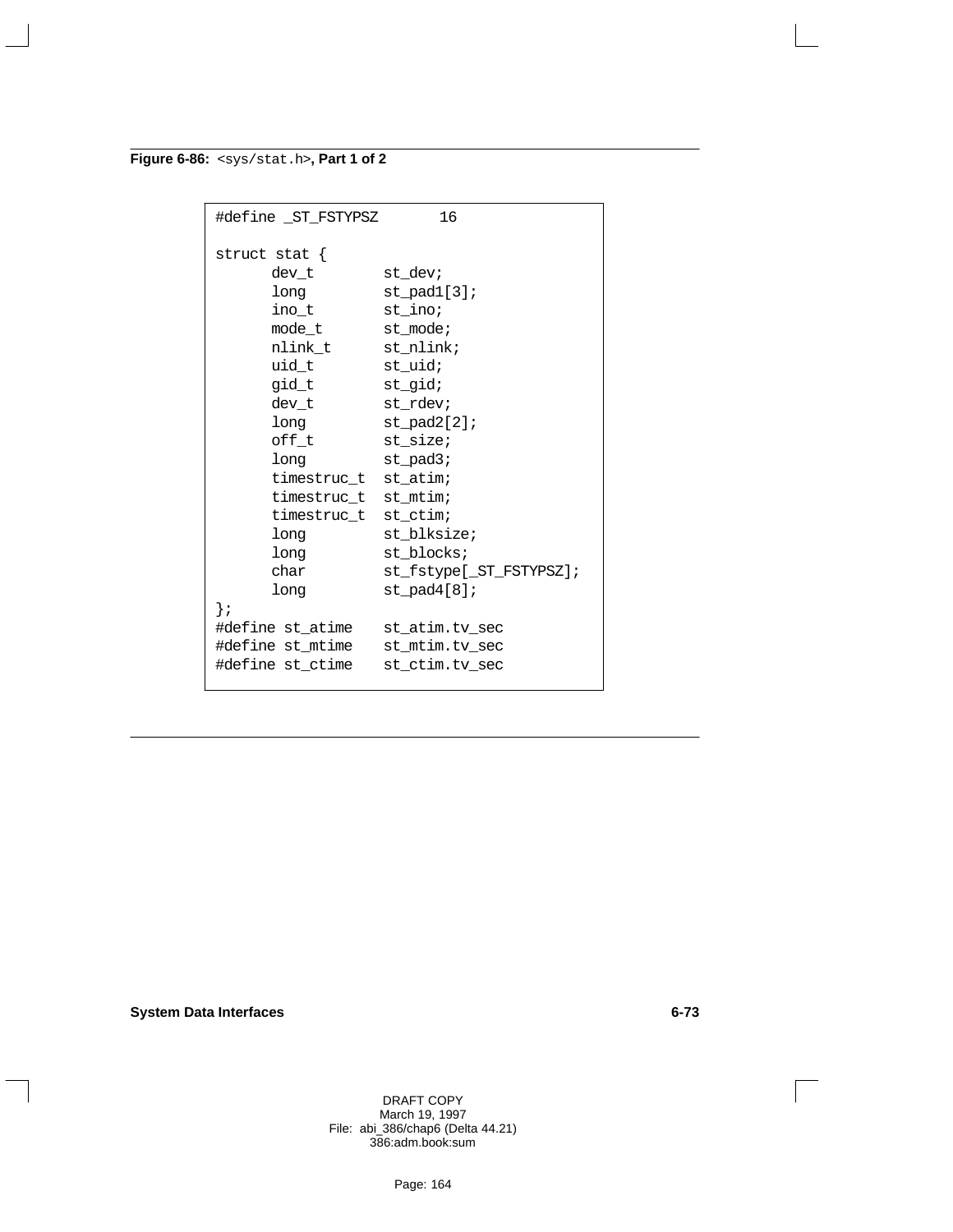## **Figure 6-87:** <sys/stat.h>, Part 2 of 2

| #define S IFMT  | 0xF000                                                                                   |
|-----------------|------------------------------------------------------------------------------------------|
| #define S_IFIFO | 0x1000                                                                                   |
| #define S IFCHR | 0x2000                                                                                   |
| #define S_IFDIR | 0x4000                                                                                   |
| #define S_IFBLK | 0x6000                                                                                   |
| #define S IFREG | 0x8000                                                                                   |
| #define S_IFLNK | 0xA000                                                                                   |
|                 |                                                                                          |
| #define S ISUID | 0x800                                                                                    |
| #define S_ISGID | 0x400                                                                                    |
| #define S_ISVTX | 0x200                                                                                    |
|                 |                                                                                          |
| #define S IRWXU | 00700                                                                                    |
| #define S_IRUSR | 00400                                                                                    |
| #define S_IWUSR | 00200                                                                                    |
| #define S IXUSR | 00100                                                                                    |
| #define S_IRWXG | 00070                                                                                    |
| #define S IRGRP | 00040                                                                                    |
| #define S_IWGRP | 00020                                                                                    |
| #define S IXGRP | 00010                                                                                    |
| #define S_IRWXO | 00007                                                                                    |
| #define S_IROTH | 00004                                                                                    |
| #define S IWOTH | 00002                                                                                    |
| #define S_IXOTH | 00001                                                                                    |
|                 |                                                                                          |
|                 | $\#\text{define } S \text{ ISFIFO}(\text{mode}) \qquad ((\text{mode&0xF000}) == 0x1000)$ |
|                 | $\#\text{define } S \text{ ISCHR}(\text{mode})$ ((mode&0xF000) == 0x2000)                |
|                 | $\#\text{define } S_ISDIR(mode)$ ((mode&0xF000) == 0x4000)                               |
|                 | $\#\text{define } S_ISBLK(mode)$ ((mode&0xF000) == 0x6000)                               |
|                 | $\#\text{define } S_I SREG(mode)$ ((mode&0xF000) == 0x8000)                              |
|                 |                                                                                          |

**6-74 LIBRARIES**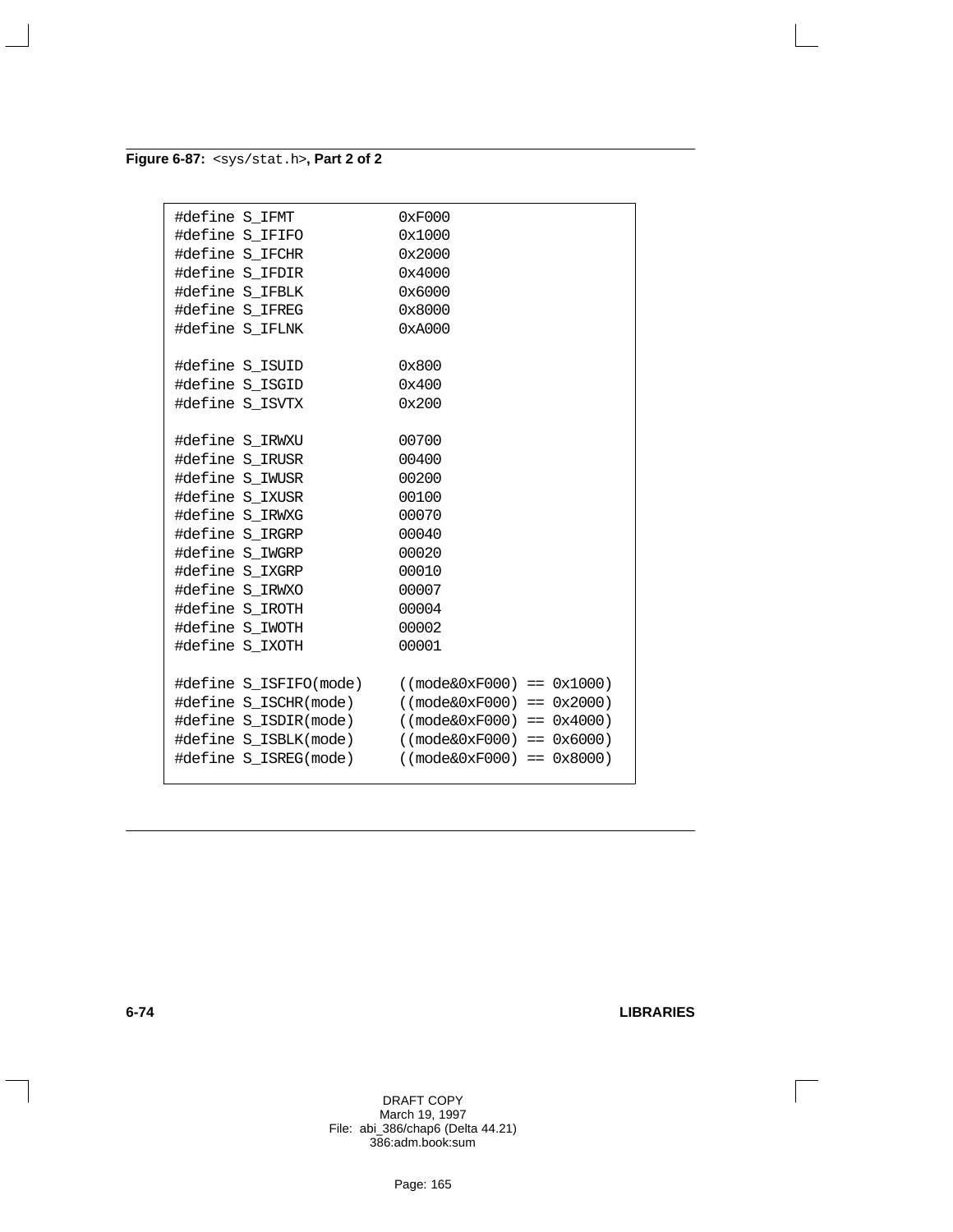Figure 6-88: <sys/statvfs.h>

```
#define FSTYPSZ 16
typedef struct statvfs {
     u_long f_bsize;
     u_long f_frsize;
     u_long f_blocks;
     u_long f_bfree;
     u_long f_bavail;
     u_long f_files;
     u_long f_ffree;
     u_long f_favail;
     u_long f_fsid;
     char f_basetype[FSTYPSZ];
     u_long f_flag;
     u_long f_namemax;
     char f_{\text{fstr}}[32];
     u_long f_filler[16];
} statvfs_t;
#define ST_RDONLY 0x01
#define ST_NOSUID 0x02
#define ST_NOTRUNC 0x04
```
**System Data Interfaces** 6-75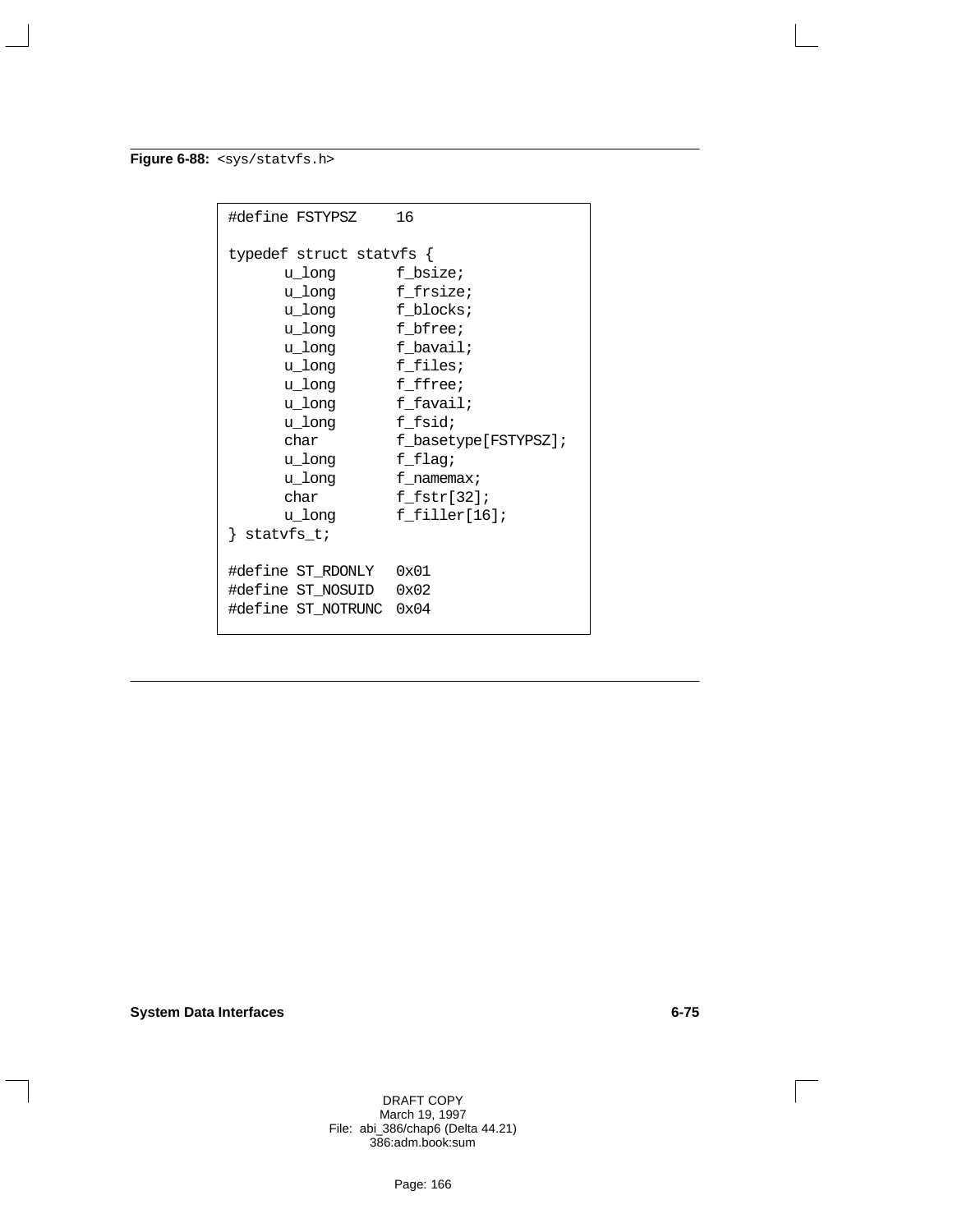**Figure 6-89:** <stdarg.h>

typedef void  $A^*$ va\_list;  $G$ extern void<br>
#define va\_start(list, name) (void) (list = (void \*)((char \*)&...))  $\overline{G}$ # de fine va\_start(list, name) (void) (list = (void \*)((char \*)  $\&\ldots$ ))  $\qquad$  G<br>#de fine va\_arg(list, mode) ((mode \*)(list = (char \*)list + \ # define va\_arg(list, mode)  $((\text{mode}^*)$ (list = (char \*)list + \ G<br>size of  $(\text{mode}))$ [-1]  $size of (mode))$  [-1]  $G$ <br>(void)0  $G$ #define va\_end(list) (void)0



The construction  $\&\ldots$  is a syntactic extension to ANSI C and may not be supported by all C compilers. The intended semantics are to set list to the G ported by all C compilers. The intended semantics are to set list to the address on the stack of the first incoming argument in the variable part of the argument list. See "Function Calling Sequence" in Chapter 3.

**Figure 6-90: < stddef.h>** 

| typedef int            | ptrdiff t;                  |
|------------------------|-----------------------------|
| typedef unsigned int   | size t;                     |
| #define NULL           | $\left($                    |
| typedef long           | wchar t;                    |
| #define offsetof(s, m) | $(size t)(\&((s * )0)$ ->m) |

**6-76 LIBRARIES**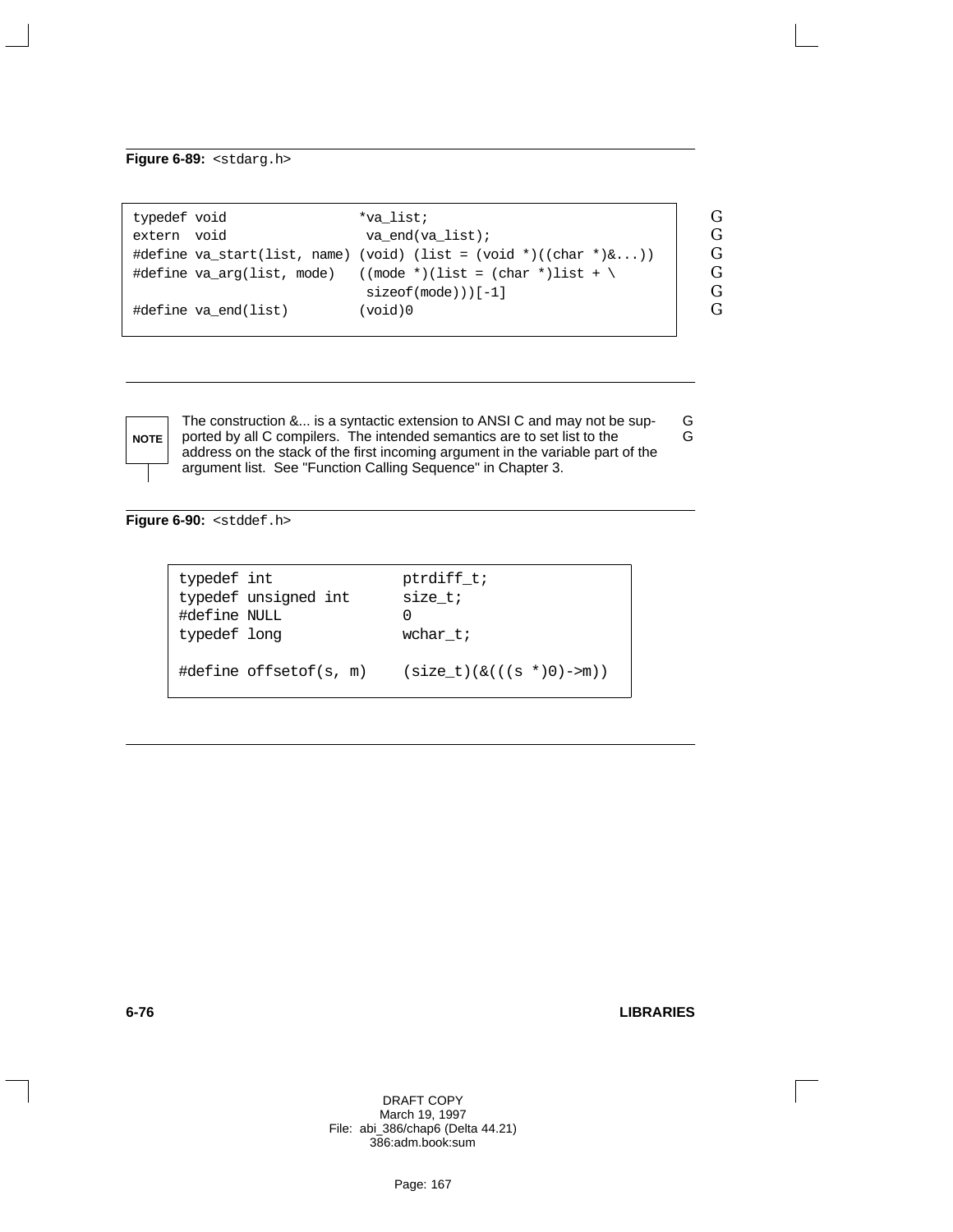**Figure 6-91:** <stdio.h>, Part 1 of 2

| typedef unsigned int | size t;           |
|----------------------|-------------------|
| typedef long         | fpos $t_i$        |
| #define NULL         | 0                 |
| #define BUFSIZ       | 1024              |
| #define IOFBF        | 0000              |
| #define IOLBF        | 0100              |
| #define _IONBF       | 0004              |
| #define IOEOF        | 0020              |
| #define IOERR        | 0040              |
| #define EOF          | $(-1)$            |
| #define FOPEN MAX    | 60.               |
| #define FILENAME MAX | 1024              |
| #define L ctermid    | 9                 |
| #define L_cuserid    | 9                 |
| #define P tmpdir     | " / var / tmp / " |
| #define L_tmpnam     | 25                |
| #define stdin        | $(&__iob[0])$     |
| #define stdout       | $(α _iob[1])$     |
| #define stderr       | $(α__iob[2])$     |

**System Data Interfaces** 6-77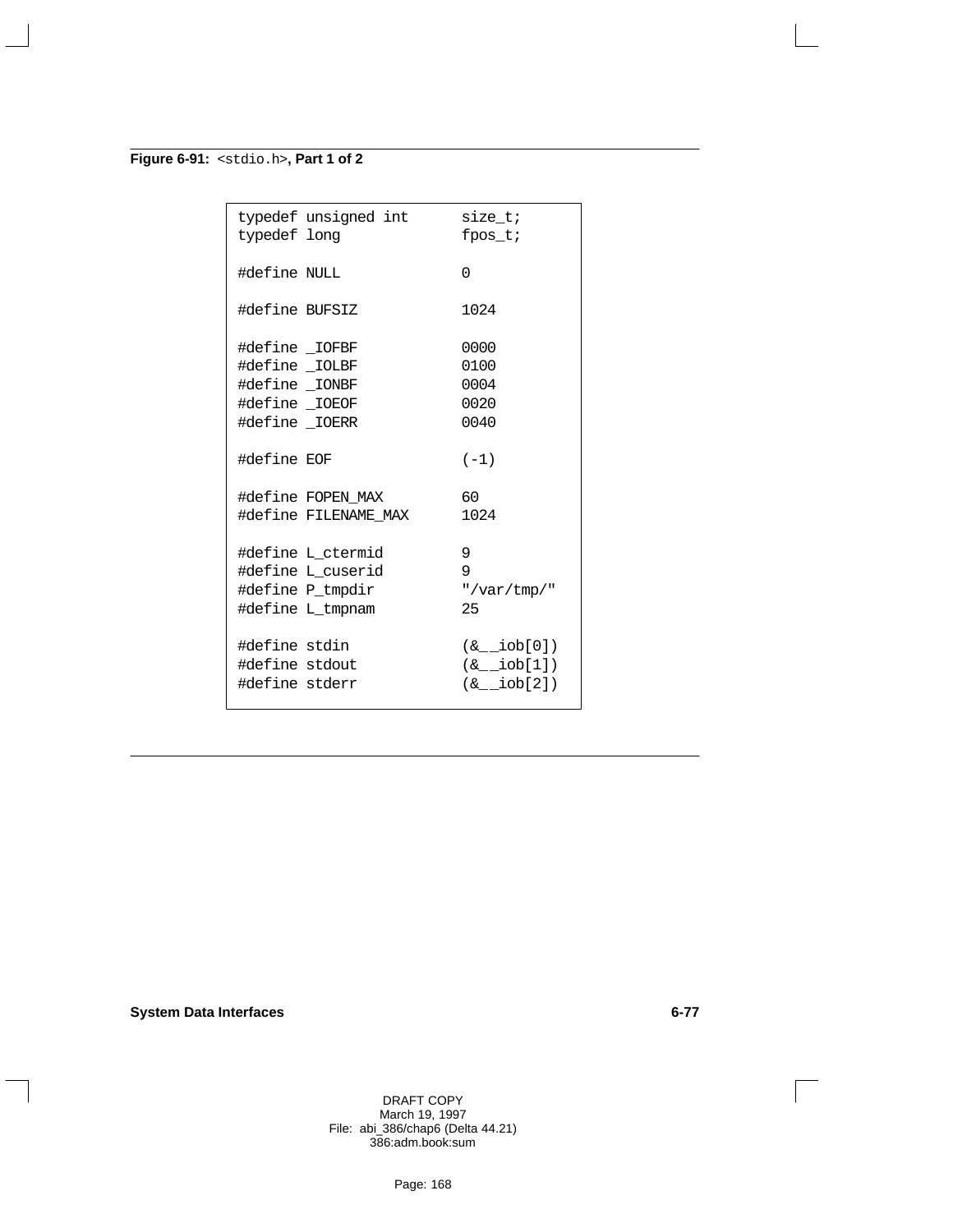#### **Figure 6-92:**  $\lt$ stdio.h>, Part 2 of 2

```
typedef struct {
     int cnt i
     unsigned char * ptr;
     unsigned char *_base;
     u n s i g n e d c h a r _ f l a g ;
     unsigned char \qquad \qquad file; \dagger \dagger} FILE;
extern FILE \qquad \qquad \_ \_ \mathrm{lob}[\ ];
#define clearerr(p) ((void)((p)->_flag &= ~(_IOERR | _IOEOF))) †
#define feof(p) ((p) -> flag & IOEOF)
#define ferror(p) ((p) -> [lag & _IOERR]
#define fileno(p) (p)->_file †
\gamma^* Non-reentrant \gamma music \mathcal{M}#define getc_unlocked(p) (--(p)-2\text{cnt} < 0 ? \_ \text{fill}: (int)*(p) \rightarrow ptr++) M
#define putc_unlocked(x, p) (--(p)-2\text{cnt} < 0 ? _ _flsbuf(x, p) | M
           : (int)(*(p) \rightarrow ptr++ = (x))) M
#define getchar_unlocked() getc_unlocked(stdin) M\#\text{define putchar\_unlocked(x)} \quad \text{putc\_unlocked((x), stdout)} \qquad \qquad \mid \mathbf{M}#define getc(p) (- (p) \rightarrow_- cnt < 0 ? _{-} filbuf(p) M: (int)*(p) \rightarrow ptr++) M
# define putc(x, p) (- (p) ->_cnt < 0 ? _ _flsbuf(x, p) \qquad \qquad M
           : (int)(*(p) - \text{ptr++} = (x))) M
#define getchar() getc(stdin) M\#\text{define putchar}(x) \quad \text{putc}((x), \quad \text{stdout}) M
/* Reentrant versions available as functions only */ M
```
† These macro definitions are moved to Level 2 as of January 1, 1993.

<sup>††</sup> The \_file member of the FILE struct is moved to Level 2 as of January 1, 1993.

**6-78 LIBRARIES**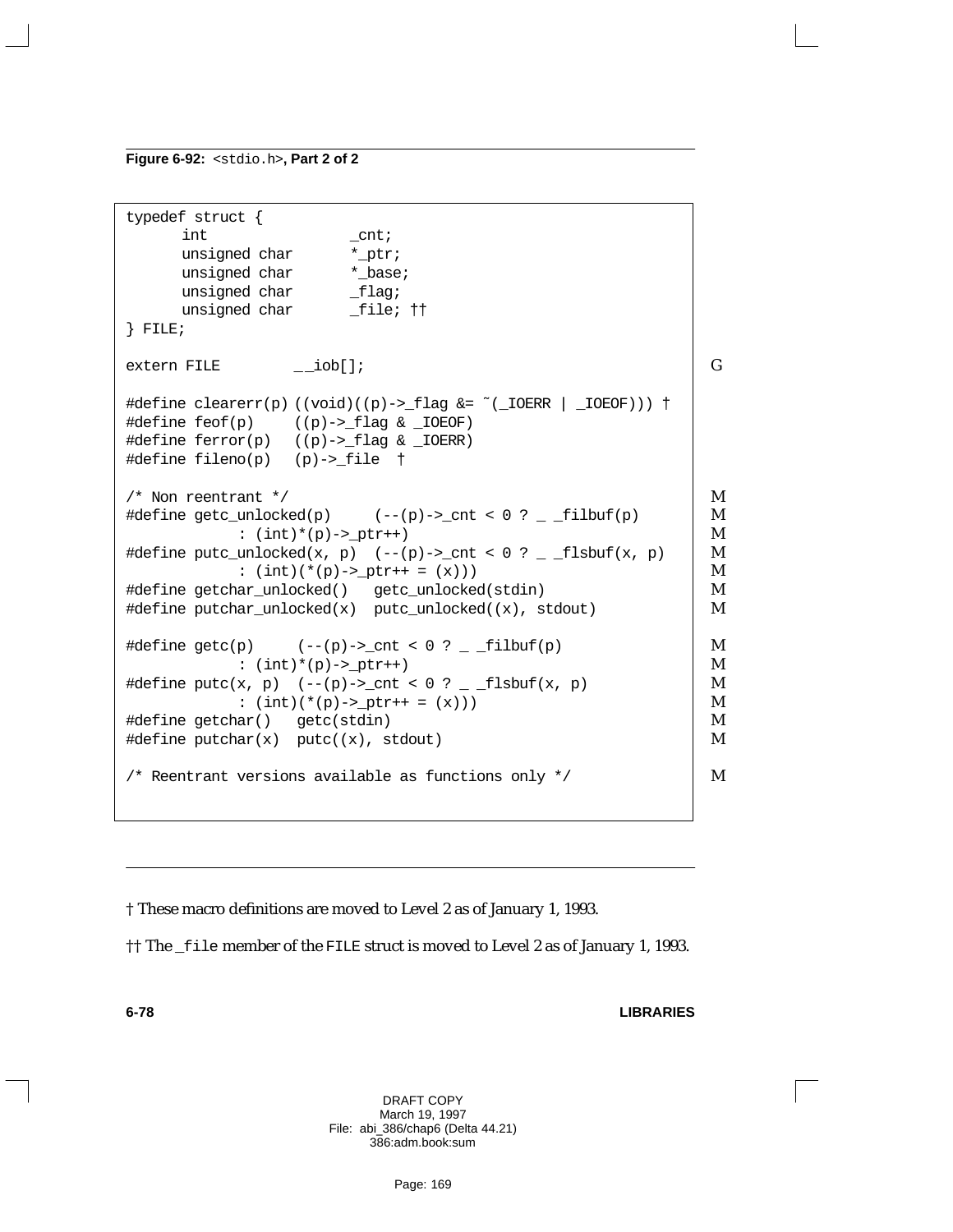

The macros clearerr, and fileno will be removed as a source interface in a future release supporting multi-processing. Applications should transition to the function equivalents of these macros in libc. Binary portability will be supported for existing applications.

**CAUTION** The constant \_NFILE has been removed. It should still appear in stdio.h, but may be removed in a future version of the header file. Applications may not be able to depend on fopen ( ) failing on an attempt to open more than \_NFILE files.

### **Figure 6-93:** <stdlib.h>

| typedef struct {<br>int quot;<br>int rem;<br>$\}$ div_t;         |                                 |
|------------------------------------------------------------------|---------------------------------|
| typedef struct {<br>long quot;<br>long rem;<br>$\}$ ldiv_t;      |                                 |
| typedef unsigned int                                             | size $t$ ;                      |
| #define NULL                                                     | 0                               |
| #define EXIT FAILURE<br>#define EXIT SUCCESS<br>#define RAND MAX | 1<br>U<br>32767                 |
| extern unsigned char<br>#define MB CUR MAX                       | ctype[];<br>$(int)$ _ctype[520] |

**System Data Interfaces** 6-79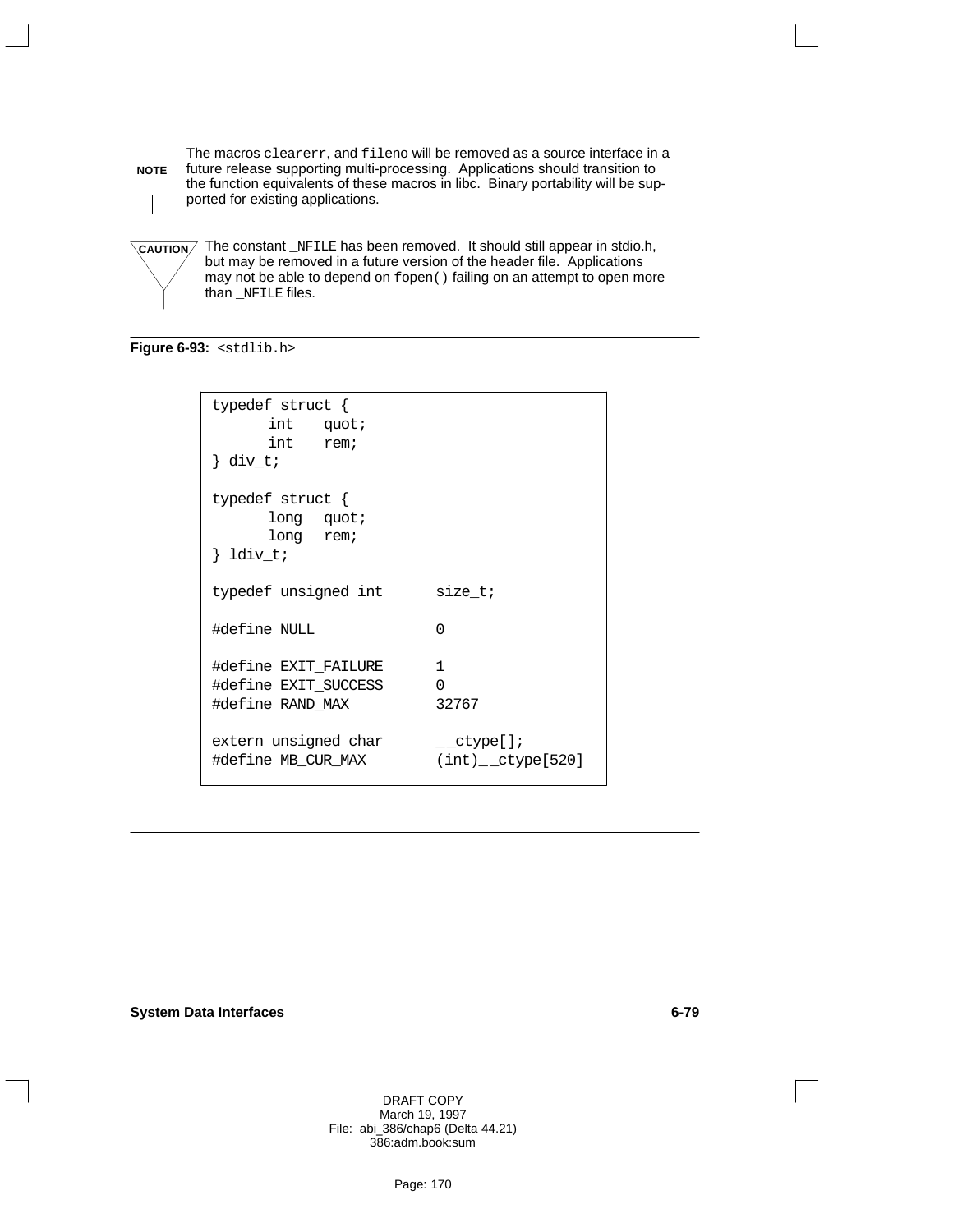# **Figure 6-94:** <stropts.h>, Part 1 of 6

|                                                 | #define SNDZERO<br>#define SNDPIPE                                             | <u> იჯიი1</u><br>0x002                                                        |
|-------------------------------------------------|--------------------------------------------------------------------------------|-------------------------------------------------------------------------------|
| #define RNORM<br>#define RMSGD<br>#define RMSGN | #define RMODEMASK<br>#define RPROTDAT<br>#define RPROTDIS<br>#define RPROTNORM | 0x000<br>0x001<br>0x002<br>$0 \times 003$<br>0x004<br>0x008<br>$0 \times 010$ |
| #define FLUSHR<br>#define FLUSHW                | #define FLUSHRW<br>#define FLUSHBAND                                           | 0x01<br>0x02<br>0x03<br>0x04                                                  |

**6-80 LIBRARIES**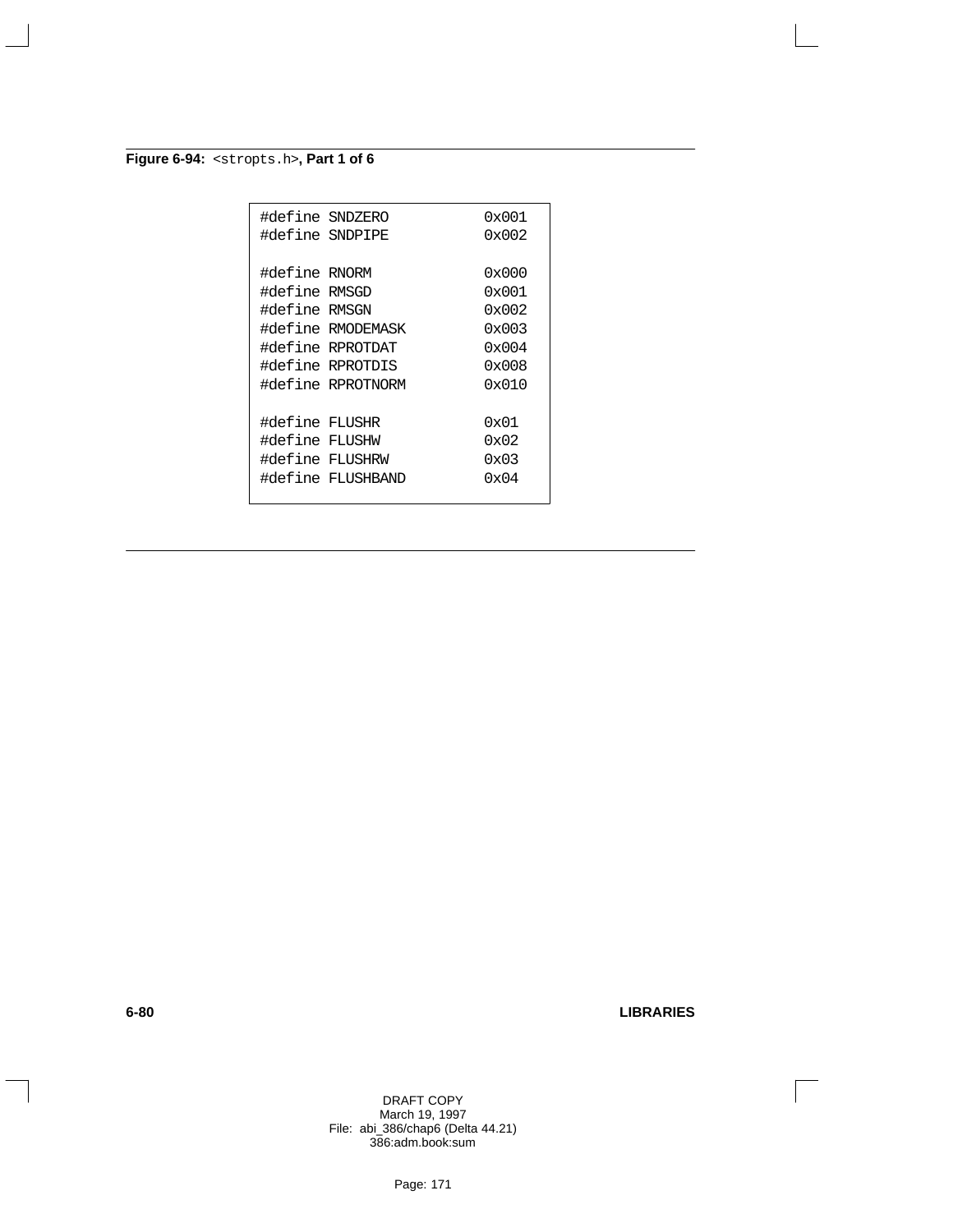## **Figure 6-95:** <stropts.h>, Part 2 of 6

|               | #define S INPUT   | $0 \times 0001$ |
|---------------|-------------------|-----------------|
|               | #define S HIPRI   | 0x0002          |
|               | #define S OUTPUT  | 0x0004          |
| #define S MSG |                   | $0 \times 0008$ |
|               | #define S ERROR   | 0x0010          |
|               | #define S_HANGUP  | 0x0020          |
|               | #define S_RDNORM  | 0x0040          |
|               | #define S WRNORM  | S OUTPUT        |
|               | #define S RDBAND  | 0x0080          |
|               | #define S WRBAND  | 0x0100          |
|               | #define S_BANDURG | 0x0200          |
|               | #define RS_HIPRI  | 0x01            |
|               | #define MSG HIPRI | 0x01            |
|               | #define MSG ANY   | 0x02            |
|               | #define MSG BAND  | $0 \times 04$   |
|               |                   |                 |
|               | #define MORECTL   | $\mathbf{1}$    |
|               | #define MOREDATA  | $\overline{a}$  |
|               |                   |                 |
|               | #define MUXID ALL | $(-1)$          |
|               |                   |                 |
|               | #define ANYMARK   | 0x01            |
|               | #define LASTMARK  | $0 \times 02$   |
|               |                   |                 |

**System Data Interfaces** 6-81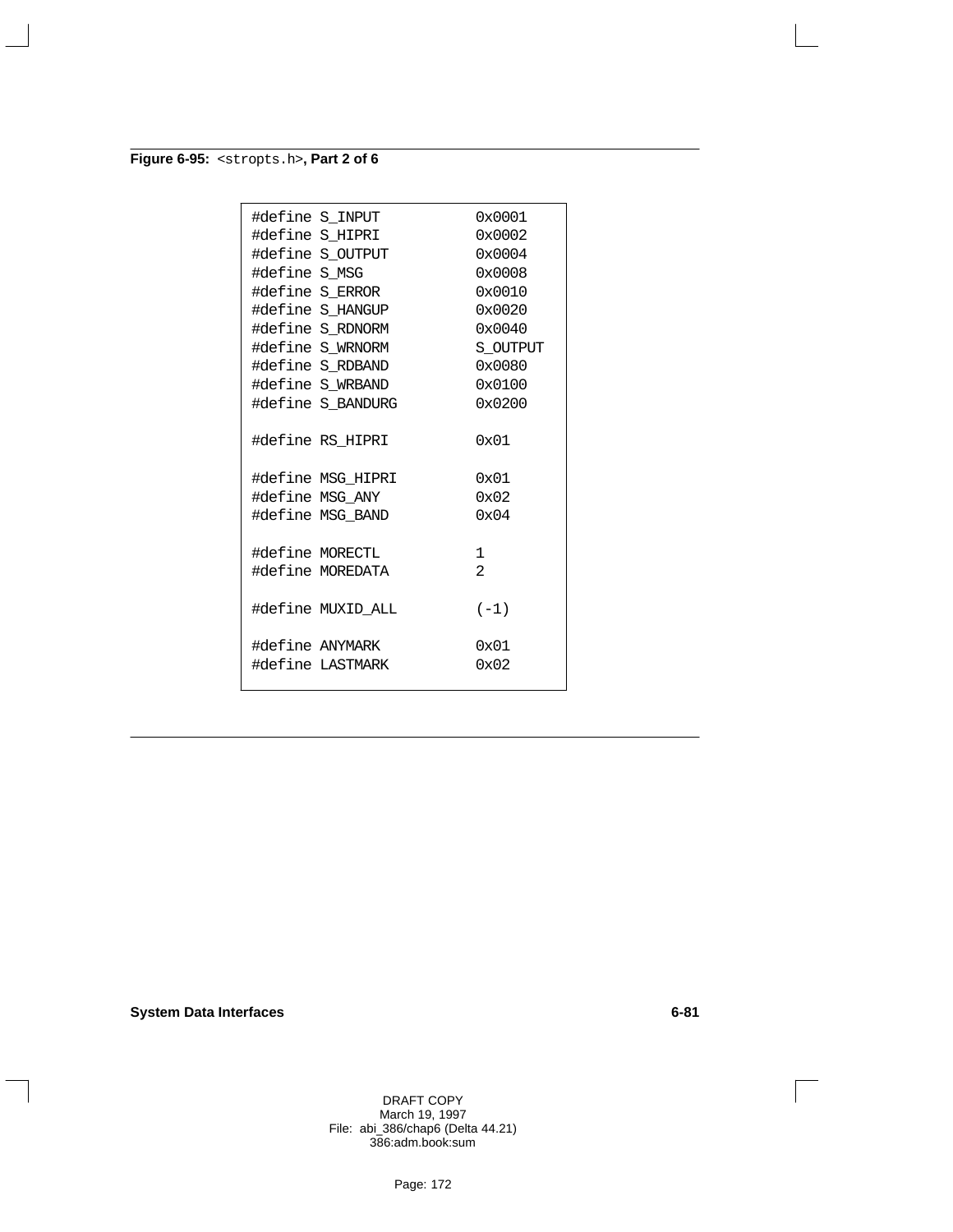**Figure 6-96:**  $\langle \text{stropts.h}\rangle$ , Part 3 of 6

| #define STR      |                    | ('S'<<8)    |
|------------------|--------------------|-------------|
| #define I NREAD  |                    | (STR   01)  |
| #define I_PUSH   |                    | (STR   02)  |
| #define I POP    |                    | (STR   03)  |
| #define I_LOOK   |                    | (STR   04)  |
| #define I FLUSH  |                    | (STR   05)  |
| #define I_SRDOPT |                    | (STR   06)  |
| #define I_GRDOPT |                    | (STR   07)  |
| #define I_STR    |                    | (STR   010) |
| #define I_SETSIG |                    | (STR   011) |
| #define I_GETSIG |                    | (STR   012) |
| #define I FIND   |                    | (STR   013) |
| #define I_LINK   |                    | (STR   014) |
| #define I_UNLINK |                    | (STR   015) |
| #define I PEEK   |                    | (STR   017) |
|                  | #define I FDINSERT | (STR   020) |
| #define I_SENDFD |                    | (STR   021) |
| #define I RECVFD |                    | (STR   016) |
| #define I_SWROPT |                    | (STR   023) |
| #define I GWROPT |                    | (STR   024) |
| #define I LIST   |                    | (STR   025) |
| #define I PLINK  |                    | (STR   026) |
|                  | #define I PUNLINK  | (STR   027) |
|                  |                    |             |

**6-82 LIBRARIES**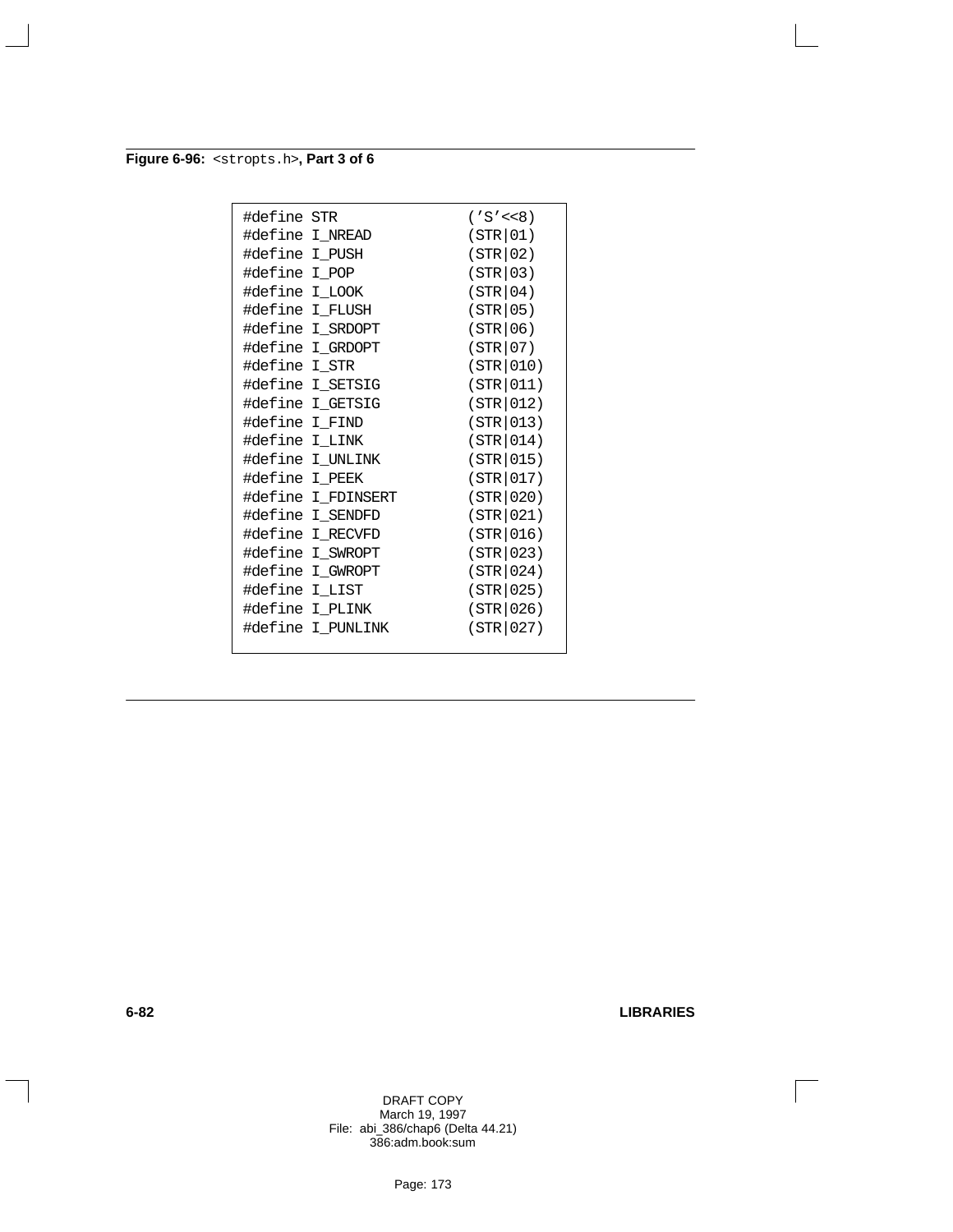## **Figure 6-97:** <stropts.h>, Part 4 of 6

| #define I_FLUSHBAND | (STR   034) |
|---------------------|-------------|
| #define I_CKBAND    | (STR   035) |
| #define I_GETBAND   | (STR   036) |
| #define I ATMARK    | (STR   037) |
| #define I SETCLTIME | (STR   040) |
| #define I GETCLTIME | (STR   041) |
| #define I_CANPUT    | (STR   042) |
|                     |             |

**System Data Interfaces** 6-83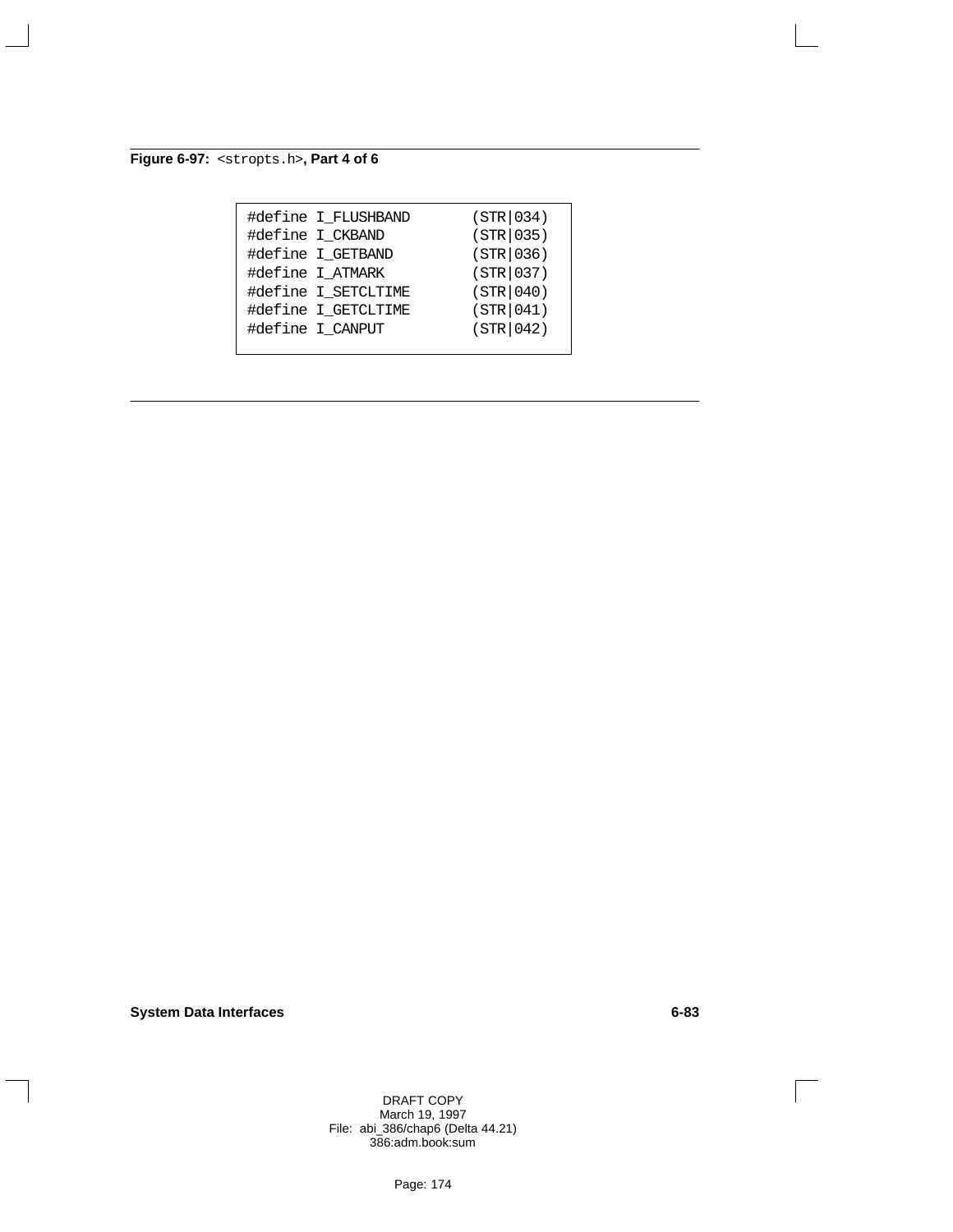**Figure 6-98:** <stropts.h>, Part 5 of 6

|        | struct strioctl { |                      |          |
|--------|-------------------|----------------------|----------|
|        |                   | int ic cmd;          |          |
|        |                   | int ic_timout;       |          |
|        |                   | int ic len;          |          |
|        |                   | char *ic_dp;         |          |
| $\}$ ; |                   |                      |          |
|        | struct strbuf {   |                      |          |
|        |                   | int maxlen;          |          |
|        | int len;          |                      |          |
|        | char *buf;        |                      |          |
| } ;    |                   |                      |          |
|        |                   |                      |          |
|        | struct strpeek {  |                      |          |
|        |                   | struct strbuf        | ctlbuf   |
|        |                   | struct strbuf        | databuf; |
|        | long              |                      | flags;   |
| $\}$ ; |                   |                      |          |
|        |                   |                      |          |
|        |                   | struct strfdinsert { |          |
|        |                   | struct strbuf        | ctlbuf;  |
|        |                   | struct strbuf        | databuf; |
|        | long              |                      | flags;   |
|        | int               |                      | fildes;  |
|        | int               |                      | offset;  |
|        |                   |                      |          |
|        |                   |                      |          |

**6-84 LIBRARIES**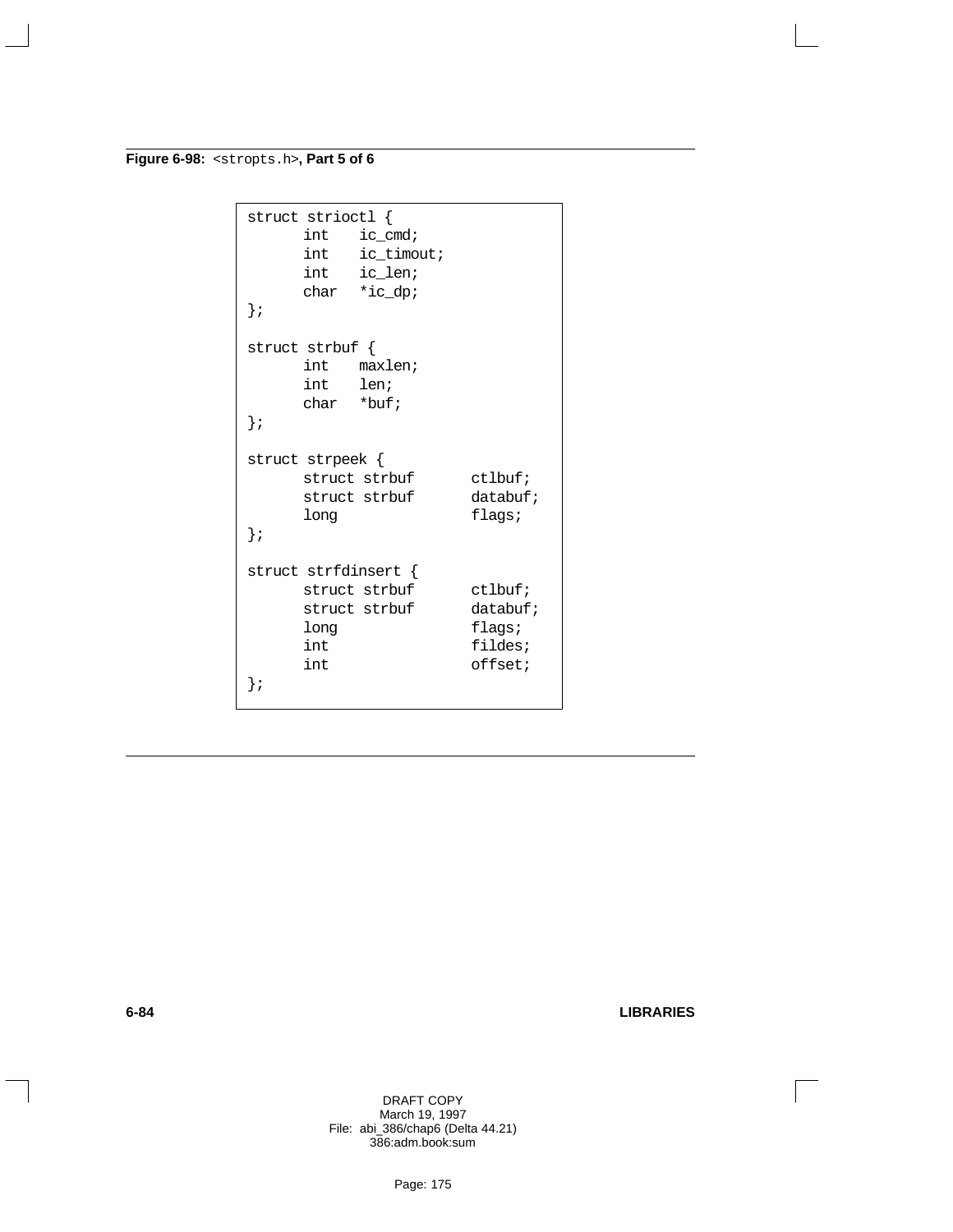**Figure 6-99:** <stropts.h>, Part 6 of 6

```
struct strrecvfd {
       int fd;
       uid_t uid;
       gid_t gid;
       char fill[8];
} ;
#define FMNAMESZ 8
struct str_mlist \{char \quad 1_name [FMNAMESZ+1];
} ;
struct str_list {
       \begin{array}{lll} \texttt{int} & \texttt{sl\_nmods}\, \texttt{;} \end{array}{\tt struct \ str\_mlist} \quad \verb| *sl_modlist |} ;
struct bandinfo {
       unsigned char bi_pri;
       int bi_flag;
} ;
```
**System Data Interfaces** 6-85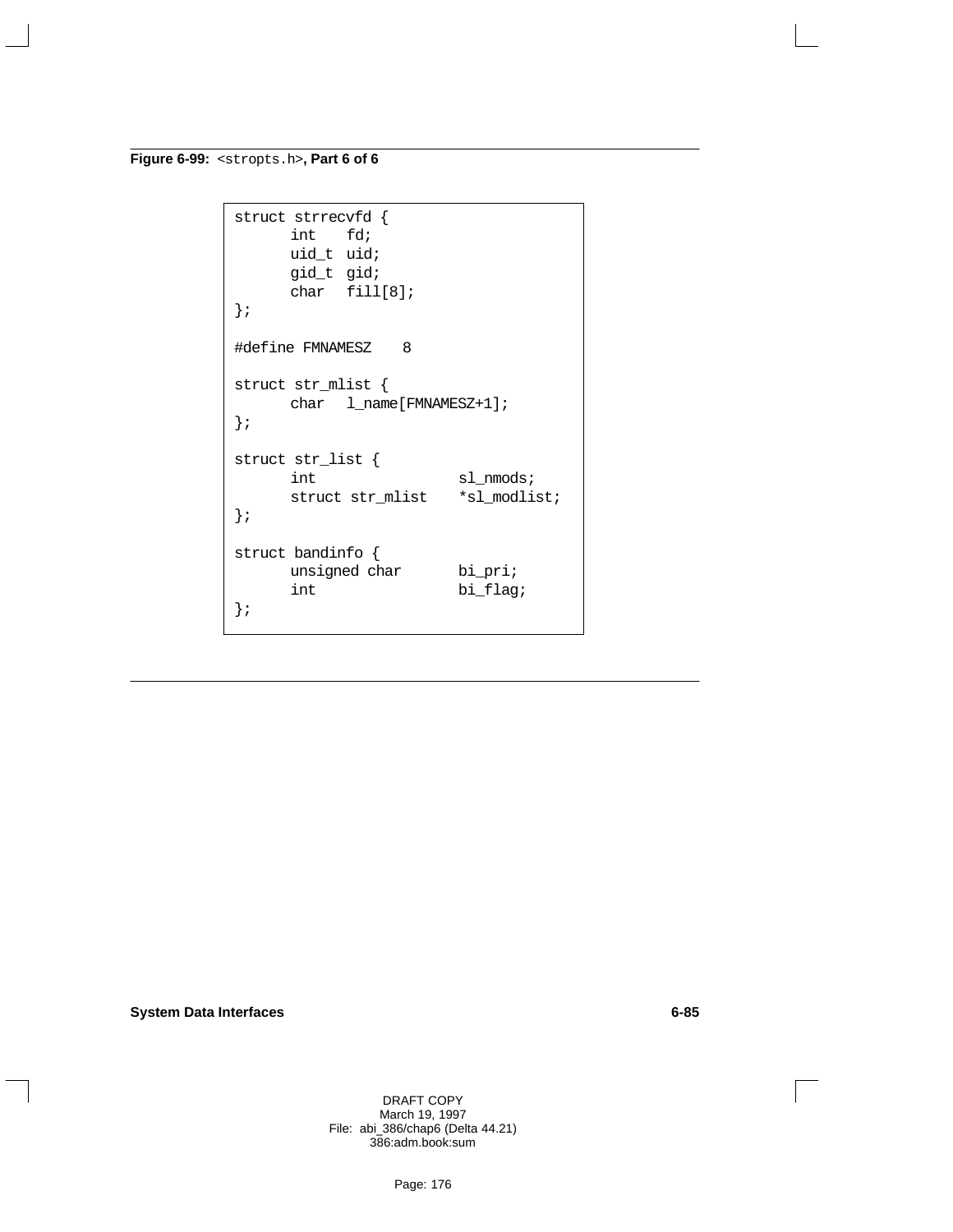**Figure 6-100:** <synch.h>\*, Part 1 of 3

```
#define USYNC THREAD 0
#define USYNC_PROCESS 1
typedef struct thrq_elt thrq_elt_t;
struct thrq_elt {
      thrq_elt_t *thrq_next;
      thrq_elt_t *thrq_prev;
} ;
typedef volatile struct {
      lwp_mutex_t m_lmutex;
      long m_type;
      lwp\_mutex\_t m\_sync\_lock;
      thrq_elt_t m_sleepq;
      long filler;
} mutex_t;
typedef volatile struct {
      lwp\_cond_t c_lcond;
      long c_type;
      thrq_elt_t *c_syncq;
      lwp_mutex_t c_sync_lock;
\} cond_t;
```
**6-86 LIBRARIES**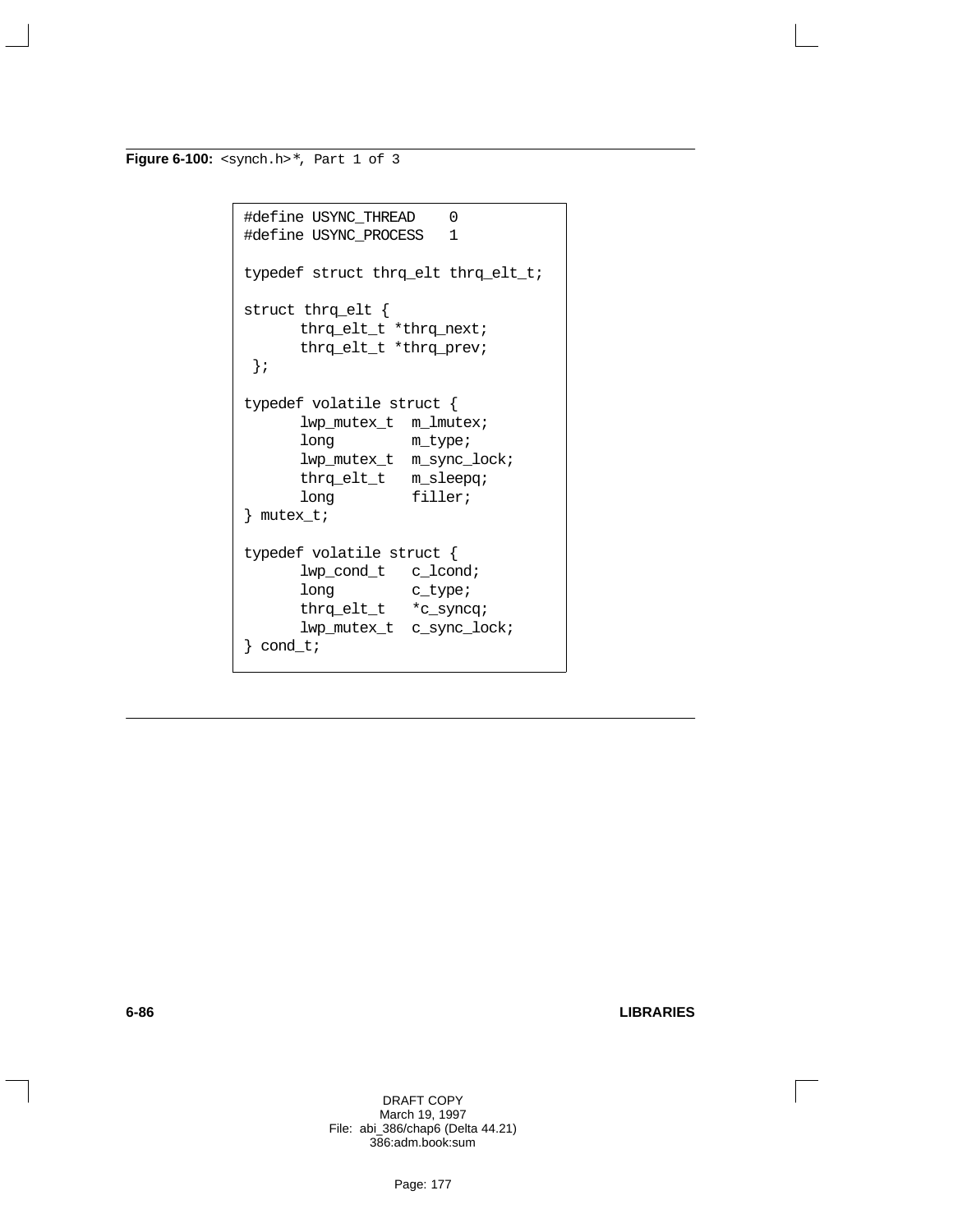**Figure 6-101:** <synch.h>\*, Part 2 of 3

```
typedef volatile struct {
     mutex_t s_mutex;
     cond_t s_cond;
     short s_count;
     short s_wakecnt;
     int s_type;
\} sema_t;
typedef volatile struct rwcv rwcv_t;
struct rwcv {
     cond_t rwcv_cond;
     rwcv_t *rwcv_next;
     char rwcv_rw;
     char rwcv_wakeup;
     short rwcv_readerwanted;
} ;
typedef volatile struct rwlock rwlock_t;
struct rwlock {
     mutex_t rw_mutex;
     lwp_cond_t rw_lwpcond;
     int rw_type;
     short rw_readers;
     char rw_writer;
     char rw_wrwakeup;
     short rw_writerwanted;
     short rw_rdwakecnt;
     rwcv_t *rw_cvqhead;
     rwcv_t *rw_cvqtail;
     long pad[4];
} ;
```
**System Data Interfaces** 6-87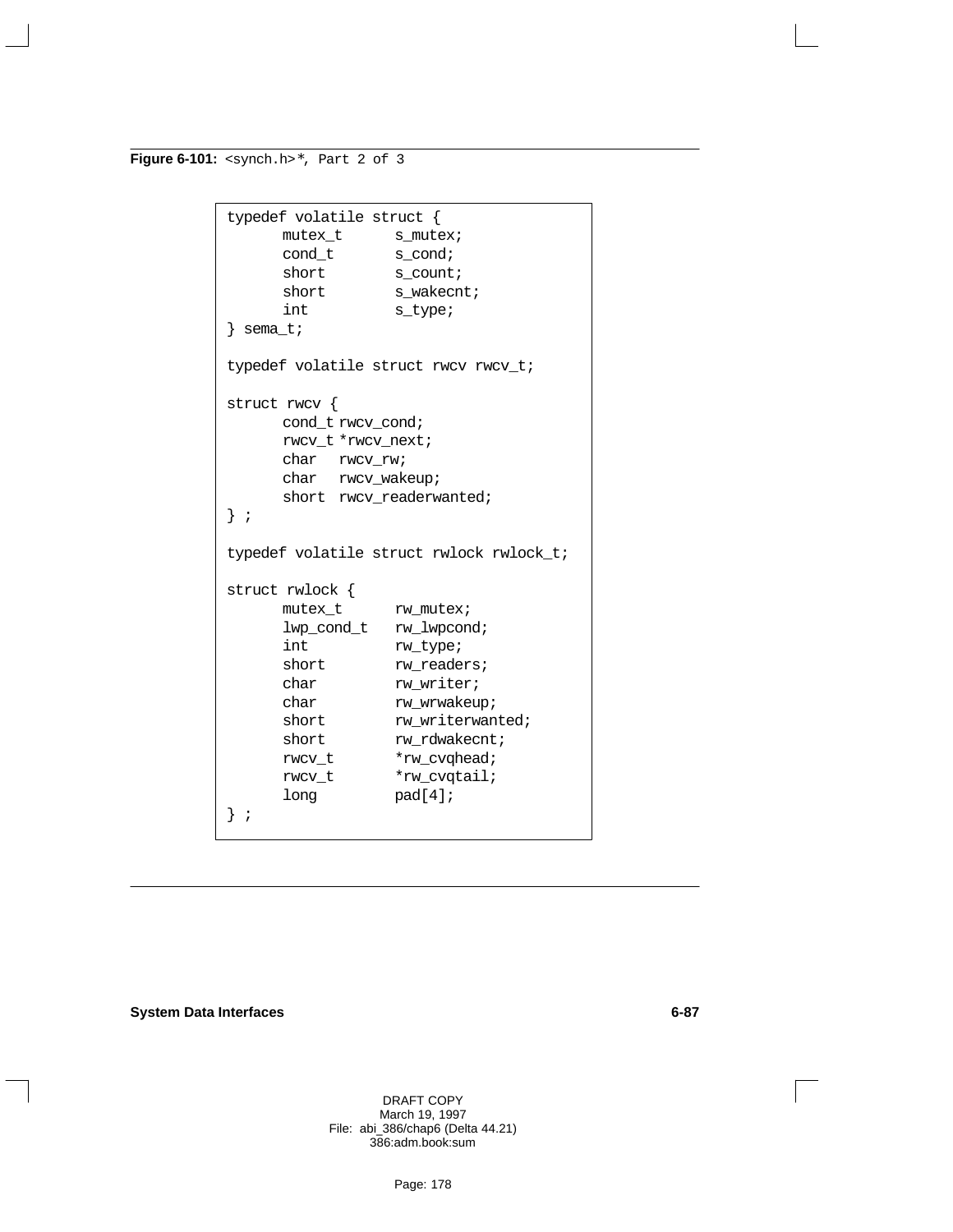**Figure 6-102:** <synch.h>\*, Part 3 of 3

```
typedef volatile struct {
     m \text{ m} mutex t rm m \text{ m}pid_t rm_pid;
     thread_t rm_owner;
      int rm_depth;
      long filler;
} rmutex_t;
typedef volatile struct barrier barrier_t;
struct barrier {
     mutex_t b_lock;
      int b_type;
     unsigned int b_count;
     unsigned int b_waiting;
     unsigned int b_generation;
      cond_t b_cond;
} ;
```
**Figure 6-103:** <sys/sysi86.h>

|                                                                                     | #define SI86FPHW | 40               |
|-------------------------------------------------------------------------------------|------------------|------------------|
| #define FP_NO<br>#define FP SW<br>#define FP HW<br>#define FP 287<br>#define FP 387 |                  | 1<br>2<br>2<br>っ |

**6-88 LIBRARIES**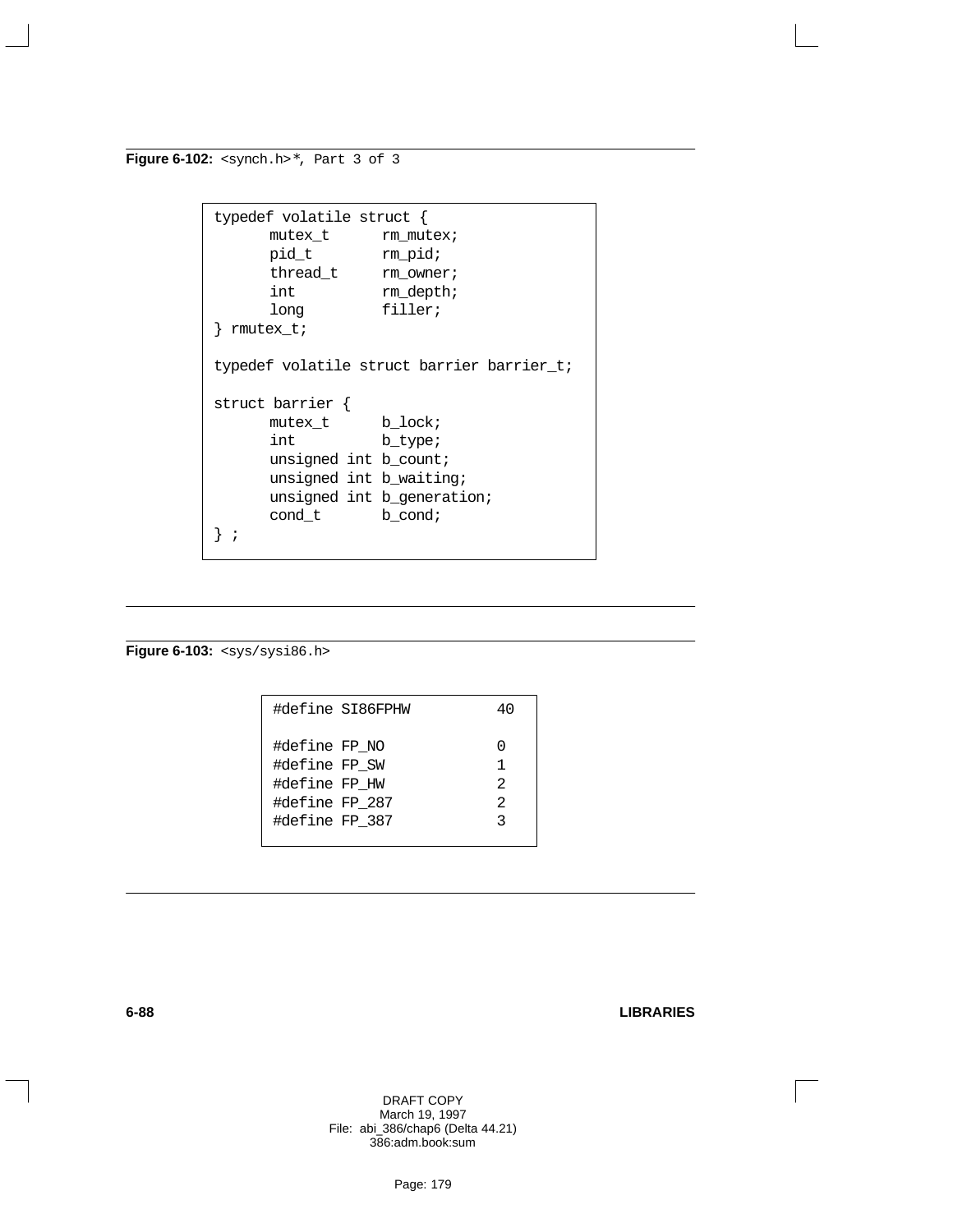**Figure 6-104:** <termios.h>, Part 1 of 10

```
#define _POSIX_VDISABLE 0
\#\text{define } \text{CTRL}(c) ((c) \&037)#define IBSHIFT 16
#define NCC 8<br>#define NCCS 19
#define NCCS
typedef unsigned long tcflag_t;typedef unsigned char cc_t;
typedef unsigned long speed_t;
struct termios {
      t cflag_t c_iflag;
      t cflag_t c_oflag;
      t cflag_t c_cflag;
      tcflag_t c_lflag;
      cc_t cc_c cc [NCCS];
} ;
```
**System Data Interfaces** 6-89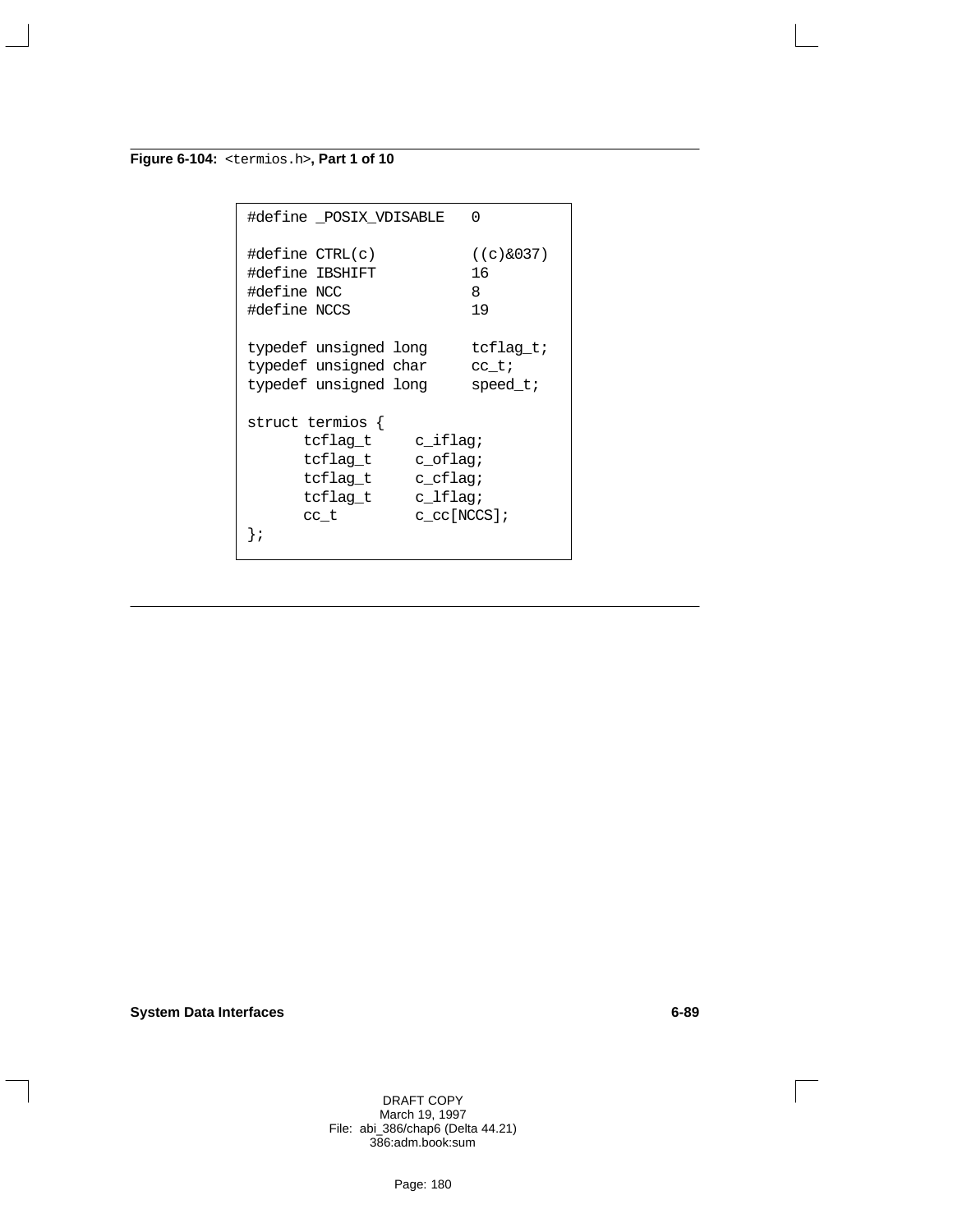**Figure 6-105:** <termios.h>, Part 2 of 10

| #define VINTR  |                  | U   |
|----------------|------------------|-----|
| #define VOUIT  |                  | 1   |
| #define VERASE |                  | 2   |
| #define VKILL  |                  | 3   |
| #define VEOF   |                  | 4   |
| #define VEOL   |                  | 5   |
| #define VEOL2  |                  | 6   |
| #define VMIN   |                  | 4   |
| #define VTIME  |                  | 5   |
| #define VSWTCH |                  | 7   |
| #define VSTART |                  | 8   |
| #define VSTOP  |                  | 9   |
| #define VSUSP  |                  | 1 O |
| #define VDSUSP |                  | 11  |
|                | #define VREPRINT | 12  |
|                | #define VDISCARD | 13  |
|                | #define VWERASE  | 14  |
| #define VLNEXT |                  | 15  |
|                |                  |     |

**6-90 LIBRARIES**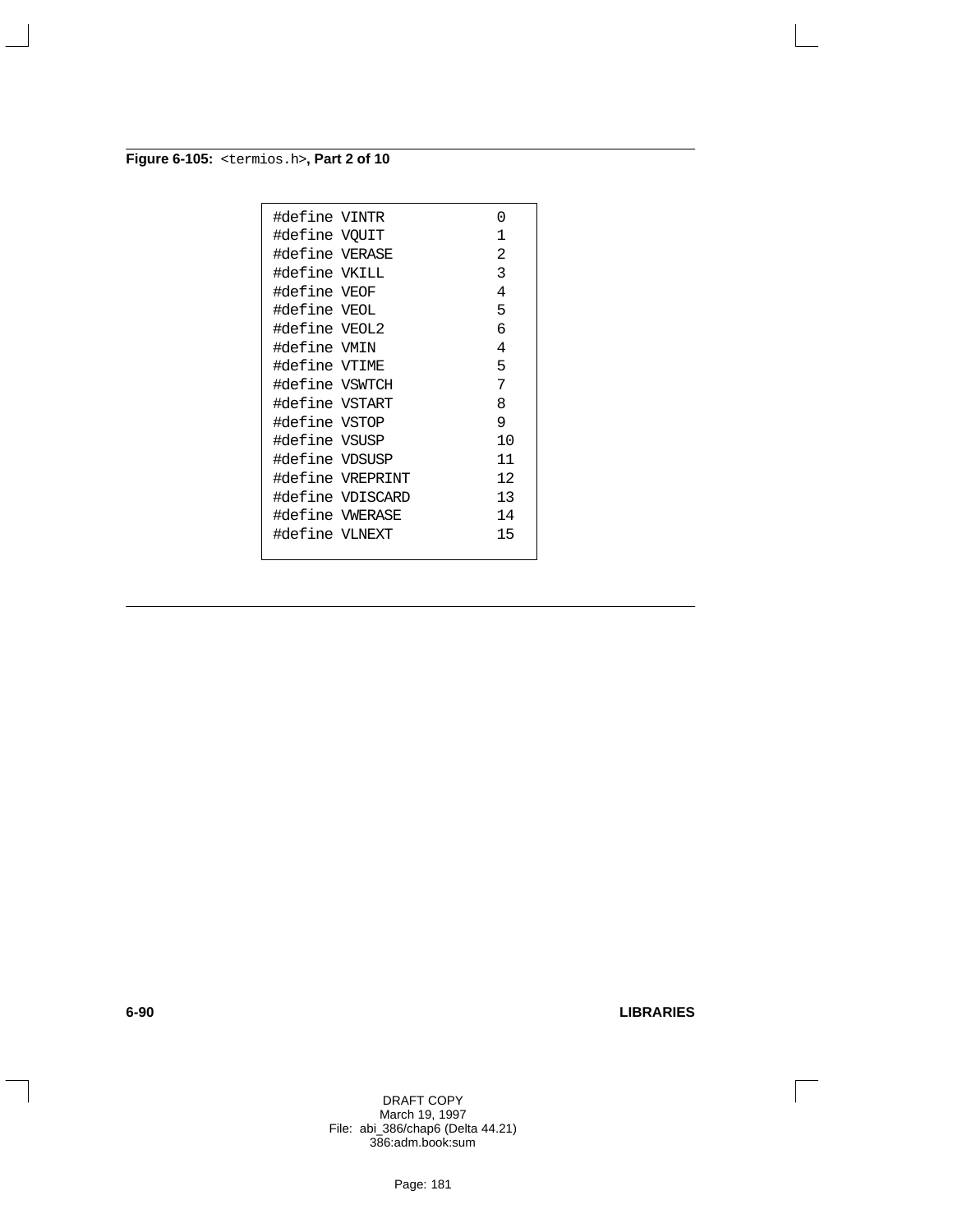**Figure 6-106:** <termios.h>, Part 3 of 10

| #define CNUL   |                 | 0              |
|----------------|-----------------|----------------|
| #define CDEL   |                 | 0177           |
| #define CESC   |                 | <b>' \ \ '</b> |
| #define CINTR  |                 | 0177           |
| #define COUIT  |                 | 034            |
| #define CERASE |                 | $'$ # $'$      |
| #define CKILL  |                 | ' @ '          |
| #define CEOT   |                 | 04             |
| #define CEOL   |                 | 0              |
| #define CEOL2  |                 | 0              |
| #define CEOF   |                 | 04             |
| #define CSTART |                 | 021            |
| #define CSTOP  |                 | 023            |
| #define CSWTCH |                 | 032            |
|                | #define CNSWTCH | 0              |
| #define CSUSP  |                 | CTRL('z')      |
| #define CDSUSP |                 | CTRL('y')      |
| #define CRPRNT |                 | CTRL('r')      |
| #define CFLUSH |                 | CTRL('o')      |
|                | #define CWERASE | CTRL('w')      |
| #define CLNEXT |                 | CTRL('v')      |
|                |                 |                |

**System Data Interfaces** 6-91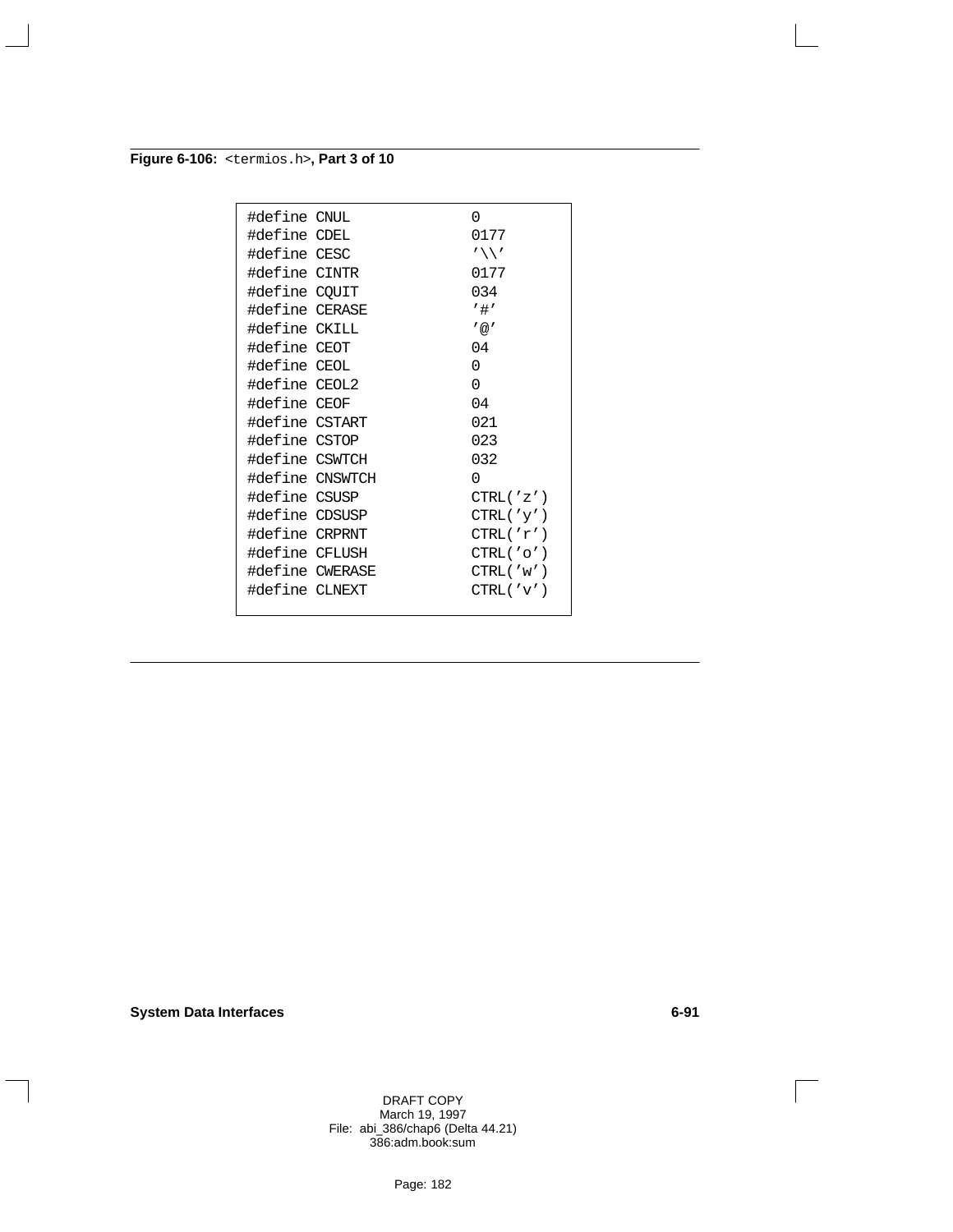# **Figure 6-107:** <termios.h>, Part 4 of 10

| #define IGNBRK  |                 | 0000001 |
|-----------------|-----------------|---------|
| #define BRKINT  |                 | 0000002 |
| #define IGNPAR  |                 | 0000004 |
| #define PARMRK  |                 | 0000010 |
| #define INPCK   |                 | 0000020 |
| #define ISTRIP  |                 | 0000040 |
| #define INLCR   |                 | 0000100 |
| #define IGNCR   |                 | 0000200 |
| #define ICRNL   |                 | 0000400 |
| #define IUCLC   |                 | 0001000 |
| #define IXON    |                 | 0002000 |
| #define IXANY   |                 | 0004000 |
| #define IXOFF   |                 | 0010000 |
|                 | #define IMAXBEL | 0020000 |
| #define DOSMODE |                 | 0100000 |
|                 |                 |         |

**6-92 LIBRARIES**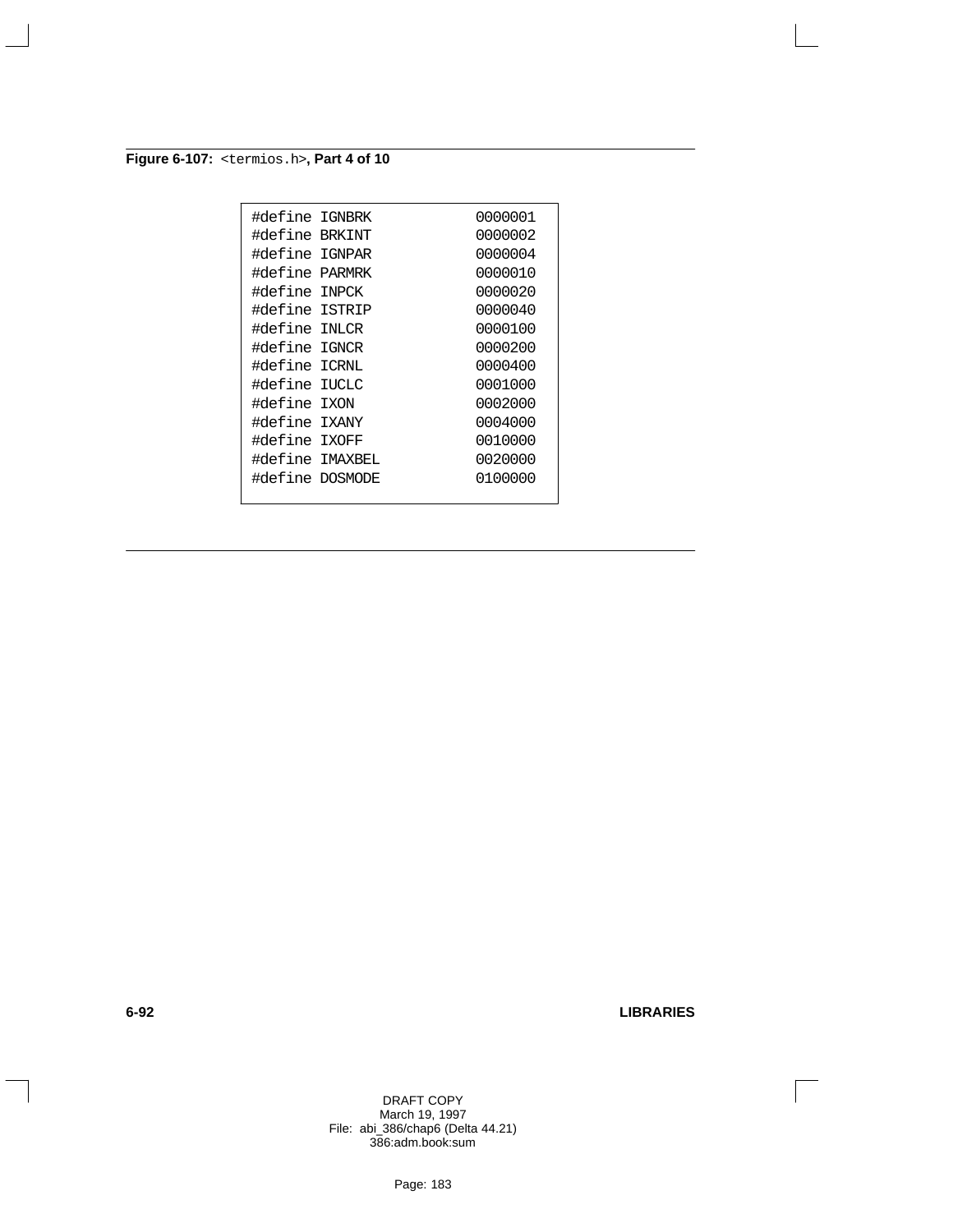**Figure 6-108:** <termios.h>, Part 5 of 10

| #define OPOST  | 0000001 |
|----------------|---------|
| #define OLCUC  | 0000002 |
| #define ONLCR  | 0000004 |
| #define OCRNL  | 0000010 |
| #define ONOCR  | 0000020 |
| #define ONLRET | 0000040 |
| #define OFILL  | 0000100 |
| #define OFDEL  | 0000200 |
| #define NLDLY  | 0000400 |
| #define NLO    | U       |
| #define NL1    | 0000400 |
| #define CRDLY  | 0003000 |
| #define CRO    | U       |
| #define CR1    | 0001000 |
| #define CR2    | 0002000 |
| #define CR3    | 0003000 |
| #define TABDLY | 0014000 |
|                |         |

**System Data Interfaces** 6-93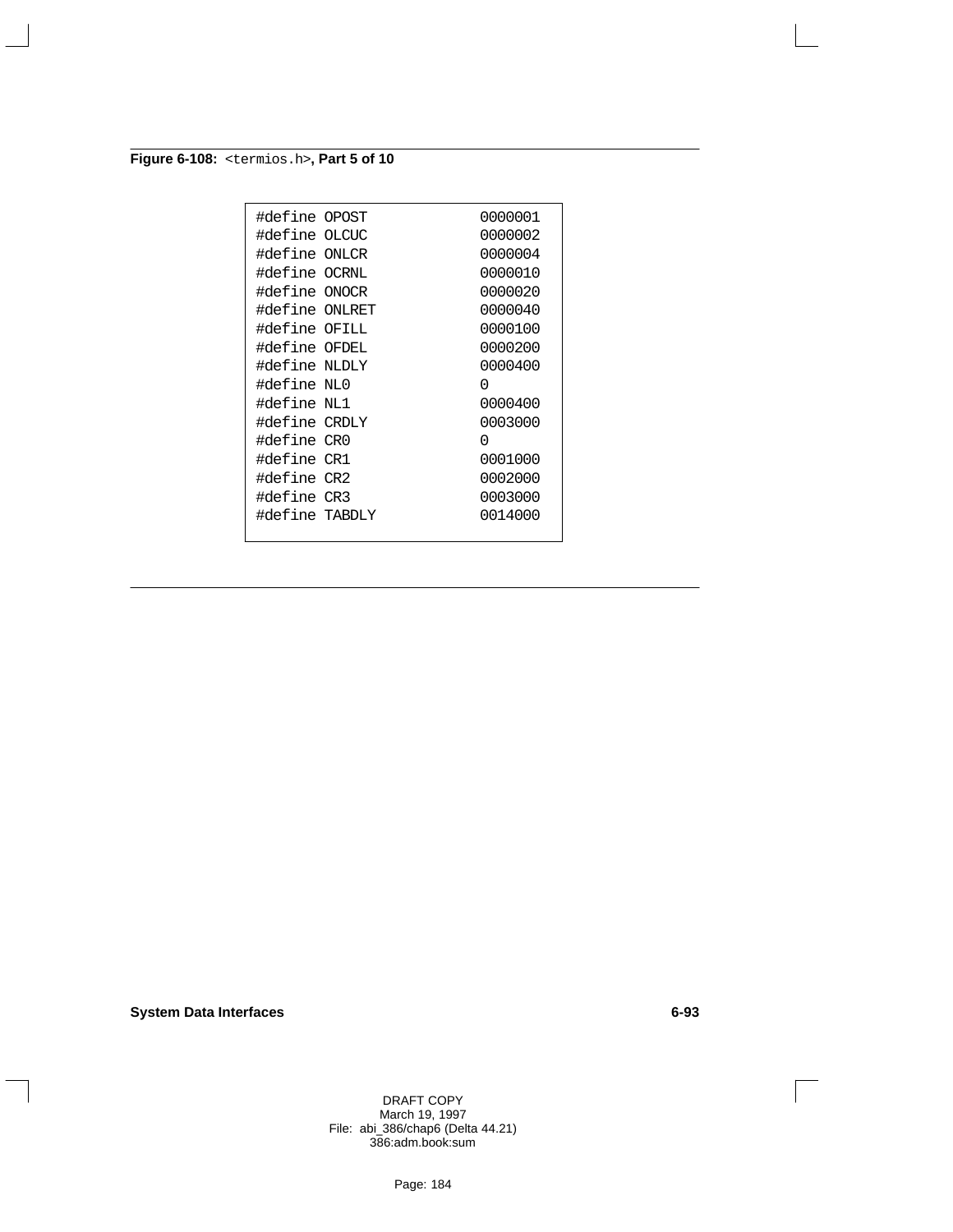**Figure 6-109:** <termios.h>, Part 6 of 10

| #define TAB0  |                 | U       |
|---------------|-----------------|---------|
| #define TAB1  |                 | 0004000 |
| #define TAB2  |                 | 0010000 |
| #define TAB3  |                 | 0014000 |
| #define XTABS |                 | 0014000 |
| #define BSDLY |                 | 0020000 |
| #define BSO   |                 | U       |
| #define BS1   |                 | 0020000 |
| #define VTDLY |                 | 0040000 |
| #define VTO   |                 | O       |
| #define VT1   |                 | 0040000 |
| #define FFDLY |                 | 0100000 |
| #define FF0   |                 | ∩       |
| #define FF1   |                 | 0100000 |
|               | #define PAGEOUT | 0200000 |
| #define WRAP  |                 | 0400000 |
|               |                 |         |

**6-94 LIBRARIES**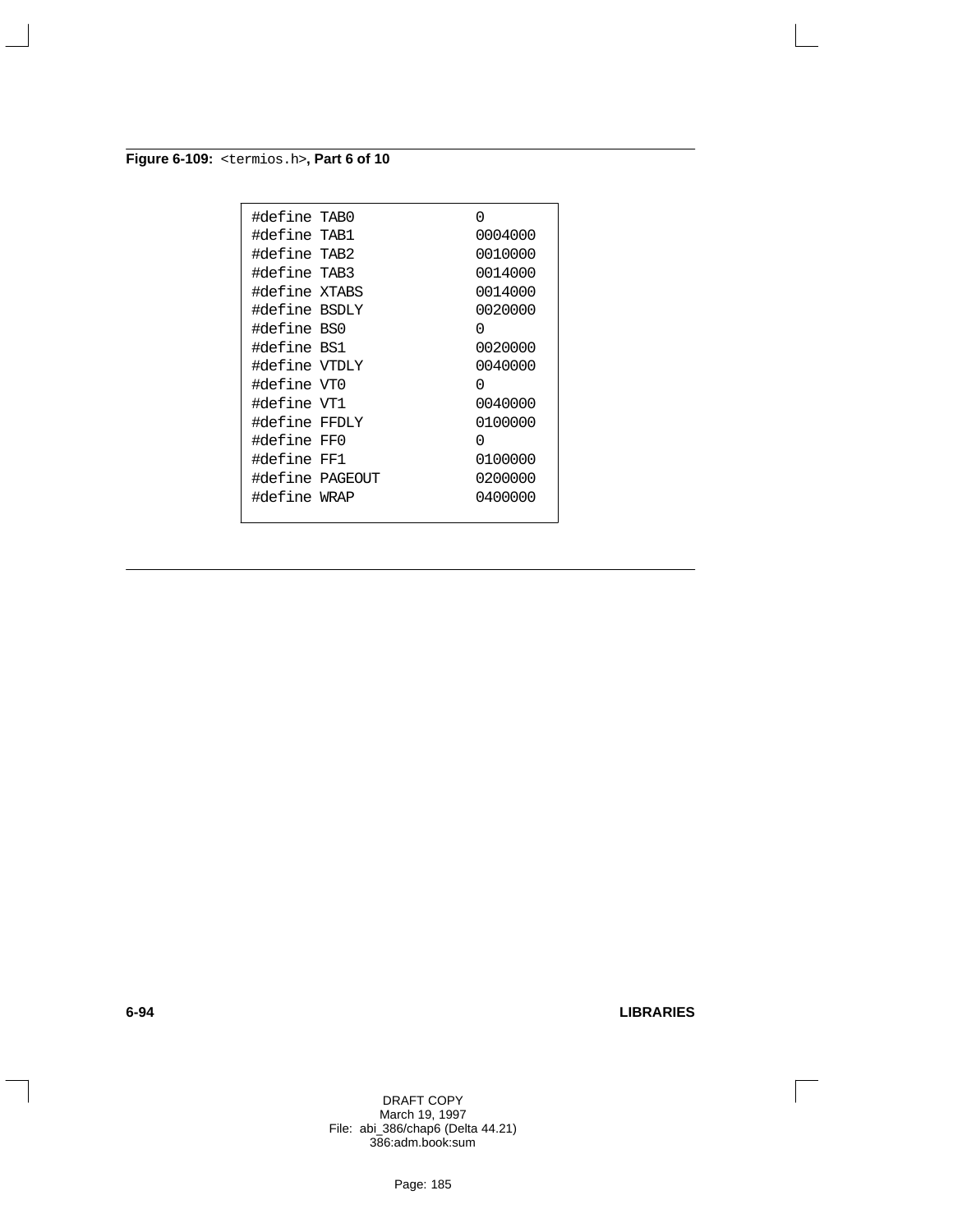**Figure 6-110:** <termios.h>, Part 7 of 10

| #define CBAUD  | 0000017  |
|----------------|----------|
| #define CSIZE  | 0000060  |
| #define CS5    | U        |
| #define CS6    | 0000020  |
| #define CS7    | 0000040  |
| #define CS8    | 0000060  |
| #define CSTOPB | 0000100  |
| #define CREAD  | 0000200  |
| #define PARENB | 0000400  |
| #define PARODD | 0001000  |
| #define HUPCL  | 0002000  |
| #define CLOCAL | 0004000  |
| #define RCV1EN | 0010000  |
| #define XMT1EN | 0020000  |
| #define LOBLK  | 0040000  |
| #define XCLUDE | 0100000  |
| #define CIBAUD | 03600000 |
| #define PAREXT | 04000000 |
|                |          |

**System Data Interfaces** 6-95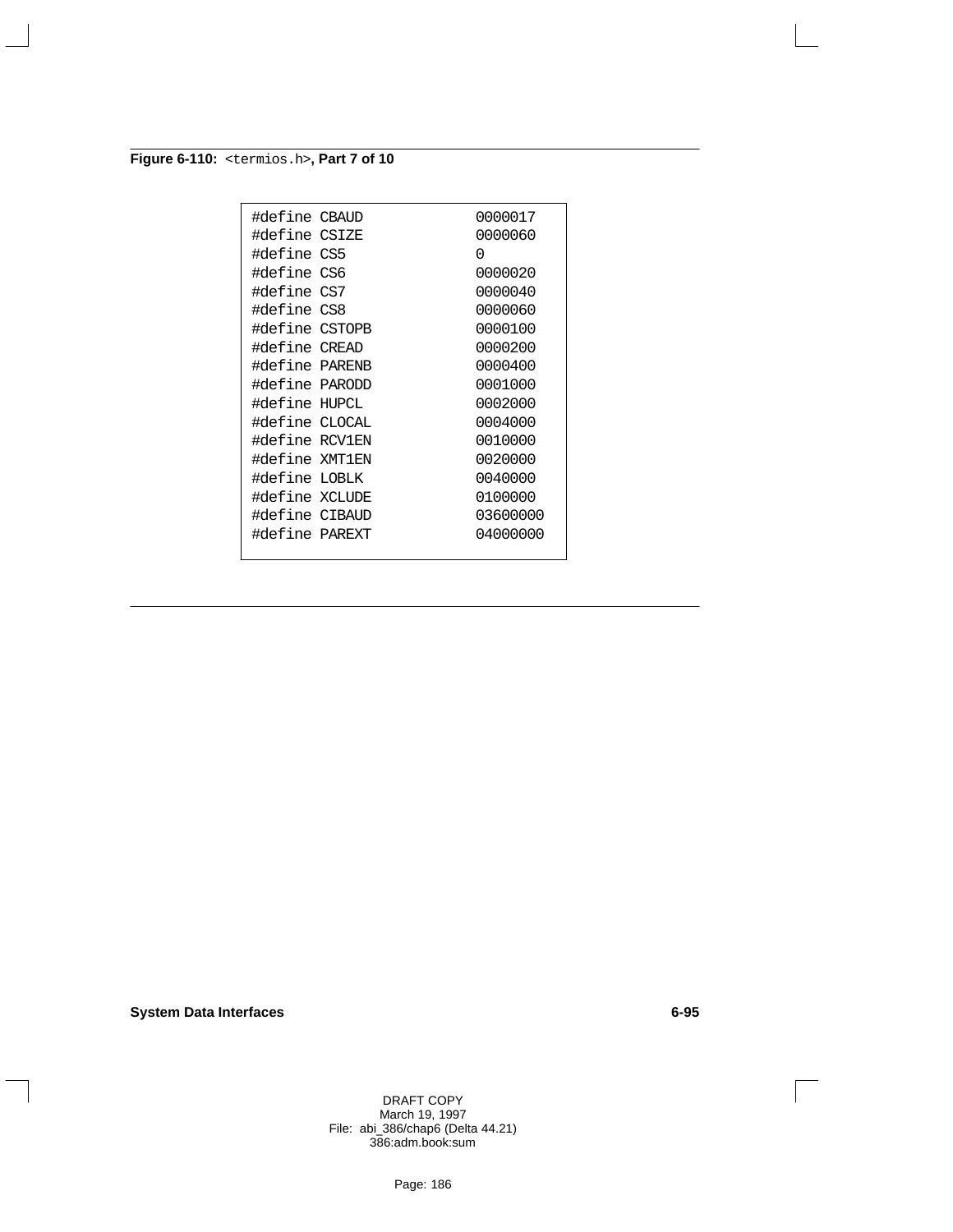# **Figure 6-111:** <termios.h>, Part 8 of 10

| #define ISIG   |                 | 0000001 |
|----------------|-----------------|---------|
| #define ICANON |                 | 0000002 |
| #define XCASE  |                 | 0000004 |
| #define ECHO   |                 | 0000010 |
| #define ECHOE  |                 | 0000020 |
| #define ECHOK  |                 | 0000040 |
| #define ECHONL |                 | 0000100 |
| #define NOFLSH |                 | 0000200 |
| #define TOSTOP |                 | 0000400 |
|                | #define ECHOCTL | 0001000 |
|                | #define ECHOPRT | 0002000 |
| #define ECHOKE |                 | 0004000 |
|                | #define DEFECHO | 0010000 |
| #define FLUSHO |                 | 0020000 |
| #define PENDIN |                 | 0040000 |
| #define IEXTEN |                 | 0100000 |
|                |                 |         |

**6-96 LIBRARIES**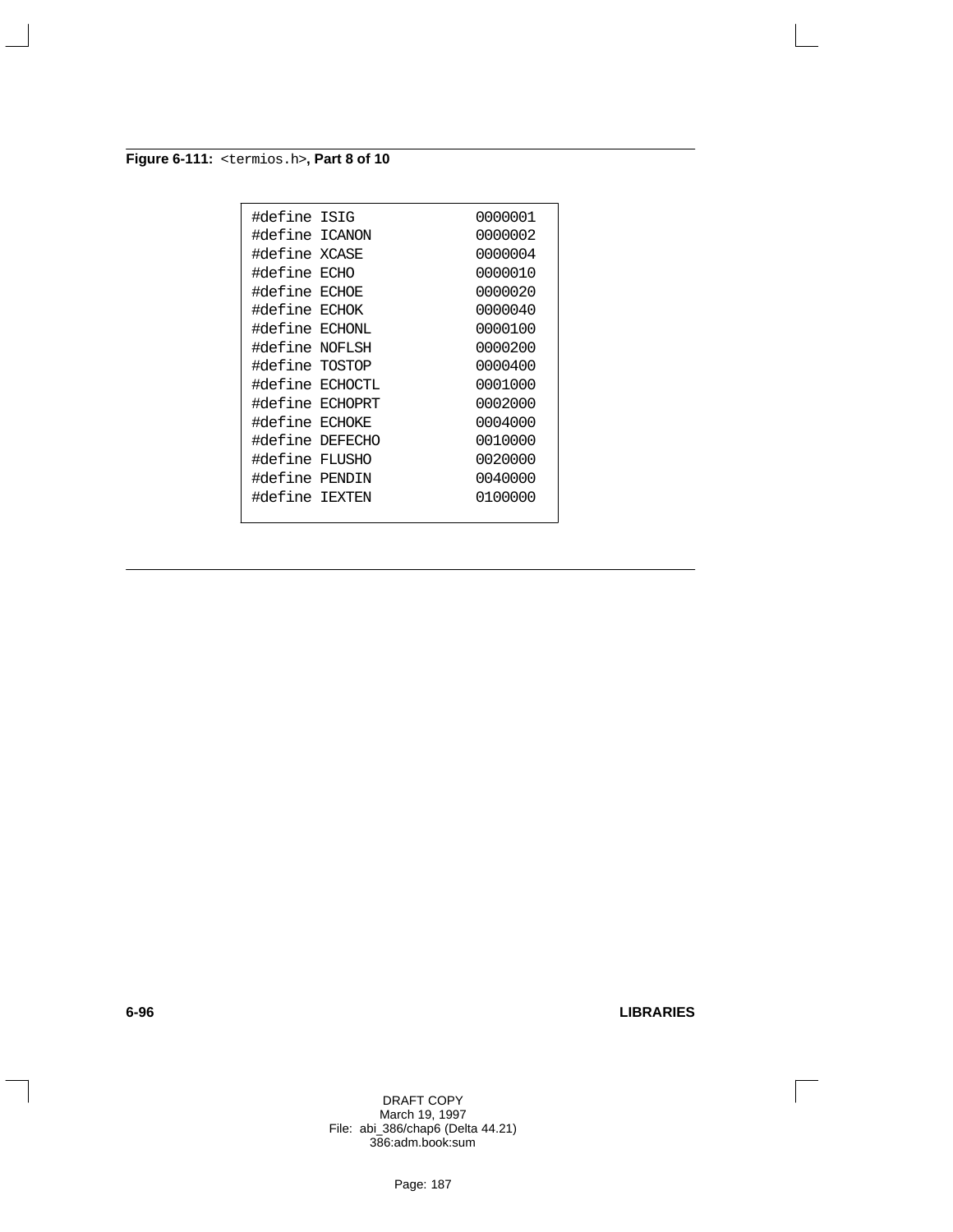**Figure 6-112:** <termios.h>, Part 9 of 10

| #define TIOC                                                                           |                                                                                                 | ('T'<<8)                                                                                            |
|----------------------------------------------------------------------------------------|-------------------------------------------------------------------------------------------------|-----------------------------------------------------------------------------------------------------|
| #define TCGETA<br>#define TCSETA<br>#define TCSBRK<br>#define TCXONC<br>#define TCFLSH | #define TCSETAW<br>#define TCSETAF                                                              | (TIOC 1)<br>(TIOC 2)<br>(TIOC 3)<br>(TIOC   4)<br>(TIOC   5)<br>(TIOC 6)<br>(TIOC   7)              |
|                                                                                        | #define TIOCGWINSZ<br>#define TIOCSWINSZ                                                        | (TIOC 104)<br>(TIOC   103)                                                                          |
| #define TCGETS<br>#define TCSETS                                                       | #define TCSANOW<br>#define TCSETSW<br>#define TCSADRAIN<br>#define TCSETSF<br>#define TCSAFLUSH | (TIOC 13)<br>(TIOC 14)<br>((T<<8)   14)<br>(TIOC 15)<br>((T<<8)   15)<br>(TIOC 16)<br>((T<<8)   16) |

**System Data Interfaces** 6-97

DRAFT COPY March 19, 1997 File: abi\_386/chap6 (Delta 44.21)

386:adm.book:sum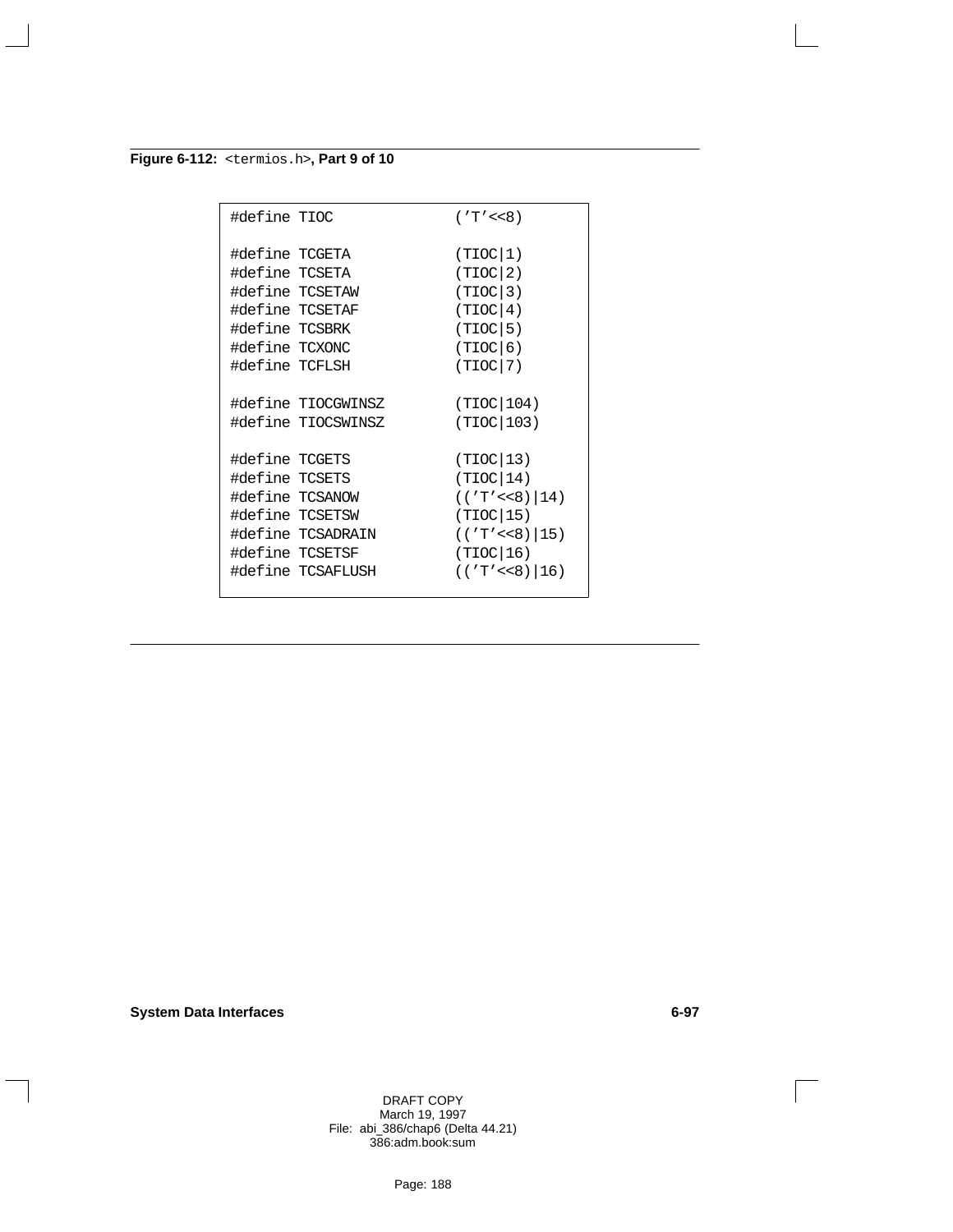# **Figure 6-113:** <termios.h>, Part 10 of 10

| #define TCIFLUSH  | 0              |
|-------------------|----------------|
| #define TCOFLUSH  | $\mathbf{1}$   |
| #define TCIOFLUSH | $\overline{2}$ |
|                   |                |
| #define TCOOFF    | 0              |
| #define TCOON     | $\mathbf{1}$   |
| #define TCIOFF    | $\overline{2}$ |
| #define TCION     | 3              |
|                   |                |
| #define B0        | 0              |
| #define B50       | $\mathbf{1}$   |
| #define B75       | 2              |
| #define B110      | 3              |
| #define B134      | $\overline{4}$ |
| #define B150      | 5              |
| #define B200      | 6              |
| #define B300      | 7              |
| #define B600      | 8              |
| #define B1200     | 9              |
| #define B1800     | 10             |
| #define B2400     | 11             |
| #define B4800     | 12             |
| #define B9600     | 13             |
| #define B19200    | 14             |
| #define B38400    | 15             |
|                   |                |
| struct winsize {  |                |
| unsigned short    | WS row;        |
| unsigned short    | ws_col;        |
| unsigned short    | ws xpixel;     |
| unsigned short    | ws ypixel;     |
| $\}$ ;            |                |
|                   |                |

**6-98 LIBRARIES**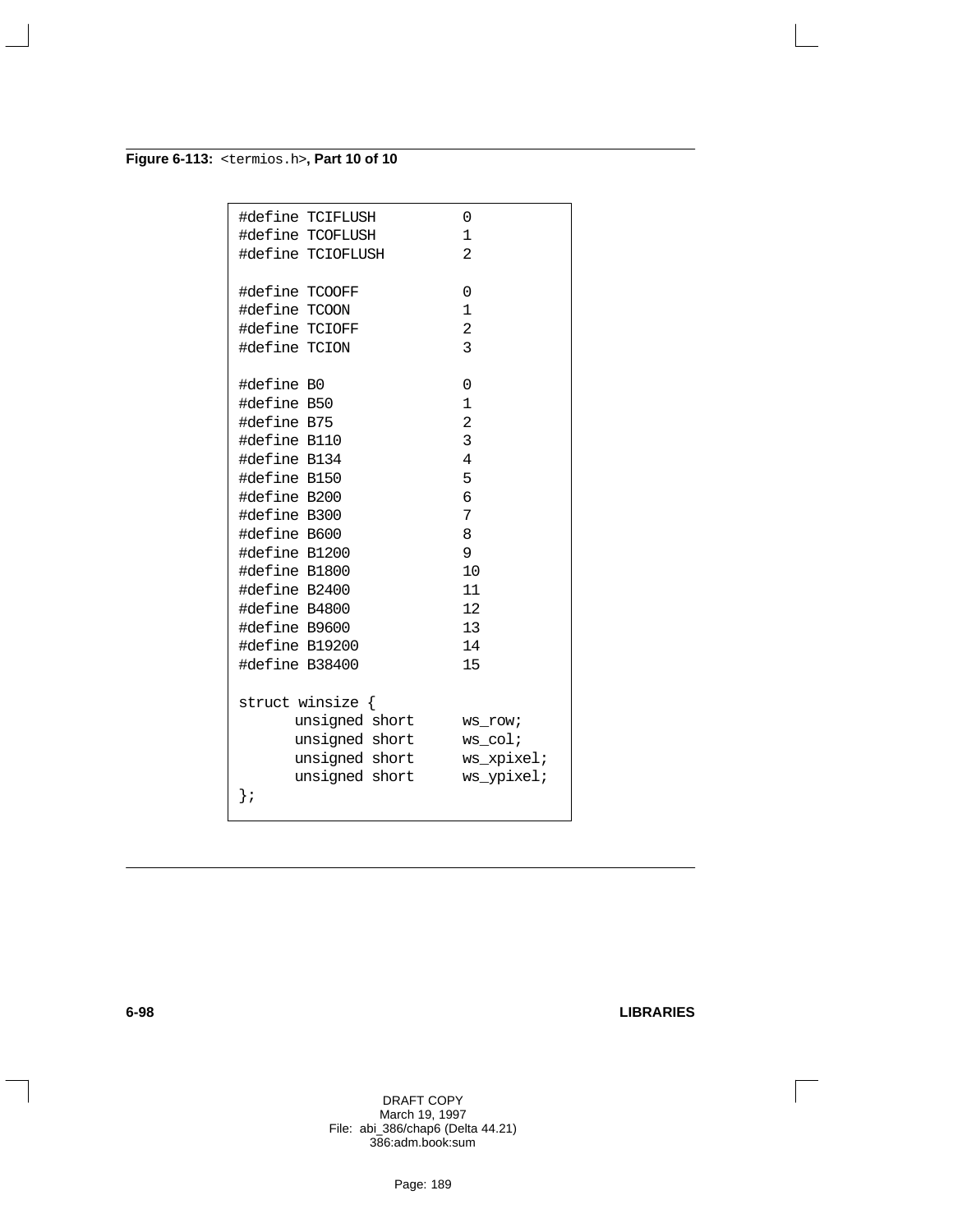**Figure 6-114:** <thread.h>\*, Part 1 of 2

```
#define THR_SUSPENDED 0x1
#define THR_BOUND 0x2
#define THR_INCR_CONC 0x4
#define THR_DETACHED 0x8
# d e f i n e T H R _ D A E M O N 0 x 1 0
#define SCHED_TS 1
#define SCHED_OTHER 1
#define SCHED_FIFO 2
#define SCHED_RR 3
typedef id_t thread_t;
#define POLICY_PARAM_SZ PC_CLPARMSZ
```
**System Data Interfaces** 6-99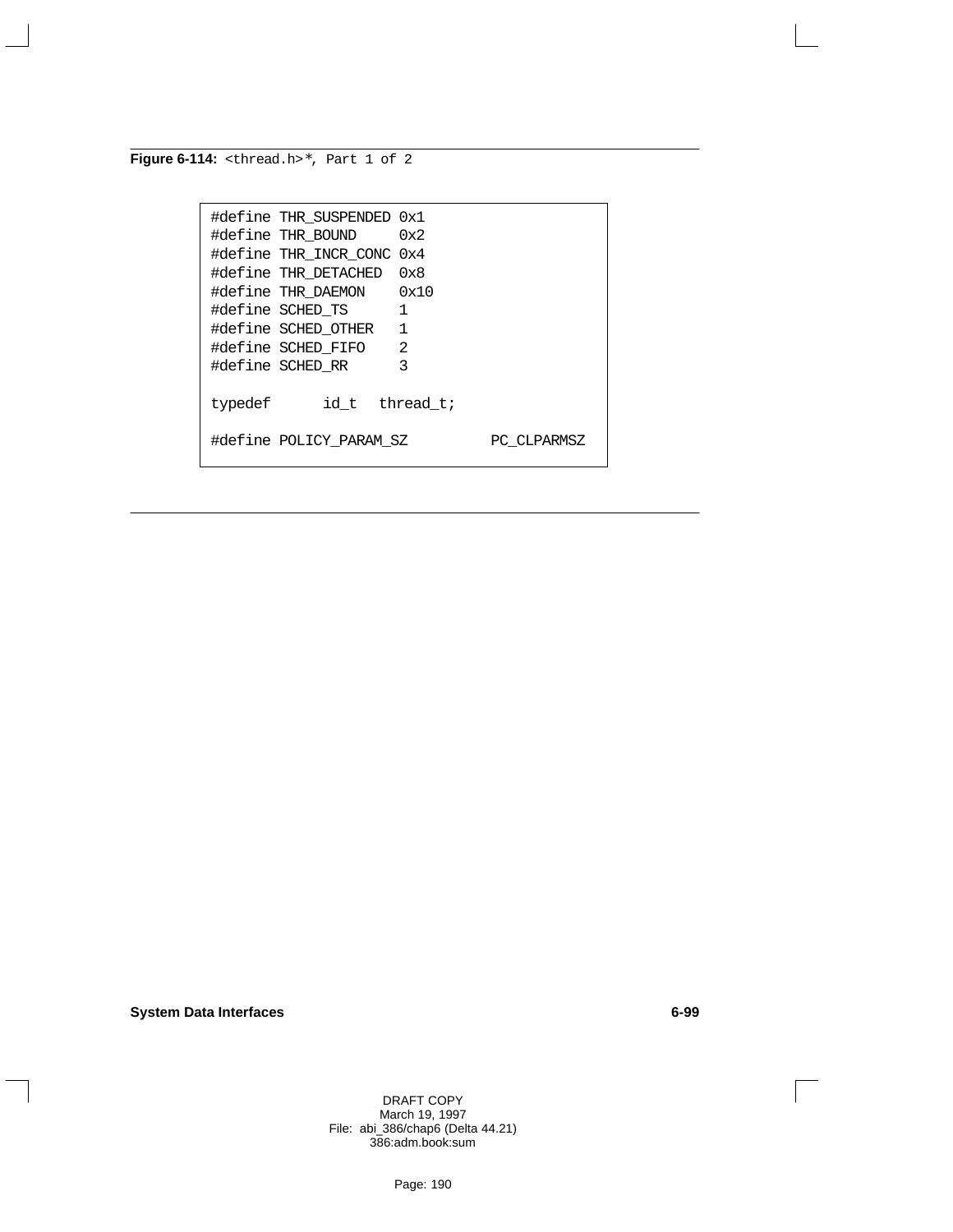**Figure 6-115:** <thread.h>\*, Part 2 of 2

```
typedef struct {
      id_t policy;
      long policy_params[POLICY_PARAM_SZ];
} sched_param_t;
struct ts_param {
      int prio;
} ;
struct fifo_param {
      int prio;
} ;
struct rr_param {<br>int pri
           prio;
} ;
typedef unsigned int thread_key_t;
```
**Figure 6-116:** <sys/ticlts.h>

| #define TCL BADADDR         | 1.            |
|-----------------------------|---------------|
| #define TCL BADOPT          | 2             |
| #define TCL NOPEER          | $\mathcal{R}$ |
| #define TCL PEERBADSTATE    | 4             |
| #define TCL DEFAULTADDRSZ 4 |               |
|                             |               |

**6-100 LIBRARIES**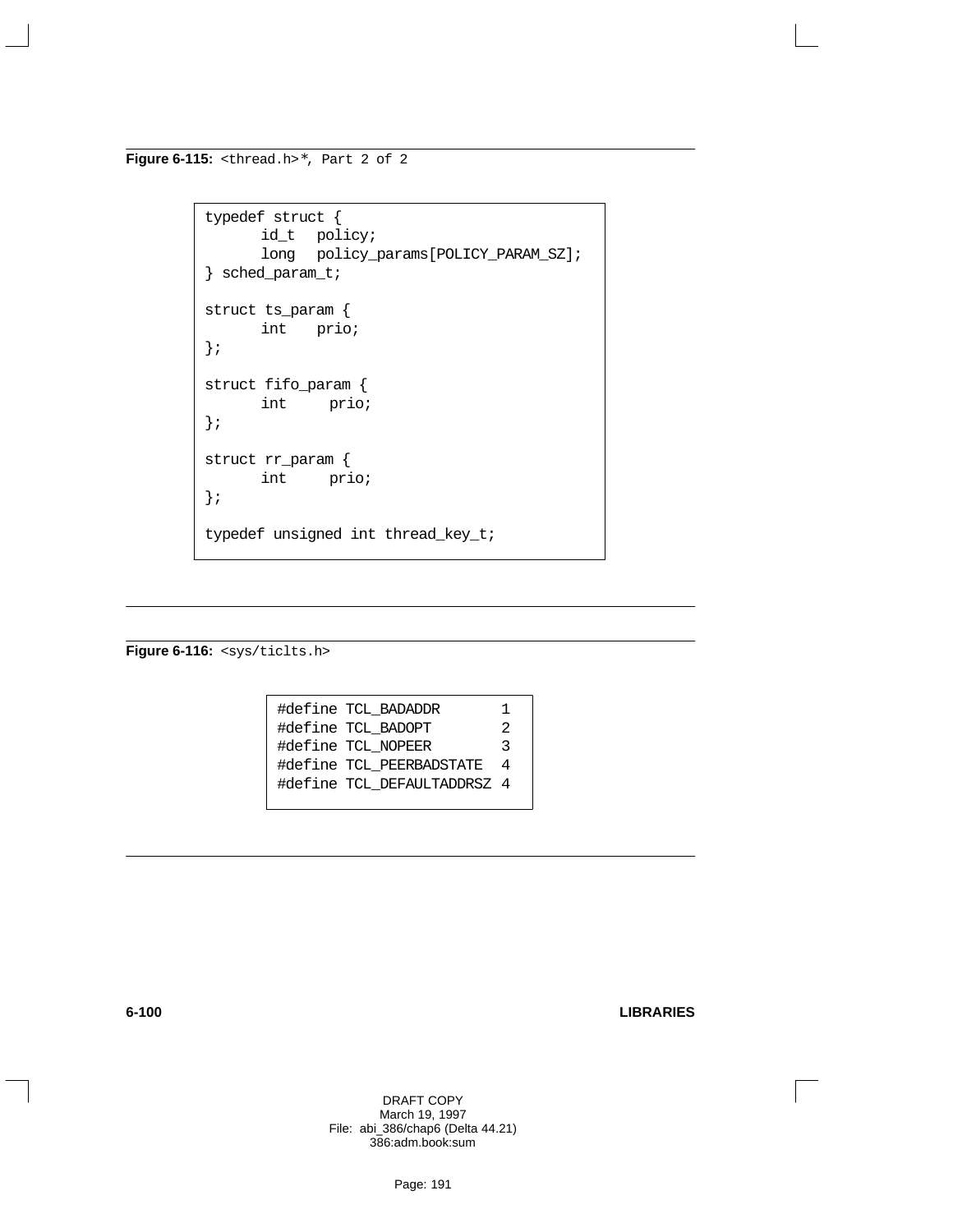Figure 6-117: <sys/ticots.h>

| #define TCO_NOPEER            | <b>ECONNREFUSED</b> |
|-------------------------------|---------------------|
| #define TCO_PEERNOROOMONQ     | <b>ECONNREFUSED</b> |
| #define TCO PEERBADSTATE      | <b>ECONNREFUSED</b> |
| #define TCO PEERINITIATED     | <b>ECONNRESET</b>   |
| #define TCO PROVIDERINITIATED | <b>ECONNABORTED</b> |
| #define TCO DEFAULTADDRSZ     |                     |
|                               |                     |

Figure 6-118: <sys/ticotsord.h>

|  | #define TCOO_NOPEER            | 1 |
|--|--------------------------------|---|
|  | #define TCOO PEERNOROOMONO     | 2 |
|  | #define TCOO PEERBADSTATE      | 3 |
|  | #define TCOO PEERINITIATED     | 4 |
|  | #define TCOO_PROVIDERINITIATED | 5 |
|  | #define TCOO DEFAULTADDRSZ     |   |
|  |                                |   |

**NOTE**

The sys/tihdr.h and sys/timod.h headers previously included in this document M were unneccessary as they did not contain user level information and have therefore been removed from this document.

**System Data Interfaces** 6-101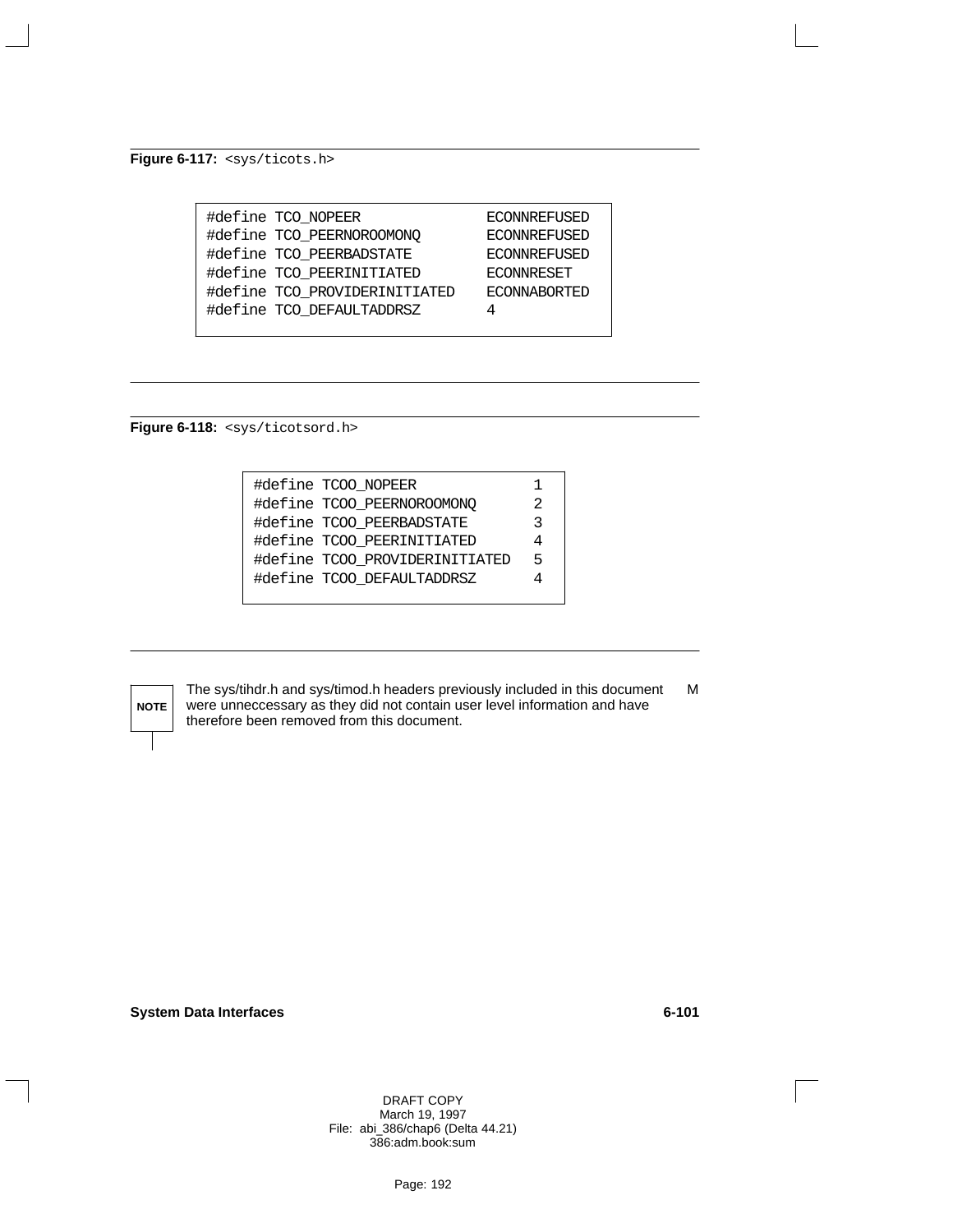**Figure 6-119:** <time.h>\*

| struct timespec { |          |
|-------------------|----------|
| time t            | tv sec;  |
| long              | tv nsec; |
| $\ddot{i}$        |          |
|                   |          |

**6-102 LIBRARIES**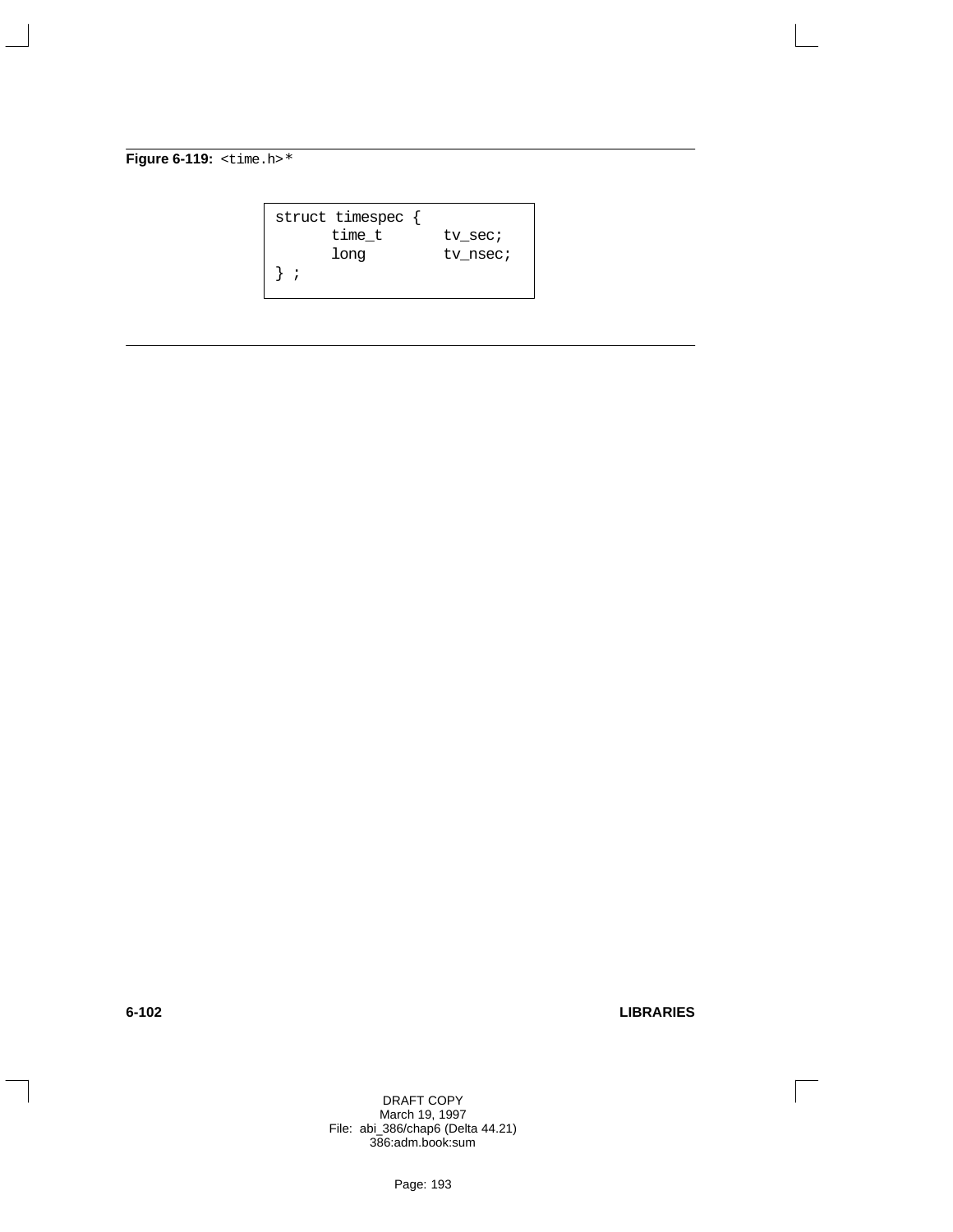**Figure 6-120:** <sys/time.h>

```
typedef long clock_t;
typedef long time_t;type def unsigned int size_t; Mtypedef struct timespec { M
    time_t tv_sec; M
    long \t\t tv\_nsec; M\} timestruc_t; M
# define CLOCKS_PER_SEC 1000000
struct tm \{int tm\_sec;
    int tm_min;
    int tm_hour;
    int tm_mday;
    int tm_mon;
    int tm_year;
    int tm_wday;
    int tm_yday;
    int tm<sub>isdst;</sub>
} ;
extern char *t zname[2];
#define CLK_TCK ___ sysconf(3)
extern long timezone;
extern int daylight;
```
**System Data Interfaces** 6-103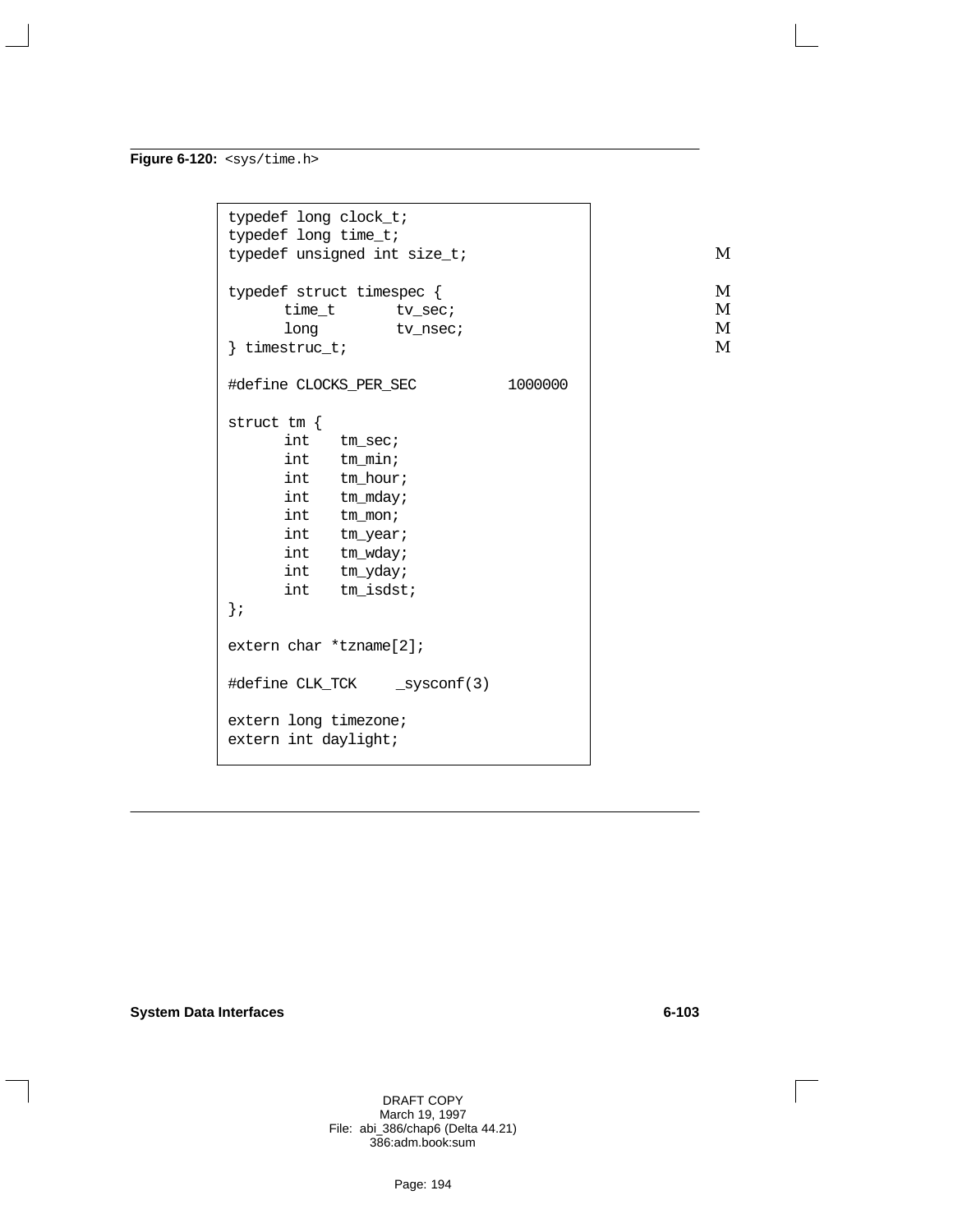**Figure 6-121:** <sys/times.h>

| struct tms { |               |
|--------------|---------------|
| clock t      | tms utime;    |
| clock t      | tms stime;    |
| clock t      | $tms$ cutime; |
| clock t      | tms cstime;   |
| ; {          |               |
|              |               |



This edition introduces the xti.h header which contains the same information M as the current tiuser.h. The new xti.h header is a superset of the previous M as the current tiuser.h. The new xti.h header is a superset of the previous M<br>M edition's tiuser.h.

tiuser.h has been moved to Level 2 and will be removed in future editions of the ABI. In the future xti.h should be used as a replacement for tiuser.h.

**6-104 LIBRARIES**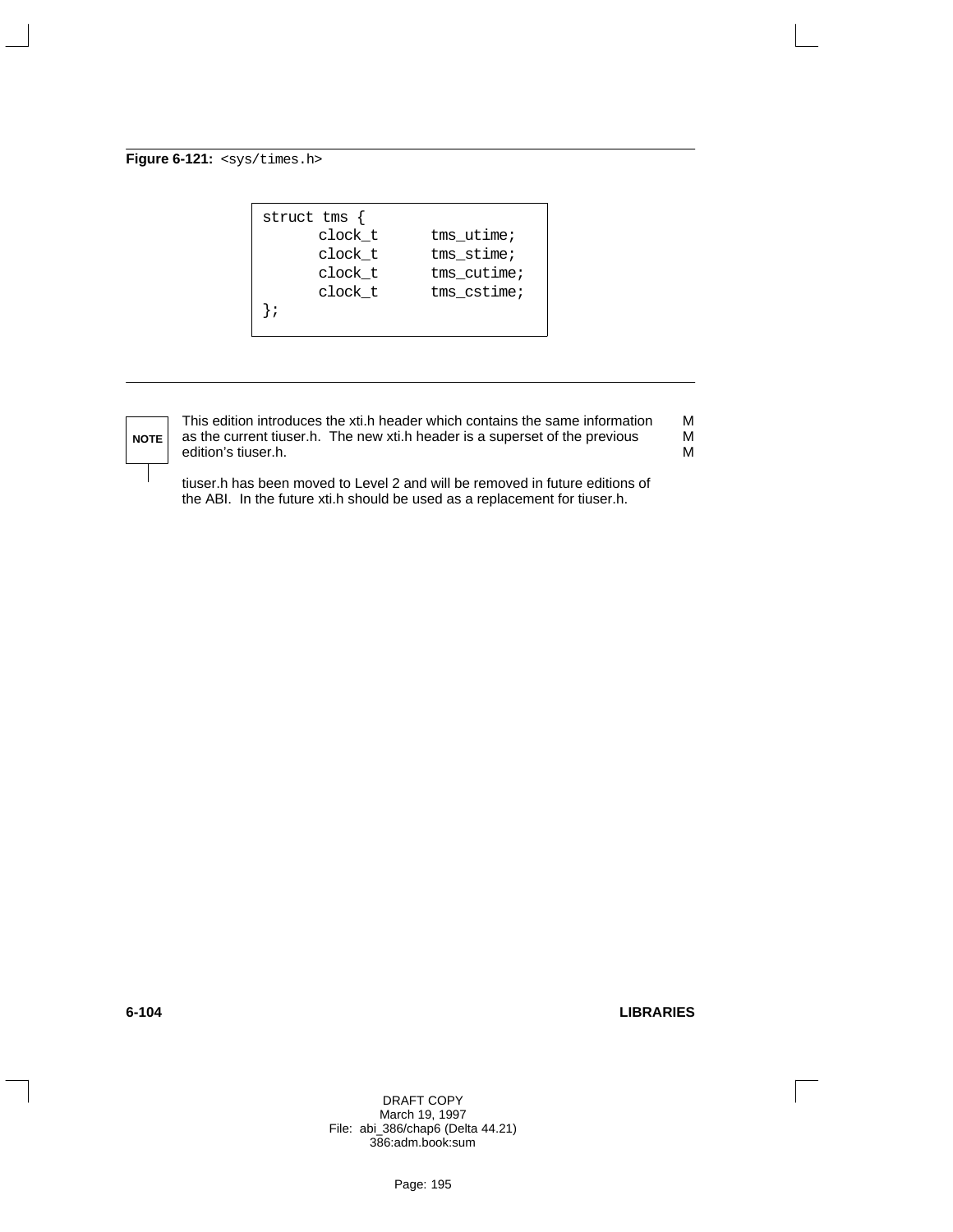### Figure 6-122: <tiuser.h>, Error Return Values

|                | #define TBADADDR         | 1              |   |
|----------------|--------------------------|----------------|---|
|                | #define TBADOPT          | $\overline{a}$ |   |
| #define TACCES |                          | 3              |   |
| #define TBADF  |                          | 4              |   |
|                | #define TNOADDR          | 5              |   |
|                | #define TOUTSTATE        | б.             |   |
|                | #define TBADSEO          | 7              |   |
|                | #define TSYSERR          | 8              |   |
| #define TLOOK  |                          | 9              |   |
|                | #define TBADDATA         | 10             |   |
|                | #define TBUFOVFLW        | 11             |   |
| #define TFLOW  |                          | 12             |   |
|                | #define TNODATA          | 13             |   |
|                | #define TNODIS           | 14             |   |
|                | #define TNOUDERR         | 15             |   |
|                | #define TBADFLAG         | 16             |   |
| #define TNOREL |                          | 17             |   |
|                | #define TNOTSUPPORT      | 18             |   |
|                | #define TSTATECHNG       | 19             |   |
|                | #define TNOSTRUCTYPE 20  |                | M |
|                | #define TBADNAME         | 21             | M |
|                | #define TBADOLEN         | 22             | M |
|                | #define TADDRBUSY        | 23             | M |
|                | #define TINDOUT          | 24             | M |
|                | #define TPROVMISMATCH 25 |                | M |
|                | #define TRESQLEN         | 26             | M |
|                | #define TRESADDR         | 27             | M |
|                | #define TQFULL           | 28             | M |
| #define TPROTO |                          | 29             | M |
|                |                          |                |   |

**System Data Interfaces** 6-105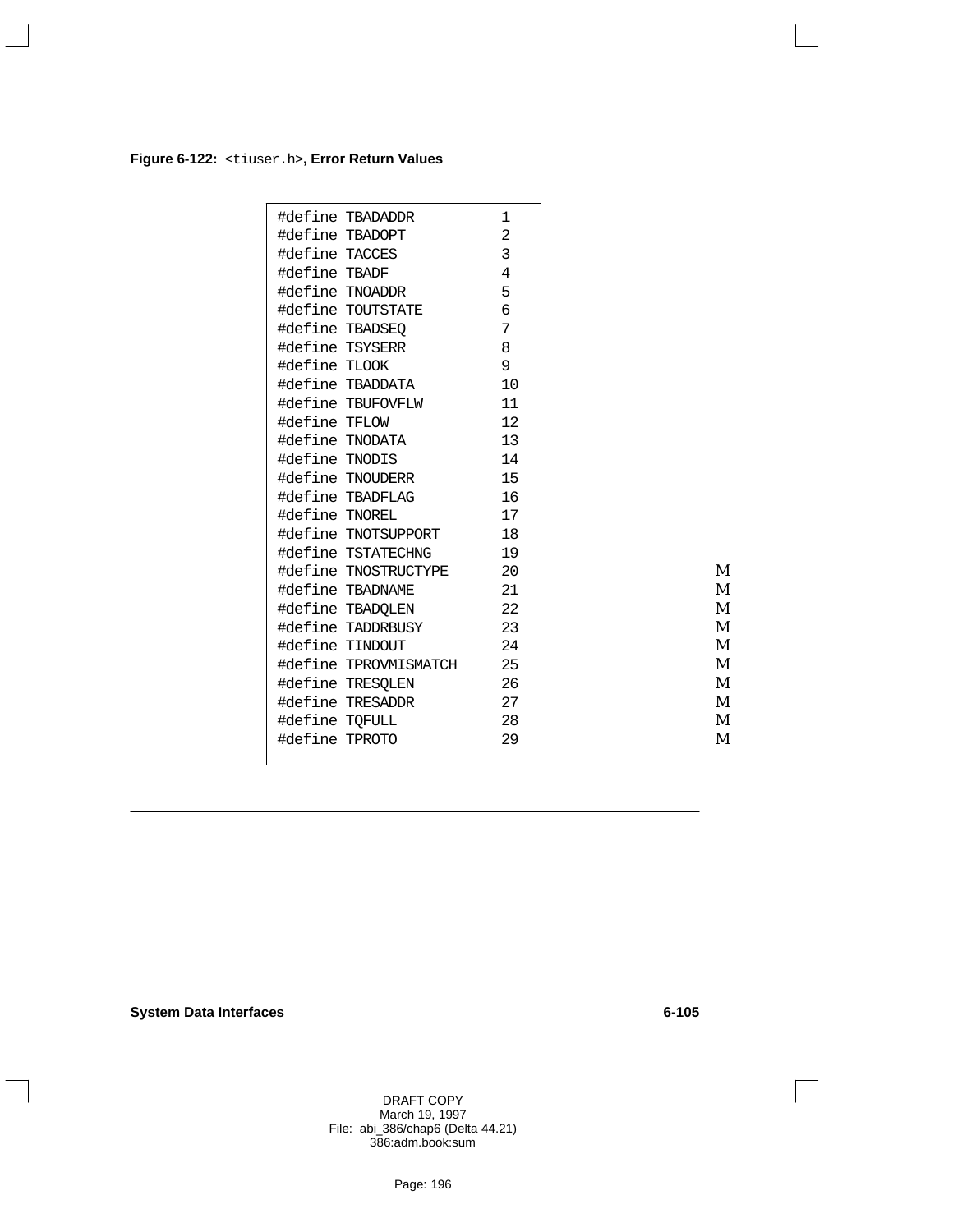# **Figure 6-123: <tiuser.h>, Event Bitmasks**

|                | #define T LISTEN     | 0x0001          |
|----------------|----------------------|-----------------|
|                | #define T CONNECT    | $0 \times 0002$ |
| #define T DATA |                      | $0 \times 0004$ |
|                | #define T_EXDATA     | $0 \times 0008$ |
|                | #define T_DISCONNECT | $0 \times 0010$ |
|                | #define T ERROR      | $0 \times 0020$ |
|                | #define T_UDERR      | 0x0040          |
|                | #define T ORDREL     | 0x0080          |
|                | #define T GODATA     | 0x0100          |
|                | #define T_GOEXDATA   | $0 \times 0200$ |
|                | #define T EVENTS     | 0x03ff          |
|                |                      |                 |

**Figure 6-124:** <tiuser.h>, Flags

| #define T MORE |                     | 0x001          |
|----------------|---------------------|----------------|
|                | #define T EXPEDITED | $0 \times 002$ |
|                | #define T NEGOTIATE | 0x004          |
|                | #define T CHECK     | $0 \times 008$ |
|                | #define T DEFAULT   | 0x010          |
|                | #define T SUCCESS   | 0x020          |
|                | #define T FAILURE   | $0 \times 040$ |
|                |                     |                |

**6-106 LIBRARIES**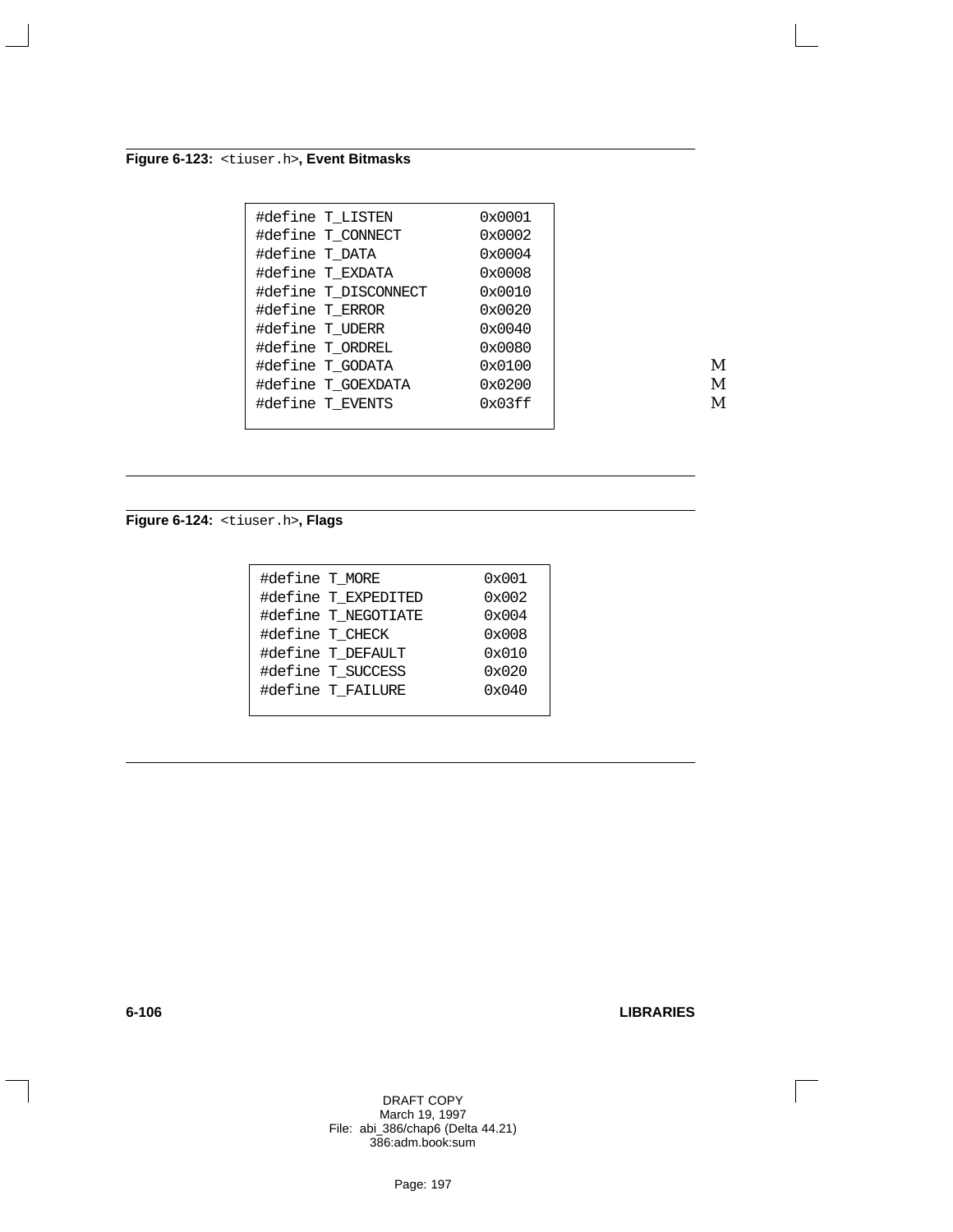## Figure 6-125: <tiuser.h>, Service Types

| #define T COTS     | 01             |  |
|--------------------|----------------|--|
| #define T COTS ORD | O <sub>2</sub> |  |
| #define T CLTS     | በ3             |  |

## **Figure 6-126:** <tiuser.h>, Values for flags field in t\_info structure

 $\# \text{define } T\_ \text{SEM}$   $\text{CERO}$  0x0000001 | M

**System Data Interfaces** 6-107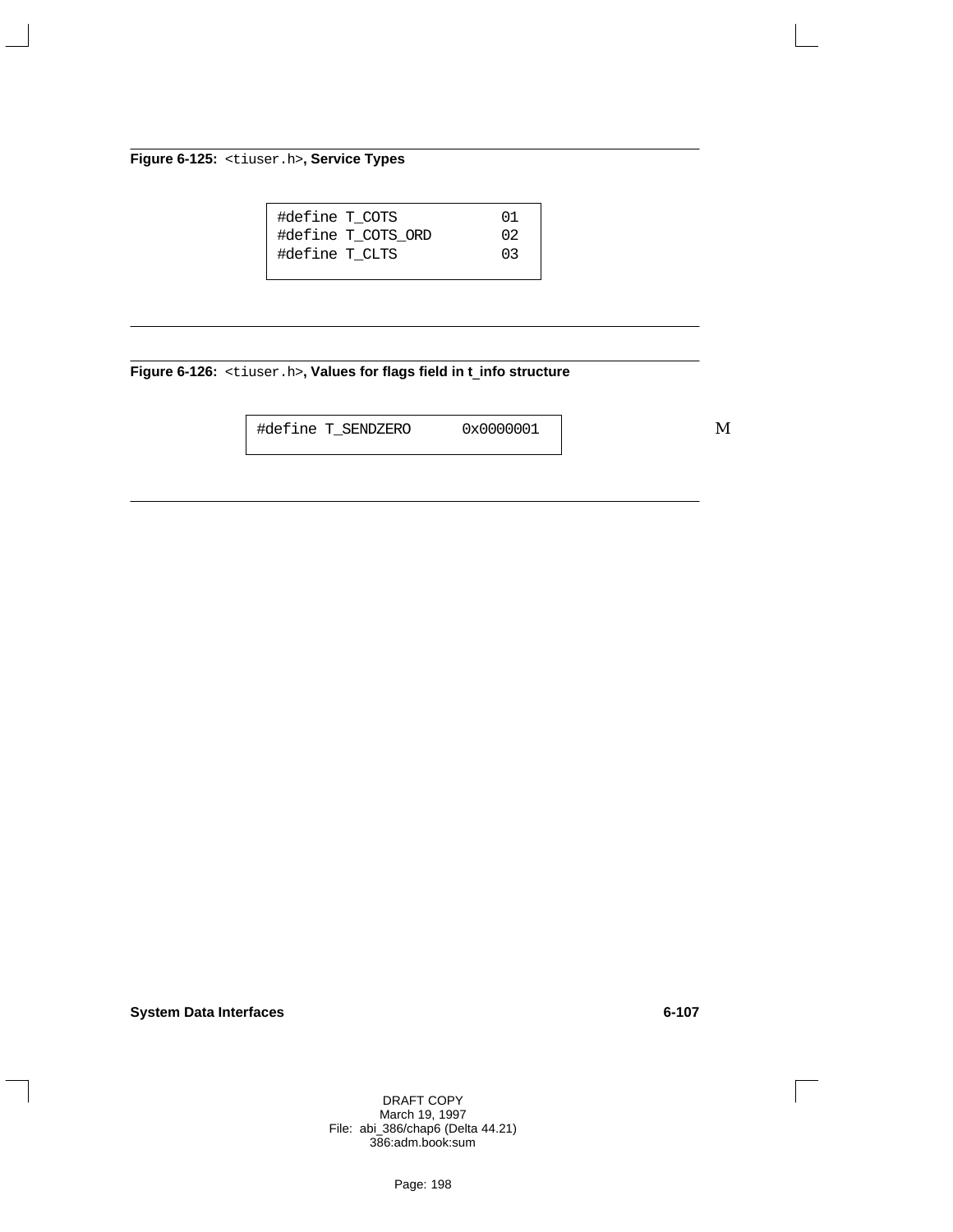Figure 6-127: <tiuser.h>, Transport Interface Data Structures, 1 of 2

| struct t_info {<br>$\}$ ;                   | long addr;<br>long options;<br>long tsdu;<br>long etsdu;<br>long connect;<br>long discon;<br>long servtype;<br>long flags; |                            | M |
|---------------------------------------------|----------------------------------------------------------------------------------------------------------------------------|----------------------------|---|
| struct netbuf {<br>char<br>$\}$ ;           | unsigned int<br>unsigned int                                                                                               | maxlen<br>len:<br>$*$ buf; |   |
| struct t_bind {<br>unsigned<br>$\}$ ;       | struct netbuf                                                                                                              | addr;<br>qlen;             |   |
| struct t_optmgmt {<br>long<br>$\vert \cdot$ | struct netbuf                                                                                                              | opti<br>flags:             |   |



Applications invoking TLI binary interfaces to t\_open or t\_getinfo will see the M t info structure without the flags member. Those applications invoking the XTI M versions of t\_open or t\_getinfo will see the t\_info structure with the flags member.

**6-108 LIBRARIES**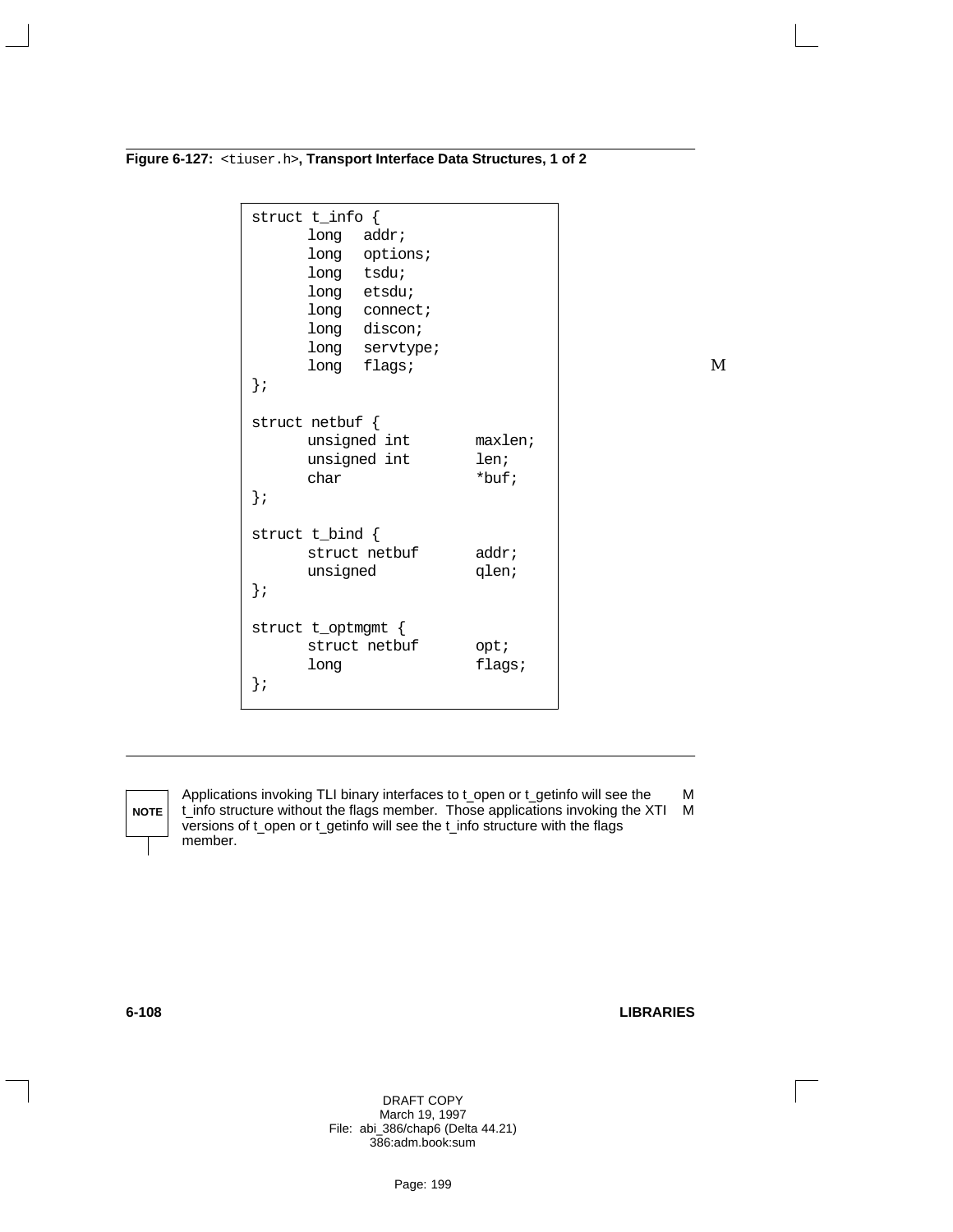Figure 6-128: <tiuser.h>, Transport Interface Data Structures, 2 of 2

| } ;    | struct t_discon {<br>struct netbuf<br>int<br>int                             | udata;<br>reason;<br>sequence;       |
|--------|------------------------------------------------------------------------------|--------------------------------------|
| $\}$ ; | struct $t$ _call {<br>struct netbuf<br>struct netbuf<br>struct netbuf<br>int | addr;<br>opti<br>udata:<br>sequence; |
| } ;    | struct t_unitdata {<br>struct netbuf<br>struct netbuf<br>struct netbuf       | addr;<br>opti<br>udata;              |
|        | struct t_uderr {<br>struct netbuf<br>struct netbuf<br>long                   | addr;<br>opt;<br>error;              |

**System Data Interfaces** 6-109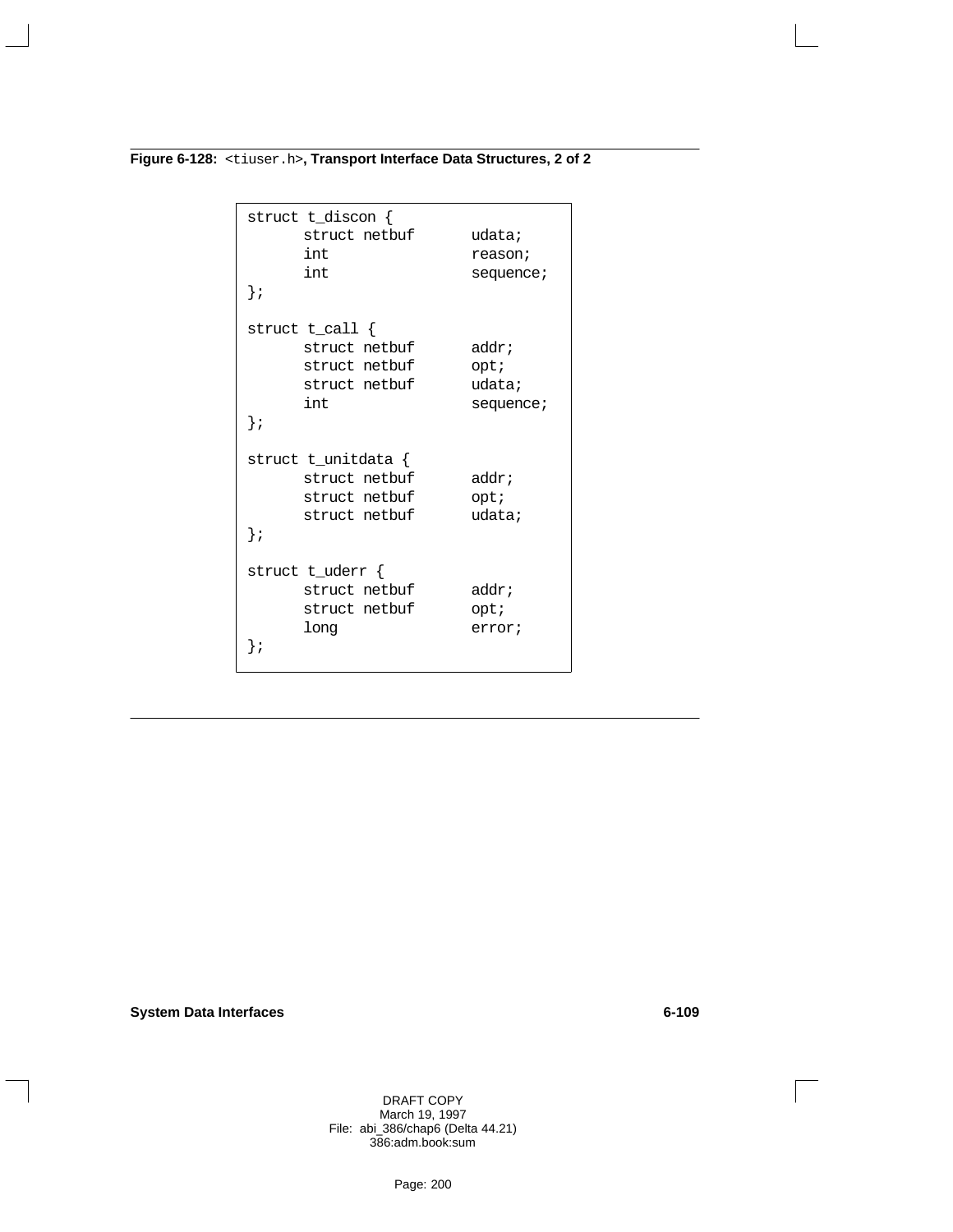**Figure 6-129: <tiuser.h>, Structure Types** 

| #define T BIND     | ı  |
|--------------------|----|
| #define T OPTMGMT  | 2. |
| #define T CALL     | ર  |
| #define T DIS      |    |
| #define T_UNITDATA | 5  |
| #define T UDERROR  |    |
| #define T INFO     |    |
|                    |    |

**Figure 6-130: <tiuser.h>, Fields of Structures** 

| #define T ADDR  | 0x01          |
|-----------------|---------------|
| #define T OPT   | $0 \times 02$ |
| #define T UDATA | $0 \times 04$ |
| #define T ALL   | 0xffff        |
|                 |               |

**NOTE**

Differences between XTI and TLI have forced the value of T\_ALL to change. M The previous edition's T\_ALL value will not produce the same results as the new T\_ALL.

**6-110 LIBRARIES**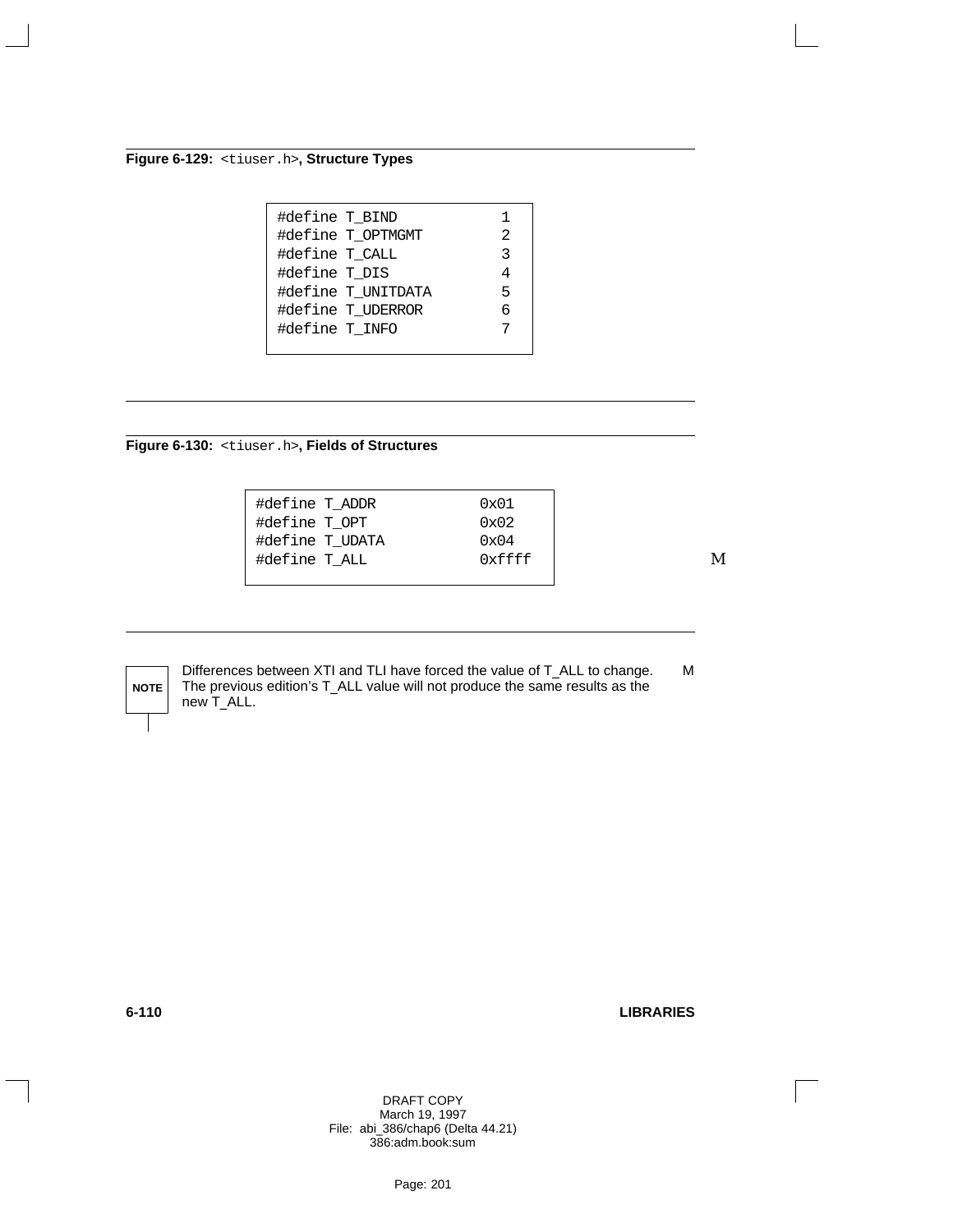## **Figure 6-131: <tiuser.h>, Transport Interface States**

|                | #define T UNINIT   |   |
|----------------|--------------------|---|
|                | #define T_UNBND    |   |
| #define T_IDLE |                    | 2 |
|                | #define T OUTCON   | ર |
|                | #define T INCON    | 4 |
|                | #define T_DATAXFER | 5 |
|                | #define T OUTREL   |   |
|                | #define T INREL    | 7 |
| #define T FAKE |                    | R |
|                | #define T NOSTATES |   |
|                |                    |   |

**System Data Interfaces** 6-111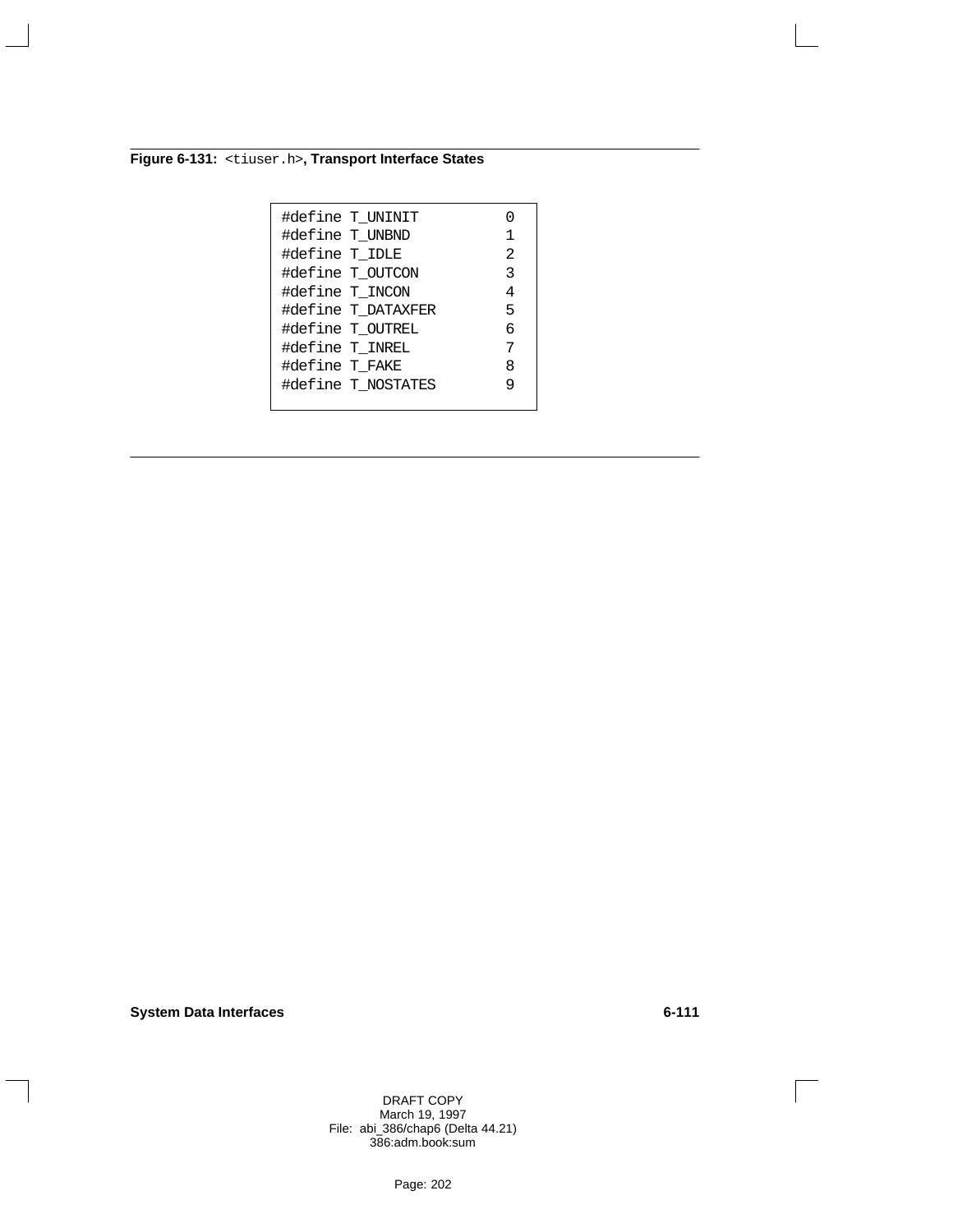# Figure 6-132: <tiuser.h>, User-level Events

| #define T_OPEN |                      | 0   |
|----------------|----------------------|-----|
| #define T_BIND |                      | 1   |
|                | #define T OPTMGMT    | 2   |
|                | #define T UNBIND     | 3   |
|                | #define T_CLOSE      | 4   |
|                | #define T SNDUDATA   | 5   |
|                | #define T RCVUDATA   | 6   |
|                | #define T RCVUDERR   | 7   |
|                | #define T CONNECT1   | 8   |
|                | #define T CONNECT2   | 9   |
|                | #define T RCVCONNECT | 10  |
|                | #define T LISTN      | 11  |
|                | #define T ACCEPT1    | 12  |
|                | #define T_ACCEPT2    | 13  |
|                | #define T ACCEPT3    | 14  |
| #define T SND  |                      | 15  |
| #define T RCV  |                      | 16  |
|                | #define T SNDDIS1    | 17  |
|                | #define T SNDDIS2    | 18  |
|                | #define T RCVDIS1    | 19  |
|                | #define T RCVDIS2    | 20  |
|                | #define T RCVDIS3    | 21  |
|                | #define T SNDREL     | 22  |
|                | #define T RCVREL     | 23  |
|                | #define T_PASSCON    | 2.4 |
|                | #define T NOEVENTS   | 25  |
|                |                      |     |

**6-112 LIBRARIES**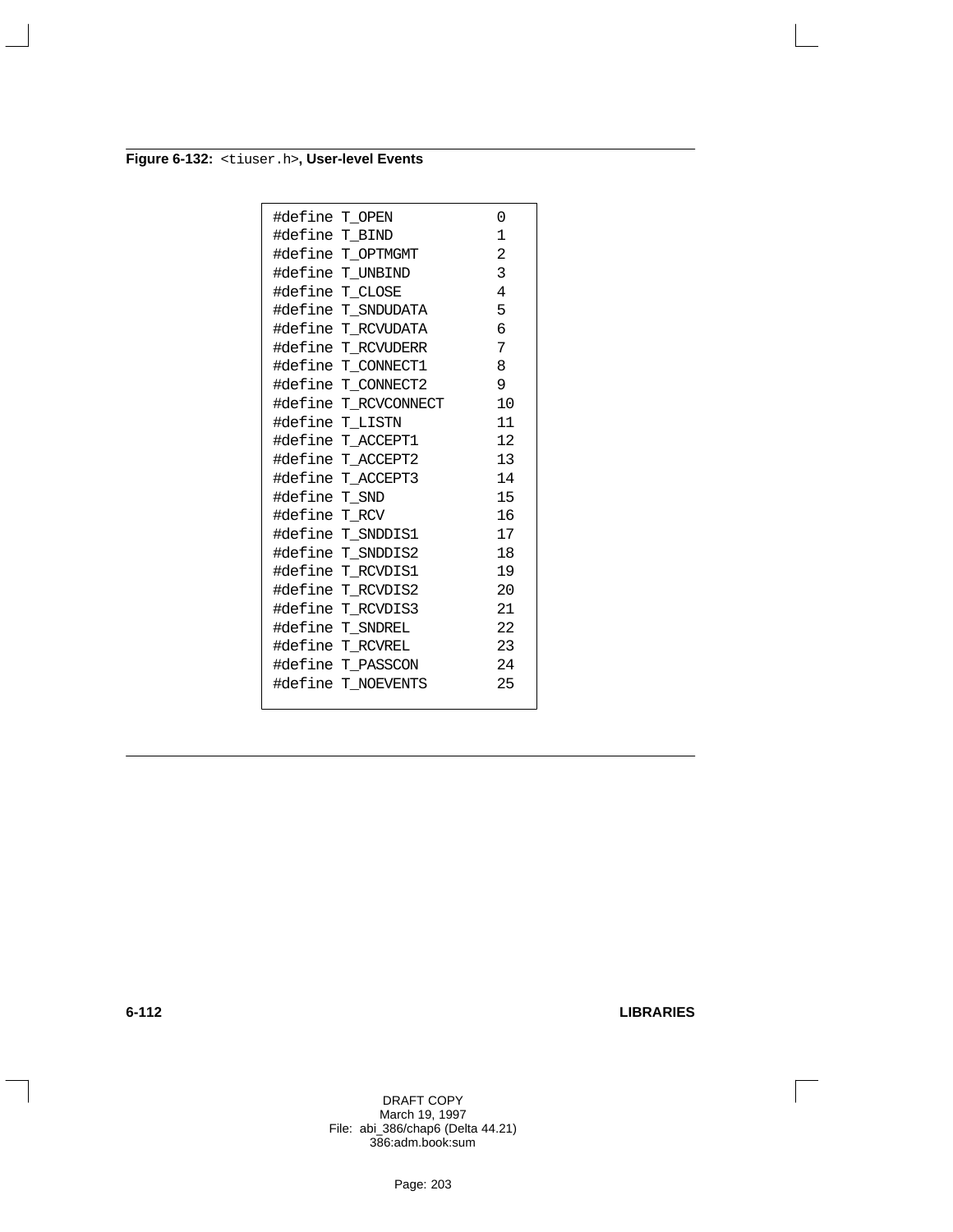**Figure 6-133:** <tspriocntl.h>\*

```
typedef struct tsparms {
      short ts_uprilim;
      short\_ts, \_upri ;
} tsparms_t;
typedef struct tsinfo {
      short ts_maxupri;
} t \sin f \circ _t t;
#define TS_NOCHANGE -32768
```
**System Data Interfaces** 6-113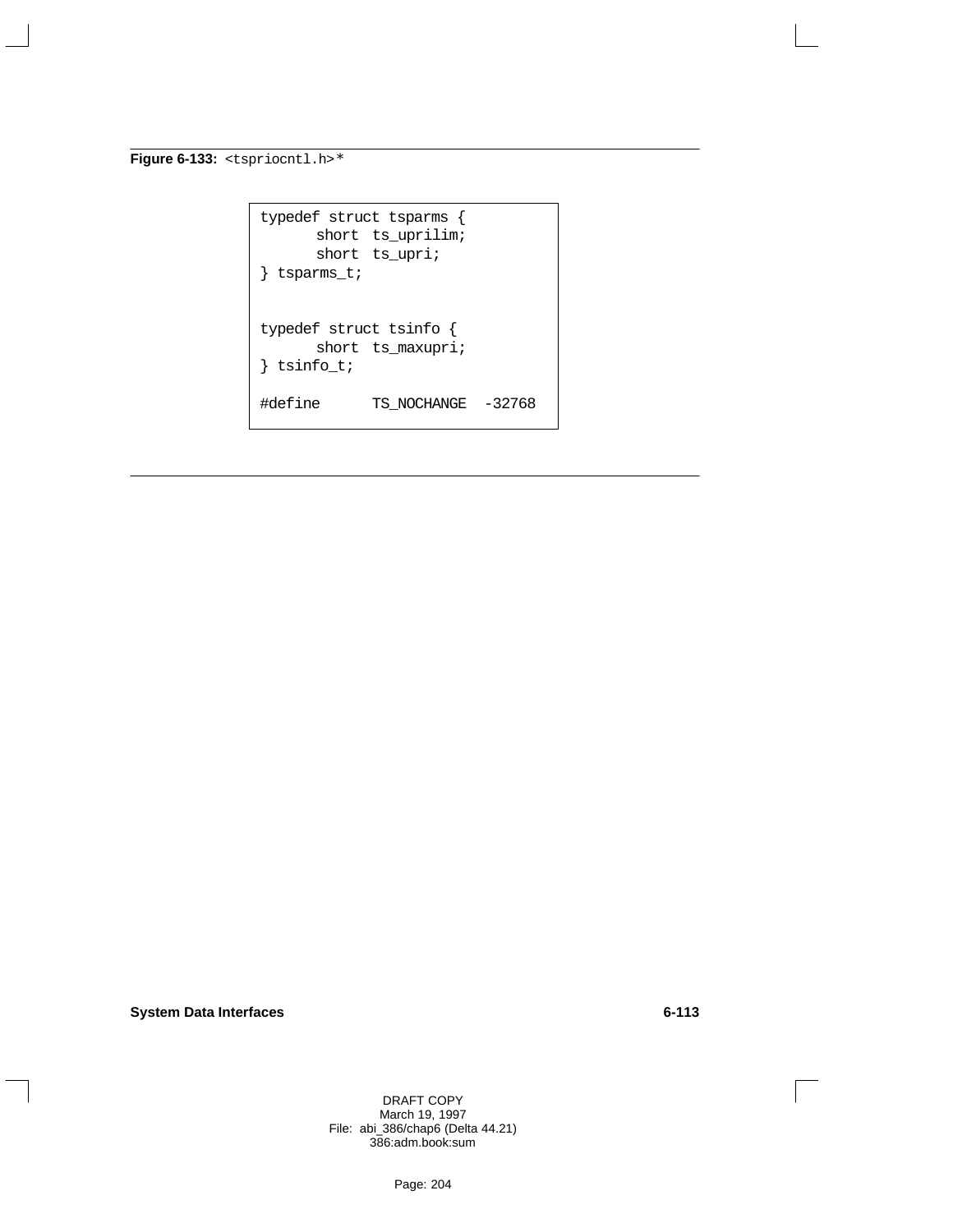**Figure 6-134:** <sys/types.h>

|                                                                                                                                                                                  | typedef unsigned char<br>typedef unsigned short<br>typedef unsigned int<br>typedef unsigned long                                                    | uchar t;<br>ushort_t;<br>uint t;<br>ulong t;                                                                                                                    |
|----------------------------------------------------------------------------------------------------------------------------------------------------------------------------------|-----------------------------------------------------------------------------------------------------------------------------------------------------|-----------------------------------------------------------------------------------------------------------------------------------------------------------------|
| typedef char *<br>typedef long<br>typedef long<br>typedef long<br>typedef int<br>typedef long<br>typedef uid t<br>typedef long<br>typedef uint t<br>typedef long<br>typedef long | typedef ulong t<br>typedef ulong_t<br>typedef ulong t<br>typedef ulong_t                                                                            | caddr t;<br>daddr t;<br>off t;<br>id t;<br>key_t;<br>mode $t$ ;<br>uid t;<br>gid_t;<br>nlink t;<br>dev t;<br>ino_t;<br>pid_t;<br>size_t;<br>time t;<br>clock t; |
|                                                                                                                                                                                  | typedef unsigned short<br>typedef unsigned long<br>typedef unsigned char<br>typedef unsigned short<br>typedef unsigned int<br>typedef unsigned long | ushort;<br>ulong;<br>u char;<br>u short;<br>u_int;<br>u long;                                                                                                   |

**6-114 LIBRARIES**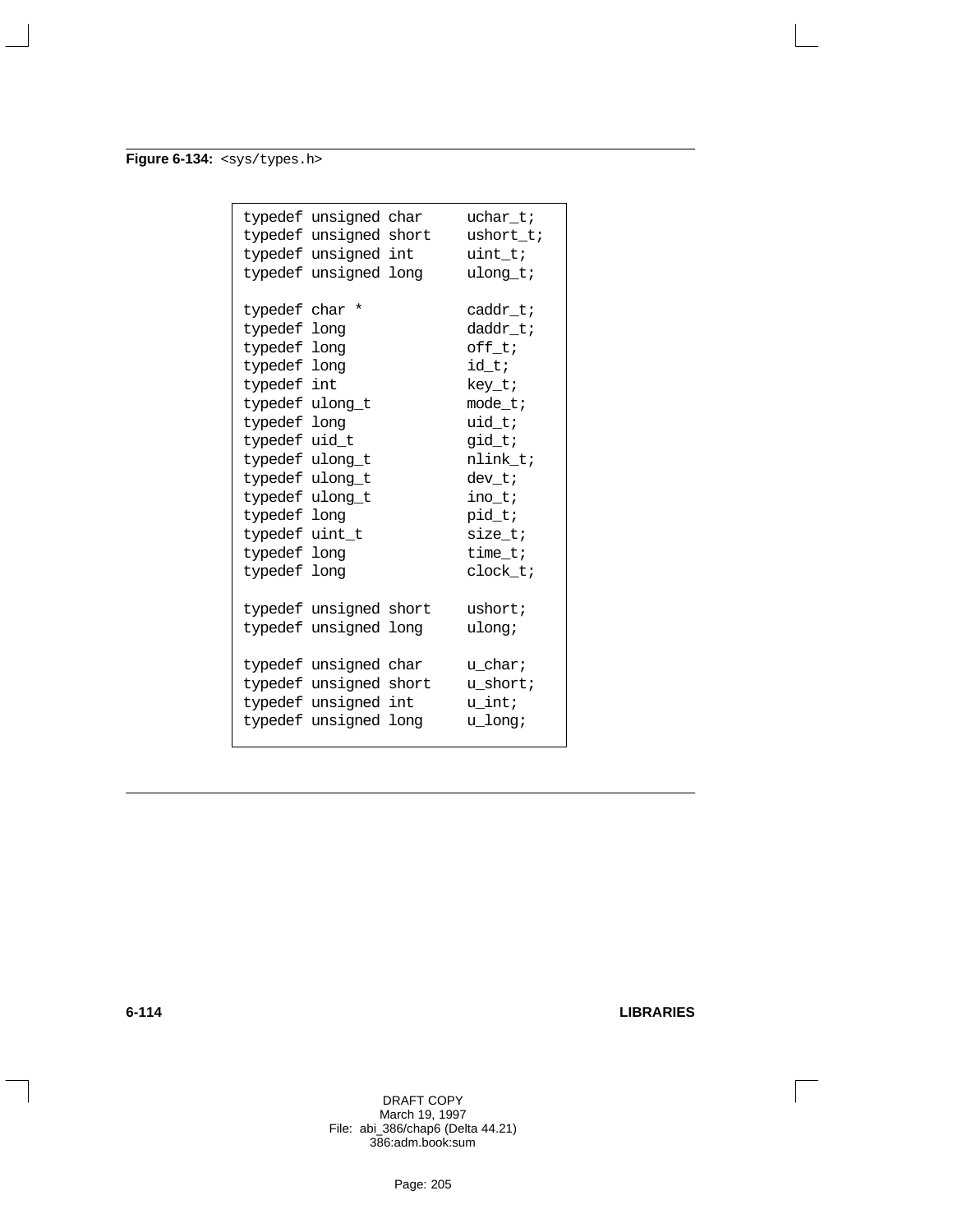**Figure 6-135:** <ucontext.h>, Part 1 of 2

| typedef int    | greg_t;           |
|----------------|-------------------|
| #define NGREG  | 19                |
| typedef greg_t | gregset_t[NGREG]; |
|                |                   |
| #define SS     | 18                |
| #define UESP   | 17                |
| #define EFL    | 16                |
| #define CS     | 15                |
| #define EIP    | 14                |
| #define ERR    | 13                |
| #define TRAPNO | 12                |
| #define EAX    | 11                |
| #define ECX    | 10                |
| #define EDX    | 9                 |
| #define EBX    | 8                 |
| #define ESP    | 7                 |
| #define EBP    | 6                 |
| #define ESI    | 5                 |
| #define EDI    | 4                 |
| #define DS     | 3                 |
| #define ES     | 2                 |
| #define FS     | $\mathbf{1}$      |
| #define GS     | U                 |
|                |                   |

**System Data Interfaces** 6-115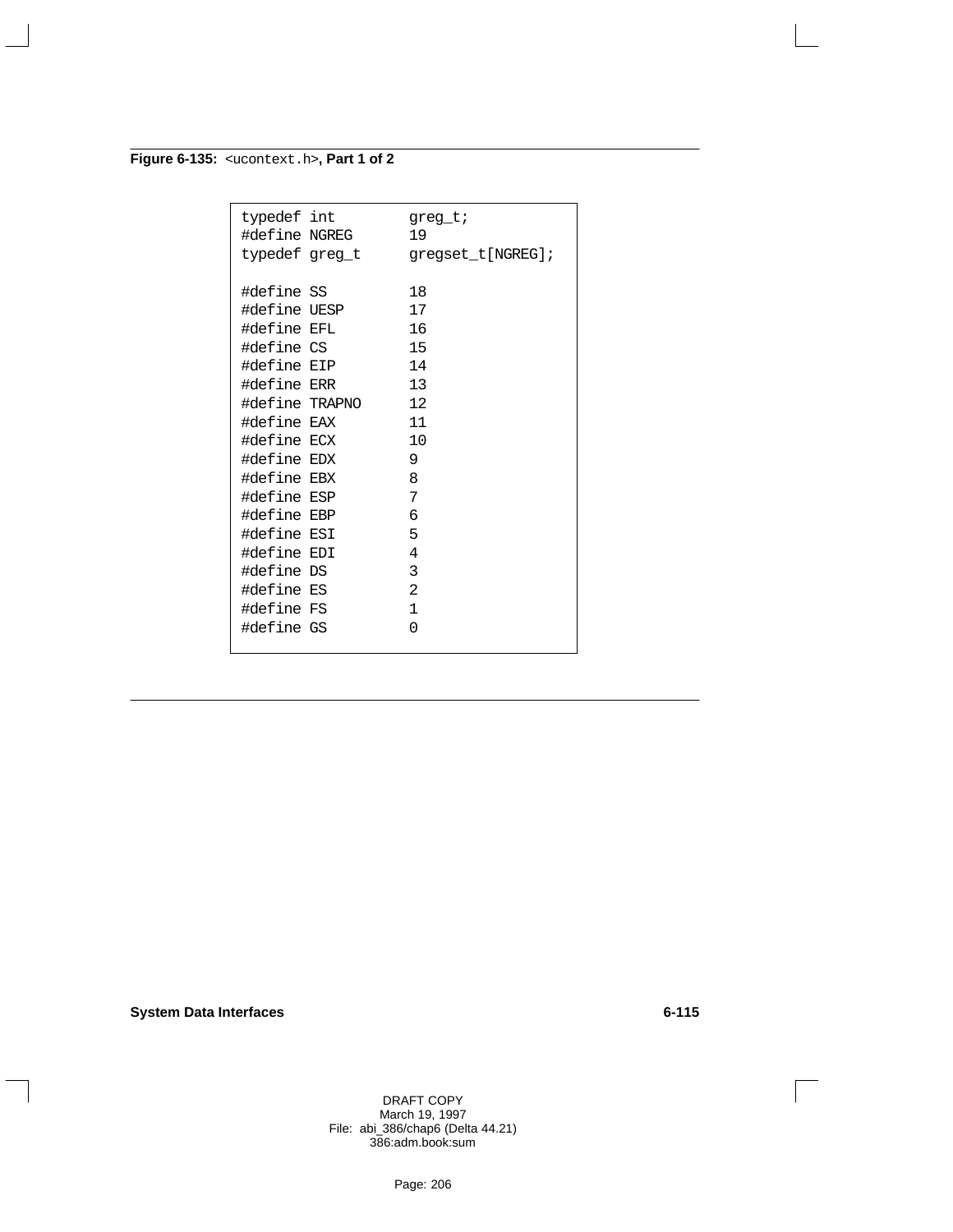**Figure 6-136:** <ucontext.h>, Part 2 of 2

```
typedef struct fpregset {
      union \{struct fpchip_state {
                   int state[27];
                   int status;
             \} fpchip_state;
             struct fp_emul_space {
                   char fp_emul[246];
                   char fp\_epad[2];
             } fp_emul_space;
             int f_fpregs[62];
      \} fp_reg_set;
      long f_wregs[33];
\} fpregset_t;
typedef struct {
      gregset_t gregs;
      fpregset_t fpregs;
} m context_t;
typedef struct ucontext {
      u_long uc_flags;
      struct ucontext *uc link;
      sigset_t uc_sigmask;
      stack_t uc_stack;
      m c \text{context} t \text{uc}_m context;
      l o n g u c _ f i l l e r [ 5 ] ;
} ucontext_t;
```
**6-116 LIBRARIES**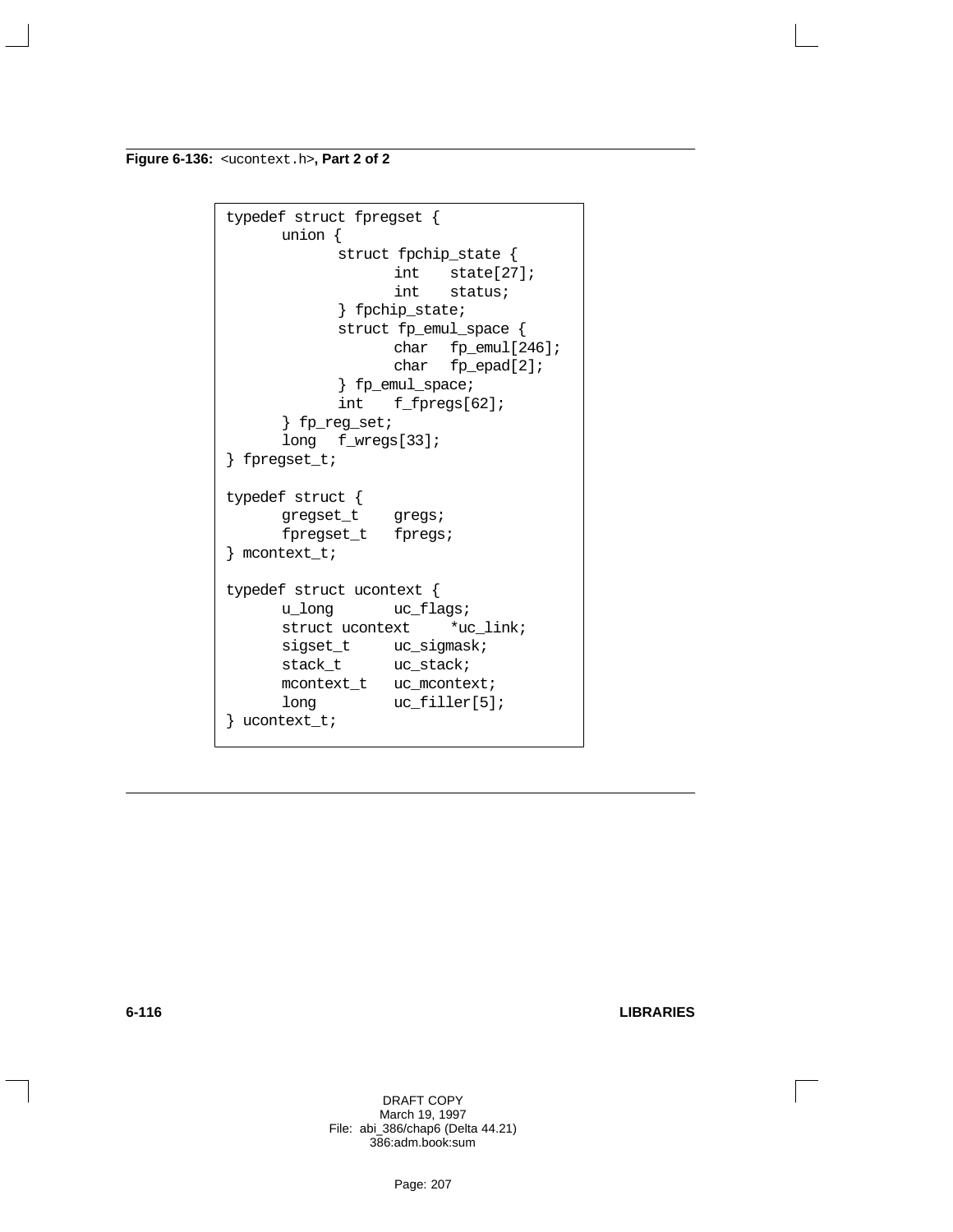**Figure 6-137:** <sys/uio.h>

| typedef struct iovec { |           |
|------------------------|-----------|
| caddr t                | iov base; |
| int                    | iov len;  |
| } iovec_t;             |           |

**Figure 6-138:** <ulimit.h>

| #define UL GETFSIZE |   |
|---------------------|---|
| #define UL SETFSIZE | 2 |

**Figure 6-139:** <unistd.h>, Part 1 of 2

| #define R OK   |                       | 4              |
|----------------|-----------------------|----------------|
| #define W OK   |                       | $\overline{2}$ |
| #define X OK   |                       | 1              |
| #define F OK   |                       | 0              |
|                |                       |                |
|                | #define F ULOCK       | 0              |
| #define F LOCK |                       | $\mathbf{1}$   |
|                | #define F TLOCK       | $\overline{2}$ |
| #define F TEST |                       | 3              |
|                |                       |                |
|                | #define SEEK_SET      | 0              |
|                | #define SEEK CUR      | $\mathbf{1}$   |
|                | #define SEEK END      | 2              |
|                |                       |                |
|                | #define SC ARG MAX    | 1              |
|                | #define _SC_CHILD_MAX | 2              |
|                | #define SC CLK TCK    | 3              |

**System Data Interfaces** 6-117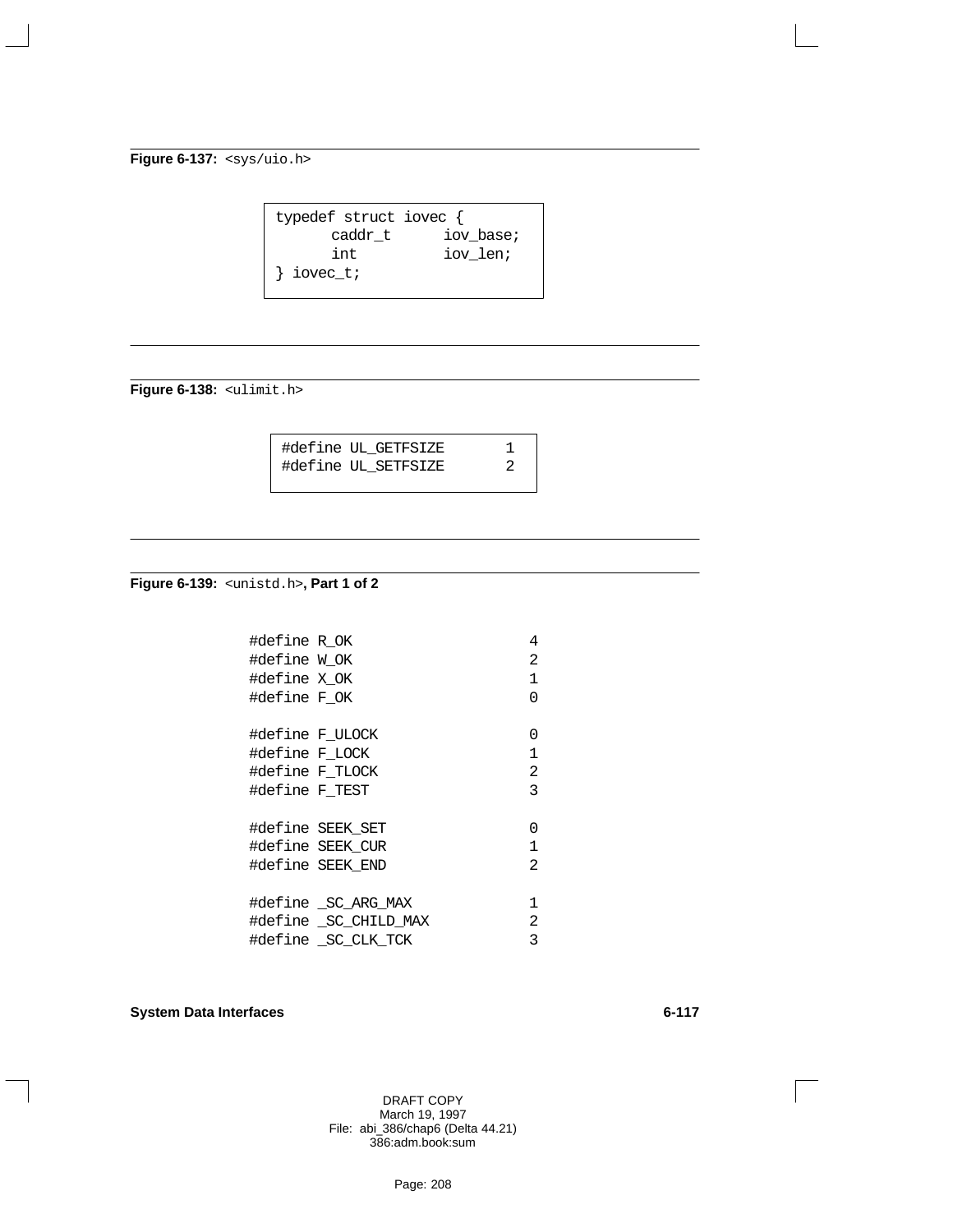# **Figure 6-139:** <unistd.h>, Part 1 of 2 (continued)

| #define SC NGROUPS MAX   | 4              |
|--------------------------|----------------|
| #define SC OPEN MAX      | 5              |
| #define SC JOB CONTROL   | 6              |
| #define SC SAVED IDS     | 7              |
| #define SC VERSION       | 8              |
| #define SC PASS MAX      | 9              |
| #define _SC_LOGNAME_MAX  | 10             |
| #define SC PAGESIZE      | 11             |
| #define SC XOPEN VERSION | 12             |
|                          |                |
| #define CS PATH          | 1              |
| #define CS_HOSTNAME      | $\overline{2}$ |
| #define CS RELEASE       | 3              |
| #define CS VERSION       | 4              |
| #define CS MACHINE       | 5              |
| #define CS ARCHITECTURE  | 6              |
| #define _CS_HW_SERIAL    | 7              |
| #define CS HW PROVIDER   | 8              |
| #define CS SRPC DOMAIN   | 9              |
| #define CS SYSNAME       | 11             |
|                          |                |
|                          |                |

**6-118 LIBRARIES**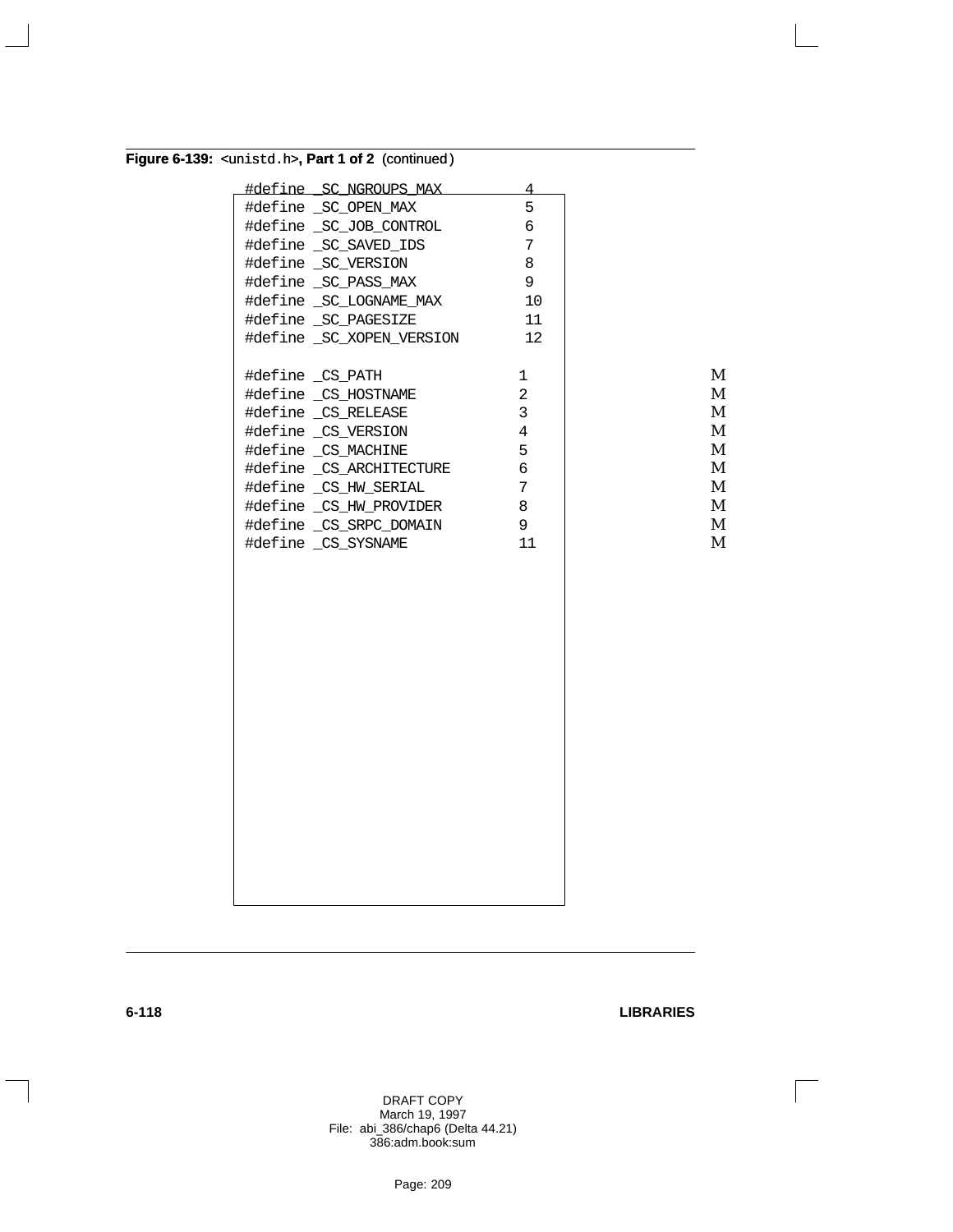**Figure 6-140:** <unistd.h>, Part 2 of 2

| #define PC LINK MAX                          | 1              |  |  |
|----------------------------------------------|----------------|--|--|
| #define PC MAX CANON                         | 2              |  |  |
| #define PC MAX INPUT                         | 3              |  |  |
| #define PC NAME MAX                          | 4              |  |  |
| #define PC PATH MAX                          | 5              |  |  |
| #define PC PIPE BUF                          | 6              |  |  |
| #define PC NO TRUNC                          | 7              |  |  |
| #define PC VDISABLE                          | 8              |  |  |
| #define PC CHOWN RESTRICTED                  | 9              |  |  |
|                                              |                |  |  |
| #define POSIX JOB CONTROL                    | 1              |  |  |
| #define POSIX SAVED IDS                      | 1              |  |  |
| #define POSIX VDISABLE                       | 0              |  |  |
|                                              |                |  |  |
| #define POSIX VERSION                        | $\star$        |  |  |
| #define XOPEN VERSION                        | $\star$        |  |  |
|                                              |                |  |  |
| /* starred values vary and should be         |                |  |  |
| retrieved using sysconf() or pathconf() $*/$ |                |  |  |
|                                              |                |  |  |
| #define STDIN_FILENO                         | 0              |  |  |
| #define STDOUT FILENO                        | 1              |  |  |
| #define STDERR_FILENO                        | $\mathfrak{D}$ |  |  |
|                                              |                |  |  |

**Figure 6-141:** <utime.h>

| struct utimbuf { |             |
|------------------|-------------|
| time t           | active      |
| time t           | $modtime$ ; |
| ł;               |             |
|                  |             |

**System Data Interfaces** 6-119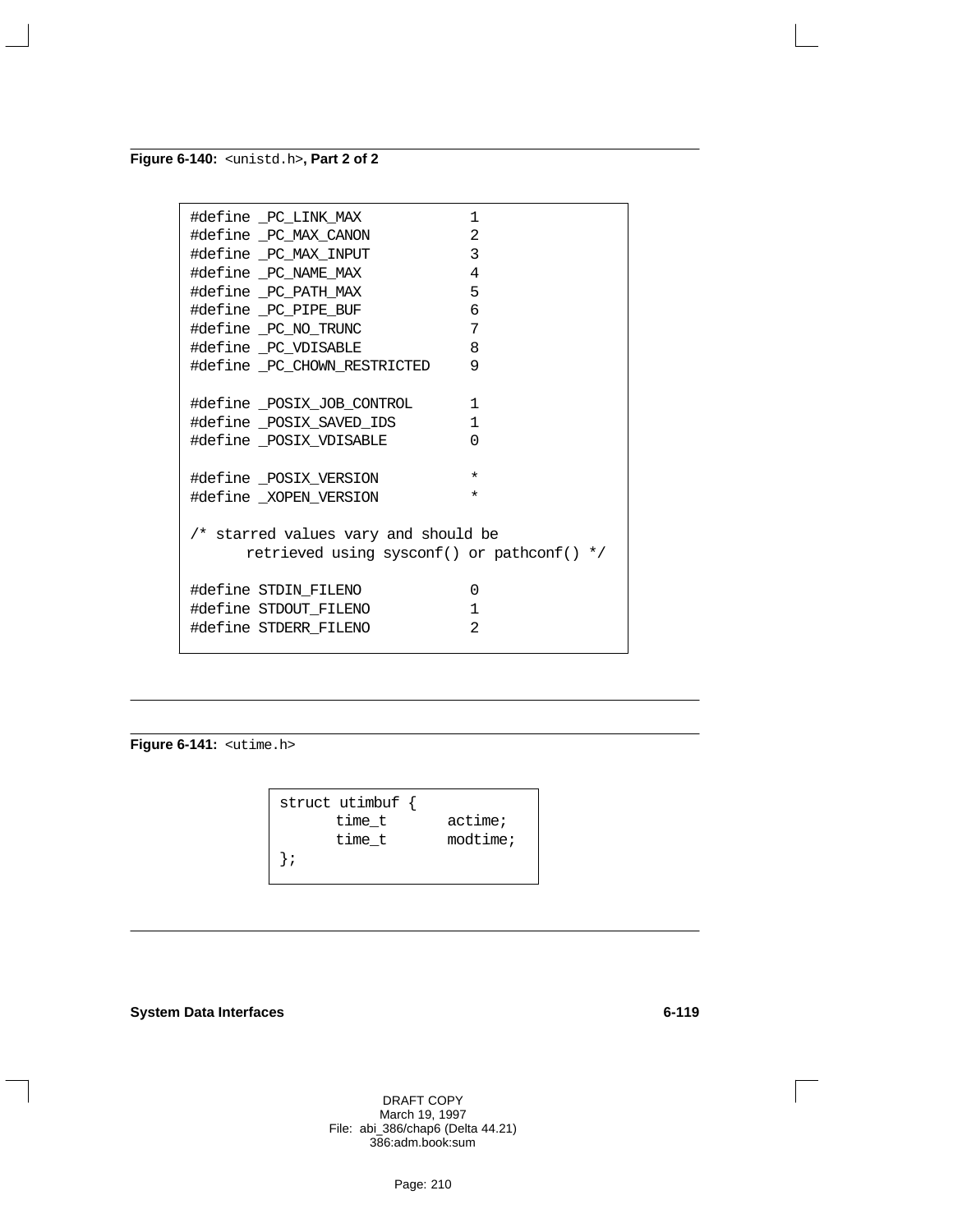Figure 6-142: <sys/utsname.h>

**6-120 LIBRARIES**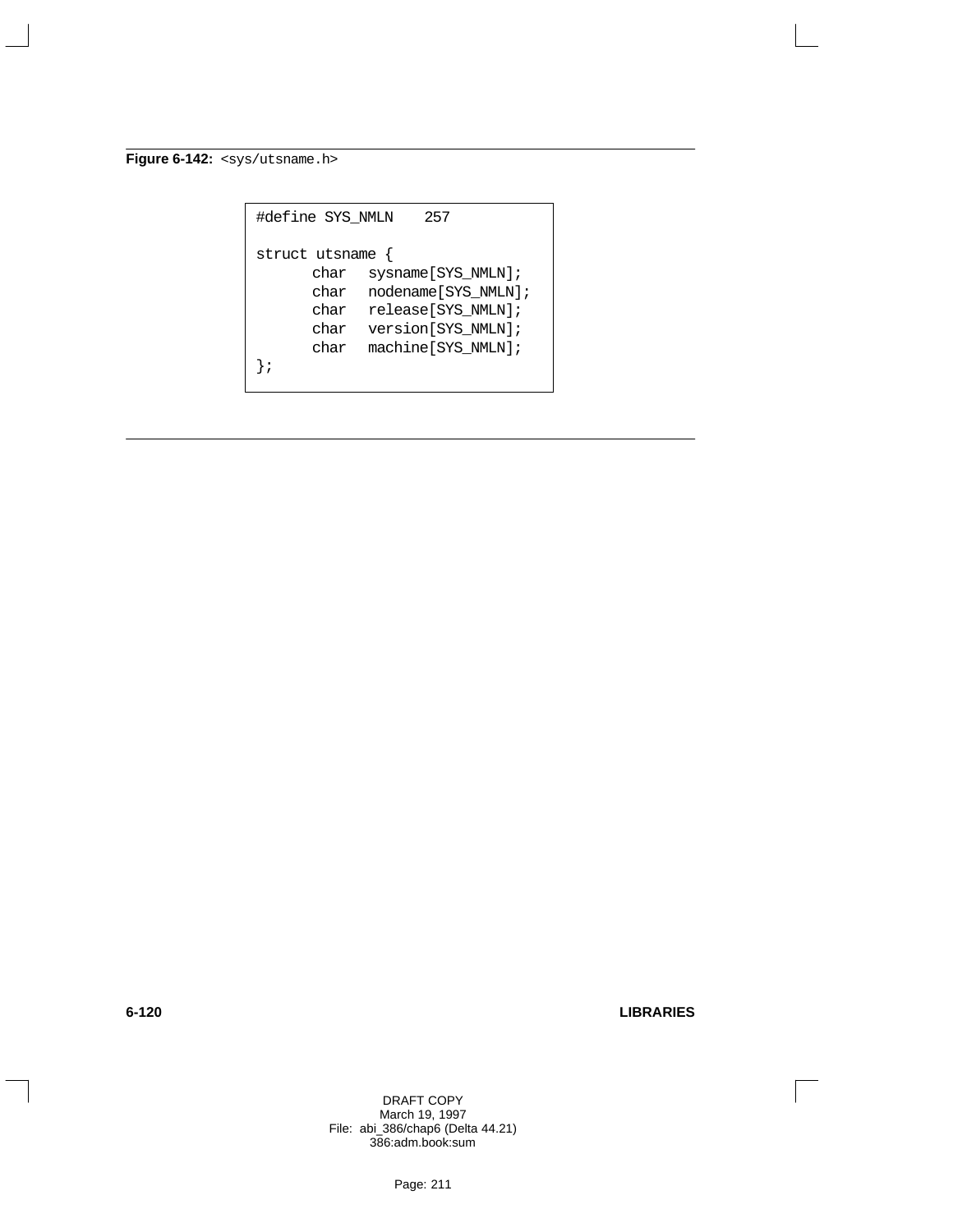**Figure 6-143: <wait.h>** 

```
#define WEXITED 0001
#define WTRAPPED 0002
#define WSTOPPED 0004
#define WCONTINUED 0010
#define WUNTRACED 0004
#define WNOHANG 0100
# define WNOWAIT 0200
#define WCONTFLG 0177777
#define WCOREFLG 0200
\#define WWORD(stat) ((int)((stat)) \&0177777)#define WSTOPFLG 0177
#define WSIGMASK 0177
\#define WLOBYTE(stat) ((int)((stat)&0377))
#define WHIBYTE(stat) ((int)(((stat)>>8)&0377))
\#define \hspace{1.5em} \texttt{WIFEXITED}(\texttt{stat}) \hspace{1.5em} (\texttt{WLOBYTE}(\texttt{stat}) == 0)#define WIFSIGNALED(stat) (WLOBYTE(stat)>0&&WHIBYTE(stat) == 0)
#define WIFSTOPPED(stat) (WLOBYTE(stat) ==WSTOPFLG&&WHIBYTE(stat)!=0)
#define WIFCONTINUED(stat) (WWORD(stat) ==WCONTFLG)
#define WEXITSTATUS(stat) WHIBYTE(stat)
#define WTERMSIG(stat) (WLOBYTE(stat)&WSIGMASK)
#define WSTOPSIG(stat) WHIBYTE(stat)
#define WCOREDUMP(stat) ((stat)&WCOREFLG)
```
**System Data Interfaces** 6-121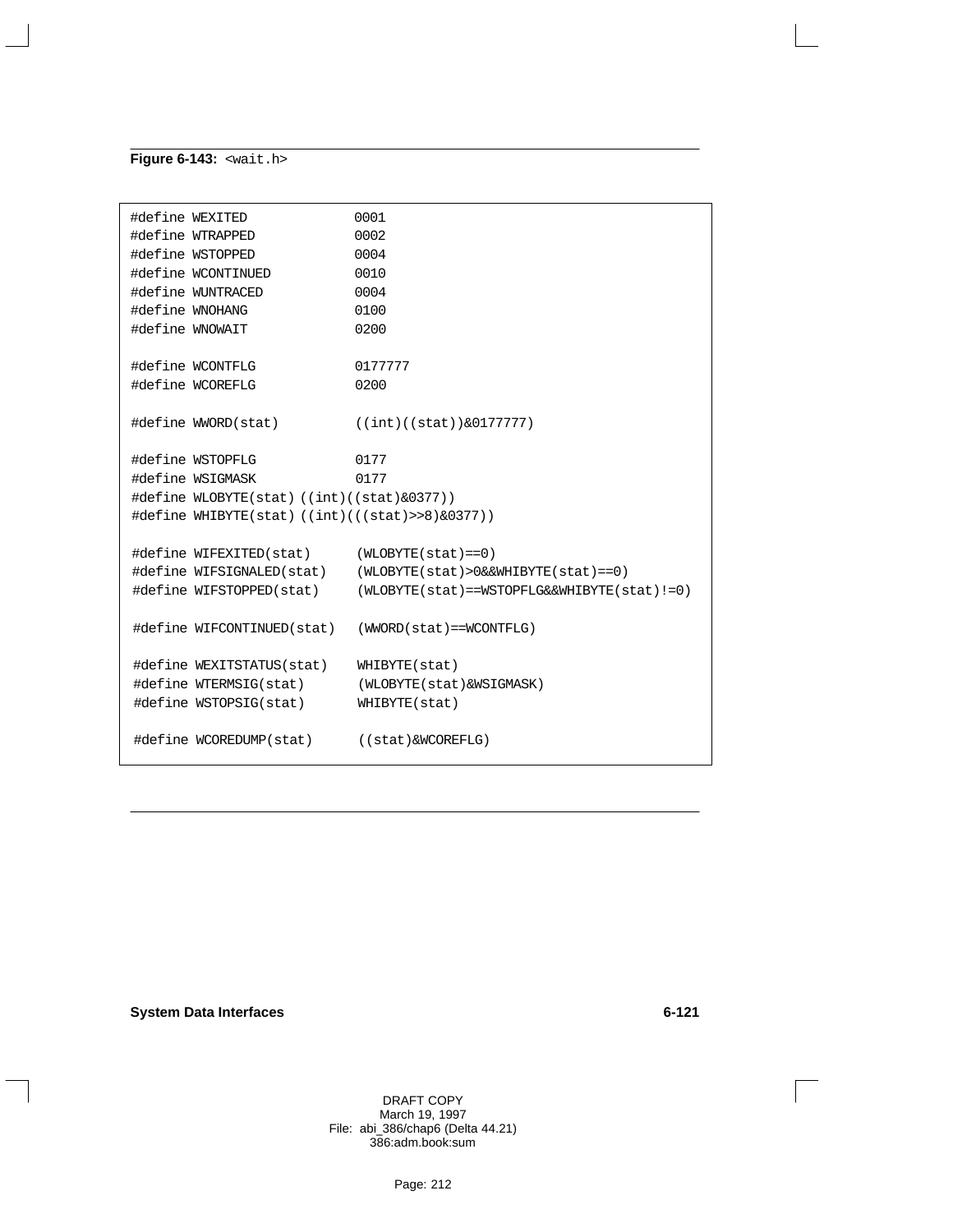**Figure 6-144:** <wchar.h>

```
typedef long wchar_t;
typedef unsigned int size_t;
typedef long wint_t;
typedef struct
{
     wchar_t ;
     wchar_t ;
} mbstate_t;
#define NULL 0
#define W EOF (-1)#define WCHAR_MAX 2147483647
#define WCHAR_MIN (-2147483647-1)
#define mbrlen(x, n, p) mbrtowc((wchar_t *)0, x, n, p)
```
**6-122 LIBRARIES**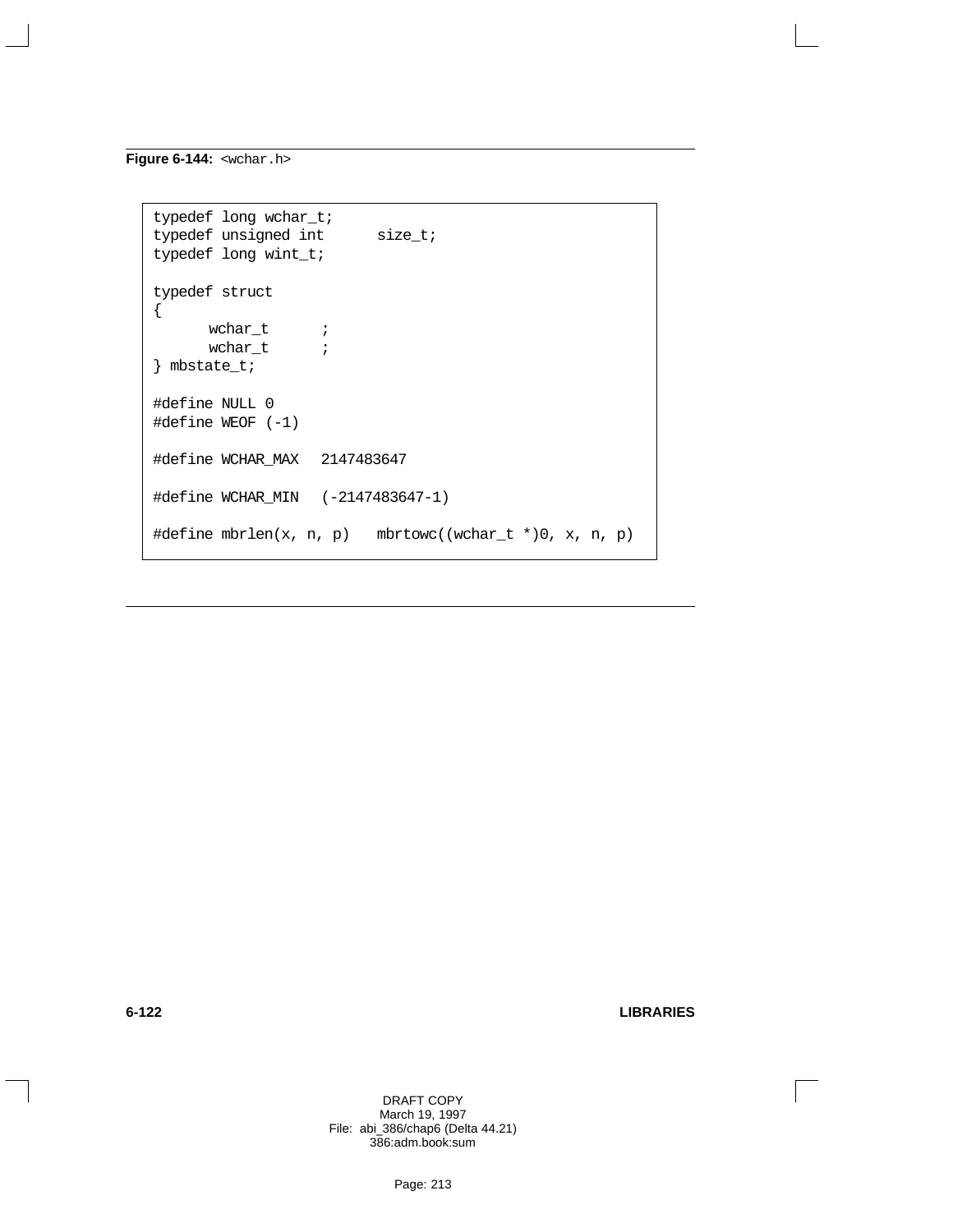**Figure 6-145:** <wctype.h>\*, Part 1 of 3

| typedef long       | typedef unsigned long | wint $t$ ; | wctype_t;                |
|--------------------|-----------------------|------------|--------------------------|
|                    | #define WEOF (-1)     |            |                          |
| #define<br>#define | U<br>L                | 01<br>02   |                          |
| #define            | N                     | 04         |                          |
| #define            | - S                   | 010        |                          |
| #define            | $\mathbf{P}$          | 020        |                          |
| #define            | $\mathbf C$           | 040        |                          |
| #define            | $\overline{B}$        | 0100       |                          |
| #define            | X                     | 0200       |                          |
| #define            | Е1                    |            | 0x00000100               |
| #define            | E2                    |            | 0x00000200               |
| #define            | E3                    |            | 0x00000400               |
| #define            | E4                    |            | 0x00000800               |
| #define            | E <sub>5</sub>        |            | 0x00001000               |
| #define            | E6                    |            | 0x00002000               |
| #define            | E7                    |            | 0x00004000               |
| #define            | E8                    |            | 0x00008000               |
| #define            | E9                    |            | 0x00010000               |
| #define            | E10                   |            | 0x00020000               |
| #define            | <b>E11</b>            |            | 0x00040000               |
| #define            | E12                   |            | 0x00080000               |
| #define            | E13                   |            | 0x00100000               |
| #define            | E14                   |            | 0x00200000               |
| #define            | <b>E15</b>            |            | 0x00400000               |
| #define            | E16                   |            | 0x00800000               |
| #define            | E17                   |            | 0x01000000               |
| #define            | E18                   |            | 0x02000000               |
| #define            | E19                   |            | 0x04000000               |
| #define<br>#define | E20                   |            | 0x08000000<br>0x10000000 |
|                    | E21                   |            |                          |

**System Data Interfaces** 6-123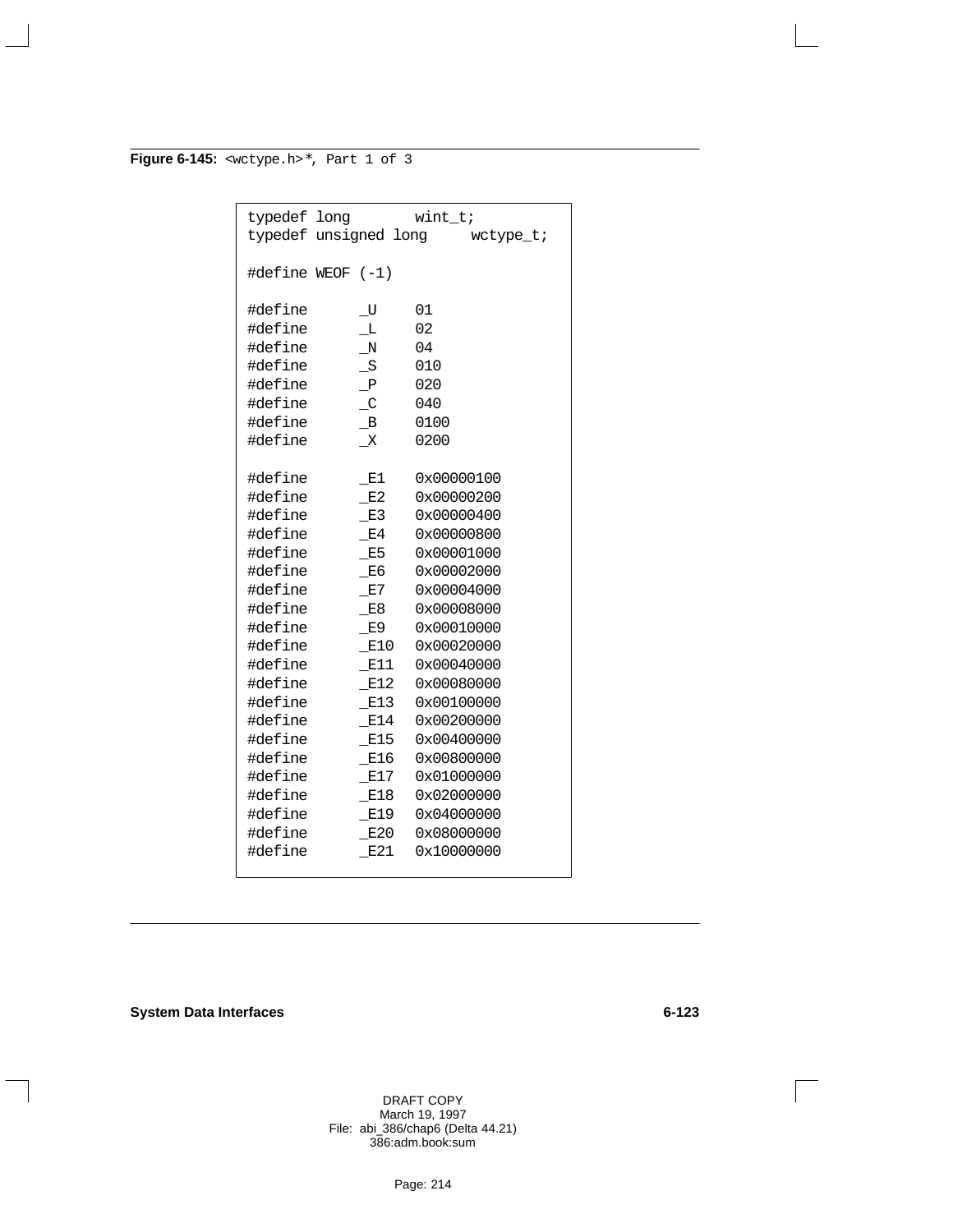**Figure 6-146:** <wctype.h>\*, Part 2 of 3

| #define _PD_ALNUM      |                                       | $(\underline{U}   \underline{L}   \underline{N})$                                                            |
|------------------------|---------------------------------------|--------------------------------------------------------------------------------------------------------------|
| #define _PD_ALPHA      | $(\begin{array}{c c} U & \end{array}$ |                                                                                                              |
| #define _PD_BLANK      | (B)                                   |                                                                                                              |
| #define _PD_CNTRL      | $(\_C)$                               |                                                                                                              |
| #define _PD_DIGIT      | (N)                                   |                                                                                                              |
| #define _PD_GRAPH      |                                       | $(\mathbb{P}   \mathbb{U}   \mathbb{L}   \mathbb{N}   \mathbb{E}1)$<br>$-E2$   $-E5$   $-E6$ )               |
| #define PD LOWER       | (L)                                   |                                                                                                              |
| #define PD PRINT       | (P <sub>1</sub> )                     | $\begin{array}{c c c c c c c} \hline U & L & L & L \\ \hline \end{array}$<br>$-E1$   $-E2$   $-E5$   $-E6$ ) |
| #define _PD_PUNCT      | $(\mathbb{P})$                        |                                                                                                              |
| #define _PD_SPACE      | (S)                                   |                                                                                                              |
| #define _PD_UPPER      | $(U_$                                 |                                                                                                              |
| #define _PD_XDIGIT     | (X)                                   |                                                                                                              |
|                        |                                       |                                                                                                              |
| #define iswalnum(c)    |                                       | $\text{isw}(c, \text{PD}\_\text{ALNUM})$                                                                     |
| #define iswalpha(c)    |                                       | $\text{isw}(c, \text{PD} \text{ALPHA})$                                                                      |
| #define iswontrl(c)    |                                       | $\text{isw}(c, \text{PD} \text{CNTRL})$                                                                      |
| #define iswdigit(c)    |                                       | $\text{isw}(c, \text{PD\_DIST})$                                                                             |
| #define iswgraph(c)    |                                       | $\text{isw}(c, \text{PD} \text{GRAPH})$                                                                      |
| #define iswlower(c)    |                                       | $\text{isw}(c, \text{PD} \text{LOWER})$                                                                      |
| #define iswprint(c)    |                                       | $\text{isw}(c, \text{PD} \text{PRINT})$                                                                      |
| #define iswpunct(c)    |                                       | $\text{isw}(c, \text{PD}$ PUNCT)                                                                             |
| #define iswspace(c)    |                                       | $\text{isw}(c, \text{PD} \text{SPACE})$                                                                      |
| #define iswupper(c)    |                                       | $\text{isw}(c, \text{PD}_{\text{UPPER}})$                                                                    |
| #define iswxdigit(c)   |                                       | __isw(c, _PD_XDIGIT)                                                                                         |
| #define towlower(c)    |                                       | $_trow(c, P D_UPPER)$                                                                                        |
| #define towupper(c)    |                                       | $\text{\_tow}(c, \text{\_PD\_LOWER})$                                                                        |
| #define isphonogram(c) |                                       | isx(c, E1)                                                                                                   |
| #define isideogram(c)  |                                       | $\text{isx}(c, \text{E2})$                                                                                   |
| #define isenglish(c)   |                                       | $\text{isx}(c, \text{E3})$                                                                                   |
| #define isnumber(c)    |                                       | $\text{isx}(c, \text{E4})$                                                                                   |
| #define isspecial(c)   |                                       | $\text{isx}(c, \text{ }E5)$                                                                                  |
|                        |                                       |                                                                                                              |

**6-124 LIBRARIES**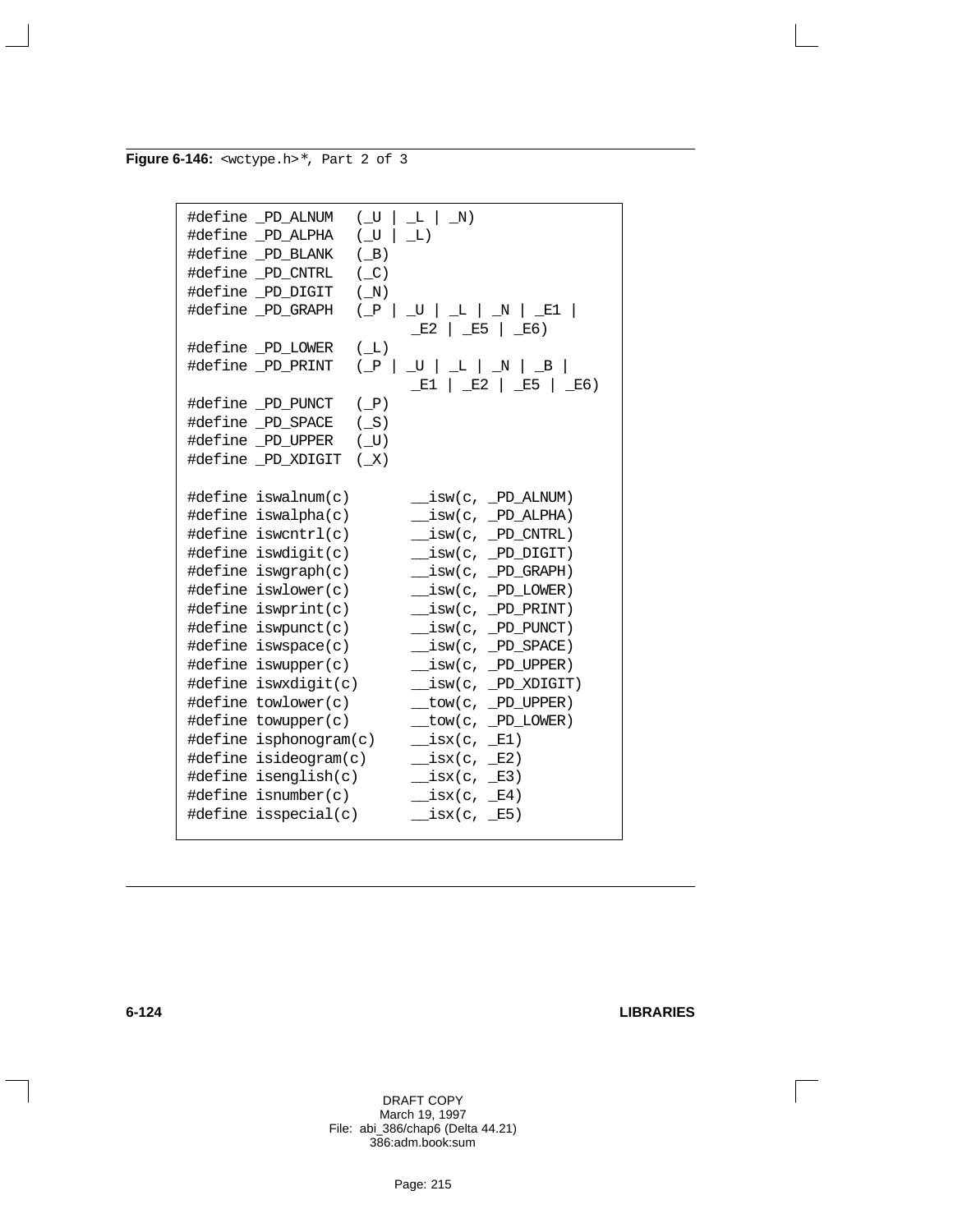**Figure 6-147:** <wctype.h>\*, Part 3 of 3

```
# define is codeset 0(c) (((c) \& \tilde{\ } (w char t) 0x f f) = = 0)
# define is codeset 1(c) ((c) >> 28) == 0x3)#define is codeset 2(c) (((c) >> 28) == 0x1)
#define is codeset 3(c) (((c) >> 28) == 0x2)
inline int __isw(wint_t c, wctype_t t){
        if (c > 255)return (\text{iswctype}(c, t)) ;
        return (1 + \underline{\hspace{1cm}} ctype)[c] & t ;
}
in line int _{\text{isx}(\text{wint}\_\text{t} c, \text{wctype}\_\text{t} t)}return (c > 255 & \leq _iswctype(c, t));
}
in line wint_t __tow(wint_t c, wctype_t t) {
        if (c > 255)return (\text{trwctype}(c, t)) ;
        if ((1 + \text{ctype})[c] \& t)return (258 + \text{\textcircled{1}} t y p e) [c];
        return (c);
}
```
**NOTE**

The construction inline is a syntactic extension to ANSI C and may not be M<br>supported by all C compilers. The intended semantics are to behave like reg- M supported by all C compilers. The intended semantics are to behave like regular preprocessor function like macros except parameter names are local and expressions giving their initial values are evaluated exactly once.

**System Data Interfaces** 6-125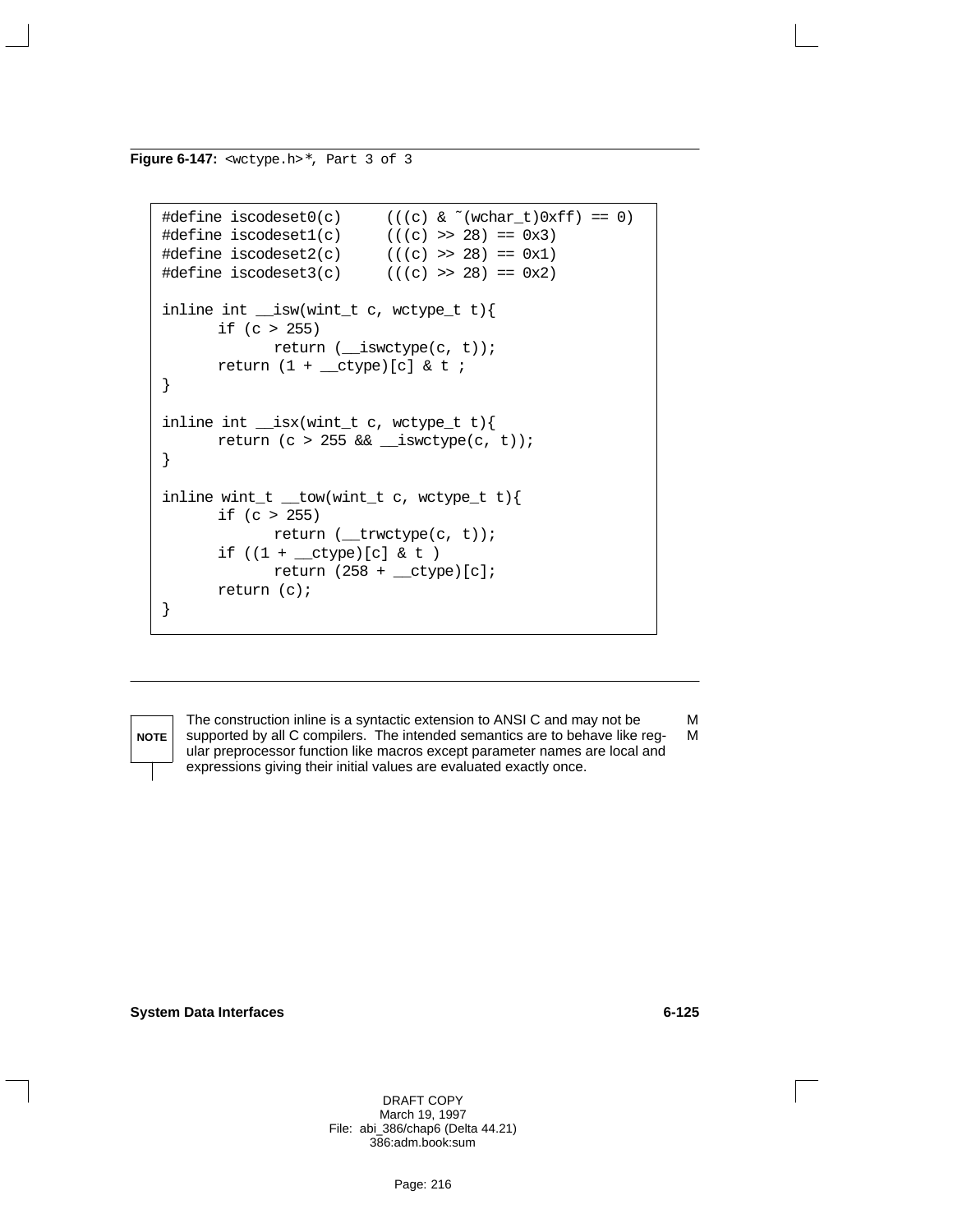**Figure 6-148:** <wordexp.h>\*

| #define WRDE APPEND           | 0001   | М |
|-------------------------------|--------|---|
| #define WRDE DOOFFS           | 0002   | M |
| #define WRDE NOCMD            | 0004   | M |
| #define WRDE REUSE            | 0010   | М |
| #define WRDE SHOWERR          | 0020   | M |
| #define WRDE UNDEF            | 0040   | M |
|                               |        |   |
| #define WRDE NOSYS            | $(-1)$ | M |
| #define WRDE BADCHAR (-2)     |        | M |
| #define WRDE BADVAL (-3)      |        | М |
| $\#define$ WRDE CMDSUB $(-4)$ |        | M |
| #define WRDE NOSPACE (-5)     |        | M |
| #define WRDE SYNTAX           | $(-6)$ | M |
| typedef struct                |        | M |
|                               |        | M |
| size t we wordc;              |        | M |
| char<br>**we wordv;           |        | М |
| size twe offs;                |        | M |
| wordexp t;                    |        | M |
|                               |        |   |
|                               |        |   |

**6-126 LIBRARIES**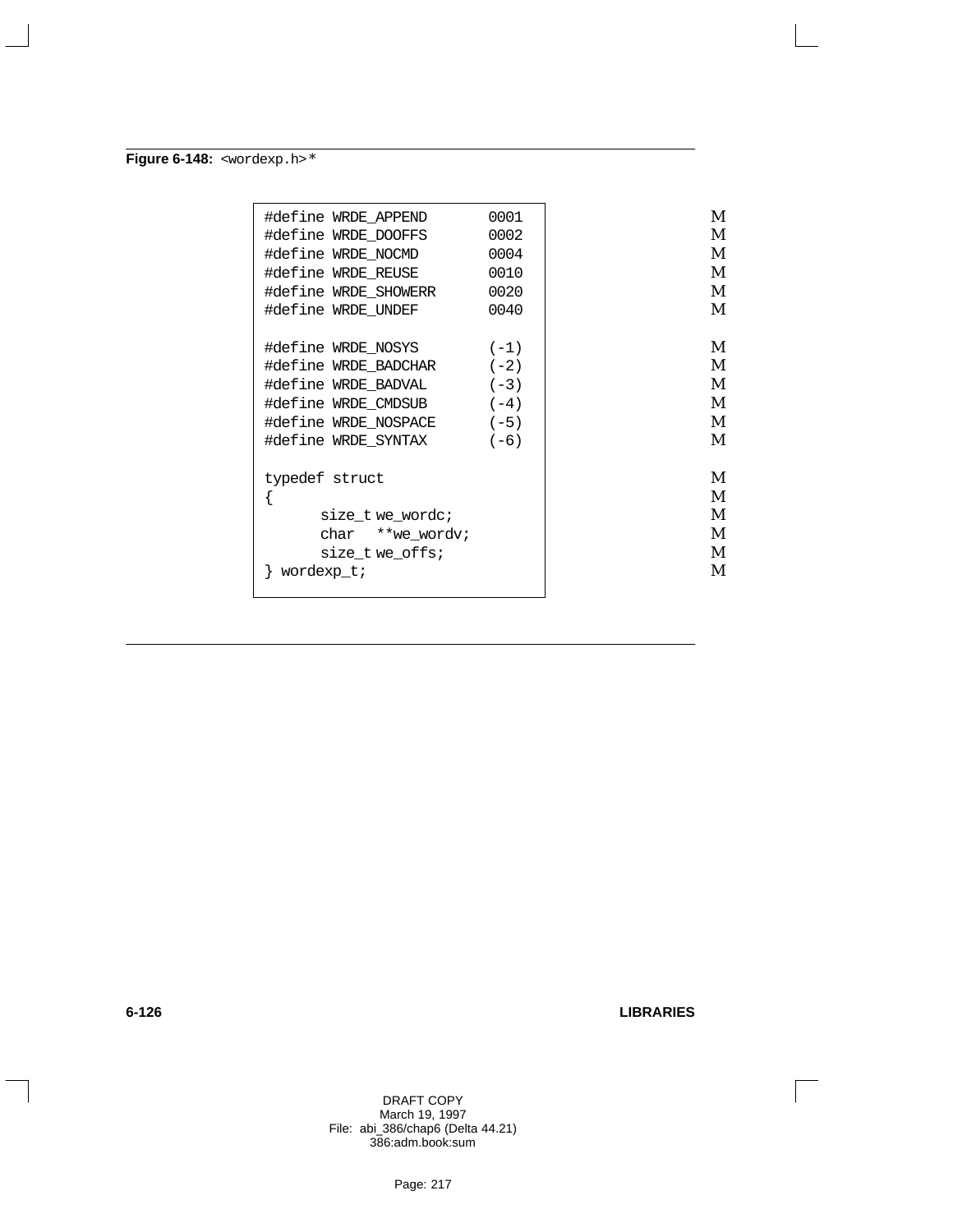# **X Window Data Definitions**

**NOTE**

*This section is new to the Third Edition of this document, but will not be marked with the "G" diff-mark*.

This section contains standard data definitions that describe system data for the optional X Window System libraries listed in the Generic ABI. These data definitions are referred to by their names in angle brackets: <*name.h*> and <sys/*name.h*>. Included in these data definitions are macro definitions and structure definitions. While an ABI-conforming system may provide X11 and X Toolkit Intrinsics interfaces, it need not contain the actual data definitions referenced here. Programmers should observe that the sources of the structures defined in these data definitions are defined in SVID or the appropriate X Consortium documentation (see chapter 10 in the Generic ABI).

**System Data Interfaces** 6-127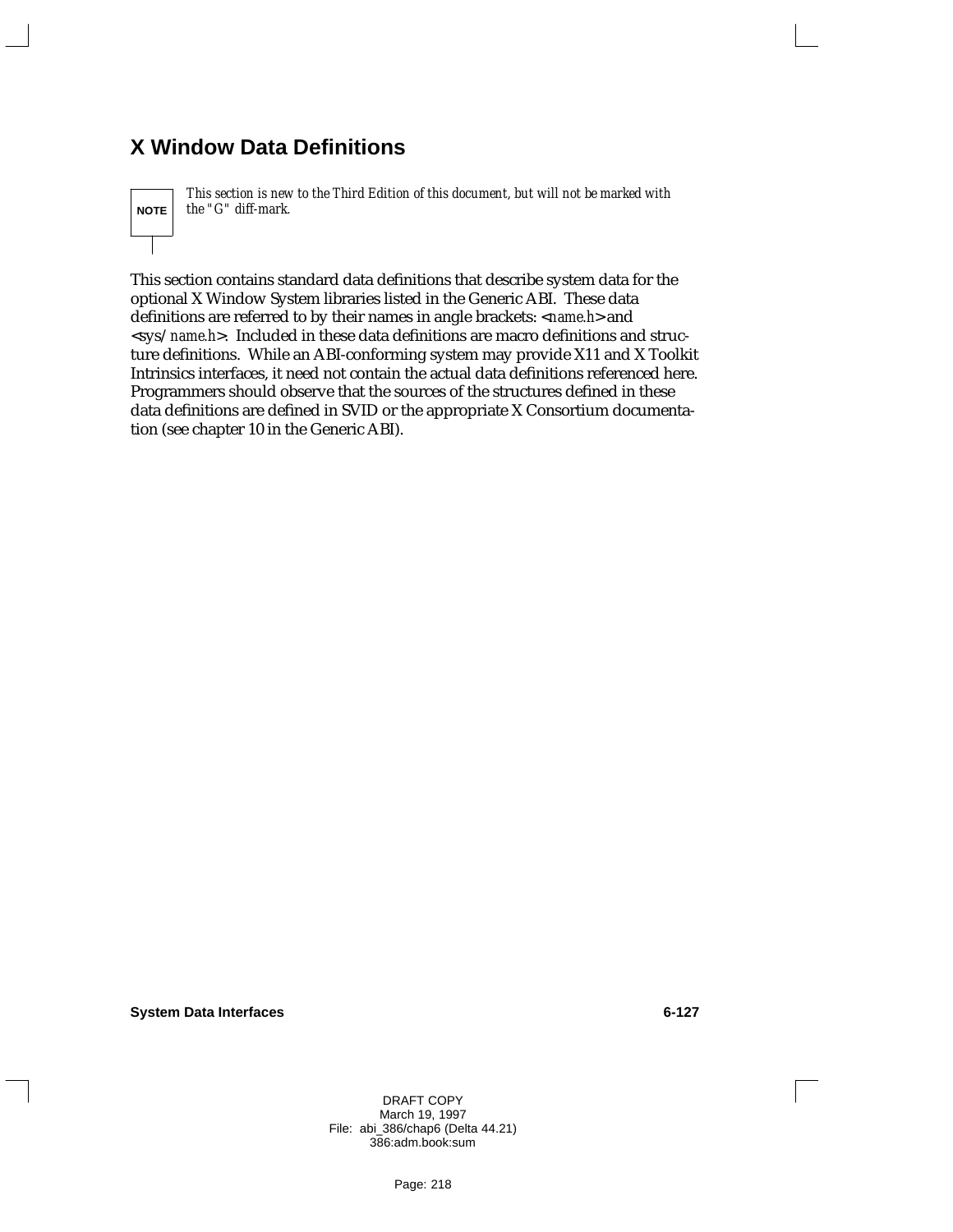**Figure 6-149:** <x11/Atom.h>, Part 1 of 3

|                | #define XA PRIMARY          | (Atom) 1)    |     |
|----------------|-----------------------------|--------------|-----|
|                | #define XA SECONDARY        | (Atom) 2)    |     |
| #define XA ARC |                             | ( (Atom) 3)  |     |
|                | #define XA ATOM             | (Atom) 4)    |     |
|                | #define XA BITMAP           | $(Atom)$ 5)  |     |
|                | #define XA_CARDINAL         | $(Atom)$ 6)  |     |
|                | #define XA COLORMAP         | ( (Atom) 7)  |     |
|                | #define XA CURSOR           | ( (Atom) 8)  |     |
|                | #define XA_CUT_BUFFER0      | ( (Atom) 9)  |     |
|                | #define XA_CUT_BUFFER1      | (Atom) 10)   |     |
|                | #define XA CUT BUFFER2      | (Atom) 11)   |     |
|                | #define XA_CUT_BUFFER3      | (Atom) 12)   |     |
|                | #define XA_CUT_BUFFER4      | (Atom) 13)   |     |
|                | #define XA_CUT_BUFFER5      | (Atom) 14)   |     |
|                | #define XA_CUT_BUFFER6      | $(Atom)$ 15) |     |
|                | #define XA_CUT_BUFFER7      | (Atom) 16)   |     |
|                | #define XA_DRAWABLE         | (Atom) 17)   |     |
|                | #define XA FONT             | $(Atom)$ 18) |     |
|                | #define XA INTEGER          | (Atom) 19)   |     |
|                | #define XA_PIXMAP           | $(Atom)$ 20) |     |
|                | #define XA POINT            | (Atom) 21)   |     |
|                | #define XA RECTANGLE        | (Atom) 22)   |     |
|                | #define XA_RESOURCE_MANAGER | ( (Atom) 23) |     |
|                | #define XA RGB COLOR MAP    | (Atom) 24)   |     |
|                | #define XA RGB BEST MAP     | ((Atom)      | 25) |
|                | #define XA RGB BLUE MAP     | $(Atom)$ 26) |     |
|                | #define XA_RGB_DEFAULT_MAP  | ( (Atom) 27) |     |
|                | #define XA_RGB_GRAY_MAP     | (Atom) 28)   |     |
|                | #define XA RGB GREEN MAP    | $(Atom)$ 29) |     |
|                | #define XA_RGB_RED_MAP      | $(Atom)$ 30) |     |
|                | #define XA_STRING           | $(Atom)$ 31) |     |
|                | #define XA VISUALID         | ((Atom)      | 32) |
|                |                             |              |     |

**6-128 LIBRARIES**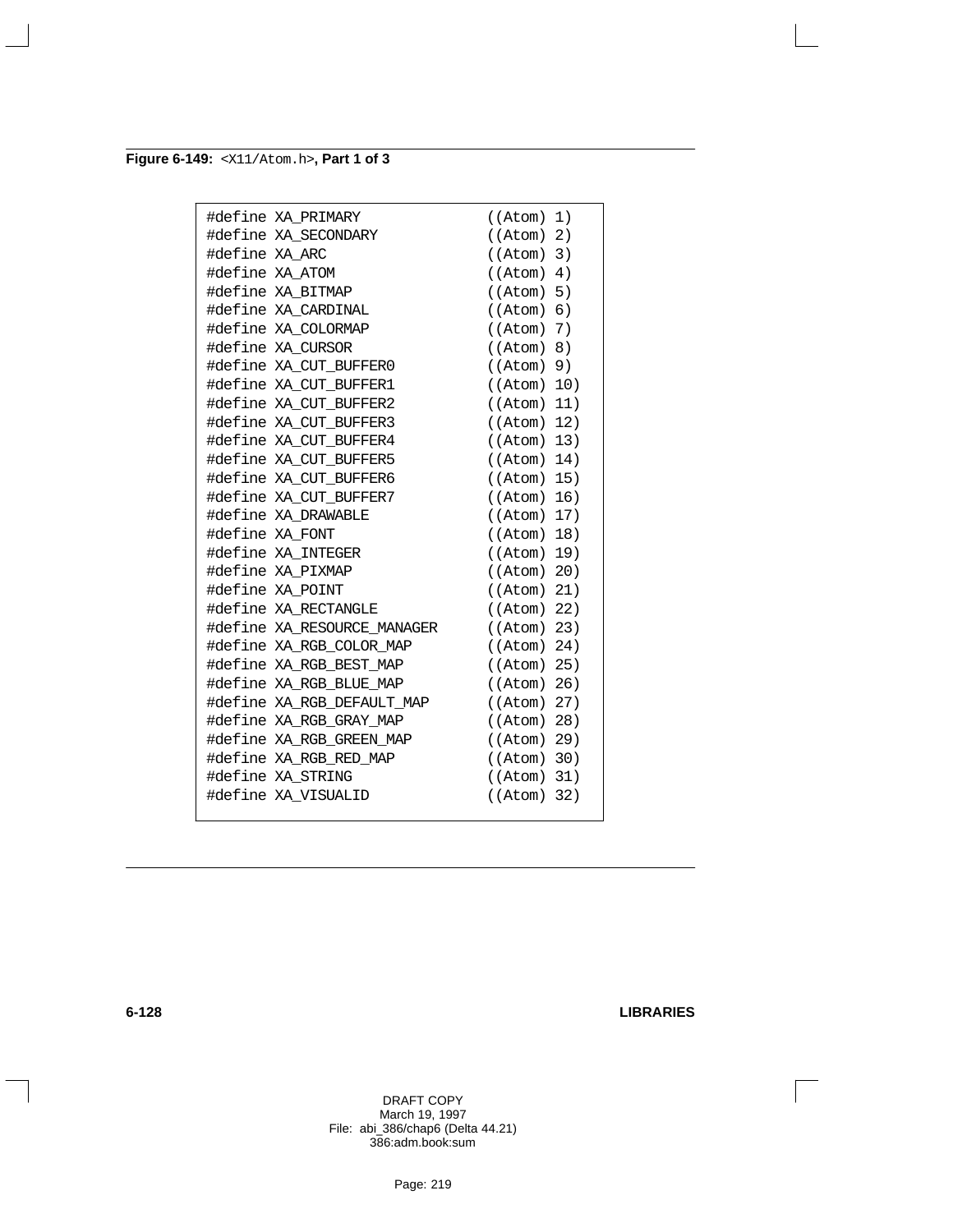## **Figure 6-150:** <x11/Atom.h>, Part 2 of 3

| #define XA WINDOW              | ( (Atom) 33) |     |
|--------------------------------|--------------|-----|
| #define XA WM COMMAND          | ((Atom)      | 34) |
| #define XA WM HINTS            | ((Atom)      | 35) |
| #define XA WM CLIENT MACHINE   | ((Atom)      | 36) |
| #define XA_WM_ICON_NAME        | ((Atom)      | 37) |
| #define XA WM ICON SIZE        | ((Atom)      | 38) |
| #define XA_WM_NAME             | ((Atom)      | 39) |
| #define XA WM NORMAL HINTS     | ((Atom)      | 40) |
| #define XA_WM_SIZE_HINTS       | ((Atom)      | 41) |
| #define XA_WM_ZOOM_HINTS       | ((Atom)      | 42) |
| #define XA MIN SPACE           | ((Atom)      | 43) |
| #define XA_NORM_SPACE          | ((Atom)      | 44) |
| #define XA_MAX_SPACE           | ((Atom)      | 45) |
| #define XA_END_SPACE           | ((Atom)      | 46) |
| #define XA SUPERSCRIPT X       | ((Atom)      | 47) |
| #define XA_SUPERSCRIPT_Y       | ( (Atom) 48) |     |
| #define XA_SUBSCRIPT_X         | ((Atom)      | 49) |
| #define XA SUBSCRIPT Y         | $(Atom)$ 50) |     |
| #define XA UNDERLINE POSITION  | ((Atom)      | 51) |
| #define XA_UNDERLINE_THICKNESS | $(Atom)$ 52) |     |
| #define XA STRIKEOUT ASCENT    | ((Atom)      | 53) |
| #define XA STRIKEOUT DESCENT   | $(Atom)$ 54) |     |
| #define XA ITALIC ANGLE        | ((Atom)      | 55) |
| #define XA_X_HEIGHT            | ( (Atom) 56) |     |
| #define XA OUAD WIDTH          | ((Atom)      | 57) |
| #define XA WEIGHT              | ((Atom)      | 58) |
| #define XA POINT SIZE          | ((Atom)      | 59) |
| #define XA_RESOLUTION          | ((Atom)      | 60) |
| #define XA_COPYRIGHT           | ((Atom)      | 61) |
| #define XA NOTICE              | ((Atom)      | 62) |
| #define XA FONT NAME           | ((Atom)      | 63) |
| #define XA FAMILY NAME         | ( (Atom)     | 64) |
|                                |              |     |

**System Data Interfaces** 6-129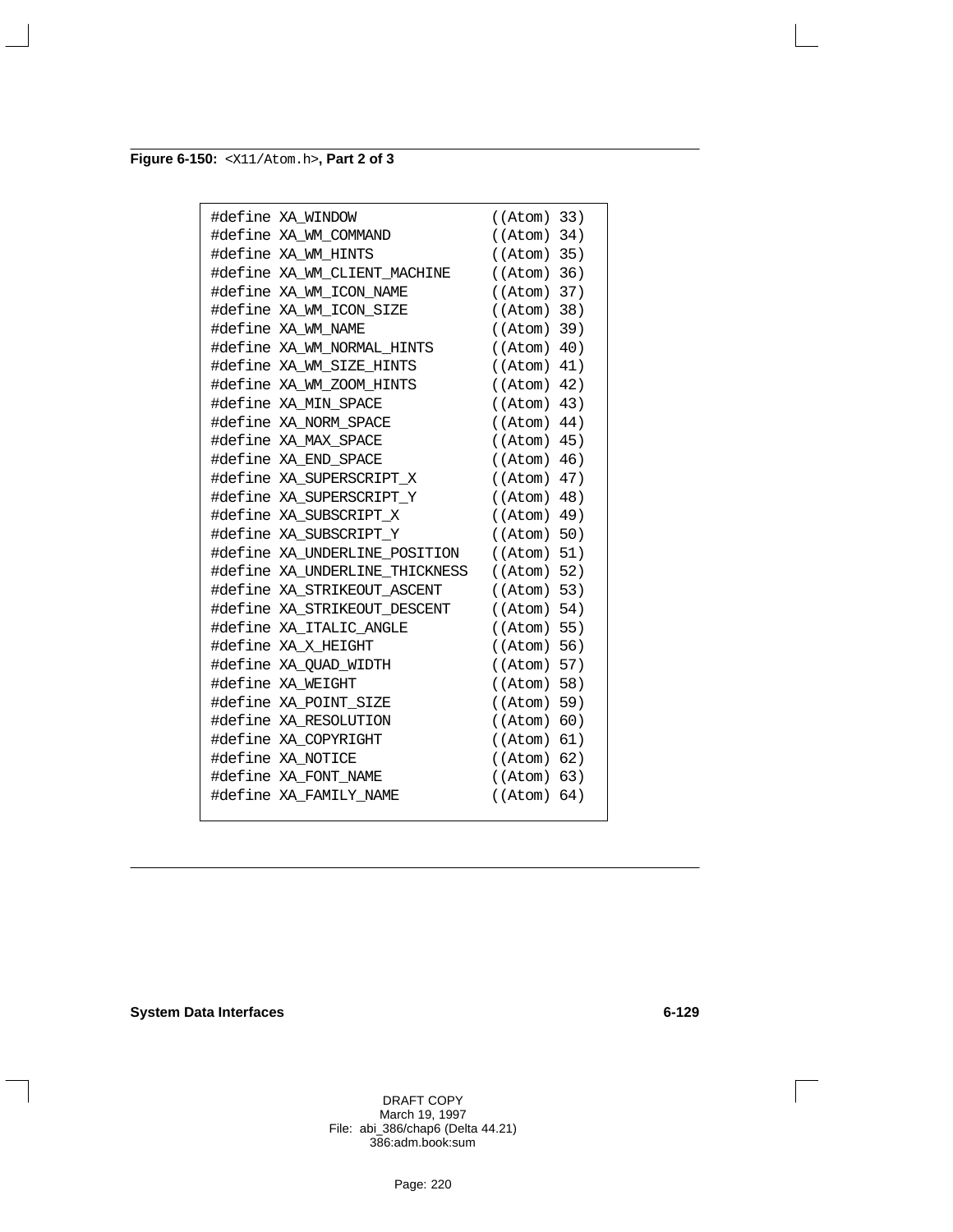## **Figure 6-151:** <x11/Atom.h>, Part 3 of 3

| #define XA FULL NAME        | $(Atom)$ 65) |  |
|-----------------------------|--------------|--|
| #define XA CAP HEIGHT       | $(Atom)$ 66) |  |
| #define XA WM CLASS         | $(Atom)$ 67) |  |
| #define XA WM TRANSIENT FOR | $(Atom)$ 68) |  |
| #define XA LAST PREDEFINED  | $(Atom)$ 68) |  |
|                             |              |  |

**6-130 LIBRARIES**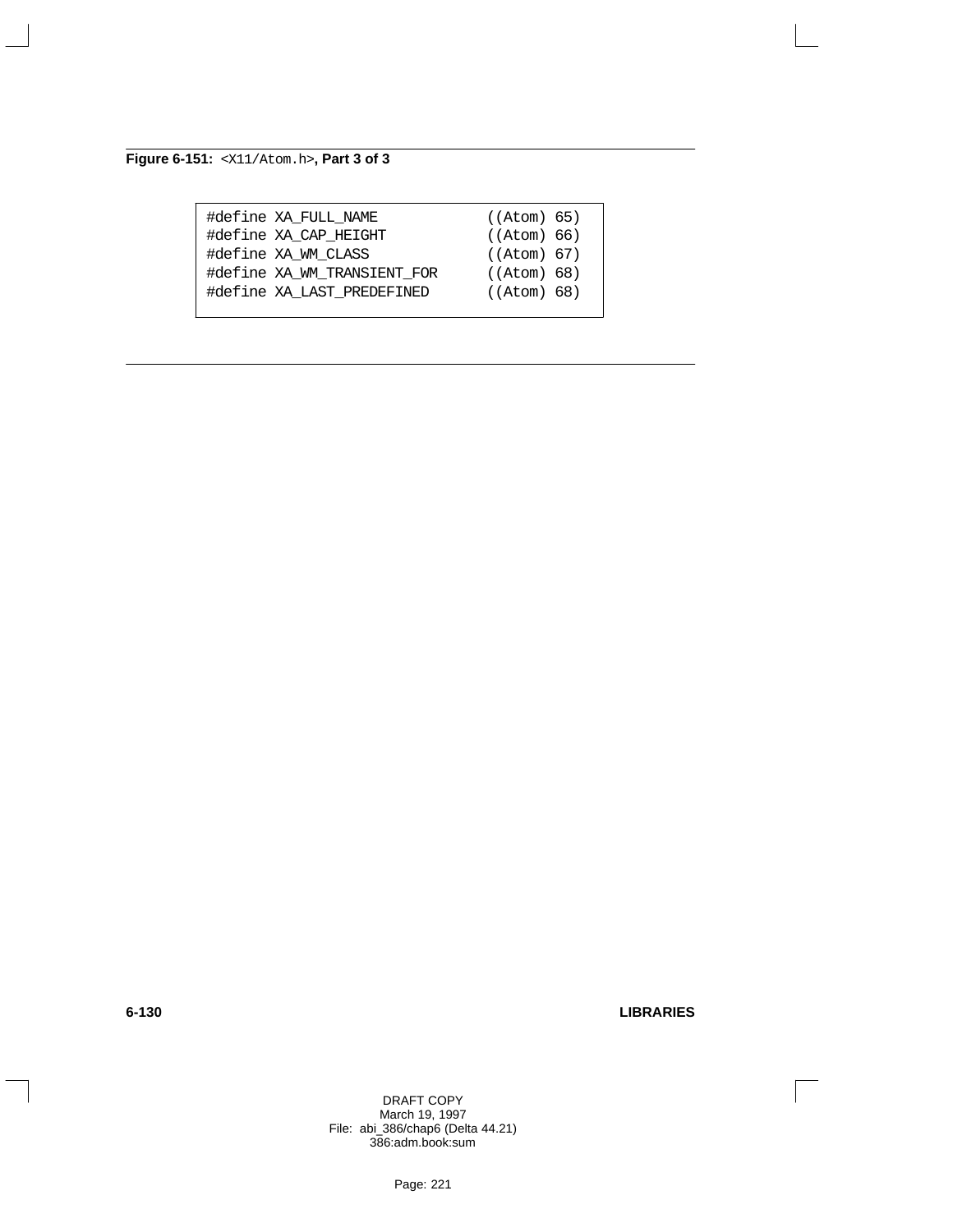**Figure 6-152:** <x11/Composite.h>

extern WidgetClass compositeWidgetClass;

**Figure 6-153:** <x11/Constraint.h>

extern WidgetClass constraintWidgetClass;

**Figure 6-154:** <x11/Core.h>

extern WidgetClass coreWidgetClass;

**System Data Interfaces** 6-131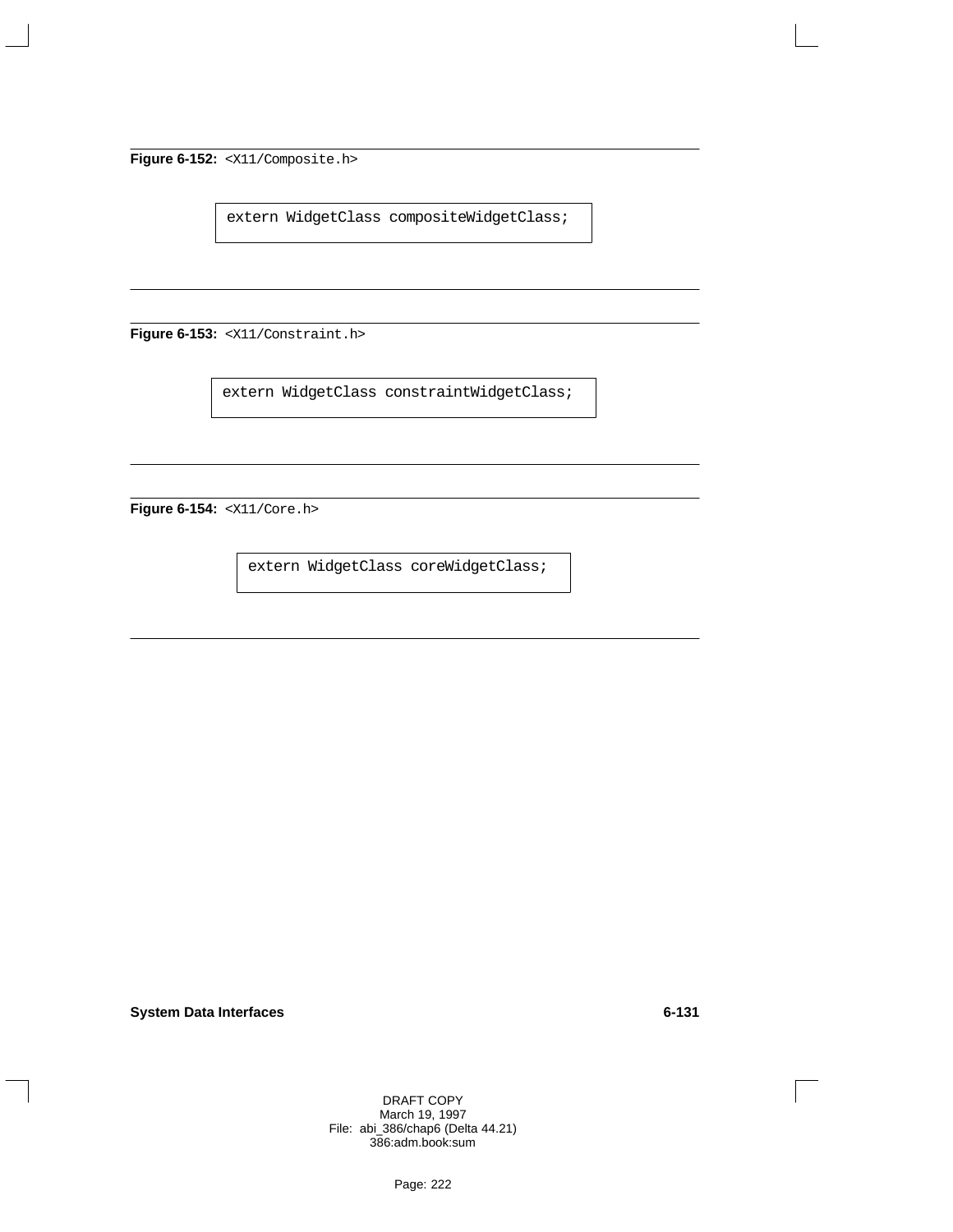## **Figure 6-155:** < $x11/cursortont.h>$ , Part 1 of 3

|                 | #define XC_num_glyphs          | 154 |
|-----------------|--------------------------------|-----|
|                 | #define XC X cursor            | 0   |
|                 | #define XC_arrow               | 2   |
|                 | #define XC_based_arrow_down    | 4   |
|                 | #define XC_based_arrow_up      | 6   |
| #define XC_boat |                                | 8   |
|                 | #define XC_bogosity            | 10  |
|                 | #define XC bottom left corner  | 12  |
|                 | #define XC_bottom_right_corner | 14  |
| #define         | XC bottom side                 | 16  |
|                 | #define XC_bottom_tee          | 18  |
|                 | #define XC_box_spiral          | 20  |
|                 | #define XC_center_ptr          | 22  |
|                 | #define XC_circle              | 24  |
|                 | #define XC clock               | 26  |
|                 | #define XC_coffee_mug          | 28  |
|                 | #define XC_cross               | 30  |
|                 | #define XC_cross_reverse       | 32  |
|                 | #define XC crosshair           | 34  |
|                 | #define XC diamond cross       | 36  |
| #define XC_dot  |                                | 38  |
|                 | #define XC_dotbox              | 40  |
|                 | #define XC double arrow        | 42  |
|                 | #define XC_draft_large         | 44  |
|                 | #define XC_draft_small         | 46  |
|                 | #define XC_draped_box          | 48  |
|                 | #define XC_exchange            | 50  |
|                 | #define XC fleur               | 52  |
|                 | #define XC_gobbler             | 54  |
|                 | #define XC_gumby               | 56  |
|                 | #define XC hand1               | 58  |
|                 | #define XC hand2               | 60  |
|                 |                                |     |

**6-132 LIBRARIES**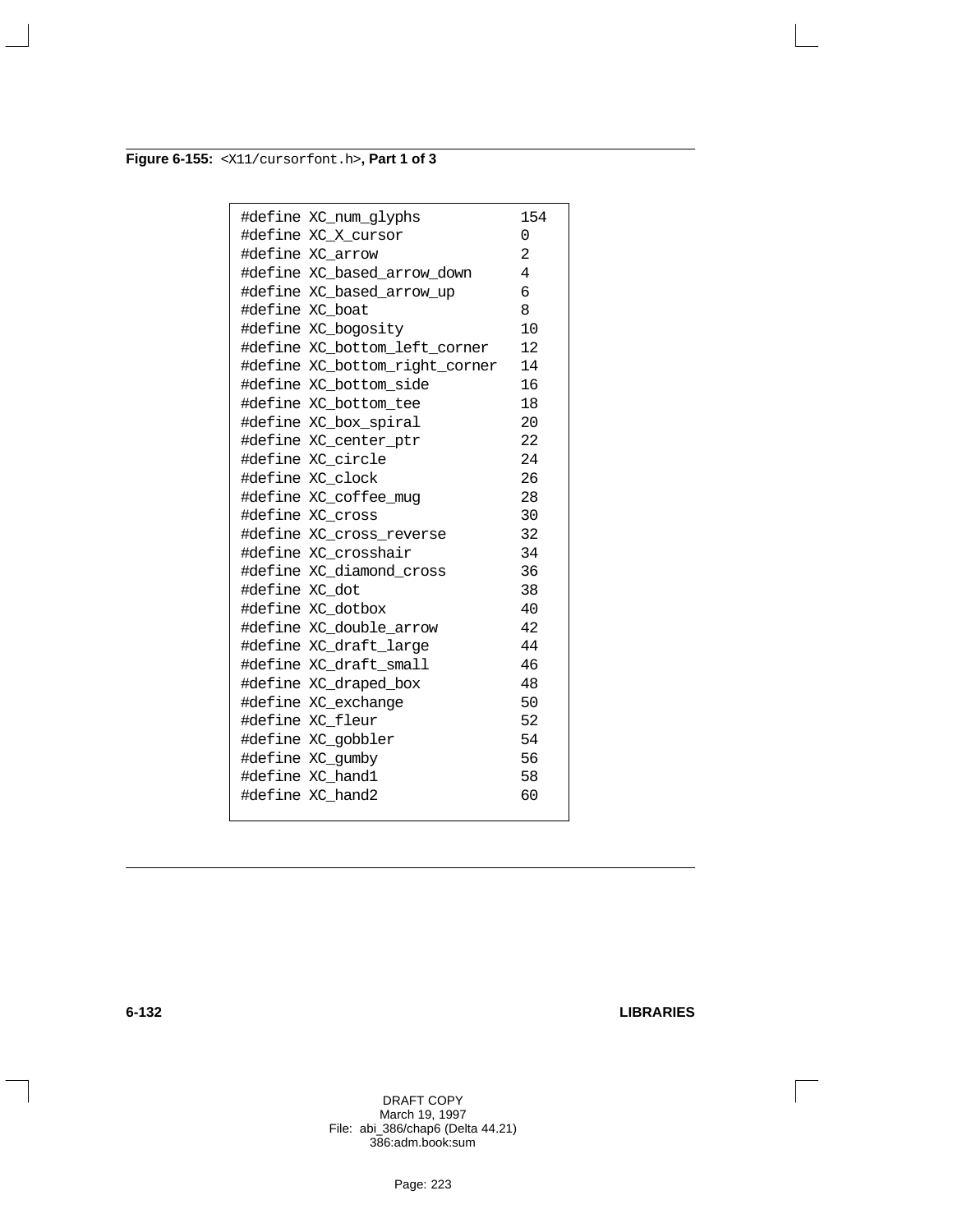#### **Figure 6-156:** <x11/cursorfont.h>, Part 2 of 3

|                | #define XC_heart             | 62  |
|----------------|------------------------------|-----|
|                | #define XC_icon              | 64  |
|                | #define XC_iron_cross        | 66  |
|                | #define XC left ptr          | 68  |
|                | #define XC_left_side         | 70  |
|                | #define XC_left_tee          | 72  |
|                | #define XC leftbutton        | 74  |
|                | #define XC_ll_angle          | 76  |
|                | #define XC_lr_angle          | 78  |
| #define XC_man |                              | 80  |
|                | #define XC middlebutton      | 82  |
|                | #define XC mouse             | 84  |
|                | #define XC_pencil            | 86  |
|                | #define XC_pirate            | 88  |
|                | #define XC_plus              | 90  |
|                | #define XC_question_arrow    | 92  |
|                | #define XC_right_ptr         | 94  |
|                | #define XC_right_side        | 96  |
|                | #define XC_right_tee         | 98  |
|                | #define XC_rightbutton       | 100 |
|                | #define XC_rtl_logo          | 102 |
|                | #define XC sailboat          | 104 |
|                | #define XC_sb_down_arrow     | 106 |
|                | #define XC_sb_h_double_arrow | 108 |
|                | #define XC sb left arrow     | 110 |
|                | #define XC_sb_right_arrow    | 112 |
|                | #define XC_sb_up_arrow       | 114 |
|                | #define XC_sb_v_double_arrow | 116 |
|                | #define XC shuttle           | 118 |
|                | #define XC sizing            | 120 |
|                | #define XC_spider            | 122 |
|                | #define XC_spraycan          | 124 |
|                |                              |     |

**System Data Interfaces** 6-133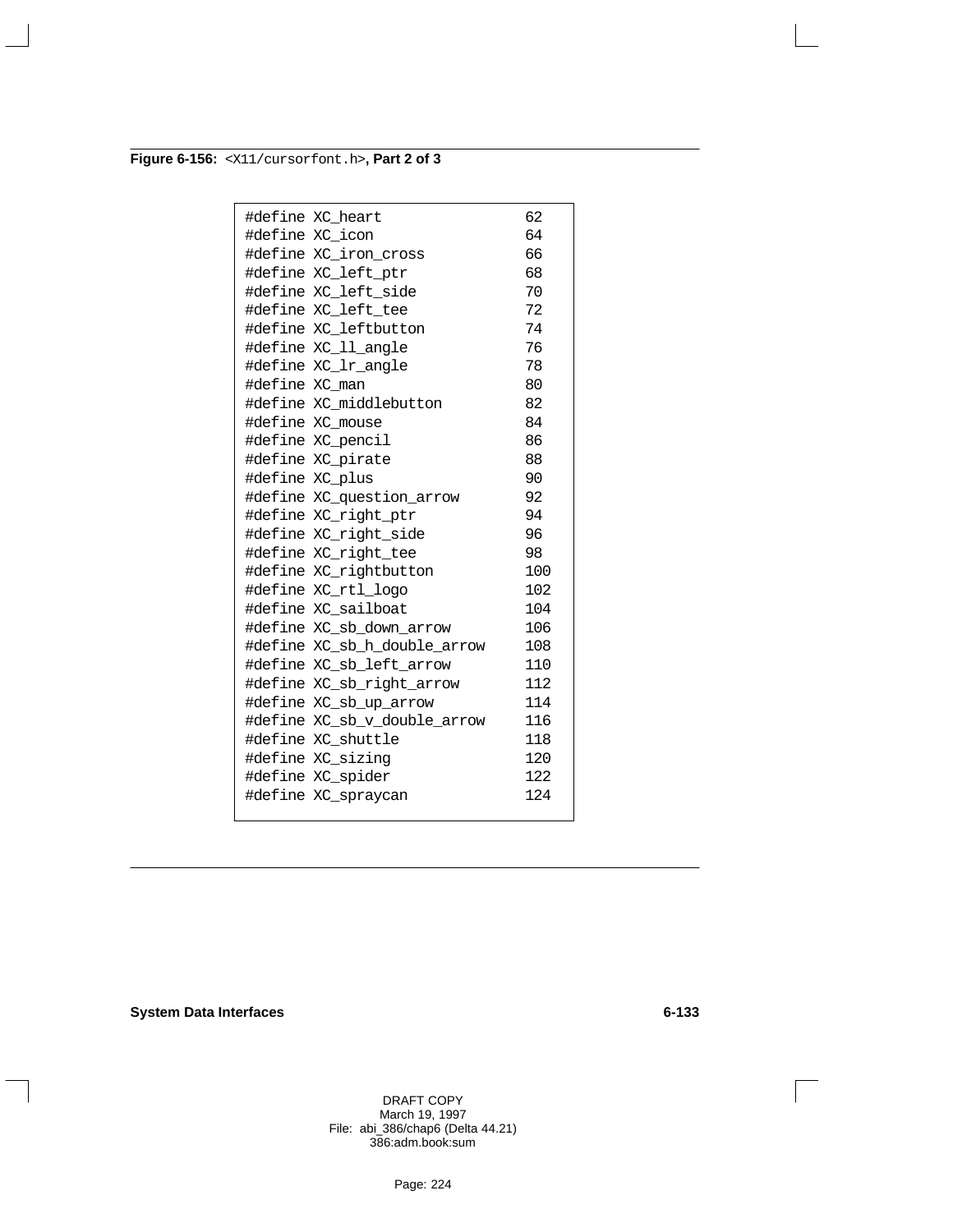**Figure 6-157:** < $x11/cursortont.h>$ , Part 3 of 3

| #define XC star             | 126 |
|-----------------------------|-----|
| #define XC target           | 128 |
| #define XC tcross           | 130 |
| #define XC top left arrow   | 132 |
| #define XC top left corner  | 134 |
| #define XC top right corner | 136 |
| #define XC top side         | 138 |
| #define XC top tee          | 140 |
| #define XC trek             | 142 |
| #define XC ul angle         | 144 |
| #define XC umbrella         | 146 |
| #define XC ur angle         | 148 |
| #define XC watch            | 150 |
| #define XC xterm            | 152 |
|                             |     |

**6-134 LIBRARIES**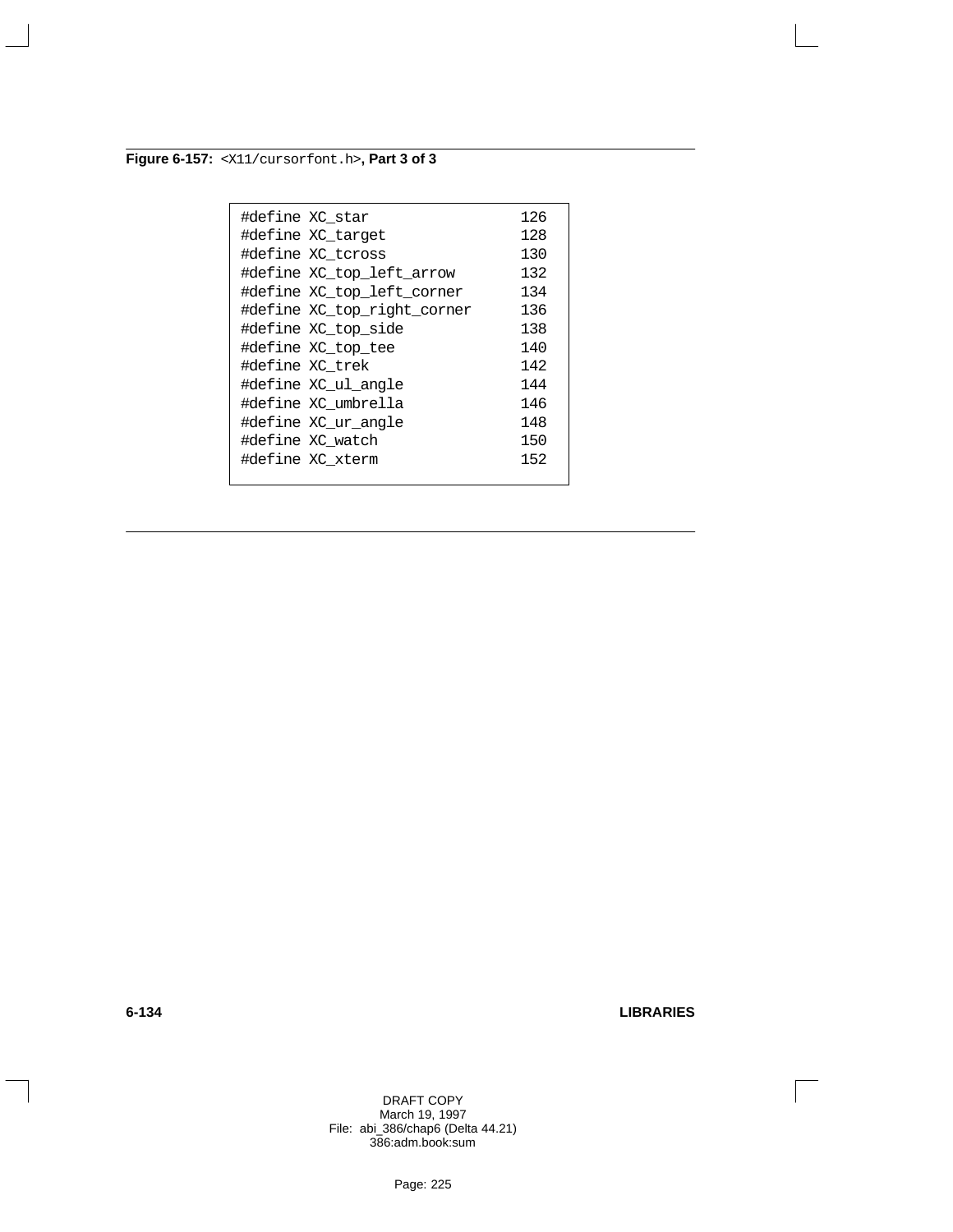**Figure 6-158:** < $x11/Inttrinsic.h>$ , **Part 1 of 6** 

```
typedef char * String;
# define Xt Number (arr) \
     ((Cardinal) (sizeof(arr) / sizeof(arr[0])) )typedef void * widget;
typedef Widget *WidgetList;
typedef void * CompositeWidget;
typedef void *WidgetClass;
typedef XtActionsRec *XtActionList;
typedef void *XtAppContext;
typedef unsigned long XtValueMask;
typedef unsigned long XtIntervalId;
typedef unsigned long XtInputId;
typedef unsigned long XtWorkProcId;
typedef unsigned int XtGeometryMask;
typedef unsigned long XtGCMask;
typedef unsigned long Pixel;
typedef int xt CacheType;
#define XtCacheNone 0x001
#define XtCacheAll 0x002
#define XtCacheByDisplay 0x003
#define XtCacheRefCount 0x100
typedef char Boolean;
typedef long XtArgVal;
typedef unsigned char XtEnum;
typedef unsigned int Cardinal;
typedef unsigned short Dimension;
typedef short Position;
typedef void *XtPointer;
```
**System Data Interfaces** 6-135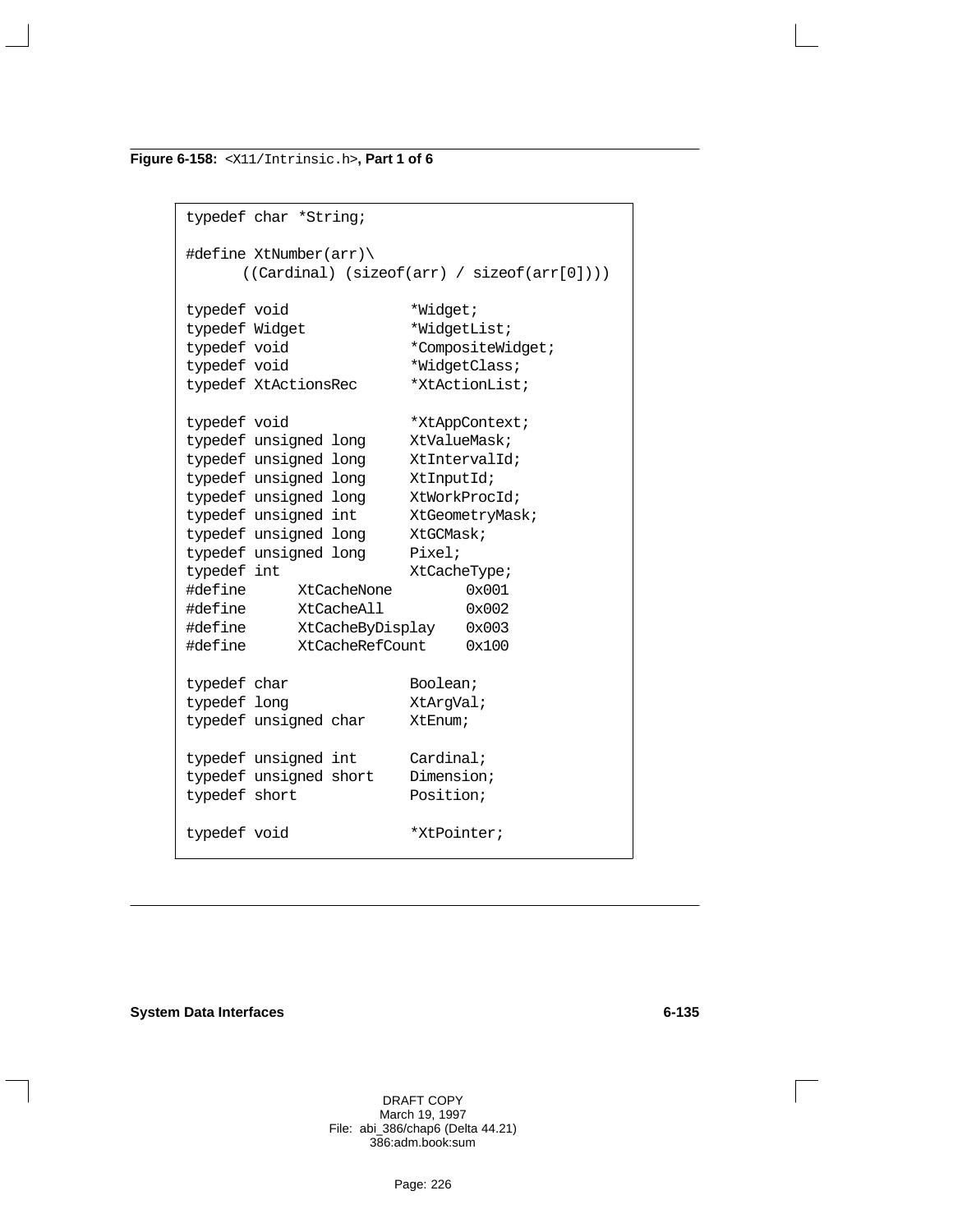#### **Figure 6-159:** < $x11/Inttrinsic.h>$ , **Part 2 of 6**

```
typedef void *XtTranslations;
typedef void *XtAccelerators;
typedef unsigned int Modifiers;
#define XtCWQueryOnly (1 << 7)
#define XtSMDontChange 5
typedef void *XtCacheRef;
typedef void *XtActionHookId;
typedef unsigned long EventMask;
typedef enum {XtListHead, XtListTail } XtListPosition;
typedef unsigned long XtInputMask;
typedef struct {
     String string;
     XtActionProc proc;
} XtActionsRec;
typedef enum {
     XtAddress,
     XtBaseOffset,
     XtImmediate,
     Xt Resource String,
     Xt Resource Quark,
     XtWidgetBaseOffset,
     XtProcedureArg
} XtAddressMode;
typedef struct {
     XtAddressMode address_mode;
     XtPointer address_id;
     Cardinal size;
} XtConvertArgRec, *XtConvertArgList;
```
**6-136 LIBRARIES**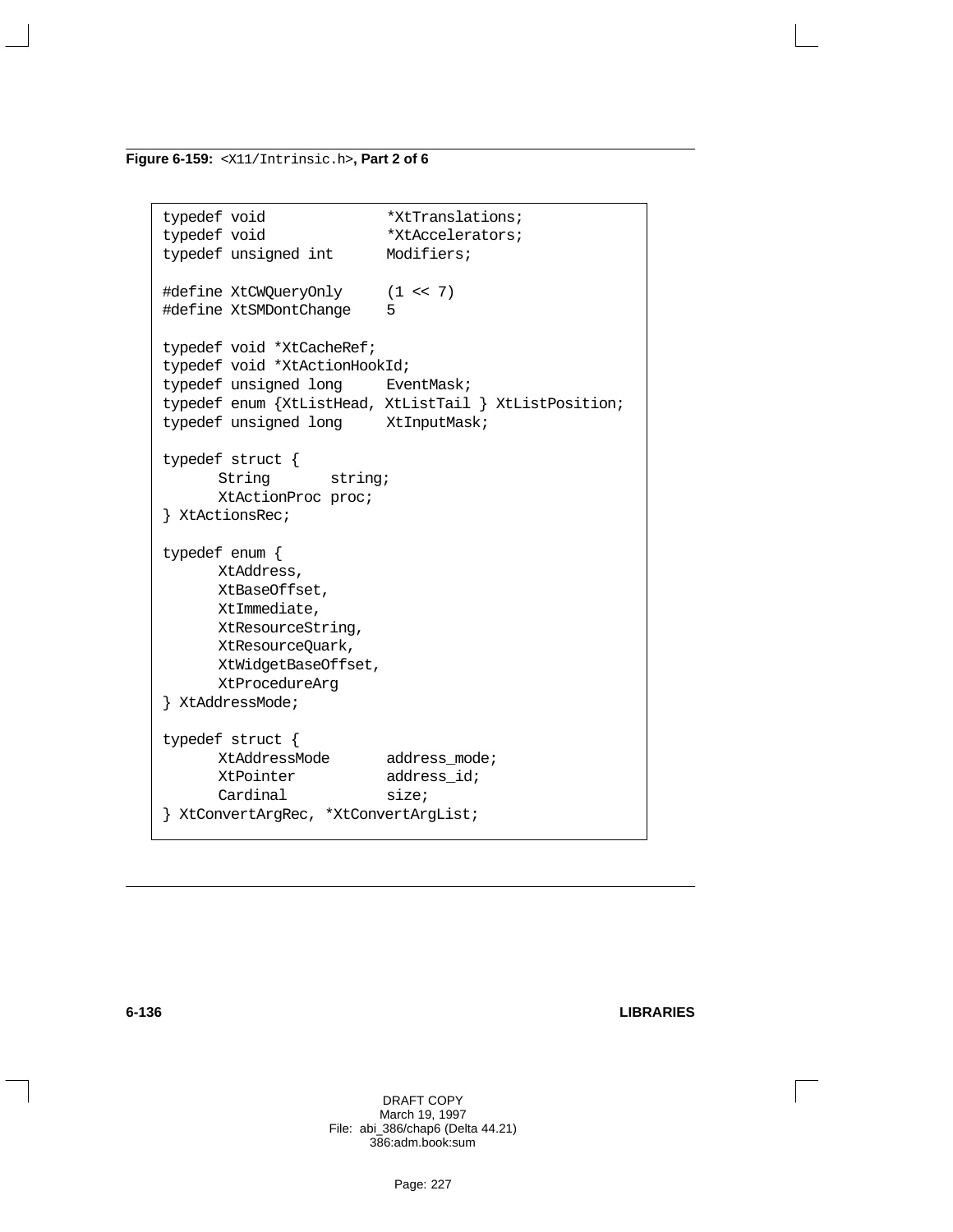**Figure 6-160:** < $x11/Inttrinsic.h>$ , **Part 3 of 6** 

```
#define XtInputNoneMask 0L
#define XtInputReadMask (1L<<0)
#define XtInputWriteMask (1L<<1)
#define XtInputExceptMask (1L<<2)
typedef struct {
     XtGeometryMask request_mode;
     Position x, y;
     Dimension width, height, border_width;
      Widget sibling;
} XtWidgetGeometry;
typedef struct {
     String name;
     XtArgVal value;
\} Arg, * ArgList;
typedef XtPointer XtVarArgsList;
typedef struct {
     XtCallbackProc callback;
     XtPointer closure;
} XtCallbackRec, *XtCallbackList;
typedef enum {
     Xt Callback NoList,
     XtCallbackHasNone,
     Xt Callback Has Some
} XtCallbackStatus;
typedef struct {
     Widget shell_widget;
     Widget enable_widget;
} XtPopdownIDRec, *XtPopdownID;
```
**System Data Interfaces** 6-137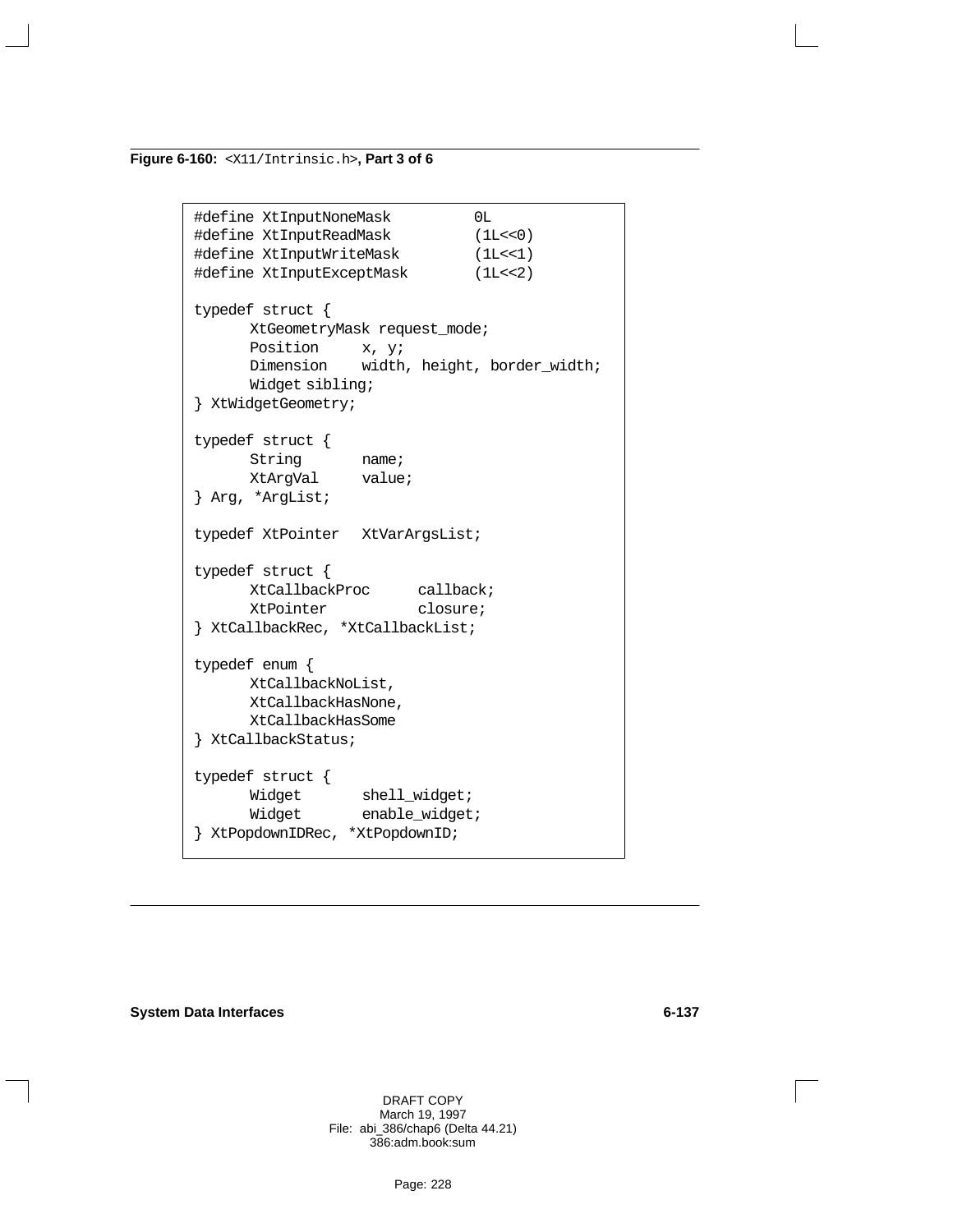**Figure 6-161:** < $x11/Inttrinsic.h>$ , **Part 4 of 6** 

```
typedef enum {
     XtGeometryYes,
     XtGeometryNo,
     XtGeometryAlmost,
     XtGeometryDone
} XtGeometryResult;
typedef enum \{XtGrabNone,
     XtGrabNonexclusive,
     XtGrabExclusive
} XtGrabKind;
typedef struct {
     String resource_name;
      String resource_class;
      String resource_type;
     Cardinal resource_size;
     Cardinal resource_offset;
     String default_type;
     XtPointer default_addr;
} XtResource, *XtResourceList;
typedef struct {
      char match;
      String substitution;
} SubstitutionRec, *Substitution;
typedef Boolean (*XtFilePredicate);
typedef XtPointer KtRequestId;
extern XtConvertArgRec const colorConvertArgs[];
extern XtConvertArgRec const screenConvertArg[];
```
**6-138 LIBRARIES**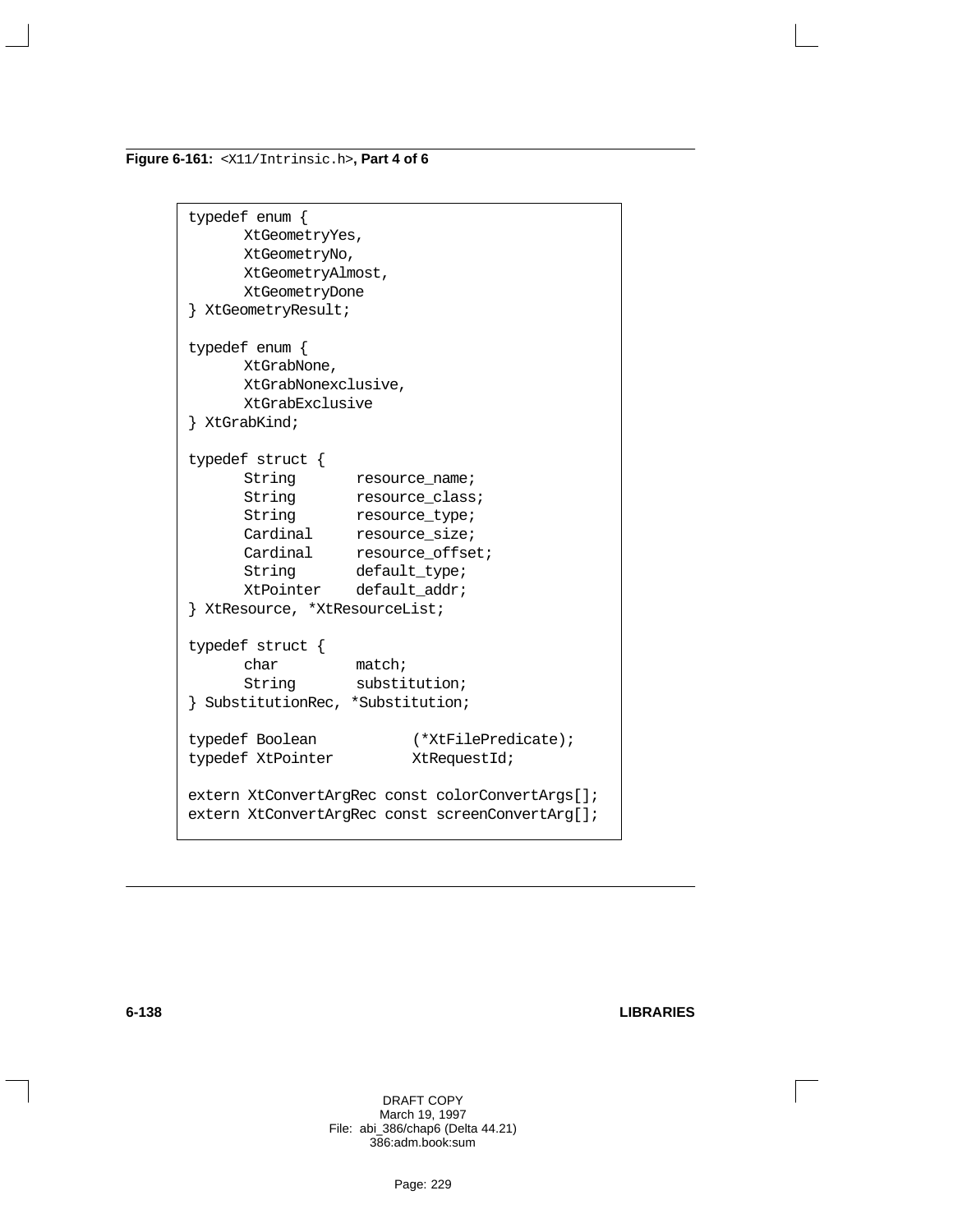**Figure 6-162:** < $x11/Inttrinsic.h>$ , **Part 5 of 6** 

```
#define XtAllEvents ((EventMask) -1L)
#define XtIMXEvent 1
#define XtIMTimer 2
#define XtIMAlternateInput 4
#define XtIMAll (XtIMXEvent | XtIMTimer | XtIMAlternateInput)
#define XtOffsetOf(s_type,field) XtOffset(s_type*,field)
#define XtNew(type) ((type *) XtMalloc((unsigned) sizeof(type)))
# define XT_CONVERT_FAIL (Atom) 0x80000001
#define XtIsRectObj(object) \
       (\bot X tCheckSubclassFlaq(object, (X tEnum) 0x02))
#define XtIsWidget(object) \setminus(_XtCheckSubclassFlag(object,(XtEnum)0x04))
#define XtIsComposite(widget) \
       (_XtCheckSubclassFlag(widget,(XtEnum)0x08))
#define XtIsConstraint(widget) \setminus(\_ X tCheckSubclassFlag(widget, (X tEnum)0x10))
#define XtIsShell(widget) \
       (_XtCheckSubclassFlag(widget,(XtEnum)0x20))
#define XtIsOverrideShell(widget) \
       (_XtIsSubclassOf(widget,(WidgetClass)overrideShellWidgetClass,\
       (WidqetClass) shellWidqetClass, (XtEnum) 0x20))#define XtIsWMShell(widget) \
        (_XtCheckSubclassFlag(widget,(XtEnum)0x40))
#define XtIsVendorShell(widget) \
        (_XtIsSubclassOf(widget,(WidgetClass)vendorShellWidgetClass,\
        (WidgetClass)wmShellWidgetClass, (XtEnum) 0x40))
#define XtIsTransientShell(widget) \
        (_XtIsSubclassOf(widget,(WidgetClass)transientShellWidgetClass,\
        ( Widget Class ) wm Shell Widget Class, ( Xt Enum ) 0x40 ) )
#define XtIsTopLevelShell(widget)\
        (_XtCheckSubclassFlag(widget, (XtEnum)0x80))
#define XtIsApplicationShell(widget)\
        (_XtIsSubclassOf(widget,(WidgetClass)applicationShellWidgetClass,\
        (Wid q etcl as s) to p Level ShellWidget Class, (Xt Enum) 0x80))
```
**System Data Interfaces 6-139**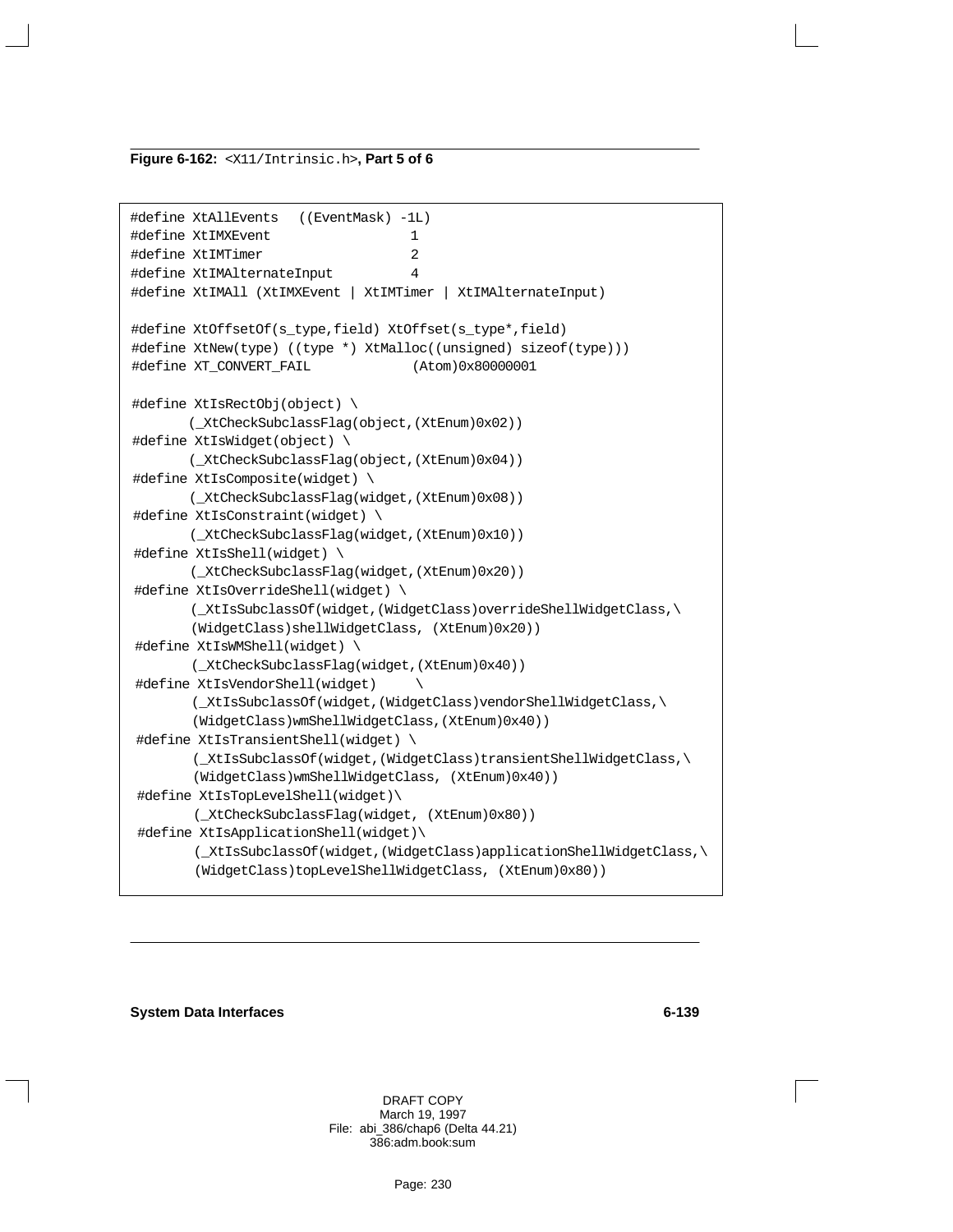**Figure 6-163:** < $x11/Inttrinsic.h>$ , **Part 6 of 6** 

```
# define X t SetArg(arg, n, d) \setminus((void) ( (arg).name = (n), (arg).value = (XtArgVal)(d) ))#define XtOffset(p_type, field) \setminus\hbox{((Cardinal) (((char *) (`$(l_(p_type)NULL)->field))) - ((char *) NULL))}#define XtVaNestedList "XtVaNestedList"
#define XtVaTypedArg "XtVaTypedArg"
#define XtUnspecifiedPixmap ((Pixmap)2)
#define XtUnspecifiedShellInt (-1)
#define XtUnspecifiedWindow ((Window)2)
#define XtUnspecifiedWindowGroup ((Window)3)
#define XtDefaultForeground "XtDefaultForeground"
#define XtDefaultBackground "XtDefaultBackground"
#define XtDefaultFont "XtDefaultFont"
#define XtDefaultFontSet "XtDefaultFontSet"
```
**Figure 6-164:** <X11/Object.h>

extern WidgetClass objectClass;

**Figure 6-165:** <X11/RectObj.h>

extern WidgetClass rectObjClass;

**6-140 LIBRARIES**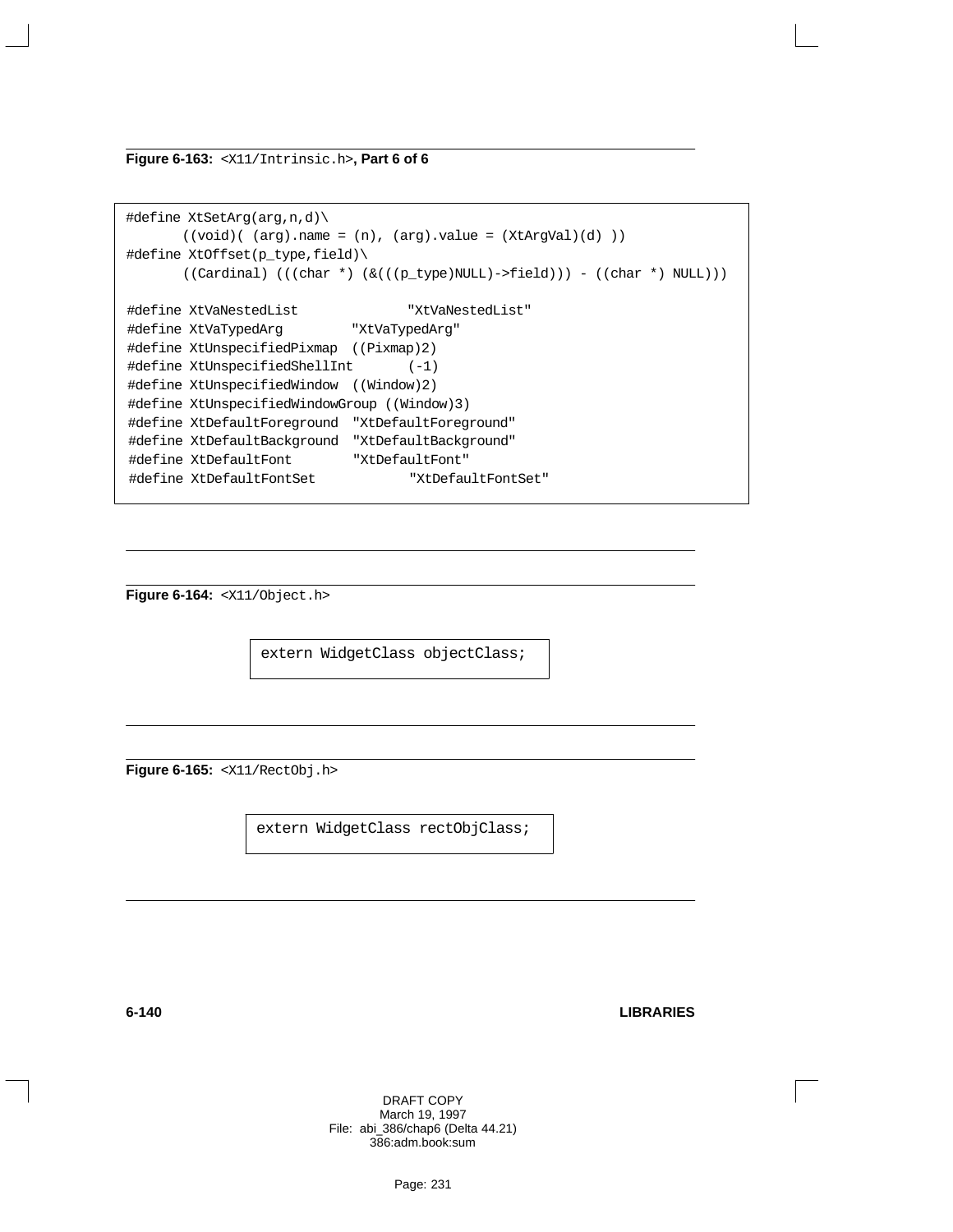**Figure 6-166:** < X11/extensions/shape.h>\*

| #define ShapeSet        | U         |
|-------------------------|-----------|
| #define ShapeUnion      | 1         |
| #define ShapeIntersect  | 2.        |
| #define ShapeSubtract   | 3         |
| #define ShapeInvert     | 4         |
|                         |           |
| #define ShapeBounding   |           |
| #define ShapeClip       | 1         |
|                         |           |
| #define ShapeNotifyMask | (1L << 0) |
| #define ShapeNotify     |           |
|                         |           |

**Figure 6-167:** <x11/Shell.h>

```
extern WidgetClass shellWidgetClass;
extern WidgetClass overrideShellWidgetClass;
extern WidgetClass wmShellWidgetClass;
extern WidgetClass transientShellWidgetClass;
extern WidgetClass topLevelShellWidgetClass;
extern WidgetClass applicationShellWidgetClass;
```
**Figure 6-168:** <x11/Vendor.h>

extern WidgetClass vendorShellWidgetClass;

**System Data Interfaces** 6-141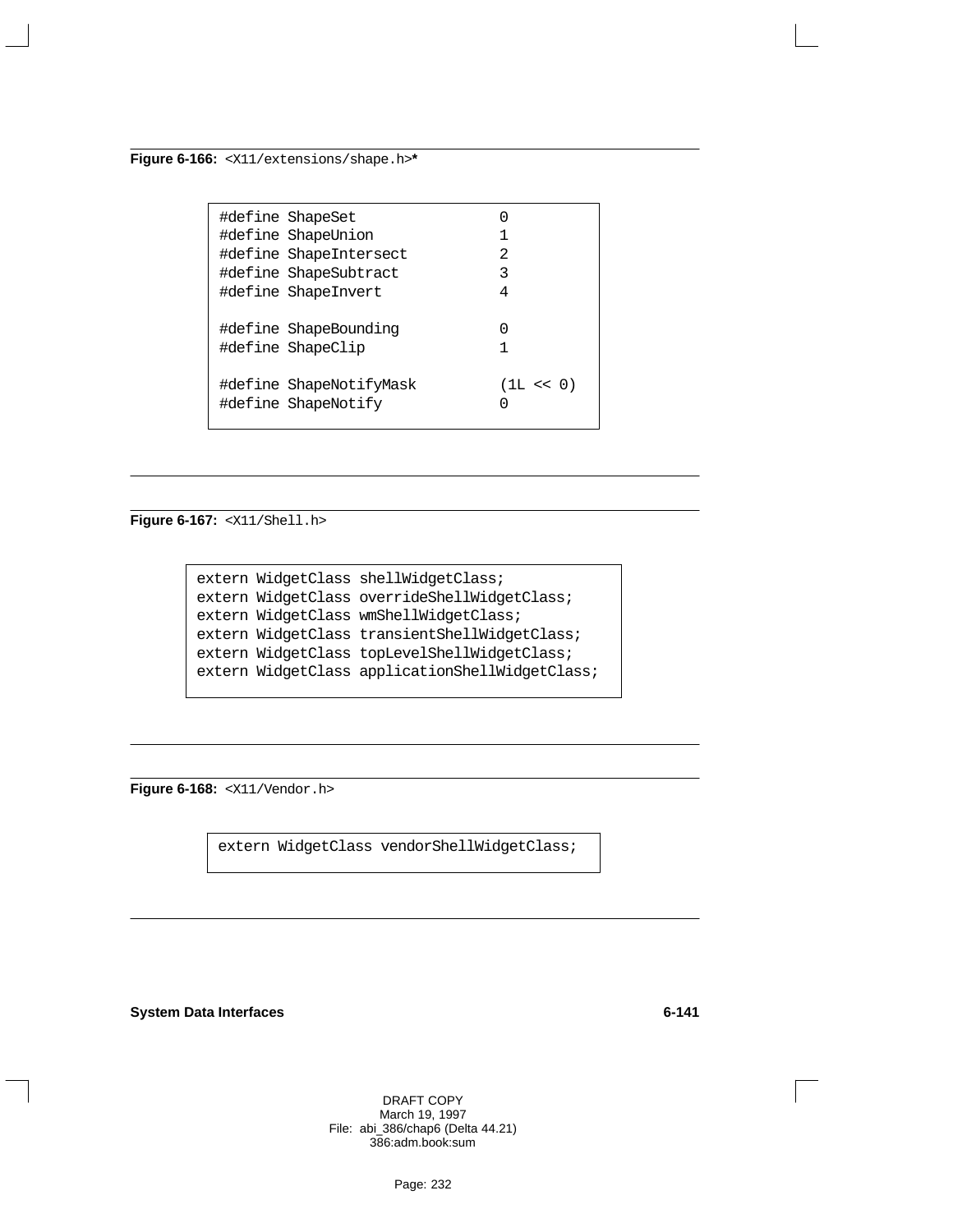**Figure 6-169:** <x11/x.h>, Part 1 of 12

typedef unsigned long XID; typedef XID Window; typedef XID Drawable; typedef XID Font; typedef XID Pixmap; typedef XID Cursor; typedef XID Colormap; typedef XID GContext; typedef XID KeySym; typedef unsigned long Atom; typedef unsigned long VisualID; typedef unsigned long Time; typedef unsigned char KeyCode; #define AllTemporary 0L #define AnyButton 0L #define AnyKey 0L #define AnyPropertyType 0L #define CopyFromParent 0L #define CurrentTime 0L #define InputFocus 1L #define NoEventMask 0L #define None 0L #define NoSymbol 0L #define ParentRelative 1L #define PointerWindow 0L #define PointerRoot 1L

**6-142 LIBRARIES**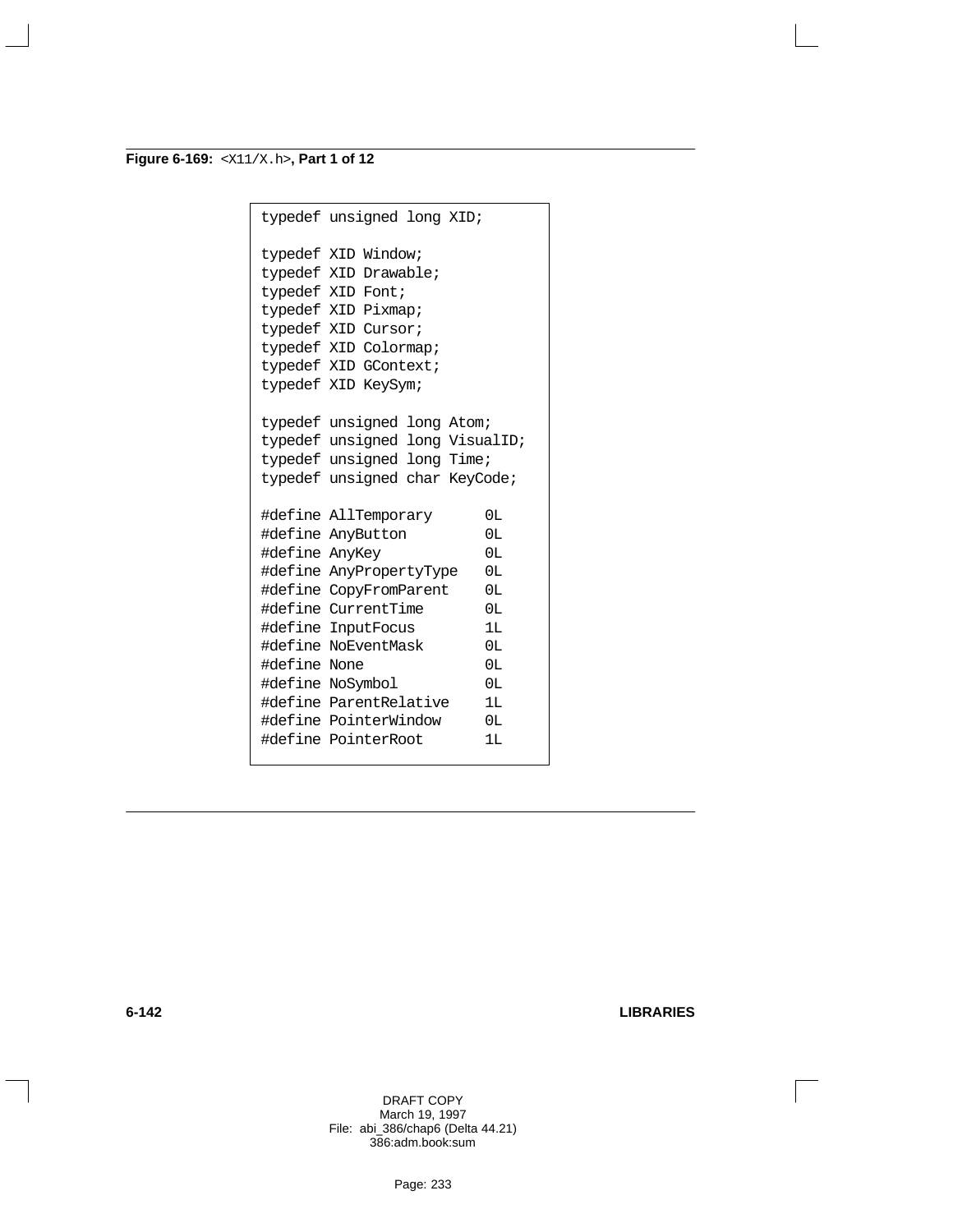## **Figure 6-170:** <x11/x.h>, Part 2 of 12

| #define KeyPressMask             | (1L << 0)  |
|----------------------------------|------------|
| #define KeyReleaseMask           | (1L << 1)  |
| #define ButtonPressMask          | (1L << 2)  |
| #define ButtonReleaseMask        | (1L << 3)  |
| #define EnterWindowMask          | (1L << 4)  |
| #define LeaveWindowMask          | (1L<<5)    |
| #define PointerMotionMask        | (1L << 6)  |
| #define PointerMotionHintMask    | (1L << 7)  |
| #define Button1MotionMask        | (1L<<8)    |
| #define Button2MotionMask        | (1L < 9)   |
| #define Button3MotionMask        | (1L << 10) |
| #define Button4MotionMask        | (1L << 11) |
| #define Button5MotionMask        | (1L<<12)   |
| #define ButtonMotionMask         | (1L << 13) |
| #define KeymapStateMask          | (1L << 14) |
| #define ExposureMask             | (1L<<15)   |
| #define VisibilityChangeMask     | (1L<<16)   |
| #define StructureNotifyMask      | (1L << 17) |
| #define ResizeRedirectMask       | (1L<<18)   |
| #define SubstructureNotifyMask   | (1L << 19) |
| #define SubstructureRedirectMask | (1L<<20)   |
| #define FocusChangeMask          | (1L<<21)   |
| #define PropertyChangeMask       | (1L<<22)   |
| #define ColormapChangeMask       | (1L<<23)   |
| #define OwnerGrabButtonMask      | (1L<<24)   |
|                                  |            |

**System Data Interfaces** 6-143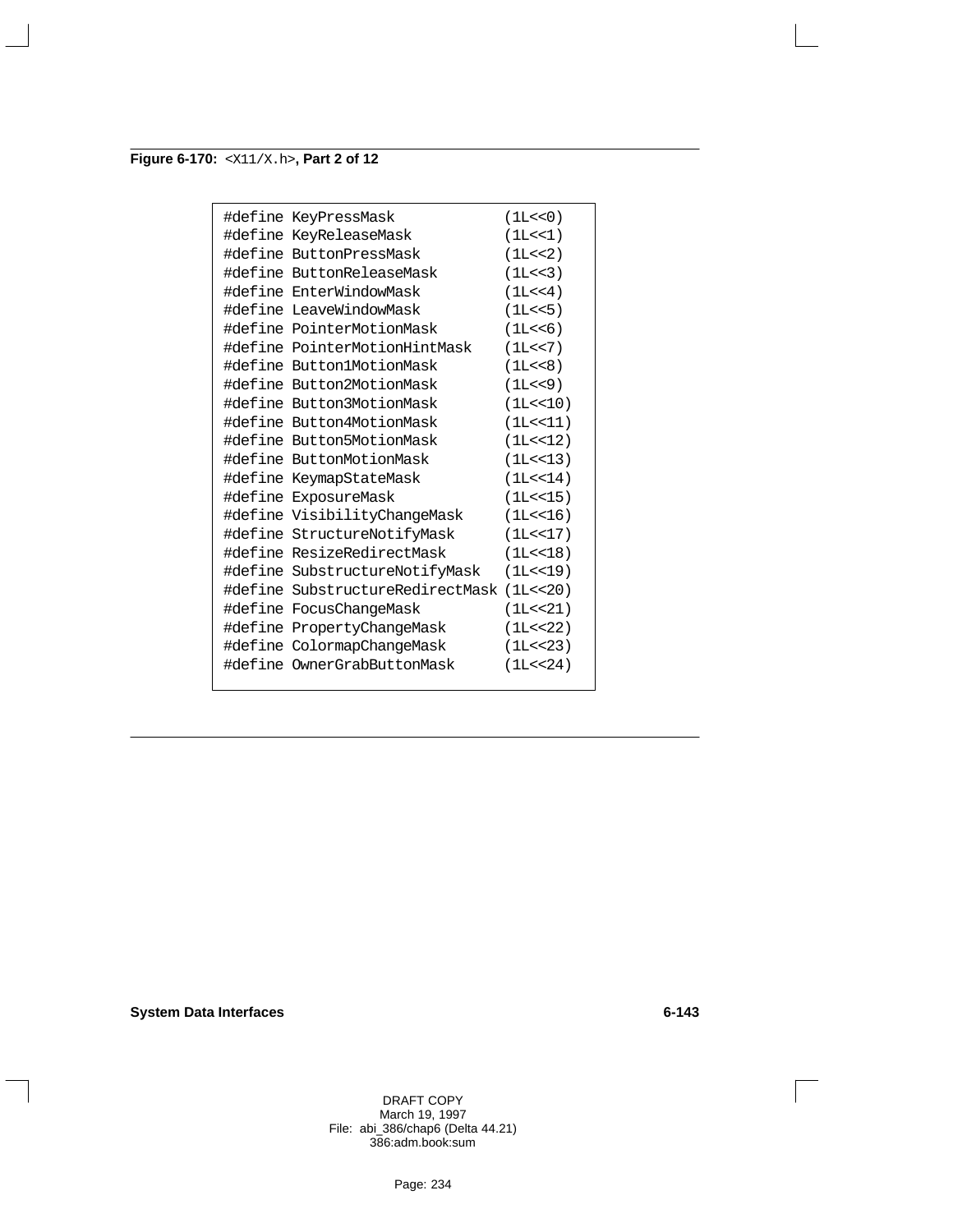## **Figure 6-171:** <x11/x.h>, Part 3 of 12

|                | #define KeyPress                      | 2  |
|----------------|---------------------------------------|----|
|                | #define KeyRelease                    | 3  |
|                | #define ButtonPress                   | 4  |
|                | #define ButtonRelease                 | 5  |
|                | #define MotionNotify                  | 6  |
|                | #define EnterNotify                   | 7  |
|                | #define LeaveNotify                   | 8  |
|                | #define FocusIn                       | 9  |
|                | #define FocusOut                      | 10 |
|                | #define KeymapNotify                  | 11 |
| #define Expose |                                       | 12 |
|                | #define GraphicsExpose                | 13 |
|                | #define NoExpose                      | 14 |
|                | #define VisibilityNotify              | 15 |
|                | #define CreateNotify                  | 16 |
|                | #define DestroyNotify                 | 17 |
|                | #define UnmapNotify                   | 18 |
|                | #define MapNotify                     | 19 |
|                | #define MapRequest                    | 20 |
|                | #define ReparentNotify                | 21 |
|                | #define ConfigureNotify               | 22 |
|                | #define ConfigureRequest              | 23 |
|                | #define GravityNotify                 | 24 |
|                | #define ResizeRequest                 | 25 |
|                | #define CirculateNotify               | 26 |
|                | #define CirculateRequest              | 27 |
|                | #define PropertyNotify                | 28 |
|                | #define SelectionClear                | 29 |
|                | #define SelectionRequest              | 30 |
|                | #define SelectionNotify               | 31 |
|                | #define ColormapNotify                | 32 |
|                | #define ClientMessage                 | 33 |
|                | #define MappingNotify                 | 34 |
|                | #define LASTEvent                     | 35 |
|                | /* must be bigger than any event # */ |    |

**6-144 LIBRARIES**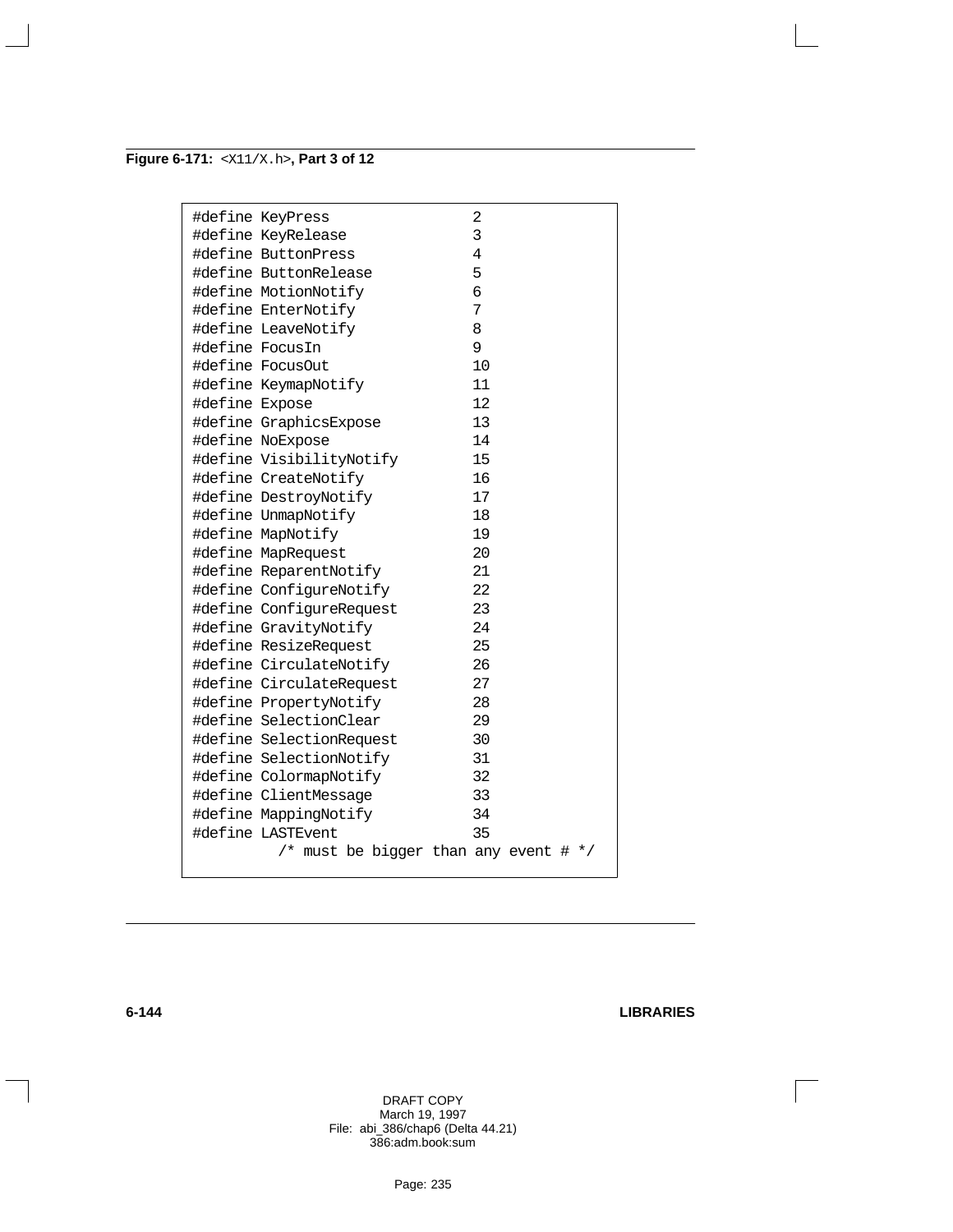## **Figure 6-172:** <x11/x.h>, Part 4 of 12

|                                                                                      | #define ShiftMask<br>#define LockMask<br>#define ControlMask<br>#define Mod1Mask<br>#define Mod2Mask<br>#define Mod3Mask<br>#define Mod4Mask<br>#define Mod5Mask                                                                                                                   | (1 << 0)<br>(1 < 1)<br>(1 < 2)<br>(1 < 3)<br>(1 < 4)<br>(1 < 5)<br>(1 < 6)<br>(1 < 7) |                                                                                                    |
|--------------------------------------------------------------------------------------|------------------------------------------------------------------------------------------------------------------------------------------------------------------------------------------------------------------------------------------------------------------------------------|---------------------------------------------------------------------------------------|----------------------------------------------------------------------------------------------------|
|                                                                                      | #define Button1Mask<br>#define Button2Mask<br>#define Button3Mask<br>#define Button4Mask<br>#define Button5Mask<br>#define AnyModifier                                                                                                                                             | (1 < 8)<br>(1 < 9)<br>(1 < 10)<br>(1 < 11)<br>(1 < 12)<br>(1 < 15)                    |                                                                                                    |
|                                                                                      | #define Button1<br>#define Button2<br>#define Button3<br>#define Button4<br>#define Button5                                                                                                                                                                                        |                                                                                       | 1<br>2<br>3<br>$\overline{4}$<br>5                                                                 |
| #define<br>#define<br>#define<br>#define<br>#define<br>#define<br>#define<br>#define | #define NotifyNormal<br>#define NotifyGrab<br>NotifyUngrab<br>NotifyWhileGrabbed<br>NotifyHint<br>NotifyAncestor<br>NotifyVirtual<br>NotifyInferior<br>NotifyNonlinear<br>#define NotifyNonlinearVirtual<br>#define NotifyPointer<br>#define NotifyPointerRoot<br>NotifyDetailNone |                                                                                       | 0<br>1<br>2<br>3<br>$\mathbf{1}$<br>0<br>1<br>$\overline{2}$<br>3<br>$\overline{4}$<br>5<br>6<br>7 |

**System Data Interfaces** 6-145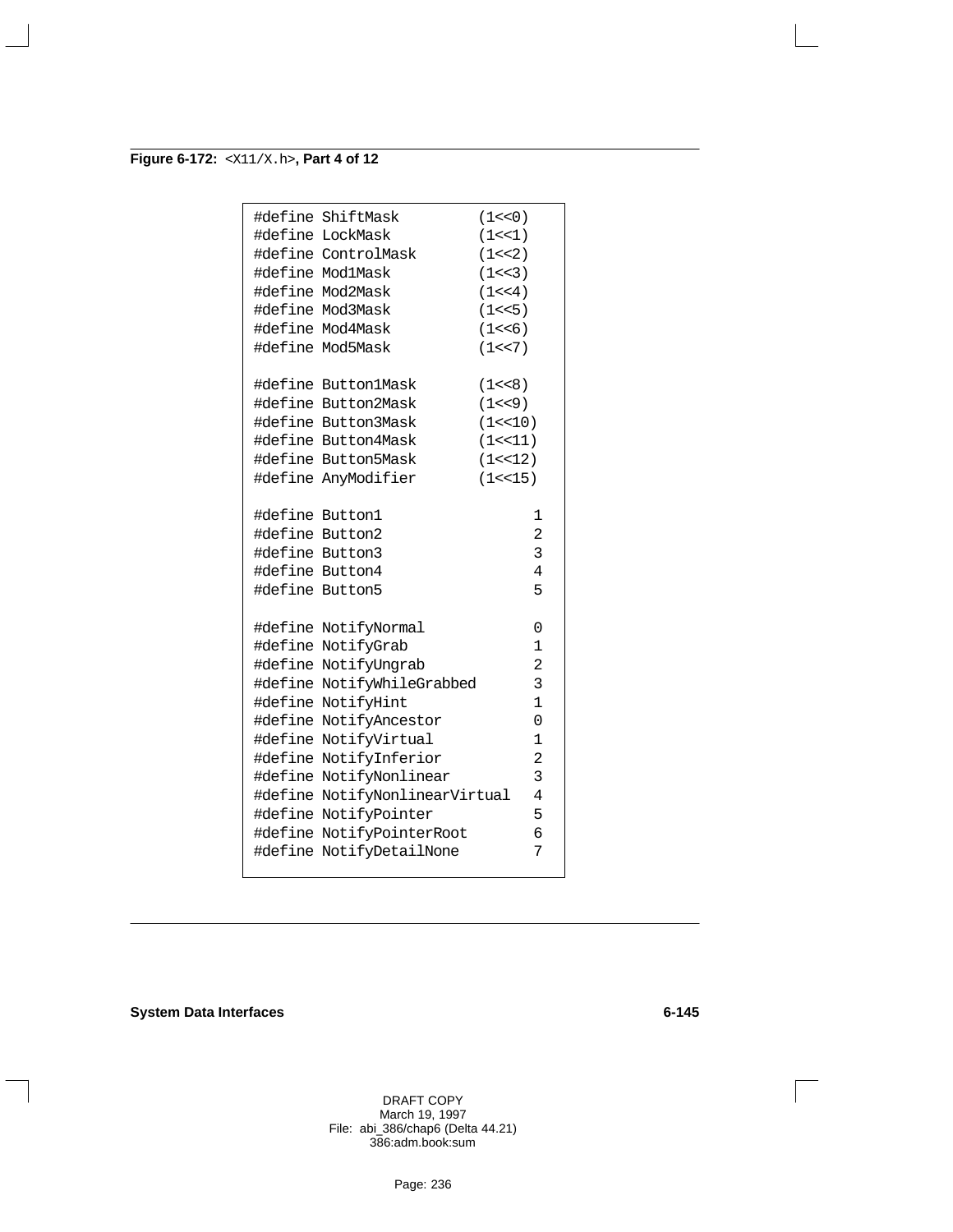**Figure 6-173: <x11/x.h>, Part 5 of 12** 

```
#define VisibilityUnobscured 0
#define VisibilityPartiallyObscured 1
#define VisibilityFullyObscured 2
#define PlaceOnTop 0
#define PlaceOnBottom 1
#define PropertyNewValue 0
#define PropertyDelete 1
#define ColormapUninstalled 0
#define ColormapInstalled 1
#define GrabModeSync 0
# de fine Grab Mode A sync 1
#define GrabSuccess 0
#define AlreadyGrabbed 1
#define GrabInvalidTime 2
#define GrabNotViewable 3
#define GrabFrozen 4
#define AsyncPointer 0
#define SyncPointer 1
#define ReplayPointer 2
#define AsyncKeyboard 3
#define SyncKeyboard 4
#define ReplayKeyboard 5
#define AsyncBoth 6
#define SyncBoth 7
#define RevertToNone (int)None
#define RevertToPointerRoot (int)PointerRoot
#define RevertToParent 2
```
**6-146 LIBRARIES**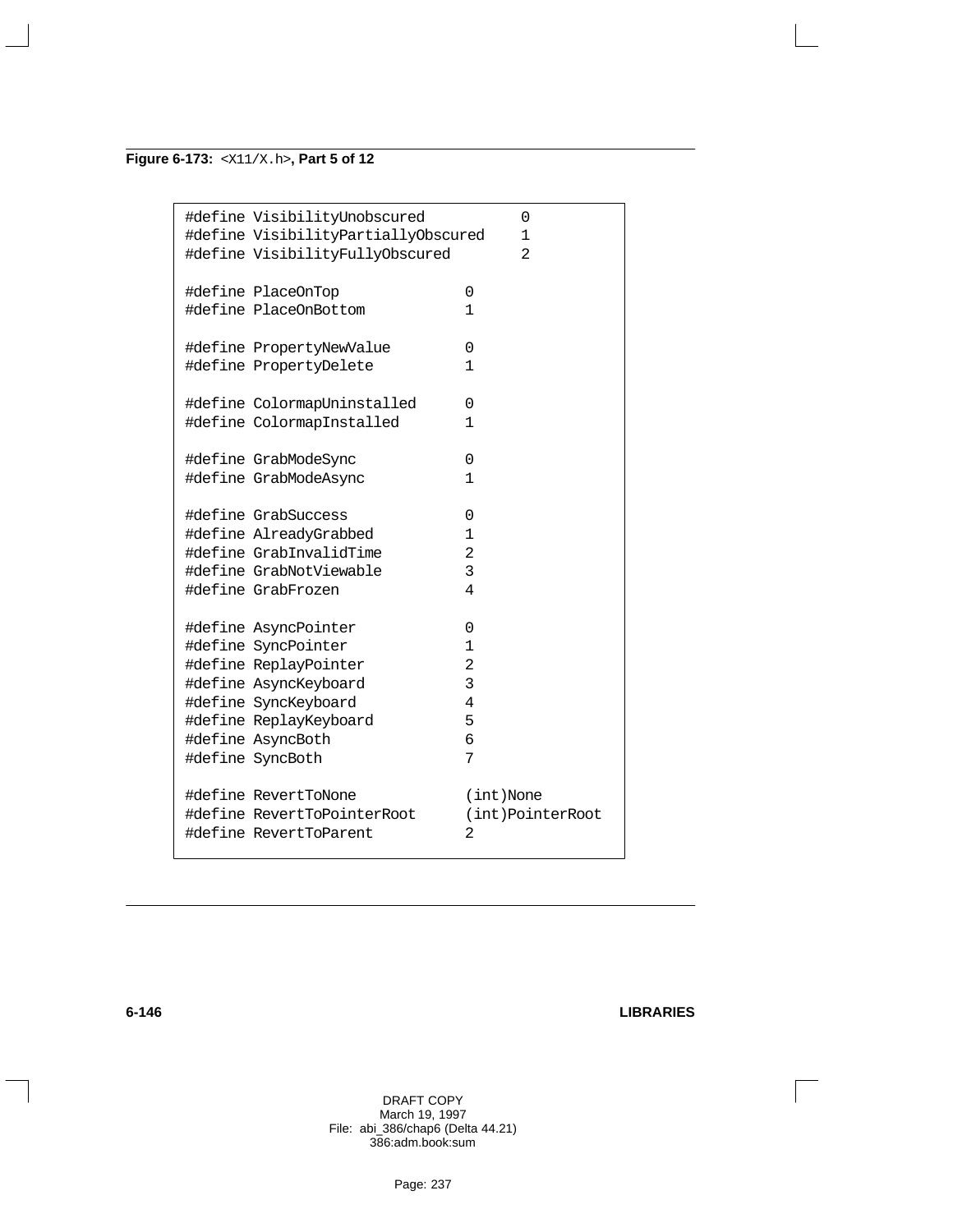## **Figure 6-174:** <x11/x.h>, Part 6 of 12

| #define | Success                     | 0              |
|---------|-----------------------------|----------------|
| #define | BadRequest                  | 1              |
| #define | BadValue                    | 2              |
| #define | BadWindow                   | 3              |
| #define | BadPixmap                   | 4              |
| #define | BadAtom                     | 5              |
| #define | BadCursor                   | 6              |
| #define | BadFont                     | 7              |
| #define | BadMatch                    | 8              |
| #define | BadDrawable                 | 9              |
| #define | <b>BadAccess</b>            | 10             |
| #define | BadAlloc                    | 11             |
| #define | BadColor                    | 12             |
| #define | <b>BadGC</b>                | 13             |
| #define | BadIDChoice                 | 14             |
| #define | BadName                     | 15             |
| #define | BadLength                   | 16             |
| #define | BadImplementation           | 17             |
|         |                             |                |
| #define | InputOutput                 | 1              |
| #define | InputOnly                   | $\mathfrak{D}$ |
|         |                             |                |
|         | #define CWBackPixmap        | (1L << 0)      |
|         |                             |                |
| #define | CWBackPixel                 | (1L << 1)      |
| #define | CWBorderPixmap              | (1L << 2)      |
| #define | CWBorderPixel               | (1L << 3)      |
| #define | CWBitGravity                | (1L << 4)      |
| #define | CWWinGravity                | (1L << 5)      |
| #define | CWBackingStore              | (1L << 6)      |
| #define | CWBackingPlanes             | (1L << 7)      |
| #define | CWBackingPixel              | (1L << 8)      |
| #define | CWOverrideRedirect (1L<< 9) |                |
| #define | CWSaveUnder                 | (1L << 10)     |
| #define | CWEventMask                 | (1L << 11)     |
| #define | CWDontPropagate             | (1L << 12)     |
| #define | CWColormap                  | (1L << 13)     |
| #define | CWCursor                    | (1L << 14)     |

**System Data Interfaces** 6-147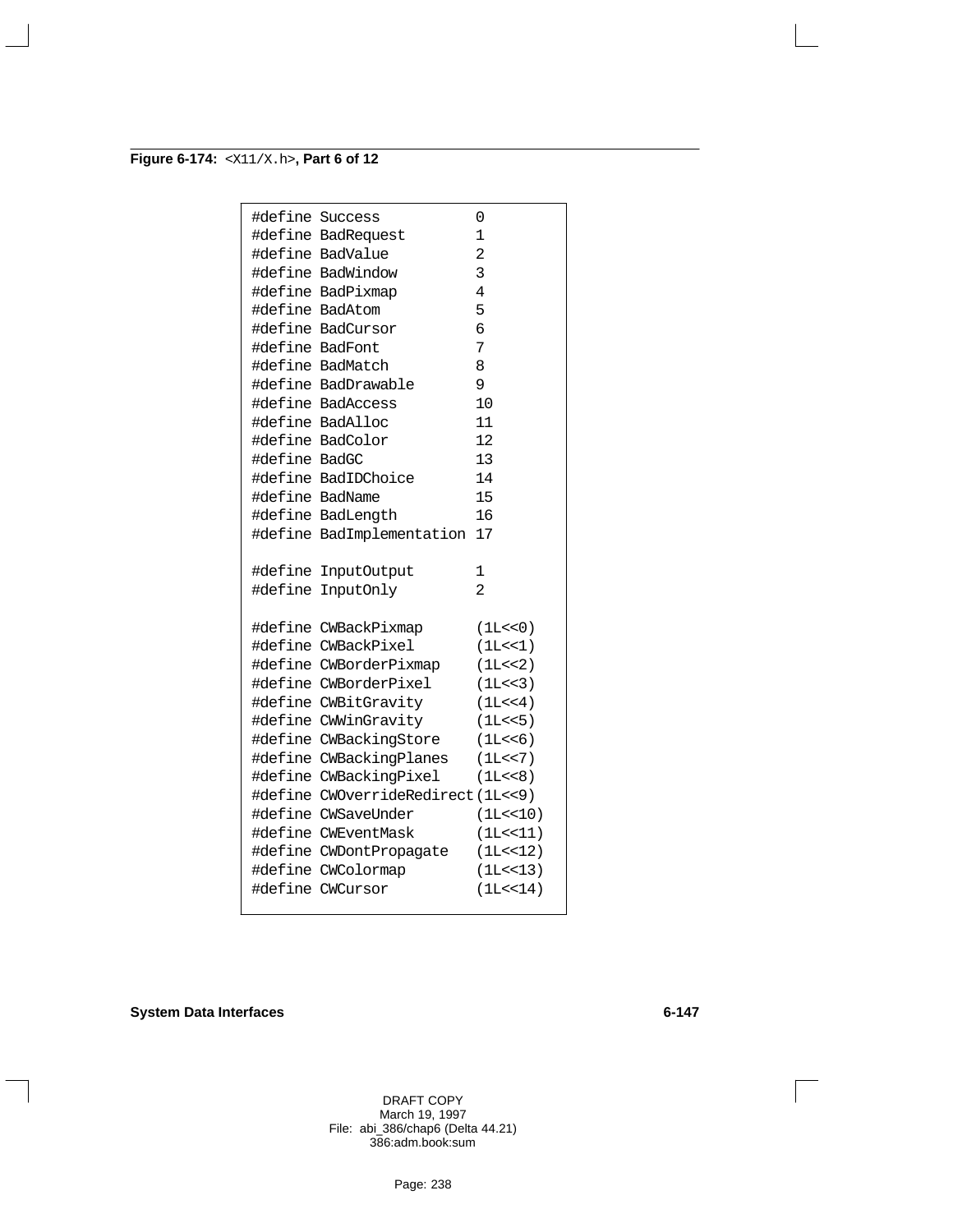**Figure 6-175:** <x11/x.h>, Part 7 of 12

| #define CWX    |                         | (1 < 0) |                |
|----------------|-------------------------|---------|----------------|
| #define        | <b>CWY</b>              | (1 < 1) |                |
|                | #define CWWidth         | (1 < 2) |                |
|                | #define CWHeight        | (1 < 3) |                |
|                | #define CWBorderWidth   | (1 < 4) |                |
|                | #define CWSibling       | (1 < 5) |                |
| #define        | CWStackMode             | (1 < 6) |                |
|                |                         |         |                |
| #define        | ForgetGravity           |         | 0              |
| #define        | NorthWestGravity        |         | 1              |
|                | #define NorthGravity    |         | $\overline{2}$ |
| #define        | NorthEastGravity        |         | 3              |
| #define        | WestGravity             |         | 4              |
| #define        | CenterGravity           |         | 5              |
| #define        | EastGravity             |         | 6              |
| #define        | SouthWestGravity        |         | 7              |
| #define        | SouthGravity            |         | 8              |
| #define        | SouthEastGravity        |         | 9              |
| #define        | StaticGravity           |         | 10             |
| #define        | UnmapGravity            |         | 0              |
|                |                         |         |                |
|                | #define NotUseful       |         | 0              |
|                | #define WhenMapped      |         | 1              |
| #define Always |                         |         | $\overline{2}$ |
|                |                         |         |                |
|                | #define IsUnmapped      |         | 0              |
| #define        | IsUnviewable            |         | 1              |
| #define        | IsViewable              |         | $\overline{2}$ |
|                |                         |         |                |
|                | #define SetModeInsert   |         | 0              |
|                | #define SetModeDelete   |         | 1              |
|                |                         |         |                |
|                | #define DestroyAll      |         | 0              |
|                | #define RetainPermanent |         | 1              |
|                | #define RetainTemporary |         | 2              |
|                |                         |         |                |

**6-148 LIBRARIES**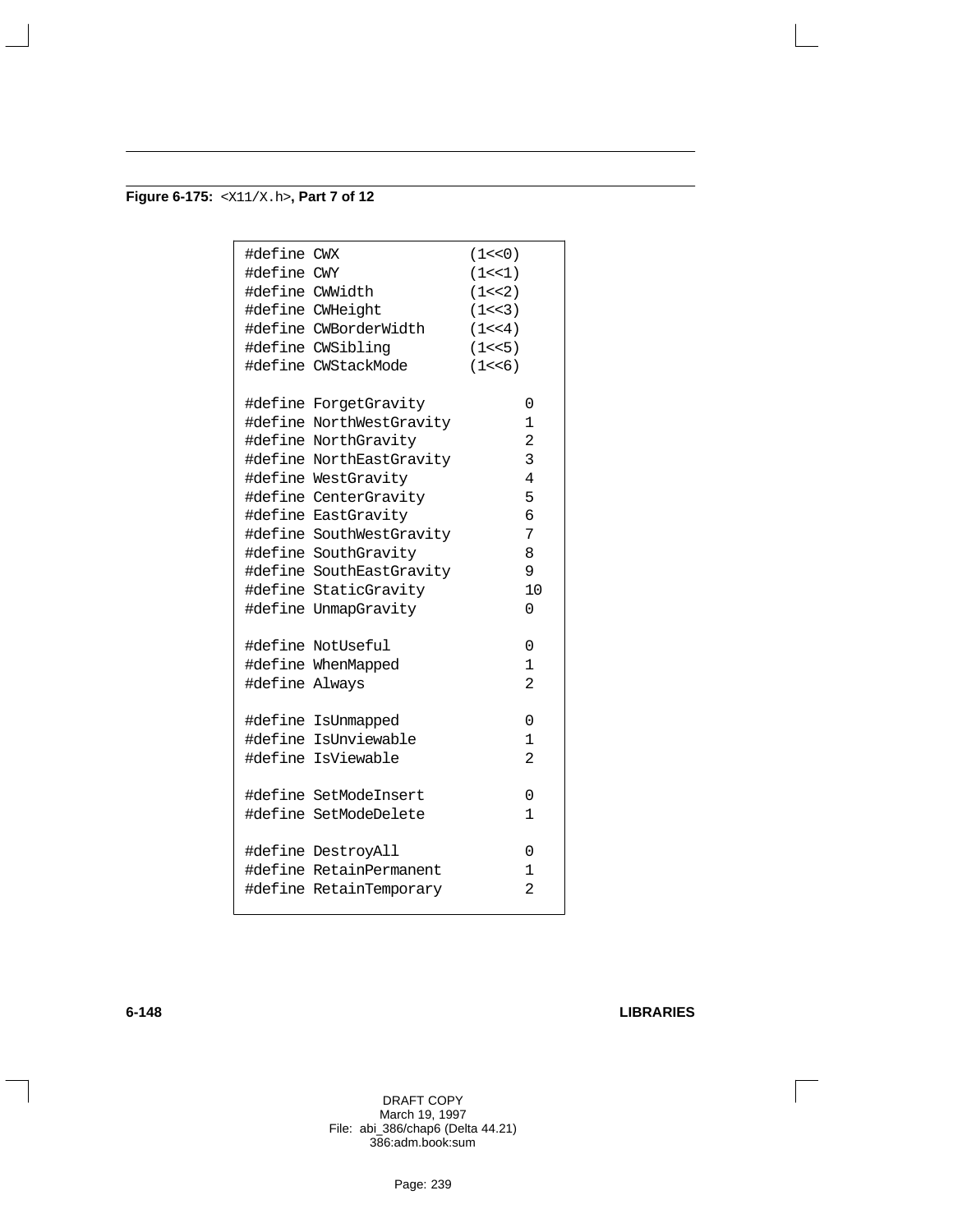#### **Figure 6-176:** <x11/x.h>, Part 8 of 12

| #define Above |                 | 0              |
|---------------|-----------------|----------------|
| #define       | Below           | 1              |
| #define       | TopIf           | $\overline{2}$ |
| #define       | BottomIf        | 3              |
| #define       | Opposite        | 4              |
| #define       | RaiseLowest     | $\Omega$       |
| #define       | LowerHighest    | 1              |
| #define       | PropModeReplace | 0              |
| #define       | PropModePrepend | 1              |
| #define       | PropModeAppend  | $\overline{2}$ |
|               |                 |                |
| #define       | GXclear         | 0x0            |
| #define       | GXand           | 0x1            |
| #define       | GXandReverse    | 0x2            |
| #define       | GXcopy          | 0x3            |
| #define       | GXandInverted   | 0x4            |
| #define       | GXnoop          | 0x5            |
| #define       | GXxor           | 0x6            |
| #define       | GXor            | 0x7            |
| #define GXnor |                 | 0x8            |
|               | #define GXequiv | 0x9            |
| #define       | GXinvert        | 0xa            |
| #define       | GXorReverse     | $0x$ b         |
| #define       | GXcopyInverted  | $0 \times c$   |
| #define       | GXorInverted    | 0xd            |
| #define       | GXnand          | 0xe            |
| #define       | GXset           | 0xf            |
|               |                 |                |
| #define       | LineSolid       | 0              |
| #define       | LineOnOffDash   | $\mathbf{1}$   |
| #define       | LineDoubleDash  | $\overline{2}$ |
| #define       | CapNotLast      | 0              |
| #define       | CapButt         | $\mathbf{1}$   |
| #define       | CapRound        | $\overline{2}$ |
| #define       | CapProjecting   | 3              |
|               |                 |                |

**System Data Interfaces** 6-149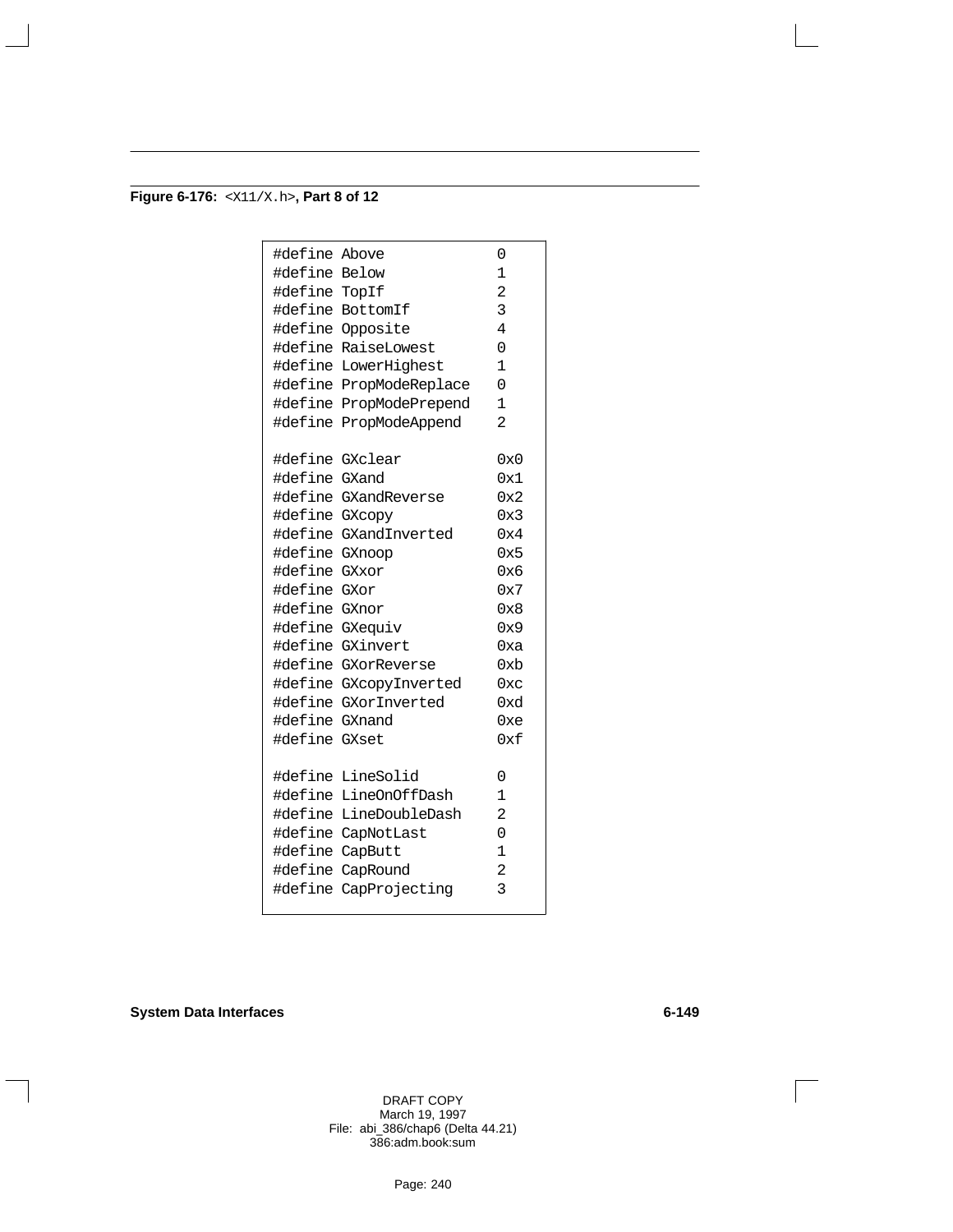**Figure 6-177:** <x11/x.h>, Part 9 of 12

```
#define JoinMiter 0
#define JoinRound 1
#define JoinBevel 2
#define FillSolid 0
#define FillTiled 1
#define FillStippled 2
#define FillOpaqueStippled3
#define EvenOddRule 0
#define WindingRule 1
#define ClipByChildren 0
#define IncludeInferiors 1
#define Unsorted 0
#define YSorted 1
#define YXSorted 2<br>#define YXBanded 3
#define YXBanded
#define CoordModeOrigin 0
#define CoordModePrevious 1
#define Complex 0
#define Nonconvex 1
# de fine Convex 2
#define ArcChord 0
#define ArcPieSlice 1
```
**6-150 LIBRARIES**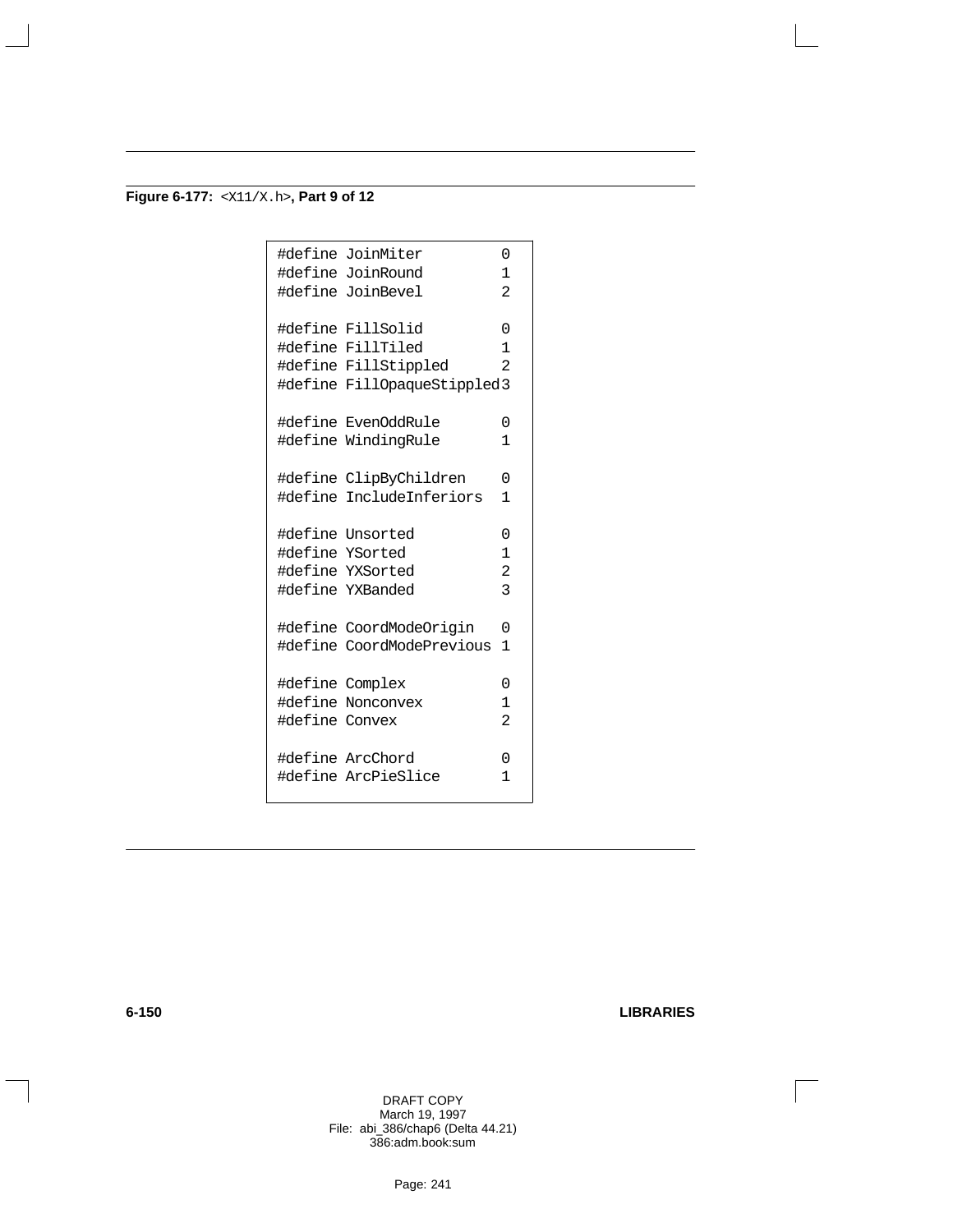# **Figure 6-178:** <x11/x.h>, Part 10 of 12

|                | #define GCFunction          | (1L << 0)    |
|----------------|-----------------------------|--------------|
|                | #define GCPlaneMask         | (1L << 1)    |
|                | #define GCForeground        | (1L << 2)    |
|                | #define GCBackground        | (1L << 3)    |
|                | #define GCLineWidth         | (1L << 4)    |
|                | #define GCLineStyle         | (1L << 5)    |
|                | #define GCCapStyle          | (1L << 6)    |
|                | #define GCJoinStyle         | (1L << 7)    |
|                | #define GCFillStyle         | (1L << 8)    |
|                | #define GCFillRule          | (1L << 9)    |
| #define GCTile |                             | (1L << 10)   |
|                | #define GCStipple           | (1L << 11)   |
|                | #define GCTileStipXOrigin   | (1L << 12)   |
|                | #define GCTileStipYOrigin   | (1L << 13)   |
| #define GCFont |                             | (1L << 14)   |
|                | #define GCSubwindowMode     | (1L << 15)   |
|                | #define GCGraphicsExposures | (1L << 16)   |
|                | #define GCClipXOrigin       | (1L << 17)   |
|                | #define GCClipYOrigin       | (1L << 18)   |
|                | #define GCClipMask          | (1L << 19)   |
|                | #define GCDashOffset        | (1L << 20)   |
|                | #define GCDashList          | (1L << 21)   |
|                | #define GCArcMode           | (1L << 22)   |
|                | #define FontLeftToRight     | 0            |
|                | #define FontRightToLeft     | 1            |
|                | #define XYBitmap            | 0            |
|                | #define XYPixmap            | $\mathbf{1}$ |
|                | #define ZPixmap             | 2            |
|                |                             |              |
|                | #define AllocNone           | 0            |
|                | #define AllocAll            | 1            |
| #define DoRed  |                             | (1 < 0)      |
|                | #define DoGreen             | (1 < 1)      |
| #define DoBlue |                             | (1 < 2)      |
|                |                             |              |

**System Data Interfaces** 6-151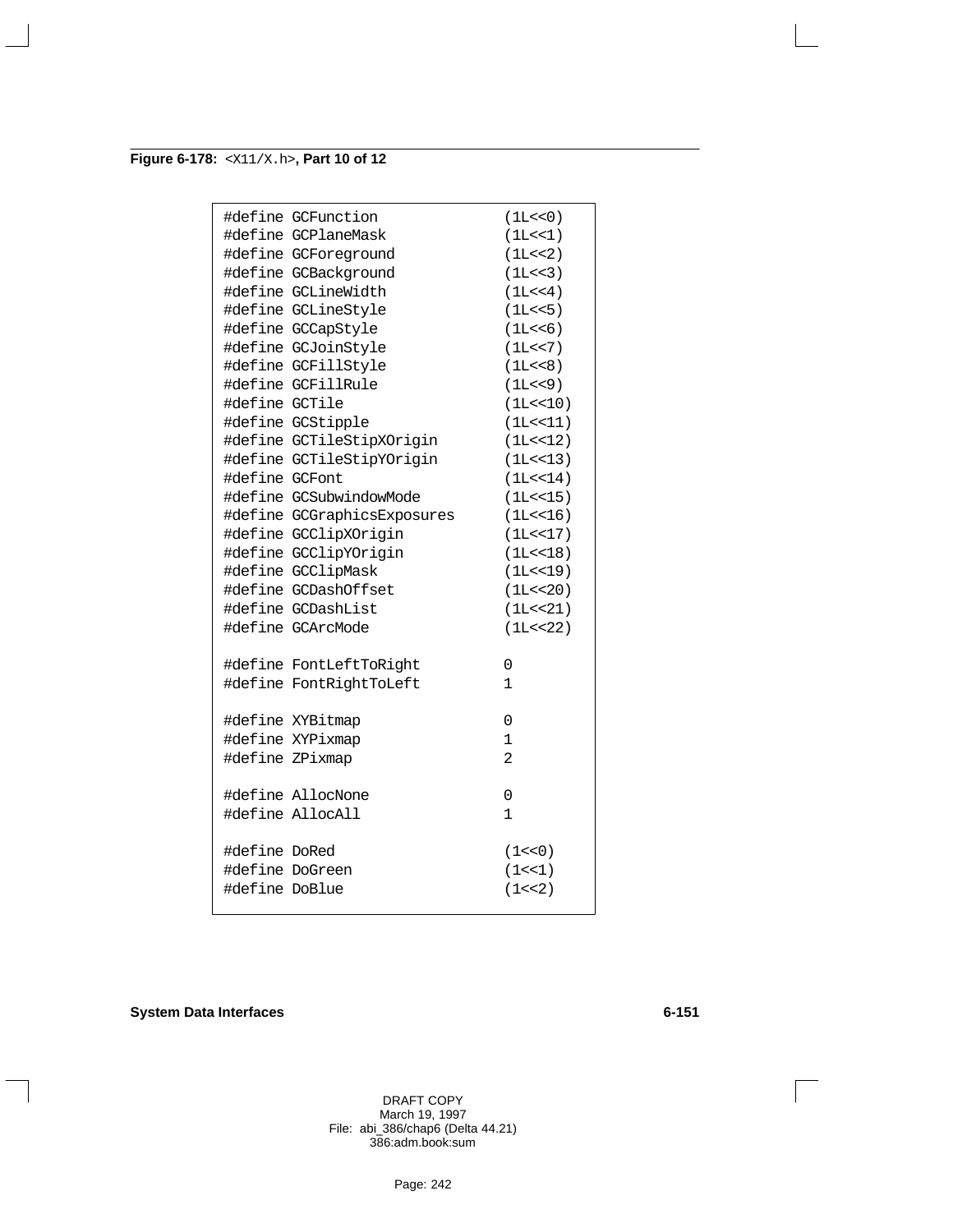#### **Figure 6-179:** <x11/x.h>, Part 11 of 12

|               | #define CursorShape           | 0              |
|---------------|-------------------------------|----------------|
|               | #define TileShape             | $\mathbf{1}$   |
|               | #define StippleShape          | $\overline{2}$ |
|               |                               |                |
|               | #define AutoRepeatModeOff     | 0              |
|               | #define AutoRepeatModeOn      | 1              |
|               | #define AutoRepeatModeDefault | $\overline{2}$ |
|               | #define LedModeOff            | 0              |
|               | #define LedModeOn             | $\mathbf{1}$   |
|               | #define KBKeyClickPercent     | (1L << 0)      |
|               | #define KBBellPercent         | (1L << 1)      |
|               | #define KBBellPitch           | (1L << 2)      |
|               | #define KBBellDuration        | (1L << 3)      |
| #define KBLed |                               | (1L << 4)      |
|               | #define KBLedMode             | (1L << 5)      |
| #define KBKey |                               | (1L << 6)      |
|               | #define KBAutoRepeatMode      | (1L << 7)      |
|               |                               |                |
|               | #define MappingSuccess        | 0              |
|               | #define MappingBusy           | 1              |
|               | #define MappingFailed         | $\overline{2}$ |
|               | #define MappingModifier       | 0              |
|               | #define MappingKeyboard       | 1              |
|               | #define MappingPointer        | 2              |
|               | #define DontPreferBlanking    | 0              |
|               | #define PreferBlanking        | $\mathbf 1$    |
|               | #define DefaultBlanking       | 2              |
|               | #define DontAllowExposures    | 0              |
|               | #define AllowExposures        | $\mathbf 1$    |
|               | #define DefaultExposures      | 2              |
|               |                               |                |

**6-152 LIBRARIES**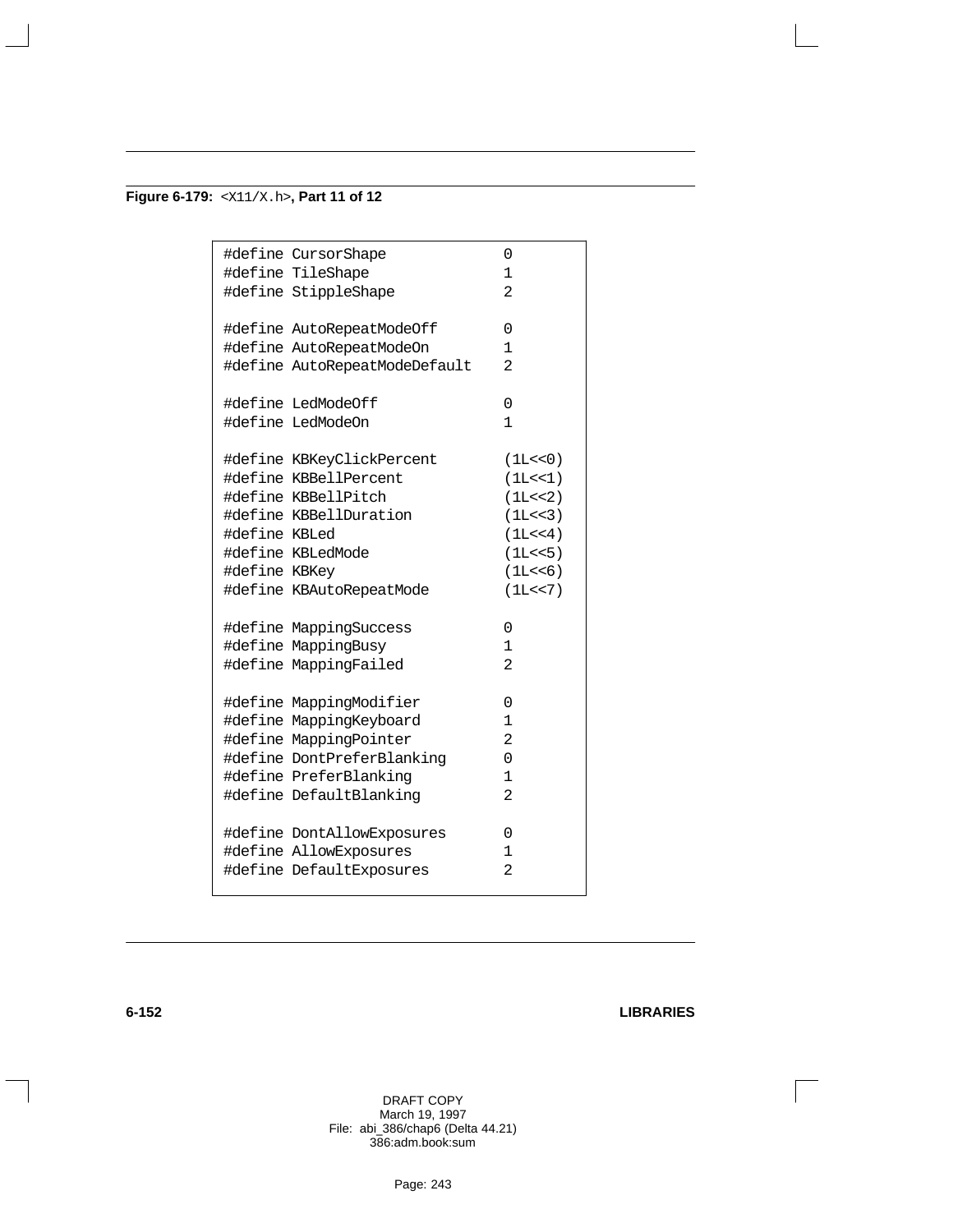#### **Figure 6-180:** <x11/x.h>, Part 12 of 12

```
#define ScreenSaverReset 0
#define ScreenSaverActive 1
#define EnableAccess 1
#define DisableAccess 0
#define StaticGray 0
#define GrayScale 1
#define StaticColor 2<br>#define PseudoColor 3
# define P seudo Color
#define TrueColor 4<br>#define DirectColor 5
#define DirectColor
# de fine LSBFirst 0
#define MSBFirst 1
```
**System Data Interfaces** 6-153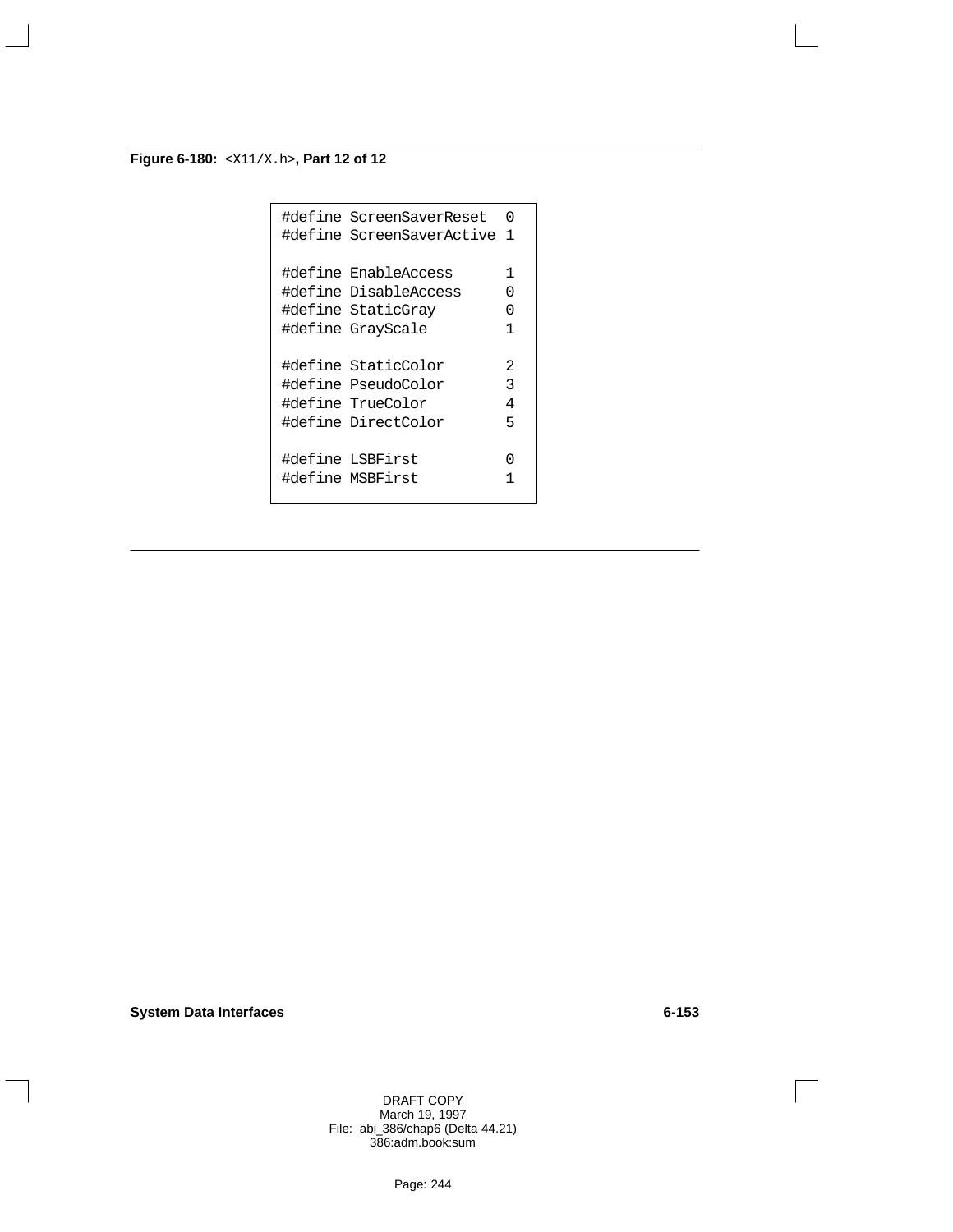**Figure 6-181:** <x11/xcms.h>, Part 1 of 5

| #define XcmsFailure                   | 0                            |
|---------------------------------------|------------------------------|
| #define XcmsSuccess                   | 1                            |
| #define XcmsSuccessWithCompression    | $\mathfrak{D}$               |
|                                       |                              |
| #define XcmsUndefinedFormat           | (XcmsColorFormat)0x00000000  |
| #define XcmsCIEXYZFormat              | (XcmsColorFormat)0x00000001  |
| #define XcmsCIEuvYFormat              | (XcmsColorFormat)0x00000002  |
| #define XcmsCIExyYFormat              | (XcmsColorFormat) 0x00000003 |
| #define XcmsCIELabFormat              | (XcmsColorFormat)0x00000004  |
| #define XcmsCIELuvFormat              | (XcmsColorFormat) 0x00000005 |
| #define XcmsTekHVCFormat              | (XcmsColorFormat)0x00000006  |
| #define XcmsRGBFormat                 | (XcmsColorFormat) 0x80000000 |
| #define XcmsRGBiFormat                | (XcmsColorFormat) 0x80000001 |
|                                       |                              |
| #define XcmsInitNone                  | 0x00                         |
| #define XcmsInitSuccess               | 0x01                         |
|                                       |                              |
| typedef unsigned int XcmsColorFormat; |                              |
|                                       |                              |
| typedef double XcmsFloat;             |                              |
|                                       |                              |
| typedef struct {                      |                              |
| unsigned short red;                   |                              |
| unsigned short green;                 |                              |
| unsigned short blue;                  |                              |
| XcmsRGB;                              |                              |
|                                       |                              |

**6-154 LIBRARIES**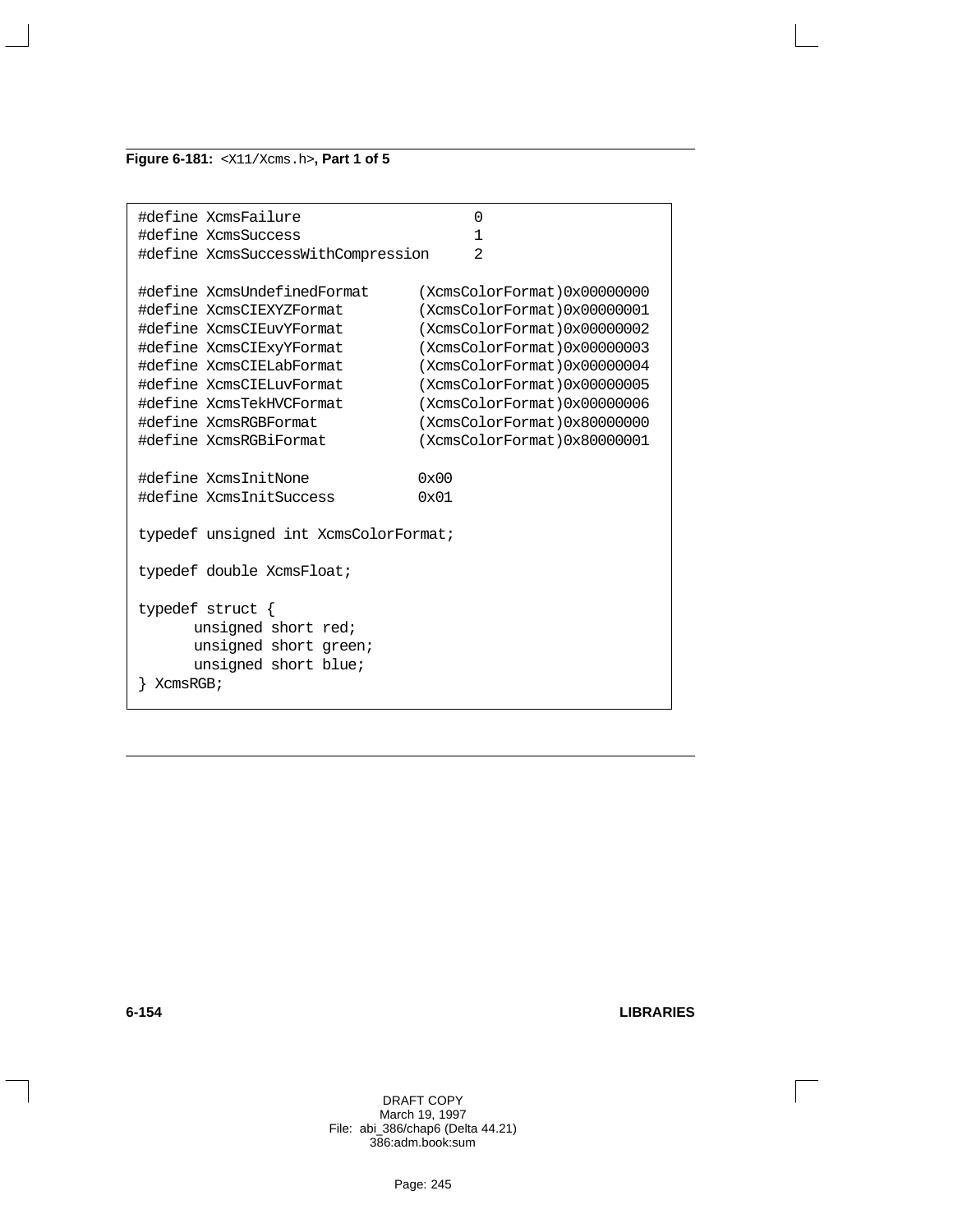**Figure 6-182:** <x11/Xcms.h>, Part 2 of 5

```
typedef struct {
        X cm s F loat red;
        X cm s F loat green;
        X \text{cmsF} loat blue;
} X cm s R G B i ;
typedef struct {
        XcmsFloat X;
        XcmsFloat Y;
        XcmsFloat Z;
} X cm s CIEXYZ ;
typedef struct {
        X cm s F loat u_prime;
        X cm s F loat v_prime;
        XcmsFloat Y;
} X cm s CI Eu v Y ;
typedef struct {
        X \subset \mathbb{R} Float x_iXcmsFloat y;
        XcmsFloat Y;
} X cm s CI Exy Y ;
typedef struct {
        X \subset \mathbb{R} L_star;
        X cm s F loat a_star;
        X cm s F loat b_star;
} X cm s CIELab;
```
**System Data Interfaces** 6-155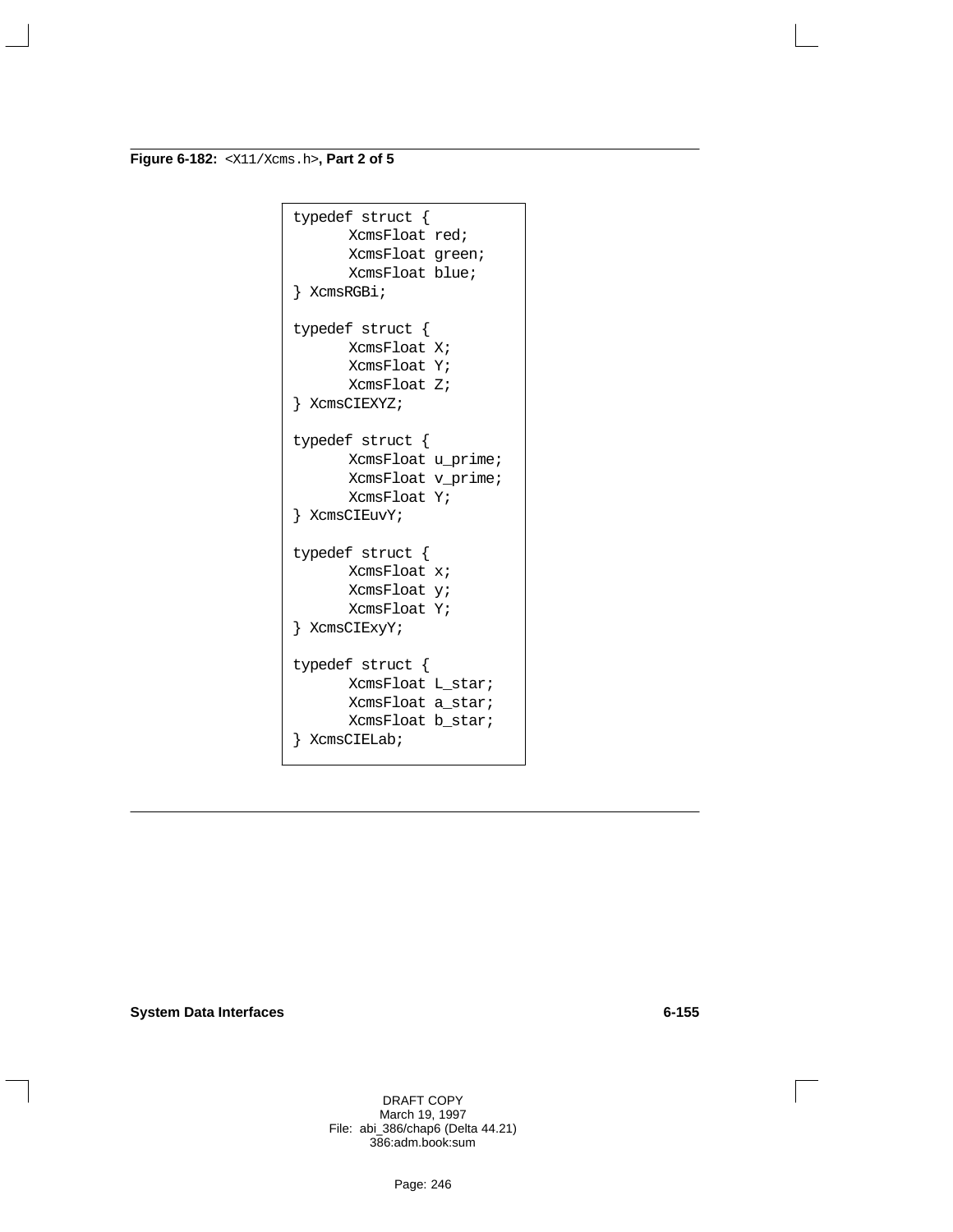**Figure 6-183:** < $x11/Xcms.h$ >, Part 3 of 5

```
typedef struct {
        X \subset \mathbb{R} L_star;
        {\tt XcmsFloat}u_star;
        X \text{cms} \text{Float v\_star} ;
} X cm s CIEL uv itypedef struct {
        XcmsFloat H;
        XcmsFloat V;
        XcmsFloat C;
} X cms Tek HVC \mathcal{F}typedef struct {
        X cm s F loat pad 0;
        X cm s F loat pad 1;
        X cm s F loat pad 2;
        X cm s F loat pad 3;
} X cms Pad i
```
**6-156 LIBRARIES**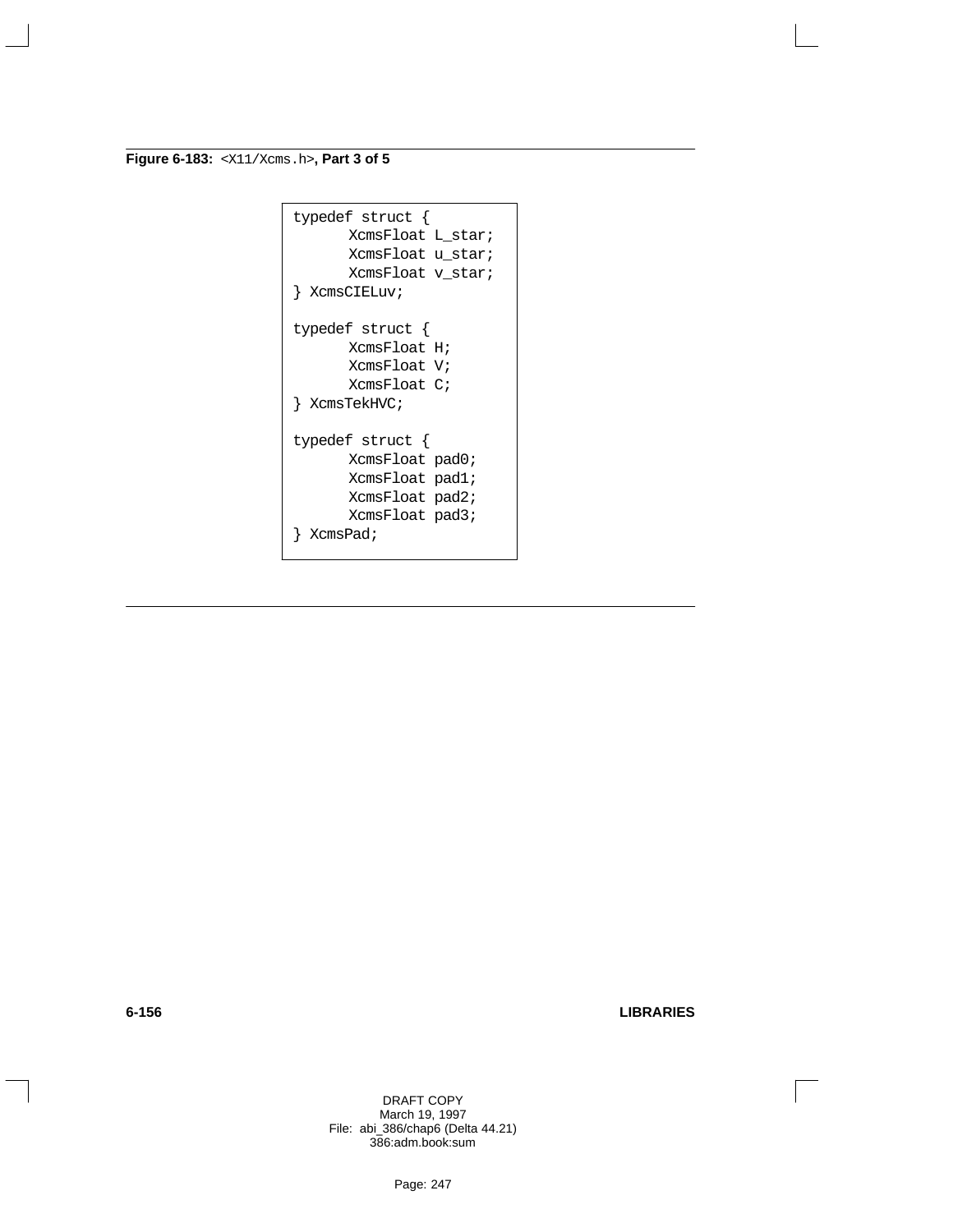**Figure 6-184:** < $x11/Xcms.h>$ , Part 4 of 5

```
typedef struct {
      union \{X \text{cmsRGB} R \text{GB} ;
            X cm s RGBi i RGBi i
            X C M S C I E X Y Z ;
            X C M S C I E U V Y :
            X C M S C I E X Y Y ;
            X cm s CIELab CIELab;
            X C M S CIEL UV CIEL UV ;
            X cm s T e k H V C i
            X cm s Pad i
      } spec:
      unsigned longpixel;
      X cm s Color Format format;
} X cms Color ;
typedef struct {
      X cm s Color screen WhitePt;
      X Pointer function Set;
      XPointer screenData;
      unsigned char state;
      char \qquad \qquad pad[3];
} X cms P er S crn Info;
typedef void *XcmsCCC;
typedef Status (*XcmsConversionProc)();
typedef XcmsConversionProc *XcmsFuncListPtr;
```
**System Data Interfaces** 6-157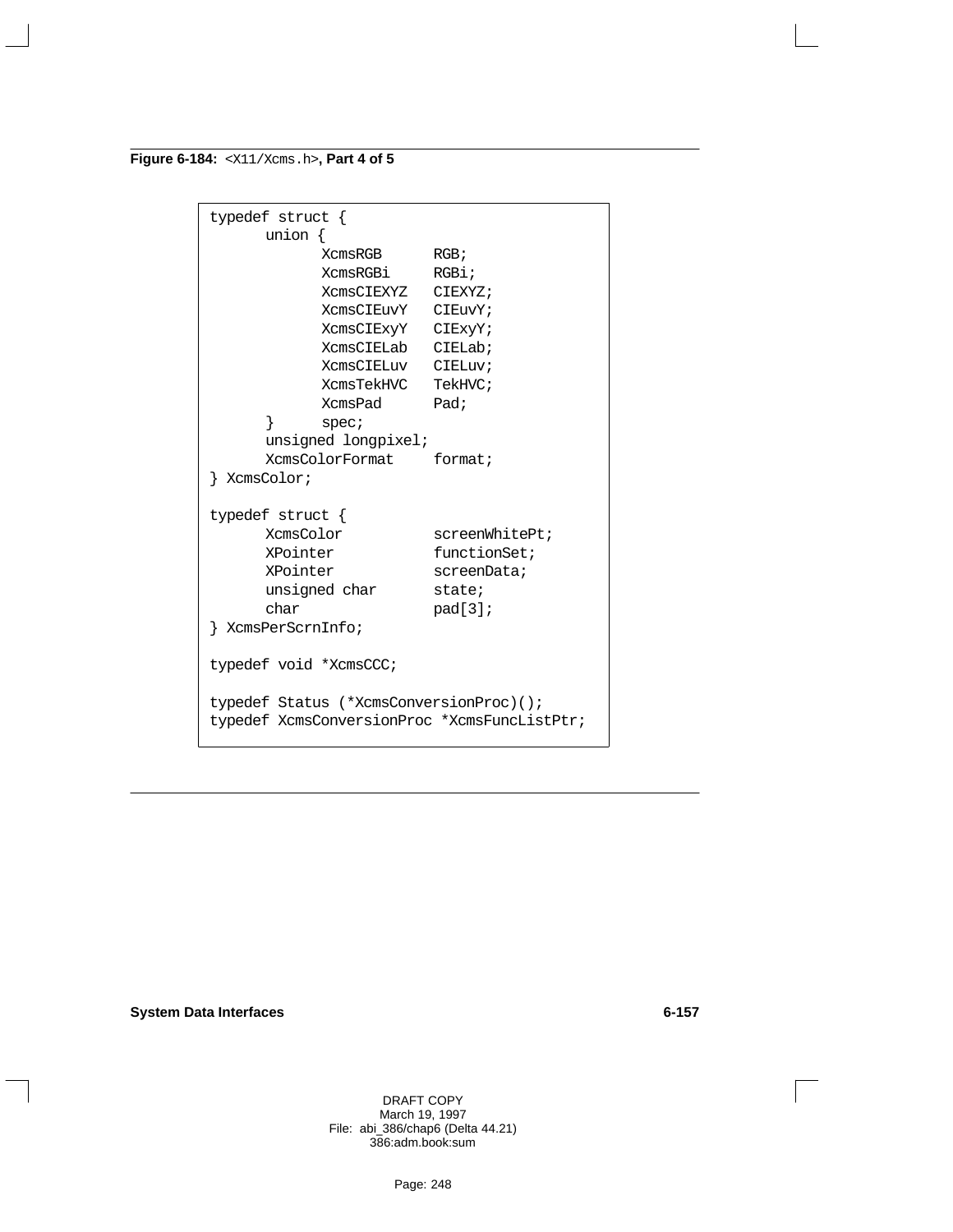**Figure 6-185:** <x11/xcms.h>, Part 5 of 5

| typedef struct {    |                  |
|---------------------|------------------|
| char                | *prefix;         |
| XcmsColorFormat     | id;              |
| XcmsParseStringProc | parseString;     |
| XomsFuncListPtr     | to CIEXYZ;       |
| XomsFuncListPtr     | from CIEXYZ;     |
| int.                | inverse flag;    |
| XcmsColorSpace;     |                  |
| typedef struct {    |                  |
| XcmsColorSpace      | **DDColorSpaces; |
| XcmsScreenInitProc  | screenInitProc;  |
| XcmsScreenFreeProc  | screenFreeProc;  |
| XcmsFunctionSet;    |                  |

**6-158 LIBRARIES**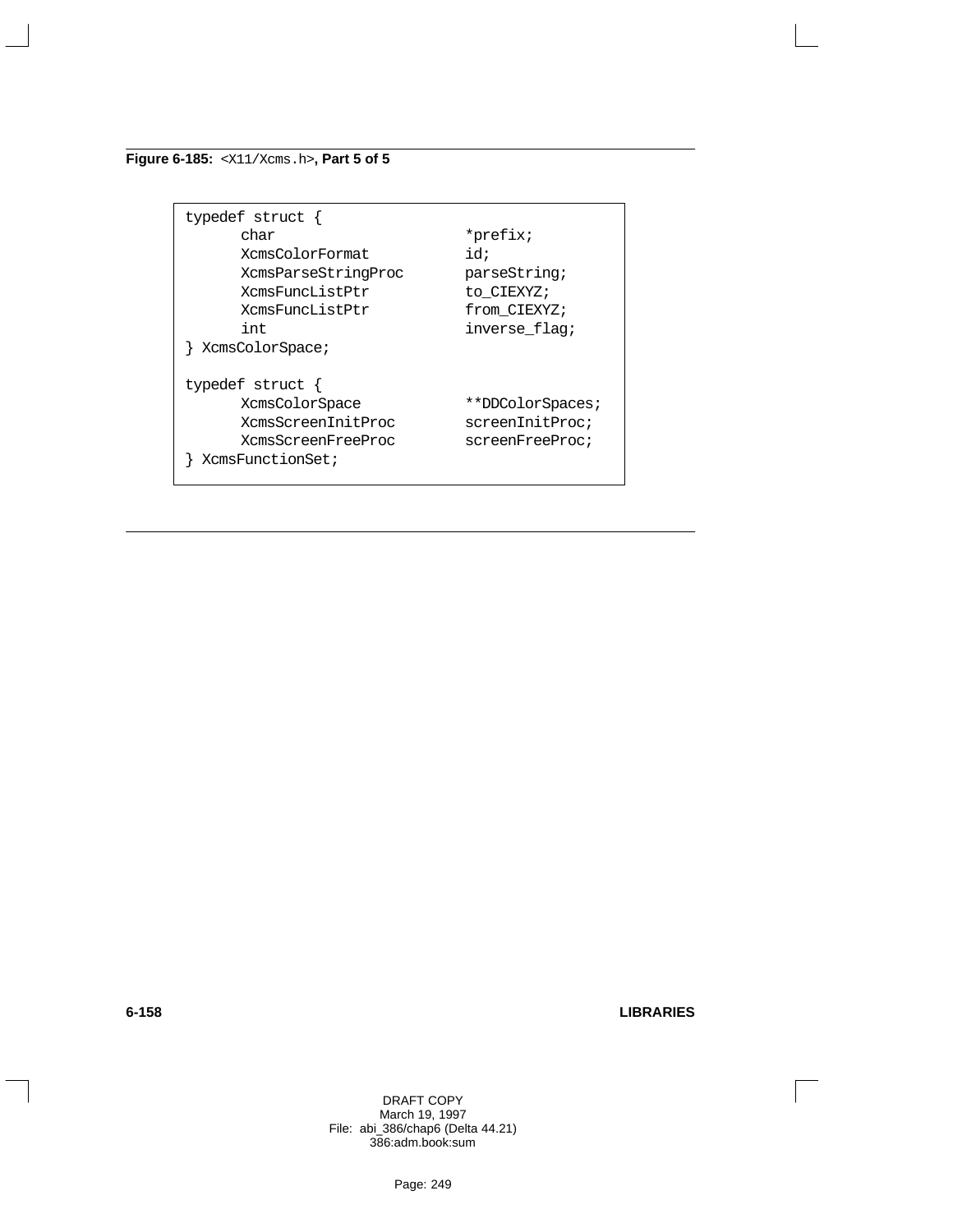**Figure 6-186:** <x11/xlib.h>, Part 1 of 27

typedef void \*XPointer; #define Bool int # de fine Status int # de fine True 1 #define False 0 #define QueuedAlready 0 #define QueuedAfterReading 1 #define QueuedAfterFlush 2 #define AllPlanes ((unsigned long)~0L)

**Figure 6-187:** <x11/xlib.h>, Part 2 of 27

```
typdef void XExtData;
typdef void XExtCodes;
typedef struct {
      int depth;
      int bits_per_pixel;
      int scanline_pad;
} XPixmapFormatValues;
```
**System Data Interfaces** 6-159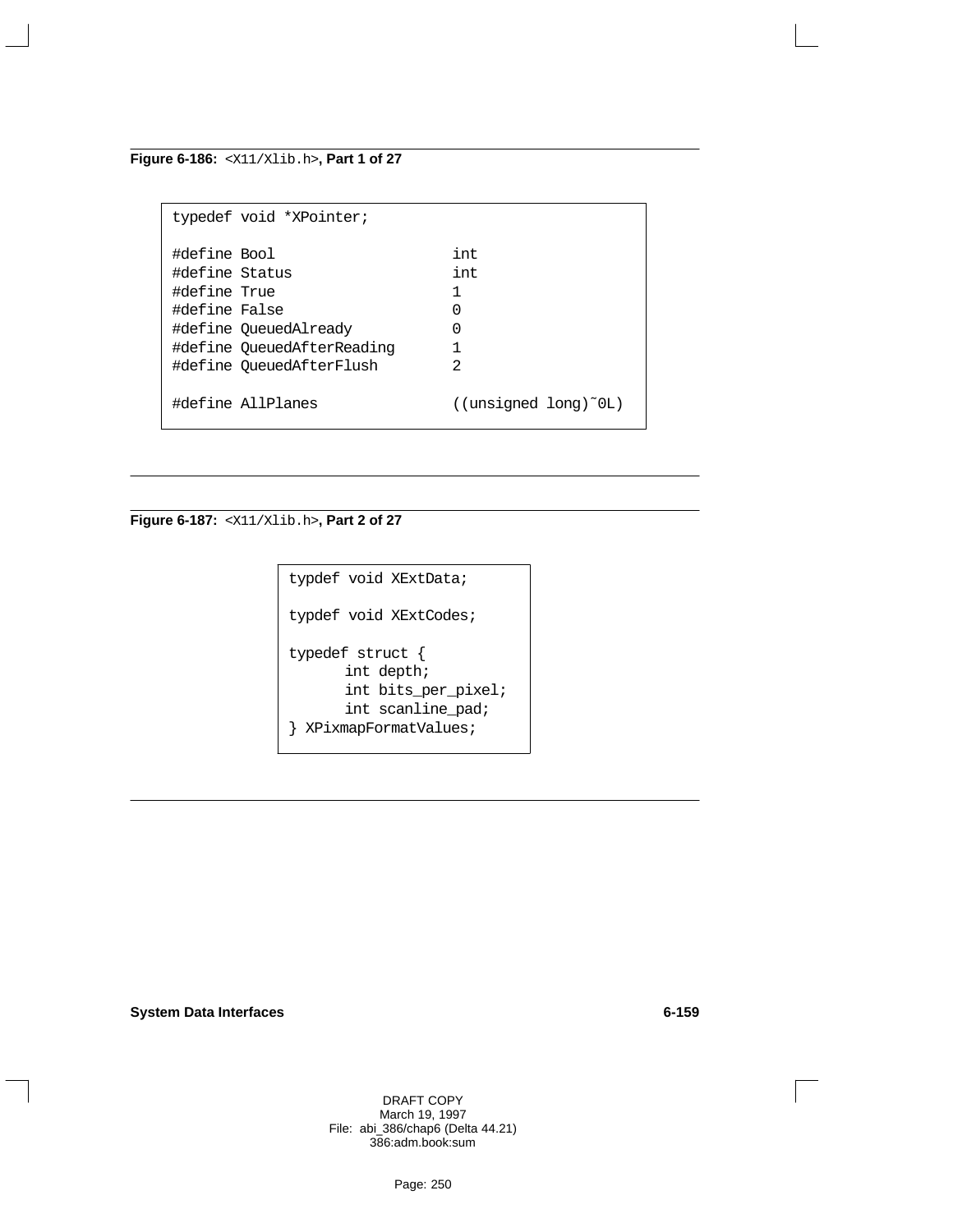# **Figure 6-188:** <x11/x1ib.h>, Part 3 of 27

| typedef struct {              |  |
|-------------------------------|--|
| int function;                 |  |
| unsigned long plane_mask;     |  |
| unsigned long foreground;     |  |
| unsigned long background;     |  |
| int line width;               |  |
| int line style;               |  |
| int cap_style;                |  |
| int join_style;               |  |
| int fill_style;               |  |
| int fill_rule;                |  |
| int arc mode;                 |  |
| Pixmap tile;                  |  |
| Pixmap stipple;               |  |
| int ts_x_origin;              |  |
| int ts_y_origin;              |  |
| Font font;                    |  |
| int subwindow mode;           |  |
| Bool graphics exposures;      |  |
| int clip_x_origin;            |  |
| int clip_y_origin;            |  |
| Pixmap clip_mask;             |  |
| int dash_offset;              |  |
| char dashes;                  |  |
| } XGCValues;                  |  |
|                               |  |
| typedef void *GC;             |  |
| typedef struct _dummy Visual; |  |

**6-160 LIBRARIES**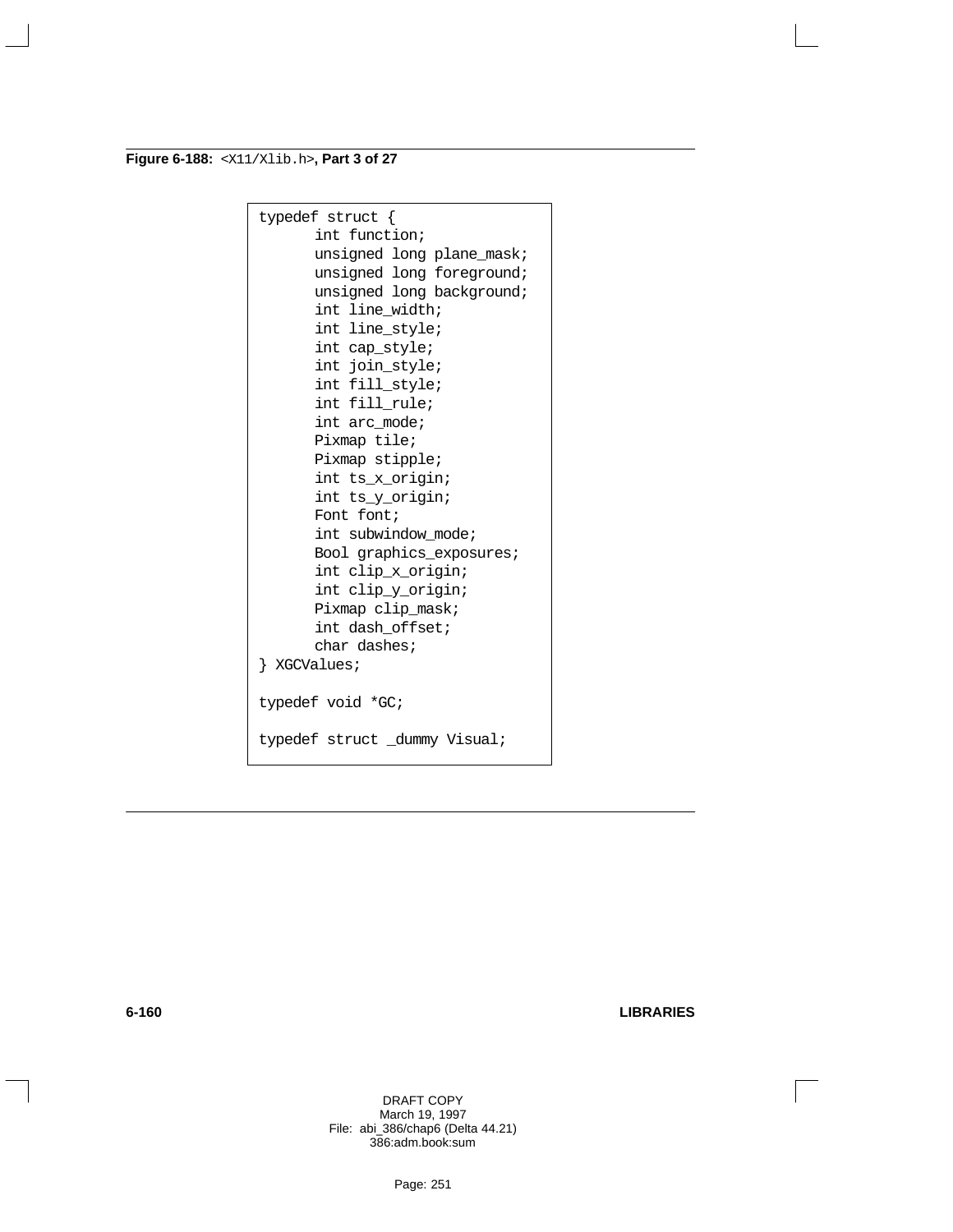#### **Figure 6-189:** <x11/xlib.h>, Part 4 of 27

typedef struct \_dummy Screen; typedef struct { Pixmap background\_pixmap; unsigned long background\_pixel; Pixmap border\_pixmap; unsigned long border\_pixel; int bit\_gravity; int win\_gravity; int backing\_store; unsigned long backing planes; unsigned long backing\_pixel; Bool save\_under; long event\_mask; long do\_not\_propagate\_mask; Bool override\_redirect; Colormap colormap; Cursor cursor; } XSetWindowAttributes;

**System Data Interfaces** 6-161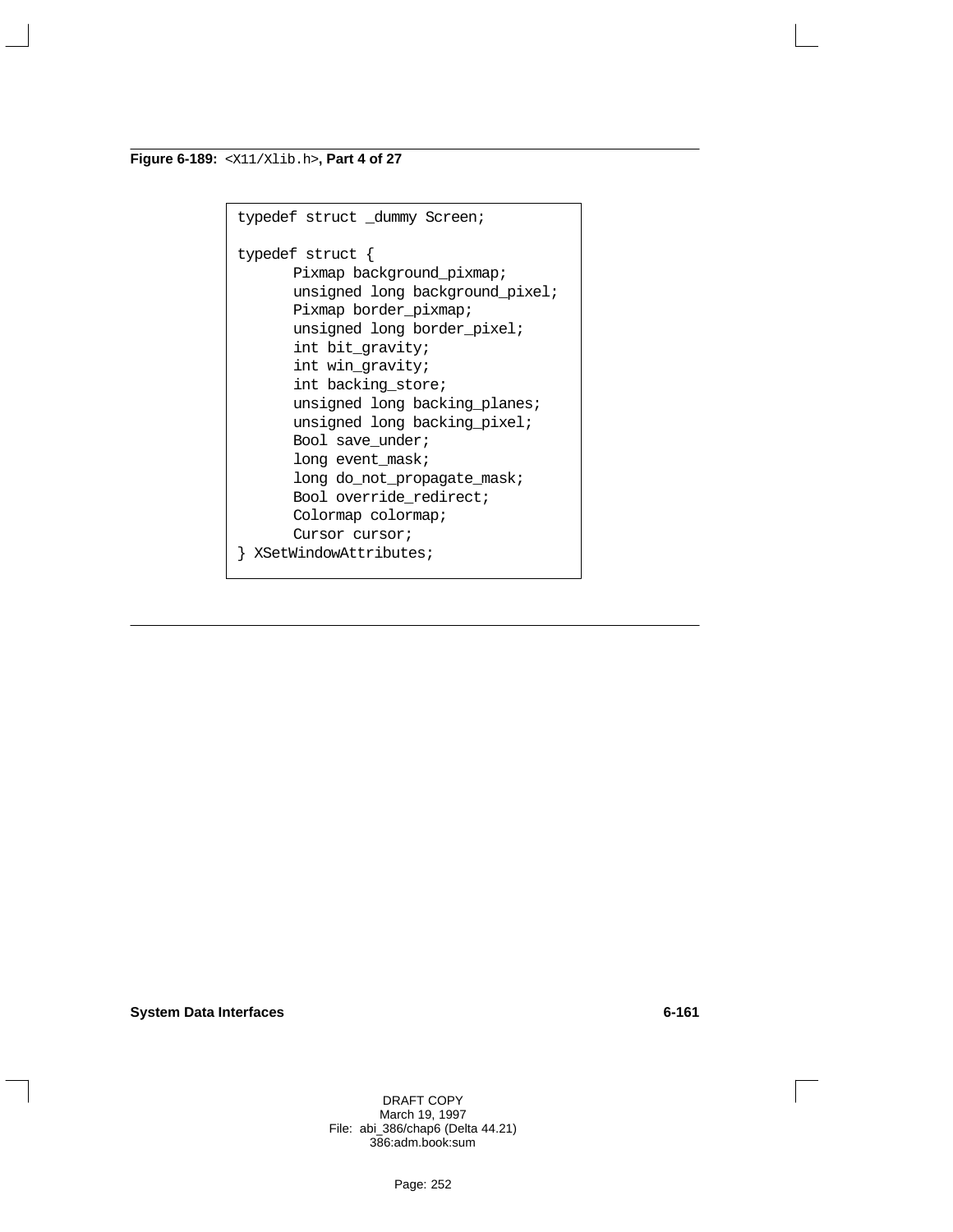**Figure 6-190:** <x11/xlib.h>, Part 5 of 27

typedef struct \_dummy ScreenFormat; typedef struct { int x, y; int width, height; int border\_width; int depth; Visual \*visual; Window root; int class; int bit\_gravity; int win\_gravity; int backing\_store; unsigned long backing\_planes; unsigned long backing\_pixel; Bool save\_under; Colormap colormap; Bool map\_installed; int map\_state; long all\_event\_masks; long your\_event\_mask; long do\_not\_propagate\_mask; Bool override redirect; Screen \* screen; } XWindowAttributes;

**6-162 LIBRARIES**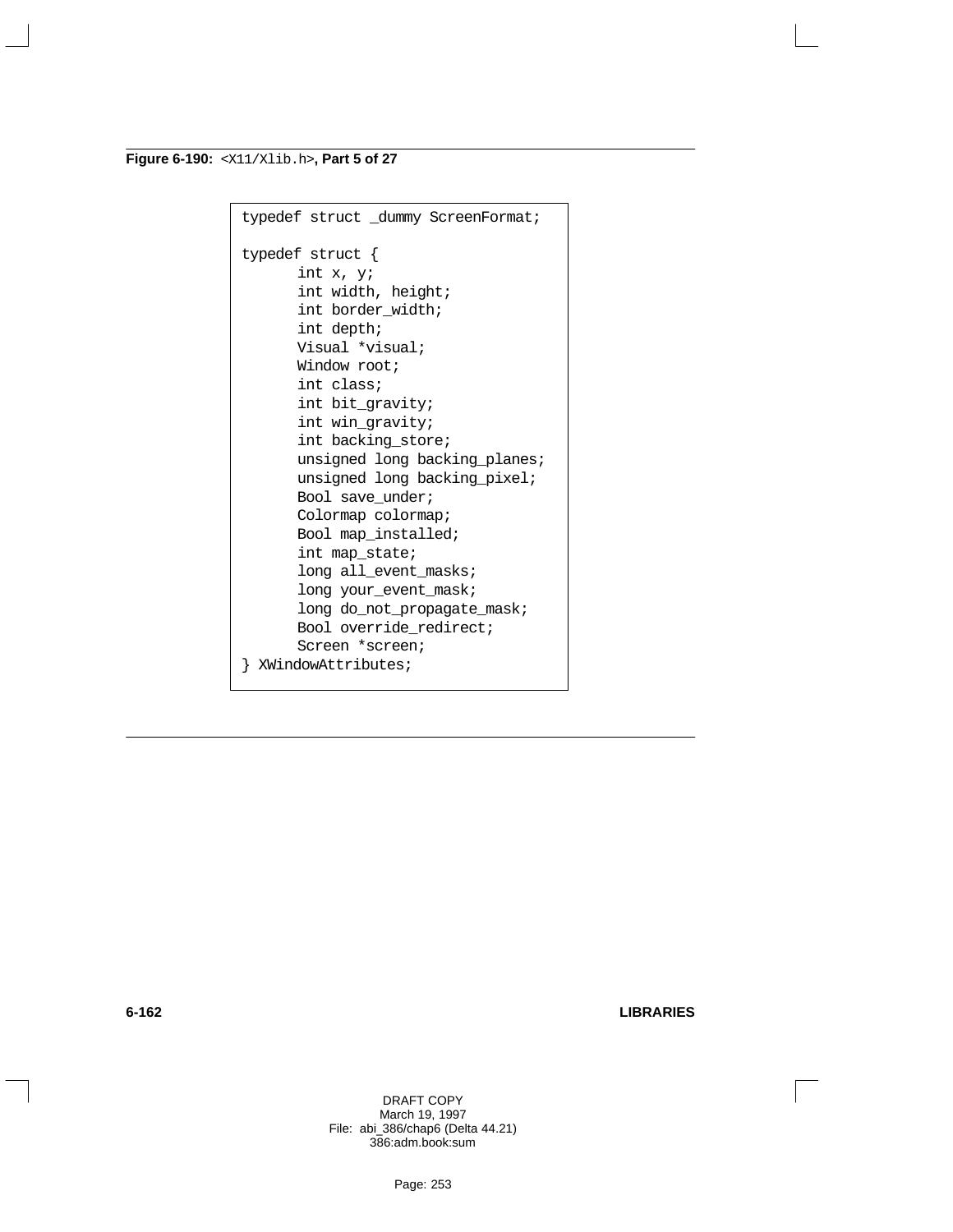### **Figure 6-191:** <x11/xlib.h>, Part 6 of 27

```
typedef struct {
      int family;
      int length;
      char * address;
} XHostAddress;
typedef struct _XImage {
      int width, height;
      int xoffset;
      int format;
      char * data;
      int byte order;
      int bitmap_unit;
      int bitmap_bit_order;
      int bitmap_pad;
      int depth;
      int bytes_per_line;
      int bits_per_pixel;
      unsigned long red_mask;
      unsigned long green_mask;
      unsigned long blue_mask;
      XPointer obdata;
      struct funcs {
             struct _XImage *(*create_image)();
             int (*destroy_image)();
             unsigned long (*get\_pixel)();
             int (*put_pixel)();
             struct _XImage * (*sub_image)();
             int (*add\_pixel) ();} f ;
} XImage;
```
**System Data Interfaces** 6-163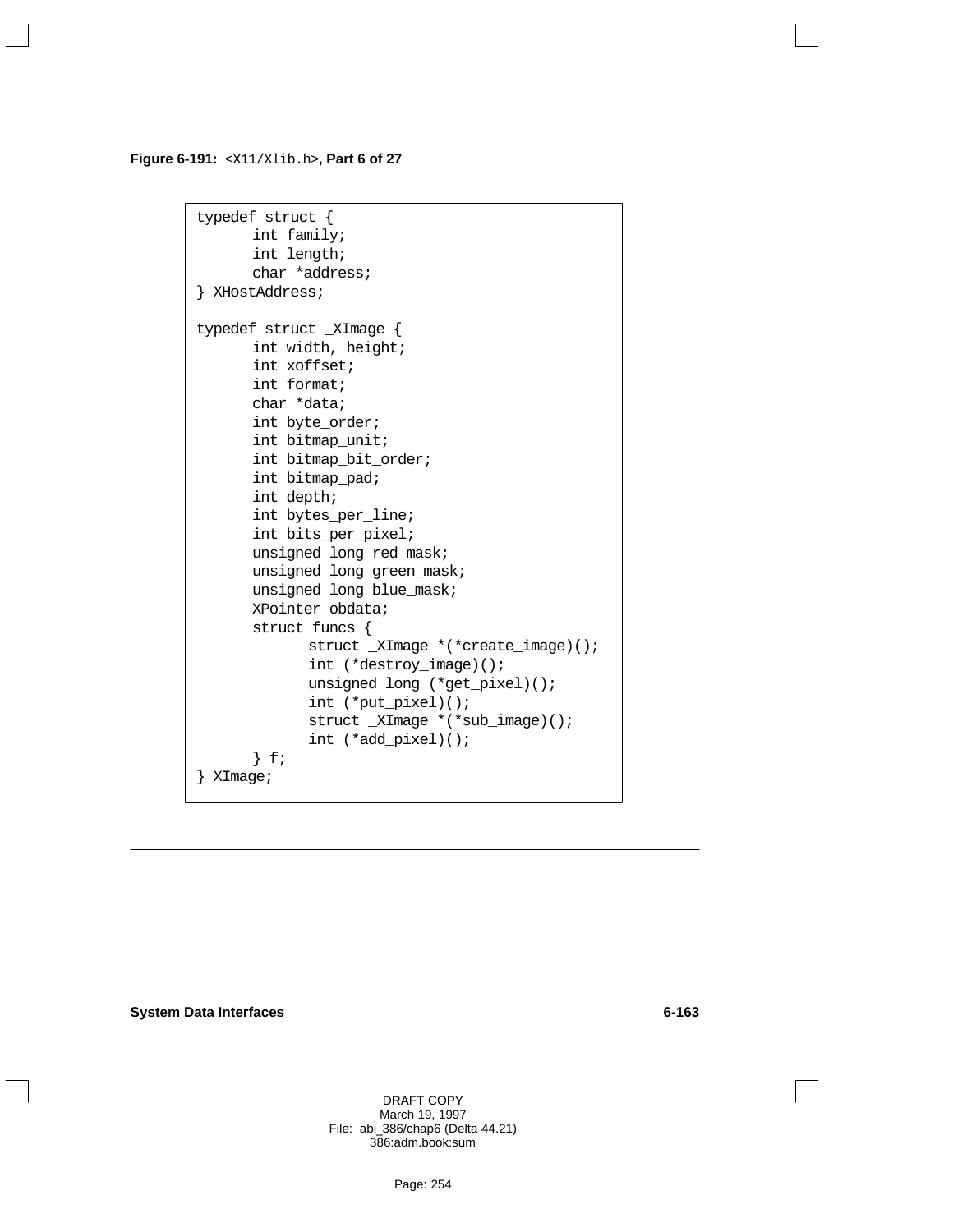### **Figure 6-192:** <x11/xlib.h>, Part 7 of 27

```
typedef struct {
      int x, y;
      int width, height;
      \texttt{int border\_width} \colonWindow sibling;
      int stack_mode;
} XWindowChanges;
typedef struct {
      unsigned long pixel;
      unsigned short red, green, blue;
      char flags;
      char pad;} XColor;
typedef struct {
      short x1, y1, x2, y2;
} XSegment;
typedef struct {
      short x, y;
} XPoint;
typedef struct {
      short x, y;
      unsigned short width, height;
} XRectangle;
typedef struct {
      short x, y;
      unsigned short width, height;
      short angle1, angle2i} XArc ;
```
**6-164 LIBRARIES**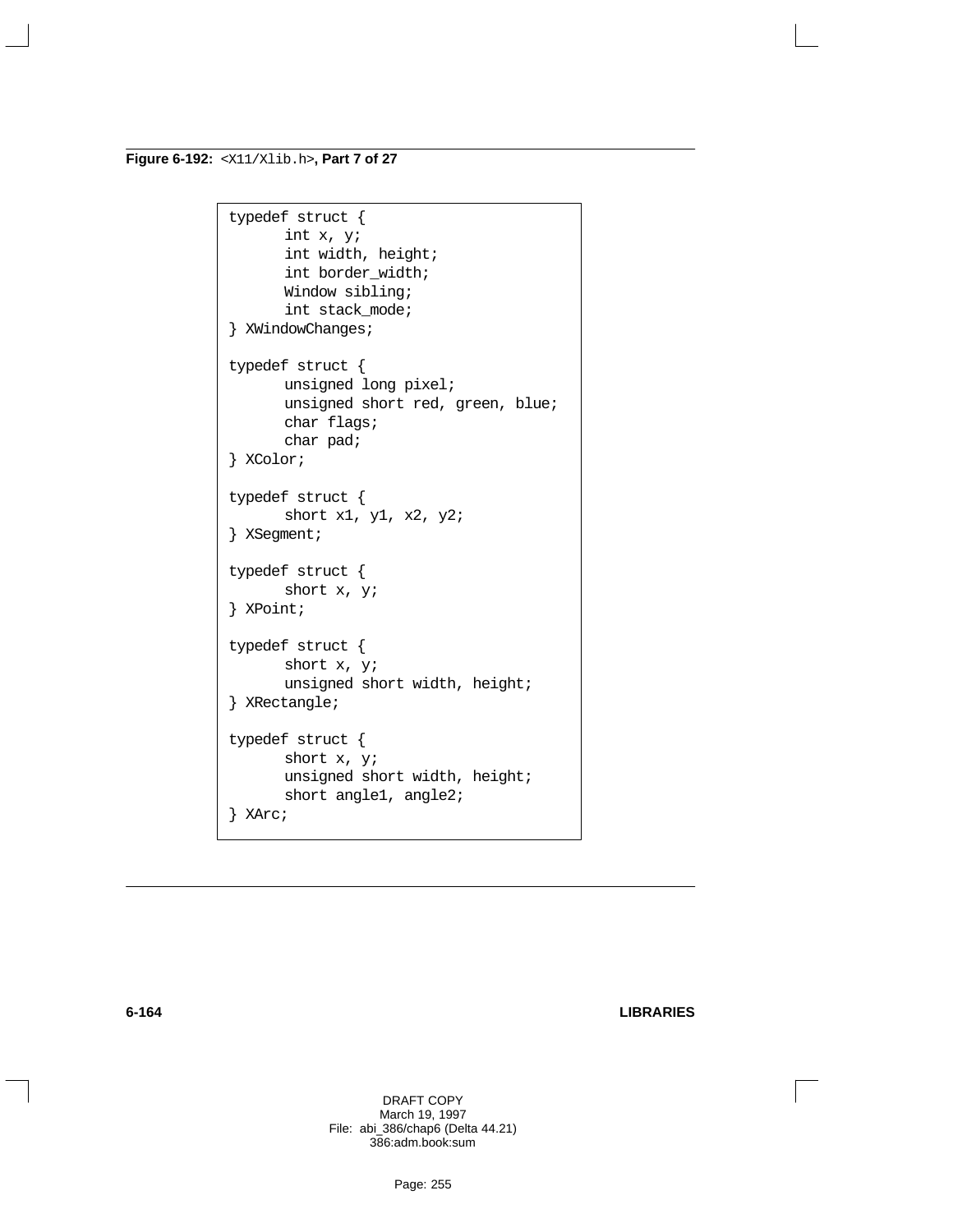### **Figure 6-193:** <x11/xlib.h>, Part 8 of 27

```
typedef struct {
      int key_click_percent;
      int bell_percent;
      int bell_pitch;
      int bell_duration;
      int led;
      int led_mode;
      int key;
      int auto_repeat_mode;
} XKeyboardControl;
typedef struct {
      int key_click_percent;
      int bell_percent;
      unsigned int bell_pitch, bell_duration;
      unsigned long led_mask;
      int global_auto_repeat;
      char auto_repeats[32];
} XKeyboardState;
typedef struct {
      Time time;
      short x, y;
} XTimeCoord;
typedef struct {
      int max_keypermod;
      KeyCode *modifiermap;
} XModifierKeymap;
typedef struct _dummy Display;
```
**System Data Interfaces** 6-165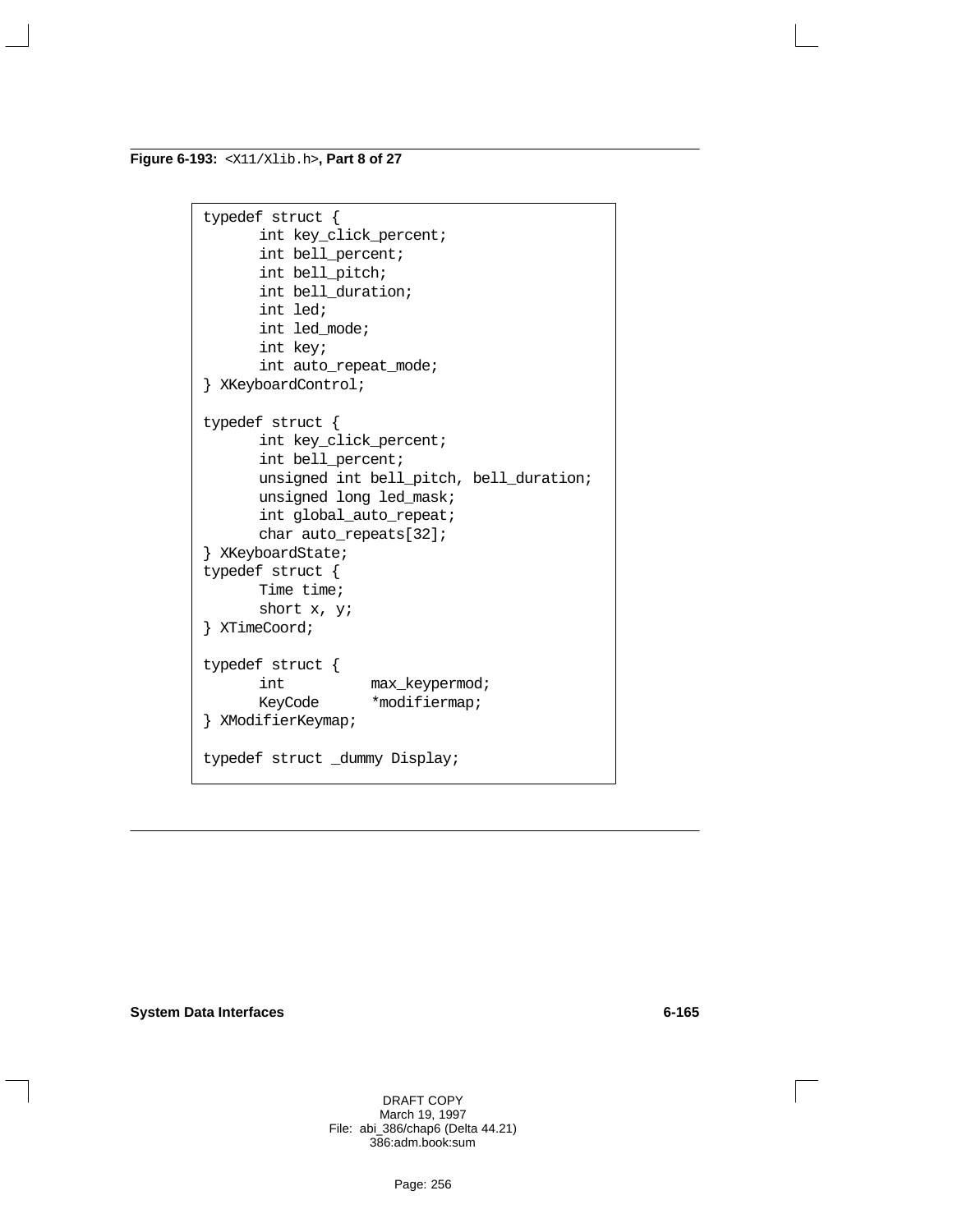### **Figure 6-194:** <x11/xlib.h>, Part 9 of 27

typedef struct { int type; unsigned long serial; Bool send\_event; Display \*display; Window window; Window root; Window subwindow; Time time; int x, y;  $ix\_root, y\_root;$ unsigned int state; unsigned int keycode; Bool same screen; } XKeyEvent; typedef XKeyEvent XKeyPressedEvent; typedef XKeyEvent XKeyReleasedEvent; typedef struct { int type; unsigned long serial; Bool send\_event; Display \*display; Window window; Window root; Window subwindow; Time time; int x, y;  $int x$  root,  $y$  root; unsigned int state; unsigned int button; Bool same\_screen; } XButtonEvent; typedef XButtonEvent XButtonPressedEvent; typedef XButtonEvent XButtonReleasedEvent;

**6-166 LIBRARIES**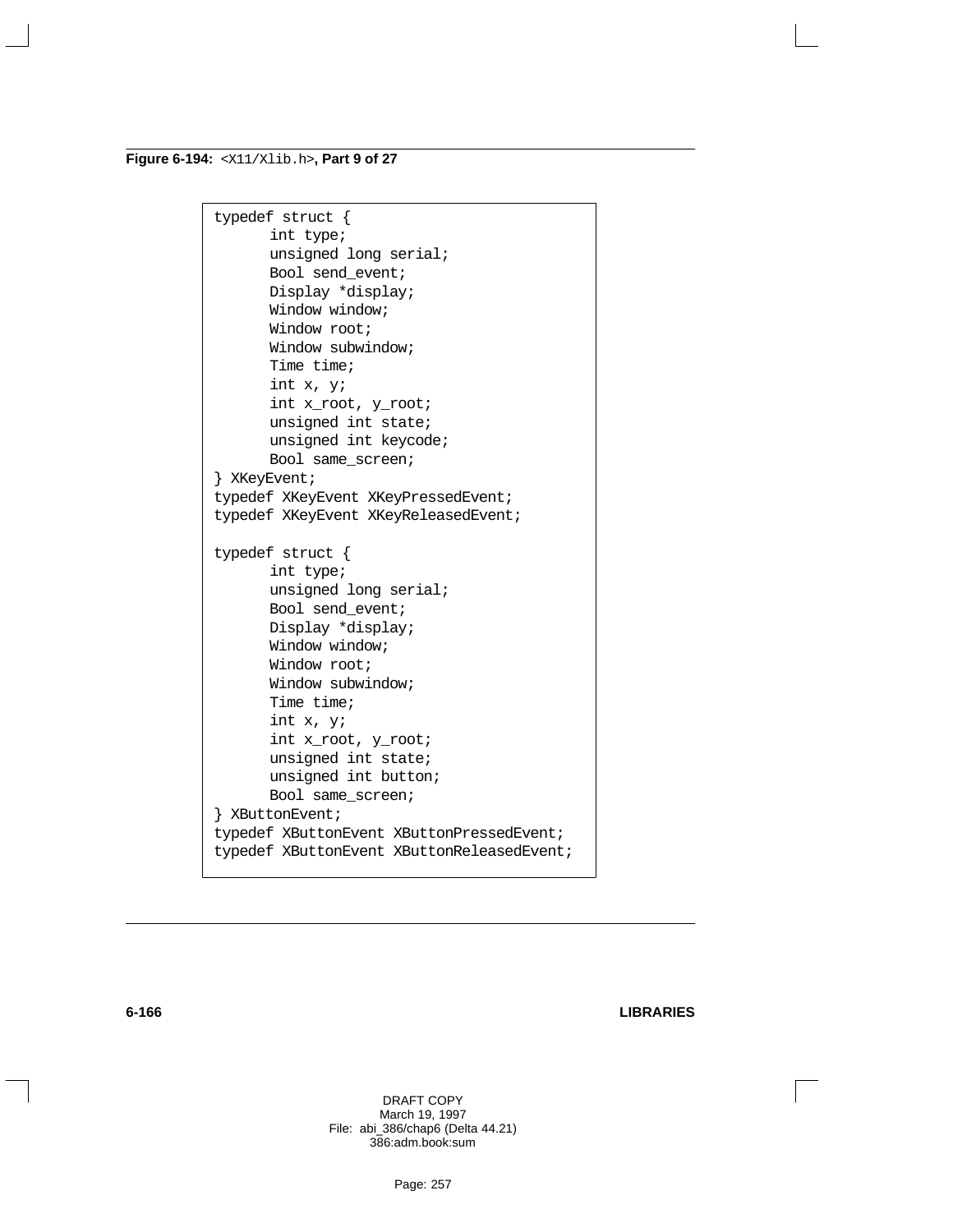### **Figure 6-195:** <x11/xlib.h>, Part 10 of 27

typedef struct { int type; unsigned long serial; Bool send\_event; Display \*display; Window window; Window root; Window subwindow; Time time; int x, y;  $int x$  root,  $y$  root; unsigned int state;  $char$  is  $\_hint$  ; Bool same\_screen; } XMotionEvent; typedef XMotionEvent XPointerMovedEvent; typedef struct { int type; unsigned long serial; Bool send\_event; Display \*display; Window window; Window root; Window subwindow; Time time; int x, y;  $ix\_root, y\_root;$ int mode; int detail; Bool same\_screen; Bool focus; unsigned int state; } XCrossingEvent;

**System Data Interfaces** 6-167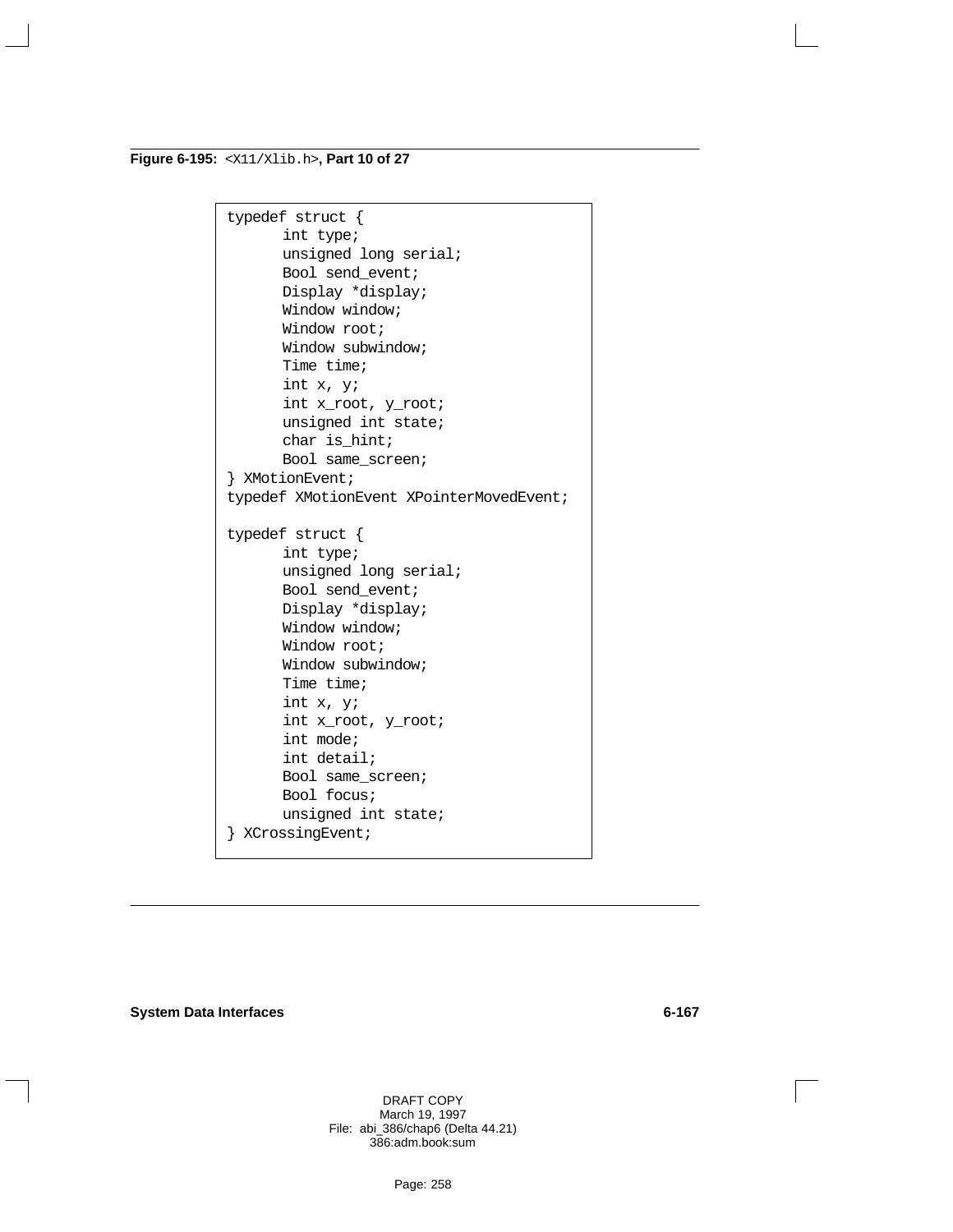**Figure 6-196:** <x11/xlib.h>, Part 11 of 27

```
typedef XCrossingEvent XEnterWindowEvent;
typedef X Crossing Event X Leave Window Event;
typedef struct {
      int type;
      unsigned long serial;
      Bool send_event;
      Display *display;
      Window window;
      int mode;int detail;
} XFocusChangeEvent;
typedef XFocusChangeEvent XFocusInEvent;
typedef XFocusChangeEvent XFocusOutEvent;
typedef struct {
      int type;
      unsigned long serial;
      Bool send_event;
      Display *display;
      Window window;
      char key_vector[32];
} XKeymapEvent;
typedef struct {
      int type;
      unsigned long serial;
      Bool send_event;
      Display *display;
      Window window;
      int x, y;
      int width, height;
      int count;
} XExposeEvent;
```
**6-168 LIBRARIES**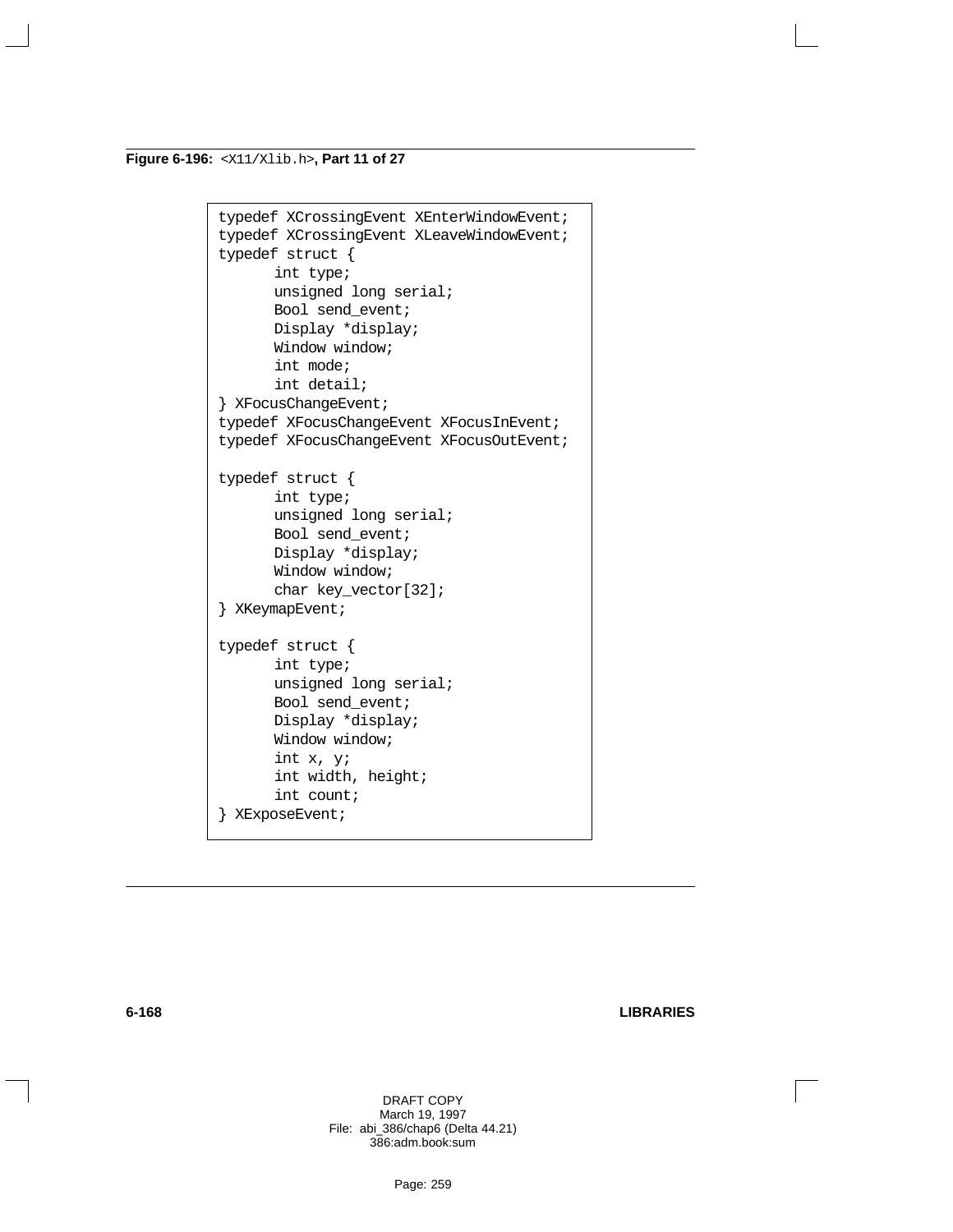### **Figure 6-197:** <x11/xlib.h>, Part 12 of 27

```
typedef struct {
      int type;
      unsigned long serial;
      Bool send_event;
      Display *display;
      Drawable drawable;
      int x, y;
      int width, height;
      int count;
      int major_code;
      int minor_code;
} X G raphics Expose Event;
typedef struct {
      int type;
      unsigned long serial;
      Bool send_event;
      Display *display;
      Drawable drawable;
      int major_code;
      int minor_code;
} XNoExposeEvent;
typedef struct {
      int type;
      unsigned long serial;
      Bool send_event;
      Display *display;
      Window window;
      int state;
} XVisibilityEvent;
```
**System Data Interfaces** 6-169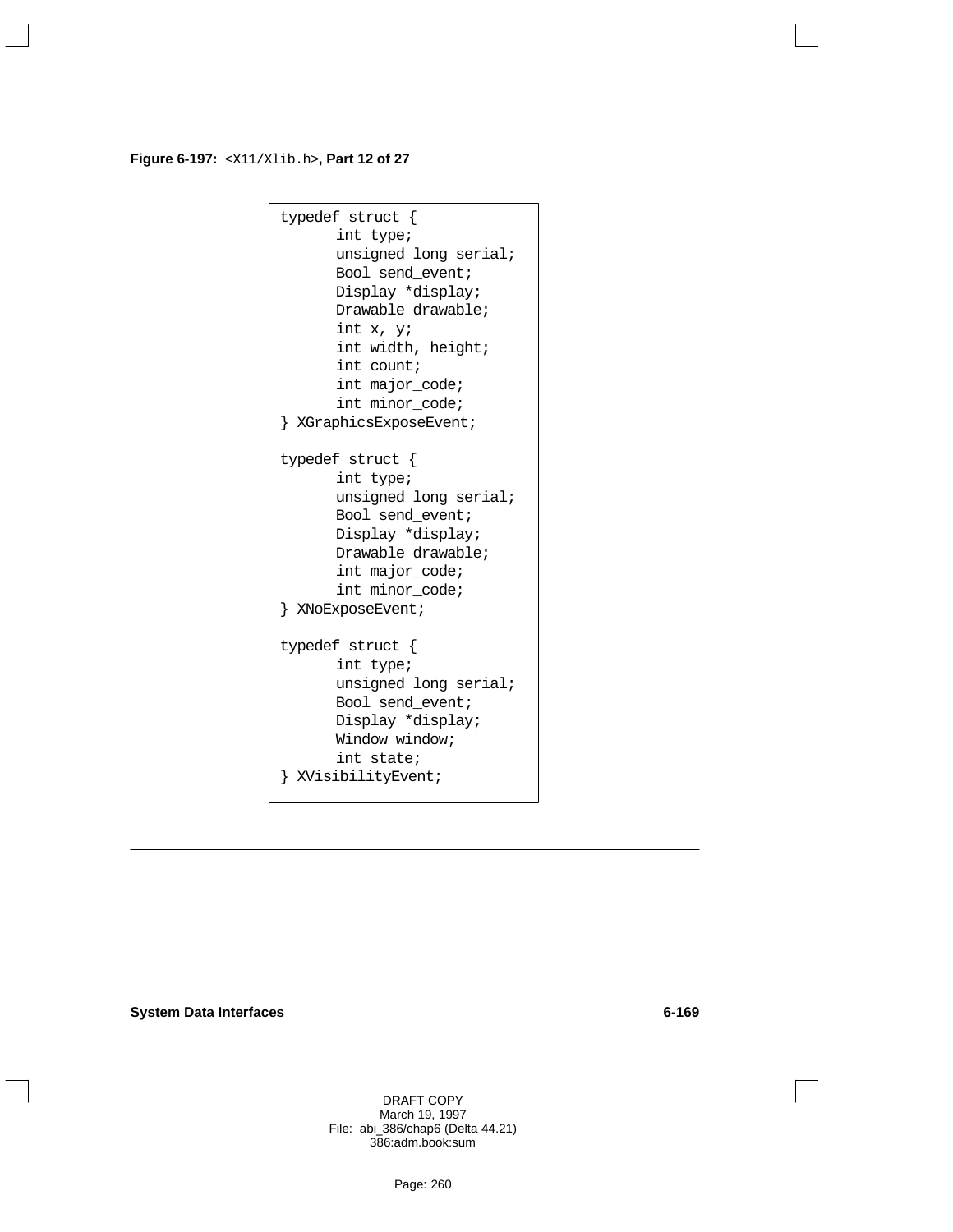### **Figure 6-198:** <x11/xlib.h>, Part 13 of 27

typedef struct { int type; unsigned long serial; Bool send\_event; Display \*display; Window parent; Window window; int  $x, y$ ; int width, height; int border\_width; Bool override\_redirect; } X C reate Window E vent ; typedef struct { int type; unsigned long serial; Bool send\_event; Display \*display; Window event; Window window;  $}$  XDestroyWindowEvent; typedef struct { int type; unsigned long serial; Bool send\_event; Display \*display; Window event; Window window; Bool from\_configure; } XUnmapEvent;

**6-170 LIBRARIES**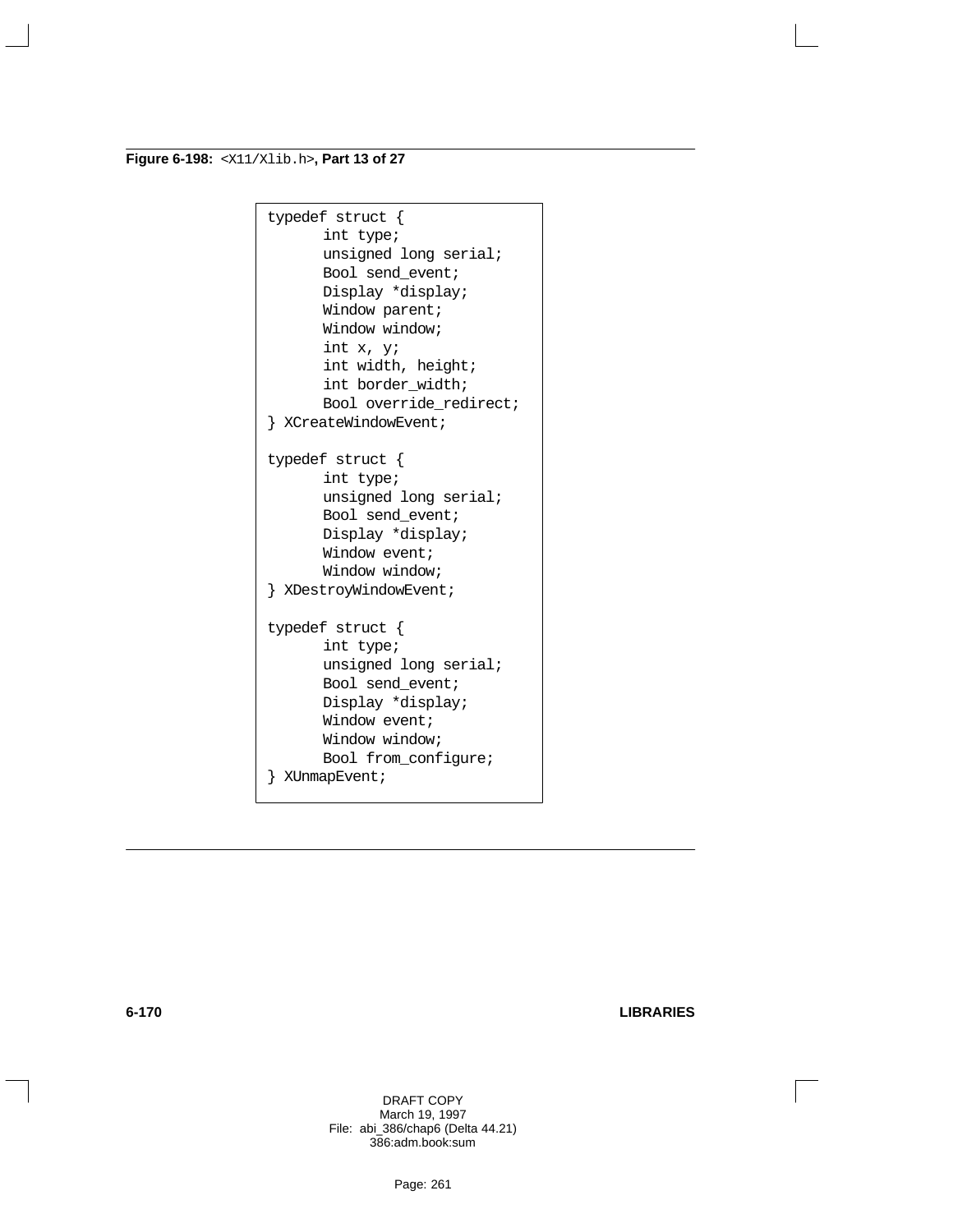### **Figure 6-199:** <x11/xlib.h>, Part 14 of 27

typedef struct { int type; unsigned long serial; Bool send\_event; Display \*display; Window event; Window window; Bool override\_redirect; } XMapEvent; typedef struct { int type; unsigned long serial; Bool send\_event; Display \*display; Window parent; Window window; } XMapRequestEvent; typedef struct { int type; unsigned long serial; Bool send\_event; Display \*display; Window event; Window window; Window parent; int x, y; Bool override\_redirect; } XReparentEvent;

**System Data Interfaces** 6-171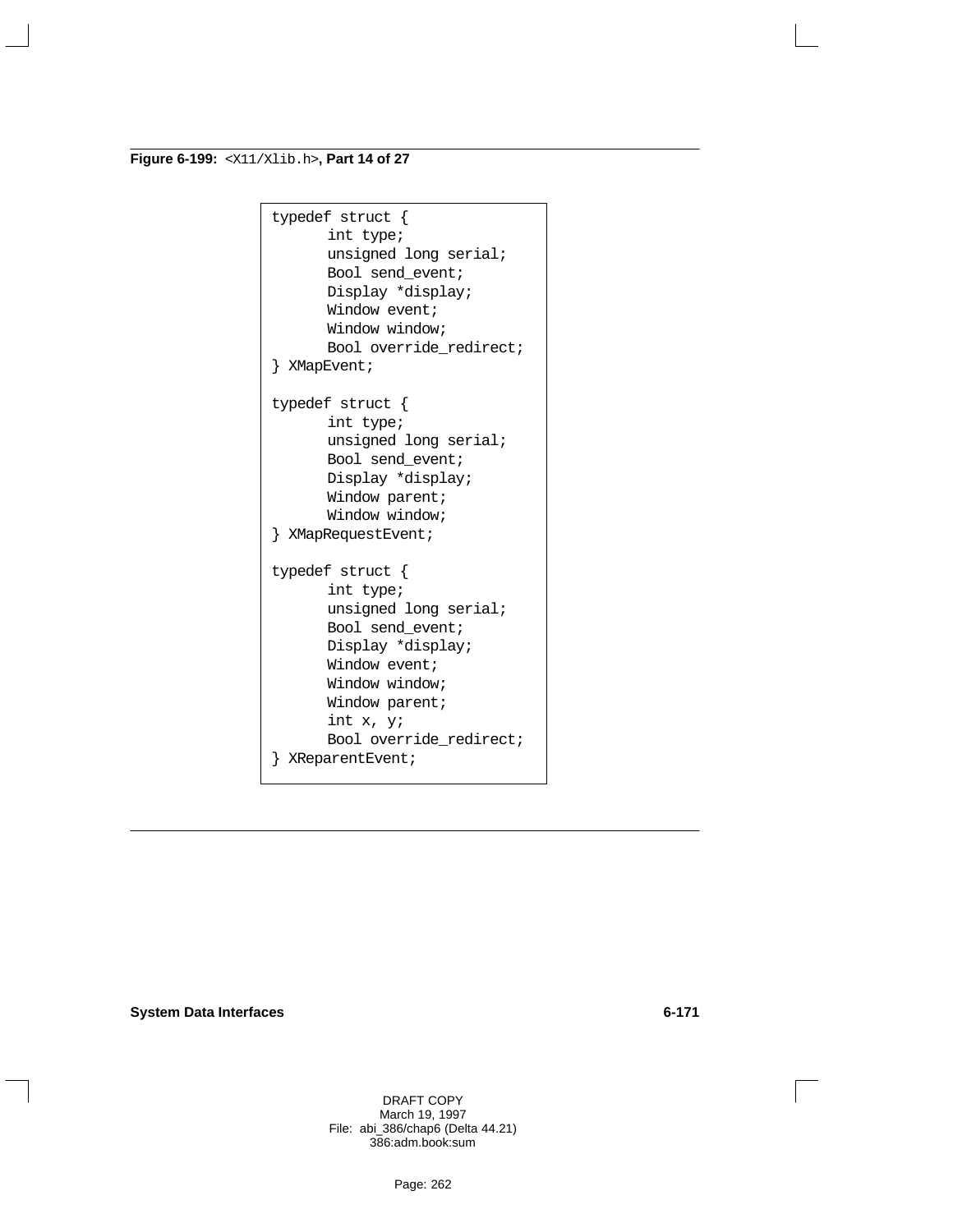### **Figure 6-200:** <x11/Xlib.h>, Part 15 of 27

typedef struct { int type; unsigned long serial; Bool send\_event; Display \*display; Window event; Window window; int  $x, y$ ; int width, height; int border\_width; Window above; Bool override\_redirect; } XConfigureEvent; typedef struct { int type; unsigned long serial; Bool send\_event; Display \*display; Window event; Window window; int  $x, y$ ; } XGravityEvent; typedef struct { int type; unsigned long serial; Bool send\_event; Display \*display; Window window; int width, height; } XResizeRequestEvent;

**6-172 LIBRARIES**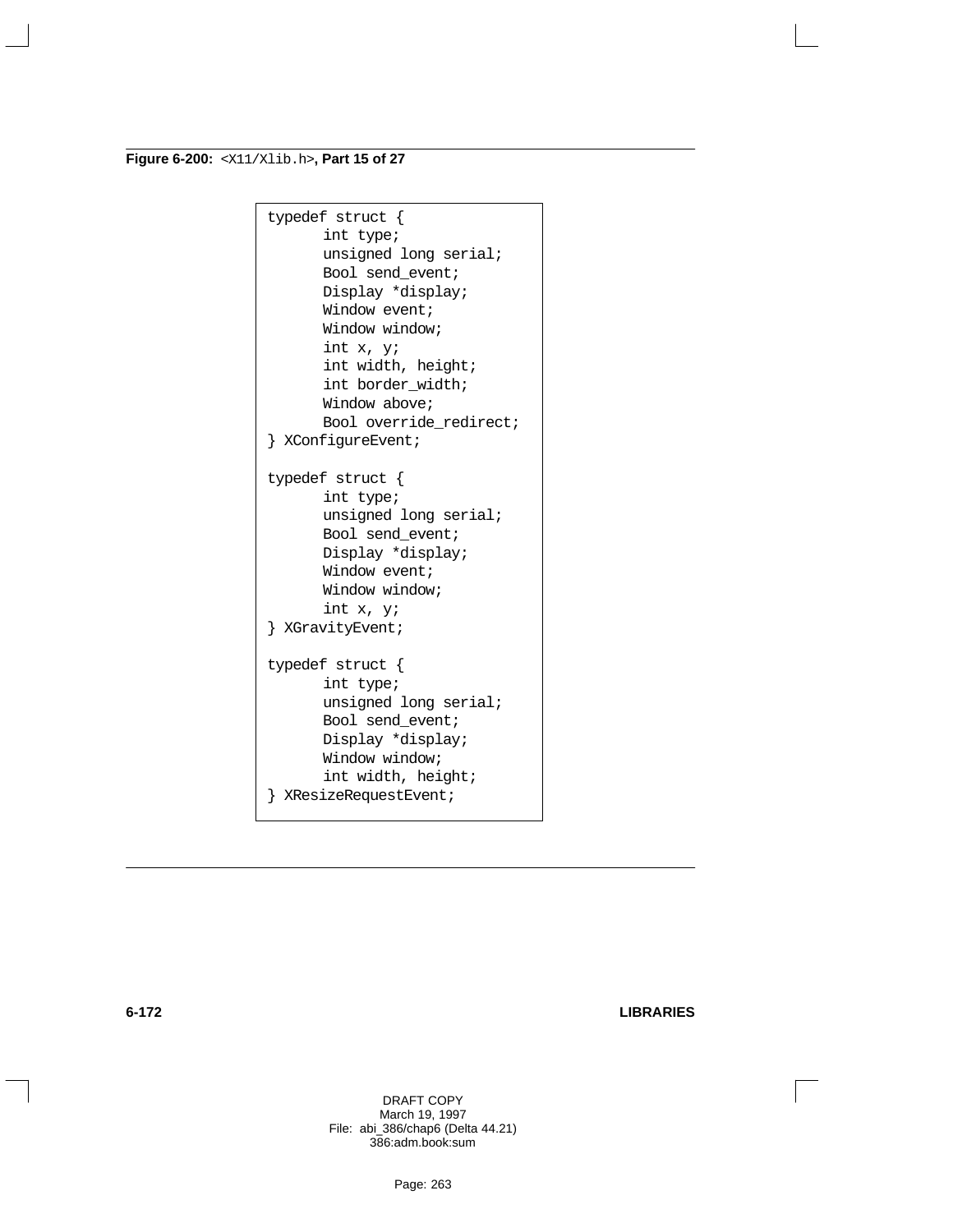### **Figure 6-201:** <x11/xlib.h>, Part 16 of 27

typedef struct { int type; unsigned long serial; Bool send\_event; Display \*display; Window parent; Window window; int  $x, y$ ; int width, height; int border\_width; Window above; int detail; unsigned long value\_mask; } XConfigureRequestEvent; typedef struct { int type; unsigned long serial; Bool send\_event; Display \*display; Window event; Window window; int place;  $}$  XCirculateEvent; typedef struct { int type; unsigned long serial; Bool send\_event; Display \*display; Window parent; Window window; int place; } XCirculateRequestEvent;

**System Data Interfaces** 6-173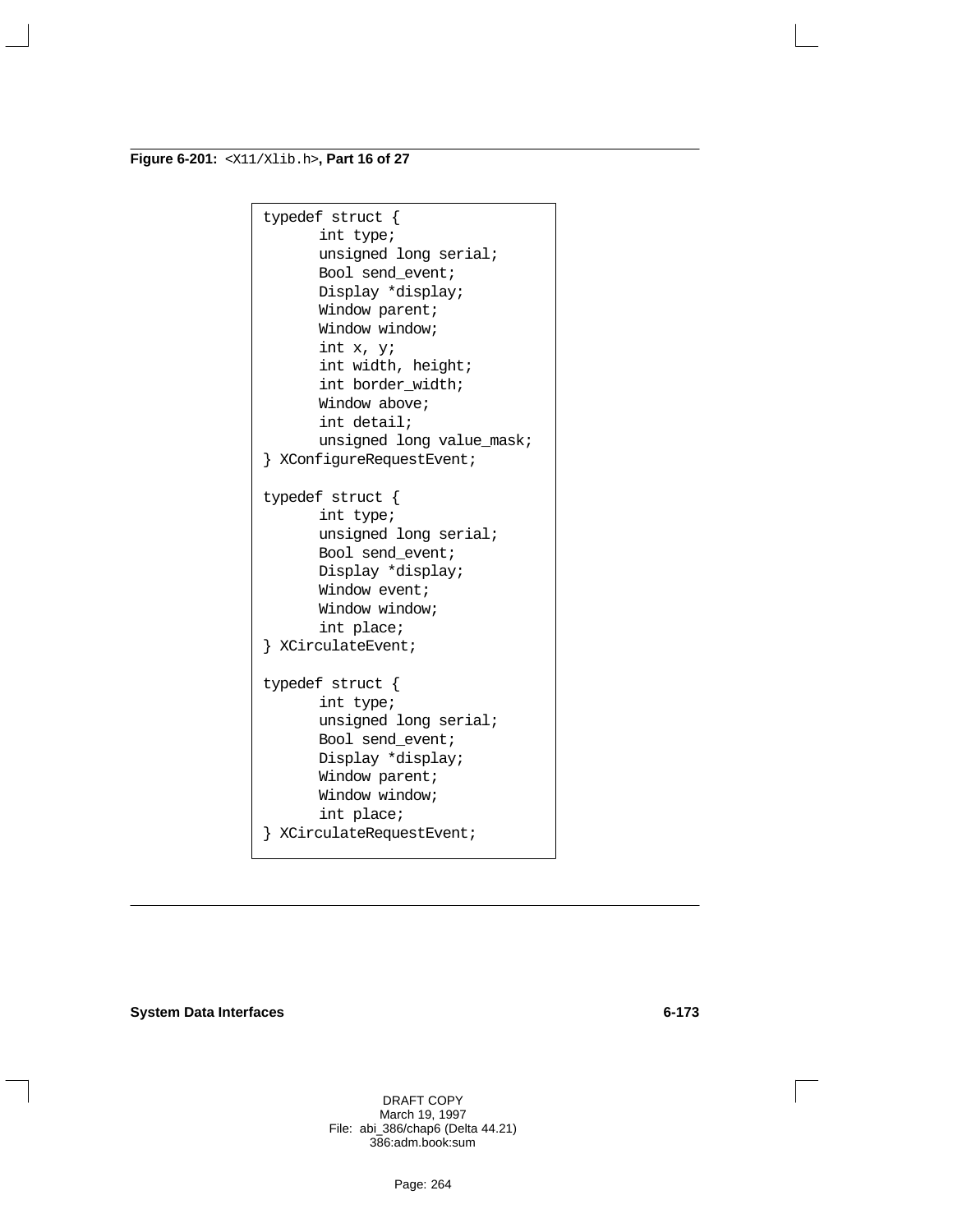### **Figure 6-202:** <x11/xlib.h>, Part 17 of 27

typedef struct { int type; unsigned long serial; Bool send\_event; Display \*display; Window window; Atom atom; Time time; int state; } XPropertyEvent; typedef struct { int type; unsigned long serial; Bool send\_event; Display \*display; Window window; Atom selection; Time time; } XSelectionClearEvent; typedef struct { int type; unsigned long serial; Bool send\_event; Display \*display; Window owner; Window requestor; Atom selection; Atom target; Atom property; Time time; } XSelectionRequestEvent;

**6-174 LIBRARIES**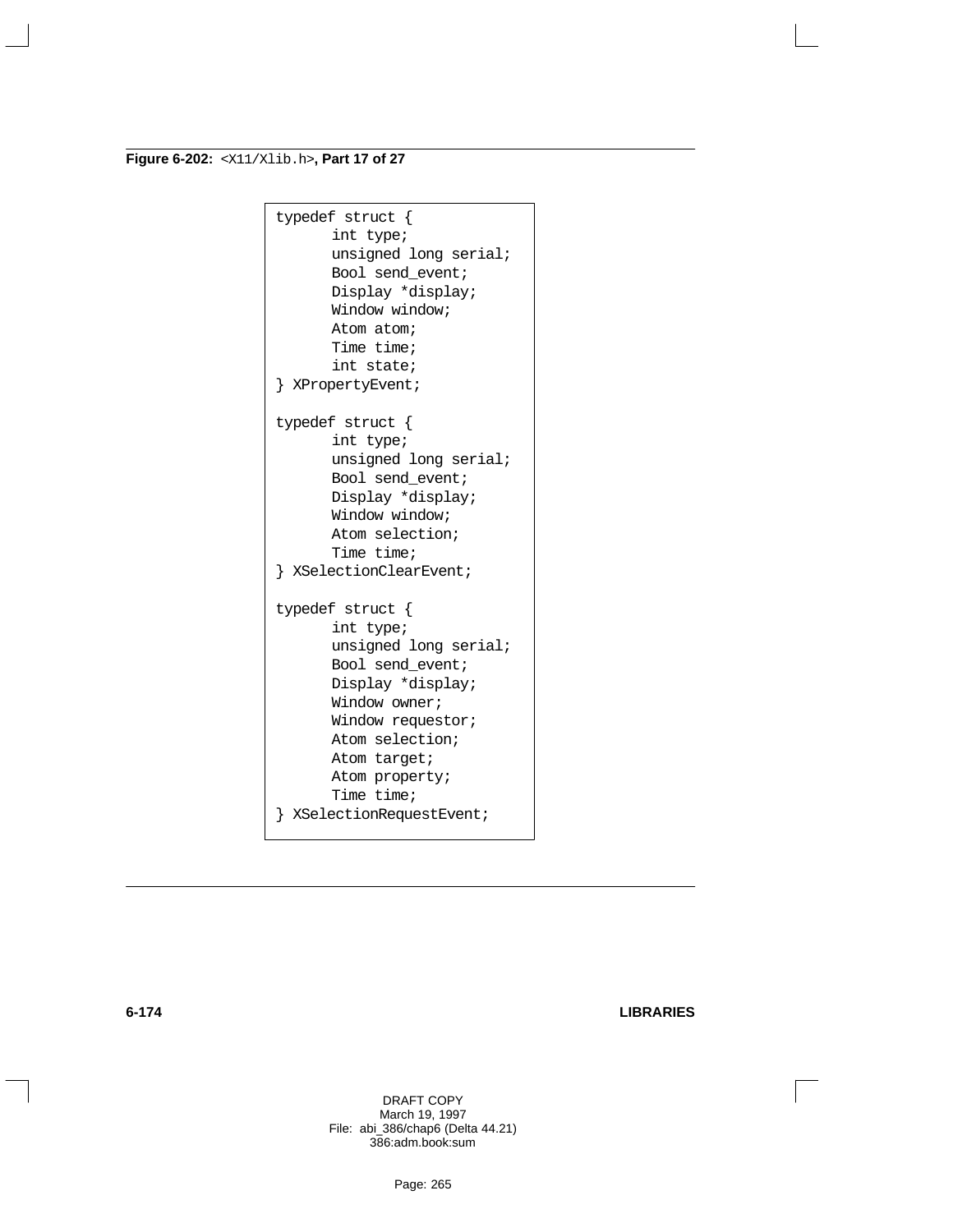### **Figure 6-203:** < X 1 1 / X l i b . h >**, Part 18 of 27**

```
typedef struct {
      int type;
      unsigned long serial;
      Bool send_event;
      Display *display;
      Window requestor;
      Atom selection;
      Atom target;
      Atom property;
      Time time;
} XSelectionEvent;
typedef struct {
      int type;
      Display *display;
      XID resourceid;
      unsigned long serial;
      unsigned char error_code;
      unsigned char request_code;
      unsigned char minor\_code;
} XErrorEvent;
typedef struct {
      int type;
      unsigned long serial;
      Bool send_event;
      Display *display;
      Window window;
      Atom message_type;
      int format;
      union \{char b[20];
             short s[10];
             long l[5];
      \} data;
} XClientMessageEvent;
```
**System Data Interfaces** 6-175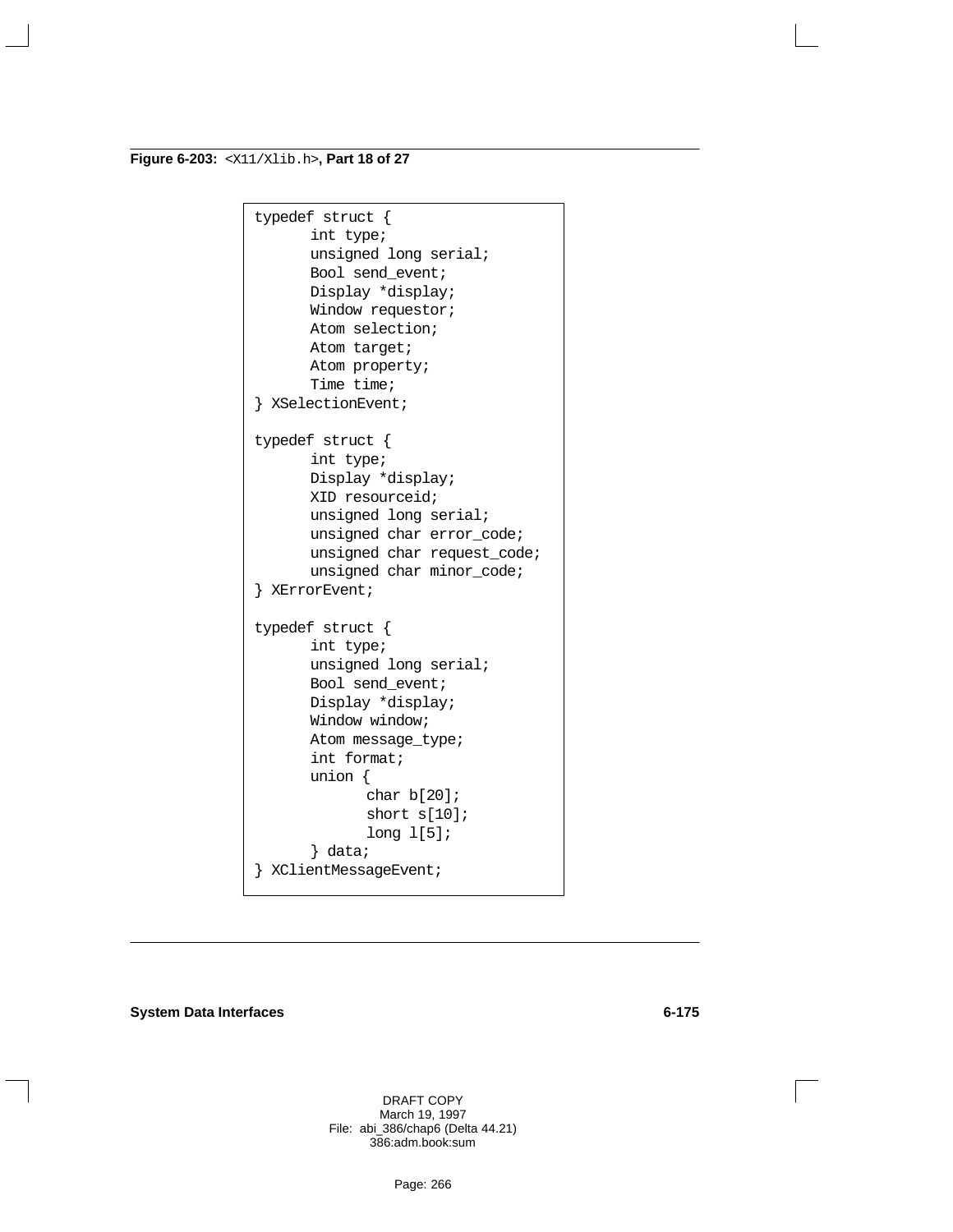### **Figure 6-204:** <x11/Xlib.h>, Part 19 of 27

typedef struct { int type; unsigned long serial; Bool send\_event; Display \*display; Window window; Colormap colormap; Bool new; int state; } XColormapEvent; typedef struct { int type; unsigned long serial; Bool send\_event; Display \*display; Window window; int request; int first\_keycode;  $int$  count; } XMappingEvent; typedef struct { int type; unsigned long serial; Bool send\_event; Display \*display; Window window; } XAnyEvent;

**6-176 LIBRARIES**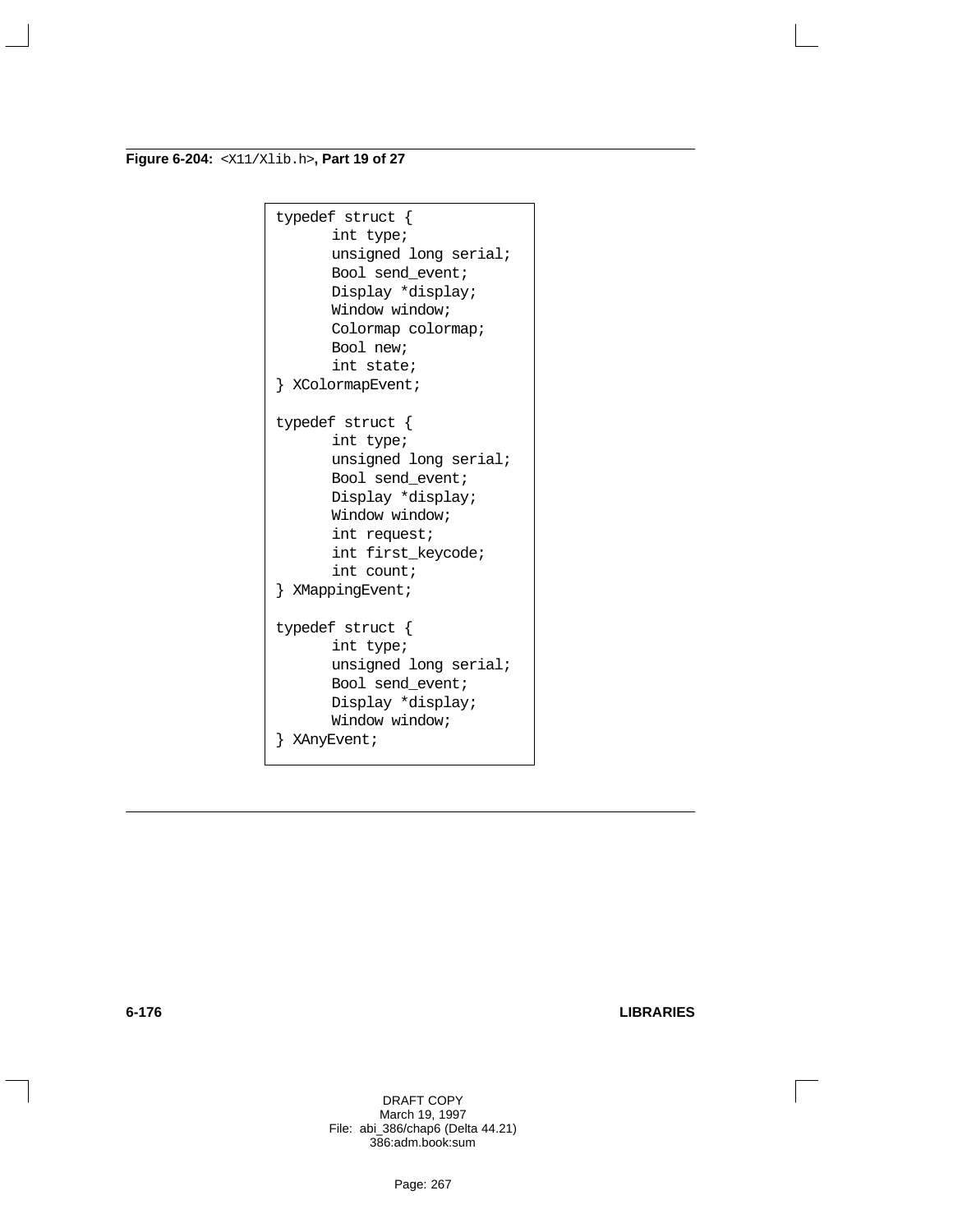## **Figure 6-205:** <x11/x1ib.h>, Part 20 of 27

| typedef union _XEvent {  |                      |  |  |
|--------------------------|----------------------|--|--|
| int                      | type;                |  |  |
| XAnyEvent                | xany;                |  |  |
| XKeyEvent                | xkey;                |  |  |
| <b>XButtonEvent</b>      | xbutton;             |  |  |
| XMotionEvent             | xmotion;             |  |  |
| XCrossingEvent           | xcrossing;           |  |  |
| <b>XFocusChangeEvent</b> | $xf$ $\alpha$ us $i$ |  |  |
| XExposeEvent             | xexpose;             |  |  |
| XGraphicsExposeEvent     | xgraphicsexpose;     |  |  |
| XNoExposeEvent           | xnoexpose;           |  |  |
| XVisibilityEvent         | xvisibility;         |  |  |
| XCreateWindowEvent       | xcreatewindow;       |  |  |
| XDestroyWindowEvent      | xdestroywindow;      |  |  |
| XUnmapEvent              | xunmap;              |  |  |
| XMapEvent                | $xmap$ ;             |  |  |
| XMapRequestEvent         | xmaprequest;         |  |  |
| XReparentEvent           | xreparent;           |  |  |
| XConfigureEvent          | xconfigure;          |  |  |
| XGravityEvent            | xgravity;            |  |  |
| XResizeRequestEvent      | xresizerequest;      |  |  |
| XConfigureRequestEvent   | xconfigurerequest;   |  |  |
| XCirculateEvent          | xcirculate;          |  |  |
| XCirculateRequestEvent   | xcirculaterequest;   |  |  |
| XPropertyEvent           | xproperty;           |  |  |
| XSelectionClearEvent     | xselectionclear;     |  |  |
| XSelectionRequestEvent   | xselectionrequest;   |  |  |
| XSelectionEvent          | xselection;          |  |  |
| XColormapEvent           | xcolormap;           |  |  |
| XClientMessageEvent      | xclient;             |  |  |
| XMappingEvent            | xmapping;            |  |  |
| XErrorEvent              | xerror;              |  |  |
| XKeymapEvent             | xkeymap;             |  |  |
| long                     | pad[24];             |  |  |
| XEvent;                  |                      |  |  |

**System Data Interfaces** 6-177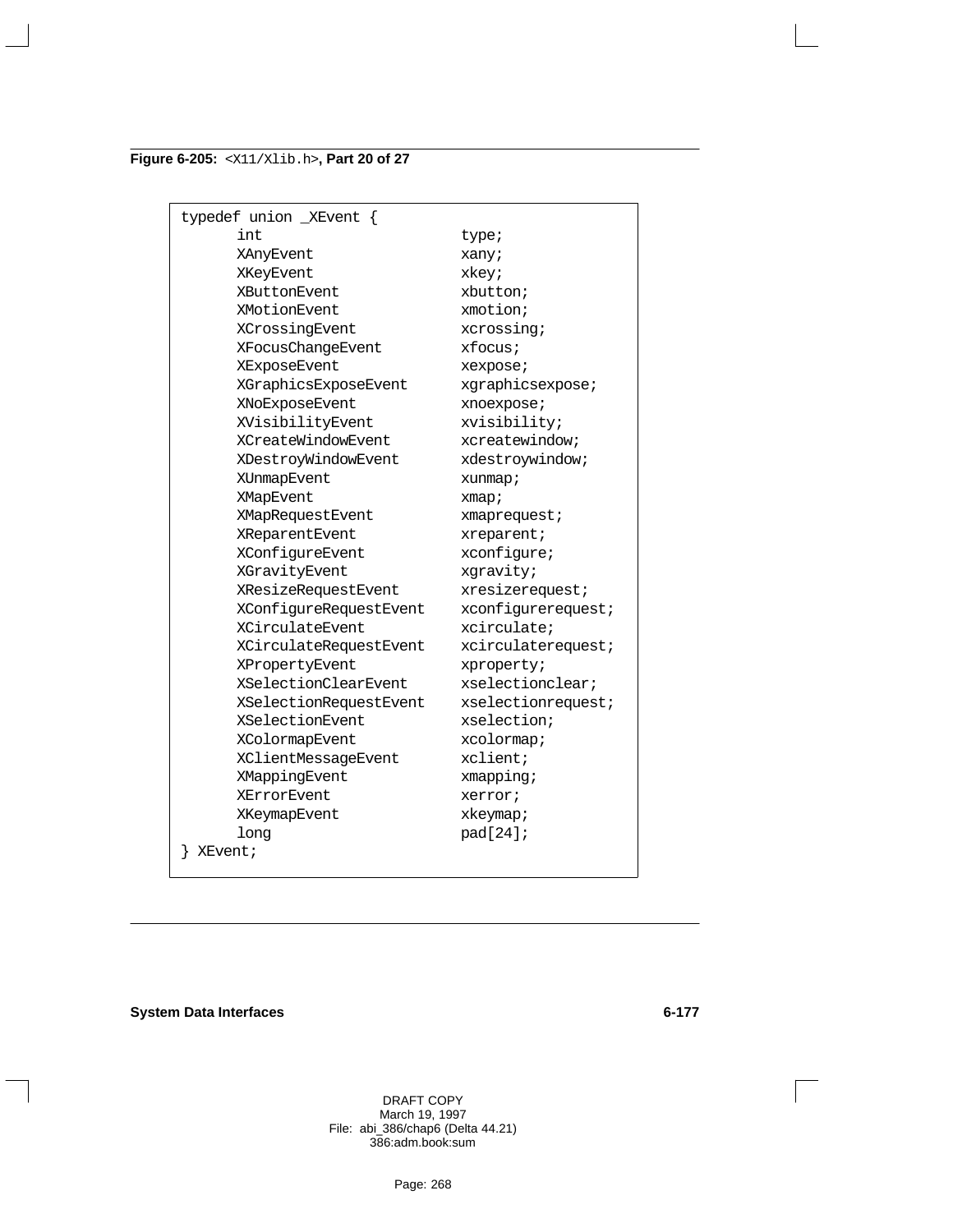### **Figure 6-206:** <x11/xlib.h>, Part 21 of 27

typedef struct { short lbearing; short rbearing; short width; short ascent; short descent; unsigned short attributes;  $}$  XCharStruct; typedef struct { Atom name; unsigned long card32; } XFontProp; typedef struct { XExtData \*ext\_data; Font fid; unsigned direction;  $unsigned$   $min\_char\_or\_byte2$ ; unsigned max\_char\_or\_byte2;  $unsigned$   $min_bytel;$  $unsigned$   $max_bytel;$ Bool all\_chars\_exist;  $unsigned$   $default_{char}$ ; int n properties; XFontProp \*properties; X Char Struct min\_bounds; X Char Struct max\_bounds; XCharStruct \* per\_char; int a scent; int descent; } XFontStruct;

**6-178 LIBRARIES**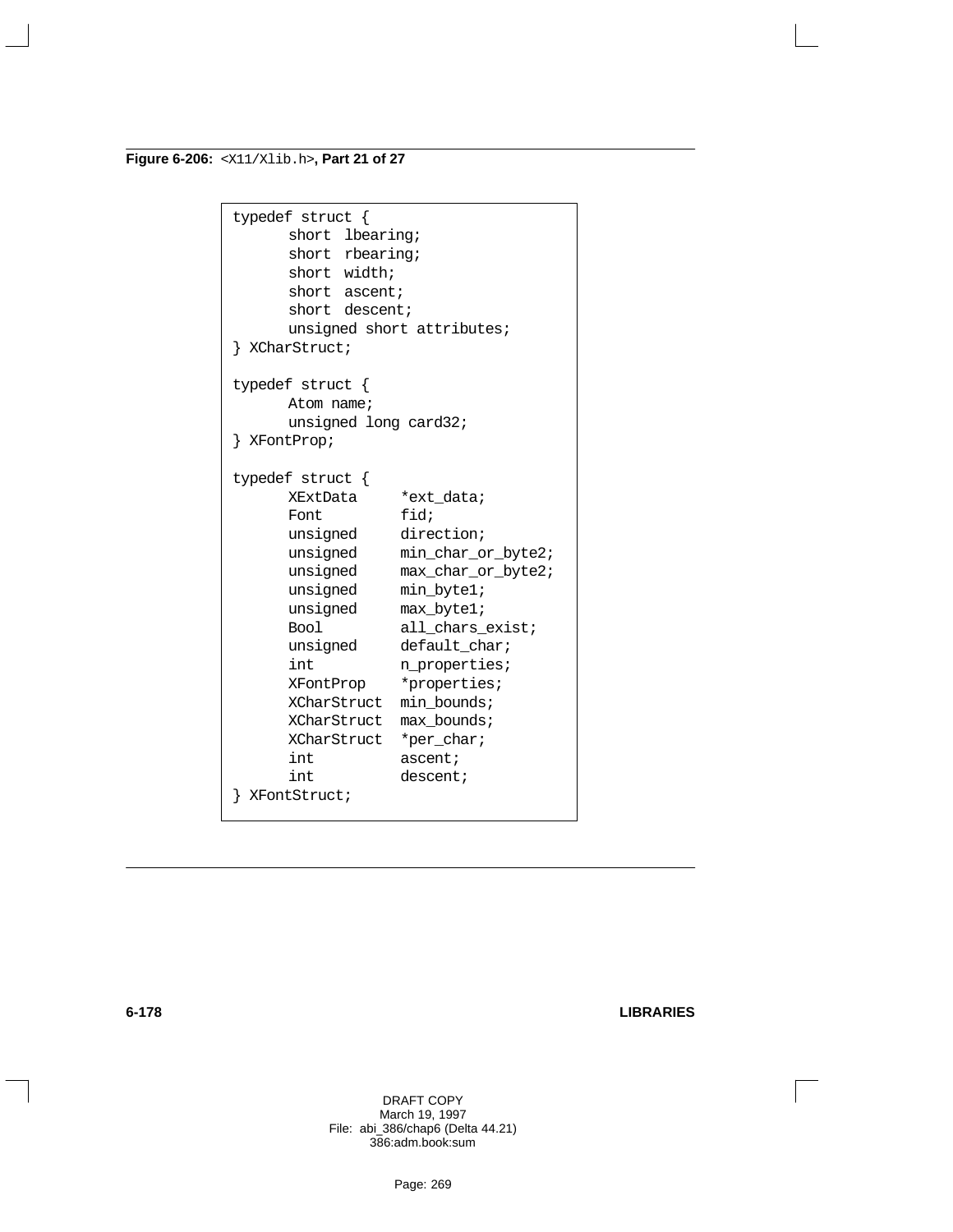```
typedef struct {
      char * <i>chars</i>;
      int nchars;
      int delta;
      Font font;
} XTextItem;
typedef struct {
      unsigned char bytel;
      unsigned char byte2i} XChar2b;
typedef struct {
      X Char 2b * chars;
      int nchars;
      int delta;
      Font font;
} XTextItem16;
typedef union {
      Display *display;
      GC gc;
      Visual *visual;
      Screen * screen;
      ScreenFormat *pixmap_format;
      XFontStruct *font;
} XEDataObject;
typedef struct {
      X Rectangle max_ink_extent;
      X Rectangle max\_logical\_extent;
} XFontSetExtents;
typedef struct _dummy XFontSet;
```
**System Data Interfaces** 6-179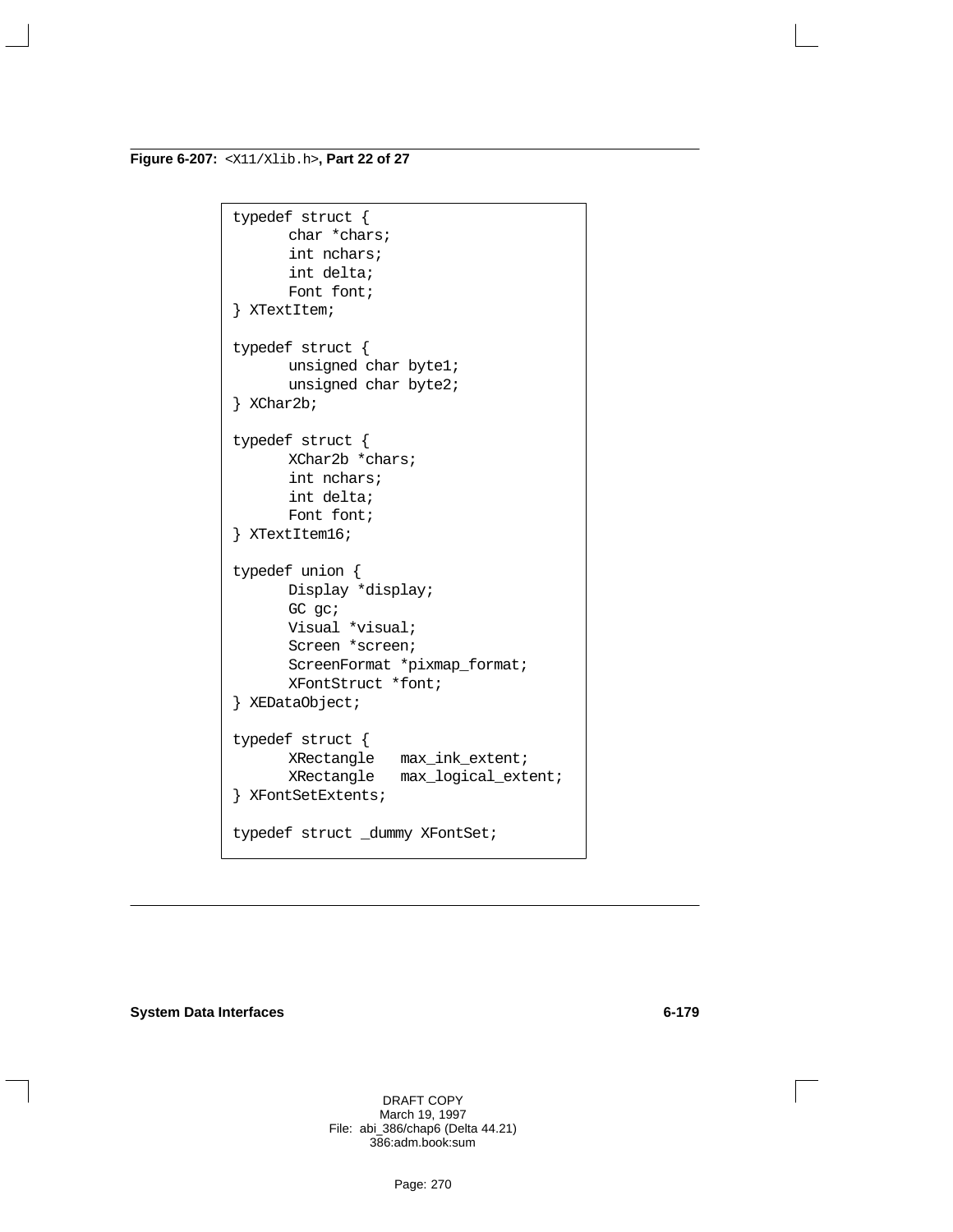**Figure 6-208:** <x11/xlib.h>, Part 23 of 27

```
typedef struct {
       char \times \text{chars};int nchars;
       int delta;
       XFontSet *font_set;
} Xmb T ext I tem \mathfrak{p}typedef struct {
       \begin{array}{ccc} \text{wchar}\ \bot \end{array} \qquad \begin{array}{c} \star_{\text{chars}\, i} \end{array}int nchars;
       int delta;
       XFontSet font set;
} XwcTextItem;
typedef void (*XIMProc)();
typedef void *XIM;
typedef void *XIC;
typedef unsigned long XIMStyle;
typedef struct {
       unsigned short count_styles;
       XIMStyle *supported_styles;
} XIMStyles;
#define XIMP reedit A rea 0x0001L
#define XIMP reedit Callbacks 0x0002L
# d e f i n e X I M P r e e d i t P o s i t i o n 0 x 0 0 0 4 L
#define XIMP reedit Nothing 0x0008L
#define XIMP reedit None 0x0010L
# d e f i n e X I M S t a t u s A r e a 0 x 0 1 0 0 L
# d e f i n e X I M S t a t u s C a l l b a c k s 0 x 0 2 0 0 L
#define XIMStatusNothing 0x0400L
# d e f i n e X I M S t a t u s N o n e 0 x 0 8 0 0 L
```
**6-180 LIBRARIES**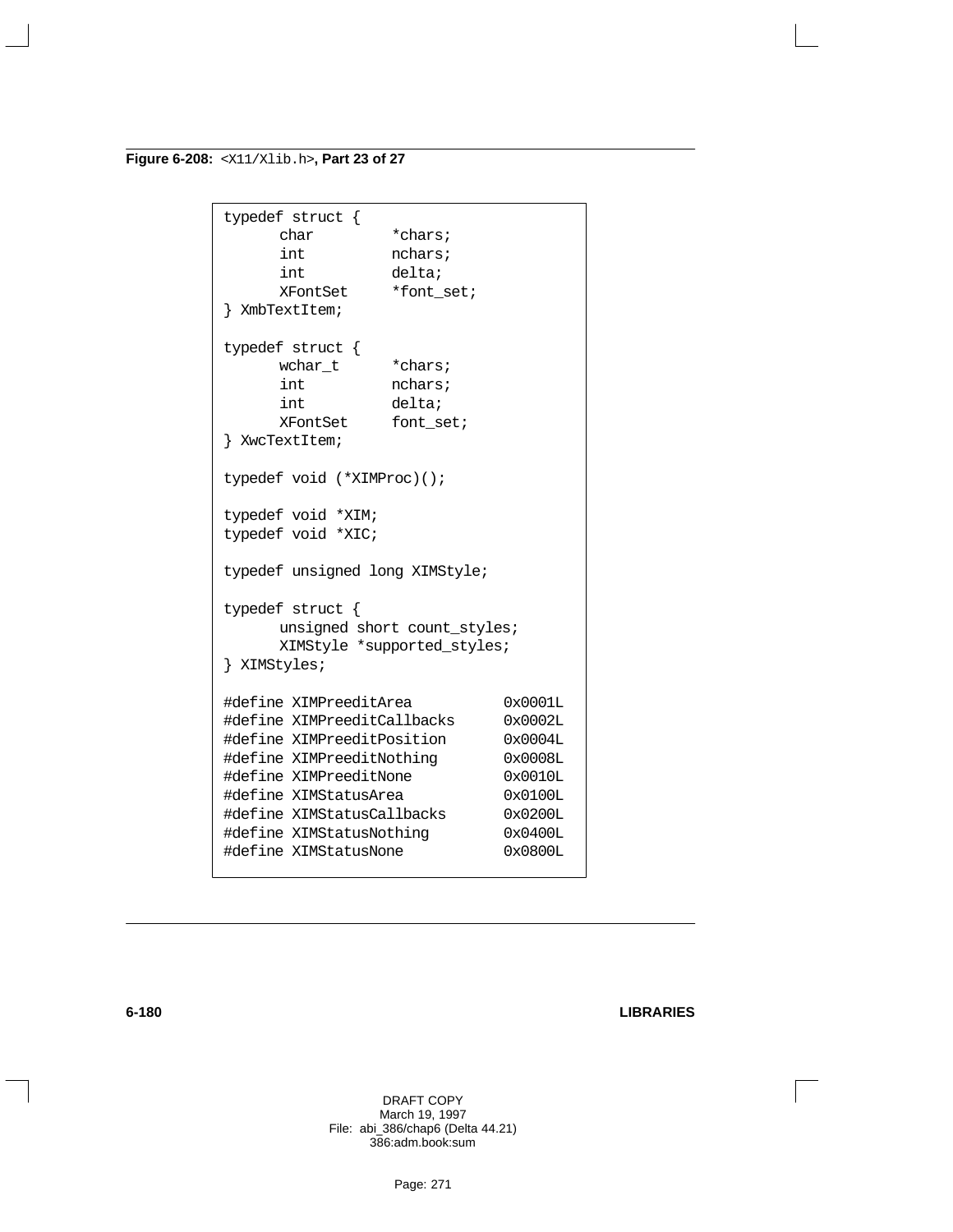#### **Figure 6-209:** <x11/xlib.h>, Part 24 of 27

#define XNVaNestedList "XNVaNestedList" #define XNQueryInputStyle " queryInputStyle" #define XNClientWindow "clientWindow" #define XNInputStyle "inputStyle" #define XNFocusWindow "focusWindow" #define XNResourceName "resourceName" #define XNResourceClass "resourceClass" #define XNGeometryCallback "geometryCallback" #define XNFilterEvents "filterEvents" #define XNP reeditStartCallback "preeditStartCallback" #define XNPreeditDoneCallback "preeditDoneCallback" #define XNP reedit Draw Callback "preedit Draw Callback" #define XNP reedit Caret Callback "preedit Caret Callback" #define XNP reedit At tributes "preedit At tributes" # d e f i n e X N S t a t u s S t a r t C a l l b a c k " s t a t u s S t a r t C a l l b a c k " #define XNStatusDoneCallback "statusDoneCallback" #define XNStatusDrawCallback "statusDrawCallback" #define XNStatusAttributes "statusAttributes" #define XNArea  $\blacksquare$ #define XNA reaN eeded "areaN eeded" #define XNSpotLocation "spotLocation" #define XNColormap "colorMap" #define XNStdColormap "stdColorMap" #define XNForeground "foreground" #define XNBackground "background" #define XNBackgroundPixmap "backgroundPixmap" #define XNFontSet "fontSet" #define XNLineSpace "lineSpace" # d e f i n e X N C u r s o r " c u r s o r "

**System Data Interfaces** 6-181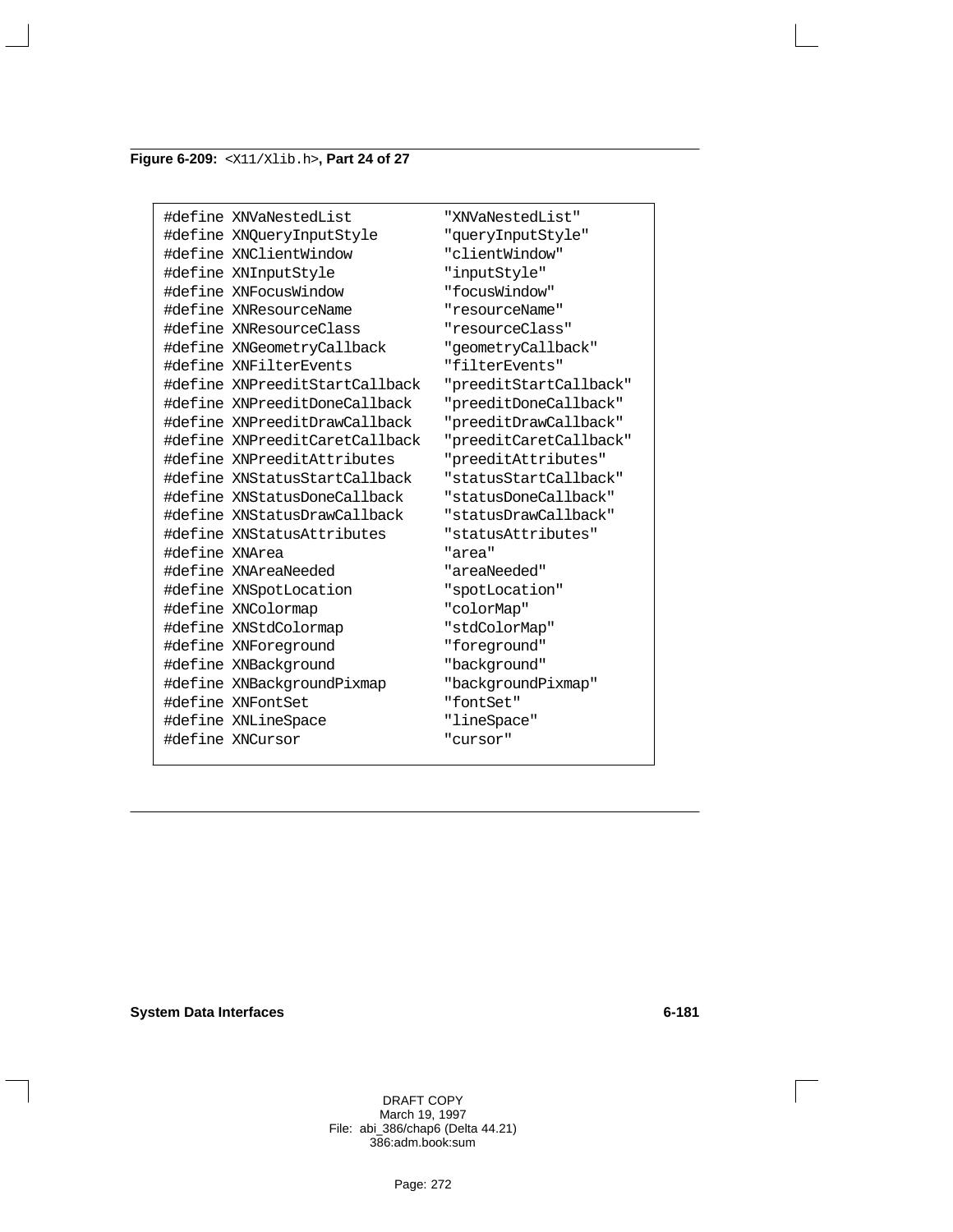## **Figure 6-210:** <x11/x1ib.h>, Part 25 of 27

| #define XBufferOverflow            | $-1$         |  |  |  |  |
|------------------------------------|--------------|--|--|--|--|
| #define XLookupNone                | $\mathbf{1}$ |  |  |  |  |
| #define XLookupChars               | 2            |  |  |  |  |
| #define XLookupKeySym              | 3            |  |  |  |  |
| #define XLookupBoth                | 4            |  |  |  |  |
| typedef XPointer XVaNestedList;    |              |  |  |  |  |
| typedef struct {                   |              |  |  |  |  |
| XPointer client data;              |              |  |  |  |  |
| XIMProc callback;                  |              |  |  |  |  |
| } XIMCallback;                     |              |  |  |  |  |
| typedef unsigned long XIMFeedback; |              |  |  |  |  |
| #define XIMReverse                 | 1.           |  |  |  |  |
| #define XIMUnderline               | (1 < 1)      |  |  |  |  |
| #define XIMHighlight               | (1 < 2)      |  |  |  |  |
| #define XIMPrimary                 | (1<5)        |  |  |  |  |
| #define XIMSecondary               | (1<6)        |  |  |  |  |
| #define XIMTertiary                | (1<<7)       |  |  |  |  |
| typedef struct _XIMText {          |              |  |  |  |  |
| unsigned short length;             |              |  |  |  |  |
| XIMFeedback *feedback;             |              |  |  |  |  |
| Bool encoding_is_wchar;            |              |  |  |  |  |
| union {                            |              |  |  |  |  |
| char *multi_byte;                  |              |  |  |  |  |
| wchar_t *wide_char;                |              |  |  |  |  |
| string;                            |              |  |  |  |  |
| XIMText;                           |              |  |  |  |  |

**6-182 LIBRARIES**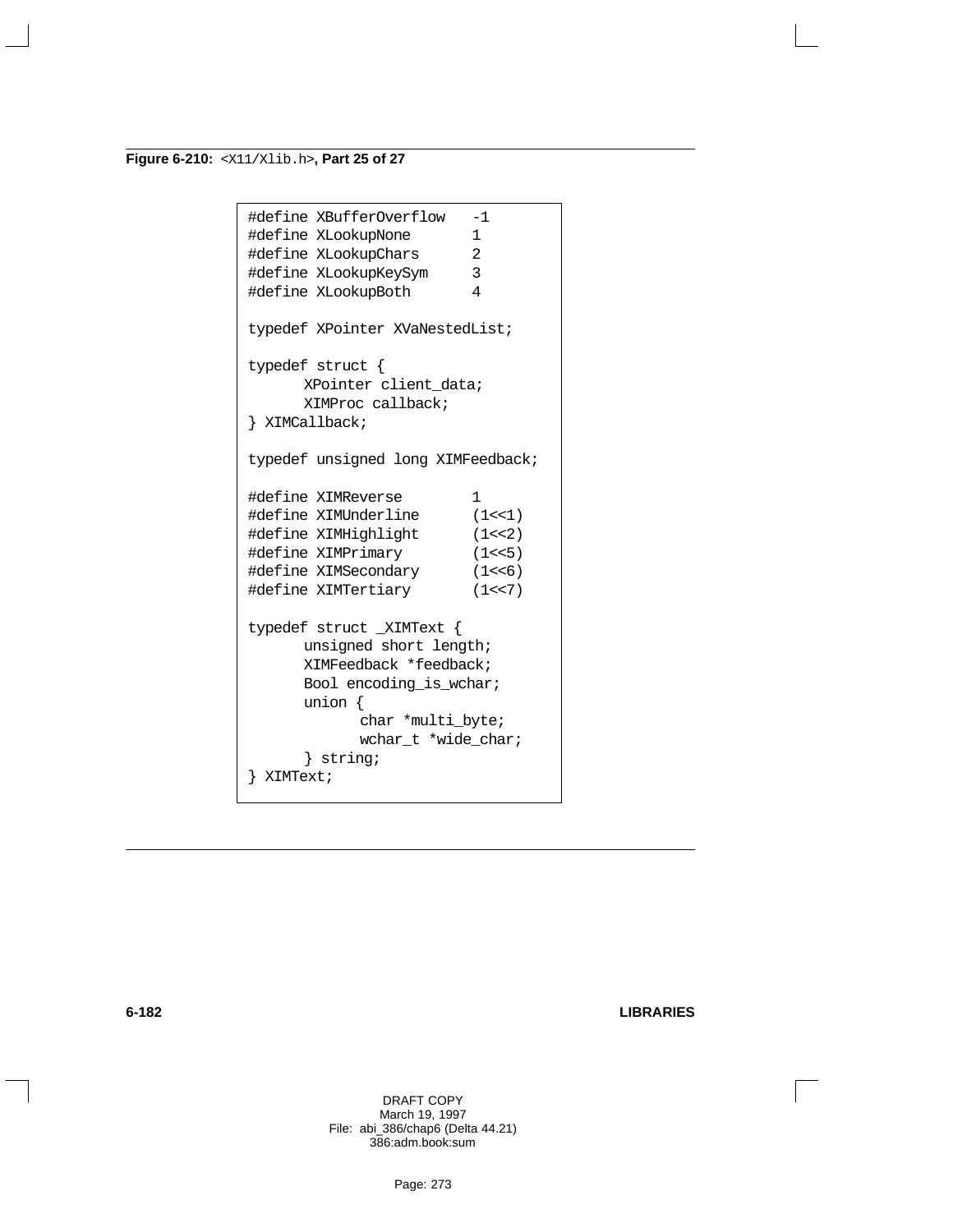### **Figure 6-211:** <x11/xlib.h>, Part 26 of 27



**System Data Interfaces** 6-183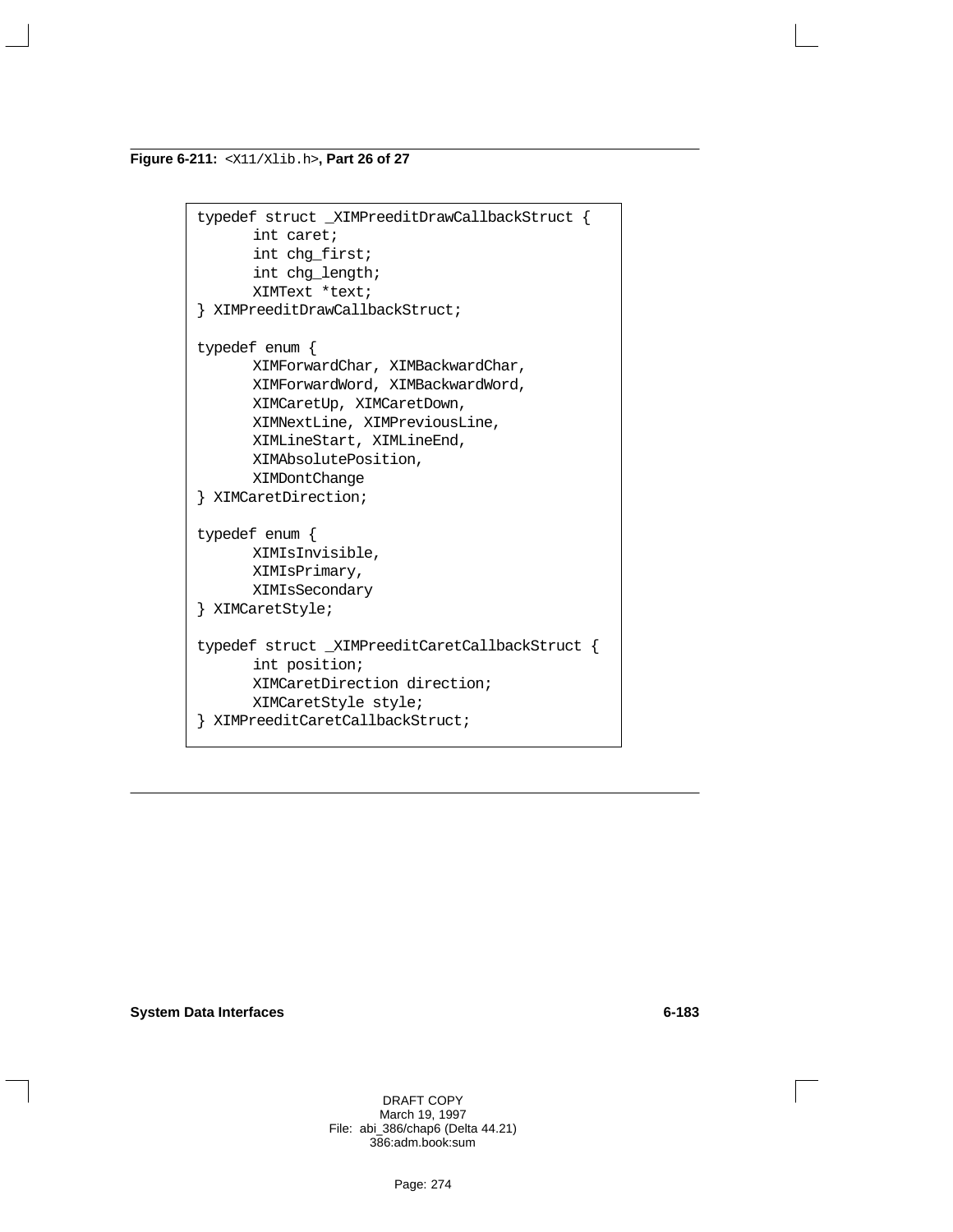### **Figure 6-212:** <x11/x1ib.h>, Part 27 of 27

typedef enum { XIM Text Type, XIMBitmapType } XIM Status Data Type; typedef struct \_XIMStatusDrawCallbackStruct { XIM Status Data Type type; union  $\{$ XIMText \*text; Pixmap bitmap;  $\}$  data; } XIM Status Draw Callback Struct;

**6-184 LIBRARIES**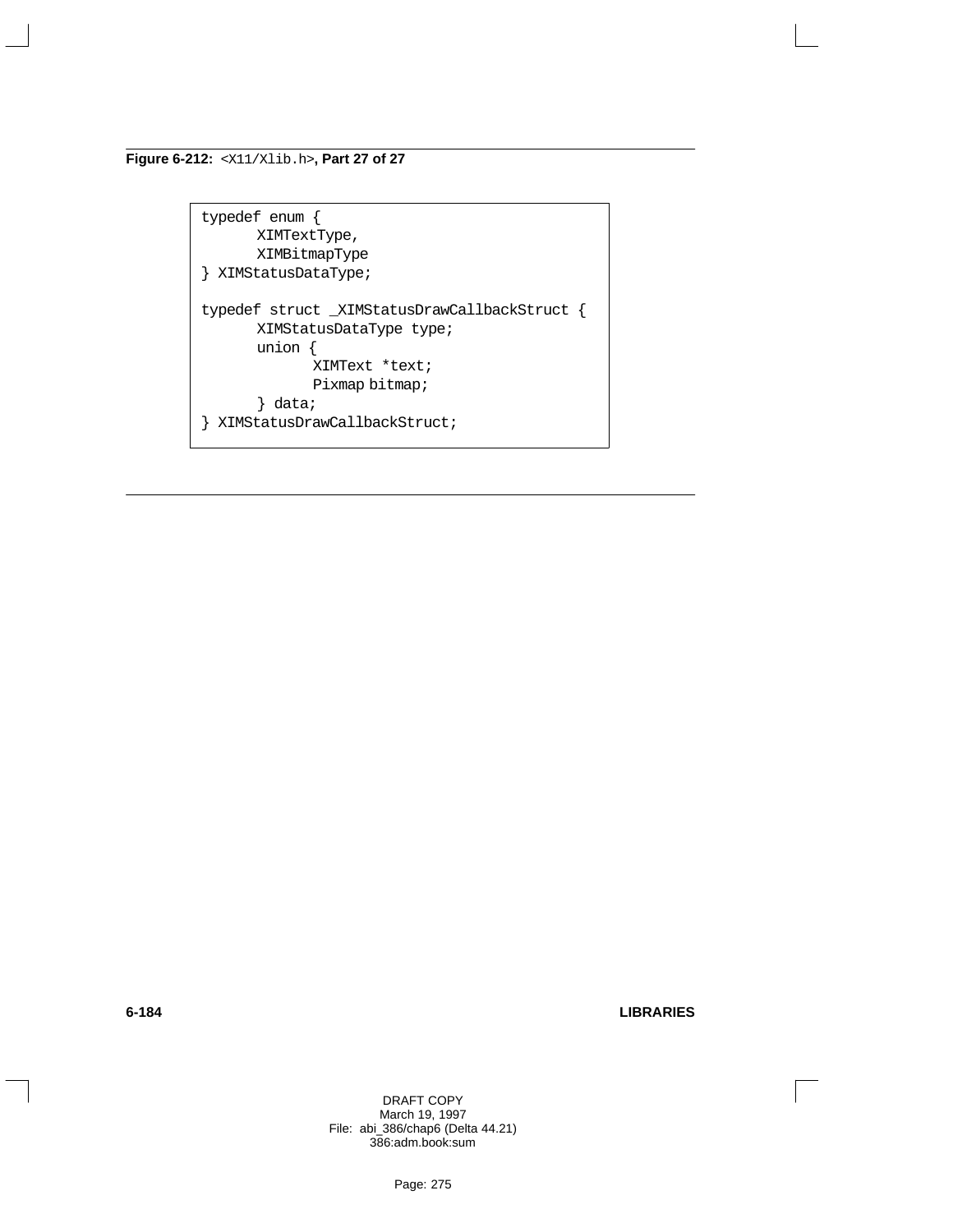**Figure 6-213:** < $x11/X$  resource. h>, Part 1 of 2

```
typedef int XrmQuark, *XrmQuarkList;
#define NULLQUARK ((XrmQuark) 0)
typedef enum {XrmBindTightly, XrmBindLoosely} \
              XrmBinding, *XrmBindingList;
t y pe de f X r m Q u a r k r m N a m e i k r m N a m e i k r m N a m e i k r m N a m e i k r m N a m e i k r m N a m e i k r m N a m e i k r m N a m e i k r m N a m e i k r m N a m e i k r m N a m e i k r m N a m e i k r 
typedef XrmQuarkList <br/> XrmNameList;
typedef XrmQuark \blacksquare XrmClass;
typedef XrmQuarkList KrmClassList;
typedef XrmQuark x x x \ldots xrmRepresentation;
#define XrmStringToName(string) XrmStringToQuark(string)
#define XrmStringToNameList(str, name) XrmStringToQuarkList(str, name)
#define XrmStringToClass(class) XrmStringToQuark(class)
#define XrmStringToClassList(str,class) XrmStringToQuarkList(str, class)
#define XrmStringToRepresentation(string) XrmStringToQuark(string)
typedef struct {
       unsigned int size;
       XPointer addr;
} XrmValue, *XrmValuePtr;
typedef void *XrmHashBucket;
typedef XrmHashBucket *XrmHashTable;
typedef XrmHashTable KrmSearchList[];
typedef void *XrmDatabase;
#define XrmEnumAllLevels 0
#define XrmEnumOneLevel 1
```
**System Data Interfaces** 6-185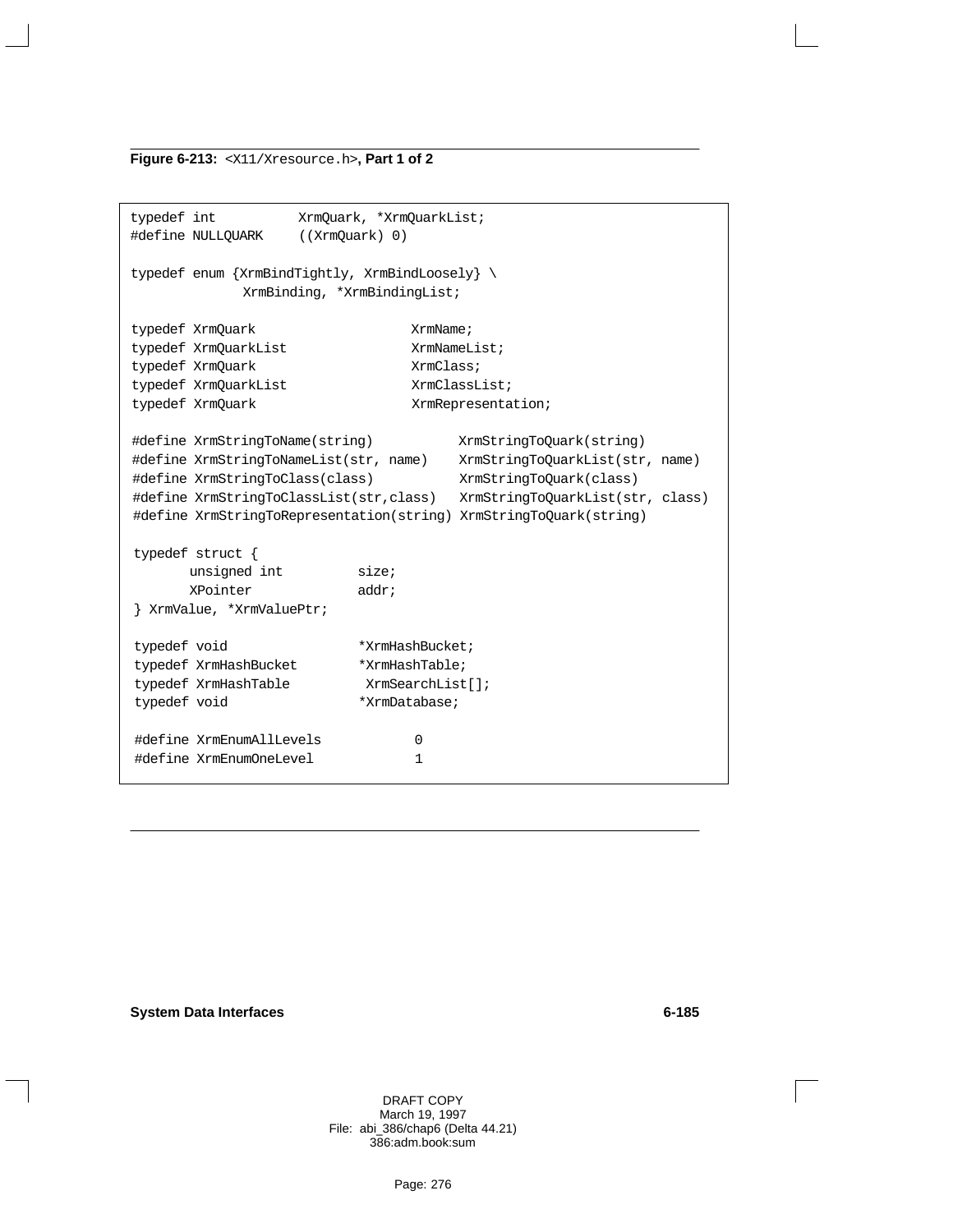| typedef enum {                        |             |  |  |  |  |
|---------------------------------------|-------------|--|--|--|--|
| XrmoptionNoArq,                       |             |  |  |  |  |
| XrmoptionIsArq,                       |             |  |  |  |  |
| XrmoptionStickyArq,                   |             |  |  |  |  |
| XrmoptionSepArq,                      |             |  |  |  |  |
| XrmoptionResArq,                      |             |  |  |  |  |
| XrmoptionSkipArq,                     |             |  |  |  |  |
| XrmoptionSkipLine,                    |             |  |  |  |  |
| XrmoptionSkipNArgs                    |             |  |  |  |  |
| XrmOptionKind;                        |             |  |  |  |  |
|                                       |             |  |  |  |  |
| typedef struct {                      |             |  |  |  |  |
| char                                  | *option;    |  |  |  |  |
| char                                  | *specifier; |  |  |  |  |
| XrmOptionKind                         | arqKind;    |  |  |  |  |
| XPointer                              | value;      |  |  |  |  |
| XrmOptionDescRec, *XrmOptionDescList; |             |  |  |  |  |

**6-186 LIBRARIES**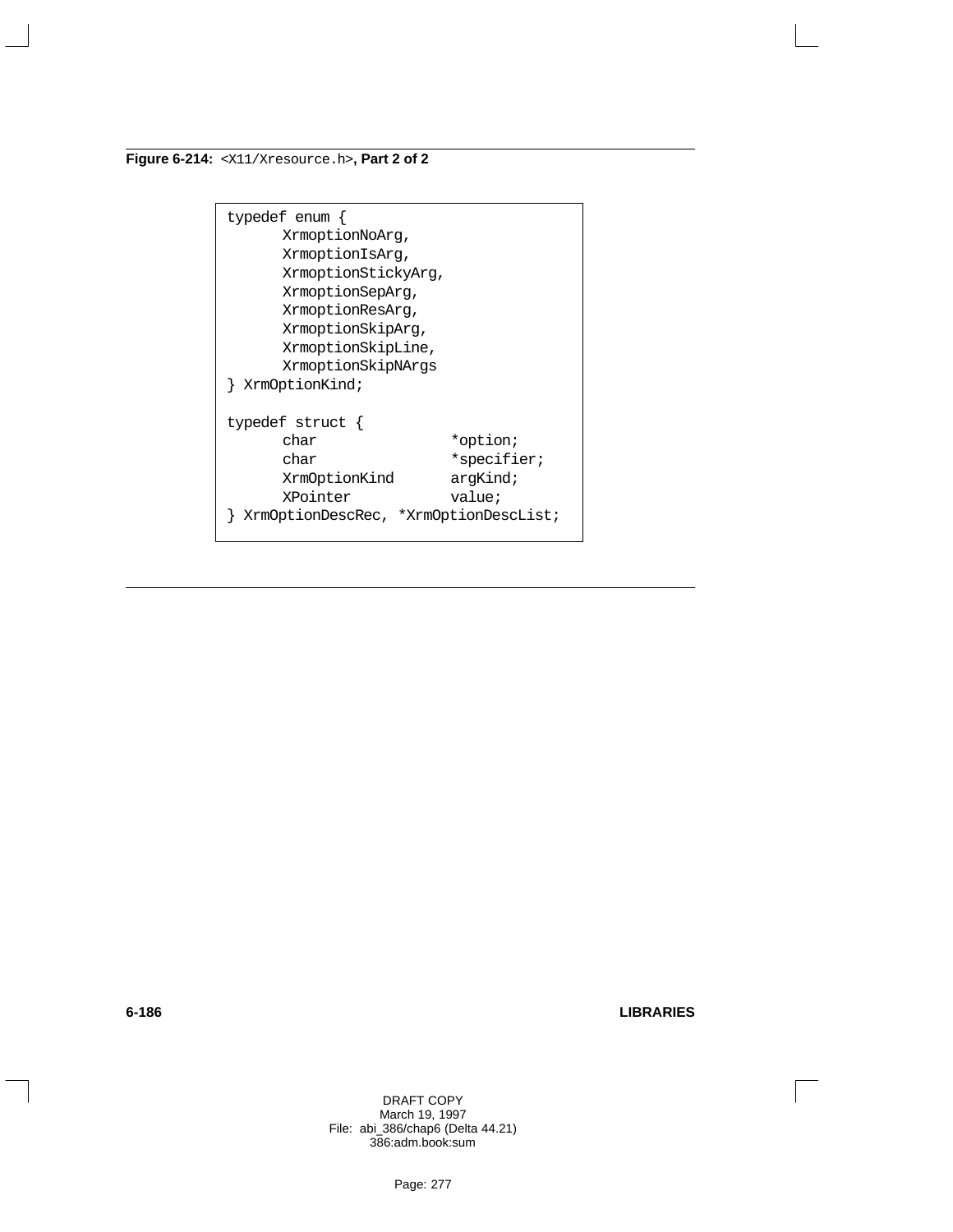### **Figure 6-215:** < $x11/Xutil.h>$ , Part 1 of 5

```
#define NoValue 0x0000
# define X Value 0 x 0 0 0 1
# define Y Value 0x0002
#define WidthValue  0x0004
#define HeightValue 0x0008
#define AllValues 0x000F
#define XNegative 0x0010
#define YNegative 0x0020
typedef struct {
       long flags;
       int x, y;
       int width, height;
       int min_width, min_height;
       int max_width, max_height;
       int width_inc, height_inc;
       struct \{int x;
              int y;
       \} min_aspect, max_aspect;
       int base_width, base_height;
       int win_gravity;
} XSizeHints;
# define USP osition (1L \le 0)# define USSize (1L << 1)
# define P Position (1L \leq 2)\# \text{define} \text{ PSize} (1L << 3)
#define PMinSize (1L << 4)
#define PMaxSize (1L << 5)
#define PResizeInc (1L << 6)
\# \text{define } P \text{Aspect} (1L << 7)
#define PBaseSize (1L << 8)
# define PWinGravity (1L << 9)
#define PAllHints (PPosition|PSize|PMinSize|PMaxSize|PResizeInc|PAspect)
```
**System Data Interfaces** 6-187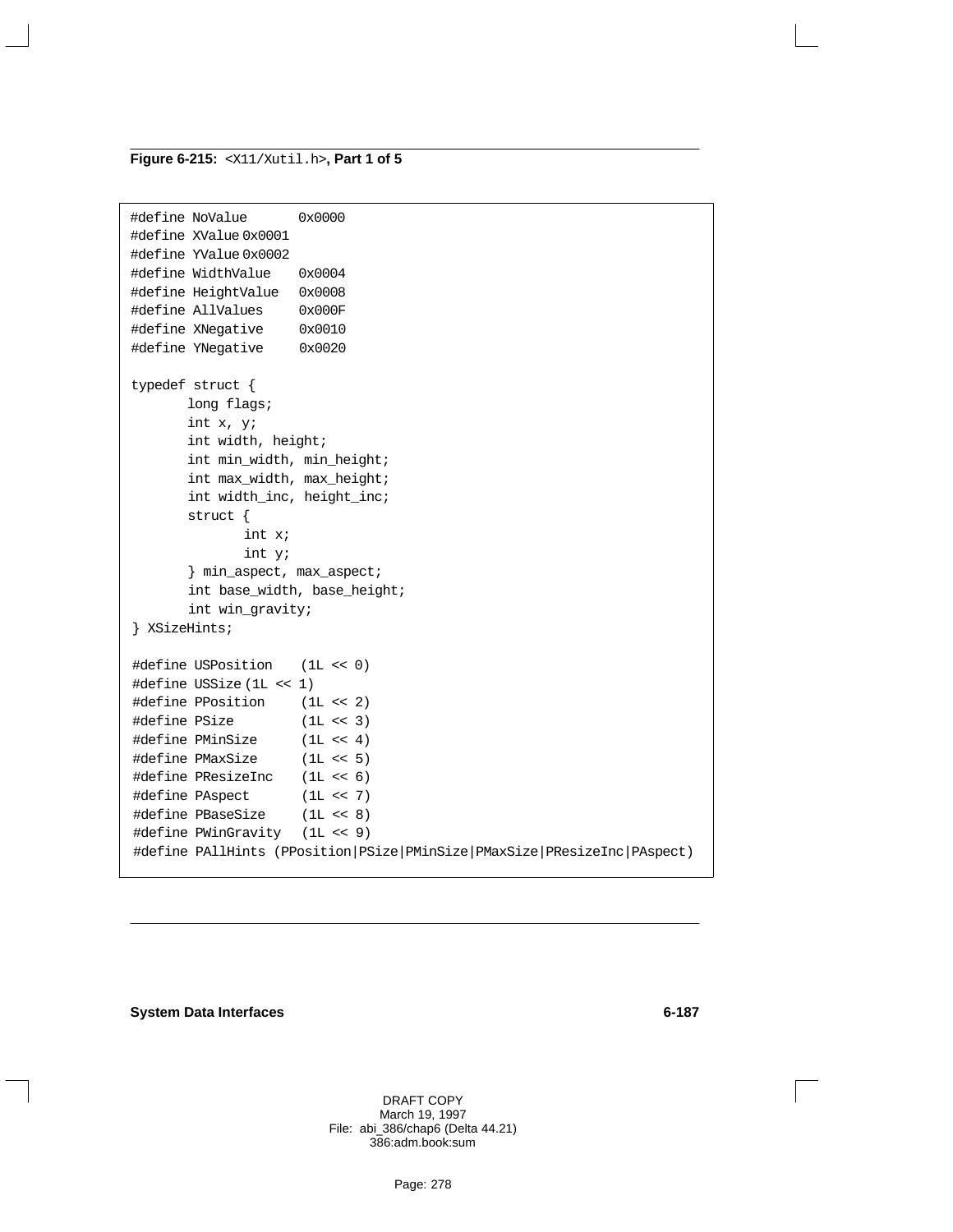**Figure 6-216:** <x11/Xutil.h>, Part 2 of 5

```
typedef struct {
      long flags;
      Bool input;
      int initial\_state;
      Pixmap icon_pixmap;
      Window icon_window;
      int icon_x, icon_y;
      Pixmap icon_mask;
      XID window_group;
} XWMHints;
\# \text{define InputHint} (1L << 0)
#define StateHint (1L << 1)
\#define \; IconPixmapHint \; (1L << 2)#define IconWindowHint (1L << 3)
#define I con Position Hint (1L \leq 4)#define I con Mask Hint (1L << 5)
#define WindowGroupHint (1L \ll 6)#define AllHints (InputHint | StateHint |
      I con Pix map Hint | I con Window Hint |
      I con Position Hint | I con Mask Hint | Window Group Hint )
#define WithdrawnState 0
#define NormalState 1
# de fine I conic State 3
typedef struct {
      unsigned char *value;
      Atom encoding;
      int format;
      unsigned long mitems;
} XTextProperty;
#define XNoMemory -1
#define XLocaleNotSupported -2
#define XConverterNotFound -3
```
**6-188 LIBRARIES**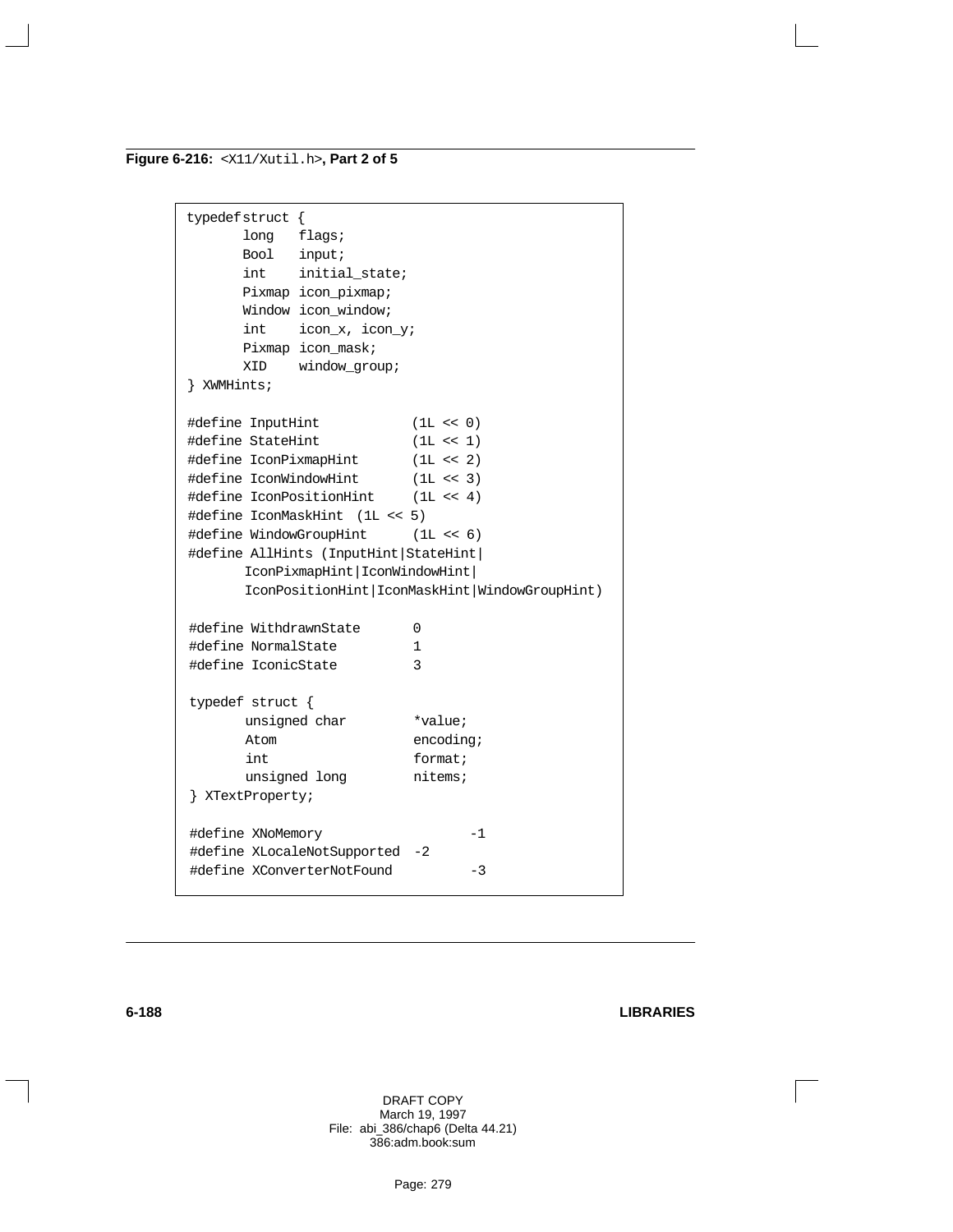### **Figure 6-217:** < $x11/Xutil.h>$ , Part 3 of 5

```
typedef int XContext;
typedef enum {
       XStringStyle,
       X Compound Text Style,
       XTextStyle,
       XStdICCTextStyle
} XICCEncodingStyle;
typedef struct {
       int min_width, min_height;
       int max width, max height;
       int width_inc, height_inc;
} XI con Size;
typedef struct {
       char * res_name;char * res_class;
} XClassHint;
#define XDestroyImage(ximage)
        (( * (( ximage) - >f . \n{destroy\_image}) ) (( ximage) ))#define X GetFixed(ximage, x, y)(( * (( ximage) - >f.get\_pixel)) (( ximage), ( x ), ( y ) ) )#define XPutPixel(ximage, x, y, pixel)
        (( * ((ximage) - ^f .put\_pixel)) ((ximage), (x), (y), (pixel)))#define XSubImage(ximage, x, y, width, height)
        (( ^{\star}((ximage) - ^{\star}f.sub\_image))((ximage), (x), (y), (width), (height)))#define XAddPixel(ximage, value)
        (( * (( ximage) - >f.add\_pixel)) (( ximage), ( value)))typedef struct _XComposeStatus {
        XPointer compose_ptr;
        int chars matched;
} XComposeStatus;
```
**System Data Interfaces** 6-189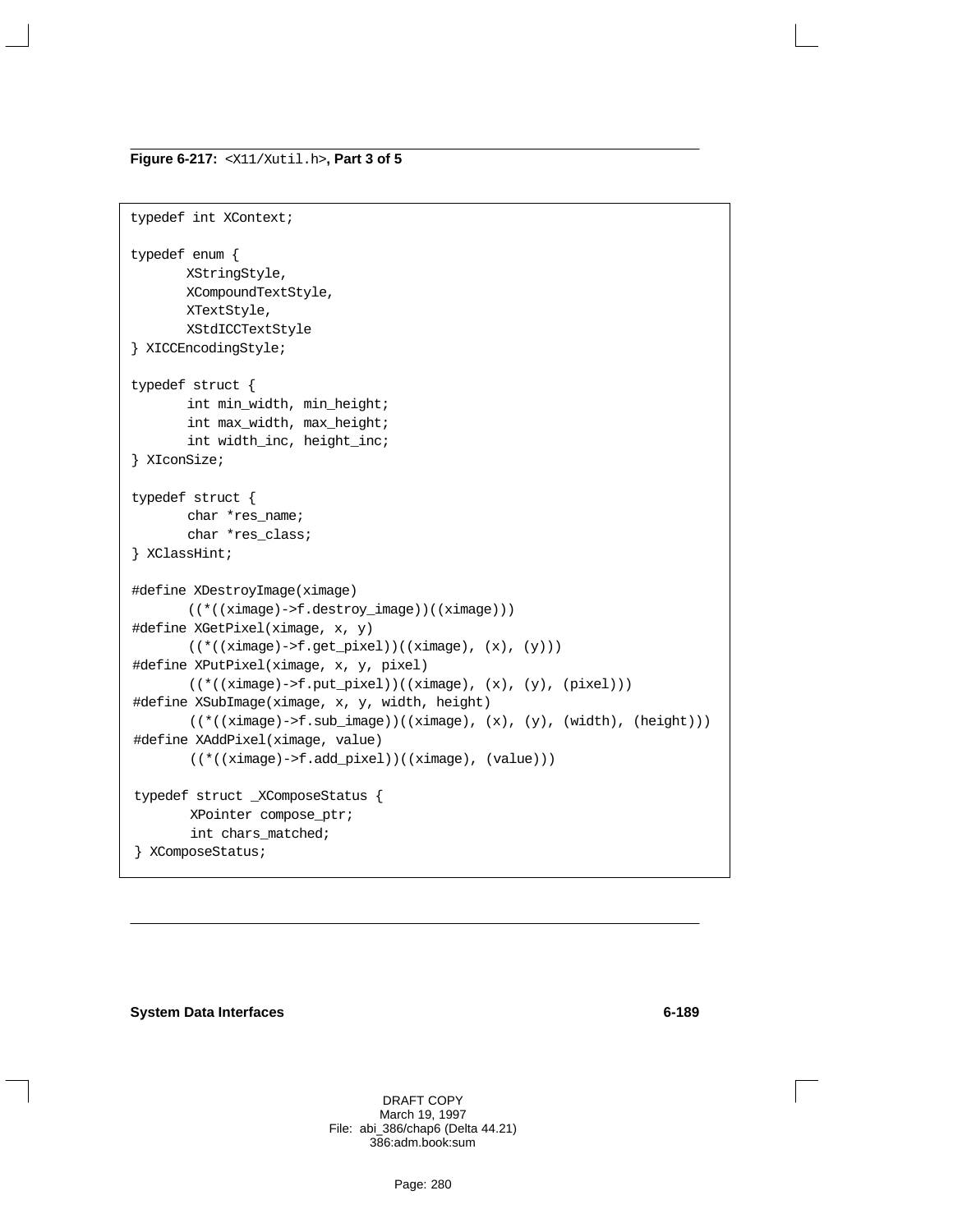**Figure 6-218:** < $x11/Xutil.h>$ , Part 4 of 5

```
#define IsKeypadKey(keysym)
        (( ( unsigned ) ( keysym ) > = XK_KP_Space ) & \setminus((unsigned) (keysym) < = XK_KPL_{\text{equal}}))# define Is Cursor Key ( k e y s y m)
        (( ( unsigned ) ( keysym ) > = XK_Home ) & & \
        ((unsigned) (keysym) < XX_S elect) )# define Is PFK ey ( k e y s y m )
        (( ( unsigned ) ( keysym ) > = XK_KP_F1 ) & & \
        ((unsigned) (keysym) < = XK_KPL_F4))# de fine Is Function Key ( k ey s y m )
        (( ( ( unsigned ) (keysym) > = XK_F1 ) & (( unsigned) (keysym) < = XK_F35 ) )
#define IsMiscFunctionKey(keysym)
        (( ( unsigned ) ( keys ym ) > = XK_Select ) & & \
        ((unsigned) (keysym) < = XK_Break) )# define Is Modifier Key (k ey s y m)
        ((( \text{unsigned}) (\text{keysym}) \geq \text{XK} \text{ Shift L}) \&\&\ \((unsigned) (keysym) < = XX_Hyper_R))|| ( ( (unsigned ) ( keys ym ) = XK_M Mode_switch )
        || ( ( ( unsigned ) (keysym) == KK_Mum\_Lock ) )
typedef void *Region;
#define RectangleOut 0
#define RectangleIn 1
#define RectanglePart 2
typedef struct {
        Visual *visual;
        VisualID visualid;
        int screen;
        int depth;
        int class;
        unsigned long red mask;
        unsigned long green_mask;
        unsigned long blue_mask;
        int colormap_size;
        int bits_per_rgb;
} XVisualInfo;
```
**6-190 LIBRARIES**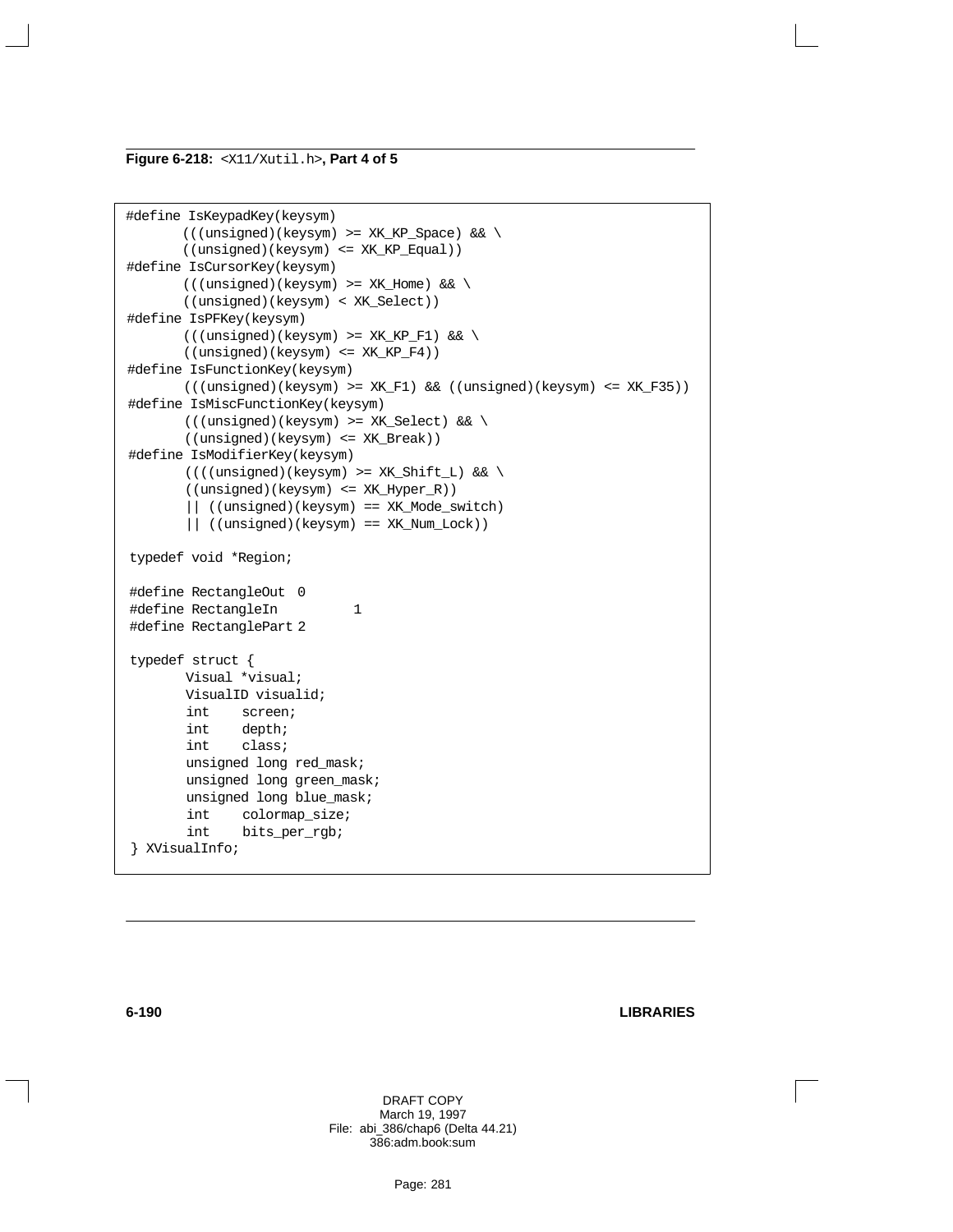### **Figure 6-219:** <x11/xutil.h>, Part 5 of 5

| #define VisualNoMask                        | 0x0                           |   |  |
|---------------------------------------------|-------------------------------|---|--|
| #define VisualIDMask                        | 0x1                           |   |  |
| #define VisualScreenMask                    | 0x2                           |   |  |
| #define VisualDepthMask                     | 0x4                           |   |  |
| #define VisualClassMask                     | 0x8                           |   |  |
| #define VisualRedMaskMask                   | 0x10                          |   |  |
| #define VisualGreenMaskMask 0x20            |                               |   |  |
| #define VisualBlueMaskMask                  | 0x40                          |   |  |
| #define VisualColormapSizeMask              | 0x80                          |   |  |
| #define VisualBitsPerRGBMask 0x100          |                               |   |  |
| #define VisualAllMask                       | 0x1FF                         |   |  |
|                                             |                               |   |  |
| typedef struct {                            |                               |   |  |
| Colormap                                    | colormap;                     |   |  |
| unsigned long                               | red max;                      |   |  |
| unsigned long                               | red mult;                     |   |  |
| unsigned long                               | green_max;                    |   |  |
| unsigned long                               | green_mult;                   |   |  |
| unsigned long                               | blue max;                     |   |  |
| unsigned long                               | blue mult;                    |   |  |
| unsigned long                               | base pixel;                   |   |  |
| VisualID                                    | visualid;                     |   |  |
| XID                                         | killid;                       |   |  |
| } XStandardColormap;                        |                               |   |  |
|                                             |                               |   |  |
| #define ReleaseByFreeingColormap ((XID) 1L) |                               |   |  |
| #define BitmapSuccess                       | 0                             |   |  |
| #define BitmapOpenFailed                    | 1                             |   |  |
| #define BitmapFileInvalid                   | 2                             |   |  |
| 3<br>#define BitmapNoMemory                 |                               |   |  |
| 0<br>#define XCSUCCESS                      |                               |   |  |
| #define XCNOMEM                             | 1                             |   |  |
| #define XCNOENT                             | 2                             |   |  |
| #defineXUniqueContext()                     | ((XContext) XrmUniqueQuark()) | M |  |

**System Data Interfaces** 6-191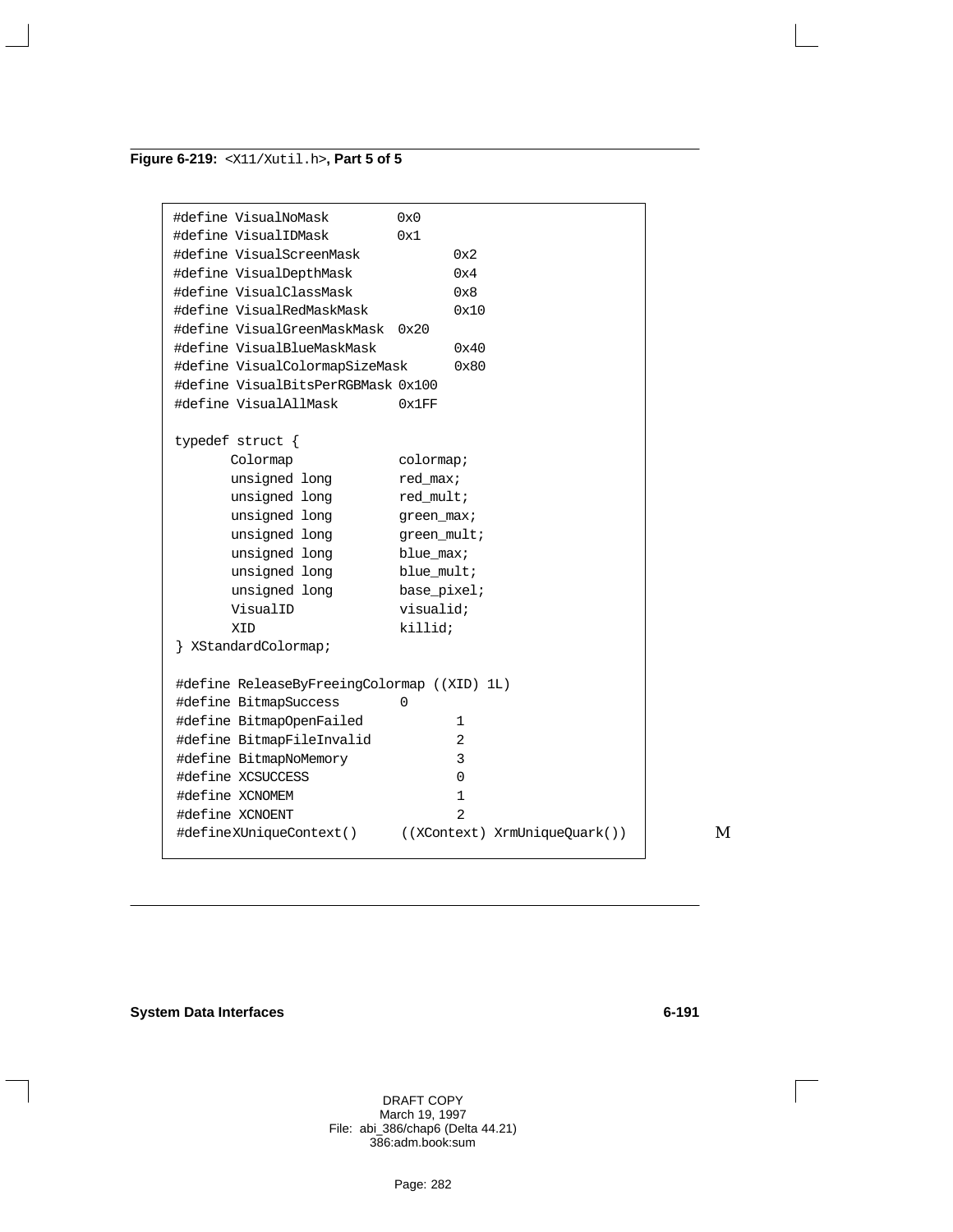# **Motif 1.2 Data Definitions**

This section contains standard data definitions that describe system data for the optional Motif 1.2 libraries. These data definitions are referred to by their names in angle brackets: <*name.h*> and <sys/*name.h*>. Included in these data definitions are macro definitions and structure definitions. While an ABI-conforming system may provide Motif 1.2 interfaces, it need not contain the actual data definitions referenced here. Programmers should observe that the sources of the structures defined in these data definitions are defined in SVID or the appropriate Motif documentation (see chapter 10 in the Generic ABI).

**6-192 LIBRARIES**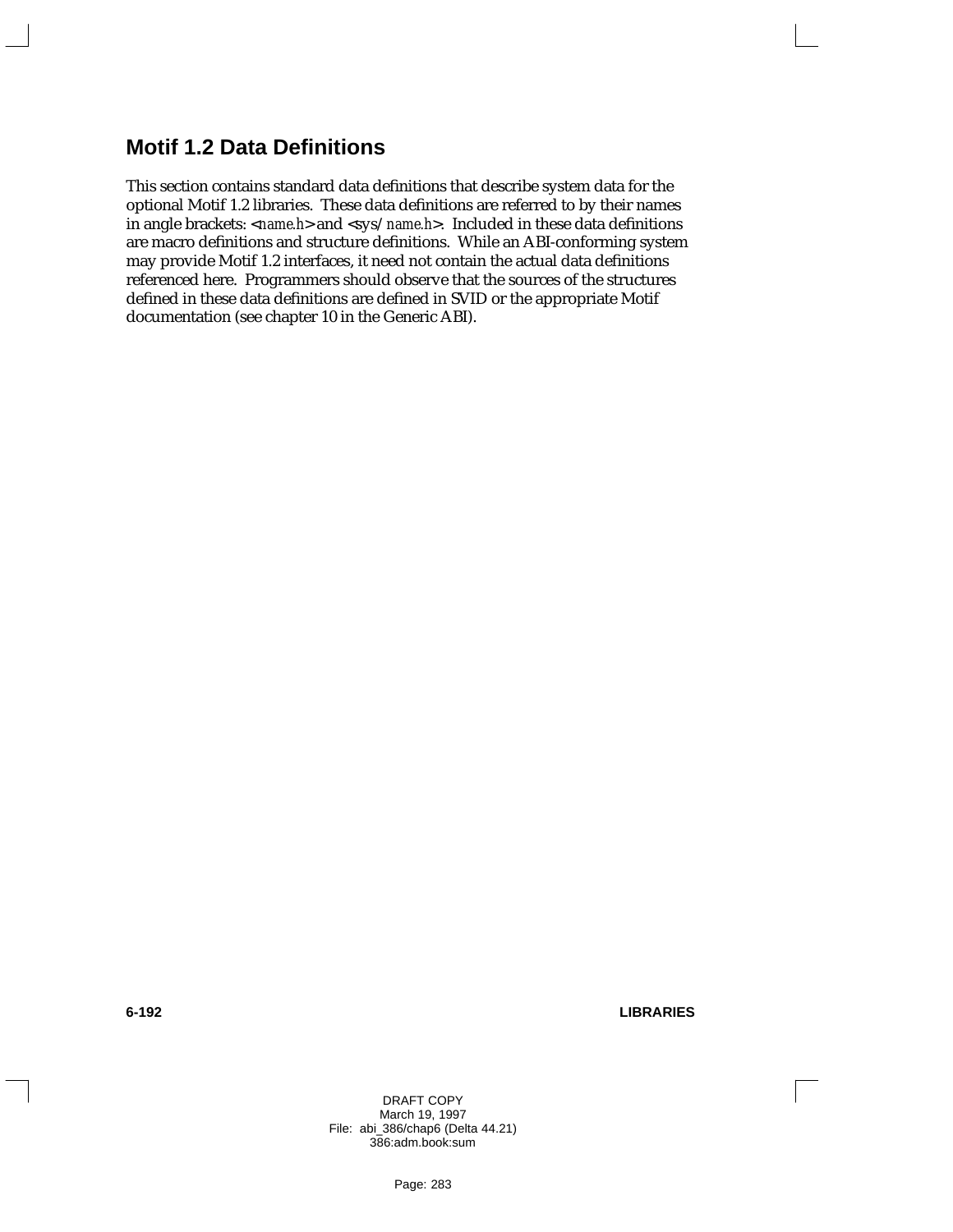**Figure 6-220:** <xm/ArrowB.h>\*

|  | typedef struct XmArrowButtonRec | * XmArrowButtonWidget; |
|--|---------------------------------|------------------------|

**Figure 6-221:** < $Xm/ATrowBG.h>*$ 

|  | typedef struct XmArrowButtonGadgetClassRec * XmArrowButtonGadgetClass; |                        |
|--|------------------------------------------------------------------------|------------------------|
|  | typedef struct XmArrowButtonGadgetRec                                  | * XmArrowButtonGadget; |

**Figure 6-222:**  $\langle$  Xm/BulletinB.h>\*

|  |                                   | typedef struct XmBulletinBoardClassRec * XmBulletinBoardWidgetClass; |
|--|-----------------------------------|----------------------------------------------------------------------|
|  | typedef struct XmBulletinBoardRec | * XmBulletinBoardWidget;                                             |

**Figure 6-223:** < $Xm/CascadeB.h>^*$ 

|  | typedef struct XmCascadeButtonRec | * XmCascadeButtonWidget; |
|--|-----------------------------------|--------------------------|
|  |                                   |                          |

**System Data Interfaces** 6-193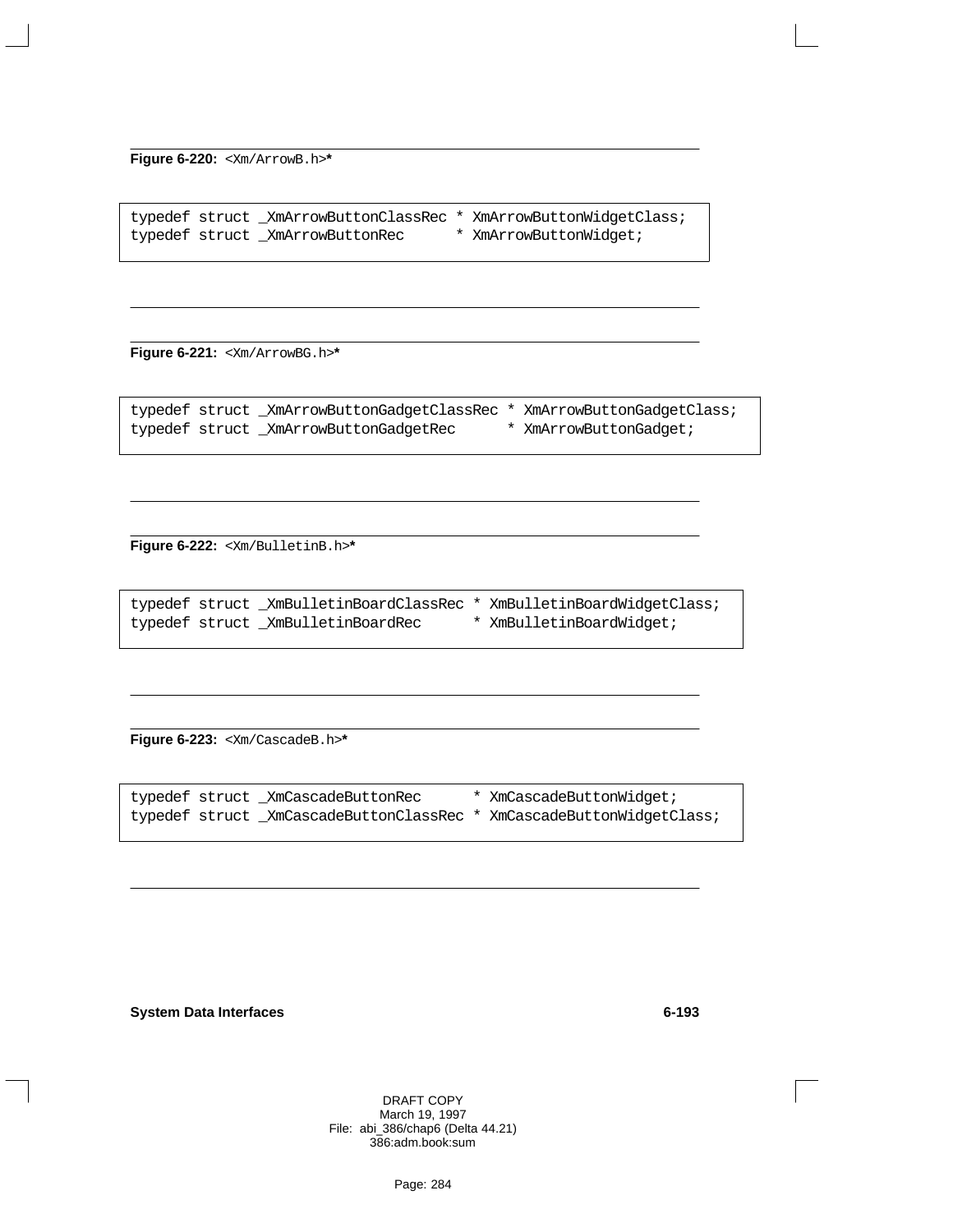**Figure 6-224:** < Xm/Cascade BG.h>\*

```
typedef struct _XmCascadeButtonGadgetClassRec * XmCascadeButtonGadgetClass;
typedef struct _XmCascadeButtonGadgetRec * XmCascadeButtonGadget;
typedef struct _XmCascadeButtonGCacheObjRec * XmCascadeButtonGCacheObject;
```
**Figure 6-225:** <xm/Command.h>\*

typedef struct \_XmCommandClassRec \* XmCommandWidgetClass; typedef struct \_XmCommandRec \* XmCommandWidget;

**6-194 LIBRARIES**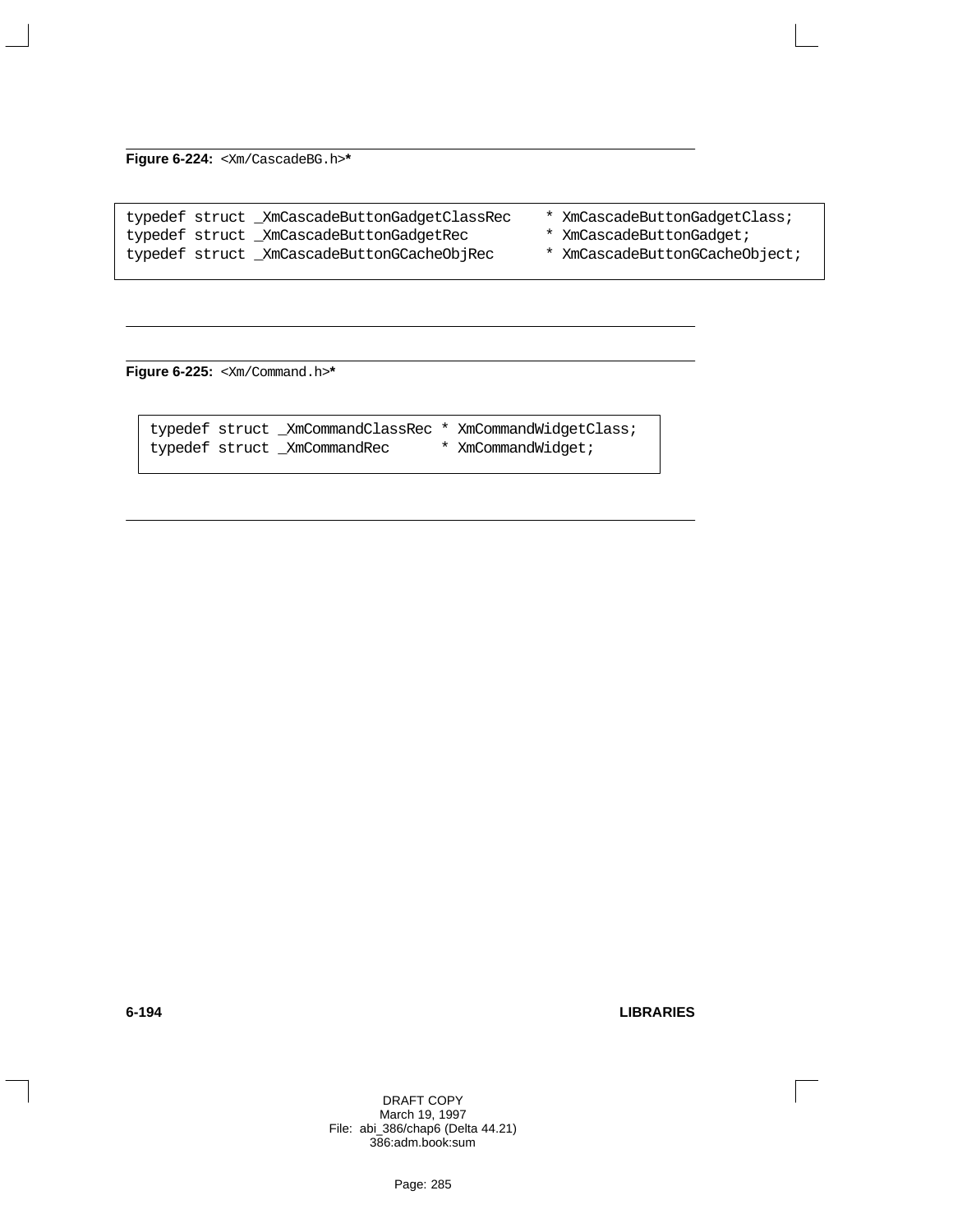**Figure 6-226:** < Xm/CutPaste.h>\*

```
#define XmClipboardFail 0
#define XmClipboardSuccess 1
#define XmClipboardTruncate 2
#define XmClipboardLocked 4
#define XmClipboardBadFormat 5
#define XmClipboardNoData 6
#define ClipboardFail 0
#define ClipboardSuccess 1
#define ClipboardTruncate 2
#define ClipboardLocked 4
#define ClipboardBadFormat 5
#define ClipboardNoData 6
typedef struct {
     long DataId;
     long PrivateId;
} XmClipboardPendingRec, *XmClipboardPendingList;
```
**Figure 6-227:** < Xm/DialogS.h>\*

typedef struct \_XmDialogShellClassRec \* XmDialogShellWidgetClass; typedef struct \_XmDialogShellRec \* XmDialogShellWidget;

- 
- 

**System Data Interfaces** 6-195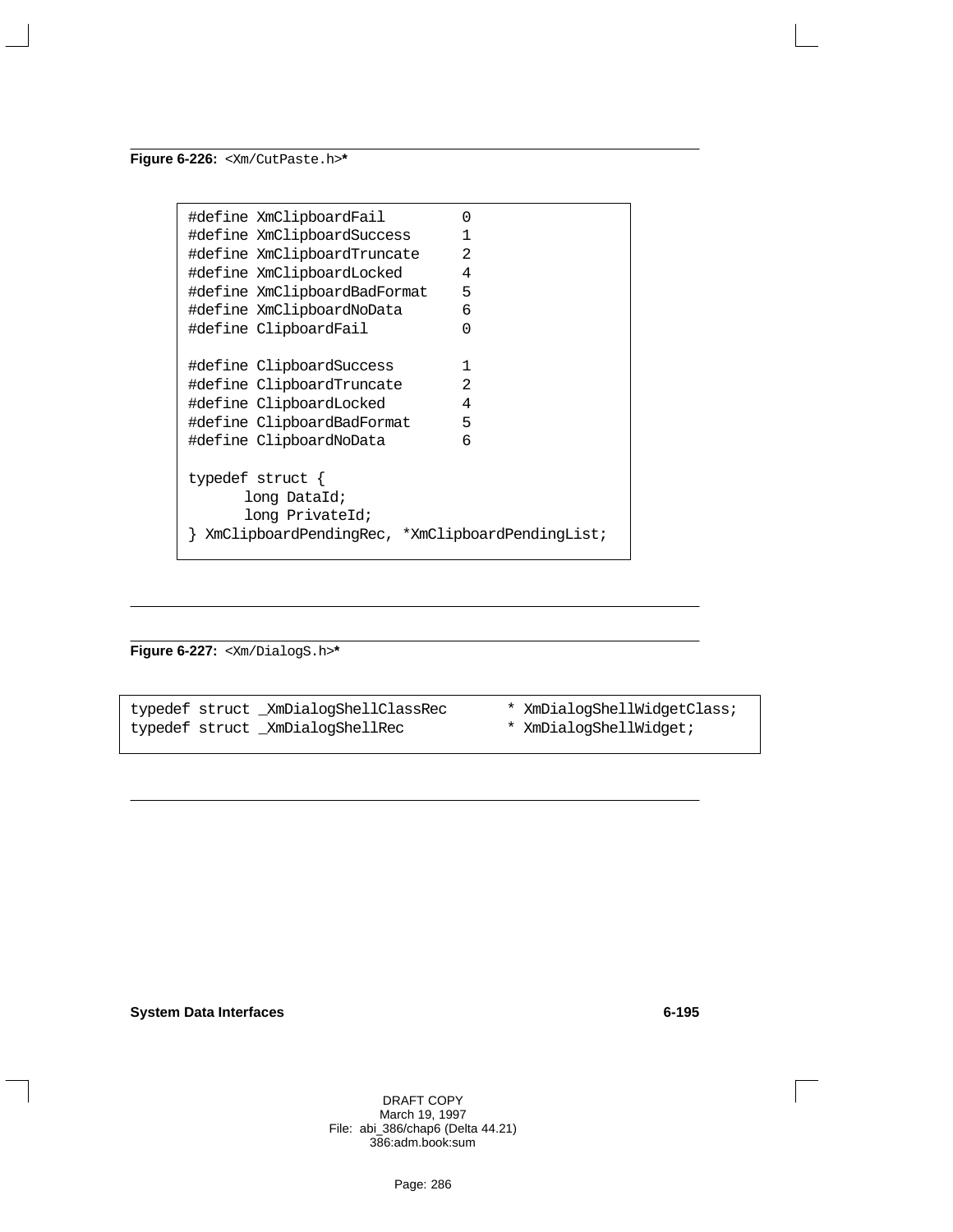**Figure 6-228:** <*Xm/Display.h>\** 

```
enum {
        \texttt{XmDRAG\_NONE} ,
        XmDRAG_DROP_ONLY,
        XmDRAG_PREFER_PREREGISTER,
        XmDRAG_PREREGISTER,
        XmDRAG_PREFER_DYNAMIC,
        XmDRAG_DYNAMIC,
        XmDRAG_PREFER_RECEIVER
} ;
typedef struct _XmDisplayRec *XmDisplay;
typedef struct _XmDisplayClassRec *XmDisplayClass;
```
**6-196 LIBRARIES**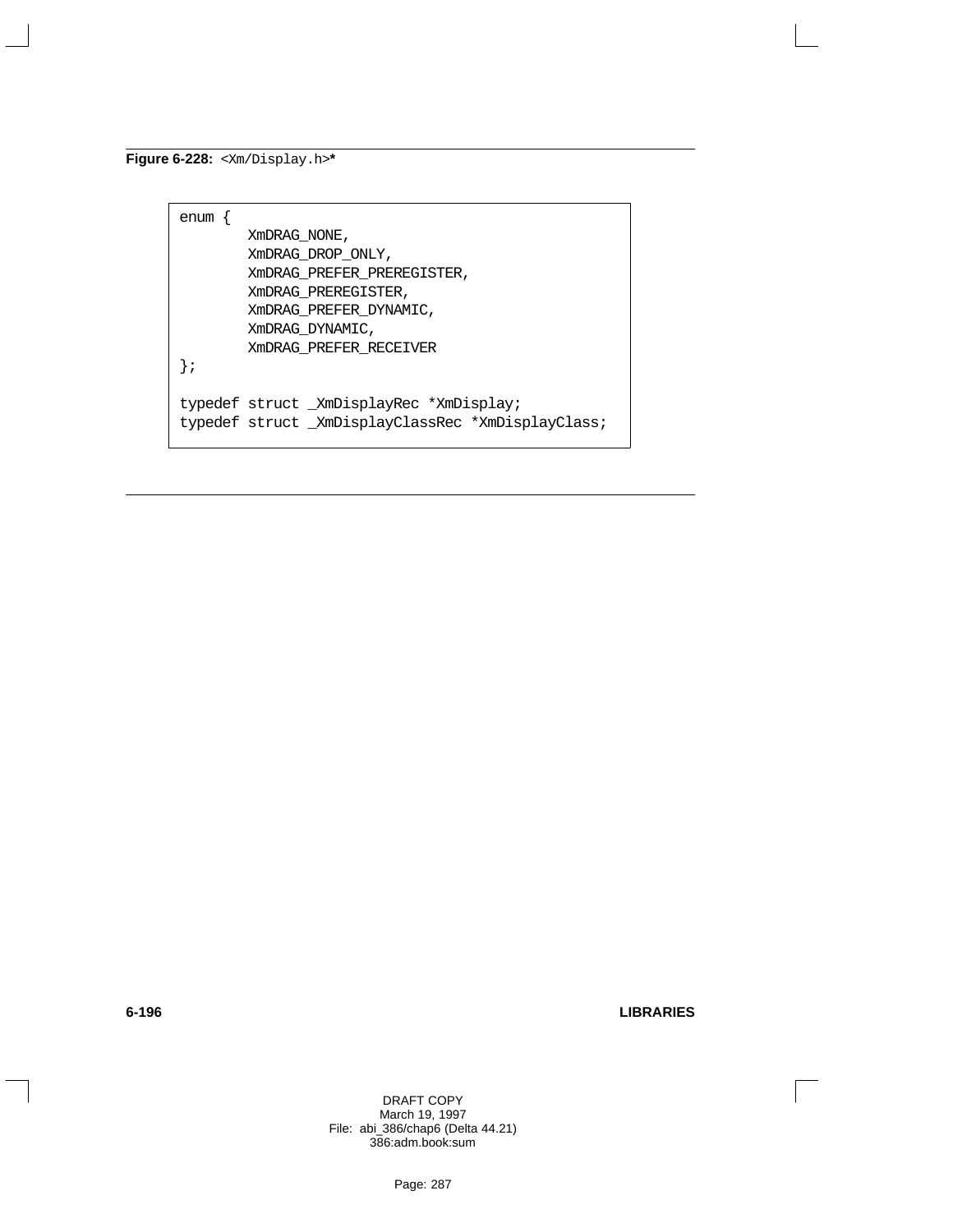**Figure 6-229:** < Xm/DragC.h>\*, Part 1 of 4

```
\# \text{define } \text{XmDROP} MOVE (1L \ll 0)\#define XmDROP_COPY (1L << 1)
\# \text{define } \text{XmDROP\_LINK} (1L << 2)
#define XmHELP 2
typedef unsigned int XmID;
#define _XA_MOTIF_DROP "_MOTIF_DROP"
#define _XA_DRAG_FAILURE "_MOTIF_DRAG_FAILURE"
#define _XA_DRAG_SUCCESS "_MOTIF_DRAG_SUCCESS"
\lceil \text{enum} \rceil XmTOP LEVEL ENTER, \lceil \text{XmTOP} \rceil and \lceil \text{NEWE} \rceil and \lceil \text{NEWE} \rceilXmDRAG_MOTION, xmDROP_SITE\_ENTER,
       XmDROP_SITE_LEAVE, XmDROP_START,
       XmDROP_FINISH, XmDROP_FINISH,
       XmOPERATION_CHANGED
        } ;
enum{ XmDROP, XmDROP HELP,
       XmDROP_CANCEL, \verb|XmDROP_INTERRUPT|} ;
```
**System Data Interfaces** 6-197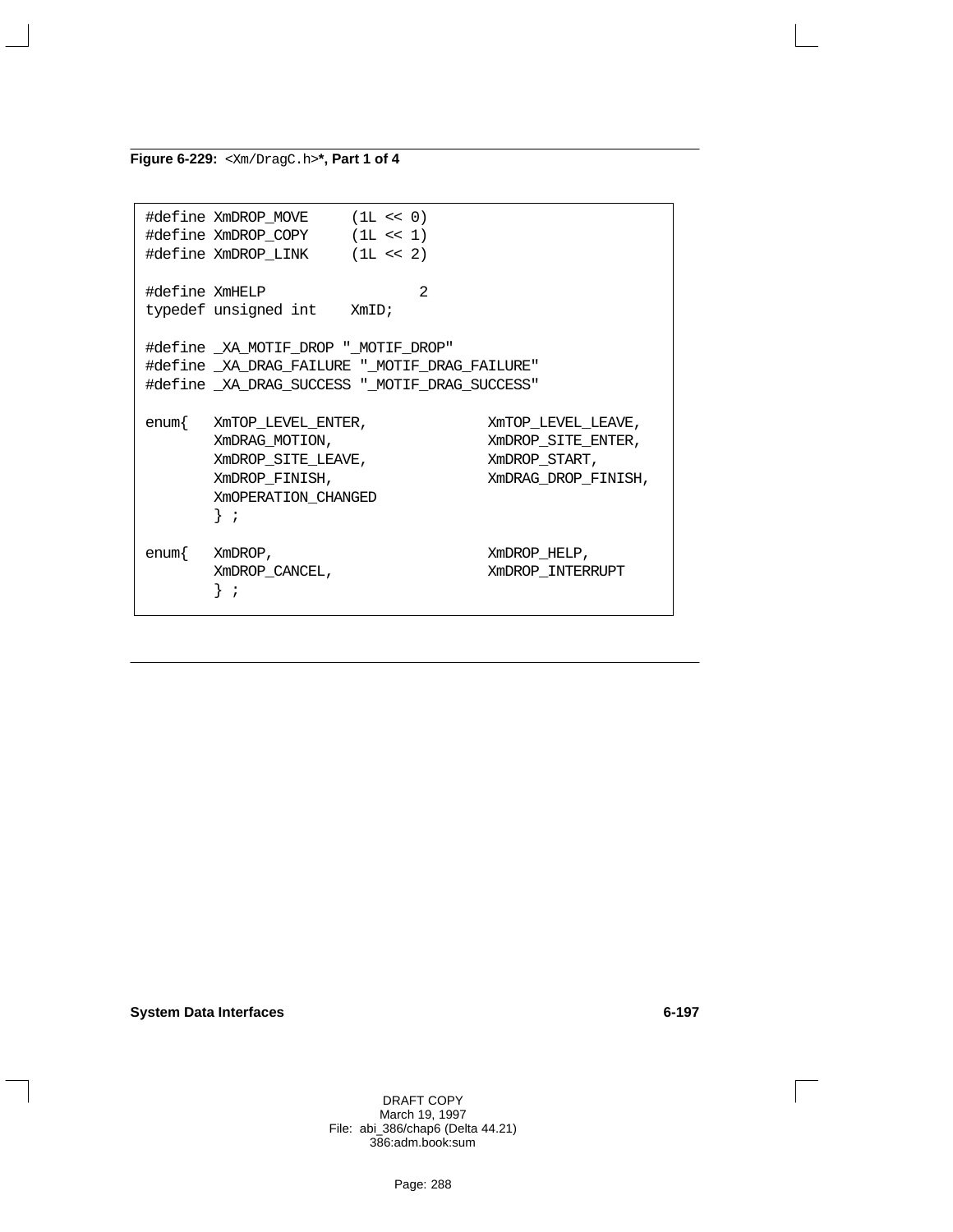**Figure 6-230:** < Xm/DragC.h >\*, Part 2 of 4

```
#define XmDROP NOOP 0L
\mathsf{enum} XmBLEND ALL, \mathsf{XmBLEND} STATE SOURCE,
      XmBLEND_JUST_SOURCE, XmBLEND_NONE
      } ;
enum{ XmDROP FAILURE, XmDROP SUCCESS
      } ;
enum{
XmCR_TOP_LEVEL_ENTER,
Where XmCR_TOP_LEVEL_LEAVE,
      XmCR_DRAG_MOTION, XmCR\_DROP\_SITE\_ENTER,
      XmCR DROP SITE LEAVE, XmCR DROP START,
      XmCR_DROP_FINISH, XmCR\_DROP\_FINISH,
      XmCR OPERATION CHANGED,
      _XmNUMBER_DND_CB_REASONS
      } ;
typedef struct _XmDragContextClassRec *XmDragContextClass;
typedef struct _XmDragContextRec *XmDragContext;
typedef struct _XmAnyICCCallbackStruct{
   int reason;
   XE v ent * e v ent iTime timeStamp;
} Xm Any I CCCallback Struct, * Xm Any I CCCallback;
typedef struct _XmTopLevelEnterCallbackStruct{
   int reason;
   XE v ent x t event xTime timeStamp;
   Screen *screen;
   Window window;
   Position x, y;
   unsigned char dragProtocolStyle;
   Atom iccHandle;
} XmTopLevelEnterCallbackStruct, * XmTopLevelEnterCallback;
```
**6-198 LIBRARIES**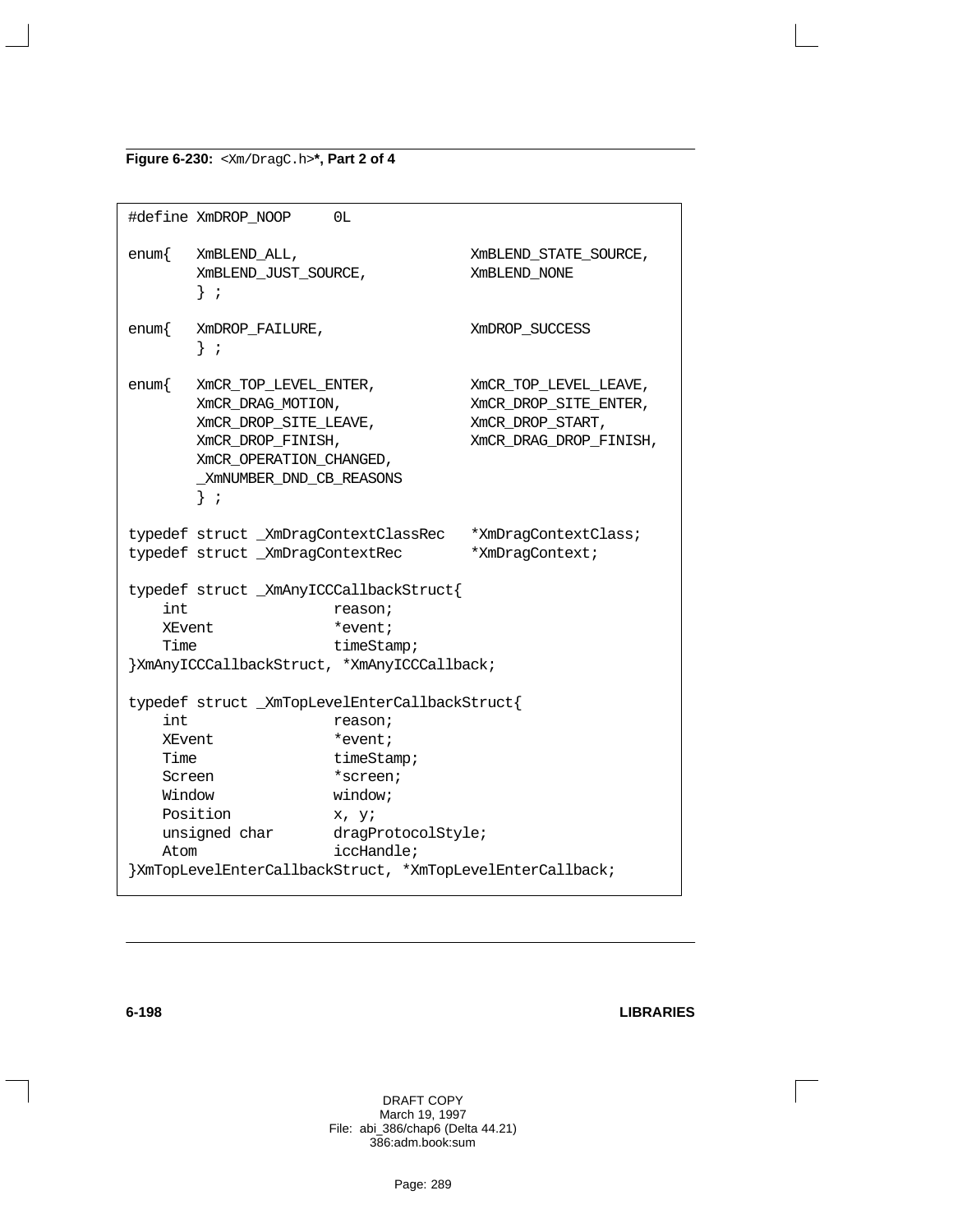**Figure 6-231:** < $Xm/DragC.h$ >\*, Part 3 of 4

```
t y p e d e f s t r u c t _ X m T o p L e v e l L e a v e C a l l b a c k S t r u c t {
    int reason;
    XEvent *event;
    Time timeStamp;
    Screen *screen;
    Window window;
} XmTopLevelLeaveCallbackStruct, * XmTopLevelLeaveCallback;
typedef struct _XmDropSiteEnterCallbackStruct{
    int reason;
   X E v ent in the vent is the vent in the vent in the vent in the vent in the vent in the vent in the vent in the vent in the vent in the vent in the vent in the vent in the vent in the vent in the vent in the vent in the v
   Time timeStamp;
   unsigned char operation;
    unsigned char operations;
    unsigned char dropSiteStatus;
    Position x, y;
} Xm D rop Site Enter Callback Struct, * Xm D rop Site Enter Callback;
typedef struct _XmDropSiteLeaveCallbackStruct{
    int reason;
    XEvent *event;
    Time timeStamp;
} Xm D rop Site Leave Callback Struct, * Xm D rop Site Leave Callback;
typedef struct _XmDragMotionCallbackStruct{
    int reason;
    XEvent *event;
    Time timeStamp;
    unsigned char operation;
    unsigned char operations;
   unsigned char dropSiteStatus;
    Position x, y;
} XmDragMotionCallbackStruct, * XmDragMotionCallback;
```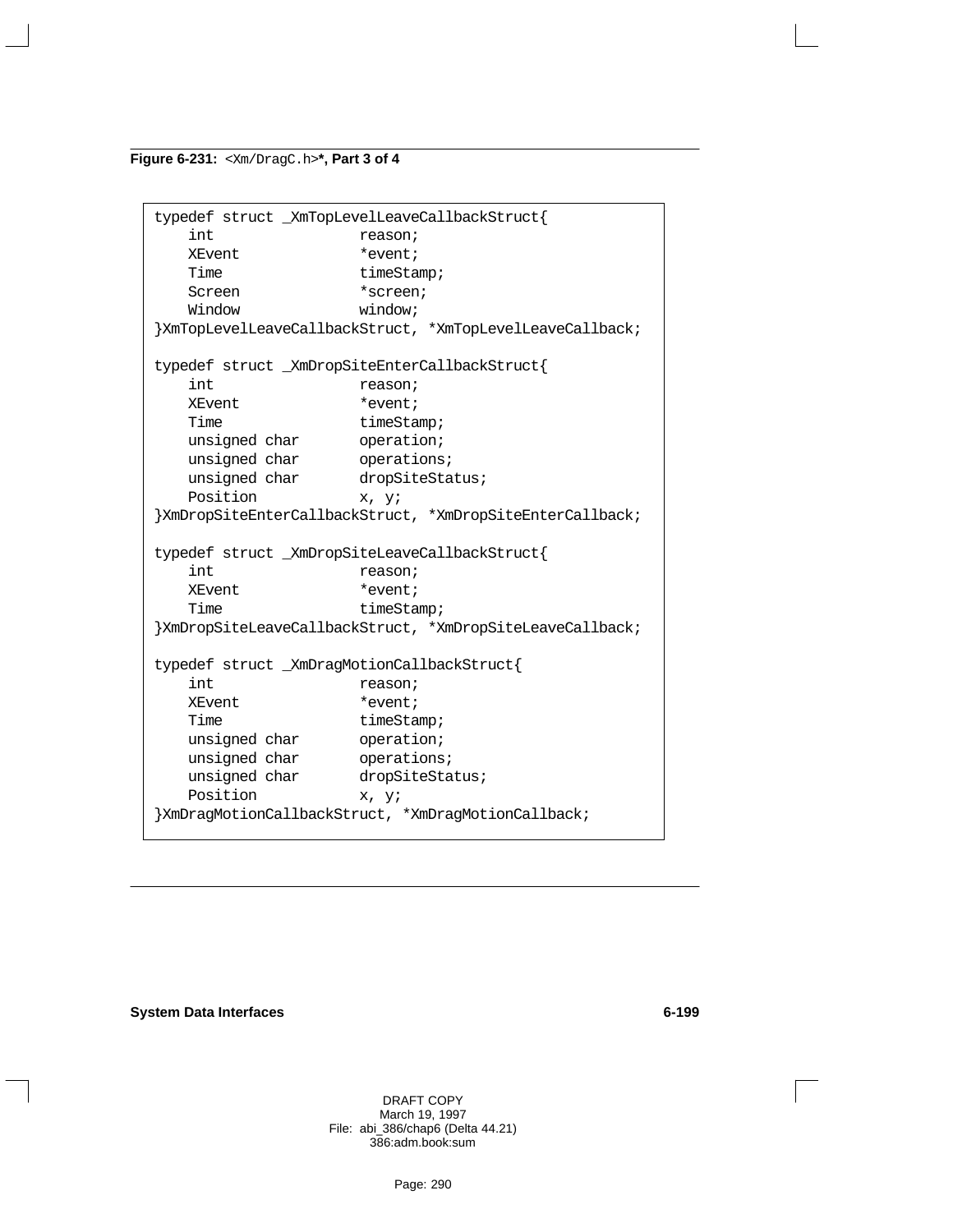**Figure 6-232:** < Xm/DragC.h>\*, Part 4 of 4

```
t y p e d e f s t r u c t _ X m O p e r a t i o n C h a n g e d C a l l b a c k S t r u c t {
   int reason;
   XEvent *event;
   Time timeStamp;
   unsigned char operation;
   unsigned char operations;
   unsigned char dropSiteStatus;
} XmOperationChangedCallbackStruct, * XmOperationChangedCallback;
typedef struct _XmDropStartCallbackStruct{
   int reason;
   XEvent *event;
   Time timeStamp;
   unsigned char operation;
   unsigned char operations;
   unsigned char dropSiteStatus;
   unsigned char dropAction;
   Position x, y;
   Window window;
   Atom iccHandle;
} Xm D rop Start Callback Struct, * Xm D rop Start Callback;
typedef struct _XmDropFinishCallbackStruct{
   int reason;
   XEvent *event;
   Time timeStamp;
   unsigned char operation;
   unsigned char operations;
   unsigned char dropSiteStatus;
   unsigned char dropAction;
   unsigned char completionStatus;
} Xm D rop Finish Callback Struct, * Xm D rop Finish Callback;
typedef struct _XmDragDropFinishCallbackStruct{
   int reason;
   XE v ent x t event xTime timeStamp;
} Xm D r ag D r o p F i n i s h C all b a ck S t r u c t , * Xm D r ag D r o p F i n i s h C all b a ck ;
```
**6-200 LIBRARIES**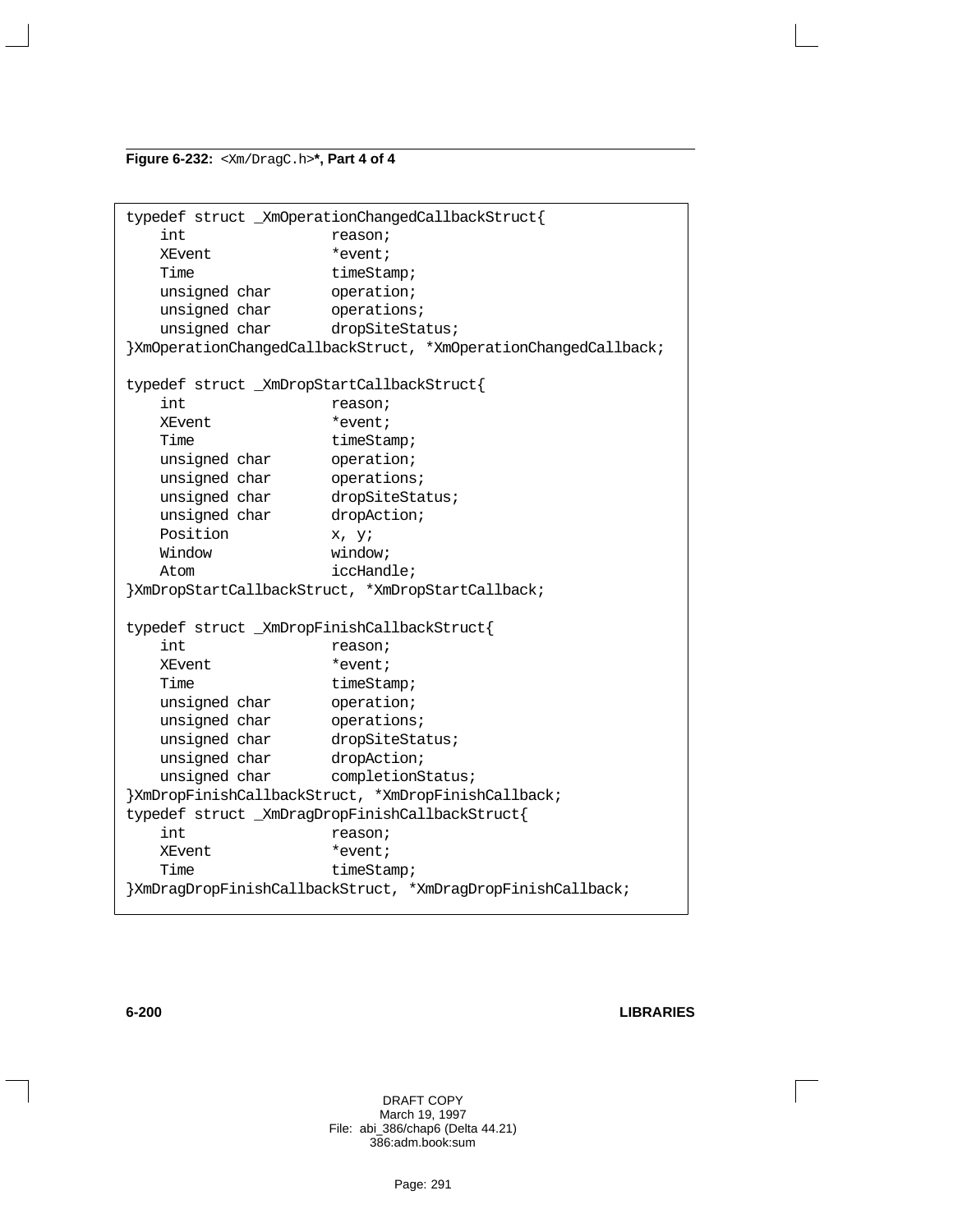**Figure 6-233:** < $Xm/DragIcon.h>$ <sup>\*</sup>

| enum |                      |
|------|----------------------|
|      | XmATTACH NORTH WEST, |
|      | XMATTACH NORTH,      |
|      | XMATTACH NORTH EAST, |
|      | XMATTACH EAST,       |
|      | XMATTACH SOUTH EAST, |
|      | XMATTACH SOUTH,      |
|      | XmATTACH SOUTH WEST, |
|      | XmATTACH WEST,       |
|      | XMATTACH CENTER,     |
|      | XMATTACH HOT         |
|      |                      |
|      |                      |
|      |                      |
|      |                      |
|      |                      |

**Figure 6-234:** < Xm/Drag0verS.h>\*

typedef struct \_XmDragOverShellRec \*XmDragOverShellWidget; typedef struct \_XmDragOverShellClassRec \*XmDragOverShellWidgetClass;

**System Data Interfaces** 6-201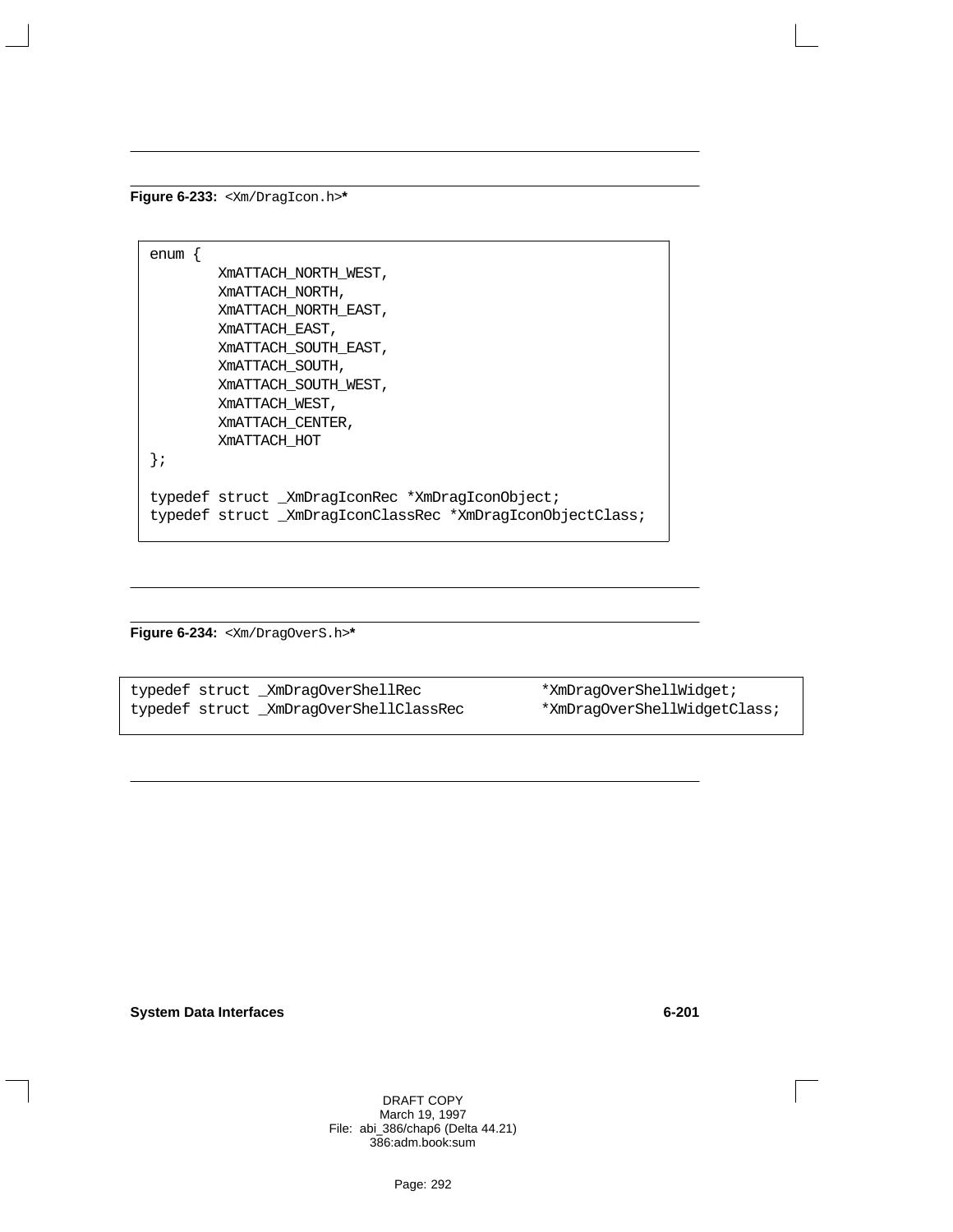**Figure 6-235:** < $Xm/DrawingA.h>{*}$ 

|  |                                 | typedef struct _XmDrawingAreaClassRec * XmDrawingAreaWidgetClass; |
|--|---------------------------------|-------------------------------------------------------------------|
|  | typedef struct XmDrawingAreaRec | * XmDrawingAreaWidget;                                            |

**Figure 6-236:** < $x_m/DrawnB.h>*$ 

|  | typedef struct _XmDrawnButtonRec | *XmDrawnButtonWidget; |
|--|----------------------------------|-----------------------|

**6-202 LIBRARIES**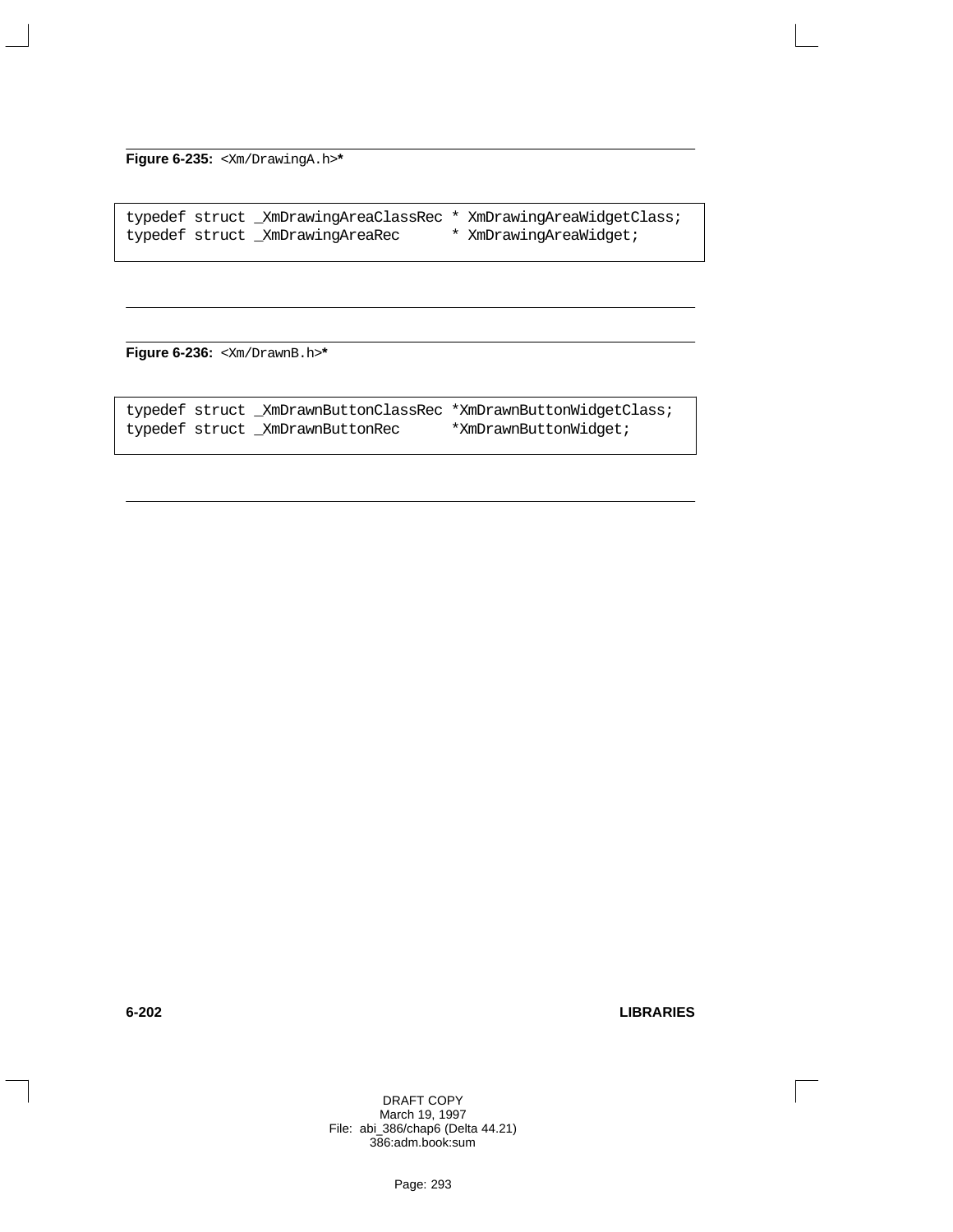**Figure 6-237:** < Xm/DropSMgr.h>\*, Part 1 of 2

```
#define XmCR DROP SITE LEAVE MESSAGE 1
#define XmCR_DROP_SITE_ENTER_MESSAGE 2
#define XmCR_DROP_SITE_MOTION_MESSAGE 3
#define XmCR_DROP_MESSAGE 4
#define XmNO_DROP_SITE 1
#define XmINVALID DROP SITE 2
#define XmVALID_DROP_SITE 3
enum { XmDRAG_UNDER_NONE, XmDRAG_UNDER_PIXMAP,
   XmDRAG_UNDER_SHADOW_IN, XmDRAG_UNDER_SHADOW_OUT,
   XmDRAG\_UNDER\_HIGHLIGHT } ;
enum { XmDROP_SITE_SIMPLE, XmDROP_SITE_COMPOSITE,
   XmDROP\_SITE\_SIMPLE\_CLIP\_ONLY = 128,
   XmDROP\_SITE\_COMPOSITION ;
enum \{ XmABOVE, XmBELOW \};
enum \{ XmDROP_SITE_ACTIVE, XmDROP_SITE_INACTIVE \};
typedef struct _XmDragProcCallbackStruct {
     int reason;
     XEvent * event;
     Time timeStamp;
     Widget dragContext;
     Position x, y;
     unsigned char dropSiteStatus;
     unsigned char operation;
     unsigned char operations;
     Boolean animate;
} XmDragProcCallbackStruct, * XmDragProcCallback;
```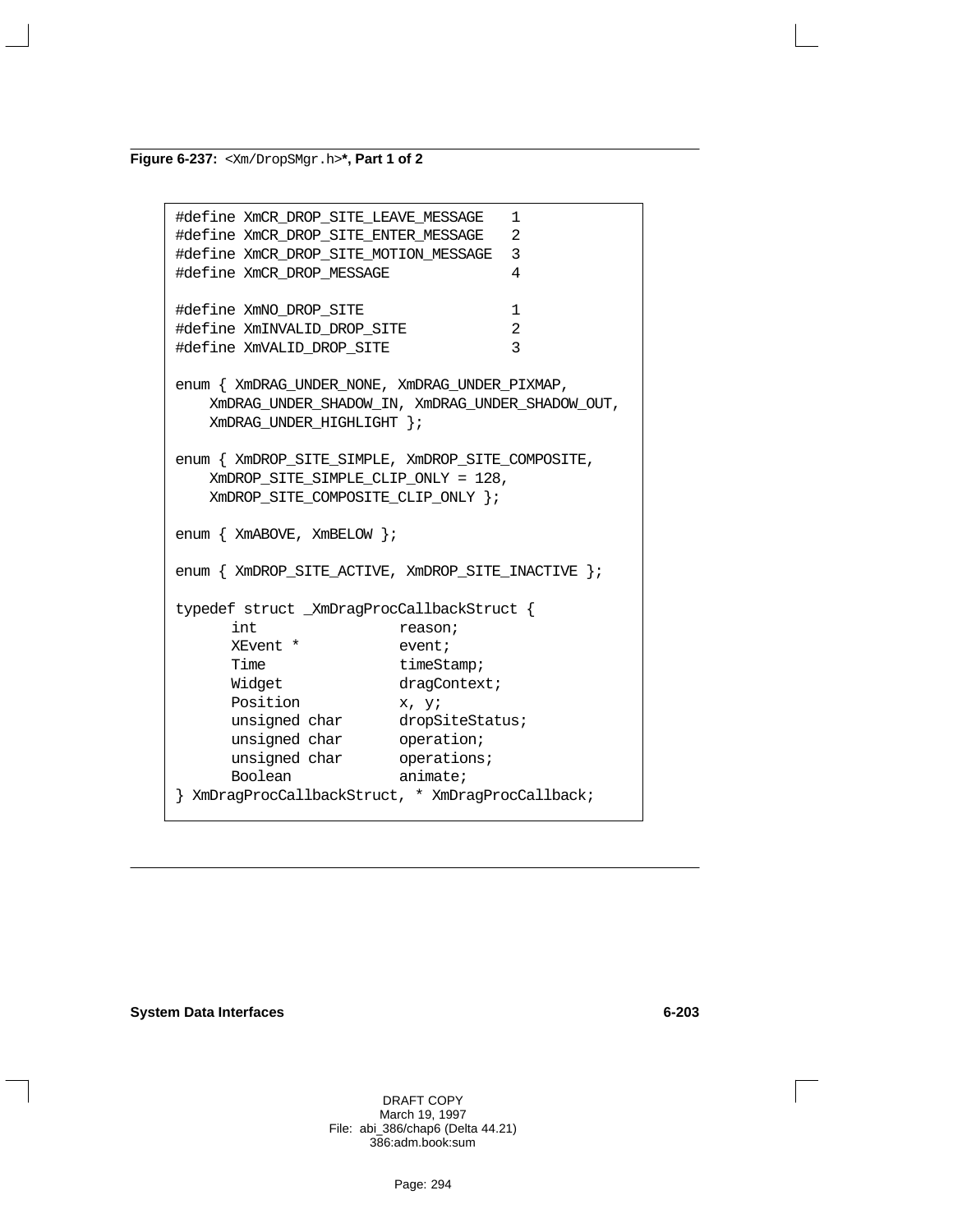**Figure 6-238:** < Xm/DropSMgr.h>\*, Part 2 of 2

```
typedef struct _XmDropProcCallbackStruct {
     int reason;
     XEvent * event;
     Time timeStamp;
     Widget dragContext;
     Position x, y;
     unsigned char dropSiteStatus;
     unsigned char operation;
     unsigned char operations;
     unsigned char dropAction;
} XmDropProcCallbackStruct, * XmDropProcCallback;
typedef struct _XmDropSiteVisualsRec {
     Pixel background;
     Pixel foreground;
     Pixel topShadowColor;
     Pixmap topShadowPixmap;
     Pixel bottomShadowColor;
     Pixmap bottomShadowPixmap;
     Dimension shadowThickness;
     Pixel highlightColor;
     Pixmap highlightPixmap;
     Dimension highlightThickness;
     Dimension borderWidth;
} XmDropSiteVisualsRec, * XmDropSiteVisuals;
typedef struct _XmDropSiteManagerClassRec *XmDropSiteManagerObjectClass;
typedef struct _XmDropSiteManagerRec *XmDropSiteManagerObject;
```
**6-204 LIBRARIES**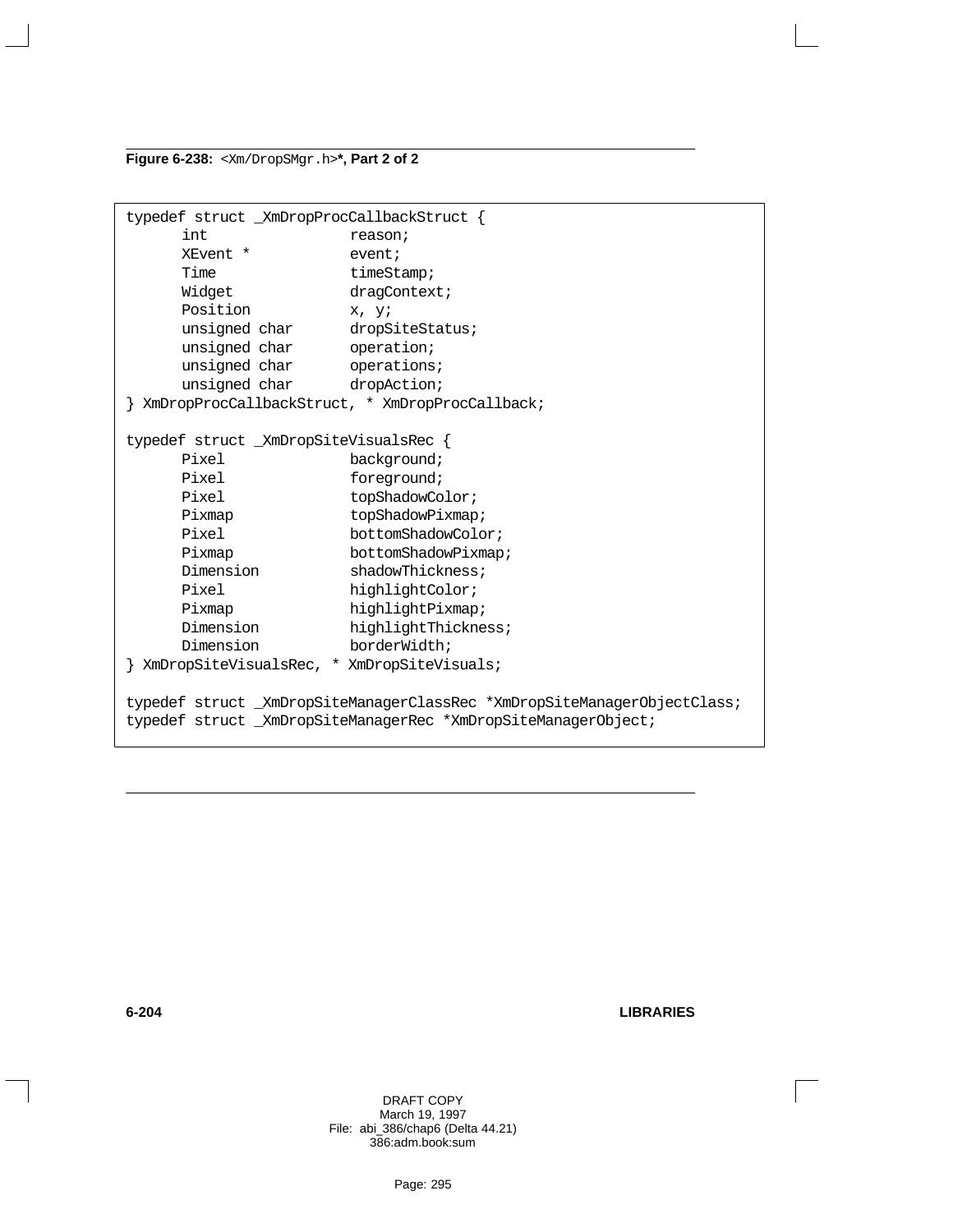**Figure 6-239:** <*Xm/DropTrans.h>\** 

```
#define XmTRANSFER FAILURE 0
#define XmTRANSFER_SUCCESS 1
typedef struct _XmDropTransferClassRec * XmDropTransferObjectClass;
typedef struct _XmDropTransferRec * XmDropTransferObject;
typedef struct _XmDropTransferEntryRec {
       XtPointer client_data;
       Atom target;
} XmDropTransferEntryRec, * XmDropTransferEntry;
```
**Figure 6-240:** < $Xm/Fi1eSB.h$ >\*

```
typedef struct _XmFileSelectionBoxClassRec * XmFileSelectionBoxWidgetClass;
typedef struct _XmFileSelectionBoxRec * XmFileSelectionBoxWidget;
```
**Figure 6-241:** < $x_{m}/$ Form.h>\*

typedef struct \_XmFormClassRec \* XmFormWidgetClass; typedef struct \_XmFormRec \* XmFormWidget;

**System Data Interfaces** 6-205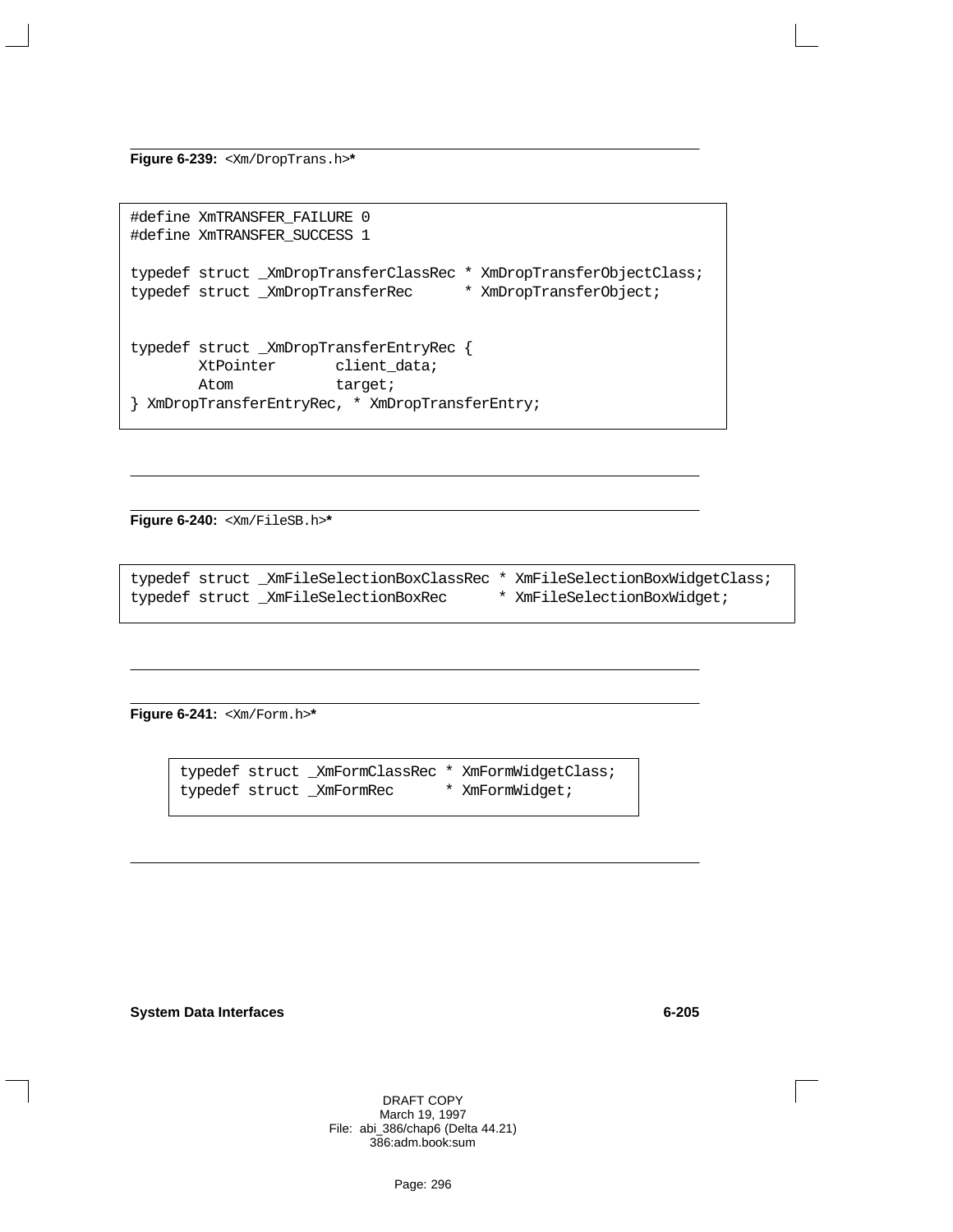**Figure 6-242:** < $Xm/Frame.h$ >\*

typedef struct \_XmFrameClassRec \* XmFrameWidgetClass; typedef struct \_XmFrameRec \* XmFrameWidget;

**Figure 6-243:** < $x_{m/Label.h>}$ \*

 $\texttt{typedef struct } \text{\_XmLabelClassRec} \qquad \texttt{* } \texttt{XmLabelClass};$ typedef struct \_XmLabelRec \* XmLabelWidget;

- 
- 

**Figure 6-244:** < $Xm/LabelG.h$ >\*

| typedef struct _XmLabelGadgetClassRec * XmLabelGadgetClass; |                        |
|-------------------------------------------------------------|------------------------|
|                                                             | * XmLabelGadget;       |
|                                                             | * XmLabelGCacheObject; |

**6-206 LIBRARIES**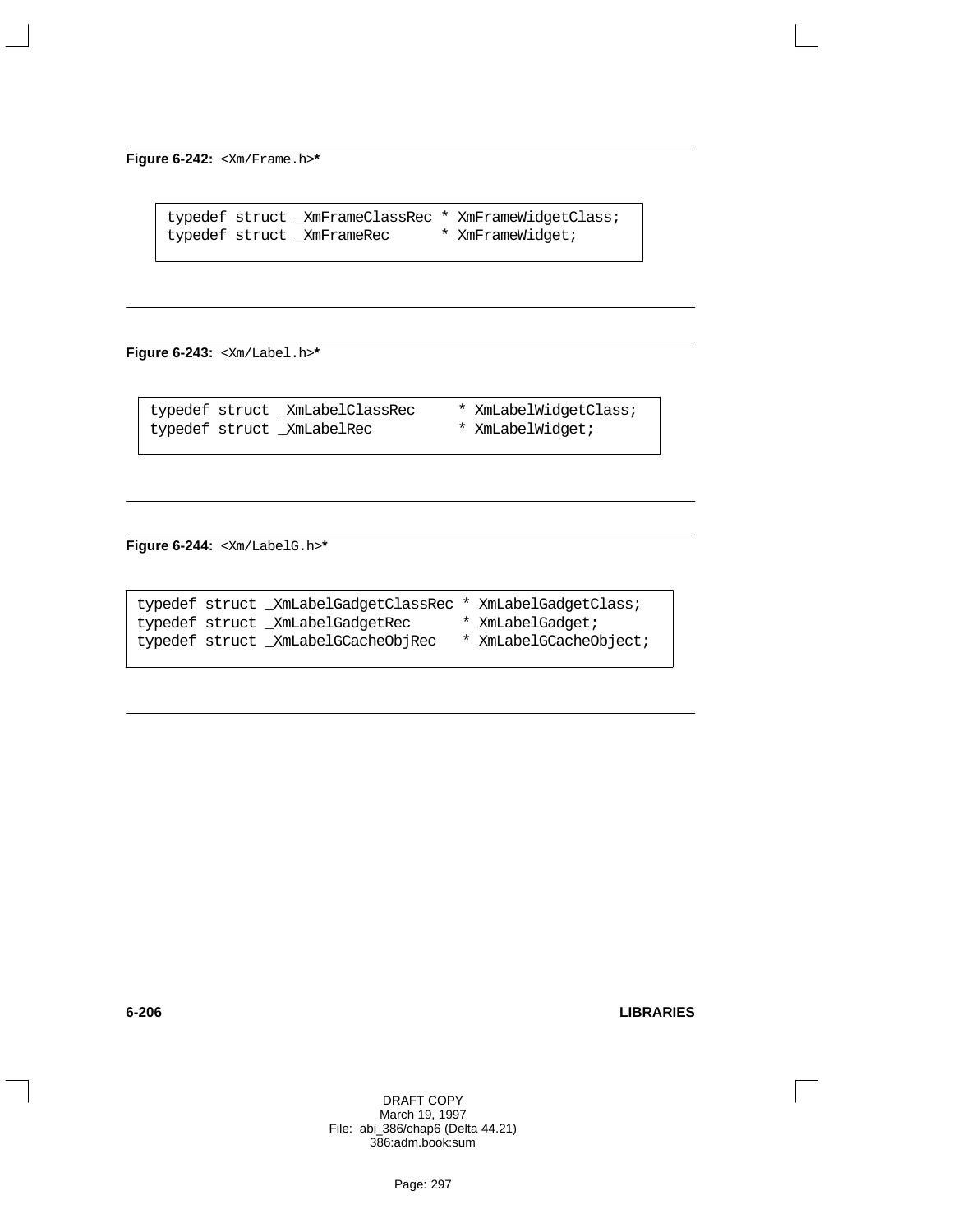**Figure 6-245:**  $\langle$  Xm/List.h>\*

```
#define XmINITIAL 0
#define XmADDITION 1
#define XmMODIFICATION 2
typedef struct _XmListClassRec * XmListWidgetClass;<br>typedef struct _XmListRec * XmListWidget;
typedef struct _XmListRec
```
**Figure 6-246:** < $Xm/MainW.h$ >\*

|  | typedef struct XmMainWindowRec | * XmMainWindowWidget; |
|--|--------------------------------|-----------------------|

**Figure 6-247:** < Xm/MenuShell.h>\*

|  | typedef struct XmMenuShellClassRec   |
|--|--------------------------------------|
|  | typedef struct _XmMenuShellWidgetRec |

- \* Xm M en u Shell Widget Class;
- \* XmMenuShellWidget;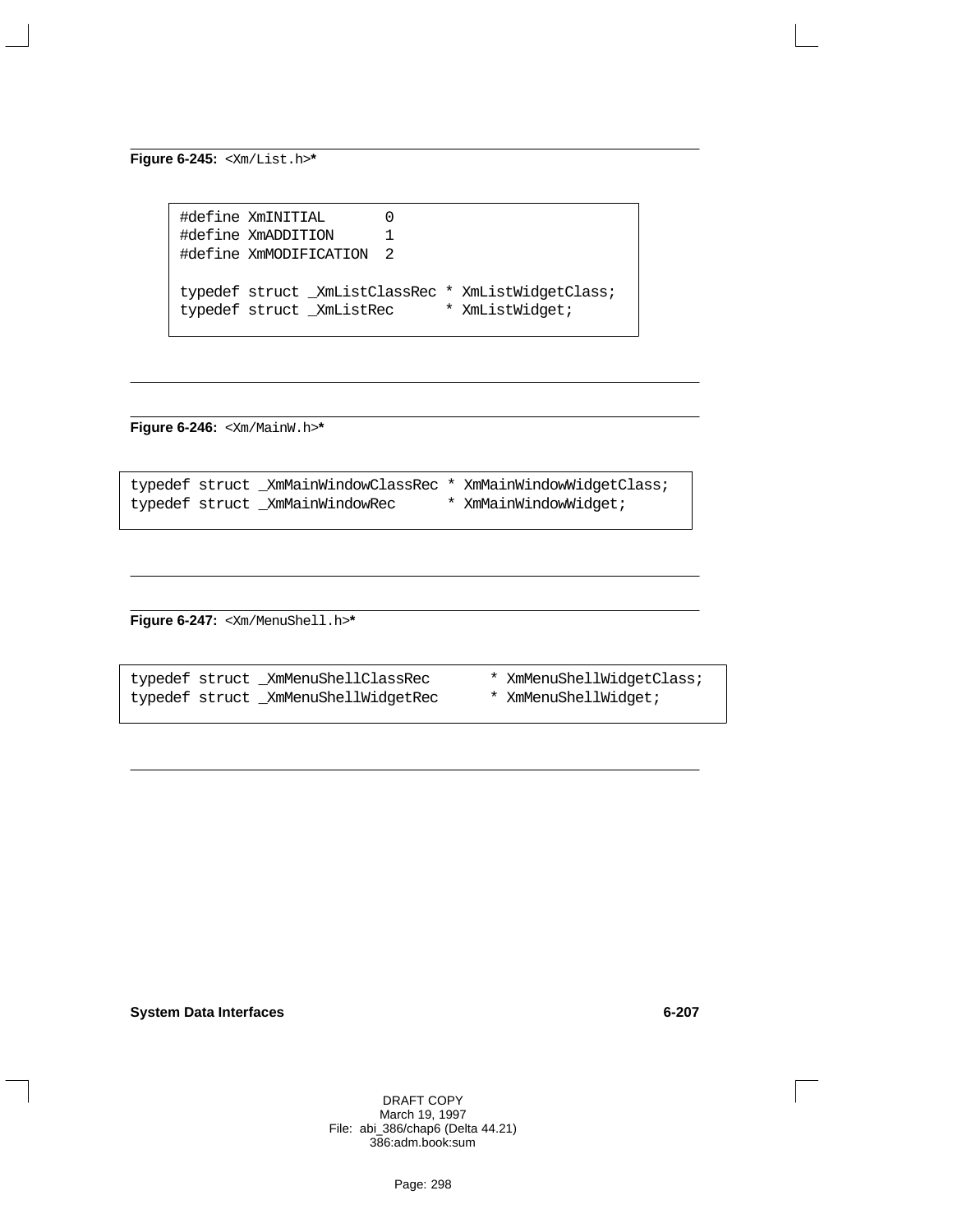Figure 6-248: < Xm/MessageB.h>\*

|  | typedef struct XmMessageBoxRec | * XmMessageBoxWidget; |
|--|--------------------------------|-----------------------|

**6-208 LIBRARIES**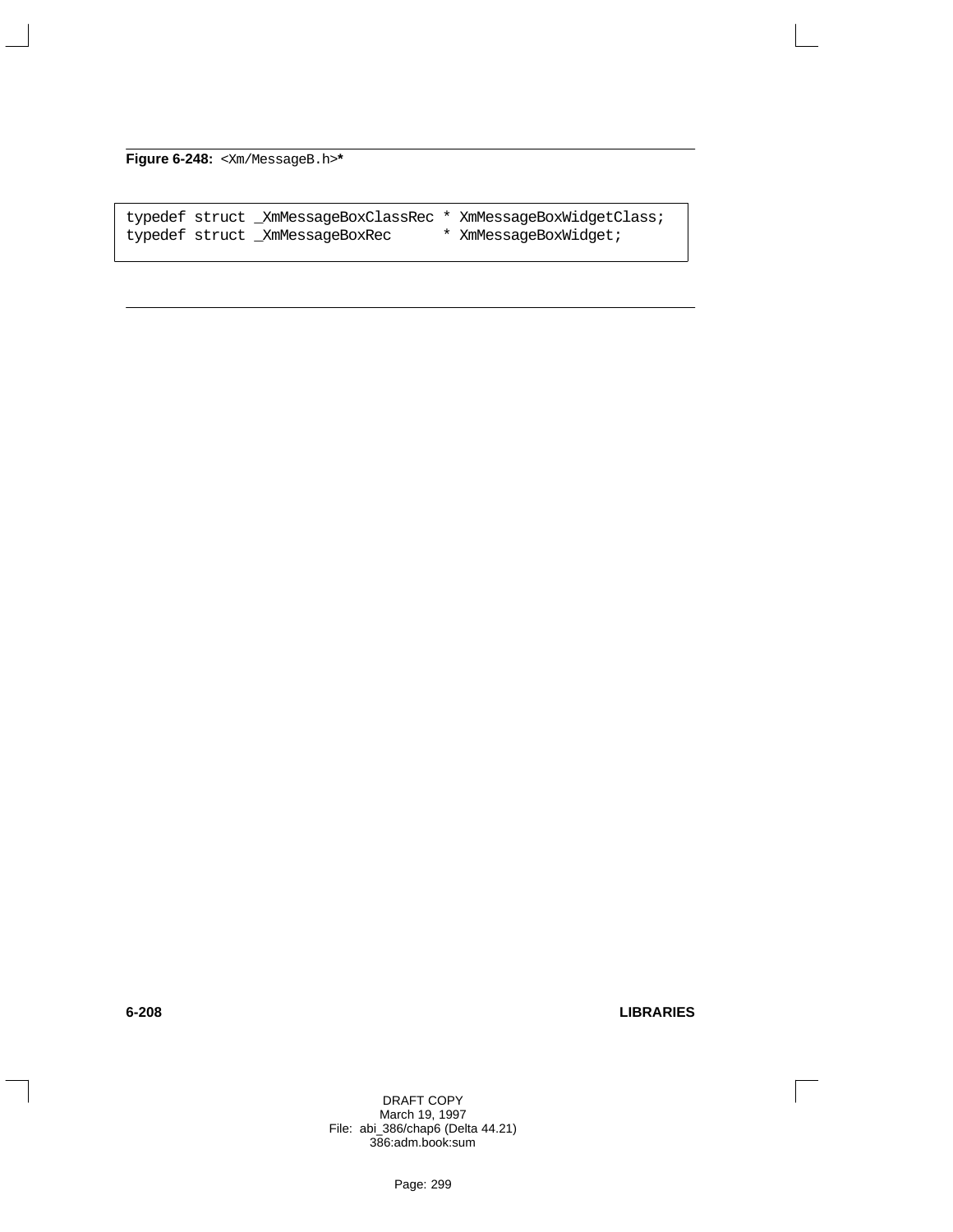**Figure 6-249:** <Mrm/MrmPublic.h>\*, Part 1 of 3

| #define MrmSUCCESS         | 1              |
|----------------------------|----------------|
| #define MrmCREATE_NEW      | 3              |
| #define MrmINDEX_RETRY     | 5              |
| #define MrmINDEX GT        | 7              |
| #define MrmINDEX_LT        | 9              |
| #define MrmPARTIAL SUCCESS | 11             |
|                            |                |
| #define MrmFAILURE         | 0              |
| #define MrmNOT FOUND       | $\overline{2}$ |
| #define MrmEXISTS          | 4              |
| #define MrmNUL GROUP       | 6              |
| #define MrmNUL TYPE        | 8              |
| #define MrmWRONG_GROUP     | 10             |
| #define MrmWRONG_TYPE      | 12             |
| #define MrmOUT_OF_RANGE    | 14             |
| #define MrmBAD_RECORD      | 16             |
| #define MrmNULL_DATA       | 18             |
| #define MrmBAD DATA INDEX  | 20             |
| #define MrmBAD ORDER       | 22             |
| #define MrmBAD CONTEXT     | 24             |
| #define MrmNOT VALID       | 26             |
| #define MrmBAD BTREE       | 28             |
| #define MrmBAD WIDGET REC  | 30             |
| #define MrmBAD_CLASS_TYPE  | 32             |
| #define MrmNO CLASS NAME   | 34             |
| #define MrmTOO_MANY        | 36             |
| #define MrmBAD_IF_MODULE   | 38             |
| #define MrmNULL_DESC       | 40             |
| #define MrmOUT OF BOUNDS   | 42             |
| #define MrmBAD COMPRESS    | 44             |
| #define MrmBAD ARG TYPE    | 46             |
| #define MrmNOT IMP         | 48             |
| #define MrmNULL INDEX      | 50             |
| #define MrmBAD KEY TYPE    | 52             |
| #define MrmBAD CALLBACK    | 54             |
|                            |                |

**System Data Interfaces** 6-209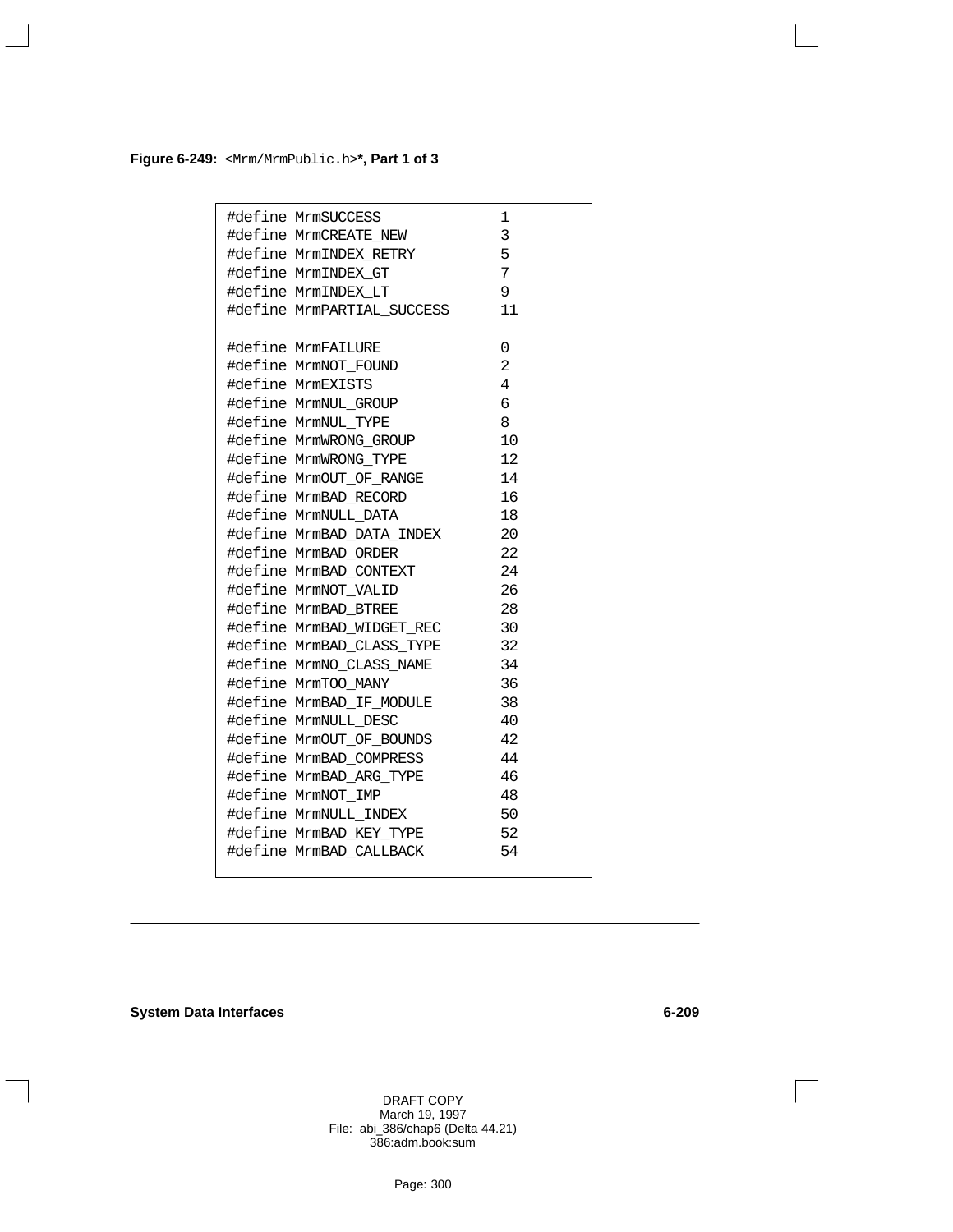**Figure 6-250:** <Mrm/MrmPublic.h>\*, Part 2 of 3

| #define MrmEOF | #define MrmNULL ROUTINE<br>#define MrmVEC_TOO_BIG<br>#define MrmBAD HIERARCHY<br>#define MrmBAD_CLASS_CODE<br>#define MrmDISPLAY NOT OPENED<br>#define MrmUNRESOLVED REFS<br>#define MrmNcreateCallback | 56<br>58<br>60<br>62<br>63<br>64<br>65<br>"createCallback" |
|----------------|---------------------------------------------------------------------------------------------------------------------------------------------------------------------------------------------------------|------------------------------------------------------------|
|                | #define MrmCR CREATE                                                                                                                                                                                    | XmCR CREATE                                                |
|                | #define MrmwcUnknown                                                                                                                                                                                    | 1                                                          |
|                | #define MrmRtypeMin                                                                                                                                                                                     | 1                                                          |
|                | #define MrmRtypeInteger                                                                                                                                                                                 | 1                                                          |
|                | #define MrmRtypeBoolean                                                                                                                                                                                 | $\overline{2}$                                             |
|                | #define MrmRtypeChar8                                                                                                                                                                                   | 3                                                          |
|                | #define MrmRtypeChar8Vector                                                                                                                                                                             | 4                                                          |
|                | #define MrmRtypeCString                                                                                                                                                                                 | 5                                                          |
|                | #define MrmRtypeCStringVector                                                                                                                                                                           | 6                                                          |
|                | #define MrmRtypeFloat                                                                                                                                                                                   | 7                                                          |
|                | #define MrmRtypeCallback                                                                                                                                                                                | 9                                                          |
|                | #define MrmRtypePixmapImage                                                                                                                                                                             | 10                                                         |
|                | #define MrmRtypePixmapDDIF                                                                                                                                                                              | 11                                                         |
|                | #define MrmRtypeResource                                                                                                                                                                                | 12                                                         |
|                | #define MrmRtypeNull                                                                                                                                                                                    | 13                                                         |
|                | #define MrmRtypeAddrName                                                                                                                                                                                | 14                                                         |
|                | #define MrmRtypeIconImage                                                                                                                                                                               | 15                                                         |
|                | #define MrmRtypeFont                                                                                                                                                                                    | 16                                                         |
|                | #define MrmRtypeFontList                                                                                                                                                                                | 17                                                         |
|                | #define MrmRtypeColor                                                                                                                                                                                   | 18                                                         |
|                | #define MrmRtypeColorTable                                                                                                                                                                              | 19                                                         |
|                | #define MrmRtypeAny                                                                                                                                                                                     | 20                                                         |
|                | #define MrmRtypeTransTable                                                                                                                                                                              | 21                                                         |
|                | #define MrmRtypeClassRecName                                                                                                                                                                            | 22                                                         |
|                | #define MrmRtypeIntegerVector                                                                                                                                                                           | 23                                                         |
|                |                                                                                                                                                                                                         |                                                            |

**6-210 LIBRARIES**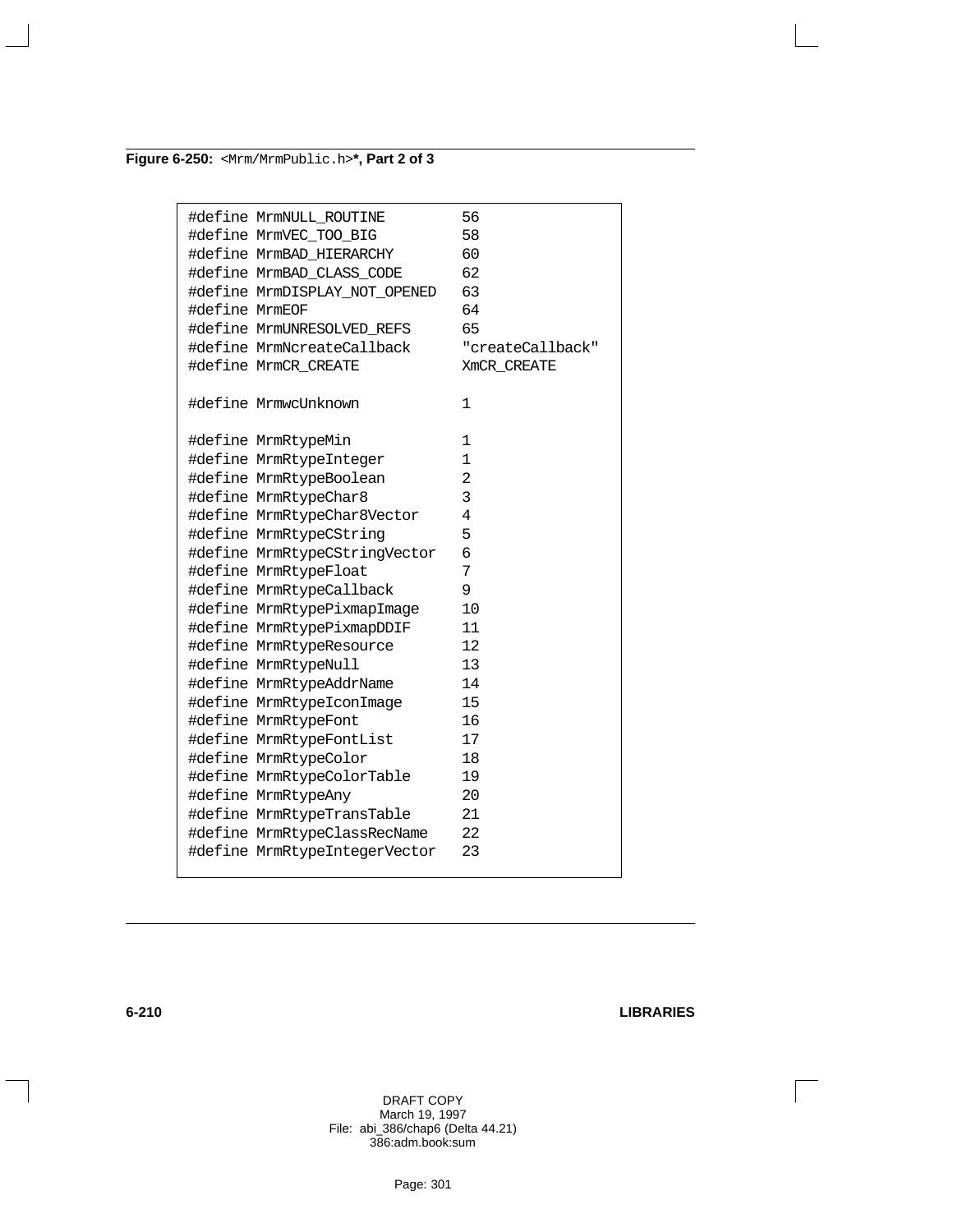**Figure 6-251:** <*Mrm/MrmPublic.h>\**, Part 3 of 3

```
#define MrmRtypeXBitmapFile 24
#define MrmRtypeCountedVector 25
#define MrmRtypeKeysym 26
#define MrmRtypeSingleFloat 27
#define MrmRtypeWideCharacter 28
#define MrmRtypeFontSet 29
#define MrmRtypeMax 30
typedef short int MrmCode ;
typedef unsigned char MrmSCode ;
typedef unsigned short int MrmOffset ;
typedef short int MrmType ;
typedef unsigned short int MrmSize ;
typedef short int MrmCount ;
typedef unsigned char MrmFlag ;
typedef long int MrmResource_id ;
typedef short int MrmGroup ;
#define MrmMaxResourceSize 65535
#define MrmOsOpenParamVersion 1
typedef struct {
      Cardinal version;
      {\tt char}~~{\tt^*default\_frame};union \{unsigned long related_nam;
          Boolean clobber_flg;
      } nam_flg;
      Display *display;
} MrmOsOpenParam, *MrmOsOpenParamPtr ;
typedef struct MrmHierarchyDescStruct *MrmHierarchy;
typedef struct {
      String name ;
      XtPointer value ;
} MRM Register Arg, Mrm Register Arg, * Mrm Register Arglist ;
# de fine URM w cUnknown 1
```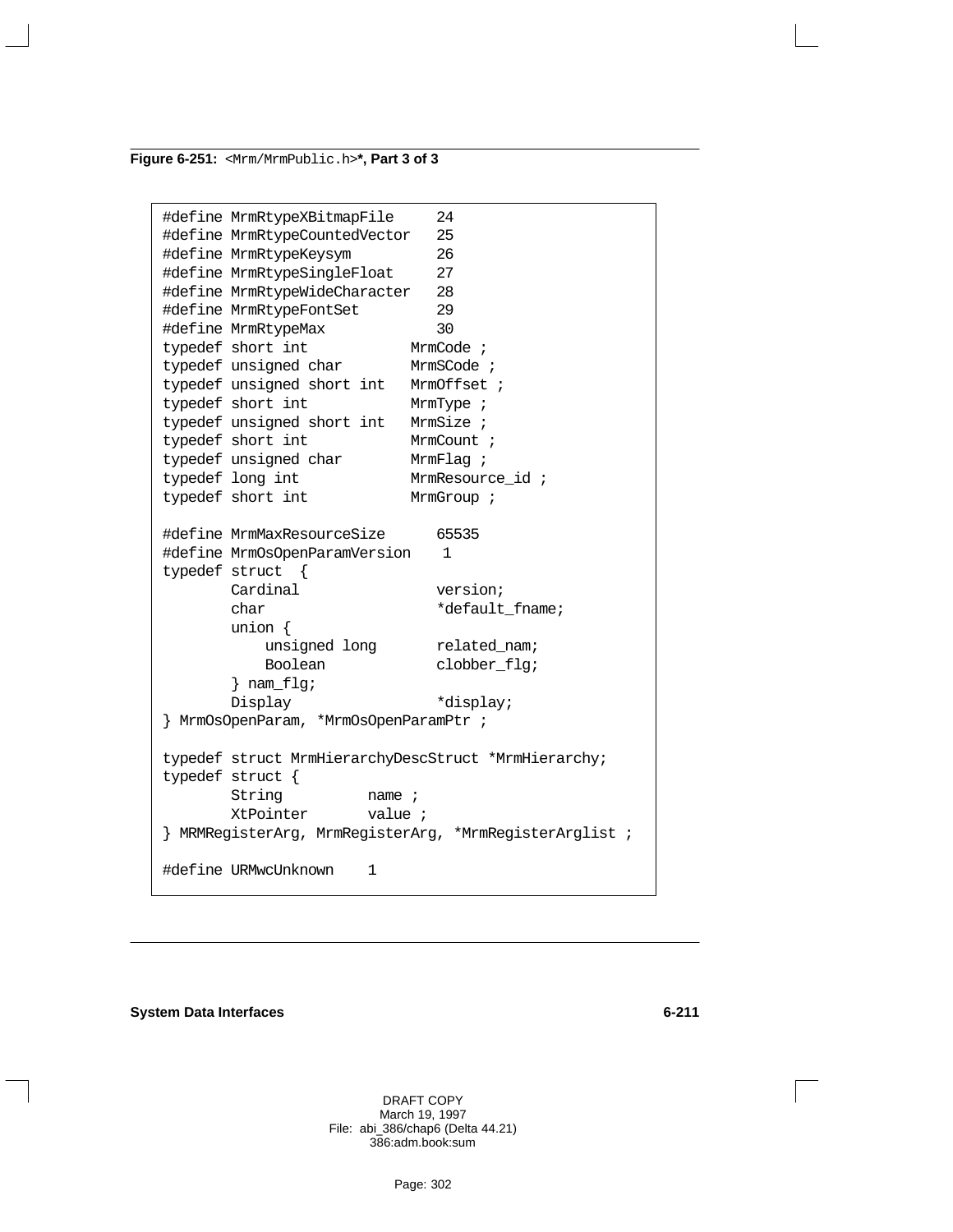```
typedef struct
{
   long flags;
   long functions;
   long decorations;
   int input mode;
   long status;
} MotifWmHints;
typedef MotifWmHints MwmHints;
# define MWM HINTS FUNCTIONS (1L \ll 0)#define MWM_HINTS_DECORATIONS (1L << 1)
#define MWM_HINTS_INPUT_MODE (1L << 2)
#define MWM_HINTS_STATUS (1L << 3)
\# \text{define } M\text{W} \text{ FUNC ALL} (1L << 0)
\# \text{define } M\ FUNC RESIZE (1L \ll 1)\# \text{define } \text{MWM\_FUNC\_MOVE} (1L << 2)
#define MWM_FUNC_MINIMIZE (1L << 3)
#define MWM_FUNC_MAXIMIZE (1L << 4)
\# \text{define } \text{MMM\_FUNCTIONE} (1L << 5)
\# \text{define } \text{MWM\_DECOR\_ALL} (1L << 0)
\# \text{define } M \text{W} \text{DECOR BORDER} (1L << 1)
#define MWM_DECOR_RESIZEH (1L << 2)
\#define MWM_DECOR_TITLE (1L << 3)\# \text{define } M\ DECOR MENU (1L \ll 4)\# \text{define } M \text{W} \text{ DECOR} \text{ MINIMIZE} (1L << 5)
#define MWM_DECOR_MAXIMIZE (1L << 6)
#define MWM_INPUT_MODELESS 0
#define MWM_INPUT_PRIMARY_APPLICATION_MODAL 1
#define MWM INPUT SYSTEM MODAL 2
#define MWM_INPUT_FULL_APPLICATION_MODAL 3
```
**6-212 LIBRARIES**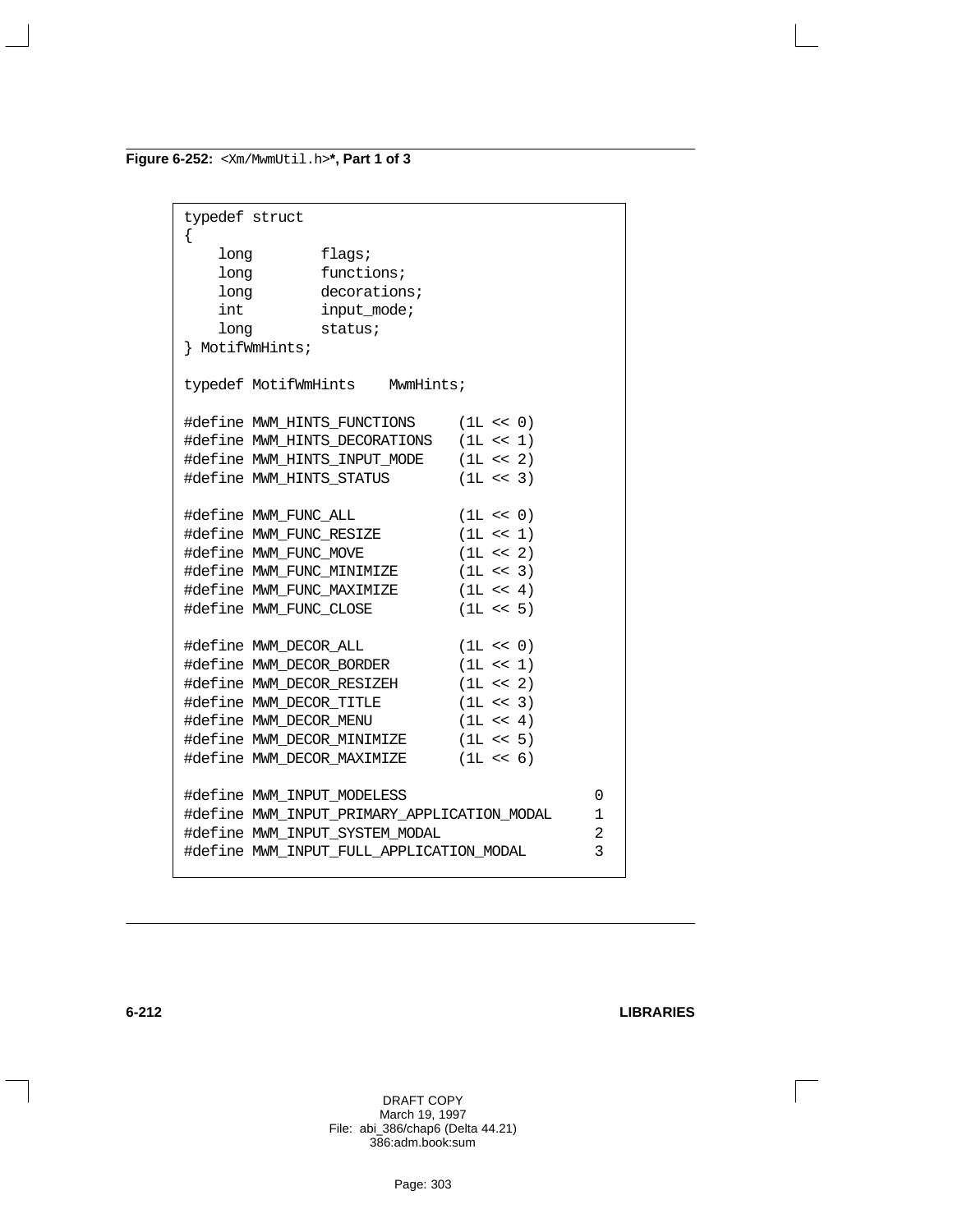**Figure 6-253:** < Xm/MwmUtil.h>\*, Part 2 of 3

```
\# \text{define } MWM TEAROFF WINDOW (1L << 0)#define MWM_INPUT_APPLICATION_MODAL MWM_INPUT_PRIMARY_APPLICATION_MODAL
typedef struct
{
   long flags;
   Window wm window;
} MotifWmInfo;
typedef MotifWmInfo MwmInfo;
# define MWM INFO STARTUP STANDARD (1L << 0)#define MWM_INFO_STARTUP_CUSTOM (1L << 1)typedef struct
{
   CARD32 flags;
   CARD32 functions;
   CARD32 decorations;
   INT32 input Mode;
   CARD32 status;
} PropMotifWmHints;
typedef PropMotifWmHints PropMwmHints;
#define PROP_MOTIF_WM_HINTS_ELEMENTS 5
#define PROP_MWM_HINTS_ELEMENTS PROP_MOTIF_WM_HINTS_ELEMENTS
#define _XA_MOTIF_WM_HINTS "_MOTIF_WM_HINTS"
# d e f i n e _ X A _ M W M _ H I N T S _ X A _ M O T I F _ W M _ H I N T S
#define _XA_MOTIF_WM_MESSAGES "_MOTIF_WM_MESSAGES"
# d e f i n e _ X A _ M W M _ M E S S A G E S _ X A _ M O T I F _ W M _ M E S S A G E S
#define _XA_MOTIF_WM_OFFSET "_MOTIF_WM_OFFSET"
```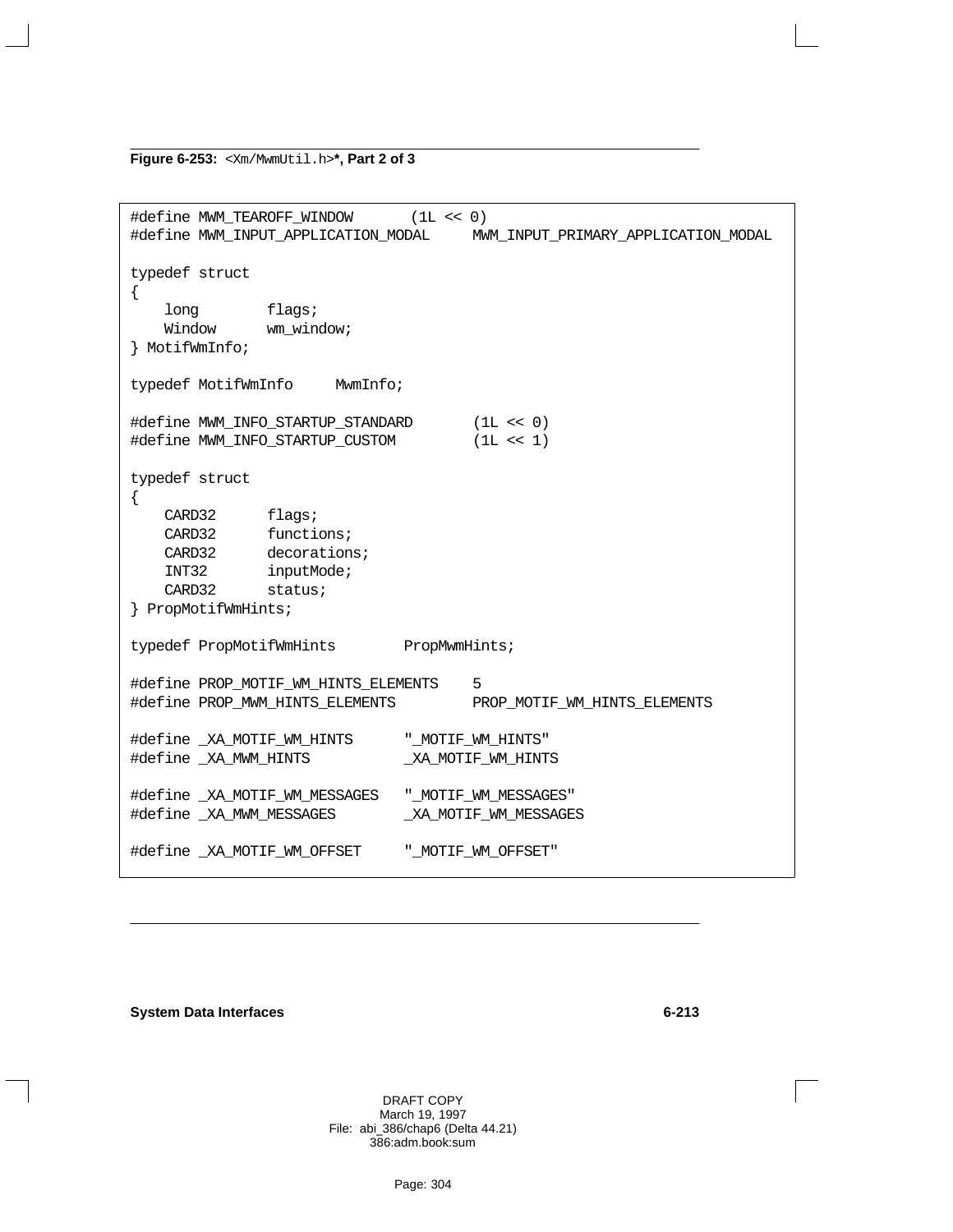**Figure 6-254:** < $x_{m}/M_{W}$   $WUUU11..h>^{*}$ , Part 3 of 3

| #define XA MOTIF WM MENU<br>#define XA MWM MENU                         | " MOTIF WM MENU"<br>XA MOTIF WM MENU          |
|-------------------------------------------------------------------------|-----------------------------------------------|
| typedef struct<br>CARD32 flags;<br>CARD32 wmWindow;<br>PropMotifWmInfo; |                                               |
| typedef PropMotifWmInfo PropMwmInfo;                                    |                                               |
| #define PROP MOTIF WM INFO ELEMENTS<br>#define PROP MWM INFO ELEMENTS   | $\mathfrak{D}$<br>PROP MOTIF WM INFO ELEMENTS |
| #define XA MOTIF WM INFO<br>#define XA MWM INFO                         | " MOTIF WM INFO"<br>XA MOTIF WM INFO          |
| #define XA MOTIF BINDINGS                                               | " MOTIF BINDINGS"                             |

**Figure 6-255:** < $x_m$ /Paned W.h>\*

|                                 | *XmPanedWindowWidgetClass; |
|---------------------------------|----------------------------|
| typedef struct XmPanedWindowRec | *XmPanedWindowWidget;      |

**6-214 LIBRARIES**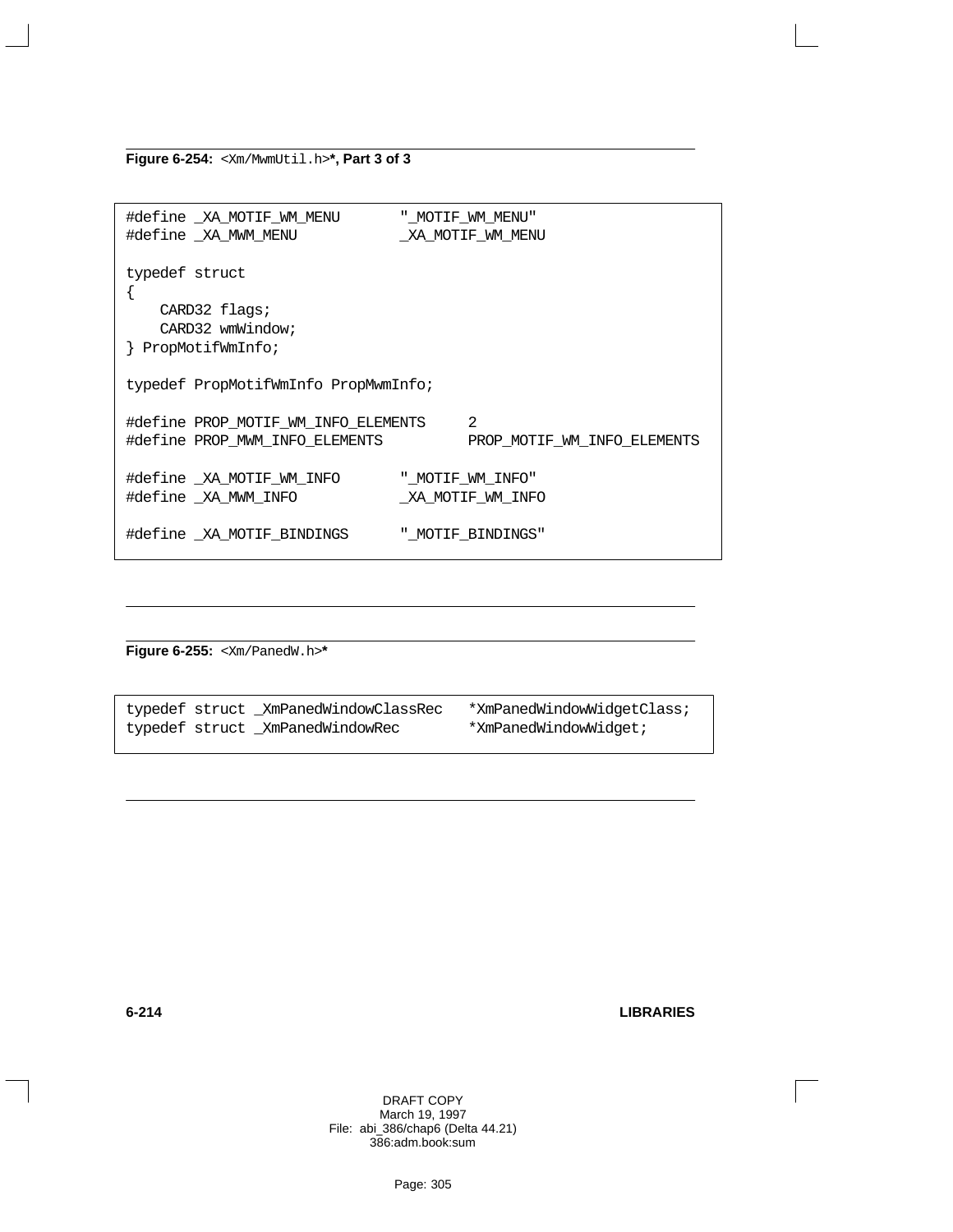**Figure 6-256:** < Xm/PushB.h>\*

```
typedef struct _XmPushButtonClassRec *XmPushButtonWidgetClass;
typedef struct _XmPushButtonRec *XmPushButtonWidget;
```
**Figure 6-257:** < Xm/PushBG.h>\*

|  | *XmPushButtonGadgetClass;  |
|--|----------------------------|
|  | *XmPushButtonGadget;       |
|  | *XmPushButtonGCacheObject; |

**Figure 6-258:** < Xm/RepType.h>\*

#define XmREP\_TYPE\_INVALID 0x1FFF typedef unsigned short XmRepTypeId ; typedef struct { String rep\_type\_name ; String \*value\_names ; unsigned char \*values ; unsigned char num\_values ; Boolean reverse\_installed  $i$ XmRepTypeId rep\_type\_id ;  ${}$  Xm R e p T y p e Entry R e c, \* X m R e p T y p e Entry, X m R e p T y p = L ist  $R$  e p T y p e L ist  $R$ 

**System Data Interfaces** 6-215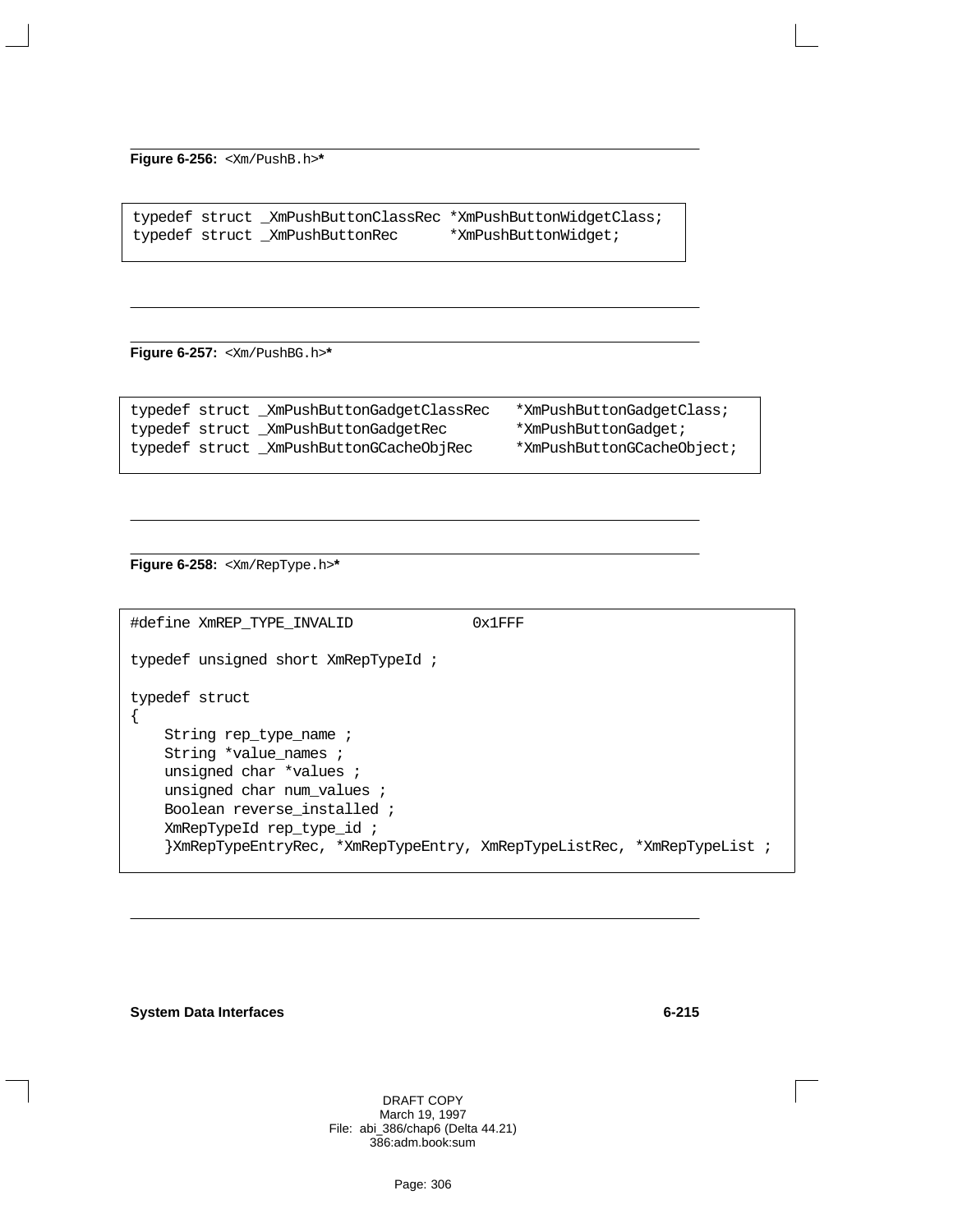**Figure 6-259:** < Xm/Row Column.h>\*

|  | typedef struct XmRowColumnRec | * XmRowColumnWidget; |
|--|-------------------------------|----------------------|

**Figure 6-260:** < $x_{m}/\text{Scale.h}>^*$ 

typedef struct \_XmScaleClassRec \* XmScaleWidgetClass; typedef struct \_XmScaleRec \* XmScaleWidget;

**Figure 6-261:** <*Xm/Screen.h>\** 

typedef struct \_XmScreenRec \*XmScreen; typedef struct \_XmScreenClassRec \*XmScreenClass;

**Figure 6-262:** < Xm/ScrollBar.h>\*

typedef struct \_XmScrollBarClassRec \* XmScrollBarWidgetClass; typedef struct \_XmScrollBarRec \* XmScrollBarWidget;

**6-216 LIBRARIES**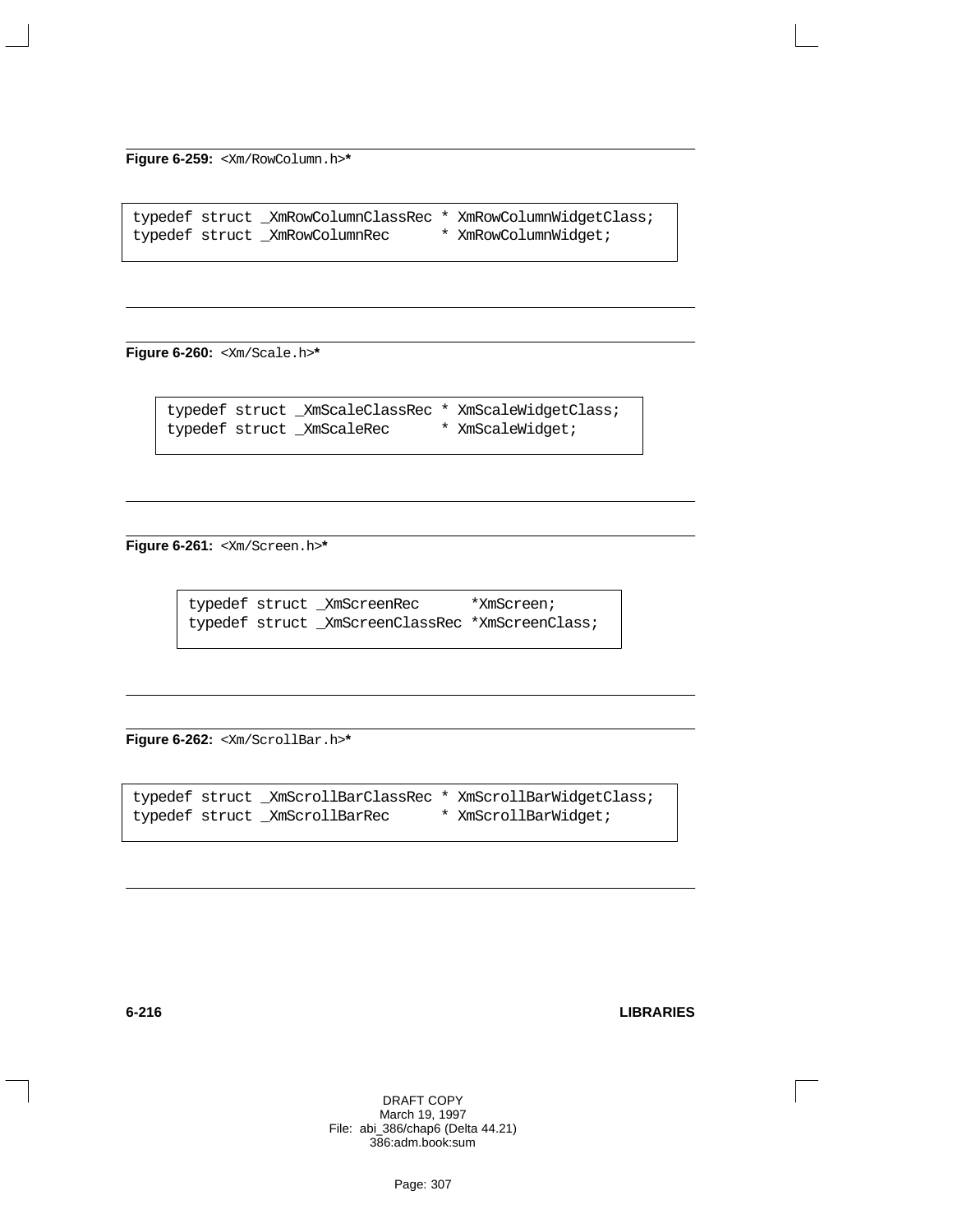**Figure 6-263:** <xm/ScrolledW.h>\*

|  |                                    | typedef struct XmScrolledWindowClassRec * XmScrolledWindowWidgetClass; |
|--|------------------------------------|------------------------------------------------------------------------|
|  | typedef struct XmScrolledWindowRec | * XmScrolledWindowWidget;                                              |

**Figure 6-264:** < $Xm/SelectionB.h$ <sup>\*</sup>

|  | typedef struct XmSelectionBoxRec | * XmSelectionBoxWidget; |
|--|----------------------------------|-------------------------|

Figure 6-265: < Xm/Separato G.h>\*

|  | typedef struct XmSeparatorGadgetRec    | * XmSeparatorGadget;       |
|--|----------------------------------------|----------------------------|
|  | typedef struct XmSeparatorGCacheObjRec | * XmSeparatorGCacheObject; |

Figure 6-266: < Xm/Separator.h>\*

| typedef struct XmSeparatorRec | * XmSeparatorWidget; |
|-------------------------------|----------------------|

**System Data Interfaces** 6-217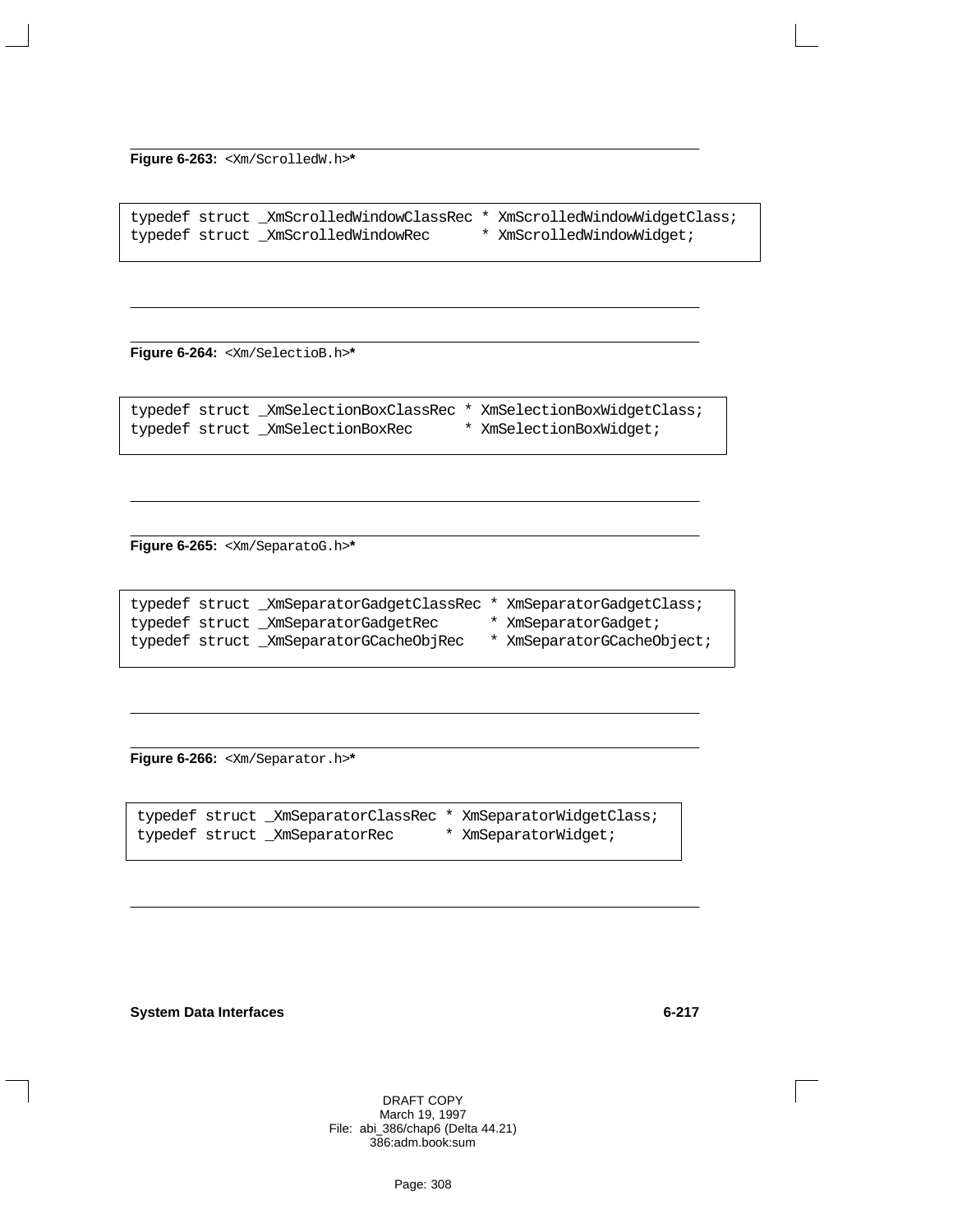**Figure 6-267:** <xm/Text.h>\*

```
typedef struct _XmTextSourceRec *XmTextSource;
typedef struct _XmTextClassRec *XmTextWidgetClass;
typedef struct _XmTextRec *XmTextWidget;
```
**Figure 6-268:** < $x_{m}/\text{TextF.h}>^*$ 

|  | typedef struct XmTextFieldRec | *XmTextFieldWidget; |
|--|-------------------------------|---------------------|

**Figure 6-269:** < $x_{m/Together}$  oggleB.h>\*

|  |                                  | typedef struct XmToqqleButtonClassRec *XmToqqleButtonWidgetClass; |
|--|----------------------------------|-------------------------------------------------------------------|
|  | typedef struct XmToqqleButtonRec | *XmToggleButtonWidget;                                            |

**Figure 6-270:** <xm/ToggleBG.h>\*

|                                            | *XmToqqleButtonGadqetClass;  |
|--------------------------------------------|------------------------------|
|                                            | *XmToqqleButtonGadget;       |
| typedef struct _XmToggleButtonGCacheObjRec | *XmToqgleButtonGCacheObject; |

**6-218 LIBRARIES**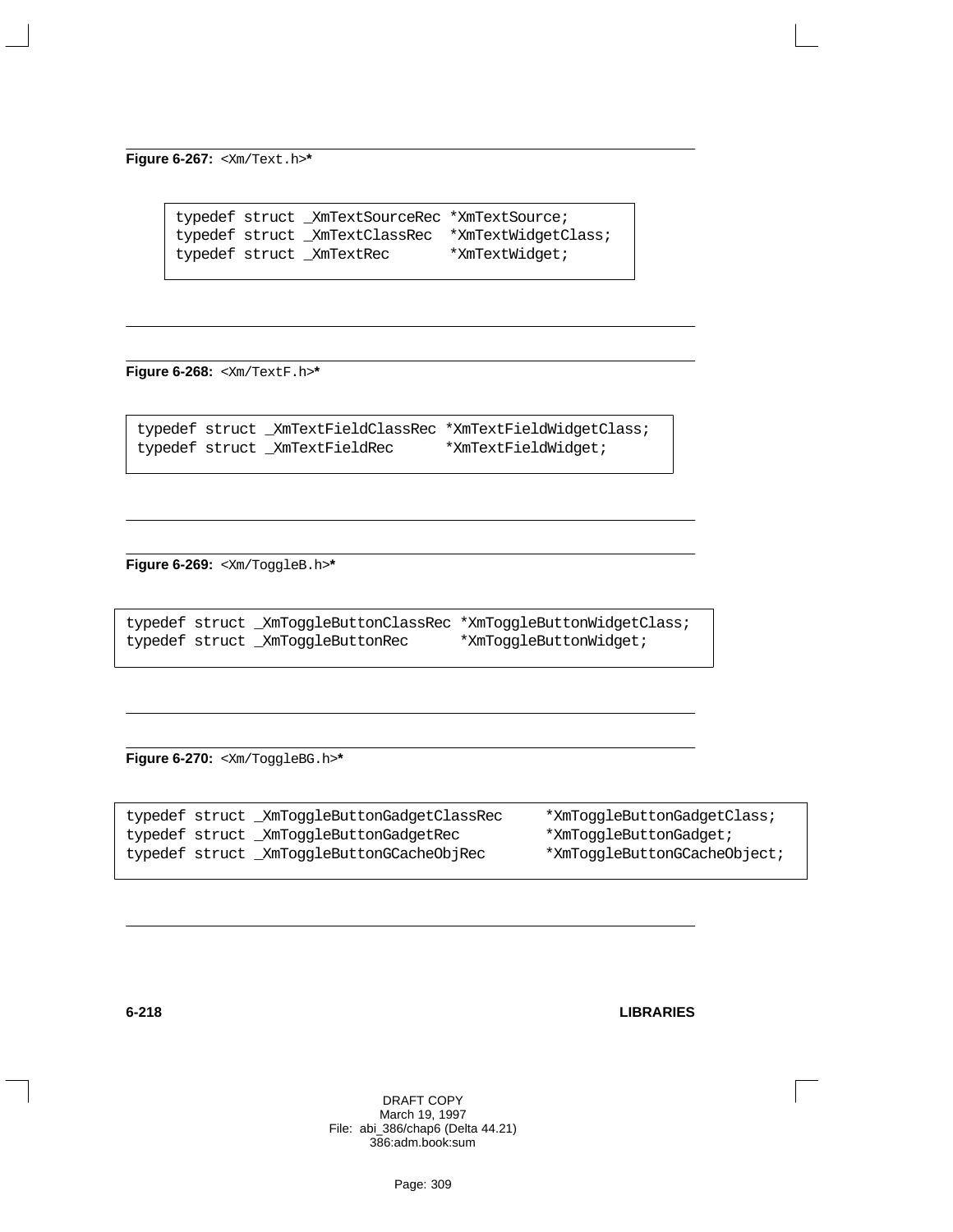**Figure 6-271:** < $Xm/V$ endorS.h>\*

```
typedef struct _XmVendorShellRec *XmVendorShellWidget;
typedef struct _XmVendorShellClassRec *XmVendorShellWidgetClass;
```
## **Figure 6-272:** < $x_{m}/\text{Virtkeys.h}>^*$ , Part 1 of 2

| #define OSF Keysyms                                                                                                                       |                                                                                        |
|-------------------------------------------------------------------------------------------------------------------------------------------|----------------------------------------------------------------------------------------|
| #define osfXK BackSpace<br>#define osfXK Insert<br>#define osfXK Delete<br>#define osfXK Copy<br>#define osfXK Cut<br>#define osfXK Paste | 0x1004FF08<br>0x1004FF63<br>$0x1004$ FFFF<br>0x1004FF02<br>0x1004FF03<br>$0x1004$ FF04 |
| #define osfXK_AddMode<br>#define osfXK PrimaryPaste<br>#define osfXK OuickPaste                                                           | 0x1004FF31<br>0x1004FF32<br>0x1004FF33                                                 |
| #define osfXK PaqeLeft<br>#define osfXK PaqeUp<br>#define osfXK PaqeDown<br>#define osfXK_PageRight                                       | 0x1004FF40<br>0x1004FF41<br>0x1004FF42<br>0x1004FF43                                   |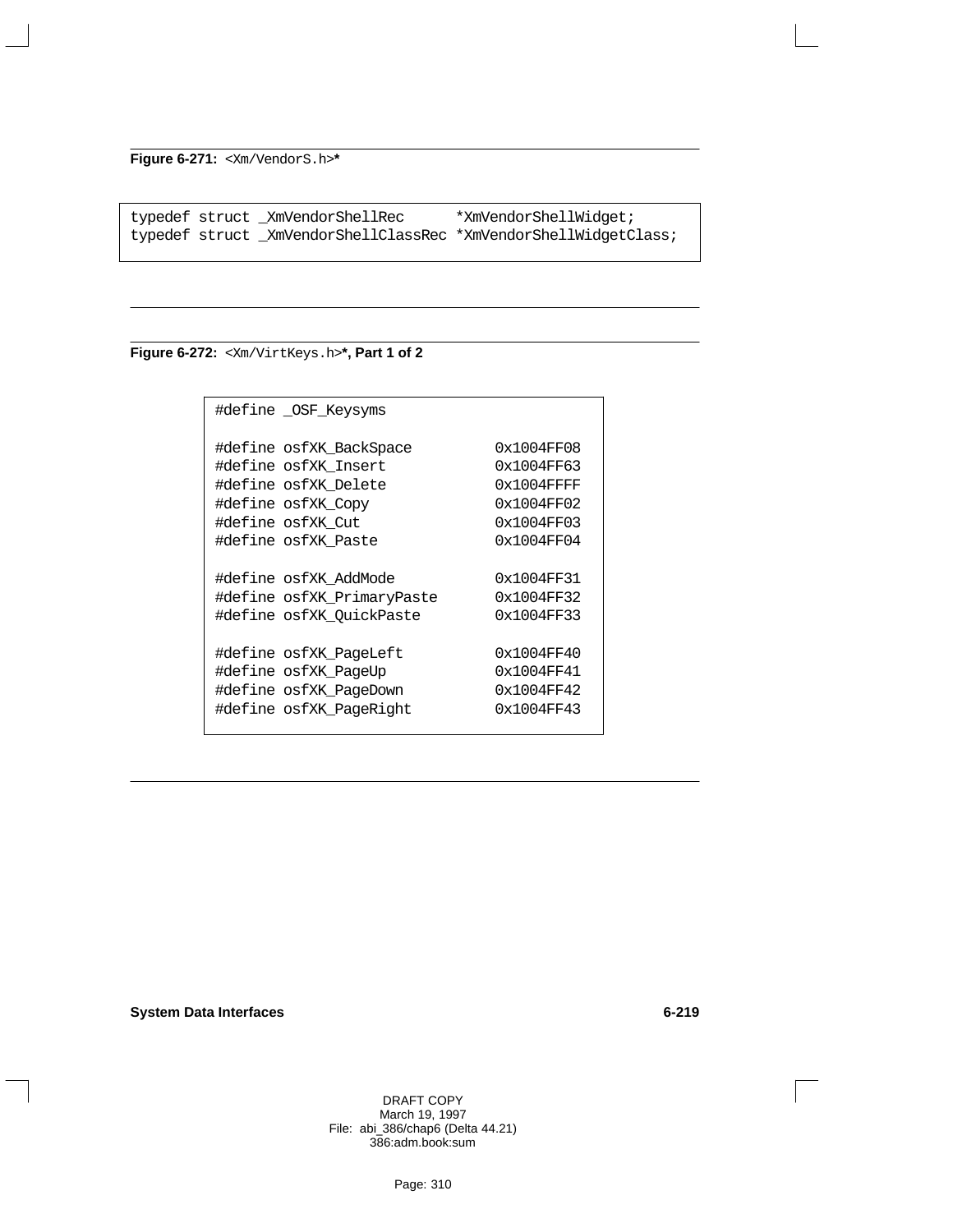## **Figure 6-273:** < $Xm/VirtKeys.h$ >\*, Part 2 of 2

```
# d e f i n e o s f X K _ E n d L i n e 0 x 1 0 0 4 F F 5 7
#define osfXK_BeginLine  0x1004FF58
# d e f i n e o s f X K _ A c t i v a t e 0 x 1 0 0 4 F F 4 4
#define osfXK_MenuBar 0x1004FF45
# d e f i n e o s f X K _ C l e a r 0 x 1 0 0 4 F F 0 B
#define osfXK_Cancel 0x1004FF69
# d e f i n e o s f X K _ H e l p 0 x 1 0 0 4 F F 6 A
# d e f i n e o s f X K _ M e n u 0 x 1 0 0 4 F F 6 7
#define osfXK_Select 0x1004FF60
# d e f i n e o s f X K _ U n d o 0 x 1 0 0 4 F F 6 5
#define osfXK_Left 0x1004FF51
# d e f i n e o s f X K _ U p 0 x 1 0 0 4 F F 5 2
# d e f i n e o s f X K _ R i g h t 0 x 1 0 0 4 F F 5 3
#define osfXK_Down 0x1004FF54
```
**6-220 LIBRARIES**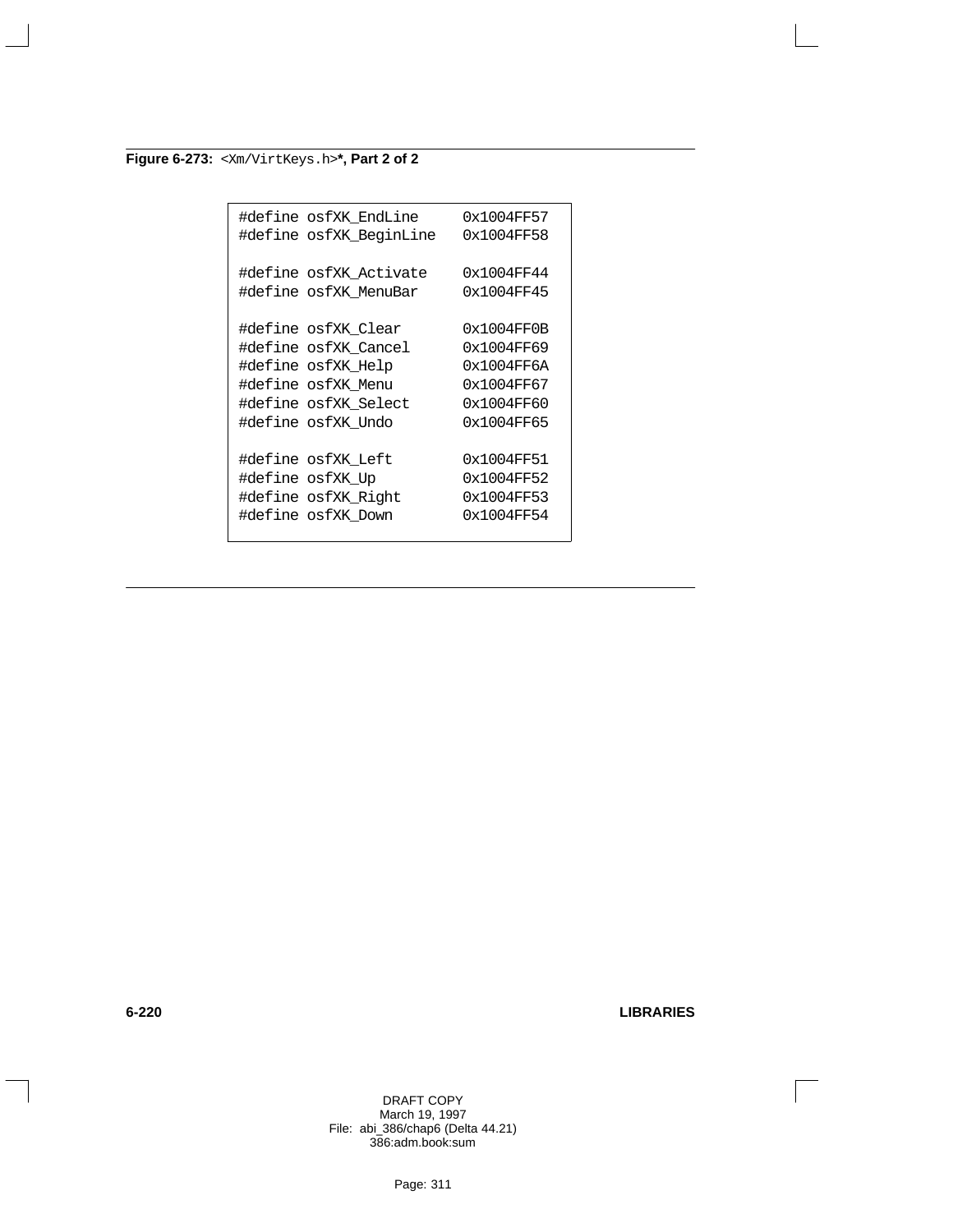**Figure 6-274:** < Xm/Xm.h>\*, Part 1 of 14

```
#define XmUNSPECIFIED PIXMAP 2
#define XmSTRING OS CHARSET XmSTRING ISO8859 1
#define XmFALLBACK_CHARSET XmSTRING_ISO8859_1
#define XmDEFAULT FONT WINNING TO XMSDEFAULT FONT
# d e f i n e X m D E F A U L T _ B A C K G R O U N D _ X m S D E F A U L T _ B A C K G R O U N D
#define XmDEFAULT DARK THRESHOLD 20
#define XmDEFAULT_LIGHT_THRESHOLD 90
#define XmDEFAULT_FOREGROUND_THRESHOLD 70
typedef enum{ XmFONT IS FONT, XmFONT IS FONTSET } XmFontType;
enum XmSTRING DIRECTION L TO R, XmSTRING DIRECTION R TO L
        } ;
#define XmSTRING_DIRECTION_DEFAULT ((XmStringDirection) 255)
typedef unsigned char * XmString;
typedef XmString * XmStringTable;
typedef char * XmStringCharSet;
typedef unsigned char XmStringComponentType;
typedef unsigned char XmStringDirection;
typedef struct _XmFontListRec *XmFontListEntry;
typedef struct _XmFontListRec *XmFontList;
typedef struct __XmStringContextRec *_XmStringContext;
typedef struct __XmStringRec *_XmString;
typedef struct _XmtStringContextRec *XmStringContext;
typedef struct _XmFontListContextRec *XmFontContext;
\mathsf{enum}\{\qquad \mathtt{XmSTRING\_COMPONENT\_UNKNOWN}, \qquad \mathtt{XmSTRING\_COMPONENT\_CHARSET},
       XmSTRING_COMPONENT_TEXT, XmSTRING_COMPONENT_DIRECTION,
       XmSTRING_COMPONENT_SEPARATOR, XmSTRING_COMPONENT_LOCALE_TEXT
       } ;
```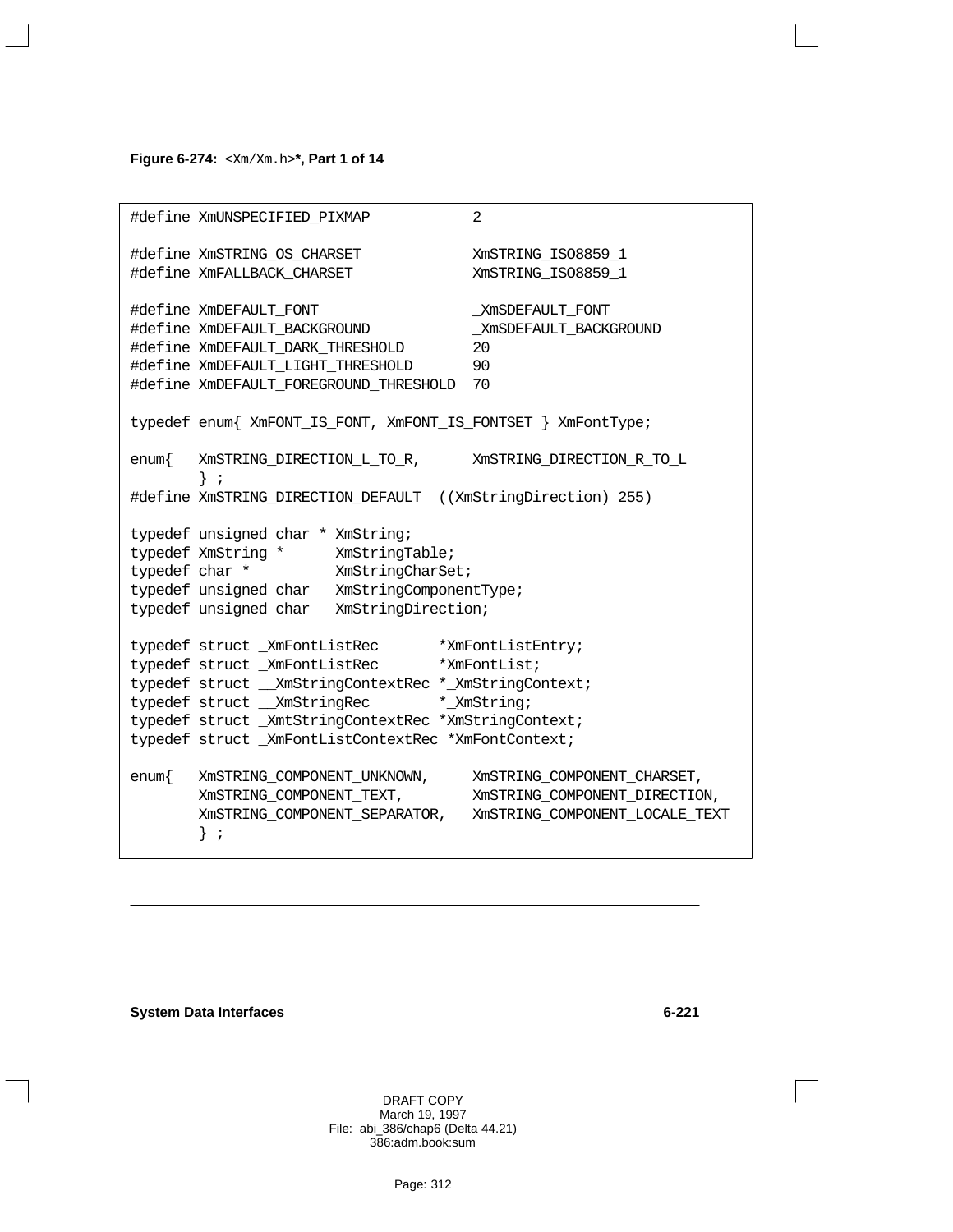**Figure 6-275:** < Xm/Xm. h >\*, Part 2 of 14

```
#define XmSTRING COMPONENT END ((XmStringComponentType) 126)
#define XmSTRING_COMPONENT_USER_BEGIN ((XmStringComponentType) 128)
#define XmSTRING_COMPONENT_USER_END ((XmStringComponentType) 255)
typedef struct _XmPrimitiveClassRec * XmPrimitiveWidgetClass;
typedef struct _XmPrimitiveRec * XmPrimitiveWidget;
typedef struct _XmGadgetClassRec * XmGadgetClass;
typedef struct _XmGadgetRec * XmGadget;
typedef struct _XmManagerClassRec * XmManagerWidgetClass;
typedef struct _XmManagerRec * XmManagerWidget;
\mathbb{R} = num { XmCHANGE ALL , \mathbb{R} XmCHANGE NONE ,
       \verb|XmCHANGE_WIDTH|, \verb|XmCHANGE_HEIGHT|} ;
enum{ XmPIXELS, Xml00TH MILLIMETERS,
       Xm1000TH_INCHES, Xm100TH_POINTS,
       Xm100TH_FONT_UNITS
       } ;
enum\{\ XmDESTROY, XmUMAP,
      XmDO_NOTHING
       } ;
enum{ XmEXPLICIT, XmPOINTER
       } ;
enum\{\ XmNONE, XmTAB_GROUP,XmSTICKY_TAB_GROUP, XmEXCLUSIVE_TAB_GROUP
       } ;
#define XmDYNAMIC DEFAULT TAB GROUP ((XmNavigationType) 255)
```
**6-222 LIBRARIES**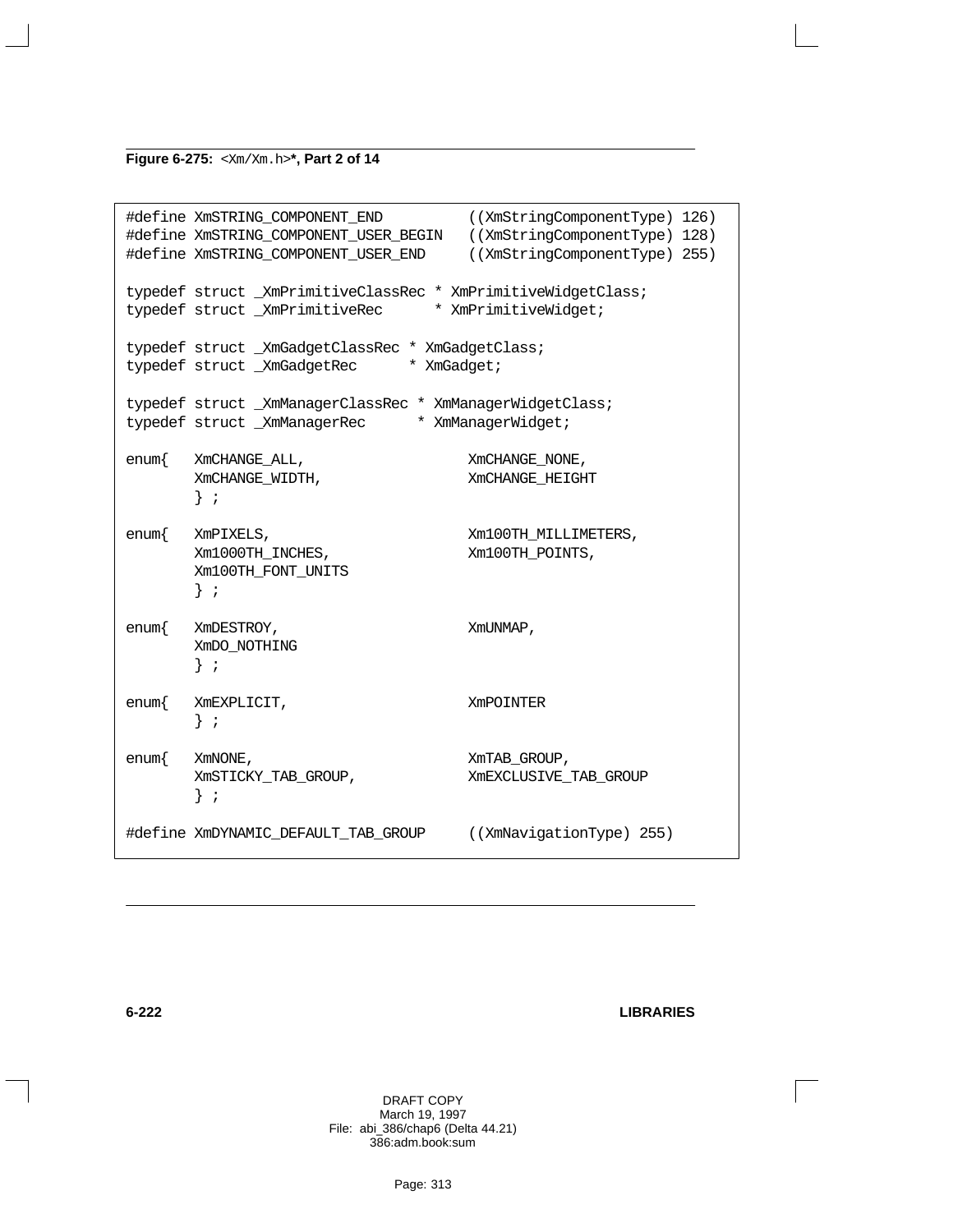**Figure 6-276:** < Xm/Xm.h>\*, Part 3 of 14

| enum{ | $XmBELL = 1$<br>$\}$ ;                                                 |                              |
|-------|------------------------------------------------------------------------|------------------------------|
| enum{ | XmNO ORIENTATION,<br>XmHORIZONTAL<br>$\}$ ;                            | XmVERTICAL,                  |
| enum{ | XmWORK_AREA,<br>XmMENU_PULLDOWN,<br>XmMENU_OPTION<br>$\}$ ;            | XmMENU_BAR,<br>XmMENU POPUP, |
| enum{ | XmNO PACKING,<br>XmPACK_COLUMN,<br>$\}$ ;                              | XmPACK_TIGHT,<br>XmPACK NONE |
| enum{ | XmALIGNMENT_CONTENTS_TOP = 3,<br>XMALIGNMENT CONTENTS BOTTOM<br>$\}$ ; |                              |
| enum{ | XMTEAR OFF ENABLED,<br>$\}$ ;                                          | XMTEAR OFF DISABLED          |
| enum{ | XmUNPOST,<br>$\}$ ;                                                    | XMUNPOST AND REPLAY          |
|       | $enum{$ XmLAST_POSITION = -1,<br>$\}$ ;                                | XmFIRST POSITION             |
| enum{ | XmALIGNMENT BEGINNING,<br>XmALIGNMENT END<br>$\}$ ;                    | XmALIGNMENT CENTER,          |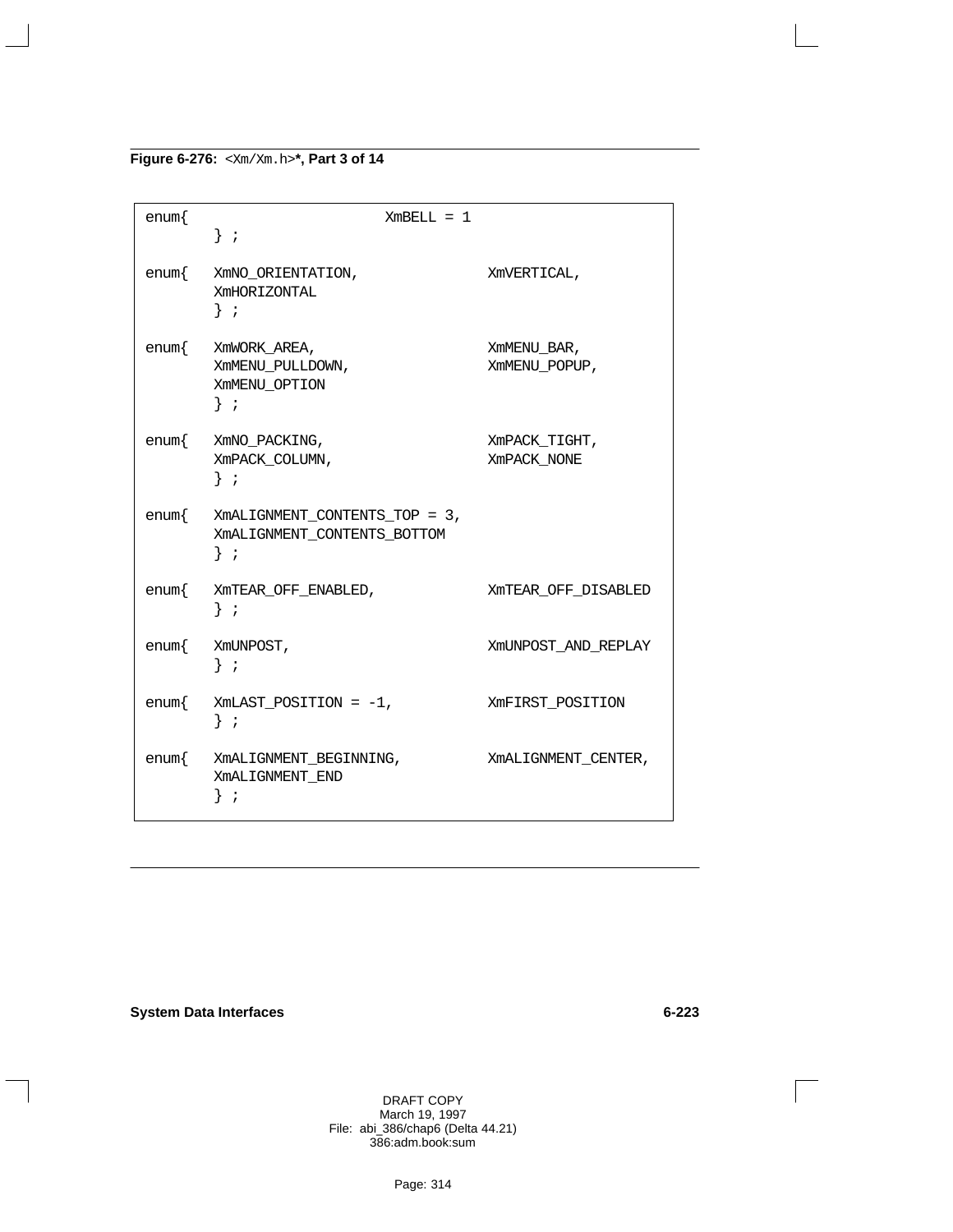**Figure 6-277:** < $x_{m}/x_{m}$ .h>\*, Part 4 of 14

| enum{ | XmALIGNMENT BASELINE TOP,<br>$XmALIGNMENT$ BASELINE BOTTOM = $2$ , $XmALIGNMENT$ WIDGET TOP,<br>XMALIGNMENT WIDGET BOTTOM<br>$\}$ ; |                                                          |
|-------|-------------------------------------------------------------------------------------------------------------------------------------|----------------------------------------------------------|
| enum{ | XMFRAME GENERIC CHILD,<br>XMFRAME TITLE CHILD<br>$\}$ ;                                                                             | XMFRAME WORKAREA CHILD,                                  |
| enum{ | $XmN$ OF MANY = 1,<br>$\vert \cdot$                                                                                                 | XMONE OF MANY                                            |
| enum{ | XMATTACH NONE,<br>XMATTACH OPPOSITE FORM,<br>XMATTACH OPPOSITE WIDGET,<br>XMATTACH SELF<br>$\}$ ;                                   | XMATTACH FORM,<br>XmATTACH WIDGET,<br>XMATTACH POSITION, |
| enum{ | XmRESIZE NONE,<br>XmRESIZE ANY                                                                                                      | XmRESIZE GROW,                                           |

**6-224 LIBRARIES**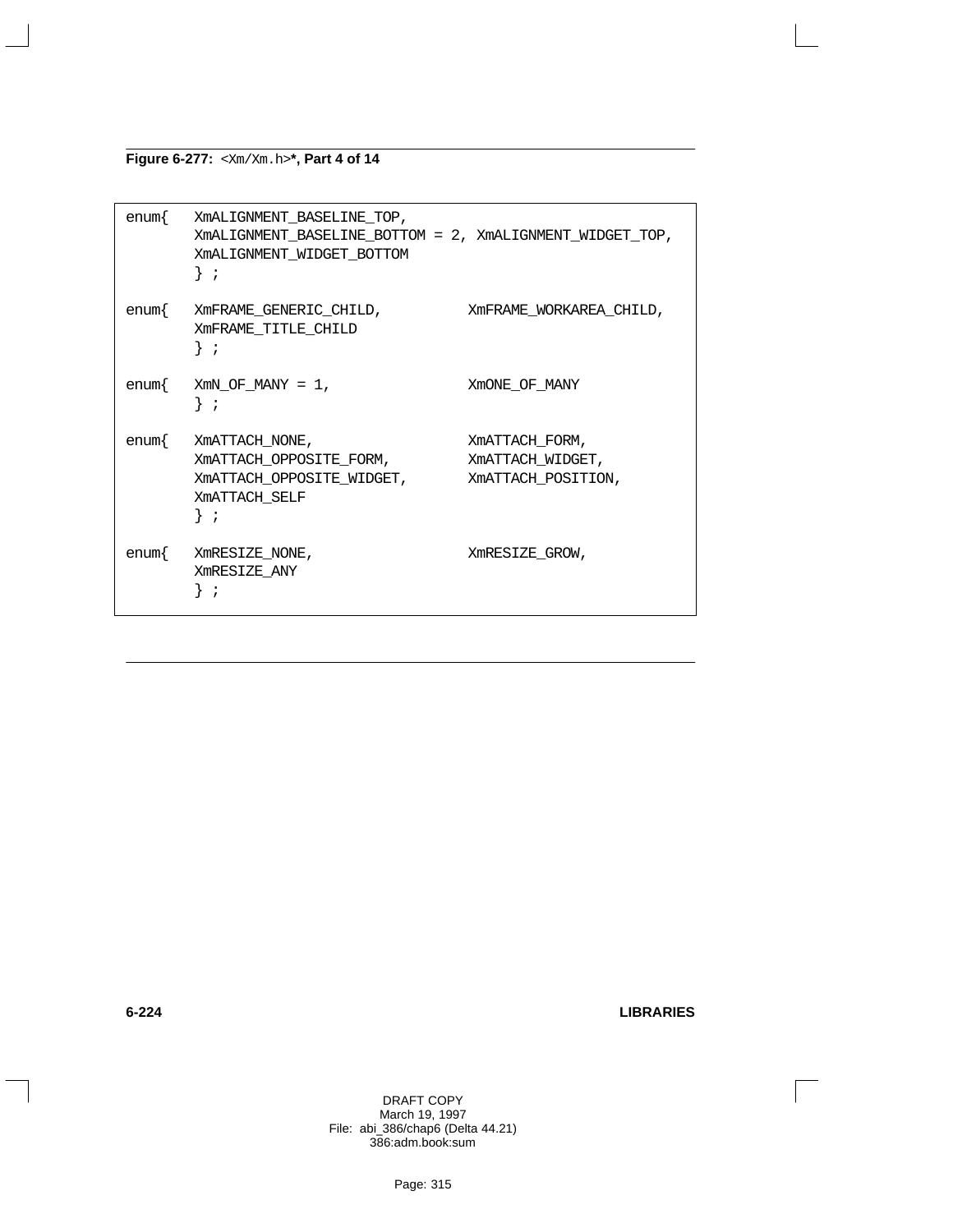## **Figure 6-278:** < Xm/Xm.h>\*, Part 5 of 15

| enum{          | XmCR NONE,                   | XmCR HELP,                   |
|----------------|------------------------------|------------------------------|
|                | XmCR VALUE CHANGED,          | XmCR_INCREMENT,              |
|                | XMCR DECREMENT,              | XmCR PAGE INCREMENT,         |
|                | XMCR PAGE DECREMENT,         | XmCR TO TOP,                 |
|                | XmCR TO BOTTOM,              | XmCR DRAG,                   |
|                | XmCR ACTIVATE,               | XmCR ARM,                    |
|                | XmCR DISARM,                 | $XmCR$ MAP = 16,             |
|                | XMCR UNMAP,                  | XmCR FOCUS,                  |
|                | XmCR_LOSING_FOCUS,           | XmCR_MODIFYING_TEXT_VALUE,   |
|                | XmCR_MOVING_INSERT_CURSOR,   | XMCR EXECUTE,                |
|                | XMCR SINGLE SELECT,          | XMCR MULTIPLE SELECT,        |
|                | XmCR_EXTENDED_SELECT,        | XmCR_BROWSE_SELECT,          |
|                | XmCR DEFAULT ACTION,         | XmCR_CLIPBOARD_DATA_REQUEST, |
|                | XmCR_CLIPBOARD_DATA_DELETE,  | XmCR_CASCADING,              |
|                | XmCR OK,                     | XmCR CANCEL,                 |
|                | $XmCR$ APPLY = 34,           | XmCR NO MATCH,               |
|                | XmCR_COMMAND_ENTERED,        | XmCR COMMAND CHANGED,        |
|                | XmCR EXPOSE,                 | XmCR RESIZE,                 |
|                | XmCR INPUT,                  | XmCR GAIN PRIMARY,           |
|                | XmCR_LOSE_PRIMARY,           | XmCR_CREATE,                 |
|                | XmCR_TEAR_OFF_ACTIVATE,      | XmCR TEAR OFF DEACTIVATE,    |
|                | XmCR OBSCURED TRAVERSAL      |                              |
|                | $\}$ ;                       |                              |
|                |                              |                              |
| typedef struct |                              |                              |
| $\{$           |                              |                              |
| int            | reason;                      |                              |
|                | XEvent *event;               |                              |
|                | } XmAnyCallbackStruct;       |                              |
|                |                              |                              |
| typedef struct |                              |                              |
| $\{$           |                              |                              |
| int            | reason;                      |                              |
|                | XEvent *event;               |                              |
| int            | click count;                 |                              |
|                | XmArrowButtonCallbackStruct; |                              |
|                |                              |                              |

**System Data Interfaces** 6-225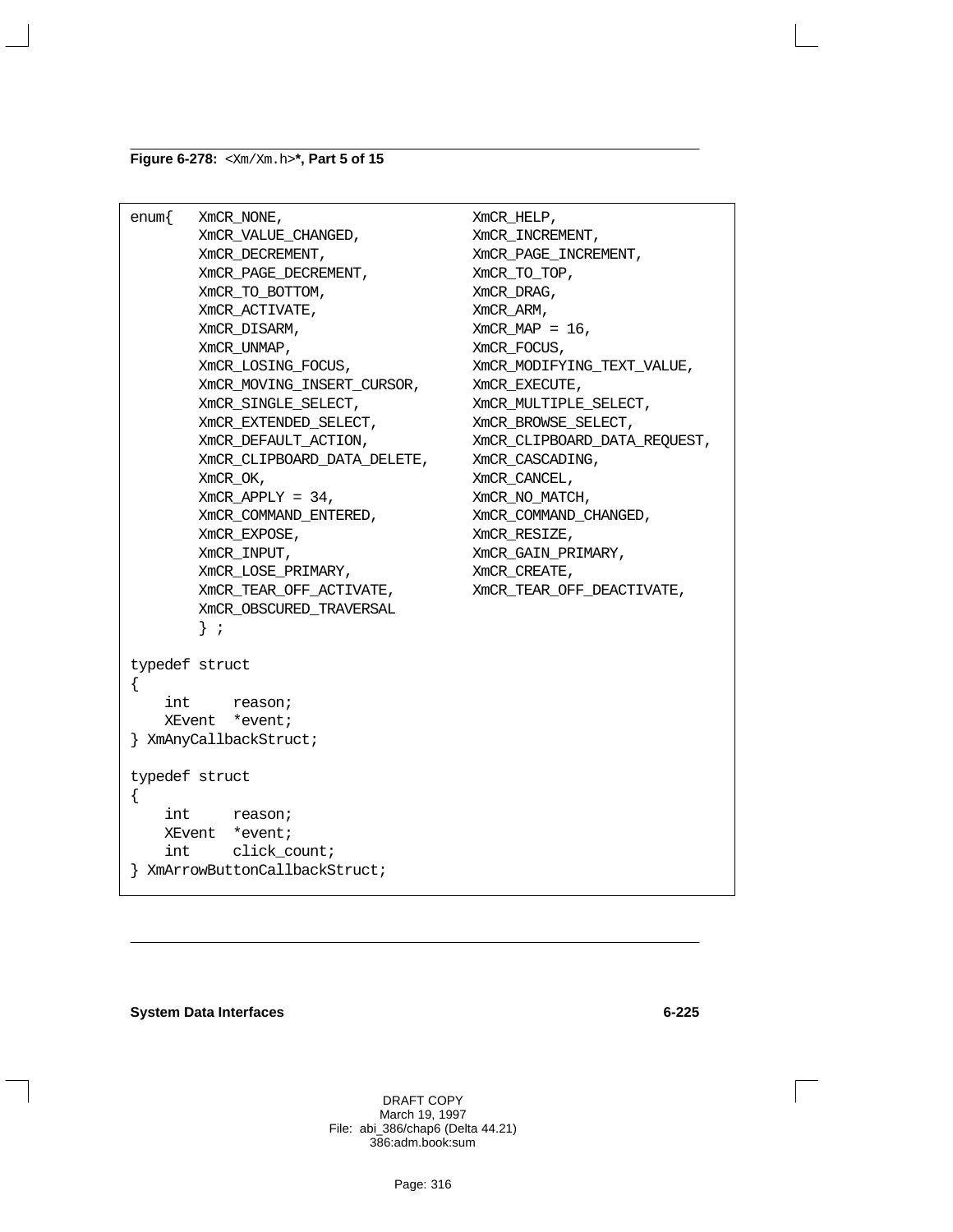**Figure 6-279:** <xm/xm.h>\*, Part 6 of 14

```
typedef struct
{
   int reason;
   XEvent * event;
   Window window;
} XmDrawingAreaCallbackStruct;
typedef struct
{
   int reason;
   XEvent * event;
   Window window;
   int click_count;
} XmDrawnButtonCallbackStruct;
typedef struct
{
   int reason;
   XEvent * event;
   int click_count;
} XmPushButtonCallbackStruct;
typedef struct
{
   int reason;
   XEvent * event;
   Widget widget;
   char * data;
   char * callbackstruct;
} XmRowColumnCallbackStruct;
```
**6-226 LIBRARIES**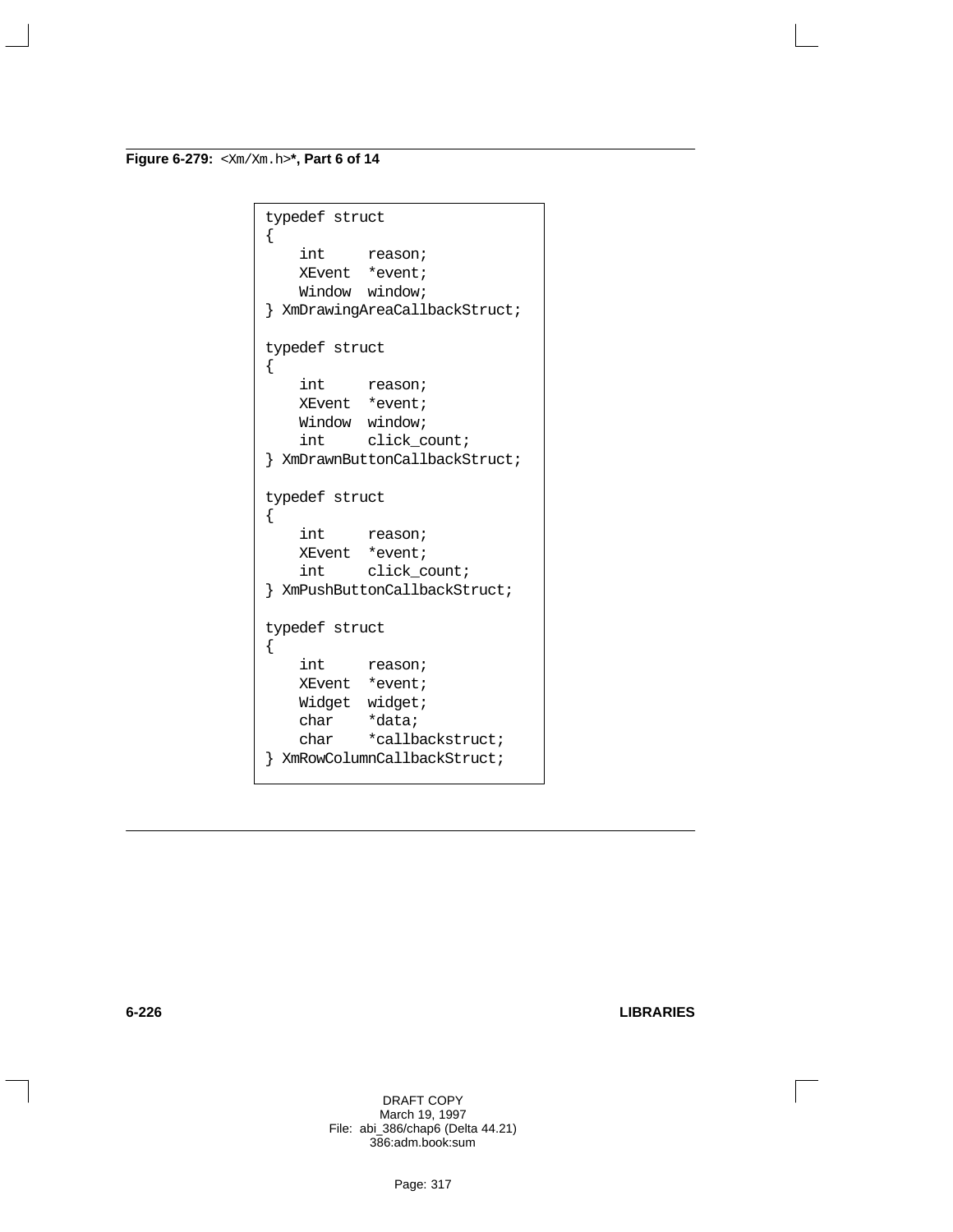**Figure 6-280:** <xm/xm.h>\*, Part 7 of 14

```
typedef struct
{
  int reason;
  XEvent * event;
  int value;
  int pixel;
} XmScrollBarCallbackStruct;
typedef struct
\{int reason;
  XEvent * event;
  int set;} XmToggleButtonCallbackStruct;
typedef struct
\{int reason;
  XEvent * event ;
  XmString item;
  int item_length;
  int item_position;
  XmString *selected_items;
  int selected_item_count;
  int *selected_item_positions;
  char selection_type;
} XmListCallbackStruct;
typedef struct
{
   int reason;
   XEvent *event;
   XmString value;
   int length;
} XmSelectionBoxCallbackStruct;
```
**System Data Interfaces** 6-227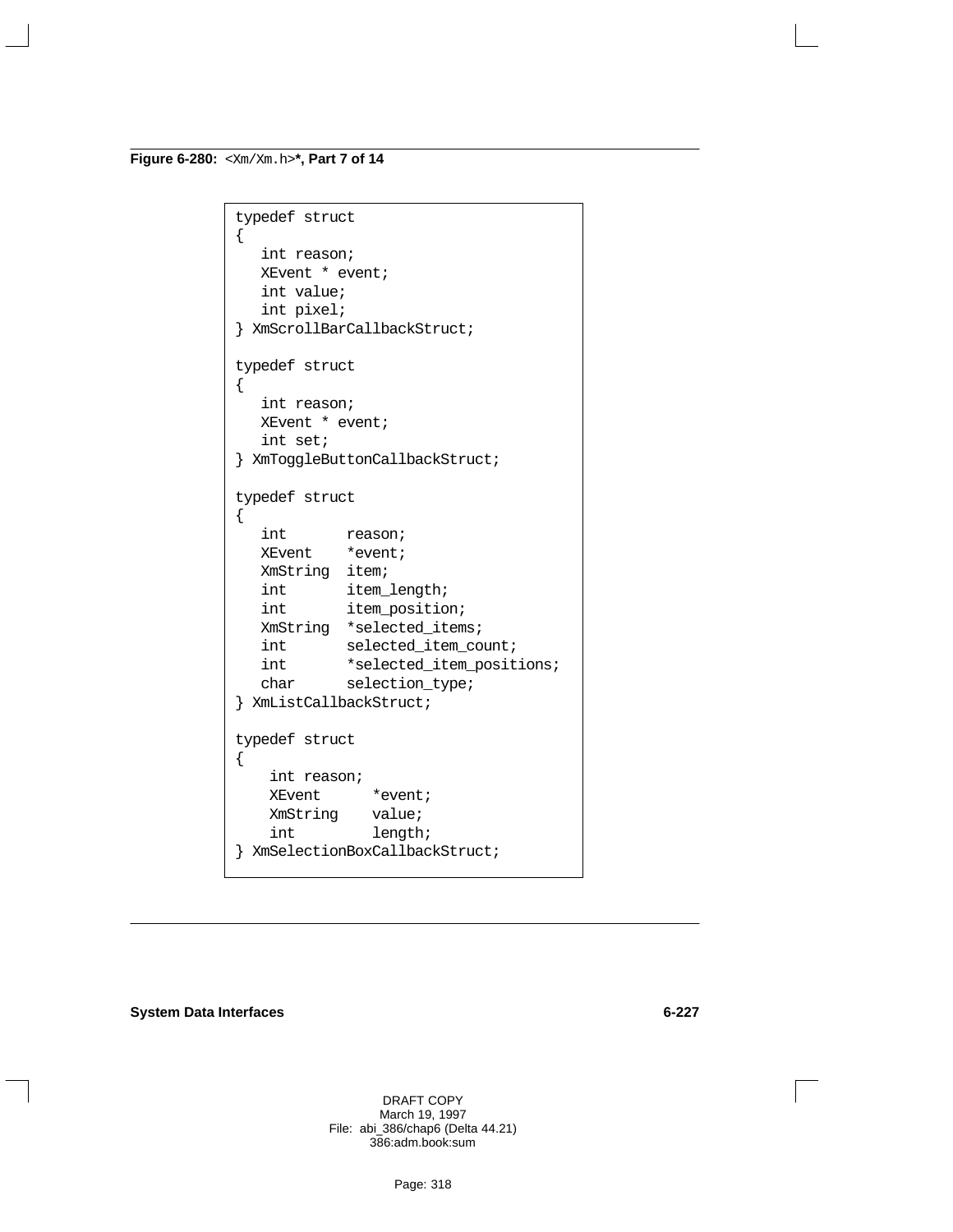**Figure 6-281:** <xm/xm.h>\*, Part 8 of 14

```
typedef struct
\{int reason;
   X Event * event iXmString value;
   int length;
} XmCommandCallbackStruct;
typedef struct
{
   int reason;
   XEvent *event;
   XmString value;
   int length;
   XmString mask;
   int mask_length;
   XmString dir ;
   int dir_length ;
   XmString pattern;
   int pattern_length ;
} XmFileSelectionBoxCallbackStruct;
typedef struct
{
  int reason;
  XEvent * event;
  int value;
} XmScaleCallbackStruct;
enum{
 XmMULTICLICK_DISCARD,
 XmMULTICLICK_KEEP
      } ;
enum{ XmSHADOW_in = 7, XmSHADOW_OUT} ;
```
**6-228 LIBRARIES**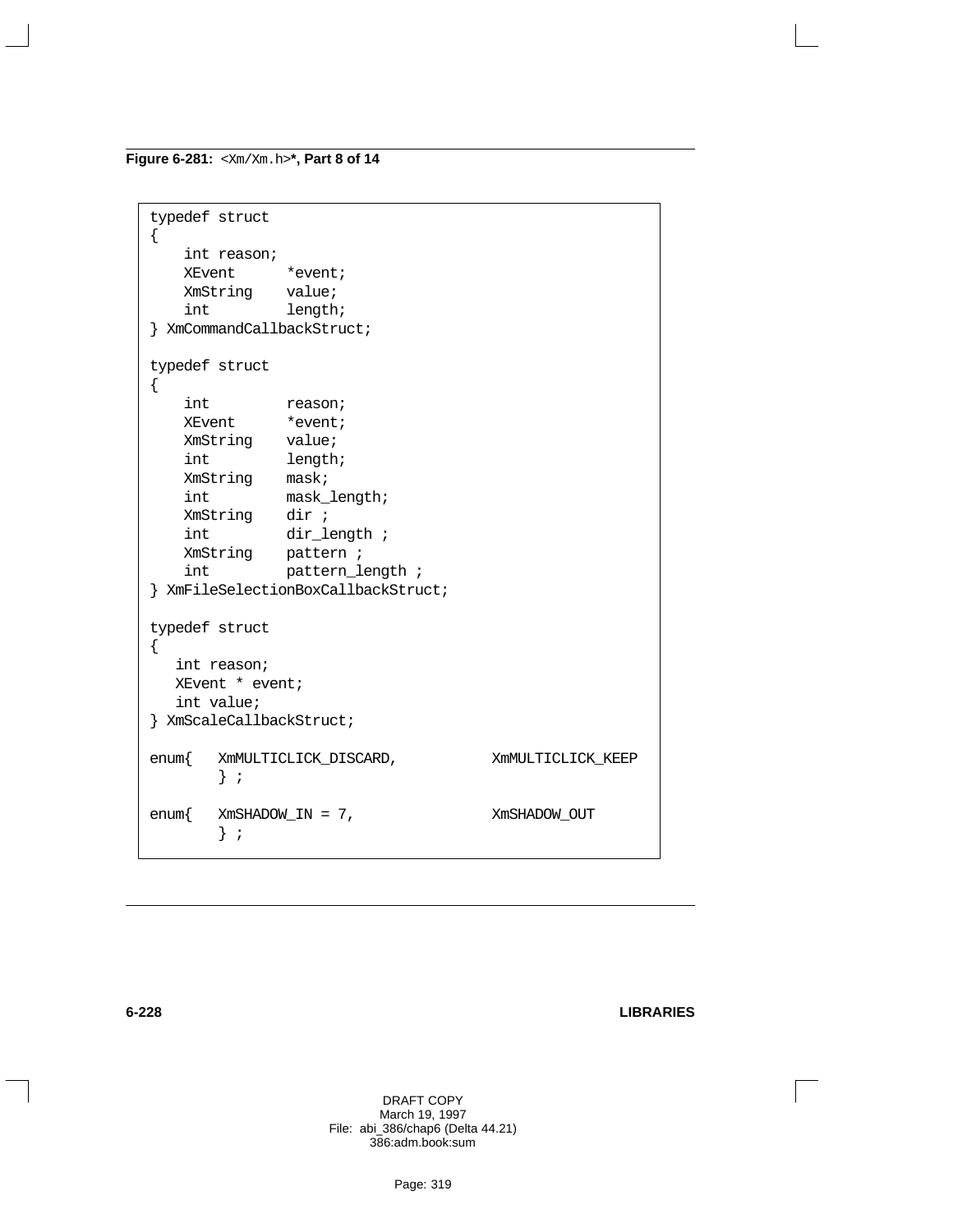**Figure 6-282:** < $x_{m}/x_{m}$ .h>\*, Part 9 of 14

| enum{   | XmARROW UP,<br>XmARROW LEFT,<br>$\}$ ;                                                                               | XmARROW DOWN,<br>XmARROW RIGHT                                                                                         |
|---------|----------------------------------------------------------------------------------------------------------------------|------------------------------------------------------------------------------------------------------------------------|
| enum{   | XmNO_LINE,<br>XmDOUBLE_LINE,<br>XmDOUBLE_DASHED_LINE,<br>XmSHADOW ETCHED OUT,<br>XMSHADOW ETCHED OUT DASH,<br>$\}$ ; | XmSINGLE_LINE,<br>XmSINGLE_DASHED_LINE,<br>XmSHADOW_ETCHED_IN,<br>XmSHADOW_ETCHED_IN_DASH,<br>XmINVALID SEPARATOR TYPE |
| enum{   | XmPIXMAP = 1,<br>$\}$ ;                                                                                              | XmSTRING                                                                                                               |
| $enum{$ | XmWINDOW,<br>$XmCURSOR = 2$<br>$\}$ ;                                                                                |                                                                                                                        |
| enum{   | XMMAX ON TOP,<br>XMMAX ON LEFT,<br>$\}$ ;                                                                            | XMMAX ON BOTTOM,<br>XMMAX ON RIGHT                                                                                     |
| enum{   | XmSINGLE SELECT,<br>XMEXTENDED_SELECT,<br>$\}$ ;                                                                     | XMMULTIPLE SELECT,<br>XmBROWSE_SELECT                                                                                  |
| enum{   | XmSTATIC,<br>$\vert \cdot \vert$                                                                                     | XmDYNAMIC                                                                                                              |
| enum{   | XmVARIABLE,<br>XmRESIZE IF POSSIBLE<br>$\}$ ;                                                                        | XmCONSTANT,                                                                                                            |
| enum{   | XmAUTOMATIC,<br>$\}$ ;                                                                                               | XmAPPLICATION DEFINED                                                                                                  |

**System Data Interfaces** 6-229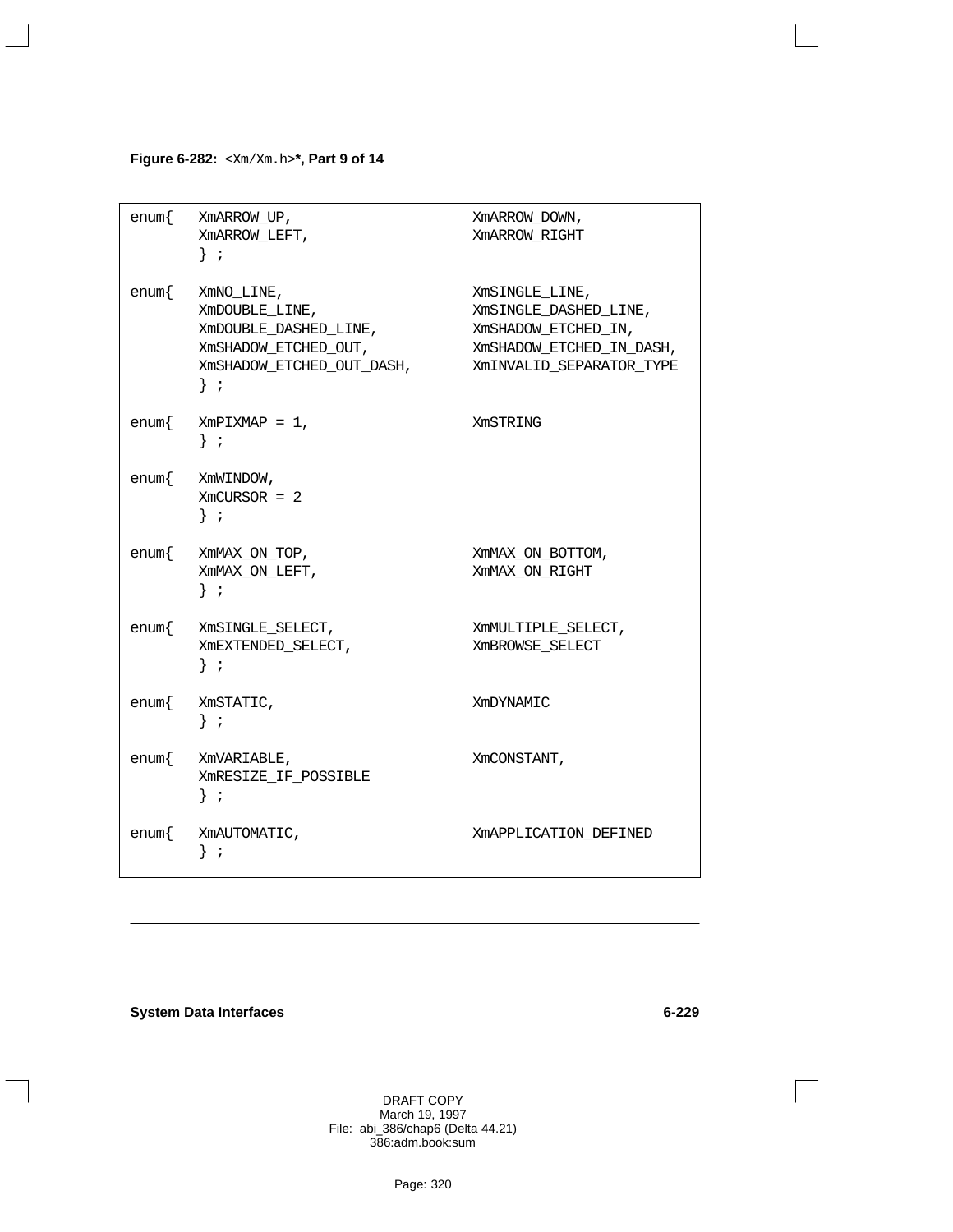**Figure 6-283:** < Xm/Xm. h>\*, Part 10 of 14

```
enum{ XmAS NEEDED = 1
       } ;
#define SW_TOP 1
#define SW_BOTTOM 0
#define SW_LEFT 2
#define SW RIGHT 0
#define XmTOP_LEFT (SW_TOP | SW_LEFT)
#define XmBOTTOM_LEFT (SW_BOTTOM | SW_LEFT)
# define XmTOP_RIGHT (SW_TOP | SW_RIGHT)
#define XmBOTTOM_RIGHT (SW_BOTTOM | SW_RIGHT)
enum{ XmCOMMAND_ABOVE_WORKSPACE, XmCOMMAND_BELOW_WORKSPACE
       } ;
enum{
XmMULTI_LINE_EDIT,
WINGLE_LINE_EDIT
       } ;
typedef enum{
       XmTEXT_FORWARD,
       XmTEXT_BACKWARD
       } XmTextDirection;
typedef long XmTextPosition;
typedef Atom XmTextFormat;
#define XmFMT_8_BIT ((XmTextFormat) XA_STRING)
#define XmFMT_16_BIT ((XmTextFormat) 2)
#define FMT8BIT XmFMT_8_BIT
#define FMT16BIT XmFMT_16_BIT
```
**6-230 LIBRARIES**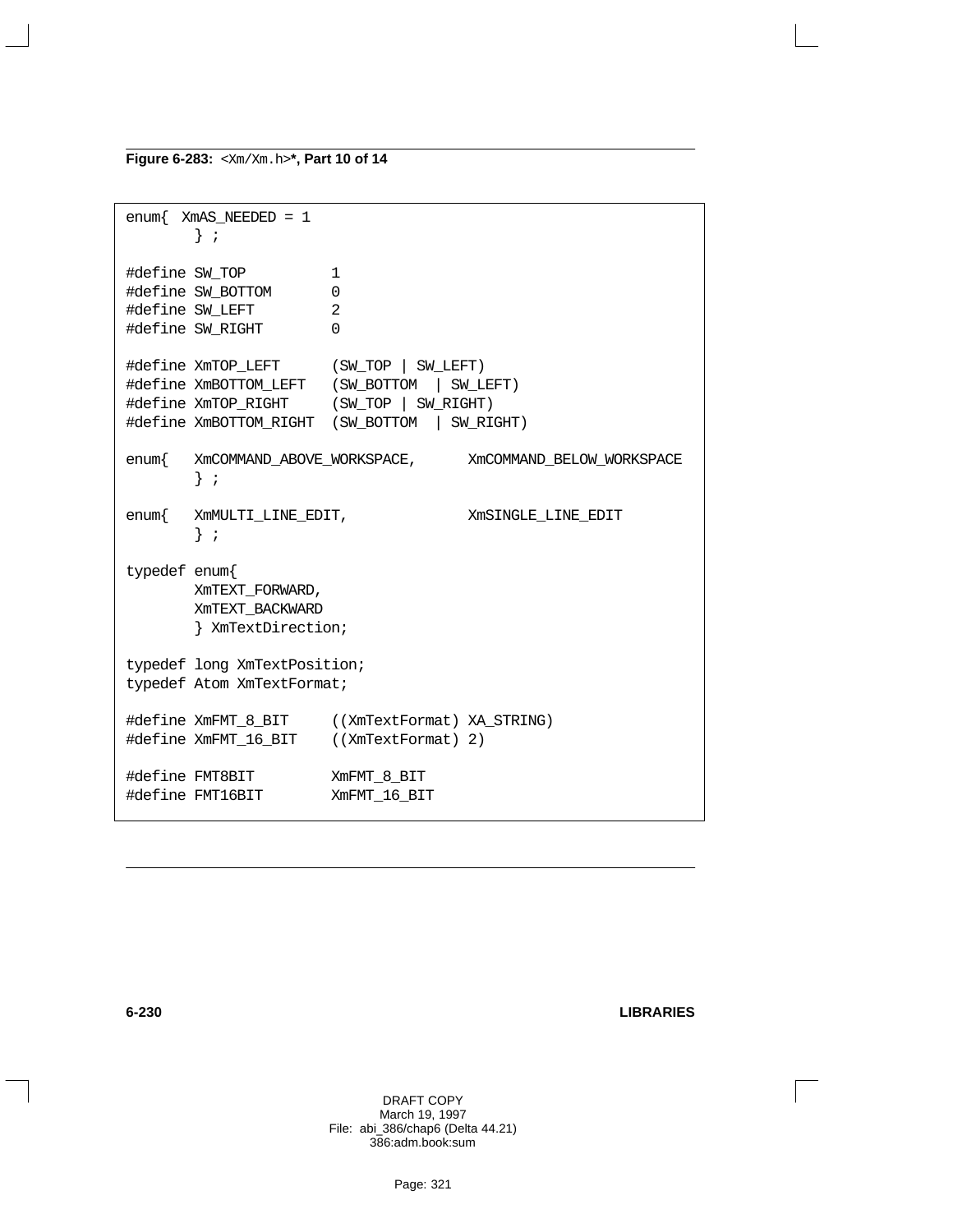**Figure 6-284:** < Xm/Xm.h>\*, Part 11 of 14

| typedef enum{                                                                                          | XmSELECT_POSITION,<br>XmSELECT WORD,<br>XmSELECT_ALL,<br>} XmTextScanType ;                                                                                                   | XmSELECT WHITESPACE,<br>XmSELECT LINE,<br>XmSELECT PARAGRAPH |  |
|--------------------------------------------------------------------------------------------------------|-------------------------------------------------------------------------------------------------------------------------------------------------------------------------------|--------------------------------------------------------------|--|
| typedef enum{                                                                                          | XmHIGHLIGHT NORMAL,<br>XmHIGHLIGHT SECONDARY SELECTED<br>} XmHighlightMode ;                                                                                                  | XmHIGHLIGHT SELECTED,                                        |  |
| typedef struct {<br>char *ptr;<br>int length;<br>XmTextFormat format;<br>XmTextBlockRec, *XmTextBlock; |                                                                                                                                                                               |                                                              |  |
| typedef struct<br>₹                                                                                    | int reason;<br>XEvent *event;<br>Boolean doit;<br>long currInsert, newInsert;<br>long startPos, endPos;<br>XmTextBlock text;<br>XmTextVerifyCallbackStruct, *XmTextVerifyPtr; |                                                              |  |
|                                                                                                        | typedef struct {<br>wchar t *wcsptr;<br>int length;<br>XmTextBlockRecWcs, *XmTextBlockWcs;                                                                                    |                                                              |  |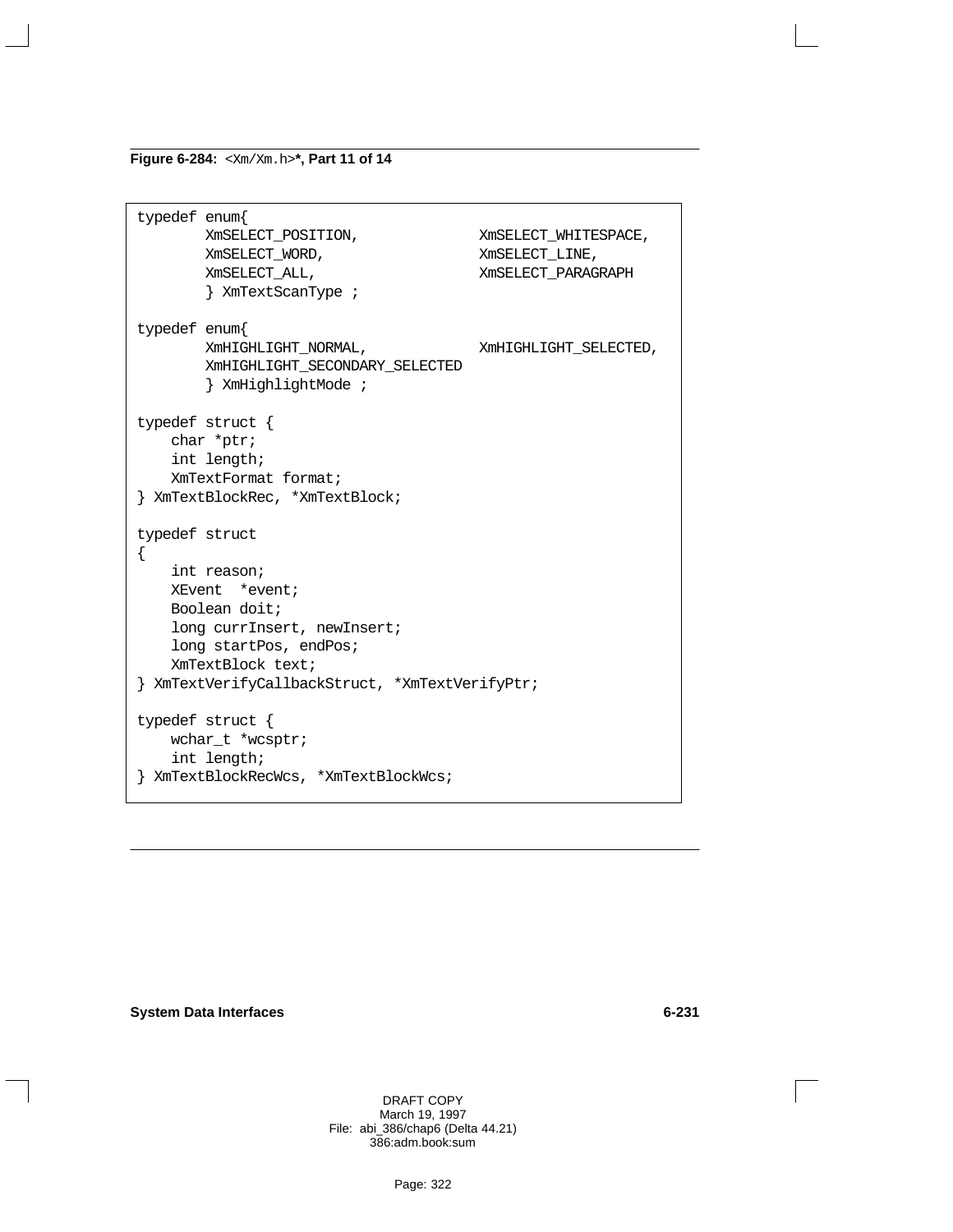**Figure 6-285:** < $x_{m}/x_{m}$ . h>\*, **Part 12 of 14** 

```
typedef struct
{
    int reason;
    XEvent *event;
    Boolean doit;
    long currInsert, newInsert;
    long startPos, endPos;
    XmTextBlockWcs text;
} XmTextVerifyCallbackStructWcs, *XmTextVerifyPtrWcs;
# d e f i n e X m T e x t G e t T o p P o s i t i o n X m T e x t G e t T o p C h a r a c t e r
# d e f i n e X m T e x t S e t T o p P o s i t i o n X m T e x t S e t T o p C h a r a c t e r
#define XmCOPY FAILED 0
#define XmCOPY_SUCCEEDED 1
#define XmCOPY_TRUNCATED 2
\lnot \lnot \lnot \lnot \lnot \lnot \lnot \lnot \lnot \lnot \lnot \lnot \lnot \lnot \lnot \lnot \lnot \lnot \lnot \lnot \lnot \lnot \lnot \lnot \lnot \lnot \lnot \lnot \lnot \lnot \lnot \lnot \lnot \lnot \lnot \lnot \lnotXmDIALOG_CANCEL_BUTTON, XmDIALOG_DEFAULT_BUTTON,
        XmDIALOG_OK_BUTTON, XmDIALOG_FILTER_LABEL,
        XmDIALOG_FILTER_TEXT, XmDIALOG_HELP_BUTTON,
        XmDIALOG_LIST, XmDIALOG_LIST_LABEL,
        XmDIALOG MESSAGE LABEL, XmDIALOG SELECTION LABEL,
        XmDIALOG_SYMBOL_LABEL, XmDIALOG_TEXT,
        XmDIALOG_SEPARATOR, XmDIALOG_DIR_LIST,
        XmDIALOG_DIR_LIST_LABEL
        } ;
#define XmDIALOG HISTORY LIST XmDIALOG LIST
#define XmDIALOG_PROMPT_LABEL XmDIALOG_SELECTION_LABEL
#define XmDIALOG_VALUE_TEXT XmDIALOG_TEXT
#define XmDIALOG_COMMAND_TEXT XmDIALOG_TEXT
# d e f i n e X m D I A L O G _ F I L E _ L I S T X m D I A L O G _ L I S T
#define XmDIALOG FILE LIST LABEL       XmDIALOG LIST LABEL
```
**6-232 LIBRARIES**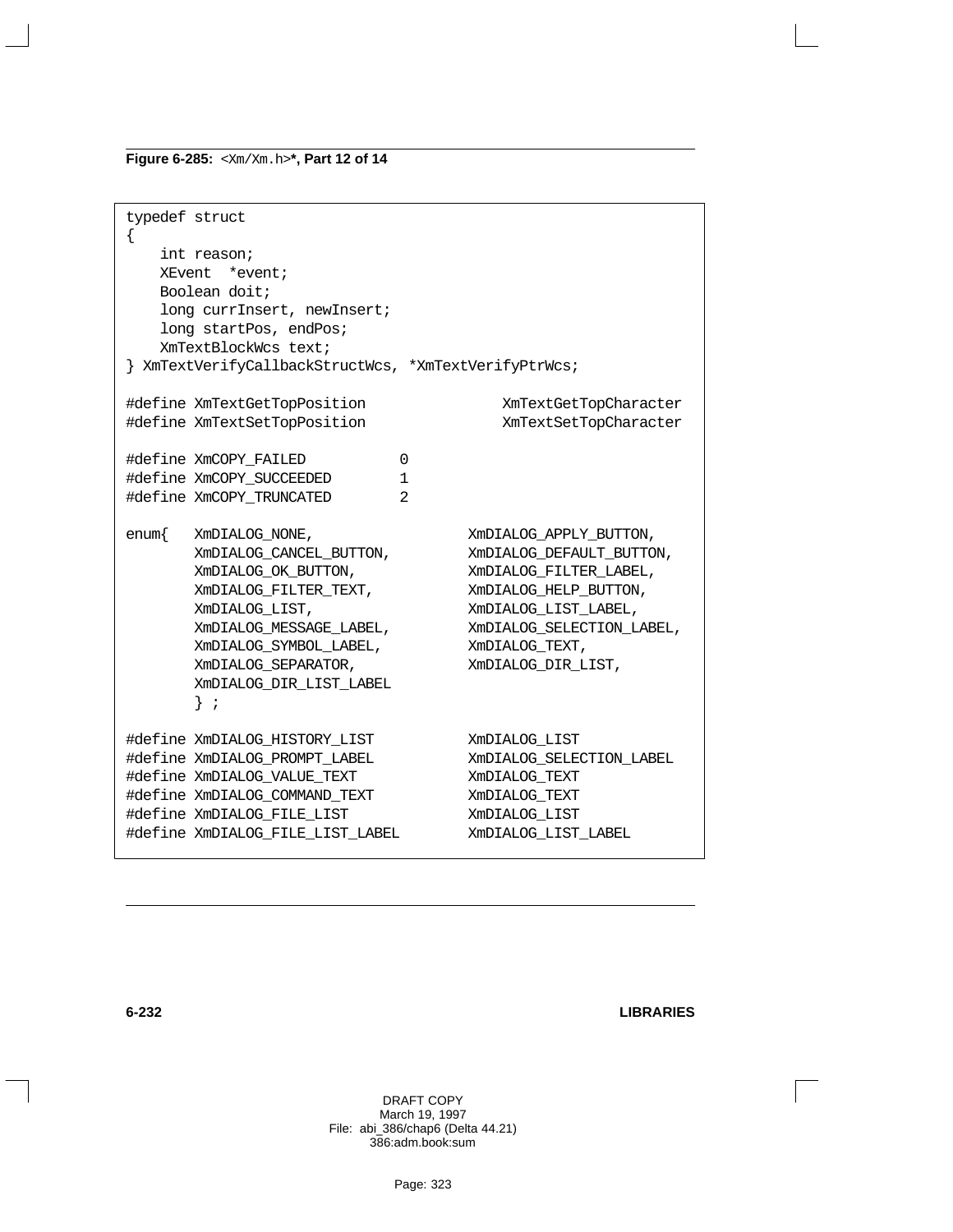**Figure 6-286:** < Xm/Xm. h >\*, **Part 13 of 14** 

e n u m { X m D I A L O G \_ M O D E L E S S , X m D I A L O G \_ P R I M A R Y \_ A P P L I C A T I O N \_ M O D A L , XmDIALOG\_FULL\_APPLICATION\_MODAL,XmDIALOG\_SYSTEM\_MODAL } ; #define XmDIALOG\_APPLICATION\_MODAL XmDIALOG\_PRIMARY\_APPLICATION\_MODAL  $\mathbb{R}$  = num { XmPLACE TOP,  $\mathbb{R}$  XmPLACE ABOVE SELECTION, XmPLACE\_BELOW\_SELECTION } ; #define XmFILE\_DIRECTORY (1 << 0) #define XmFILE REGULAR  $(1 \le 1)$ #define XmFILE\_ANY\_TYPE (XmFILE\_DIRECTORY | XmFILE\_REGULAR) enum{
XmDIALOG\_WORK\_AREA,
WORK METHOMPT,
WORK METHOM METHOM METHOM METHOM METHOM METHOM METHOM METHOM METHOM METHOM METHOM METHOM METHOM METHOM METHOM METHOM METHOM METHOM METHOM METHOM METHOM METHOM METHOM METHOM METHOM M XmDIALOG\_SELECTION, XmDIALOG\_COMMAND, XmDIALOG\_FILE\_SELECTION } ; enum{ XmDIALOG\_TEMPLATE, XmDIALOG\_ERROR, XmDIALOG\_INFORMATION, XmDIALOG\_MESSAGE, XmDIALOG\_QUESTION,  $x$ mDIALOG\_WARNING, XmDIALOG WORKING } ; typedef enum{ XmVISIBILITY\_UNOBSCURED, XmVISIBILITY\_PARTIALLY\_OBSCURED, XmVISIBILITY\_FULLY\_OBSCURED  $}$  XmVisibility ; typedef enum{ XMTRAVERSE\_CURRENT, XMTRAVERSE\_NEXT, XmTRAVERSE\_PREV, XmTRAVERSE\_HOME,  $X$ m TRAVERSE NEXT TAB GROUP,  $X$ m TRAVERSE PREV TAB GROUP, XmTRAVERSE\_UP,  $XmTRAVERSE\_DOWN$ , XMTRAVERSE LEFT, XMTRAVERSE RIGHT  $}$  XmTraversalDirection ;

**System Data Interfaces 6-233**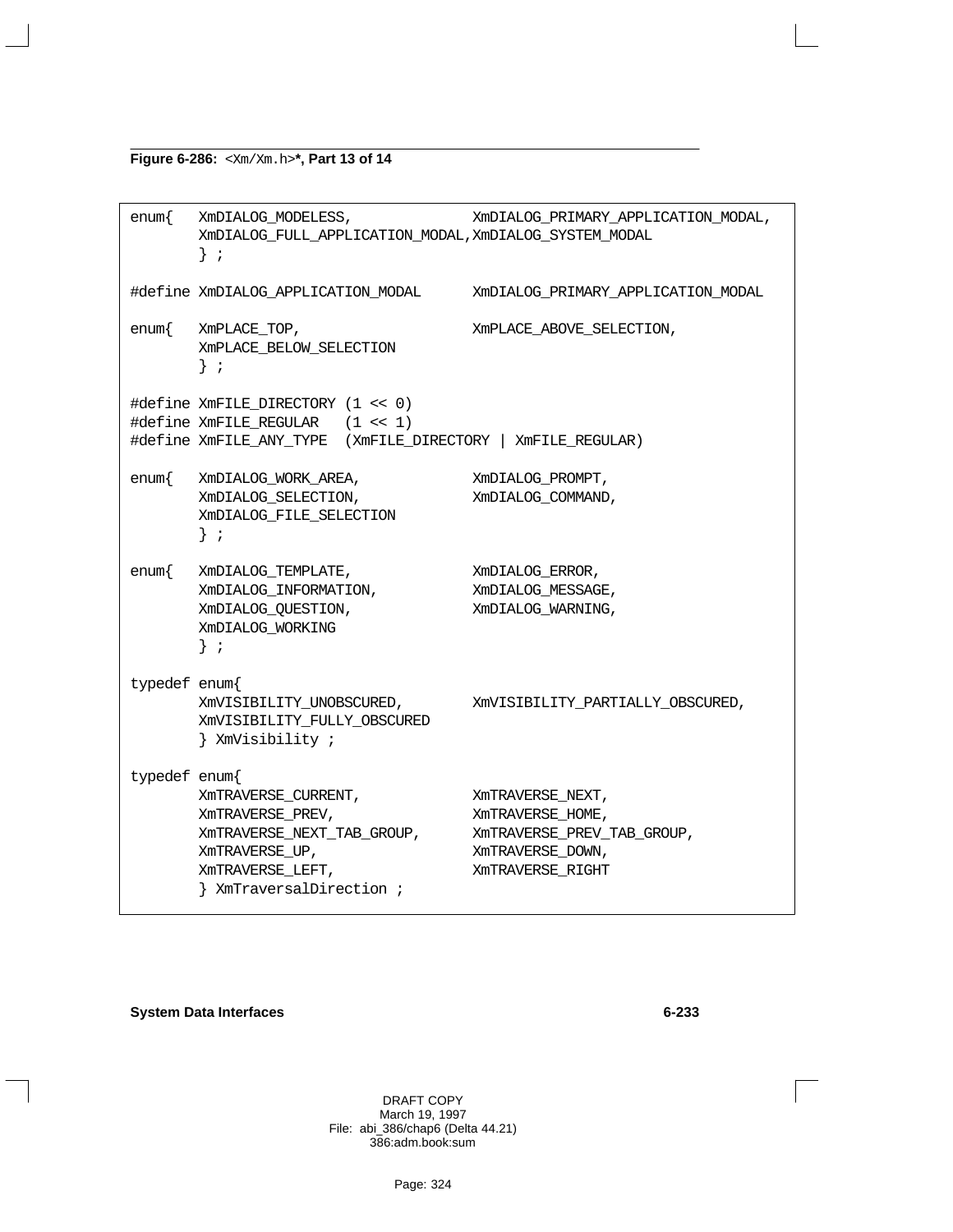**Figure 6-287:** <xm/xm.h>\*, Part 14 of 14

```
typedef struct _XmTraverseObscuredCallbackStruct
\{ int  reason ;
      XEvent * event ;
      Widget traversal_destination ;
      XmTraversalDirection direction;
      \} XmTraverseObscuredCallbackStruct ;
typedef unsigned char XmNavigationType;
typedef unsigned char XmButtonType;
typedef XmButtonType * XmButtonTypeTable;
typedef KeySym * XmKeySymTable;
typedef XmStringCharSet * XmStringCharSetTable;
enum{ XmPUSHBUTTON = 1, XmTOGGLEBUTTON,
      XmRADIOBUTTON, XmCASCADEBUTTON,
      \verb|XMSEPARATOR|, \verb|XmSDORSEPARATOR|,XmTITLE
      } ;
#define XmCHECKBUTTON XmTOGGLEBUTTON
typedef struct _XmSecondaryResourceDataRec{
   Xm Resource Base Proc base_proc;
   XtPointer client_data;
   String name;
   String res_class;
   XtResourceList resources;
   Cardinal num_resources;
} Xm Secondary Resource Data Rec, * Xm Secondary Resource Data;
typedef long XmOffset;
typedef XmOffset *XmOffsetPtr;
```
**6-234 LIBRARIES**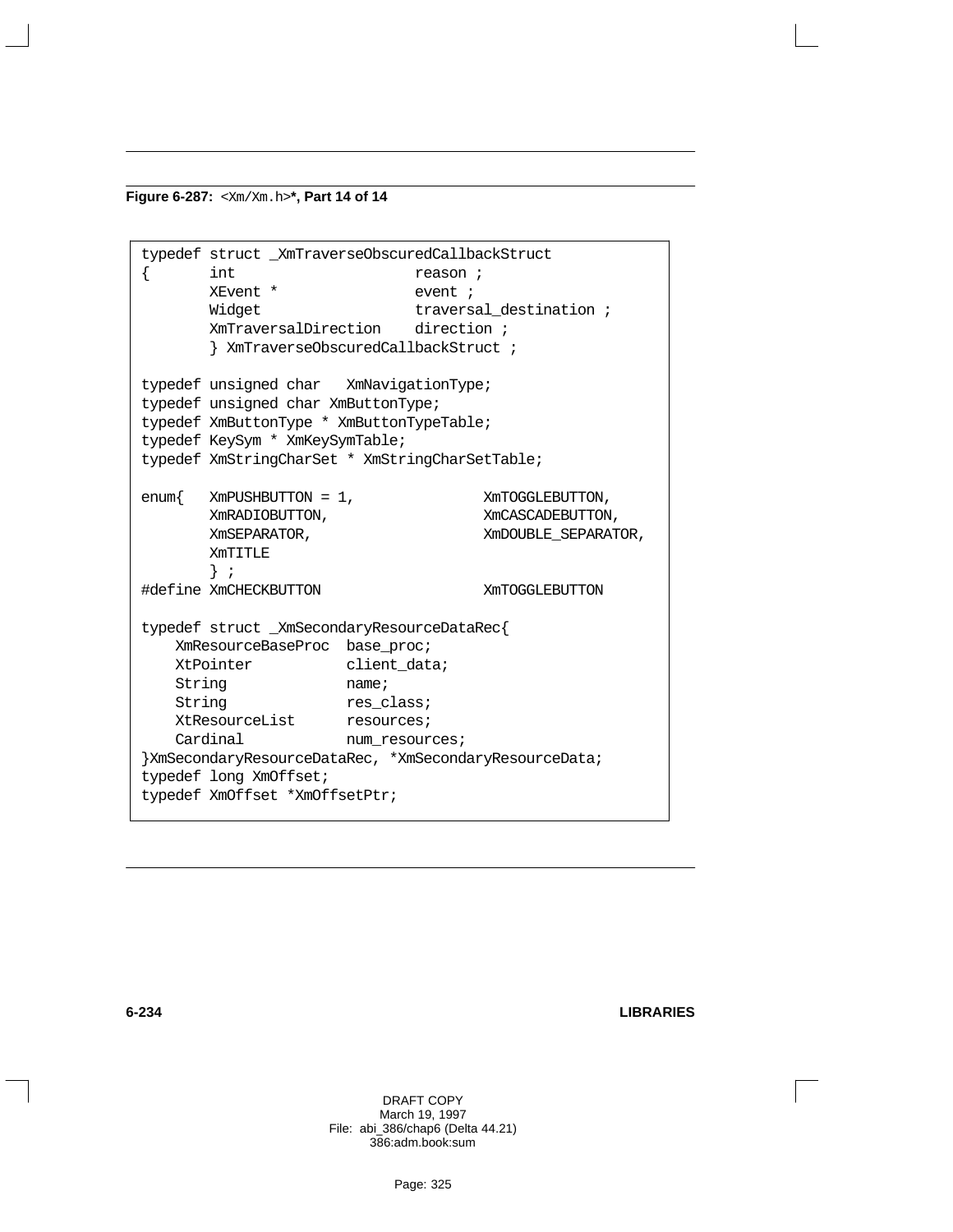**Figure 6-288:** < $Xm/XmSTP\eefs.h>{*}$ , Part 1 of 34

#define XmS "" #define XmCAccelerator "Accelerator" #define XmCAcceleratorText "AcceleratorText" #define XmCAdjustLast "AdjustLast" #define XmCAdjustMargin "AdjustMargin" #define XmCAlignment "Alignment" #define XmCAllowOverlap "AllowOverlap" #define XmCAnimationMask "AnimationMask" #define XmCAnimationPixmap "AnimationPixmap" #define XmCAnimationPixmapDepth "AnimationPixmapDepth" #define XmCAnimationStyle "AnimationStyle" #define XmCApplyLabelString "ApplyLabelString" #define XmCArmCallback "ArmCallback" #define XmCArmColor "ArmColor" #define XmCArmPixmap "ArmPixmap" #define XmCArrowDirection "ArrowDirection" #define XmCAttachment "Attachment" #define XmCAudibleWarning "AudibleWarning" #define XmCAutoShowCursorPosition "AutoShowCursorPosition" #define XmCAutoUnmanage "AutoUnmanage" #define XmCAutomaticSelection "AutomaticSelection" #define XmCAvailability "Availability" #define XmCBackgroundPixmap "BackgroundPixmap" #define XmCBlendModel "BlendModel" #define XmCBlinkRate "BlinkRate" #define XmCBottomShadowColor "BottomShadowColor" #define XmCBottomShadowPixmap "BottomShadowPixmap" #define XmCButtonAcceleratorText "ButtonAcceleratorText" #define XmCButtonAccelerators "ButtonAccelerators" #define XmCButtonCount "ButtonCount" #define XmCButtonFontList "ButtonFontList" #define XmCButtonMnemonicCharSets "ButtonMnemonicCharSets" #define XmCButtonMnemonics "ButtonMnemonics" #define XmCButtonSet "ButtonSet" #define XmCButtonType "ButtonType"

**System Data Interfaces 6-235**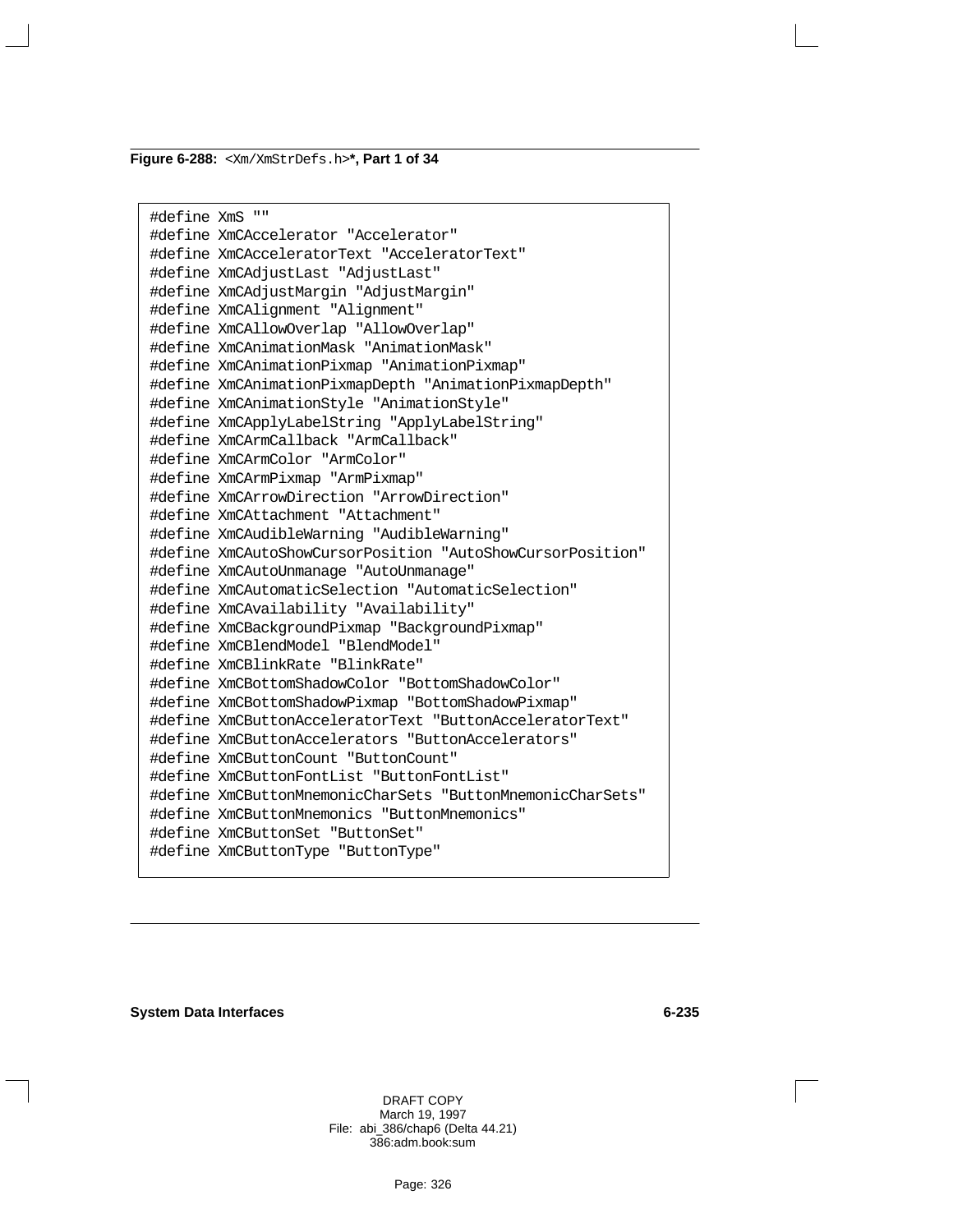**Figure 6-289:** < $Xm/Xm$ StrDefs.h>\*, Part 2 of 34

#define XmCButtons "Buttons" #define XmCCancelLabelString "CancelLabelString" #define XmCChildHorizontalAlignment "ChildHorizontalAlignment" #define XmCChildHorizontalSpacing "ChildHorizontalSpacing" #define XmCChildPlacement "ChildPlacement" #define XmCChildType "ChildType" #define XmCChildVerticalAlignment "ChildVerticalAlignment" #define XmCChildren "Children" #define XmCClientData "ClientData" #define XmCClipWindow "ClipWindow" #define XmCColumns "Columns" #define XmCCommandWindow "CommandWindow" #define XmCCommandWindowLocation "CommandWindowLocation" #define XmCConvertProc "ConvertProc" #define XmCCursorBackground "CursorBackground" #define XmCCursorForeground "CursorForeground" #define XmCCursorPosition "CursorPosition" #define XmCCursorPositionVisible "CursorPositionVisible" #define XmCDarkThreshold "DarkThreshold" #define XmCDecimalPoints "DecimalPoints" #define XmCDefaultButtonShadowThickness "DefaultButtonShadowThickness" #define XmCDefaultButtonType "DefaultButtonType" #define XmCDefaultCopyCursorIcon "DefaultCopyCursorIcon" #define XmCDefaultFontList "DefaultFontList" #define XmCDefaultInvalidCursorIcon "DefaultInvalidCursorIcon" #define XmCDefaultLinkCursorIcon "DefaultLinkCursorIcon" #define XmCDefaultMoveCursorIcon "DefaultMoveCursorIcon" #define XmCDefaultNoneCursorIcon "DefaultNoneCursorIcon" #define XmCDefaultPosition "DefaultPosition" #define XmCDefaultSourceCursorIcon "DefaultSourceCursorIcon" #define XmCDefaultValidCursorIcon "DefaultValidCursorIcon" #define XmCDeleteResponse "DeleteResponse" #define XmCDesktopParent "DesktopParent" #define XmCDialogStyle "DialogStyle" #define XmCDialogTitle "DialogTitle"

**6-236 LIBRARIES**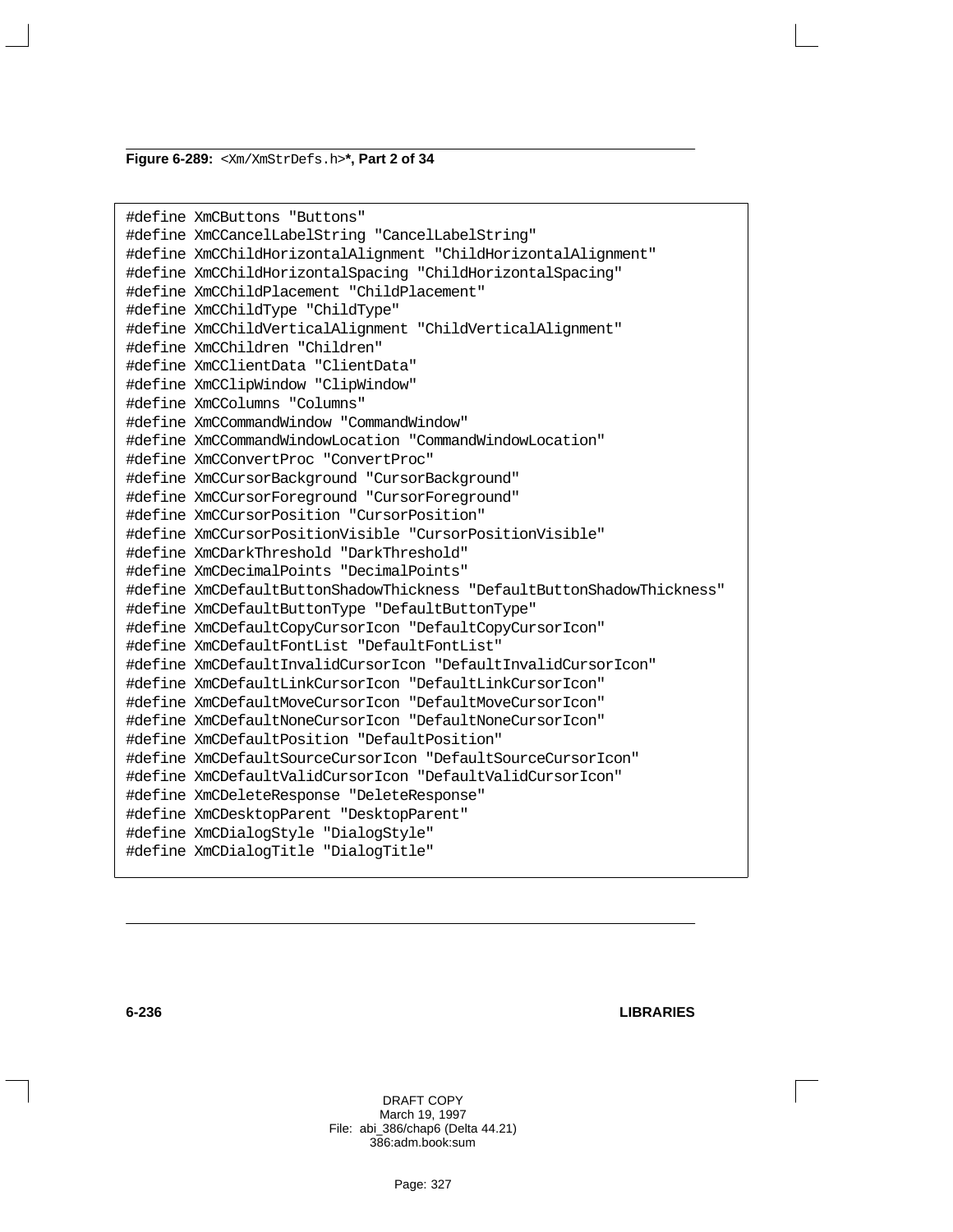**Figure 6-290:** < Xm/XmStrDefs.h>\*, Part 3 of 34

#define XmCDialoqType "DialoqType" #define XmCDirListItemCount "DirListItemCount" #define XmCDirListItems "DirListItems" #define XmCDirListLabelString "DirListLabelString" #define XmCDirMask "DirMask" #define XmCDirSearchProc "DirSearchProc" #define XmCDirSpec "DirSpec" #define XmCDirectory "Directory" #define XmCDirectoryValid "DirectoryValid" #define XmCDisarmCallback "DisarmCallback" #define XmCDoubleClickInterval "DoubleClickInterval" #define XmCDraqContextClass "DraqContextClass" #define XmCDragDropFinishCallback "DragDropFinishCallback" #define XmCDragIconClass "DragIconClass" #define XmCDragInitiatorProtocolStyle "DragInitiatorProtocolStyle" #define XmCDragMotionCallback "DragMotionCallback" #define XmCDragOperations "DragOperations" #define XmCDragOverMode "DragOverMode" #define XmCDragProc "DragProc" #define XmCDragReceiverProtocolStyle "DragReceiverProtocolStyle" #define XmCDropProc "DropProc" #define XmCDropRectangles "DropRectangles" #define XmCDropSiteActivity "DropSiteActivity" #define XmCDropSiteEnterCallback "DropSiteEnterCallback" #define XmCDropSiteLeaveCallback "DropSiteLeaveCallback" #define XmCDropSiteManagerClass "DropSiteManagerClass" #define XmCDropSiteOperations "DropSiteOperations" #define XmCDropSiteType "DropSiteType" #define XmCDropStartCallback "DropStartCallback" #define XmCDropTransferClass "DropTransferClass" #define XmCDropTransfers "DropTransfers" #define XmCEditable "Editable" #define XmCEntryBorder "EntryBorder" #define XmCEntryClass "EntryClass" #define XmCExportTargets "ExportTargets"

**System Data Interfaces 6-237**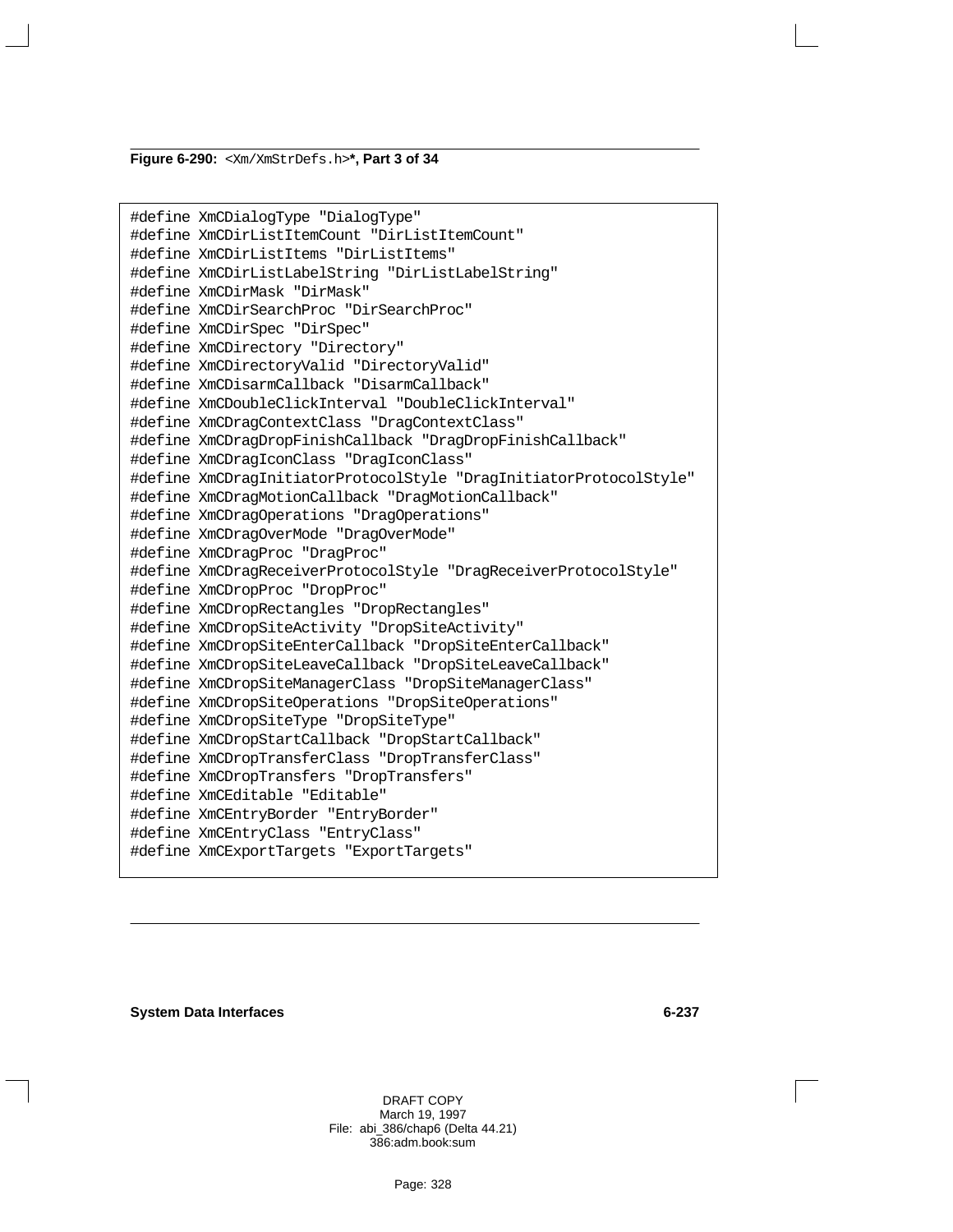**Figure 6-291:** < $Xm/Xm$ StrDefs.h>\*, Part 4 of 34

#define XmCExposeCallback "ExposeCallback" #define XmCExtensionType "ExtensionType" #define XmCFileListItemCount "FileListItemCount" #define XmCFileListItems "FileListItems" #define XmCFileListLabelString "FileListLabelString" #define XmCFileSearchProc "FileSearchProc" #define XmCFileTypeMask "FileTypeMask" #define XmCFillOnArm "FillOnArm" #define XmCFillOnSelect "FillOnSelect" #define XmCFilterLabelString "FilterLabelString" #define XmCFontList "FontList" #define XmCForegroundThreshold "ForegroundThreshold" #define XmCHelpLabelString "HelpLabelString" #define XmCHighlightColor "HighlightColor" #define XmCHighlightOnEnter "HighlightOnEnter" #define XmCHighlightPixmap "HighlightPixmap" #define XmCHighlightThickness "HighlightThickness" #define XmCHorizontalFontUnit "HorizontalFontUnit" #define XmCHorizontalScrollBar "HorizontalScrollBar" #define XmCHot "Hot" #define XmCICCHandle "ICCHandle" #define XmCImportTargets "ImportTargets" #define XmCIncrement "Increment" #define XmCIncremental "Incremental" #define XmCIndicatorOn "IndicatorOn" #define XmCIndicatorSize "IndicatorSize" #define XmCIndicatorType "IndicatorType" #define XmCInitialDelay "InitialDelay" #define XmCInitialFocus "InitialFocus" #define XmCInputCreate "InputCreate" #define XmCInputMethod "InputMethod" #define XmCInvalidCursorForeground "InvalidCursorForeground" #define XmCIsAligned "IsAligned" #define XmCIsHomogeneous "IsHomogeneous" #define XmCItemCount "ItemCount"

**6-238 LIBRARIES**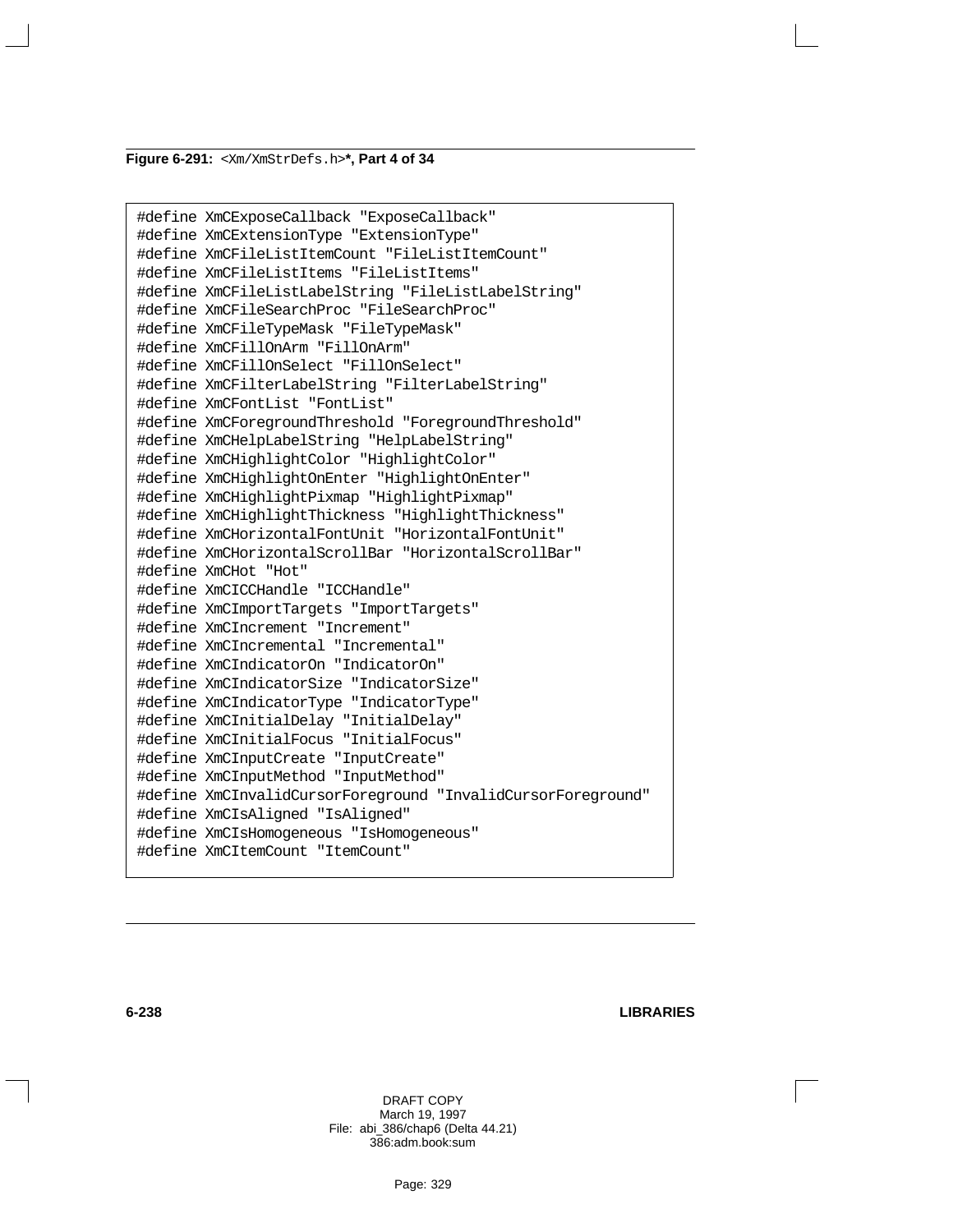**Figure 6-292:** < $Xm/Xm$ StrDefs.h>\*, Part 5 of 34

# define Xm CI tem s "I tem s" #define XmCKeyboardFocusPolicy "KeyboardFocusPolicy" #define XmCLabelFontList "LabelFontList" #define XmCLabelInsensitivePixmap "LabelInsensitivePixmap" #define XmCLabelPixmap "LabelPixmap" #define XmCLabelString "LabelString" #define XmCLabelType "LabelType" #define XmCLightThreshold "LightThreshold" #define XmCListLabelString "ListLabelString" #define XmCListMarginHeight "ListMarginHeight" #define XmCListMarginWidth "ListMarginWidth" #define XmCListSizePolicy "ListSizePolicy" #define XmCListSpacing "ListSpacing" #define XmCListUpdated "ListUpdated" #define XmCLogicalParent "LogicalParent" #define XmCMainWindowMarginHeight "MainWindowMarginHeight" #define XmCMainWindowMarginWidth "MainWindowMarginWidth" #define XmCMappingDelay "MappingDelay" #define XmCMarginBottom "MarginBottom" #define XmCMarginHeight "MarginHeight" #define XmCMarginLeft "MarginLeft" #define XmCMarginRight "MarginRight" #define XmCMarginTop "MarginTop" #define XmCMarginWidth "MarginWidth" #define XmCMask "Mask" #define XmCMaxItems "MaxItems" #define XmCMaxLength "MaxLength" #define XmCMaxValue "MaxValue" #define XmCMaximum "Maximum" #define XmCMenuBar "MenuBar" #define XmCMenuPost "MenuPost" #define XmCMenuWidget "MenuWidget" #define XmCMessageProc "MessageProc" #define XmCMessageWindow "MessageWindow" #define XmCMinimizeButtons "MinimizeButtons"

**System Data Interfaces 6-239**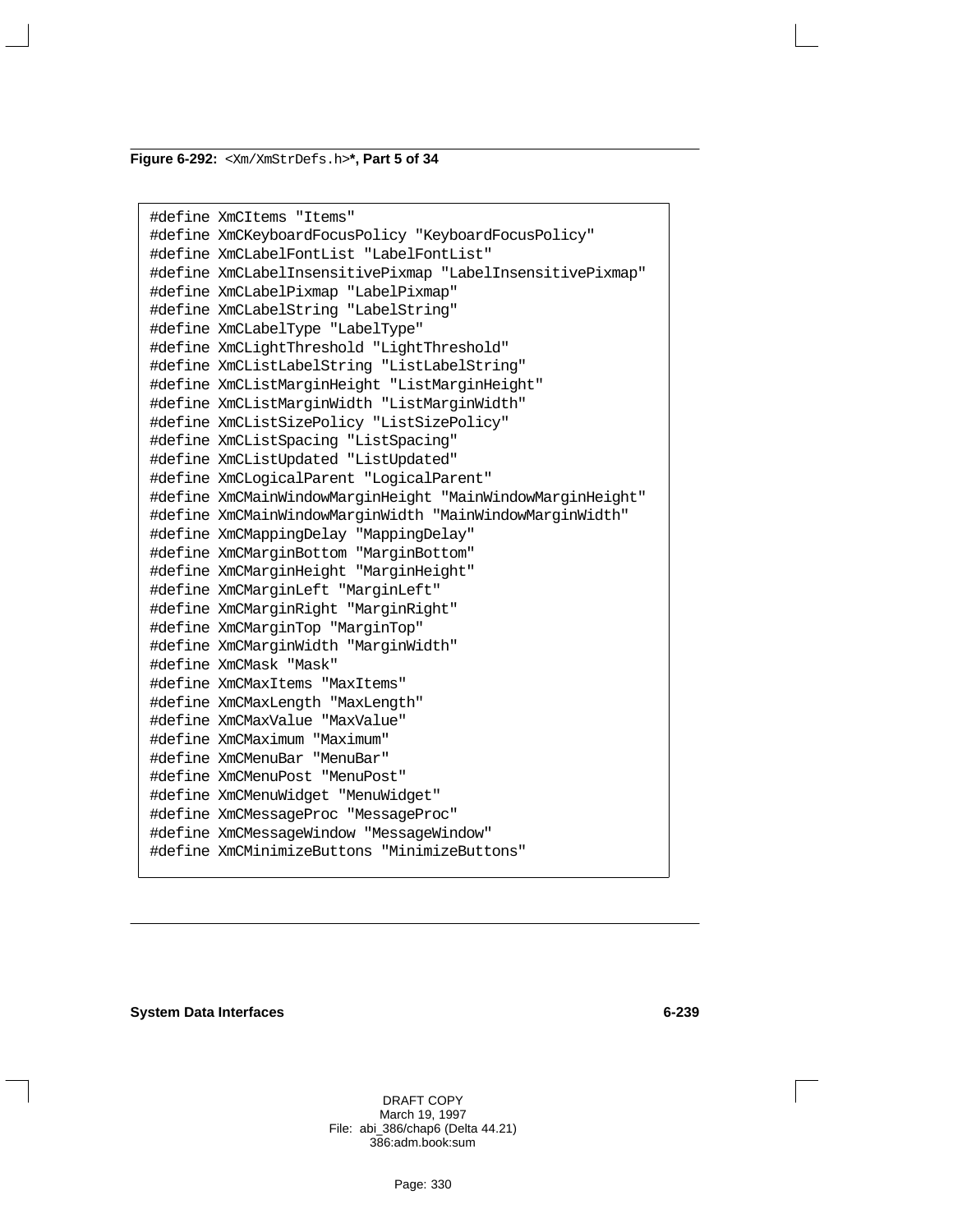**Figure 6-293:** < $Xm/Xm$ StrDefs.h>\*, Part 6 of 34

#define XmCMinimum "Minimum" #define XmCM nemonic "M nemonic" #define XmCM nemonic CharSet "M nemonic CharSet" #define XmCMoveOpaque "MoveOpaque" #define XmCMultiClick "MultiClick" #define XmCMustMatch "MustMatch" #define XmCMwmDecorations "MwmDecorations" #define XmCMwmFunctions "MwmFunctions" #define XmCMwmInputMode "MwmInputMode" #define XmCMwmMenu "MwmMenu" #define XmCMwmMessages "MwmMessages" #define XmCNavigationType "NavigationType" #define XmCNeedsMotion "NeedsMotion" #define XmCNoMatchString "NoMatchString" #define XmCNoResize "NoResize" #define XmCNoneCursorForeground "NoneCursorForeground" #define XmCNotifyProc "NotifyProc" #define XmCNumChildren "NumChildren" #define XmCNumColumns "NumColumns" #define XmCNumDropRectangles "NumDropRectangles" #define XmCNumDropTransfers "NumDropTransfers" #define XmCNumExportTargets "NumExportTargets" #define XmCNumImportTargets "NumImportTargets" #define XmCOffset "Offset" #define XmCOkLabelString "OkLabelString" #define XmCOperationChangedCallback "OperationChangedCallback" #define XmCOperationCursorIcon "OperationCursorIcon" #define XmCOptionLabel "OptionLabel" #define XmCOptionMnemonic "OptionMnemonic" #define XmCOutputCreate "OutputCreate" #define XmCPacking "Packing" #define XmCPageIncrement "PageIncrement" #define XmCPaneMaximum "PaneMaximum" #define XmCPaneMinimum "PaneMinimum" #define XmCPattern "Pattern"

**6-240 LIBRARIES**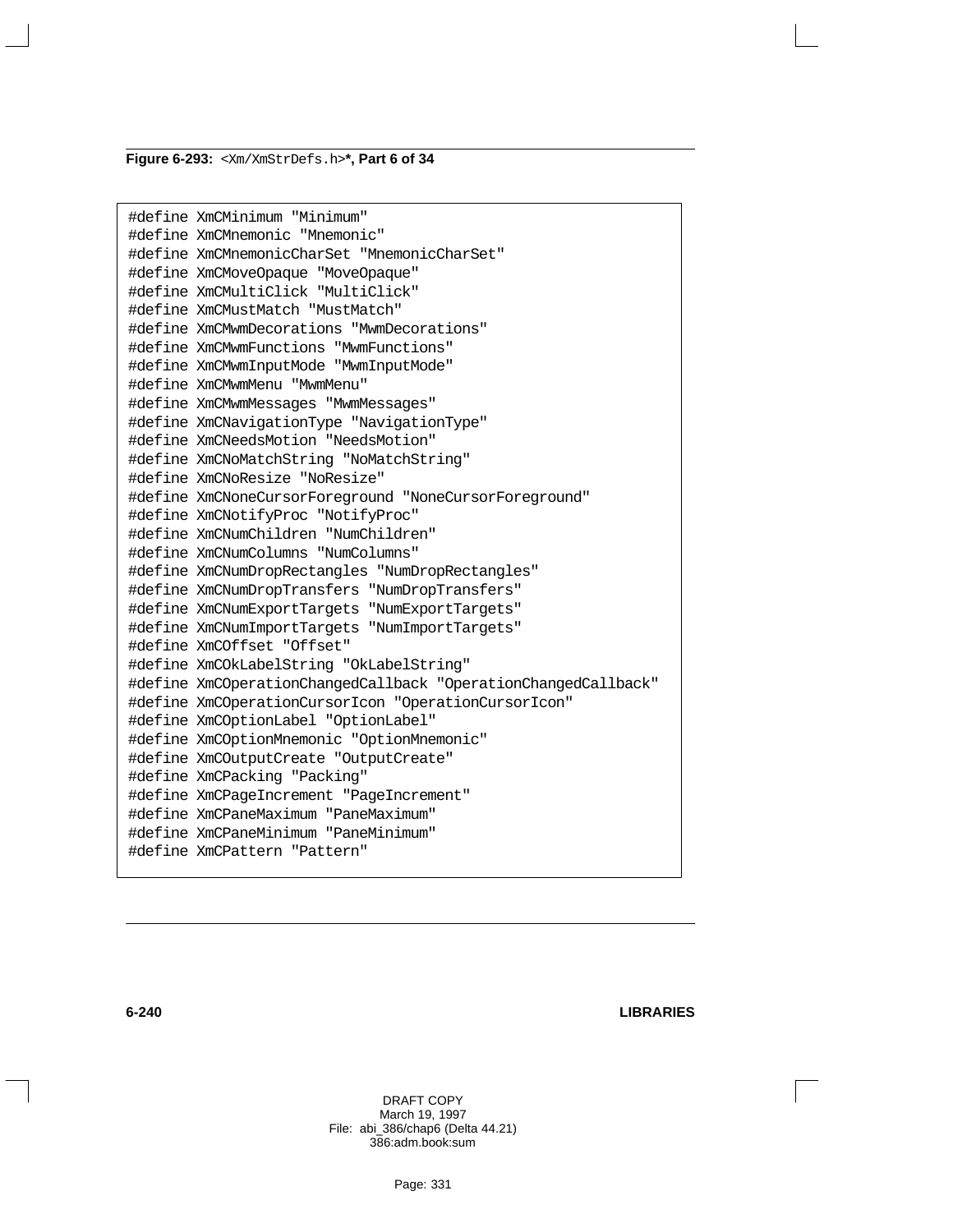**Figure 6-294:** < $Xm/Xm$ StrDefs.h>\*, Part 7 of 34

#define XmCPendingDelete "PendingDelete" #define XmCPopupEnabled "PopupEnabled" #define XmCPositionIndex "PositionIndex" #define XmCPostFromButton "PostFromButton" #define XmCPostFromCount "PostFromCount" #define XmCPostFromList "PostFromList" #define XmCPreeditType "PreeditType" #define XmCProcessingDirection "ProcessingDirection" #define XmCPromptString "PromptString" #define XmCProtocolCallback "ProtocolCallback" #define XmCPushButtonEnabled "PushButtonEnabled" #define XmCQualifySearchDataProc "QualifySearchDataProc" #define XmCRadioAlwaysOne "RadioAlwaysOne" #define XmCRadioBehavior "RadioBehavior" #define XmCRecomputeSize "RecomputeSize" #define XmCRectangles "Rectangles" #define XmCRepeatDelay "RepeatDelay" #define XmCResizeCallback "ResizeCallback" #define XmCResizeHeight "ResizeHeight" #define XmCResizePolicy "ResizePolicy" #define XmCResizeWidth "ResizeWidth" #define XmCRowColumnType "RowColumnType" #define XmCRows "Rows" #define XmCRubberPositioning "RubberPositioning" #define XmCSashHeight "SashHeight" #define XmCSashIndent "SashIndent" #define XmCSashWidth "SashWidth" #define XmCScaleHeight "ScaleHeight" #define XmCScaleMultiple "ScaleMultiple" #define XmCScaleWidth "ScaleWidth" #define XmCScroll "Scroll" #define XmCScrollBarDisplayPolicy "ScrollBarDisplayPolicy" #define XmCScrollBarPlacement "ScrollBarPlacement" #define XmCScrollSide "ScrollSide" #define XmCScrolledWindowMarginHeight "ScrolledWindowMarginHeight"

**System Data Interfaces** 6-241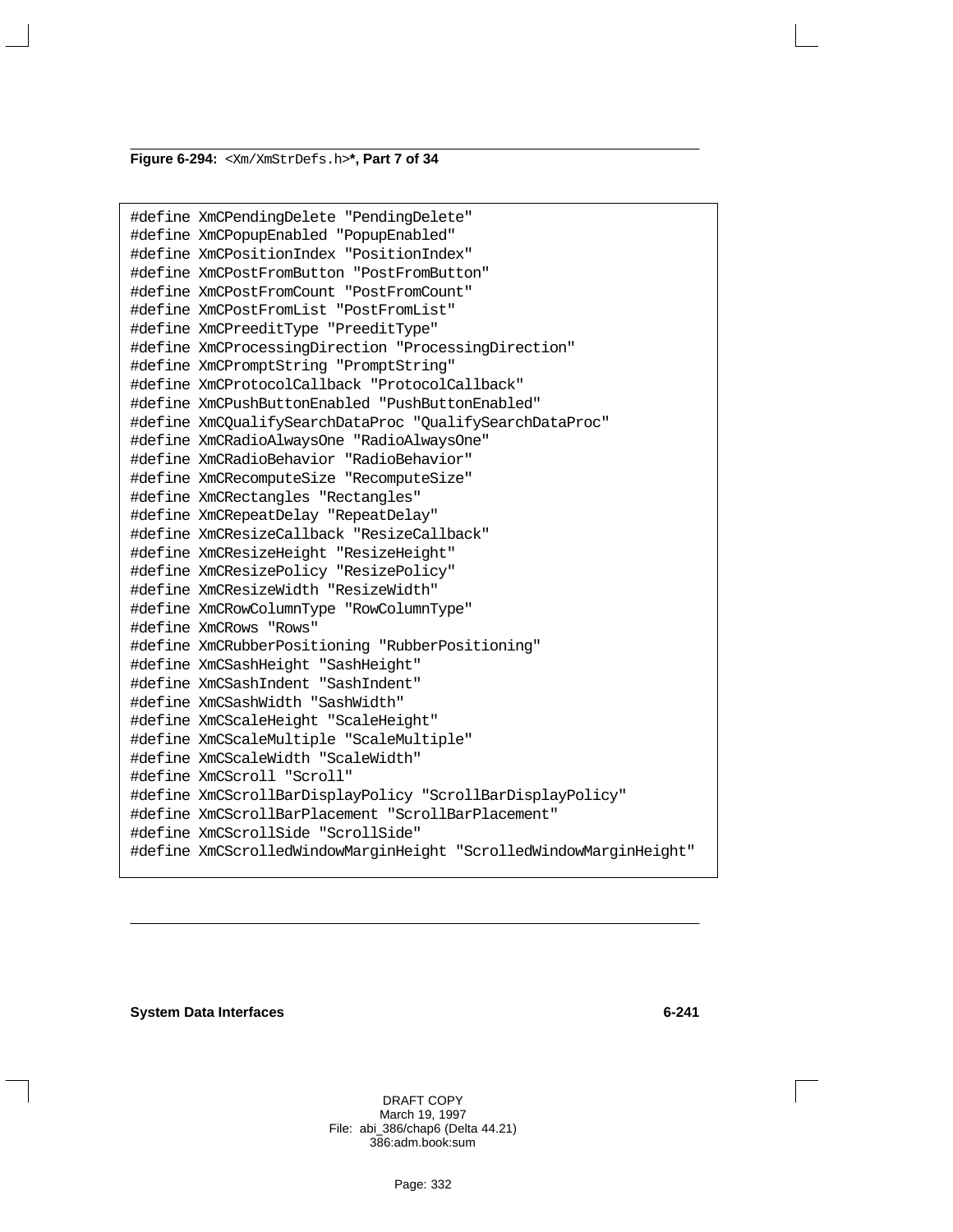**Figure 6-295:** < $Xm/Xm$ StrDefs.h>\*, Part 8 of 34

#define XmCScrolledWindowMarginWidth "ScrolledWindowMarginWidth" #define XmCScrollingPolicy "ScrollingPolicy" #define XmCSelectColor "SelectColor" #define XmCSelectInsensitivePixmap "SelectInsensitivePixmap" #define XmCSelectPixmap "SelectPixmap" #define XmCSelectThreshold "SelectThreshold" #define XmCSelectedItemCount "SelectedItemCount" #define XmCSelectedItems "SelectedItems" #define XmCSelectionArrayCount "SelectionArrayCount" #define XmCSelectionLabelString "SelectionLabelString" #define XmCSelectionPolicy "SelectionPolicy" #define XmCSeparatorOn "SeparatorOn" #define XmCSeparatorType "SeparatorType" #define XmCSet "Set" #define XmCShadowThickness "ShadowThickness" #define XmCShadowType "ShadowType" #define XmCShellUnitType "ShellUnitType" #define XmCShowArrows "ShowArrows" #define XmCShowAsDefault "ShowAsDefault" #define XmCShowSeparator "ShowSeparator" #define XmCShowValue "ShowValue" #define XmCSimpleCheckBox "SimpleCheckBox" #define XmCSimpleMenuBar "SimpleMenuBar" #define XmCSimpleOptionMenu "SimpleOptionMenu" #define XmCSimplePopupMenu "SimplePopupMenu" #define XmCSimplePulldownMenu "SimplePulldownMenu" #define XmCSimpleRadioBox "SimpleRadioBox" #define XmCSizePolicy "SizePolicy" #define XmCSliderSize "SliderSize" #define XmCSource "Source" #define XmCSourceCursorIcon "SourceCursorIcon" #define XmCSourceIsExternal "SourceIsExternal" #define XmCSourcePixmapIcon "SourcePixmapIcon" #define XmCSourceWidget "SourceWidget" #define XmCSourceWindow "SourceWindow"

**6-242 LIBRARIES**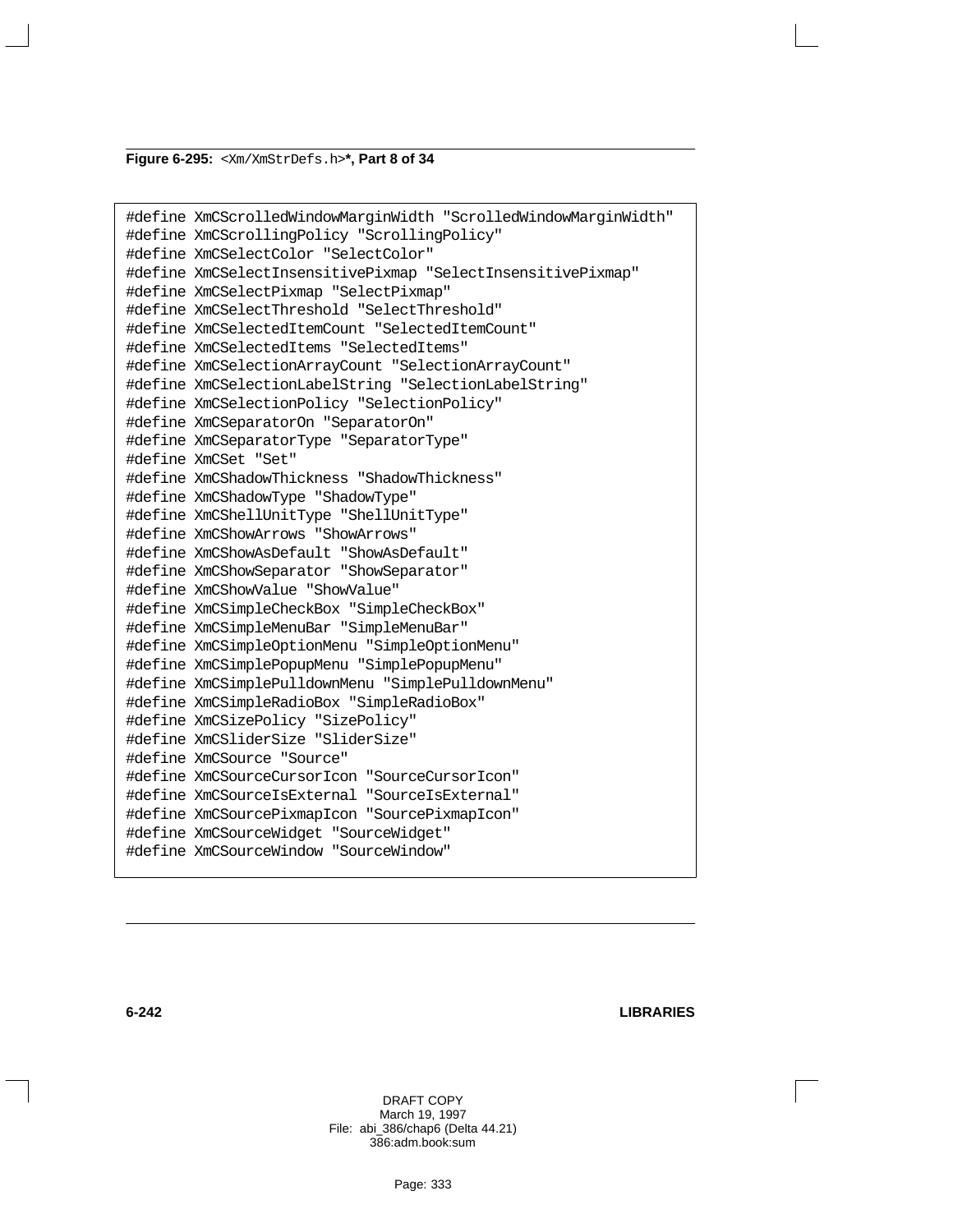**Figure 6-296:** < $Xm/Xm$ StrDefs.h>\*, Part 9 of 34

#define XmCSpacing "Spacing" #define XmCStartTime "StartTime" #define XmCStateCursorIcon "StateCursorIcon" #define XmCStringDirection "StringDirection" #define XmCTearOffModel "TearOffModel" #define XmCTextFontList "TextFontList" #define XmCTextString "TextString" #define XmCTextValue "TextValue" #define XmCTitleString "TitleString" #define XmCTopCharacter "TopCharacter" #define XmCTopItemPosition "TopItemPosition" #define XmCTopLevelEnterCallback "TopLevelEnterCallback" #define XmCTopLevelLeaveCallback "TopLevelLeaveCallback" #define XmCTopShadowColor "TopShadowColor" #define XmCTopShadowPixmap "TopShadowPixmap" #define XmCTransferProc "TransferProc" #define XmCTransferStatus "TransferStatus" #define XmCTraversalOn "TraversalOn" #define XmCTraversalType "TraversalType" #define XmCTreeUpdateProc "TreeUpdateProc" #define XmCTroughColor "TroughColor" #define XmCUnitType "UnitType" #define XmCUnpostBehavior "UnpostBehavior" #define XmCUnselectPixmap "UnselectPixmap" #define XmCUpdateSliderSize "UpdateSliderSize" #define XmCU se A syn c Geometry "U se A syn c Geometry" #define XmCUserData "UserData" #define XmCValidCursorForeground "ValidCursorForeground" #define XmCValueChangedCallback "ValueChangedCallback" #define XmCValueWcs "ValueWcs" #define XmCVerifyBell "VerifyBell" #define XmCVerticalAlignment "VerticalAlignment" #define XmCVerticalFontUnit "VerticalFontUnit" #define XmCVerticalScrollBar "VerticalScrollBar"

**System Data Interfaces 6-243**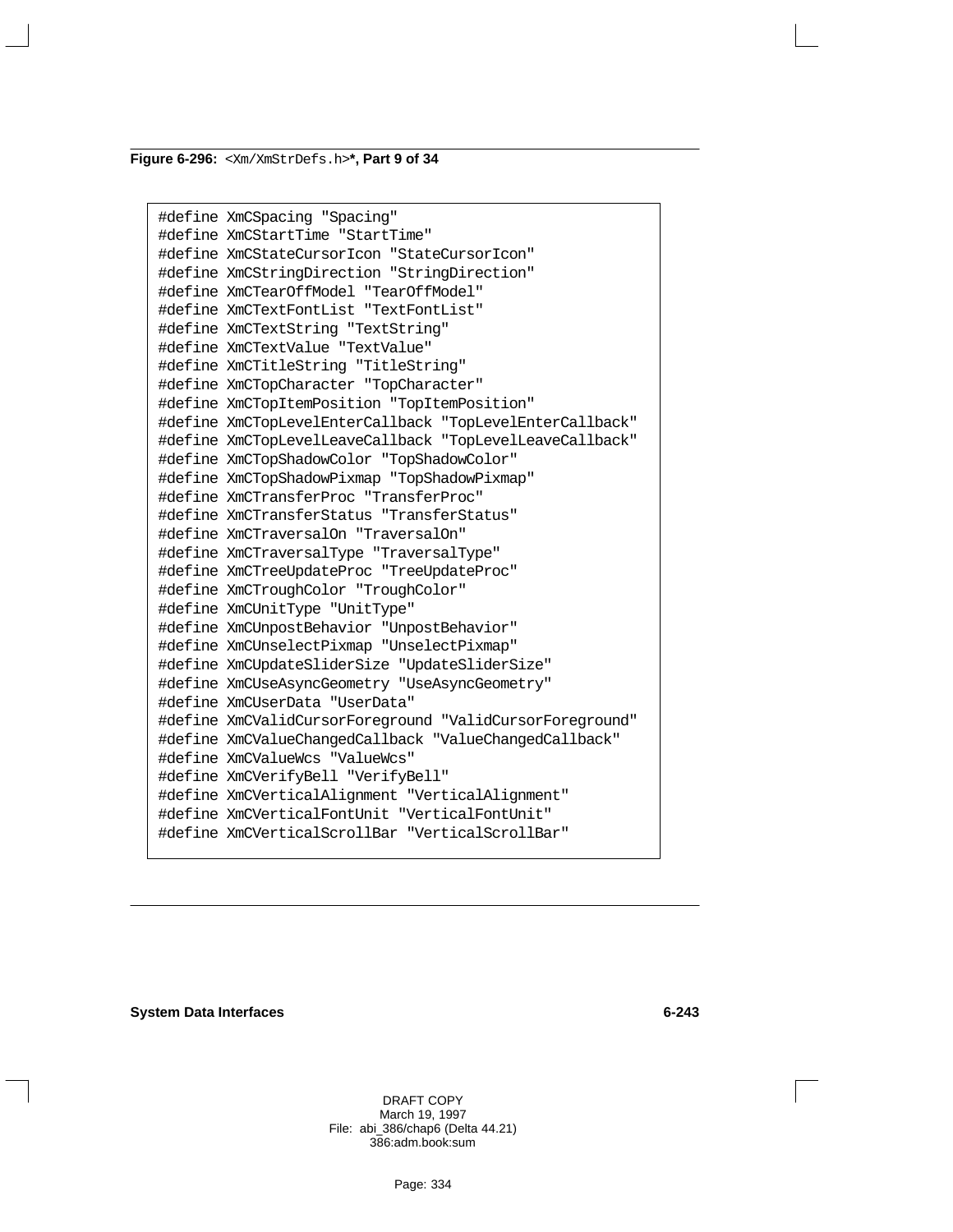**Figure 6-297:** < $Xm/Xm$ StrDefs.h>\*, Part 10 of 34

#define XmCVisibleItemCount "VisibleItemCount" #define XmCVisibleWhenOff "VisibleWhenOff" #define XmCVisualPolicy "VisualPolicy" #define XmCWhichButton "WhichButton" #define XmCWordWrap "WordWrap" #define XmCWorkWindow "WorkWindow" #define XmCXmString "XmString" #define XmNaccelerator "accelerator" #define XmNacceleratorText "acceleratorText" #define XmNactivateCallback "activateCallback" #define XmNadjustLast "adjustLast" #define XmNadjustMargin "adjustMargin" #define XmNalignment "alignment" #define XmNallowOverlap "allowOverlap" #define XmNallowResize "allowResize" #define XmNanimationMask "animationMask" #define XmNanimationPixmap "animationPixmap" #define XmNanimationPixmapDepth "animationPixmapDepth" #define XmNanimationStyle "animationStyle" #define XmNapplyCallback "applyCallback" #define XmNapplyLabelString "applyLabelString" #define XmNarmCallback "armCallback" #define XmNarmColor "armColor" #define XmNarmPixmap "armPixmap" #define XmNarrowDirection "arrowDirection" #define XmNattachment "attachment" #define XmNaudibleWarning "audibleWarning" #define XmNautoShowCursorPosition "autoShowCursorPosition" #define XmNautoUnmanage "autoUnmanage" #define XmNautomaticSelection "automaticSelection" #define XmNavailability "availability" #define XmNblendModel "blendModel" #define XmNblinkRate "blinkRate" #define XmNbottomAttachment "bottomAttachment" #define XmNbottomOffset "bottomOffset"

**6-244 LIBRARIES**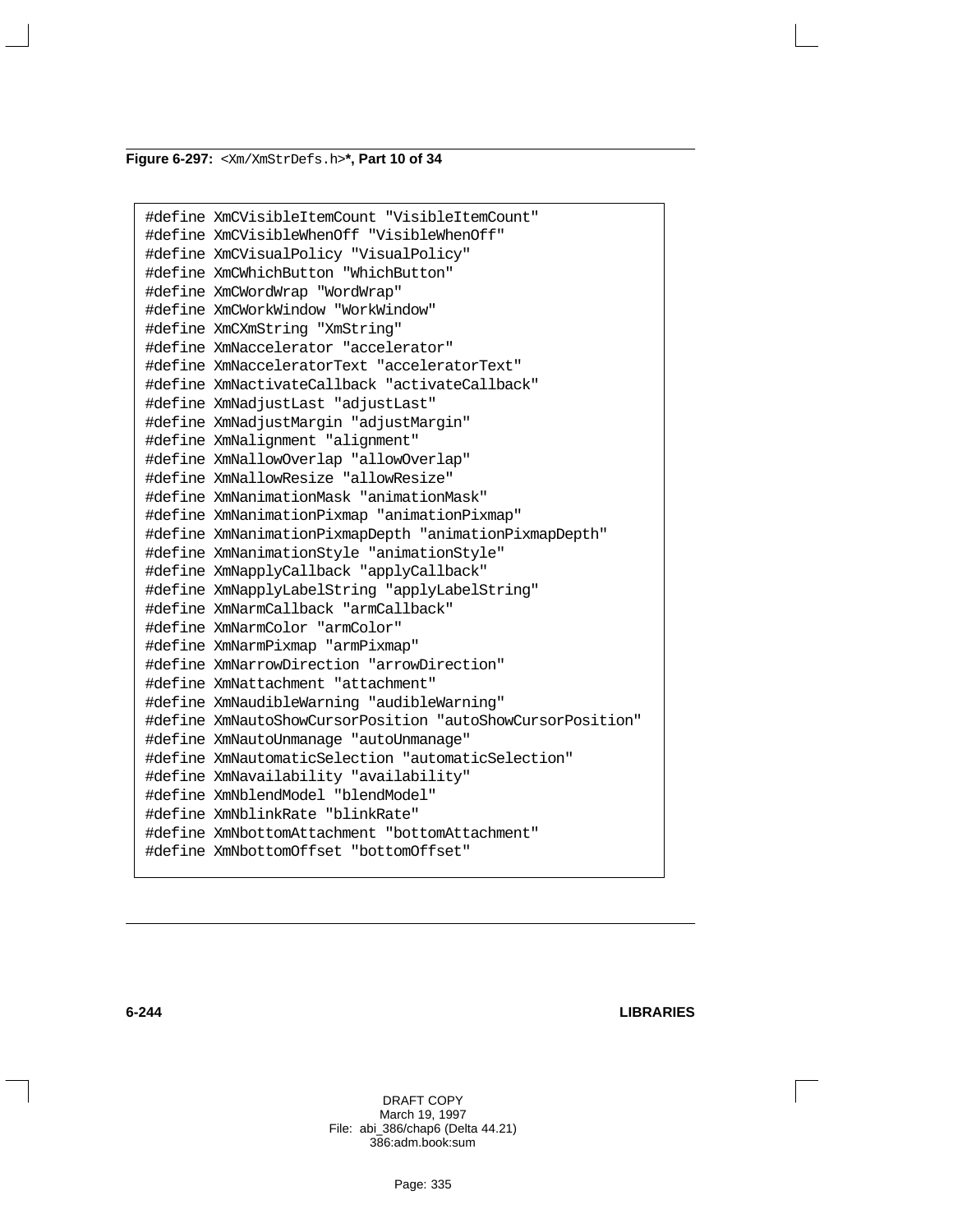**Figure 6-298:** < $Xm/Xm$ StrDefs.h>\*, Part 11 of 34

#define XmNbottomPosition "bottomPosition" #define XmNbottomShadowColor "bottomShadowColor" #define XmNbottomShadowPixmap "bottomShadowPixmap" #define XmNbottomWidget "bottomWidget" #define XmNbrowseSelectionCallback "browseSelectionCallback" #define XmNbuttonAcceleratorText "buttonAcceleratorText" #define XmNbuttonAccelerators "buttonAccelerators" #define XmNbuttonCount "buttonCount" #define XmNbuttonFontList "buttonFontList" #define XmNbuttonMnemonicCharSets "buttonMnemonicCharSets" #define XmNbuttonMnemonics "buttonMnemonics" #define XmNbuttonSet "buttonSet" #define XmNbuttonType "buttonType" #define XmNbuttons "buttons" #define XmN cancel Button "cancel Button" #define XmN cancel Callback "cancel Callback" #define XmNcancelLabelString "cancelLabelString" #define XmNcascadePixmap "cascadePixmap" #define XmN cascading Callback "cascading Callback" #define XmNchildHorizontalAlignment "childHorizontalAlignment" #define XmNchildHorizontalSpacing "childHorizontalSpacing" #define XmNchildPlacement "childPlacement" #define XmNchildPosition "childPosition" #define XmNchildType "childType" #define XmNchildVerticalAlignment "childVerticalAlignment" #define XmNclientData "clientData" #define XmNclipWindow "clipWindow" #define XmN columns "columns" #define XmN command "command" #define XmN command Changed Callback "command Changed Callback" #define XmN command Entered Callback "command Entered Callback" #define XmN command Window "command Window" #define XmN command Window Location "command Window Location" #define XmN convert Proc "convert Proc" #define XmNcursorBackground "cursorBackground"

**System Data Interfaces 6-245**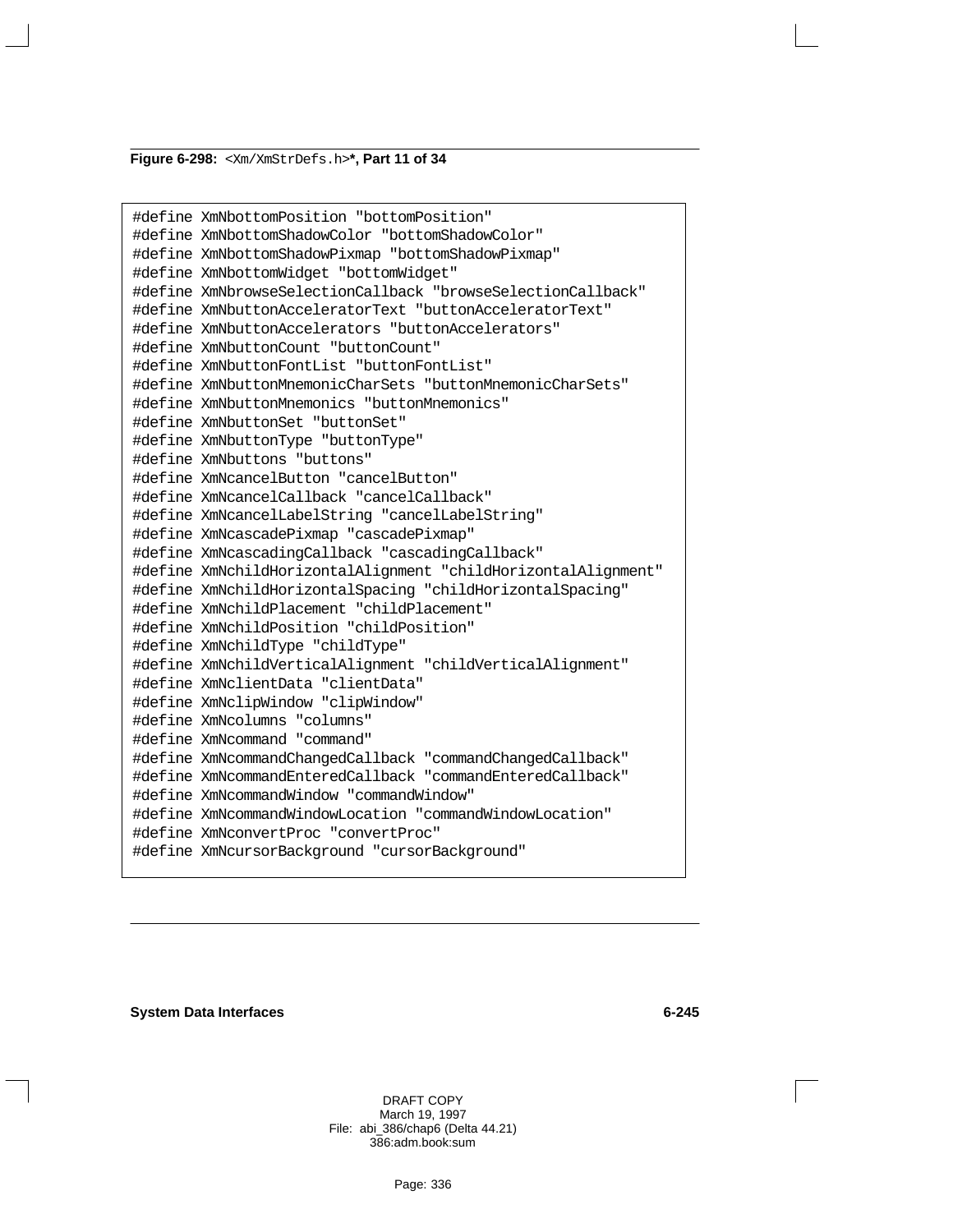**Figure 6-299:** < $Xm/Xm$ StrDefs.h>\*, Part 12 of 34

#define XmNcursorForeground "cursorForeground" #define XmNcursorPosition "cursorPosition" #define XmNcursorPositionVisible "cursorPositionVisible" #define XmNdarkThreshold "darkThreshold" #define XmNdecimalPoints "decimalPoints" #define XmNdecrementCallback "decrementCallback" #define XmNdefaultActionCallback "defaultActionCallback" #define XmNdefaultButton "defaultButton" #define XmNdefaultButtonShadowThickness "defaultButtonShadowThickness" #define XmNdefaultButtonType "defaultButtonType" #define XmNdefaultCopyCursorIcon "defaultCopyCursorIcon" #define XmNdefaultFontList "defaultFontList" #define XmNdefaultInvalidCursorIcon "defaultInvalidCursorIcon" #define XmNdefaultLinkCursorIcon "defaultLinkCursorIcon" #define XmNdefaultMoveCursorIcon "defaultMoveCursorIcon" #define XmNdefaultNoneCursorIcon "defaultNoneCursorIcon" #define XmNdefaultPosition "defaultPosition" #define XmNdefaultSourceCursorIcon "defaultSourceCursorIcon" #define XmNdefaultValidCursorIcon "defaultValidCursorIcon" #define XmNdeleteResponse "deleteResponse" #define XmNdesktopParent "desktopParent" #define XmNdialogStyle "dialogStyle" #define XmNdialogTitle "dialogTitle" #define XmNdialogType "dialogType" #define XmNdirListItemCount "dirListItemCount" #define XmNdirListItems "dirListItems" #define XmNdirListLabelString "dirListLabelString" #define XmNdirMask "dirMask" #define XmNdirSearchProc "dirSearchProc" #define XmNdirSpec "dirSpec" #define XmNdirectory "directory" #define XmNdirectoryValid "directoryValid" #define XmNdisarmCallback "disarmCallback" #define XmNdoubleClickInterval "doubleClickInterval" #define XmNdragCallback "dragCallback"

**6-246 LIBRARIES**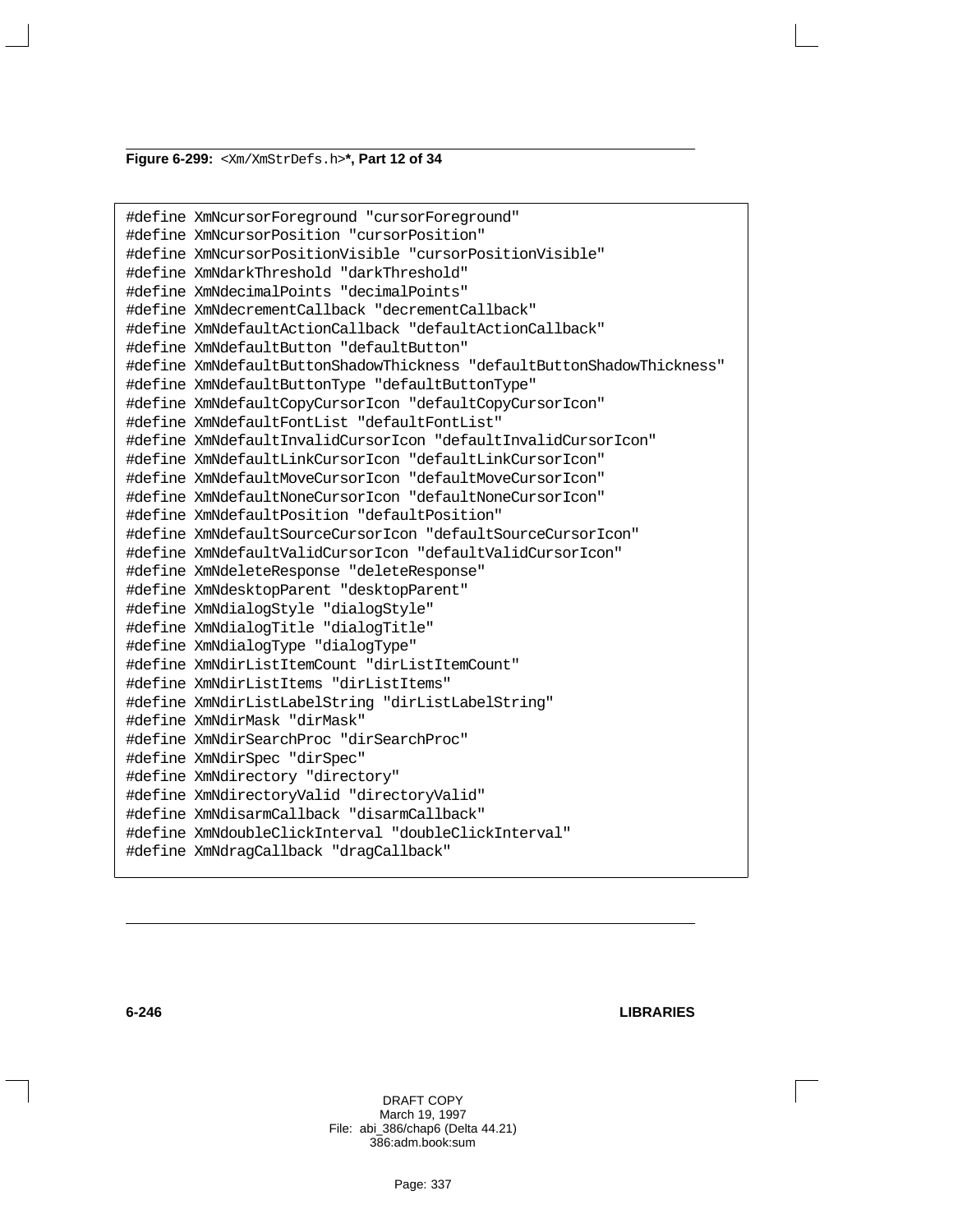**Figure 6-300:** < $Xm/Xm$ StrDefs.h>\*, Part 13 of 34

#define XmNdragContextClass "dragContextClass" #define XmNdragDropFinishCallback "dragDropFinishCallback" #define XmNdragIconClass "dragIconClass" #define XmNdragInitiatorProtocolStyle "dragInitiatorProtocolStyle" #define XmNdragMotionCallback "dragMotionCallback" #define XmNdragOperations "dragOperations" #define XmNdragOverMode "dragOverMode" #define XmNdragProc "dragProc" #define XmNdragReceiverProtocolStyle "dragReceiverProtocolStyle" #define XmNdropFinishCallback "dropFinishCallback" #define XmNdropProc "dropProc" #define XmNdropRectangles "dropRectangles" #define XmNdropSiteActivity "dropSiteActivity" #define XmNdropSiteEnterCallback "dropSiteEnterCallback" #define XmNdropSiteLeaveCallback "dropSiteLeaveCallback" #define XmNdropSiteManagerClass "dropSiteManagerClass" #define XmNdropSiteOperations "dropSiteOperations" #define XmNdropSiteType "dropSiteType" #define XmNdropStartCallback "dropStartCallback" #define XmNdropTransferClass "dropTransferClass" #define XmNdropTransfers "dropTransfers" #define XmNeditMode "editMode" #define XmNeditable "editable" #define XmNentryAlignment "entryAlignment" #define XmNentryBorder "entryBorder" #define XmNentryCallback "entryCallback" #define XmNentryClass "entryClass" #define XmNentryVerticalAlignment "entryVerticalAlignment" #define XmNexportTargets "exportTargets" #define XmNexposeCallback "exposeCallback" #define XmNextendedSelectionCallback "extendedSelectionCallback" #define XmNextensionType "extensionType" #define XmNfileListItemCount "fileListItemCount" #define XmNfileListItems "fileListItems" #define XmNfileListLabelString "fileListLabelString"

**System Data Interfaces 6-247**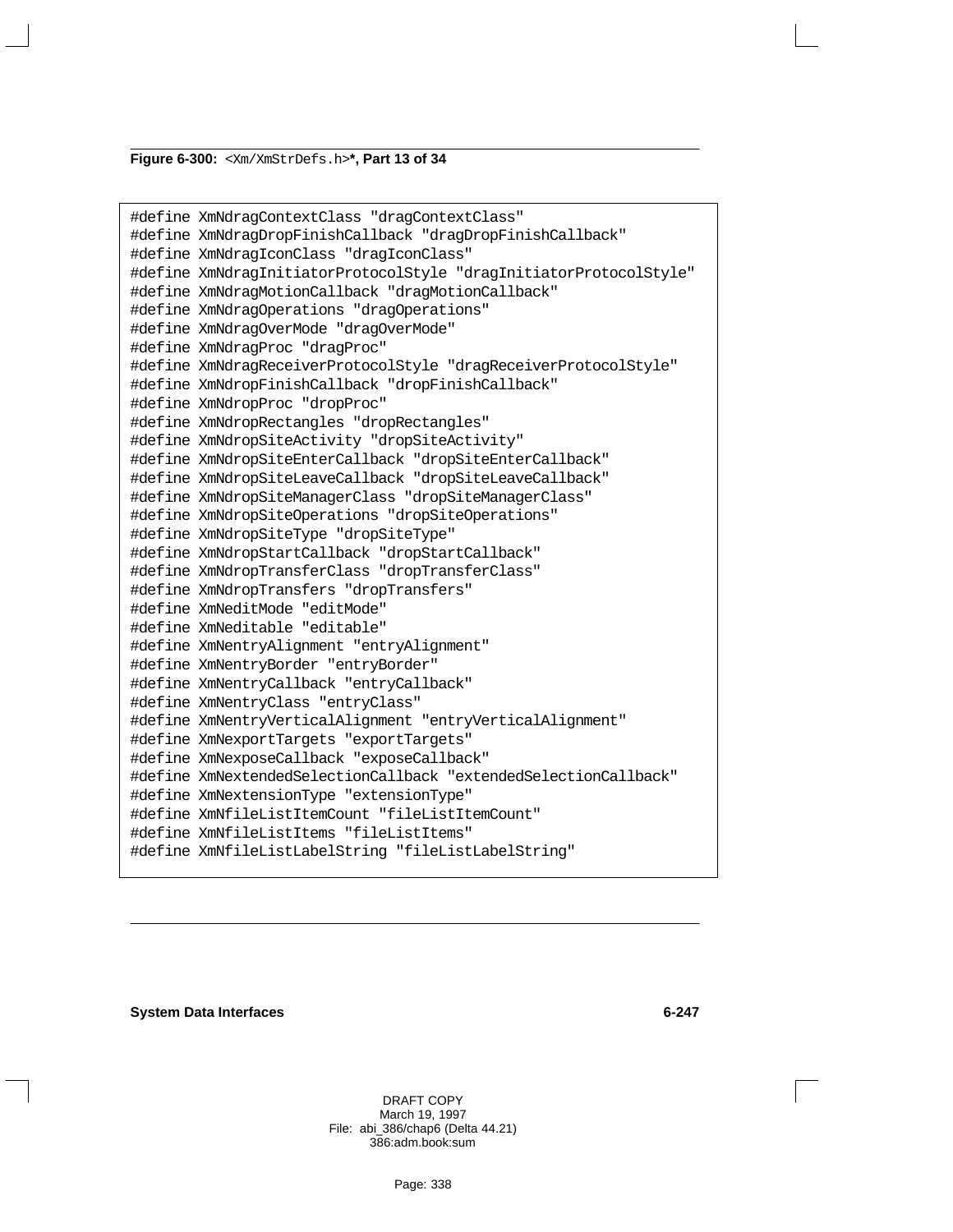**Figure 6-301:** < $Xm/Xm$ StrDefs.h>\*, Part 14 of 34

#define XmNfileSearchProc "fileSearchProc" #define XmNfileTypeMask "fileTypeMask" #define XmNfillOnArm "fillOnArm" #define XmNfillOnSelect "fillOnSelect" #define XmNfilterLabelString "filterLabelString" #define XmNfocusCallback "focusCallback" #define XmNfocusMovedCallback "focusMovedCallback" #define XmNfocusPolicyChanged "focusPolicyChanged" #define XmNfontList "fontList" #define XmNforegroundThreshold "foregroundThreshold" #define XmNfractionBase "fractionBase" #define XmNqainPrimaryCallback "qainPrimaryCallback" #define XmNhelpCallback "helpCallback" #define XmNhelpLabelString "helpLabelString" #define XmNhighlightColor "highlightColor" #define XmNhighlightOnEnter "highlightOnEnter" #define XmNhighlightPixmap "highlightPixmap" #define XmNhighlightThickness "highlightThickness" #define XmNhistoryItemCount "historyItemCount" #define XmNhistoryItems "historyItems" #define XmNhistoryMaxItems "historyMaxItems" #define XmNhistoryVisibleItemCount "historyVisibleItemCount" #define XmNhorizontalFontUnit "horizontalFontUnit" #define XmNhorizontalScrollBar "horizontalScrollBar" #define XmNhorizontalSpacing "horizontalSpacing" # define XmNhot X "hot X" # define XmNhot Y "hot Y" #define XmNiccHandle "iccHandle" #define XmNimportTargets "importTargets" #define XmNincrement "increment" #define XmNincrementCallback "incrementCallback" #define XmNincremental "incremental" #define XmNindicatorOn "indicatorOn" #define XmNindicatorSize "indicatorSize" #define XmNindicatorType "indicatorType"

**6-248 LIBRARIES**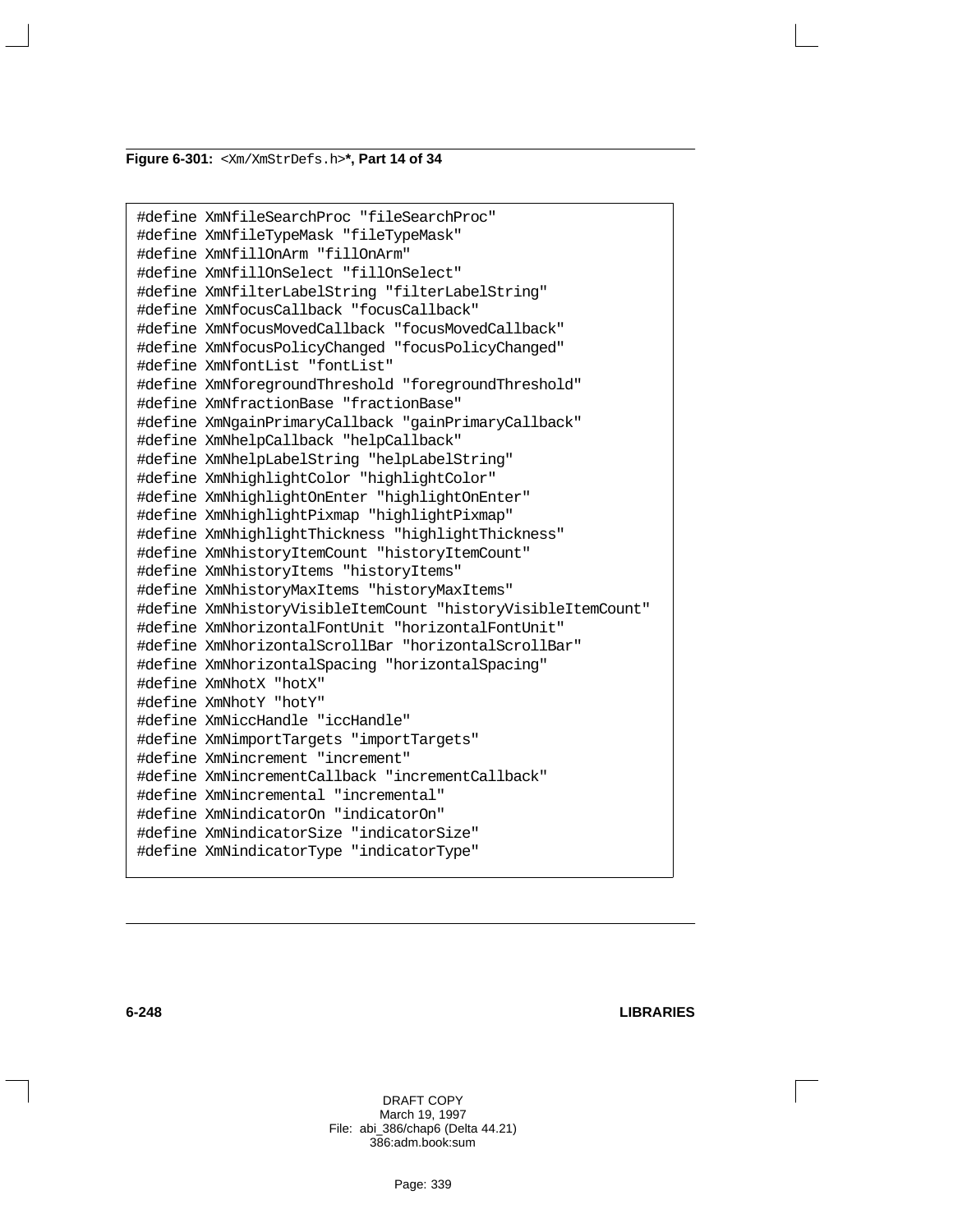**Figure 6-302:** < $Xm/Xm$ StrDefs.h>\*, Part 15 of 34

#define XmNinitialDelay "initialDelay" #define XmNinitialFocus "initialFocus" #define XmNinputCallback "inputCallback" #define XmNinputCreate "inputCreate" #define XmNinputMethod "inputMethod" #define XmNinvalidCursorForeground "invalidCursorForeground" #define XmNisAligned "isAligned" #define XmNisHomogeneous "isHomogeneous" #define XmNitemCount "itemCount" #define XmNitems "items" #define XmNkeyboardFocusPolicy "keyboardFocusPolicy" #define XmNlabelFontList "labelFontList" #define XmNlabelInsensitivePixmap "labelInsensitivePixmap" #define XmNlabelPixmap "labelPixmap" #define XmNlabelString "labelString" #define XmNlabelType "labelType" #define XmNleftAttachment "leftAttachment" #define XmNleftOffset "leftOffset" #define XmNleftPosition "leftPosition" #define XmNleftWidget "leftWidget" #define XmNlightThreshold "lightThreshold" #define XmNlineSpace "lineSpace" #define XmNlistItemCount "listItemCount" #define XmNlistItems "listItems" #define XmNlistLabelString "listLabelString" #define XmNlistMarginHeight "listMarginHeight" #define XmNlistMarginWidth "listMarginWidth" #define XmNlistSizePolicy "listSizePolicy" #define XmNlistSpacing "listSpacing" #define XmNlistUpdated "listUpdated" #define XmNlistVisibleItemCount "listVisibleItemCount" #define XmNlogicalParent "logicalParent" #define XmNlosePrimaryCallback "losePrimaryCallback" #define XmNlosingFocusCallback "losingFocusCallback" #define XmNmainWindowMarginHeight "mainWindowMarginHeight"

**System Data Interfaces 6-249**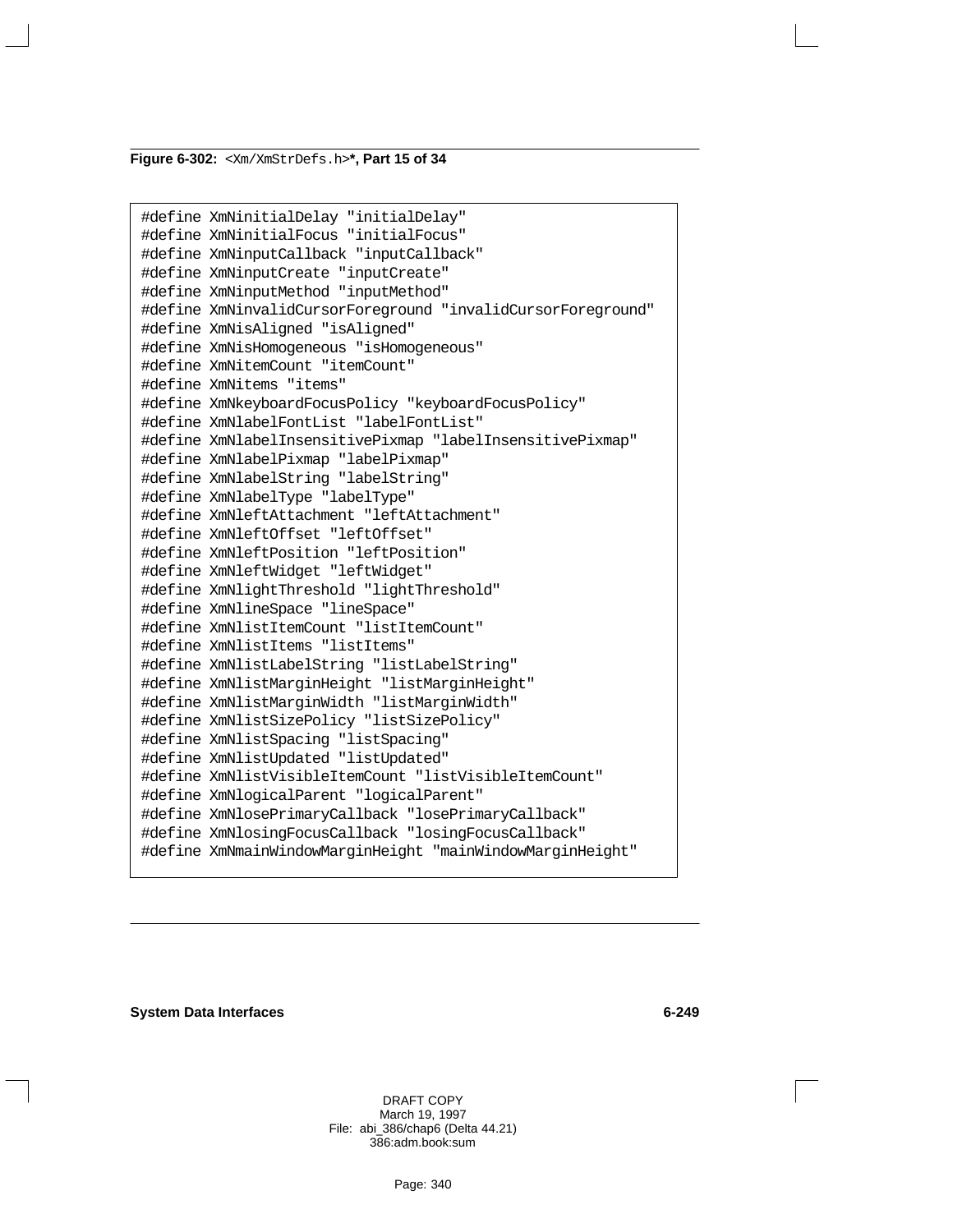**Figure 6-303:** < $Xm/Xm$ StrDefs.h>\*, Part 16 of 34

```
#define XmNmainWindowMarginWidth "mainWindowMarginWidth"
#define XmNmapCallback "mapCallback"
#define XmNmappingDelay "mappingDelay"
#define XmNmargin "margin"
#define XmNmarginBottom "marginBottom"
#define XmNmarginHeight "marginHeight"
#define XmNmarginLeft "marginLeft"
#define XmNmarginRight "marginRight"
#define XmNmarginTop "marginTop"
#define XmNmarginWidth "marginWidth"
# define X m N m ask " m ask "
#define XmNmaxLength "maxLength"
#define XmNmaximum "maximum"
#define XmNmenuAccelerator "menuAccelerator"
#define XmNmenuBar "menuBar"
#define XmNmenuCursor "menuCursor"
#define XmNmenuHelpWidget "menuHelpWidget"
#define XmNmenuHistory "menuHistory"
#define XmNmenuPost "menuPost"
#define XmNmessageAlignment "messageAlignment"
#define XmNmessageProc "messageProc"
#define XmNmessageString "messageString"
#define XmNmessageWindow "messageWindow"
#define XmNminimizeButtons "minimizeButtons"
#define XmNminimum "minimum"
#define XmNmnemonic "mnemonic"
#define XmNmnemonicCharSet "mnemonicCharSet"
#define XmNmodifyVerifyCallback "modifyVerifyCallback"
#define XmNmodifyVerifyCallbackWcs "modifyVerifyCallbackWcs"
#define XmNmotionVerifyCallback "motionVerifyCallback"
#define XmNmoveOpaque "moveOpaque"
#define XmNmultiClick "multiClick"
#define XmNmultipleSelectionCallback "multipleSelectionCallback"
#define XmNmustMatch "mustMatch"
#define XmNmwmDecorations "mwmDecorations"
```
**6-250 LIBRARIES**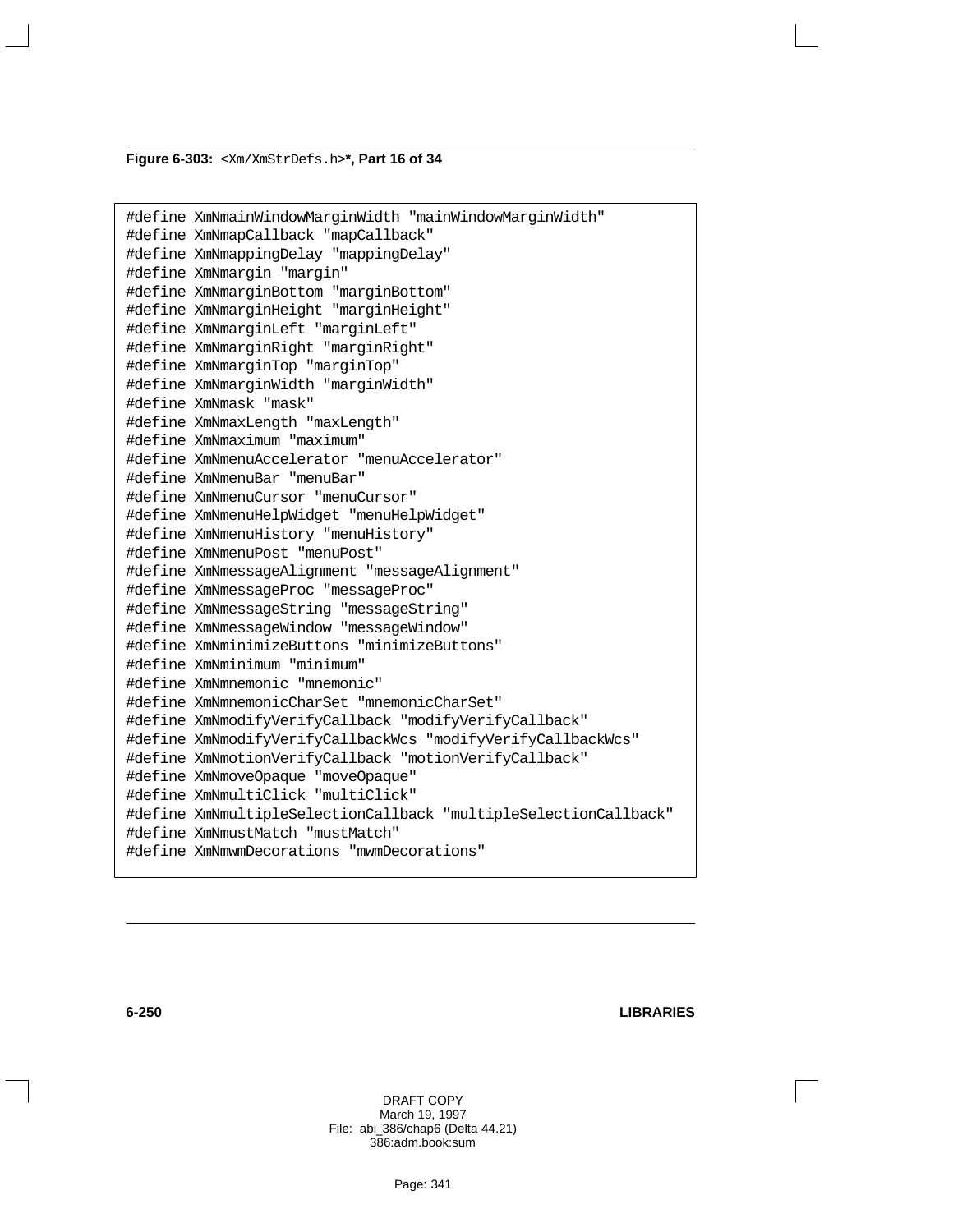**Figure 6-304:** < $Xm/Xm$ StrDefs.h>\*, Part 17 of 34

#define XmNmwmFunctions "mwmFunctions" #define XmNmwmInputMode "mwmInputMode" #define XmNmwmMenu "mwmMenu" #define XmNmwmMessages "mwmMessages" #define XmNnavigationType "navigationType" #define XmNneedsMotion "needsMotion" #define XmNnoMatchCallback "noMatchCallback" #define XmNnoMatchString "noMatchString" #define XmNnoResize "noResize" #define XmNnoneCursorForeground "noneCursorForeground" #define XmNnotifyProc "notifyProc" #define XmNnumColumns "numColumns" #define XmNnumDropRectangles "numDropRectangles" #define XmNnumDropTransfers "numDropTransfers" #define XmNnumExportTargets "numExportTargets" #define XmNnumImportTargets "numImportTargets" #define XmNnumRectangles "numRectangles" #define XmNoffsetX "offsetX" #define XmNoffsetY "offsetY" #define XmNokCallback "okCallback" #define XmNokLabelString "okLabelString" #define XmNoperationChangedCallback "operationChangedCallback" #define XmNoperationCursorIcon "operationCursorIcon" #define XmNoptionLabel "optionLabel" #define XmNoptionMnemonic "optionMnemonic" #define XmNoutputCreate "outputCreate" #define XmNpacking "packing" #define XmNpaqeDecrementCallback "paqeDecrementCallback" #define XmNpageIncrement "pageIncrement" #define XmNpageIncrementCallback "pageIncrementCallback" #define XmNpaneMaximum "paneMaximum" #define XmNpaneMinimum "paneMinimum" #define XmNpattern "pattern" #define XmNpendingDelete "pendingDelete" #define XmNpopupEnabled "popupEnabled"

**System Data Interfaces** 6-251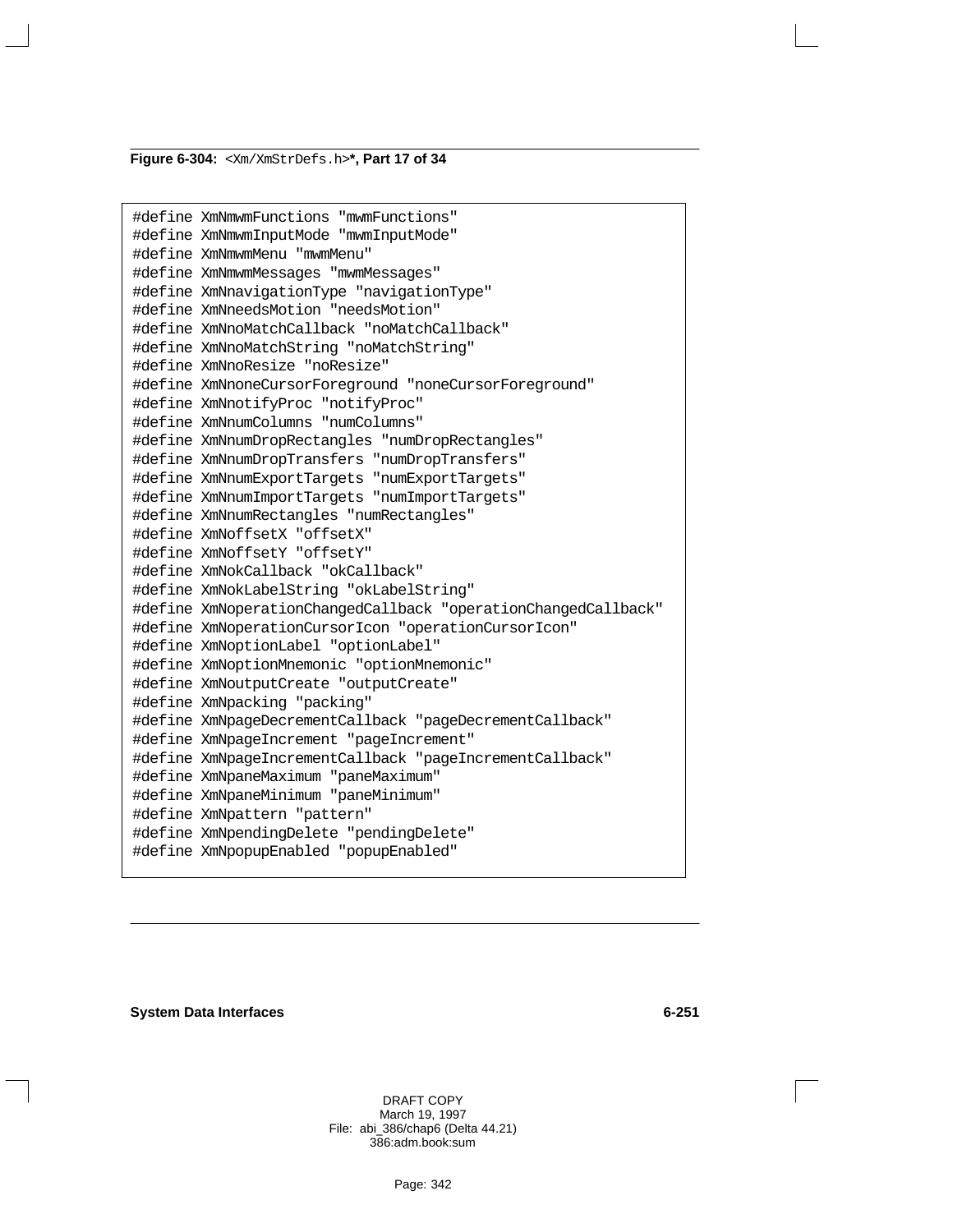**Figure 6-305:** < $Xm/Xm$ StrDefs.h>\*, Part 18 of 34

#define XmNpositionIndex "positionIndex" #define XmNpostFromButton "postFromButton" #define XmNpostFromCount "postFromCount" #define XmNpostFromList "postFromList" #define XmNpreeditType "preeditType" #define XmNprocessingDirection "processingDirection" #define XmNpromptString "promptString" #define XmNprotocolCallback "protocolCallback" #define XmNpushButtonEnabled "pushButtonEnabled" #define XmNqualifySearchDataProc "qualifySearchDataProc" #define XmNradioAlwaysOne "radioAlwaysOne" #define XmNradioBehavior "radioBehavior" #define XmNrealizeCallback "realizeCallback" #define XmN recompute Size "recompute Size" #define XmNrectangles "rectangles" #define XmNrefigureMode "refigureMode" #define XmNrepeatDelay "repeatDelay" #define XmNresizable "resizable" #define XmNresizeCallback "resizeCallback" #define XmNresizeHeight "resizeHeight" #define XmNresizePolicy "resizePolicy" #define XmNresizeWidth "resizeWidth" #define XmNrightAttachment "rightAttachment" #define XmNrightOffset "rightOffset" #define XmNrightPosition "rightPosition" #define XmNrightWidget "rightWidget" #define XmNrowColumnType "rowColumnType" #define XmNrows "rows" #define XmNrubberPositioning "rubberPositioning" #define XmNsashHeight "sashHeight" #define XmNsashIndent "sashIndent" #define XmNsashShadowThickness "sashShadowThickness" #define XmNsashWidth "sashWidth" #define XmNscaleHeight "scaleHeight" #define XmNscaleMultiple "scaleMultiple"

**6-252 LIBRARIES**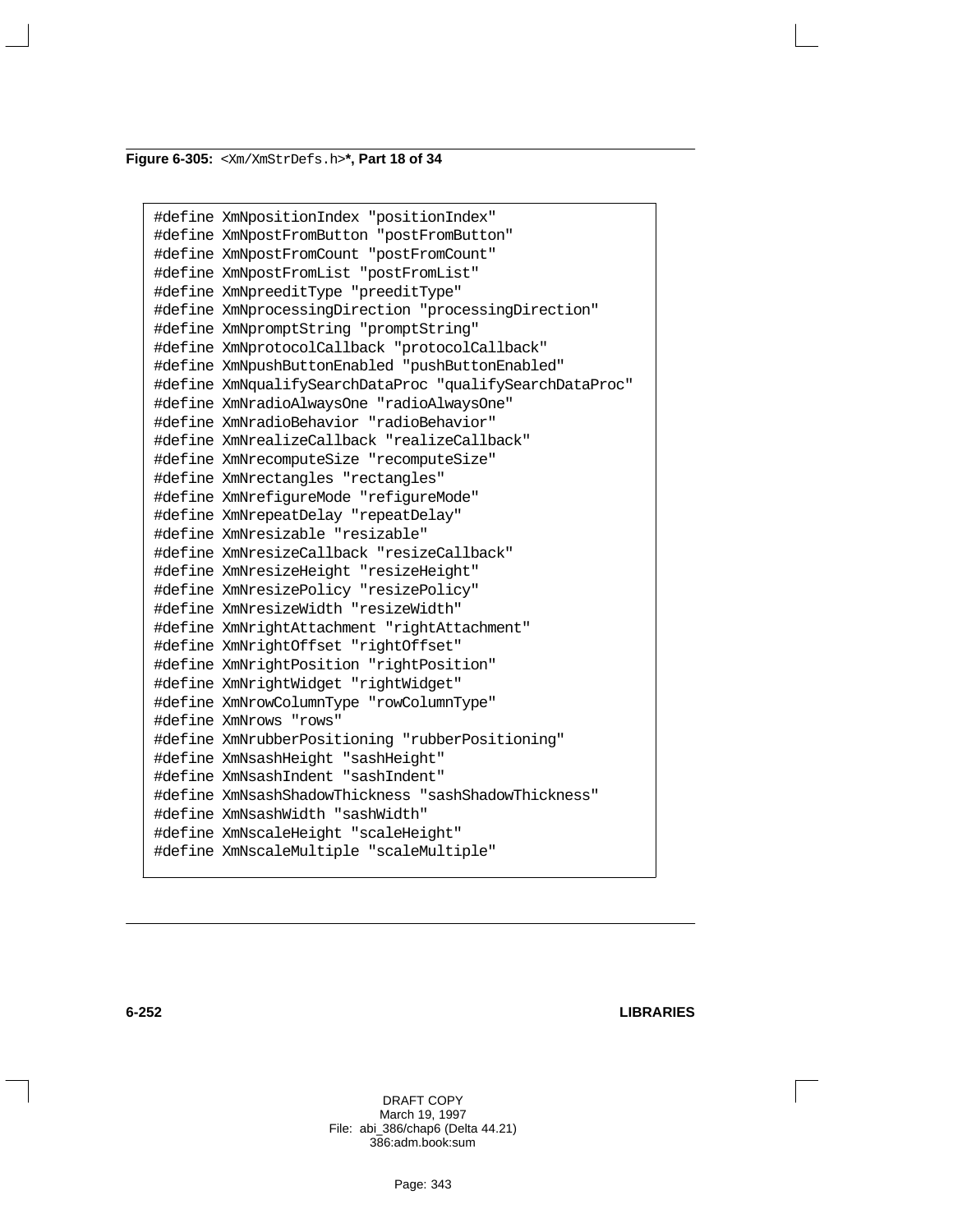**Figure 6-306:** < $Xm/Xm$ StrDefs.h>\*, Part 19 of 34

#define XmNscaleWidth "scaleWidth" #define XmNscrollBarDisplayPolicy "scrollBarDisplayPolicy" #define XmNscrollBarPlacement "scrollBarPlacement" #define XmNscrollHorizontal "scrollHorizontal" #define XmNscrollLeftSide "scrollLeftSide" #define XmNscrollTopSide "scrollTopSide" #define XmNscrollVertical "scrollVertical" #define XmNscrolledWindowMarginHeight "scrolledWindowMarginHeight" #define XmNscrolledWindowMarginWidth "scrolledWindowMarginWidth" #define XmNscrollingPolicy "scrollingPolicy" #define XmNselectColor "selectColor" #define XmNselectInsensitivePixmap "selectInsensitivePixmap" #define XmNselectPixmap "selectPixmap" #define XmNselectThreshold "selectThreshold" #define XmNselectedItemCount "selectedItemCount" #define XmNselectedItems "selectedItems" #define XmNselectionArrayCount "selectionArrayCount" #define XmNselectionLabelString "selectionLabelString" #define XmNselectionPolicy "selectionPolicy" #define XmN separatorOn "separatorOn" #define XmN separator Type "separator Type" #define XmNset "set" #define XmNshadow "shadow" #define XmNshadowThickness "shadowThickness" #define XmNshadowType "shadowType" #define XmNshellUnitType "shellUnitType" #define XmNshowArrows "showArrows" #define XmNshowAsDefault "showAsDefault" #define XmNshowSeparator "showSeparator" #define XmNshowValue "showValue" #define XmNsimpleCallback "simpleCallback" #define XmNsingleSelectionCallback "singleSelectionCallback" #define XmNsizePolicy "sizePolicy" #define XmNskipAdjust "skipAdjust" #define XmNsliderSize "sliderSize"

**System Data Interfaces 6-253**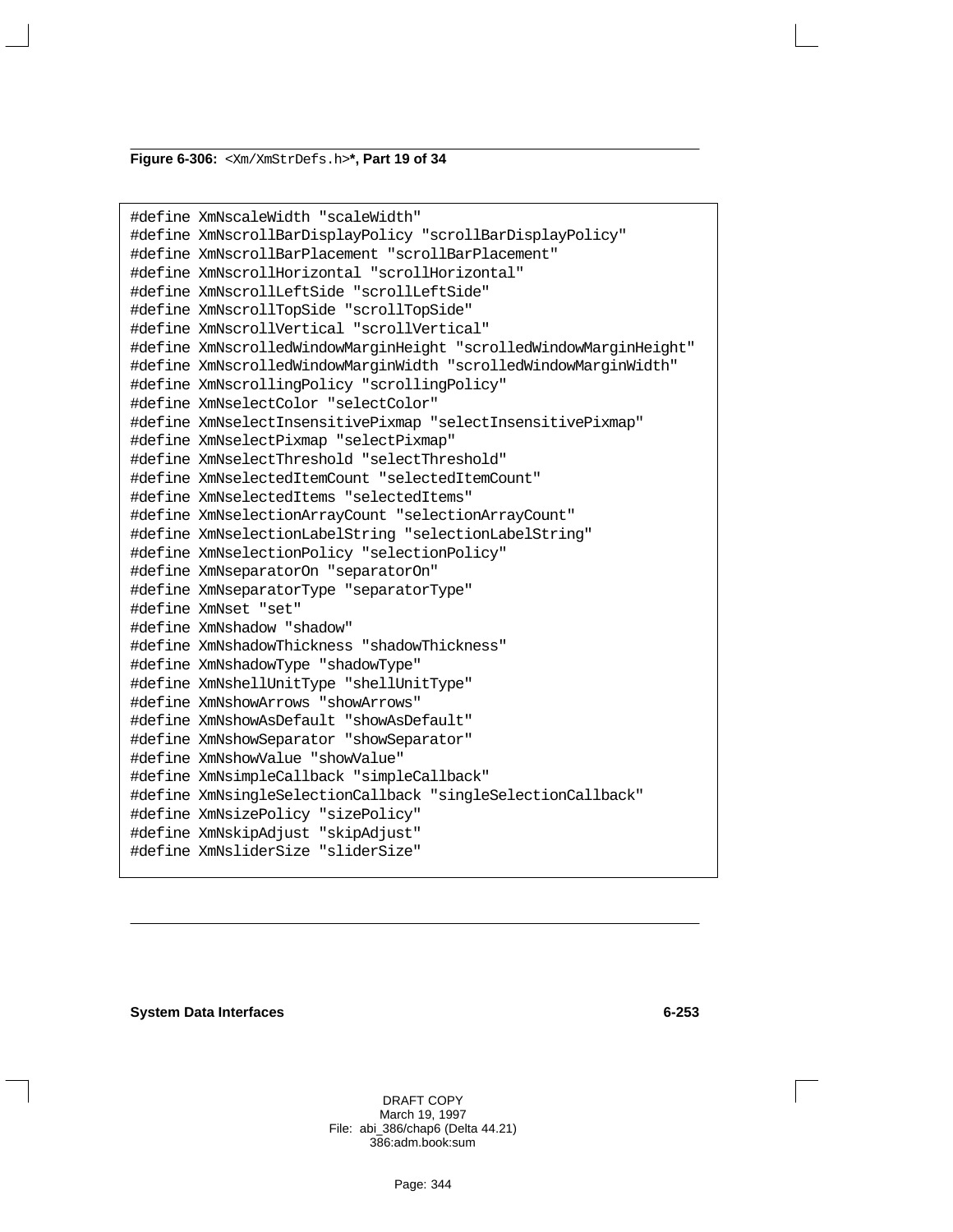**Figure 6-307:** < $Xm/Xm$ StrDefs.h>\*, Part 20 of 34

```
#define XmN source "source"
#define XmNsourceCursorIcon "sourceCursorIcon"
#define XmNsourceIsExternal "sourceIsExternal"
#define XmNsourcePixmapIcon "sourcePixmapIcon"
#define XmN source Widget "source Widget"
#define XmNsourceWindow "sourceWindow"
#define XmN spacing "spacing"
#define XmNspotLocation "spotLocation"
#define XmNstartTime "startTime"
#define XmNstateCursorIcon "stateCursorIcon"
#define XmNstringDirection "stringDirection"
#define XmNsubMenuId "subMenuId"
#define XmNsymbolPixmap "symbolPixmap"
#define XmNtearOffMenuActivateCallback "tearOffMenuActivateCallback"
#define XmNtearOffMenuDeactivateCallback "tearOffMenuDeactivateCallback"
#define XmNtearOffModel "tearOffModel"
#define XmNtextAccelerators "textAccelerators"
#define XmNtextColumns "textColumns"
#define XmNtextFontList "textFontList"
#define XmNtextString "textString"
#define XmNtextTranslations "textTranslations"
#define XmNtextValue "textValue"
#define XmNtitleString "titleString"
#define XmNtoBottomCallback "toBottomCallback"
#define XmNtoPositionCallback "toPositionCallback"
#define XmNtoTopCallback "toTopCallback"
#define XmNtopAttachment "topAttachment"
#define XmNtopCharacter "topCharacter"
#define XmNtopItemPosition "topItemPosition"
#define XmNtopLevelEnterCallback "topLevelEnterCallback"
#define XmNtopLevelLeaveCallback "topLevelLeaveCallback"
#define XmNtopOffset "topOffset"
#define XmNtopPosition "topPosition"
#define XmNtopShadowColor "topShadowColor"
#define XmNtopShadowPixmap "topShadowPixmap"
```
**6-254 LIBRARIES**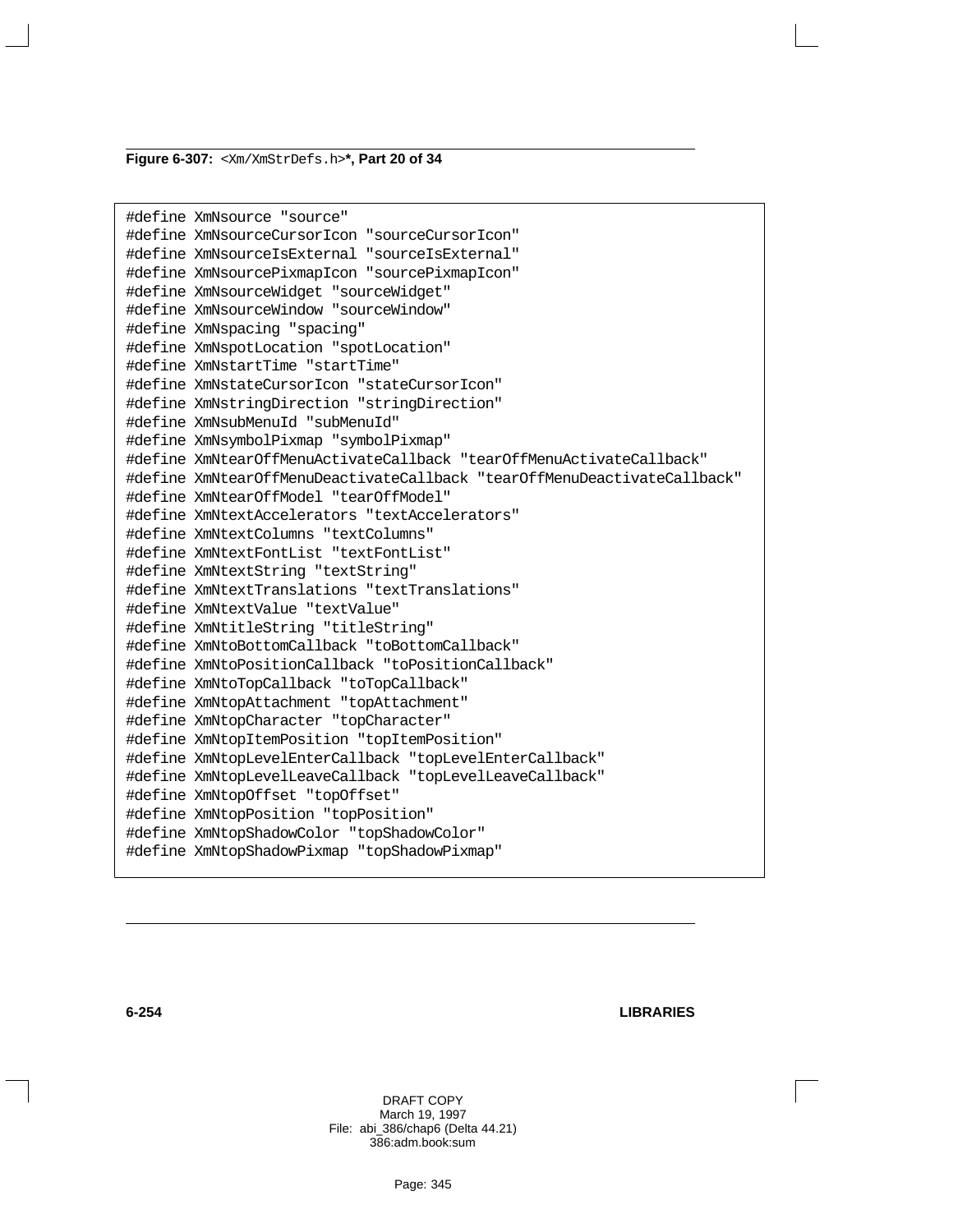**Figure 6-308:** < $Xm/Xm$ StrDefs.h>\*, Part 21 of 34

#define XmNtopWidget "topWidget" #define XmNtransferProc "transferProc" #define XmNtransferStatus "transferStatus" #define XmNtraversalCallback "traversalCallback" #define XmNtraversalOn "traversalOn" #define XmNtraversalType "traversalType" #define XmNtraverseObscuredCallback "traverseObscuredCallback" #define XmNtreeUpdateProc "treeUpdateProc" #define XmNtroughColor "troughColor" #define XmNunitType "unitType" #define XmNunmapCallback "unmapCallback" #define XmNunpostBehavior "unpostBehavior" #define XmNunselectPixmap "unselectPixmap" #define XmNupdateSliderSize "updateSliderSize" #define XmNuseAsyncGeometry "useAsyncGeometry" #define XmNuserData "userData" #define XmNvalidCursorForeground "validCursorForeground" #define XmNvalueChangedCallback "valueChangedCallback" #define XmNvalueWcs "valueWcs" #define XmNverifyBell "verifyBell" #define XmNverticalFontUnit "verticalFontUnit" #define XmNverticalScrollBar "verticalScrollBar" #define XmNverticalSpacing "verticalSpacing" #define XmNvisibleItemCount "visibleItemCount" #define XmNvisibleWhenOff "visibleWhenOff" #define XmNvisualPolicy "visualPolicy" #define XmNwhichButton "whichButton" #define XmNwordWrap "wordWrap" #define XmNworkWindow "workWindow" #define XmRAlignment "Alignment" #define XmRAnimationMask "AnimationMask" #define XmRAnimationPixmap "AnimationPixmap" #define XmRAnimationStyle "AnimationStyle" #define XmRArrowDirection "ArrowDirection" #define XmRAtomList "AtomList"

**System Data Interfaces 6-255**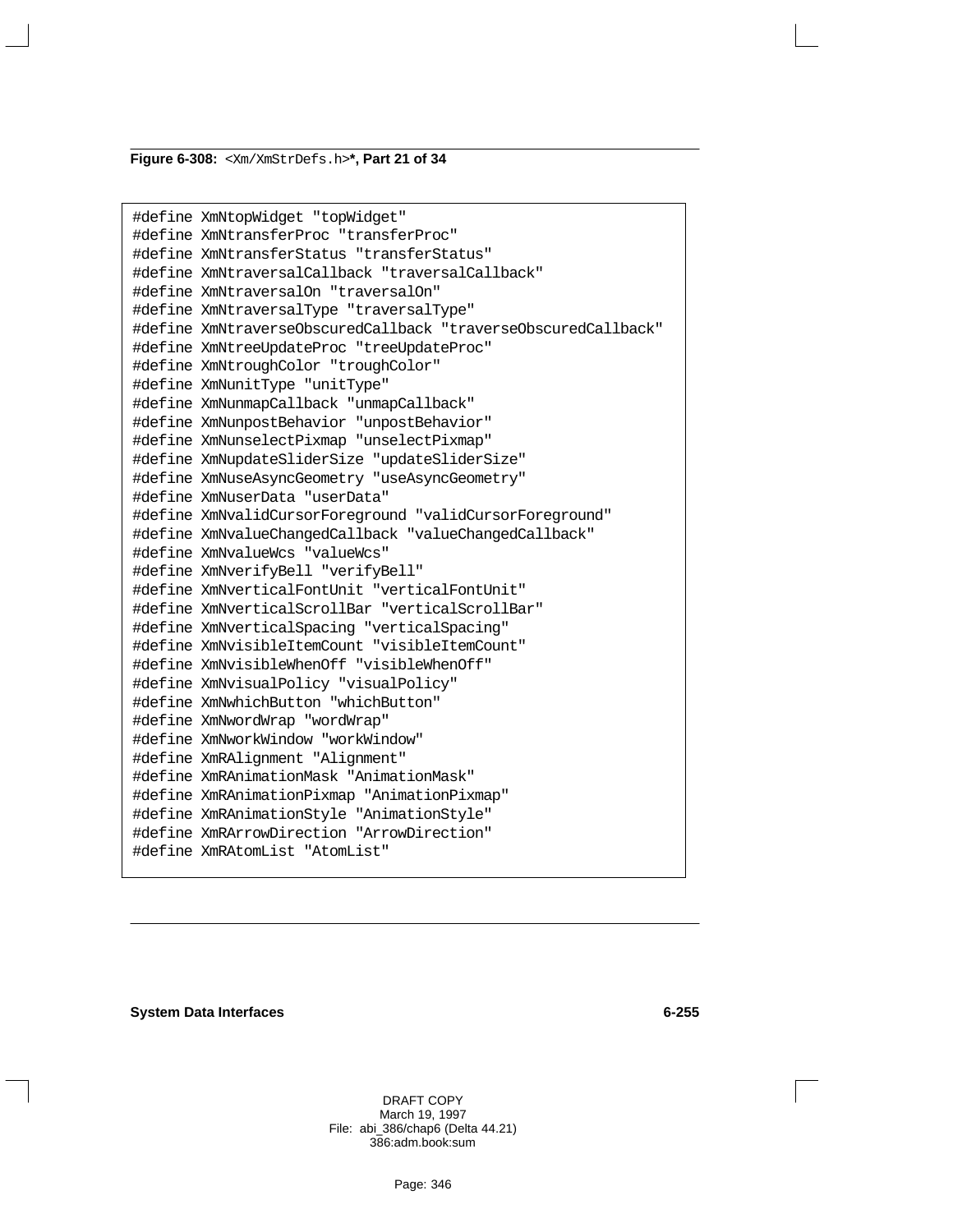**Figure 6-309:** < $Xm/Xm$ StrDefs.h>\*, Part 22 of 34

#define XmRAttachment "Attachment" #define XmRAudibleWarning "AudibleWarning" #define XmRAvailability "Availability" #define XmRBackgroundPixmap "BackgroundPixmap" #define XmRBlendModel "BlendModel" #define XmRBooleanDimension "BooleanDimension" #define XmRBottomShadowPixmap "BottomShadowPixmap" #define XmRButtonType "ButtonType" #define XmRCallbackProc "CallbackProc" #define XmRChar "Char" #define XmRCharSetTable "CharSetTable" #define XmRChildHorizontalAlignment "ChildHorizontalAlignment" #define XmRChildPlacement "ChildPlacement" #define XmRChildType "ChildType" #define XmRChildVerticalAlignment "ChildVerticalAlignment" #define XmRCommandWindowLocation "CommandWindowLocation" #define XmRCompoundText "CompoundText" #define XmRDefaultButtonType "DefaultButtonType" #define XmRDeleteResponse "DeleteResponse" #define XmRDialogStyle "DialogStyle" #define XmRDialogType "DialogType" #define XmRDoubleClickInterval "DoubleClickInterval" #define XmRDragInitiatorProtocolStyle "DragInitiatorProtocolStyle" #define XmRDragReceiverProtocolStyle "DragReceiverProtocolStyle" #define XmRD rop Site Activity "Drop Site Activity" #define XmRD rop Site Operations "Drop Site Operations" #define XmRDropSiteType "DropSiteType" #define XmRDropTransfers "DropTransfers" #define XmRExtensionType "ExtensionType" #define XmRFileTypeMask "FileTypeMask" #define XmRFontList "FontList" #define XmRGadgetPixmap "GadgetPixmap" #define XmRHighlightPixmap "HighlightPixmap" #define XmRHorizontalDimension "HorizontalDimension" #define XmRHorizontalInt "HorizontalInt"

**6-256 LIBRARIES**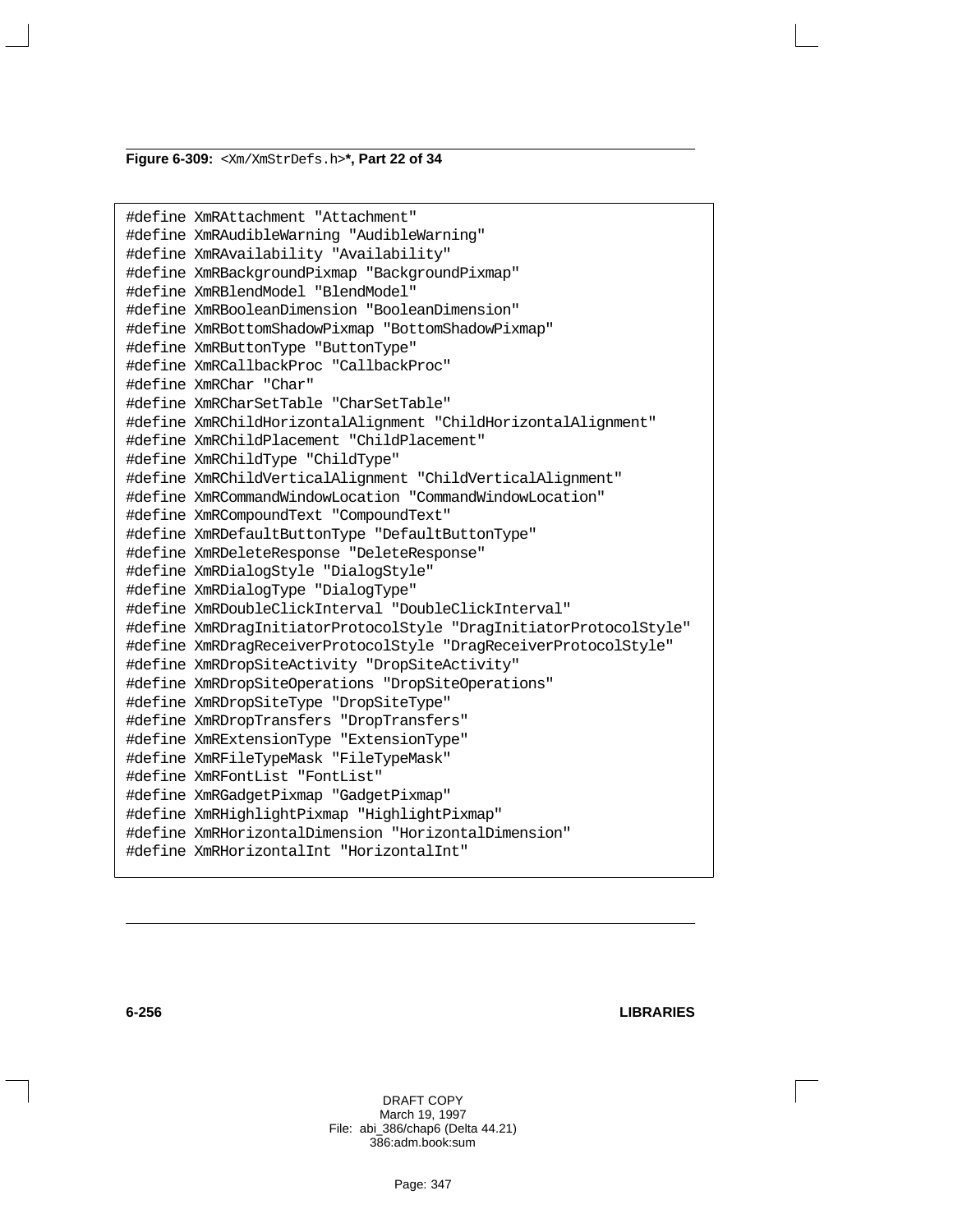**Figure 6-310:** < $Xm/Xm$ StrDefs.h>\*, Part 23 of 34

#define XmRHorizontalPosition "HorizontalPosition" #define XmRIconAttachment "IconAttachment" #define XmRImportTargets "ImportTargets" #define XmRIndicatorType "IndicatorType" #define XmRItemCount "ItemCount" #define XmRItems "Items" #define XmRKeySym "KeySym" #define XmRKeySymTable "KeySymTable" #define XmRKeyboardFocusPolicy "KeyboardFocusPolicy" #define XmRLabelType "LabelType" #define XmRListMarginHeight "ListMarginHeight" #define XmRListMarginWidth "ListMarginWidth" #define XmRListSizePolicy "ListSizePolicy" #define XmRListSpacing "ListSpacing" #define XmRManBottomShadowPixmap "ManBottomShadowPixmap" #define XmRManForegroundPixmap "ManForegroundPixmap" #define XmRManHighlightPixmap "ManHighlightPixmap" #define XmRManTopShadowPixmap "ManTopShadowPixmap" #define XmRMenuWidget "MenuWidget" #define XmRM nemonic "Mnemonic" #define XmRMultiClick "MultiClick" #define XmRNavigationType "NavigationType" #define XmRPacking "Packing" #define XmRPrimForegroundPixmap "PrimForegroundPixmap" #define XmRProc "Proc" #define XmRProcessingDirection "ProcessingDirection" #define XmRRectangleList "RectangleList" #define XmRResizePolicy "ResizePolicy" #define XmRRowColumnType "RowColumnType" #define XmRScrollBarDisplayPolicy "ScrollBarDisplayPolicy" #define XmRScrollBarPlacement "ScrollBarPlacement" #define XmRScrollingPolicy "ScrollingPolicy" #define XmRSelectedItemCount "SelectedItemCount" #define XmRSelectedItems "SelectedItems" #define XmRSelectionPolicy "SelectionPolicy"

**System Data Interfaces** 6-257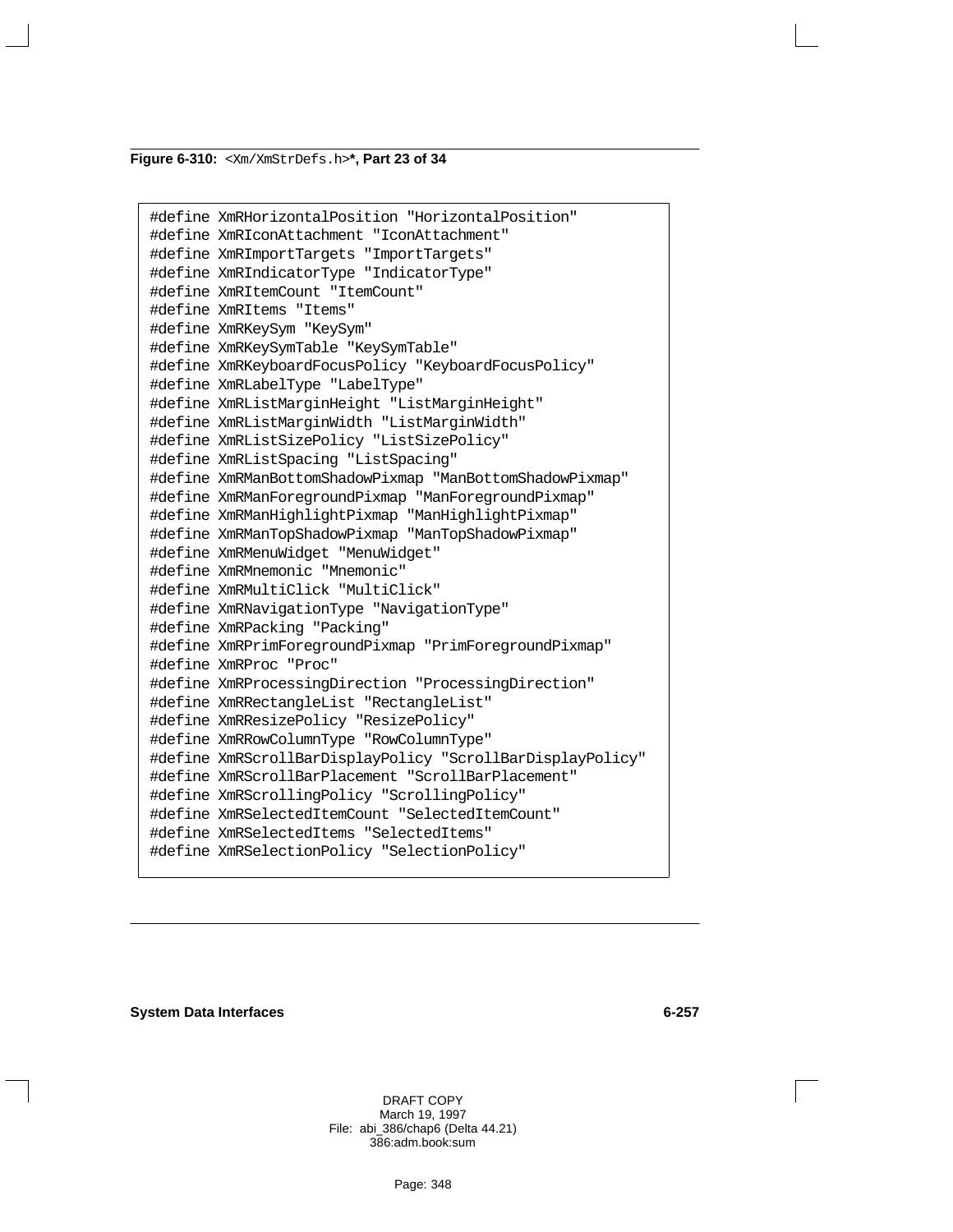## **Figure 6-311:** < $Xm/Xm$ StrDefs.h>\*, Part 24 of 34

```
#define XmRSelectionType "SelectionType"
#define XmRSeparatorType "SeparatorType"
#define XmRShadowType "ShadowType"
#define XmRShellHorizDim "ShellHorizDim"
#define XmRShellHorizPos "ShellHorizPos"
#define XmRShellUnitType "ShellUnitType"
#define XmRShellVertDim "ShellVertDim"
#define XmRShellVertPos "ShellVertPos"
#define XmRSizePolicy "SizePolicy"
#define XmRStringDirection "StringDirection"
#define XmRTearOffModel "TearOffModel"
#define XmRTopShadowPixmap "TopShadowPixmap"
#define XmRTransferStatus "TransferStatus"
#define XmRTraversalType "TraversalType"
#define XmRUnitType "UnitType"
#define XmRUnpostBehavior "UnpostBehavior"
#define XmRValueWcs "ValueWcs"
#define XmRVerticalAlignment "VerticalAlignment"
#define XmRVerticalDimension "VerticalDimension"
#define XmRVerticalInt "VerticalInt"
#define XmRVerticalPosition "VerticalPosition"
#define XmRVirtualBinding "VirtualBinding"
#define XmRVisibleItemCount "VisibleItemCount"
#define XmRVisualPolicy "VisualPolicy"
#define XmRWhichButton "WhichButton"
#define XmRXmBackgroundPixmap "XmBackgroundPixmap"
#define XmRXmString "XmString"
#define XmRXmStringCharSet "XmStringCharSet"
#define XmRXmStringTable "XmStringTable"
#define XmVosfActivate "osfActivate"
#define XmVosfAddMode "osfAddMode"
#define XmVosfBackSpace "osfBackSpace"
#define XmVosfBeginLine "osfBeginLine"
#define XmVosfCancel "osfCancel"
#define XmVosfClear "osfClear"
```
**6-258 LIBRARIES**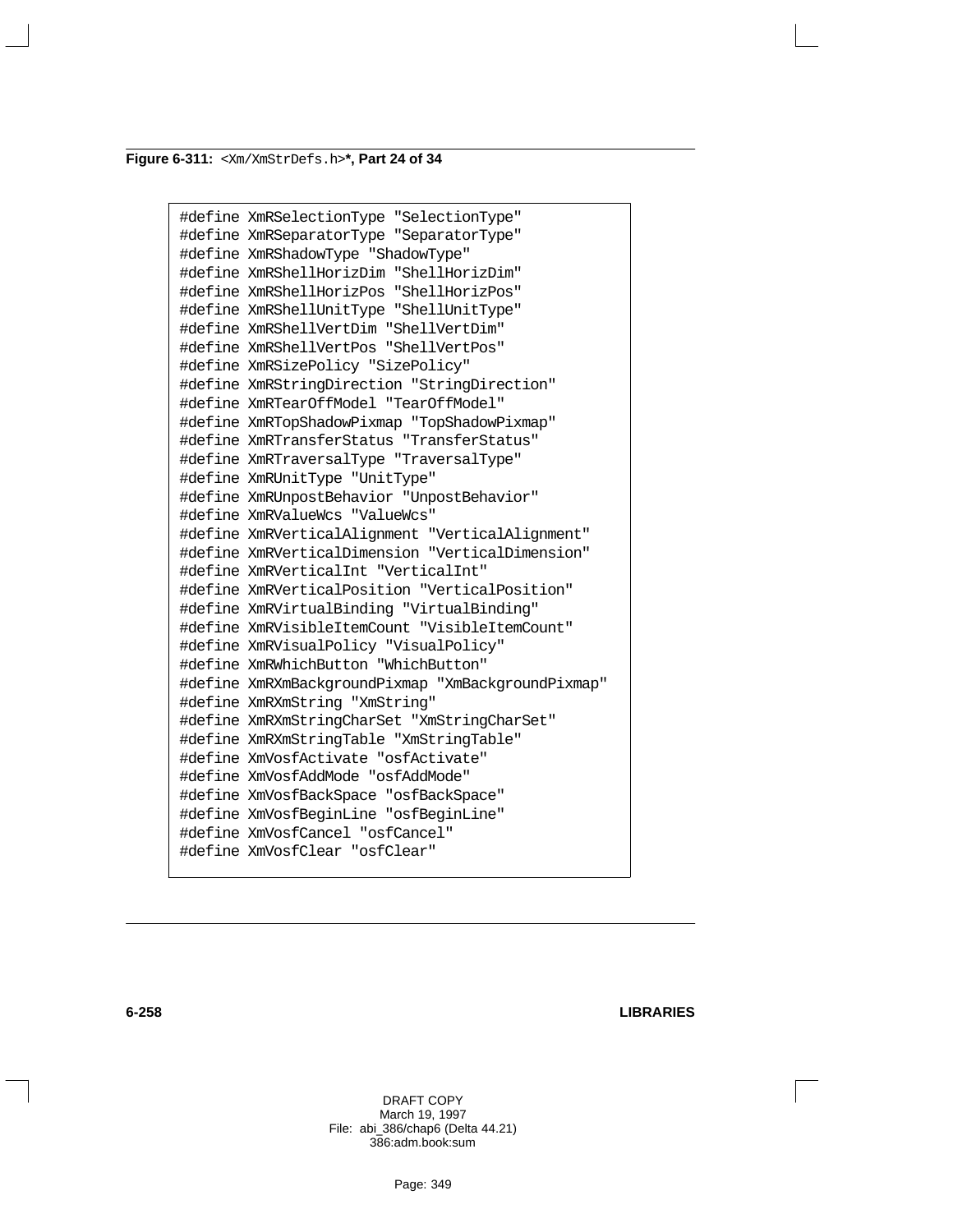**Figure 6-312:** < $Xm/Xm$ StrDefs.h>\*, Part 25 of 34

```
#define XmVosfCopy "osfCopy"
#define XmVosfCut "osfCut"
#define XmVosfDelete "osfDelete"
#define XmVosfDown "osfDown"
#define XmVosfEndLine "osfEndLine"
#define XmVosfHelp "osfHelp"
#define XmVosfInsert "osfInsert"
#define XmVosfLeft "osfLeft"
# define Xm Vosf Menu " osf Menu"
#define XmVosfMenuBar "osfMenuBar"
#define XmVosfPageDown "osfPageDown"
#define XmVosfPaqeLeft "osfPaqeLeft"
#define XmVosfPageRight "osfPageRight"
#define XmVosfPageUp "osfPageUp"
#define XmVosfPaste "osfPaste"
#define XmVosfPrimaryPaste "osfPrimaryPaste"
#define XmVosfQuickPaste "osfQuickPaste"
#define XmVosfRight "osfRight"
#define XmVosfSelect "osfSelect"
#define XmVosfUndo "osfUndo"
#define XmVosfUp "osfUp"
#define XmSFONTLIST_DEFAULT_TAG_STRING "FONTLIST_DEFAULT_TAG_STRING"
#define XmSXmFONTLIST DEFAULT TAG STRING "XmFONTLIST DEFAULT TAG STRING"
#define _XmConst /**/
#define XmSTRING_DEFAULT_CHARSET XmS
# d e f i n e X m S T R I N G _ I S O 8 8 5 9 _ 1 " I S O 8 8 5 9 - 1 "
#define XmFONTLIST DEFAULT TAG WASFONTLIST DEFAULT TAG STRING
#define XmFONTLIST_DEFAULT_TAG_STRING XmSXmFONTLIST_DEFAULT_TAG_STRING
#define XmVaCASCADEBUTTON TO ME "cascadeButton"
#define XmVaCHECKBUTTON "checkButton"
#define XmVaDOUBLE_SEPARATOR "doubleSeparator"
#define XmVaPUSHBUTTON "pushButton"
#define XmVaRADIOBUTTON "radioButton"
```
**System Data Interfaces 6-259**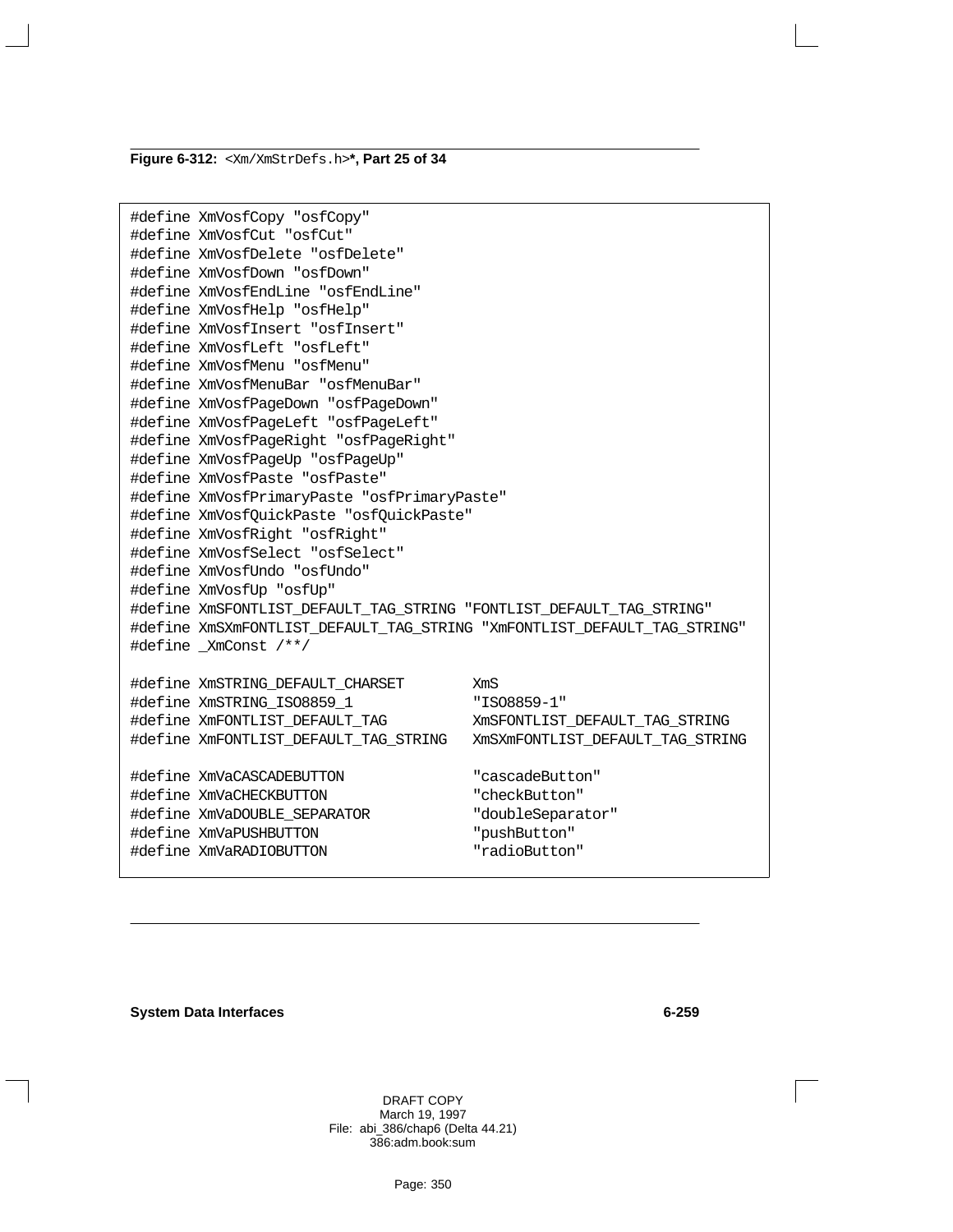### **Figure 6-313:** < $Xm/XmSLrDefs.h>^*$ , Part 26 of 34

```
#define XmVaSEPARATOR "separator"
#define XmVaSINGLE_SEPARATOR "singleSeparator"
#define XmVaTOGGLEBUTTON "checkButton"
# define Xm V a TITLE X www.state XtNtitle
#define XtCKeyboardFocusPolicy MCKeyboardFocusPolicy
# d e f i n e X t C S h e l l U n i t T y p e X m C S h e l l U n i t T y p e
# d e f i n e X t N k e y b o a r d F o c u s P o l i c y X m N k e y b o a r d F o c u s P o l i c y
#define XtNshellUnitType XmNshellUnitType
#define XtRKeyboardFocusPolicy XmRKeyboardFocusPolicy
#define XmRPrimBottomShadowPixmap XmRBottomShadowPixmap
#define XmRPrimHighlightPixmap XmRHighlightPixmap
# d e f i n e X m R P r i m T o p S h a d o w P i x m a p X m R T o p S h a d o w P i x m a p
#define XmCAccelerators XtCAccelerators
# d e f i n e X m C A l l o w S h e l l R e s i z e X t C A l l o w S h e l l R e s i z e
# de fine Xm C A r g c c x t C A r g c x t C A r g c x t C A r g c x t C A r g c x t C A r g c x t C A r g c x t C A r g c x t C A r g c x t C A r g c x t C A r g c x t C A r g c x t C A r g c x t C A r g c x t C A r g c x
# d e f i n e X m C A r g v X t C A r g v
#define XmCBackground XtCBackground
# d e f i n e X m C B a s e H e i g h t X t C B a s e H e i g h t
#define XmCBaseHeight XtCBaseHeight
#define XmCBaseWidth                             XtCBaseWidth
# d e f i n e X m C B a s e W i d t h X t C B a s e W i d t h
#define XmCBitmap XtCBitmap
#define XmCBoolean XtCBoolean
#define XmCBorderColor XtCBorderColor
#define XmCBorderWidth XtCBorderWidth
#define XmCCallback XtCCallback
# define XmC Color XtC Color
# define XmC Colormap XtC Colormap
#define XmCCreatePopupChildProc XtCCreatePopupChildProc
# de fine Xm C Cursor r and the Xt C Cursor
# de f i ne X m C D e p t h \mu X t C D e p t h \mu# d e f i n e X m C D i m e n s i o n X t R D i m e n s i o n
```
**6-260 LIBRARIES**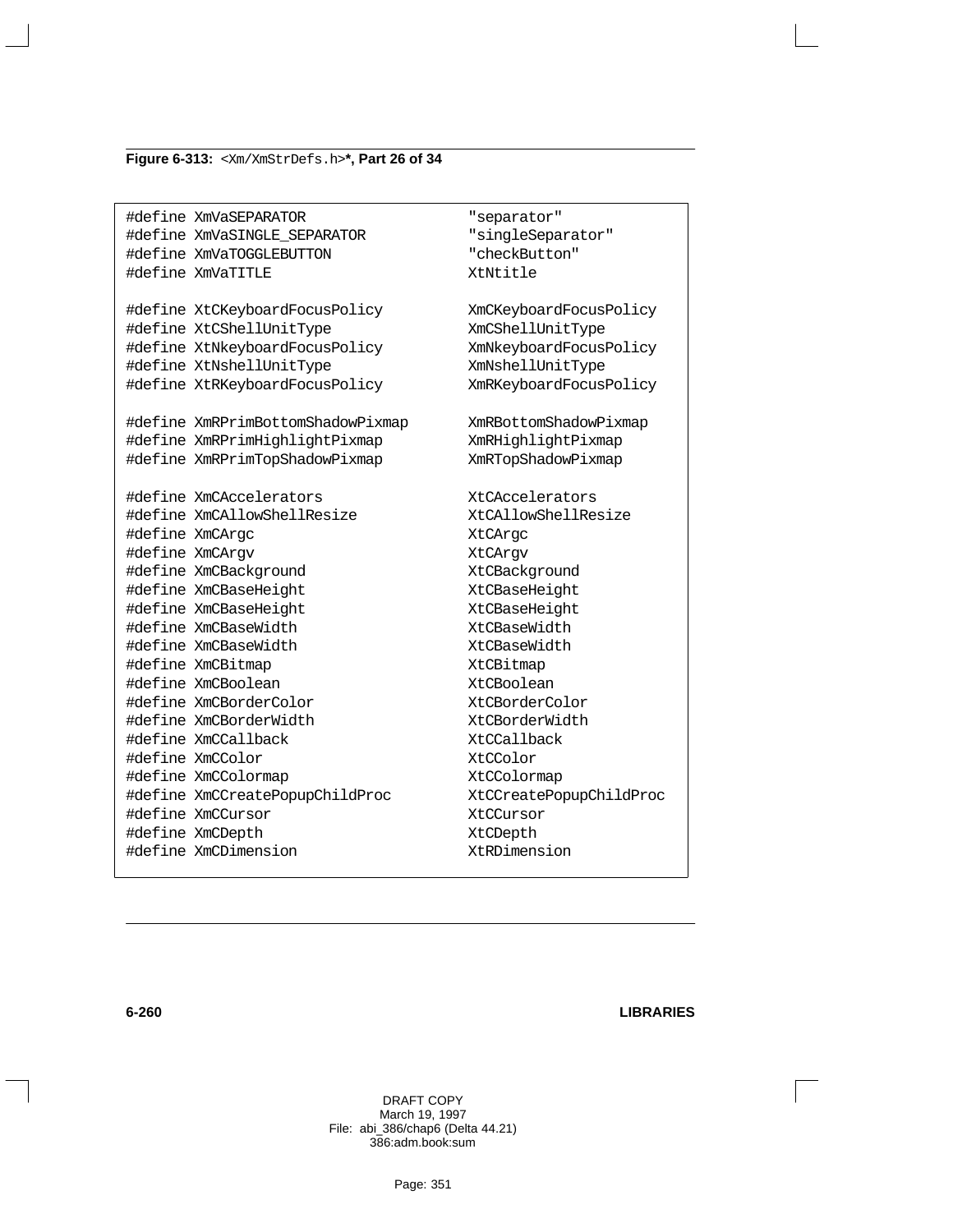**Figure 6-314:** < $x_{m}/x_{m}$ StrDefs.h>\*, Part 27 of 34

| #define XmCEditMode                   | XtREditMode                   |
|---------------------------------------|-------------------------------|
| #define XmCEditType                   | XtCEditType                   |
| #define XmCEventBindings              | XtCEventBindings              |
| #define XmCFile                       | XtCFile                       |
| #define XmCFont                       | XtCFont                       |
| #define XmCFontSet                    | XtCFontSet                    |
| #define XmCForeground                 | XtCForeground                 |
| #define XmCFraction                   | XtCFraction                   |
| #define XmCFunction                   | XtCFunction                   |
| #define XmCGeometry                   | XtCGeometry                   |
| #define XmCHSpace                     | XtCHSpace                     |
| #define XmCHeight                     | XtCHeight                     |
| #define XmCHeightInc                  | XtCHeightInc                  |
| #define XmCIconMask                   | XtCIconMask                   |
| #define XmCIconName                   | XtCIconName                   |
| #define XmCIconNameEncoding           | XtCIconNameEncoding           |
| #define XmCIconPixmap                 | XtCIconPixmap                 |
| #define XmCIconWindow                 | XtCIconWindow                 |
| #define XmCIconX                      | XtCIconX                      |
| #define XmCIconY                      | XtCIconY                      |
| #define XmCIconic                     | XtCIconic                     |
| #define XmCIndex                      | XtCIndex                      |
| #define XmCInitialResourcesPersistent | XtCInitialResourcesPersistent |
| #define XmCInitialState               | XtCInitialState               |
| #define XmCInput                      | XtCInput                      |
| #define XmCInsertPosition             | XtCInsertPosition             |
| #define XmCInterval                   | XtCInterval                   |
| #define XmCJustify                    | XtCJustify                    |
| #define XmCLabel                      | XtCLabel                      |
| #define XmCLength                     | XtCLength                     |
| #define XmCMappedWhenManaged          | XtCMappedWhenManaged          |
| #define XmCMargin                     | XtCMargin                     |
| #define XmCMaxAspectX                 | XtCMaxAspectX                 |
| #define XmCMaxAspectY                 | XtCMaxAspectY                 |
| #define XmCMaxHeight                  | XtCMaxHeight                  |

**System Data Interfaces** 6-261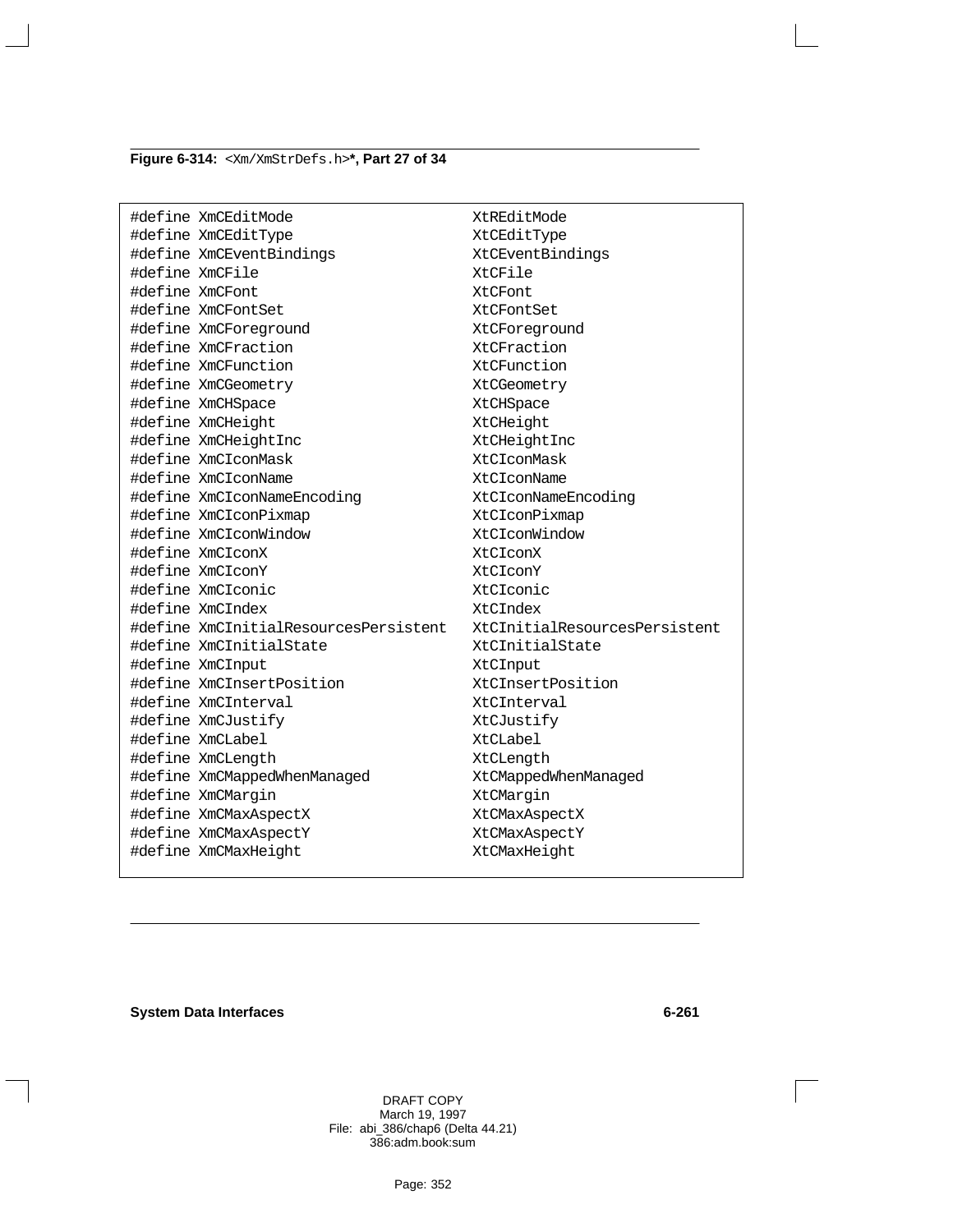### **Figure 6-315:** < $Xm/XmSLrDefs.h>^*$ , **Part 28 of 34**

# define Xm C Max Width #define XmCMenuEntry <br />
xtCMenuEntry<br />
xtCMenuEntry<br />
xtCMenuEntry #define XmCMinAspectX XtCMinAspectX #define XmCMinAspectY XtCMinAspectY #define XmCMinHeight XtCMinHeight # define Xm C Min Width Xt C Min Width # define Xm C Notify Xt C Notify # d e f i n e X m C O r i e n t a t i o n X t C O r i e n t a t i o n #define XmCOverrideRedirect XtCOverrideRedirect #define XmCParameter 7 a r XtCParameter # define Xm CP ix map Xt CP ix map # define Xm CP osition XtCP osition #define XmCReadOnly XtCReadOnly # define Xm C Resize Xt C Resize #define XmCReverseVideo XtCReverseVideo #define XmCSaveUnder <br/> XtCSaveUnder # de fine Xm C S c reen Xt C S c reen Xt C S c reen Xt C S c reen Xt C S c reen Xt C S c reen Xt C S c reen Xt C S c reen Xt C S c reen Xt C S c reen Xt C S c reen Xt C S c reen Xt C S c reen Xt C S c reen Xt C S c reen Xt # d e f i n e X m C S c r o l l D C u r s o r X t C S c r o l l D C u r s o r #define XmCScrollHCursor 7 XtCScrollHCursor # d e f i n e X m C S c r o l l L C u r s o r X t C S c r o l l L C u r s o r #define XmCScrollProc XtCScrollProc # define XmCS croll R Cursor xtCS croll R Cursor # d e f i n e X m C S c r o l l U C u r s o r X t C S c r o l l U C u r s o r # define XmCS croll V Cursor The XtCS croll V Cursor #define XmCSelection XtCSelection #define XmCSelectionArray MatCSelectionArray #define XmCSensitive XtCSensitive #define XmCSpace XXtCSpace #define XmCString 7.000 Million XtCString # d e f i n e X m C T e x t O p t i o n s X t C T e x t O p t i o n s # d e f i n e X m C T e x t P o s i t i o n X t C T e x t P o s i t i o n # de fine Xm C T ext Sink that we know the Xt C T ext Sink #define XmCTextSource XtCTextSource #define XmCThickness XtCThickness # de f i ne X m C T h u m b  $\mu$  X t C T h u m b  $\mu$ 

**6-262 LIBRARIES**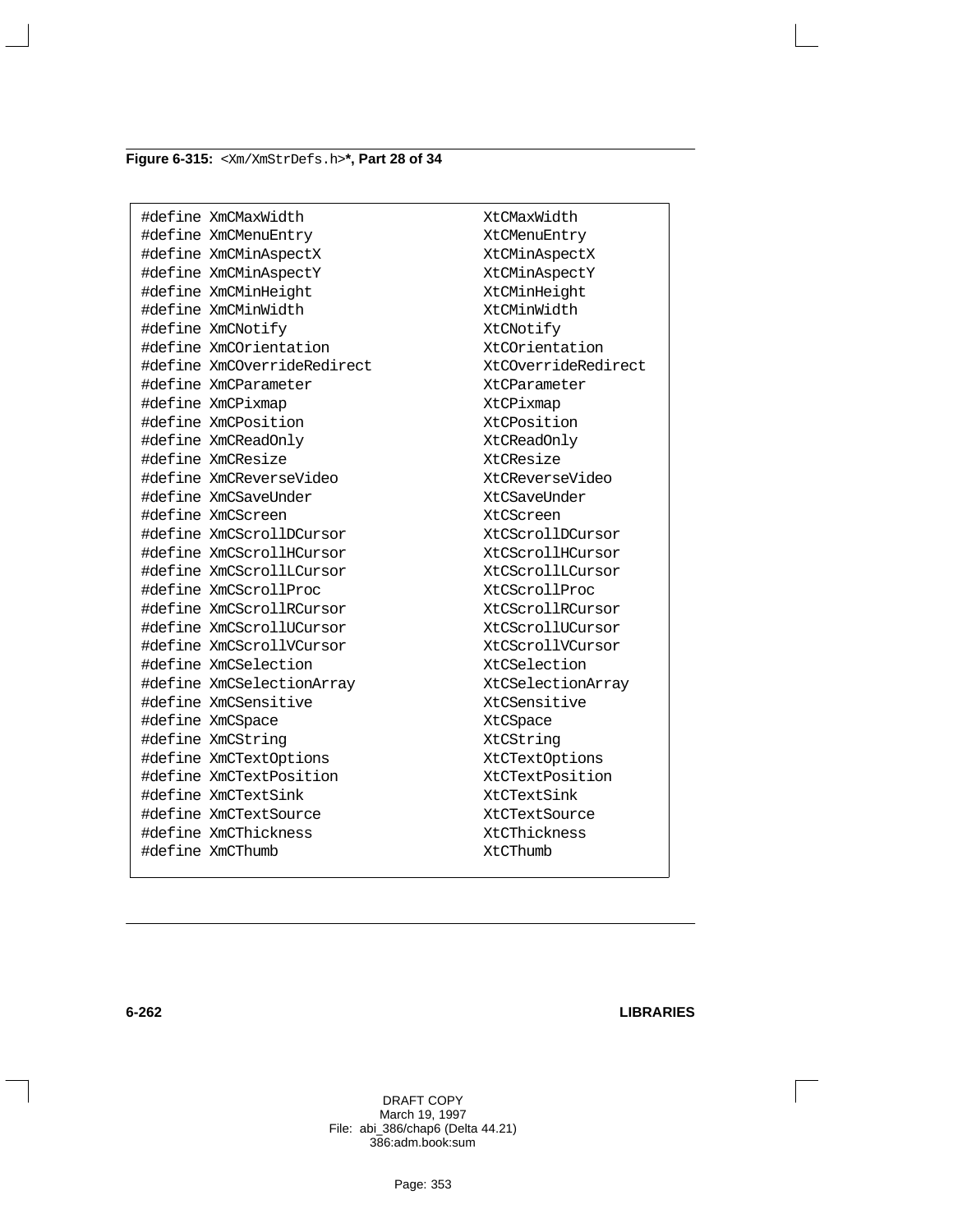**Figure 6-316:** < $Xm/Xm$ StrDefs.h>\*, Part 29 of 34

# define Xm C Title the Second Structure of the Xt C Title #define XmCTitleEncoding MatCTitleEncoding #define XmCTransient  $x$ t XtCTransient #define XmCTransientFor XtCTransientFor # d e f i n e X m C T r a n s l a t i o n s X t C T r a n s l a t i o n s # de fine Xm CV Space X t CV Space # define Xm C V a lue  $\sim$  Xt C V a lue # define Xm CV i sual Xt CV i sual #define XmCWaitForWm  $\qquad \qquad$  XtCWaitForWm # define Xm C Widget X t R Widget # define Xm C Width #define XmCWidthInc Xam XtCWidthInc #define XmCWinGravity xtCWinGravity # define Xm C Window What we Xt C Window # d e f i n e X m C W i n d o w G r o u p X t C W i n d o w G r o u p #define XmCWmTimeout XtCWmTimeout # de f i ne X m C X  $x$  t C X  $x$  C X t C X  $x$ # de f i ne X m C Y X t C Y X t C Y X t C Y X t C Y X t C Y X t C Y X t C Y # d e f i n e X m N a c c e l e r a t o r s X t N a c c e l e r a t o r s # d e f i n e X m N a l l o w S h e l l R e s i z e X t N a l l o w S h e l l R e s i z e #define XmNancestorSensitive XtNancestorSensitive # de fine Xm Narg c and the Xm Narg c Xt Narg c # d e f i n e X m N a r g v X t N a r g v #define XmNbackground XtNbackground # d e f i n e X m N b a c k g r o u n d P i x m a p X t N b a c k g r o u n d P i x m a p #define XmNbaseHeight XtNbaseHeight #define XmNbaseHeight XtNbaseHeight #define XmNbaseWidth XtNbaseWidth # d e f i n e X m N b a s e W i d t h X t N b a s e W i d t h #define XmNbitmap XtNbitmap # de fine XmNborder en en en ander XtNborder #define XmNborderColor XtNborderColor #define XmNborderPixmap XtNborderPixmap # d e f i n e X m N b o r d e r W i d t h X t N b o r d e r W i d t h #define XmNcallback XtNcallback

**System Data Interfaces 6-263**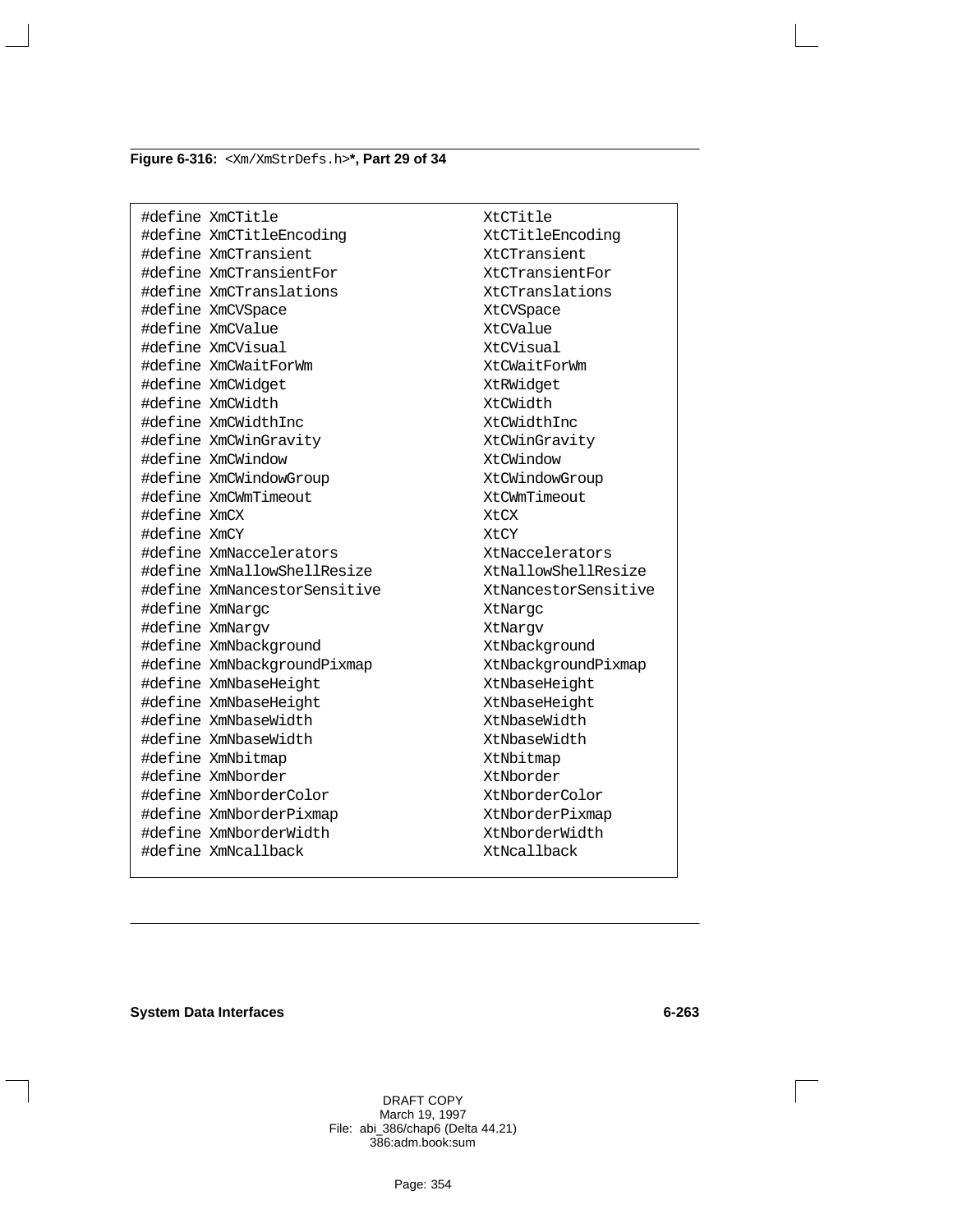**Figure 6-317:** < $Xm/XmSLrDefs.h>^*$ , Part 30 of 34

# d e f i n e X m N c h i l d r e n X t N c h i l d r e n #define XmNcolormap XtNcolormap #define XmNcreatePopupChildProc XtNcreatePopupChildProc #define XmNdepth XtNdepth #define XmNdestroyCallback XtNdestroyCallback #define XmNeditType Xangle XtNeditType # define XmNfile  $\overline{X}$  xtNfile # define XmNfont the Second State State State State State State State State State State State State State State State State State State State State State State State State State State State State State State State State St #define XmNfontSet  $\blacksquare$ #define XmNforceBars XtNforceBars #define XmNforeground and XtNforeground #define XmNfunction XtNfunction #define XmNqeometry with a XtNqeometry # define XmN h eight to the XtN h eight #define XmNheightInc <a> #define XmNhighlight XtNhighlight # define XmNicon Mask Xt Nicon Mask #define XmNiconName and a more in the XtNiconName # d e f i n e X m N i c o n N a m e E n c o d i n g X t N i c o n N a m e E n c o d i n g # d e f i n e X m N i c o n P i x m a p X t N i c o n P i x m a p #define XmNiconWindow xtNiconWindow # define XmNiconX  $\qquad x \sim 0$ # de fine XmNicon Y define XmNicon Y # define XmNiconic the Secret State of XtNiconic # define XmNindex XtNindex #define XmNinitialResourcesPersistent XtNinitialResourcesPersistent #define XmNinitialState Xan XtNinitialState #define XmNinnerHeight XtNinnerHeight # d e f i n e X m N i n n e r W i d t h X t N i n n e r W i d t h #define XmNinnerWindow <a>
xtNinnerWindow</a>
xtNinnerWindow # define XmNinput the Second State of Text XtNinput # d e f i n e X m N i n s e r t P o s i t i o n X t N i n s e r t P o s i t i o n #define XmNinternalHeight XtNinternalHeight # d e f i n e X m N i n t e r n a l W i d t h X t N i n t e r n a l W i d t h #define XmNjumpProc XXtNjumpProc

**6-264 LIBRARIES**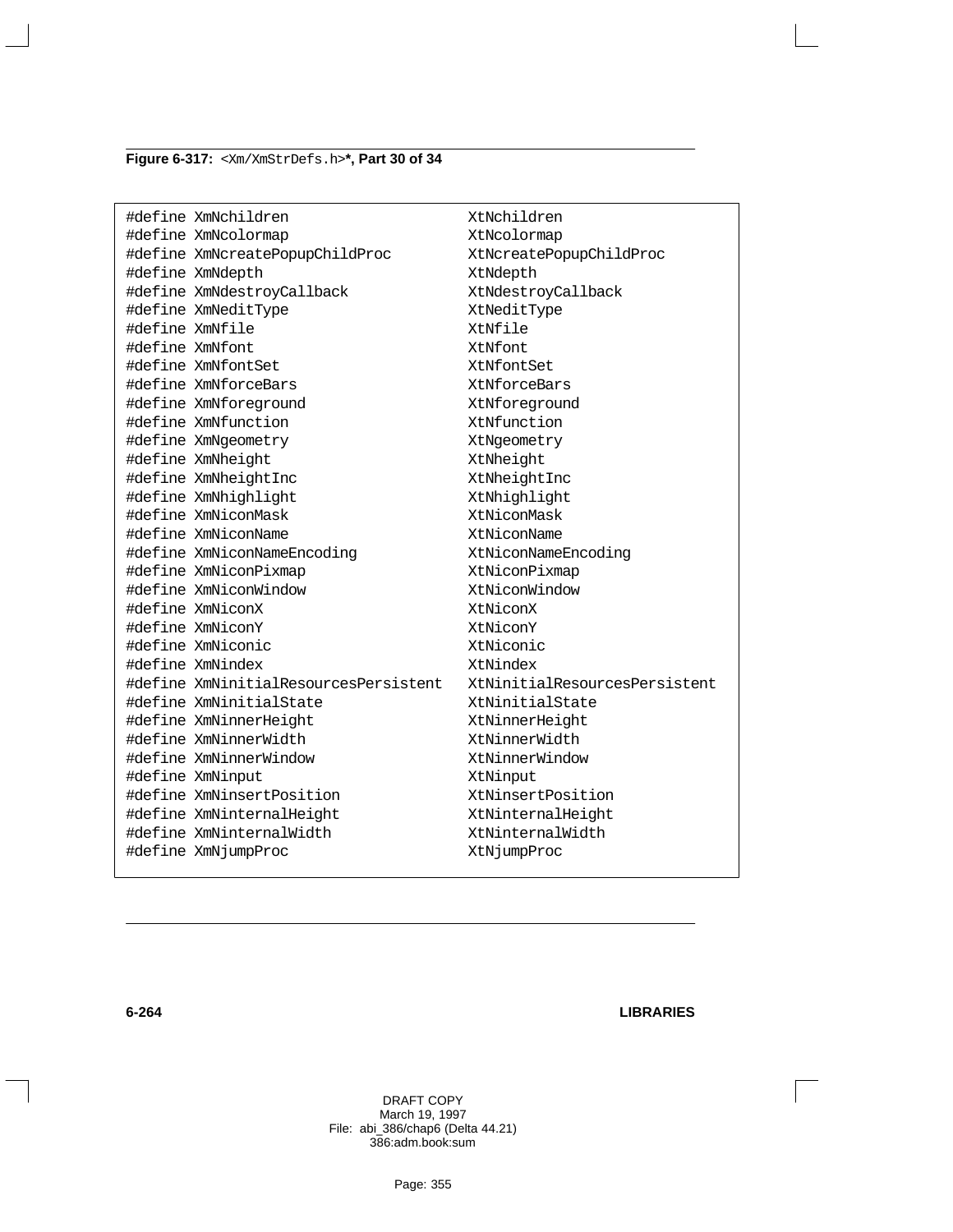## **Figure 6-318:** < $Xm/Xm$ StrDefs.h>\*, Part 31 of 34

# define XmN justify with the XtN justify #define XmNlength 7 and XtNlength # d e f i n e X m N l o w e r R i g h t X t N l o w e r R i g h t #define XmNmappedWhenManaged XtNmappedWhenManaged #define XmNmaxAspectX X XtNmaxAspectX #define XmNmaxAspectY XtNmaxAspectY #define XmNmaxHeight XtNmaxHeight #define XmNmaxWidth XtNmaxWidth #define XmNmenuEntry www.xtNmenuEntry #define XmNminAspectX X XtNminAspectX #define XmNminAspectY XtNminAspectY # d e f i n e X m N m i n H e i g h t X t N m i n H e i g h t # define XmN min Width XtN min Width # de fine XmN name entitled and the XtN name # define XmN notify The Monday St N notify # d e f i n e X m N n u m C h i l d r e n X t N n u m C h i l d r e n #define XmNorientation XtNorientation #define XmNoverrideRedirect XtNoverrideRedirect #define XmNparameter XXtNparameter # define XmNpixmap based of the XtNpixmap #define XmNpopdownCallback XtNpopdownCallback #define XmNpopupCallback XtNpopupCallback #define XmNresize Xandresse XtNresize #define XmNreverseVideo XtNreverseVideo # d e f i n e X m N s a v e U n d e r X t N s a v e U n d e r #define XmNscreen XtNscreen # define XmNs crollD Cursor xtNs crollD Cursor #define XmNscrollHCursor XtNscrollHCursor #define XmNscrollLCursor and XtNscrollLCursor #define XmNscrollProc XtNscrollProc #define XmNscrollRCursor and XtNscrollRCursor # d e f i n e X m N s c r o l l U C u r s o r X t N s c r o l l U C u r s o r # define XmNs croll V Cursor The XtNs croll V Cursor #define XmNselection XtNselection #define XmNselectionArray Munical ectionArray

**System Data Interfaces 6-265**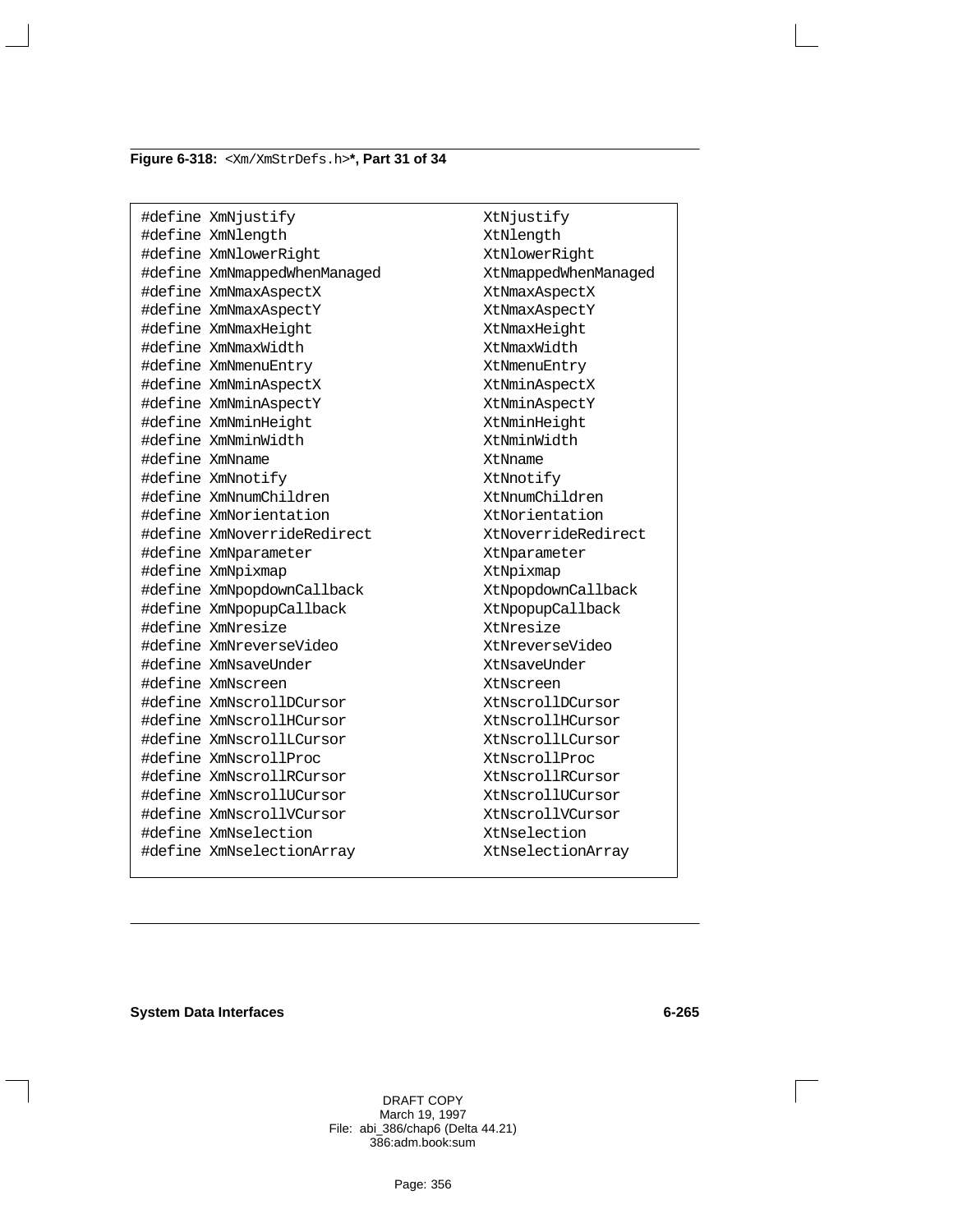## **Figure 6-319:** < $Xm/Xm$ StrDefs.h>\*, Part 32 of 34

#define XmNsensitive Xan extraordinate in the XtNsensitive # define XmNshown w n w XtNshown # de fine XmN space X and XtN space # define XmNstring and the XtNstring # define XmNtextOptions XtNtextOptions # d e f i n e X m N t e x t S i n k X t N t e x t S i n k #define XmNtextSource Xandreas XtNtextSource #define XmNthickness XtNthickness # define XmNthumb  $\qquad x$  t Nthumb # define XmNthumbProc XtNthumbProc # define XmNtitle XMOTIC XtNtitle #define XmNtitleEncoding 7 7 and XtNtitleEncoding # define XmNtop XXtNtop #define XmNtransient XtNtransient #define XmNtransientFor xtNtransientFor #define XmNtransientFor xtNtransientFor # d e f i n e X m N t r a n s l a t i o n s X t N t r a n s l a t i o n s # define XmNup date X = XtNup date #define XmNuseBottom XtNuseBottom # d e f i n e X m N u s e R i g h t X t N u s e R i g h t # define XmN value  $\overline{X}$  xtN value #define XmNvisual XtNvisual #define XmNwaitForWm www.xtNwaitForWm # define Xm N width Xt N width # define XmN wid th Inc # define XmNwin Gravity with the XtNwin Gravity # define XmN window with a XtN window #define XmNwindowGroup XtNwindowGroup # d e f i n e X m N w m T i m e o u t X t N w m T i m e o u t # d e f i n e X m N x X t N x # de f in e X m N y X t N y X t N y X + N y X + N y X + N y + N y + N y + N y + N y + N y + N y + N y + N y + N y + N y + N y + N y + N y + N y + N y + N y + N y + N y + N y + N y + N y + N y + N y + N y + N y + N y + N y # d e f i n e X m R A c c e l e r a t o r T a b l e X t R A c c e l e r a t o r T a b l e # de fine XmRA tom and the matrix of the XtRA tom #define XmRBitmap XtRBitmap # de fine XmRB oo l and XtRB oo l XtRB oo l XtRB oo l XtRB oo l  $X$ 

**6-266 LIBRARIES**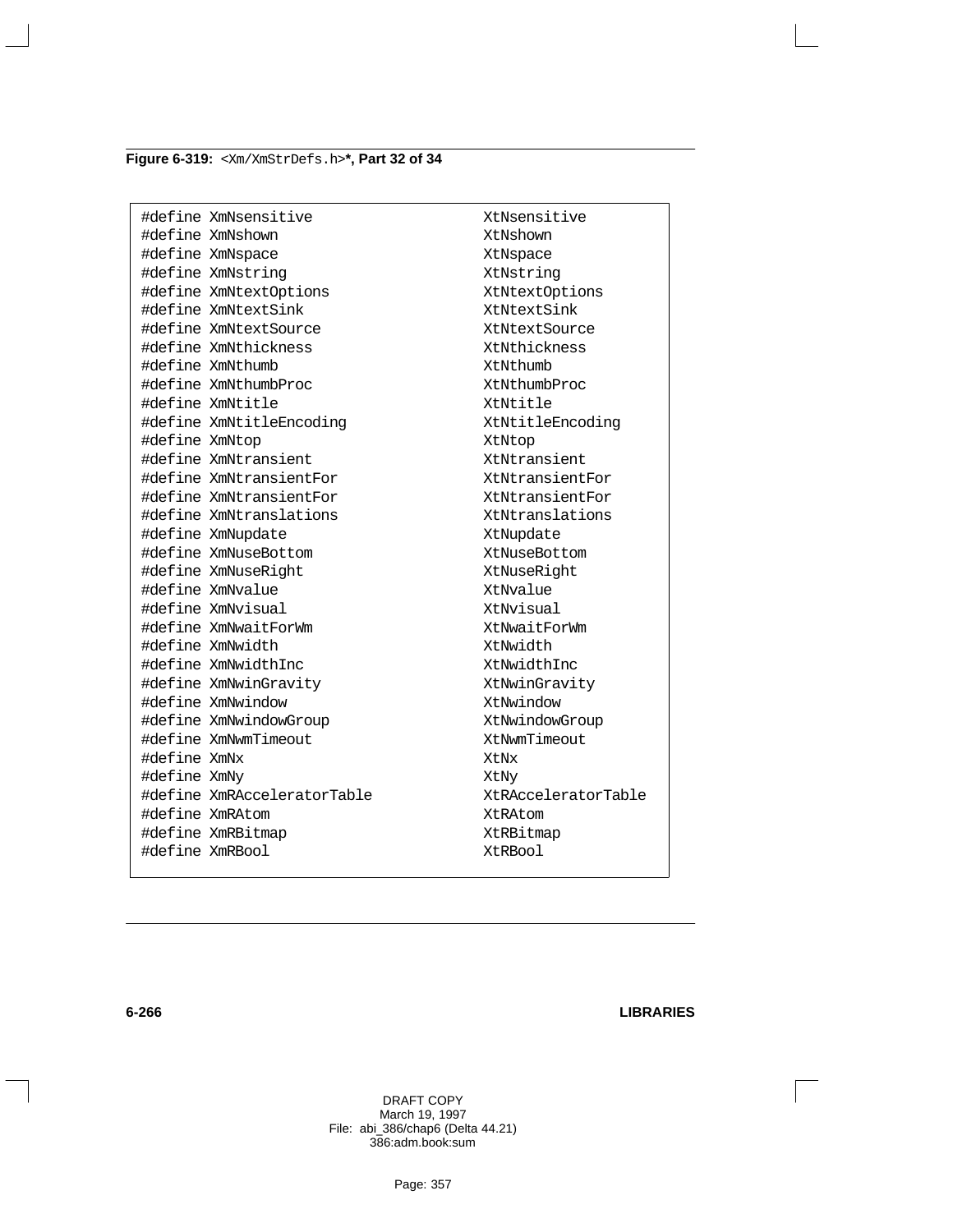#define XmRBoolean Natural Matchester XtRBoolean #define XmRCallProc Xangle XtRCallProc #define XmRCallback XtRCallback # define XmR Cardinal XtR Cardinal # define XmR Color XtR Color #define XmRColormap XtRColormap # define XmR Cursor research to the XtR Cursor # d e f i n e X m R D i m e n s i o n X t R D i m e n s i o n # define XmRD is play and the XMRD is play #define XmREditMode Xanadia XtREditMode # de f i n e Xm R E n u m x t R E n e Xm R E n u m x t R E n u m x t R E n u m x t R E n u m x t R E n u m x t R E n u m x t R E n u m x t R E n u m x t R E n u m x t R E n u m x t R E n u m x t R E n u m x t R E n u m x t # de fine XmRFile to the South State State State State State State State State State State State State State S # define XmRF loat the Contract to the XtRF loat # define XmRF ont the Second State State State State State State State State State State State State State State State State State State State State State State State State State State State State State State State State S #define XmRFontSet XtRFontSet #define XmRFontStruct XtRFontStruct # define XmRF unction XtRF unction # define XmR Geometry XtR Geometry #define XmRImmediate Xanglediate XtRImmediate #define XmRInitialState <br>
XtRInitialState # de fine Xm R In t t a m and the Xt R In t Xt R In t a m and the Xt R In t a m and the Xt R In t a m and the Xt R In t a m and the Xt R In t a m and the Xt R In t a m and the Xt R In t a m and the Xt R In t a m and the Xt # define Xm R Justify The South of The Xt R Justify # d e f i n e X m R L o n g B o o l e a n X t R L o n g B o o l e a n # d e f i n e X m R O r i e n t a t i o n X t R O r i e n t a t i o n # define XmRO b ject XtRO b ject # define XmRP i xel XtRP i xel XtRP i xel # define XmRP ix map  $X$ t RP i x map  $X$ # define XmRP o inter research to the XtRP o inter # define XmRP osition  $X$ t RP osition #define XmRScreen XtRScreen # de fine XmR Short XtR Short # d e f i n e X m R S t r i n g X t R S t r i n g #define XmRStringArray 71 Matchest XtRStringArray #define XmRStringTable  $\qquad x$ tRStringTable #define XmRTextPosition XtCTextPosition

## **System Data Interfaces** 6-267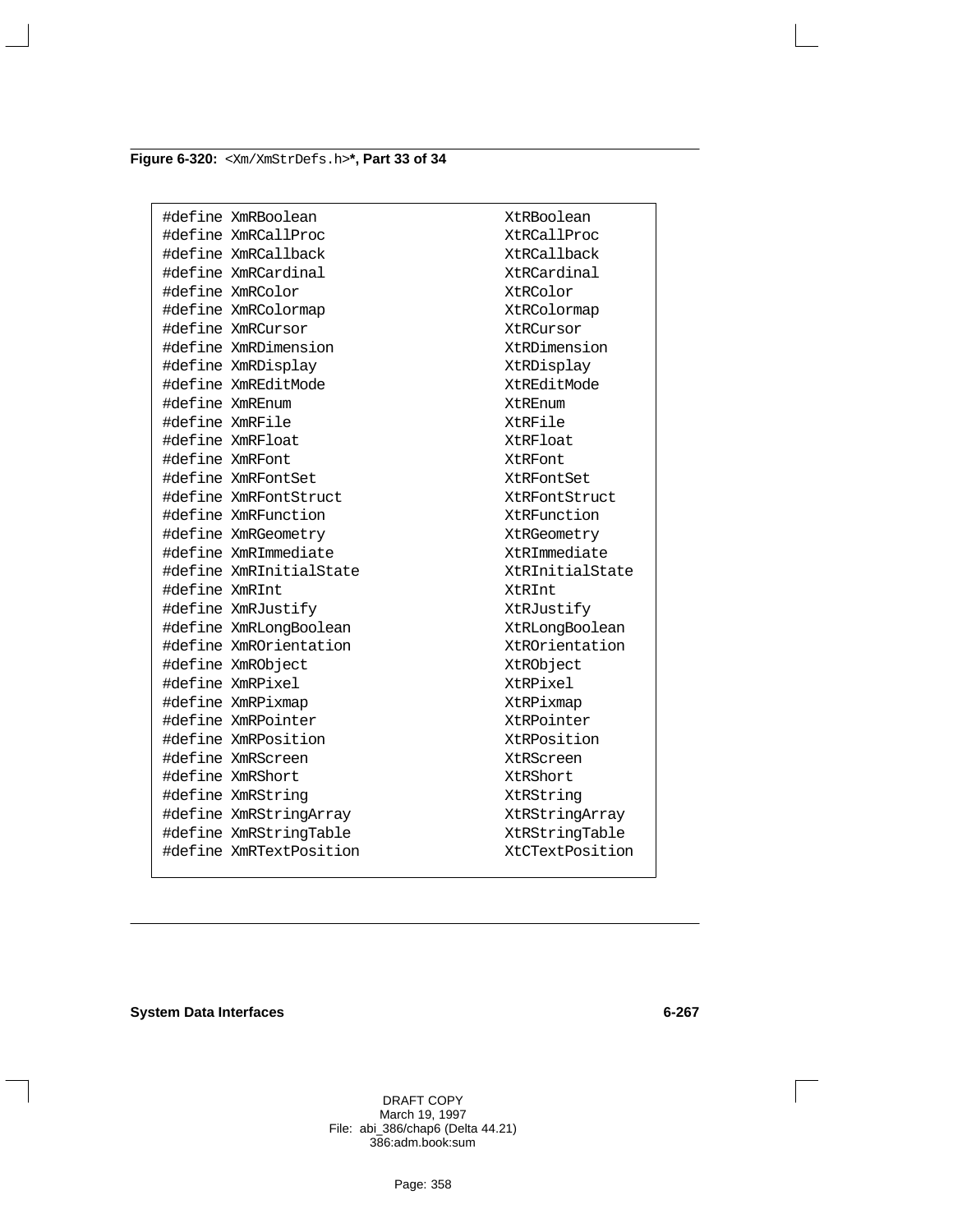**Figure 6-321:** <xm/xmStrDefs.h>\*, Part 34 of 34

# d e f i n e X m R T r a n s l a t i o n T a b l e X t R T r a n s l a t i o n T a b l e #define XmRUnsignedChar Maxware XtRUnsignedChar # define Xm RV i sual Xt RV i sual # de fine Xm R W i d get to compute the fine of the Xt R W i d get # d e f i n e X m R W i d g e t C l a s s X t R W i d g e t C l a s s # de fine X m R W i d get List # define Xm R W indow W t R W indow

**6-268 LIBRARIES**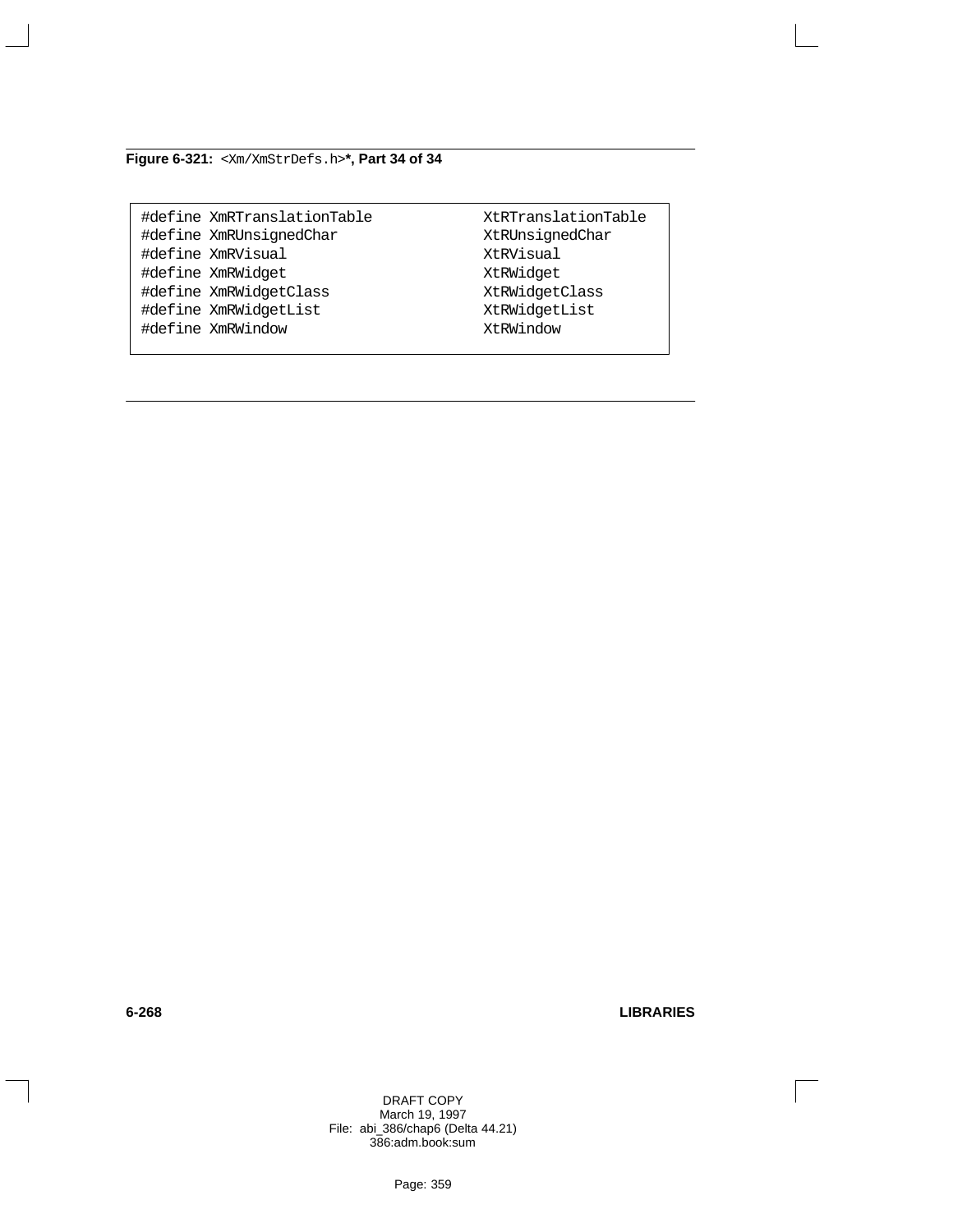# **TCP/IP Data Definitions**

**NOTE**

*This section is new to the Third Edition of this document, but will not be marked with the "G" diff-mark*.

This section contains standard data definitions that describe system data for the optional TCP/IP Interfaces. These data definitions are referred to by their names in angle brackets: <*name.h>* and <sys/name.h>. Included in these data definitions are macro definitions and structure definitions. While an ABI-conforming system may provide TCP/IP interfaces, it need not contain the actual data definitions referenced here. Programmers should observe that the sources of the structures defined in these data definitions are defined in SVID.

**System Data Interfaces** 6-269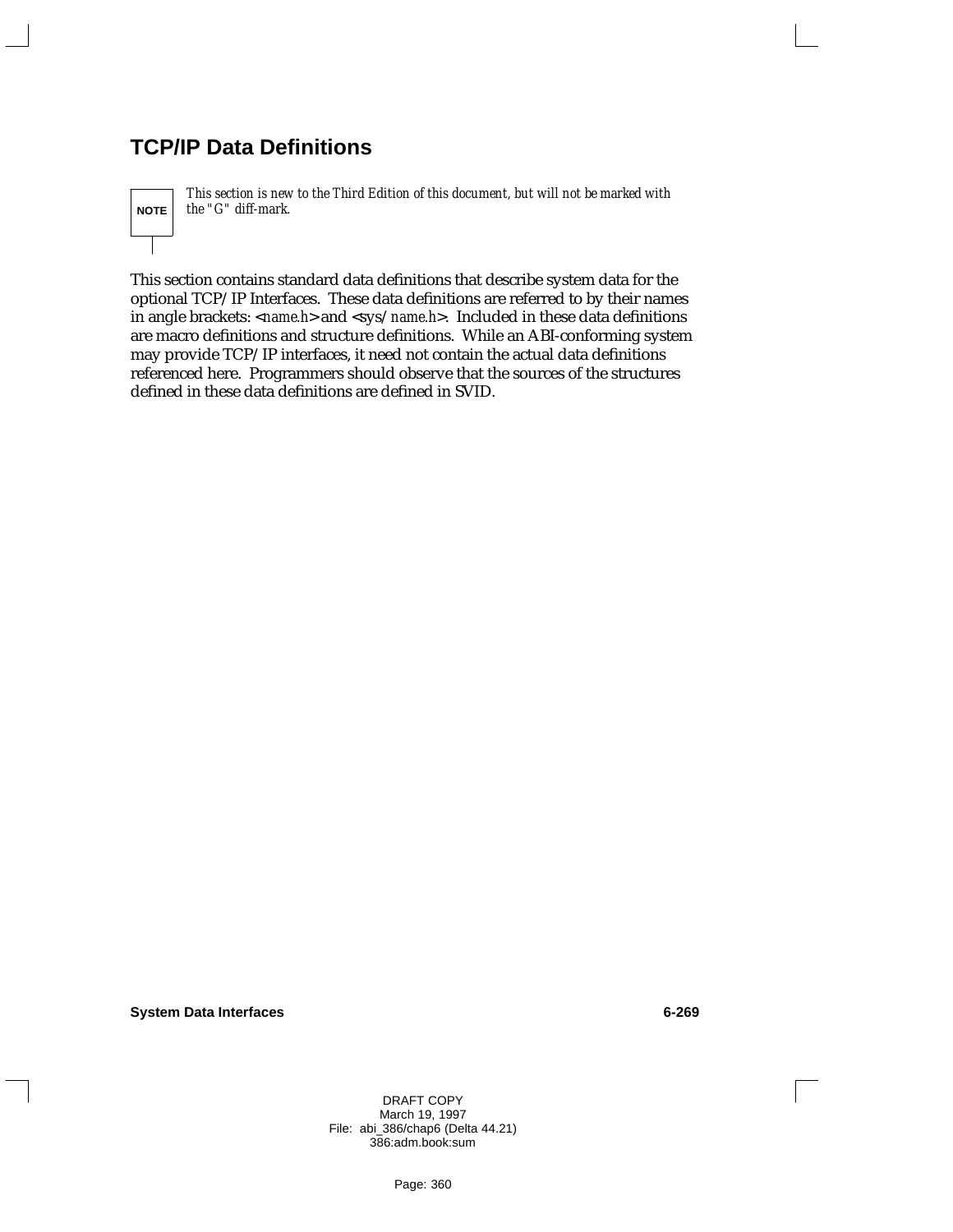Figure 6-322: < netinet/in.h>

```
#define IPPROTO IP 0
#define IPPROTO_TCP 6
struct in\_addr {
     union \{struct \{ u_{char} s_b1, s_b2, s_b3, s_b4 \} S_{un_b}struct \{ u_{{\rm short}} s_w1, s_w2 \} \} \sum_{u_1} w_iu_long S_addr;
      \} S_un i
#define s_addr S_un.S_addr
\}; M
# d e f i n e I N A D D R _ A N Y ( u _ l o n g ) 0 x 0 0 0 0 0 0 0 0
#define INADDR_LOOPBACK (u_long)0x7F000001
#define INADDR_BROADCAST (u_long)0xffffffff
\# \text{define} IN_SET_LOOPBACK_ADDR(a) \
      \{(a) \rightarrow sin\_addr \cdot s\_addr = htonl (INDDR\_LOOPBACK) \}(a)->\sin_f \frac{1}{y} = AF INET;
struct sockaddr_in {
     short sin_family;
     u_short sin_port;
     struct in_addr sin_addr;
     char sin zero[8];
} ;
#define IP_OPTIONS 1
```
**6-270 LIBRARIES**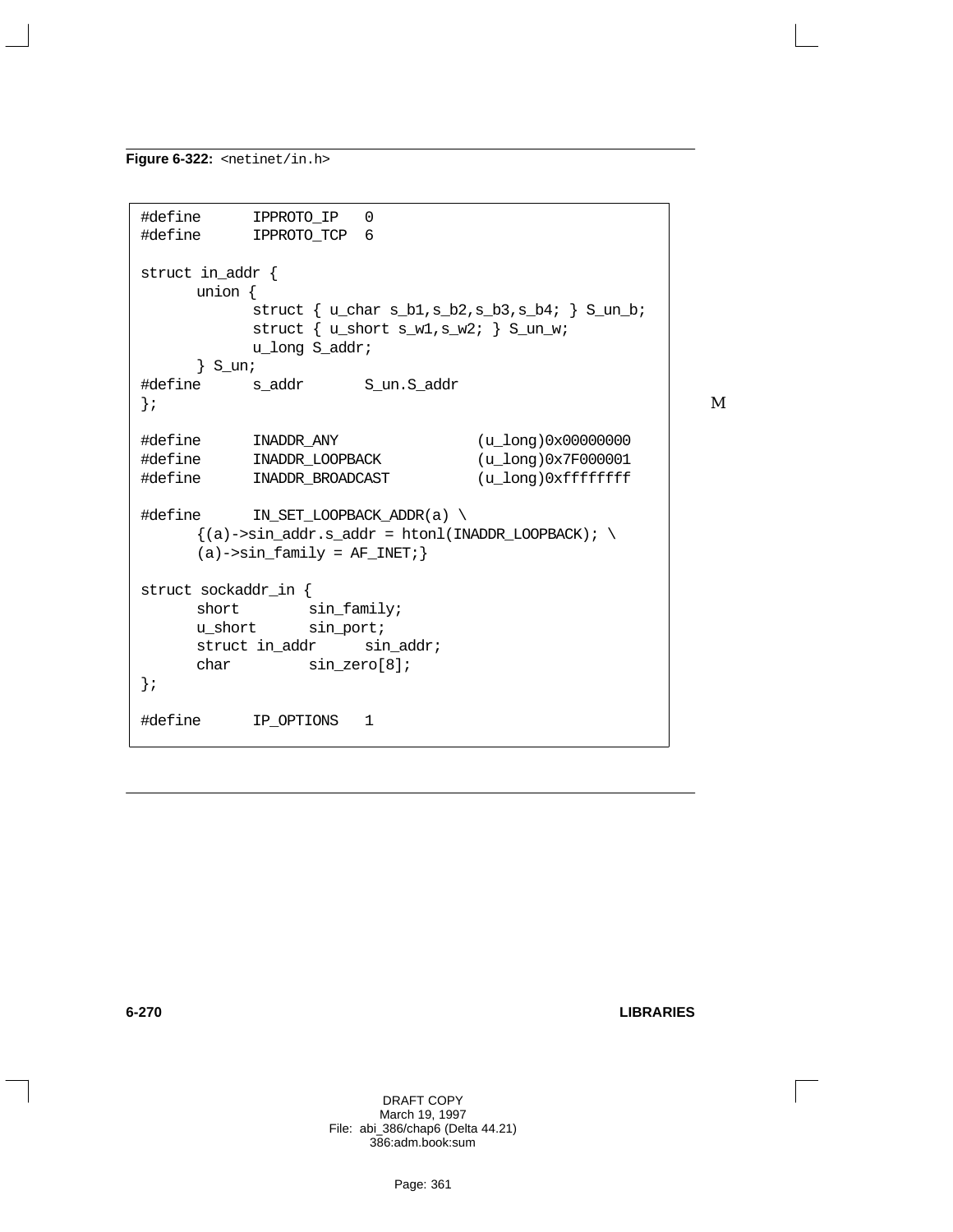**Figure 6-323:** <netinet/ip.h>

| #define | IPOPT EOL  |     |
|---------|------------|-----|
| #define | IPOPT NOP  |     |
| #define | IPOPT LSRR | 131 |
| #define | IPOPT SSRR | 137 |
|         |            |     |

**Figure 6-324:** < netinet/tcp.h>

#define TCP\_NODELAY 0x01

**System Data Interfaces** 6-271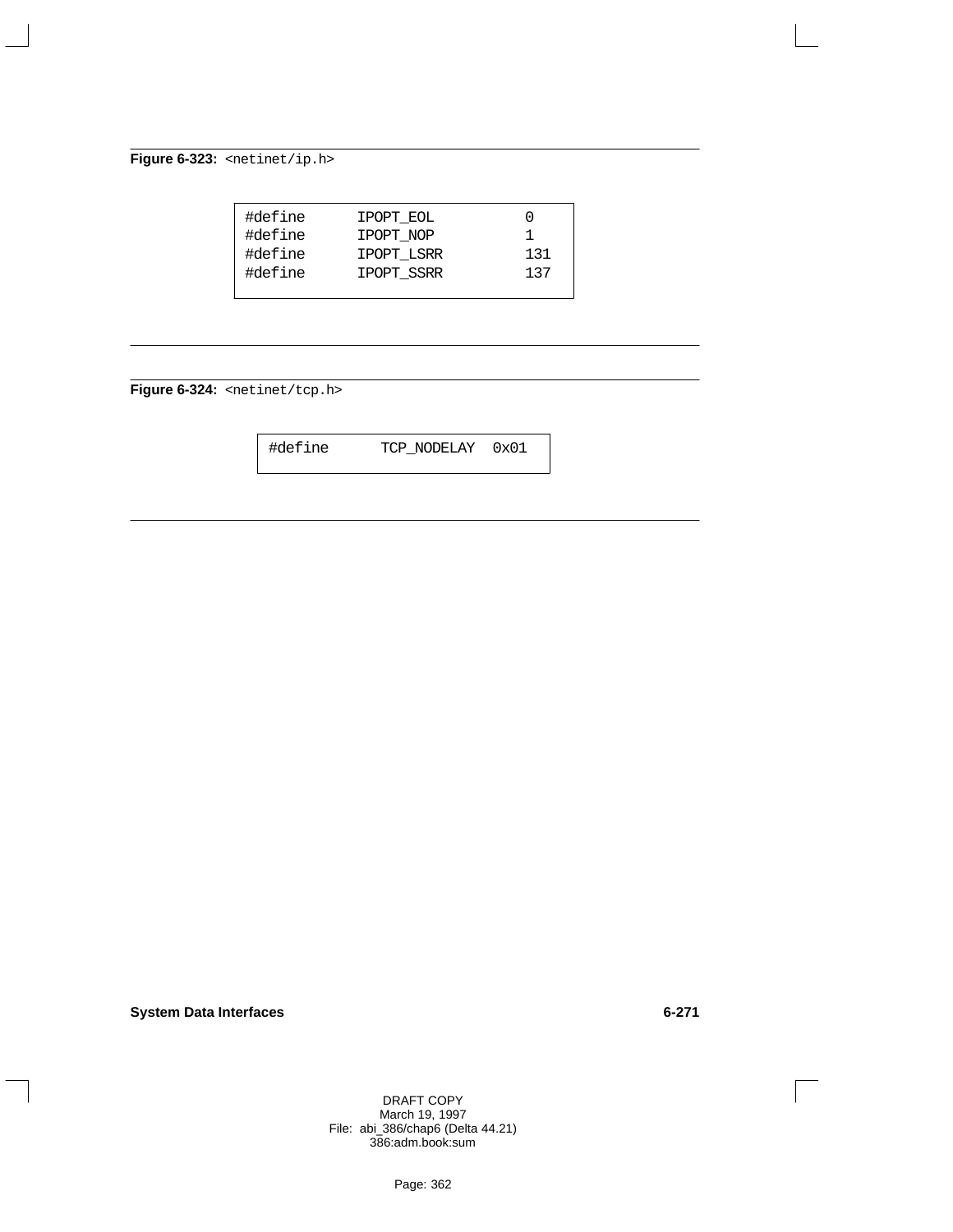## **7 DEVELOPMENT ENVIRONMENT**

| <b>Development Commands</b>                              | $7-1$   |
|----------------------------------------------------------|---------|
| PATH Access to Development Tools                         | $7 - 1$ |
|                                                          |         |
|                                                          |         |
|                                                          |         |
|                                                          | $7-2$   |
| <b>Software Packaging Tools</b><br><b>System Headers</b> | $7-2$   |

**Table of Contents i**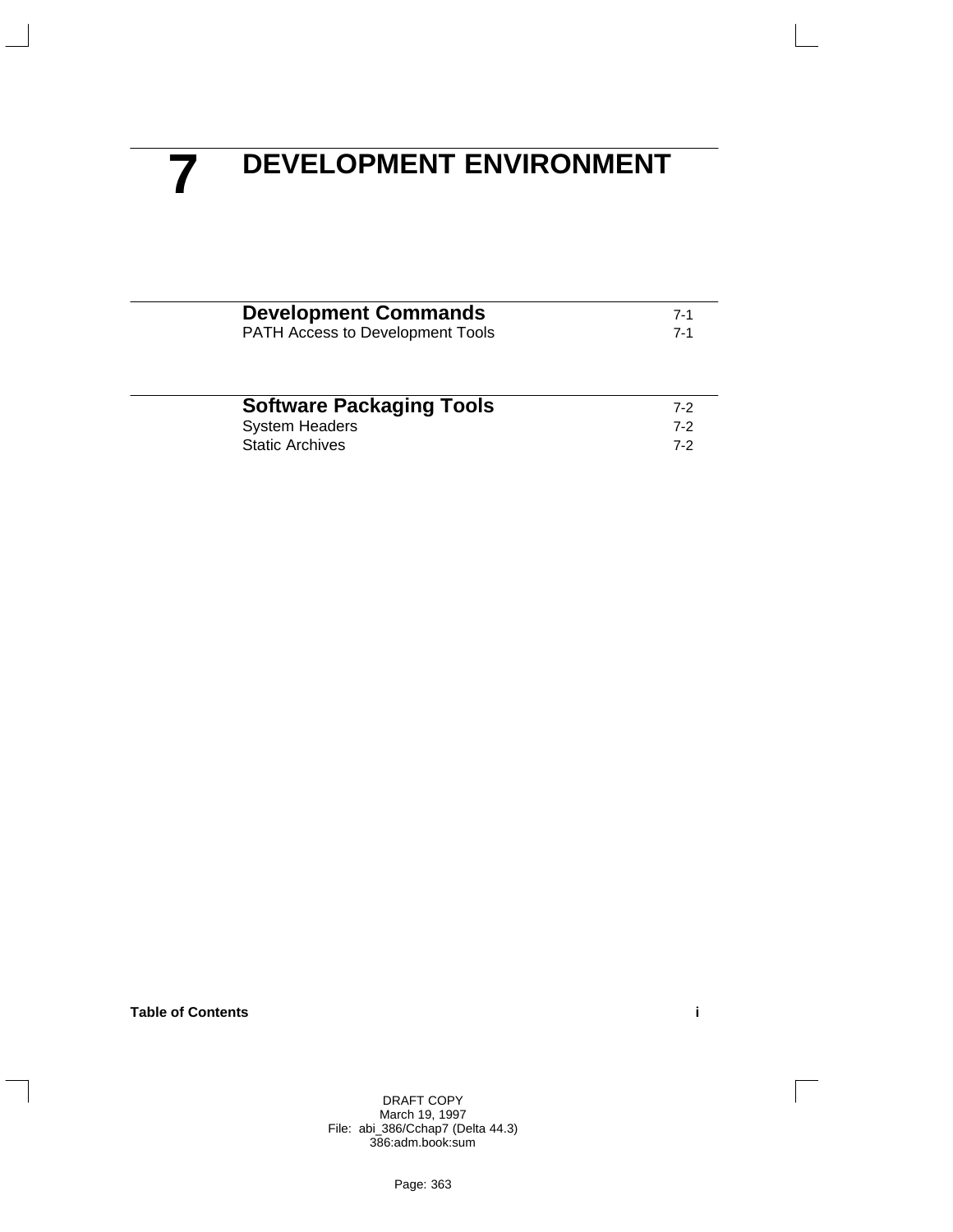## **Development Commands**



THE FACILITIES AND INTERFACES DESCRIBED IN THIS SECTION ARE OPTIONAL COMPONENTS OF THE *System V Application Binary Interface*.

| <b>NOTE</b> |  |
|-------------|--|

*This section is new to the Third Edition of this document, but will not be marked with the "G" diff-mark*.

The Development Environment for Intel386 implementations of UnixWare® 2.0 M will contain all of the development commands required by the System V ABI, namely;

| as | СC  | 1d   |
|----|-----|------|
| m4 | lex | yacc |

Each command accepts all of the options required by the System V ABI, as defined in the SD\_CMD section of the *System V Interface Definition, Edition 4*.

#### **PATH Access to Development Tools**

The development environment for the Intel386 System V implementations is accessible using the system default value for PATH. The default if no options are given to the cc command is to use the libraries and object file formats that are required for ABI compliance.

**Development Commands** 7-1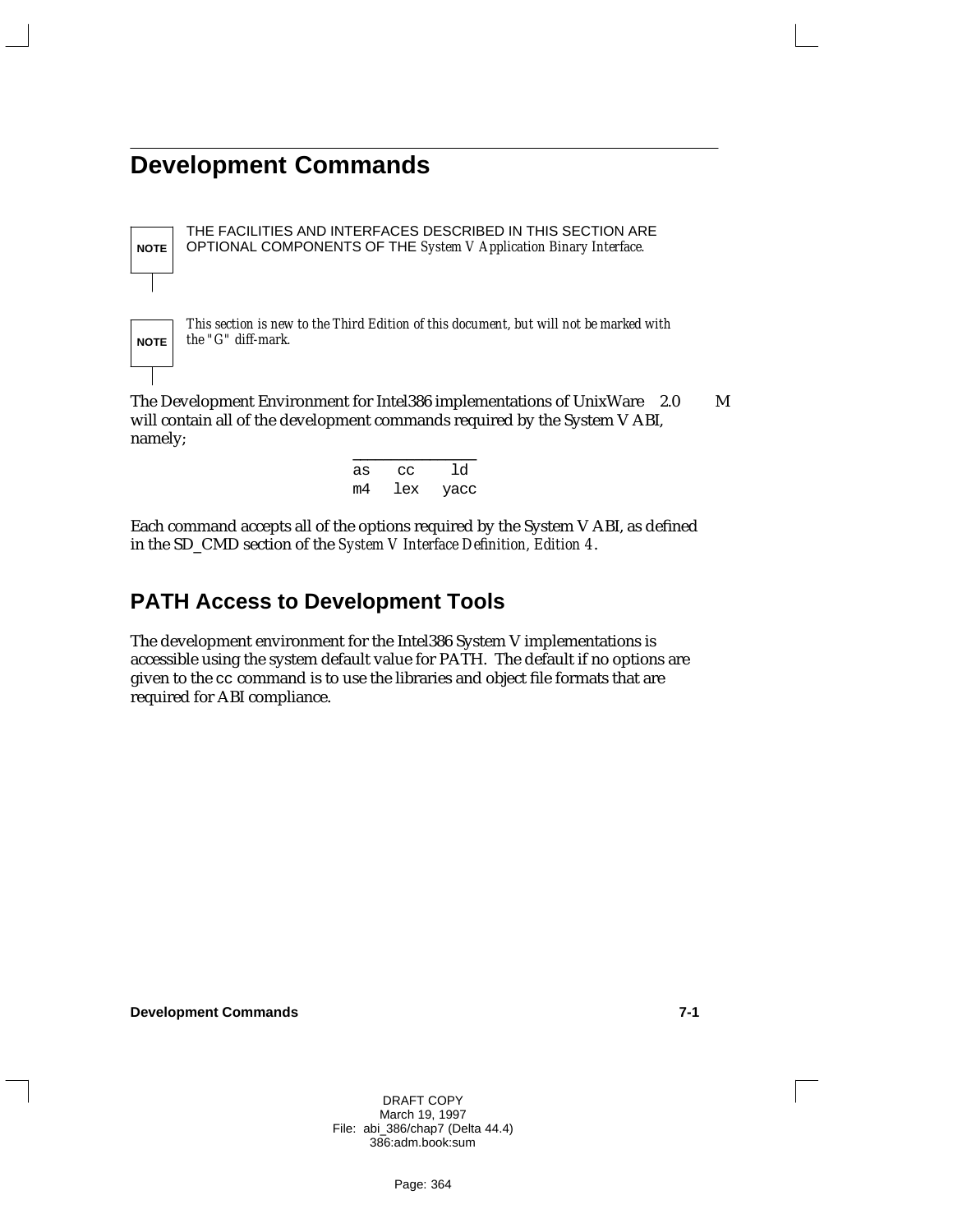## **Software Packaging Tools**

The development environment for i386 implementations of the System V ABI shall include each of the following commands as defined in the AS\_CMD section of - *System V Interface Definition, Edition 4*.

pkgproto pkgtrans pkgmk

### **System Headers**

Systems that do not have an ABI Development Environment may not have system header files. If an ABI Development Environment is supported, system header files will be included with the Development Environment. The primary source for contents of header files is always the *System V Interface Definition, Edition 4*. In those cases where SVID Fourth Edition doesn't specify the contents of system headers, Chapter 6 "Data Definitions" of this document shall define the associations of data elements to system headers for compilation. For greatest source portability, applications should only depend on header file contents defined in SVID.

#### **Static Archives**

Level 1 interfaces defined in *System V Interface Definition, Edition 4*, for each of the following libraries, may be statically linked safely into applications. The resulting executable will not be made non-compliant to the ABI solely because of the static linkage of such members in the executable.

libcurses libm

The archive libcurses . a is located in /usr/lib on conforming i386 development  $\dot{M}$ environments. The archive libm a is located in  $/\text{usr}$  /lib on conforming i386 development environments.

**7-2 DEVELOPMENT ENVIRONMENT**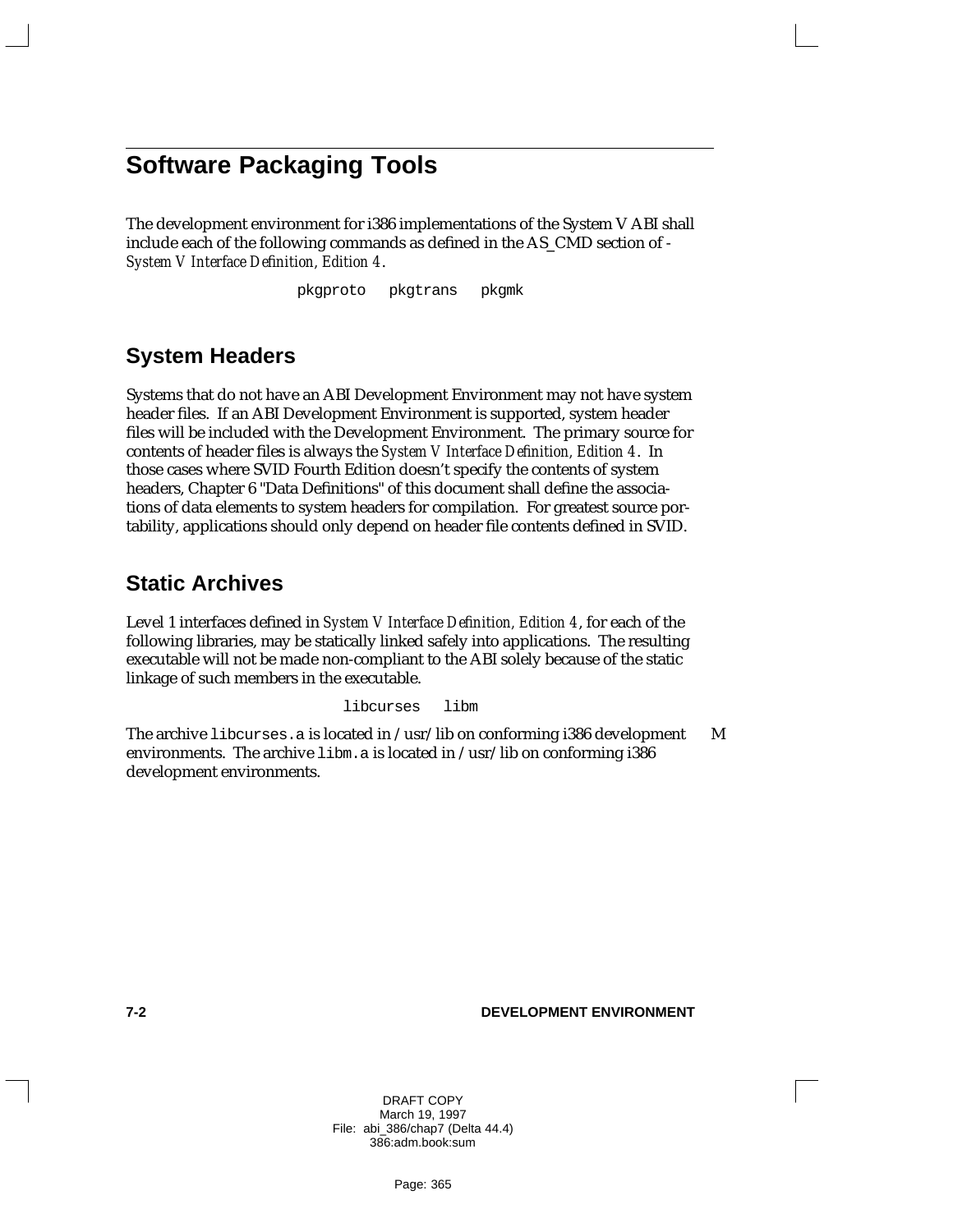## **8 EXECUTION ENVIRONMENT**

| <b>Application Environment</b> | 8-1 |
|--------------------------------|-----|
| The /dev Subtree               | 8-1 |

**Table of Contents i**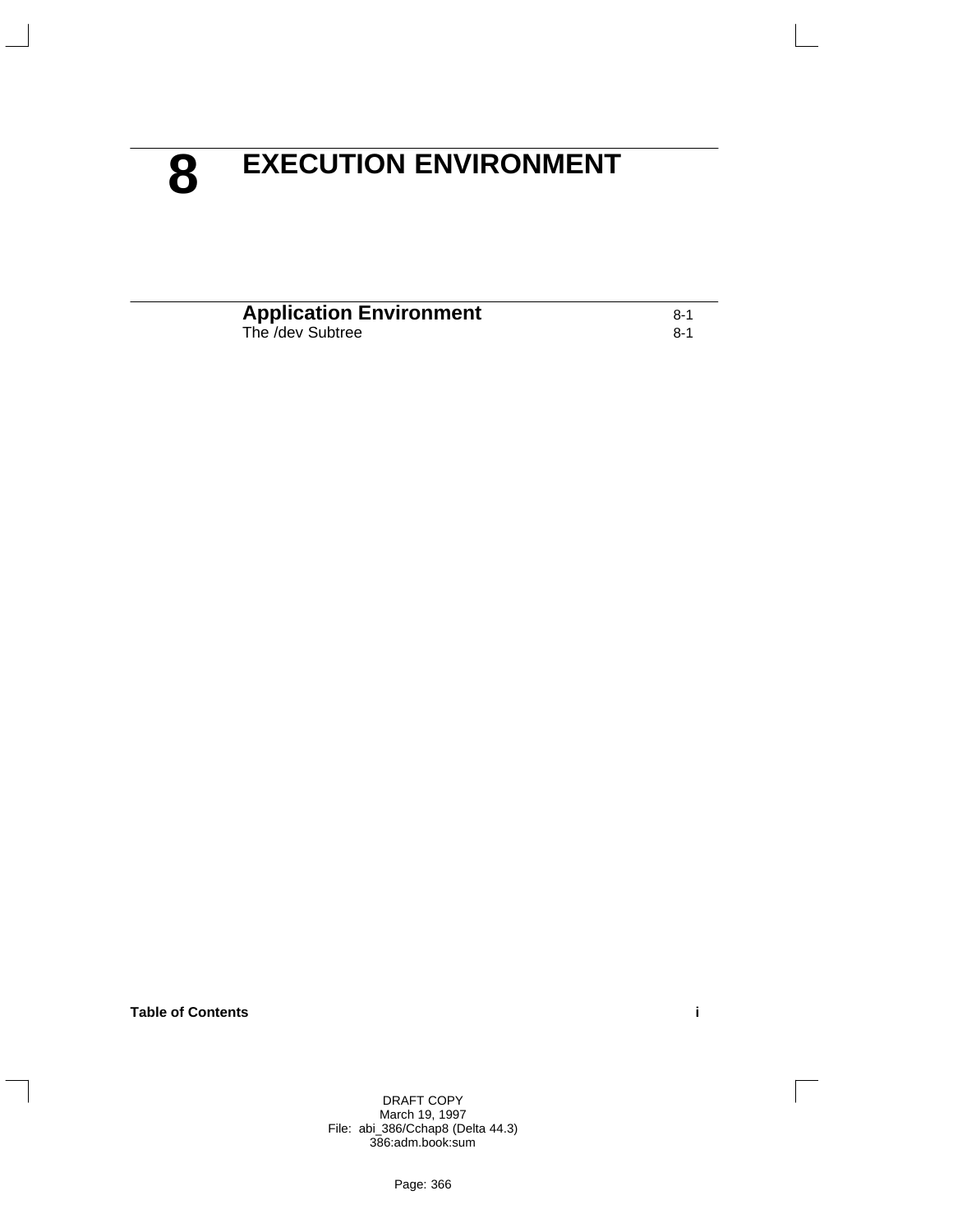## **Application Environment**

**NOTE**

*This section is new to the Third Edition of this document, but will not be marked with the "G" diff-mark*.

This section specifies the execution environment information available to application programs running on an i386 ABI-conforming computer.

#### **The /dev Subtree**

All networking device files described in the Generic ABI shall be supported on all i386 ABI-conforming computers. In addition, the following device files are required to be present on all i386 ABI-conforming computers.

| /dev/null  | This device file is a special "null" device that may be<br>used to test programs or provide a data sink. This file is<br>writable by all processes.                                                                                                                                                                                                                                                     |
|------------|---------------------------------------------------------------------------------------------------------------------------------------------------------------------------------------------------------------------------------------------------------------------------------------------------------------------------------------------------------------------------------------------------------|
| /dev/tty   | This device file is a special one that directs all output to<br>the controlling TTY of the current process group. This<br>file is readable and writable by all processes.                                                                                                                                                                                                                               |
| /dev/sxtXX |                                                                                                                                                                                                                                                                                                                                                                                                         |
| /dev/ttyXX | These device files, where XX represents a two-digit<br>integer, represent device entries for terminal sessions.<br>All these device files must be examined by the<br>ttyname () call. Applications must not have the device<br>names of individual terminals hard-coded within them.<br>The sxt entries are optional in the system but, if present<br>must be included in the library routine's search. |

The following device files are required to be present on all i386 ABI-conforming computers that support the corresponding hardware devices.

**Application Environment** 8-1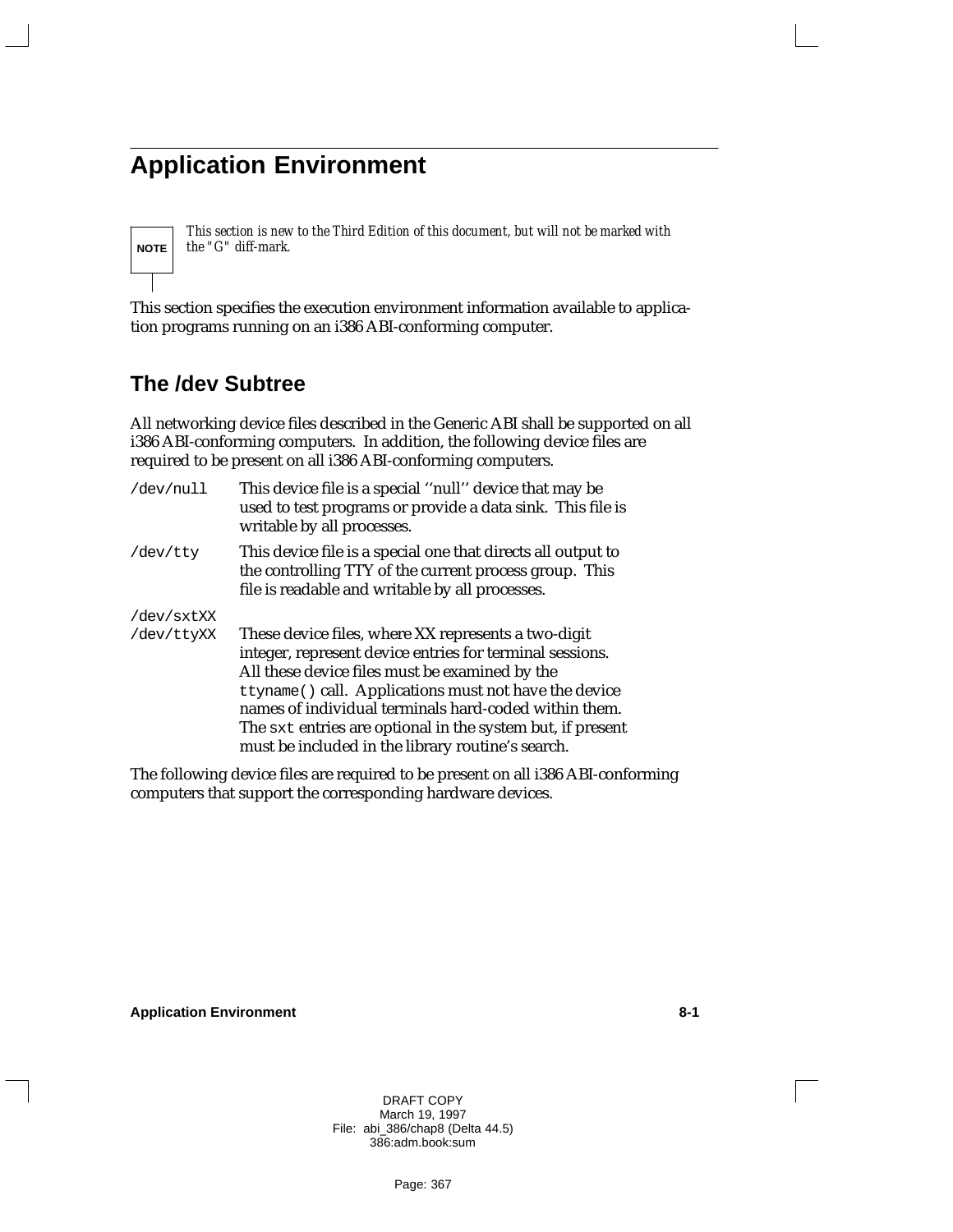| /dev/lpX     | This device file is the lineprinter device. The letter "X"<br>represents a one-digit integer that identifies the particu-<br>lar lineprinter device.                                                                                                                           |
|--------------|--------------------------------------------------------------------------------------------------------------------------------------------------------------------------------------------------------------------------------------------------------------------------------|
| /dev/dsk/    |                                                                                                                                                                                                                                                                                |
| /dev/rdsk/   | These directories contain the raw and block disk device<br>files. They are of the form:                                                                                                                                                                                        |
|              | f[01][t]<br>f[01][35][dh][t]<br>c#t#d#s#                                                                                                                                                                                                                                       |
|              | where 'c' is followed by a controller number,<br>'t' is followed by a target number,<br>'d' is followed by a disk unit number,<br>'s' is followed by a disk slice number.                                                                                                      |
| /dev/rmt/    | These directories contain the raw and block tape device<br>files. The devices guaranteed to be in this directory are:<br>ctape1<br>ntape1                                                                                                                                      |
| /dev/cdrom/  |                                                                                                                                                                                                                                                                                |
| /dev/rcdrom/ | These directories contain the raw and block CD-ROM<br>disk device files. They are of the form:                                                                                                                                                                                 |
|              | <b>C#t#1#</b><br>c#t#1#<br>cdrom#                                                                                                                                                                                                                                              |
|              | The letter 'c' is followed by a controller number. The<br>letter 't' is followed by a target number on the controller.<br>The letter 'l' is followed by a logical unit number on the<br>target. The device "cdrom" is followed by a sequential<br>number as nodes are created. |
|              | No leading zeroes are used in the numbers (target four is<br>t4 not t04). The numbering for 'c', 't' and 'l' begins at<br>zero and the numbering for 'n' begins at one.                                                                                                        |

**8-2 EXECUTION ENVIRONMENT**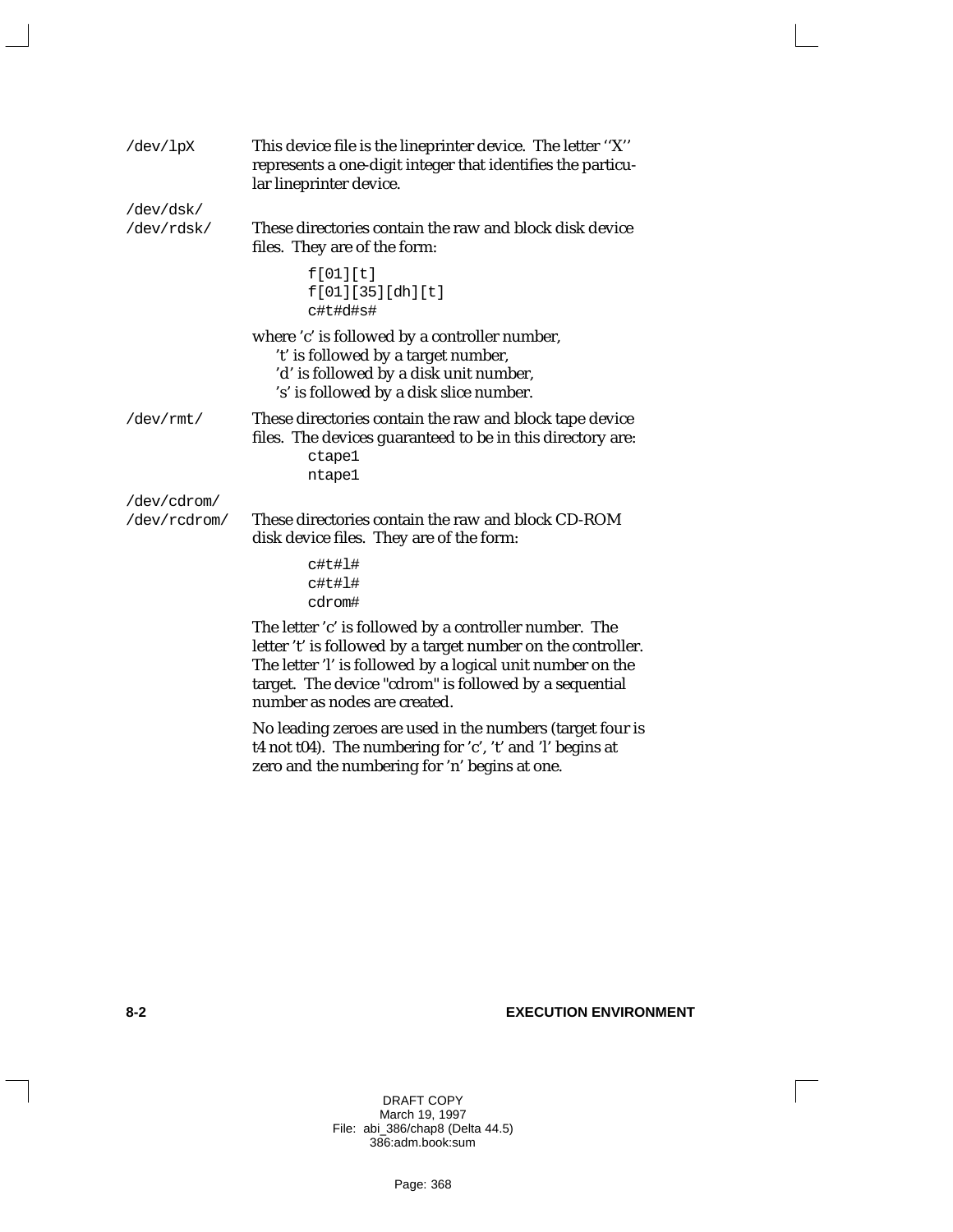# **IN Index**

**Index** IN-1

**Table of Contents i**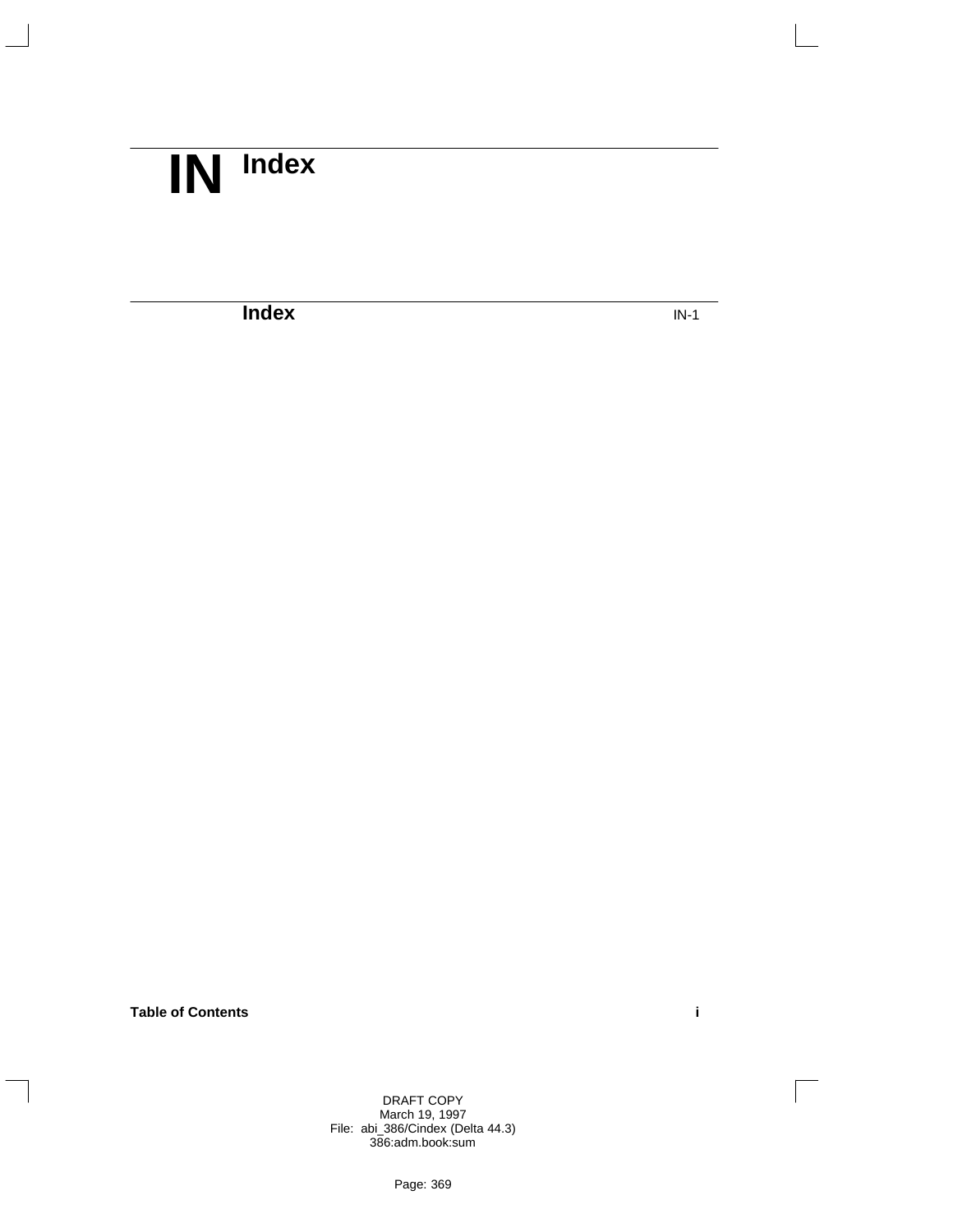## **Index**

#### A

ABI Compliance 7: 1 ABI conformance 3: 1, 3, 5, 18, 24, 28–29, 34 application 6: 4 see also undefined behavior 3: 1 see also unspecified property 3: 1 system 6:4 ABI Development Environment 7: 2 absolute code 3: 34, 5: 3 see also position-independent code 3: 34 address absolute 3: 46 stack 3: 29 stack object 3: 46 unaligned 3: 3 virtual 5: 1 addressing, virtual (see virtual addressing) aggregate 3: 3  $a$ io.h  $6:6$ alignment array 3: 3 bit-field 3: 6 double 3: 2-3, 5, 18 executable file 5: 1 scalar types 3:2 stack 3: 11 stack frame 3: 10, 44 structure and union 3:3 allocation, dynamic stack space 3: 43–44 ANSI, C (see C language, ANSI) ANSI C 3: 28 Application Environment 8: 1 architecture

implementation 3: 1 processor 3: 1 archive file 7: 2 argc 3:26 arguments bad assumptions 3: 44  $exec(BAOS) 3: 26$ floating-point 3: 17 function 3: 9 integer 3: 17 main 3:26 order 3: 11 pointer 3: 17 sign extension 3: 17 stack 3: 11, 17 structure and union 3: 18 variable list 3: 44  $arqv$  3: 26 array 3: 3 ArrowBG.h 6:193 ArrowB.h 6:193 as  $7:1$ assert.h 6:6 Atom.h 6:130 automatic variables 3: 43 auxiliary vector 3: 29

## B

base address 3: 31, 4: 4, 5: 3 behavior, undefined (see undefined behavior) bit-field 3: 6 alignment 3: 6 allocation 3: 6 unnamed 3: 6 bounds check fault 3:25

**Index IN-1**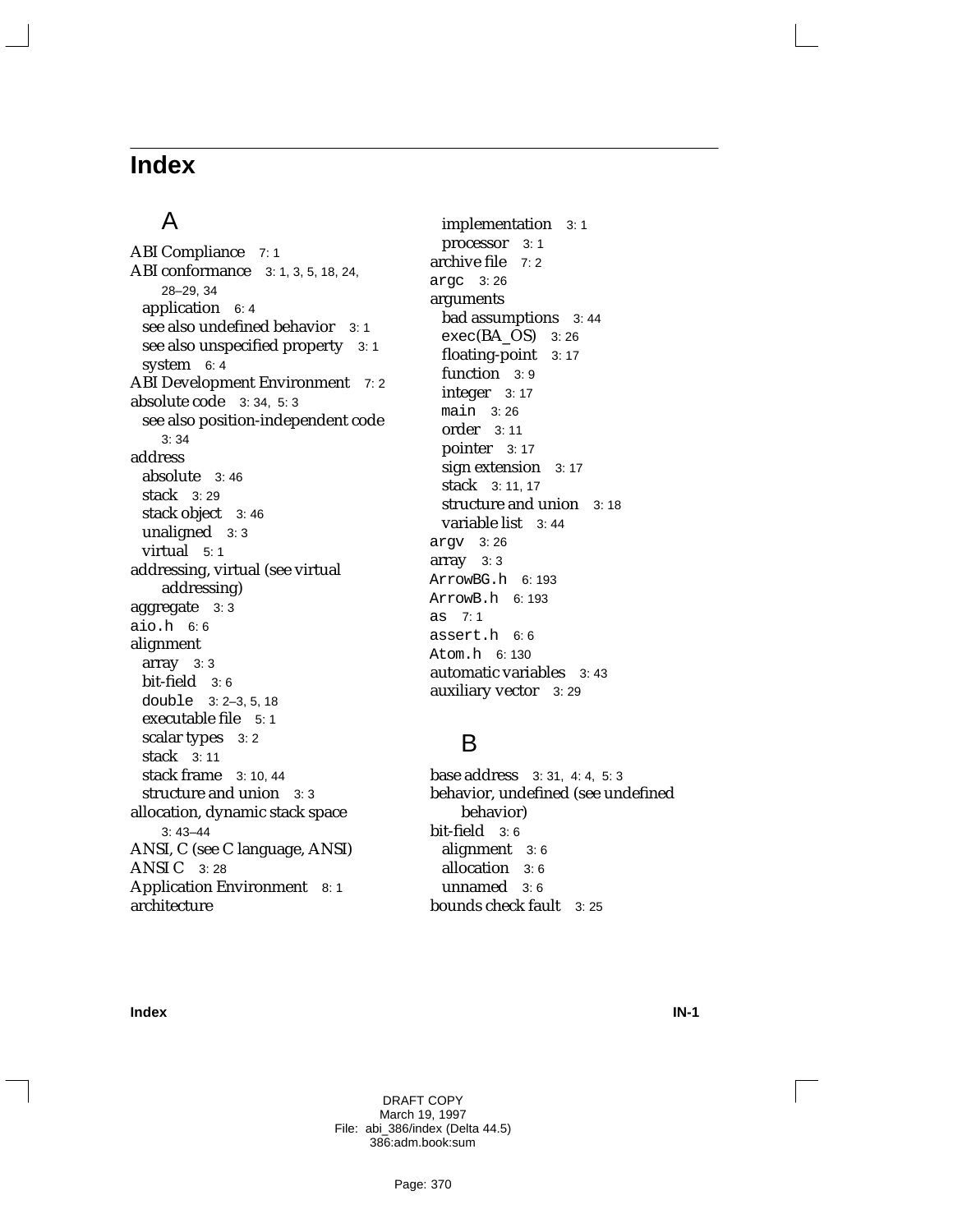branch instructions 3: 41 breakpoint trap 3: 25 BulletinB.h 6:193

## C

C language ANSI 3: 2, 26, 44, 6: 5 calling sequence 3: 9, 44 fundamental types 3: 2 main 3:26 portability 3: 44 switch statements 3:41 call by value 3:18 call instruction 3: 13, 15, 36, 39-40 calling sequence 3: 9 function epilogue 3: 13, 15–16, 37 function prologue 3: 13, 15, 37 function prologue and epilogue 3: 36 CascadeBG.h 6:194 Cascade.h 6:193  $char 3:2$ code generation 3: 34 code sequences 3: 34 Command.h 6:194 Composite.h 6:131 configuration parameters (see tunable parameters) Constraint.h 6:131 coprocessor error fault 3: 25 coprocessor overrun abort 3: 25 Core.h 6:131  $ctype.h 6:7$ cursorfont.h 6:134 Cut Paste.h 6:195

### D

data process 3: 20

uninitialized 5:2 data representation 3: 1 Development Environment 7: 1–2 DialogS.h 6:195 dirent.h 6:8 Display.h 6:196 divide error fault 3: 25 d $lfcn.h$  6:8 double 3:2 double fault abort 3: 25 doubleword 3: 1, 3 DragC.h 6:201 DragIcon.h 6:201 DragOverS.h 6:201 DrawingA.h 6:202 DrawnB.h 6:202 DropSMgr.h 6:204 DropTrans.h 6:205 dynamic frame size 3: 43 dynamic linking 3: 14, 17, 20, 5: 5 environment 5: 10 lazy binding 5: 10  $LD$  BIND NOW  $5: 10$ relocation 5: 5, 9 see also dynamic linker 5: 5 dynamic segments 3: 21, 5: 3 dynamic stack allocation 3: 44 signals 3:45

### E

EFLAGS register, initial value 3: 26 EIP-relative 3: 35, 41 ELF 4: 1 elf.h 6:14 emulation, instructions 3:1 environment 5: 10  $exec(BAOS) 3: 26$ envp 3:26 errno.h 6:17 exceptions 3: 24

**IN-2 Index**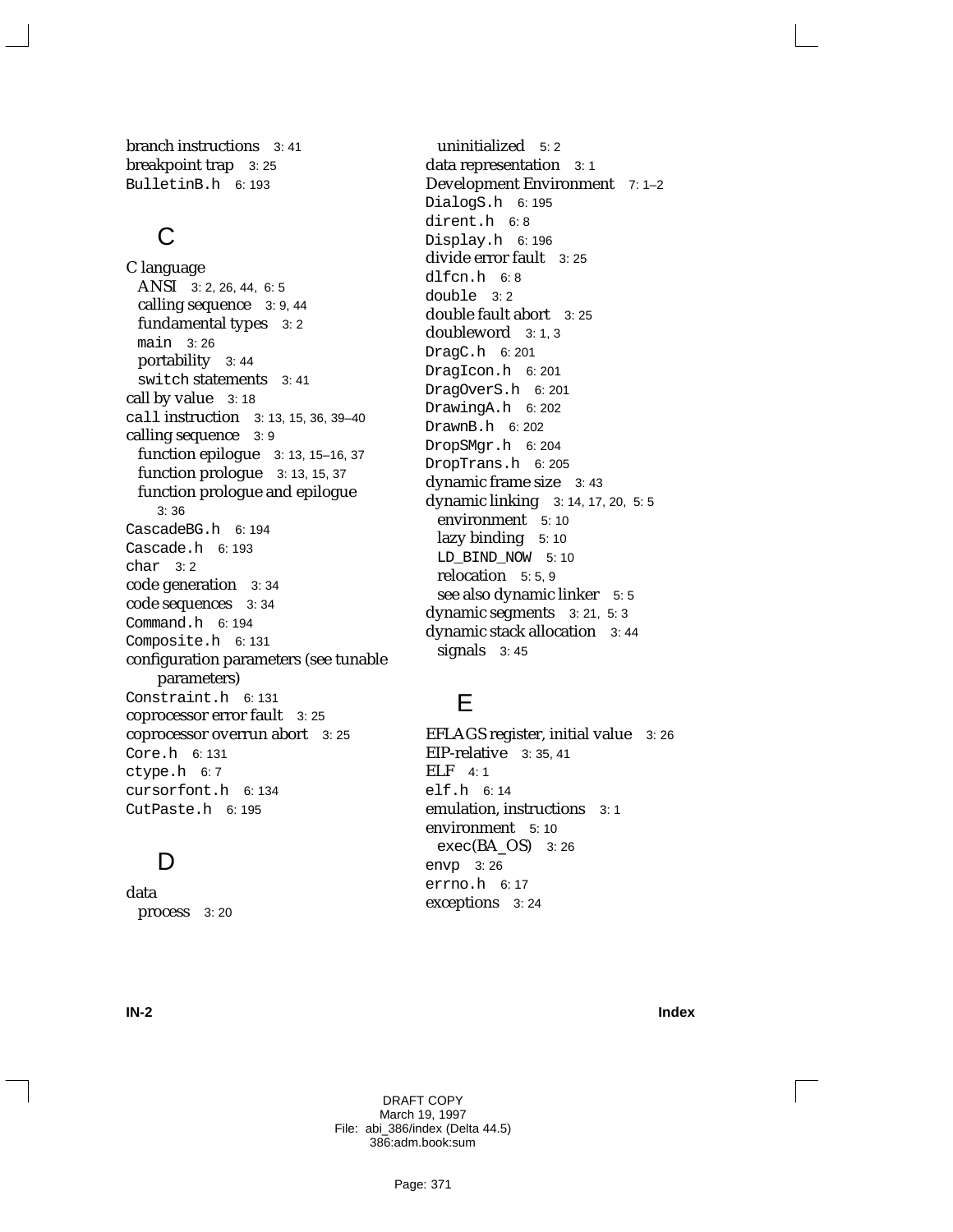interface 3: 24 signals 3: 24  $exec(BAOS) = 3: 28, 35$ interpreter 3: 31 paging 5:1 process initialization 3: 26 executable file, segments 5: 3 execution mode (see processor execution mode)  $\rule{0pt}{0pt}$  = exit(BA\_OS) 3: 24 extended instruction pointer, relative addressing (see EIP-relative) extended-precision 3: 13

#### F

f cntl.h 6:19 file, object (see object file) file offset 5: 1 FileSB.h 6:205  $float 3:2$  $float.h$  6: 21 floating-point arguments 3: 17 return value 3: 12 floating-point control register, initial value 3: 26 floating-point status register, initial value 3: 26  $f$ mtm $sq.h$  6: 22  $fmmatch.h$  6: 22 formats array 3: 3 structure 3: 3 union 3:3 Form.h 6:205 FORTRAN  $COMMON$  3: 3 EQUIVALENCE 3:3 \_fpstart 3:28 frame pointer 3: 11, 37

initial value 3: 29 frame size, dynamic 3: 44 Frame.h 6:206  $ftw.h$  6:23 function,  $void 3: 12$ function arguments (see arguments) function call, code 3:39 function linkage (see calling sequence) function prologue and epilogue (see calling sequence)

## G

general protection fault/abort 3: 25 global offset table 3: 14, 17, 35, 4: 2, 4–6, 5: 5 ebx 3:36 \_GLOBAL\_OFFSET\_TABLE\_ 3: 36 relocation 3: 35 \_GLOBAL\_OFFSET\_TABLE\_ (see global offset table) glob.h 6:24 grp.h 6:25

### H

halfword 3: 1 heap, dynamic stack 3: 44

## I

 $i$  conv.h 6:25 IEEE 754 3: 28 in.h 6:270 initialization, process 3: 26 instructions, emulation 3: 1  $int$  3: 2  $int instruction$  3: 25 integer arguments 3: 17

**Index IN-3**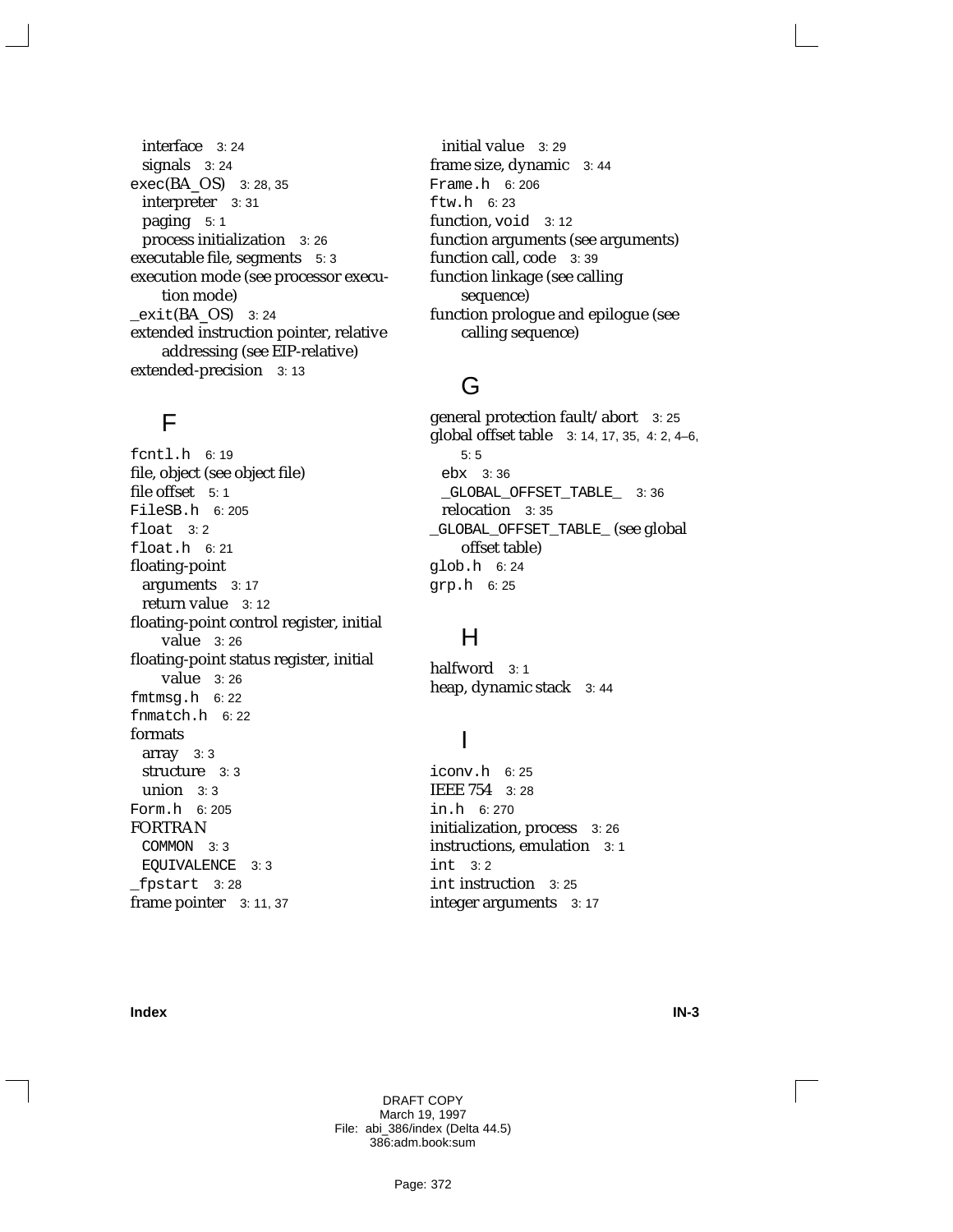Intel386 3: 1, 9, 24, 44, 5: 1 Intel387 3: 1 interrupt 3: 12 Intrinsic.h 6:140 invalid opcode fault 3: 25 invalid TSS fault 3: 25 ip.h 6:271

## J

 $j$ mp instruction  $5: 8$ 

#### L

LabelG.h 6:206 Label.h 6:206 langinfo.h 6:28 lazy binding 5:10 l call instruction 3:24  $1d$  7:1  $LD$ \_ $BIND$ \_ $NOW$  5:10 ld(SD\_CMD) (see link editor)  $lex$  7:1  $libc 6:2$ libcurses 7: 2 libm 7: 2 limits.h 6:30 link editor 4: 6, 5: 5 linkage, function (see calling sequence) List.h 6:207 local variables 3: 43 locale.h 6:31 long 3:2 long double 3:2  $long_jmp(BA LIB)$  (see  $set$  jmp $(BA_LIB)$ )  $lwpsynch.h$  6:32

#### M

 $m4$  7: 1 Machine Status Word register, initial value 3: 26 machlock.h 6:32 main arguments 3: 26 declaration 3: 26 MainW.h 6:207  $malloc(BA$  OS) 3: 22–23 math.h 6:32 memory allocation, stack 3: 43-44 memory management 3:20 MenuShell.h 6:207 MessageB.h 6:208  $mmap(KE_OS)$  3: 23 MrmPublic.h 6:212 MwmUtil.h 6:214

## N

net config.h 6:38 netdir.h 6:40 nl\_types.h 6:40 no coprocessor fault 3: 25 nonmaskable interrupt 3: 25 null pointer 3: 3, 21, 26

## O

object file 4: 1 ELF header 4:1 executable 3: 35 executable file 3: 35 relocation 4: 4 section 4:2 see also archive file 4: 1 see also dynamic linking 5: 5 see also executable file 4:1 see also relocatable file 4:1

**IN-4 Index**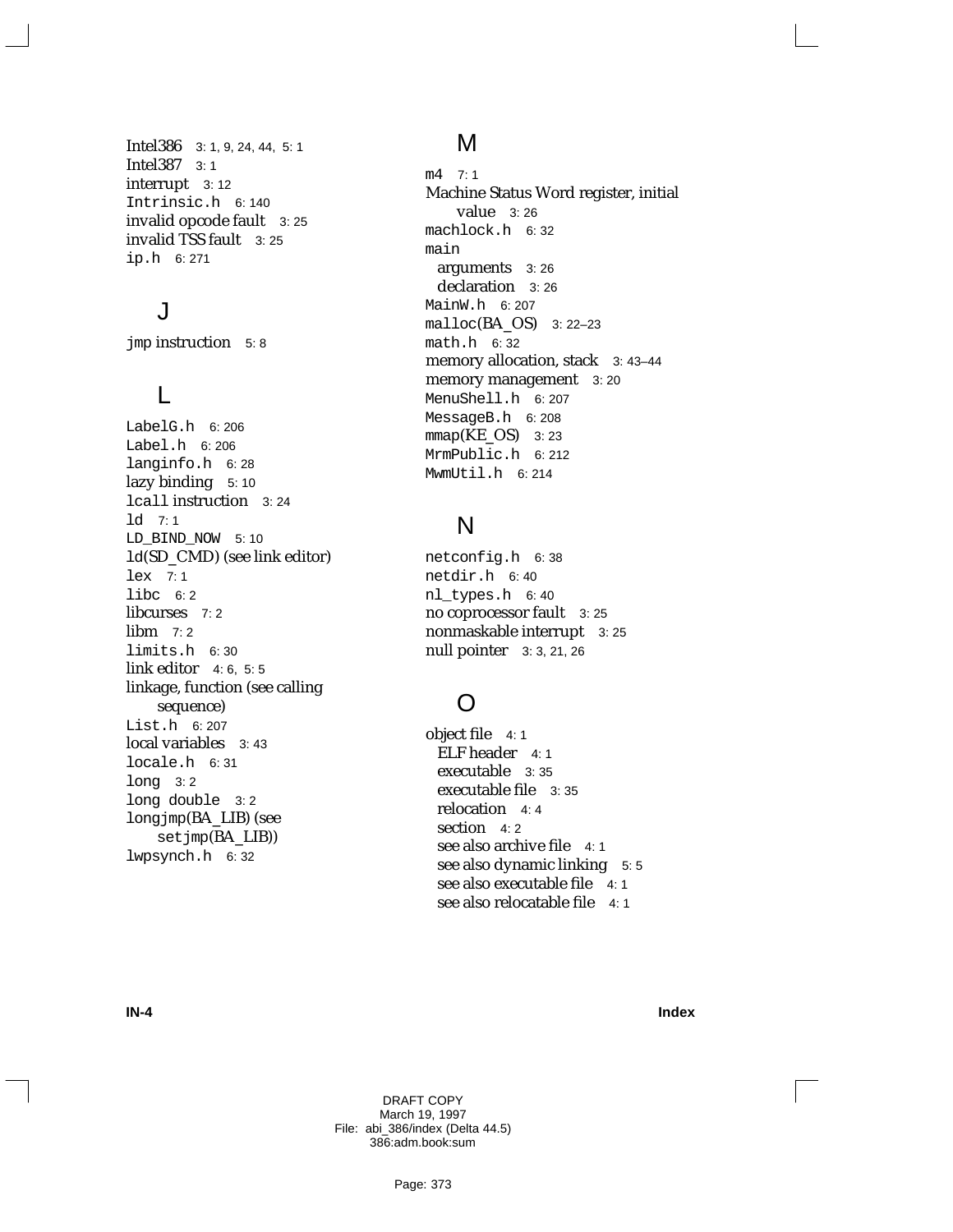see also shared object file 4:1 segment 5: 1 shared object file 3: 35 special sections 4: 2 Object.h 6:140 offset table, global (see global offset table) optimization 3: 14, 17 overflow trap 3: 25

### P

padding arguments 3: 11, 18 structure and union 3: 3 page fault 3: 25 page size 3: 20, 31, 5: 1 paging 3: 20, 5: 1 performance 5: 1 PanedW.h 6:214 parameters function (see arguments) system configuration (see tunable parameters) PATH variable 7:1 performance, paging 5: 1 physical addressing 3: 20 pkgmk 7:2 pkgproto 7:2 pk g t r an s 7: 2 pointer 3: 3 function argument 3: 17 null 3: 3, 26 poll.h 6:42 portability C program 3: 44 instructions 3: 1 position-independent code 3: 14, 17, 34, 36, 5: 3 see also absolute code 3: 34 see also global offset table 3: 35

see also procedure linkage table 3: 35 priocntl.h 6:43 procedure linkage table 3: 35, 4: 2, 5–6, 5: 5, 7 procedures (see functions) process dead 3: 45 entry point 3: 26 initialization 3: 26 segment 3:20 size 3: 20 stack 3: 28 virtual addressing 3: 20 processor architecture 3: 1 processor execution mode 3: 24, 26 processor-specific information 3: 1, 9, 20, 34, 5: 1, 5–7, 6: 2–3, 7: 1 program loading 3: 31, 5: 1 PushBG.h 6:215 PushB.h 6:215 push1 instruction 5: 8 pwd.h 6:45

## R

RectObj.h 6:140 re-entrancy 3: 14 regex.h 6:47 registers calling sequence 3: 11  $cs, ds, es, and ss 3: 29$ description 3: 9, 11 eax 3:11 ebp 3:11 ebx 3:11 ecx 3:12 edi 3:11 edx 3:12 EFLAGS 3: 12 esi 3:11

**Index IN-5**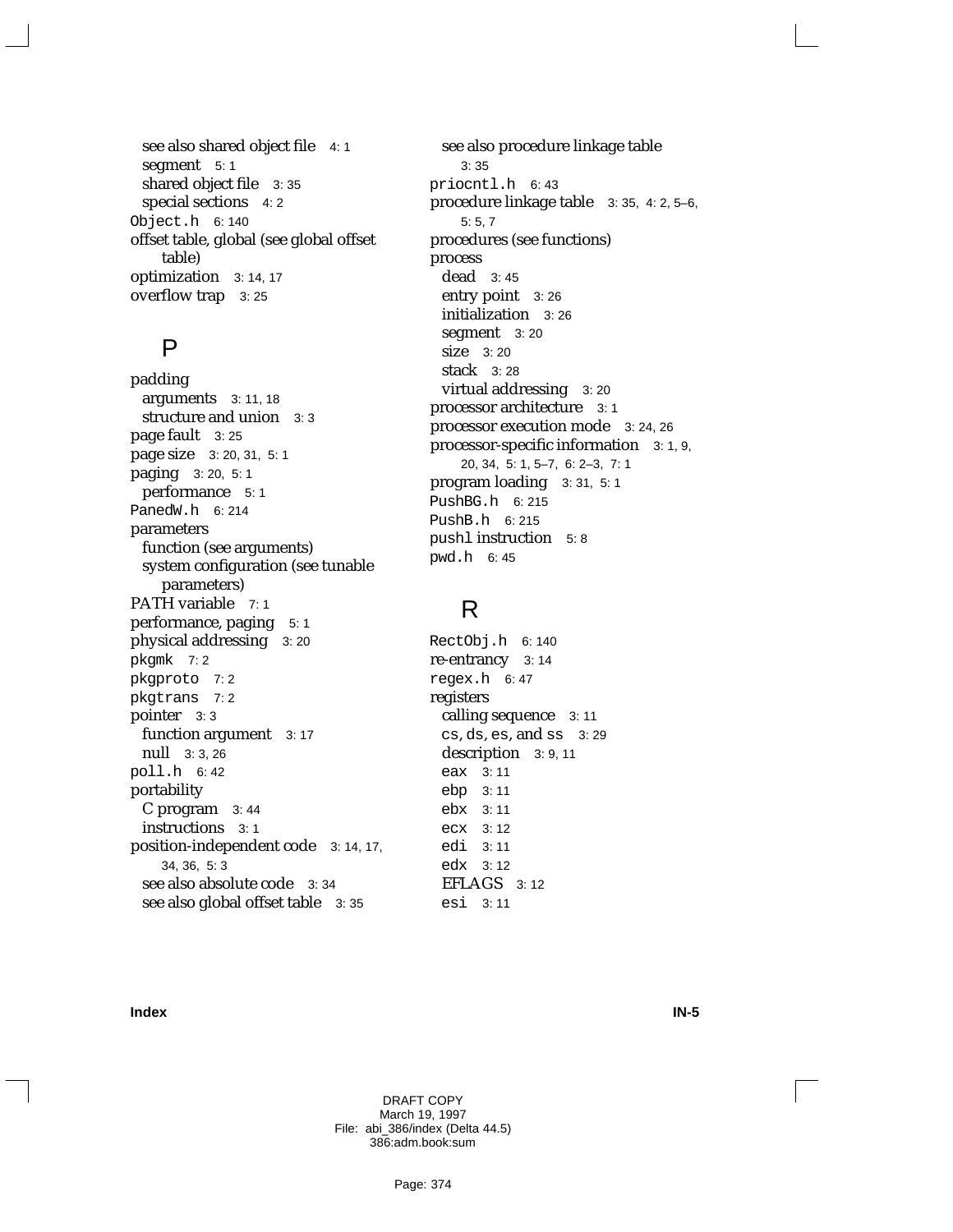esp 3:11 floating-point 3: 9, 12 floating-point control word 3: 12 floating-point return value 3: 13 global 3: 9 initial values 3: 29 scratch 3: 12 variable 3: 11 registers cr0 (see Machine Status Word register) registers eax, integer return value 3: 12 relocation global offset table 3: 35 see object file 4:4 RepType.h 6:215 resources, shared 3: 20 ret instruction 3: 13, 15 return address 3: 13 return value floating-point 3: 12 integer 3: 12 pointer 3: 12 structure and union 3: 14 RowColumn.h 6:216 rpc.h 6:63 rtpriocntl.h 6:63

## S

scalar types 3:2 Scale.h 6:216 Screen.h 6:216 ScrollBar.h 6:216 ScrolledW.h 6:217 search.h 6:64 secondary storage 3: 20 section, object file 5:1 segment dynamic 3: 21 permissions 5: 2

process 3: 20–21, 5: 1, 6 segment not present fault 3:25 segment permissions 3:23 segment registers 3:29 SelectioB.h 6:217 SeparatoG.h 6:217 Separator.h 6:217  $set$  jmp $(BA$   $LIB)$  3: 45  $set$  jmp.h  $6:66$  $set$ rlimit $(BA$  OS) 3: 23 shared object file 3:35 segments 3: 21, 5: 3 Shell.h 6:141  $short$  3:2 sign extension arguments 3: 17 bit-field 3: 6  $signal(BA OS)$  3: 12, 24  $signal.h$  6:69 signals 3: 12, 45 signed 3: 2, 6 single step trap/fault 3:25  $size of 3:2$ structure 3: 3 Ssape.h 6:141 stack address 3: 29 dynamic allocation 3: 44 growth 3: 10 initial process 3: 28 process 3: 20–21 system management 3: 22 stack exception fault 3: 25 stack frame 3: 9–10, 13–15, 17, 37, 43 alignment 3: 10, 29, 44 organization 3: 10, 43 size 3: 11, 43 stack pointer 3: 11, 29, 37 initial value 3: 29  $<$ stdarg.h>  $3:44$ stdarg.h 6:76  $stddef.h 6:76$ 

**IN-6 Index**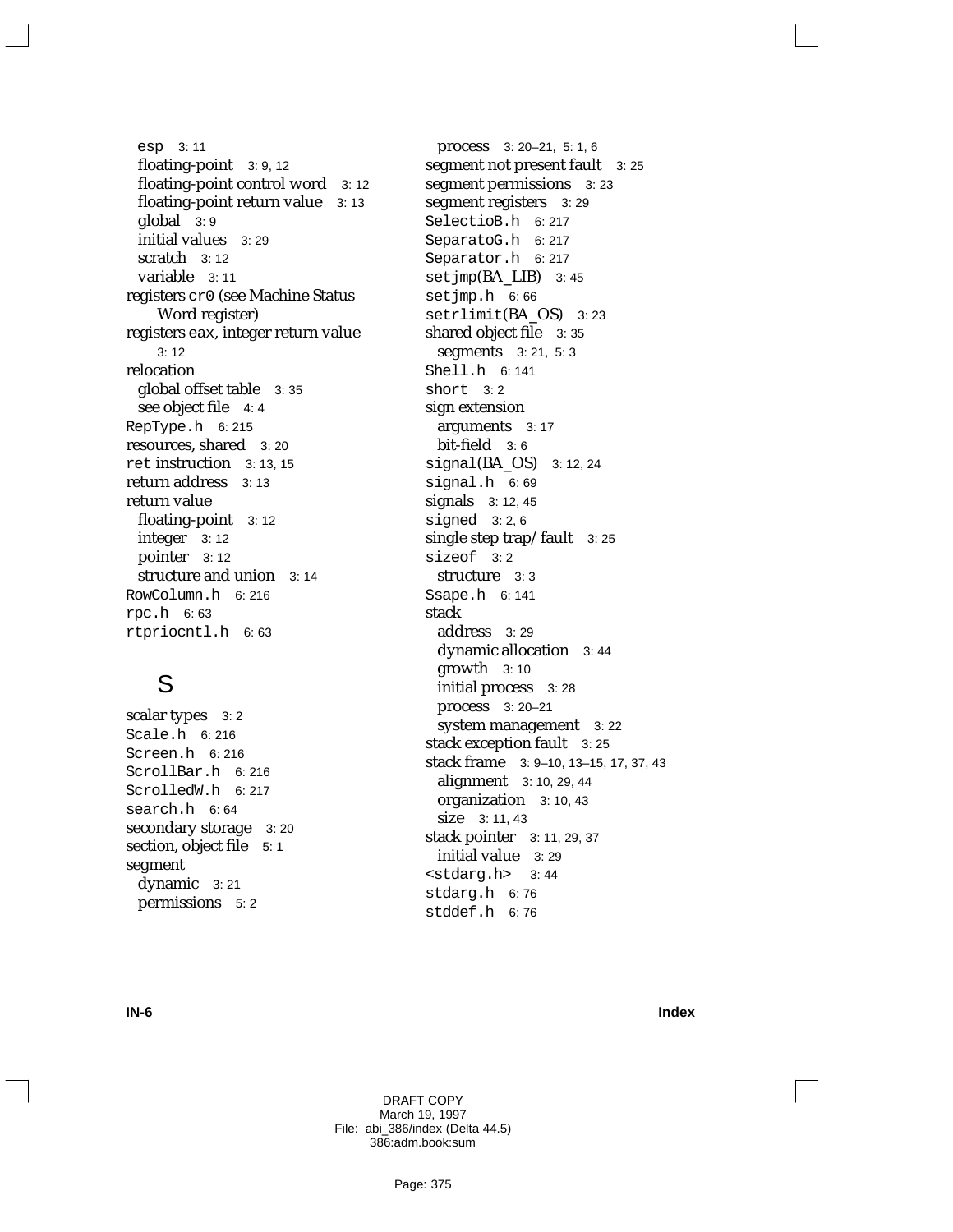stdio.h 6:79 stdlib.h 6:79 stropts.h 6:85 structure 3: 3 function argument 3:18 padding 3: 3 return value 3: 14 supervisor mode (see processor execution mode) SVID 7: 2 switch statements 3:41  $<$ synch $>$  6:88  $sysconf(BA$  OS) 3: 20, 31  $sys/ipo.h$  6:26 sys/mman.h 6:33  $sys/mol.h$  6:34  $sys/mount.h$  6:35  $sys/msq.h$  6:36  $sys/param.h$  6:41 sys/procset.h 6:44 sys/resource.h 6:48  $sys/sem.h$  6:65  $sys/shm.h$  6:66 sys/siginfo.h 6:72  $sys/stat.h$  6:74 sys/statvfs.h 6:75 sys/sysi86.h 6:88 System Headers 7:2 system load 3: 20 System V ABI 6:4  $sys/time.h$  6:103 sys/times.h 6:104 sys/types.h 6:114 sys/uio.h 6:117  $sys/utsname.h$  6: 120

#### T

 $t$  c pi  $p / t$  c  $p$ . h 6: 271 termination, process 3: 45 termios.h 6:98

text process 3: 20 sharing 3:35 TextF.h 6:218 Text.h 6:218  $\n <$  thread >  $6:100$ ticlts.h 6:100  $ticots.h$  6: 101 ticotsord.h 6:101 time.h 6:102  $t$ iuser.h 6:112 ToggleBG.h 6:218 ToggleB.h 6:218 tspriocntl.h 6:113 tunable parameters, stack size 3: 23 type mismatch 3: 15

## $\mathsf{U}$

ucontext.h 6:116 ulimit.h 6:117 unaligned address (see address, unaligned) undefined behavior 3: 1, 12, 15, 28–29, 5: 2 see also ABI conformance 3: 1 see also unspecified property 3: 1 uninitialized data 5: 2 union 3: 3 function argument 3: 18 return value 3: 14 unistd.h 6:119 unsigned  $3: 2, 6$ unspecified property 3: 1, 12, 14, 24, 26–27, 29, 5: 1–2 see also ABI conformance 3: 1 see also undefined behavior 3: 1 user mode (see processor execution mode) utime.h 6:119

#### **Index IN-7** Index Index Index Index Index Index Index Index Index Index Index Index Index Index Index Index Index Index Index Index Index Index Index Index Index Index Index Index Index Index Index Index Index Index Index